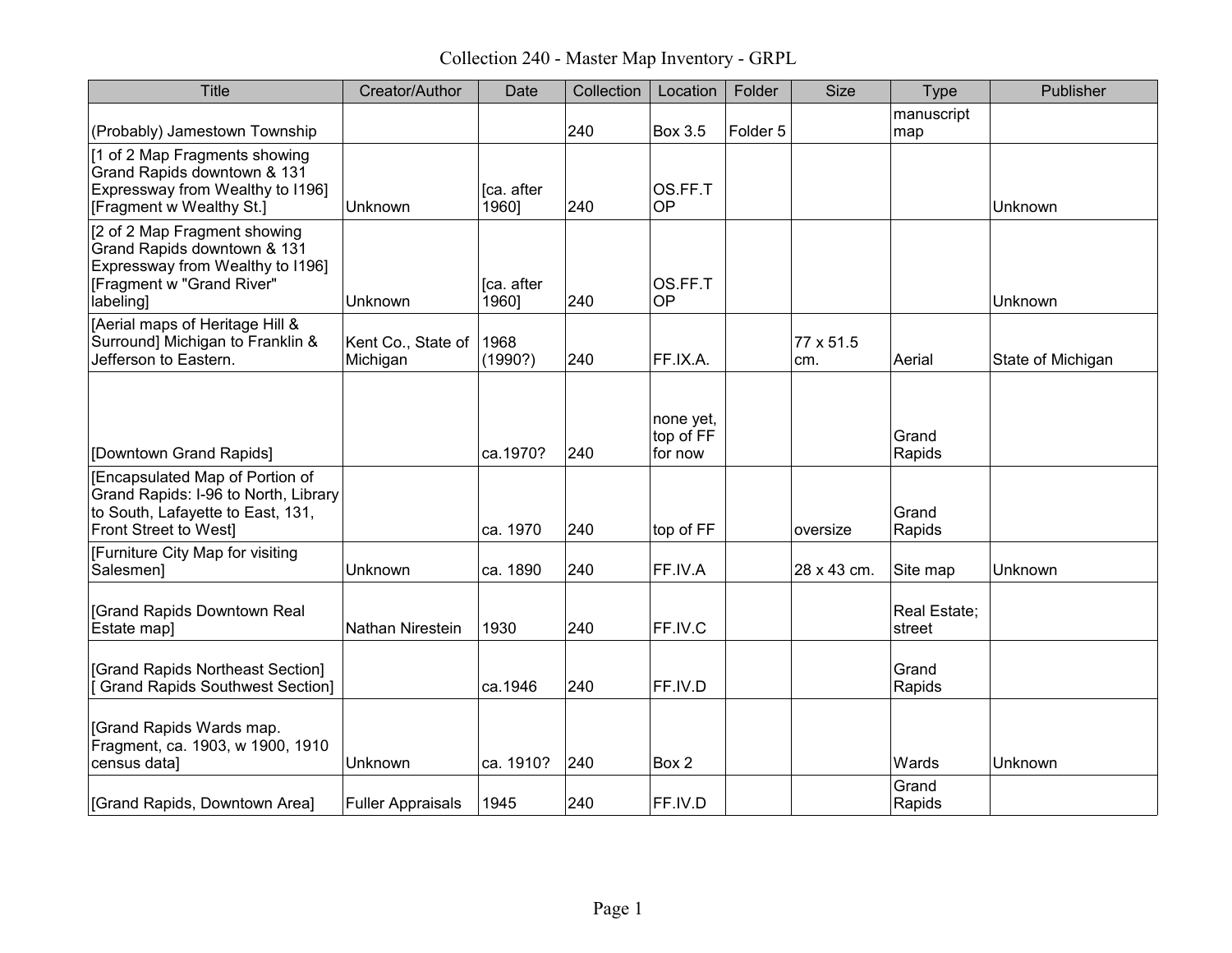Collection 240 - Master Map Inventory - GRPL

| <b>Title</b>                                                                                                                            | Creator/Author                   | Date                | Collection | Location                                               | Folder | <b>Size</b>             | <b>Type</b>                                         | Publisher                   |
|-----------------------------------------------------------------------------------------------------------------------------------------|----------------------------------|---------------------|------------|--------------------------------------------------------|--------|-------------------------|-----------------------------------------------------|-----------------------------|
| [Grand Rapids, Michigan, 1900]<br>Birds-eye view                                                                                        | Reprinted by Alex<br>Myrhorodsky | 2002, 1900 240      |            | oversized<br>. none<br>yet. On<br>top of<br><b>FFs</b> |        |                         | 132 x 76 cm. Picture maps C.J. Pauli                |                             |
| [Grand Rapids] Downtown                                                                                                                 |                                  | 1988                | 240        | FF.IV.E                                                |        | 43 x 28 cm              | Grand<br>Rapids                                     |                             |
| [Grand Rapids] Possible a fragment<br>of a large map<br>[Great Lakes Waterways System]                                                  | Unknown                          | [ca. 1920]<br>1960  | 240        | FF.OS.T<br>OP                                          |        | oversize<br>121 x 81 cm | Grand<br>Rapids                                     | Unknown                     |
| [Groundwater in the Bedrock                                                                                                             |                                  |                     |            |                                                        |        |                         |                                                     | Joseph Johnston             |
| Deposits in Michigan]                                                                                                                   |                                  | 1970                |            | FF.III.E                                               |        | 64 x 82 cm              |                                                     | Dept. of Conservation       |
| [Groundwater in the Glacial<br>Deposits in Michigan]                                                                                    |                                  | 1970                |            | FF.III.E                                               |        | 64 x 82 cm              |                                                     | Dept. of Conservation       |
| [Indian Sites, Ottawa County]                                                                                                           | [Kevin Finney]                   | [2001]              | 240        | FF.XI.B<br>County<br>Maps "O"                          |        | 61 x 46 cm.             | Copy of<br>Handdrawn<br>map                         | Self publ.                  |
| [Jackson County]                                                                                                                        |                                  | 1910                |            | FF.XI.A                                                |        | 40 x 54 cm              |                                                     |                             |
| [Kent Co. Plat Map updates for<br>selected Townships, ca. 1841]                                                                         | E.P. Hastings                    | [ca. 1838-<br>1841] | 240        | 240 Box<br>2, box6                                     |        |                         | Photocopy,<br>source<br>unknown                     | Unknown                     |
| [Kent County]                                                                                                                           |                                  | 1873                | 240        | FF.V.B                                                 |        |                         | <b>Kent County</b>                                  |                             |
| [Lake Huron] Harbors of Refuge,<br>Presque Isle and False Presque<br>Isle, and Middle Island Michigan                                   | Corps of<br>Engineers            | 1905                | 240        | FF.X.A                                                 |        | 63 x 91 cm              | Lake Huron                                          | <b>Corps of Engineers</b>   |
| [Ludington]                                                                                                                             |                                  | 1937                |            | FF.XI.D                                                |        | 38 x 54 cm              |                                                     | <b>Ludington Daily News</b> |
| [Map of Chippewa County & Part of<br>Mackinac County, Mich., showing<br>holdings of Upper peninsula Land<br>Co., Letc.,                 |                                  | n.d.                |            | 240-39                                                 |        |                         |                                                     |                             |
| [Map of Downtown GR, w key publ.<br>in Guide and Directory, Michigan<br>State Teachers' Assn. Annual<br>Convention, Nov. 2-3, 1916, GR. | City Guide-Map<br>Co.            | c. 1912             | 216        | 216 TBP                                                |        |                         | Folding ill.<br>Street w<br>building<br>annotations | City Guide & Map Col.       |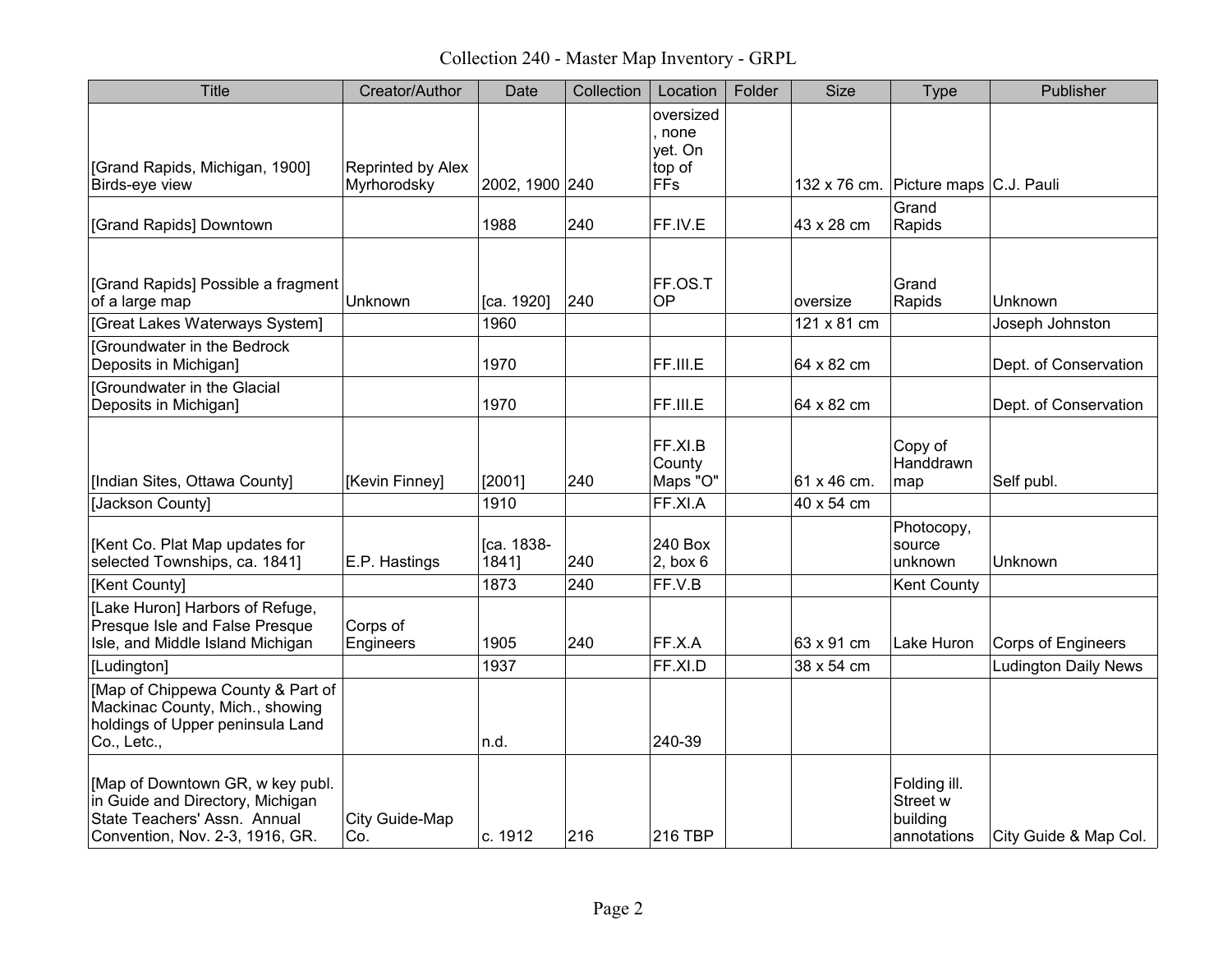Collection 240 - Master Map Inventory - GRPL

| <b>Title</b>                                                                               | Creator/Author               | Date                     | Collection | Location                               | Folder | <b>Size</b>     | Type                                 | Publisher                           |
|--------------------------------------------------------------------------------------------|------------------------------|--------------------------|------------|----------------------------------------|--------|-----------------|--------------------------------------|-------------------------------------|
| [Map of Grand River from Kent Co.<br>border to Lake Michigan, with<br>Landing Settlements] | Donald W.<br>Linebaugh?      | after 1975               |            | <b>Discarde</b><br>d per<br>Gordon.    |        |                 | Photocopy,<br>cropped &<br>annotated | Unknown                             |
| [Map of Michigan]                                                                          |                              | 1867                     |            |                                        |        | 54 x 60 cm      |                                      | <b>Calvert Litho</b>                |
| [Map of Michigan] Michigan State<br>Insurance CO.                                          |                              | 1869                     | 240        | FF.III.D                               |        |                 | Michigan                             | Michigan State<br>Insurance Co.     |
| [Map of the City of Grand Rapids]                                                          |                              | 1912                     |            | possibly<br>top of<br>FF <sub>s?</sub> |        | 125 x 153<br>cm |                                      | [G.R. City Engineer]                |
| [Map of the City of Grand Rapids]                                                          |                              | 1928                     |            | FF.IV.C                                |        | 58 x 59 cm      |                                      |                                     |
| [Map of the City of Grand Rapids]                                                          |                              | 1940                     |            |                                        |        | 28 x 35 cm      |                                      |                                     |
| [Map of the City of Grand Rapids]                                                          |                              | 1940                     | 240        | FF.IV.C                                |        | 33 x 50 cm      | Grand<br>Rapids                      |                                     |
| [Map of the Mineral Region of Lake<br>Superior]                                            | Weare C. Little              | 1846                     | 240        | FF.X.B                                 |        | 80 x 49 cm      |                                      | lake superior Little, Weare C & Co. |
| [Michigan highway map] 1980-1981                                                           |                              | 1980-1981                | 240        | 240 Box                                |        |                 | Highway                              |                                     |
| [Michigan Railroad Map]                                                                    |                              | [1913]                   |            | 240 Box<br>1                           | 41     |                 |                                      | ?                                   |
| [Minnesota]                                                                                |                              | [1886]<br>1994 repro 240 |            | FF.XII.B                               |        |                 | upper<br>midwest                     | <b>Rand McNally</b>                 |
| [Official map of the State of<br>Michigan]                                                 |                              | 1896                     |            | 240 Box<br>1                           | 48     |                 |                                      | ?                                   |
| [Plat Map of Grand Rapids]                                                                 | <b>Fuller Appraisals</b>     | 1950                     | 240        | FF.IV.D                                |        | 78 x 106 cm     | Grand<br>Rapids                      | <b>Fuller Appraisals</b>            |
| [Plat Map of Grand Rapids]                                                                 |                              | ca.1950                  | 240        | FF.XII.E                               |        |                 | plat                                 |                                     |
| [Plat of Grand Rapids]                                                                     |                              | 1970                     | 240        | FF.IV.E                                |        | 45 x 42 cm      | Grand<br>Rapids                      |                                     |
| [Routes in Michigan] from King's<br>Number 7 Route Guide                                   | Sidney J. King               | 1919                     | 240        | FF.III.B                               |        |                 | Highway                              | Sidney J. King                      |
| [St. Mary's River]                                                                         |                              | ca. 1900                 | 240        | FF.VI.C                                |        |                 | river                                |                                     |
| [Straits of Mackinac]                                                                      | George R. LaFleur   ca. 1900 |                          | 240        | FF.X.A                                 |        | 73 x 51 cm      | Straits of<br>Mackinac               | Geo. R. LaFleur                     |
| [Surveys of proposed Michigan<br>Canals, ca. 1837-1854]                                    |                              | 1837-1854 240            |            | 240 box<br>2.3                         |        |                 | Michigan,<br>canala                  |                                     |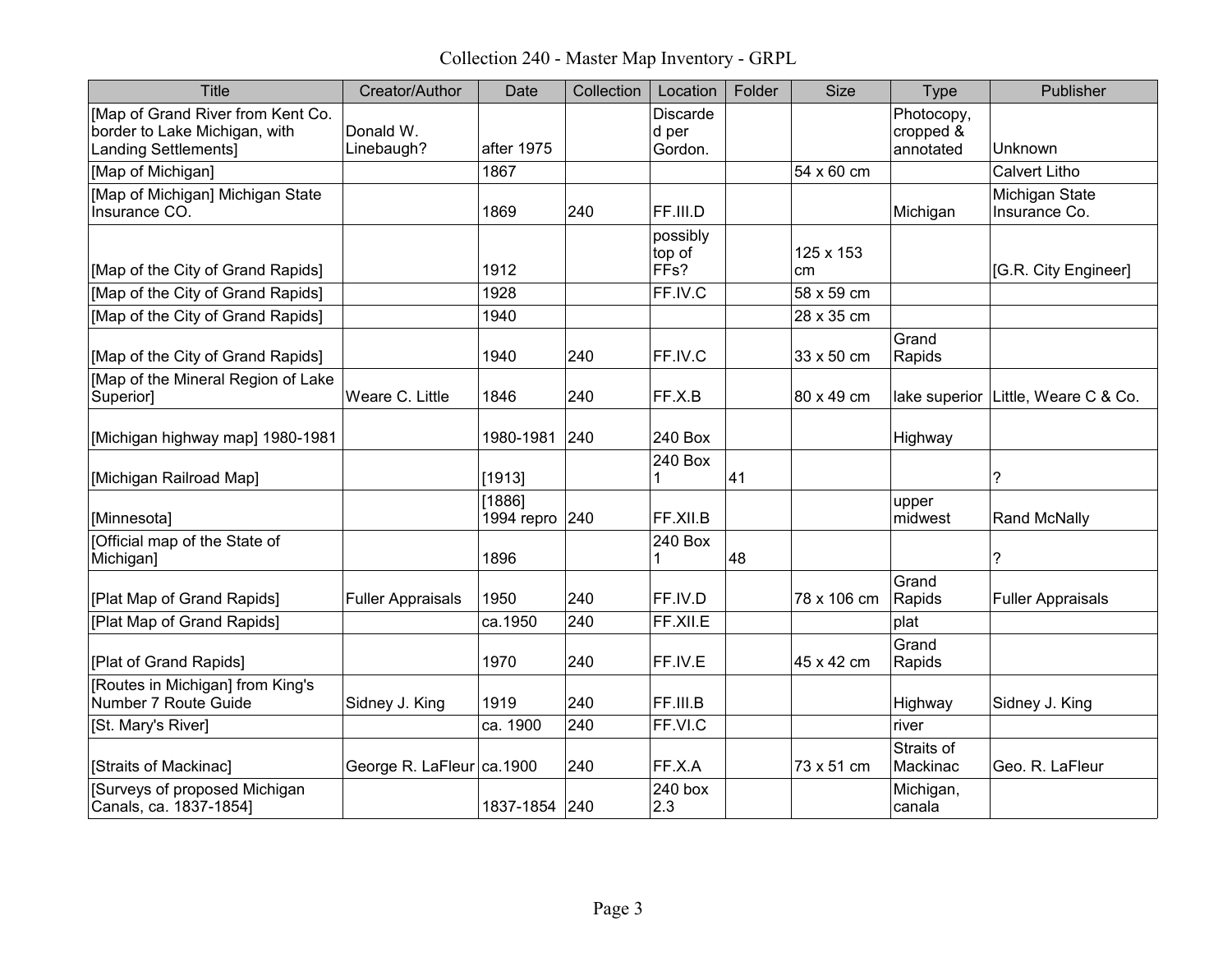Collection 240 - Master Map Inventory - GRPL

| <b>Title</b>                                                                                                                                                                                                                 | Creator/Author                                                                         | Date    | Collection | Location       | Folder | <b>Size</b> | Type                        | Publisher                                                                         |
|------------------------------------------------------------------------------------------------------------------------------------------------------------------------------------------------------------------------------|----------------------------------------------------------------------------------------|---------|------------|----------------|--------|-------------|-----------------------------|-----------------------------------------------------------------------------------|
| 1) Upper = West Bank of Grand<br>River from power Dam to 250'<br>South of Fulton St. / E.H. Christ C<br>Jan. 14, 1909 2) Lower = West<br>Bank of Grand River from North to<br>Sixth Sts.  / E.H. Christ C, Jan.<br>15, 1909. | E.H. Christ C                                                                          | 1909    | 240        | Box 2          |        |             | Map from<br>book            |                                                                                   |
| 1986 Official Highway Map of<br>Newaygo County                                                                                                                                                                               | Newaygo County<br>Board of<br>Commissioners,<br>Newaygo County<br>Road Commission 1986 |         | 240        | FF.XI.B        |        |             | county map                  | Newaygo County<br>Board of<br>Commissioners,<br>Newaygo County Road<br>Commission |
| A Cartograph of Ohio                                                                                                                                                                                                         | Sewah Studios                                                                          | 1934    | 240        | FF.XII.C       |        | 46 x 62 cm  | picture map                 | <b>Sewah Studios</b>                                                              |
| A Complete Atlas of the World<br>Publ. expressly for the Grand<br><b>Rapids National Bank</b>                                                                                                                                | Cram                                                                                   | 1908    | 240        | 240 box $4 13$ |        |             | Book                        | Chicago: Geo. F.<br>Cram                                                          |
| A General View of the Roads and<br>Inland Navigation of Pennsylvania<br>and the Adjacent States                                                                                                                              | John Adlum and<br>John Wallis                                                          | In.d.   | 240        | FF.XII.A       |        |             | north<br>american<br>states |                                                                                   |
| A Map of the Province of Upper<br>Canada                                                                                                                                                                                     | <b>Surveyor Generals</b><br>Office                                                     | 1852    | 240        | FF.XI.E        |        | 94 x 59 cm  | canada                      | Wyld                                                                              |
| A New Chart of the St. Lawrence<br>from the Island of Anticosti to Lake<br>Ontario                                                                                                                                           | T. Kitchin                                                                             | ca.1759 | 240        | FF.VI.C        |        |             | river                       |                                                                                   |
| A new map of Indiana with Roads<br>and Distances                                                                                                                                                                             | H.S. Tanner                                                                            | 1841    | 240        | FF.Xii.B       |        |             | upper<br>midwest            | H.S. Tanner                                                                       |
| A New Map of North America from<br>the Latest Discoveries                                                                                                                                                                    |                                                                                        | 1763    | 240        | FF.XII.A       |        |             | north<br>american<br>states |                                                                                   |
| A New Map of Part of the United<br>States [ New York, New England<br>States]                                                                                                                                                 | John Cary                                                                              | 1806    | 240        | FF.XII.A       |        |             | north<br>american<br>states | J. Cary                                                                           |
| A New Map of Part of the United<br>States [ Western Territory, incl.<br>Michigan]                                                                                                                                            | John Cary                                                                              | 1805    | 240        | FF.XII.A       |        |             | north<br>american<br>states | J. Cary                                                                           |
| A New Map of the North Parts of<br>America claimed by France                                                                                                                                                                 | H. Moll                                                                                | 1720    | 240        | FF.XII.A       |        |             | north<br>american<br>states |                                                                                   |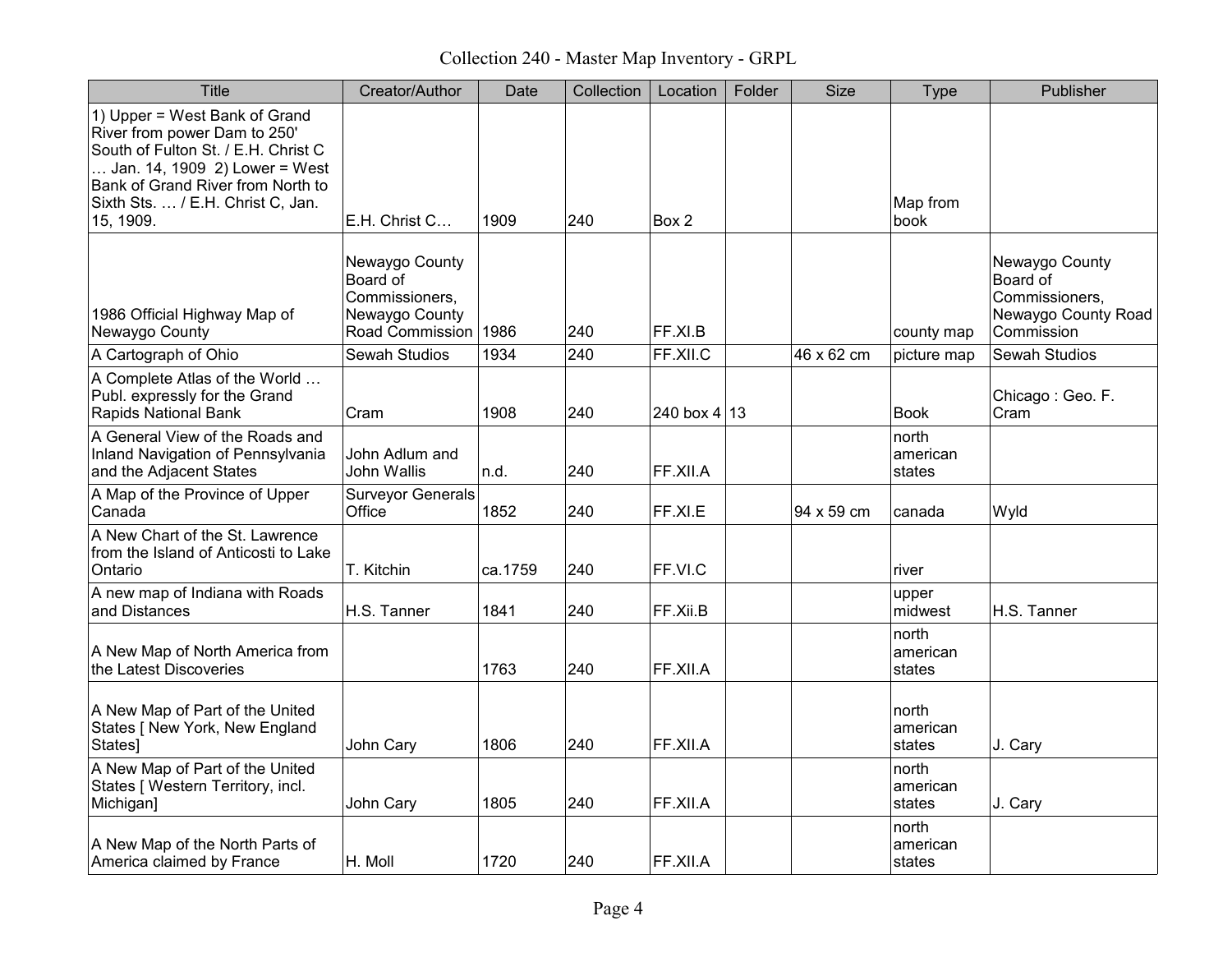Collection 240 - Master Map Inventory - GRPL

| <b>Title</b>                                                                                                         | Creator/Author                      | Date                          | Collection | Location      | Folder                 | Size       | <b>Type</b>                  | Publisher                         |
|----------------------------------------------------------------------------------------------------------------------|-------------------------------------|-------------------------------|------------|---------------|------------------------|------------|------------------------------|-----------------------------------|
| A New Map of the United States of<br>America [ Complete]                                                             | John Cary                           | 1806                          | 240        | FF.XII.A      |                        |            | north<br>american<br>states  | J. Cary                           |
| A New Map of Upper and Lower<br>Canada                                                                               | John Cary                           | 1807                          | 240        | FF.XI.E       |                        | 72 x 56 cm | canada                       | John Cary                         |
| A Plan for People                                                                                                    | Riverfront<br>Steering<br>Committee | ca 1974 /<br>1975             | 254        |               |                        |            | In.<br>Publication           |                                   |
| A Plan of the River St. Lawrence<br>from the Falls of Montmorenci to<br>the Sillery                                  |                                     | ca.1759                       | 240        | FF.VI.C       |                        |            | river                        |                                   |
| A Portion of the Grand River<br>including Walker Township and the<br>Rapids, 1800 to 1837                            | Kevin R. Finney                     | 2001                          | 240        | FF.V.B        |                        |            | Copy of<br>Handdrawn<br>map. | Self publ. : Ancient<br>Pathways? |
| A Portion of the Rogue River<br>including Plainfield Township, 1800<br>to 1838                                       | Kevin R. Finney                     | 2001                          | 240        | FF.V.B        |                        |            | Copy of<br>Handdrawn<br>map. | Self publ.                        |
| A Walking tOur of East Hills,<br>pamphlet with map inside                                                            | East Hills Council<br>of Neighbors  | ca. 2005                      | 240        | 240 box 1     |                        |            | Grand<br>Rapids              |                                   |
| AAA Club Map of Michigan                                                                                             | <b>AAA</b>                          | ? In 1920-<br>1940 folder 240 |            | FF.III.B      |                        |            | Highway                      | <b>AAA Western Michigan</b>       |
| AAA Map of Hillsdale County MI                                                                                       | Automobile Club<br>of MI            | 1962                          | 240        | FF.XI.A       | "H"                    |            | county map                   |                                   |
| Abe Lincoln Map                                                                                                      | C.P. Hubbard                        | 1932                          | 240        | FF.XII.C      |                        | 38x47 cm   | picture map                  | C.P. Hubbard                      |
| Accurate Map of the United States<br>of America (part) NOT AVAILABLE<br>FOR USE. NEEDS<br>STABILIZATION/CONSERVATION |                                     | 1783                          |            | 240 BOX<br>41 |                        | 146 x 101  | <b>U.S.</b>                  |                                   |
| Ada Camp Site                                                                                                        | [Edmond P.<br>Gibson]               | n.d.                          | 240        | 240 box 6     |                        |            | Ada                          |                                   |
| Ada Township 1968 Aerials (18)                                                                                       | <b>Kent County</b>                  | 1968                          | 240        | FF.V.D        | "Ada<br>Twp<br>Aerial" |            | Aerial                       | <b>Kent County</b>                |
| Adrain                                                                                                               | <b>AAA</b>                          | n.d.                          | 240        | FF.XI.C       |                        |            | michigan<br>cities           | <b>AAA Michigan</b>               |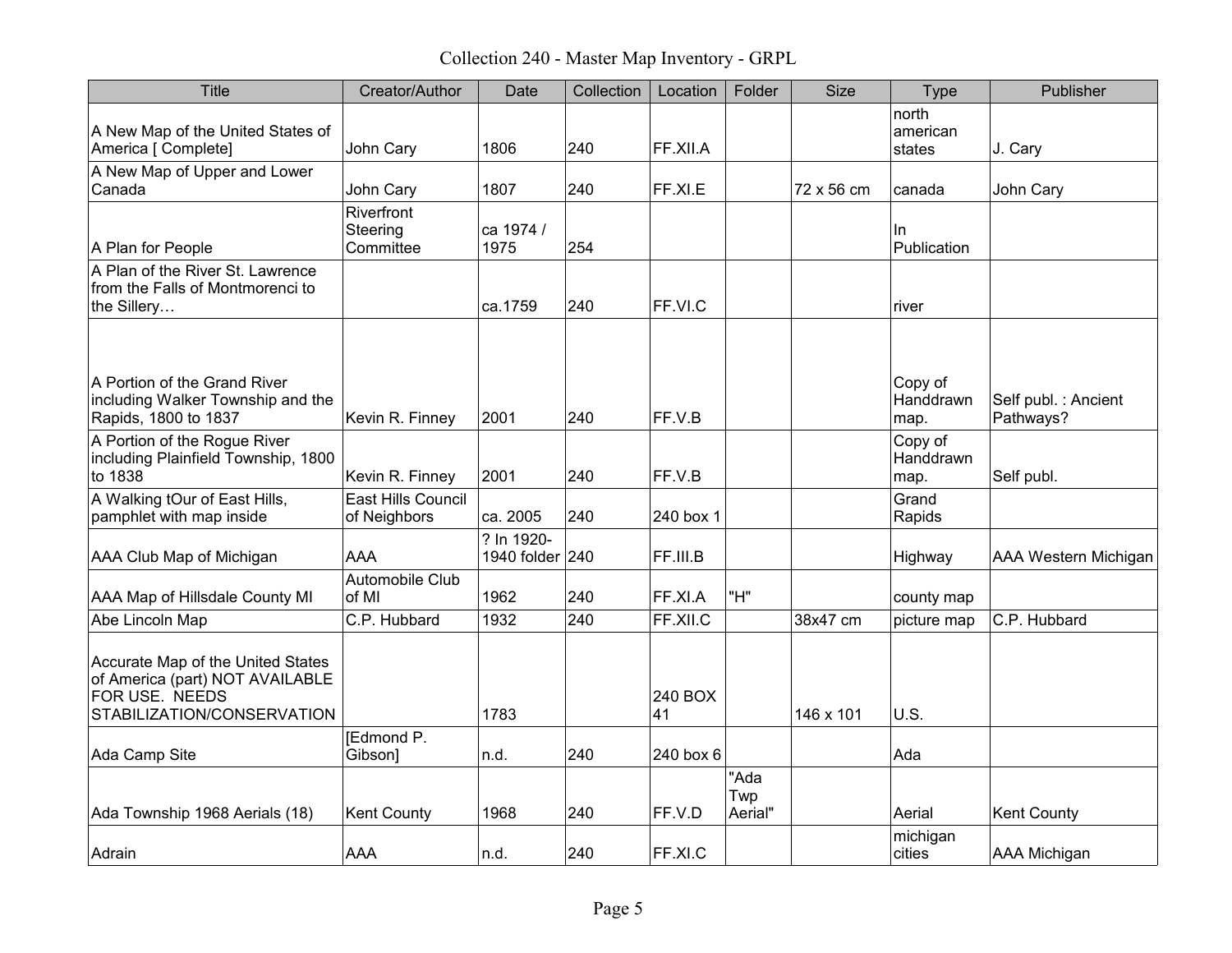Collection 240 - Master Map Inventory - GRPL

| <b>Title</b>                                                                         | Creator/Author                                | Date           | Collection | Location                    | Folder              | <b>Size</b> | Type                                              | Publisher                                |
|--------------------------------------------------------------------------------------|-----------------------------------------------|----------------|------------|-----------------------------|---------------------|-------------|---------------------------------------------------|------------------------------------------|
| Aerial Maps of East Side of Grand<br>Rapids                                          |                                               | ca. 2005?      | 240        | short<br>tube, top<br>of FF |                     | oversize    | Grand<br>Rapids                                   |                                          |
| Agate Harbor, MI                                                                     | Corps of<br>Engineers                         | 1904           | 240        | FF.X.B                      |                     | 61 x 47 cm  | lake superior                                     | Corps of Engineers                       |
| Albion                                                                               | AAA                                           | n.d.           | 240        | FF.XI.C                     |                     |             | michigan<br>cities                                | <b>AAA Michigan</b>                      |
| Algoma Township 1968 Aerials (18) Kent County                                        |                                               | 1968/<br>1994  | 240        | FF.V.D                      | "Algoma<br>$Twp$ "  |             | Aerial                                            | <b>Kent County</b>                       |
| Allegan before Settlement, 1700 to<br>1836, including Allegan and<br>Trowbridge Twp. | Kevin R. Kinney                               | c. 2002        | 240        | FF.III.D                    |                     |             | Reproduction<br>map                               | Unknown                                  |
| Allegan County Michigan                                                              | <b>Allegan County</b><br>Road Commission 1966 |                | 240        | FF.X.E                      | "A"                 |             | county map                                        | <b>Allegan County Road</b><br>Commission |
| Allegan County, Barry County,<br><b>Holland and Vicinity</b>                         | UniversalMAP                                  | ca. 2005       | 240        | 240 box 4 none              |                     |             | Allegan<br>County,<br>Barry<br>County,<br>Holland | travelsite.com                           |
| Allegan County: Dorr,<br>Leighton, Hopkins, Wayland Twps.                            |                                               |                | 240        | Box 3.5                     | Folder <sub>2</sub> |             | manuscript<br>map                                 |                                          |
| Allendale Township, section 13                                                       |                                               |                | 240        | <b>Box 3.5</b>              | Folder <sub>5</sub> |             | manuscript<br>map                                 |                                          |
| Alma and St. Louis                                                                   | AAA                                           | n.d.           | 240        | FF.XI.C                     |                     |             | michigan<br>cities                                | <b>AAA Michigan</b>                      |
| Alpena                                                                               | Army Map Service                              | 1958           | 240        | FF.XI.E                     |                     | 85 x 56 cm  | eastern u.s.,<br>topo                             | <b>USGS</b>                              |
| Alpena                                                                               | <b>AAA</b>                                    | n.d.           | 240        | FF.XI.C                     |                     |             | michigan<br>cities                                | <b>AAA Michigan</b>                      |
| Alpena County, Sportsmen's<br><b>County Map Service</b>                              | Sportsmen's<br><b>County Map</b><br>Service   | 1947           | 240        | FF.X.E                      | "A"                 |             | county map                                        |                                          |
| Alpine Township 160th Anniversary<br>Map                                             | Alpine Township                               | 2007           | 240        | FF.V.C                      |                     |             |                                                   | Alpine Township and<br><b>REGIS</b>      |
| Alpine Township 1968 Aerials (17)                                                    | <b>Kent County</b>                            | 1968 /<br>1994 | 240        | FF.V.D                      | "Alpine<br>$Twp$ "  |             | Aerial                                            | <b>Kent County</b>                       |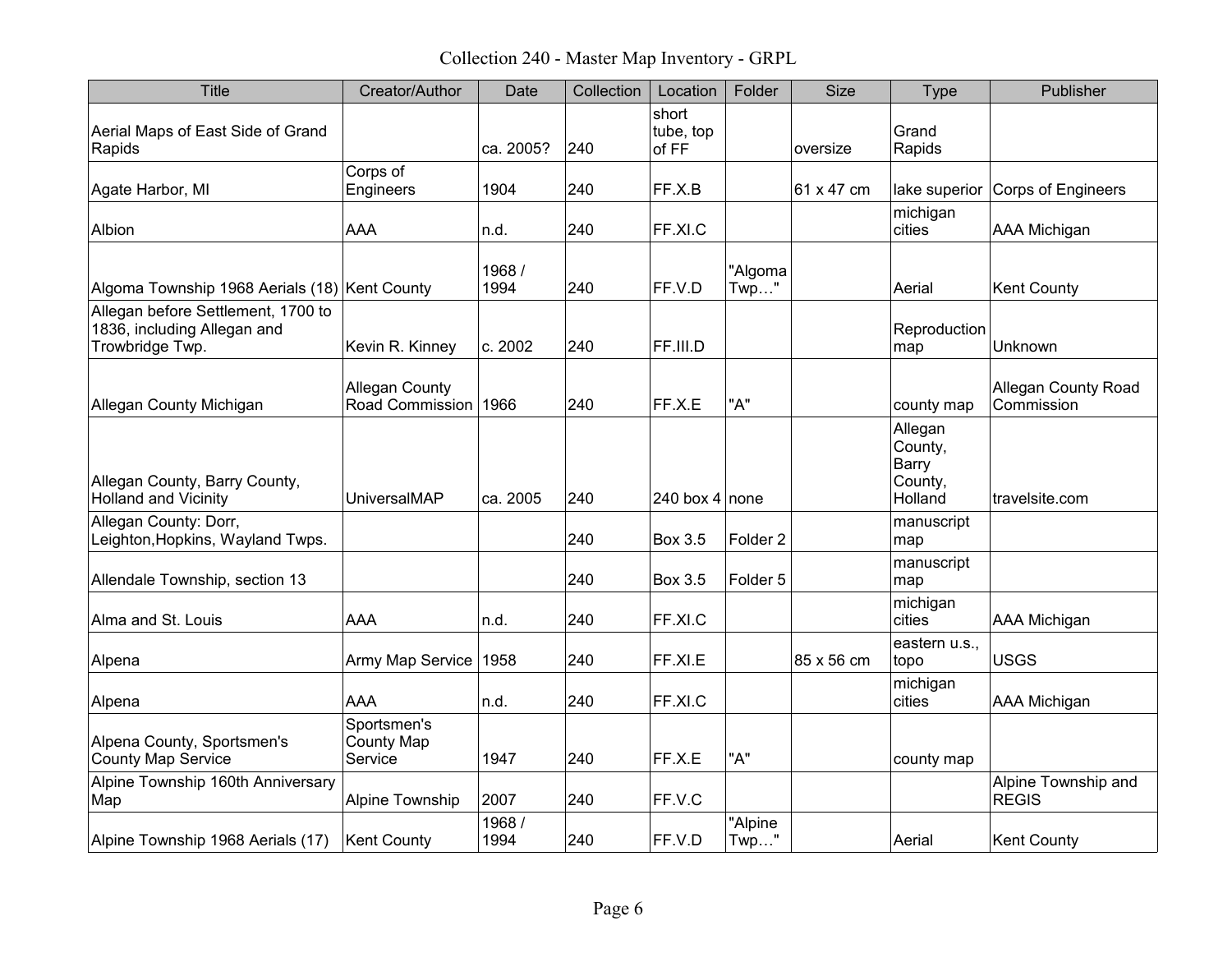Collection 240 - Master Map Inventory - GRPL

| <b>Title</b>                                                                                            | Creator/Author                                    | Date | Collection | Location    | Folder | <b>Size</b> | <b>Type</b>                      | Publisher                                           |
|---------------------------------------------------------------------------------------------------------|---------------------------------------------------|------|------------|-------------|--------|-------------|----------------------------------|-----------------------------------------------------|
| An Interpretation of Henry R.<br>Schoolcraft's 1837 Map as the<br>Acting Superintendency of<br>Michigan | [Kevin R. Kinney?] $ n.d.$                        |      | 240        | FF.III.D    |        |             | Reproduction<br>map              | Unknown                                             |
| Anishinaabe Names and Places In<br>and Around present Day Antrim<br>County                              | <b>Elizabeth Lee</b><br>Evans & Mark<br>Stone,    | 2003 | 281/240    | FF.XI.A     |        |             | Graphic                          |                                                     |
| Ann Arbor Downtown                                                                                      | Ann Arbor<br>Downtown<br>Development<br>Authority | 2005 | 240        | 240 box1    | 51     |             | Michigan<br>cities, Ann<br>Arbor | <b>Ann Arbor Convention</b><br>and Visitor's Bureau |
| Ann Arbor Dowtown                                                                                       | Ann Arbor<br>Convention and<br>Visitor's Bureau   | 2001 | 240        | FF.XI.C     |        | 61 x 47 cm  | michigan<br>cities               | The Authority                                       |
| Ann Arbor Mich.                                                                                         | Herbert N. Lloyd,<br><b>AAA</b>                   | n.d. | 240        | FF.XI.C     |        |             | michigan<br>cities               | AAA Michigan                                        |
| Ann Arbor, Downtown                                                                                     | Ann Arbor<br>Downtown<br>Development<br>Authority | 1996 | 240/281    | 240-        |        |             | Folding<br>street                |                                                     |
| <b>Annexations of Grand Rapids</b>                                                                      |                                                   | 1954 | 240        | FF.IV.D     |        | 46 x 61 cm  | Grand<br>Rapids                  | <b>City Engineer's Office</b>                       |
| Annexations of Grand Rapids [copy<br>2]                                                                 |                                                   | 1954 | 240        | 240 box 2   |        | 46 x 61 cm  | Grand<br>Rapids                  | <b>City Engineer's Office</b>                       |
| Apostle Islands, 1                                                                                      | Corps of<br>Engineers                             | 1909 | 240        | FF.X.B      |        | 84 x 119 cm | lake superior                    | <b>Corps of Engineers</b>                           |
| Apostle Islands, 2                                                                                      | Corps of<br>Engineers                             | 1906 | 240        | FF.X.B      |        | 113 x 80 cm | lake superior                    | Corps of Engineers                                  |
| Appleton's Railway Map of the US<br>and Canada                                                          | G. Rae Smith                                      | 1857 | 240        | FF.III.A    |        | 55 x 43 cm  | Railroad                         | J. Wills                                            |
| Archaeological Map of Ottawa<br>County                                                                  | Edmond P.<br>Gibson and<br>Robert Hard            | 1956 | 240        | FF.XI.B     | "O"    | 67 x 90 cm  | county map                       | Gibson & Hard                                       |
| ArtPrize 2011 Map                                                                                       | <b>ArtPrize Grand</b><br>Rapids                   | 2011 |            | 240 FF.IV.E | 6      |             | recreational                     |                                                     |
| Asher & Adams Michigan                                                                                  |                                                   | 1872 | 240        | FF.III.A    |        | 45 x 62 cm  | Michigan                         | Asher & Adams                                       |
| Ashland                                                                                                 | Army Map Service                                  | 1963 | 240        | FF.XI.E     |        | 73 x 56 cm  | eastern u.s.,<br>topo            | <b>USGS</b>                                         |
| Au Train NE, MI                                                                                         | <b>USGS</b>                                       | 1958 | 240        | FF.VI.E     |        | 55 x 69 cm  | forest                           | Dept. of the Interior                               |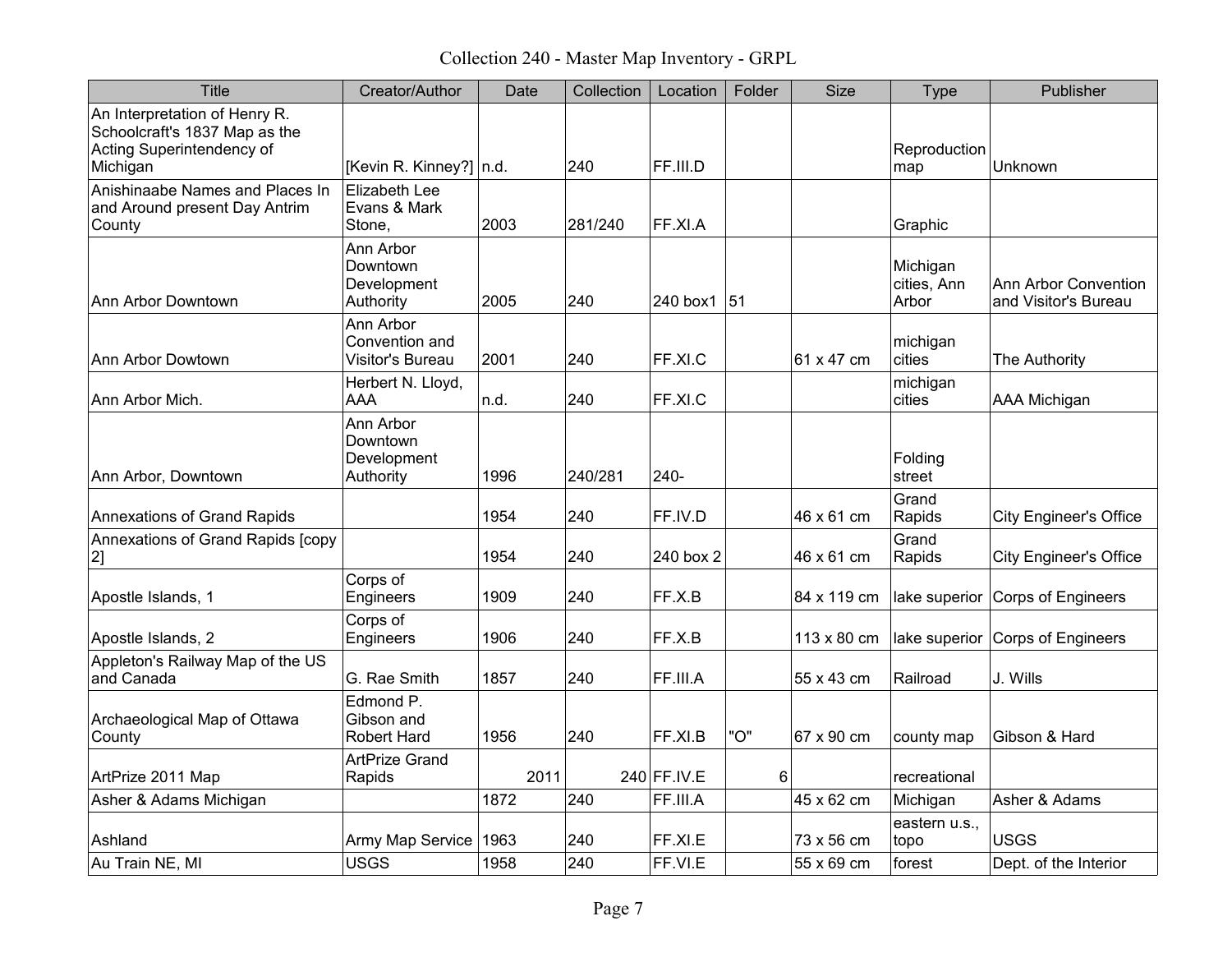Collection 240 - Master Map Inventory - GRPL

| <b>Title</b>                                                                                  | Creator/Author                                     | Date     | Collection | Location      | Folder | <b>Size</b> | <b>Type</b>           | Publisher                                                        |
|-----------------------------------------------------------------------------------------------|----------------------------------------------------|----------|------------|---------------|--------|-------------|-----------------------|------------------------------------------------------------------|
| Au Train NW, MI                                                                               | <b>USGS</b>                                        | 1958     | 240        | FF.VI.E       |        | 55 x 69 cm  | forest                | Dept. of the Interior                                            |
| Au Train SE, MI                                                                               | <b>USGS</b>                                        | 1958     | 240        | FF.VI.E       |        | 55 x 69 cm  | forest                | Dept. of the Interior                                            |
| Automobile Road map of the United<br>States, including Southern Canada<br>and Northern Mexico | Selwyn Douglas?                                    | n.d.     | 240        | FF.XII.A      |        |             | <b>USA</b>            | Automobile Club of<br>Southern California                        |
| Balloon View of Monroe & Canal<br>St. from GR Morning Democrat                                |                                                    | 1901     | 240        | FF.V.A        |        | 37 x 56 cm  | G.R. picture<br>map   | <b>GR Morning Democrat</b>                                       |
| <b>Bass Lake</b>                                                                              | Institute for<br><b>Fisheries</b><br>Research      | 1941     | 240        | FF.VI.D       |        | 43 x 28 cm  | lakes                 | MI Conservation Dept.                                            |
| <b>Battle Creek</b>                                                                           | <b>USGS</b>                                        | 1986     | 240        | FF.XI.E       |        |             | eastern u.s.,<br>topo | Defense Mapping<br>Agency<br>Hydrographic/Topogra<br>phic Center |
| Beaver Island History Map                                                                     | <b>Beaver Island</b><br>Bicentennial<br>Committee  | n.d.     | 240/281    | 281 box<br>11 |        |             | michigan              | Michigan Bicentennial<br>Comission                               |
| Bed Rock Geology of Monroe<br>County                                                          | <b>Geological Survey</b><br>of MI, W.H.<br>Sherzer | 1899     | 240        | FF.XI.B       | "M"    | 46 x 39 cm  | county map            | Geological Surv. Of MI                                           |
| Bedrock of Michigan                                                                           |                                                    | 1968     | 240        | FF.III.E      |        | 28 x 38 cm  |                       | <b>Geological Survey</b>                                         |
| Bedrock of Michigan [copy 2]                                                                  | R.W. Kelley,<br><b>Geological Survey</b>           | 1968     | 240        | 240 box 6     |        | 28 x 38 cm  | geologic              | Geological Survey                                                |
| Beechwood SE                                                                                  |                                                    | 1956     | 240        | FF.VI.E       |        | 56 x 69 cm  | forest                | US Dept. of the Interior                                         |
| Beechwood SW                                                                                  |                                                    | 1956     | 240        | FF.VI.E       |        | 56 x 69 cm  | forest                |                                                                  |
| Bicycle Map of Northwest Michigan                                                             | Cherry Capital<br>Cycling Club                     | ca. 2005 | 240        | 240 box<br>15 |        |             | Recreational          | <b>Cherry Capital cycling</b><br>Club                            |
| <b>Bicycle Routes in Michigan</b>                                                             |                                                    | 1896     |            | FF.III.B      |        | 38 x 47 cm  |                       | Seymour & Muir<br>Printing                                       |
| <b>Big and Little Brower Lakes</b>                                                            | Institute for<br><b>Fisheries</b><br>Research      | 1942     | 240        | FF.VI.D       |        | 90 x 60 cm  | lakes                 | MI Conservation Dept.                                            |
| <b>Big and Little Myers Lakes</b>                                                             | Institute for<br><b>Fisheries</b><br>Research      | 1942     | 240        | FF.VI.D       |        | 90 x 60 cm  | lakes                 | MI Conservation Dept.                                            |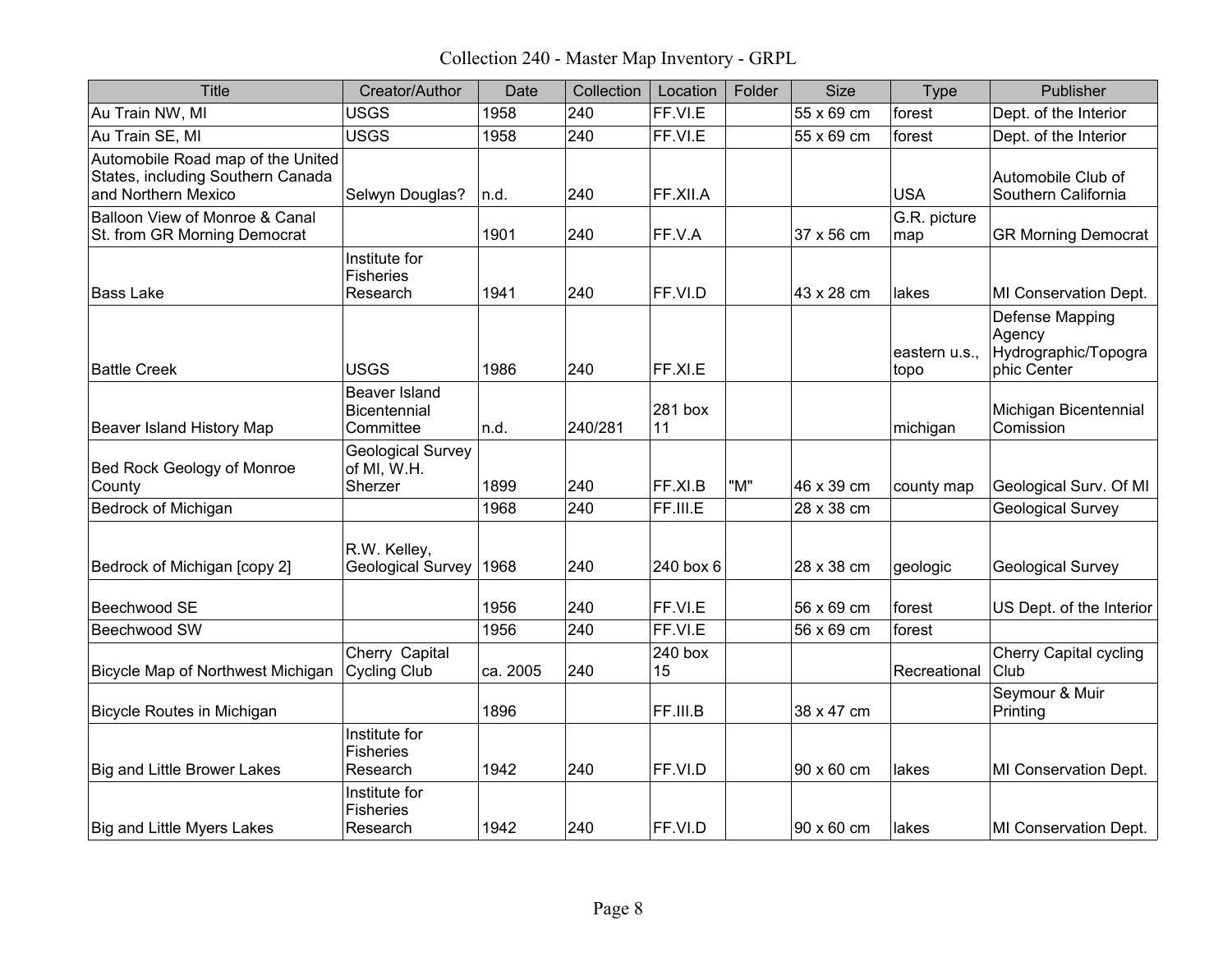Collection 240 - Master Map Inventory - GRPL

| <b>Title</b>                                                                  | Creator/Author                                               | Date     | Collection | Location       | Folder              | <b>Size</b>       | Type                  | Publisher                   |
|-------------------------------------------------------------------------------|--------------------------------------------------------------|----------|------------|----------------|---------------------|-------------------|-----------------------|-----------------------------|
| <b>Big Pine Island Lake</b>                                                   | Institute for<br><b>Fisheries</b><br>Research                | 1952     | 240        | FF.VI.D        |                     | $91 \times 60$ cm | lakes                 | MI Conservation Dept.       |
|                                                                               | Institute for                                                |          |            |                |                     |                   |                       |                             |
| <b>Big Pine Island Lake</b>                                                   | <b>Fisheries</b><br>Research                                 | 1952     | 240        | FF.VI.D        |                     | 43 x 28 cm        | lakes                 | MI Conservation Dept.       |
| Big Prairie Township, Newaygo<br>County                                       |                                                              |          | 240        | <b>Box 3.5</b> | Folder <sub>2</sub> |                   | manuscript<br>map     |                             |
| <b>Big Rapids</b>                                                             | AAA                                                          | n.d.     | 240        | FF.XI.C        |                     |                   | michigan<br>cities    | <b>AAA Michigan</b>         |
| <b>Big Wabasis Lake</b>                                                       | Institute for<br><b>Fisheries</b><br>Research                | 1952     | 240        | FF.VI.D        |                     | 91 x 61 cm        | lakes                 | MI Conservation Dept.       |
| Bike GR: a guide to Bicycling in and City of Grand<br>around Grand Rapids, MI | Rapids                                                       | 2004     | 240        | 240 box<br>15  |                     |                   | Recreational          | City of Grand Rapids        |
| Bike GR: a guide to Bicycling in and City of Grand<br>around Grand Rapids, MI | Rapids                                                       | 2005     | 240        | 240 box<br>15  |                     |                   | Recreational          | <b>City of Grand Rapids</b> |
| Bike GR: a guide to Bicycling in and City of Grand<br>around Grand Rapids, MI | Rapids                                                       | 2006     | 240        | 240 box<br>15  |                     |                   | Recreational          | City of Grand Rapids        |
| Bike GR: a guide to Bicycling in and City of Grand<br>around Grand Rapids, MI | Rapids                                                       | 2008     | 240        | 240 box<br>15  |                     |                   | Recreational          | City of Grand Rapids        |
| <b>Bike Map for Commuter Cyclists</b>                                         | West Michigan<br><b>Regional Planning</b><br>Comission       | 1984     | 240        | FF.VI.E        |                     |                   | bicycle               | Metro Graphic Arts          |
| Billy Blueberry's fun Map of the<br>South Haven, Michigan Area                | <b>Greater South</b><br>Haven Area<br>Chamber of<br>Commerce | ca.1970s | 240        | FF.XI.C        |                     |                   | michigan<br>cities    |                             |
| Bird's Eye View of Belding                                                    | Becks and Paul<br>Litho.                                     | 1880     | 240        | FF.XII.C       |                     | 58 x 45 cm        | picture map           | J.J. Stoner                 |
| <b>Bird's Eye View of Cedar Springs</b>                                       |                                                              | 1880     | 240        | FF.XII.C       |                     |                   | picture map           | J.J Stoner                  |
| Blanchard's Choice Map of Ohio<br>and Indiana                                 | Rufus Blanchard                                              | 1874     | 240        | FF.XII.B       |                     | 58 x 43 cm        | upper<br>midwest      | <b>Rufus Blanchard</b>      |
| <b>Blind River</b>                                                            | <b>Army Survey</b><br>Establishment                          | 1966     | 240        | FF.XI.E        |                     | 73 x 56 cm        | eastern u.s.,<br>topo | <b>USGS</b>                 |
| <b>Bostwick Lake</b>                                                          | Institute for<br>Fisheries<br>Research                       | 1940     | 240        | FF.VI.D        |                     | 91 x 61 cm        | llakes                | MI Conservation Dept.       |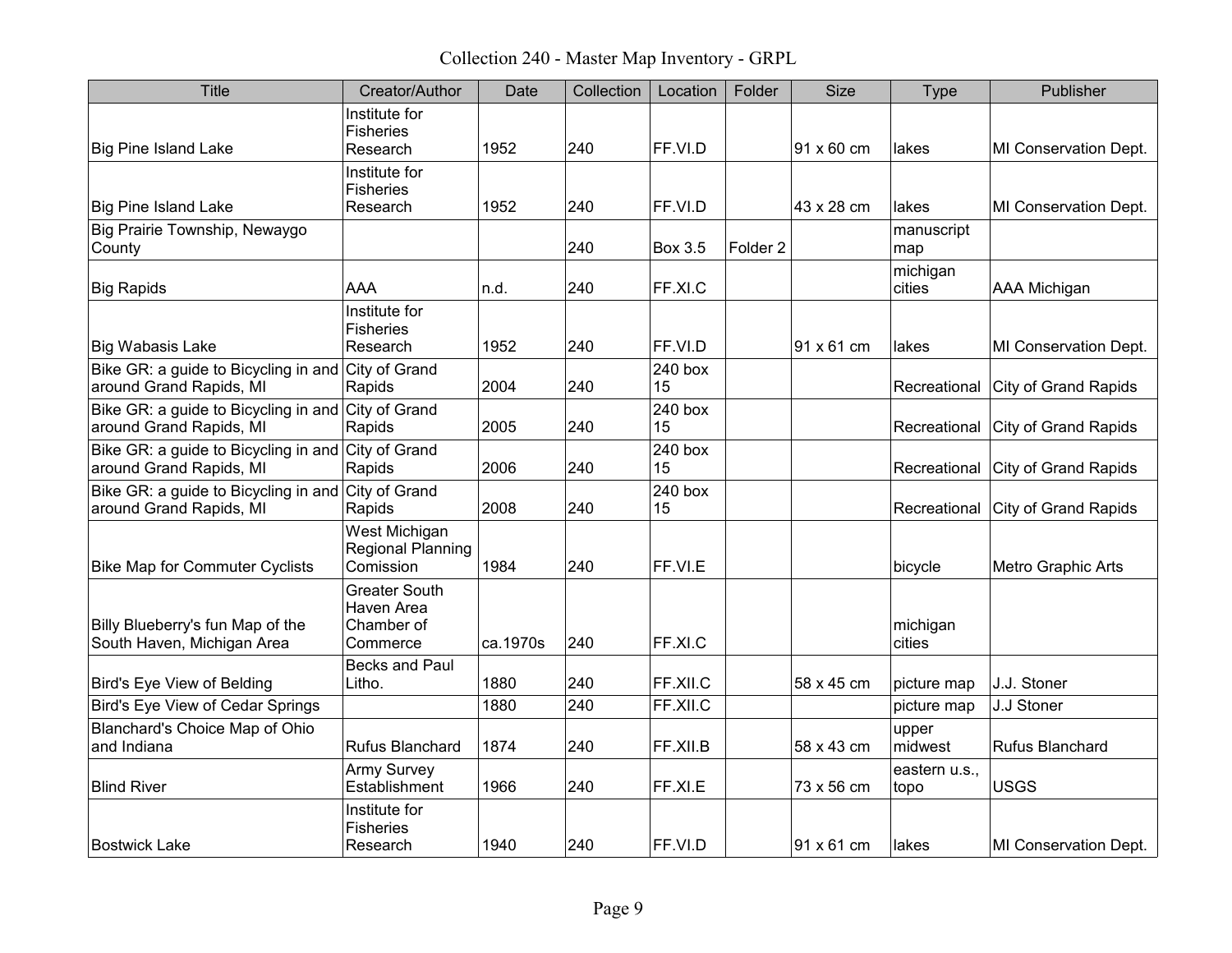Collection 240 - Master Map Inventory - GRPL

| <b>Title</b>                                                                 | Creator/Author                                | Date           | Collection | Location    | Folder                 | <b>Size</b> | <b>Type</b>         | Publisher                               |
|------------------------------------------------------------------------------|-----------------------------------------------|----------------|------------|-------------|------------------------|-------------|---------------------|-----------------------------------------|
| <b>Bostwick Lake</b>                                                         | Institute for<br>Fisheries research l         | 1940           | 240        | FF.VI.D     |                        | 43 x 28 cm  | lakes               | MI Conservation Dept.                   |
| Bowne Township 1968 Aerials (18)                                             | <b>Kent County</b>                            | 1968 /<br>1994 | 240        | FF.V.D      | "Bowne<br>$Twp$ "      |             | Aerial              | <b>Kent County</b>                      |
| Bradley Indiana Settlement, 1884,<br>Sections 20 & 28 of Wayland<br>Township | Kevin R. Kinney                               | c. 2006        | 240        | FF.III.D    |                        |             | Reproduction<br>map | Unknown                                 |
| Brimley, MI -- Ont.                                                          | Army Map Service                              | 1951           | 240        | FF.VI.E     |                        | 55 x 69 cm  | forest              | Dept. of the Interior                   |
| Buffalo Harbor, New York                                                     | Corps of<br>Engineers                         | 1944           | 240        | FF.X.A      |                        |             | Lake Erie           | <b>Corps of Engineers</b>               |
| <b>Business Section City of Grand</b><br>Rapids                              |                                               | 1950           | 240        | FF.IV.D     |                        | 71 x 101 cm | Grand<br>Rapids     | Nirenstein's National<br>Realty Map Co. |
| <b>Byron Township</b>                                                        |                                               | n.d.           |            | 240 Box 3.5 | Folder 4               |             | manuscript<br>map   |                                         |
| Byron Township 1968 Aerials (18)                                             | <b>Kent County</b>                            | 1968 /<br>1994 | 240        | FF.V.D      | "Byron<br>$Twp$ "      |             | Aerial              | <b>Kent County</b>                      |
| C & O -- Northern Region                                                     |                                               | 1950           |            |             |                        | 51 x 41 cm  |                     |                                         |
| C & O -- Northern Region                                                     |                                               | ca.1950        | 240        | FF.III.A    |                        | 51 x 41 cm  | Railroad            | C and O Railroad                        |
| Caledonia Township 1968 Aerials<br>(18)                                      | <b>Kent County</b>                            | 1968 /<br>1994 | 240        | FF.V.D      | "Caledo<br>nia<br>Twp" |             | Aerial              | <b>Kent County</b>                      |
| <b>Calhoun County Michigan Showing</b><br><b>Rural Delivery Service</b>      | Post Office Dept.                             | 1912           | 240        | FF.X.E      | "C"                    |             | county map          |                                         |
| <b>Camp Custer Reserve</b>                                                   | 310th Engineers                               | 1918           | 240        | FF.XI.C     |                        | 76 x 56 cm  | michigan<br>cities  | 310th Engineers                         |
| Campau Addition to the City of<br>Grand Haven [copy]                         | unreadable                                    | 1839           | 240        | FF.XI.C     |                        |             | michigan<br>cities  |                                         |
| Campau Addition to the Village of<br><b>Grand Haven</b>                      |                                               | 1839           | 240        | FF.XII.E    |                        |             | manuscript<br>map   |                                         |
| Campau Lake                                                                  | Institute for<br><b>Fisheries</b><br>Research | 1970           | 240        | FF.VI.D     |                        | 43 x 28 cm  | lakes               | MI Conservation Dept.                   |
| Campau Plat of Veterans Park &<br><b>Library Site</b>                        |                                               | 1835           |            | FF.IV.A     |                        | 66 x 46 cm  |                     |                                         |
| Camping, Where the North Begins:<br>Mecosta County                           | Mecosta County<br>Park Commission             |                | 240        | FF.XI.B     | "M"                    |             | county map          | Central Michigan Bank<br>and Trust      |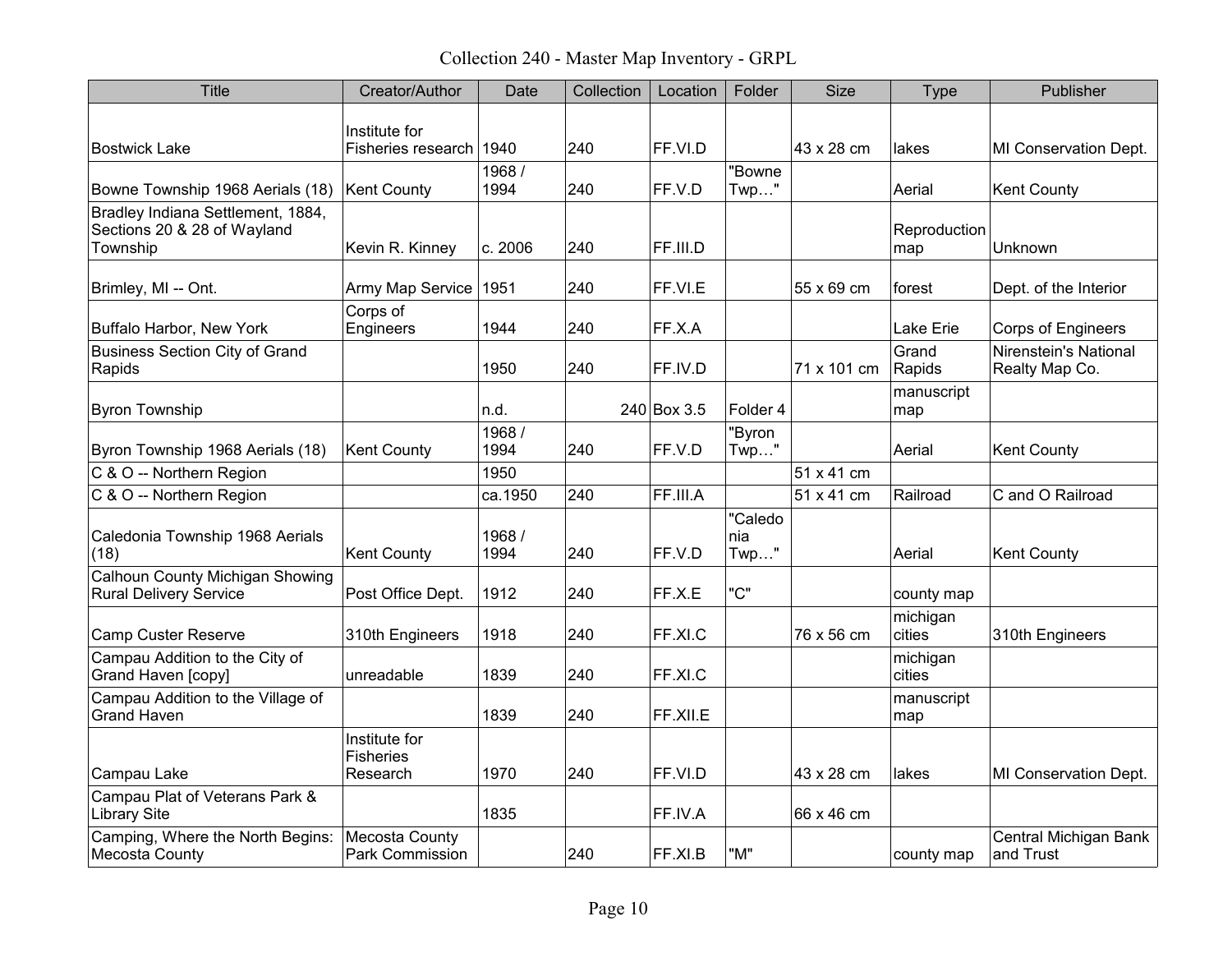Collection 240 - Master Map Inventory - GRPL

| <b>Title</b>                                                                                                                                                     | Creator/Author     | Date                                    | Collection | Location       | Folder              | <b>Size</b> | <b>Type</b>                 | Publisher                            |
|------------------------------------------------------------------------------------------------------------------------------------------------------------------|--------------------|-----------------------------------------|------------|----------------|---------------------|-------------|-----------------------------|--------------------------------------|
| Canada: New Brunswick & Nova<br>Scotia                                                                                                                           |                    | 1836                                    | 240        | FF.XI.E        |                     | 27 x 19 cm  | canada                      | Fenner                               |
| Cannon and Gratton (Grattan)<br>Townships                                                                                                                        |                    | ca.1840-<br>1844?                       | 240        | <b>Box 3.5</b> | Folder 3            |             | manuscript<br>map           |                                      |
| Cannon Township                                                                                                                                                  |                    | ca.1840-<br>1844?                       | 240        | Box 3.5        | Folder <sub>3</sub> |             | manuscript<br>map           |                                      |
| Cannon Township 1968 Aerials<br>(18)                                                                                                                             | <b>Kent County</b> | 1968 /<br>1994                          | 240        | FF.V.D         | "Canno<br>n Twp."   |             | Aerial                      | <b>Kent County</b>                   |
| Carlevoix County and Beaver<br>Island, "The Best in Michigan"                                                                                                    |                    | 1965                                    | 240        | FF.X.E         | "C"                 |             | county map                  | <b>Charlevoix County</b>             |
| Caro                                                                                                                                                             | <b>AAA</b>         | n.d.                                    | 240        | FF.XI.C        |                     |             | michigan<br>cities          | <b>AAA Michigan</b>                  |
| Carta Rappresentante I cinque<br>Laghi del Canada                                                                                                                | Giuseppe Pazzi     | 1763                                    | 240        | FF.XII.A       |                     | 28 x 34 cm  | north<br>american<br>states |                                      |
| Carte de la Louisiane et du Cours<br>du Mississippi                                                                                                              | Guillaume De       | 1718                                    | 240        | FF.XII.A       |                     | 58 x 45 cm  | north<br>american<br>states | <b>Cornell University</b>            |
| Carte De la Nouvelle France                                                                                                                                      |                    | 1719                                    | 240        | FF.XII.A       |                     | 56 x 46 cm  | north<br>american<br>states | Historic Urban Plans.<br>Ithaca N.Y. |
| Carte de la Riviere du Detroit<br>depuis le Lac Erie Jusques au Lac<br>St. Claire                                                                                | S. E. Hickman      | ca. 1930,<br>copy of<br>1752<br>version | 240        | FF.XII.C       |                     |             | picture map                 | University of Michigan               |
| Carte Des lacs Du Canada                                                                                                                                         | N. Bellin          | 1744                                    | 240        | FF.XI.E        |                     | 51 x 34 cm  | canada                      | <b>Clements Library</b>              |
| Carte Des Cinq Lacs Du Canada                                                                                                                                    |                    | 1764                                    |            | FF.XI.E        |                     | 40 x 26 cm  |                             |                                      |
| Carte Des Lacs Du Canada                                                                                                                                         |                    | 1744                                    |            | FF.XII.A       |                     | 51 x 37 cm  |                             | U of M                               |
| Carte du Canada ou de la Nouvelle<br>France, et des decouvertes                                                                                                  |                    | 1719                                    | 240        | FF.XLE         |                     | 60 x 45 cm  | canada                      | <b>Historic Urban Plans</b>          |
| Carte Geographique, statistique et<br>historique de Michigan. [From?]<br>Atlas Geographique, statistiques,<br>historique et chronologique des<br>deux Ameriques. |                    | 1825.                                   | 240        |                |                     | 68 x 52 cm  | ∣statistical                | J.A.C. Buchon [JAC<br>Buchon]        |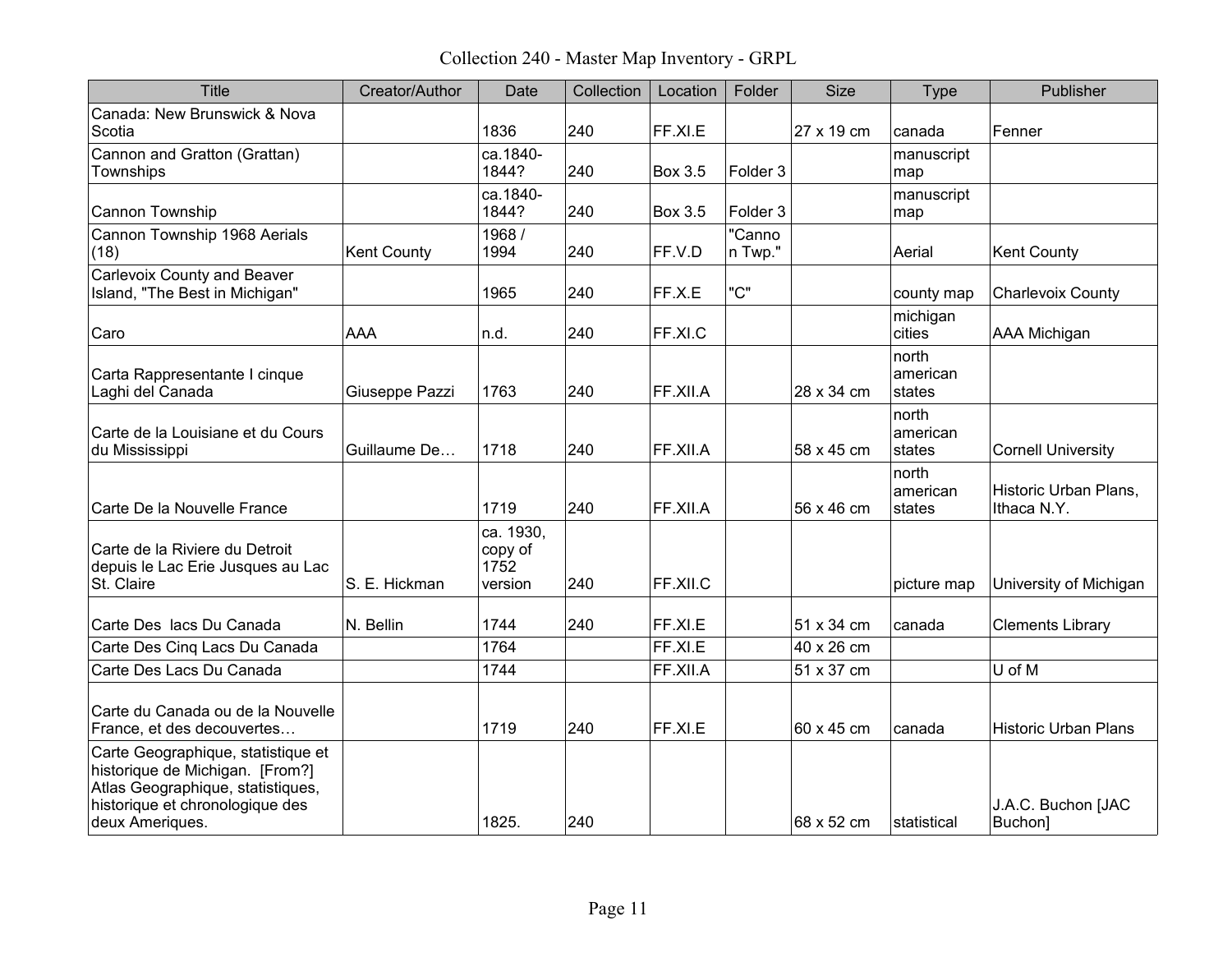Collection 240 - Master Map Inventory - GRPL

| <b>Title</b>                                                                           | Creator/Author                                | Date             | Collection | Location            | Folder               | <b>Size</b>     | <b>Type</b>           | Publisher               |
|----------------------------------------------------------------------------------------|-----------------------------------------------|------------------|------------|---------------------|----------------------|-----------------|-----------------------|-------------------------|
| Carte Partie Occidentale de la<br>Nouvelle France ou Canada                            | Donald G. Bouma                               | 1951             | 240        | FF.XI.E             |                      |                 | canada                | <b>Bouma</b>            |
| Cascada Point, Grand Rapids,<br>Michigan                                               | Edward N.<br>Freyling and<br>Edward H. Christ |                  | 240        | FF.V.A              |                      |                 | G.R. picture<br>maps  | Lyon and Loeks          |
| Cascade Township 1968 Aerials<br>(18)                                                  | <b>Kent County</b>                            | 1968 /<br>1994   | 240        | FF.V.D              | "Cascad<br>e<br>Twp" |                 | Aerial                | <b>Kent County</b>      |
| Cascade Township Map                                                                   |                                               | 1940             | 240        | FF.V.B              |                      | 46 x 41 cm      | <b>Kent County</b>    |                         |
| Cascade Township Map [copy 2]                                                          |                                               | 1940             |            | FF.XII.D            |                      | 46 x 41 cm      |                       |                         |
| Cascade Township. T6N, R10W                                                            |                                               | 1967             | 240        | FF.V.C              |                      | 46 x 56 cm      | <b>Kent County</b>    | Abrams Aerials          |
| <b>Cass County Michigan Showing</b><br><b>Rural Delivery Service</b>                   | Post Office Dept.                             | 1910             | 240        | FF.X.E              | "C"                  |                 | county map            |                         |
| Cedarville, MI                                                                         | <b>USGS</b>                                   | 1964             | 240        | FF.VI.E             |                      | 55 x 69 cm      | forest                | Dept. of the Interior   |
| Census 2000 : Renter vs Owner<br>occupied Housing, 2001                                | [GR Dept. of Info.<br>Technology]             | c. 2002          | 240        | FF.IV.E             |                      | 47 x 61 cm.     | Computer<br>generated | GR Dept. of Info. Tech. |
| Census 2000: Ethno Mosaic                                                              | City of G.R.                                  | 2000             | 240        | FF.IV.E             |                      |                 | Grand<br>Rapids       | MapMaker                |
| Centennial Geological Map of the<br>Southern Peninsula                                 | compiled by Helen<br>M. Martin                | 1936             | 240        | FF.III.E.<br>Folded |                      | 103 x 119<br>cm |                       | <b>USGS</b>             |
| Central City Survey, Phase III,<br>Grand Rapids, Mi. Past Perfect,<br>Inc. July, 2000. | Past Perfect.                                 | <b>July 2000</b> | 245/240    | FF.XIV.B            |                      |                 | <b>City Planning</b>  |                         |
| Century of Progress, International<br>Expo, Chicago                                    | H.L. Pettit                                   | 1932             | 240        | FF.XII.C            |                      | 106 x 80 cm     | picture map           | Rand McNally            |
| <b>Chadwick Farms Atlas of Osceola</b><br>MI                                           | C.W. Chadwick                                 | 1916             | 240        | FF.XI.B             | "O"                  | 51 x 57 cm      | county map            | C.W. Chadwick           |
| Chapman's Sectional map of<br>Wisconsin                                                | Silas Chapman                                 | 1856             | 240        | FF.XII.B            |                      |                 | upper<br>midwest      | Silas Chapman           |
| Charles, MI                                                                            | <b>USGS</b>                                   | 1964             | 240        | FF.VI.E             |                      | 55 x 69 cm      | forest                | Dept. of the Interior   |
| <b>Charlevoix and Surroundings</b>                                                     |                                               | 1880             | 240        | FF.XII.C            |                      | 72 x 59 cm      | picture map           | Shaber & Carquenille    |
| Charlevoix County michigan<br><b>Showing Rural Delivery Service</b>                    | Post Office<br>Department                     | 1911             | 240        | FF.X.E              | "C"                  |                 | county map            |                         |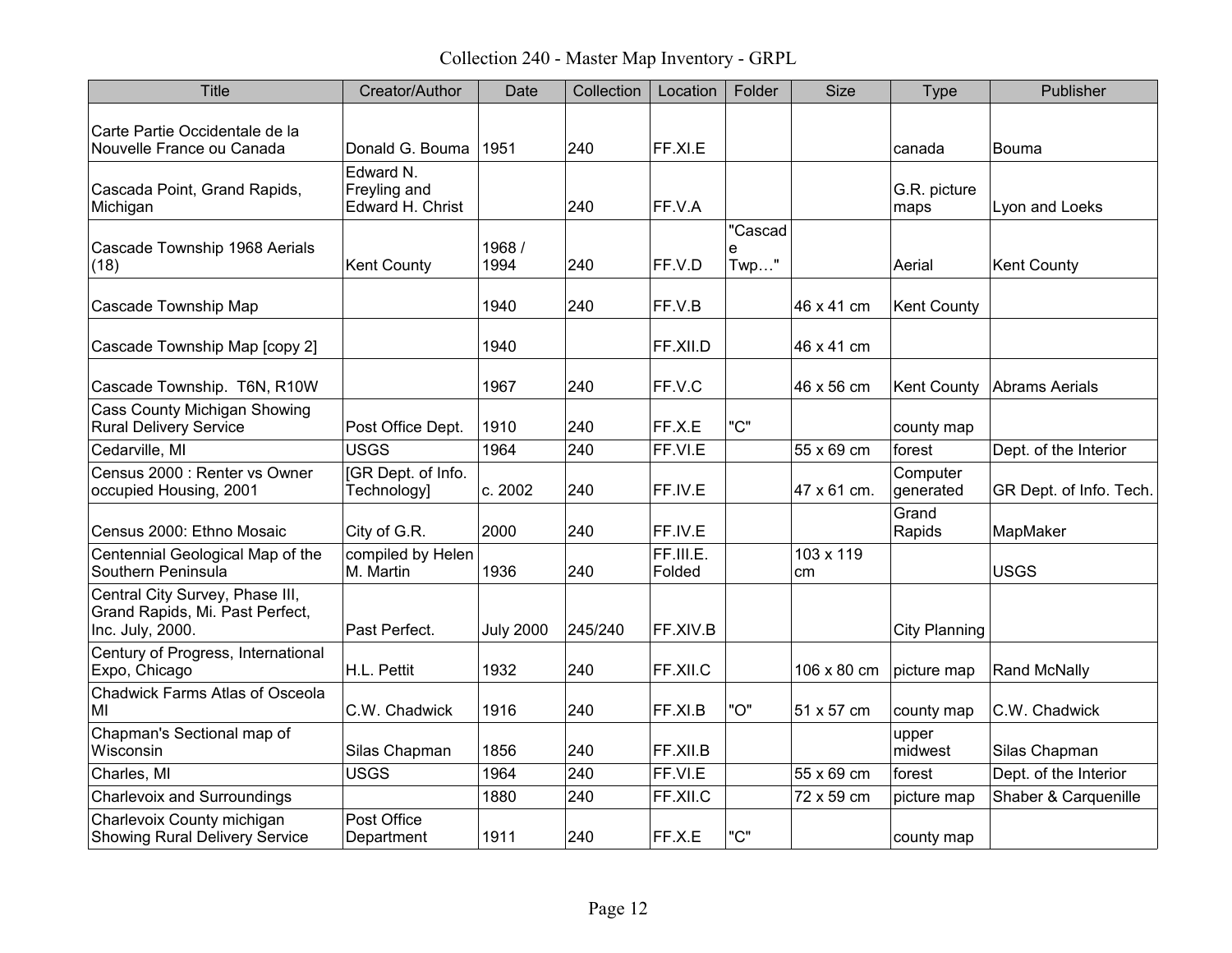Collection 240 - Master Map Inventory - GRPL

| <b>Title</b>                                                                   | Creator/Author                | Date | Collection | Location | Folder | <b>Size</b> | Type                  | Publisher                   |
|--------------------------------------------------------------------------------|-------------------------------|------|------------|----------|--------|-------------|-----------------------|-----------------------------|
| <b>Charlevoix Harbor</b>                                                       | Corps of<br>Engineers         | 1904 | 240        | FF.X.C   |        | 67 x 57 cm  | lake<br>michigan      | <b>Corps of Engineers</b>   |
| Chart of Beaver Island Group                                                   | Corps of<br>Engineers         | 1907 | 240        | FF.X.C   |        | 96 x 64 cm  | lake<br>michigan      | <b>Corps of Engineers</b>   |
| <b>Chart of Detroit River</b>                                                  | Corps of<br>Engineers         | 1909 | 240        | FF.VI.C  |        | 68 x 112 cm | river                 | Corps of Engineers          |
| Chart of Grand Island                                                          | Corps of<br>Engineers         | 1908 | 240        | FF.X.B   |        | 75 x 95 cm  | lake superior         | Corps of Engineers          |
| <b>Chart of Les Cheneaux Islands</b>                                           | Corps of<br>Engineers         | 1907 | 240        | FF.X.A   |        | 113 x 78 cm | Lake Huron            | <b>Corps of Engineers</b>   |
| Chart of Little Bay de Noc                                                     | Corps of<br>Engineers         | 1905 | 240        | FF.X.D   |        | 71 x 107 cm | lake<br>michigan      | <b>Corps of Engineers</b>   |
| Chart of Marquette and Presque<br>Isle Harbor                                  | Corps of<br>Engineers         | 1907 | 240        | FF.X.B   |        | 60 x 94 cm  | lake superior         | Corps of Engineers          |
| Chart of Portage Lake and River                                                | Corps of<br>Engineers         | 1908 | 240        | FF.X.B   |        |             | lake superior         | Corps of Engineers          |
| Chart of South Fox Island Shoals                                               | Corps of<br>Engineers         | 1906 | 240        | FF.X.C   |        | 63 x 96 cm  | lake<br>michigan      | Corps of Engineers          |
| Chart of St. Joseph Channel and<br>Western End of North Channel,<br>Lake Huron | Corps of<br>Engineers         | 1909 | 240        | FF.X.A   |        | 110 x 74 cm | Lake Huron            | Corps of Engineers          |
| Cheboygan                                                                      | Army Map Service              | 1964 | 240        | FF.XI.E  |        | 73 x 56 cm  | eastern u.s.,<br>topo | <b>US Geological Survey</b> |
| Cheboygan                                                                      | <b>AAA</b>                    | n.d. | 240        | FF.XI.C  |        |             | michigan<br>cities    | <b>AAA Michigan</b>         |
| Cheboygan Harbor                                                               | Corps of<br>Engineers         | 1909 | 240        | FF.X.A   |        | 63 x 79 cm  | <b>Great Lakes</b>    | <b>Corps of Engineers</b>   |
| <b>Cherry Hill Historic District</b>                                           | <b>City Planning</b><br>Dept. | 2000 | 240        | FF.IV.E  |        |             | Grand<br>Rapids       |                             |
| Chicago                                                                        | <b>USGS</b>                   | 1948 | 240        | FF.XI.E  |        | 66 x 72 cm  | eastern u.s.<br>topo  | <b>USGS</b>                 |
| Chicago                                                                        | Army Map Service              | 1964 | 240        | FF.XI.E  |        | 81 x 56 cm  | eastern u.s.,<br>topo | <b>USGS</b>                 |
| <b>Chicago Sectional Aeronautical</b><br>Chart                                 | U.S. Dept. of<br>Commerce     | 1960 | 240        | FF.XII.A |        | 112 x 60 cm |                       | Dept. of Commerce           |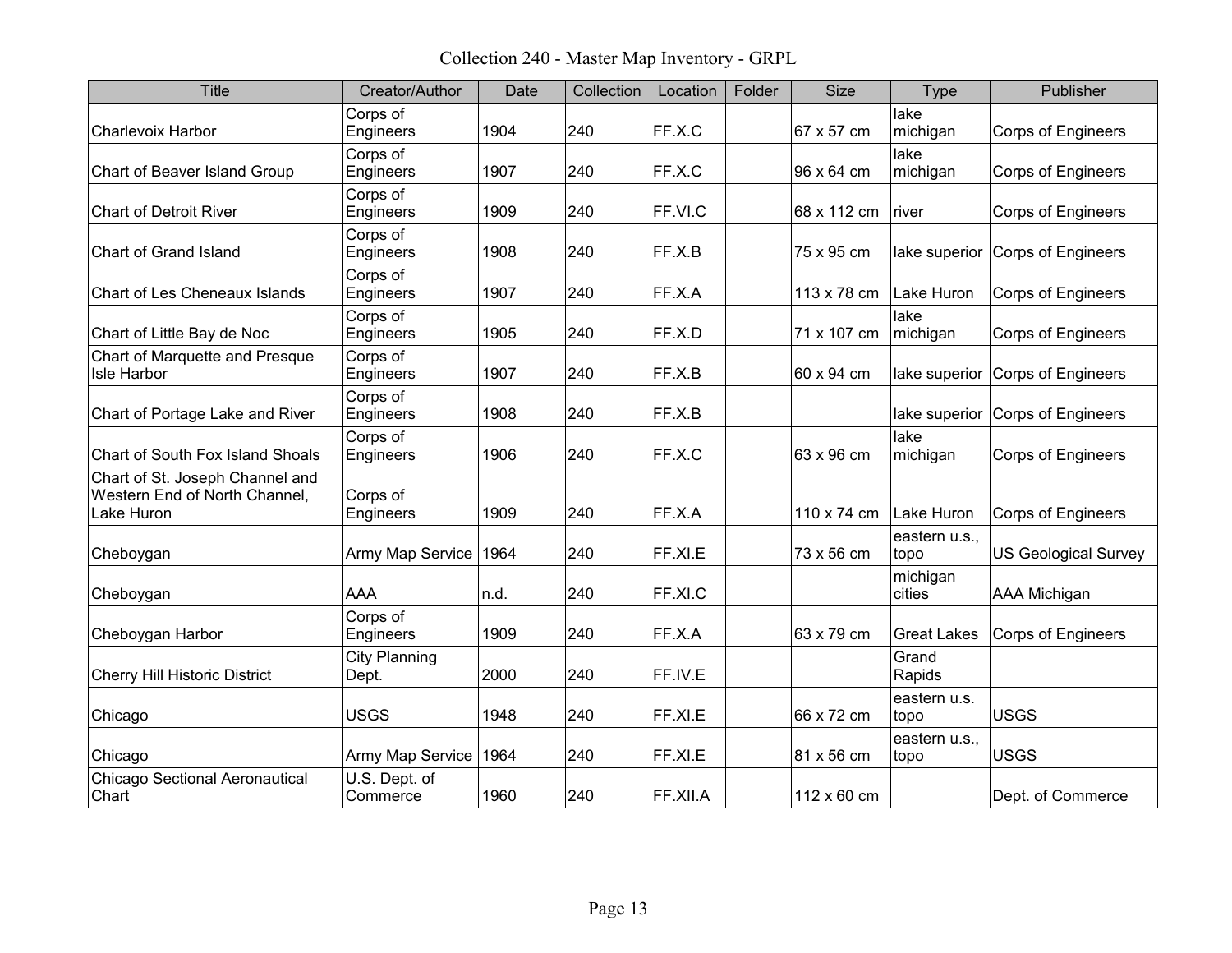Collection 240 - Master Map Inventory - GRPL

| Title                                                           | Creator/Author                       | Date                     | Collection | Location       | Folder | <b>Size</b> | <b>Type</b>                                                   | Publisher                                        |
|-----------------------------------------------------------------|--------------------------------------|--------------------------|------------|----------------|--------|-------------|---------------------------------------------------------------|--------------------------------------------------|
|                                                                 |                                      |                          |            |                |        |             |                                                               |                                                  |
| Chickamauga Battlefield                                         |                                      | ca. 1860s                | 240        | FF.XII.A       |        | 48 x 65 cm  | misc, united<br>states                                        |                                                  |
| Cities Service Map of Michigan                                  | <b>Cities Service Oil</b><br>Company | ca. 1960                 | 240        | 240 box 4 none |        |             | Michigan,<br>highway                                          | Diversified Map Corp.                            |
| <b>City Map of Grand Rapids</b>                                 | White's                              | 1926                     | 240        | FF.IV.C        |        | 57 x 88 cm  | Grand<br>Rapids                                               | White Printing Co.                               |
| <b>City Map of Grand Rapids</b>                                 |                                      | 1926                     |            | FF.IV.C        |        | 63 x 97 cm  |                                                               | White Printing Co.                               |
| <b>City Map of Grand Rapids</b>                                 | White's                              | 1930                     | 240        | FF.IV.C        |        | 79 x 110 cm | Grand<br>Rapids                                               | White Printing Co.                               |
| <b>City Map of Grand Rapids</b>                                 |                                      | 1940                     | 240        | top of FF      |        | 96 x 126 cm | Grand<br>Rapids                                               | <b>White Printing</b>                            |
| <b>City Map of Grand Rapids</b>                                 | White's                              | 1949                     | 240        | FF.IV.D        |        | 58 x 88 cm  | Grand<br>Rapids                                               | <b>White Printing</b>                            |
| City Map of Grand Rapids [In GR<br>State Directory & Map ]      | White Printing Co.                   | c. 1912, or<br>1926.     | 301        | 301 TBP        |        | 95 x 58 cm. | Folding<br>Director<br>Street map<br>with<br>reference<br>key | White Printing Co.                               |
| City of Cadillac                                                | Standard Map co.                     | 1929,<br>revised195<br>2 | 240        | FF.XI.C        |        | 86 x 56 cm  | michigan<br>cities                                            | Standard Map Co.                                 |
| City of Cadillac                                                |                                      | 1952                     |            | FF.XI.C        |        | 86 x 56 cm  |                                                               | Standard Map Co.                                 |
| City of Chicago                                                 |                                      | ca. 1870                 | 240        | FF.XII.B       |        |             | upper<br>midwest                                              |                                                  |
| <b>City of Detroit and Environs</b>                             | <b>Sauer Brothers</b>                | 1945                     | 240        | FF.XI.C        |        |             | michigan<br>cities                                            | Sauer Bros., Printed by<br><b>Keystone Press</b> |
| <b>City of Grand Rapids</b>                                     | Henry Hart                           | 1853                     | 240        | FF.IV.A        |        | 100 x 80 cm | Grand<br>Rapids                                               | Sarony & Major                                   |
| <b>City of Grand Rapids</b>                                     |                                      | 1853                     |            |                |        | 48 x 41 cm  |                                                               | Sarony & Major                                   |
| <b>City of Grand Rapids</b>                                     |                                      | 1853                     |            | FF.IV.A        |        | 66 x 46 cm  |                                                               | Sarony & Major                                   |
| <b>City of Grand Rapids</b>                                     | <b>Collar and Greiner</b>            | 1884                     | 240        | FF.IV.A        |        | 74 x 99 cm  | Grand<br>Rapids                                               | Collar & Greiner                                 |
| City of Grand Rapids -- County<br><b>Commissioner Districts</b> |                                      | 1977                     |            | FF.IV.E        |        | 59 x 63 cm  |                                                               | <b>City Clerk</b>                                |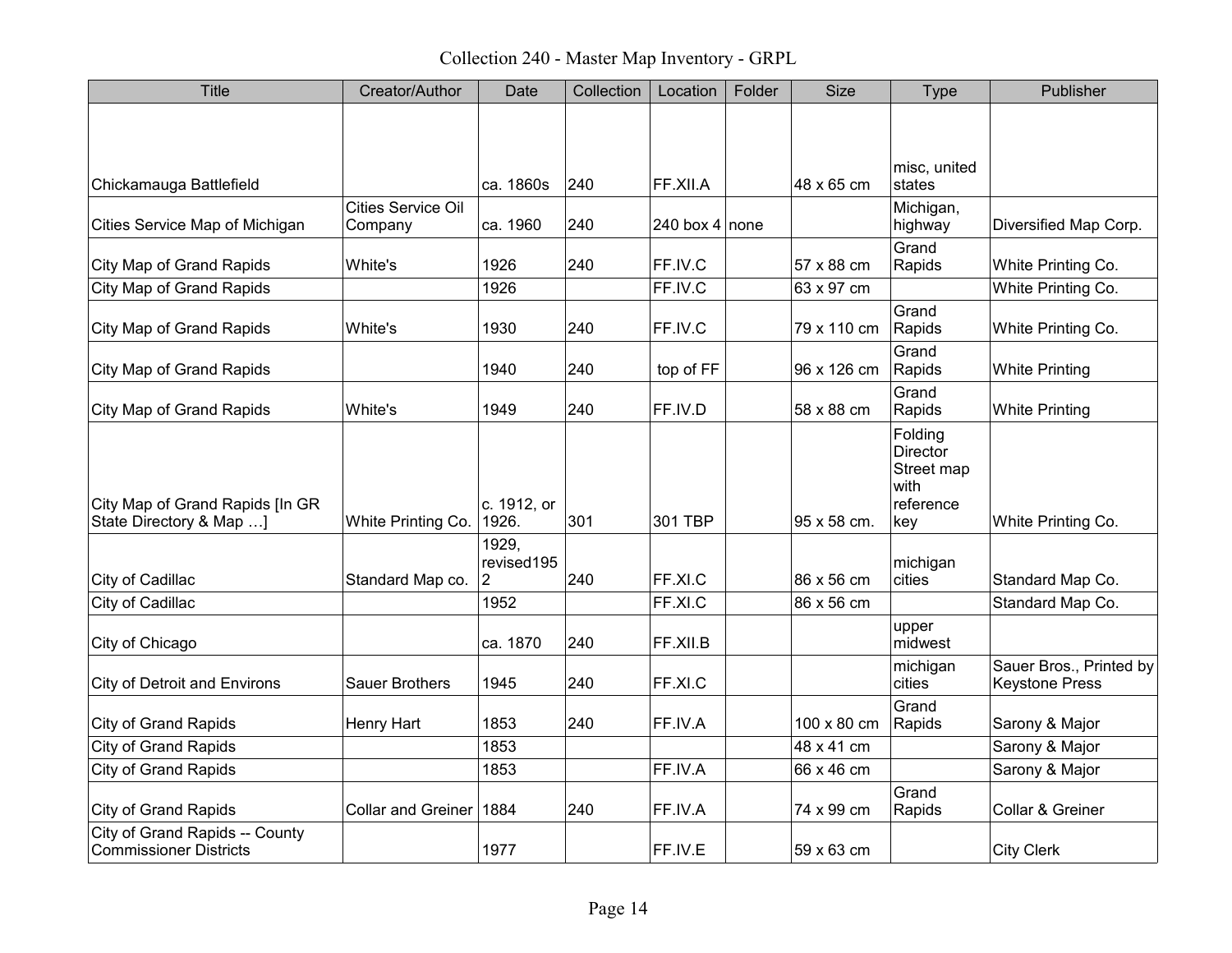Collection 240 - Master Map Inventory - GRPL

| <b>Title</b>                                                        | Creator/Author     | Date           | Collection | Location | Folder                    | <b>Size</b> | <b>Type</b>     | Publisher          |
|---------------------------------------------------------------------|--------------------|----------------|------------|----------|---------------------------|-------------|-----------------|--------------------|
| City of Grand Rapids -- County<br>Commissioner Districts [copy 2]   |                    | 1977           | 240        | FF.XII.E |                           | 59 x 63 cm  |                 | <b>City Clerk</b>  |
| City of Grand Rapids -- Precinct<br>Map                             |                    | 1970           | 240        | FF.IV.E  |                           | 58 x 61 cm  | Grand<br>Rapids | <b>City Clerk</b>  |
| City of Grand Rapids -- Precinct<br>Map                             |                    | 1973           | 240        | FF.IV.E  |                           | 58 x 61 cm  | Grand<br>Rapids | <b>City Clerk</b>  |
| City of Grand Rapids -- Precinct<br>Map                             |                    | 1977           | 240        | FF.IV.E  |                           | 59 x 62 cm  | Grand<br>Rapids | <b>City Clerk</b>  |
| City of Grand Rapids -- Precinct<br>Map -- 3rd Ward                 |                    | 1977           | 240        | FF.IV.E  |                           | 56 x 62 cm  | Grand<br>Rapids | <b>City Clerk</b>  |
| City of Grand Rapids -- Precinct<br>Map -- 3rd Ward [copy 2]        |                    | 1977           | 240        | FF.XII.E |                           | 56 x 62 cm  |                 | <b>City Clerk</b>  |
| City of Grand Rapids -- Precinct<br>Map -- First Ward               |                    | 1973           | 240        | FF.IV.E  |                           | 56 x 73 cm  | Grand<br>Rapids | <b>City Clerk</b>  |
| City of Grand Rapids -- Precinct<br>Map -- First Ward [copy 2]      |                    | 1973           | 240        | FF.XII.E |                           | 56 x 73 cm  |                 | <b>City Clerk</b>  |
| City of Grand Rapids -- Precinct<br>Map -- Second Ward              |                    | 1973           | 240        | FF.IV.E  |                           | 59 x 65 cm  | Grand<br>Rapids | <b>City Clerk</b>  |
| City of Grand Rapids -- Precinct<br>Map -- Second Ward [copy 2]     |                    | 1973           | 240        | FF.XII.E |                           | 59 x 65 cm  |                 | <b>City Clerk</b>  |
| City of Grand Rapids -- Precinct<br>Map [copy 2]                    |                    | 1970           | 240        | FF.XII.E |                           | 58 x 61 cm  |                 | <b>City Clerk</b>  |
| City of Grand Rapids -- Precinct<br>Map [copy 2]                    |                    | 1973           | 240        | FF.XII.E |                           | 58 x 61 cm  |                 | <b>City Clerk</b>  |
| City of Grand Rapids -- Precinct<br>Map [copy 2]                    |                    | 1977           | 240        | FF.XII.E |                           | 59 x 62 cm  |                 | <b>City Clerk</b>  |
| City of Grand Rapids --<br><b>Representative Districts</b>          |                    | 1973           | 240        | FF.IV.E  |                           | 56 x 61 cm  | Grand<br>Rapids | <b>City Clerk</b>  |
| City of Grand Rapids -- Senatorial<br><b>Districts</b>              |                    | 1977           | 240        | FF.IV.E  |                           | 58 x 60 cm  | Grand<br>Rapids | <b>City Clerk</b>  |
| City of Grand Rapids and<br>surrounding Cities 1968 Aerials<br>(31) | <b>Kent County</b> | 1968 /<br>1994 | 240        | FF.V.E   | "Grand<br>Rapids<br>City" |             | Aerial          | <b>Kent County</b> |
| <b>City of Grand Rapids Annexation</b>                              | City of G.R.       | 2000           | 240        | FF.IV.E  |                           |             | Grand<br>Rapids | Map Request        |
|                                                                     |                    |                |            |          |                           |             |                 |                    |
| City of Grand Rapids Annexations.                                   | City               | after 1995     | 240        | FF.IV.E  |                           |             | Annexation      | City               |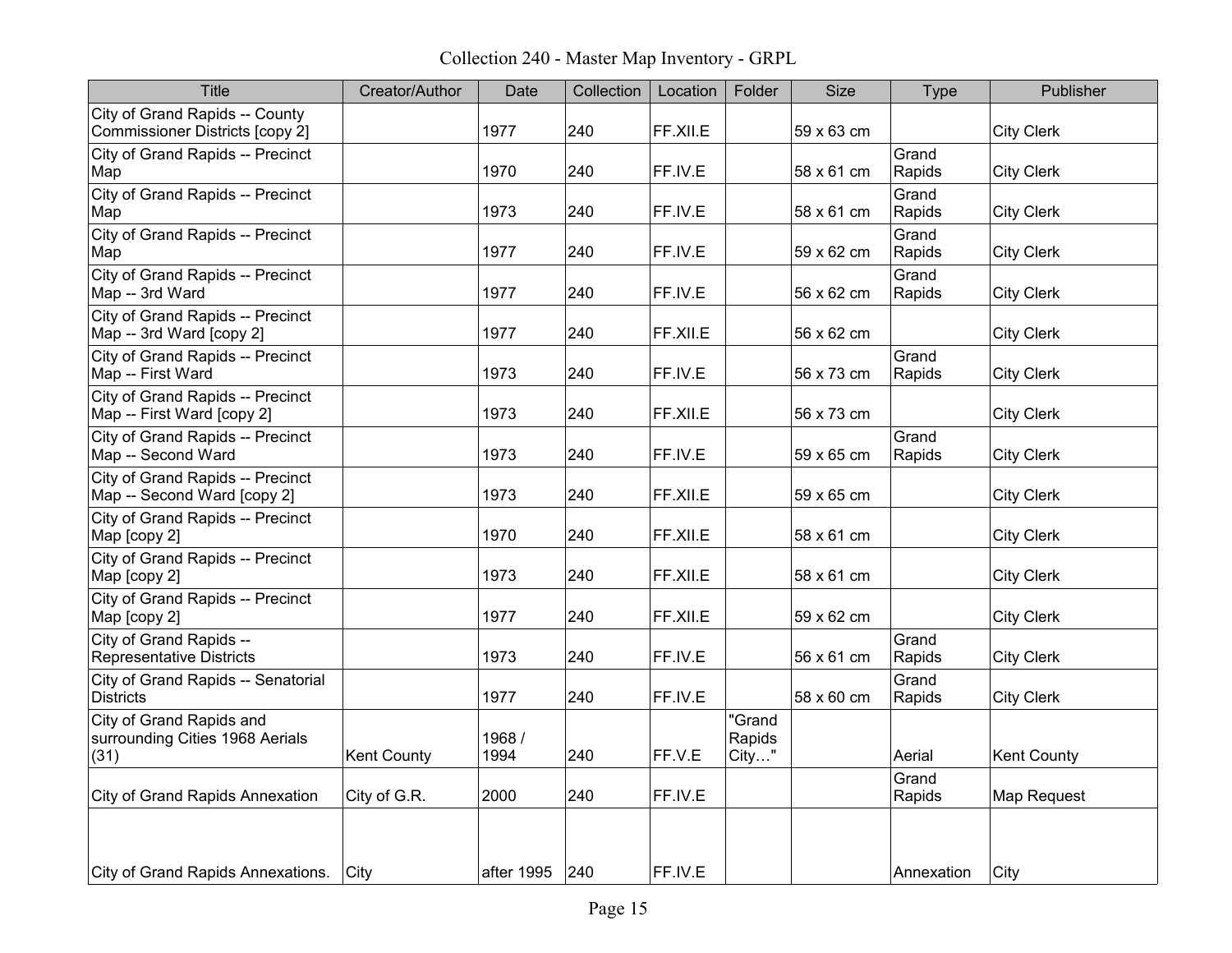Collection 240 - Master Map Inventory - GRPL

| Title                                                                                                                                                                              | Creator/Author                         | Date                | Collection | Location | Folder | <b>Size</b> | <b>Type</b>           | Publisher        |
|------------------------------------------------------------------------------------------------------------------------------------------------------------------------------------|----------------------------------------|---------------------|------------|----------|--------|-------------|-----------------------|------------------|
| <b>City of Grand Rapids Boundary</b><br>Maps                                                                                                                                       | <b>City Planning</b><br>Dept.          | 2000                | 240        | FF.IV.E  |        |             | Grand<br>Rapids       |                  |
| City of Grand Rapids cdbg<br>(Community Development Block<br><b>Grant) Target Areas</b>                                                                                            | City of G.R.                           | 2000                | 240        | FF.IV.E  |        |             | Grand<br>Rapids       | Map Request      |
| <b>City of Grand Rapids Cemeteries</b>                                                                                                                                             | City of G.R.                           | 2000                | 240        | FF.IV.E  |        |             | Grand<br>Rapids       | Dept. of I.T.    |
| <b>City of Grand Rapids Census</b><br><b>Tracts</b>                                                                                                                                | City of G.R.                           | 2000                | 240        | FF.IV.E  |        |             | Grand<br>Rapids       | Map Request      |
| <b>City of Grand Rapids Fire Districts</b><br>and Fire Stations                                                                                                                    | City of G.R.                           | 2000                | 240        | FF.IV.E  |        |             | Grand<br>Rapids       | Map Request      |
| <b>City of Grand Rapids Historic</b><br>Resources                                                                                                                                  | City?                                  | 2000                | 240        | FF.IV.E  |        |             | Grand<br>Rapids       | Map Request      |
| City of Grand Rapids Neighborhood<br>Associations                                                                                                                                  | City of G.R.                           | 2000                | 240        | FF.IV.E  |        |             | Grand<br>Rapids       | Map Request      |
| <b>City of Grand Rapids</b><br>Neighborhoods                                                                                                                                       | City of G.R.                           | 2000                | 240        | FF.IV.E  |        |             | Grand<br>Rapids       | Dept. Of I.T.    |
| <b>City of Grand Rapids Street</b><br><b>Classification system</b>                                                                                                                 | City of G.R.                           | 2000                | 240        | FF.IV.E  |        |             | Grand<br>Rapids       | Map Request      |
| City of Grand Rapids Ward and<br><b>Precinct Map</b>                                                                                                                               | <b>City Planning</b><br>Dept.          | 1999                | 240        | FF.IV.E  |        |             | Grand<br>Rapids       |                  |
| City of Grand Rapids Zip Codes                                                                                                                                                     | Dept. of<br>Information<br>Technology  | 1999-               | 240        | FF-IV-E  | 4      | 66 x 83 cm. | Computer<br>generated | [The City of GR] |
| City of Grand Rapids Zone Districts City Planning Dept 1999                                                                                                                        |                                        |                     | 240        | FF.IV.E  |        |             | Grand<br>Rapids       | Map and GIS      |
| City of Grand Rapids, Kent County<br>Michigan                                                                                                                                      | John F. Tinkham                        | 1873                | 240        | FF.XII.E |        |             | street map            |                  |
| City of Grand Rapids, Michigan /<br>Robert C. Greiner, practical<br>draughtsman, City Surveyor's<br>Office, Houseman Block, GR;<br>compiled and published by Collar<br>and Greiner | Collar and Greiner 1884                |                     | 240        | FF.IV.A  |        | 74 x 99 cm  | Grand<br>Rapids       | Collar & Greiner |
| City of Kalamazoo                                                                                                                                                                  | <b>Industrial State</b><br><b>Bank</b> | n.d., ca.<br>1950s? | 240        | FF.XI.C  |        |             | michigan<br>cities    |                  |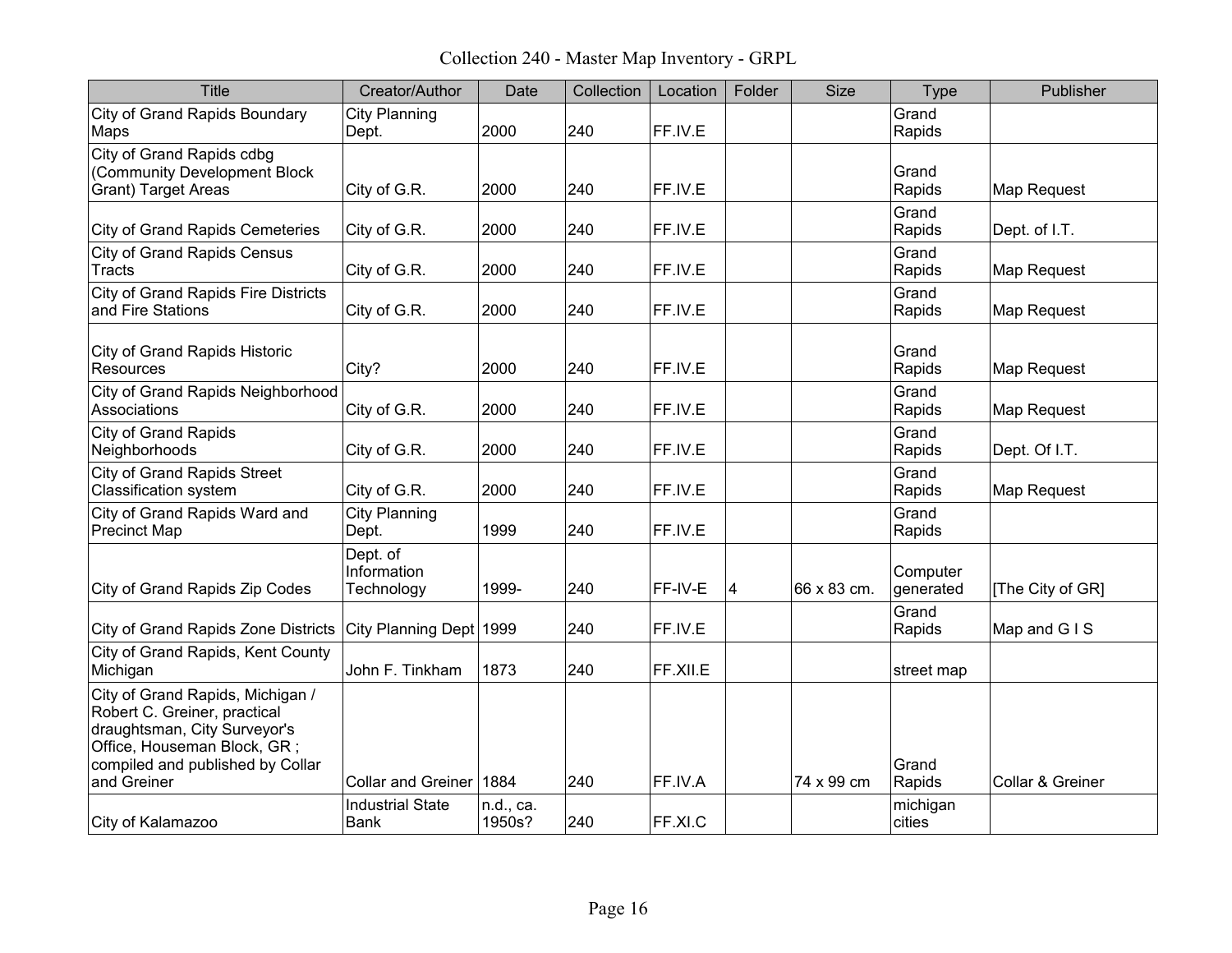Collection 240 - Master Map Inventory - GRPL

| <b>Title</b>                                                                                | Creator/Author                                                                     | Date                 | Collection | Location  | Folder | Size       | Type                  | Publisher                                                      |
|---------------------------------------------------------------------------------------------|------------------------------------------------------------------------------------|----------------------|------------|-----------|--------|------------|-----------------------|----------------------------------------------------------------|
| City of Kalamazoo, Compliments of<br>the Industrial State Bank                              | <b>AAA</b>                                                                         | 1961                 | 240        | FF.XI.C   |        |            | michigan<br>cities    | <b>AAA Michigan</b>                                            |
| City of Kentwood (MI). T6N, R11W                                                            |                                                                                    | 1967                 | 240        | FF.V.C    |        | 46 x 56 cm | <b>Kent County</b>    | <b>Abrams Aerial</b>                                           |
| City of Pontiac                                                                             | Pontiac Area<br>Chamber of<br>Commerce                                             | 1969                 | 240        | FF.XI.C   |        |            | michigan<br>cities    | Zax Publishing, Royal<br>Oak, MI                               |
| City of St. Ignace                                                                          | W.G.<br>Hollingsworth                                                              | 1957                 | 240        | FF.XI.C   |        |            | michigan<br>cities    | <b>Kiwanis Club</b>                                            |
| City of St. Joseph                                                                          |                                                                                    | 1880                 | 240        | FF.XI.C   |        | 61 x 50 cm | michigan<br>cities    |                                                                |
| City of St. Joseph [copy 2]                                                                 |                                                                                    | 1880                 | 240        | FF.XII.E  |        | 61 x 50 cm |                       |                                                                |
| City of Walker / City of Grand<br>Rapids (MI) T7N, R12W                                     |                                                                                    | 1967                 | 240        | FF.V.C    |        | 46 x 56 cm | <b>Kent County</b>    | <b>Abrams Aerial</b>                                           |
| City Plan Map of Grand Rapids                                                               | City Plan<br>Commission, John<br>M. Carrere and<br>Arnold W. Brunner 1900-1920 240 |                      |            | 240 box 2 |        |            | Grand<br>Rapids       | city Planning<br>Comission                                     |
| City Plan Map of Grand Rapids                                                               | City Plan<br>Comission                                                             | 1908                 | 240        | FF.IV.B   |        | 40 x 56 cm | Grand<br>Rapids       | <b>City Plan Comission</b>                                     |
| <b>City Planning Commision Master</b><br>Plan (Grand Rapids, Includes<br>Master Street Map) | <b>City Planning</b><br>Commission                                                 | 1962                 | 240        | FF.XII.E  |        |            | city/street<br>map    | <b>City Planning</b><br>Commission                             |
| <b>City Planning Commision Master</b><br>Plan (Grand Rapids, Includes<br>Master Street Map) | <b>City Planning</b><br>Commission                                                 | 1962                 | 240        | FF.XII.E  |        |            | city/street<br>map    | <b>City Planning</b><br>Commission                             |
| Clinton County, Michigan                                                                    |                                                                                    |                      | 240        | FF.X.E    |        | 34 x 34 cm |                       | W.W. Hixson & Co.                                              |
| Coastal Barriers Resources System U.S. Fish and<br>Maps, 59 pages                           | <b>Wildlife Service</b>                                                            | 1990                 | 240        | FF.X.A    |        |            | Great Lakes           | U.S. Fish and Wildlife<br>Service                              |
| Coleman                                                                                     | <b>USGS</b>                                                                        | 1981                 | 240        | FF.XI.E   |        |            | eastern u.s.,<br>topo | Defense Mapping<br>Agency Hydropgraphic,<br>Typographic Center |
| Color Tour [map, including various<br>Kent County parks & communiities,<br>south            | Kent Co. Road<br>Commission                                                        | Oct. 4,<br>1959 tour | 240        | FF.V.C.   |        |            | <b>Kent County</b>    | Kent County Road<br>Commission                                 |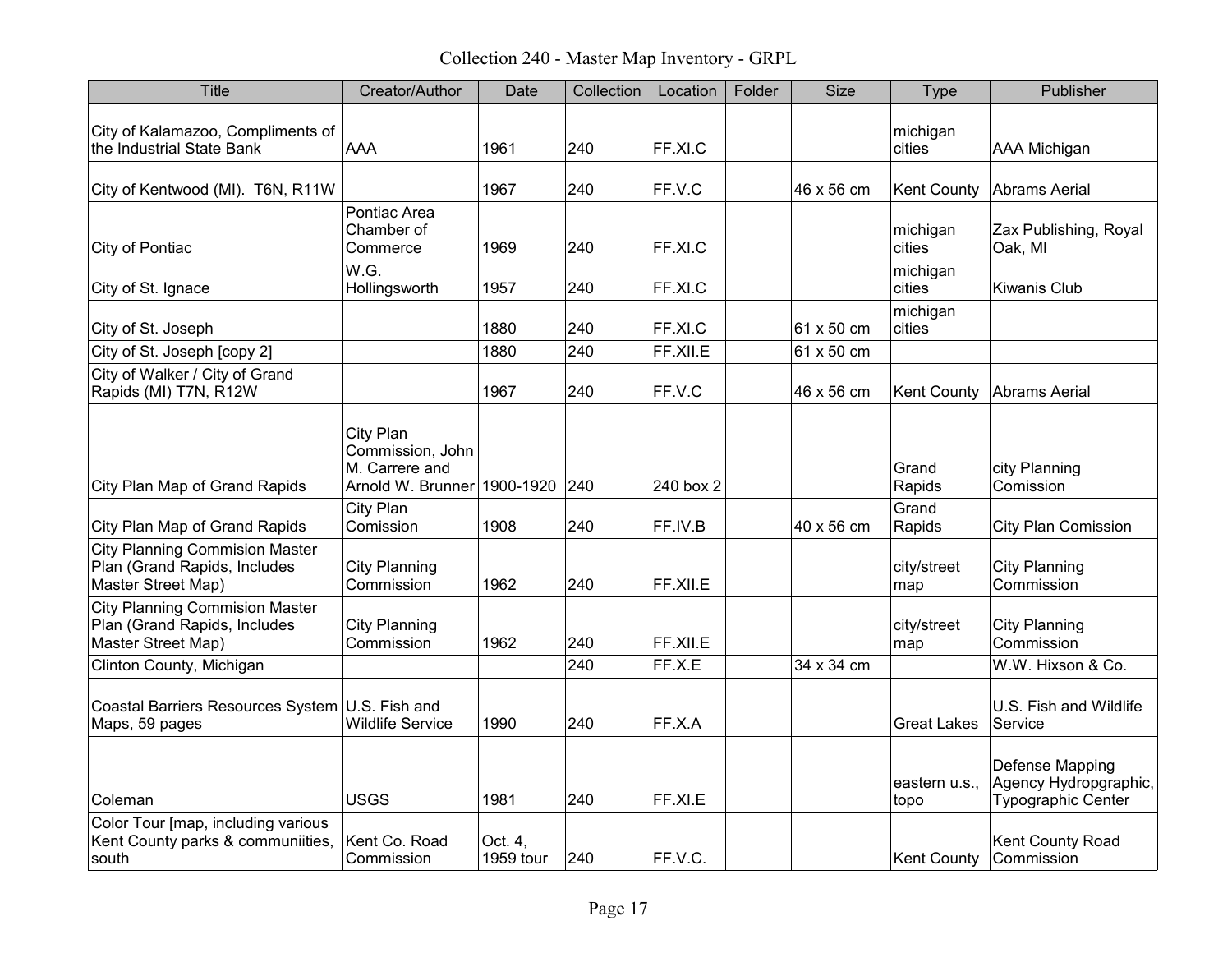Collection 240 - Master Map Inventory - GRPL

| Title                                                                                          | Creator/Author              | Date                  | Collection | Location       | Folder | <b>Size</b> | Type                        | Publisher                        |
|------------------------------------------------------------------------------------------------|-----------------------------|-----------------------|------------|----------------|--------|-------------|-----------------------------|----------------------------------|
| Color Tour [map, including various<br>Kent County parks & communities,<br>north]               | Kent Co. Road<br>Commission | Sept 27,<br>1959 tour | 240        | FF.V.C         |        |             | <b>Kent County</b>          | Kent County Road<br>Commission   |
| Colton's Guide map of Ohio                                                                     | <b>Rufus Blanchard</b>      | 1870                  | 240        | FF.XII.B       |        |             | upper<br>midwest            | <b>Rufus Blanchard</b>           |
| Colton's Lake Superior and the<br>Northern Part of Michigan                                    |                             | 1855                  |            | FF.III.D       |        | 44 x 37 cm  |                             | J.H. Colton                      |
| Colton's Michigan                                                                              | J.H. Colton                 | 1860                  | 240        | FF.III.D       |        | 35 x 43 cm  | Michigan                    | J.H. Colton                      |
| Colton's Railroad and Express Map<br>of the Northwestern States                                | $ G.W.$ and $C.B$<br>Colton | 1872                  | 240        | FF.XII.A       |        |             | north<br>american<br>states | G.W. and C.B. Colton             |
| <b>Colton's Railroad and Township</b><br>map of the State of Ohio                              | J.H. Colton                 | 1853                  | 240        | FF.XII.B       |        |             | upper<br>midwest            | J.H. Colton                      |
| Colton's Railroad Map of the Middle<br><b>States</b>                                           | G.W. Colton                 | 1869                  | 240        | FF.III.A       |        |             | Railroad                    |                                  |
| Community Chest Official Map of<br><b>Grand Rapids</b>                                         | <b>AAA</b>                  | ca.1945               | 240        | FF.IV.D        |        |             | Grand<br>Rapids             | <b>AAA Michigan</b>              |
| Community Chest Official Map of<br>Grand Rapids [copy 2]                                       | <b>Community Chest</b>      | 1941                  | 240        | FF.XII.E       |        |             | street map                  | Automobile club of<br>Michigan   |
| Community Chest Official Map of<br>Grand Rapids [copy 1]                                       |                             | 1940                  | 240        | FF.IV.C        |        | 51 x 67 cm  | Grand<br>Rapids             | Automobile Club of MI            |
| Community Chest Official Map of<br>Grand Rapids, [copy1]                                       | Community chest<br>Agencies | 1941                  | 240        | FF.IV.D        |        |             | street map                  | Automobile Club of<br>Michigan   |
| <b>Complete Railway Maps</b>                                                                   |                             | 1853                  |            |                |        | 43 x 36 cm  |                             | Curran Dinsmore &<br>Co.         |
| Composite maps (14 items) of<br>United State Land Surveyors'<br>Original Plats and Field Notes | J. William Trygg            | c. 1969               |            | 240 Box<br>2.5 |        | None        |                             | Ely, Minn.:                      |
| Composite Maps of U.S. Land<br>Surveyors' Original plats & field<br>notes                      | J. William Trygg            | n.d.                  |            | 240 Box<br>1   | 44     |             |                             | Ely, Minn.: Trygg Land<br>Office |
| Composition of Age Groups in<br><b>Census Tracts</b>                                           | City of G.R.                | 2000                  | 240        | FF.IV.E        |        |             | Grand<br>Rapids             | Map Request                      |
| Condensed Street Map of the City<br>of Kalamazoo                                               |                             | 1900                  |            | FF.XI.C        |        | 48 x 50 cm  |                             | MI Engineering Co.               |
| Construction Progress on the<br><b>Trunkline System</b>                                        |                             | 1956                  | 240        | FF.III.C       |        | 56 x 66 cm  | railroad                    | MI St. Highway Dept.             |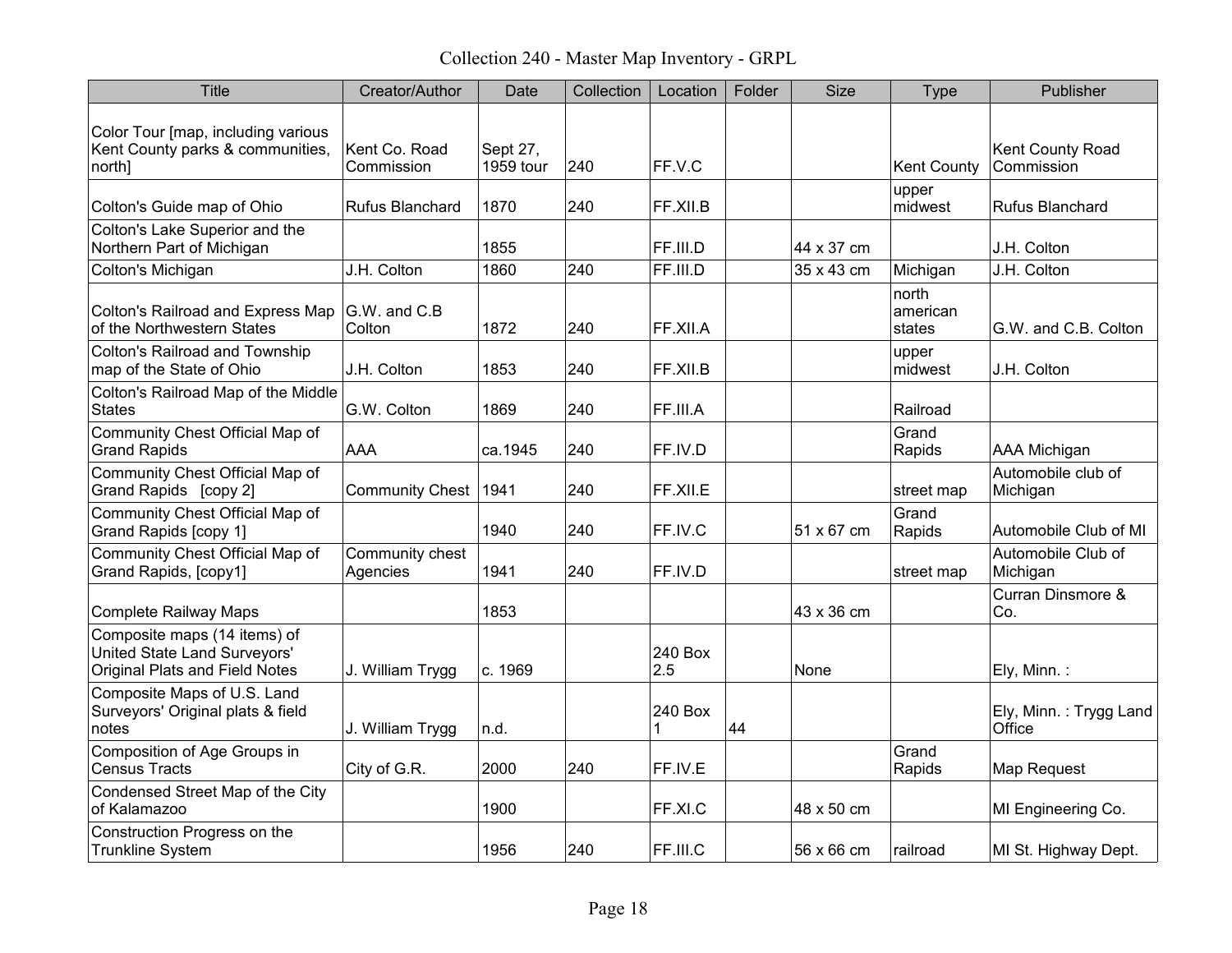Collection 240 - Master Map Inventory - GRPL

| <b>Title</b>                                                                          | Creator/Author                     | Date           | Collection | Location                             | Folder                    | <b>Size</b>              | <b>Type</b>                  | Publisher                                     |
|---------------------------------------------------------------------------------------|------------------------------------|----------------|------------|--------------------------------------|---------------------------|--------------------------|------------------------------|-----------------------------------------------|
| <b>Consumers Power Company</b><br>System, Michigan                                    |                                    | 1925           |            | 240-                                 |                           |                          |                              | <b>Consumers Power</b>                        |
| Continents: Asia, North America,<br>South America, Africa, Europe,<br>Oceania         |                                    | 1918           | 240        | FF.XII.A<br>Misc.<br>Maps<br>(World) |                           | 71 x 90 cm.              | world                        | [Geographical<br>Publishing Co.]              |
| <b>Converse Mound Group</b><br>Cooks, Michigan                                        | Edmond P.<br>Gibson<br><b>USGS</b> | 1952<br>1983   | 240<br>240 | FF.V.B<br>FF.VI.E                    |                           | 29 x 41 cm<br>55 x 69 cm | <b>Kent County</b><br>forest | <b>Edmond Gibson</b><br>Dept. of the Interior |
| Copper Harbor, MI                                                                     | Corps of<br>Engineers              | 1905           | 240        | FF.X.B                               |                           | 61 x 50 cm               |                              | lake superior Corps of Engineers              |
| Corner Lake NE, MI                                                                    | <b>USGS</b>                        | 1958           | 240        | FF.VI.E                              |                           | 55 x 69 cm               | forest                       | Dept. of the Interior                         |
| Corner Lake NW, MI                                                                    | <b>USGS</b>                        | 1958           | 240        | FF.VI.E                              |                           | 55 x 69 cm               | forest                       | Dept. of the Interior                         |
| Corner Lake SE, MI                                                                    | <b>USGS</b>                        | 1958           | 240        | FF.VI.E                              |                           | 55 x 69 cm               | forest                       | Dept. of the Interior                         |
| Corner Lake SW, MI                                                                    | USGS                               | 1958           | 240        | FF.VI.E                              |                           | 55 x 69 cm               | forest                       | Dept. of the Interior                         |
| County and Township map of the<br>States of Michigan and Wisconsin                    | S.Augustus<br>Mitchell             | 1872           | 240        | FF.XII.B                             |                           |                          | upper<br>midwest             | S. Augustus Mitchell                          |
| County Map of Michigan and<br>Wisconsin                                               | S. Augustus<br>Mitchell            | 1860           | 240        | FF.XII.B                             |                           | 38 x 30 cm               | upper<br>midwest             |                                               |
| County map of Ohio and Indiana                                                        | S. Augustus<br>Mitchell            | 1860           | 240        | FF.XII.B                             |                           |                          | upper<br>midwest             |                                               |
| County map of the State of Illinois                                                   | S. Augustus<br>Mitchell            | 1861           | 240        | FF.XII.B                             |                           |                          | upper<br>midwest             | S. Augustus Mitchell                          |
| County of York                                                                        |                                    | n.d.           | 240        | FF.XI.E                              |                           | 53 x 68 cm               | canada                       | Alexander, Clare &<br>Cable                   |
| County of York                                                                        |                                    |                |            | FF.XI.E                              |                           | 53 x 68 cm               |                              | Alexander, Clare &<br>Goble                   |
| Courtland Twp. 1968 Aerials (18)                                                      | Kent County                        | 1968 /<br>1994 | 240        | FF.V.D                               | "Courtla<br>nd<br>$Twp$ " |                          | Aerial                       | <b>Kent County</b>                            |
| Cram's Detailed Highway and<br>Reference Maps of Kent County<br>and State of Michigan | George F. Cram                     | 1924           | 240        | FF.III.B                             |                           |                          | Highway                      | <b>Grand Rapids Press</b>                     |
| Cram's Railroad & Township Map                                                        |                                    | 1880           | 240        | FF.III.A                             |                           | 43 x 53 cm               | rail road                    | Geo. F. Cram                                  |
| Cram's Railroad & Township Map                                                        |                                    | 1882           | 240        | FF.III.A                             |                           | 45 x 55 cm               | rail road                    | Geo. Cram                                     |
| Cram's Railroad Map of Michigan                                                       | George F. Cram                     | 1878           | 240        | FF.III.A                             |                           |                          | Railroad                     | Cram                                          |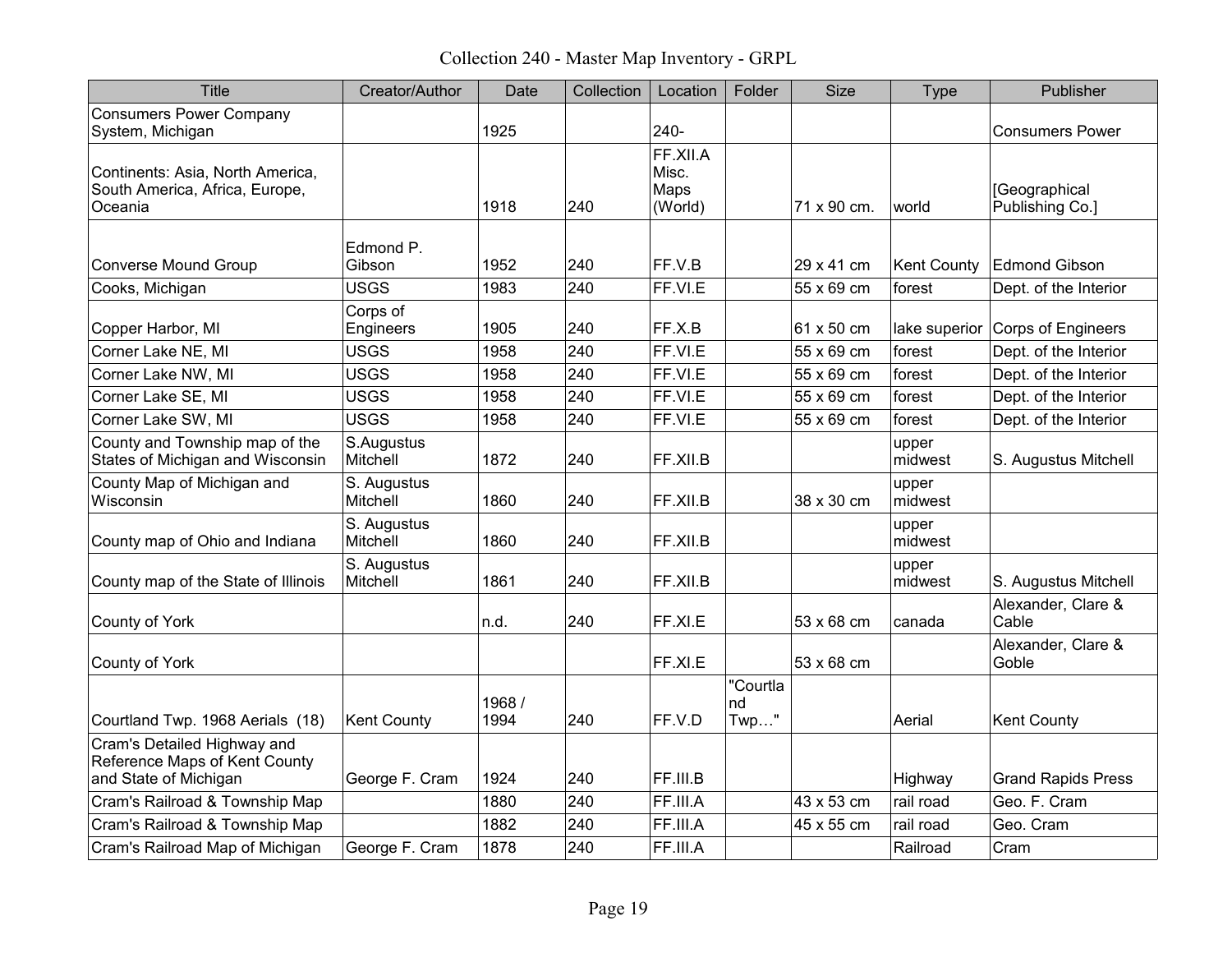Collection 240 - Master Map Inventory - GRPL

| <b>Title</b>                                         | Creator/Author                                                | Date     | Collection | Location                             | Folder | <b>Size</b>     | <b>Type</b>      | Publisher                 |
|------------------------------------------------------|---------------------------------------------------------------|----------|------------|--------------------------------------|--------|-----------------|------------------|---------------------------|
| Cram's Superior Map of Michigan                      | Goerge F. Cram                                                | 1904     | 240        | on top of<br><b>FFs</b>              |        |                 | michigan         | George F. Cram            |
| Cram's superior Map of Michigan                      |                                                               | ca.1925  | 240        | long tube<br>on top of<br><b>FFs</b> |        |                 | michigan         | George F. Cram            |
| Cram's Superior Map of Michigan<br>[copy 2]          | George F. Cram                                                | ca.1925? | 240        | top of FF                            |        | oversize        | Grand<br>Rapids  | George f. Cram CO.        |
| Cram's Superior State Highway<br>Map of Michigan     |                                                               | 1921     | 240        | FF.III.A                             |        | 101 x 126<br>cm | michigan         | Geo. F. Cram              |
| Cram's Township and Rail Road<br>Map of Michigan     |                                                               | 1885     | 240        | FF.III.A                             |        | 48 x 60 cm      | rail road        | George F. Cram            |
| Cross Sections near Portage Lake<br>#1               |                                                               | 1873     | 240        | FF.III.D                             |        | 71 x 56 cm      | Michigan         | <b>Geological Survey</b>  |
| Cross Sections near Portage Lake<br>#2               |                                                               | 1873     | 240        | FF.III.D                             |        | 71 x 57 cm      | Michigan         | <b>Geological Survey</b>  |
| Cross Sections near Portage Lake<br>#3               |                                                               | 1873     | 240        | FF.III.D                             |        | 71 x 56 cm      | Michigan         | <b>Geological Survey</b>  |
| Cross Sections near Portage Lake<br>#4               |                                                               | 1873     | 240        | FF.III.D                             |        | 71 x 57 cm      | Michigan         | <b>Geological Survey</b>  |
| Cross Sections of the Eagle River<br><b>District</b> |                                                               | 1873     | 240        | FF.III.D                             |        | 84 x 56 cm      | Michigan         | <b>Geological Survey</b>  |
| Cross Sections of the Eagle River<br>District #1     |                                                               | 1873     | 240        | FF.III.D                             |        | 71 x 56 cm      | Michigan         | <b>Geological Survey</b>  |
| Cultural map of Wisconsin                            | Woodward,<br>Ostergren,<br>Brouwer,<br>Hoelscher, and<br>Hane | 1996     | 240        | FF.XII.B                             |        |                 | upper<br>midwest | U. of Wisconsin Press     |
| Data for Michigan                                    |                                                               | 1904     | 240        | FF.III.E                             |        | 31 x 33 cm      | Michigan         |                           |
| Data for Michigan                                    |                                                               | 1910     | 240        | FF.III.E                             |        | 31 x 36 cm      | Michigan         |                           |
| De Tour Passage to Waugoshance<br>Point              | U.S. Department<br>of Commerce                                | 1977     | 240        | FF.X.A                               |        |                 | Lake Huron       | Department of<br>Commerce |
| Delta County                                         | Delta County<br>Road Comission                                | ca.1996  | 240        | FF.X.E                               | "D"    |                 | county map       |                           |
| Delta County, West Part                              | Dept. Of<br>Conservation                                      | 1938     | 240        | FF.X.E                               | "D"    |                 | county map       |                           |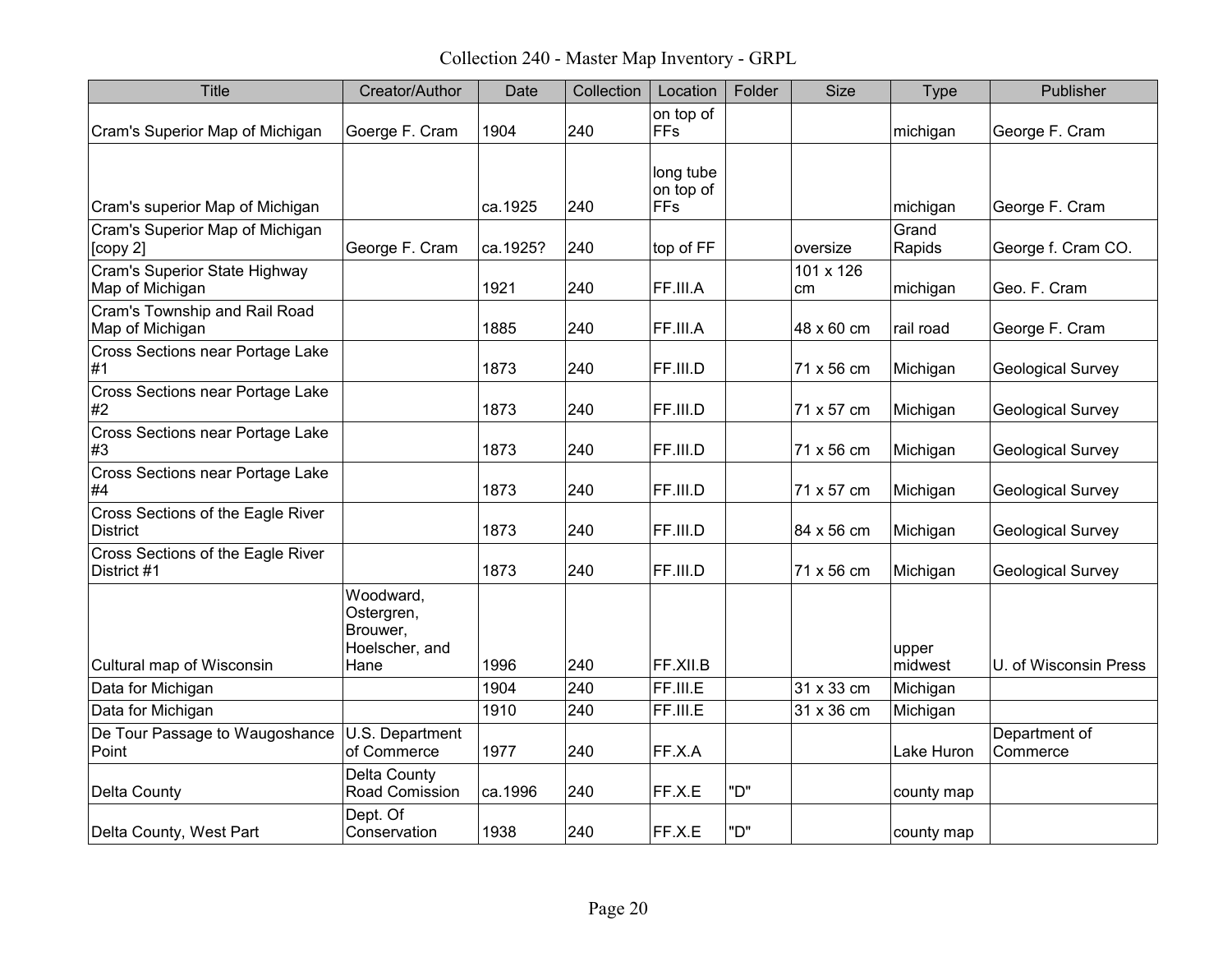Collection 240 - Master Map Inventory - GRPL

| <b>Title</b>                                                                               | Creator/Author                                  | Date    | Collection | Location  | Folder | <b>Size</b>     | <b>Type</b>           | Publisher                                                                                                   |
|--------------------------------------------------------------------------------------------|-------------------------------------------------|---------|------------|-----------|--------|-----------------|-----------------------|-------------------------------------------------------------------------------------------------------------|
| <b>Department of Natural Resources</b><br>County Maps showing bicycle<br>routes (27 pages) | Department of<br>Natural Resources 1977         |         | 240        | FF.VI.E   |        |                 | bicycle               | Cartographic Services,<br><b>DNR</b>                                                                        |
| Detail Maps of the Zoning<br>Ordinance of the City of Grand<br>Rapids, 1951                |                                                 | 1951    | 240        | FF.IV.D   |        |                 | Grand<br>Rapids       |                                                                                                             |
| Detroit                                                                                    | Army Map Service   1965                         |         | 240        | FF.XI.E   |        | 73 x 56 cm      | eastern u.s.,<br>topo | <b>USGS</b>                                                                                                 |
| <b>Detroit and Environs</b>                                                                | Sauer Bros.                                     | 1917    | 240        | FF.XI.C   |        |                 | michigan<br>cities    | Sauer Bros.                                                                                                 |
| <b>Detroit and Vicinity</b>                                                                | W.P.A. Map dept.                                | 1939    | 240        | FF.XI.C   |        | 86 x 56 cm      | michigan<br>cities    | MI Writers Prop.                                                                                            |
| <b>Detroit River</b>                                                                       | War Dept. Corps<br>of Engineers                 | 1942    | 240        | FF.VI.C   |        |                 | river                 | U.S. Lake Survey<br>Office                                                                                  |
| Detroit Southern suburbs                                                                   | AAA                                             | n.d.    | 240        | FF.XI.C   |        |                 | michigan<br>cities    | <b>AAA Michigan</b>                                                                                         |
| Detroit Street Map                                                                         | <b>Standard Oil</b>                             | ca.1970 | 240        | FF.XI.C   |        |                 | michigan<br>cities    |                                                                                                             |
| Detroit, Prior to the Fire of June 11,<br>1805                                             | R.J. Mackey,<br>draughtsman, for<br>C.M. Burton | 1889    | 240        | FF.XI.C   |        | 36 x 52 cm      | michigan<br>cities    | Detroit Journal                                                                                             |
| Detroit, Prior to the Fire of June 11,<br>1805 [copy 2]                                    | C.M. Burton, R.J.<br>Mackey,<br>draftsman       | 1889    | 240        | 240 box 2 |        | 36 x 52 cm      | michigan<br>cities    | Detroit Journal                                                                                             |
| <b>Dexter Fraction</b>                                                                     | Judson Forsyth                                  | 1927    | 240        | FF.IV.C   |        | 61 x 44 cm      | Grand<br>Rapids       | Kent County Board of<br>Supervisors                                                                         |
| Distribution of Drug Stores in Grand<br>Rapids                                             |                                                 | 1925    | 240        | FF.IV.C   |        | 43 x 55 cm      | Grand<br>Rapids       | Walker & Co.                                                                                                |
| Distribution of Drug Stores in Grand<br>Rapids [copy 2]                                    | Walker and Co.                                  | 1925    | 240        | 240 box 2 |        | 43 x 55 cm      | Grand<br>Rapids       | Walker & Co.                                                                                                |
| Distribution of Forests in the Upper<br>Peninsula of Michigan (East Half)                  | prepared by<br><b>Forest Survey</b><br>Staff    | 1939    | 240        | FF.III.E  |        | 118 x 106<br>cm | Forests               | <b>Lake States Forest</b><br><b>Experiment Station,</b><br>U.S. Dept. of<br>Agriculture, Forest<br>Service. |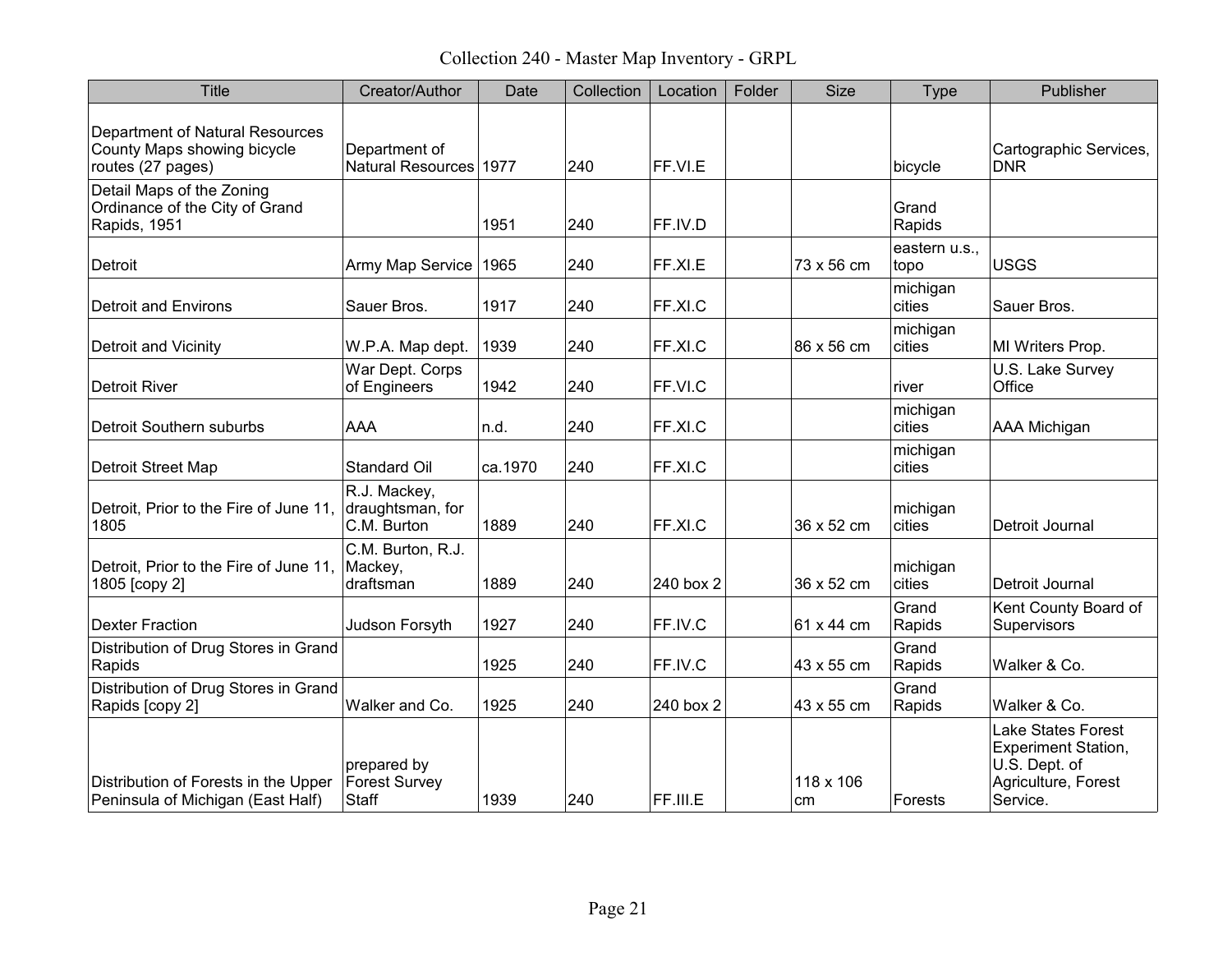Collection 240 - Master Map Inventory - GRPL

| <b>Title</b>                                                                                     | Creator/Author                               | Date     | Collection | Location     | Folder              | <b>Size</b>     | <b>Type</b>                  | Publisher                                                                                                   |
|--------------------------------------------------------------------------------------------------|----------------------------------------------|----------|------------|--------------|---------------------|-----------------|------------------------------|-------------------------------------------------------------------------------------------------------------|
| Distribution of Forests in the Upper<br>Peninsula of Michigan (West Half)                        | prepared by<br>Forest Survey<br><b>Staff</b> | 1939     | 240        | FF.III.E     |                     | 118 x 106<br>cm | Forests                      | <b>Lake States Forest</b><br><b>Experiment Station,</b><br>U.S. Dept. of<br>Agriculture, Forest<br>Service. |
| Distribution of Gasoline Stations in<br><b>Grand Rapids</b>                                      |                                              | 1925     | 240        | FF.IV.C      |                     | 43 x 55 cm      | Grand<br>Rapids              | Walker & Co.                                                                                                |
| Distribution of Gasoline Stations in<br>Grand Rapids [copy 2]                                    | Walker and Co.                               | 1925     | 240        | 240 box 2    |                     | 43 x 55 cm      | Grand<br>Rapids              | Walker & Co.                                                                                                |
| Distribution of Independent Grocery<br><b>Stores in Grand Rapids</b>                             |                                              | 1925     | 240        | FF.IV.C      |                     | 43 x 55 cm      | Grand<br>Rapids              | Walker & Co.                                                                                                |
| Dollar Settlement, MI                                                                            | Army Map Service                             | 1976     | 240        | FF.VI.E      |                     | 55 x 69 cm      | forest                       | Dept. of the Interior                                                                                       |
| Dowagiac                                                                                         | <b>AAA</b>                                   | n.d.     | 240        | FF.XI.C      |                     |                 | michigan<br>cities           | AAA Michigan                                                                                                |
| Downtown Ann Arbor                                                                               | Gertrude A.<br><b>Strickler</b>              | 1926     | 240        | FF.XII.C     |                     | 92 x 73 cm      | picture map                  | J.H. Koessler                                                                                               |
| Downtown Grand Rapids                                                                            | <b>City Planning</b><br>Dept.                | 1999     | 240        | FF.IV.E      |                     |                 | Grand<br>Rapids              |                                                                                                             |
| Downtown Grand Rapids                                                                            | Downtown Inc.                                | ca. 1961 | 240        | FF.IV.D      |                     |                 | Grand<br>Rapids              |                                                                                                             |
| Drainage Basin of Manistee River                                                                 |                                              | 1900     | 240        | FF.VI.C      |                     | 37 x 25 cm      | river                        |                                                                                                             |
| Dutch Johns Point to Fishery Point                                                               | U.S. Department<br>of Commerce               | 1975     | 240        | FF.X.D       |                     | 121 x 89 cm     | lake<br>michigan             | <b>National Ocean Survey</b>                                                                                |
| Eagle Harbor, MI                                                                                 | Corps of<br>Engineers                        | 1907     | 240        | FF.X.B       |                     | 79 x 61 cm      | lake superior                | Corps of Engineers                                                                                          |
| Eagle River Section #2                                                                           |                                              | 1873     |            | FF.III.D     |                     | 72 x 56 cm      |                              | <b>Geological Survey</b>                                                                                    |
| Eagle River, MI                                                                                  | Corps of<br>Engineers                        | 1904     | 240        | FF.X.B       |                     | 44 x 61 cm      | lake superior                | Corps of Engineers                                                                                          |
| Early Ada Michigan Sites of Native<br>Americans 1760 to 1837, Sections<br>26-29 & 31-35 Ada Twp. | Kevin R. Finney                              | 2001     | 240        | FF.V.B       |                     |                 | Copy of<br>Handdrawn<br>map. | Self publ.                                                                                                  |
| Early Greenville Map                                                                             | Wyman C. Bock                                |          | 240        | FF.XII.D     | Folder <sub>7</sub> |                 | manuscript<br>map            |                                                                                                             |
| Early Maps of Keneenaw, Michigan   D.H. Clark                                                    |                                              | 1991     |            | 240 Box<br>1 |                     |                 |                              | Self                                                                                                        |
| East End of Lake Superior                                                                        | Corps of<br>Engineers                        | 1904     | 240        | FF.X.B       |                     | 81 x 118 cm     |                              | Iake superior Corps of Engineers                                                                            |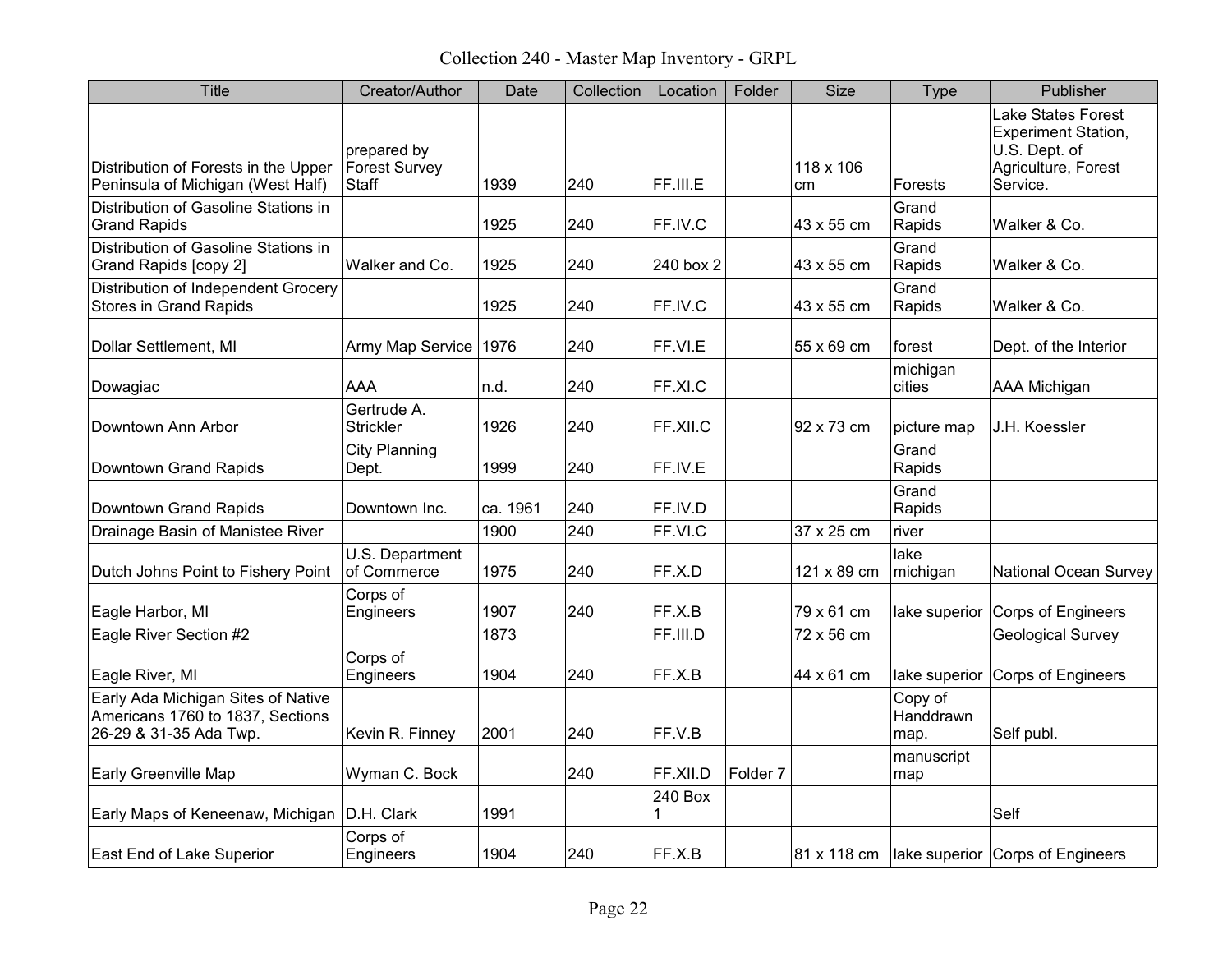Collection 240 - Master Map Inventory - GRPL

| <b>Title</b>                                                                                                                  | Creator/Author                                      | Date       | Collection | Location                      | Folder | <b>Size</b> | <b>Type</b>                  | Publisher                                                                        |
|-------------------------------------------------------------------------------------------------------------------------------|-----------------------------------------------------|------------|------------|-------------------------------|--------|-------------|------------------------------|----------------------------------------------------------------------------------|
| East Hills Neighborhood, ca. 2002                                                                                             | GR Dept. of Info.<br>Technology                     | c. 2002    | 240        | FF.IV.E                       |        | 70 x 56 cm. | Computer<br>generated        | GR Dept. of Info. Tech.                                                          |
| East Part of Iron County                                                                                                      | MI Dept. of<br>Conservation                         | 1938       | 240        | FF.XI.A                       | "ו"    | 75 x 113 cm | county map                   | Dept. of Conservation                                                            |
| Eaton Co.                                                                                                                     |                                                     | 1840-44?   | 240        | FF.X.E                        | "Е"    |             | county map                   |                                                                                  |
| Eaton County Michigan showing<br>rural Delivery Routes                                                                        | Post Office Dept.                                   | 1912       | 240        | FF.X.E                        | "Е"    |             | county map                   |                                                                                  |
| Eckerman, MI                                                                                                                  | Army Map Service   1975                             |            | 240        | FF.VI.E                       |        | 55 x 69 cm  | forest                       | Dept. of the Interior                                                            |
| Emerson, MI                                                                                                                   | Army Map Service                                    | 1975       | 240        | FF.VI.E                       |        | 55 x 69 cm  | forest                       | Dept. of the Interior                                                            |
| Engineers Official Map of Michigan                                                                                            | W. Elliot Judge                                     | 1938       | 240        | short<br>tube, top<br>of FF.X |        | oversize    | michigan                     | the Complete Map<br>Works, San Francisco                                         |
| <b>Entrance to Green Bay</b>                                                                                                  | Corps of<br>Engineers                               | 1908       | 240        | FF.X.C                        |        | 81 x 110 cm | lake<br>michigan             | <b>Corps of Engineers</b>                                                        |
| Entrance to Green Bay                                                                                                         | Corps of<br>Engineers                               | 1935       | 240        | FF.X.C                        |        | 83 x 112 cm | lake<br>michigan             | <b>Corps of Engineers</b>                                                        |
| Escanaba                                                                                                                      | Army Map Service                                    | 1958       | 240        | FF.XI.E                       |        | 86 x 57 cm  | eastern u.s.,<br>topo        | <b>USGS</b>                                                                      |
| Escanaba                                                                                                                      | Army Map Service                                    | 1967       | 240        | FF.XI.E                       |        | 73 x 56 cm  | eastern u.s.,<br>topo        | <b>USGS</b>                                                                      |
| Evergreen Shores, MI                                                                                                          | <b>USGS</b>                                         | 1964       | 240        | FF.VI.E                       |        | 55 x 69 cm  | forest                       | Dept. of the Interior                                                            |
| Everyday is a Holiday in the<br><b>Fabulous Land of Gogebic</b>                                                               | Michael R.<br>Cowdery                               | 1969       | 240        | FF.XII.C                      |        |             | picture map                  | <b>Gogebic County Board</b><br>of Supervisors                                    |
| Explorers' Map of South Manitou<br>Island                                                                                     | <b>Charles Anderson</b><br>& Judy Brown             | 1988       | 240        | FF.XII.C                      |        | 74 x 58 cm  | Picture<br>Maps-<br>Michigan | Unknown                                                                          |
| Explorers' Map of the Frankfort<br>Coast                                                                                      | Jed Jaworski &<br><b>Judy Brown</b>                 | 1988       | 240        | FF.XII.C                      |        | 64 x 75 cm  | Picture<br>Maps-<br>Michigan | Unknown                                                                          |
| Expressway traffic guide for routes<br>131, 196, 96, 296. Grand Rapids<br>All-America city. [complements of<br>Old Kent Bank] | Traffic<br>Engineering<br>Division, Grand<br>Rapids | ca. 1960's | 240        | 240 Box<br>1                  | 57     |             | Highway /<br><b>Street</b>   | Traffic Commission of<br>Grand Rapids and the<br>Automobile Parking<br>Authority |
| F.C. Hall's Co's. Map of the City of<br>Grand Rapids, Michigan                                                                | Frank C. Hall                                       | Sept. 1903 |            | 240 Box<br>1                  | 49     |             |                              | G.R.: W. Millard<br>Palmer Co.                                                   |
| Fairmount Square Historic District                                                                                            | <b>City Planning</b><br>Dept.                       | 2000       | 240        | FF.IV.E                       |        |             | Grand<br>Rapids              |                                                                                  |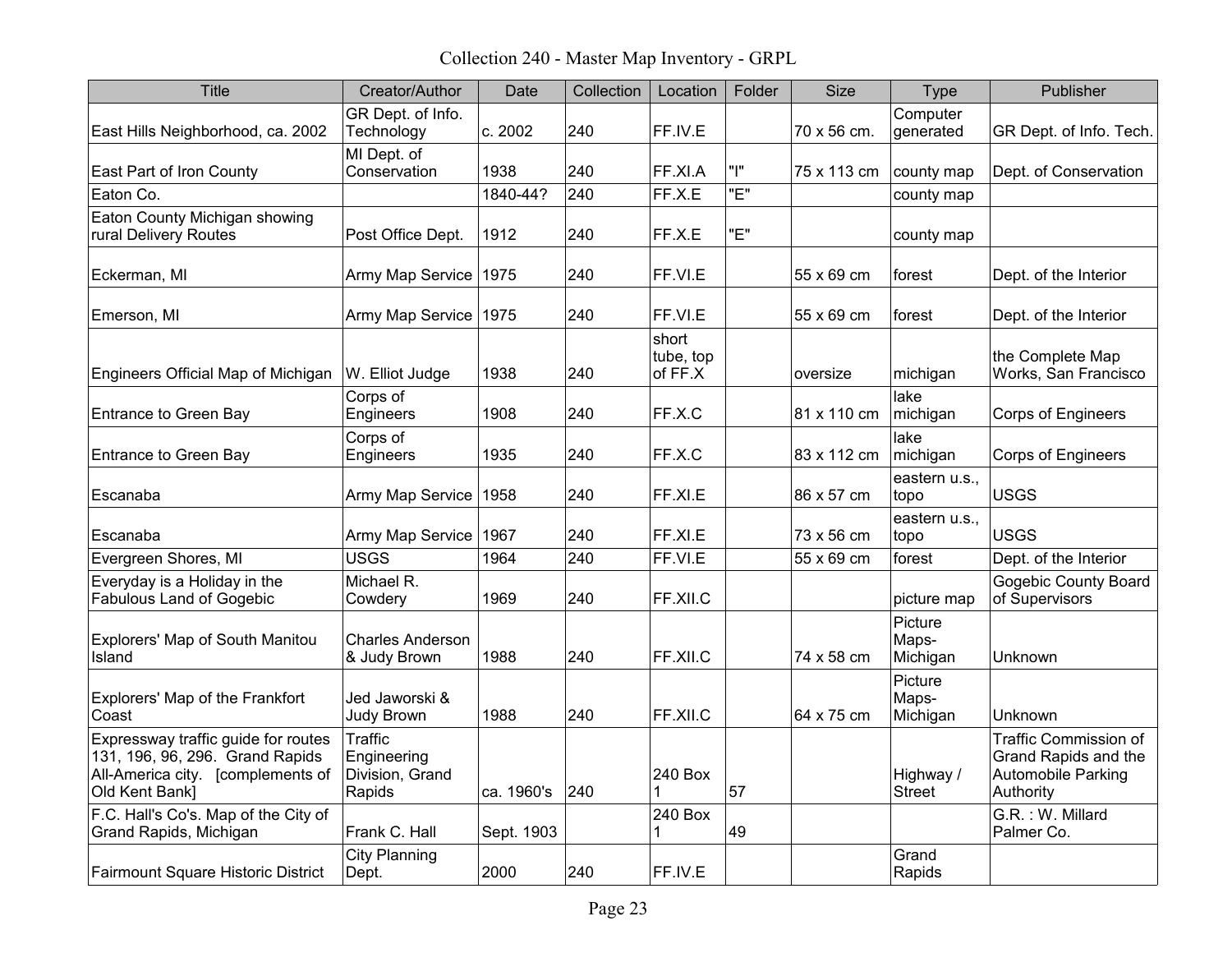Collection 240 - Master Map Inventory - GRPL

| <b>Title</b>                                                      | Creator/Author                                       | Date                    | Collection | Location                               | Folder  | <b>Size</b>     | Type          | Publisher                        |
|-------------------------------------------------------------------|------------------------------------------------------|-------------------------|------------|----------------------------------------|---------|-----------------|---------------|----------------------------------|
| Farm Forest Map -- Northeast Iron<br>County                       | Dept. of<br>Conservation                             | 1930                    | 240        | FF.XII.A<br>and tube<br>top of<br>FF.X | "ו"     | 139 x 105<br>cm | county map    | Dept. of Conservation            |
| Farm Forest Map -- Northwest Iron<br>County                       | Dept. of<br>Conservation                             | 1930                    | 240        | tube, top<br>of FF.X                   |         | 107 x 114<br>cm | county map    | Dept. of Conservation            |
| Farm Forest Map of Alpena County Survey                           | MI Dept. Of<br>Conservation,<br><b>Land Economic</b> | 1924                    | 240        | FF.X.E                                 | "A"     |                 | county map    |                                  |
| Farm Journal Map of Lenawee<br>County                             |                                                      | 1916                    | 240        | FF.XI.A                                | "L"     | 63 x 64 cm      | county map    | Wilmer Atkinson Co.              |
| Farm Journal Map of Lewanee<br>County                             |                                                      | 1916                    |            | FF.XI.A                                |         | 63 x 64 cm      |               | Wilmer Atkinson Co.              |
| Farmer's Automobile Road Atlas of<br>Southern Michigan.           |                                                      | 1908                    |            | 240 Box<br>3                           |         |                 |               | Detroit : Silas Farmer<br>& Co., |
| Farmer's Geological Map of the<br>Mineral Region of Lake Superior | John Farmer                                          | 1847                    | 240        | FF.X.B                                 |         |                 | lake superior | John Farmer                      |
| Farmer's Railroad & Township Map Silas Farmer                     |                                                      | 1868                    | 240        | FF.III.A                               |         | 62 x 80 cm      | Railroad      | Silas Farmer & Co.               |
| Farmer's Railroad & Township Map<br>of Michigan                   | R. Farmer                                            | 1862                    | 240        | FF.III.A                               |         | 62 x 66 cm      | Railroad      | R. Farmer & Co.                  |
| Farmer's Railroad & Township Map<br>of Michigan                   | <b>SilasFarmer</b>                                   | 1870                    | 240        | FF.III.A                               |         | 62 x 80 cm      | Railroad      | Silas Farmer & Co.               |
| Farmer's Railroad & Township Map<br>of Michigan                   |                                                      | 1873                    |            | FF.III.A                               |         | 60 x 81 cm      |               | Silas Farmer & Co.               |
| Farmer's Railroad & Township Map<br>of Michigan [photocopy]       | John Farmer                                          | 1862                    | 240        | 240 box 2                              |         | 62 x 66 cm      | Michigan      | R. Farmer & Co.                  |
| Farmer's Railroad & Township Map<br>of Michigan [photocopy]       | John Farmer                                          | 1862                    | 240        | 240 box 2                              |         | 62 x 66 cm      | Michigan      | R. Farmer & Co.                  |
| Farmer's Sectional Map of the<br>State of Michigan                | Silas Farmer                                         | 1901,<br>1902, 1903 240 |            | FF.III.A                               |         |                 | Railroad?     | Farmer                           |
| Farmers Map of Lake Superior<br><b>Mining Regions</b>             | Silas Farmer and<br>CO.                              | 1867                    | 240        | FF.X.B                                 |         | 95 x 58 cm      |               | lake superior Silas Farmer & Co. |
| Federal Map of Detroit and<br>Environs                            |                                                      | c.1927                  | 240        | 240 Box<br>1                           | 2 recto |                 |               | Federal Lithograph Co.           |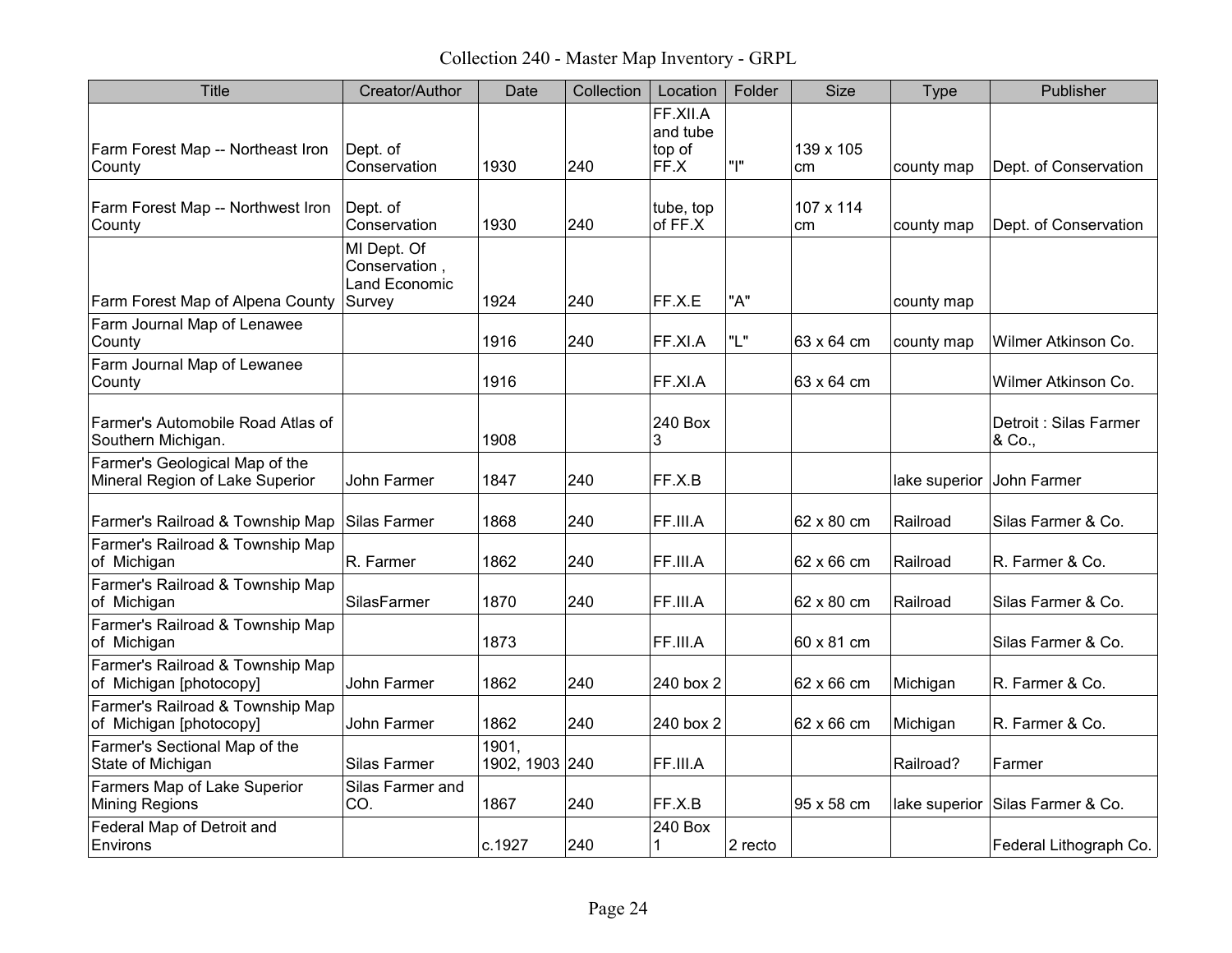Collection 240 - Master Map Inventory - GRPL

| <b>Title</b>                                                          | Creator/Author                                      | Date               | Collection | Location         | Folder | Size       | Type                  | Publisher                           |
|-----------------------------------------------------------------------|-----------------------------------------------------|--------------------|------------|------------------|--------|------------|-----------------------|-------------------------------------|
| Federal Map of Detroit, New Map<br>Village of Dearborn                | Federal<br>Lithograph                               | 1920               | 240        | FF.XI.C          |        |            | michigan<br>cities    | Federal Lithograph co.              |
| Federal Map of Detroit, New Map<br>Village of Dearborn, copy 2, color | Federal<br>Lithograph co.                           | 1920               | 240        | FF.XI.C          |        |            | michigan<br>cities    | Federal Lithograph                  |
| Fibre, MI                                                             | <b>USGS</b>                                         | 1976               | 240        | FF.VI.E          |        | 55 x 69 cm | forest                | Dept. of the Interior               |
| Finaeus Cordiform Map of the<br>World, 1566                           | <b>Orontius Finaeus</b>                             | 1566               | 240        | FF.XII.A         |        | 36 x 42 cm | world                 | <b>USGS</b>                         |
| <b>Fisk Lake</b>                                                      | Institute for<br>Fisheries<br>Research              | 1940               | 240        | FF.VI.D          |        | 90 x 59 cm | lakes                 | MI Conservation Dept.               |
| <b>Fisk Lake</b>                                                      | Institute for<br><b>Fisheries</b><br>Research       | 1940               | 240        | FF.VI.D          |        | 43 x 28 cm | lakes                 | MI Conservation Dept.               |
| Flat River Canoeing Map, Lowell to<br>Smyrna / Smyrna to Greenville   | Michigan Grand<br><b>River Watershed</b><br>Council | 1974               | 240        | FF.VI.C          |        |            | river                 | Michigan Bicentennial<br>Comission  |
| Flat River Canoeing Map, Smyrna<br>to Greenville                      | <b>MI Grand River</b><br>Watershed<br>Council       | ca.1976            | 240        | FF.XII.E         |        |            | river map             | <b>MI</b> Bicentennial<br>Commision |
| Flat River Canoeing Map, Smyrna<br>to Greenville [copy 2]             | Michigan<br><b>Bicentennila</b><br>Comission        | ca.1976            | 240        | 240 box<br>15.75 |        |            | Recreational          | Michigan Bicentennial<br>Comission  |
| Flint                                                                 |                                                     | 1880               |            |                  |        | 71 x 48 cm |                       | Sloan Museum of<br>Trans.           |
| Flint                                                                 | Army Map Service                                    | 1958               | 240        | FF.XI.E          |        | 86 x 55 cm | eastern u.s.,<br>topo | <b>USGS</b>                         |
| Flint                                                                 | Army Map Service                                    | 1968               | 240        | FF.XI.E          |        | 73 x 56 cm | eastern u.s.,<br>topo | <b>USGS</b>                         |
| Flint, MI                                                             | <b>AAA</b>                                          | 1980               | 240        | FF.XLC           |        |            | michigan<br>cities    | <b>AAA Michigan</b>                 |
| Fort Wayne                                                            | Army Map Service                                    | 1963               | 240        | FF.XI.E          |        | 81 x 56 cm | eastern u.s.,<br>topo | <b>USGS</b>                         |
| Fort William                                                          | Army<br>SurveyEstablissh<br>ment                    | 1967               | 240        | FF.XI.E          |        | 73 x 56 cm | eastern u.s.,<br>topo | <b>USGS</b>                         |
| <b>Fox River Valley of Wisconsin</b>                                  | Nile J. Behnke                                      | 1634-1880,<br>1931 | 240        | FF.XII.C         |        | 66 x 75 cm | picture map           | <b>Castle-Pierce Press</b>          |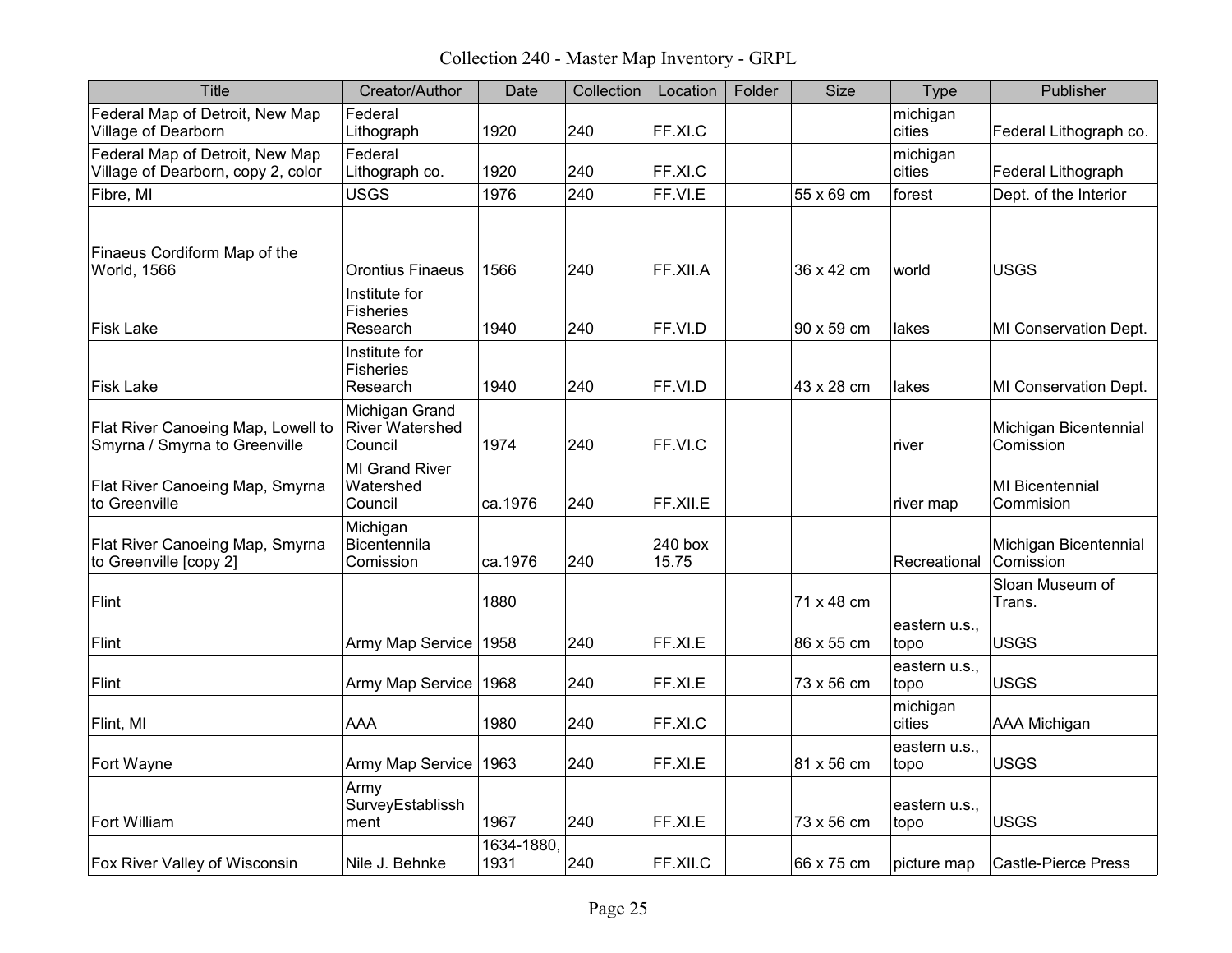Collection 240 - Master Map Inventory - GRPL

| Title                                                                                                 | Creator/Author                                      | Date                           | Collection | Location      | Folder             | <b>Size</b>                          | <b>Type</b>                | Publisher                                                                                      |
|-------------------------------------------------------------------------------------------------------|-----------------------------------------------------|--------------------------------|------------|---------------|--------------------|--------------------------------------|----------------------------|------------------------------------------------------------------------------------------------|
| <b>Frankfort Harbor</b>                                                                               | Corps of<br>Engineers                               | 1904                           | 240        | FF.X.C        |                    | 64 x 81 cm                           | lake<br>michigan           | <b>Corps of Engineers</b>                                                                      |
| Frederickson's Treasure Chart of<br>Lost Ships and Cargoes in the<br>Frankfort, Michigan Area         | A.C. and L.F.<br>Frederickson                       | 1957                           | 240        | FF.X.C        |                    |                                      | lake<br>michigan           |                                                                                                |
| Freeway traffic guide for Grand<br>Rapids, Michigan. Interstate 96.<br>[complements of Old Kent Bank] | Traffic<br>Engineering<br>Division, Grand<br>Rapids | ca. 1960's                     | 240        | 240 Box<br>1  | 57.5               |                                      | Highway /<br><b>Street</b> | <b>Traffic Commission of</b><br>Grand Rapids and the<br><b>Automobile Parking</b><br>Authority |
| French Explorations and<br>Settlements in Old Northwest                                               | C.A. Burkhart                                       | ca.1930                        | 240        | FF.XII.E      | "duplica           | te maps $ 122 \times 95 \text{ cm} $ | michigan<br>history        | A.J. Nystrom & Co.                                                                             |
| Freska Lake                                                                                           | Institute for<br><b>Fisheries</b><br>Research       | 1940                           | 240        | FF.VI.D       |                    | 43 x 28 cm                           | lakes                      | MI Conservation Dept.                                                                          |
| Friendly Scenic Map of the<br>Commonwealth of Michigan                                                | Hy Richardson                                       | 1935                           | 240        | FF.XII.C      |                    | 50 x 59 cm                           | picture map                | Hy Richardson                                                                                  |
| Gaines Township 1968 Aerials (18) Kent County                                                         |                                                     | 1968/1994                      | 240        | FF.V.E        | "Gaines<br>$Twp$ " |                                      | Aerial                     | <b>Kent County</b>                                                                             |
| Galesburg                                                                                             | <b>USGS</b>                                         | 1986                           | 240        | FF.XI.E       |                    |                                      | eastern u.s.,<br>topo      | Defense Mapping<br>Agency                                                                      |
| Garden NE, MI                                                                                         | <b>USGS</b>                                         | 1958                           | 240        | FF.VI.E       |                    | 55 x 69 cm                           | forest                     | Dept. of the Interior                                                                          |
| Garden NW, MI                                                                                         | <b>USGS</b>                                         | 1958                           | 240        | FF.VI.E       |                    | 55 x 69 cm                           | forest                     | Dept. of the Interior                                                                          |
| Garden SW, MI                                                                                         | <b>USGS</b>                                         | 1958                           | 240        | FF.VI.E       |                    | 55 x 69 cm                           | forest                     | Dept. of the Interior                                                                          |
| Geneological and Historical Map of<br>Ireland                                                         | Heraldic Artists<br>Ltd                             | 1968, 1979 240                 |            | FF.XII.A      |                    |                                      | Ireland                    | Genealogy Bookshop                                                                             |
| General Chart of Lake Huron                                                                           | Corps of<br>Engineers                               | 1908                           | 240        | FF.X.A        |                    | 89 x 102 cm                          | Lake Huron                 | <b>Corps of Engineers</b>                                                                      |
| General Chart of Lake Michigan                                                                        | Corps of<br>Engineers                               | 1909                           | 240        | FF.X.C        |                    | 76 x 115 cm                          | lake<br>michigan           | <b>Corps of Engineers</b>                                                                      |
| <b>General Chart of Lake Superior</b>                                                                 | Corps of<br>Engineers                               | 1909                           | 240        | FF.X.B        |                    | 123 x 75 cm                          | lake superior              | Corps of Engineers                                                                             |
| General Chart of the Northern and<br>Northwestern Lakes                                               | War Dept., Corp<br>of Engineers                     | <b>Issued</b><br>March<br>1933 | 240        | OS.FF.T<br>0P |                    | 131 x 87 cm                          | Polyconic<br>Projection    | <b>Corps of Engineers</b>                                                                      |
| General Highway Map of Allegan<br>County, showing bicycle routes                                      | MI State<br>Transportation<br>Comission             | 1985                           | 240        | FF.VI.E       |                    | 61 x 47 cm                           | bicycle                    | MI Dept. of Trans.                                                                             |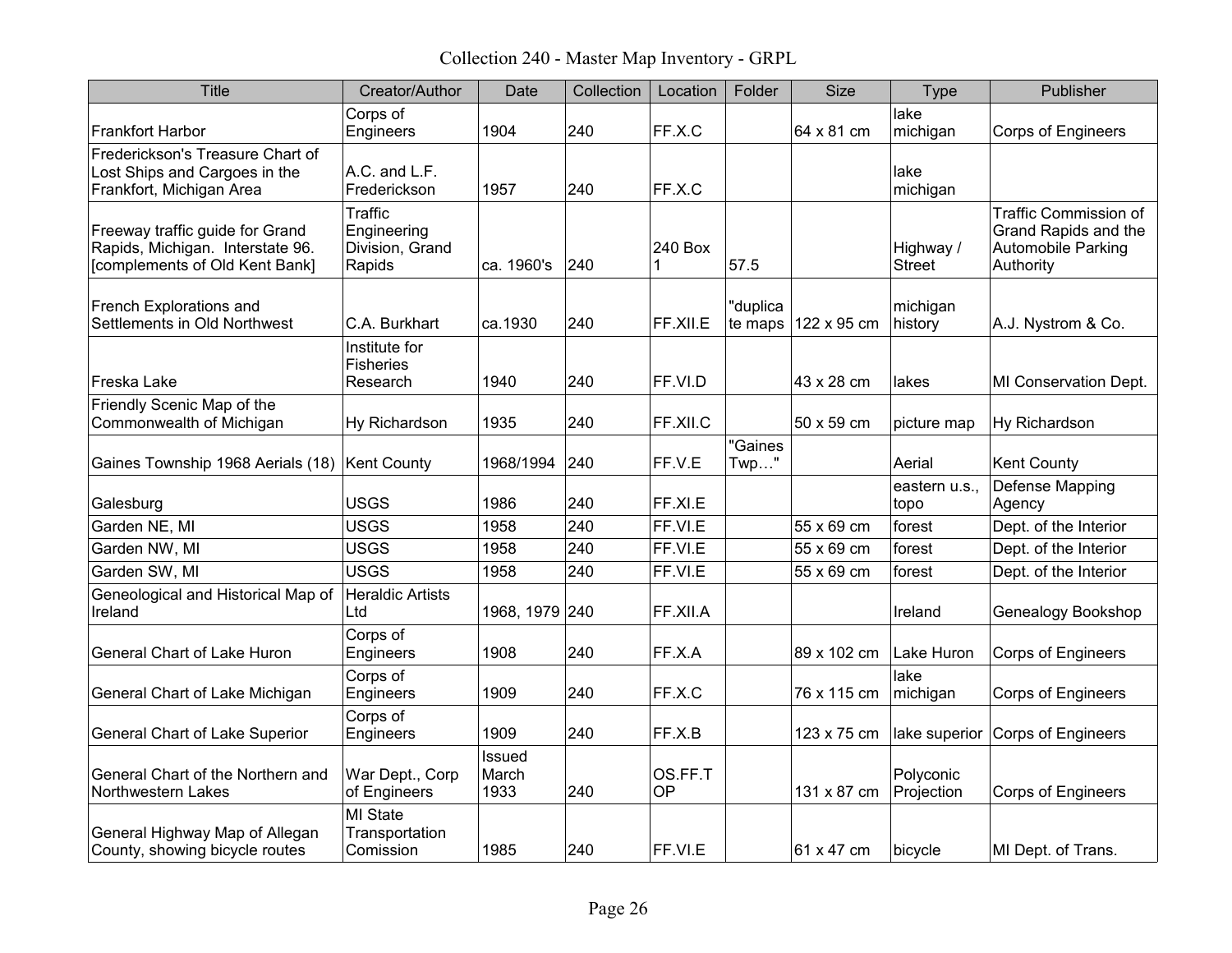Collection 240 - Master Map Inventory - GRPL

| <b>Title</b>                                                                                                                                                                | Creator/Author                                            | Date | Collection | Location      | Folder | <b>Size</b> | <b>Type</b>        | Publisher                                                 |
|-----------------------------------------------------------------------------------------------------------------------------------------------------------------------------|-----------------------------------------------------------|------|------------|---------------|--------|-------------|--------------------|-----------------------------------------------------------|
| General Highway Map of Barry<br>County, showing bicycle routes                                                                                                              | MI State<br>Transportation<br>Comission                   | 1985 | 240        | FF.VI.E       |        | 61 x 47 cm  | bicycle            | MI Dept. of Trans.                                        |
| General Highway Map of Grand<br><b>Traverse County</b>                                                                                                                      | <b>Grand Traverse</b><br><b>County Road</b><br>Commission | 1971 | 240        | FF.X.E        |        |             | county map         | <b>Grand Traverse</b><br><b>County Road</b><br>Commission |
| General Highway Map of Ionia<br>County                                                                                                                                      | <b>MI State</b><br>Transportation<br>Comission            | 1985 | 240        | FF.VI.E       |        | 61 x 47 cm  | bicycle            | MI Dept. of Trans.                                        |
| General Highway Map of Kalkaska<br>County (advertisements on reverse) Road Commission 1973                                                                                  | Kalkaska County                                           |      | 240        | FF.XI.A       |        |             | county map         | Kalkaska County Road<br>Commission                        |
| General Highway Map of Kent<br>County, showing bicycle routes                                                                                                               | <b>MI State</b><br>Transportation<br>Comission            | 1985 | 240        | FF.VI.E       |        | 47 x 61 cm  | bicycle            | MI Dept. of Trans.                                        |
| General Highway Map of Montcalm<br>County                                                                                                                                   | <b>MI State</b><br>Transportation<br>Comission            | 1985 | 240        | FF.VI.E       |        | 61 x 47 cm  | bicycle            | MI Dept. of Trans.                                        |
| General Highway Map of Muskegon Transportation<br>County, showing bicycle routes                                                                                            | <b>MI State</b><br>Comission                              | 1985 | 240        | FF.VI.E       |        | 61 x 47 cm  | bicycle            | MI Dept. of Trans.                                        |
| General Highway Map of Newaygo<br>County                                                                                                                                    | <b>MI State</b><br>Transportation<br>Comission            | 1985 | 240        | FF.VI.E       |        | 61 x 47 cm  | bicycle            | MI Dept. of Trans.                                        |
| General Highway Map of Oceana<br>County                                                                                                                                     | MI State<br>Transportation<br>Comission                   | 1985 | 240        | FF.VI.E       |        | 61 x 47 cm  | bicycle            | MI Dept. of Trans.                                        |
| General Highway Map of Ottawa<br>County                                                                                                                                     | <b>MI State</b><br>Transportation<br>Comission            | 1985 | 240        | FF.VI.E       |        | 61 x 47 cm  | bicycle            | MI Dept. of Trans.                                        |
| General Highway Map, Wexford<br>County, Michigan, State Highway<br>Department  Conducted in<br>cooperation with the Federal Works<br>Agency, Public Roads<br>Administration |                                                           | 1940 | 240        | FF.XI.C       |        |             | Michigan<br>County | Michigan. State<br>Highway Dept.                          |
| General Map of Grand Rapids                                                                                                                                                 |                                                           | 194- | 240        | FF.OS.To<br>p |        | 91 x 81 cm  | Grand<br>Rapids    |                                                           |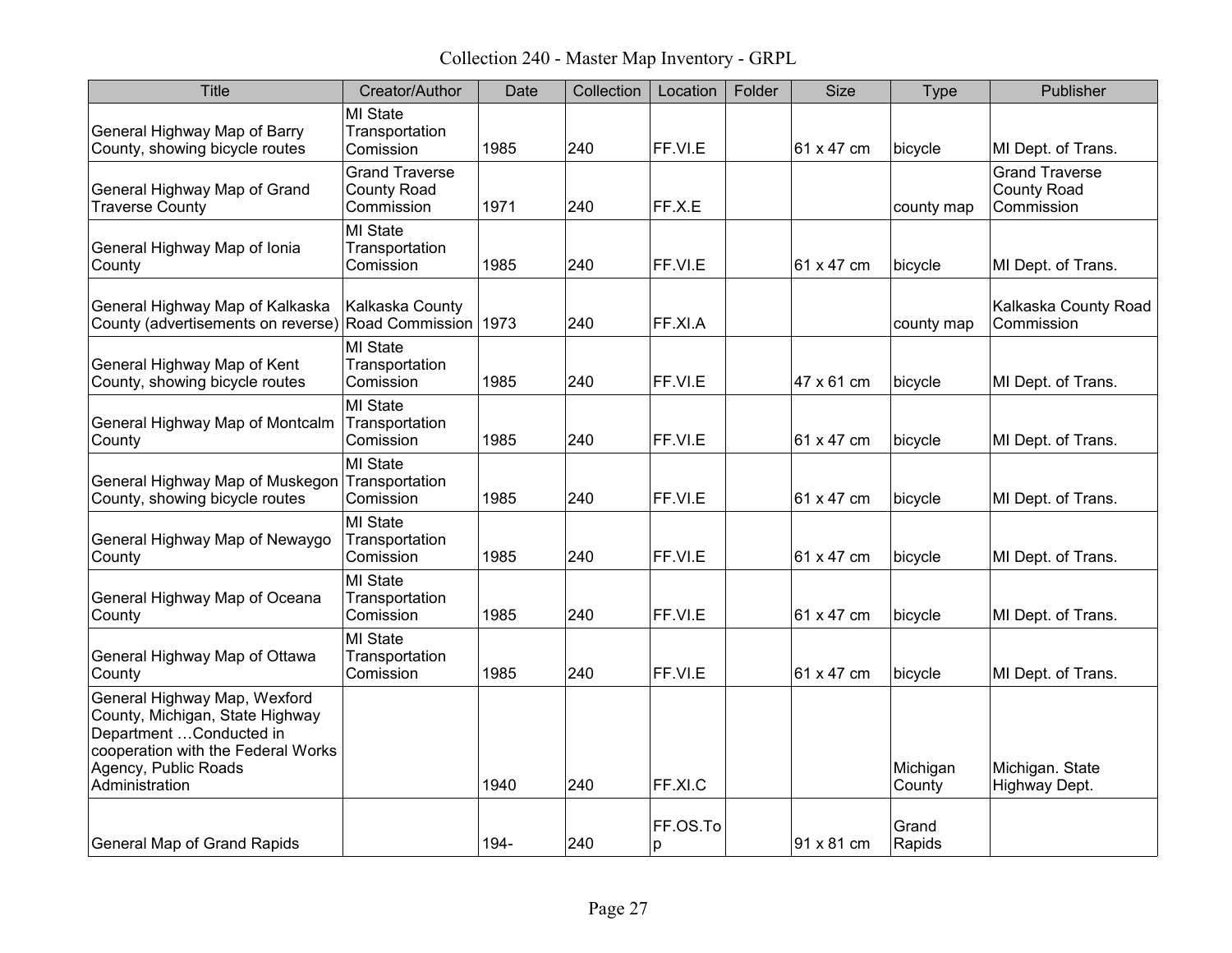Collection 240 - Master Map Inventory - GRPL

| <b>Title</b>                                                                                                                | Creator/Author                             | Date     | Collection | Location                         | Folder | <b>Size</b>     | Type             | Publisher                     |
|-----------------------------------------------------------------------------------------------------------------------------|--------------------------------------------|----------|------------|----------------------------------|--------|-----------------|------------------|-------------------------------|
| <b>General Map of Grand Rapids</b>                                                                                          |                                            | 1940     | 240        | FF.IV.C                          |        | 73 x 90 cm      | Grand<br>Rapids  |                               |
| <b>General Map of Grand Rapids</b>                                                                                          |                                            | 1955     | 240        | FF.IV.D                          |        | 71 x 86 cm      | Grand<br>Rapids  |                               |
| <b>General Map of Grand Rapids</b><br>[copy 2]                                                                              |                                            | 1940     | 240        | FF.XII.E                         |        | 73 x 90 cm      |                  |                               |
| General Map of Grand Rapids and<br>Environs                                                                                 |                                            | 1940     |            | FF.IV.C                          |        | 71 x 89 cm      |                  | <b>GR City Engineer</b>       |
| General Map of Grand Rapids and<br>Environs                                                                                 |                                            | 1961     | 240        | short<br>tube, top<br>of FF.X    |        | 106 x 121<br>cm | Grand<br>Rapids  | <b>City Engineer's Office</b> |
| <b>General Map of Grand Rapids</b><br>Michigan                                                                              |                                            | 1944     | 240        | FF.IV.D                          |        |                 | Grand<br>Rapids  |                               |
| General Map of Grand Rapids, MI                                                                                             |                                            | 1955     | 240        | OS top of<br>FF.                 |        | 92 x 180 cm     |                  |                               |
| General Map of Grand Rapids, MI<br>[copy 2]                                                                                 |                                            | ca. 1955 | 240        | FF.XII.E                         |        | 92 x 180 cm     |                  |                               |
| General Map of Grand Rapids,<br>Michigan                                                                                    |                                            | 194-     | 240        | short<br>tube, top<br>of FF.XIII |        | oversize        | Grand<br>Rapids  |                               |
| General Plan of the City of Grand<br>Rapids showing main<br>Thoroughfares, Boulevards,<br>Parkways, parks and Civic Center. | Brunner & Carrere 1909                     |          | 240        | Box 2                            |        |                 | Map from<br>book |                               |
| <b>General Plan of Water Power</b><br>Developmentat St. Mary's Rapids Co.                                                   | Michigan Lake<br><b>Superior Power</b>     | 1912     | 240        | FF.VI.C                          |        | 90 x 61 cm      | river            | M.B. Brown Printing           |
| Genesee County Michigan Showing<br><b>Rural Delivery Routes</b>                                                             | Post Office Dept.                          | 1911     | 240        | FF.X.E                           | "G"    |                 | county map       |                               |
| Geographical, Statistical, and<br><b>Historical Map of Ohio</b>                                                             | F. Lucas. Jr.                              | ca. 1823 | 240        | FF.XII.B                         |        |                 | upper<br>midwest |                               |
| Geological Map of District Between<br>Keweenaw Bay and                                                                      |                                            | 1850     |            |                                  |        | 63 x 52 cm      |                  | J.W. Foster & Whitney         |
| Geological Map of Iron County                                                                                               | L.P. Barrett, F.G.<br>Pardee, W.<br>Osgood | 1929     | 240        | FF.XI.A                          | "ו"    | 61 x 51 cm      | county map       | Dept. of Conservation         |
| Geological Map of Michigan                                                                                                  |                                            | 1906     | 240        | FF.III.E                         |        | 21 x 27 cm      | Michigan         | U.S. Geological Survey        |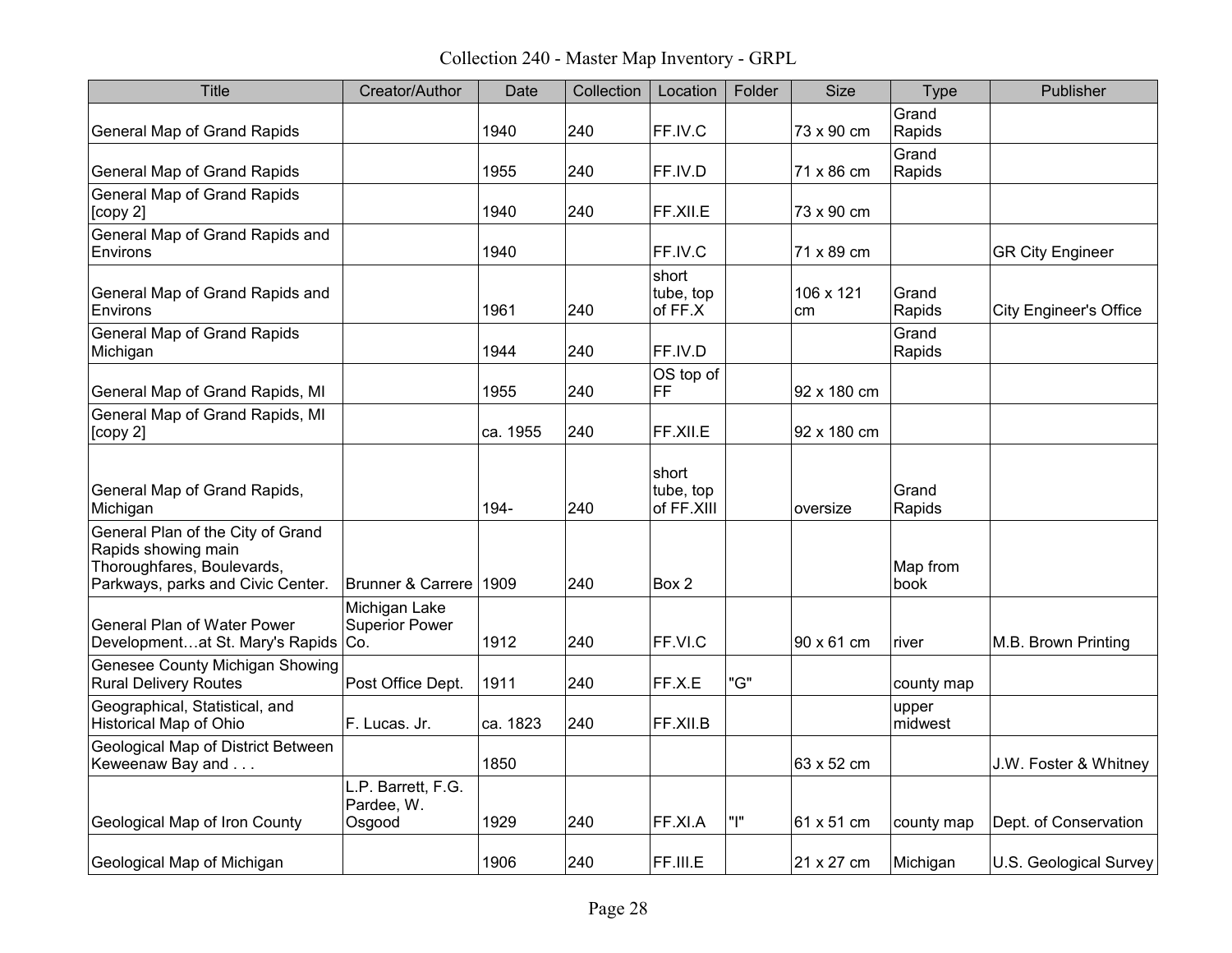Collection 240 - Master Map Inventory - GRPL

| Title                                                                                                    | Creator/Author                                         | Date | Collection | Location                                | Folder              | <b>Size</b>     | Type                  | Publisher                              |
|----------------------------------------------------------------------------------------------------------|--------------------------------------------------------|------|------------|-----------------------------------------|---------------------|-----------------|-----------------------|----------------------------------------|
| Geological Map of the Lower<br>Peninsula                                                                 |                                                        | 1876 |            | FF.III.D                                |                     | 49 x 61 cm      |                       | Julius Bien                            |
| Geological Map of the mineral<br>region from the official platsLake<br>Superior                          | <b>John Farmer</b>                                     | 1853 | 240        | FF.X.B                                  |                     | 101 x 52 cm     | Lake<br>Superior      | John Farmer                            |
| <b>Geological Map Showing Surface</b><br>Formations of Iron County                                       |                                                        | 1930 |            | FF.XI.A                                 |                     | 89 x 89 cm      |                       | Dept. of Conservation                  |
| Geological Section in the Central<br>Mine                                                                |                                                        | 1870 | 240        | FF.III.D                                |                     | 84 x 56 cm      | Michigan              | <b>Geological Survey</b>               |
| Geological Survey Map of the<br>Surface Formations of the Northern<br>Peninsula of Michigan              | <b>Frank Leverett</b>                                  | 1911 | 240        | FF.XII.E                                |                     |                 | topographica<br>I map | USGS                                   |
| Geological Survey Map of the<br>Surface Formations of the Northern<br>Peninsula, [copies 2-4]            | Frank Leverett                                         | 1911 | 240        | 240 box 2                               |                     |                 | topographica          | <b>USGS</b>                            |
| Geological Survey Map of the<br>Surface Formations of the Southern<br>Peninsula of Michigan              | <b>Frank Leverett</b>                                  | 1911 | 240        | FF.XII.E                                |                     |                 | topographica          | <b>USGS</b>                            |
| Geological Survey Map of the<br>Surface Formations of the Southern<br>Peninsula of Michigan [copies 2-9] | lFrank Leverett                                        | 1911 | 240        | FF.XII.E                                |                     |                 | topographica          | <b>USGS</b>                            |
| Geological Survey of Michigan                                                                            | Alfred C. Lane,<br>State Geologist,<br>John F. Nellist | 1907 | 240        | top of FF                               |                     |                 | michigan              | John F. Nellist                        |
| Geological Survey of Michigan                                                                            |                                                        | 1912 | 240        | possibly<br>top of<br>FF <sub>s</sub> ? |                     | 104 x 124<br>cm |                       | <b>USGS</b>                            |
| Geological Survey of Michigan,<br><b>Ontonagon County</b>                                                | <b>USGS</b>                                            | 1956 | 240        | FF.XII.E                                |                     |                 | county map            | <b>USGS</b>                            |
| Georgetown Township                                                                                      | Map 1 of 3                                             |      | 240        | <b>Box 3.5</b>                          | Folder <sub>5</sub> |                 | manuscript<br>map     | Martin Geiger, job<br>printer, Detroit |
| Georgetown Twp., Ottawa County<br>MI                                                                     |                                                        | 1994 | 240        | FF.XI.B                                 | "O"                 |                 | county map            | twp officials                          |
| Goodrich Road Map of Michigan                                                                            | B.F. Goodrich CO.                                      | 1919 | 240        | FF.III.B                                |                     |                 | Highway               | B.F. Goodrich CO.                      |
| Goose Island, MI                                                                                         | <b>USGS</b>                                            | 1964 | 240        | FF.VI.E                                 |                     | 55 x 69 cm      | forest                | Dept. of the Interior                  |
| <b>Grand Haven</b>                                                                                       | Corps of<br>Engineers                                  | 1907 | 240        | FF.X.C                                  |                     | 81 x 71 cm      | lake<br>michigan      | <b>Corps of Engineers</b>              |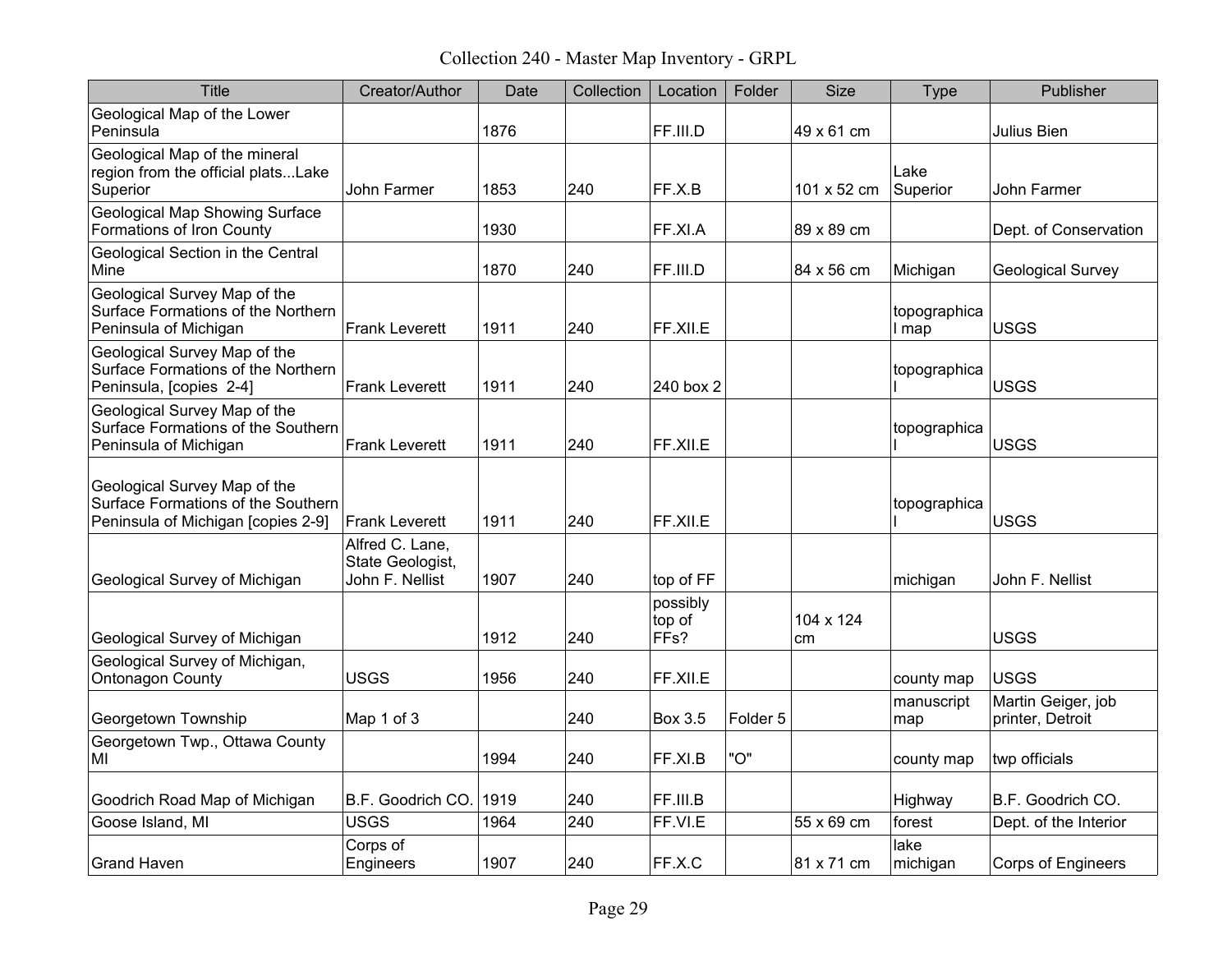Collection 240 - Master Map Inventory - GRPL

| <b>Title</b>                                                                         | Creator/Author                                       | Date     | Collection | Location                         | Folder | <b>Size</b> | <b>Type</b>                 | Publisher                         |
|--------------------------------------------------------------------------------------|------------------------------------------------------|----------|------------|----------------------------------|--------|-------------|-----------------------------|-----------------------------------|
| <b>Grand Haven</b>                                                                   |                                                      | 1965     |            | possibly<br>top of<br>FFs?       |        | 140 x 72 cm |                             |                                   |
| <b>Grand Haven</b>                                                                   | U.S. Department<br>of Commerce                       | 1975     | 240        | FF.X.D                           |        | 86 x 73 cm  | lake<br>michigan            | <b>National Ocean Survey</b>      |
| <b>Grand Haven</b>                                                                   | <b>AAA</b>                                           | n.d      | 240        | FF.XI.C                          |        |             | michigan<br>cities          | AAA Michigan                      |
| Grand Haven, Ottawa County                                                           | <b>AAA Michigan</b>                                  | n.d.     | 240        |                                  |        | 43 x 22 cm  | Michigan<br>travel          | AAA Michigan                      |
| Grand Island, Michigan                                                               | Corps of<br>Engineers                                | 1943     | 240        | FF.X.B                           |        | 91 x 79 cm  | lake superior               | Corps of Engineers                |
| <b>Grand Rapids</b>                                                                  | A.Ruger                                              | 1868     | 240        | FF.IV.A                          |        | 91 x 53 cm  | Grand<br>Rapids,<br>picture |                                   |
| <b>Grand Rapids</b>                                                                  | A.Ruger                                              | 1868     | 240        | FF.V.A                           |        | 51 x 36 cm  | G.R. picture<br>map         |                                   |
| <b>Grand Rapids</b>                                                                  | George F. Cram                                       | 1899     | 240        | FF.IV.A                          |        |             | Grand<br>Rapids             | Geo. Cram                         |
| <b>Grand Rapids</b>                                                                  | Army Map Service                                     | 1962     | 240        | FF.XI.E                          |        | 86 x 56 cm  | eastern u.s.,<br>topo       | <b>USGS</b>                       |
| Grand Rapids (Mich.) Street<br>Directory and Map, including<br>Beverly               |                                                      | c. 1940  |            | 240 Box<br>1                     | 18     |             |                             | G.R. : White Printing<br>Co.      |
| Grand Rapids (Mich.) Street<br>Directory and Map, including<br>Beverly               |                                                      | ca. 1928 |            | 240 Box<br>1                     | 17     |             |                             | G.R.: White Printing<br>Co.       |
| Grand Rapids [Geological Survey],<br>v. 9, part 2, Plate 3.                          | <b>USGS or Michigan</b><br>Geological Survey [1910?] |          | 240        | <b>Box 2.3</b><br>was<br>FF.IV.B |        | 22 x 26 cm  | Grand<br>Rapids             | <b>USGS</b>                       |
| <b>Grand Rapids [illustrated picture</b><br>map copy 2]                              | Keith Hasenbalg                                      | ca.1990  | 240        | FF.V.A                           |        |             | G.R. picture<br>map         | <b>Davis Productions</b>          |
| <b>Grand Rapids [illustrated picture</b><br>$\left\lfloor \mathrm{map}\right\rfloor$ | Keith Hasenbalg                                      | ca.1990  | 240        | FF.V.A                           |        |             | G.R. picture<br>map         | Davis Productions,<br>Toledo, OH. |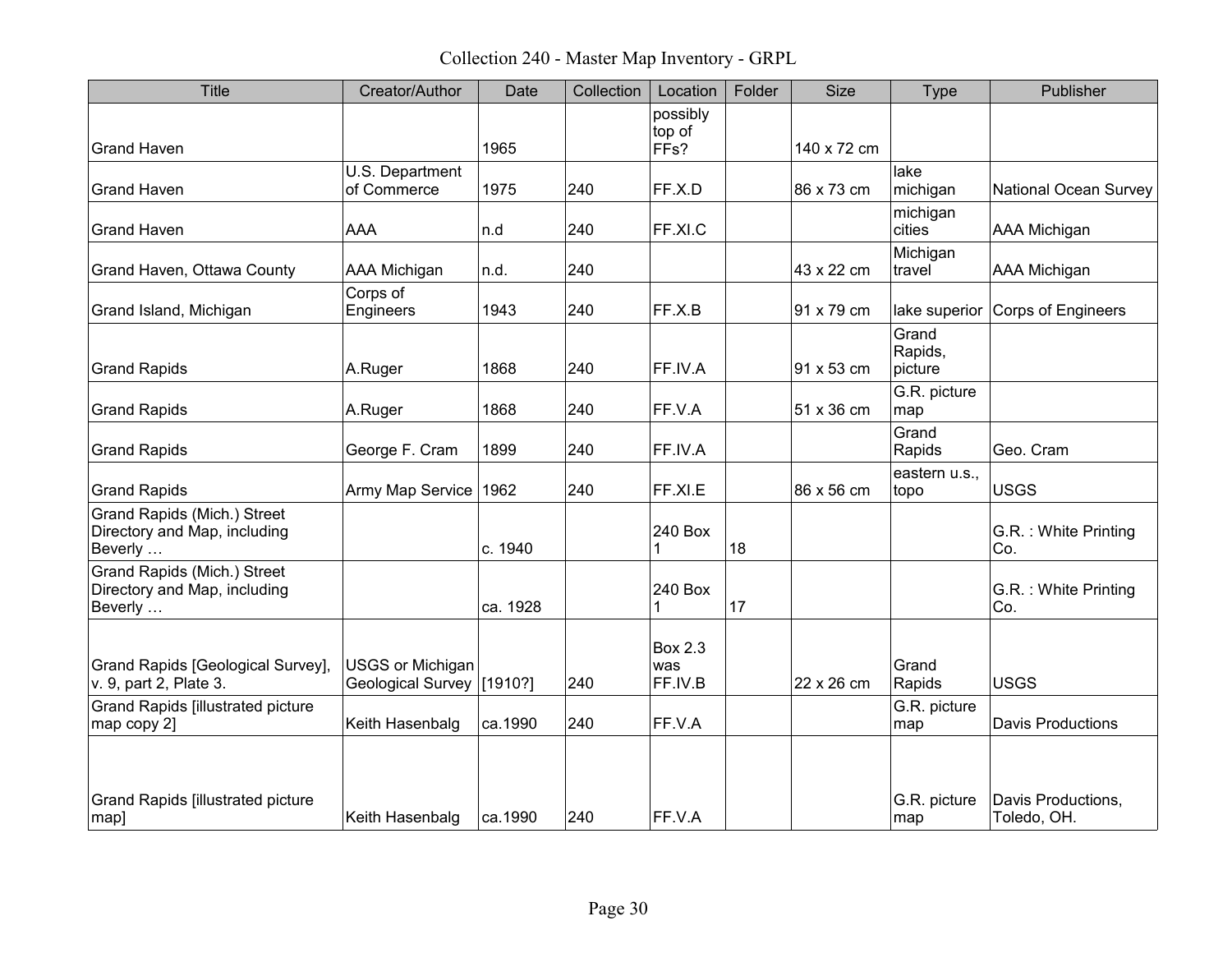Collection 240 - Master Map Inventory - GRPL

| <b>Title</b>                                                                               | Creator/Author                          | Date                         | Collection | Location                                               | Folder   | <b>Size</b> | <b>Type</b>                   | Publisher                    |
|--------------------------------------------------------------------------------------------|-----------------------------------------|------------------------------|------------|--------------------------------------------------------|----------|-------------|-------------------------------|------------------------------|
| Grand Rapids 1850 and Today                                                                | <b>Grand Rapids</b><br>Sesquicentennial | 2000                         | 240        | 240 box 6                                              |          |             | Grand<br>Rapids<br>Historical | <b>City of Grand Rapids?</b> |
| Grand Rapids 2000: a year in<br>history. Grand Rapids 1850<br>Sesquicentennial 2000 / C.W. |                                         |                              |            |                                                        |          |             |                               |                              |
| Enterprises.                                                                               |                                         | c.2000                       | 224        | FF.XI.E                                                |          | 50 x 71 cm  | Poster<br>Grand               | <b>CW Enterprises</b>        |
| <b>Grand Rapids and Environs</b>                                                           |                                         | 1936                         | 240        | top of FF                                              |          | 91 x 121 cm | Rapids                        | Michigan Map Co.             |
| <b>Grand Rapids and Environs</b><br><b>Transportation Study Area Traffic</b><br>Flow Map   |                                         | 1972                         | 240        | FF.IV.E                                                |          |             | Grand<br>Rapids               | City of G.R.                 |
| Grand Rapids and Indiana<br>Railroad: "the Fishing Line to<br>Michigan's Summer Resorts"   | J.H. P. Hughart                         | 1896                         | 240        | FF.III.A                                               |          |             | Railroad                      | Poole Bros.                  |
| <b>Grand Rapids and Suburbs</b>                                                            | J.F. Nellist                            | [1930?]<br>Recd date<br>1931 | 240        | OS FF<br><b>TOP</b>                                    |          | 58 x 75 cm  | Grand<br>Rapids               | J.F. Nellist                 |
| <b>Grand Rapids and Suburbs</b>                                                            | J.F. Nellist                            | 1932                         | 240        | FF.IV.C                                                |          | 91 x 122 cm | Grand<br>Rapids               | J.F. Nellist                 |
| <b>Grand Rapids and Suburbs</b>                                                            | J.F. Nellist                            | 1947                         | 240        | FF.IV.D                                                |          | 57 x 73 cm  | Grand<br>Rapids               | J.F. Nellist                 |
| Grand Rapids and suburbs                                                                   | J.F. Nellist                            | ca. 1942                     | 240        | FF.IV.D                                                |          |             | Grand<br>Rapids               | J.F. Nellist                 |
| <b>Grand Rapids and suburbs</b>                                                            | J.F. Nellist                            |                              | 240        | FF.XII.E                                               |          |             | street map                    | Chamber of<br>Commerce       |
| <b>Grand Rapids and Suburbs</b><br>(Compliments of GR Chamber of<br>Commerce)              | J.F. Nellist                            | 1947 copy<br>3               | 240        | FF.IV.D                                                |          | 57 x 73 cm  | Grand<br>Rapids               | J.F. Nellist                 |
| <b>Grand Rapids City Walk</b>                                                              | Urban Concern<br>Inc.                   | 1981                         | 240        | FF.V.A                                                 |          |             | G.R. picture<br>map           | Urban Concern Inc.           |
| Grand Rapids Down Town District,<br><b>Shopping Center</b>                                 | G.R. Association<br>of Commerce         | 1920                         | 240        | <b>Box 2.3</b><br>was<br>FF.IV.C<br>Check for<br>dup.? |          | 34 x 44 cm  | Grand<br>Rapids               | John Nellist                 |
| <b>Grand Rapids Downtown</b>                                                               |                                         | ca. 1837                     | 240        | FF.XII.D                                               | Folder 9 |             | manuscript<br>map             |                              |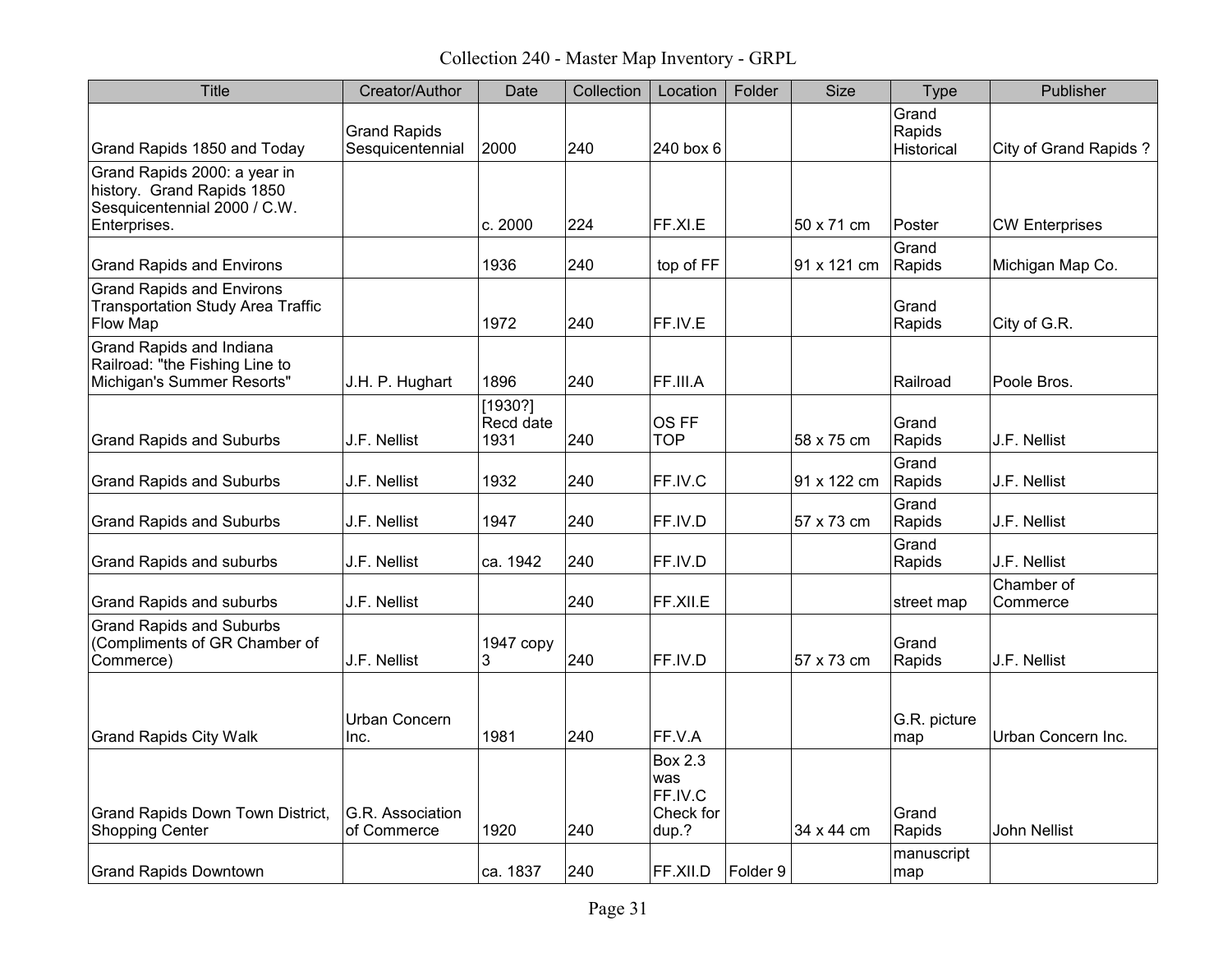Collection 240 - Master Map Inventory - GRPL

| Title                                                                                                                                                     | Creator/Author                        | Date           | Collection | Location                                                | Folder                  | Size            | <b>Type</b>            | Publisher                               |
|-----------------------------------------------------------------------------------------------------------------------------------------------------------|---------------------------------------|----------------|------------|---------------------------------------------------------|-------------------------|-----------------|------------------------|-----------------------------------------|
| <b>Grand Rapids Downtown Area</b>                                                                                                                         |                                       | 1983           | 240        |                                                         |                         | 57 x 46 cm      |                        |                                         |
| Grand Rapids Downtown Map &<br>Building / Place Guide.                                                                                                    | Dept. of<br>Information<br>Technology | 2001           | 240        | FF-IV-E                                                 | $\overline{\mathbf{4}}$ | 76 x 91 cm.     | Computer<br>generated  | [The City of GR]                        |
| Grand Rapids Eagle 45th<br>Anniversary and Holiday Number                                                                                                 |                                       | 1889           |            |                                                         |                         | 42 x 60 cm      |                        | <b>GR Eagle</b>                         |
| Grand Rapids Ethnic Mossiac,<br>Census 2000                                                                                                               | GR Dept. of Info.<br>Technolgoy       | c. 2002        | 240        | FF.IV.E                                                 |                         | 81 x 92 cm.     | Computer<br>generated? | GR Dept. of Info.<br>Technology         |
| <b>Grand Rapids Expressway Traffic</b><br>Guide for 131, 196, 96, 296                                                                                     | Old Kent Bank                         | 1960s          | 240        | 240 box $4 8$                                           |                         |                 | Grand<br>Rapids        | <b>Traffic Squad of Grand</b><br>Rapids |
| Grand Rapids has 32 shopping<br>centers                                                                                                                   |                                       | 1925           | 240        | FF.IV.C                                                 |                         | 43 x 55 cm      | Grand<br>Rapids        | Walker & Co.                            |
| Grand Rapids has 35 super<br>markets                                                                                                                      |                                       | 1925           | 240        | FF.IV.C                                                 |                         | 43 x 55 cm      | Grand<br>Rapids        | Walker & Co.                            |
| Grand Rapids Metro Area Map                                                                                                                               |                                       | 1979           |            |                                                         |                         | 160 x 131<br>cm |                        | Metro Graphic Arts                      |
| Grand Rapids Metro Area Map                                                                                                                               | Fred F. Johnson                       | 1980           | 240        |                                                         |                         | 132 x 158<br>cm | Grand<br>Rapids        | Metro Graphic Arts                      |
| Grand Rapids Metro Area Map                                                                                                                               |                                       | 1981           |            |                                                         |                         | 131 x 158<br>cm |                        | Metro Graphic Arts                      |
| Grand Rapids Metro Area Map and<br>Street Index with Jenison-<br>Hudsonville and Byron Center,<br>including Grand Valley State<br>University and Downtown | Metro Graphic<br>Arts                 | 2005???        | 240        | tube                                                    |                         |                 | grand rapids           | Metro Graphic Arts                      |
| Grand Rapids Metro Area Map<br>Street Index and Jenison-<br>Hudsonville Area Map Supplement                                                               | Fred T. Johnseon                      | Sept. 1987 240 |            | OS.FF.T<br>OP                                           |                         |                 | <b>Street</b>          | Metro Graphic Arts                      |
| <b>Grand Rapids Metro Map</b>                                                                                                                             | Geno Bratanov et<br>al.               | 1961           | 240        | FF.IV.E                                                 |                         |                 | Grand<br>Rapids        | <b>Riley Marketing</b>                  |
| <b>Grand Rapids Metro Map</b>                                                                                                                             |                                       | 1964           | 240        | none<br>yet, in<br>tube on<br>top of<br>FF.X for<br>now |                         |                 | Grand<br>Rapids        | Fred F. Johnson                         |
| <b>Grand Rapids Metro Map</b>                                                                                                                             |                                       | 1984           |            |                                                         |                         | 132 x 177<br>cm |                        | Metro Graphic Arts                      |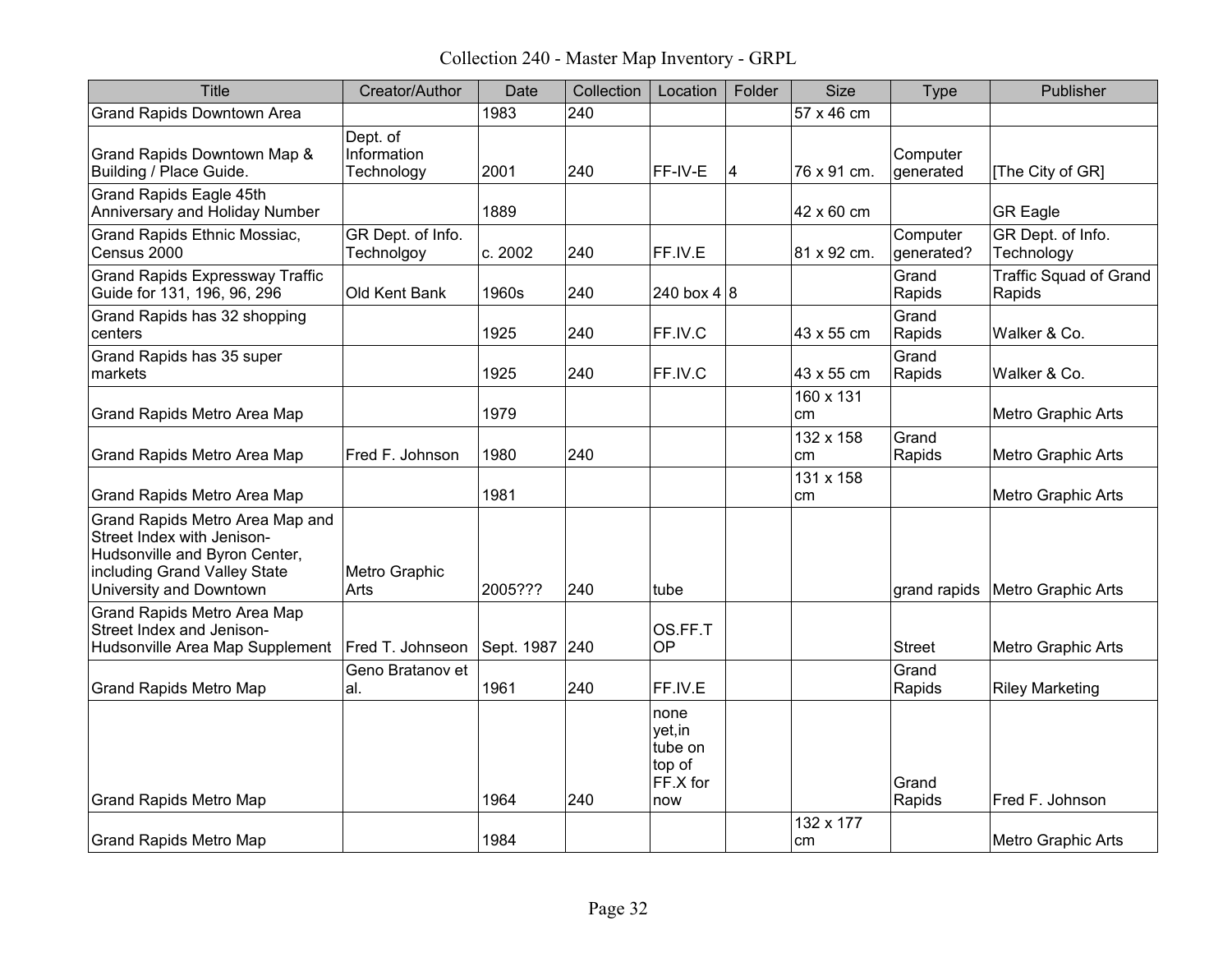Collection 240 - Master Map Inventory - GRPL

| <b>Title</b>                                                                                | Creator/Author                      | Date           | Collection | Location                         | Folder                      | <b>Size</b> | Type                    | Publisher                        |
|---------------------------------------------------------------------------------------------|-------------------------------------|----------------|------------|----------------------------------|-----------------------------|-------------|-------------------------|----------------------------------|
| <b>Grand Rapids Metro Map</b>                                                               | Fred F. Johnson                     | 1997           | 240        | top of FF                        |                             | oversize    | Grand<br>Rapids         | Metro Graphic Srts               |
| Grand Rapids Michigan: showing<br>location of schools and boundaries<br>of school districts |                                     | 1910           | 240        | <b>Box 2.3</b><br>was<br>FF.IV.B |                             | 26 x 30 cm  | Grand<br>Rapids         |                                  |
| Grand Rapids Michigan 1868                                                                  | A. Ruger                            | 1868           | 240        | FF.V.A                           |                             |             | G.R. picture<br>map     | Chicago Lith.                    |
| <b>Grand Rapids Parks</b>                                                                   | G.R. Dept. of<br>Parks              | ca. 1995       | 240        | FF.IV.E                          |                             |             | Grand<br>Rapids         |                                  |
| Grand Rapids Parks and Park -<br>Schools                                                    | City of G.R. Parks<br>and Rec. Dept | 2000           | 240        | FF.IV.E                          |                             |             | Grand<br>Rapids         |                                  |
| <b>Grand Rapids Public Schools</b>                                                          | City of G.R.                        | 2000           | 240        | FF.IV.E                          |                             |             | Grand<br>Rapids         | Map Request                      |
| Grand Rapids Railway. Pg. IV-20<br>from Unknown source.                                     | Unknown                             | 1924           | 240        | 240 Box<br>1                     | 56                          |             | Railroad                | Unknown                          |
| <b>Grand Rapids Station Yard</b>                                                            |                                     | 1877           | 240        | FF.XII.D                         | Folder 9                    |             | manuscript<br>map       |                                  |
| Grand Rapids Street Directory and<br>Map                                                    | White Printing Co.                  | 1940           | 240        | 4 [was<br>FF.XII.E?              |                             |             | street map              | <b>White Printing</b><br>Company |
| <b>Grand Rapids Street Intersections</b><br>$[70 \text{ maps}]$                             |                                     | ca.1960        | 240        | FF.IV.D                          |                             |             | Grand<br>Rapids         |                                  |
| <b>Grand Rapids Township</b>                                                                | 2 maps                              | ca.1830        | 240        | <b>Box 3.5</b>                   | Folder <sub>3</sub>         |             | manuscript<br>map       |                                  |
| <b>Grand Rapids Township</b>                                                                |                                     | ca.1880        | 240        | FF.IV.A                          |                             |             | GrandRapids<br>Township | <b>Rand McNally</b>              |
| Grand Rapids Township (MI)                                                                  |                                     | 1967           | 240        | FF.V.C                           |                             | 46 x 56 cm  | <b>Kent County</b>      | Abrams Aerial                    |
| <b>Grand Rapids Township [copy]</b>                                                         |                                     | ca. 1880       | 240        | FF.V.B                           |                             |             | <b>Kent County</b>      |                                  |
| Grand Rapids Township [copy]                                                                |                                     | ca.1830        | 240        | FF.V.B                           |                             |             | Kent County             |                                  |
| Grand Rapids Township 1968<br>Aerials (6)                                                   | <b>Kent County</b>                  | 1968 /<br>1994 | 240        | FF.V.E                           | "Grand<br>Rapids<br>$Twp$ " |             | Aerial                  | <b>Kent County</b>               |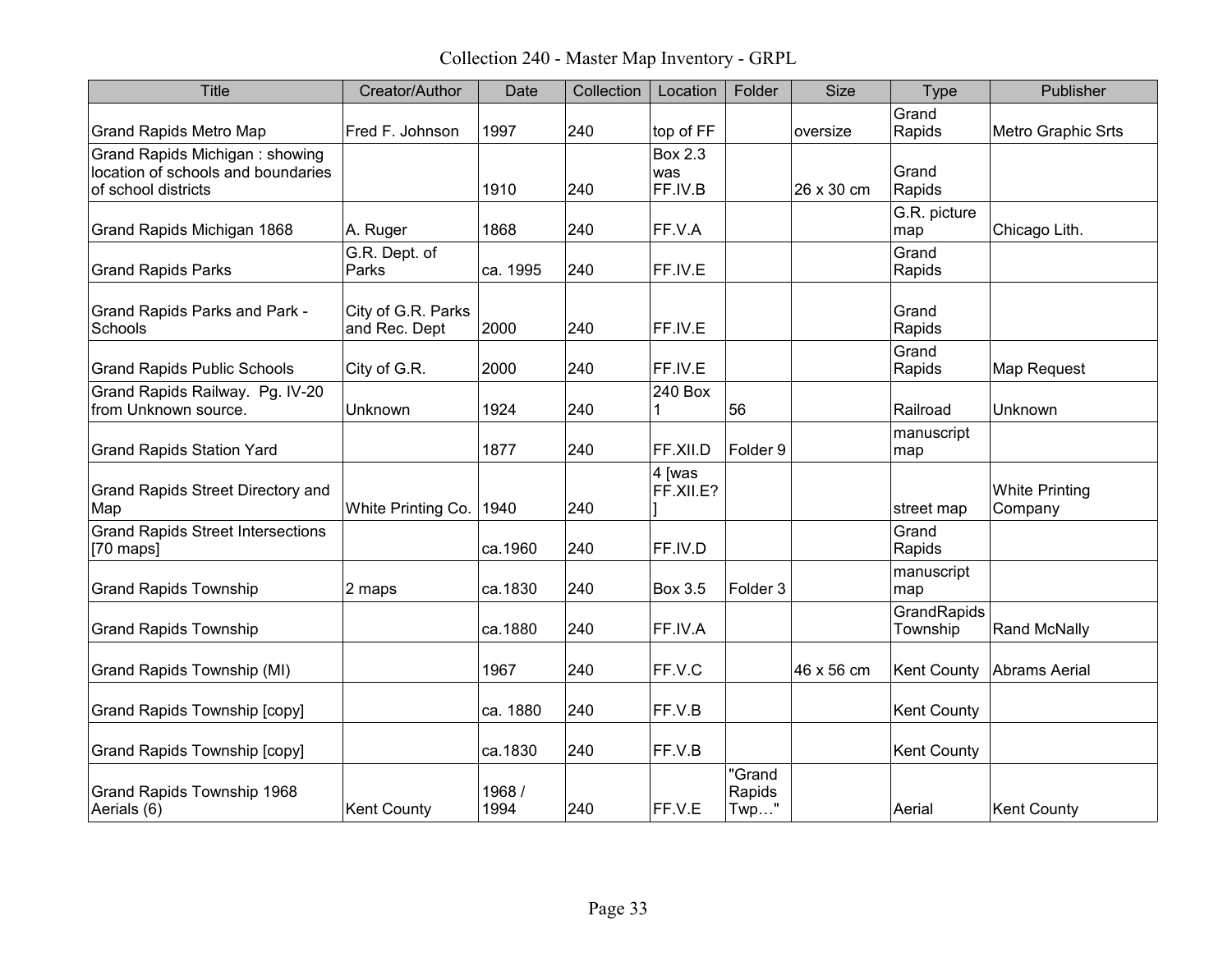Collection 240 - Master Map Inventory - GRPL

| <b>Title</b>                                                                                                                                                                                                                                                     | Creator/Author                                                | Date                                                              | Collection | Location       | Folder              | <b>Size</b>       | Type               | Publisher                                                      |
|------------------------------------------------------------------------------------------------------------------------------------------------------------------------------------------------------------------------------------------------------------------|---------------------------------------------------------------|-------------------------------------------------------------------|------------|----------------|---------------------|-------------------|--------------------|----------------------------------------------------------------|
|                                                                                                                                                                                                                                                                  |                                                               |                                                                   |            |                |                     |                   |                    |                                                                |
| Grand Rapids Township, Eastern 3<br>1/2 Sections                                                                                                                                                                                                                 |                                                               |                                                                   | 240        | <b>Box 3.5</b> | Folder 3 inches     | $13.5 \times 8.5$ | manuscript<br>map  |                                                                |
| <b>Grand Rapids Traffic Flow</b>                                                                                                                                                                                                                                 |                                                               | 1941                                                              | 240        | FF.IV.D        |                     | 43 x 56 cm        | Grand<br>Rapids    | Walker & Co.                                                   |
| Grand Rapids Visitor's Guide and<br>Map [copy2]                                                                                                                                                                                                                  | <b>Greater Grand</b><br>Rapids<br>Convention<br><b>Bureau</b> | 1983                                                              | 240        | 240 box 2      |                     | 57 x 46 cm        | Grand              | <b>Greater Grand Rapids</b><br>Rapids street Convention bureau |
| Grand Rapids with all of Kent<br>County                                                                                                                                                                                                                          |                                                               | 1970                                                              |            |                |                     | 126 x 171<br>cm   |                    | Hearne Bros.                                                   |
| Grand Rapids, East & West<br><b>Suburbs</b>                                                                                                                                                                                                                      | AAA Michigan                                                  | c. 1980                                                           | 240        | FF.IV.E        |                     | 56 x 43 cm        | Michigan<br>travel | AAA Michigan                                                   |
| Grand Rapids, East & West<br><b>Suburbs</b>                                                                                                                                                                                                                      |                                                               | n.d.                                                              |            | 240            |                     |                   |                    | <b>AAA</b>                                                     |
| Grand Rapids, Freeman Godfrey's<br>Addition                                                                                                                                                                                                                      | J.L. Rumsey                                                   | 1891                                                              | 240        | FF.XII.D       | Folder 8            |                   | manuscript<br>map  |                                                                |
| Grand Rapids, Godfrey's Addition                                                                                                                                                                                                                                 |                                                               | 1872                                                              | 240        | FF.XII.D       | Folder 8            |                   | manuscript<br>map  |                                                                |
| Grand Rapids, Hatch's Addition                                                                                                                                                                                                                                   | James Lyman                                                   | 1837                                                              | 240        | FF.XII.D       | Folder <sub>8</sub> |                   | manuscript<br>map  |                                                                |
| Grand Rapids, June 10th, 1836                                                                                                                                                                                                                                    | D.T. Leavitt                                                  | 1920                                                              | 240        | FF.XII.D       | Folder 9            |                   | manuscript<br>map  |                                                                |
| Grand Rapids, June 19th, 1836<br>[Shows sections; Plaster Creek,<br>Burr Oak Creek, Grand River,<br>Mission Station, Rev. L. Stutes,<br>Grand Lake (Reeds Lake) Cold<br>Brook Gull Prairie Road, Village of<br>Grand Rapids, Campau Square,<br>Clinton Rd., etc. | / by D.T. Leavitt.                                            | 1836;<br>traced from<br>the original<br>map,<br>March 8,<br>1920. | 240        | FF.IV.A        |                     | 45 x 66 cm        |                    |                                                                |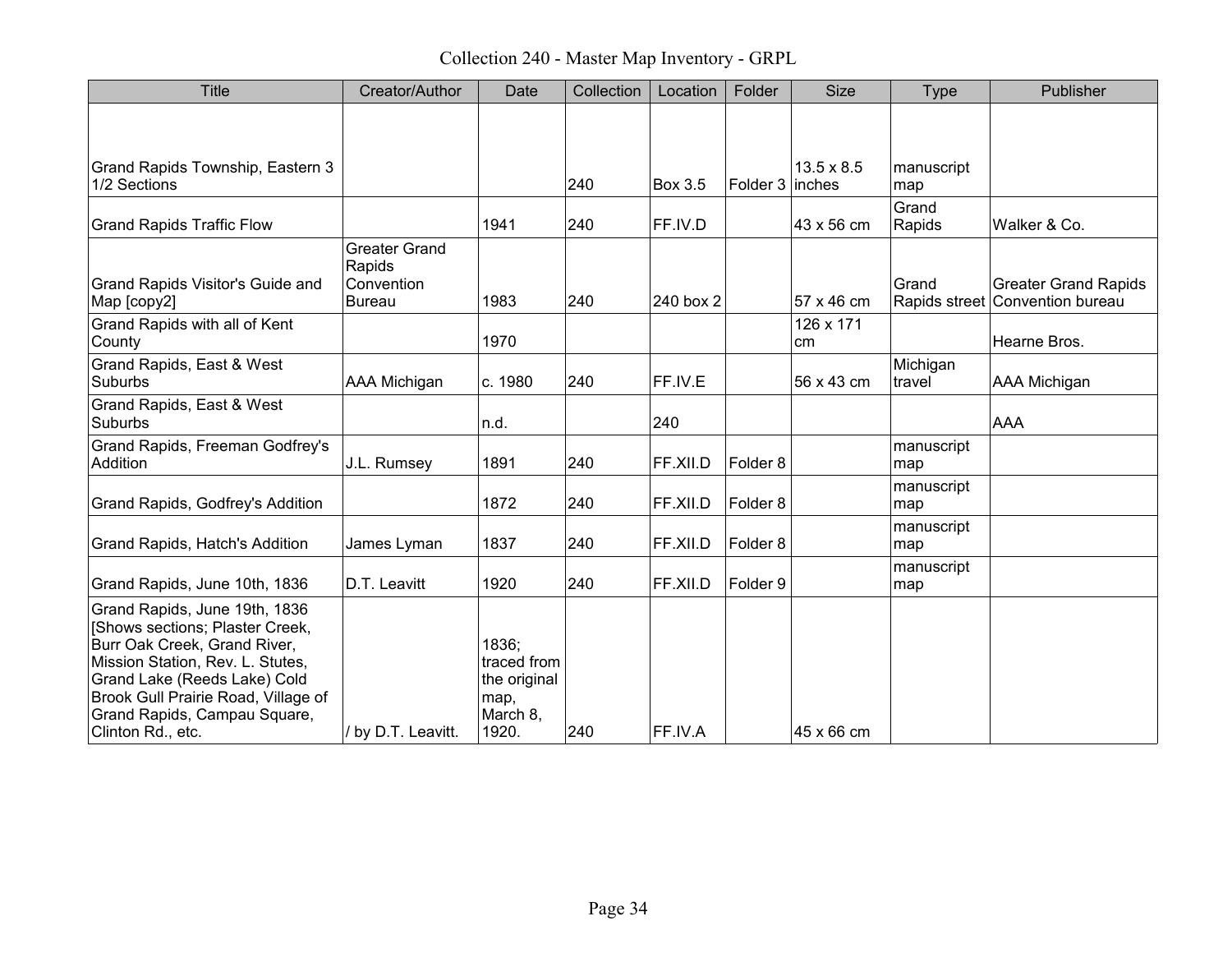Collection 240 - Master Map Inventory - GRPL

| Title                                                                                                                                                                                                                                                            | Creator/Author                   | Date                                                              | Collection | Location                            | Folder | <b>Size</b> | <b>Type</b>                                 | Publisher                                           |
|------------------------------------------------------------------------------------------------------------------------------------------------------------------------------------------------------------------------------------------------------------------|----------------------------------|-------------------------------------------------------------------|------------|-------------------------------------|--------|-------------|---------------------------------------------|-----------------------------------------------------|
| Grand Rapids, June 19th, 1836<br>[Shows sections; Plaster Creek,<br>Burr Oak Creek, Grand River,<br>Mission Station, Rev. L. Stutes,<br>Grand Lake (Reeds Lake) Cold<br>Brook Gull Prairie Road, Village of<br>Grand Rapids, Campau Square,<br>Clinton Rd., etc. | / by D.T. Leavitt.               | 1836:<br>traced from<br>the original<br>map,<br>March 8,<br>1920. | 240        | FF.IV.A.                            |        | 45 x 66 cm  |                                             |                                                     |
| Grand Rapids, June 19th, 1836<br>[Shows sections; Plaster Creek,<br>Burr Oak Creek, Grand River,<br>Mission Station, Rev. L. Stutes,<br>Grand Lake (Reeds Lake) Cold<br>Brook Gull Prairie Road, Village of<br>Grand Rapids, Campau Square,<br>Clinton Rd., etc. | / by D.T. Leavitt.               | 1836;<br>traced from<br>the original<br>map,<br>March 8,<br>1920. | 240        | FF.IV.A.                            |        | 45 x 66 cm  |                                             |                                                     |
| Grand Rapids, June 19th, 1836<br>[Shows sections; Plaster Creek,<br>Burr Oak Creek, Grand River,<br>Mission Station, Rev. L. Stutes,<br>Grand Lake (Reeds Lake) Cold<br>Brook Gull Prairie Road, Village of<br>Grand Rapids, Campau Square,<br>Clinton Rd., etc. | / by D.T. Leavitt.               | 1836:<br>traced from<br>the original<br>map,<br>March 8,<br>1920. | 240        | FF.IV.A.                            |        | 45 x 66 cm  |                                             |                                                     |
| Grand Rapids, Michigan                                                                                                                                                                                                                                           |                                  | 1868.                                                             |            | FF.IV.A                             |        | 51 x 33 cm  | Lithograph                                  | Color laser of Chicago Lithographing<br>Co. (orig.) |
| Grand Rapids, Michigan, 1868.<br>Birds-eye view                                                                                                                                                                                                                  | Reprinted by Alex<br>Myrhorodsky | 2002,<br>1868?                                                    | 240        | FF.V.A                              |        | 93 x 61 cm  | Picture maps Co.                            | Chicago Lithographing                               |
| Grand Rapids, Michigan, 1886.<br>Include numerous images of<br>buildings                                                                                                                                                                                         | Cole & Demar                     | 1886                                                              | 240        | FF.V.A&<br>240-6<br>[Copy<br>photo] |        | 108 x 71 cm | Bird's eye w<br>cameo<br>scenes &<br>inset. | Cole & Demar                                        |
| Grand Rapids, Michigan. Map of<br>Central Business Section. Quinn's<br>will present  Michigan State<br>Teachers Association. Oct. 31st<br>and Nov. 1, 1912                                                                                                       | City Guide Map<br>Co.            | 1912                                                              | 240        | <b>Box 2.3</b><br>was<br>FF.IV.B    |        | 43 x 35 cm  | Grand<br>Rapids                             | City Guide Map Co.                                  |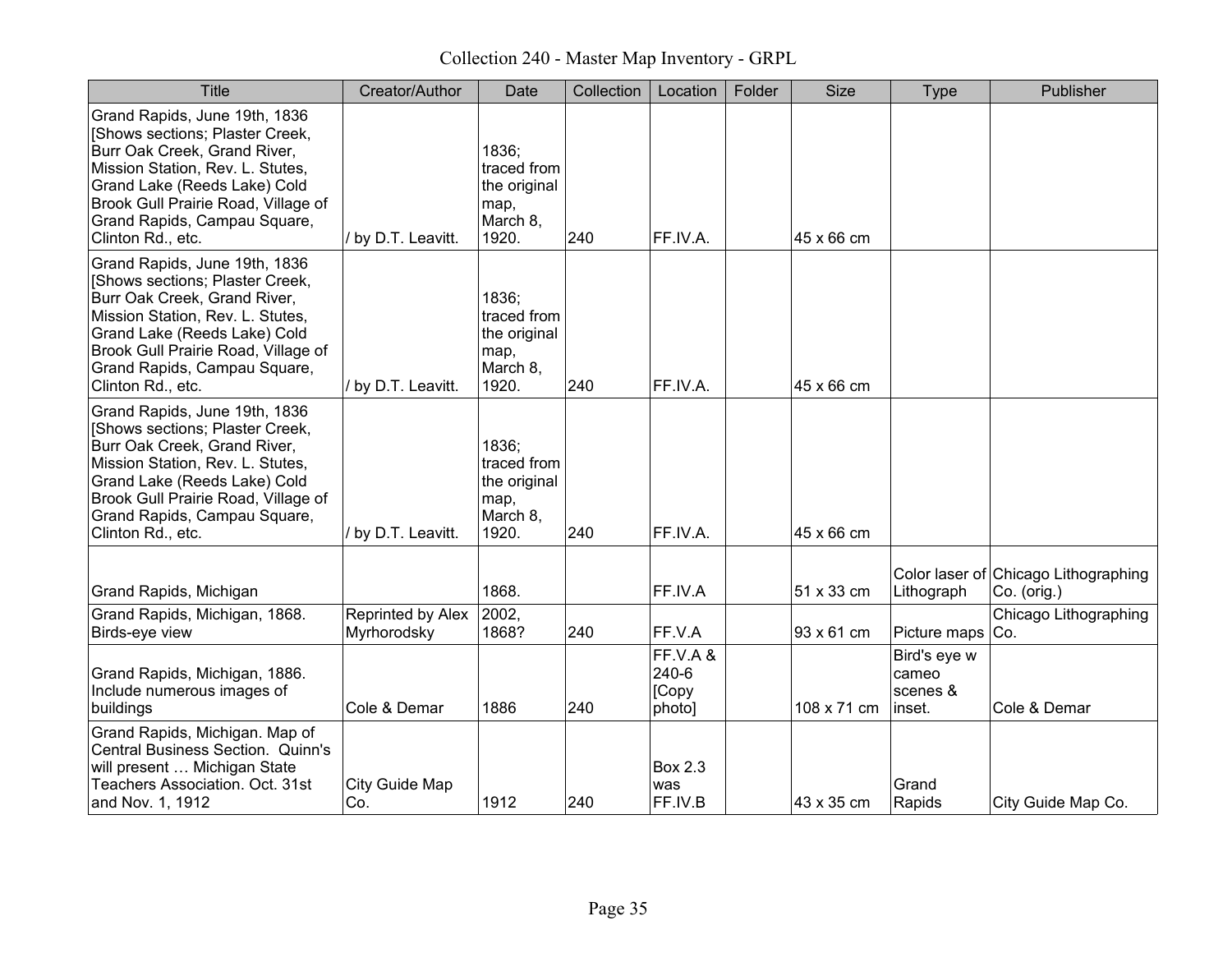Collection 240 - Master Map Inventory - GRPL

| Title                                                                                                                                                      | Creator/Author                                      | Date              | Collection | Location                        | Folder       | Size       | <b>Type</b>                           | Publisher                             |
|------------------------------------------------------------------------------------------------------------------------------------------------------------|-----------------------------------------------------|-------------------|------------|---------------------------------|--------------|------------|---------------------------------------|---------------------------------------|
| Grand Rapids, Michigan. Map of<br>Central Business Section. Quinn's<br>will present  Michigan State<br>Teachers Association. Oct. 31st<br>and Nov. 1, 1912 | City Guide Map<br>Co.                               | 1912              | 240        | c.2 Box<br>$2.3$ was<br>FF.IV.B |              | 43 x 35 cm | Grand<br>Rapids                       | City Guide Map Co.                    |
| Grand Rapids, pg. 115 from<br>Unknown (probably Cram) atlas.<br>Verso: Map of Boston / Geo. F.<br>Cram. Fragment. Pg. 116.                                 | Cram??                                              | [1901?]           | 240        | <b>Box 3.2</b>                  |              |            | Street map                            |                                       |
| Grand Rapids, Walker, Paris and<br><b>Wyoming Townships</b>                                                                                                |                                                     | ca.1840-<br>1844? | 240        | FF.XII.D                        | Folder<br>11 |            | manuscript<br>map                     |                                       |
| <b>Grand Rapids: The Furniture City</b>                                                                                                                    | Hastings, Bob                                       | 1973              | 240        | FF.V.A                          | folder 3     | 74 x 99 cm | Grand<br>Rapids<br><b>Picture Map</b> | Archar, Inc.,<br>Scarborough, Ontario |
| Grand Rapids. Bird's eye?                                                                                                                                  |                                                     | 1874              | 240        | FF.V.A                          |              | 87 x 63 cm | G.R. picture<br>map                   | Chas. Shober & Co.                    |
| Grand Rapids. Bird's eye?                                                                                                                                  |                                                     | 1874              | 240        | FF.V.A                          |              | 59 x 44 cm | G.R. picture<br>maps                  |                                       |
| <b>Grand River</b>                                                                                                                                         | Corps of<br>Engineers                               | 1932              | 240        | FF.VI.C                         |              | 99 x 70 cm | river                                 | U.S. Engineer Office                  |
| <b>Grand River</b>                                                                                                                                         | Corps of<br>Engineers                               | 1969              | 240        | FF.VI.C                         |              | 91 x 76 cm | river                                 | <b>Corps of Engineers</b>             |
| <b>Grand River Canoeing Map, Grand</b><br>rapids to Lamont / Lamont to Grand   River Watershed<br>Haven                                                    | Michigan Grand<br>Council                           | 1974              | 240        | FF.VI.C                         |              |            | river                                 | Michigan Bicentennial<br>Comission    |
| Grand River Canoeing Map, Ionia<br>to Ada / Ada to Grand Rapids                                                                                            | Michigan Grand<br><b>River Watershed</b><br>Council | 1974              | 240        | FF.VI.C                         |              |            | river                                 | Michigan Bicentennial<br>Comission    |
| Grand River Canoeing Map,<br>Lansing to Portland / Portland to<br>Ionia                                                                                    | Michigan Grand<br><b>River Watershed</b><br>Council | 1974              | 240        | FF.VI.C                         |              |            | river                                 | Michigan Bicentennial<br>Comission    |
| Grand River Caonoeing Map,<br>Michigan Center to Onondaga /<br>Onondaga to Lansing                                                                         | Michigan Grand<br><b>River Watershed</b><br>Council | 1974              | 240        | FF.VI.C                         |              |            | river                                 | Michigan Bicentennial<br>Comission    |
| <b>Grand River Rapids</b>                                                                                                                                  |                                                     | 1836              | 240        | FF.XII.D                        | Folder 9     |            | manuscript<br>map                     |                                       |
| Grand River Walk [picture map of<br><b>Grand Rapids</b> ]                                                                                                  | Junior Leaugue of<br><b>Grand Rapids</b>            | 1985              | 240        | FF.V.A                          |              |            | G.R. picture<br>map                   | Junior League                         |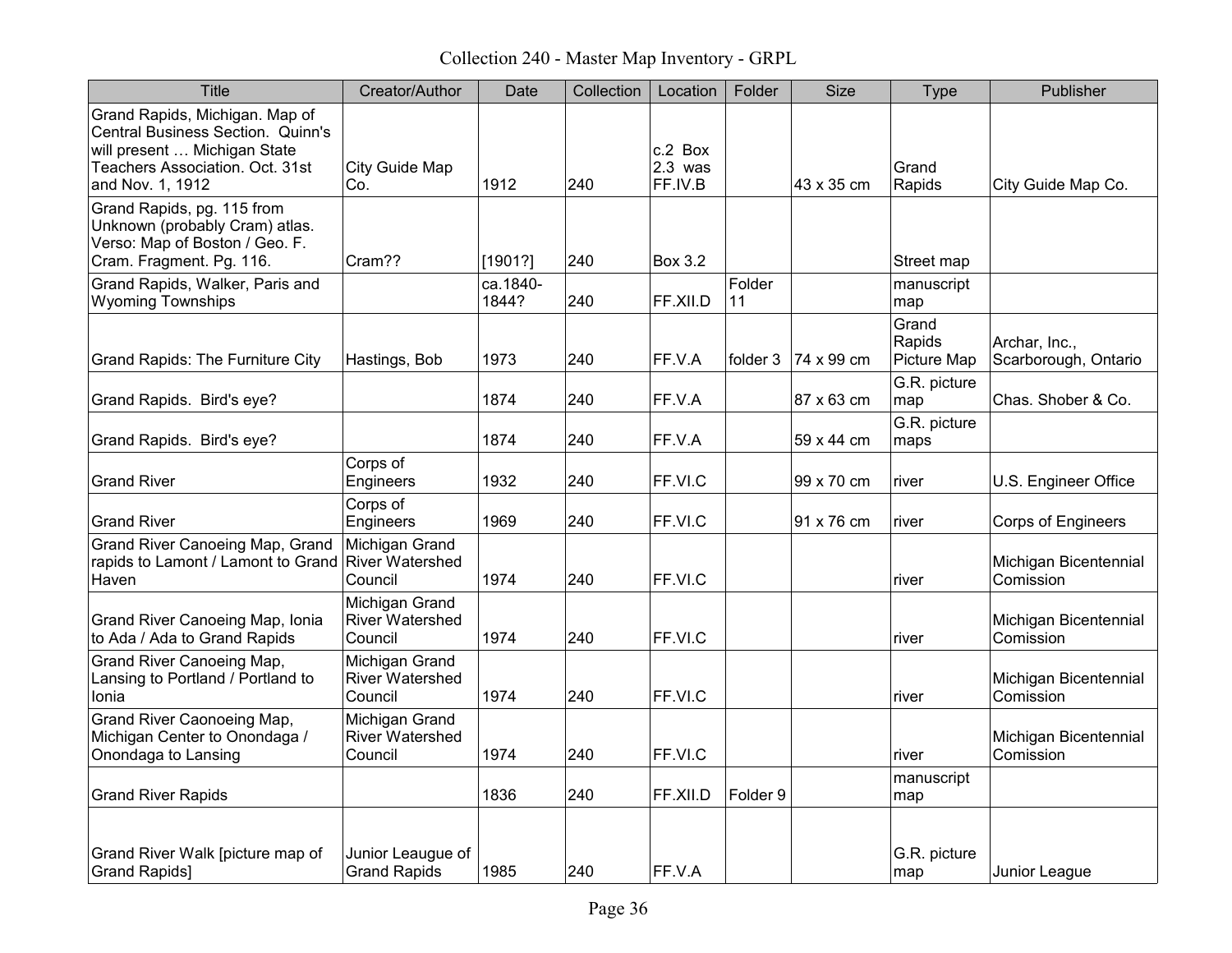Collection 240 - Master Map Inventory - GRPL

| <b>Title</b>                                                                              | Creator/Author                 | Date                   | Collection | Location     | Folder | <b>Size</b> | <b>Type</b>      | Publisher                                                     |
|-------------------------------------------------------------------------------------------|--------------------------------|------------------------|------------|--------------|--------|-------------|------------------|---------------------------------------------------------------|
| Grand Traverse Bay to Little<br><b>Traverse Bay</b>                                       | U.S. Department<br>of Commerce | 1975                   | 240        | FF.X.C       |        | 120 x 89 cm | lake<br>michigan | <b>National Ocean Survey</b>                                  |
| <b>Grand Traverse Regional Map:</b><br>"Water Wonderland"                                 |                                | c. 1950                | 240        | FF.XII.C     |        | 95 x 84 cm. | Picture map      |                                                               |
| Grand Trunk Railway of Canada                                                             |                                | 1840                   | 240        | FF.III.A     |        | 66 x 39 cm  | Railroad         | Waterlow & Sons Litho                                         |
| <b>Grandville Heritage Trail</b>                                                          | Kenyon Williams                | 1976                   | 240        | FF.XII.C     |        |             | picture map      | Kenyon Williams                                               |
| <b>Graphic Street Guide of Greater</b><br>Grand Rapids, including Ada<br>New ed.          |                                | n.d., ca.<br>1989      |            | 240 Box<br>1 | 27     |             |                  | G.R. : Metro Graphic<br>Arts, formerly Fred F.<br>Johnson Co. |
| <b>Graphic Street Guide of Greater</b><br><b>Grand Rapids, including Comstock</b><br>Park |                                | 1972-1973<br>ed.       |            | 240 Box<br>1 | 22     |             |                  | G.R. : Metro Graphic<br>Arts, formerly Fred F.<br>Johnson Co. |
| <b>Graphic Street Guide of Greater</b><br><b>Grand Rapids, including Comstock</b><br>Park |                                | 1973-1974<br>ed.       |            | 240 Box      | 23     |             |                  | G.R. : Metro Graphic<br>Arts                                  |
| <b>Graphic Street Guide of Greater</b><br><b>Grand Rapids, including Comstock</b><br>Park |                                | 1974-1975<br>ed.       |            | 240 Box      | 24     |             |                  | G.R. : Metro Graphic<br>Arts, formerly Fred F.<br>Johnson Co. |
| <b>Graphic Street Guide of Greater</b><br><b>Grand Rapids, including Comstock</b><br>Park |                                | 1978-1979<br>ed.       |            | 240 Box<br>1 | 25     |             |                  | G.R. : Metro Graphic<br>Arts, formerly Fred F.<br>Johnson Co. |
| <b>Graphic Street Guide of Greater</b><br><b>Grand Rapids, including Comstock</b><br>Park |                                | 1985 ed.               |            | 240 Box<br>1 | 26     |             |                  | G.R. : Metro Graphic<br>Arts, formerly Fred F.<br>Johnson Co. |
| <b>Graphic Street Guide of Greater</b><br><b>Grand Rapids, including Comstock</b><br>Park |                                | 1995-1996<br>ed.       |            | 240 Box      | 29     |             |                  | G.R. : Metro Graphic<br>Arts, formerly Fred F.<br>Johnson Co. |
| <b>Graphic Street Guide of Greater</b><br><b>Grand Rapids, including Comstock</b><br>Park |                                | 2001-2002 240          |            | 240 Box<br>1 | 29.5   |             |                  | G.R. : Metro Graphic<br>Arts, formerly Fred F.<br>Johnson Co. |
| <b>Graphic Street Guide of Greater</b><br><b>Grand Rapids, including Comstock</b><br>Park |                                | n.d., ca.<br>1991-1992 |            | 240 Box      | 28     |             |                  | G.R. : Metro Graphic<br>Arts, formerly Fred F.<br>Johnson Co. |
| <b>Graphic Street Guide of Greater</b><br>Grand Rapids, including East<br>Grand Rapids    |                                | ca. 1954               |            | 240 Box<br>1 | 21     |             |                  | G.R.: Fred F. Johnson<br>Co.                                  |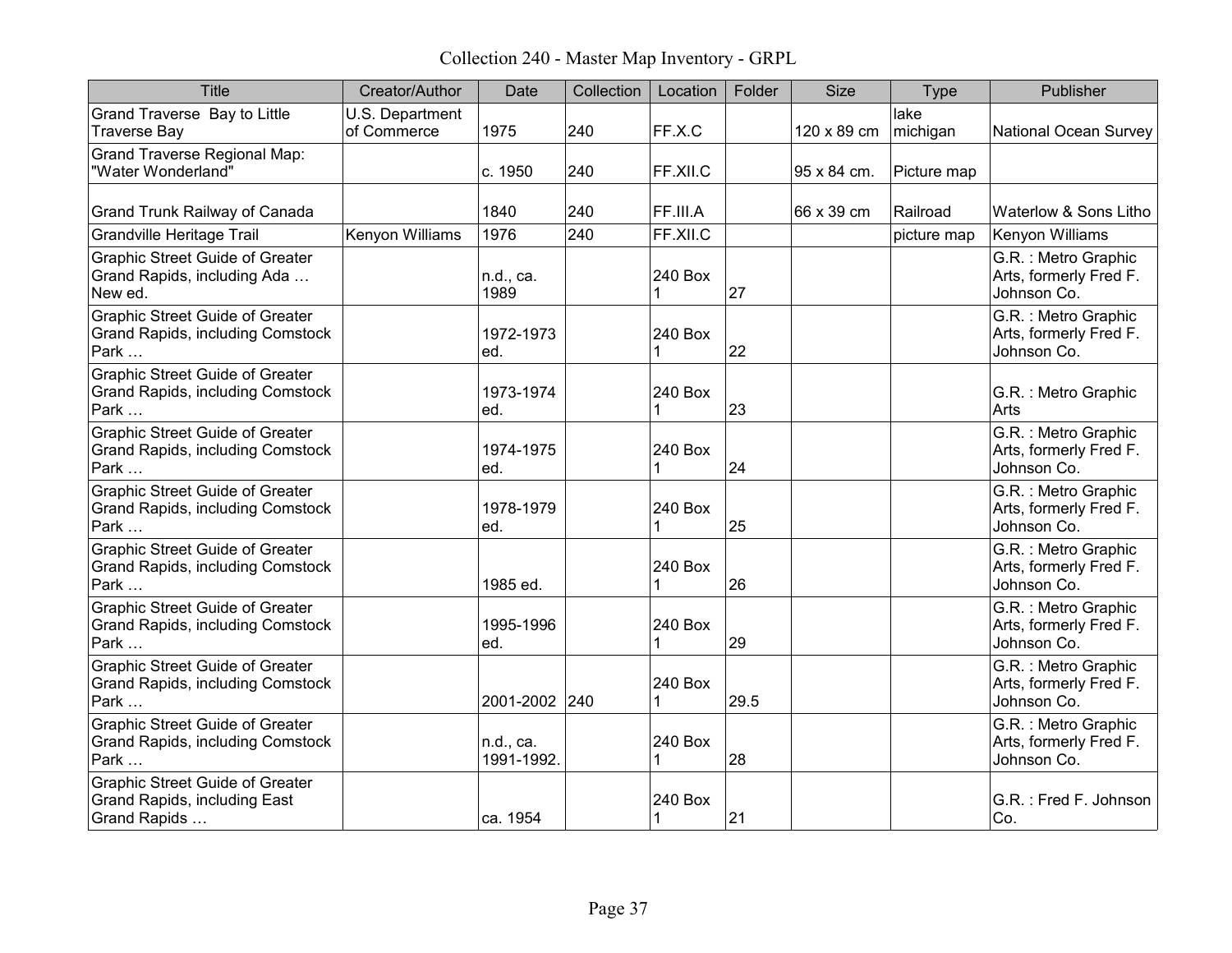Collection 240 - Master Map Inventory - GRPL

| <b>Title</b>                                                            | Creator/Author                 | Date           | Collection | Location                   | Folder           | <b>Size</b>     | <b>Type</b>                      | Publisher                        |
|-------------------------------------------------------------------------|--------------------------------|----------------|------------|----------------------------|------------------|-----------------|----------------------------------|----------------------------------|
| <b>Graphic Street Guide of Greater</b><br>Kalamazoo.                    |                                | 2004-2005      | 240        | 240 Box<br>1               | 52               |                 | Michigan<br>cities,<br>Kalamazoo |                                  |
| <b>Graphic Street Guide of Greater</b><br>Muskegon                      |                                | 2002-2003      | 240        | 240 Box<br>1               | 53               |                 |                                  |                                  |
| Graphic Street Guide of Holland -<br><b>Grand Haven</b>                 |                                | 2003-2004      | 240        | 240 Box<br>1               | 54               |                 |                                  |                                  |
| <b>Gratiot County</b>                                                   |                                |                | 240        | FF.XII.D                   | Folder<br>10     |                 | manuscript<br>map                |                                  |
| <b>Gratiot County Michigan Showing</b><br><b>Rural Delivery Service</b> | Post Office Dept.              | 1910           | 240        | FF.X.E                     | "G"              |                 | county map                       |                                  |
| Grattan Township 1968 Aerials (18) Kent County                          |                                | 1968 /<br>1994 | 240        | FF.V.E                     | "Grattan<br>Twp" |                 | Aerial                           | <b>Kent County</b>               |
| <b>Greater Flint</b>                                                    | Fred F. Johnson                | n.d.           | 240        | FF.XI.C                    |                  |                 | michigan<br>cities               | <b>Ludington News</b><br>Company |
| <b>Greater Grand Rapids</b>                                             | J.F. Nellist                   | 1927           | 240        | FF.IV.C                    |                  | 81 x 100 cm     | Grand<br>Rapids                  | J.F. Nellist                     |
| <b>Greater Grand Rapids City Map</b>                                    | Rand McNally                   | 1980s?         | 240        | FF.IV.E                    |                  |                 | Grand<br>Rapids                  | Seeger Map Co.                   |
| <b>Greater Grand Rapids for Business</b><br>and Pleasure                | Chamber of<br>Commerce         | ca.1970        | 240        | FF.V.E                     |                  |                 | Grand<br>Rapids                  | G.R. Chamber of<br>Commerce      |
| Greater Grand Rapids Motels,<br>hotels, Westdale locations              |                                | 1972           | 240        | FF.IX.E<br>Grand<br>Rapids | $\overline{2}$   | 42 x 28 cm.     |                                  | <b>Westdale Realtors</b>         |
| Greater Grand Rapids, Kent County AAA                                   |                                | 1981           | 240        | 240 box 1 58               |                  |                 | Grand<br>Rapids                  | <b>AAA Michigan</b>              |
| Greater Grand Rapids, Kent County AAA                                   |                                | 1981           | 240        | 240 box $4 3$              |                  |                 | Grand<br>Rapids                  | <b>AAA Michigan</b>              |
| Greater Grand Rapids, Kent County AAA Michigan                          |                                | c. 1978        | 240        | FF.IV.E                    |                  | 64 x 84 cm.     | Michigan<br>travel               | <b>AAA Michigan</b>              |
| Greater Grand Rapids, Kent<br>County, Michigan                          | Automobile Club<br>of Michigan | 1981           | 240        | 240 Box<br>4. Folded       |                  |                 | Road map                         | <b>AAM</b>                       |
| Greater Grand Rapids, Michigan                                          | <b>AAA Michigan</b>            | c. 1976        | 240        | FF.IV.E                    |                  | 73 x 64 cm      | Michigan<br>travel map           | <b>AAA Michigan</b>              |
| <b>Greater Grand Rapids: "the</b><br>Furniture City"                    |                                | 1924           | 240        | top of FF                  |                  | 106 x 119<br>cm | Grand<br>Rapids                  | Pease & Norgard                  |
| Greater Muskegon                                                        | Fred F. Johnson                | 1964-65        | 240        | FF.XI.C                    |                  |                 | michigan<br>cities               | <b>Colton News Agency</b>        |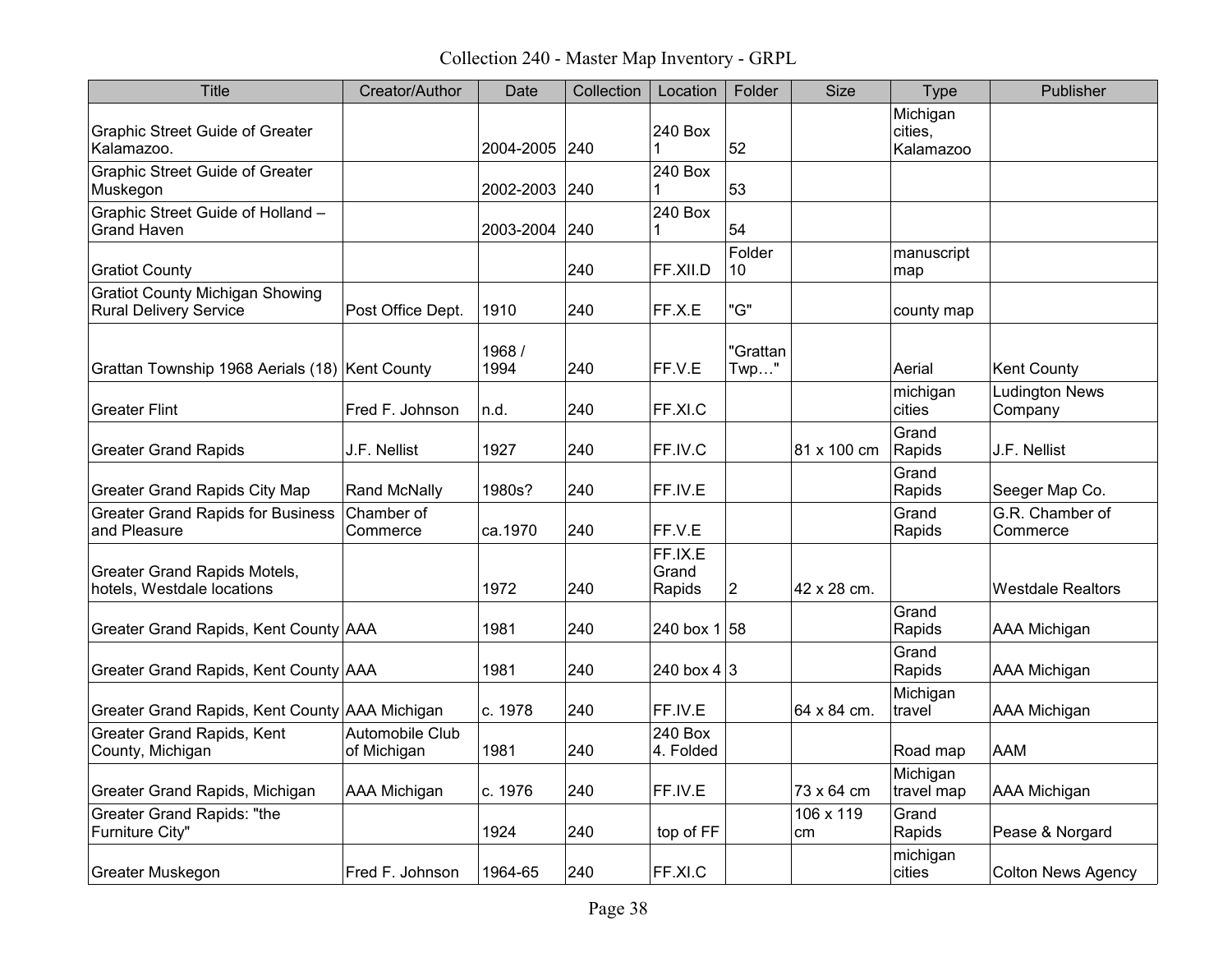Collection 240 - Master Map Inventory - GRPL

| Title                                                                                         | Creator/Author                                                         | Date       | Collection | Location | Folder | <b>Size</b>     | <b>Type</b>           | Publisher                              |
|-----------------------------------------------------------------------------------------------|------------------------------------------------------------------------|------------|------------|----------|--------|-----------------|-----------------------|----------------------------------------|
| Greenfield Village                                                                            |                                                                        | 1951       | 240        | FF.XII.C |        | 68 x 56 cm      | picture map           | <b>Edison Institute</b>                |
| Greenville                                                                                    |                                                                        | 1880       |            |          |        | 56 x 31 cm      |                       | J.J. Stoner                            |
| Greenville                                                                                    | <b>AAA</b>                                                             | n.d.       | 240        | FF.XI.C  |        |                 | michigan<br>cities    | AAA Michigan                           |
| Groningen, Friesland, Drente en<br>Overijsel                                                  |                                                                        | 1927       |            | FF.XII.A |        | 38 x 46 cm      |                       | Wolters                                |
| <b>Grouped Cross Section Between</b><br>Houghton and Keweenaw                                 |                                                                        | 1873       | 240        | FF.III.D |        | 101 x 56 cm     | Michigan              | <b>Geological Survey</b>               |
| Guide Map of the City of Detroit                                                              | Silas Farmer and<br>CO., drawn by<br>Eugene Robinson,<br>city surveyor | 1872       | 240        | FF.XI.C  |        | 68 x 58 cm      | michigan<br>cities    | Corrie's Detroit Litho<br>Office       |
| Guide to Barry County - Recreation, Barry County<br><b>Historic Attractions &amp; Lodging</b> | <b>Tourist Council</b>                                                 | [ca. 1980] | 240        | FF.X.E   |        |                 | county map            | <b>Barry County Tourist</b><br>Council |
| <b>Gull Landing apartments</b><br>Architectural Drawings and Maps                             | <b>Reid Associates</b>                                                 | 1978       | 240        | FF.IV.E  |        |                 | Grand<br>Raipids      |                                        |
| <b>Gun Lake</b>                                                                               | Institute for<br><b>Fisheries</b><br>Research                          | 1945       | 240        | FF.VI.D  |        | 88 x 60 cm      | lakes                 | MI Conservation Dept.                  |
| <b>Half Mile Lake</b>                                                                         | Institute for<br><b>Fisheries</b><br>Research                          | 1941       | 240        | FF.VI.D  |        | 43 X 28 cm      | lakes                 | MI Conservation Dept.                  |
| Hancock                                                                                       | Army Map Service 1961                                                  |            | 240        | FF.XI.E  |        | 86 x 56 cm      | eastern u.s.,<br>topo | <b>USGS</b>                            |
| <b>Hancock</b>                                                                                | Army Map Service 1967                                                  |            | 240        | FF.XI.E  |        | 86 x 56 cm      | eastern u.s.,<br>topo | <b>USGS</b>                            |
| Handbook and Guide to the City of<br><b>Grand Rapids</b>                                      |                                                                        | 1891       | 240        | FF.IV.A  |        | 20 x 28 cm      | Grand<br>Rapids       | West Michigan Printing                 |
| Handy Sectional Map of the Resort<br>Region for Tourist                                       | George E. Steele                                                       | 1891       | 240        | FF.III.D |        | 70 x 79 cm      | Michigan              | Geo. E. Steele                         |
| Harbor of Refuge -- Sand Beach,<br>Lake Huron                                                 | Corps of<br>Engineers                                                  | 1905       | 240        | FF.X.A   |        | 86 x 66 cm      | Lake Huron            | Corps of Engineers                     |
| Hearne Bros. Official Michigan                                                                |                                                                        | 1970       |            |          |        | 126 x 168<br>cm |                       | Hearne Bros.                           |
| Heritage Hill Historic District                                                               | <b>City Planning</b><br>Dept.                                          | 1997       | 240        | FF.IV.E  |        |                 | Grand<br>Rapids       |                                        |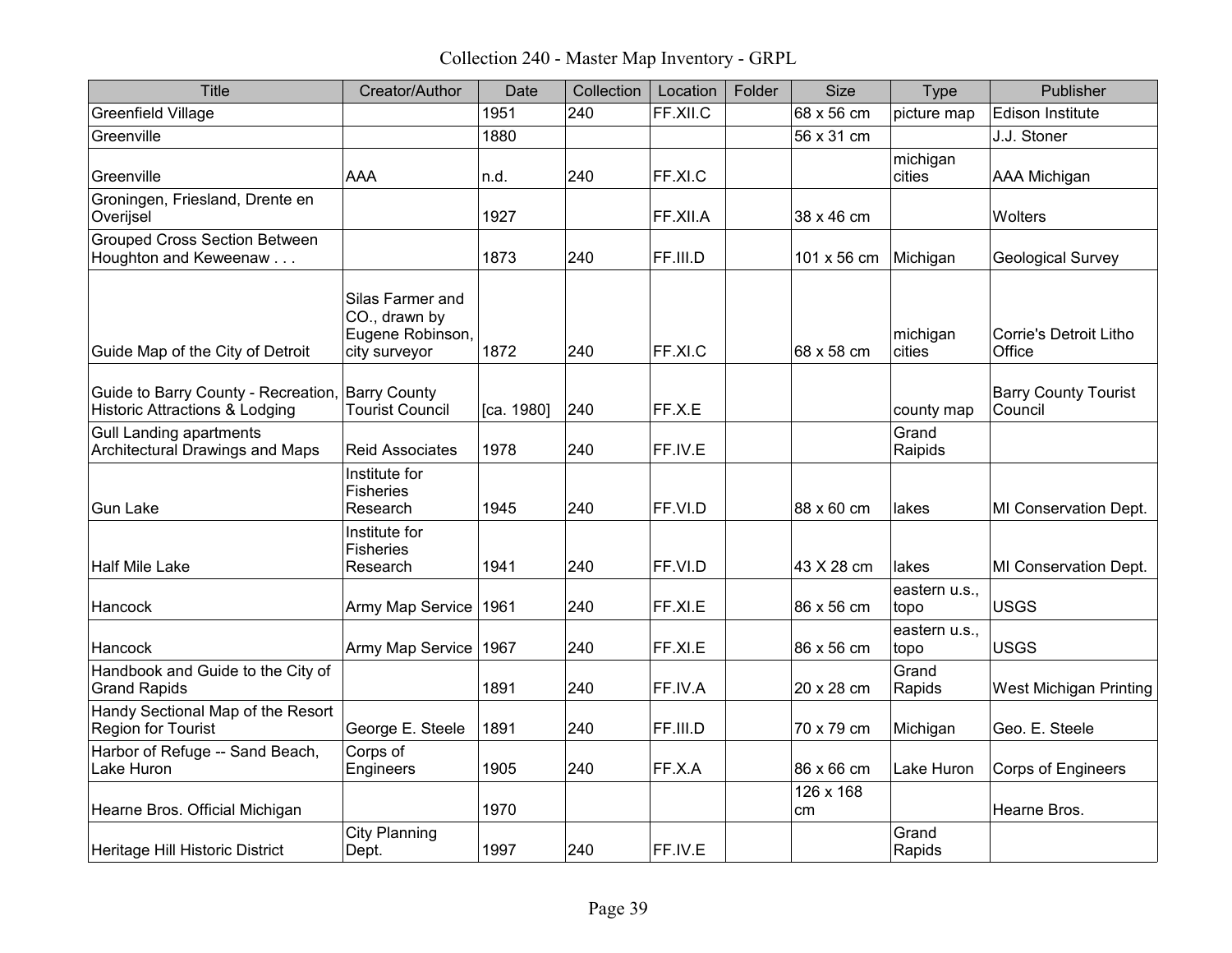Collection 240 - Master Map Inventory - GRPL

| <b>Title</b>                                                                           | Creator/Author                                 | Date | Collection | Location      | Folder       | <b>Size</b> | Type                         | Publisher             |
|----------------------------------------------------------------------------------------|------------------------------------------------|------|------------|---------------|--------------|-------------|------------------------------|-----------------------|
| Heritage Hill Historic District                                                        | <b>City Planning</b><br>Dept.                  | 2000 | 240        | FF.IV.E       |              |             | Grand<br>Rapids              |                       |
| Heritage Hill Historic District                                                        |                                                |      |            | 240 FF.XII.D. | Folder<br>13 |             | computer<br>generated<br>map |                       |
| Heritage Hill, Grand Rapids,<br>Michigan / Heritage Hill<br>Association, Incorporated, | The Assoc.; Carl<br>Feiss & Russell<br>Wright. | n.d. | 240        | FF.XII.D.     | Folder<br>13 |             |                              | Unknown               |
| Hessel, MI                                                                             | <b>USGS</b>                                    | 1964 | 240        | FF.VI.E       |              | 55 x 69 cm  | forest                       | Dept. of the Interior |
| <b>Highway and Recreational</b><br>Information Map, Bay County                         | MI State Highway<br>Commission                 | 1974 | 240        | FF.X.E        | "B"          |             | county map                   | State of Michigan     |
| <b>Highway and Recreational</b><br>Information Map of Cass County                      | MI State Highway<br>Comission                  | 1973 | 240        | FF.X.E        | "C"          |             | county map                   |                       |
| <b>Highway and Recreational</b><br>Information Map of Chippewa<br>County: Central      | MI State Highway<br>Comission                  | 1974 | 240        | FF.X.E        | "C"          |             | county map                   |                       |
| <b>Highway and Recreational</b><br>Information Map of Chippewa<br>County: East         | MI State Highway<br>Comission                  | 1974 | 240        | FF.X.E        | "C"          |             | county map                   |                       |
| <b>Highway and Recreational</b><br>Information Map of Chippewa<br>County: West         | MI State Highway<br>Comission                  | 1974 | 240        | FF.X.E        | "C"          |             | county map                   |                       |
| <b>Highway and Recreational</b><br>Information Map of Clare County                     | MI State Highway<br>Comission                  | 1974 | 240        | FF.X.E        | "C"          |             | county map                   |                       |
| <b>Highway and Recreational</b><br>Information Map of Crawford<br>County               | MI State Highway<br>Comission                  | 1974 | 240        | FF.X.E        | "C"          |             | county map                   |                       |
| <b>Highway and Recreational</b><br>Information Map of Eaton County,                    | MI State Highway<br>Comission                  | 1973 | 240        | FF.X.E        | "Е"          |             | county map                   |                       |
| <b>Highway and Recreational</b><br>Information Map of Emmet County                     | MI State Highway<br>Comission                  | 1974 | 240        | FF.X.E        | "Е"          |             | county map                   |                       |
| <b>Highway and Recreational</b><br>Information Map of Genessee<br>County               | MI State Highway<br>Comission                  | 1973 | 240        | FF.X.E        | "G"          |             | county map                   |                       |
| <b>Highway and Recreational</b><br>Information Map of Gladwin County Comission         | MI State Highway                               | 1974 | 240        | FF.X.E        | "G"          |             | county map                   |                       |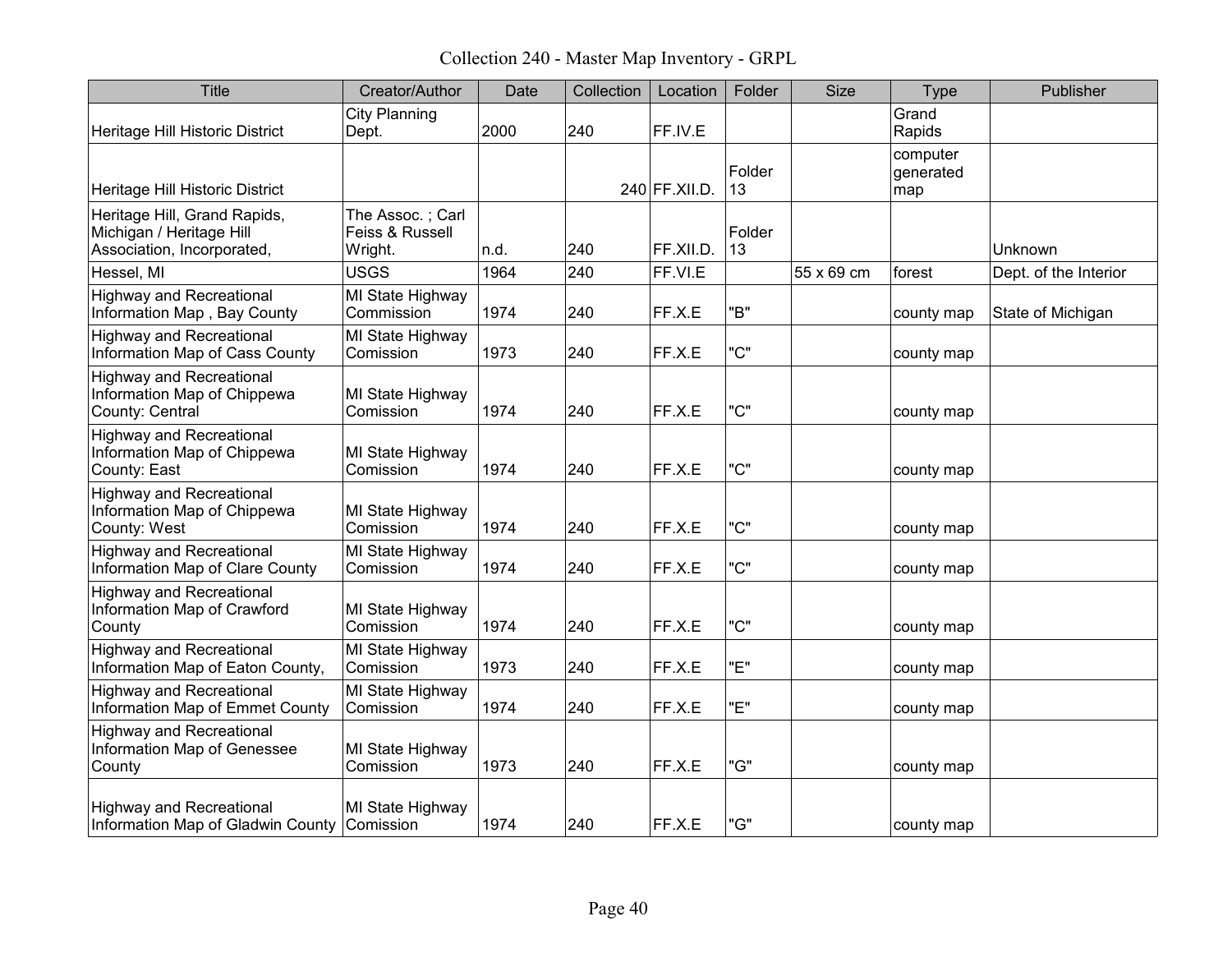Collection 240 - Master Map Inventory - GRPL

| Title                                                                              | Creator/Author                 | Date | Collection | Location | Folder | <b>Size</b><br><b>Type</b> | Publisher |
|------------------------------------------------------------------------------------|--------------------------------|------|------------|----------|--------|----------------------------|-----------|
| <b>Highway and Recreational</b><br>Information Map of Gogebic<br>County, East Part | MI State Highway<br>Comission  | 1974 | 240        | FF.X.E   | "G"    | county map                 |           |
| <b>Highway and Recreational</b><br>Information Map of Gratiot County               | MI State Highway<br>Comission  | 1973 | 240        | FF.X.E   | "G"    | county map                 |           |
| <b>Highway and Recreational</b><br>Information Map of Hillsdale County Comission   | MI State Highway               | 1973 | 240        | FF.XI.A  | "H"    | county map                 |           |
| <b>Highway and Recreational</b><br>information Map of Hoghton<br>County, South     | MI State Highway<br>Comission  | 1974 | 240        | FF.XI.A  | "H"    | county map                 |           |
| <b>Highway and Recreational</b><br>Information Map of Houghton<br>County, North    | MI State Highwya<br>Comission  | 1974 | 240        | FF.XI.A  | "H"    | county map                 |           |
| <b>Highway and Recreational</b><br>Information Map of Ionia County                 | MI State Highway<br>Comission  | 1973 | 240        | FF.XI.A  | "ו"    | county map                 |           |
| <b>Highway and Recreational</b><br>Information Map of losco County                 | MI State Highway<br>Comission  | 1974 | 240        | FF.XI.A  | "ו"    | county map                 |           |
| <b>Highway and Recreational</b><br>Information Map of Isabella County              | MI State Highway<br>Comission  | 1974 | 240        | FF.XI.A  | "ו"    | county map                 |           |
| <b>Highway and Recreational</b><br>information Map of Kalamazoo<br>County          | MI State Highway<br>Comission  | 1973 | 240        | FF.XI. A | "K"    | county map                 |           |
| <b>Highway and Recreational</b><br>Information Map of Kalkaska<br>County           | MI State Highway<br>Comission  | 1974 | 240        | FF.XI. A | "K"    | county map                 |           |
| <b>Highway and Recreational</b><br>information Map of Keweenaw<br>County           | MI State Highway<br>Comission  | 1974 | 240        | FF.XI.A  | "K"    | county map                 |           |
| <b>Highway and Recreational</b><br>Information Map of Lake County                  | MI State Highway<br>Comsission | 1974 | 240        | FF.XI.A  | "L"    | county map                 |           |
| <b>Highway and Recreational</b><br>Information Map of Lapeer County                | MI State Highway<br>Comission  | 1973 | 240        | FF.XI.A  | "L"    | county map                 |           |
| <b>Highway and Recreational</b><br>Information Map of Leelanau<br>County           | MI State Highway<br>Comission  | 1974 | 240        | FF.XI.A  | "L"    | county map                 |           |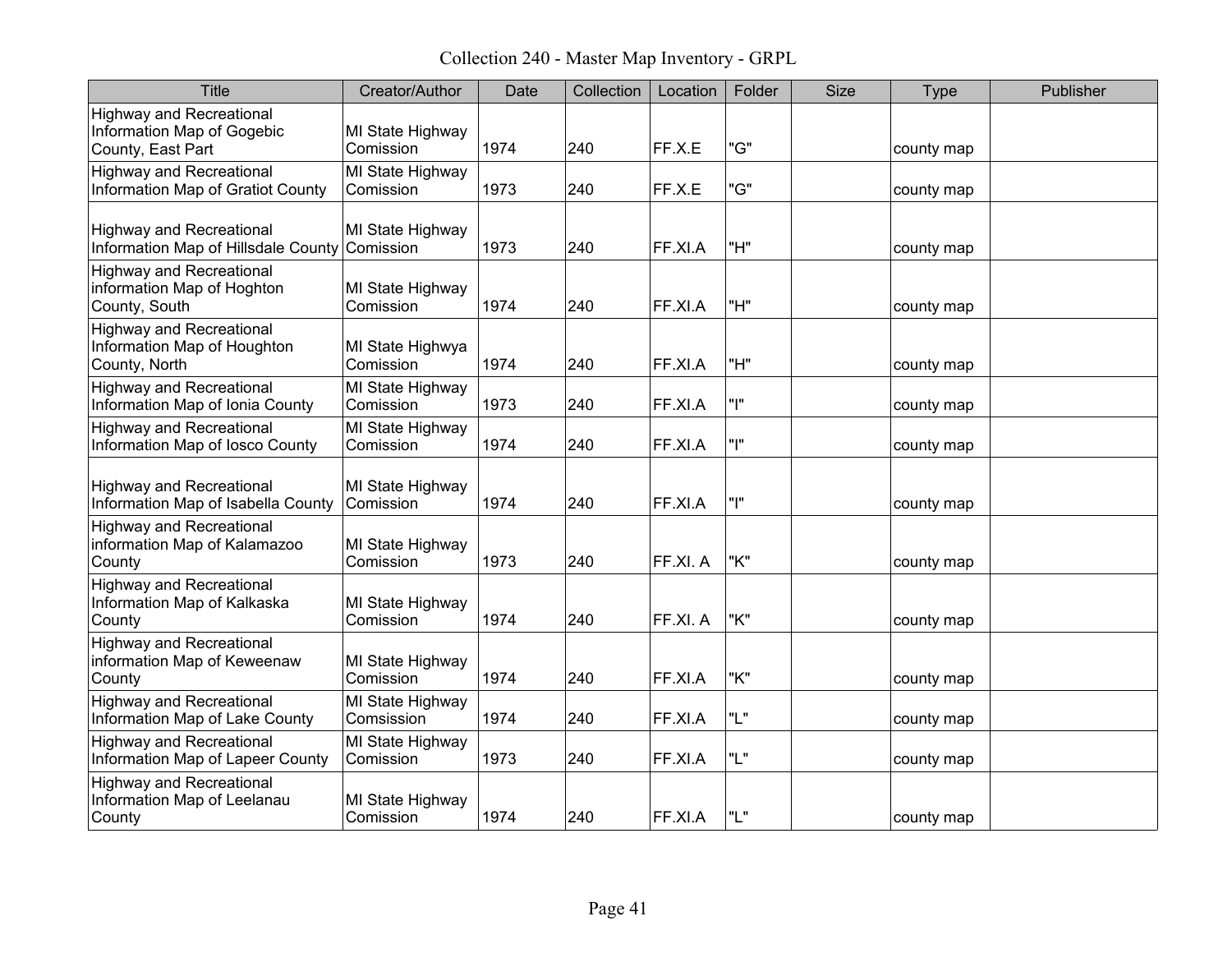Collection 240 - Master Map Inventory - GRPL

| <b>Title</b>                                                                          | Creator/Author                | Date | Collection | Location | Folder | <b>Size</b> | Type       | Publisher |
|---------------------------------------------------------------------------------------|-------------------------------|------|------------|----------|--------|-------------|------------|-----------|
| <b>Highway and Recreational</b><br>Information Map of Lenawee<br>County               | MI State Highway<br>Comission | 1973 | 240        | FF.XI.A  | "L"    |             | county map |           |
| <b>Highway and Recreational</b><br>Information Map of Livingston<br>County            | MI State Highway<br>Comission | 1973 | 240        | FF.XI.A  | "L"    |             | county map |           |
| <b>Highway and Recreational</b><br>Information Map of Luce County                     | MI State Highway<br>Comission | 1974 | 240        | FF.XI.A  | "L"    |             | county map |           |
| <b>Highway and Recreational</b><br>Information Map of Macinac<br>County, East Part    | MI State Highway<br>Comission | 1974 | 240        | FF.XI.B  | "M"    |             | county map |           |
| <b>Highway and Recreational</b><br>Information Map of Macinac<br>County, West Part    | MI State Highway<br>Comission | 1974 | 240        | FF.XI.B  | "M"    |             | county map |           |
| <b>Highway and Recreational</b><br>Information Map of Mason County                    | MI State Highway<br>Comission | 1974 | 240        | FF.XI.B  | "M"    |             | county map |           |
| <b>Highway and Recreational</b><br>Information Map of Menominee<br>County, South Part | MI State Highway<br>Comission | 1974 | 240        | FF.XI.B  | "M"    |             | county map |           |
| <b>Highway and Recreational</b><br>Information Map of Midland County                  | MI State Highway<br>Comission | 1974 | 240        | FF.XI.B  | "M"    |             | county map |           |
| <b>Highway and Recreational</b><br>Information Map of Missaukee<br>County             | MI State Highway<br>Comission | 1974 | 240        | FF.XI.B  | "M"    |             | county map |           |
| <b>Highway and Recreational</b><br>Information Map of Monroe County                   | MI State Highway<br>Comission | 1973 | 240        | FF.XI.B  | "M"    |             | county map |           |
| <b>Highway and Recreational</b><br>Information Map of Montcalm<br>County              | MI State Highway<br>Comission | 1973 | 240        | FF.XI.B  | "M"    |             | county map |           |
| <b>Highway and Recreational</b><br>Information Map of Montmorency<br>County           | MI State Highway<br>Comission | 1974 | 240        | FF.XI.B  | "M"    |             | county map |           |
| <b>Highway and Recreational</b><br>Information Map of Oceana County                   | MI State Highway<br>Comission | 1974 | 240        | FF.XI.B  | "O"    |             | county map |           |
| <b>Highway and Recreational</b><br>information Map of Ogemaw<br>County                | MI State Highway<br>Comission | 1974 | 240        | FF.XI.B  | "O"    |             | county map |           |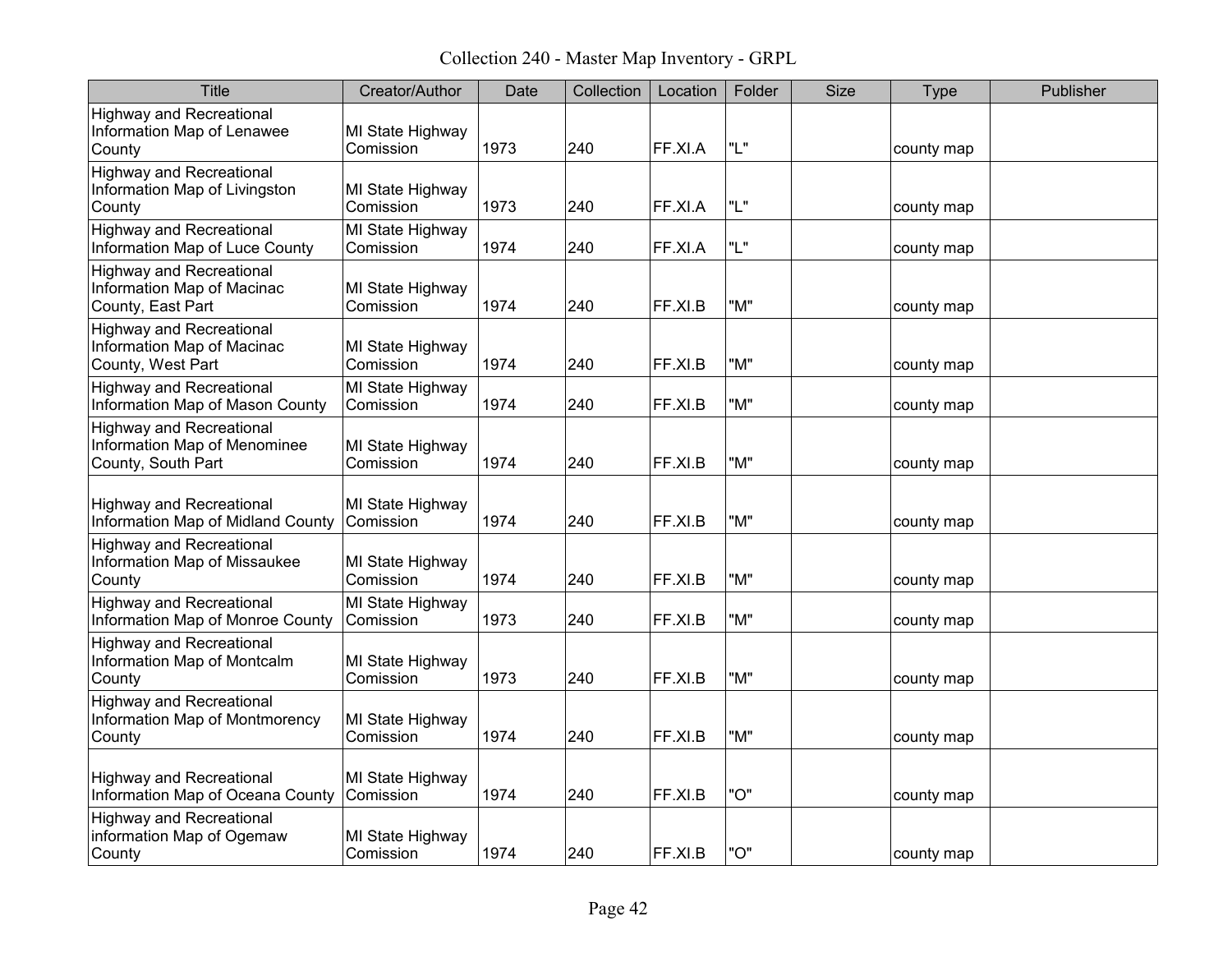Collection 240 - Master Map Inventory - GRPL

| <b>Title</b>                                                                            | Creator/Author                 | Date | Collection | Location | Folder | <b>Size</b> | Type       | Publisher         |
|-----------------------------------------------------------------------------------------|--------------------------------|------|------------|----------|--------|-------------|------------|-------------------|
| <b>Highway and Recreational</b><br>Information Map of Oscoda County                     | MI State Highway<br>Comission  | 1974 | 240        | FF.XI.B  | "O"    |             | county map |                   |
| <b>Highway and Recreational</b><br>Information Map of Otsego County                     | MI State Highway<br>Comission  | 1974 | 240        | FF.XI.B  | "O"    |             | county map |                   |
| <b>Highway and Recreational</b><br>information Map of Ottawa County                     | MI State Highway<br>Comission  | 1973 | 240        | FF.XI.B  | "O"    |             | county map |                   |
| <b>Highway and Recreational</b><br>Information Map of Presque Isle<br>County            | MI State Highway<br>Comission  | 1974 | 240        | FF.XI.B  | "O"    |             | county map |                   |
| <b>Highway and Recreational</b><br>Information Map of Roscommon<br>County               | MI State Highway<br>Comission  | 1974 | 240        | FF.XI.B  | "P-R"  |             | county map |                   |
| <b>Highway and Recreational</b><br>Information Map of Saginaw<br>County                 | MI State Highway<br>Comission  | 1973 | 240        | FF.XI.C  | "S"    |             | county map |                   |
| <b>Highway and Recreational</b><br>Information Map of Sanilac County                    | MI State Highway<br>Comission  | 1973 | 240        | FF.XI.C  | "S"    |             | county map |                   |
| <b>Highway and Recreational</b><br>Information Map of Schoolcraft<br>County, South Part | MI State Highway<br>Comission  | 1974 | 240        | FF.XI.C  | "S"    |             | county map |                   |
| <b>Highway and Recreational</b><br>Information Map of Shiawassee<br>County              | MI State Highway<br>Comission  | 1973 | 240        | FF.XI.C  | "S"    |             | county map |                   |
| <b>Highway and Recreational</b><br>Information Map of St. Joseph<br>County              | MI State Highway<br>Comission  | 1973 | 240        | FF.XI.C  | "S"    |             | county map |                   |
| <b>Highway and Recreational</b><br>Information Map of Tuscola County                    | MI State Highway<br>Comission  | 1973 | 240        | FF.XI.C  | "T-V"  |             | county map |                   |
| <b>Highway and Recreational</b><br>Information Map of Van Buren<br>County               | MI State Highway<br>Comission  | 1973 | 240        | FF.XI.C  | "T-V"  |             | county map |                   |
| <b>Highway and Recreational</b><br>Information Map of Wexford County Comission          | MI State Highway               | 1974 | 240        | FF.XI.C  | "T-V"  |             | county map |                   |
| <b>Highway and Recreational</b><br>Information Map, Alcona County                       | MI State Highway<br>Commission | 1974 | 240        | FF.X.E   | "A"    |             | county map | State of Michigan |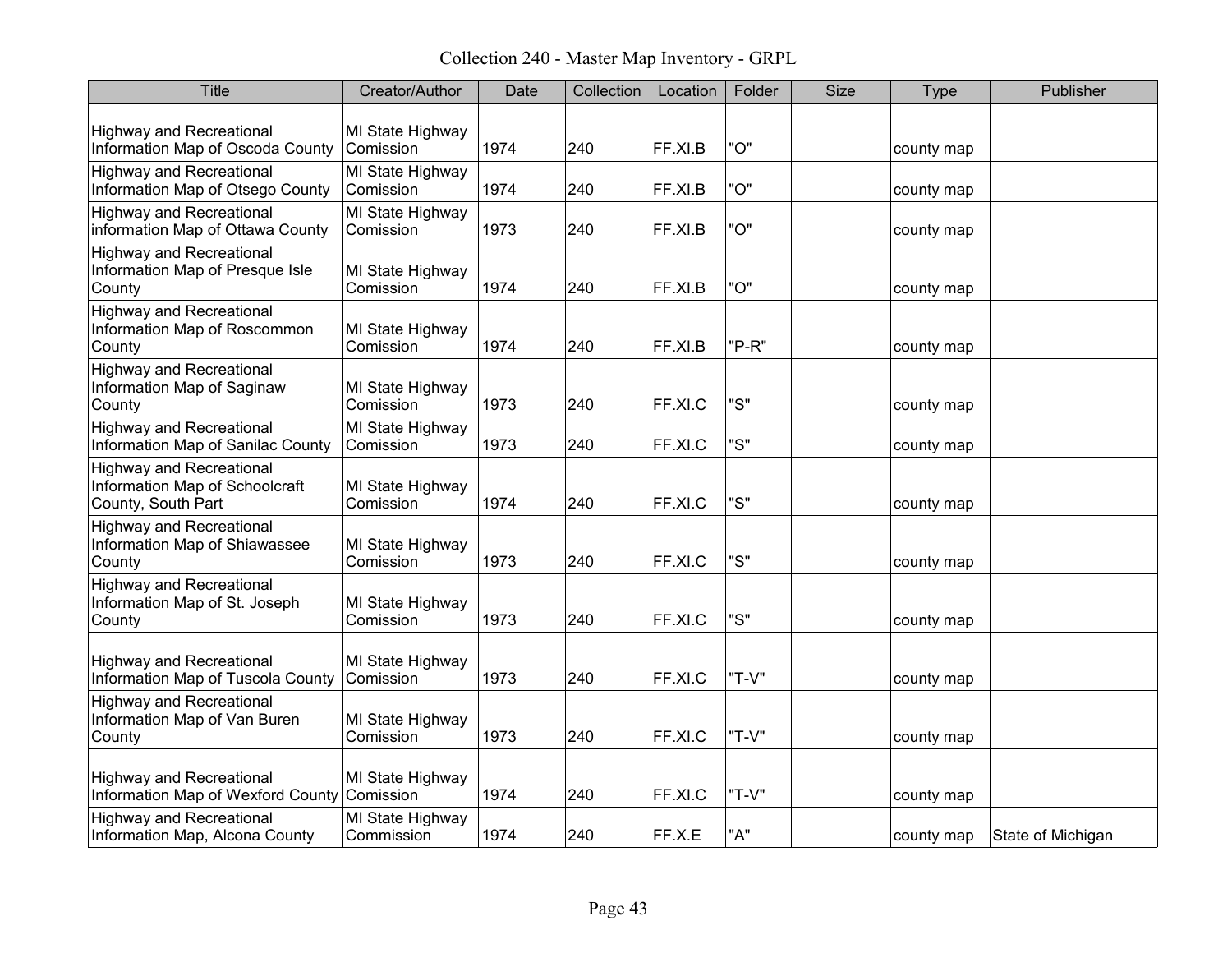Collection 240 - Master Map Inventory - GRPL

| <b>Title</b>                                                                               | Creator/Author                 | Date | Collection | Location | Folder | <b>Size</b> | <b>Type</b> | Publisher         |
|--------------------------------------------------------------------------------------------|--------------------------------|------|------------|----------|--------|-------------|-------------|-------------------|
| <b>Highway and Recreational</b><br>Information Map, Alger and<br><b>Schoolcraft County</b> | MI State Highway<br>Commission | 1974 | 240        | FF.X.E   | "A"    |             | county map  | State of Michigan |
| <b>Highway and Recreational</b><br>Information Map, Alger County                           | MI State Highway<br>Commission | 1974 | 240        | FF.X.E   | "A"    |             | county map  | State of Michigan |
| <b>Highway and Recreational</b><br>Information Map, Alpena County                          | MI State Highway<br>Commission | 1974 | 240        | FF.X.E   | "A"    |             | county map  | State of Michigan |
| <b>Highway and Recreational</b><br>Information Map, Antrim County                          | MI State Highway<br>Commission | 1974 | 240        | FF.X.E   | "A"    |             | county map  | State of Michigan |
| <b>Highway and Recreational</b><br>Information Map, Arenac County                          | MI State Highway<br>Commission | 1974 | 240        | FF.X.E   | "A"    |             | county map  | State Of Michigan |
| <b>Highway and Recreational</b><br>Information Map, Benzie County                          | MI State Highway<br>Commission | 1974 | 240        | FF.X.E   | "B"    |             | county map  | State Of Michigan |
| <b>Highway and Recreational</b><br>Information Map, Berrien County                         | MI State Highway<br>Commission | 1974 | 240        | FF.X.E   | "B"    |             | county map  |                   |
| <b>Highway and Recreational</b><br>Information Map, East Part of Iron<br>County            | MI State Highway<br>Comission  | 1974 | 240        | FF.XI.A  | "ו"    |             | county map  |                   |
| <b>Highway and Recreational</b><br>Information Map, Manistee County                        | State Highway<br>Comission     | 1974 | 240        | FF.XI.B  | "M"    |             | county map  |                   |
| <b>Highway and Recreational</b><br>Information Map, Marquette<br>County, North Part        | MI State Highway<br>Comission  | 1974 | 240        | FF.XI.B  | "M"    |             | county map  |                   |
| <b>Highway and Recreational</b><br>Information Map, Marquette<br>County, South Part        | MI State Highway<br>Comission  | 1974 | 240        | FF.XI.B  | "M"    |             | county map  |                   |
| <b>Highway and Recreational</b><br>Information Map, Otonagon<br>County, East Part          | MI State Highway<br>Comission  | 1974 | 240        | FF.XI.B  | "O"    |             | county map  |                   |
| <b>Highway and Recreational</b><br>Information Map, Otonagon<br>County, Southeast Part     | MI State Highway<br>Comission  | 1974 | 240        | FF.XI.B  | "O"    |             | county map  |                   |
| <b>Highway and Recreational</b><br>Information Map, Otonagon<br>County, West Part          | MI State Highway<br>Comission  | 1974 | 240        | FF.XI.B  | "O"    |             | county map  |                   |
| <b>Highway and Recreational</b><br>Information Map, West Part of Iron<br>County            | MI State Highway<br>Comission  | 1974 | 240        | FF.XI.A  | "ו"    |             | county map  |                   |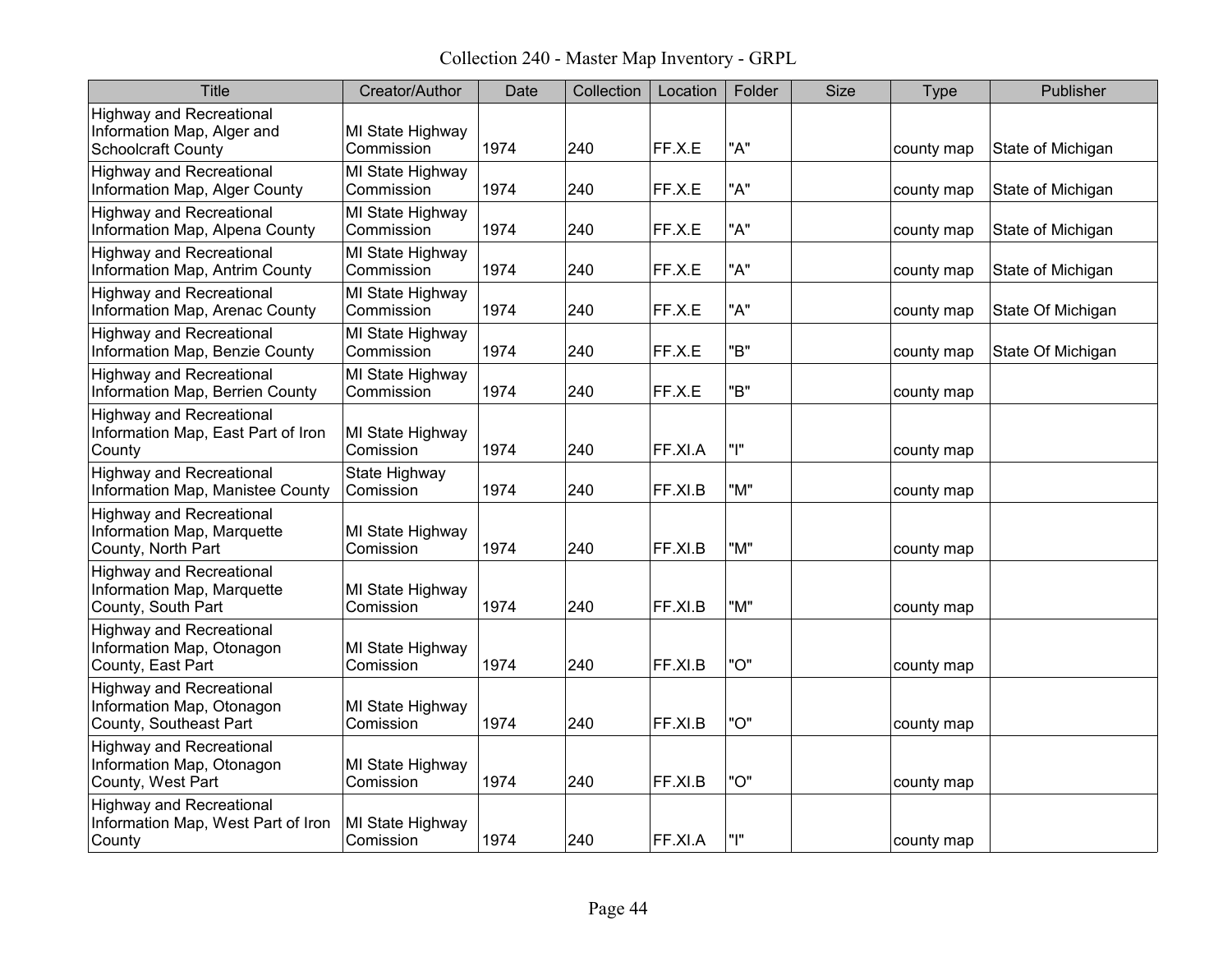Collection 240 - Master Map Inventory - GRPL

| <b>Title</b>                                                                                                                | Creator/Author                                         | Date            | Collection | Location | Folder | <b>Size</b> | Type               | Publisher                                           |
|-----------------------------------------------------------------------------------------------------------------------------|--------------------------------------------------------|-----------------|------------|----------|--------|-------------|--------------------|-----------------------------------------------------|
| Highway and Recreational Map of<br>Gogebic County, West Part                                                                | MI State Highway<br>Comission                          | 1974            | 240        | FF.X.E   | "G"    |             | county map         |                                                     |
| Highway and Recreational Map of<br>Ingham County                                                                            | MI State Highway<br>Comission                          | 1973            | 240        | FF.XI.A  | "ו"    |             | county map         |                                                     |
| Highway Map of Michigan                                                                                                     | John F. Nellist                                        | 1926            | 240        | FF.III.B |        | 48 x 52 cm  | Highway            | John F. Nellist                                     |
| Hillsdale, Mi                                                                                                               | AAA                                                    | n.d.            | 240        | FF.XI.C  |        |             | michigan<br>cities | AAA Michigan                                        |
| <b>Historic Maumee</b>                                                                                                      | J.E. Dean                                              | 1929            | 240        | FF.XII.C |        | 68 x 37 cm  | picture map        | J.E. Dean                                           |
| Historic Michigan                                                                                                           | <b>Frank Barcus</b>                                    | 1952            | 240        | FF.XII.C |        | 56 x 56 cm  | picture map        | Historic Soc. Of<br>Michigan                        |
| Historic Michigan                                                                                                           |                                                        | 1963            |            |          |        | 48 x 64 cm  |                    | Historic Soc. Of<br>Michigan                        |
| Historic Native American Sites in<br>Cascade Township, MI                                                                   | Kevin R. Finney                                        | 2001            | 240        | FF.V.B   |        |             | <b>Kent County</b> | Finney                                              |
| Historical and Geographical Map of<br>the State of Illinois                                                                 | <b>Karl Smith</b>                                      | 1934            | 240        | FF.XII.C |        | 48 x 63 cm  | picture map        | <b>Karl Smith</b>                                   |
| Historical and Geographical Map of<br>the State of Indiana                                                                  | <b>Karl Smith</b>                                      | 1934            | 240        | FF.XII.C |        | 48 x 66 cm  | picture map        | <b>Karl Smith</b>                                   |
| Historical Map of the Old Northwest Ohio W.P.A. artist<br>Territory                                                         | F. Rentschler                                          | n.d.            | 240        | FF.XII.C |        |             | picture map        | Federal Art Project,<br>W.P.A.                      |
| Historical Map of the Old Northwest<br><b>Territory / Northwest Territory</b><br>Celebration Commission, Marietta,<br>Ohio. | Drawing by Ohio<br><b>WPA Artist F.</b><br>Rentschler. | ca. 1935        | 240/281    | FF.XII.C |        |             | Folding<br>picture |                                                     |
| History Map of Ireland                                                                                                      | L.G. Bullock                                           | 1962            | 240        | FF.XII.C |        |             | picture map        | John Bartholomew and<br>Son, Edinburgh              |
| <b>Holland City and Vicinity</b>                                                                                            | <b>Holland Chamber</b><br>of Commerce                  | revised<br>1968 | 240        | FF.XI.C  |        |             | michigan<br>cities | <b>Holland Chamber of</b><br>Commerce               |
| <b>Holland Harbor</b>                                                                                                       |                                                        | 1966            |            |          |        | 91 x 66 cm  |                    | <b>Corps of Engineers</b>                           |
| <b>Holland Harbor</b>                                                                                                       | Corps of<br>Engineers                                  | 1968            | 240        | FF.VI.D  |        | 91 x 66 cm  | lakes              | Corps of Engineers                                  |
| <b>Holland Harbor</b>                                                                                                       | U.S. Department<br>of Commerce                         | 1975            | 240        | FF.X.D   |        | 88 x 64 cm  | lake<br>michigan   | Corps of Engineers;<br><b>National Ocean Survey</b> |
| Holland Harbor & Black Lake                                                                                                 | Corps of<br>Engineers                                  | 1908            | 240        | FF.X.C   |        | 91 x 56 cm  | lake<br>michigan   | <b>Corps of Engineers</b>                           |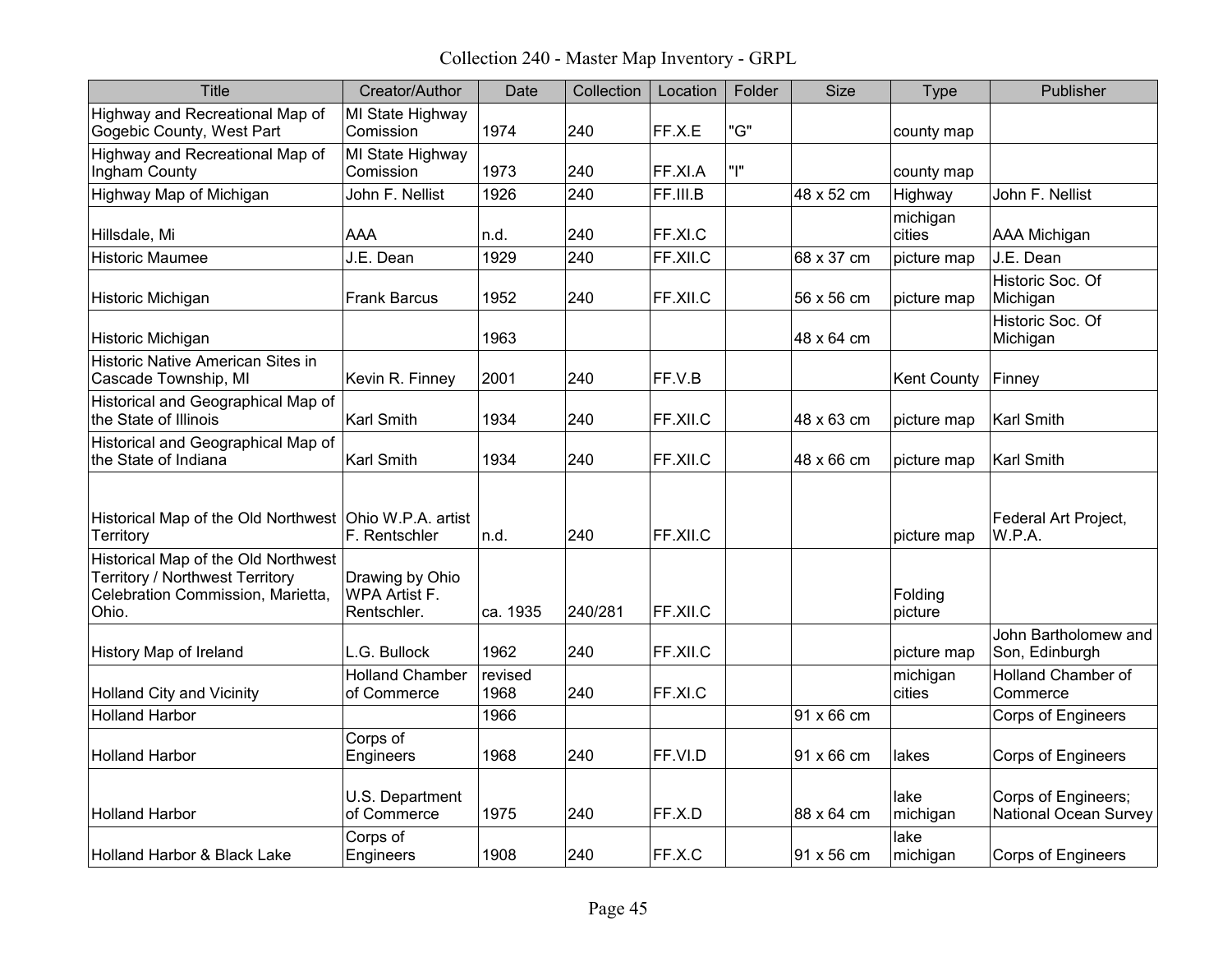Collection 240 - Master Map Inventory - GRPL

| <b>Title</b>                                                                     | Creator/Author                                             | Date                                        | Collection | Location        | Folder | <b>Size</b>     | <b>Type</b>                 | Publisher                                  |
|----------------------------------------------------------------------------------|------------------------------------------------------------|---------------------------------------------|------------|-----------------|--------|-----------------|-----------------------------|--------------------------------------------|
| Holland Harbor, Lake Macatawa                                                    | Corps of<br>Engineers                                      | 1944                                        | 240        | FF.VI.D         |        | 91 x 67 cm      | lakes                       | <b>Corps of Engineers</b>                  |
| Holland Harbor, Lake Macatawa                                                    |                                                            | 1944                                        |            | FF.VI.D         |        | 91 x 67 cm      |                             | <b>Corps of Engineers</b>                  |
| Holland, MI                                                                      | <b>AAA</b>                                                 | n.d.                                        | 240        | FF.XI.C         |        |                 | michigan<br>cities          | AAA Michigan                               |
| Howell and Brighton                                                              | AAA                                                        | n.d.                                        | 240        | FF.XI.C         |        |                 | michigan<br>cities          | AAA Michigan                               |
| Hunt's MapGuide to Michigan's<br>Upper Peninsula                                 | Don and Mary<br>Hunt                                       | 2006                                        | 240        | 240 box<br>15.5 |        |                 | Recreational                | Midwestern Guides                          |
| Huron Bay & Huron Islands                                                        | Corps of<br>Engineers                                      | 1906                                        | 240        | FF.X.B          |        | 115 x 78 cm     |                             | lake superior Corps of Engineers           |
| Huron Clinton Metropolitan<br>Authority including Detroit and the<br>Counties of | State of MI<br><b>Boardof</b><br>Comissioners              | 1963                                        | 240        | FF.XI.C         |        |                 | michigan<br>cities          | State of Michigan<br>board of comissioners |
| Huron County MI                                                                  |                                                            | 1967                                        | 240        | FF.XI.A         | "H"    |                 | county map                  |                                            |
| <b>Huron National Forest</b>                                                     | U.S. Department<br>of Agriculture<br><b>Forest Service</b> | 1982                                        | 240        | FF.VI.E         |        | 61 x 46 cm      | forest                      | U.S. Dept. Agriculture                     |
| Hydrographical Basin of the Upper<br>Mississippi River                           | J. N. Nicollett                                            | 1843<br>[original]<br>repro is<br>from 1994 | 240        | FF.XII.A        |        |                 | north<br>american<br>states | U.S. Senate                                |
| Illinois                                                                         | J.H. Colton and<br>Co.                                     | 1855                                        | 240        | FF.XII.B        |        |                 | upper<br>midwest            | J.H. Colton                                |
| <b>Illinois</b>                                                                  | Ensign,<br>Bridgeman and<br>Fanning                        | 1855                                        | 240        | FF.XII.B        |        |                 | upper<br>midwest            | Ensign, Bridgeman<br>and Fanning           |
| Important Farmlands / Clare County                                               |                                                            | May 10,<br>$1982$ has<br>other dates 240    |            | FF.XI.C         |        | 121 x 101<br>cm | Soil                        | US Govt. Printing<br>Office                |
| Important Farmlands / Huron<br>County                                            |                                                            | Nov. 10,<br>1981 has<br>other dates 240     |            | FF.XI.C         |        | 121 x 101<br>cm | Soil                        | US Govt. Printing<br>Office                |
| Important Farmlands / Ingham<br>County                                           |                                                            | Nov. 1981<br>Has other<br>dates             | 240        | FF.XI.C         |        | 101 x 122<br>cm | Soil                        | US Govt. Printing<br>Office                |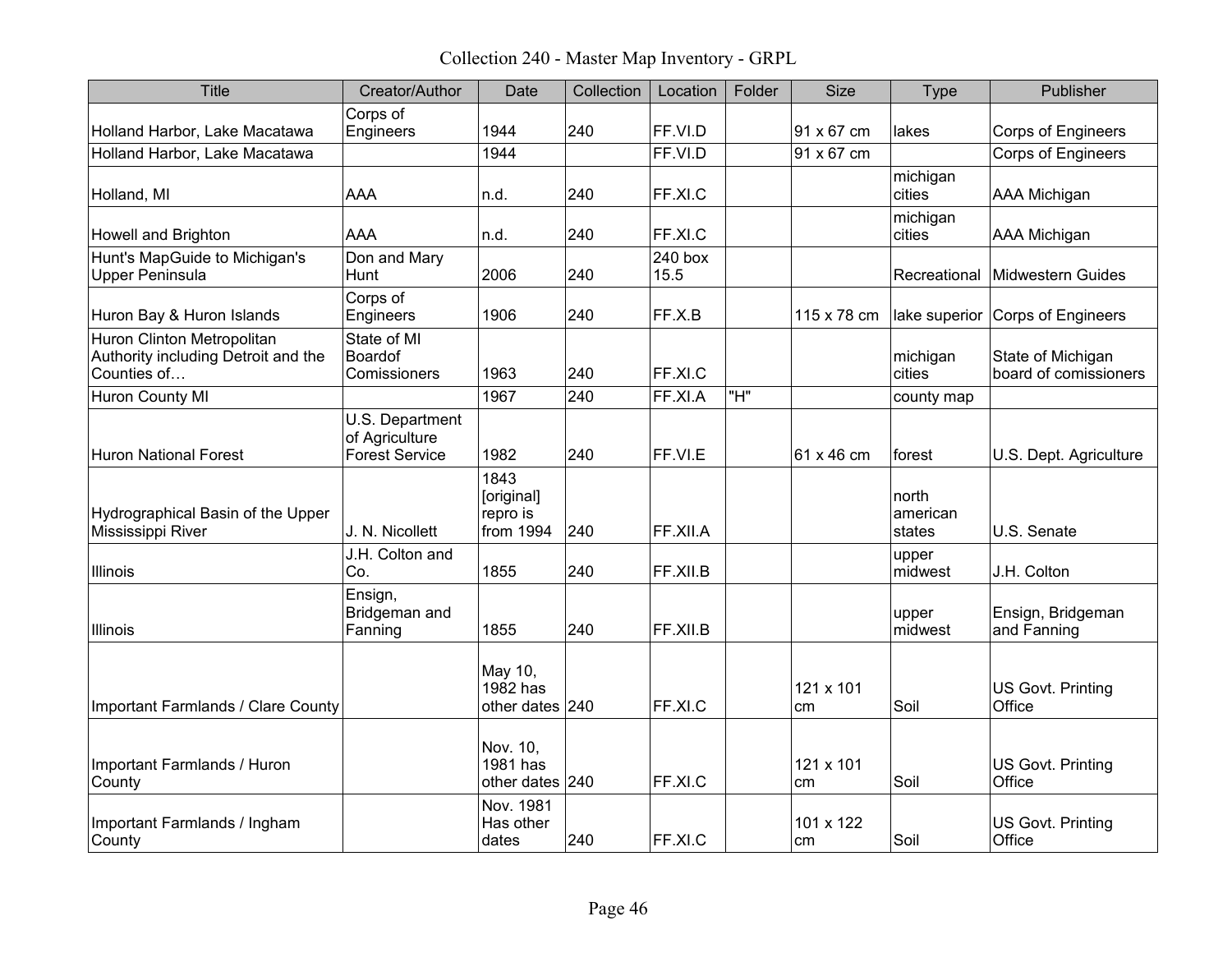Collection 240 - Master Map Inventory - GRPL

| Title                                                                             | Creator/Author                                         | Date                                           | Collection | Location | Folder | <b>Size</b>     | <b>Type</b>                  | Publisher                                |
|-----------------------------------------------------------------------------------|--------------------------------------------------------|------------------------------------------------|------------|----------|--------|-----------------|------------------------------|------------------------------------------|
| Important Farmlands / Livingston<br>County                                        |                                                        | Nov. 1981<br>Has other<br>dates                | 240        | FF.XI.C  |        | 101 x 122<br>cm | Soil                         | US Govt. Printing<br>Office              |
| Important Farmlands / Osceola<br>County                                           |                                                        | Jan. 21,<br><b>1982 Has</b><br>other dates 240 |            | FF.XI.C  |        | 101 x 122<br>cm | Soil                         | US Govt. Printing<br>Office              |
| Important Farmlands / Sanilac<br>County                                           |                                                        | Nov. 24,<br>1981                               | 240        | FF.XI.C  |        | 102 x 121<br>cm | Soil                         | US Govt. Printing<br>Office              |
| Improved Edition of a Map of the<br>Surveyed Part of                              | <b>John Farmer</b>                                     | 1835                                           | 240        | FF.III.D |        | 82 x 54 cm      | Michigan                     | J. Farmer                                |
| Improved Edition of a Map of the<br>Surveyed Part of the Territory of<br>Michigan | John Farmer                                            | 1836                                           | 240        | FF.III.D |        | 81 x 53 cm      | Michigan                     | J.H. Colton                              |
| Improving St. Mary's River                                                        | Corps of<br>Engineers                                  | 1909                                           | 240        | FF.VI.C  |        | 106 x 66 cm     | river                        | <b>US Engineers Office</b>               |
| In Search of Sculpture Downtown<br><b>Grand Rapids</b>                            | The Grand Rapids<br>Art Museum                         | 1990                                           | 240        | FF.IV.E  |        |                 | Grand<br>Rapids              | <b>Grand Rapids Art</b><br>Museum        |
| Income Map of Grand Rapids                                                        |                                                        | 1925                                           | 240        | FF.IV.C  |        | 43 x 55 cm      | Grand<br>Rapids              | Walker & Co.                             |
| Independent Systems [US<br>Telephone Co.]                                         |                                                        | 1901                                           |            |          |        | 41 x 50 cm      |                              |                                          |
| Independent Telephone<br>Development in the States of Ohio,<br>Indiana, Michigan  | U.S. Telephone<br>Co.                                  | 1902                                           | 240        | FF.XII.B |        | 73 x 99 cm      | upper<br>midwest             | H.B. Stranahan and<br>CO. Map Publishers |
| Indian Bands of the Michigan<br>Territory, 1830                                   | Kevin R. Finney                                        | 2001                                           | 240        | FF.V.B   |        |                 | Copy of<br>Handdrawn<br>map. | Self publ.                               |
| Indian Circles and Burial Mounds in Edmond P.<br>Allegan County, Michigan         | Gibson                                                 | n.d.                                           |            | 240-1.5  |        |                 |                              |                                          |
| Indian Sites and Trails, Greenville,<br>MI                                        | E.H. Jones,<br>Surveyor, Map by<br>Edmond P.<br>Gibson | 1957                                           | 240        | FF.XI.C  |        |                 | michigan<br>cities           | Edmond P. Gibson                         |
| Indian Sites in Kent County (MI)                                                  | Edmond P.<br>Gibson                                    | 1956                                           | 240        | FF.V.C   |        | 51 x 84 cm      | <b>Kent County</b>           | <b>Edmond Gibson</b>                     |
| Indian Thoroughfares of Ohio,<br>based on Hutchins                                |                                                        | ca. 1805                                       | 240        | FF.XII.B |        |                 | upper<br>midwest             |                                          |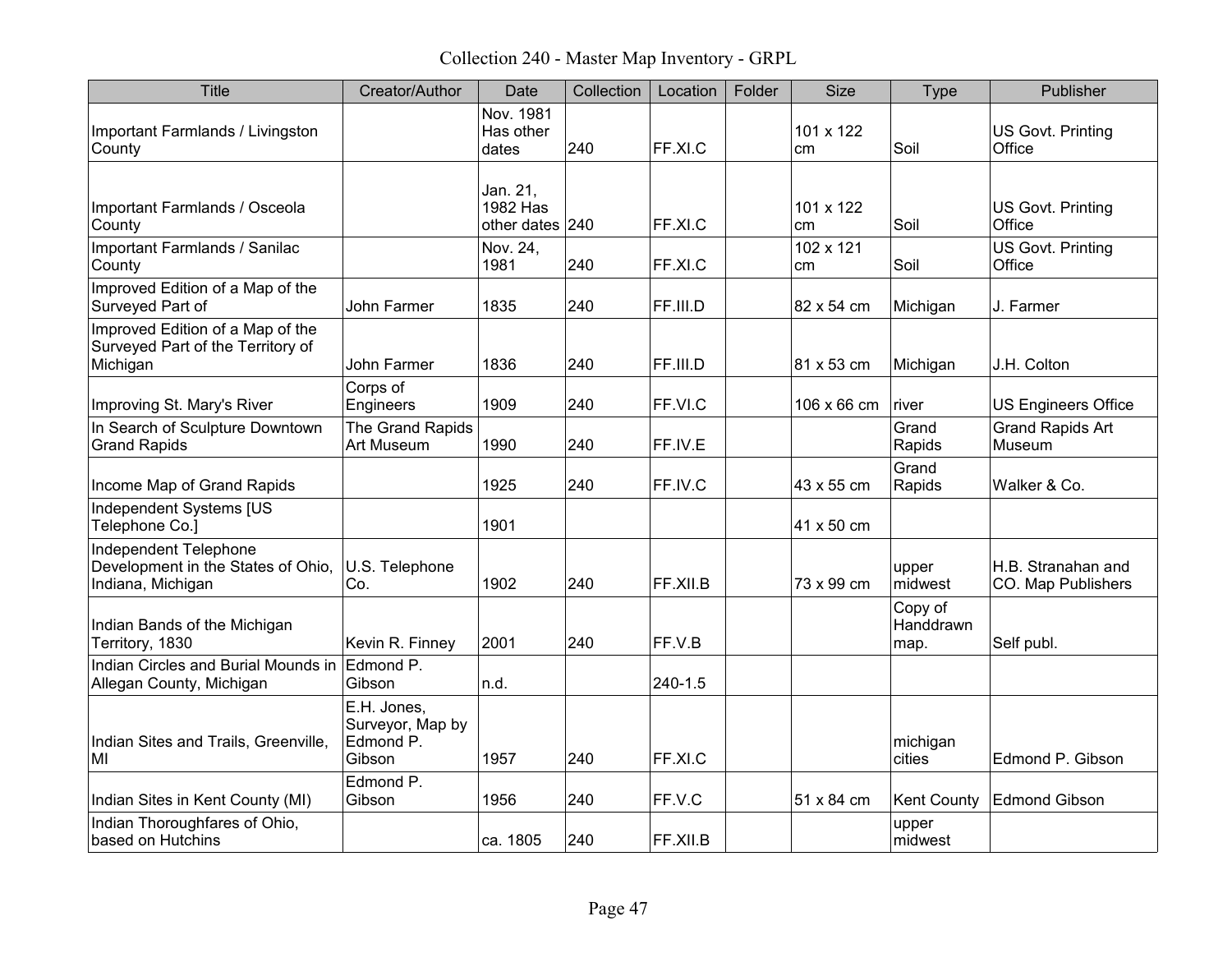Collection 240 - Master Map Inventory - GRPL

| <b>Title</b>                                                                        | Creator/Author                    | Date    | Collection | Location       | Folder   | <b>Size</b>     | <b>Type</b>               | Publisher                   |
|-------------------------------------------------------------------------------------|-----------------------------------|---------|------------|----------------|----------|-----------------|---------------------------|-----------------------------|
| Indian's Michigan [1960]                                                            | Geraldine L.<br>Cowell            | [1960]  | 240        | FF.XII.C       |          | 75 x 84 cm.     | Picture Map               | G.L.C.                      |
| Indiana                                                                             | T.G. Bradford                     | 1838    | 240        | FF.XII.B       |          |                 | upper<br>midwest          | T.G. Bradford               |
| Indiana                                                                             |                                   | 1850    |            | FF.XII.B       |          | 48 x 60 cm      |                           |                             |
| Indiana                                                                             | <b>Rand McNally</b>               | ca.1910 | 240        | FF.XII.B       |          |                 | upper<br>midwest          | <b>Rand McNally</b>         |
| Indiana                                                                             |                                   |         | 240        | FF.XII.B       |          |                 | upper<br>midwest          |                             |
| Indianapolis Area Principal Electric<br>Facilities, Great Lakes Region              | <b>Federal Power</b><br>Comission | 1962    | 240        | 240 box $4 12$ |          |                 | <b>Great Lakes</b>        | Bureau of Power             |
| Indians and Trading Posts Along<br>the Grand River in Ottawa County<br>1755 to 1837 | Kevin R. Finney                   | 2001.   | 240        | FF.XI.B        | "O"      | 61 x 46 cm.     | county map                | Self publ.                  |
| Indians of Michigan                                                                 |                                   | 1955    |            |                |          | 126 x 171<br>cm |                           | Hearne Bros.                |
| Indians' Michigan                                                                   | Geraldine L.<br>Cowell            | 1960    | 240        | FF.XII.C       |          | 75 x 85 cm      | picture map               | G.L. Cowell                 |
| Ingham County Michigan Showing<br><b>Rural Delivery Routes</b>                      | Post Office Dept.                 | 1912    | 240        | FF.XI.A        | " "      |                 | county map                |                             |
| International Boundary between<br>U.S. and Canada                                   |                                   | 1924    | 240        | FF.XI.D        |          | 66 x 96 cm      | international<br>boundary | Int. Boundary<br>Commission |
| International Boundary between<br>U.S. and Canada                                   |                                   | 1924    | 240        | FF.XI.D        |          | 66 x 96 cm      | international<br>boundary | Int. Boundary<br>Commission |
| International Boundary between<br>U.S. and Canada                                   |                                   | 1924    | 240        | FF.XI.D        |          | 66 x 96 cm      | international<br>boundary | Int. Boundary<br>Commission |
| Ionia County Plat Map                                                               |                                   |         | 240        | FF.XI.A        | " "      |                 | county map                |                             |
| Ionia County, Ionia Township                                                        |                                   |         | 240        | <b>Box 3.5</b> | Folder 1 |                 | manuscript<br>map         |                             |
| <b>Iron Mountain</b>                                                                | Army Map Service 1964             |         | 240        | FF.XI.E        |          | 73 x 56 cm      | eastern u.s.,<br>topo     | <b>USGS</b>                 |
| Iron River                                                                          | Army Map Service 1968             |         | 240        | FF.XI.E        |          | 73 x 56 cm      | eastern u.s.,<br>topo     | <b>USGS</b>                 |
| Isabella County Michigan Showing<br><b>Rural Delivery Service</b>                   | Post Office Dept.                 | 1911    | 240        | FF.XI.A        | " "      |                 | county map                |                             |
| Isle Royale                                                                         | Elmer O.C.<br>Krause              | 1939    | 240        | FF.XII.C       |          | 75 x 56 cm      | picture map               | Superior Litho Co.          |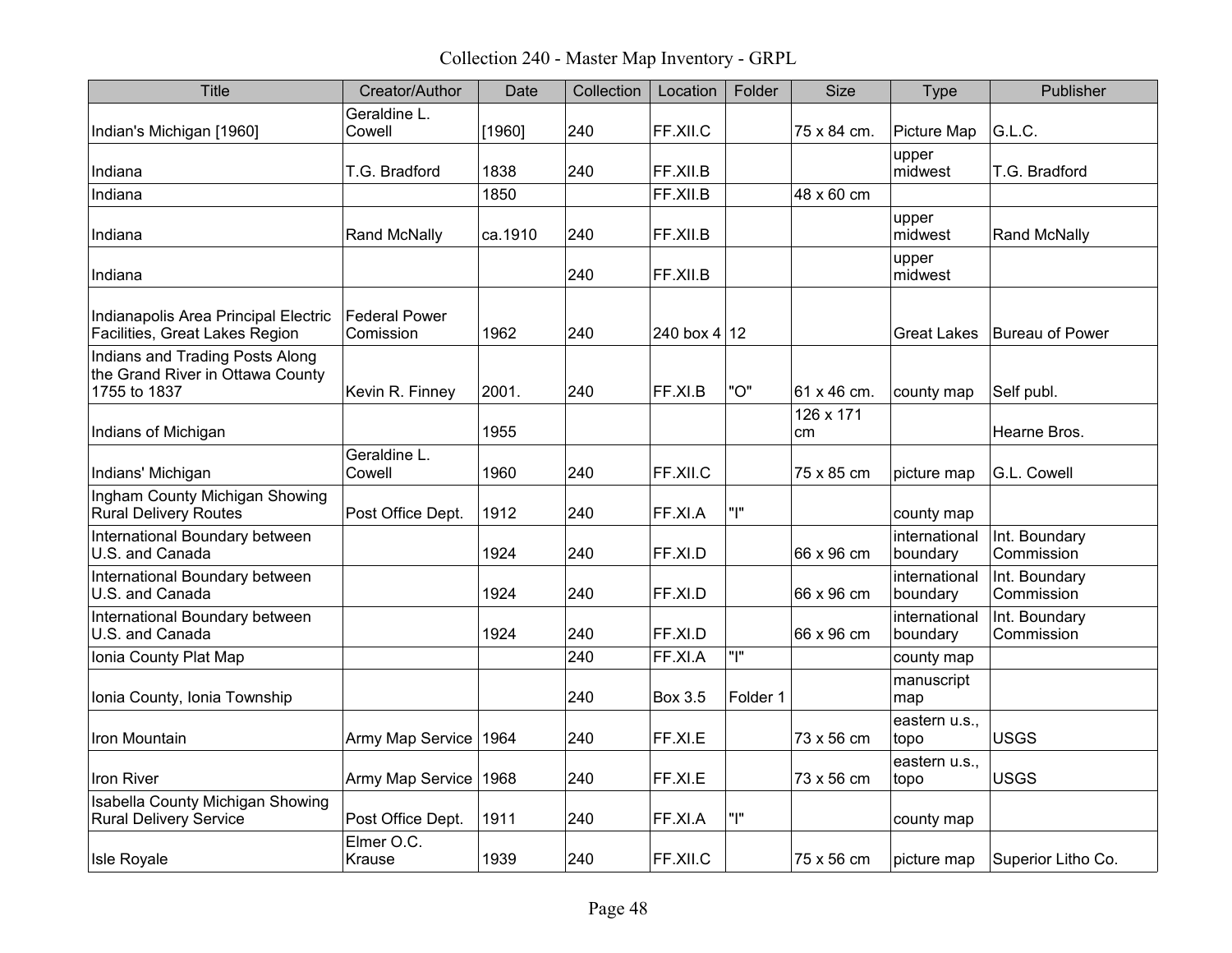Collection 240 - Master Map Inventory - GRPL

| <b>Title</b>                                                | Creator/Author                               | Date           | Collection | Location    | Folder                              | <b>Size</b> | Type               | Publisher                                    |
|-------------------------------------------------------------|----------------------------------------------|----------------|------------|-------------|-------------------------------------|-------------|--------------------|----------------------------------------------|
| Jenison and Georgetown<br>Township, MI                      | Novo Print U.S.A.                            | ca.2000        | 240        | FF.XI.C     |                                     |             | michigan<br>cities | <b>NovoPrint</b>                             |
| Jenison Heritage Trail                                      | Kenyon Williams                              | 1976           | 240        | FF.XII.C    |                                     | 56 x 43 cm  | picture map        | Kenyon Williams                              |
| Jenison Heritage Trail, [copy 2]                            | Kenyon Williams                              | 1976           | 240        | 240 box 2   |                                     | 56 x 43 cm  | picture map        | Kenyon Williams                              |
| Kalamazoo                                                   | <b>AAA</b>                                   | n.d.           | 240        | FF.XI.C     |                                     |             | michigan<br>cities | AAA Michigan                                 |
| Kalamazoo County Michigan<br>Showing rural Delivery Service | Post Office Dept.                            | 1911           | 240        | FF.XI.A     | "K"                                 |             | county map         |                                              |
| Kamp's Addition to the City of<br><b>Grand Rapids</b>       | J.L. Rumsey                                  | 1891           | 240        | FF.XII.D    | Folder <sub>8</sub>                 |             | manuscript<br>map  |                                              |
| Keene Township, Ionia County                                |                                              | c. 1840-45     |            | 240 Box 3.5 | Folder 1                            |             | manuscript<br>map  |                                              |
| Keewaiwona [Keweenaw] Bay                                   | J.H. Hall Lith,<br>Albany NY                 |                | 240        | FF.XI.A     | "K"                                 |             | county map         | Weare C. Little and<br>CO., Albany NY        |
| Keewaiwona [Keweenaw] Point                                 | J.H. Hall Lith,<br><b>Albany NY</b>          |                | 240        | FF.XI.A     | "K"                                 |             | county map         | Weare C. Little and<br>Co., Albany NY        |
| Kendalls Add.                                               |                                              | 1850           | 240        | FF.IV.A     |                                     | 32 x 30 cm  | Grand<br>Rapids    |                                              |
| Kenneth, MI                                                 | <b>USGS</b>                                  | 1964           | 240        | FF.VI.E     |                                     | 55 x 69 cm  | forest             | Dept. of the Interior                        |
| Kent Co.                                                    |                                              |                | 240        | FF.XII.D    | Folder<br>11                        |             | manuscript<br>map  |                                              |
| Kent Co. Mich.                                              | <b>Graham and Price</b><br>Lithographers, NY | 1838           | 240        | FF.XII.D    | Folder<br>11                        |             | manuscript<br>map  | <b>Graham and Price</b><br>Lithographers, NY |
| Kent County Aerials 13-26F (2)                              | <b>Kent County</b>                           | 1968, 1976 240 |            | FF.V.D      | "Kent<br>Co.<br>Aerial              |             | Aerial             | <b>Kent County</b>                           |
| Kent County (MI) [untitled]                                 |                                              | 1895           | 240        | FF.V.B      |                                     | 39 x 46 cm  | <b>Kent County</b> | H. Arthur & Co.                              |
| Kent County Aerial 13-R                                     | <b>Kent County</b>                           | 1973           | 240        | FF.V.D      | "Kent<br>Co.<br>Aerials<br>$\cdots$ |             | Aerial             | <b>Kent County</b>                           |
| Kent County Aerials 13-26 G (2)                             | <b>Kent County</b>                           | 1968, 1976 240 |            | FF.V.D      | "Kent<br>Co.<br>Aerial,,,"          |             | Aerial             | <b>Kent County</b>                           |
| Kent County Comissioners' Districts<br>with local precincts |                                              | 1974           | 240        | FF.V.C      |                                     |             | <b>Kent County</b> |                                              |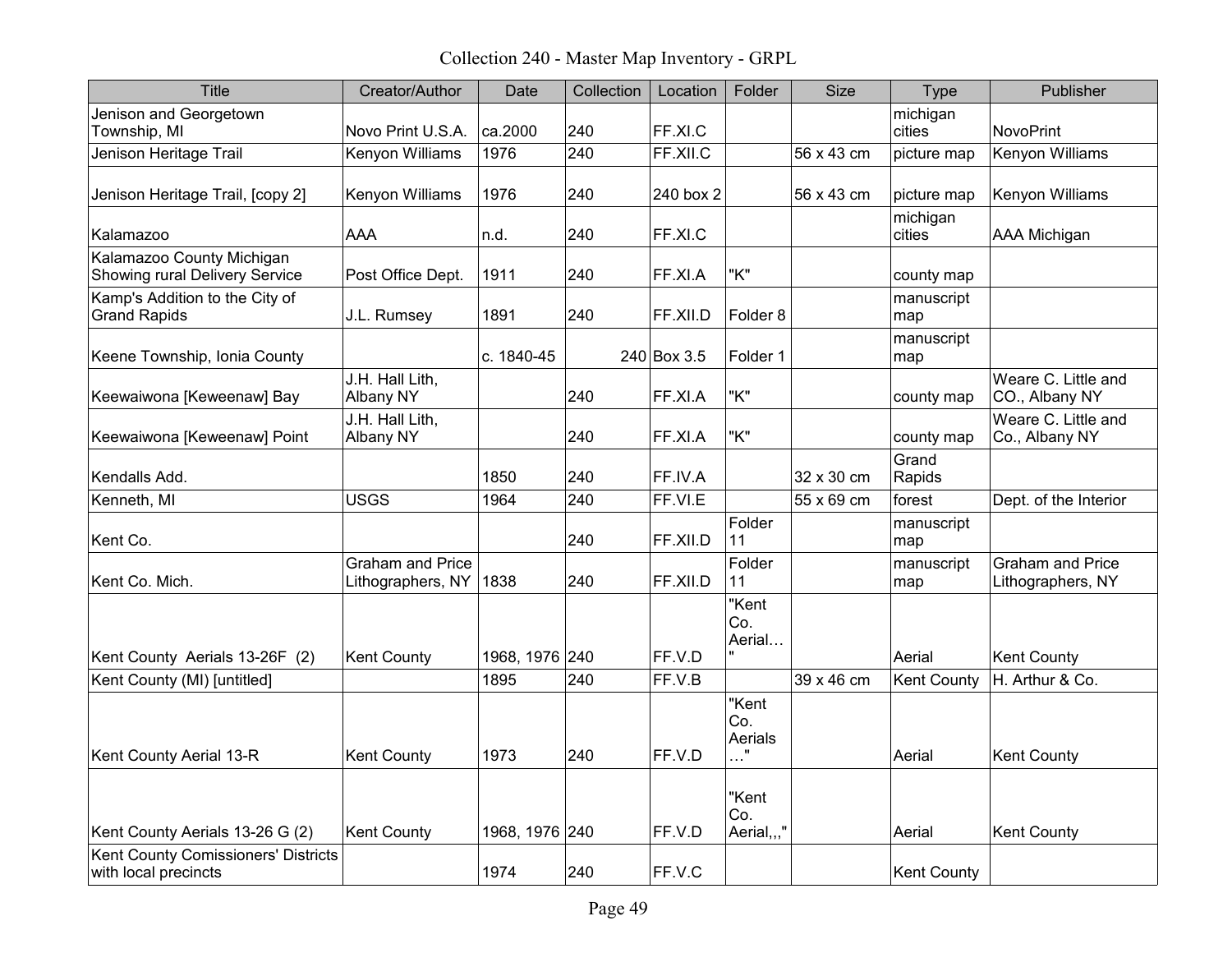Collection 240 - Master Map Inventory - GRPL

| <b>Title</b>                                                            | Creator/Author                            | Date          | Collection | Location       | Folder | Size             | Type                              | Publisher                                   |
|-------------------------------------------------------------------------|-------------------------------------------|---------------|------------|----------------|--------|------------------|-----------------------------------|---------------------------------------------|
| Kent County Mcihigan Official Road Kent Co. Road<br>Map                 | Comission                                 | 1958          | 240        | FF.V.C         |        |                  | <b>Kent County</b>                |                                             |
| Kent County Michigan                                                    | George F. Cram                            | 1923          | 240        | FF.V.B         |        | 27 x 35 cm       | <b>Kent County</b>                | George F. Cram                              |
| Kent County Michigan                                                    |                                           | ca.1940       | 240        | FF.V.B         |        |                  | <b>Kent County</b>                |                                             |
| Kent County Michigan Official<br><b>Highway Map</b>                     | Kent Co. Road<br>Commission               | 1953          | 240        | FF.V.C         |        | 51 x 85 cm       | <b>Kent County</b>                | Kent County Road<br>Comm.                   |
| Kent County Michigan Official<br><b>Highway Map</b>                     | Kent Co. Road<br>Commission               | 1956          |            | FF.V.C         |        | 51 x 85 cm       |                                   | Kent County Road<br>Comm.                   |
| Kent County Michigan Official<br><b>Highway Map</b>                     | Kent Co. Road<br>Commission               | 1963          | 240        | FF.V.C         |        | 51 x 85 cm       | <b>Kent County</b>                | Kent County Road<br>Comm.                   |
| Kent County Michigan Official<br><b>Highway Map</b>                     | Kent County Road<br>comission             | 1976          | 240        | FF.V.C         |        | 51 x 85 cm       | <b>Kent County</b>                | Kent County Road<br>Comm.                   |
| Kent County Michigan Official<br><b>Highway Map</b>                     | Kent County Road<br>Comission             | 1978          | 240        | FF.V.C         |        | 51 x 85 cm       | <b>Kent County</b>                | Kent County Road<br>Comm.                   |
| Kent County Michigan Official<br><b>Highway Map</b>                     | Kent County Road<br>Comission             | 1984-5        | 240        | FF.V.C         |        | 51 x 85 cm       | <b>Kent County</b>                | Kent County Road<br>Comm.                   |
| Kent County Michigan Official<br><b>Highway Map</b>                     | Kent Co. Road<br>Comission                | 1988-1989     | 240        | FF.V.C         |        |                  | <b>Kent County</b>                |                                             |
| Kent County Michigan Official<br><b>Highway Map</b>                     | Kent Co. Road<br>Comission                | 1990          | 240        | FF.V.C         |        |                  | <b>Kent County</b>                |                                             |
| Kent County Michigan Official<br><b>Highway Map</b>                     | Kent Co. Road<br>Comission                | 1996-97       | 240        | FF.V.C         |        |                  | <b>Kent County</b>                |                                             |
| Kent County Michigan Official<br><b>Highway Map</b>                     | Kent County Road<br>Comission             | 1999-2000     | 240        | FF.V.C         |        | 51 x 85<br>cm??? | <b>Kent County</b><br>folding map | Kent County Road<br>Comm.                   |
| Kent County Michigan Official<br>Highway Map [copy 2]                   | Kent Co. Road<br>Commission               | 1953          | 240        | FF.XII.E       |        | 51 x 85 cm       |                                   | Kent County Road<br>Comm.                   |
| Kent County Michigan Official<br>Highway Map [copy 2]                   | Kent County Road<br>Commission            | 1978          | 240        | FF.XILE        |        | 51 x 85 cm       |                                   | Kent County Road<br>Comm.                   |
| Kent County Michigan Official<br>Highway Map [photocopy of<br>original] | Kent County Road<br>Comission             | 1973          | 240        | top of FF      |        | oversize         | <b>Kent County</b>                | Kent County Road<br>Comission               |
| Kent County Michigan Oil Fields                                         |                                           | 1939          |            |                |        | 70 x 102 cm      |                                   | <b>US Geological Survey</b>                 |
| Kent County Michigan Road Map                                           |                                           | 1910          |            |                |        | 50 x 76 cm       |                                   | MI St. Highway Dept.                        |
| Kent County Official Highway Map                                        | Kent County Road<br>and Park<br>Comission | 2001-2002 240 |            | 240 box 4 none |        |                  | Michigan,<br>highway              | <b>Board of County Road</b><br>Comissioners |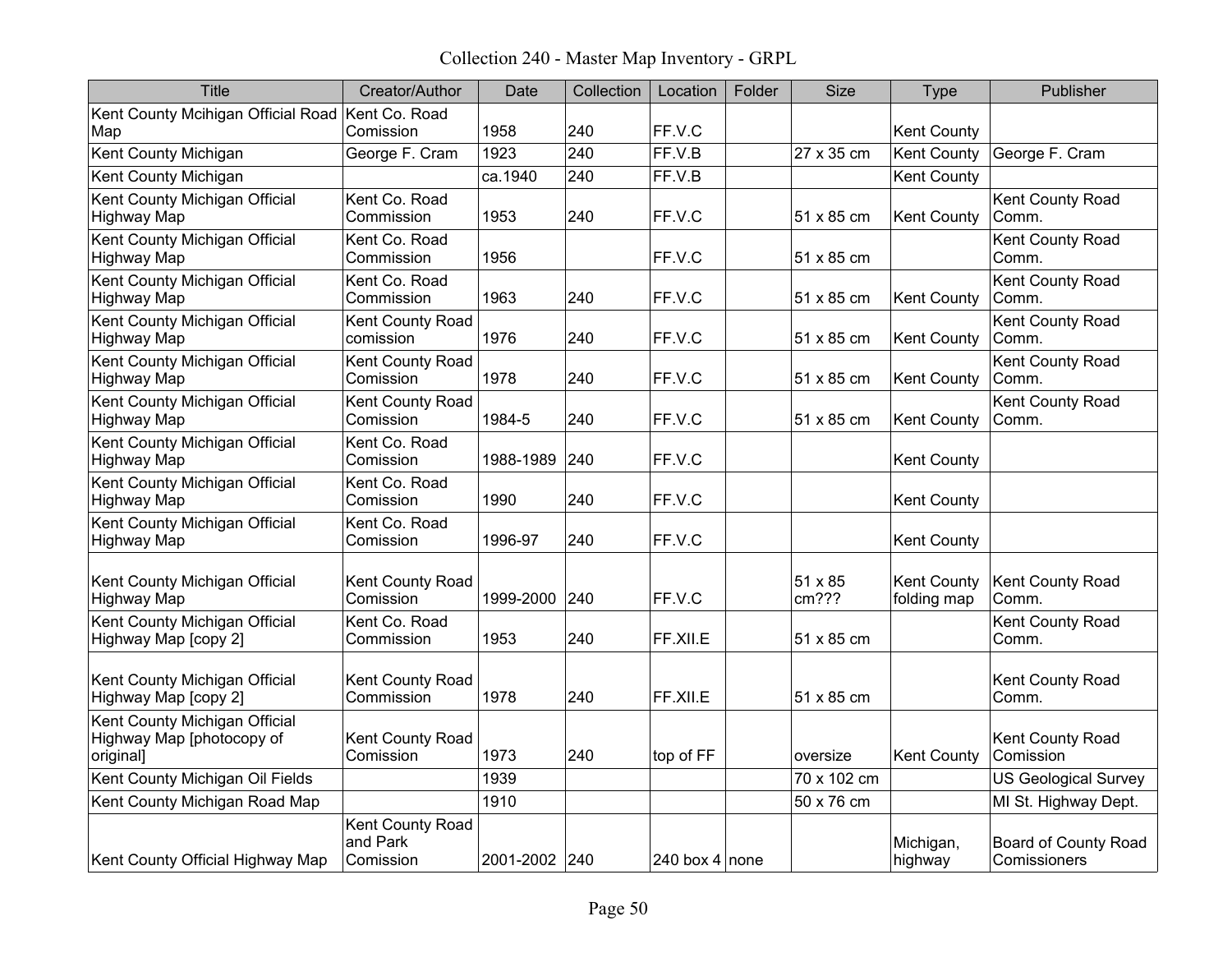Collection 240 - Master Map Inventory - GRPL

| <b>Title</b>                                                                       | Creator/Author                                       | Date                                                              | Collection | Location                    | Folder              | <b>Size</b>              | Type                       | Publisher                            |
|------------------------------------------------------------------------------------|------------------------------------------------------|-------------------------------------------------------------------|------------|-----------------------------|---------------------|--------------------------|----------------------------|--------------------------------------|
| Kent County Oil Field Map                                                          | Mich. Dept. of<br>Conservation.<br>Geol. Survey Div. | n.d.                                                              | 240        | FF.V.B                      |                     | 70 x 103 cm. Kent County |                            | Mich. Dept. of<br>Conservation       |
| Kent County Parks areClose to<br>You!                                              | Kent County Park<br>Comission                        | ca. 1960                                                          | 240        | 240 box<br>15               |                     |                          | Recreational               | Kent County Park<br>Comission        |
| Kent County Townships and<br>Villages, Nov. 8, 1938                                | Earl L. Sproat                                       | 1930                                                              | 309/240    | <b>XX</b>                   |                     |                          | Grand<br>Rapids            | <b>Kent County</b>                   |
| Kent County, Mich. Official Highway<br>Map                                         |                                                      | 1973                                                              | 240        | OVE.<br>Kent Co.<br>Shelf 3 |                     | 77 x 133 cm.             |                            | Kent Co. Road<br>Commission          |
| Kent County, Talmadge Township<br>and Wyoming Township                             |                                                      |                                                                   | 240        | <b>Box 3.5</b>              | Folder <sub>3</sub> |                          | manuscript<br>map          |                                      |
| Kent Intermediate School District                                                  | Williams and<br>Works                                | 1973                                                              | 240        | FF.V.C                      |                     | 85 x 117 cm              | <b>Kent County</b>         | <b>Kent County Planning</b><br>Dept. |
| Kent Intermediate School District                                                  | Williams and<br>Works                                | 1978                                                              | 240        | FF.V.B                      |                     | 118 x 85 cm              | <b>Kent County</b>         | Williams & Works                     |
| Kenyon's Highway Map of Michigan Kenyon Map Co.                                    |                                                      | 1917                                                              | 240        | top of FF                   |                     | 94 x 13 cm               | Michigan                   | Kenyon Com.                          |
| Keweenaw Bay                                                                       | Corps of<br>Engineers                                | 1906                                                              | 240        | FF.X.B                      |                     | 66 x 98 cm               | lake superior              | Corps of Engineers                   |
| Klawieter Set [Algoma Township<br>(partial), Kent County plat]                     | Unidentified                                         | Grand<br>Valley<br>County,<br><b>Boy Scouts</b><br>оf<br>America? | 240        | FF.V.C.                     |                     |                          | <b>Kent County</b>         | Unidentified                         |
| Klawieter Set [Alpine Township<br>(partial), Kent County plat]                     | Unidentified                                         | Grand<br>Valley<br>County,<br><b>Boy Scouts</b><br>of<br>America? | 240        | FF.V.C.                     |                     |                          | <b>Kent County</b>         | Unidentified                         |
| Klawieter Set [Barry County/Kent<br>County township]                               | Unidentified                                         | Unidentifie<br>d                                                  | 240        | FF.V.C.                     |                     |                          | <b>Kent County</b>         | Unidentified                         |
| Klawieter Set [Bowne Township &<br>Lowell Township (partial), Kent<br>County plat] | Unidentified                                         | Grand<br>Valley<br>County,<br><b>Boy Scouts</b><br>of<br>America? | 240        | FF.V.C.                     |                     |                          | Kent County   Unidentified |                                      |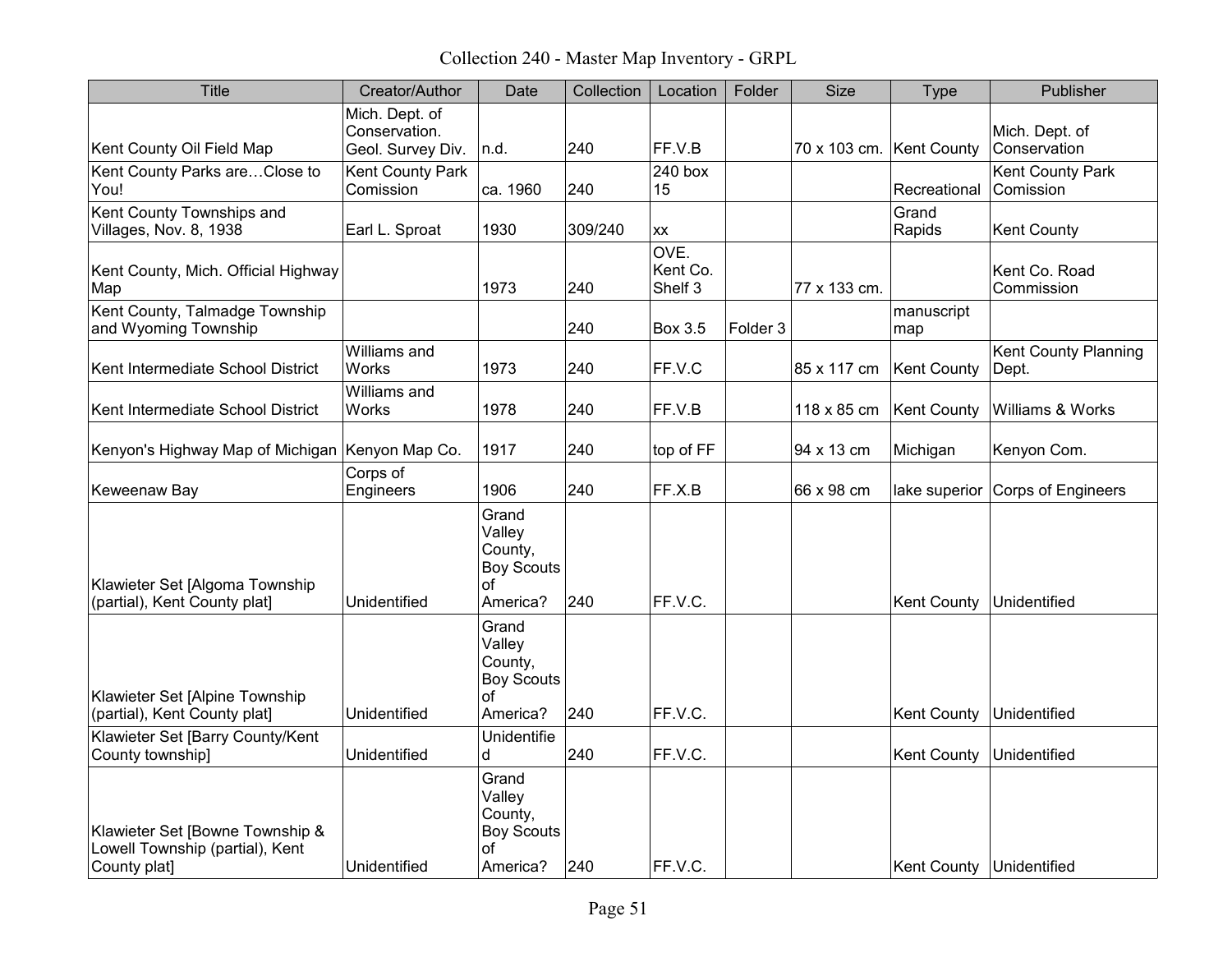Collection 240 - Master Map Inventory - GRPL

| <b>Title</b>                                                                                                                      | Creator/Author                                              | Date                                                              | Collection | Location     | Folder | <b>Size</b> | Type               | Publisher                                                |
|-----------------------------------------------------------------------------------------------------------------------------------|-------------------------------------------------------------|-------------------------------------------------------------------|------------|--------------|--------|-------------|--------------------|----------------------------------------------------------|
| Klawieter Set [Bowne Township,<br>Kent County plat                                                                                | Unidentified                                                | Unidentifie<br>d                                                  | 240        | FF.V.C.      |        |             | <b>Kent County</b> | Unidentified                                             |
| Klawieter Set [Cascade Township,<br>Lowell Township (partial), Kent<br>County plat, including the Grand<br>River                  | Unidentified                                                | Unidentifie<br>d                                                  | 240        | FF.V.C.      |        |             | <b>Kent County</b> | Unidentified                                             |
| Klawieter Set [Kent County SE plat,<br>including Grand River area near<br>Ada]                                                    | Unidentified                                                | Grand<br>Valley<br>County,<br><b>Boy Scouts</b><br>оf<br>America? | 240        | FF.V.C.      |        |             | <b>Kent County</b> | Unidentified                                             |
| Klawieter Set [Kent County/Barry<br>County plat map, southern part 2,<br>Thornapple River/Coldwater River<br>area]                | Unidentified                                                | Unidentifie<br>d                                                  | 240        | FF.V.C.      |        |             | <b>Kent County</b> | Unidentified                                             |
| Klawieter Set [Vergennes<br>Township, Kent County plat]                                                                           | Unidentified                                                | Grand<br>Valley<br>County,<br><b>Boy Scouts</b><br>οf<br>America? | 240        | FF.V.C.      |        |             | <b>Kent County</b> | Unidentified                                             |
| La Riviere Du Detroit  depuis le<br>Lac Sainte Claire jusqu'au Lac Erie                                                           |                                                             | 1764                                                              | 240        | FF.VI.C      |        | 49 x 35 cm  | river              |                                                          |
| Lac Superieur et Autres Lieux ou<br>Sont Les Missions des Peres de La<br>Compagnie de JESUS Comprises<br>sous le nom D'outaouvacs |                                                             | 1672, ?                                                           |            | 240 Box<br>1 | 39     |             |                    | House of Rep. Ex.<br>Doc. No. 69, Sept. 1st<br>30 Congr. |
| Lake Charlevoix                                                                                                                   | Corps of<br>Engineers                                       | 1969                                                              | 240        | FF.VI.D      |        | 91 x 82 cm  | lakes              | <b>Corps of Engineers</b>                                |
| Lake Charlevoix                                                                                                                   | National Ocean<br>Survey                                    | 1978                                                              | 240        | FF.VI.D      |        | 89 x 80 cm  | lakes              | <b>National Ocean Survey</b>                             |
| Lake County                                                                                                                       | MI Dept. Of<br>Conservation                                 | 1939                                                              | 240        | FF.XI.A      | "L"    |             | county map         |                                                          |
| Lake County Michigan: Heart of<br>Manistee National Forest                                                                        | Lake County<br>Chamber of<br>Commerce,<br><b>Baldwin MI</b> | ca. 1965                                                          | 240        | FF.XI.A      | "L"    |             | county map         |                                                          |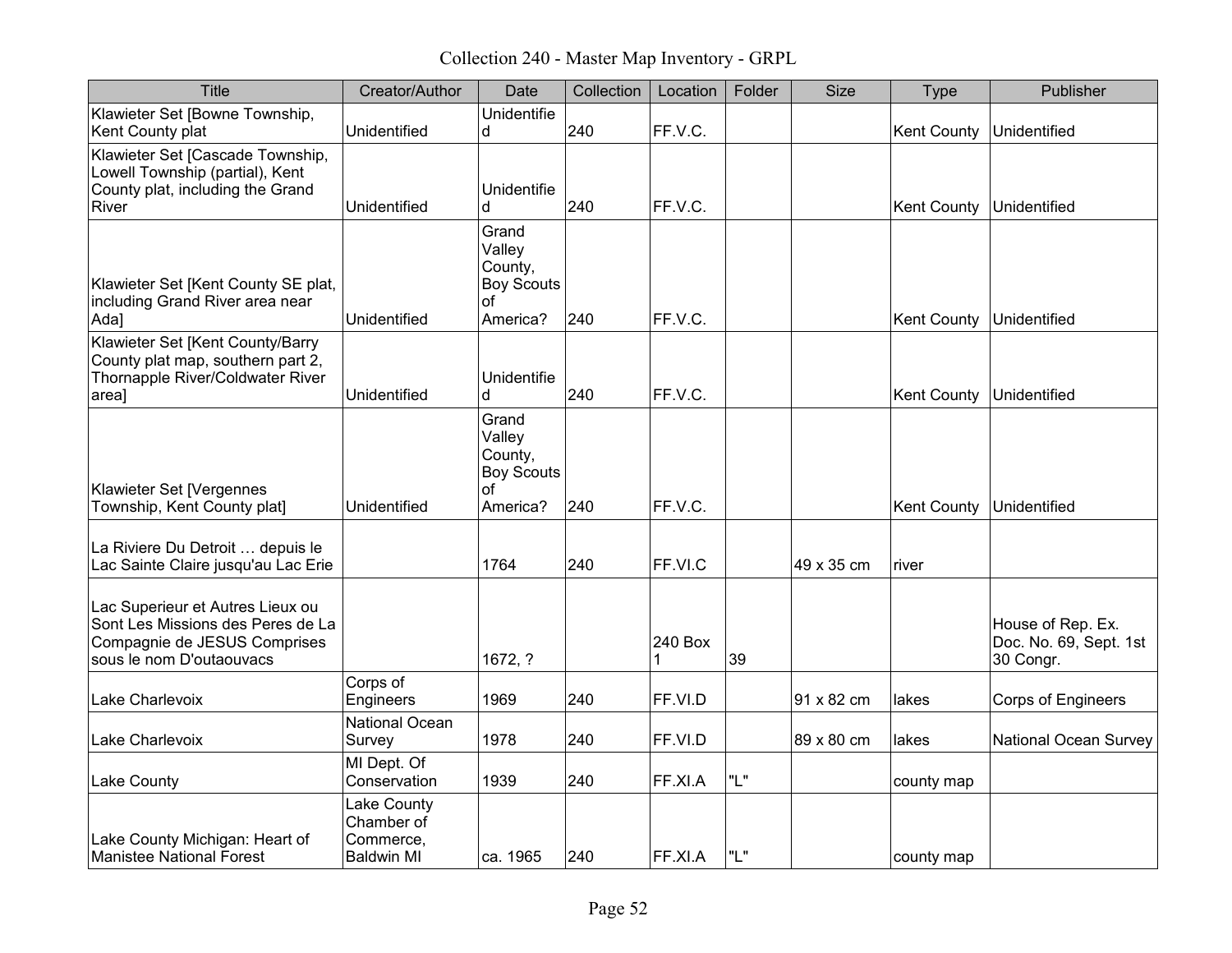Collection 240 - Master Map Inventory - GRPL

| <b>Title</b>                                                                                                                      | Creator/Author                  | Date | Collection | Location | Folder | <b>Size</b>         | <b>Type</b>           | Publisher                    |
|-----------------------------------------------------------------------------------------------------------------------------------|---------------------------------|------|------------|----------|--------|---------------------|-----------------------|------------------------------|
| Lake Erie                                                                                                                         | Corps of<br>Engineers           | 1908 | 240        | FF.X.A   |        | 74 x 90 cm          | Lake Erie             | <b>Corps of Engineers</b>    |
| Lake Erie                                                                                                                         | Geological Survey               | 1949 | 240        | FF.XI.E  |        | 66 x 76 cm          | eastern u.s.,<br>topo | <b>USGS</b>                  |
| Lake Erie                                                                                                                         | Corps of<br>Engineers           | 1965 | 240        | FF.X.A   |        | 114 x 76 cm         | <b>Lake Erie</b>      | <b>Corps of Engineers</b>    |
| Lake Huron                                                                                                                        | Corps of<br>Engineers           | 1965 | 240        | FF.X.A   |        | 107 x 91 cm         | Lake Huron            | <b>Corps of Engineers</b>    |
| Lake Huron                                                                                                                        |                                 | 1977 |            | FF.X.A   |        | 121 x 90 cm         |                       | <b>National Ocean Survey</b> |
| Lake Huron, Straits of Mackinac                                                                                                   | Corps of<br>Engineers           | 1967 | 240        | FF.X.A   |        | 121 x 91 cm         | Lake Huron            | Corps of Engineers           |
| Lake HuronIncluding Saginaw<br>Bay                                                                                                | Corps of<br>Engineers           | 1906 | 240        | FF.X.A   |        | 115 x 80 cm         | Lake Huron            | <b>Corps of Engineers</b>    |
| Lake Michigan                                                                                                                     |                                 | 1906 |            |          |        | 70 x 98 cm          |                       | Corps of Engineers           |
| Lake Michigan                                                                                                                     | Corps of<br>Engineers           | 1950 | 240        | FF.X.D   |        | 62 x 122 cm         | lake<br>michigan      | <b>Corps of Engineers</b>    |
| Lake Michigan                                                                                                                     | Corps of<br>Engineers           | 1963 | 240        | FF.X.D   |        | 76 x 121 cm         | lake<br>michigan      | <b>Corps of Engineers</b>    |
| Lake Michigan                                                                                                                     | Corps of<br>Engineers           | 1969 | 240        | FF.X.D   |        | 121 x 91 cm         | lake<br>michigan      | <b>Corps of Engineers</b>    |
| Lake Michigan                                                                                                                     | U.S. Department<br>of Commerce  | 1977 | 240        | FF.X.D   |        | 118 x 91 cm         | lake<br>michigan      | <b>Corps of Engineers</b>    |
| Lake Michigan                                                                                                                     | U. S. Department<br>of Commerce | 1978 | 240        | FF.X.D   |        | 76 x 121 cm         | lake<br>michigan      | <b>Corps of Engineers</b>    |
| Lake Michigan: Great Shipwrecks<br>maps/charts by Pete Caesar. C.<br>1977. + Edmund Fitzgerald sketch.<br>Nov. 10, 1975. C. 1977. |                                 | 1977 | 281/240    | 281-11   |        | folio clam<br>sized |                       |                              |
| Lake Michigan Bathymetric Chart<br>and Morphometric Parameters                                                                    | Ratko Ristic,<br>Jovanka Ristic | 1981 | 240        | FF.X.D   |        | 61 x 85 cm          | lake<br>michigan      | Teledyne                     |
| Lake Michigan, Ludington to Point<br><b>Betsie</b>                                                                                | Corps of<br>Engineers           | 1909 | 240        | FF.X.C   |        |                     | lake<br>michigan      | War Department               |
| Lake Michigan, Muskegon to<br>Ludington                                                                                           | Corps of<br>Engineers           | 1909 | 240        | FF.X.C   |        |                     | lake<br>michigan      | War Department               |
| Lake Michigan, New Buffalo to<br>Chicago                                                                                          | Corps of<br>Engineers           | 1907 | 240        | FF.X.C   |        |                     | lake<br>michigan      | War Department               |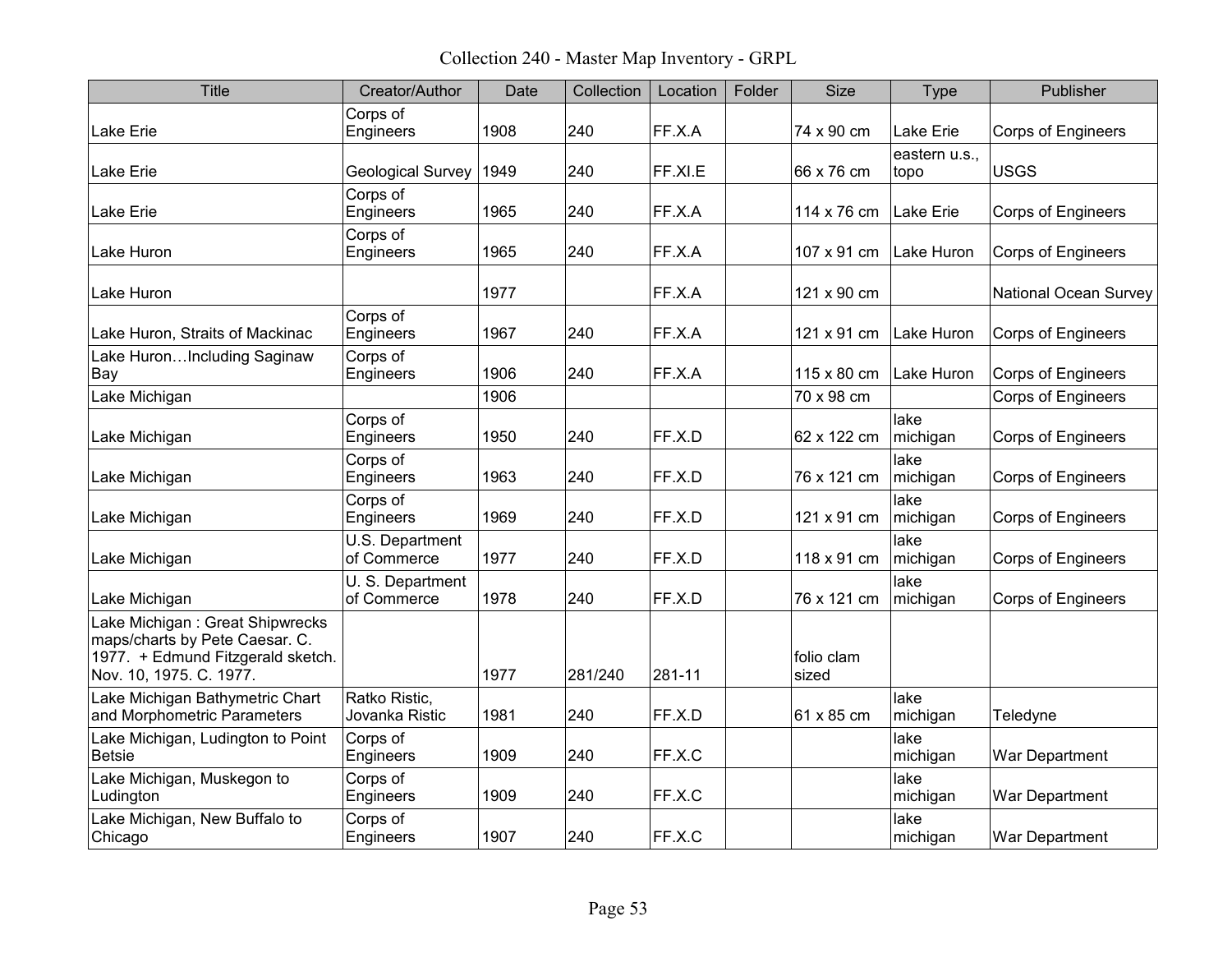Collection 240 - Master Map Inventory - GRPL

| <b>Title</b>                                        | Creator/Author                                | Date                     | Collection | Location            | Folder | <b>Size</b> | Type                          | Publisher                        |
|-----------------------------------------------------|-----------------------------------------------|--------------------------|------------|---------------------|--------|-------------|-------------------------------|----------------------------------|
| Lake Michigan, South Haven to<br><b>Grand Haven</b> | Corps of<br>Engineers                         | 1910                     | 240        | FF.X.C              |        |             | lake<br>michigan              | War Department                   |
| Lake Michigan, South Haven to<br>New Buffalo        | Corps of<br>Engineers                         | 1907                     | 240        | FF.X.C              |        |             | lake<br>michigan              | War Department                   |
| Lake Ontario                                        | Corps of<br>Engineers                         | 1909                     | 240        | FF.X.A              |        | 92 x 64 cm  | Lake Ontario                  | <b>Corps of Engineers</b>        |
| Lake Ontario                                        | Corps of<br>Engineers                         | 1965                     | 240        | FF.X.A              |        | 95 x 61 cm  | Lake Ontario                  | Corps of Engineers               |
| Lake Saint Clair                                    |                                               | 1908                     |            | FF.VI.D             |        | 90 x 103 cm |                               | <b>Corps of Engineers</b>        |
| Lake St. Clair                                      | Corps of<br>Engineers                         | 1908                     | 240        | FF.VI.D             |        | 90 x 130 cm | lakes                         | Corps of Engineers               |
| Lake St. Clair                                      | Corps of<br>Engineers                         | 1942                     | 240        | FF.VI.D             |        |             | lakes                         | <b>Corps of Engineers</b>        |
| <b>Lake Superior</b>                                |                                               | 1832                     |            | FF.X.B              |        | 43 x 36 cm  |                               | Baldwin & Gradock                |
| <b>Lake Superior</b>                                | Corps of<br>Engineers                         | 1907                     | 240        | FF.X.B              |        | 120 x 82 cm | lake superior                 | <b>Corps of Engineers</b>        |
| <b>Lake Superior</b>                                | Geological Survey                             | 1966                     | 240        | FF.XI.E             |        | 58 x 68 cm  | eastern u.s.,<br>topo         | <b>USGS</b>                      |
| <b>Lake Superior</b>                                | Lake Superior<br><b>Travel Guide</b>          | 2005                     | 240        | 240 box 4 $\vert$ 2 |        |             | Michigan,<br>Lake<br>Superior | <b>Lake Superior</b><br>Magazine |
| Lake Superior Railroad                              |                                               | 1852                     | 240        | FF.III.A            |        | 30 x 31 cm  | Railroad                      | W.M. Thompson                    |
| Lake Superior. U.S. Lakr Survey.<br>Chart no. 9     | Corps of<br>Engineers, U.S.<br>Army           | Edition of<br>Dec. 1964. | 240        | OS.FF.To<br>p       |        | 130 x 78 cm | Polyconic<br>Projection       | <b>Corps of Engineers</b>        |
| <b>Lakeland Library Federation</b>                  |                                               | 1978                     |            |                     |        | 43 x 28 cm  |                               |                                  |
| <b>Lamberton Lake</b>                               | Institute for<br><b>Fisheries</b><br>Research | 1942                     | 240        | FF.VI.D             |        | 90 x 60 cm  | lakes                         | MI Conservation Dept.            |
| Land Economic Survey -- Luce<br>County              | MI Dept. Of<br>Conservation                   | 1929                     | 240        | FF.XI.A             | "L"    | 46 x 41 cm  | countymap                     | Dept. of Conservation            |
| Land Economic Survey of Iron<br>County              |                                               | 1930                     | 240        | FF.XI.A             |        | 46 x 41 cm  |                               | Dept. of Conservation            |
| Land Economic Survey of Iron<br>County              |                                               | 1930                     | 240        | FF.XILE             |        | 46 x 41 cm  | county map                    | Dept. of Conservation            |
| Land Economic Survey of Iron<br>County              |                                               | 1930                     | 240        | 240 box 2           |        |             | Iron County                   | Dept. of Conservation            |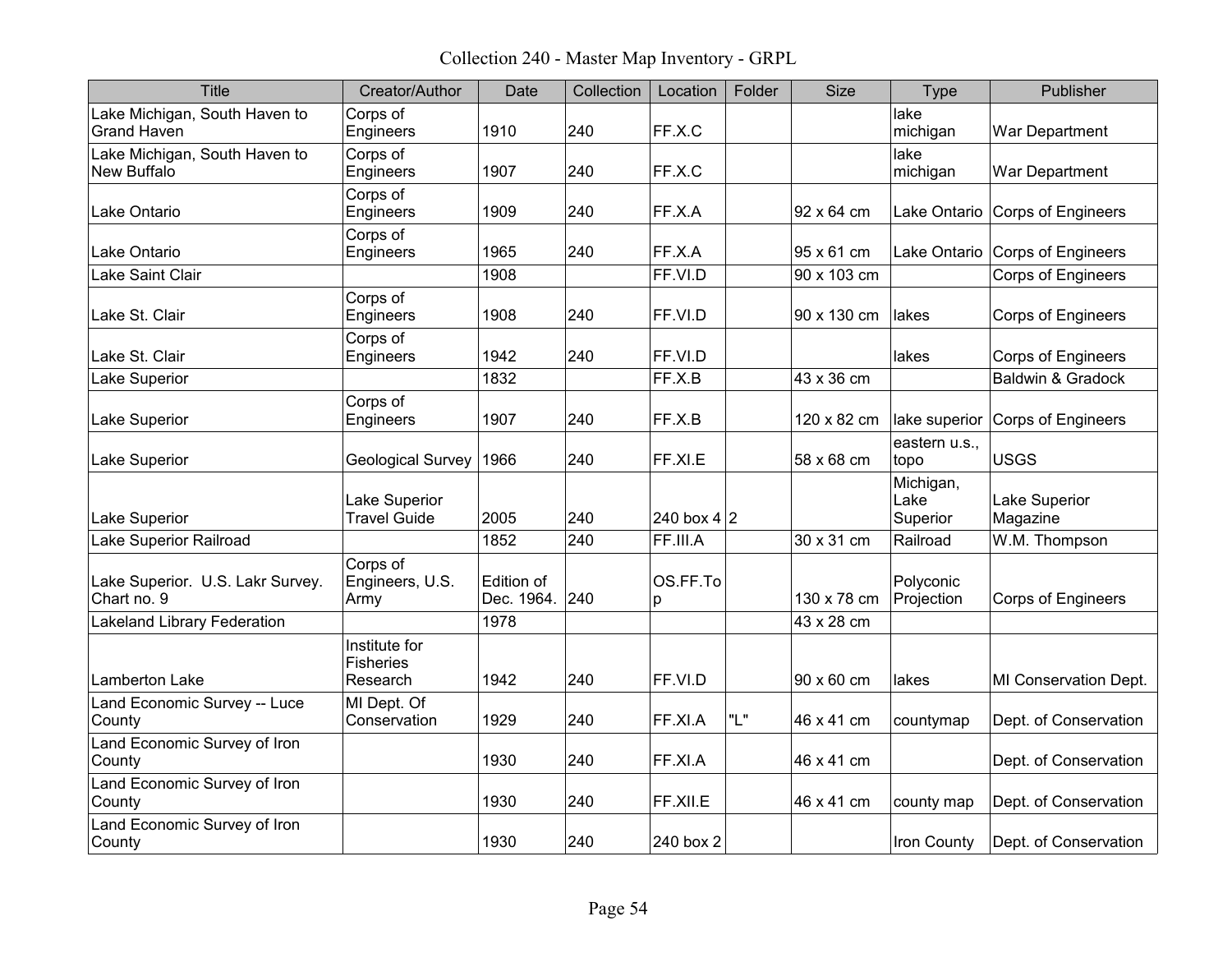Collection 240 - Master Map Inventory - GRPL

| <b>Title</b>                                               | Creator/Author                                                      | Date     | Collection | Location                     | Folder       | <b>Size</b>     | <b>Type</b>        | Publisher                                                                                            |
|------------------------------------------------------------|---------------------------------------------------------------------|----------|------------|------------------------------|--------------|-----------------|--------------------|------------------------------------------------------------------------------------------------------|
| Land of Hiawatha: Michigan's<br><b>Upper Peninsula</b>     |                                                                     | 1935     |            |                              |              |                 |                    |                                                                                                      |
| Land Ownership                                             |                                                                     | 1980     |            | FF.III.E                     |              | 76 x 91 cm      |                    | <b>Geological Survey</b>                                                                             |
| Land Use and Land Cover -- Grand<br>Rapids                 | <b>USGS</b>                                                         | 1976     | 240        | FF.IV.E                      |              | 81 x 61 cm      | Grand<br>Rapids    | U.S. Geological Survey                                                                               |
| Lansing, MI                                                | AAA                                                                 | n.d.     | 240        | FF.XI.C                      |              |                 | michigan<br>cities | <b>AAA Michigan</b>                                                                                  |
| Lansing, Michigan Street Map                               | UniversalMAP                                                        | ca. 2005 | 240        | 240 box 4 none               |              |                 | Lansing            | Travelsite.com                                                                                       |
| Lanzing: A Guide to Lansing,<br>Michigan                   | Convention/<br>Visitor's Bureau of   n.d.<br><b>Greater Lansing</b> | 1980s?   | 240        | FF.XI.C                      |              |                 | michigan<br>cities | <b>Convention Bureau</b>                                                                             |
| Lapeer County, MI                                          |                                                                     | 1912     |            | FF.XI.A                      |              | 83 x 88 cm      |                    | Post Office Dept.                                                                                    |
| Latest Official Survey -- Michigan                         | National Map Co.                                                    | 1929     | 240        | short<br>tube, top<br>of FFs |              | 121 x 119<br>cm | michigan           | National Map                                                                                         |
| Ledyard Block Historic District                            | City Planning Dept 2000                                             |          | 240        | FF.IV.E                      |              |                 | Grand<br>Rapids    |                                                                                                      |
| Lenawee Co.                                                |                                                                     |          |            | 240 FF.XII.D                 | Folder<br>13 |                 | manuscript<br>map  |                                                                                                      |
| Lighthouse Locator Guide, Lakes<br>Huron, Erie and Ontario | Leo and Sue<br>Kuschel                                              | 1991     | 240        | FF.XII.C                     |              |                 | picture map        | <b>Historical Society of</b><br>Michigan and Great<br>Lakes Lighthouse<br><b>Keepers Association</b> |
| Lighthouse Locator Guide, Lakes<br>Superior and Michigan   | Leo and Sue<br>Kuschel                                              | 1991     | 240        | FF.XII.C                     |              |                 | picture map        | <b>Historical Society of</b><br>Michigan and Great<br>Lakes Lighthouse<br><b>Keepers Association</b> |
| Lighthouses of Michigan Locator<br>Map                     | Penrod / Hiawatha 2000                                              |          | 240        | FF.XII.C                     |              | 84 x 51 cm.     | Picture map        | Penrod                                                                                               |
| Lighthouses of Northwestern<br>Michigan                    |                                                                     | 1994     | 240        | FF.XII.C                     |              |                 | picture map        | Avery Color Studios,<br>Marquette MI                                                                 |
| Lincoln Lake                                               | Institute for<br>Fisheries research l                               | 1940     | 240        | FF.VI.D                      |              | 78 x 60 cm      | lakes              | MI Conservation Dept.                                                                                |
| Lincoln Lake                                               | Institute for<br>Fisheries<br>Research                              | 1940     | 240        | FF.VI.D                      |              | 43 x 28 cm      | lakes              | MI Conservation Dept.                                                                                |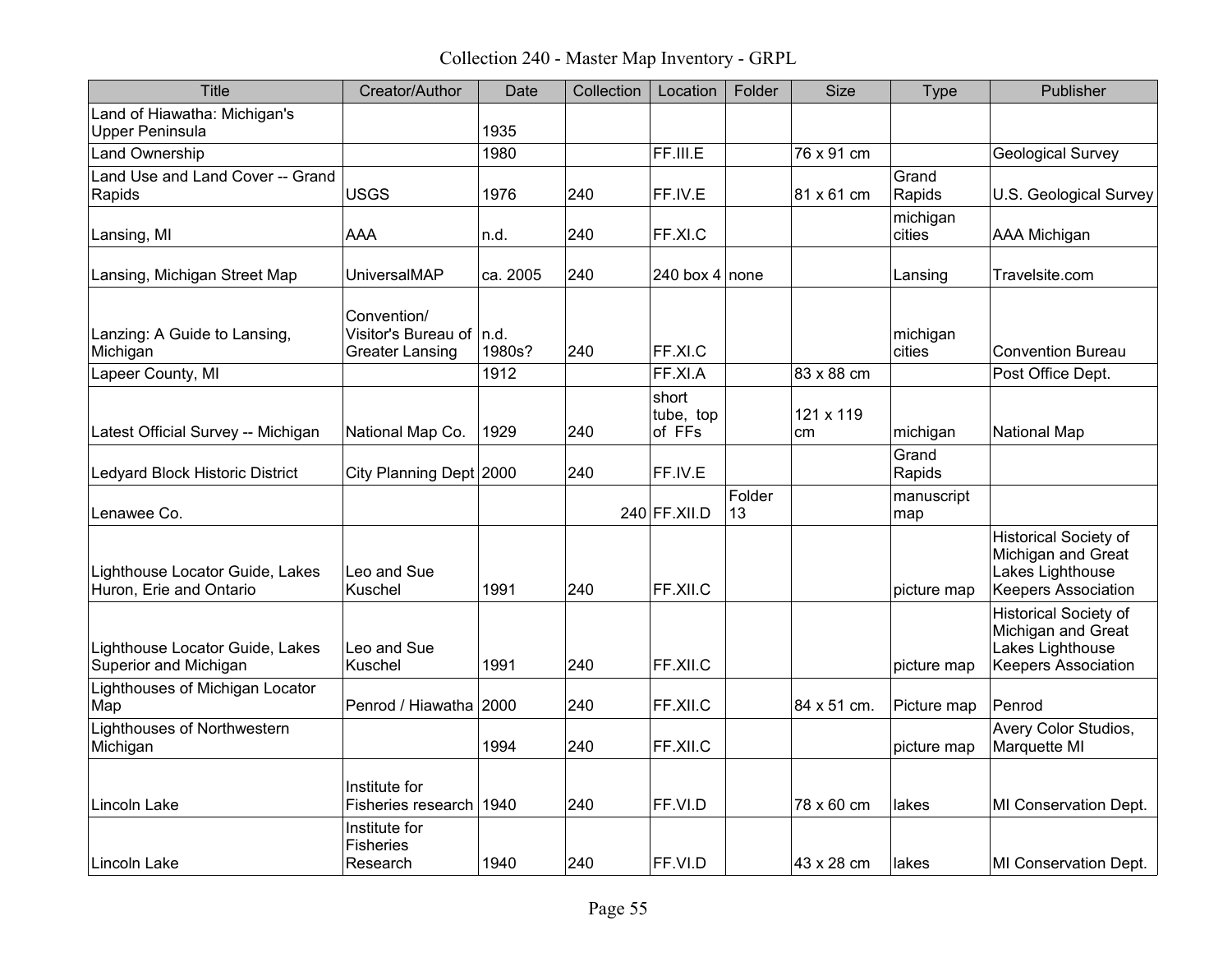Collection 240 - Master Map Inventory - GRPL

| <b>Title</b>                                                                 | Creator/Author                                | Date           | Collection | Location | Folder             | Size        | Type                            | Publisher                         |
|------------------------------------------------------------------------------|-----------------------------------------------|----------------|------------|----------|--------------------|-------------|---------------------------------|-----------------------------------|
| Literary Map of Michigan                                                     | Donald B. Gooch                               | 1965           | 240        | FF.XII.C |                    | 63 x 91 cm  | picture map                     | MI Council of Teachers            |
| Little Pine Island Lake                                                      | Institute for<br><b>Fisheries</b><br>Research | 1940           | 240        | FF.VI.D  |                    | 91 x 61 cm  | lakes                           | <b>MI Conservation Dept.</b>      |
| Little Pine Island Lake                                                      | Institute for<br><b>Fisheries</b><br>Research | 1940           | 240        | FF.VI.D  |                    | 43 x 28 cm  | lakes                           | MI Conservation Dept.             |
| <b>Livingston County Showing Rural</b><br><b>Delivery Routes</b>             | Post Office Dept.                             | 1910           | 240        | FF.XI.A  | "L"                |             | county map                      |                                   |
| Locations of Major Great Lakes<br>Shipwrecks                                 | Marine<br>Publications Co.,<br>Inc            | 1995.          | 281/240    | FF.X.A   |                    |             | Map/Chart                       | Marine Publ. Co.                  |
| Lowell Township 1968 Aerials (18)                                            | <b>Kent County</b>                            | 1968 /<br>1994 | 240        | FF.V.E   | "Lowell<br>$Twp$ " |             | Aerial                          | <b>Kent County</b>                |
| Lower Peninsula of Michigan<br>showing Pere Marquette R.R. Lines W.H. Sinner |                                               | 1914           | 240        | FF.III.A |                    | 92 x 119 cm | Railroad                        | W.H. Sinner                       |
| Lower Peninsula of Michigan,<br>showing Trunk Lines to be<br>Maintained      | Frank F. Rogers                               | 1922           | 240        | FF.III.B |                    | 56 x 37 cm  | Highway                         | State Highway Dept.               |
| Ludington Harbor                                                             | Corps of<br>Engineers                         | 1904           | 240        | FF.X.C   |                    | 56 x 71 cm  | lake<br>michigan                | <b>Corps of Engineers</b>         |
| Ludington Harbor                                                             | U.S. Lake Survey                              | 1969           | 240        | FF.VI.D  |                    | 81 x 76 cm  | lakes                           | <b>Corps of Engineers</b>         |
| Ludington Harbor                                                             | U.S. Department<br>of Commerce                | 1975           | 240        | FF.X.D   |                    |             | lake<br>michigan                | <b>National Ocean Survey</b>      |
| Ludington, MI                                                                | AAA                                           | 1976           | 240        | FF.XI.C  |                    |             | michigan<br>cities              | <b>AAA Michigan</b>               |
| Lure Map of Michigan's Upper<br>Peninsula                                    | Kenneth Babcock                               | 1941           | 240        | FF.XII.C |                    | 60 x 35 cm  | picture map                     | U.P. Development<br><b>Bureau</b> |
| Mabley & Company's Map. City of<br>Detroit.                                  |                                               | 1889           | 281        | 281 TBP  |                    | 24 x 36 cm  | <b>Street</b>                   | Detroit: Mabley?                  |
| <b>Mackinac City</b>                                                         |                                               | 1857           |            | FF.XI.C  |                    | 77 x 105 cm |                                 | Middleton, Strabridge             |
| Mackinac Island, Mackinac County,<br>Michigan. 1st ed.                       | James Tiemmen<br>Faasen.                      | c. 2003        | 240        | FF.III.E |                    | 68 x 55 cm. | Compiled<br>visual<br>reference | Faasen                            |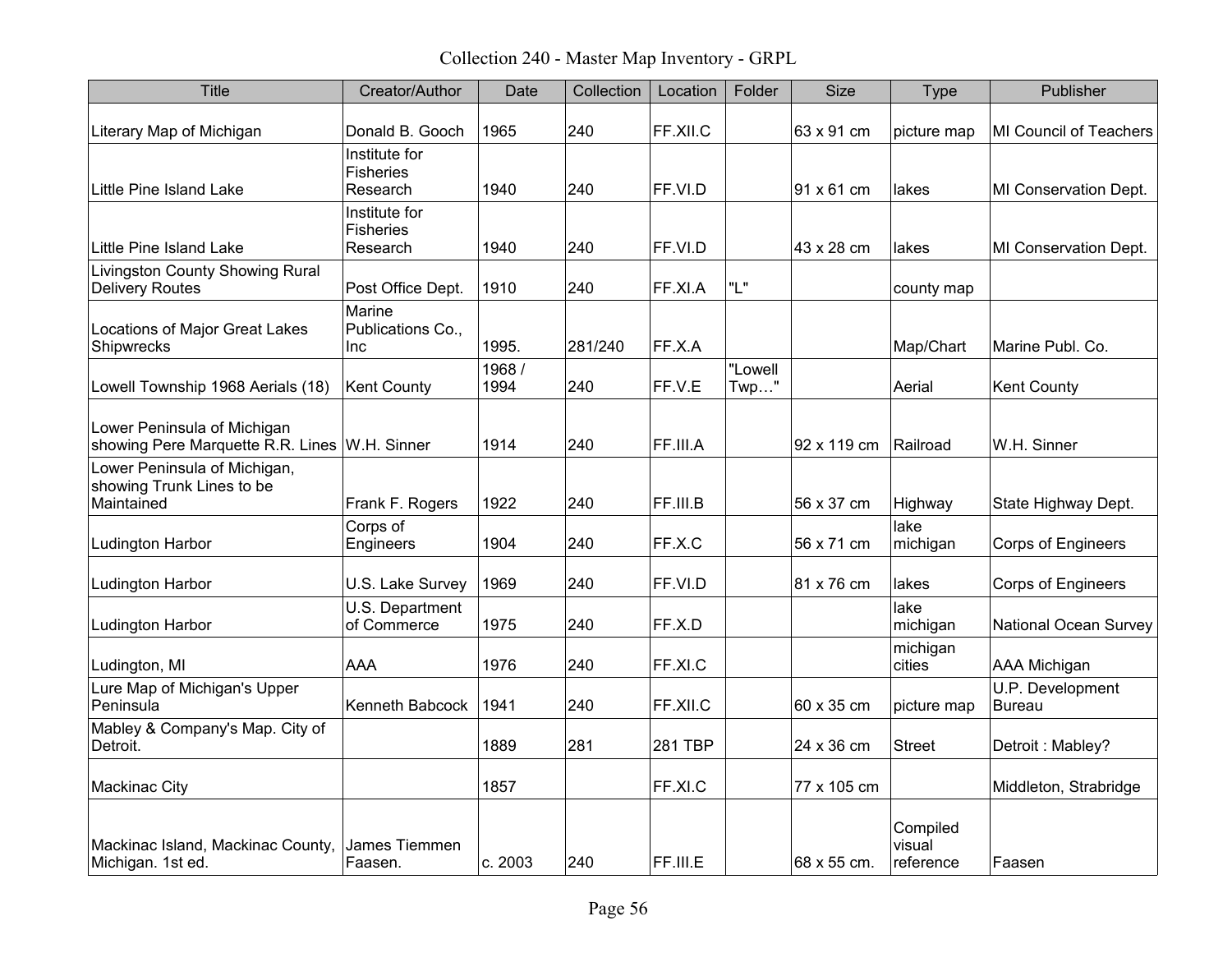Collection 240 - Master Map Inventory - GRPL

| Title                                                    | Creator/Author                                              | Date | Collection | Location | Folder       | <b>Size</b> | Type               | Publisher                                    |
|----------------------------------------------------------|-------------------------------------------------------------|------|------------|----------|--------------|-------------|--------------------|----------------------------------------------|
| Mackinaw City                                            | R.C. Phillips,<br>surveyor                                  | 1857 | 240        | FF.XI.C  |              | 77 x 105 cm | michigan<br>cities | Middleton, Strabridge                        |
| Macomb County, MI Showing Rural<br>Delivery Service      | Post Office Dept.                                           | 1910 | 240        | FF.XI.B  | "M"          |             | county map         |                                              |
| Magneto-Geological Chart of<br>Republic Mountain         |                                                             | 1870 | 240        | FF.III.D |              | 72 x 56 cm  | Michigan           | <b>Geological Survey</b>                     |
| Maneuver Sketch, Camp Custer,<br>Michigan                | 310th Engineers                                             | 1918 | 240        | FF.XI.C  |              | 56 x 57 cm  | michigan<br>cities | 310th Engineers                              |
| Manistee                                                 | <b>AAA</b>                                                  |      | 240        | FF.XI.C  |              |             | michigan<br>cities | <b>AAA Michigan</b>                          |
| Manistee County                                          | Sportsmen's<br><b>County Map</b><br>Service                 |      | 240        | FF.XI.B  | "M"          |             | county map         |                                              |
| Manistee County Road Systems                             | Manistee County<br>Board of<br>Commissioners                | 1986 | 240        | FF.XI.B  |              |             | county map         | Manistee County<br>Board of<br>Commissioners |
| Manistee County, Onekama<br>Township                     |                                                             | 1915 | 240        | FF.XII.D | Folder<br>13 |             | manuscript<br>map  |                                              |
| Manistee Harbor                                          | Corps of<br>Engineers                                       | 1904 | 240        | FF.X.C   |              | 73 x 74 cm  | lake<br>michigan   | <b>Corps of Engineers</b>                    |
| Manistee Harbor                                          | Corps of<br>Engineers                                       | 1969 | 240        | FF.VI.D  |              | 91 x 75 cm  | lakes              | <b>Corps of Engineers</b>                    |
| Manistee Harbor                                          | U.S. Department<br>of Commerce                              | 1975 | 240        | FF.X.D   |              | 89 x 75 cm  | lake<br>michigan   | <b>National Ocean Survey</b>                 |
| Manistee National Forest Maps, (12<br>pages)             | U. S. Department<br>of Agriculture<br><b>Forest Service</b> | 1977 | 240        | FF.VI.E  |              |             | forest             | <b>Forest Service</b>                        |
| <b>Manistee National Forest</b><br><b>Recreation Map</b> | U.S. Department<br>of Agriculture<br><b>Forest Service</b>  | 1960 | 240        | FF.VI.E  |              |             | forest             | <b>Forest Service</b>                        |
| Manistee, MI                                             | Manistee Board of<br>Commerce                               | 1930 | 240        | FF.XI.C  |              | 42 x 49 cm  | michigan<br>cities | Sibben Abstract                              |
| Manistee, MI                                             | Manistee Board of<br>Commerce                               | 1930 | 240        | FF.XI.C  |              | 40 x 46 cm  | michigan<br>cities | Sibben Abstract                              |
| Manistee, MI                                             | <b>Manistee County</b><br>Board of<br>Commerce              | 1950 | 240        | FF.XI.C  |              | 42 x 49 cm  | michigan<br>cities | Manistee County Bd.<br>Of                    |
| Manistique Harbor                                        | Corps of<br>Engineers                                       | 1904 | 240        | FF.X.C   |              | 48 x 63 cm  | lake<br>michigan   | <b>Corps of Engineers</b>                    |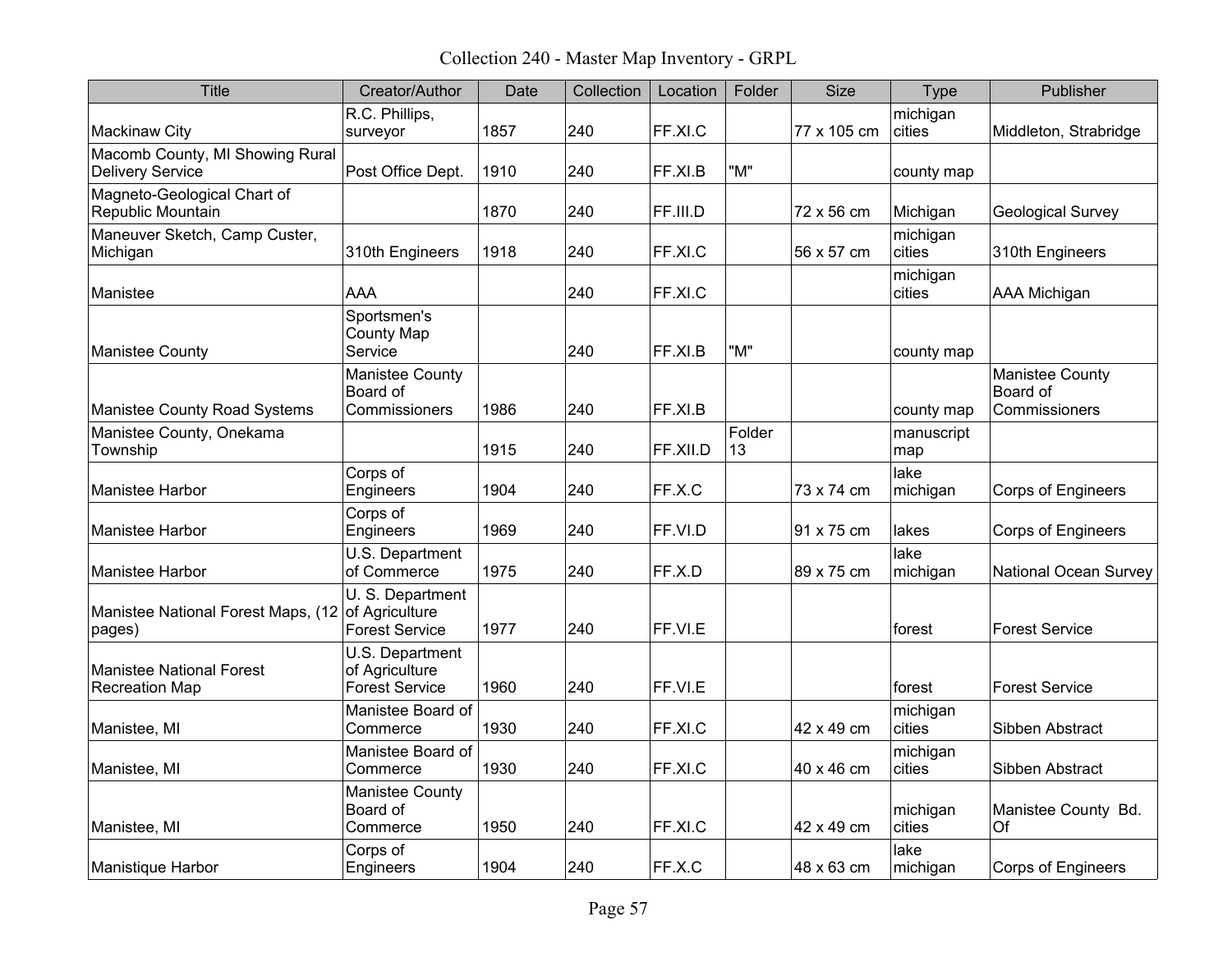Collection 240 - Master Map Inventory - GRPL

| <b>Title</b>                                                                                                                                                   | Creator/Author                    | Date                           | Collection | Location                             | Folder       | <b>Size</b>         | Type                  | Publisher                             |
|----------------------------------------------------------------------------------------------------------------------------------------------------------------|-----------------------------------|--------------------------------|------------|--------------------------------------|--------------|---------------------|-----------------------|---------------------------------------|
| Manitou Passage                                                                                                                                                | Corps of<br>Engineers             | 1910                           | 240        | FF.X.C                               |              | 87 x 73 cm          | lake<br>michigan      | <b>Corps of Engineers</b>             |
| Manitowoc                                                                                                                                                      | Army Map Service                  | 1968                           | 240        | FF.XI.E                              |              | 73 x 56 cm          | eastern u.s.,<br>topo | <b>USGS</b>                           |
| Map and Profiles of the N.Y. State<br><b>Canals, 1859</b>                                                                                                      | Vanrensselaer<br>Richmond         | 1858                           | 240        | 240 box $4 10$                       |              |                     | New York              |                                       |
| Map of Allegan and Barry Counties,<br>including details of Holland,<br>Zeeland, South Haven, Hastings,<br>Saugatuck, Douglas, Otsego,<br>Plainwell and Allegan | Seeger Map<br>Company             | 1989                           | 240        | FF.X.E                               |              |                     | county map            | Seeger Map Company,<br>Racine, WI     |
| Map of Allegan County showing<br><b>Rural Delivery Service</b>                                                                                                 | post Office<br>Department         | Dec. 13,<br>1909;<br>3/16/1910 | 240        | FF OS<br><b>TOP</b><br>3/18/200<br>9 |              | 122 x 97 cm         | <b>County Map</b>     | Post Office Dept.                     |
| Map of Antrim County                                                                                                                                           |                                   | [ca. 1980]                     | 240        | FF.X.E                               |              |                     | county map            |                                       |
| Map of Barry County, Michigan<br>showing Rural Delivery Service                                                                                                | Post Office<br>Department         | 1910                           | 240        | FF.X.E                               | "B"          |                     | county map            | Post Office<br>Department             |
| Map of Battle Creek                                                                                                                                            |                                   | 1928                           |            | FF.XI.C                              |              | 77 x 71 cm          |                       | Gage Printing Co.                     |
| Map of Bay City                                                                                                                                                | R. L. Polk and<br>Co              | 1922                           | 240        | FF.XI.C                              |              | 51 x 65 cm          | michigan<br>cities    | R.L. Polk & Co.                       |
| Map of Bay County, Michigan<br>showing Rural Delivery Service                                                                                                  | Post Office Dept                  | 1910                           | 240        | FF.X.E                               | "B"          |                     | county map            |                                       |
| Map of Bedford Township. T8S-<br>R7E, Monroe Co., Mich.                                                                                                        |                                   | n.d.                           |            | 240 Box                              | 42           |                     |                       | AAA                                   |
| Map of Berrien County, Michigan<br>showing Rural Delivery Service                                                                                              | Post Office<br>Department         | Aug. 12,<br>1909               | 240        | FF OS<br><b>TOP</b>                  |              | 98 x 97 cm          | county map            | Post Office Dept.                     |
| Map of Branch County, Michigan<br>showing Rural Delivery Service                                                                                               | Post Office Dept.                 | 1910                           | 240        | FF.X.E                               | "B"          |                     | county maps           |                                       |
| Map of Calhoun County                                                                                                                                          | S.W. Higgins,<br>Usgs topographer |                                | 240        | FF.X.E                               | "C"          |                     | county map            | Douglass Houghton,<br>State Geologist |
| Map of Cascade Township                                                                                                                                        |                                   | ca.1940                        | 240        | 240 box<br>2.3                       |              |                     | Cascade               |                                       |
| Map of Chatham Street Opening<br>(West Side Grand Rapids)                                                                                                      | A.G. Sekell, City<br>surveyor     | 1881                           | 240        | FF.XII.D                             | Folder<br>12 | 42 x 11.5<br>inches | manuscript<br>map     |                                       |
| Map of Chicago One Hundred<br>Years Ago                                                                                                                        | O.F. Stelzer                      | 1913                           | 240        | FF.XII.C                             |              | 52 x 41 cm          | picture map           | Chicago Sunday<br>Tribune             |
| Map of Chippewa County                                                                                                                                         | <b>Board Of</b><br>Supervisors    | 1927                           | 240        | FF.X.E                               | "C"          | 76 x 70 cm          | county map            | Indianapolis Blueprint                |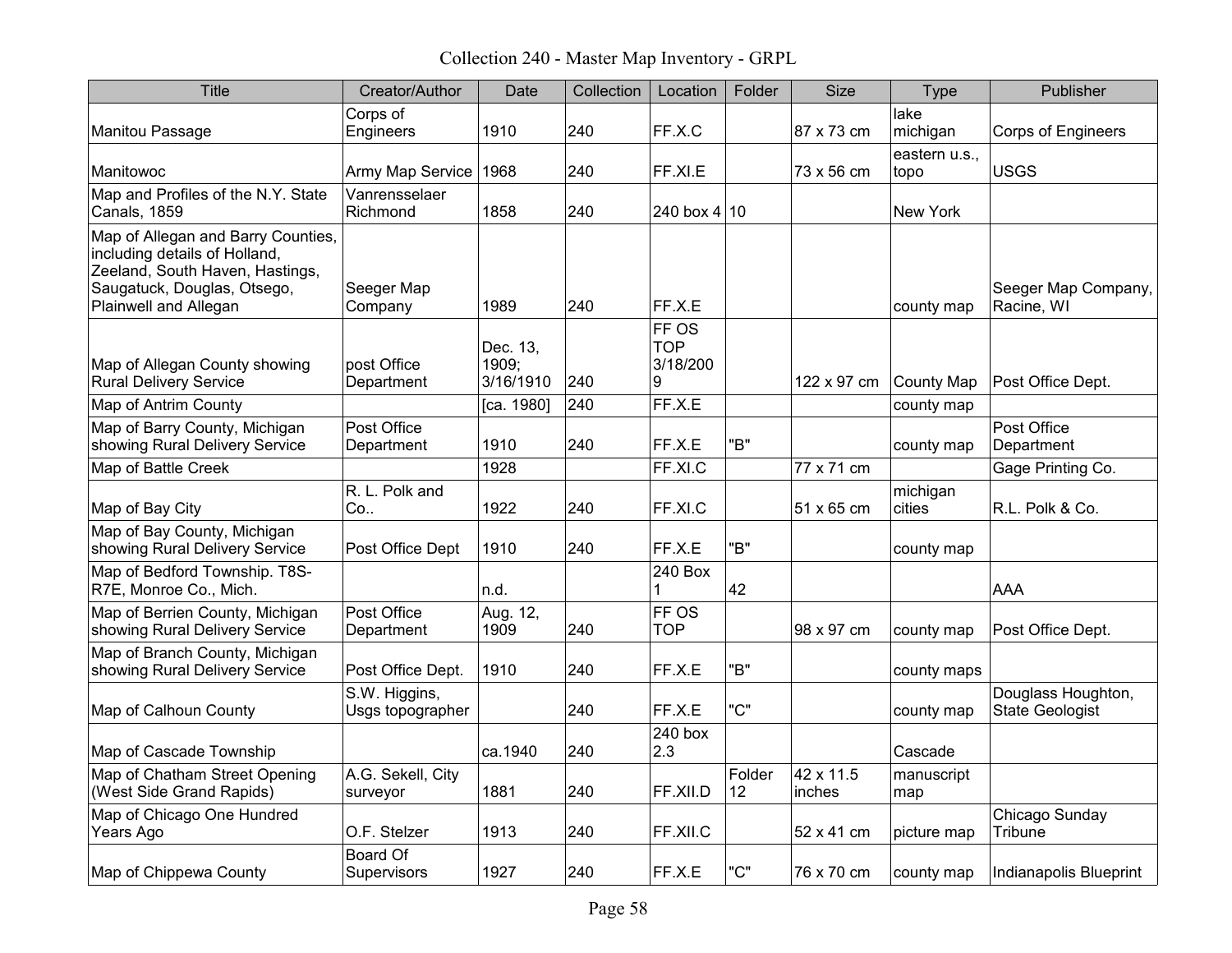Collection 240 - Master Map Inventory - GRPL

| <b>Title</b>                                                        | Creator/Author            | Date              | Collection | Location                                               | Folder          | <b>Size</b>         | <b>Type</b>       | Publisher                          |
|---------------------------------------------------------------------|---------------------------|-------------------|------------|--------------------------------------------------------|-----------------|---------------------|-------------------|------------------------------------|
| Map of Chippewa County, MI                                          |                           | 1900              | 240        | FF.X.E                                                 | "C'             | 63 x 54 cm          | county map        | H.C. Thompson                      |
| Map of Clinton County, Michigan<br>showing Rural Delivery Service I | Post Office<br>Department | April 29,<br>1908 | 240        | FF OS<br><b>TOP</b><br>3/18/200<br>9                   |                 | 96 x 108 cm         | County mpa        | Post Office Dept.                  |
| Map of Detroit.                                                     |                           | 1897              |            | 240 Box<br>1                                           | 6               |                     |                   | Silar Farmer & Co.,<br>Detroit.    |
| Map of Detroit. [Belle Isle Park on<br>verso]                       |                           | 1895              |            | 240 Box<br>1                                           | 8               |                     |                   | H. Arthur & Co.,<br>Chicago.       |
| Map of Downtown Grand Rapids                                        | <b>Westdale Realty</b>    | 1972              | 240        | FF.IV.E                                                |                 | 46 x 30 cm          | Grand<br>Rapids   | <b>Symes Advertising</b><br>Agency |
| Map of Fifth Avenue Opening                                         |                           | 1880              |            | 240 FF.XII.D                                           | Folder<br>12    | 62.5 x 10<br>inches | manuscript<br>map |                                    |
| Map of Flint & Pere Marquette<br>Railway Co.'s Lands in Michigan    | Chas. Shober and<br>Co.   | 1872              | 240        | FF.III.D                                               |                 | 67 x 59 cm          | Railroad          | Wm. L. Webber                      |
| Map of Grand Rapids                                                 |                           | 1907              | 240        | FF.IV.B                                                |                 | 45 x 62 cm          | Grand<br>Rapids   |                                    |
| Map of Grand Rapids Mich.,<br>second copy                           | City Planning Dept 1927   |                   | 240        | FF.XII.E                                               |                 |                     | street map        | <b>City Planning Dept</b>          |
| Map of Grand Rapids Michigan                                        | AAA                       |                   | 240        | 240 box $1 58$                                         |                 |                     | Grand<br>Rapids   | AAA Michigan                       |
| Map of Grand Rapids Showing<br>Positions of Islands in River        |                           | 1833              | 240        | FF.XII.D                                               | Folder 9 inches | $8.5 \times 11$     | manuscript<br>map |                                    |
| Map of Grand Rapids, copy of J.<br>Almy's Map of 1842               |                           | 1923              | 240        | FF.IV.C                                                |                 | 66 x 45 cm          | Grand<br>Rapdis   | Junius Hatch                       |
| Map of Grounds of the Contagious<br>Disease Hospital                |                           | 1907              | 240        | FF.IV.B                                                |                 |                     | Grand<br>Rapids   |                                    |
| Map of Huron County, MI                                             |                           | 1910              |            | <b>OS</b><br>possibly<br>on top of<br>FF <sub>s?</sub> |                 | 125 x 82 cm         |                   | Post Office Dept.                  |
| Map of Indiana                                                      | Lee Carter                | 1932              | 240        | FF.XII.C                                               |                 | 63 x 89 cm          | picture map       | IN Dept. of<br>Conservation        |
| Map of Jackson County                                               |                           | 1845              |            | FF.XI.A                                                |                 | 60 x 51 cm          |                   | W.J. Stone                         |
| Map of Jackson County, MI                                           |                           | 1911              |            | FF.XI.A                                                |                 | 104 x 89 cm         |                   | Post Office Dept.                  |
| Map of Kent County                                                  | A.C. Sekell               | 1870-1871 240     |            | on top of<br>FF                                        |                 | 112 x 140<br>cm     | Grand<br>Rapids   | Sheldon Leavitt                    |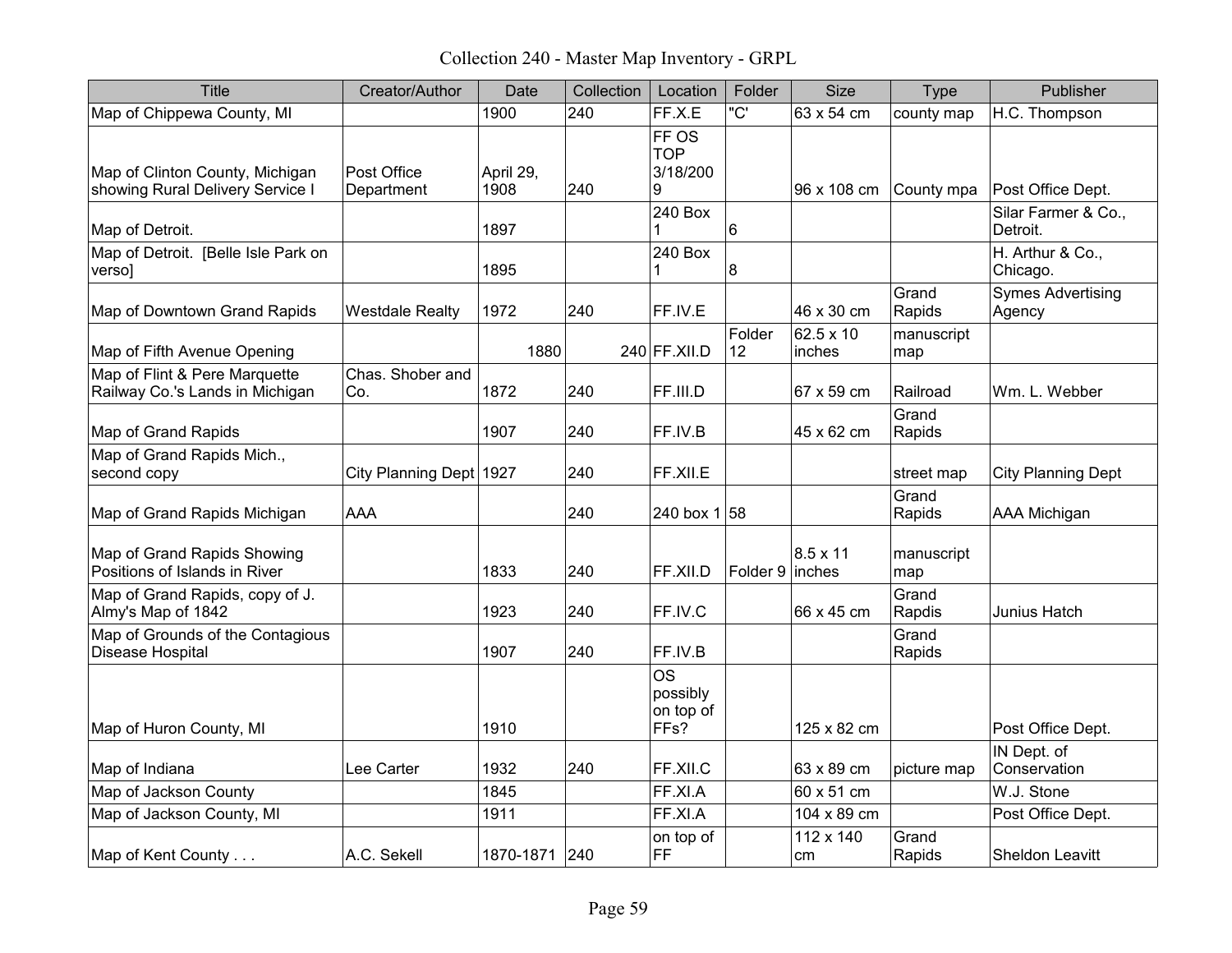Collection 240 - Master Map Inventory - GRPL

| <b>Title</b>                                                                                                                                                                                                              | Creator/Author                                       | Date                    | Collection | Location                             | Folder | Size               | <b>Type</b>        | Publisher                                                  |
|---------------------------------------------------------------------------------------------------------------------------------------------------------------------------------------------------------------------------|------------------------------------------------------|-------------------------|------------|--------------------------------------|--------|--------------------|--------------------|------------------------------------------------------------|
| Map of Kent County (MI)                                                                                                                                                                                                   | Innes and<br>Tinkham                                 | 1855                    | 240        | FF.V.B                               |        | 77 x 111 cm        | Kent County        | H. Acheson                                                 |
|                                                                                                                                                                                                                           |                                                      |                         |            |                                      |        |                    |                    |                                                            |
| Map of Kent County Michigan<br>[copy 1]                                                                                                                                                                                   | Harney/ Randall                                      | 1863                    | 240        | top of FF                            |        | oversize           | <b>Kent County</b> | Harney/Randall                                             |
| Map of Kent County Michigan<br>[reproduction]                                                                                                                                                                             | E.M. Harney, and<br>G.A. Randall                     | 1863, repro 240         |            | short<br>tube, top<br>of FF.X        |        | oversize           | Kent County        | Randall and Harney<br>CO.                                  |
| Map of Kent County, MI                                                                                                                                                                                                    | <b>GR Herald</b>                                     | 1902                    | 240        | top of<br>FFs.                       |        | 82 x 122 cm        | <b>Kent County</b> | <b>Grand Rapids Herald</b>                                 |
| Map of Kent County, MI                                                                                                                                                                                                    | Rand McNally                                         | 1912                    | 240        | FF.V.B                               |        | 57 x 68 cm         | <b>Kent County</b> | <b>Rand McNally</b>                                        |
| Map of Kent County, MI                                                                                                                                                                                                    | Kenyon Company<br>Map Makers                         | 1916                    | 240        | none yet,<br>top of FF               |        | 130 x 89 cm        | <b>Kent County</b> | Rockford Register                                          |
| Map of Kent County, MI [copy 2]                                                                                                                                                                                           | <b>Rand McNally</b>                                  | 1912                    | 240        | FF.XII.E                             |        | 57 x 68 cm         |                    | <b>Rand McNally</b>                                        |
| Map of Kent County, MI, Showing<br><b>Rural Delivery Service</b>                                                                                                                                                          | Post Office Dept.                                    | 1909                    | 240        | top of FF                            |        | 89 x 122 cm        | <b>Kent County</b> |                                                            |
| Map of Kent County, Michigan<br>[copy 2]                                                                                                                                                                                  | E.M. Harney and<br>G.A. Randall                      | 1863                    | 240        | none yet,<br>top of FF<br>for now    |        |                    | <b>Kent County</b> | Randall and Harney                                         |
| Map of Lake Superior Mine                                                                                                                                                                                                 |                                                      | 1870                    | 240        | FF.III.D                             |        | 72 x 56 cm         | Michigan           | <b>Geological Survey</b>                                   |
| Map of Lenawee County                                                                                                                                                                                                     | S.W. Higgins,<br>topographer to<br>Geological Survey | 1900                    | 240        | FF.XI.A                              | "L"    | 54 x 47 cm         | county map         | W.J. Stone, Douglass<br><b>Houghton State</b><br>Geologist |
| Map of Lenawee County, Michigan<br>showing Rural Delivery Service                                                                                                                                                         | Post Office<br>Department                            | <b>July 15,</b><br>1912 | 240        | FF OS<br><b>TOP</b><br>3/18/200<br>9 |        | 112 x 96 cm        | county map         | Post Office Dept.                                          |
| Map of Located Lines of a Spur<br>Track of the G.R. and I.R.R. to<br>Plaster Mills near Grand Rapids /<br>signed by GR&IRR directors, Dec.<br>16, 1889. Approval stamp from<br>State of Mi. Jan. 14, 1890.<br>[facsimile] | <b>GR&amp;IRR</b>                                    | 1889                    | 240        | FF.IX.D                              |        | 85.5 x 115.5<br>cm | Railroad map       |                                                            |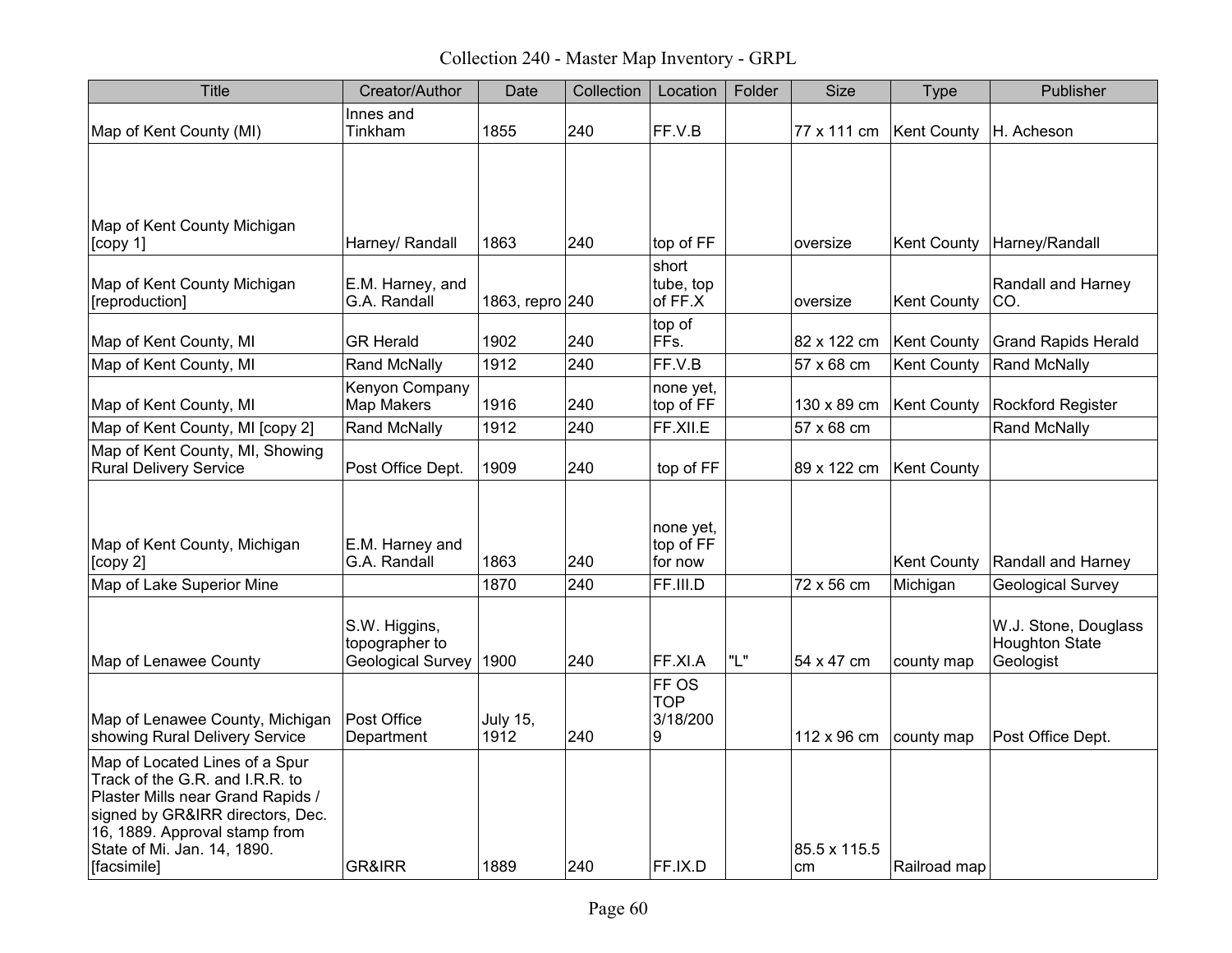Collection 240 - Master Map Inventory - GRPL

| <b>Title</b>                                                                                                                                                                                                                              | Creator/Author             | Date                 | Collection | Location                  | Folder | Size                                  | <b>Type</b>                       | Publisher                                                                               |
|-------------------------------------------------------------------------------------------------------------------------------------------------------------------------------------------------------------------------------------------|----------------------------|----------------------|------------|---------------------------|--------|---------------------------------------|-----------------------------------|-----------------------------------------------------------------------------------------|
| Map of Manistique, MI                                                                                                                                                                                                                     | Wm. S. Crowe               | 1920                 | 240        | FF.XI.C                   |        | 55 x 47 cm                            | michigan<br>cities                | Wm. S. Crowe                                                                            |
| Map of Marquette County, Michigan Commissioners                                                                                                                                                                                           | Board of County<br>Road    | Rev. July<br>1, 1985 | 240/281    | FF.XI.B                   |        |                                       | Folding<br>ownship map Commission | road/county/t Marquette Road                                                            |
|                                                                                                                                                                                                                                           |                            |                      |            | 240 box                   |        |                                       |                                   |                                                                                         |
| Map of Michigan                                                                                                                                                                                                                           | A.T. Page                  | [1884]               | 240        | 2.3                       |        |                                       | Michigan                          | Page?                                                                                   |
| Map of Michigan                                                                                                                                                                                                                           |                            | 1800                 |            | FF.III.D                  |        | 74 x 97 cm                            |                                   | H.R. Page & Co.                                                                         |
| Map of Michigan                                                                                                                                                                                                                           | H.R. Page                  | 1880                 | 240        | FF.III.D                  |        |                                       | Michigan                          | H.R. Page                                                                               |
| Map of Michigan                                                                                                                                                                                                                           |                            | 1920                 |            |                           |        | 113 x 118<br>cm                       |                                   | National Map Co.                                                                        |
| Map of Michigan [Mural]                                                                                                                                                                                                                   |                            |                      |            | FF.XII.C                  |        | 50 x 36 cm                            | picture map                       | Frederick J. Wiley                                                                      |
| Map of Michigan Roads                                                                                                                                                                                                                     | John F. Nellist            | 1897                 | 240        | FF.III.B                  |        | 44 x 60 cm                            | Highway                           | <b>John Nellist</b>                                                                     |
| Map of Michigan showing the<br>Location of the Land Grand of the<br>Grand Rapids and Indiana Railroad<br>and the Line of Said Road with<br>stations between Ft. Wayne & Little<br>Traverse Bay / W.O. Hughart, Land<br>Commissioner, G.R. | Unknown                    | ca. 1884             | 259        | FF.VIII.C                 |        |                                       | Printed                           | GR & IRR?                                                                               |
| Map of Michigan, showing Extent of<br><b>Public Welfare</b>                                                                                                                                                                               |                            | Mar. 1934            | 240        | 240 Box<br>1              | 50     | 27.5 x 21.5<br>cm (8 1/2 x<br>11 in.) |                                   | Unknown                                                                                 |
| Map of Michigan, Wisconsin and<br>Part of lowa                                                                                                                                                                                            | Sherman and<br>Smith, N.Y. | 1844                 | 240        | FF.XII.A                  |        | 31 x 24 cm                            | north<br>american<br>states       | Sherman & Smith                                                                         |
| Map of Michigan. Population of the<br>State. A.T. Page. Real Estate<br>Agent.                                                                                                                                                             | Unknown                    | ca. 1880?            |            | 240 Box<br>$\overline{2}$ |        |                                       |                                   |                                                                                         |
| Map of Midland County, Showing<br><b>Rural DeliveryService</b>                                                                                                                                                                            | Post Office Dept.          | 1911                 | 240        | FF.XI.B                   | "M"    |                                       | county map                        |                                                                                         |
| Map of Minnesota Territory,<br>reproduction                                                                                                                                                                                               | J.H. Young                 | 1850, 1999 240       |            | 240 box 4 $ 9 $           |        |                                       | Minnesota                         | orig.: Thomas<br>Copperthwait and Co.,<br>repro: Minnesota<br><b>Historical Society</b> |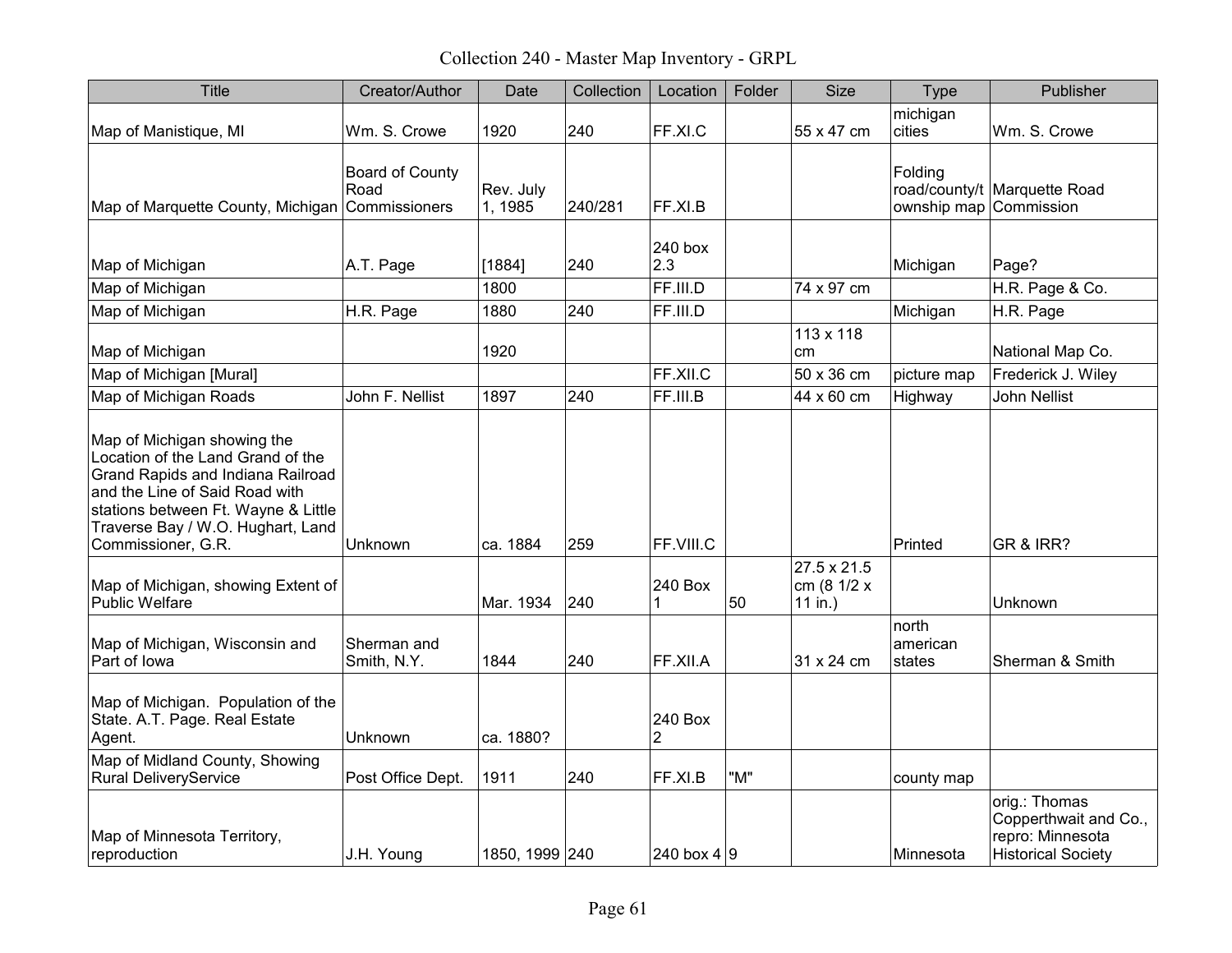Collection 240 - Master Map Inventory - GRPL

| Title                                                                                     | Creator/Author                             | Date                        | Collection | Location            | Folder | <b>Size</b>                  | <b>Type</b>        | Publisher                  |
|-------------------------------------------------------------------------------------------|--------------------------------------------|-----------------------------|------------|---------------------|--------|------------------------------|--------------------|----------------------------|
| Map of Monroe, MI                                                                         |                                            | 1860                        |            | OS FF<br><b>TOP</b> |        | 152 x 65 cm                  |                    |                            |
| Map of Muskegon Lake                                                                      | Abbott and<br>Gamble                       | 1884                        | 240        | FF.VI.D             |        | 107 x 72 cm                  | lakes              | Abbott & Gamble            |
| Map of Newaygo County, MI,<br><b>Showing Rural Delivery Service</b>                       | Post Office Dept.                          | C.F.P.May<br>6,1909<br>1910 | 240        | OS FF<br><b>TOP</b> |        | 75 x 128 cm                  | county map         | Post Office Dept.          |
| Map of Part of Tahquamenon River                                                          | Dfarrandhenry,<br>C.E.                     | 1880                        | 240        | FF.VI.C             |        | 76 x 58 cm                   | river              | D. Farr and Henry,<br>C.E. |
| Map of Plainfield Township (MI)                                                           |                                            | 1936                        | 240        | FF.V.B              |        | 61 x 45 cm                   | <b>Kent County</b> |                            |
| Map of Port Sheldon                                                                       | C.R. Rood                                  | 1836                        | 240        | FF.XI.C             |        | 80 x 64 cm                   | michigan<br>cities | J. Knight                  |
| Map of Port Sheldon [copy 2]                                                              | C.L. Rood,<br>Surveyor                     | 1836                        | 240        | 240 box 2           |        | 80 x 64 cm                   | Grand<br>Rapids    | J. Knight                  |
| Map of Republic Mountain                                                                  |                                            | 1869                        | 240        | FF.III.E            |        | 72 x 56 cm                   | Michigan           | <b>Geological Survey</b>   |
| Map of Saginaw                                                                            | R.L. Polk and Co.                          | 1922                        | 240        | FF.XI.C             |        | 56 x 60 cm                   | michigan<br>cities | R.L. Polk                  |
| Map of Saginaw                                                                            | R.L. Polk and CO.                          | 1927                        | 240        | FF.XI.C             |        |                              | michigan<br>cities | R.L.Polk and Co.           |
| Map of St. Joseph County                                                                  | <b>Statndard Map</b><br>Co.                | 1914                        | 240        | FF.XI.C             | "S"    | 52 x 66 cm                   | county map         | Standard Map Co.           |
| Map of St. Joseph County                                                                  | Fridthjof N.<br>Johnson                    | 1926                        | 240        | FF.XII.C            |        | 48 x 43 cm                   | picture map        | F.N. Johnson               |
| Map of State of Michigan, showing<br>roads, motorbus, railroad &<br>steamship lines, 1927 |                                            | 1927.                       | 240        | FF.III.B            |        | Folder 1 $\vert$ 57 x 48 cm. | Published          | Book of Michigan Co.       |
| Map of that Part of the Mineral<br>Lands Adjacent to Lake Superior                        | Dr. Houghton,<br>Wm. A. Burt, War<br>Dept. | 1847                        | 240        | FF.X.B              |        | 101 x 52 cm                  | Lake<br>Superior   | War Dept.                  |
| Map of the Acting Superintendency<br>of Michigan. Copy                                    | Henry R.<br>Schoolcraft [Kevin<br>Kinney]  | n.d.                        | 240        | FF.III.D            |        |                              | Photocopy?         | Michigan                   |
| Map of the American Lakes and<br>Adjoining Country                                        | <b>Isaac Brock</b>                         | 1813                        | 240        | FF.X.A              |        | 46 x 31 cm                   | <b>Great Lakes</b> | Luffman                    |
| Map of the Au Sable River                                                                 | E.F. Hyde                                  | 1905                        | 240        | FF.VI.C             |        | 73 x 59 cm                   | river              | Robert E. Andrews          |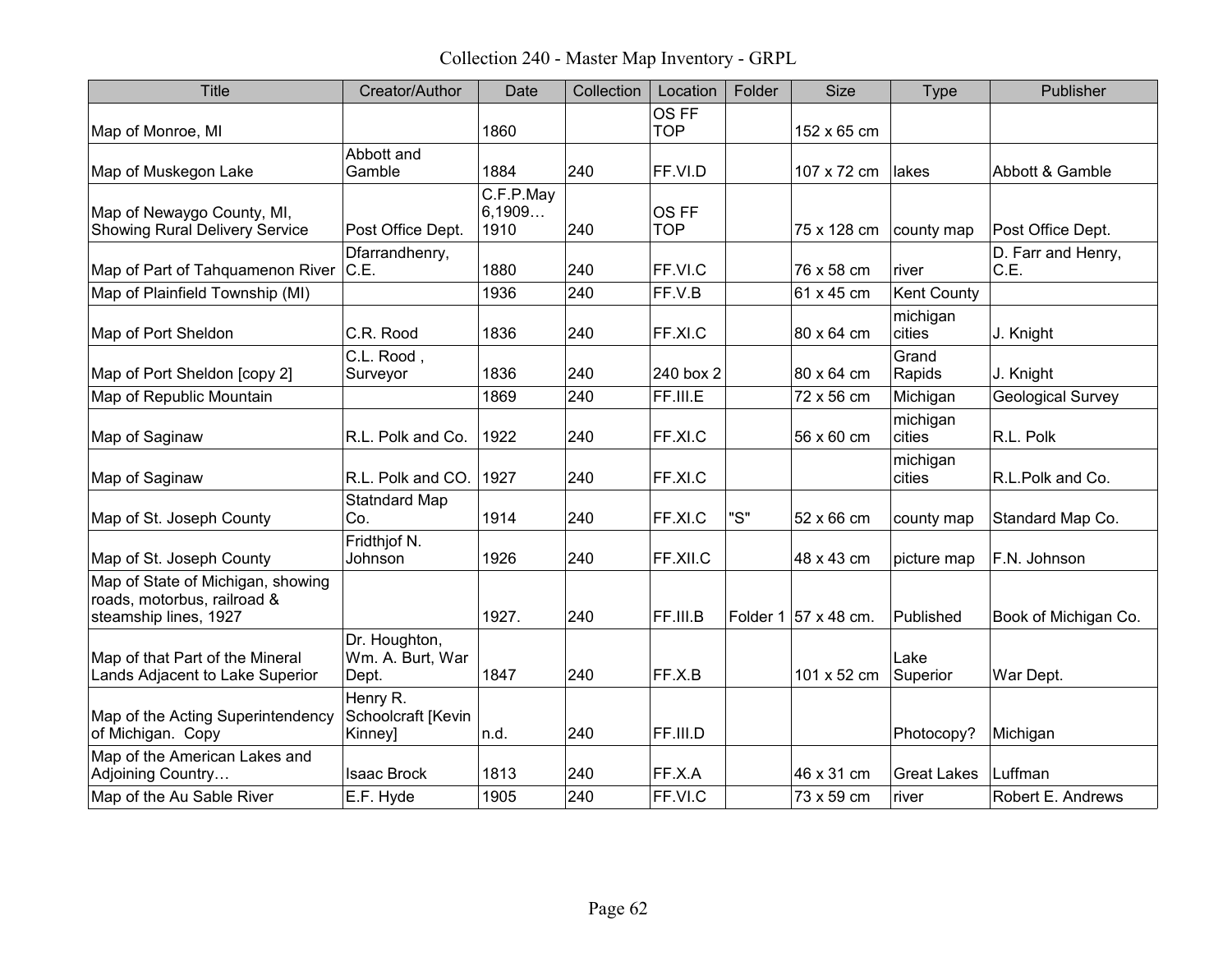Collection 240 - Master Map Inventory - GRPL

| Title                                                                                                                                                                                | Creator/Author                                         | Date                         | Collection | Location             | Folder | <b>Size</b>     | <b>Type</b>                 | Publisher                                               |
|--------------------------------------------------------------------------------------------------------------------------------------------------------------------------------------|--------------------------------------------------------|------------------------------|------------|----------------------|--------|-----------------|-----------------------------|---------------------------------------------------------|
| Map of the British and French<br>Dominions in North America, with<br>the roads, distances, limits, and<br>extent  Earl of Halifax  Lords<br>Commissioners for Trade &<br>Plantations | John Mitchell ;<br>Kitchin, sculp.<br>Cerkenwell Green | 1755                         | 240        | FF.XII.A<br>Folded   |        | 192 x 131<br>cm | North<br>American           | [London] : Miller op.<br>Katherine St. in the<br>Strand |
| Map of the British Empire in<br>America with the French and<br>Spanish Settlements                                                                                                   | <b>Henry Popple</b>                                    | 1733                         | 240        | FF.XII.A             |        | 36 x 42 cm      | north<br>american<br>states | USGS repro of original                                  |
| Map of the British Empire in North<br>America                                                                                                                                        | Samuel Dunn                                            | 1774                         | 240        | FF.XII.A             |        | 37 x 58 cm      | north<br>american<br>states | Samuel Dunn                                             |
| Map of the Canal at the Saut St.<br>Mary                                                                                                                                             | <b>John Holcroft</b>                                   | 1852                         | 240        | FF.VI.C              |        |                 | river                       | Corps of Engineers                                      |
| Map of the Central Portion of<br>Detroit                                                                                                                                             | Silas Farmer and<br>Co.                                | 1897-1899.<br>1901, 1905 240 |            | 240 Box<br>1         | 3      |                 |                             | Silas Farmer & Co.                                      |
| Map of the Champion Mine                                                                                                                                                             |                                                        | 1870                         | 240        | FF.III.D             |        | 72 x 56 cm      | Michigan                    | <b>Geological Survey</b>                                |
| Map of the City of Detroit                                                                                                                                                           | R.L. Polk                                              | 1899                         | 240        | FF.XI.C              |        | 84 x 62 cm      | michigan<br>cities          | R.L. Polk                                               |
| Map of the City of Detroit                                                                                                                                                           | Richmond and<br><b>Backus</b>                          | 1912                         | 240        | FF.XLC               |        |                 | michigan<br>cities          | <b>Richmond and Backus</b><br>CO.                       |
| Map of the City of Detroit                                                                                                                                                           | <b>Sauer Bros</b>                                      | 1916                         | 240        | FF.XI.C              |        | 56 x 36 cm      | michigan<br>cities          | Wm. Sauer                                               |
| Map of the City of Grand Rapids                                                                                                                                                      | A.C. Sekell, E.W.<br>Muenscher                         | 1870                         | 240        | FF.IV.A              |        | 30 x 37 cm      | Grand<br>Rapids             | Merchants Litho                                         |
| Map of the City of Grand Rapids                                                                                                                                                      | John F. Tinkham                                        | 1872                         | 240        | top of<br><b>FFs</b> |        | 110 x 130<br>cm | Grand<br>Rapids             | John F. Tinkham                                         |
| Map of the City of Grand Rapids                                                                                                                                                      |                                                        | 1874                         |            | FF.IV.A              |        | 47 x 63 cm      |                             |                                                         |
| Map of the City of Grand Rapids                                                                                                                                                      |                                                        | 1875                         | 240        | FF.IV.A              |        | 47 x 53 cm      | Grand<br>Rapids             | <b>Calvert Litho</b>                                    |
| Map of the City of Grand Rapids                                                                                                                                                      |                                                        | 1876                         | 240        | FF.IV.A              |        | 81 x 81 cm      | Grand<br>Rapids             |                                                         |
| Map of the City of Grand Rapids                                                                                                                                                      |                                                        | 1885                         | 240        | FF.IV.A              |        | 19 x 26 cm      | Grand<br>Rapids             | W.A. Reed                                               |
| Map of the City of Grand Rapids                                                                                                                                                      | R.L. Polk and CO.                                      | 1900                         | 240        |                      |        |                 |                             | R.L. Polk and CO.                                       |
| Map of the City of Grand Rapids                                                                                                                                                      |                                                        | 1925                         |            |                      |        | 169 x 303<br>cm |                             | <b>Walter Tufts</b>                                     |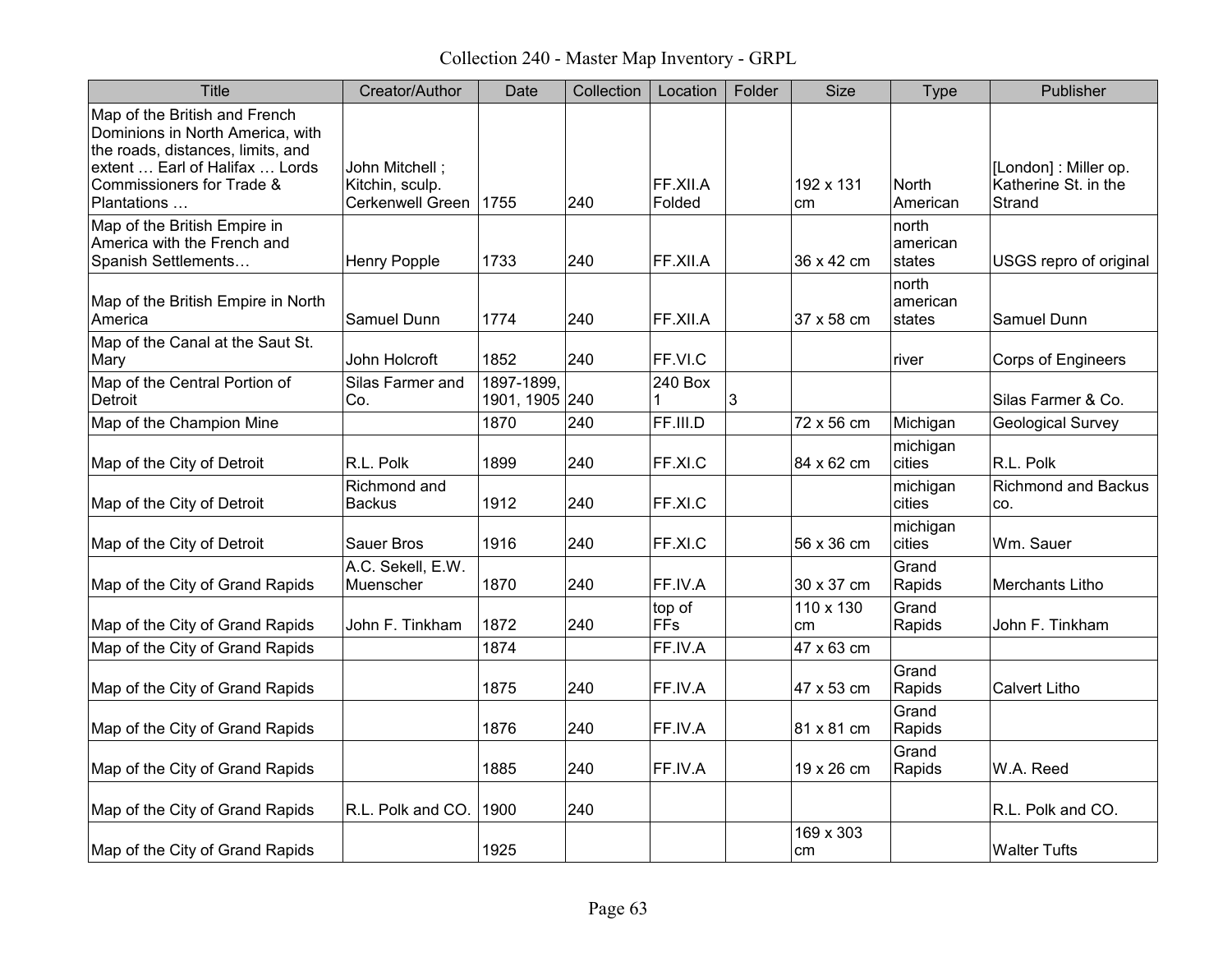Collection 240 - Master Map Inventory - GRPL

| <b>Title</b>                                                                                                                                    | Creator/Author                              | Date | Collection | Location                                   | Folder  | <b>Size</b>     | Type                         | Publisher                  |
|-------------------------------------------------------------------------------------------------------------------------------------------------|---------------------------------------------|------|------------|--------------------------------------------|---------|-----------------|------------------------------|----------------------------|
| Map of the City of Grand Rapids<br>[copy 2]                                                                                                     | John F. Tinkham                             | 1872 | 240        | top of FF                                  |         | oversize        | Grand<br>Rapids              | Tinkham                    |
| Map of the City of Grand Rapids<br>and Environs                                                                                                 | Rumsey and<br>Works                         | 1912 | 240        | top of<br>FFS                              |         | 102 x 150<br>cm | Grand<br>Rapids              | GR Directory Co.           |
| Map of the City of Grand Rapids<br>Michigan                                                                                                     |                                             | 1870 |            |                                            |         | 30 x 48 cm      |                              | Merchants<br>Lithographing |
| Map of the City of Grand Rapids<br>Michigan                                                                                                     | M.A. True                                   | 1891 | 240        | FF.IV.A                                    |         | 45 x 62 cm      | Grand<br>Rapids              | M.A. True                  |
| Map of the City of Grand Rapids<br>Michigan [copy 1]                                                                                            | <b>City Planning</b><br>Department          | 1927 | 240        | FF.IV.C                                    |         |                 | Grand<br>Rapids              |                            |
| Map of the city of Grand Rapids<br>Michigan [copy 2]                                                                                            | <b>City Planning</b><br>Dept.               | 1927 | 240        | FF.XILE                                    |         |                 | street map                   | City Planning Dept.        |
| Map of the City of Grand Rapids,<br>from official records, original plats<br>actual surveys / published<br>and<br>exclusively for Murphy & Co., |                                             | 1876 | 240        | Box 2.<br>Was FF                           |         | 49 x 58 cm      | <b>City Directory</b><br>map | Milwaukee Lith. & Eng.     |
| Map of the City of Holland                                                                                                                      |                                             | 1930 |            | <b>OS</b><br>possibly<br>on top of<br>FFs? |         | 91 x 124 cm     |                              | City of Holland            |
| Map of the Copper Range of the<br>Northern Peninsula                                                                                            |                                             | 1907 | 240        | FF.III.D                                   |         | 97 x 80 cm      | Michigan                     | E.P. Noll & Co.            |
| Map of the Detroit River                                                                                                                        | H.S. Tanner, "a<br><b>British Engineer"</b> | 1813 | 240        | FF.VLC                                     |         | 50 x 65 cm      | river                        | John Melish                |
| Map of the Dixie Highway                                                                                                                        | John C. Mulford,<br>A.L. Westgart           | 1915 | 240        | FF.XII.A                                   |         | 22 x 68 cm      | north<br>american<br>states  | Natl. Hgh. Assn.           |
| Map of the Downtown Business<br><b>District of Detroit</b>                                                                                      |                                             | 1926 |            | 240 Box<br>1                               | 2 verso |                 |                              | McCarty Printing Co.       |
| Map of the Drainage Base of the<br><b>Grand River</b>                                                                                           |                                             | 1900 | 240        | FF.VI.C                                    |         | 110 x 78 cm     | river                        |                            |
| Map of the Drainage Basin of St.<br>Joseph River                                                                                                |                                             | 1900 | 240        | FF.VI.C                                    |         | 89 x 65 cm      | river                        |                            |
| Map of the Drainage Basin of the<br><b>Huron River</b>                                                                                          |                                             | 1900 | 240        | FF.VLC                                     |         | 56 x 48 cm      | river                        |                            |
| Map of the Drainage Basin of<br>Thunder Bay [copy 2]                                                                                            |                                             | 1900 | 240        | FF.XII.E                                   |         | 61 x 60 cm      |                              |                            |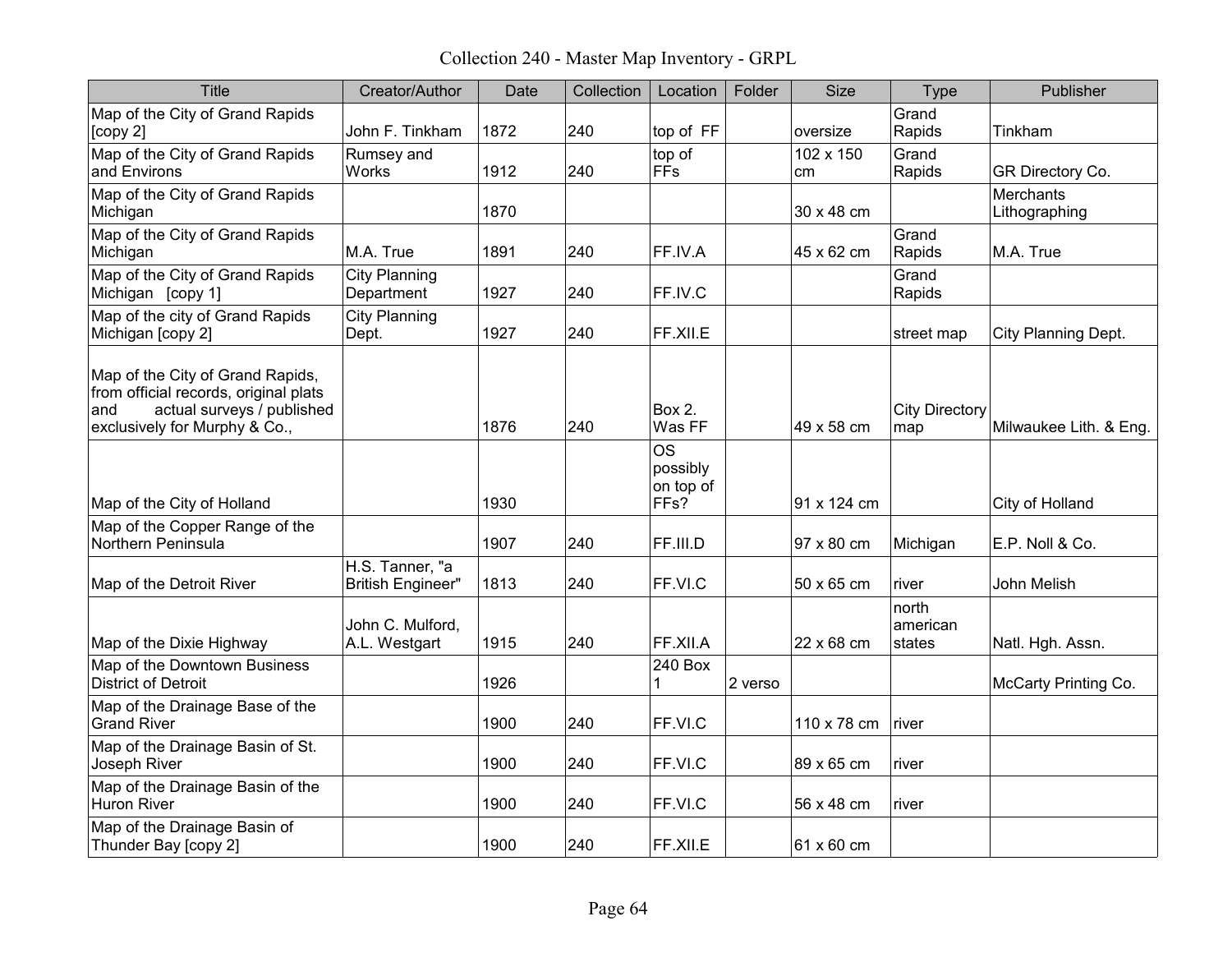Collection 240 - Master Map Inventory - GRPL

| <b>Title</b>                                                                                                                                                                 | Creator/Author                            | Date                                        | Collection | Location             | Folder | <b>Size</b> | <b>Type</b>                 | Publisher                     |
|------------------------------------------------------------------------------------------------------------------------------------------------------------------------------|-------------------------------------------|---------------------------------------------|------------|----------------------|--------|-------------|-----------------------------|-------------------------------|
| Map of the Drainage Basin of<br>Thunder Bay River                                                                                                                            |                                           | 1900                                        | 240        | FF.VI.C              |        | 61 x 60 cm  | river                       |                               |
| Map of the Five Great Lakes with<br>part of Pensilvania, New York,<br>Canada, and Hudson's Bay<br><b>Territories</b>                                                         |                                           | 1755                                        | 240        | FF.XII.A             |        | 30 x 24 cm  | north<br>american<br>states |                               |
| Map of the Flint & Pere Marquette<br>Railway                                                                                                                                 |                                           | 1869                                        | 240        | FF.III.A             |        | 48 x 54 cm  | Railroad                    | Calvert Lith Co.              |
| Map of the Grand Rapids & Indiana<br>Railroad                                                                                                                                | <b>Rand McNally</b>                       | 1876                                        | 240        | FF.III.A             |        | 27 x 33 cm  | Railroad                    | Rand McNally                  |
| Map of the Grand Rapids & Indiana<br>Railway, with verson map [GR & I<br>Grand Traverse & UP]                                                                                | Unknown                                   | ca. Mar.<br>21, 1904                        | 190/240    | 240 Box<br>2.3       |        |             | railway                     | Chicago: Poole Bros.          |
| Map of the Grand River                                                                                                                                                       |                                           | 1889                                        |            | FF.VI.C              |        | 63 x 17 cm  |                             | U.S. Govt.                    |
| Map of the Great Salt lake and<br>Adjacent Country in the Territory of<br>Utah, surveyed in 1849 & 1850,<br>under the orders of Col. J.J. Abert<br>by Capt. Howard Stansburg |                                           | 1849-1850                                   | 240        | OS.FF.T<br><b>OP</b> |        |             | Topo                        | Ackerman Lith., N.Y.,<br>N.Y. |
| Map of the Hopewell Mounds in<br>Sec. 3 & 4 Wyoming Twp., . For<br>Kent Scientific Museum.                                                                                   | Survey by E.P.<br>Gibson(?) & J.<br>Hess, | Apr. 26,<br>1936, Rev.<br>1952 (?<br>1958?) | 240        | FF.V.B               |        | 22 x 29 cm  | <b>Kent County</b>          |                               |
| Map of the Iron Mines of Negaunee                                                                                                                                            |                                           | 1872                                        | 240        | FF.III.D             |        | 72 x 56 cm  | Michigan                    | <b>Geological Survey</b>      |
| Map of the Lake Shore and<br>Michigan Southern Railway                                                                                                                       |                                           | 1873                                        | 240        | FF.III.A             |        | 69 x 33 cm  | Railroad                    | Cosack & Co.                  |
| Map of the Land Grant of the Grand<br>Rapids and Indiana                                                                                                                     | C.W. Colton                               | 1870                                        | 240        | FF.III.D             |        | 47 x 90 cm  | Railroad                    | C.W. & C.B. Colton &<br>Co.   |
| Map of the Land Grant of the Grand G.W. and C.B.<br>Rapids and Indiana [copy2]                                                                                               | Colton CO.                                | 1870                                        | 240        | FF.XII.E             |        | 47 x 90 cm  |                             | C.W. & C.B. Colton &<br>Co.   |
| Map of the Menominee Iron Region                                                                                                                                             |                                           | 1872                                        | 240        | FF.III.D             |        |             | Michigan                    |                               |
| Map of the Mineral District of<br>Northern Michigan                                                                                                                          |                                           | 1890                                        | 240        | FF.III.D             |        | 40 x 36 cm  | Michigan                    | MI College of Mines           |
| Map of the Mineral Lands Upon<br>Lake Superior                                                                                                                               | <b>Morgan Bates</b>                       | 1846                                        | 240        | FF.X.B               |        | 118 x 96 cm | Lake<br>Superior            | Morgan Bates, Detroit         |
| Map of the Mouth of Grand River                                                                                                                                              | John R. Bowes                             | 1849                                        | 240        | FF.VI.C              |        | 49 x 63 cm  | river                       | J.J Abert                     |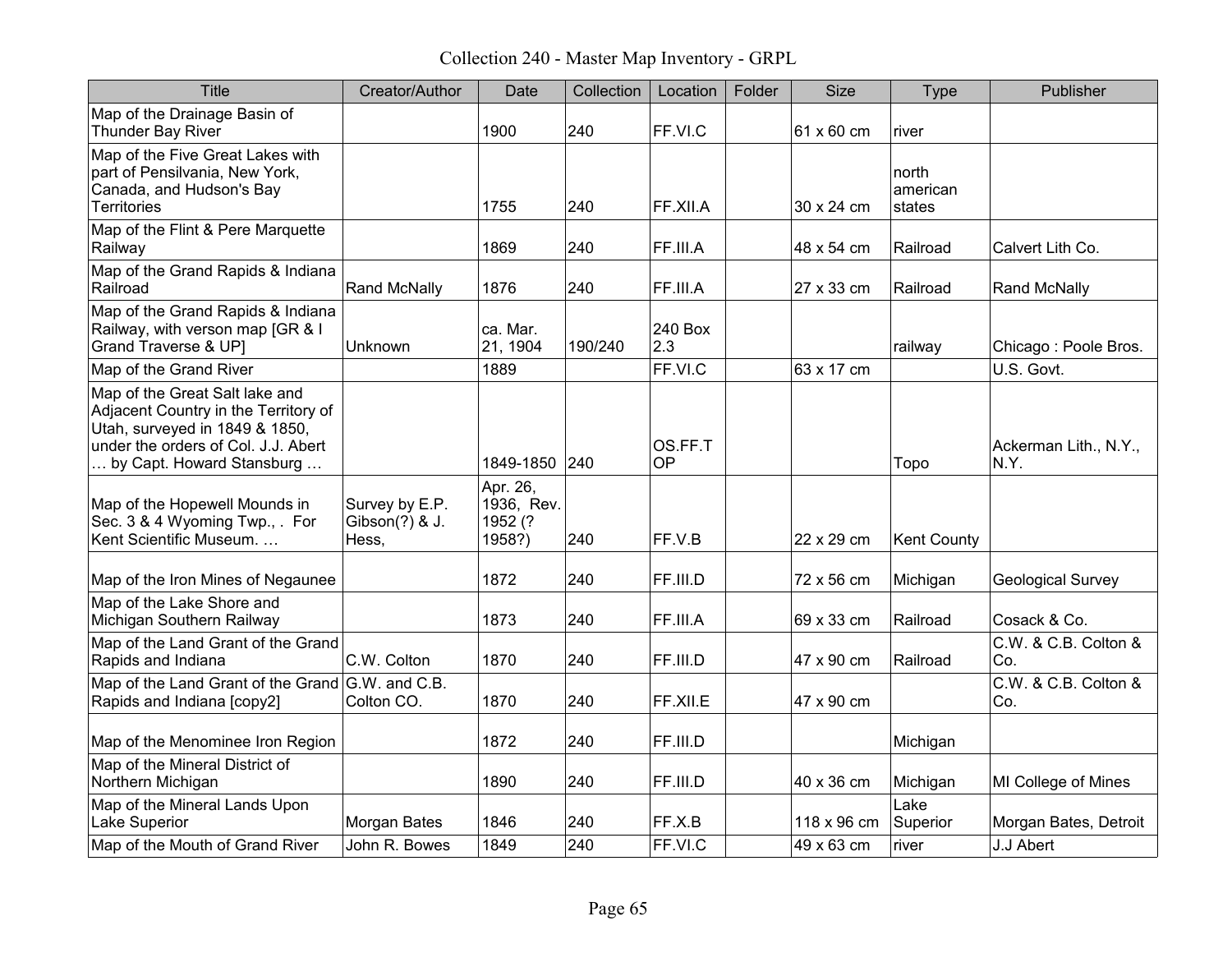Collection 240 - Master Map Inventory - GRPL

| <b>Title</b>                                                                                                                                                                                                                                                                | Creator/Author  | Date     | Collection | Location  | Folder | <b>Size</b> | Type                        | Publisher                     |
|-----------------------------------------------------------------------------------------------------------------------------------------------------------------------------------------------------------------------------------------------------------------------------|-----------------|----------|------------|-----------|--------|-------------|-----------------------------|-------------------------------|
| Map of the Mouth of Grand River<br>[copy 2]                                                                                                                                                                                                                                 | John R. Bowes   | 1849     | 240        | 240 box 2 |        | 49 x 63 cm  | Grand<br>Rapids             | John R. Bowes                 |
| Map of the New York Mine                                                                                                                                                                                                                                                    |                 | 1870     | 240        | FF.III.D  |        | 57 x 72 cm  | Michigan                    | Geologiccal Survey            |
| Map of the Northern Part of Illinois<br>and the Surveyed part of Wisconsin<br>[copy 2]                                                                                                                                                                                      |                 | 1840     | 240        | FF.XII.B  |        | 46 x 64 cm  | upper<br>midwest            | N. Curriers                   |
| Map of the Northern Part of Illinois<br>and the Surveyed part of Wisconsin<br>Territory                                                                                                                                                                                     |                 | 1836     | 240        | FF.XII.B  |        | 48 x 69 cm  | upper<br>midwest            | N. Curriers Litho             |
| Map of the Northern Part of the<br><b>United States of America</b>                                                                                                                                                                                                          | Abraham Bradley | 1797     | 240        | FF.XII.A  |        | 42 x 29 cm  | north<br>american<br>states | Morse's American<br>Gazetter  |
| Map of the Northern Part of the<br><b>United States of America</b>                                                                                                                                                                                                          | I.C. Russell    | 1798     | 240        | FF.XII.A  |        | 45 x 27 cm  | north<br>american<br>states | C. Dilly Poultry              |
| Map of the Northern Peninsula of<br>Michigan --- Section 2                                                                                                                                                                                                                  |                 | 1881     | 240        | FF.III.D  |        | 70 x 110 cm | Railroad                    | Calvert Lith. & Eng.<br>Co.   |
| Map of the Northern Peninsula of<br>Michigan --- Section 3-e                                                                                                                                                                                                                |                 | 1881     | 240        | FF.III.D  |        | 70 x 110 cm | Railroad                    | Calvert Litho, &<br>Engraving |
| Map of the Northwestern States:<br>shewing what proportion lies North<br>of the parallel of South Bend of<br>Lake Michigan. It will be seen at a<br>glance, that the unbroken line of<br>communication with the Atlantic<br>Seaboard, and the only winter route Wm Endicott |                 | ca. 1850 | 197/240    | FF.III.A  |        |             | Railroad                    | William Endicott, N.Y.        |
| Map of the Original Vegetation of<br>the Upper Peninsula                                                                                                                                                                                                                    |                 | 1907     |            |           |        | 85 x 52 cm  |                             | A.J. Farmer                   |
| Map of the Outlet of Lake<br>Muskegon                                                                                                                                                                                                                                       | John R. Bowes   | 1849     | 240        | FF.VI.D   |        | 57 x 42 cm  | lakes                       | John R. Bowes                 |
| Map of the Outlet of Lake<br>Muskegon [copy 2]                                                                                                                                                                                                                              | John R. Bowes   | 1849     | 240        | FF.XII.E  |        | 57 x 42 cm  |                             | John R. Bowes                 |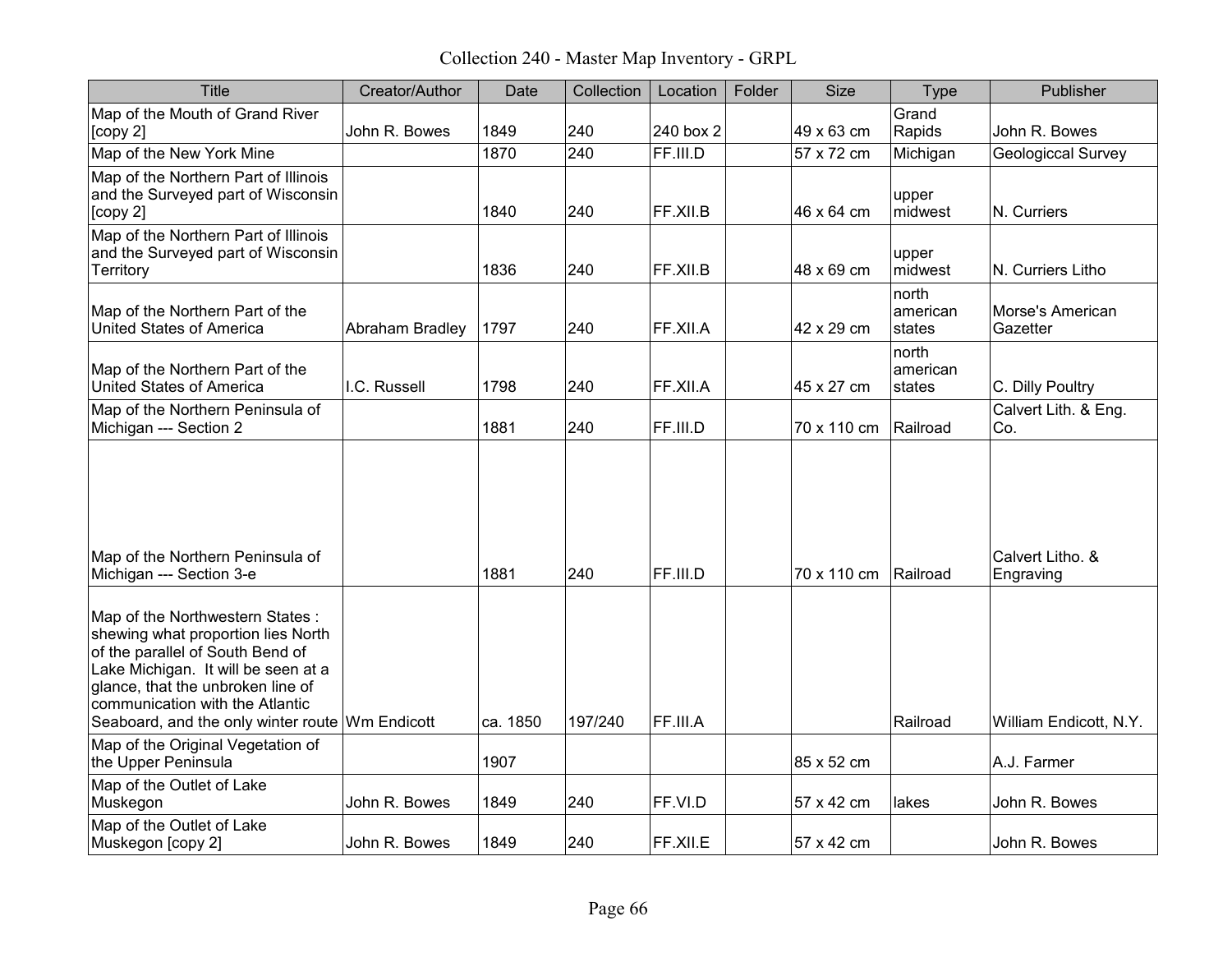Collection 240 - Master Map Inventory - GRPL

| <b>Title</b>                                                                | Creator/Author                               | Date    | Collection | Location                     | Folder            | Size              | <b>Type</b>                    | Publisher                    |
|-----------------------------------------------------------------------------|----------------------------------------------|---------|------------|------------------------------|-------------------|-------------------|--------------------------------|------------------------------|
| Map of the Portage Lake Mining<br><b>District</b>                           |                                              | 1890    | 240        | FF.III.D                     |                   | 36 x 40 cm        | Michigan                       | MI College of Mines          |
| Map of the Region of the Great<br>Lakes and Upper Mississippi River         |                                              | 1868    | 240        | FF.XII.A                     |                   |                   | north<br>american<br>states    | J. Disturnell                |
| Map of the Saginaw Valley                                                   | A. Albert                                    | 1860    | 240        | short<br>tube, top<br>of FFs |                   | 108 x 145<br>cm   | Michigan<br>cities.<br>Saginaw | Ehrgatt, Farbrimger &<br>Co. |
| Map of the Southern Part of<br>Michigan                                     |                                              | 1855    | 240        | FF.III.D                     |                   | 96 x 72 cm        | Michigan                       | S. Stiles & Co.              |
| Map of the St. Mary's River                                                 | A.L. Magilton                                | 1855    | 240        | FF.VI.C                      |                   | 71 x 55 cm        | river                          | A.L. Magilton                |
| Map of the State of Michigan                                                | John Farmer                                  | 1873    | 240        | FF.III.D                     |                   | 64 x 86 cm        | Michigan                       | John Farmer                  |
| Map of the State of Michigan and<br><b>Surrounding Country [photocopy]</b>  | John Farmer                                  | 1873    | 240        | 240 box 2                    |                   |                   | Michigan                       | R. Farmer and Co.            |
| Map of the state of Michigan and<br><b>Territory of Wisconsin</b>           | Thomas R.<br>Tanner                          | 1846    | 240        | FF.III.D                     |                   |                   | Michigan                       | H.S. Tanner                  |
| wap or the state of wildingan and<br>the Surrounding Country<br>[photocopy] | <b>John Farmer</b>                           | 1873    | 240        | 240 box 2                    |                   |                   | Michigan                       | R. Farmer and Co.            |
| Map of the Stocking and Allen's<br>Addition                                 | Robert S. Innes,<br>Nunica, Ottowa<br>Co. MI | ca.1850 | 240        | FF.XII.D                     | Folder $8$ inches | $9.5 \times 16.5$ | manuscript<br>map              |                              |
| Map of the Surface Formation of<br>the Northern Peninsula                   |                                              | 1911    | 240        | FF.III.D                     |                   | 62 x 34 cm        | Michigan                       | U.S. Geological Survey       |
| Map of the Surface Formation of<br>the Southern Peninsula                   |                                              | 1911    | 240        | FF.III.D                     |                   | 46 x 61 cm        | Michigan                       | U.S. Geological Survey       |
| Map of the Surface Formations of<br>the Northern Penninsula of<br>Michigan  | compiled by Helen<br>M. Martin               | 1957    | 240        | FF.III.E<br>folded?          |                   | 128 x 86 cm       | geological;<br>folding         | <b>USGS</b>                  |
| Map of the Surface Formations of<br>the Southern Penninsula                 |                                              | 1924    | 240        | FF.III.E                     |                   | 61 x 82 cm        | Michigan                       | Dept. of Conservation        |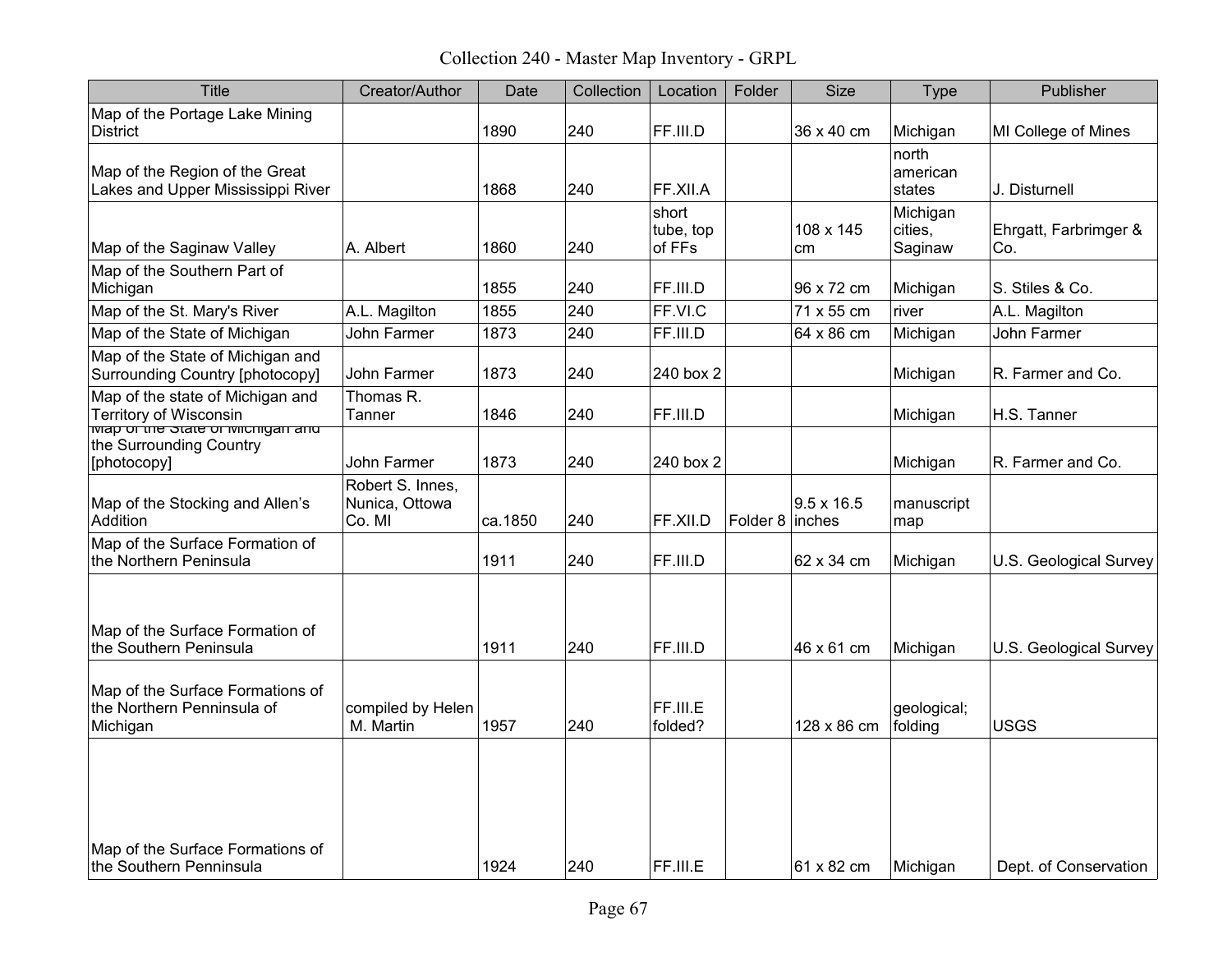Collection 240 - Master Map Inventory - GRPL

| <b>Title</b>                                                                                 | Creator/Author                                                        | Date    | Collection | Location           | Folder | <b>Size</b>     | Type                        | Publisher                                                                    |
|----------------------------------------------------------------------------------------------|-----------------------------------------------------------------------|---------|------------|--------------------|--------|-----------------|-----------------------------|------------------------------------------------------------------------------|
| Map of the Surface Formations of<br>the Southern Penninsula                                  | compiled by Helen<br>M. Martin                                        | 1955    | 240        | FF.III.E<br>folded |        | 105 x 107<br>cm |                             | Dept. of Conservation                                                        |
| Map of the Surface Formations of<br>the Southern Penninsula                                  | compiled by Helen<br>M. Martin                                        | 1955    | 240        | FF.III.E<br>folded |        | 105 x 107<br>cm |                             | Dept. of Conservation                                                        |
| Map of the Survey of Black Lake or<br>Ma-ca-ta-wa                                            | John R. Bowes                                                         | 1849    | 240        | FF.VI.D            |        | 55 x 43 cm      | lakes                       | John R. Bowes                                                                |
| Map of the Surveyed Part of<br>Michigan                                                      | <b>John Farmer</b>                                                    | 1837    | 240        | FF.III.D           |        | 87 x 60 cm      | Michigan                    | J.H. Colton                                                                  |
| Map of the Surveyed Part of<br>Michigan                                                      | John Farmer                                                           | 1839    | 240        | FF.III.D           |        | 86 x 60 cm      | Michigan                    | J.H. Colton                                                                  |
| Map of the Surveyed Part of<br>Michigan                                                      | <b>John Farmer</b>                                                    | 1854    | 240        | FF.III.D           |        | 90 x 64 cm      | Michigan                    | S. Stiles & Co.                                                              |
| Map of the Surveyed Part of<br>Michigan [copy 2]                                             | John Farmer                                                           | 1837    | 240        | FF.XII.E           |        | 87 x 60 cm      |                             | J.H. Colton                                                                  |
| Map of the Swamp Areas of the<br>Lower Peninsula of Michigan                                 |                                                                       | 1907    |            | FF.III.D           |        | 53 x 65 cm      |                             | John Farmer                                                                  |
| Map of the Territories of Michigan<br>and Ouisconsin [Wisconsin] reprint                     | John Farmer                                                           | 1836    | 240        | FF.XII.A           |        |                 | north<br>american<br>states | Farmer originally,<br>reproduced by the<br>Historical Society of<br>Michigan |
| Map of the Territories of Michigan<br>and Wisconsin                                          | <b>John Farmer</b>                                                    | 1836    | 240        | FF.XII.B           |        | 89 x 55 cm      | upper<br>midwest            | <b>John Farmer</b>                                                           |
| Map of the Territory of Minnesota<br>exhibiting route of 1849                                | P.S. Morawski                                                         | [1849]  | 240        | FF.XII.B           |        |                 | upper<br>midwest            | John Pope                                                                    |
| Map of the Territory of Wisconsin                                                            | David H. Burr<br>(repro of original<br>by W and A.K<br>Johnston Pub.) | 1836    | 240        | FF.XII.B           |        | 73 x 59 cm      | upper<br>midwest            | Johnston's<br>Geopgraphical<br>publications                                  |
| Map of the Town of Lansing                                                                   |                                                                       | 1843    | 240        | FF.XI.C            | "C"    | 47 x 77 cm      | county map                  | Macy & Driggs                                                                |
| Map of the Town of Lansing                                                                   | F.W. Wilmotte                                                         | ca.1843 | 240        | FF.XI.C            |        |                 | michigan<br>cities          | Macy and Driggs                                                              |
| Map of the Town of Lyons, on<br>sections 18 & 19 T.7.N.R.5.W.,<br>County of Ionia, Michigan. | W.J. Stone                                                            | [1836]  | 240        | 240-39             |        |                 |                             | W.J. Stone St. Wash.<br>Ctty.                                                |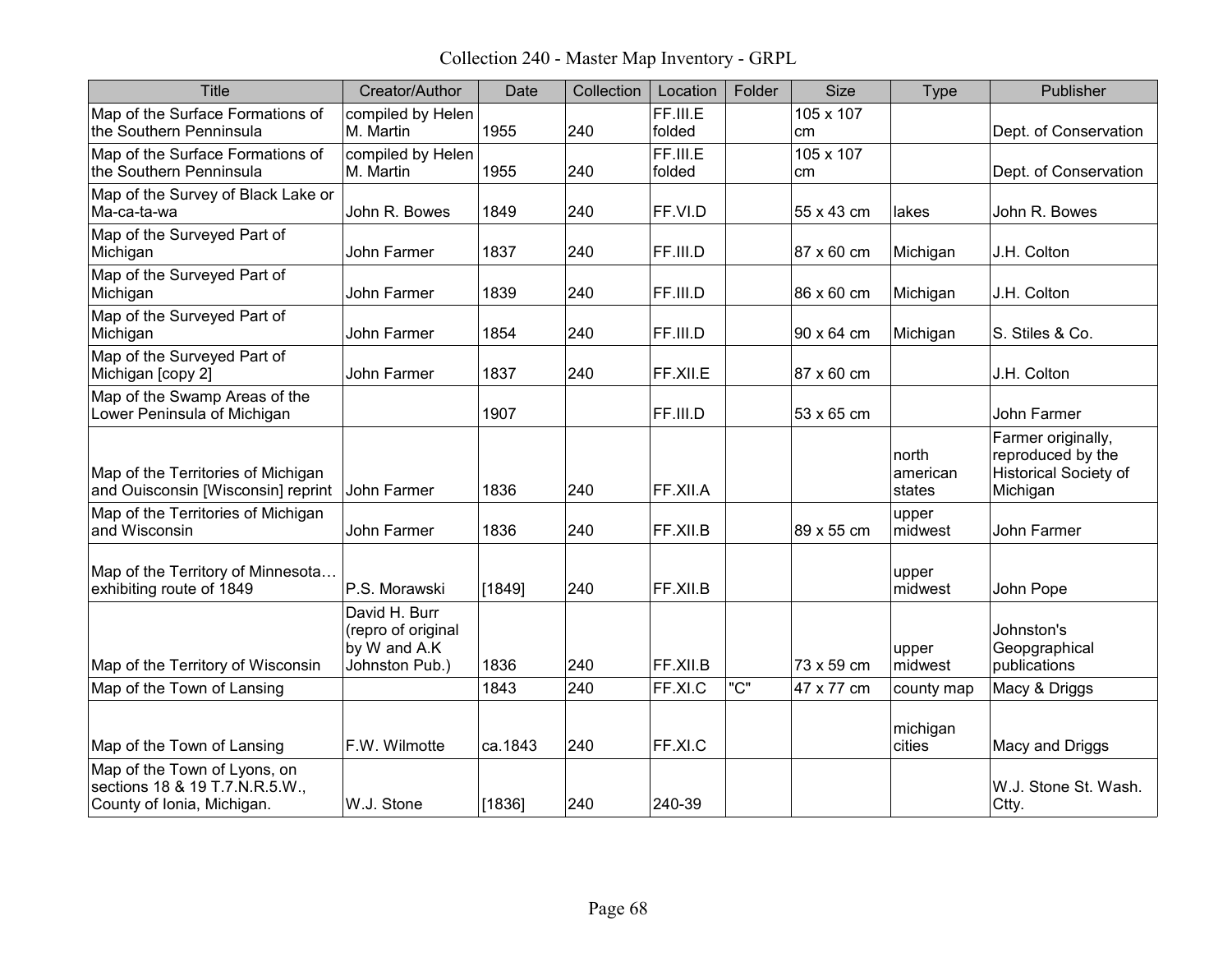Collection 240 - Master Map Inventory - GRPL

| <b>Title</b>                                                                                                                                                                | Creator/Author                                    | Date   | Collection | Location                         | Folder | <b>Size</b>        | <b>Type</b>                   | Publisher                                    |
|-----------------------------------------------------------------------------------------------------------------------------------------------------------------------------|---------------------------------------------------|--------|------------|----------------------------------|--------|--------------------|-------------------------------|----------------------------------------------|
| Map of the United States and State<br>Land Grants, to the Chicago &<br>NorthWestern Railway Co., in the<br>counties of Menominee, Delta,<br>Marquette, Alger and Dickinson, |                                                   |        |            |                                  |        |                    |                               |                                              |
| Michigan.                                                                                                                                                                   |                                                   | 1903   |            | 240-39                           |        |                    | Land grants                   |                                              |
| Map of the United States of North<br>America                                                                                                                                | A. Arrowsmith                                     | 1796   | 240        | FF.XII.A                         |        | 86 x 67 cm         | north<br>american<br>states   | A. Arrowsmith                                |
| Map of the United States Road?<br>From Ohio to Detroit                                                                                                                      | A. Edwards, S.<br>Vance and Phila<br>E. Judd      | 1825   | 240        | FF.XII.B<br>Folded               |        | 50 x ca. 170<br>cm | Original                      | Drawn by J. Farmer,<br>Detroit.              |
| Map of the Upper Peninsula                                                                                                                                                  |                                                   | 1873   |            |                                  |        | 72 x 56 cm         |                               | <b>Geological Survey</b>                     |
| Map of the Village of Ada (MI)                                                                                                                                              | R. Andrewes                                       | 1836   | 240        | FF.V.B                           |        | 69 x 53 cm         | <b>Kent County</b>            | W.J. Stone                                   |
| Map of the Village of Ada, situated<br>on Section 34.T.7.N.R.10.W.,<br>County of Kent, michigan.                                                                            | Drawn by R.<br>Andrewes, Detroit                  | 1836   |            | 240 Box<br>1                     | 5      |                    |                               | W.J. Stone Sc. Wah.<br>City.                 |
| Map of the Village of Croton                                                                                                                                                | J. Almy                                           | 1854   | 240        | FF.XI.C                          |        | 72 x 72 cm         | michigan<br>cities            | <b>Ed Mendel</b>                             |
| Map of Washington and Edwards<br>Mines                                                                                                                                      |                                                   | 1869   | 240        | FF.III.D                         |        | 72 x 56 cm         | Michigan                      | Geological Survey                            |
| Map of Washtenaw County                                                                                                                                                     | S.W. Higgins,<br>geological survey<br>topographer | 1840   | 240        | FF.XI.C                          | "T-V"  | 56 x 42 cm         | county map                    | Douglass Houghton,<br><b>State Geologist</b> |
| Map of Wayne County                                                                                                                                                         | S.W. Higgins,<br>geological survey<br>topographer | 1840   | 240        | FF.XI.C                          | "T-V"  | 58 x 47 cm         | county map                    | Doolittle & Munson                           |
| Map Showing Boundary Lines of<br>Wards                                                                                                                                      |                                                   | [1918] | 240        | <b>Box 2.3</b><br>was<br>FF.IV.B |        | 27 x 35 cm         | Blueprint;<br>Grand<br>Rapids |                                              |
| Map Showing Geological Formation<br>and Contours of                                                                                                                         |                                                   | 1905   | 240        | FF.III.D                         |        | 38 x 45 cm         | Michigan                      | U.S. Geological Survey                       |
| <b>Map Showing Present</b><br>Development at Grand Rapids<br>copy 1                                                                                                         | G.S. Williams                                     | 1910   | 240        | FF.IV.B                          |        | 41 x 56 cm         | Grand<br>Rapids               |                                              |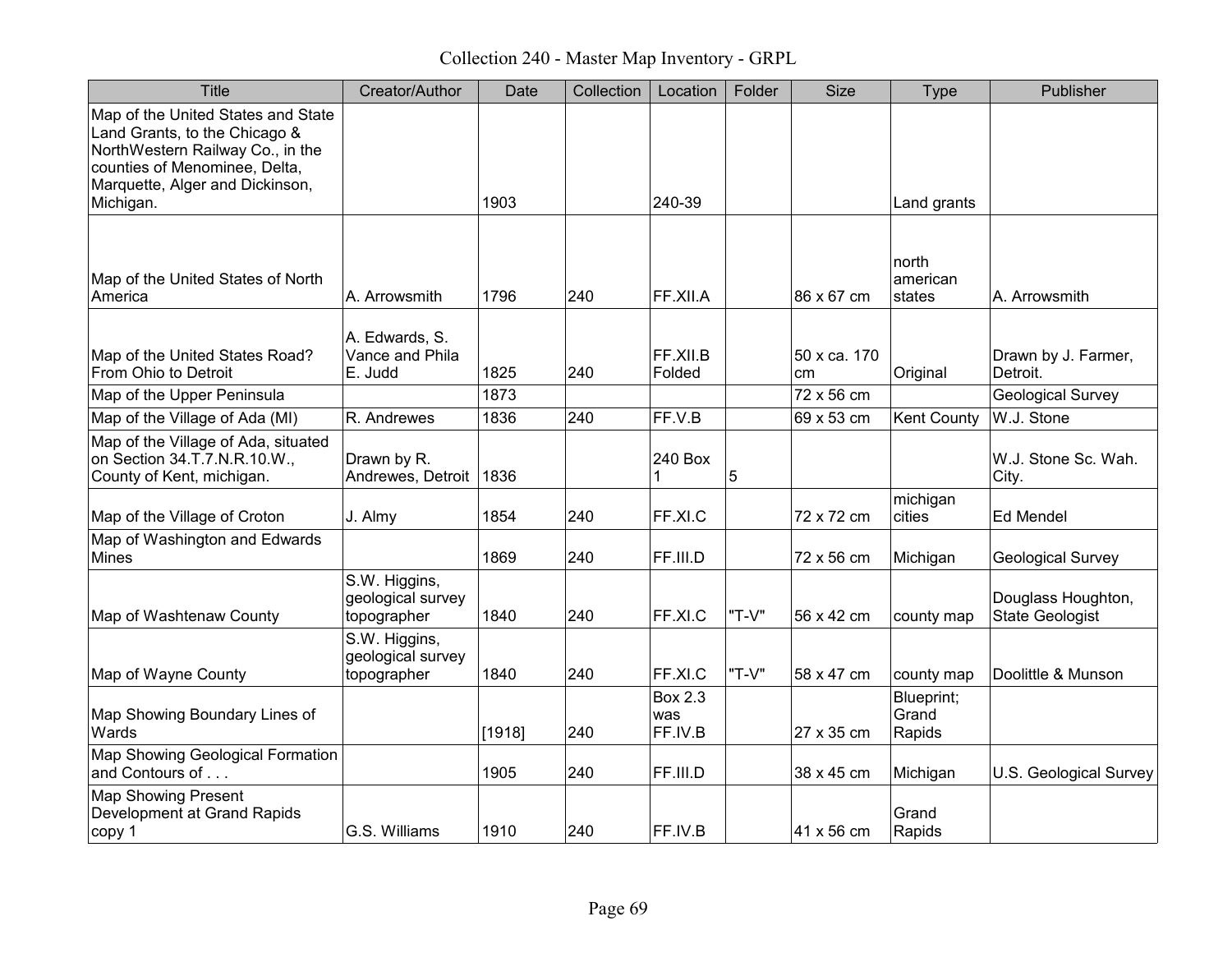Collection 240 - Master Map Inventory - GRPL

| <b>Title</b>                                                                                                                                                            | Creator/Author                                | Date              | Collection | Location                         | Folder | <b>Size</b> | <b>Type</b>                   | Publisher                             |
|-------------------------------------------------------------------------------------------------------------------------------------------------------------------------|-----------------------------------------------|-------------------|------------|----------------------------------|--------|-------------|-------------------------------|---------------------------------------|
| Map Showing Properties Controlled<br>by Commonwealth Power, Railway<br>and Light compnay, Michigan<br>Railways company, Springfield<br>Light Company, Union Railway Gas |                                               |                   |            |                                  |        |             | upper                         |                                       |
| and Electric Company                                                                                                                                                    |                                               | 1913              | 240        | FF.XII.B                         |        | 24 x 56 cm  | midwest                       | E. Hence                              |
| Map Showing State Reward Roads<br>of Michigan                                                                                                                           | State Highway<br>Dept., Frank F.<br>Rogers    | 1920              | 240        | FF.III.B                         |        | 59 x 72 cm  | Highway                       | State Highway Dept.                   |
| Map Showing the Grand Rapids &<br>Indiana Railroad                                                                                                                      | G.W. Colton                                   | 1870              | 240        | FF.III.A                         |        | 100 x 71 cm | Railroad                      | G.W. & C.B. Colton                    |
| Map Showing the Lands of the<br>Muskegon Petroleum                                                                                                                      | G.W. and C.B.<br>Colton and CO.,<br><b>NY</b> | 1870              | 240        | FF.XI.C                          |        | 54 x 41 cm  | michigan<br>cities            | G.W. & C.B. Colton                    |
| Map Showing the Lighthouses of<br>the Great Lakes                                                                                                                       |                                               | 1990              | 240        | FF.XII.C                         |        |             | picture map                   | Avery Color Studios,<br>Marquette, MI |
| Map Showing the Line of the Port<br>Huron & Lake Michigan                                                                                                               |                                               | 1869              |            |                                  |        | 85 x 45 cm  |                               | American Photo-Litho                  |
| Map showing the Line of the Port<br>Huron and Lake Michigan<br>Railways                                                                                                 | L.D. Dibble                                   | 1868              | 240        | FF.III.A                         |        |             | Railroad                      |                                       |
| Map Showing the Military Road<br>Lands                                                                                                                                  | James C. Ayer                                 | 1884, 1893 240    |            | FF.III.B                         |        |             | Highway                       | Chas. Hart Lith.                      |
| Map Showing the Proposed Rail<br>Road from the Copper & Iron<br>mining District of Lake Superior                                                                        |                                               | 1855              | 240        | FF.III.A                         |        | 46 x 66 cm  | Railroad                      | Endicott & Co.                        |
| Map Showing the Shipwrecks of the<br><b>Great Lakes</b>                                                                                                                 |                                               | 1991              | 240        | FF.XII.C                         |        |             | picture map                   | Avery Color Studios,<br>Marquette, MI |
| Map Showing Wards and Precincts<br>-- City of Grand Rapids                                                                                                              |                                               | 1935<br>(revised) | 240        | FF.IV.C                          |        | 30 x 42 cm  | Grand<br>Rapids               |                                       |
| Map Showing Wards and Precincts,<br><b>City of Grand Rapids</b>                                                                                                         |                                               | 1920              | 240        | <b>Box 2.3</b><br>was<br>FF.IV.B |        | 25 x 31 cm  | Blueprint;<br>Grand<br>Rapids |                                       |
| Map to Help You around the<br><b>Business Section of Grand Rapids,</b><br>a Good place to live, etc                                                                     | City of Grand<br>Rapids                       | 1930              | 240        | FF.V.A                           |        | 63 x 54 cm  | G.R. picture<br>map           | A.P. Johnson Co.                      |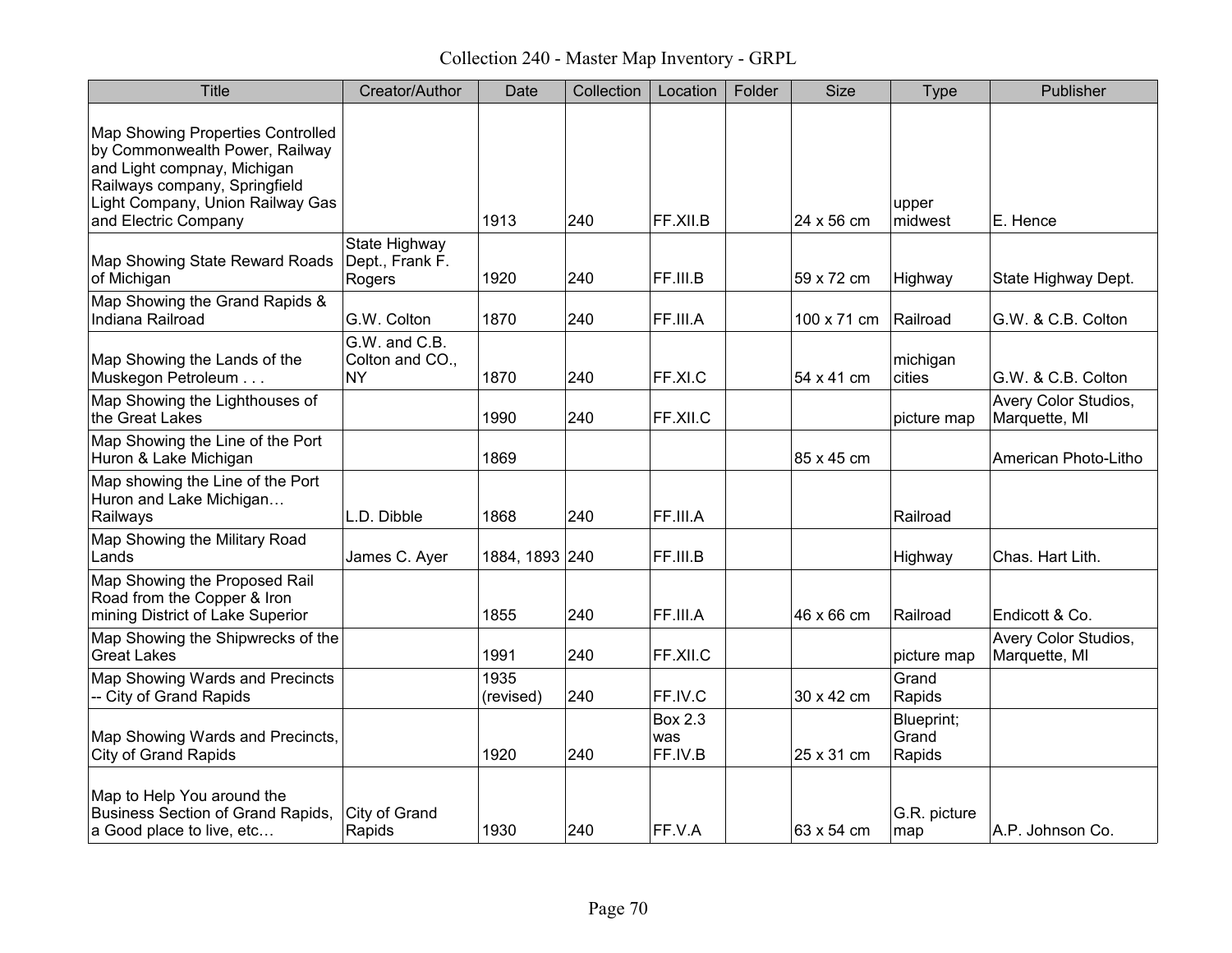Collection 240 - Master Map Inventory - GRPL

| <b>Title</b>                                                                                                        | Creator/Author                                      | Date    | Collection | Location               | Folder | Size       | Type                  | Publisher                                    |
|---------------------------------------------------------------------------------------------------------------------|-----------------------------------------------------|---------|------------|------------------------|--------|------------|-----------------------|----------------------------------------------|
| Map: Section 15, Township 12<br>North, Range 18 West (White River<br>Township) / James T. Fassen.                   |                                                     | c. 1991 |            |                        |        | 84 x 58 cm | Poster                | Faasen                                       |
| Map. Highway. Folding. Michigan,<br>Speedway 79. Courtesy of<br>Speedway Petroleum Corp. Rand<br>McNally, ca. 1960. |                                                     |         | 240        | 240 Box                | 51     |            |                       |                                              |
| Map. Highway. Folding. Michigan.<br>Info-Map. Gulf. Rand McNally.<br>Includes 1930 census data.                     |                                                     |         | 240        | 240 Box<br>$\mathbf 1$ | 51     |            |                       |                                              |
| Map. Highway. Folding. Michigan.<br>Sunoco. Rand McNally. 1942.                                                     |                                                     |         | 240        | 240 Box                | 51     |            |                       |                                              |
| Maple River Canoeing Map, Muir to<br>Maple Rapids / Maple Rapids to<br>Bannister                                    | Michigan Grand<br><b>River Watershed</b><br>Council | 1974    | 240        | FF.VI.C                |        |            | river                 | Michigan Bicentennial<br>Comission           |
| Maps showing Wards and<br>Precincts, City of Grand Rapids,<br>Mich. 1930                                            | Earl L. Sproat                                      | 1930    | 309/240    | XX                     |        |            | Grand<br>Rapids       | <b>Kent County</b>                           |
| Marquette                                                                                                           | Army Map Service                                    | 1968    | 240        | FF.XI.E                |        |            | eastern u.s.,<br>topo | <b>USGS</b>                                  |
| Marquette County Michigan                                                                                           | <b>Board of County</b><br>Road<br>Comissioners      | 1947    | 240        | FF.XI.B                | "M"    |            | county map            | Guelf Printing CO.                           |
| Mason County                                                                                                        | Sportsmen's<br>County Map<br>Service                |         | 240        | FF.XI.B                | "M"    |            | county map            |                                              |
| Master Plan [City of Grand Rapids]                                                                                  | <b>City Planning</b><br>Comission                   | 1962    | 240        | $ 4$ [was<br>IV.E1     |        | 78 x 95 cm | Grand<br>Rapids       | <b>City Planning</b><br>Commission           |
| Master Plan [City of Grand Rapids]                                                                                  |                                                     | 1962    | 109        | FF.IV.E                |        | 78 x 95 cm | Printed               | <b>City Planning</b><br>Commission           |
| Maston Lake                                                                                                         | Institute for<br><b>Fisheries</b><br>Research       | 1952    | 240        | FF.VI.D                |        |            | lakes                 | Michigan United<br><b>Conservation Clubs</b> |
| McGulpin Point, MI                                                                                                  | Army Map Service                                    | 1964    | 240        | FF.VI.E                |        | 55 x 69 cm | forest                | Dept. of the Interior                        |
| McNearny Lake, MI                                                                                                   | Army Map Service   1975                             |         | 240        | FF.VI.E                |        | 55 x 69 cm | ∣forest               | Dept. of the Interior                        |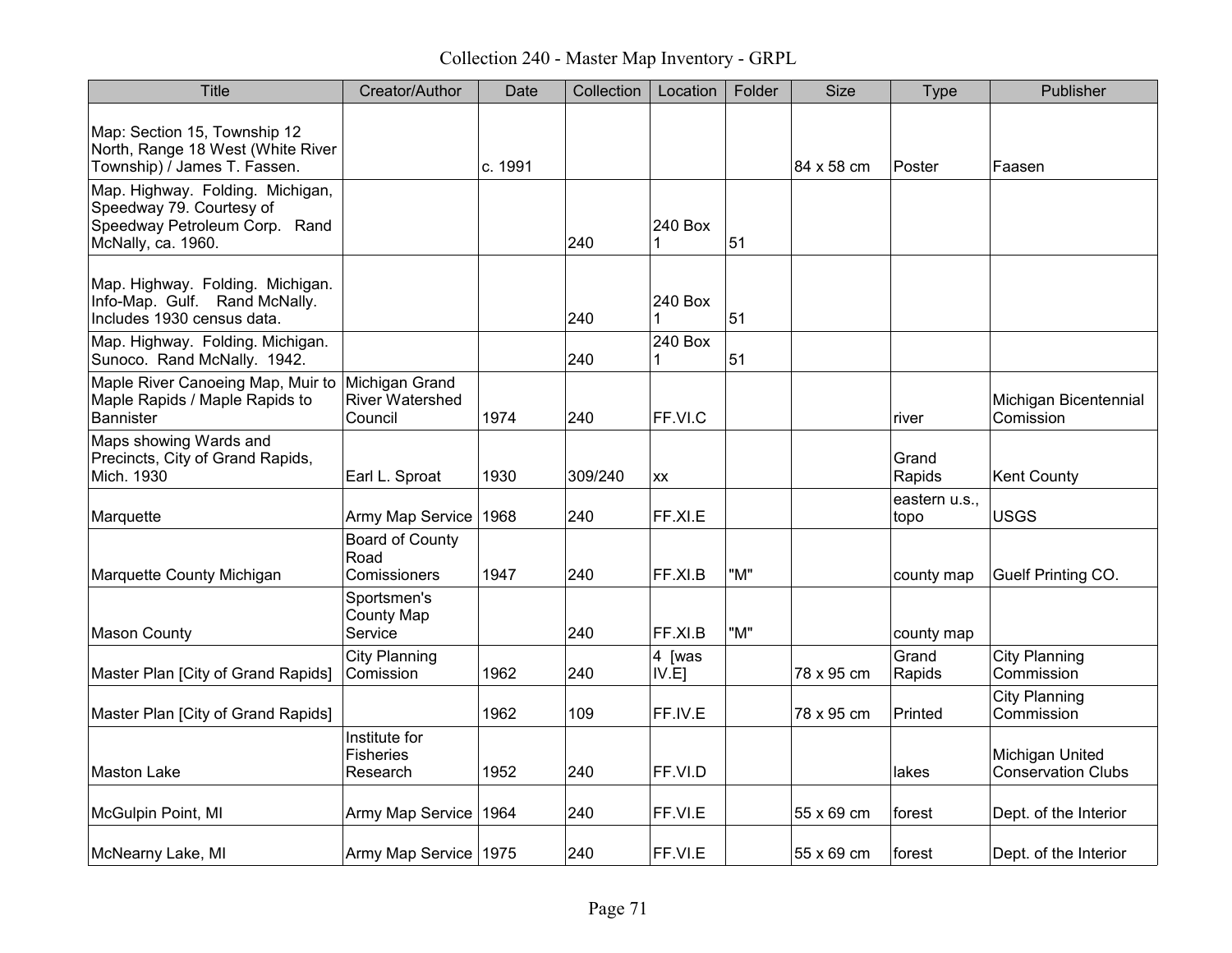Collection 240 - Master Map Inventory - GRPL

| <b>Title</b>                                                                                                                                                                                                   | Creator/Author            | Date           | Collection | Location                                            | Folder                                                          | <b>Size</b> | <b>Type</b>                     | Publisher                      |
|----------------------------------------------------------------------------------------------------------------------------------------------------------------------------------------------------------------|---------------------------|----------------|------------|-----------------------------------------------------|-----------------------------------------------------------------|-------------|---------------------------------|--------------------------------|
| Mecosta County MI Showing Rural<br><b>Delivery Routes</b>                                                                                                                                                      | Post Office Dept.         | 1913           | 240        | FF.XI.B                                             | "M"                                                             |             | county map                      |                                |
| Median Family Income by Census<br><b>Tracts</b>                                                                                                                                                                | City of G.R.              | 2000           | 240        | FF.IV.E                                             |                                                                 |             | Grand<br>Rapids                 | Map Request                    |
| Meijer Store Locator Map                                                                                                                                                                                       | Meijer                    | 1987           | 240        | FF.XII.B                                            | Upper<br>Midwest<br>-Multiple<br>States.<br>Folder <sub>2</sub> |             | Store<br>Locator                | Meijer                         |
| Mendenhall's Guide and Road Map<br>of Southeastern Michigan                                                                                                                                                    | C.S. Mendenhall           | 1908           | 240        | FF.III.B                                            |                                                                 | 71 x 84 cm  | highway                         | C.S. Mendenhall                |
| Michigan                                                                                                                                                                                                       | [Jeremiah<br>Greenleast]? | 1848           | 240        | FF.III.D                                            |                                                                 |             | Michigan                        |                                |
| Michigan                                                                                                                                                                                                       |                           | 1908           |            | FF.III.B                                            |                                                                 |             |                                 | Geographical Pub. Co.          |
| Michigan                                                                                                                                                                                                       |                           | 1908           |            | FF.III.B                                            |                                                                 | 70 x 87 cm  |                                 | Geographical Pub. Co.          |
| Michigan                                                                                                                                                                                                       |                           | 1910           |            | FF.III.B                                            |                                                                 | 71 x 91 cm  |                                 | Geographic Pub. Co.            |
| Michigan                                                                                                                                                                                                       |                           | 1926           | 240        | FF.III.E<br>Michigan<br>Maps<br>1900-<br>(Folder 1) |                                                                 | 71 x 90 cm. |                                 | Geographical<br>Publishing Co. |
|                                                                                                                                                                                                                | L. D. Dickinson,          |                |            |                                                     |                                                                 |             |                                 |                                |
| Michigan                                                                                                                                                                                                       | Gov.                      | 1940           | 240        | FF.XII.C                                            |                                                                 |             | picture map                     | State of Michigan              |
| Michigan                                                                                                                                                                                                       |                           | 1973           |            | FF.III.C                                            |                                                                 | 46 x 88 cm  |                                 | Rand McNally                   |
| Michigan                                                                                                                                                                                                       |                           |                |            |                                                     |                                                                 | 63 x 89 cm  |                                 | AAA                            |
| Standard Map of Michigan,<br>includes two separate maps of the<br>Upper Peninsula and the Northern<br>portion of the Lower Peninsula,<br>pulled from a Rand McNally<br>Commercial Atlas book, pgs. 209-<br>215 |                           | 1940s          |            | 240 FF.III.D                                        |                                                                 |             |                                 | Rand McNally                   |
| Michigan: County, county<br>subdivision, and place<br>boundaries  / U.S. Department of<br>Commerce, Bureau of the Census.                                                                                      |                           | 1970, 1980 240 |            | FF.III.E                                            |                                                                 |             | Michigan<br>showing<br>counties | Dept. of Commerce              |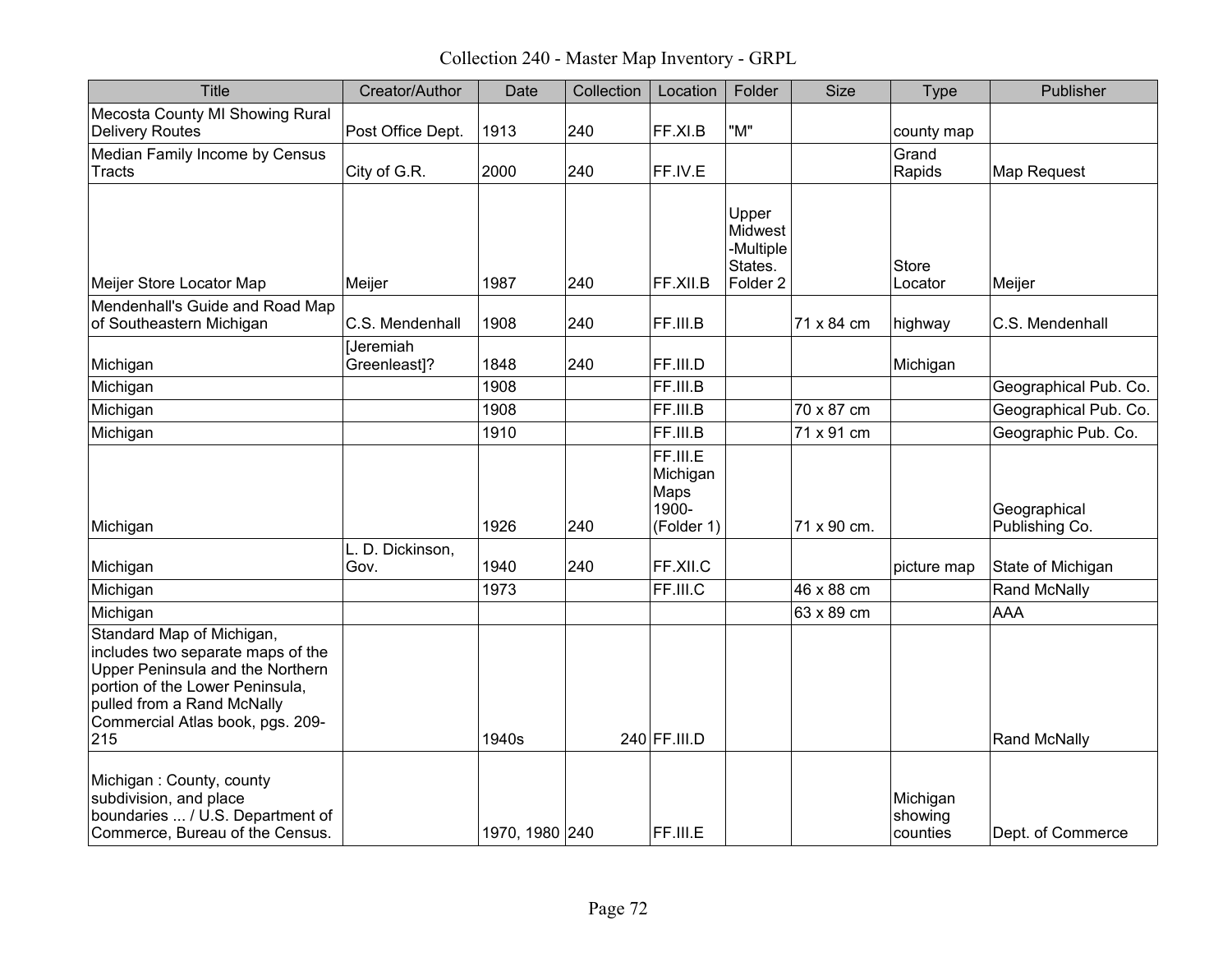Collection 240 - Master Map Inventory - GRPL

| <b>Title</b>                                                                      | Creator/Author                                                                                          | Date            | Collection | Location                                                  | Folder                  | <b>Size</b> | <b>Type</b>                   | Publisher                                 |
|-----------------------------------------------------------------------------------|---------------------------------------------------------------------------------------------------------|-----------------|------------|-----------------------------------------------------------|-------------------------|-------------|-------------------------------|-------------------------------------------|
| Michigan: the Great Lakes State                                                   | Produced by<br>Michigan Center<br>for Geographic<br>Information, Dept.<br>of Information<br>Technology, | <b>May 2004</b> | 240        | FF.xx.xx                                                  |                         |             | Michigan<br>facts             |                                           |
| Michigan: the Great Lakes State                                                   | produced by<br>Michigan Center<br>for Geographic<br>Information, Dept.<br>of Information<br>Technology  | May 2004        | 240        | FF.III.E<br>But<br>couldn't<br>get the<br>drawer<br>open! |                         |             | Highway w<br>state<br>symbols | Mich. History Center                      |
| Michigan 7.5 Minute Quadrangle<br>Names                                           | <b>USGS</b>                                                                                             | 1990            | 240        | FF.III.D                                                  |                         |             | eastern u.s.,<br>topographic  | <b>USGS</b>                               |
| Michigan and Wisconsin, Wood's<br><b>Official Railway Guide</b>                   | <b>Matthews</b><br>Northrup Co.                                                                         | 1897            | 240        | FF.III.A                                                  |                         |             | Railroad                      | Wood's                                    |
| Michigan As a State: 1837-1860                                                    | C.A. Burkhart                                                                                           | ca.1930         | 240        | FF.XII.E                                                  | "duplica<br>te<br>maps" |             | michigan<br>history           | A.J. Nystrom                              |
| Michigan As A State: 1860-1926                                                    | C.A. Burkhart                                                                                           | ca.1930         | 240        | FF.XII.E                                                  | "duplica<br>te<br>maps" |             | michigan<br>history           | A.J.Nystrom                               |
| Michigan As a Territory: 1805-1837                                                | C.A. Burkhart                                                                                           | ca. 1930        | 240        | FF.XII.E                                                  | "duplica<br>te<br>maps" |             | michigan<br>history           | A.J. Nystrom                              |
| Michigan Canoe Trails                                                             | Michigan Tourist<br>Council                                                                             | ca. 1964        | 240        | FF.VI.C                                                   |                         |             | river                         | Michigan Tourist<br>Council               |
| Michigan Canoe Trails                                                             | Michigan Tourist<br>Council                                                                             | ca.1950         | 240        | FF.VI.C                                                   |                         |             | river                         | Michigan Tourist<br>Council               |
| Michigan Department of<br><b>Transportation Map</b>                               | MI Dept. Of<br>Transportation                                                                           | ca.1995         | 240        | FF.XII.E                                                  |                         |             |                               | MI Dept. of<br>highway map Transportation |
| Michigan Department of<br>Transportation Map, [copy 2]                            | MI Dept. Of<br>Transportation                                                                           | ca.1995         | 240        | FF.XII.E                                                  |                         |             | highway map                   | MI Dept. Of<br>Transportation             |
| Michigan East Coast Resort<br>RegionOn the Line of the Pere<br>Marquette Railroad | H.F. Moeller                                                                                            | 1904            | 240        | FF.III.A                                                  |                         |             | Railroad                      | Poole Bros.                               |
| Michigan Great Lake State Official<br><b>Transportation Map</b>                   | Michigan Dept. of<br>Transportation                                                                     | 1980-1981 240   |            | 240 box 4 $ 4 $                                           |                         |             | Michigan                      | <b>State Transportation</b><br>Comission  |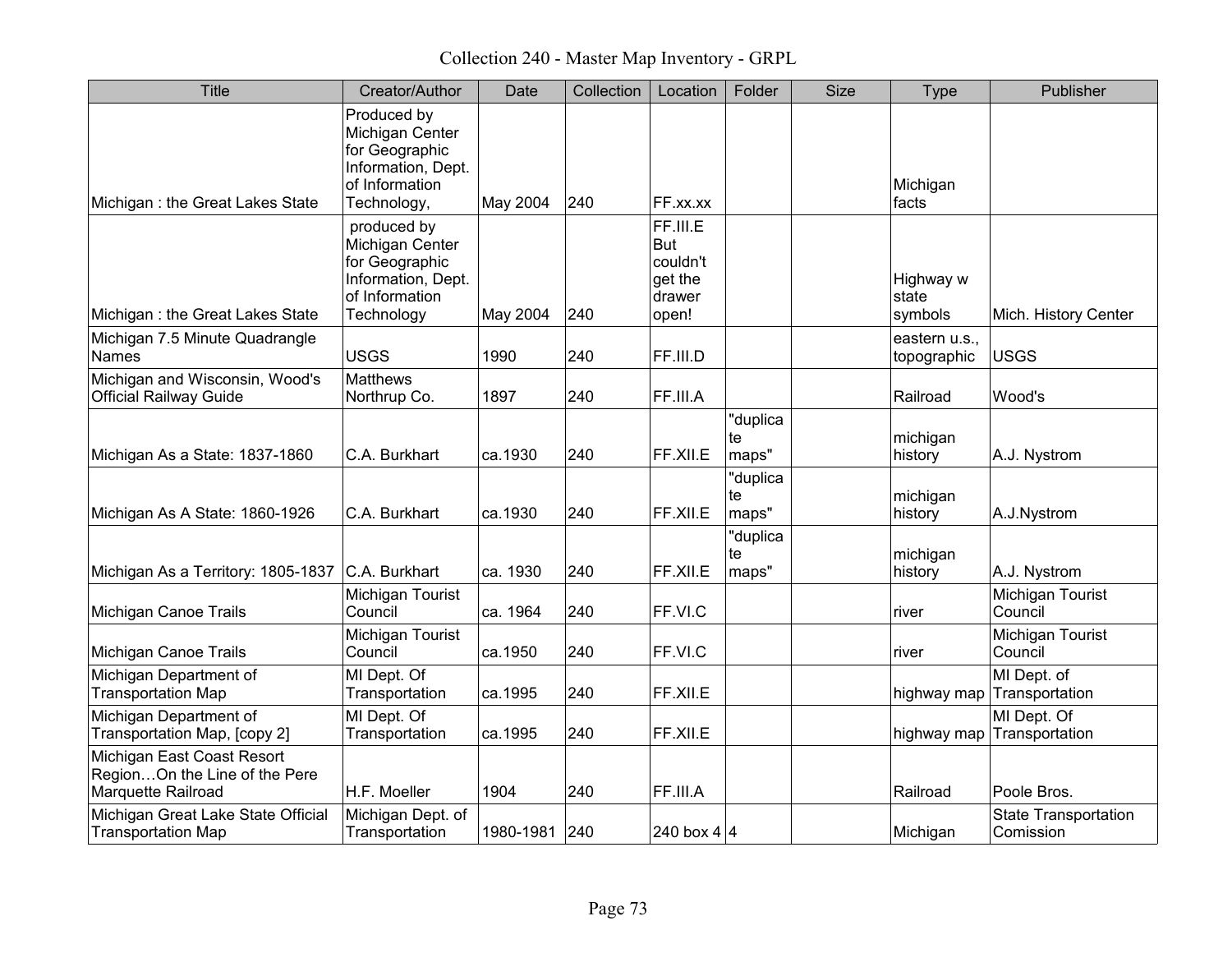Collection 240 - Master Map Inventory - GRPL

| <b>Title</b>                                                                                                        | Creator/Author                                                 | Date            | Collection | Location        | Folder | <b>Size</b> | <b>Type</b>                  | Publisher                                                                            |
|---------------------------------------------------------------------------------------------------------------------|----------------------------------------------------------------|-----------------|------------|-----------------|--------|-------------|------------------------------|--------------------------------------------------------------------------------------|
| Michigan Highways Lakes Streams<br>Parks and Forests                                                                | Michigan State<br>Highway Dept. /<br>Rand McNally,<br>Chicago. | July 1,<br>1931 | 240        | 240 Box<br>4    |        |             |                              | Issued by State<br>Highway Dept. &<br>Department of<br>conservation, Lansing,<br>Mi. |
| Michigan Highways, Lakes,<br><b>Streams and Forests</b>                                                             | State Highway<br>Dept./ Dept. of<br>Conservation               | 1931            | 240        | 240 box 4 $ 5 $ |        |             | Michigan                     | State Highway<br>Department                                                          |
| Michigan Index to Topographic and<br>other Map Coverage                                                             | <b>USGS</b>                                                    | 1993            | 240        | FF.XI.E         |        |             | eastern u.s.,<br>topographic | <b>USGS</b>                                                                          |
| Michigan Info Map, Gulf                                                                                             | <b>Gulf Gasoline</b>                                           | 1950s           | 240        | 240 box 4 none  |        |             | Michigan,<br>highway         | <b>Rand McNally</b>                                                                  |
| Michigan Info-Map                                                                                                   | Gulf                                                           |                 |            | 240 Box<br>1    |        |             |                              | <b>Rand McNally</b>                                                                  |
| Michigan Inspection Bureau Map of<br><b>Comstock Park</b>                                                           | Michigan<br>Inspection Bureau   1917                           |                 | 240        | FF.XI.C         |        |             | michigan<br>cities           |                                                                                      |
| Michigan Official Department of<br>Transportation Map: Celebrating 50<br>Years of the Mackinac Bridge,<br>1957-2007 | Michigan Dept. of<br>Transportation                            | 2007            | 240        | 240 box 4 1     |        |             | Michigan,<br>highway         | Transportation<br>Comission                                                          |
| Michigan Official Department of<br>Transportation Map: Great Lakes,<br><b>Great Times</b>                           | Michigan Dept. of<br>transportation                            | 2001            | 240        | 240 box 4 none  |        |             | Michigan,<br>highway         | Transportation<br>Comission                                                          |
| Michigan Official Department of<br>Transportation Map: Majestic<br>shores                                           | Michigan Dept. of<br>Transportation                            | 2003-2004       | 240        | 240 box 4 none  |        |             | Michigan,<br>highway         | Transportation<br>Comission                                                          |
| Michigan Official Department of<br>Transportation Map: One Hundred<br>Years of Michigan Transportation              | Michigan Dept. of<br>Transportation                            | 2005            | 240        | 240 box $4 1$   |        |             | Michigan,<br>highway         | Transportation<br>Comission                                                          |
| Michigan Official Highway Map                                                                                       | Michigan State<br>Highway Dept.                                | 1953            | 240        | 240 box 4 none  |        |             | Michigan,<br>highway         | State Highway Dept.                                                                  |
| Michigan Official Highway Map                                                                                       | Michigan State<br>Highway Dept.                                | 1955            | 240        | 240 box 4 none  |        |             | Michigan,<br>Highways        | Michigan State<br>Highway Dept.                                                      |
| Michigan the Great Lakes State<br>(1997)                                                                            |                                                                | 1997            | 240        | FF.XII.C        |        | 63 x 92 cm. | picture map                  | <b>White Mountain</b><br><b>Puzzles</b>                                              |
| Michigan, 1971 Official Highway<br>Map                                                                              | State Highway<br>Commission                                    | 1971            | 240        | FF.XII.E        |        |             |                              | State Highway<br>highway map Commission, Lansing                                     |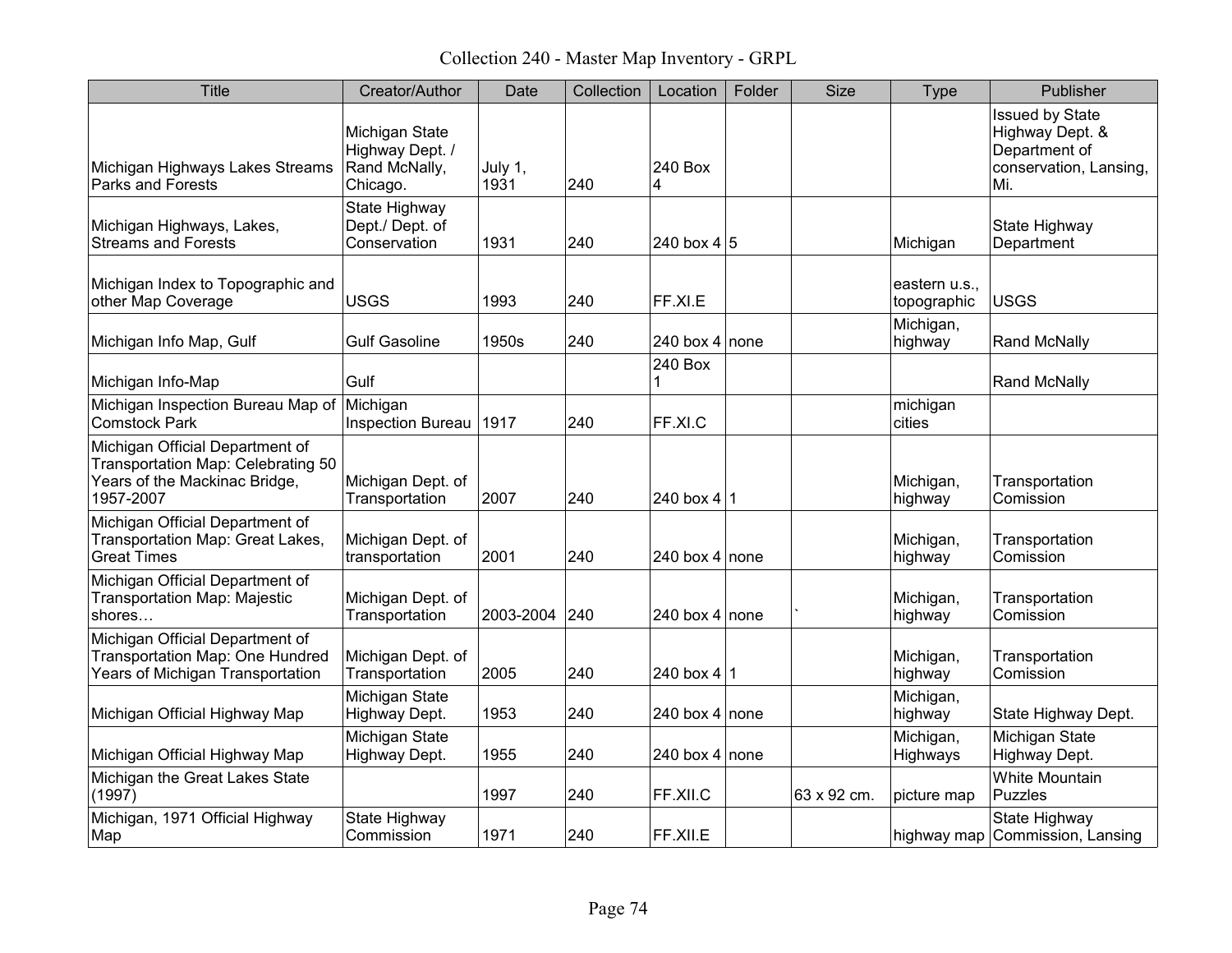Collection 240 - Master Map Inventory - GRPL

| <b>Title</b>                                                                           | Creator/Author                                                     | Date                                         | Collection | Location                         | Folder       | <b>Size</b> | <b>Type</b>                 | Publisher                                                                                    |
|----------------------------------------------------------------------------------------|--------------------------------------------------------------------|----------------------------------------------|------------|----------------------------------|--------------|-------------|-----------------------------|----------------------------------------------------------------------------------------------|
| Michigan, 2003-2004                                                                    |                                                                    | 2003-2004 240                                |            | FF.III.C.<br>Folder <sub>2</sub> |              | 73 x 75 cm. | Michigan                    | Mich. Dept. of<br>Transportation                                                             |
| Michigan. State Highway Dept.<br>Plans for Proposed Michigan<br>Project I-96 / Rt. 131 | Mich. Highway<br>Dept.                                             | 1969-1970 240                                |            | FF.III.C                         |              |             | Highway<br>construction     | State of Michigan                                                                            |
| Michigan's Upper Peninsula                                                             | <b>Upper Peninsula</b><br>Travel &<br>Recreation Assoc.   ca. 1975 |                                              | 240        |                                  |              | 73 x 76 cm. | Michigan<br>travel map      | <b>Upper Peninsula</b><br>Travel & Recreation<br>Assoc.                                      |
| Midland                                                                                | Army Map Service 1967                                              |                                              | 240        | FF.XI.E                          |              |             | eastern u.s.,<br>topo       | <b>USGS</b>                                                                                  |
| <b>Midland County</b>                                                                  |                                                                    |                                              | 240        | FF.XI.B                          | "M"          |             | county map                  |                                                                                              |
| Milepost Interstate 75 : the<br>Michigan Bicentennial Highway                          |                                                                    | 1976<br><b>BOOK</b>                          |            | 240 Box<br>1                     | 9            |             |                             | Lansing: Mich. Dept.<br>of State Highways &<br>Transportation.                               |
| Milwaukee                                                                              | Army Map Service                                                   | 1954                                         | 240        | FF.X.D                           |              | 86 x 56 cm  | lake<br>michigan            | <b>USGS</b>                                                                                  |
| Milwaukee                                                                              | Army Map Service                                                   | 1967                                         | 240        | FF.XI.E                          |              |             | eastern u.s.,<br>topo       | <b>USGS</b>                                                                                  |
| Minneapolis                                                                            | Army Map<br>Service, 1954                                          | 1954                                         | 240        | FF.XI.E                          |              |             | eastern u.s.,<br>topo       | <b>USGS</b>                                                                                  |
| Minnesota and Dacotah in 1860,<br>reproduction                                         | Samuel Augustus<br>Mitchell                                        | 1860<br>(originally)<br>reprint from<br>1994 | 240        | FF.XII.A                         |              |             | north<br>american<br>states | Mitchell, (originally)<br>reprint published by<br>the Minnesota<br><b>Historical Society</b> |
| Monroe                                                                                 | <b>AAA</b>                                                         | n.d.                                         | 240        | FF.XI.C                          |              |             | michigan<br>cities          | <b>AAA Michigan</b>                                                                          |
| Monroe Co. & Lenawee Co.                                                               | G. H.Carroll                                                       |                                              | 240        | FF.XII.D                         | Folder<br>10 |             | manuscript<br>map           |                                                                                              |
| Monroe Co. & Lenawee Co.                                                               | G.H. Carroll                                                       |                                              | 240        | FF.XII.D                         | Folder<br>10 |             | manuscript<br>map           |                                                                                              |
| <b>Monroe County</b>                                                                   |                                                                    |                                              | 240        | FF.XII.D                         | Folder<br>10 |             | manuscript<br>map           |                                                                                              |
| Monroe County MI Showing Rural<br><b>Delivery Service</b>                              | Post Office Dept.                                                  | 1911                                         | 240        | FF.XI.B                          | "M"          |             | county map                  |                                                                                              |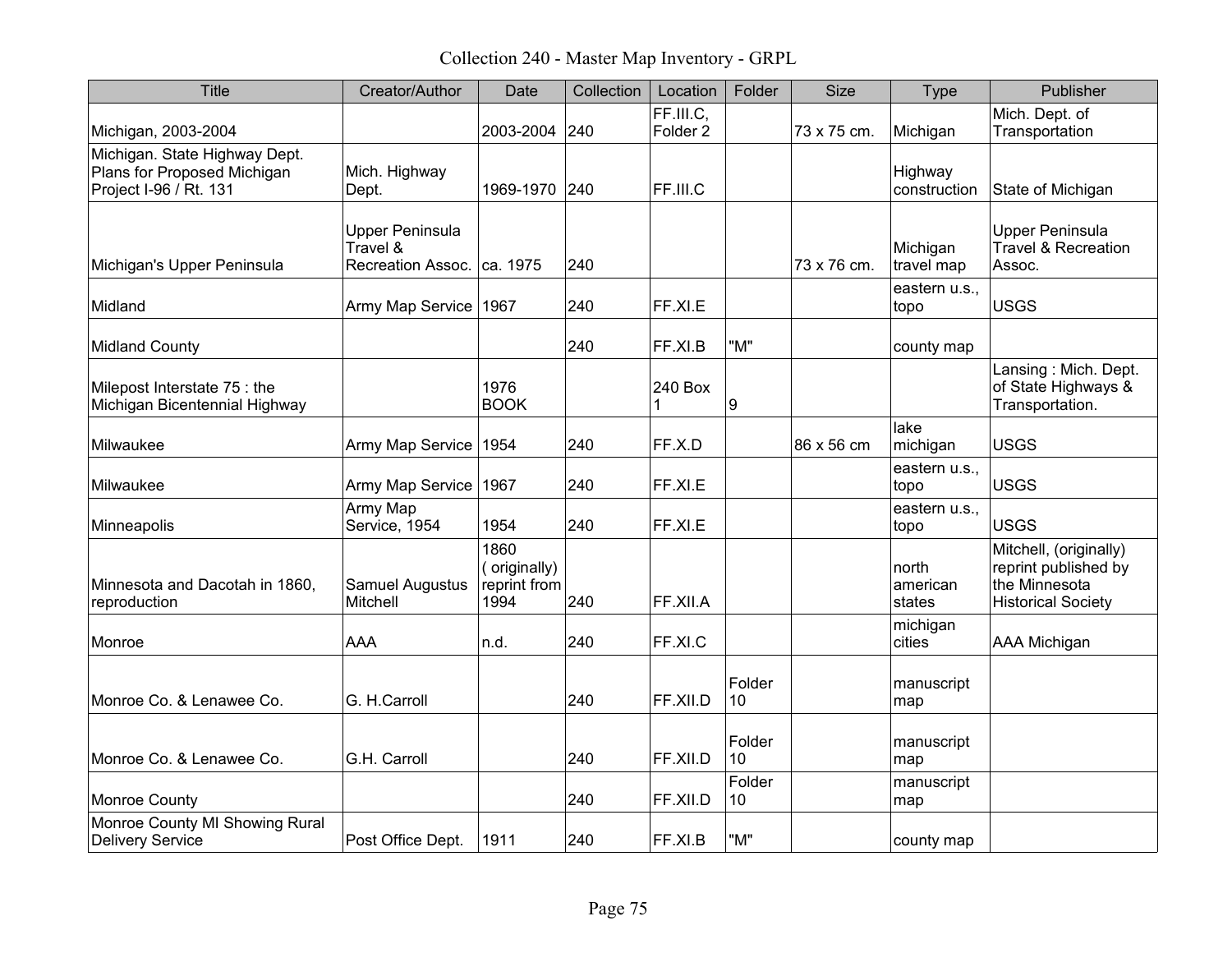Collection 240 - Master Map Inventory - GRPL

| <b>Title</b>                                                                                                                                                        | Creator/Author                                 | Date      | Collection | Location                                              | Folder                   | <b>Size</b> | <b>Type</b>        | Publisher                              |
|---------------------------------------------------------------------------------------------------------------------------------------------------------------------|------------------------------------------------|-----------|------------|-------------------------------------------------------|--------------------------|-------------|--------------------|----------------------------------------|
| Montcalm County showing Rural<br><b>Delivery Service</b>                                                                                                            | Post Office Dept.                              | 1911      | 240        | FF.XI.B                                               | "M"                      |             | county map         |                                        |
| Moran, MI                                                                                                                                                           | <b>USGS</b>                                    | 1964      | 240        | FF.VI.E                                               |                          | 55 x 69 cm  | forest             | Dept. of the Interior                  |
| Morse's Map of Wisconsin                                                                                                                                            |                                                | n.d.      | 240        | FF.XII.B                                              |                          |             | upper<br>midwest   | Morse                                  |
| Mouth of Saginaw River, including<br>Bay City Michigan                                                                                                              | Corps of<br>Engineers                          | 1908      | 240        | FF.VI.C                                               |                          |             | river              | <b>Corps of Engineers</b>              |
| Mt. Pleasant                                                                                                                                                        | AAA                                            | n.d       | 240        | FF.XI.C                                               |                          |             | michigan<br>cities | <b>AAA Michigan</b>                    |
| MTGA, Michigan Trails and<br>Greenways Alliance Michigan Trail<br>Map and Directory                                                                                 | MTGA, Rails to<br><b>Trails</b><br>Conservancy | 2005      | 240        | 240 box<br>15                                         |                          |             | Recreational MTGA  |                                        |
| <b>Munising Harbor</b>                                                                                                                                              | Corps of<br>Engineers                          | 1907      | 240        | FF.X.B                                                |                          | 55 x 49 cm  | lake superior      | Corps of Engineers                     |
| Munising SE, MI                                                                                                                                                     | <b>USGS</b>                                    | 1958      | 240        | FF.VI.E                                               |                          | 55 x 69 cm  | forest             | Dept. of the Interior                  |
| Munising SW, MI                                                                                                                                                     | <b>USGS</b>                                    | 1958      | 240        | FF.VI.E                                               |                          | 55 x 69 cm  | forest             | Dept. of the Interior                  |
| Murray Lake                                                                                                                                                         | Institute for<br><b>Fisheries</b><br>Research  | 1954      | 240        | FF.VI.D                                               |                          | 91 x 61 cm  | lakes              | MI Conservation Dept.                  |
| Muskegon County MI Showing<br><b>Rural Delivery Service</b>                                                                                                         | Post Office Dept.                              | 1910      | 240        | FF.XI.B                                               | "M"                      |             | county map         |                                        |
| Muskegon County: Michigan<br>Lakeshore, Grand River and White<br>Lake                                                                                               |                                                | c.1840-44 | 240        | Box 3.5                                               | Folder <sub>2</sub>      |             | manuscript<br>manp |                                        |
| Muskegon Harbor                                                                                                                                                     | Corps of<br>Engineers                          | 1902      | 240        | FF.X.C                                                |                          | 91 x 63 cm  | lake<br>michigan   | Corps of Engineers                     |
| Muskegon Harbor                                                                                                                                                     | Corps of<br>Engineers                          | 1968      | 240        | FF.X.D                                                |                          | 91 x 63 cm  | lake<br>michigan   | <b>Corps of Engineers</b>              |
| Muskegon Lake                                                                                                                                                       | <b>National Lake</b><br>Survey                 | 1978      | 240        | FF.VI.D                                               |                          | 91 x 63 cm  | lakes              | <b>National Ocean Survey</b>           |
| Nathan Nirenstein's Real Estate<br>Atlas. Business Properties, United<br>States and Canada. 1)<br>Detroit/Elizabeth, N.J. 2) Flint,<br>Mich. 3) Grand Rapids, Mich. | Nathan Nirenstein   ca. 1931                   |           |            | <b>WHERE</b><br><b>ORIGINA</b><br>LS<br>4/15/200<br>9 |                          |             |                    | <b>Nathan Nirenstein</b>               |
| National Flood Insurance Program<br>Maps                                                                                                                            | federal emergency<br>management<br>agency      | 1980      | 240        | FF.VI.B                                               | 10<br>folders<br>of maps |             | flood              | federal emergency<br>management agency |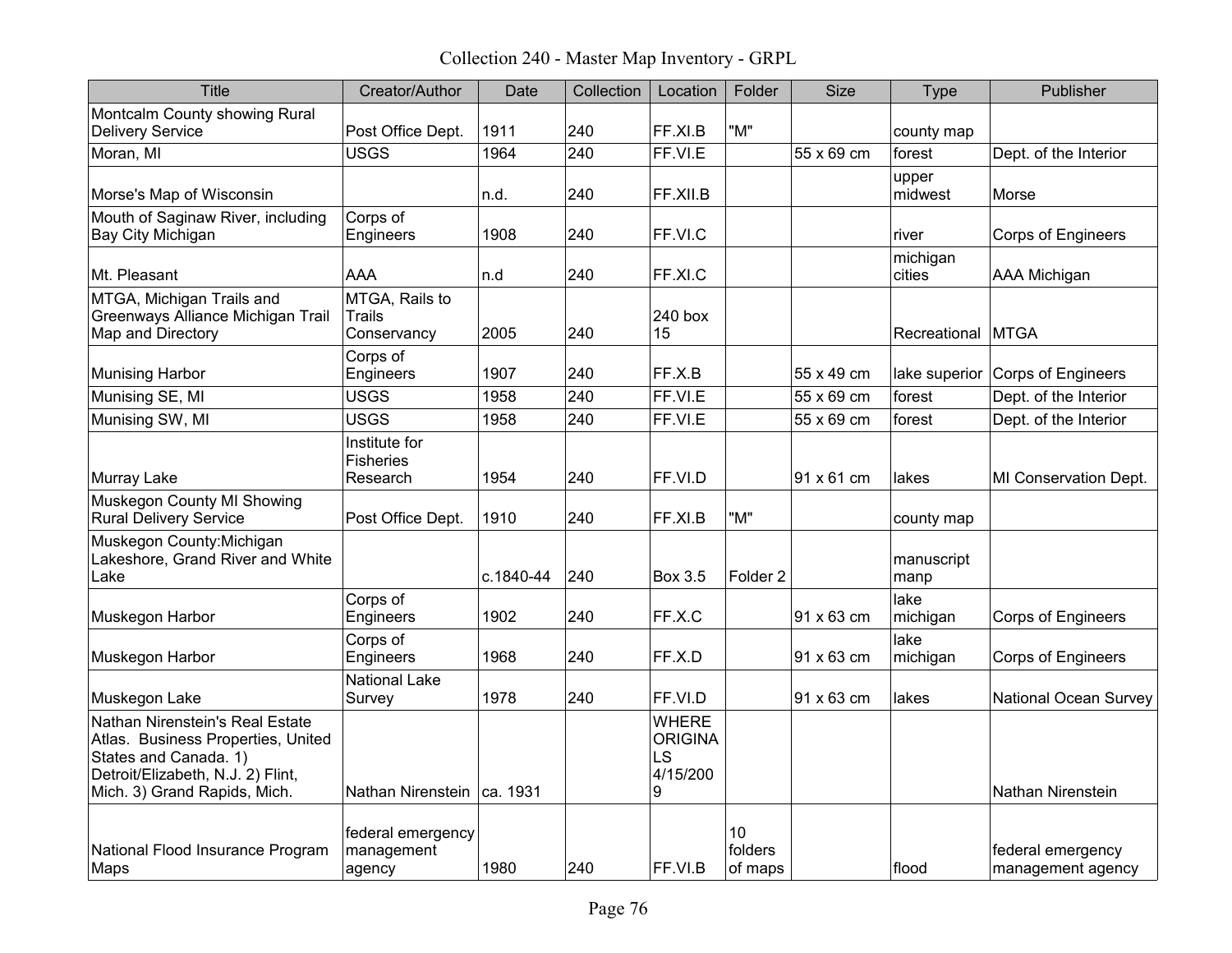Collection 240 - Master Map Inventory - GRPL

| <b>Title</b>                                                                 | Creator/Author        | Date           | Collection | Location                         | Folder             | <b>Size</b> | <b>Type</b>                  | Publisher                                           |
|------------------------------------------------------------------------------|-----------------------|----------------|------------|----------------------------------|--------------------|-------------|------------------------------|-----------------------------------------------------|
| National Map Company's Map of<br>Michigan                                    | National Map Co.      | ca.1926        | 240        | short<br>tube, top<br>of FF.XIII |                    |             | michigan                     | <b>National Map</b><br>Company                      |
| Native American Sites along the<br>Flat River, Kent Co., Mi. 1760 to<br>1860 | Kevin R. Finney       | 2001           | 240        | FF.V.B                           |                    |             | Copy of<br>Handdrawn<br>map. | Self publ.                                          |
| Native American Sites in Ada<br>Township, Kent Co., Mi. 1760 to<br>1860      | Kevin R. Finney       | 2001           | 240        | FF.V.B                           |                    |             | Copy of<br>Handdrawn<br>map. | Self publ.                                          |
| Natural Resources of Michigan                                                |                       |                | 240        | FF.XII.C                         |                    |             | picture map                  | Roy Barron, Ann Arbor                               |
| Natural Resources of Michigan<br>[copy 2]                                    |                       |                | 240        | FF.XII.E                         |                    |             | picture map                  | Roy Barron, Ann Arbor                               |
| Nellist's Road Map of Michigan                                               |                       | 1913-15-17 240 |            | top of FF                        |                    |             | michigan                     | John F. Nellist                                     |
| Nelson Township 1968 Aerials (18)                                            | Kent County           | 1968/<br>1994  | 240        | FF.V.E                           | "Nelson<br>$Twp$ " |             | Aerial                       | <b>Kent County</b>                                  |
| New Map of Grand Rapids                                                      | Fred F. Johnson       | 1955           | 240        | FF.IV.D                          |                    | 58 x 87 cm  | Grand<br>Rapids              | Fred Johnson                                        |
| New Map of Greater Grand Rapids                                              | Fred F. Johnson       | 1945           | 240        | FF.IV.D                          |                    | 72 x 104 cm | Grand<br>Rapids              | Fred Johnson                                        |
| New Map of Greater Grand Rapids                                              | Fred F.Johnson        | 1950           | 240        | FF.IV.D                          |                    | 90 x 116 cm | Grand<br>Rapids              | Fred Johnson                                        |
| New Map of Greater Grand Rapids                                              | Fred F. Johnson       | 1959           | 240        | FF.IV.D                          |                    | 74 x 117 cm | Grand<br>Rapids              | Fred Johnson                                        |
| New Map of Greater Grand Rapids                                              | Fred F. Johnson       | 1963           | 240        | FF.IV.E                          |                    | 84 x 107 cm | Grand<br>Rapids              | Fred Johnson                                        |
| New Map of Greater Grand Rapids                                              | Fred F. Johnspn       | 1975           | 240        | FF.IV.E                          |                    | 62 x 96 cm  | Grand<br>Rapids              | Old Kent Bank                                       |
| New Map of Greater Grand Rapids                                              | Fred F. Johnson       | c. 1955        | 129        | <b>Box 12</b>                    |                    |             | Street map,<br>folded        | Fred F. Johnson.<br>Distributed by Shaw<br>news Co. |
| New Map of Greater Grand Rapids                                              | Fred F. Johnson       | ca.1965        | 240        | FF.IV.E                          |                    |             | Grand<br>Rapids              | Fred F. Johnson                                     |
| New Shoals along Chicago Lake<br>Front                                       | Corps of<br>engineers | 1909           | 240        | FF.X.B                           |                    | 24 x 31 cm  | lake<br>michigan             | <b>Corps of Engineers</b>                           |
| Newaygo Co., Kent Co., Muskegon<br>Co.                                       |                       | ca. 1850       | 240        | FF.XII.D                         | Folder<br>11       |             | manuscript<br>map            |                                                     |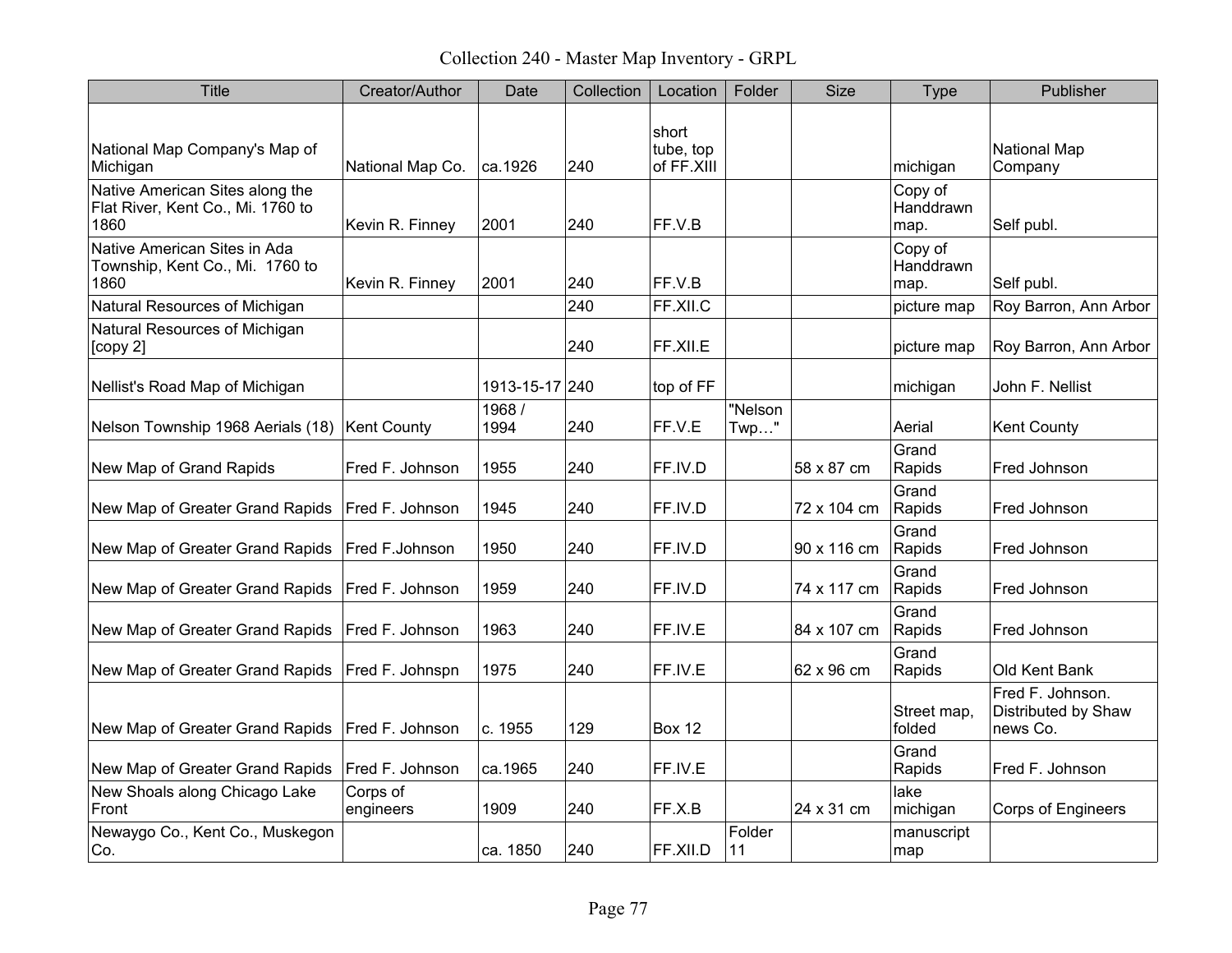Collection 240 - Master Map Inventory - GRPL

| <b>Title</b>                                                                         | Creator/Author                                                                     | Date    | Collection | Location       | Folder              | <b>Size</b> | <b>Type</b>                 | Publisher                                                                   |
|--------------------------------------------------------------------------------------|------------------------------------------------------------------------------------|---------|------------|----------------|---------------------|-------------|-----------------------------|-----------------------------------------------------------------------------|
| Newaygo County                                                                       | H.L. Jackson,<br>Dept. of<br>Conservation,<br>Geological Survey<br><b>Division</b> | 1942    | 240        | FF.XI.B        | "N"                 |             | county map                  | MI Dept. of<br>Conservation,<br><b>Geological Survey</b><br><b>Division</b> |
| Newaygo County                                                                       | Sportsmen's<br><b>County Map</b><br>Service                                        | ca.1950 | 240        | FF.XI.B        | "N"                 |             | county map                  | Lee R. Phelps,<br><b>Sportsmen's County</b><br>Map Service, Detroit         |
| Newaygo County, Croton Township   A.F. Bell; 2 maps                                  |                                                                                    | 1854    | 240        | <b>Box 3.5</b> | Folder <sub>2</sub> |             | manuscript<br>map           |                                                                             |
| <b>Niles</b>                                                                         | <b>AAA</b>                                                                         | n.d     | 240        | FF.XI.C        |                     |             | michigan<br>cities          | AAA Michigan                                                                |
| <b>North America</b>                                                                 |                                                                                    | 1832    | 240        |                |                     | 47 x 35 cm  |                             | Baldwin & Craddock                                                          |
| <b>North America</b>                                                                 | J.H. Colton                                                                        | 1861    | 240        | FF.XII.A       |                     |             | north<br>american<br>states | J.H. Colton                                                                 |
| North America in 1650,<br>reproduction                                               | Nicolas Sanson                                                                     | 1650    | 240        | FF.XII.A       |                     |             | north<br>american<br>states | Historic Urban Plans,<br>Ithaca, N.Y.                                       |
| North America, Lake Superior                                                         | Baldwin and<br>Gradock                                                             | 1844    | 240        | FF.X.B         |                     |             | lake superior Knowledge     | Society for the<br><b>Diffusion of Useful</b>                               |
| North America, Upper Canada with<br>parts of New York, Pennsylvania,<br>and Michigan | Society for the<br>Diffusion of Useful<br>Knowledge                                | 1832    | 240        | FF.XI.E        |                     |             | canada                      | <b>Baldwin and Cradock</b>                                                  |
| North Coast of Lake Huron                                                            | Corps of<br>Engineers                                                              | 1908    | 240        | FF.X.A         |                     | 89 x 109 cm | Lake Huron                  | Corps of Engineers                                                          |
| North East Beltline Joint Planning<br>Study                                          | City of G.R.                                                                       | 1998    | 240        | FF.IV.E        |                     |             | Grand<br>Rapids             |                                                                             |
| North East End of Lake Michigan                                                      | Corps of<br>Engineers                                                              | 1905    | 240        | FF.X.C         |                     | 99 x 88 cm  | lake<br>michigan            | <b>Corps of Engineers</b>                                                   |
| North End of Lake Michigan                                                           | Corps of<br>Engineers                                                              | 1908    | 240        | FF.X.C         |                     | 120 x 87 cm | lake<br>michigan            | Corps of Engineers                                                          |
| North End of Lake Michigan                                                           | Corps of<br>Engineers                                                              | 1917    | 240        | FF.X.C         |                     | 121 x 96 cm | lake<br>michigan            | Corps of Engineers                                                          |
| North End of Lake Michigan                                                           | Corps of<br>Engineers                                                              | 1950    | 240        | FF.X.D         |                     | 118 x 76 cm | lake<br>michigan            | <b>Corps of Engineers</b>                                                   |
| North End of Lake Michigan                                                           | Corps of<br>Engineers                                                              | 1969    | 240        | FF.X.D         |                     | 91 x 121 cm | lake<br>michigan            | Corps of Engineers                                                          |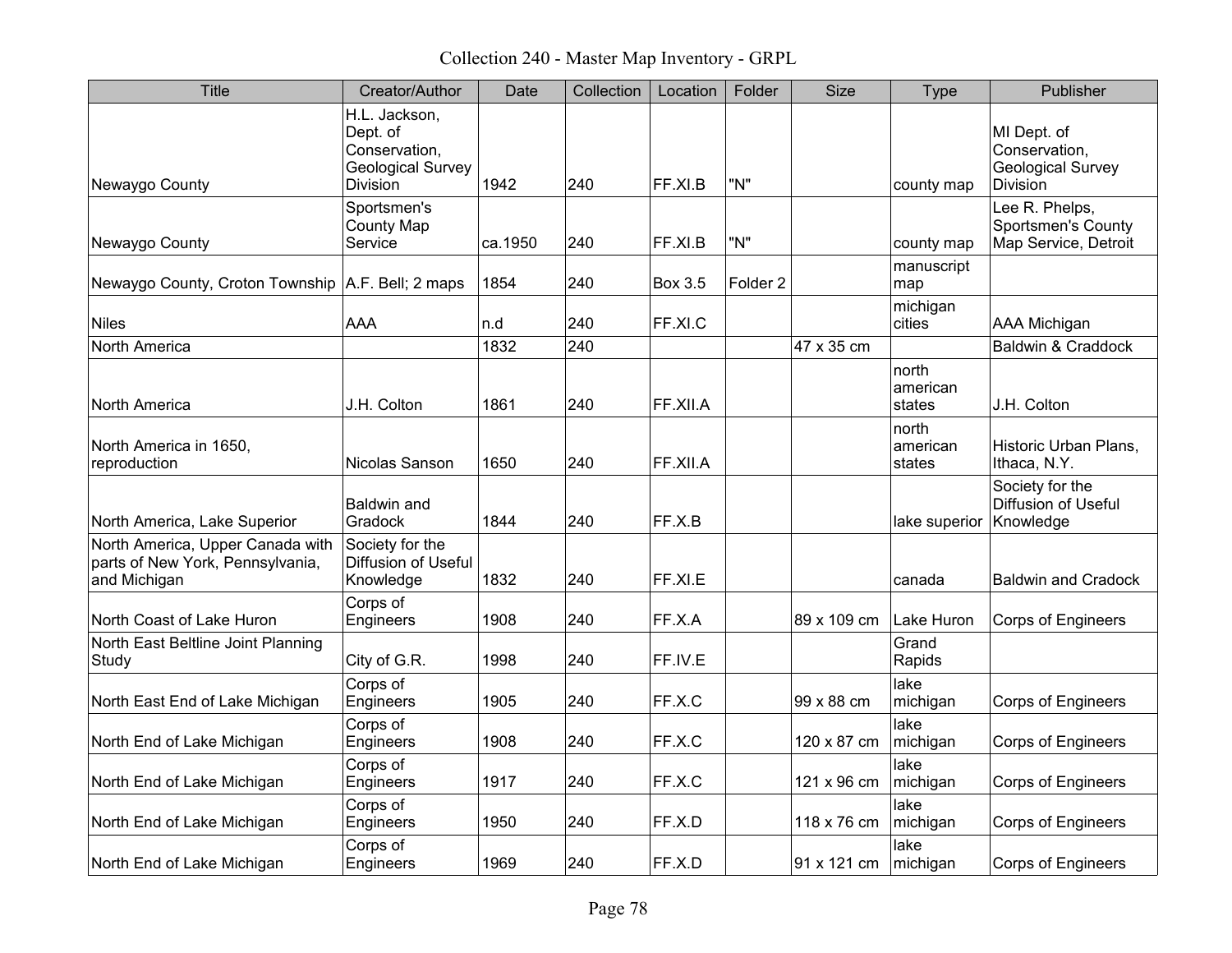Collection 240 - Master Map Inventory - GRPL

| <b>Title</b>                                         | Creator/Author                                                                       | Date                                              | Collection | Location     | Folder                   | <b>Size</b> | Type               | Publisher                                                  |
|------------------------------------------------------|--------------------------------------------------------------------------------------|---------------------------------------------------|------------|--------------|--------------------------|-------------|--------------------|------------------------------------------------------------|
| North End of Lake Michigan                           | U.S. Department<br>of Commerce                                                       | 1975                                              | 240        | FF.X.D       |                          | 89 x 121 cm | lake<br>michigan   | <b>National Ocean Survey</b>                               |
| North Kent Sewage Disposal<br>System Service Area    |                                                                                      | 1978                                              | 240        | FF.V.C       |                          |             | <b>Kent County</b> |                                                            |
| North Michigan's Famous Summer<br>Vacationland       | John F. Nellist                                                                      | 1915                                              | 240        | FF.III.B     |                          | 52 x 65 cm  | Highway            | John F. Nellist                                            |
| North Shore [Lake Michigan]                          | C.P. Hubbard                                                                         | 1932                                              | 240        | FF.XII.C     |                          | 28 x 38 cm  | picture map        | C.P. Hubbard                                               |
| Northwest Territory Celebration,<br>1787-88, 1937-38 | Wm. Mark Young                                                                       | 1937                                              | 240        | FF.XII.C     |                          |             | picture map        | U.S. Government<br><b>Printing Office</b>                  |
| Nouvelle France au Canada                            |                                                                                      | c.1750                                            |            | FF.XI.E      |                          | 57 x 44 cm  |                    | Bouma                                                      |
| Nouvelle-France Dressee                              | signature is<br>unreadable                                                           | 1641                                              | 240        | FF.XI.E      |                          | 59 x 43 cm  | canada             |                                                            |
| Oakfield Township 1968 Aerials<br>(18)               | <b>Kent County</b>                                                                   | 1968 /<br>1994                                    | 240        | FF.V.E       | "Oakfiel<br>d<br>$Twp$ " |             | Aerial             | <b>Kent County</b>                                         |
| Occupancy Map of Grand Rapids                        |                                                                                      | 1929                                              |            | FF.IV.C      |                          | 37 x 42 cm  |                    |                                                            |
| Occupancy Map of Grand Rapids                        | I.R. Blandford                                                                       | 1931                                              | 240        | FF.IV.C      |                          | 44 x 55 cm  | Grand<br>Rapids    |                                                            |
| Occupancy Map of Grand Rapids<br>[copy 2]            | Howard Brown,<br>I.R. Blandford                                                      | 1929                                              | 240        | 240 box 2    |                          | 37 x 42 cm  | plat               | <b>Business and Industrial</b><br><b>Real Estate</b>       |
| Occupancy Map of Grand Rapids<br>[copy 2]            | I.R. Blandford                                                                       | 1931                                              | 240        | 240 box 2    |                          | 44 x 55 cm  | plat               | business and industrial<br><b>Real Estate</b>              |
| Oceana County                                        | G.R. Manor, Dept.<br>of Conservation,<br><b>Geological Survey</b><br><b>Division</b> | 1941                                              | 240        | FF.XI.B      | "O"                      |             | county map         | MI Dept. of<br>Conservation,<br><b>Geological Division</b> |
| Official AAA Road Map<br><b>Northeastern States</b>  |                                                                                      | n.d., pre<br>Rts. 65, 80,<br>interstates,<br>etc. |            | 240 Box<br>1 | 11                       |             |                    | Washington: Am.<br>Automobile Assoc.                       |
| Official Highway Map of Benzie<br>County             | <b>Benzie County</b><br>Road Commission                                              |                                                   | 240        | FF.X.E       |                          |             | county map         | <b>Benzie County Road</b><br>Commission                    |
| Official Highway Map of Ionia<br>County              | IoniaCounty Road<br>Commission                                                       |                                                   | 240        | FF.XI.A      |                          |             | county map         | Ionia County Road<br>Commission                            |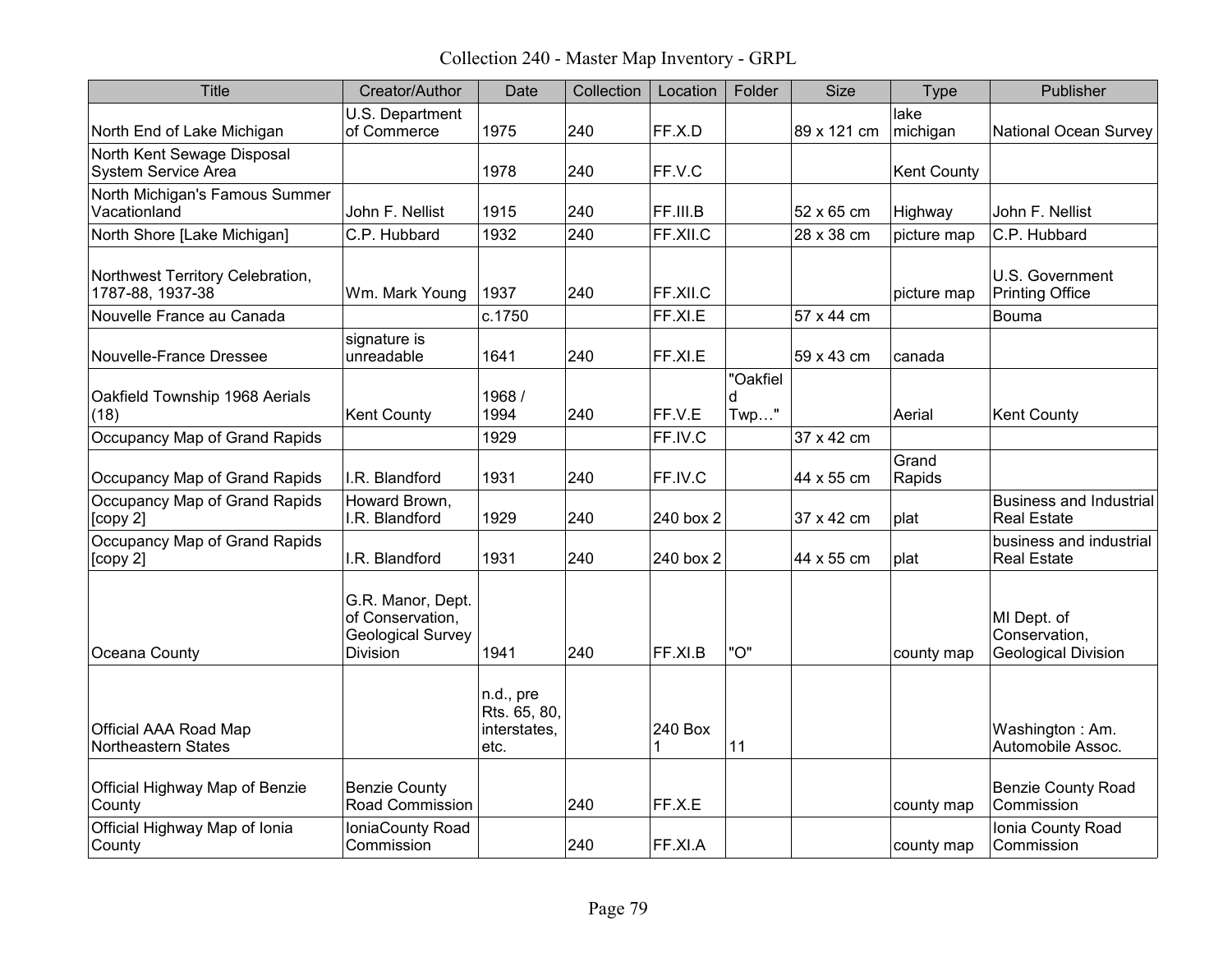Collection 240 - Master Map Inventory - GRPL

| Title                                                                   | Creator/Author                                | Date      | Collection | Location                     | Folder | <b>Size</b> | <b>Type</b>                                        | Publisher                                            |
|-------------------------------------------------------------------------|-----------------------------------------------|-----------|------------|------------------------------|--------|-------------|----------------------------------------------------|------------------------------------------------------|
| Official Highway Map of Kent<br>County                                  | Kent County Road<br>Comission                 | 1973      | 240        | short<br>tube, top<br>of FFs |        | 76 x 128 cm | Kent County                                        | K.C. Road<br>Commission                              |
| Official Highway Map of Muskegon<br>County                              | Muskegon County<br>Road Comission             | 1970      | 240        | FF.XI.B                      | "M"    |             | county map                                         |                                                      |
| Official Highway Map of Wisconsin                                       | State Highway<br>Commission of<br>Wisconsin.  | Jan. 1947 | 240        | OS.FF.T<br><b>OP</b>         |        |             | Highway                                            | Western Printing &<br>Lithographing, Racine,<br>Wis. |
| Official Index Book of Michigan<br>State.                               | <b>Hearne Brothers</b>                        | n.d.      | 240        |                              |        |             | Index to a<br>Hearne map,<br>perhaps ID<br>no. 527 | <b>Hearne Brothers</b>                               |
| Official Map of Allegan County                                          | Joe Armstrong<br>and Associates               | 1978      | 240        | FF.X.E                       | "A"    |             | county map                                         | <b>Allegan County Road</b><br>Commission             |
| Official Map of Allegan County and<br>visitors guide                    | <b>Allegan County</b><br>Road Commission 1983 |           | 240        | FF.X.E                       |        |             | county map                                         | <b>Allegan County Road</b><br>Commission             |
| Official Map of Cheboygan County                                        | Board of<br>Comissioners                      | ca. 1974  | 240        | FF.X.E                       | "C'    |             | county map                                         | Northern Lakes Litho                                 |
| <b>Official Map of Grand Rapids</b>                                     | <b>AAA</b>                                    | 1932      | 240        | FF.IV.C                      |        | 43 x 56 cm  | Grand<br>Rapids                                    | Automobile Club of MI                                |
| <b>Official Map of Lake County</b><br>(historic photographs on reverse) | Lake County Road<br>Commission                | [1972]    | 240        | FF.XI.A                      |        |             | county map                                         | Lake County Road<br>Commission                       |
| <b>Official Map of Manistee County</b>                                  | <b>Manistee County</b><br>Road Commission     |           | 240        | FF.XI.B                      |        |             | county map                                         | Manistee County Road<br>Commission                   |
| <b>Official Map of Mason County</b>                                     | <b>Mason County</b><br>Road Commission        | 1986      | 240        | FF.XI.B                      |        |             | county map                                         | <b>Mason County Road</b><br>Commission               |
| Official Map of Michigan                                                |                                               | 1926      |            |                              |        | 63 x 63 cm  |                                                    | Dept. of Conservation                                |
| Official Map of Michigan: Railroad,<br>Township, and Sectional          | Comissioner of<br>Railroads                   | 1885      | 240        | none yet,<br>top of FF       |        |             | Michigan                                           | Cram and Stebbins<br>Co.                             |
| <b>Official Map of Oceana County</b>                                    | Oceana County<br>Road Commission   1972       |           | 240        | FF.XI.B                      |        |             | county map                                         | Oceana County Road<br>Commission                     |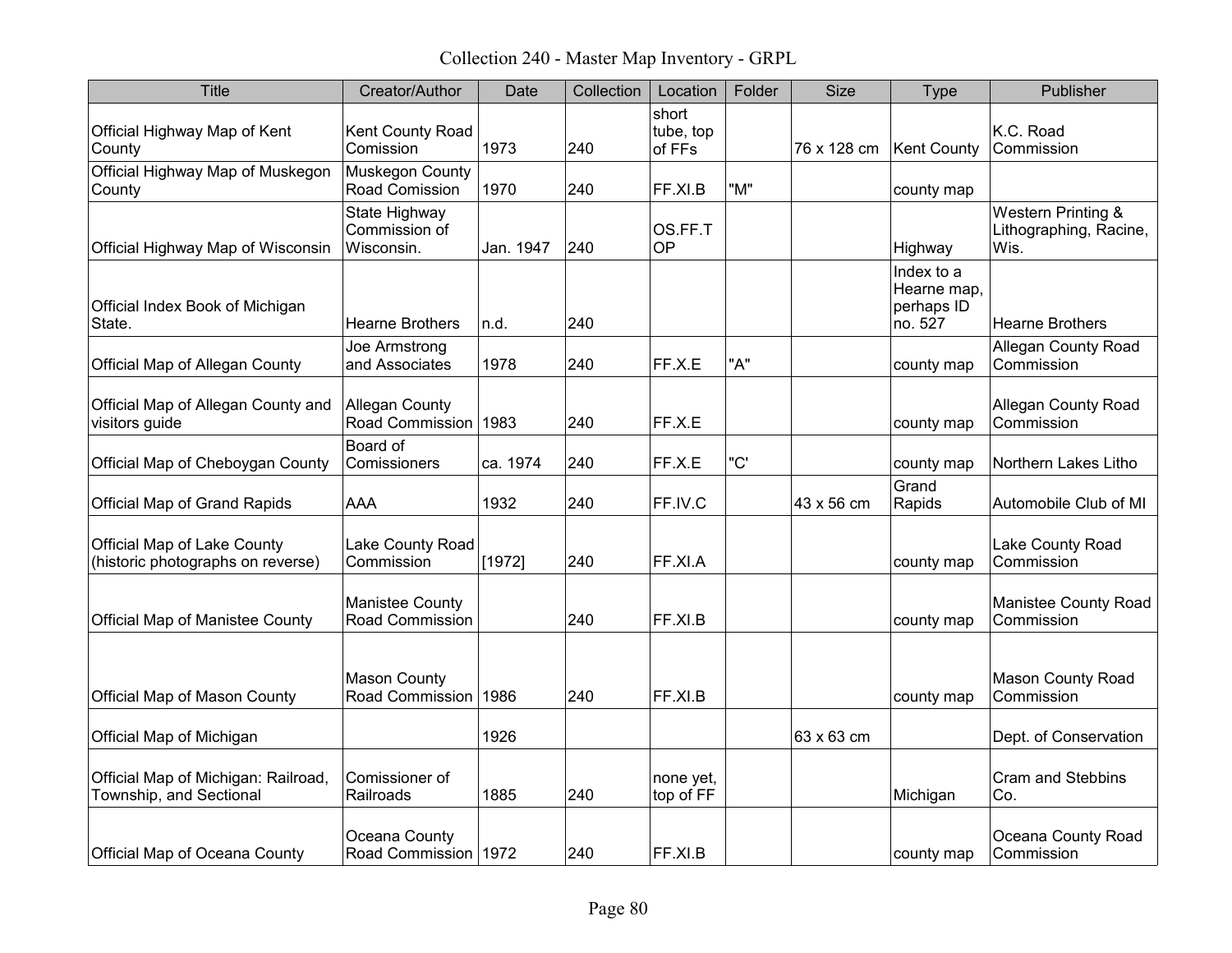Collection 240 - Master Map Inventory - GRPL

| Title                                                                         | Creator/Author                                  | Date | Collection | Location                             | Folder | <b>Size</b>     | Type                            | Publisher                                |
|-------------------------------------------------------------------------------|-------------------------------------------------|------|------------|--------------------------------------|--------|-----------------|---------------------------------|------------------------------------------|
| Official Map of the State of<br>Michigan                                      | <b>State</b><br>Commissioner of<br>Railroads    | 1896 | 240        | FF.XII.E                             |        |                 |                                 | <b>Wilton-Smith Company</b>              |
| Official Map of the State of<br>Michigan [copy 1]                             | <b>State Comissioner</b><br>of Railroads        | 1896 | 240        | FF.III.A                             |        |                 | Michigan                        | Wilton Smith Co.                         |
| Official Map of the State Trunk Line State Highway<br>System                  | Dept.                                           | 1922 | 240        | FF.III.B                             |        | 73 x 45 cm      | Highway                         | State Highway Dept.                      |
| Official Map of the State Trunk Line<br>System: Lower                         |                                                 | 1922 | 240        | FF.III.B                             |        | 60 x 72 cm      |                                 | State Highway Dept.                      |
| Official Map of the State Trunk Line<br>System: Lower                         |                                                 | 1922 | 240        | FF.III.B                             |        | 90 x 106 cm     |                                 | State Highway Dept.                      |
| Official Map of the State Trunk Line<br>System: Upper                         |                                                 | 1922 | 240        | FF.III.B                             |        | 106 x 60 cm     |                                 | State Highway Dept.                      |
| Official Map of the State Trunk Line<br>System: Upper                         |                                                 | 1922 | 240        | FF.III.B                             |        | 62 x 71 cm      |                                 | State Highway Dept.                      |
| Official Map of the State Trunk Line<br>System: Upper                         |                                                 | 1922 | 240        | FF.III.B                             |        | 74 x 46 cm      |                                 | State Highway Dept.                      |
| <b>Official Map of Wexford County</b>                                         | <b>Wexford County</b><br>Road Commission [1970] |      | 240        | FF.XI.C                              |        |                 | county map                      | <b>Wexford County Road</b><br>Commission |
| Official Map showing State Parks,<br>Fish Hatcheries,                         |                                                 | 1928 |            |                                      |        | 81 x 83 cm      |                                 | Dept. of Conservation                    |
| Official Map showing State Parks,<br>Fish Hatcheries                          |                                                 | 1929 |            |                                      |        | 81 x 83 cm      |                                 | Dept. of Conservation                    |
| Official Map showing State Parks,<br>Fish Hatcheries,                         |                                                 | 1930 |            |                                      |        | 81 x 83 cm      |                                 | Dept. of Conservation                    |
| Official Michigan, 1930 Federal<br>Census                                     | National Map CO.                                | 1930 | 240        | long tube<br>on top of<br><b>FFs</b> |        |                 | michigan                        | National Map Co.                         |
| <b>Official Polyconic Projections Map</b><br>of Grand Rapids with Kent County | Hearne Bros.                                    | 1950 | 240        | short<br>tube, top<br>of FF.X        |        | 110 x 157<br>cm | Grand<br>Rapids, Kent<br>County | Hearne Bros.                             |
| Official railroad Map of Michigan                                             | Michigan Railroad<br>Comission                  | 1908 | 240        | FF.III.A                             |        |                 | Railroad                        |                                          |
| Official Railroad Map of the State of Comissioner of<br>Michigan              | Railroads                                       | 1901 | 240        | FF.III.A                             |        |                 | Railroad                        | Northwestern Litho                       |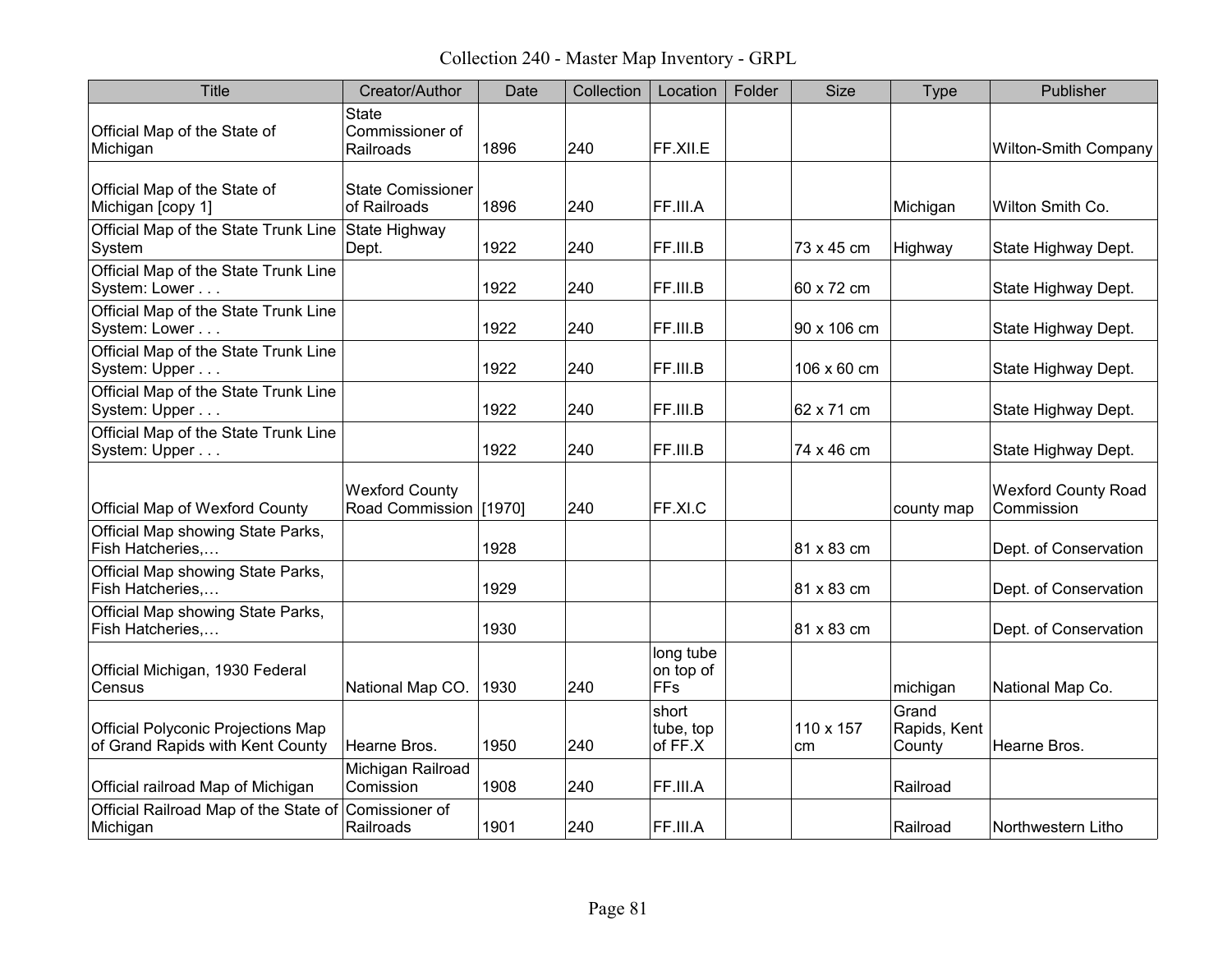Collection 240 - Master Map Inventory - GRPL

| Title                                                                                                 | Creator/Author                                                                                          | Date           | Collection | Location       | Folder | Size            | <b>Type</b>         | Publisher                                                |
|-------------------------------------------------------------------------------------------------------|---------------------------------------------------------------------------------------------------------|----------------|------------|----------------|--------|-----------------|---------------------|----------------------------------------------------------|
| Official Railroad Map of the State of State Comissioner<br>Michigan                                   | of Railroads                                                                                            | 1903, 1904 240 |            | FF.III.A       |        |                 | Railroad            | A.J. Farmer                                              |
| Official Railroad Map of the State<br>Of Michigan                                                     | <b>State Comissioner</b><br>of Railroads                                                                | 1906, 1907 240 |            | FF.III.A       |        |                 | Railroad            | A.J. Farmer                                              |
| Official Railway and Airway Map of<br>the State of Michigan                                           |                                                                                                         | 1932           | 240        | FF.III.A       |        | 88 x 102 cm     | Railroad            | J.W. Clement Co.                                         |
| Official Railway Map of the State of<br>Michigan                                                      | Michigan Railroad<br>Comission                                                                          | 1913           | 240        | FF.III.A       |        |                 | Railroad            |                                                          |
| Official Railway map of the State of Michigan Public<br>Michigan                                      | Service Comission 1965                                                                                  |                | 240        | FF.III.A       |        |                 | Railroad            |                                                          |
| Official Railway Map of the State Of Michigan Public<br>Michigan [copy 2]                             | Service Comission 1965                                                                                  |                | 240        | FF.XII.E       |        |                 | railway             | State of Michigan                                        |
| Official Railway Map of the State of<br>Michigan.                                                     | Michigan Dept. of<br>Transportation.<br>Prepared by<br>MDOT-Tech Serv.<br>Mapping Section,<br>Michrail. | 1989           | 240        | FF.III.A       |        |                 | Railroad            | Mich. Dept. of<br>Transportation                         |
| <b>Official Tri-State Map</b>                                                                         |                                                                                                         | 1927           |            |                |        | 123 x 160<br>cm |                     | National Map Co.                                         |
| Ohio                                                                                                  | James Turnbull                                                                                          | 1829           | 240        | FF.XII.B       |        |                 | upper<br>midwest    | James Turnbull                                           |
| Ohio                                                                                                  | J.H. Colton                                                                                             | 1856           | 240        | FF.XII.B       |        |                 | upper<br>midwest    | J.H. Colton and Co.                                      |
| Ohio [from Morse? P. 817]                                                                             |                                                                                                         | 1856           | 240        | FF.XII.B       |        |                 | upper<br>midwest    |                                                          |
| Old Wing Mission and the Mouth of<br>the Black River, Ottawa/allegan<br>County, Michigan, 1839-1847 / | Kevin R. Kinney                                                                                         | c. 2006        | 240        | FF.III.D       |        |                 | Reproduction<br>map | Unknown                                                  |
| On the Site Scene, Greater Grand<br>Rapids Michigan                                                   | <b>Westdale Realtors</b>                                                                                | 1972           | 240        | 240 box $1 59$ |        |                 | Grand<br>Rapids     | <b>Greater Grand Rapids</b><br><b>Visitor Publishing</b> |
| Ontonagon Harbor                                                                                      | Corps of<br>Engineers                                                                                   | 1905           | 240        | FF.X.B         |        | 61 x 46 cm      |                     | lake superior Corps of Engineers                         |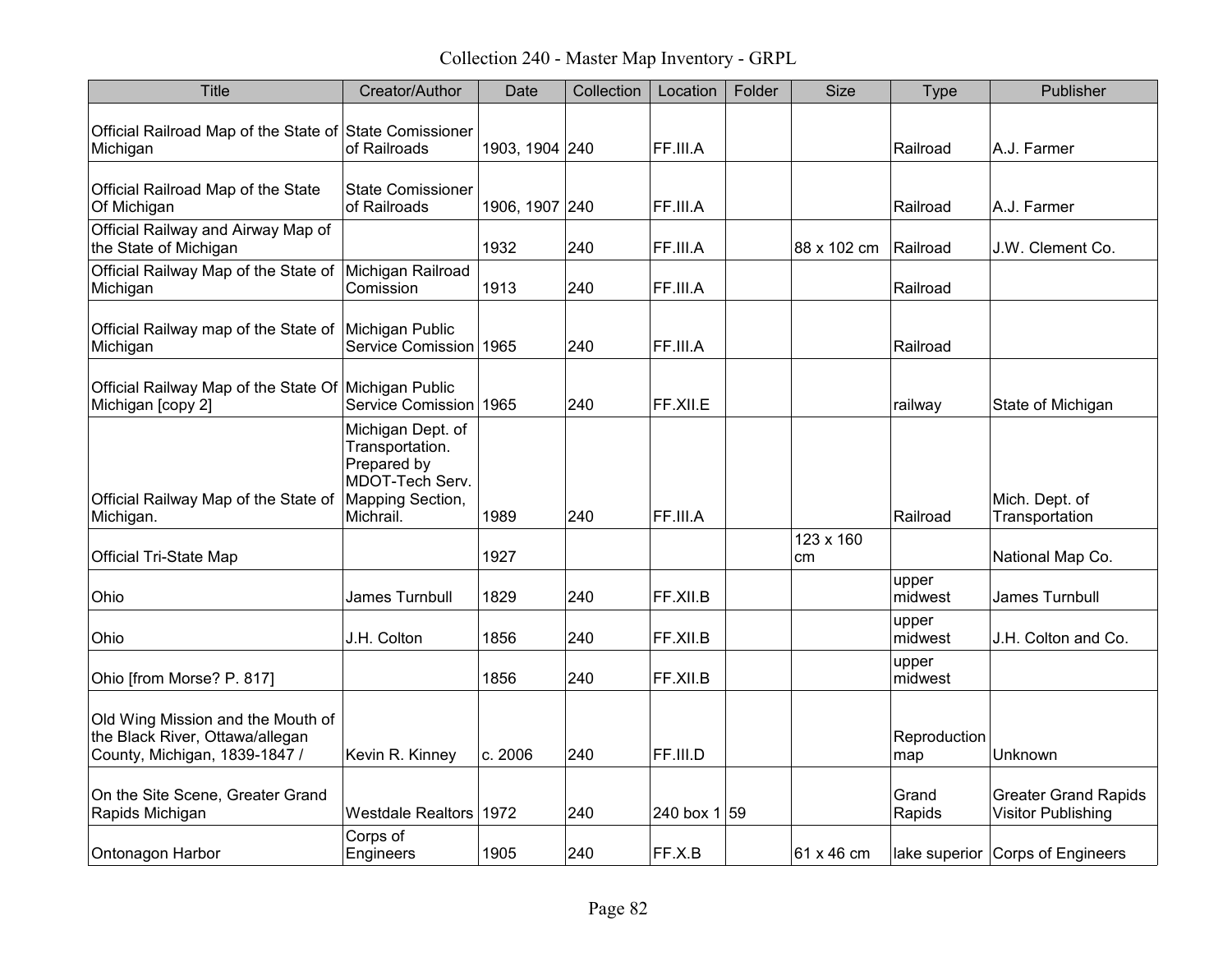Collection 240 - Master Map Inventory - GRPL

| <b>Title</b>                               | Creator/Author                                              | Date    | Collection | Location       | Folder              | <b>Size</b> | <b>Type</b>        | Publisher                                |
|--------------------------------------------|-------------------------------------------------------------|---------|------------|----------------|---------------------|-------------|--------------------|------------------------------------------|
| Ontonagon Harbor                           |                                                             | 1905    |            | FF.X.B         |                     | 61 x 46 cm  |                    | Corps of Engineers                       |
| <b>Osceola County Road Systems</b>         | Osceola County<br>Road Commission                           |         | 240        | FF.XI.B        |                     |             | county map         | <b>Osceola County Road</b><br>Commission |
| Oscoda County                              | Sportsmen's<br>County Map<br>Service                        | 1947?   | 240        | FF.XI.B        | "O"                 |             | county map         |                                          |
| Ottawa County (Georgetown)                 | Map 2 of 3                                                  |         | 240        | <b>Box 3.5</b> | Folder <sub>5</sub> |             | manuscript<br>map  |                                          |
| <b>Ottawa County Michigan</b>              | Board of County<br>Road<br>Comissioners                     | 1989    | 240        | FF.XI.B        | "O"                 |             | county map         |                                          |
| Ottawa County Michigan                     |                                                             |         | 240        | FF.XI.B        | "O"                 |             | county map         | W.W. Hixson and CO.,<br>Rockford II.     |
| <b>Ottawa County Official Road Map</b>     | <b>Ottawa County</b><br>Road Comission                      | 1998    | 240        | FF.XI.B        | "O"                 |             | county map         |                                          |
| Ottawa County, Georgetown Twp.             | Map 3 of 3;<br><b>Neslon Blys</b>                           | ca.1830 | 240        | Box 3.5        | Folder 5            |             | manuscript<br>map  |                                          |
| Ottawa County/Allegan County               |                                                             | 1873?   | 240        | FF.XI.B        | "O"                 |             | county map         |                                          |
| Ottawa Hills                               | Fletcher et al.                                             | 1920    | 240        | FF.IV.C        |                     | 49 x 64 cm  | Grand<br>Rapids    |                                          |
| Ottawa National Forest Maps (6<br>pages)   | <b>USGS</b>                                                 | 1956    | 240        | FF.VI.E        |                     |             | forest             | <b>USGS</b>                              |
| Ottawa National Forest Maps, (17<br>pages) | U. S. Department<br>of Agriculture<br><b>Forest Service</b> | 1973    | 240        | FF.VI.E        |                     |             | forest             | <b>Forest Service</b>                    |
| Outline Map of Alpena County               |                                                             | 1900    | 240        | FF.X.E         |                     | 35 x 28 cm  |                    | Board of supervisors of<br>Alpena County |
| Outline Map of Great Lakes Region          | Joseph E.<br>Johnston                                       |         | 240        | FF.X.A         |                     |             | <b>Great Lakes</b> |                                          |
| Outline Map of the Huron River<br>Valley   |                                                             | 1883    | 240        | FF.VI.C        |                     | 54 x 31 cm  | river              |                                          |
| Owosso and Corunna, Michigan               | Pacesetter Bank                                             | 1979    | 240        | FF.XI.C        |                     |             | michigan<br>cities | All American<br>Publishing               |
| Ozark NE, MI                               | <b>USGS</b>                                                 | 1964    | 240        | FF.VI.E        |                     | 55 x 69 cm  | forest             | Dept. of the Interior                    |
| Ozark SE, MI                               | <b>UsGS</b>                                                 | 1976    | 240        | FF.VI.E        |                     | 55 x 69 cm  | forest             | Dept. of the Interior                    |
| Ozark, MI                                  | <b>USGS</b>                                                 | 1975    | 240        | FF.VI.E        |                     | 55 x 69 cm  | forest             | Dept. of the Interior                    |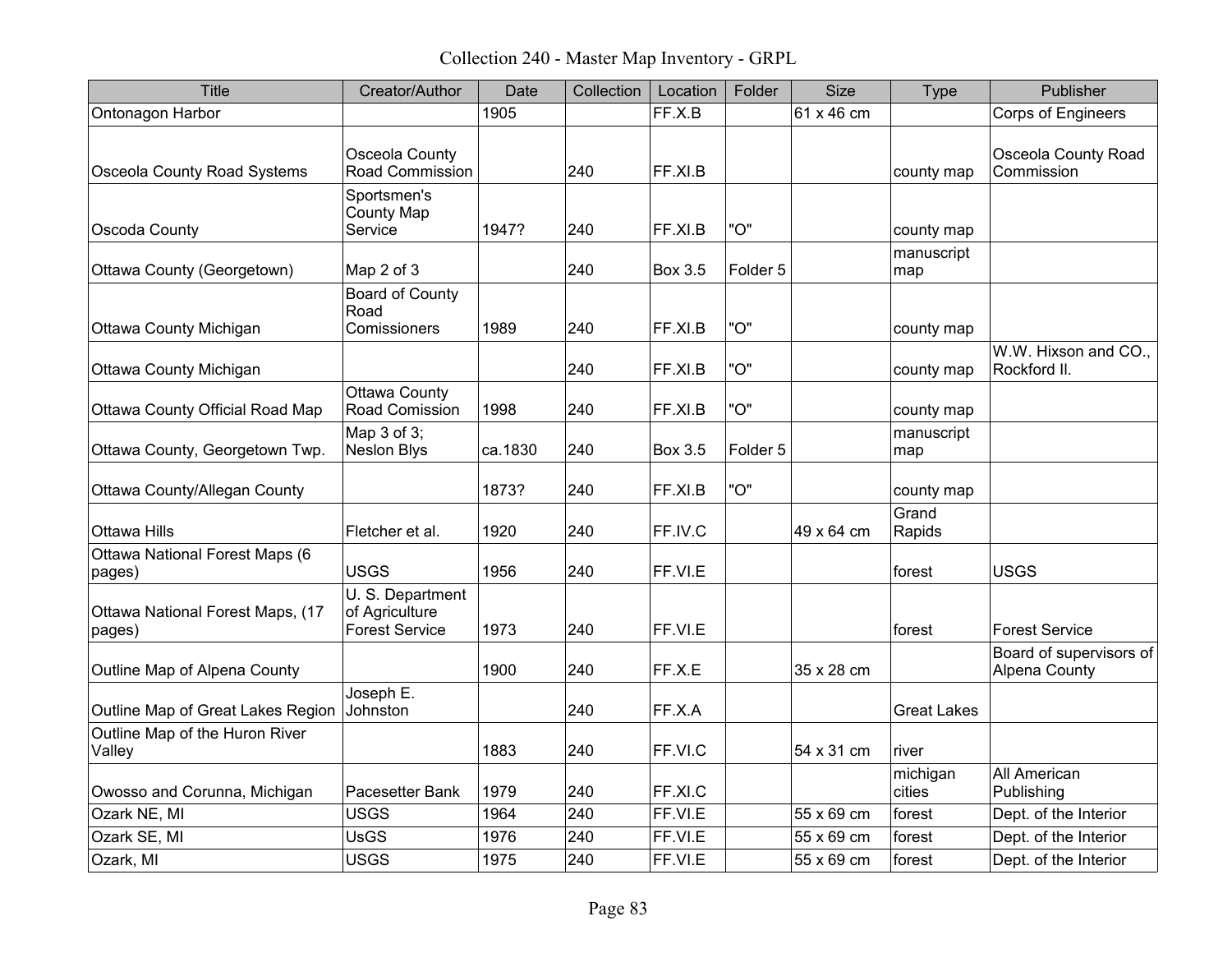Collection 240 - Master Map Inventory - GRPL

| Title                                                                                                               | Creator/Author                                                                           | Date     | Collection | Location                         | Folder          | Size       | <b>Type</b>                 | Publisher                   |
|---------------------------------------------------------------------------------------------------------------------|------------------------------------------------------------------------------------------|----------|------------|----------------------------------|-----------------|------------|-----------------------------|-----------------------------|
|                                                                                                                     | produced by<br>Michigan Center<br>for Geographic<br>Information, Dept.<br>of Information |          |            |                                  |                 | 13.75 x 14 | manuscript                  | Rand McNally, chicago       |
| Paris Township                                                                                                      | Technology                                                                               | n.d.     | 240        | <b>Box 3.5</b>                   | Folder 4 inches |            | map                         | III.                        |
| Part of Kent Plat and Dexter<br>Fraction                                                                            |                                                                                          | 1836     |            |                                  |                 | 45 x 61 cm |                             |                             |
| Part of Leonard & CO's Addition,<br>Grand Rapids, Michigan.                                                         |                                                                                          | 1900     | 240        | <b>Box 2.3</b><br>was<br>FF.IV.B |                 | 29 x 37 cm | Grand<br>Rapids             |                             |
| Part of Sanilac County, South Part<br>of Wayne County, Part of St. Clair<br>Michigan                                |                                                                                          |          | 240        | FF.XII.D                         | Folder<br>10    |            | manuscript<br>map           |                             |
| Part of Sault St. Marie, Michigan                                                                                   |                                                                                          |          | 240        | FF.XI.C                          |                 |            | michigan<br>cities          |                             |
| Part of the United States West of<br>the Mississippi River: showing<br>activitis of the office of Indian<br>Affairs | E. H. Coulson                                                                            | 1933     | 240        | FF.XII.A                         |                 |            | <b>USA</b>                  | Dept. of the Interior       |
| Partie de L'Amerique Septent qui<br>comprend La Nouvelle France ou le Sr. Robert de<br>Canada                       | Vuagondy                                                                                 | 1755     | 240        | FF.XI.E                          |                 |            | canada                      |                             |
| Partie de l'Amerique Septentrionale Vaugondy                                                                        | Sr. Robert de                                                                            | 1755     | 240        | FF.XII.A                         |                 | 58 x 44 cm | north<br>american<br>states |                             |
| Partie Occidentale de La Nouvelle<br>France ou du Canada                                                            | N. Bellin                                                                                | 1755     | 240        | FF.XI.E                          |                 | 70 x 54 cm | canada                      | Vaugondry                   |
| Partie Occidentale du Canada ou<br>de la Nouvelle France, ou sont les<br>nations des Illinois                       | P. Coronelli                                                                             | 1688     | 240        | FF.XI.E                          |                 | 57 x 45 cm | canada                      | DuBay                       |
| Paul Bunyan's Pictorial Map of the<br><b>United States</b>                                                          | R. D. Handy                                                                              | 1935     | 240        | FF.XII.C                         |                 |            | picture map                 | R. D. Handy, Duluth,<br>Mn. |
| Pendills Lake, MI                                                                                                   | 09/25/18 1976                                                                            |          | 240        | FF.VI.E                          |                 | 55 x 69 cm | forest                      | Dept. of the Interior       |
| Pere Marquette Railroad and<br>Connections                                                                          |                                                                                          | ca. 1900 | 037/224    | FF.III.A                         |                 |            | Railroad<br>route map       | Pere Marquette              |
| Pere Marquette River                                                                                                | George H.<br>Johnson                                                                     | 1927     | 240        | FF.VI.C                          |                 |            | river                       |                             |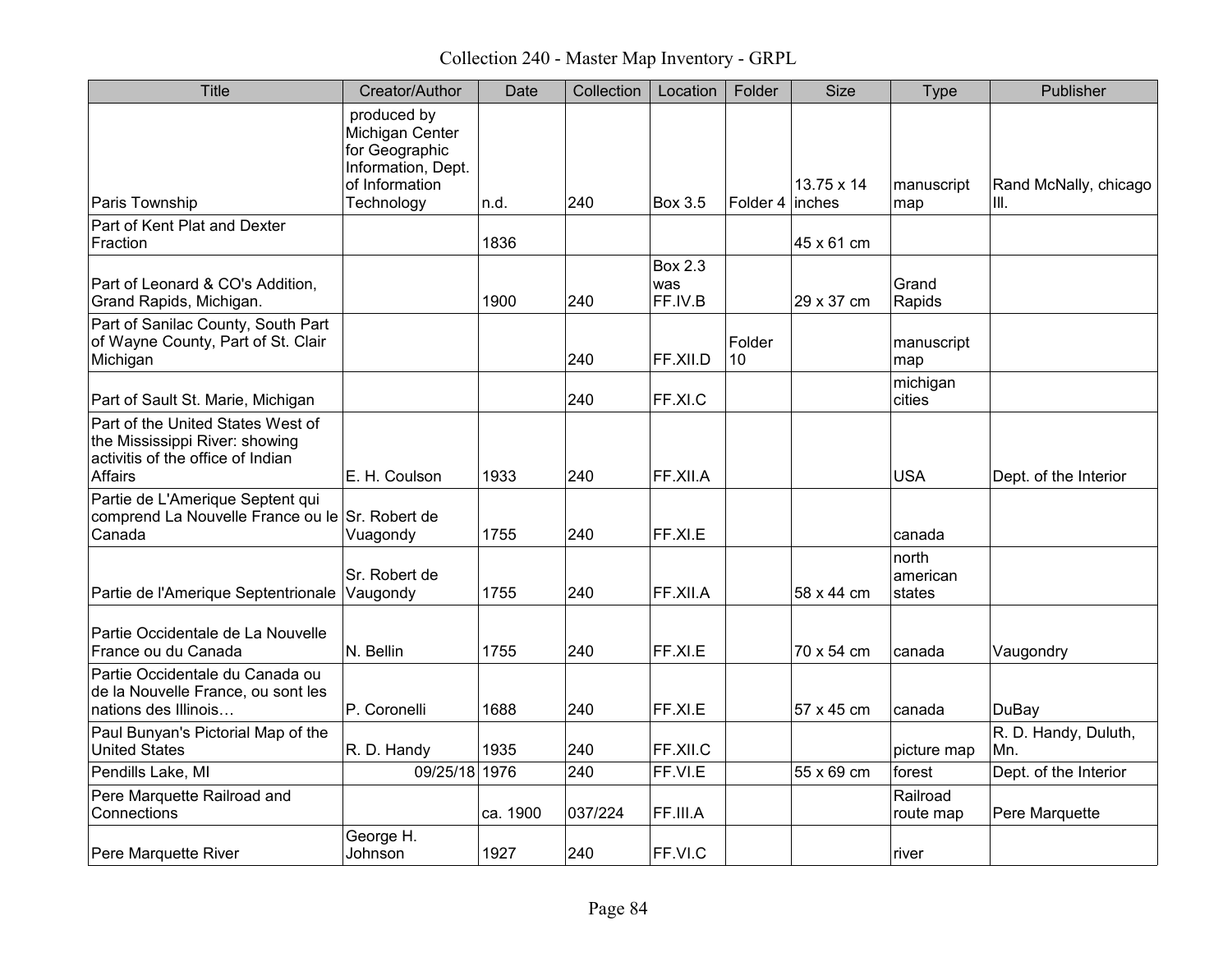Collection 240 - Master Map Inventory - GRPL

| <b>Title</b>                                                                                                                                                     | Creator/Author                                                                                        | Date                  | Collection | Location     | Folder                  | <b>Size</b> | Type                       | Publisher                                    |
|------------------------------------------------------------------------------------------------------------------------------------------------------------------|-------------------------------------------------------------------------------------------------------|-----------------------|------------|--------------|-------------------------|-------------|----------------------------|----------------------------------------------|
| photocopies: Zeeland,<br>Holland, Nederland, Groningen etc.                                                                                                      | J.B. Wolters                                                                                          | 1927                  | 240        | FF.XII.A     |                         |             | Netherlands                | Wolters?                                     |
| Piatt Lake, MI                                                                                                                                                   | Army Map Service                                                                                      | 1975                  | 240        | FF.VI.E      |                         | 55 x 69 cm  | forest                     | Dept. of the Interior                        |
| Pickford NW, MI                                                                                                                                                  | <b>USGS</b>                                                                                           | 1975                  | 240        | FF.VI.E      |                         | 55 x 69 cm  | forest                     | Dept. of the Interior                        |
| Picnicker's Map of Michigan<br>Roadside Parks  Freeway Rest<br>Areas                                                                                             |                                                                                                       | n.d.                  |            | 240 Box<br>1 | 12                      |             |                            | Lansing: Mich. State<br>Highway Dept.        |
| Picture History of the United States:<br>My Country Tis of Thee Sweet<br>Land of Liberty                                                                         | <b>Luxor Price</b>                                                                                    | 1926                  | 240        | FF.XII.C     |                         |             | picture map                | Frederick A. Stkes<br>Company                |
| Picture Map of Indiana                                                                                                                                           | Lee H. Wood                                                                                           | 1932                  | 240        | FF.XII.C     |                         | 53 x 83 cm  | picture map                | Franklin M. Walls                            |
| <b>Pictured Rocks National Lakeshore</b>                                                                                                                         | USGS                                                                                                  | 1997                  | 240        | FF.XI.E      |                         |             | eastern u.s.,<br>topo      | <b>USGS</b>                                  |
| Pine Lake                                                                                                                                                        | Corps of<br>Engineers                                                                                 | 1908                  | 240        | FF.X.C       |                         | 84 x 70 cm  | lake<br>michigan           | Corps of Engineers                           |
| Pine Lake                                                                                                                                                        | Institute for<br><b>Fisheries</b><br>Research                                                         | 1969                  | 240        | FF.VI.D      |                         |             | lakes                      | Michigan United<br><b>Conservation Clubs</b> |
| Plainfield Sheridan Indian Trail,<br>State & Mail Route, Nov. 11, 1974.                                                                                          | Emory V. Houk,<br>R.T. Klawieter                                                                      | 1975                  | 240        | 240 Box<br>6 |                         |             | Grand<br>Rapids            |                                              |
| Plainfiled Township 1968 Aerials<br>(19)                                                                                                                         | <b>Kent County</b>                                                                                    | 1968 /<br>1994        | 240        | FF.V.E       | "Plainfie<br>ld<br>Twp" |             | Aerial                     | <b>Kent County</b>                           |
| Plan and Profile of Proposed<br>General Plans, the Grand Rapids<br>Expressway, City of Grand Rapids,<br>Kent County. State Project 40-92<br>State Project 41-92. | Michigan, State<br>Highway<br>Department.<br>Charles M.<br>Ziegler, State<br>Highway<br>Commissioner. | N.d. Ca.<br>1959/1960 | 240        | 240 Box<br>6 |                         |             | Printed<br>Highway<br>maps | State of Michigan                            |
| Plan of Detroit                                                                                                                                                  | J. D. Lewis                                                                                           | 1805                  | 240        | FF.XI.C      |                         | 29 x 35 cm  | michigan<br>cities         | J.D. Lewis                                   |
| Plan of the Canal and Town of<br>Huron                                                                                                                           |                                                                                                       | 1820                  | 240        | FF.XI.C      |                         | 27 x 36 cm  | michigan<br>cities         | N. Curriers                                  |
| Plan of the City of Grand Rapids                                                                                                                                 | White's                                                                                               | 1872                  | 240        | FF.IV.A      |                         | 71 x 87 cm  | Grand<br>Rapids            | <b>Bird &amp; Waters</b>                     |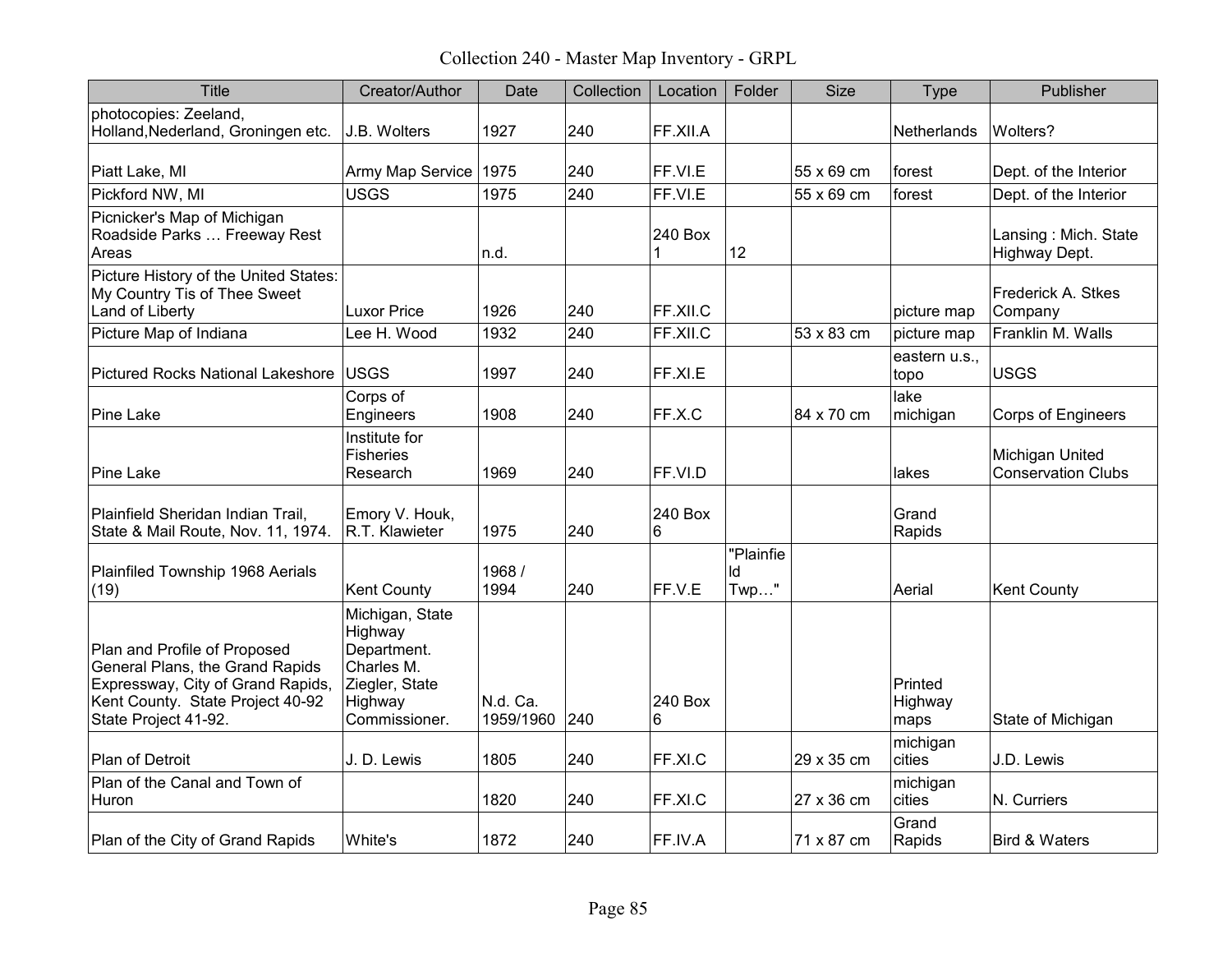Collection 240 - Master Map Inventory - GRPL

| <b>Title</b>                                                                                                              | Creator/Author                | Date               | Collection | Location       | Folder              | <b>Size</b>                 | Type                                   | Publisher                   |
|---------------------------------------------------------------------------------------------------------------------------|-------------------------------|--------------------|------------|----------------|---------------------|-----------------------------|----------------------------------------|-----------------------------|
| Plan of the Straights of St. Mary<br>[copy 2]                                                                             |                               | ca. 1800           | 240        | 240 box 6      |                     | 35 x 29 cm                  | Great Lakes,<br>Canada                 |                             |
| Plan of the Straits of St. Mary                                                                                           | ?                             | ca.1800            | 240        | FF.X.A         |                     | 35 x 29 cm                  | Great Lakes,<br>Straits of<br>Mackinac | ?                           |
| Plat and Survey of Kidder Farm                                                                                            | Wm. Slawson                   | 1850               | 240        | <b>Box 3.5</b> | Folder 3            |                             | manuscript<br>map                      |                             |
| Plat Book of Missaukee County<br>Michigan                                                                                 | Stanford Map CO.              | n.d. ca.<br>1930s? | 240        | 240 box 6      |                     |                             | Missaukee<br>County                    | Standard Map Co.            |
| Plat of Grandville                                                                                                        |                               | ca.1850            | 240        | FF.XII.D       | Folder <sub>7</sub> | 23 x 16<br> inches          | manuscript<br>map                      |                             |
| Plat of Grandville                                                                                                        |                               | ca.1855            | 240        | FF.XII.D       | Folder 7            | $13.5 \times 16$<br>linches | manuscript<br>map                      |                             |
| Plat of Ionia County                                                                                                      |                               |                    |            | 240 Box 3.5    | Folder 1            |                             | manuscript<br>map                      |                             |
| Plat of the City of Grand Rapids                                                                                          |                               | 1835               | 240        | FF.IV.A        |                     | 68 x 38 cm                  | Grand<br>Rapids                        |                             |
| Plat of the City of Grand Rapids                                                                                          |                               | 1836               | 240        | FF.IV.A        |                     | 40 x 74 cm                  | Grand<br>Rapids                        | J.U.N. Throop?<br>2/27/2006 |
| Plat of the City of Grand Rapids                                                                                          |                               | 1842               | 240        | FF.IV.A        |                     | 67 x 35 cm                  | Grand<br>Rapids                        |                             |
| Plat of the City of Grand Rapids,<br>situated on the Rapids of Grand<br>River in the County of Kent & State<br>O Michigan | by J. Almy, Civil<br>Engineer | [ca. 1836]         | 240        | FF.IV.A.       |                     |                             | Plat                                   |                             |
| Plat of the City of Grand Rapids,<br>situated on the Rapids of Grand<br>River in the County of Kent & State<br>O Michigan | by J. Almy, Civil<br>Engineer | [ca. 1836]         | 240        | FF.IV.A.       |                     |                             | Plat                                   |                             |
| Plat of the City of Grand Rapids,<br>situated on the Rapids of Grand<br>River in the County of Kent & State<br>O Michigan | by J. Almy, Civil<br>Engineer | [ca. 1836]         | 240        | FF.V.A.        |                     |                             | G.R. picture<br>map                    |                             |
| Plat of the City of Grand Rapids,<br>situated on the Rapids of Grand<br>River in the County of Kent & State<br>O Michigan | by J. Almy, Civil<br>Engineer | ∣[ca. 1836]        | 240        | FF.IV.A.       |                     |                             | Plat                                   |                             |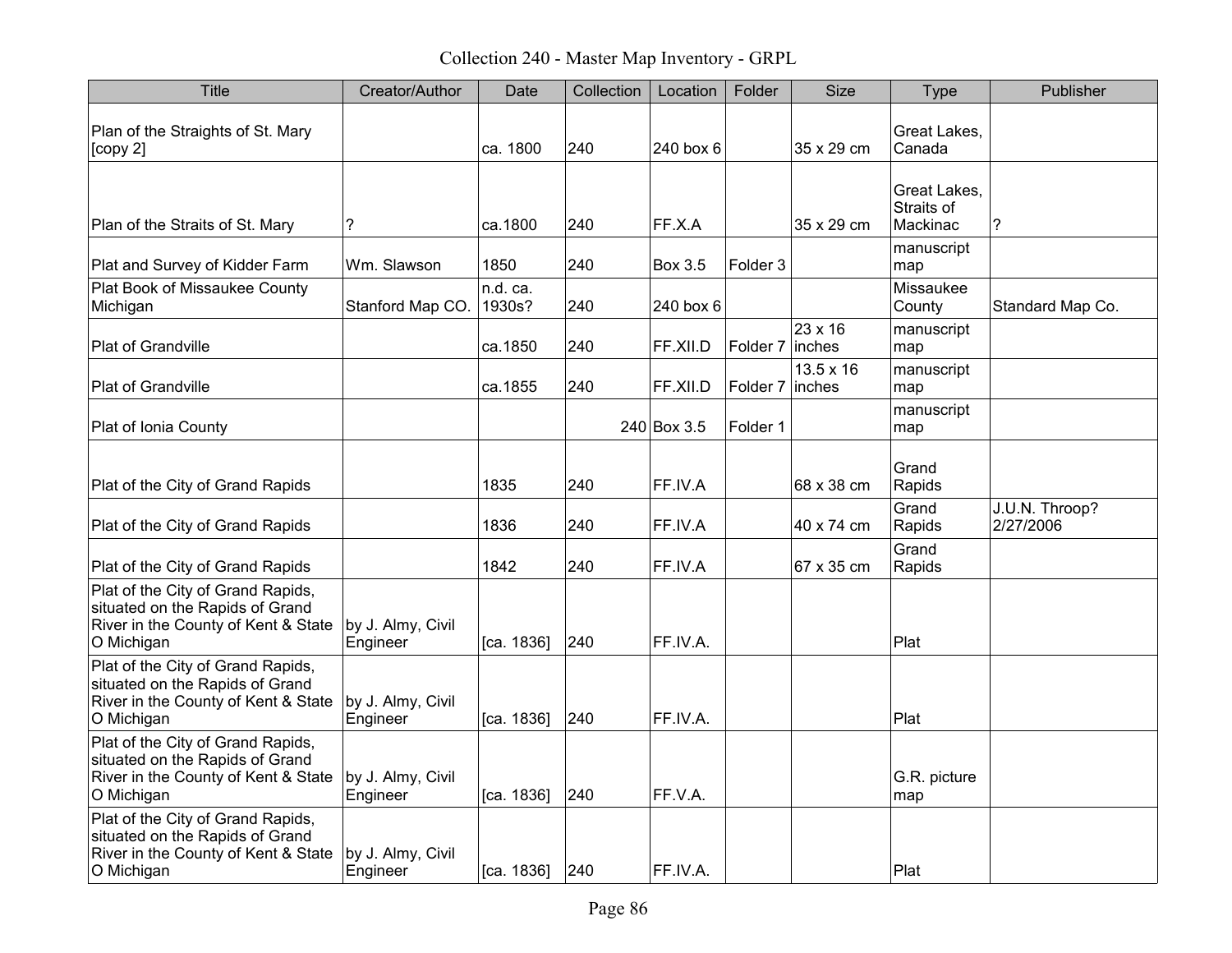Collection 240 - Master Map Inventory - GRPL

| <b>Title</b>                                                                                                              | Creator/Author                                 | Date                                                    | Collection | Location | Folder       | <b>Size</b> | <b>Type</b>       | Publisher                     |
|---------------------------------------------------------------------------------------------------------------------------|------------------------------------------------|---------------------------------------------------------|------------|----------|--------------|-------------|-------------------|-------------------------------|
| Plat of the City of Grand Rapids,<br>situated on the Rapids of Grand<br>River in the County of Kent & State<br>O Michigan | by J. Almy, Civil<br>Engineer; Jos.<br>Penney  | $[ca. 1836]$ ;<br>traced from<br>copy Nov.<br>30, 1897. | 240        | FF.IV.A. |              |             | Plat              |                               |
| Plat of the City of Grand Rapids,<br>situated on the Rapids of Grand<br>River in the County of Kent & State<br>O Michigan | by J. Almy, Civil<br>Engineer; Jos.<br>Penney  | $[ca. 1836]$ ;<br>traced from<br>copy Nov.<br>30, 1897. | 240        | FF.IV.A. |              |             | Plat              |                               |
| Plat of the City of Grand Rapids,<br>situated on the Rapids of Grand<br>River in the County of Kent & State<br>O Michigan | by J. Almy, Civil<br>Engineer ; Jos.<br>Penney | [ca. 1836];<br>traced from<br>copy Nov.<br>30, 1897.    | 240        | FF.IV.A. |              |             | Plat              |                               |
| Plat of the City of Grand Rapids,<br>situated on the Rapids of Grand<br>River in the County of Kent & State<br>O Michigan | by J. Almy, Civil<br>Engineer; Jos.<br>Penney  | [ca. 1836];<br>traced from<br>copy Nov.<br>30, 1897.    | 240        | FF.IV.A. |              |             | Plat              |                               |
| Plat of the County of Kent                                                                                                |                                                |                                                         | 240        | FF.XII.D | Folder<br>11 |             | manuscript<br>map |                               |
| Plat of the Island of Bois Blanc, in<br>the streights of Michillimackinac                                                 | Lucius Lyon                                    | 1827                                                    | 240        | FF.XI.B  | "M"          | 63 x 50 cm  | county map        | Lucius Lyon                   |
| Plat of the Subdivision of Lot Nos. 1<br>& 2 in Section 2                                                                 |                                                | 1856                                                    | 240        | FF.IV.A  |              | 86 x 66 cm  | Grand<br>Rapids   | F.F. Oakley's Lith            |
| Plat of the Town of Kent, situated<br>on the Rapids of Grand River in the<br>county of Kent and State of<br>Michigan      | J. Almy, Civil<br>Engineers                    | [1832], ca.<br>1836.                                    |            | FF.IV.A  |              | 38 x 70 cm  |                   | engraved by J.U.N.<br>Throop. |
| Plat of the Town of Kent, situated<br>on the Rapids of Grand River in the<br>county of Kent and State of<br>Michigan      | J. Almy, Civil<br>Engineer                     | [ca. 1835-<br>1837]                                     |            | FF.IV.A  |              | 40 x 71 cm  |                   |                               |
| Plat of the Town of Kent, situated<br>on the Rapids of Grand River in the<br>county of Kent and State of<br>Michigan      | J. Almy, Civil<br>Engineer.                    | ca. 1836                                                | 240        | FF.IV.A  |              | 40 x 74 cm  | Grand<br>Rapids   | J.U.N. Throop,<br>engraver    |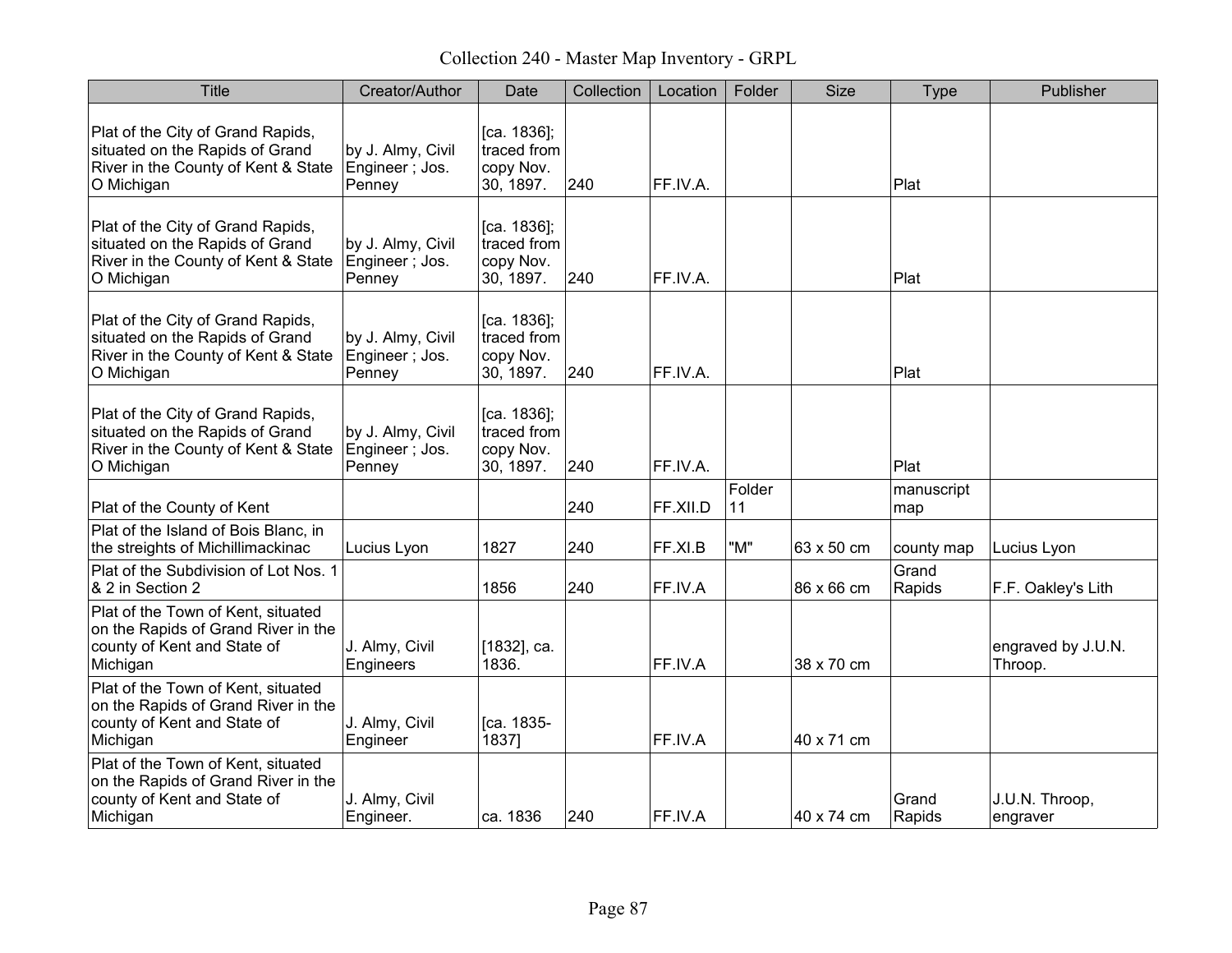Collection 240 - Master Map Inventory - GRPL

| <b>Title</b>                                                                                                                                                                                                                                       | Creator/Author                                     | Date       | Collection | Location                           | Folder              | <b>Size</b>     | <b>Type</b>                     | Publisher                    |
|----------------------------------------------------------------------------------------------------------------------------------------------------------------------------------------------------------------------------------------------------|----------------------------------------------------|------------|------------|------------------------------------|---------------------|-----------------|---------------------------------|------------------------------|
| Plat of the Village of (Grand<br>Rapids)"Scribnerville"                                                                                                                                                                                            | Almy?                                              | c. 1840-44 | 240        | FF.XII.D                           | Folder $9$ inches   | 11 x 16         | manuscript<br>map               |                              |
| Plat of The Village of Deighton (?),<br>Osceola County, Michigan                                                                                                                                                                                   |                                                    |            | 240        | FF.XII.D                           | Folder <sub>7</sub> |                 | manuscript<br>map               |                              |
| Plat of the Village of Grand Rapids,<br>situated on the S 1/2 of NE for ?<br>Sec. 25 T7 NR 12 W ? [Division<br>line between Campau and Lyon;<br>Pearl, Monroe, Louis, Ferry, Fulton,<br>Waterloo, Justic, Greenwich,<br>Official St.; Division St. | Surveyed August<br>28th 1833 by C.<br>Barnes, D.S. | 1833       | 240        | FF.IV.A                            |                     | 45 x 61 cm      | Grand<br>Rapids                 |                              |
| Plat of the Village of Kent                                                                                                                                                                                                                        |                                                    | 1836       | 240        | FF.IV.A                            |                     | 45 x 61 cm      | Grand<br>Rapids                 |                              |
| Plat of the Village of Kent                                                                                                                                                                                                                        |                                                    | 1837       | 240        | FF.IV.A                            |                     | 71 x 40 cm      | Grand<br>Rapids                 |                              |
| Plat of the Village of Kent                                                                                                                                                                                                                        |                                                    | 1838       | 240        | FF.IV.A                            |                     | 29 x 57 cm      | Grand<br>Rapids                 |                              |
| Plat of the Village of Kent                                                                                                                                                                                                                        |                                                    | 1838       | 240        | FF.IV.A                            |                     | 38 x 60 cm      | Grand<br>Rapids                 |                              |
| Plat of the Village of Kent                                                                                                                                                                                                                        |                                                    | 1881       | 240        | FF.IV.A<br>[copy]                  |                     | 66 x 45 cm      | Grand<br>Rapids                 |                              |
| Plat of the Village of Kent<br>[photocopy]                                                                                                                                                                                                         | John Almy                                          |            | 240        | FF.XII.E                           |                     |                 |                                 |                              |
| Plat, Ottawa County, Michigan                                                                                                                                                                                                                      | Chubb                                              |            | 240        | <b>Box 3.5</b>                     | Folder <sub>5</sub> |                 | manuscript<br>map               |                              |
| Platte Bay to Leland                                                                                                                                                                                                                               | U.S. Department<br>of Commerce                     | 1975       | 240        | FF.X.D                             |                     | 89 x 129 cm     | lake<br>michigan                | <b>National Ocean Survey</b> |
| Pointe aux Chenes, MI                                                                                                                                                                                                                              | <b>USGS</b>                                        | 1964       | 240        | FF.VI.E                            |                     | 55 x 69 cm      | forest                          | Dept. of the Interior        |
| Polyconic Projection Map of Grand<br>Rapids & Kent County [copy 2]                                                                                                                                                                                 | Hearne Bros.                                       | 1950       | 240        | short<br>tube, top<br>of FF.X      |                     | 107 x 159<br>cm | Grand<br>Rapids, Kent<br>County | Hearne Bros.                 |
| Polyconic Projection Map of<br><b>Greater Detroit</b>                                                                                                                                                                                              | Hearne Bros.                                       | 1934       | 240        | short<br>tube on<br>top of<br>FF.X |                     | 114 x 165<br>cm | Michigan                        | cities, Detroit Hearne Bros. |
| Port Huron                                                                                                                                                                                                                                         | <b>AAA</b>                                         | n.d.       | 240        | FF.XI.C                            |                     |                 | michigan<br>cities              | AAA Michigan                 |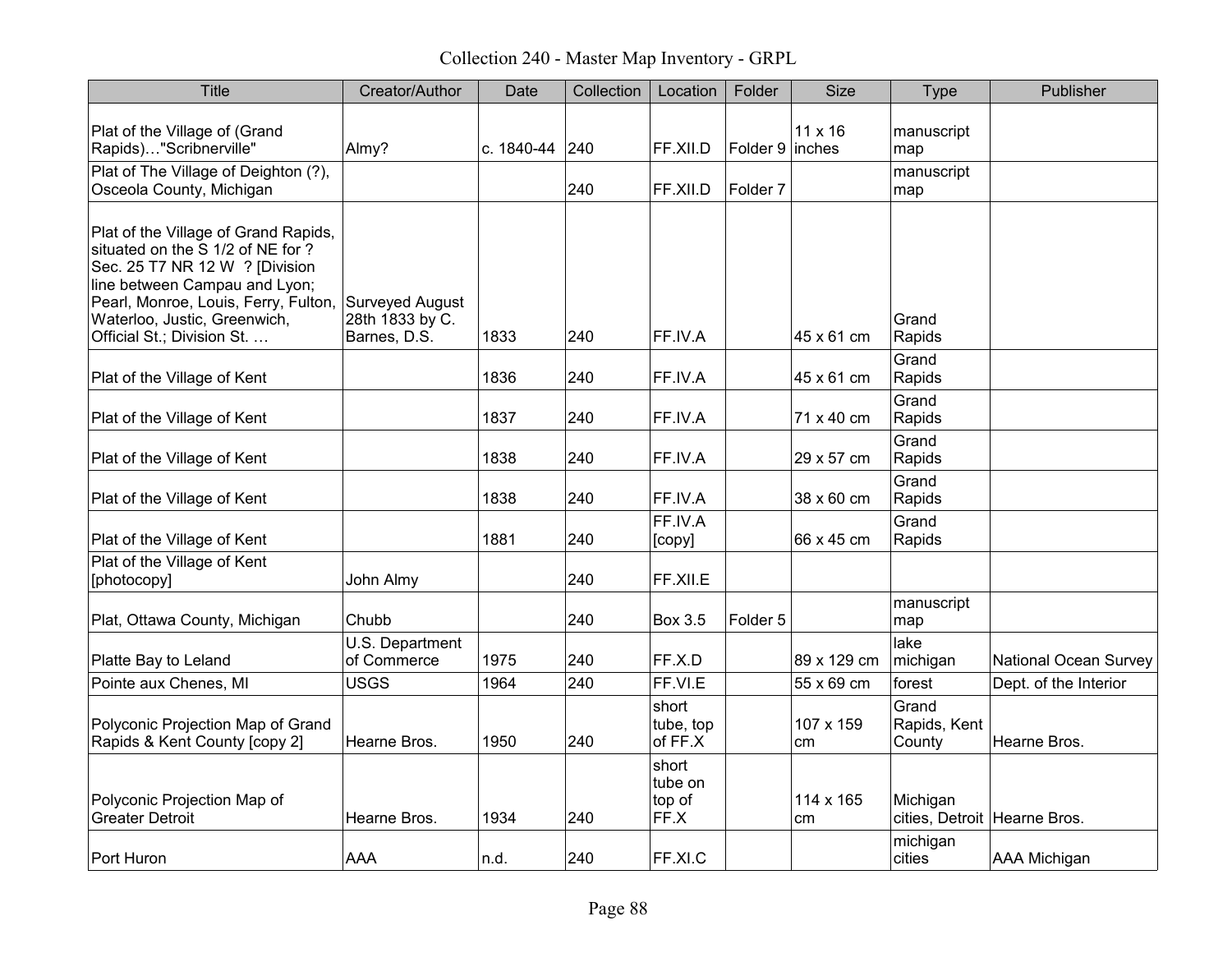Collection 240 - Master Map Inventory - GRPL

| <b>Title</b>                                                                                                                                                                       | Creator/Author                                                      | Date      | Collection | Location                                   | Folder | <b>Size</b> | Type               | Publisher                           |
|------------------------------------------------------------------------------------------------------------------------------------------------------------------------------------|---------------------------------------------------------------------|-----------|------------|--------------------------------------------|--------|-------------|--------------------|-------------------------------------|
| Port Huron / Marysville                                                                                                                                                            | <b>Greater Port</b><br>huron - Marysville<br>Chamber of<br>Commerce | n.d       | 240        | FF.XI.C                                    |        |             | michigan<br>cities |                                     |
| Port Kalamazoo                                                                                                                                                                     |                                                                     | 1835      |            | FF.X.E                                     | "A"    | 71 x 87 cm  | county map         | N. Currier Litho                    |
| Portage Lake                                                                                                                                                                       | Corps of<br>Engineers                                               | 1906      | 240        | FF.VI.D                                    |        | 93 x 62 cm  | lakes              | Corps of Engineers                  |
| Portage Lake                                                                                                                                                                       | U.S. Lake Survey                                                    | 1968      | 240        | FF.VI.D                                    |        | 91 x 66 cm  | lakes              | Corps of Engineers                  |
| Portage Lake                                                                                                                                                                       | U.S. Lake Survey                                                    | 1975      | 240        | FF.VI.D                                    |        | 90 x 64 cm  | lakes              | <b>National Lake Survey</b>         |
| Post Route Map of Michigan (Cover<br>title)                                                                                                                                        | Truman Kellogg?                                                     | 1885      |            | 240-39                                     |        |             |                    | $\tilde{?}$                         |
| Post Route Map of Michigan and<br>Wisconsin                                                                                                                                        | Postmaster<br>General A.J.<br>Creswell                              | 1871      | 240        | none yet,<br>top of FF                     |        |             | Michigan           | Post Office Dept.                   |
| Post Route Map of Michigan and<br>Wisconsin showing Post Offices                                                                                                                   |                                                                     | 1915      | 240        | none yet,<br>top of FF<br>for now          |        |             | Michigan           | Post Office Dept.                   |
| Post Route Map of the State of<br>Michigan showing Post Offices                                                                                                                    | James A. Farley                                                     | 1933      | 240        | FF.III.B                                   |        |             | Highway            | Post Office Dept.                   |
| Post Route Map of the State of<br>Michigan showing Post Offices with<br>the Intermediate Distances on Mail<br>Routes                                                               | Postmaster<br>General Harry S.<br><b>New</b>                        | 1927      | 240        | OS FF<br>Top                               |        |             | michigan           | Harry S. New,<br>Postmaster General |
| Post Route Map of the State of<br>Michigan showing Post Offices with<br>the Intermediate distances on mail<br>routes / publ. By order of<br>Postmaster General James A.<br>Farley. | Post Office Dept.                                                   | Nov. 1913 | 240        | short<br>tube, top<br>of FFs               |        | ove         | Post office<br>map | US. Post Office                     |
| Post Route Map. The State of<br>Michigan, 1914.                                                                                                                                    |                                                                     | 1914      | 240        | Oversize.<br>On top of<br>FF.I<br>cabinet. |        |             | Postal             |                                     |
| Premier Map of Grand Rapids                                                                                                                                                        | Alexander Gross,<br>F.R. G.S.                                       | 1940s?    | 240        | 240 box $1 58$                             |        |             | Grand<br>Rapids    | Geographia Map Co.                  |
| Premier Map of Grand Rapids                                                                                                                                                        |                                                                     | 1946      | 240        | FF.IV.D                                    |        | 68 x 100 cm | Grand<br>Rapids    | Geographic Map Co.                  |
| Premier Map of Michigan                                                                                                                                                            |                                                                     | ca.1920   | 240        | FF.III.B                                   |        |             | Highway            | <b>Graphical Publishing</b><br>Co.  |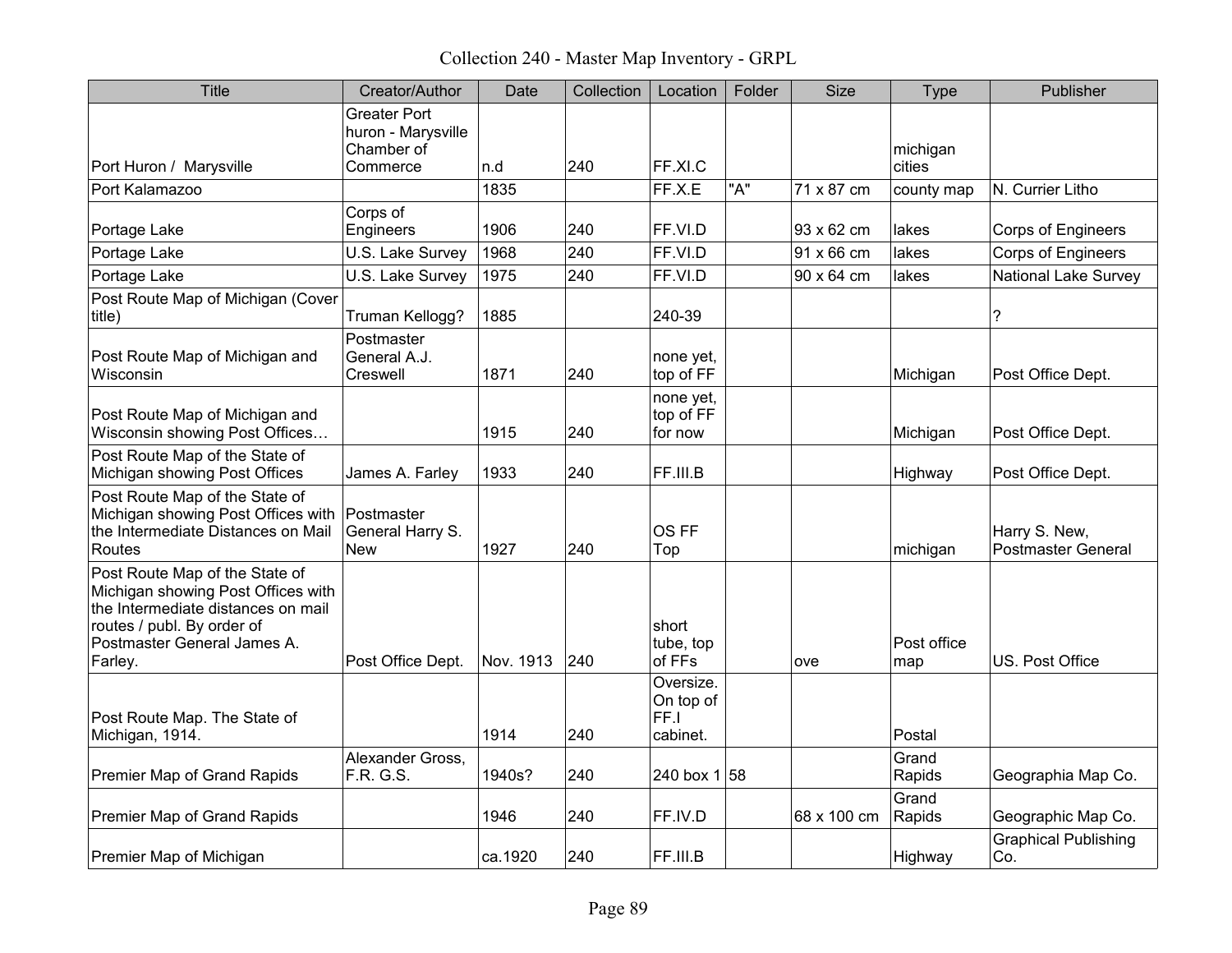Collection 240 - Master Map Inventory - GRPL

| <b>Title</b>                                                                                                                                      | Creator/Author                                          | Date           | Collection | Location                           | Folder | <b>Size</b> | Type                                      | Publisher                                                  |
|---------------------------------------------------------------------------------------------------------------------------------------------------|---------------------------------------------------------|----------------|------------|------------------------------------|--------|-------------|-------------------------------------------|------------------------------------------------------------|
| <b>Presque Isle County</b>                                                                                                                        | Sportsmen's<br><b>County Map</b><br>Service             | ca. 1950       | 240        | FF.XI.B                            | "P-R"  |             | county map                                | Lee R. Phelps,<br><b>Sportsmen's County</b><br>Map Service |
| Principal Retail District, Rathbone<br><b>Estate Property</b>                                                                                     |                                                         | ca.1930        | 240        | FF.IV.C                            |        |             | Grand<br>Rapids                           |                                                            |
| Professor Higbee's Streams of<br>Michigan / Vivid Publishing, Inc.,<br>Williamsport, Pa.<br>Www.streammaps.com                                    |                                                         | 1993           | 240        | RT <sub>5</sub><br>Guides<br>240-5 |        |             |                                           | Vivid Publishing, Inc.,<br>Williamsport, Pa                |
| Property of the Grand Rapids Parks Surveyed &<br>and Boulevard Assoc., showing<br>Reeds Lake Boulevard, Hodenpyl<br>Park and John H. Bonnell Park | mapped by T.O.<br>Williams, Kent Co.<br>Surveyor, G.R., | Sept.<br>1915. | 240        | 240-1.5                            |        |             | Survey                                    |                                                            |
| Proposed Expressway System --<br><b>Grand Rapids</b>                                                                                              | Michigan State<br>Highway Dept.                         | 1961           | 240        | FF.IV.E                            |        | 69 x 92 cm  | Grand<br>Rapids                           | MI St. Highway Dept.                                       |
| Proposed Fairmount Square<br><b>Historic District</b>                                                                                             | <b>City Planning</b><br>Dept.                           | 1999           | 240        | FF.IV.E                            |        |             | Grand<br>Rapids                           |                                                            |
| R.L. Polk & CO's Map of the City of<br><b>Grand Rapids</b>                                                                                        |                                                         | 1876           |            |                                    |        | 57 x 89 cm  |                                           | GR Directory Co.                                           |
| R.L. Polk & CO's Map of the City of<br><b>Grand Rapids</b>                                                                                        |                                                         | 1892           | 240        | FF.IV.A                            |        | 58 x 87 cm  | Grand<br>Rapids                           | R.L. Polk & Co.                                            |
| R.L. Polk & CO's Map of the City of<br><b>Grand Rapids</b>                                                                                        |                                                         | 1893           | 240        | FF.IV.A                            |        | 59 x 92 cm  | Grand<br>Rapids                           | <b>Grand Rapids Litho</b>                                  |
| R.L. Polk & CO's Map of the City of<br><b>Grand Rapids</b>                                                                                        |                                                         | 1900           | 240        | FF.IV.B                            |        | 38 x 45 cm  | Grand<br>Rapids                           | GR Directory Co.                                           |
| R.L. Polk & CO's Map of the City of<br><b>Grand Rapids</b>                                                                                        |                                                         | 1903           | 240        | FF.IV.B                            |        | 56 x 87 cm  | Grand<br>Rapids                           | GR Directory Co.                                           |
| R.L. Polk & CO's Map of the City of<br><b>Grand Rapids</b>                                                                                        |                                                         | 1906           | 240        | FF.IV.B                            |        | 55 x 87 cm  | Grand<br>Rapids                           | GR Directory Co.                                           |
| R.L. Polk & CO's Map of the City of<br><b>Grand Rapids</b>                                                                                        |                                                         | 1910           | 240        | FF.IV.B                            |        | 58 x 92 cm  | Folding<br>Directory<br><b>Street Map</b> | GR Directory Co.                                           |
| R.L. Polk & CO's Map of the City of<br>Grand Rapids [copy 2]                                                                                      | R.L. Polk and Co.                                       | 1906           | 240        | FF.XII.E                           |        | 55 x 87 cm  |                                           | GR Directory Co.                                           |
| R.L. Polk & CO's Map of the City of<br>Grand Rapids [copy 2]                                                                                      | $ R.L.$ Polk and CO. $ 1907$                            |                | 240        | FF.XII.E                           |        | 57 x 89 cm  |                                           | GR Directory Co.                                           |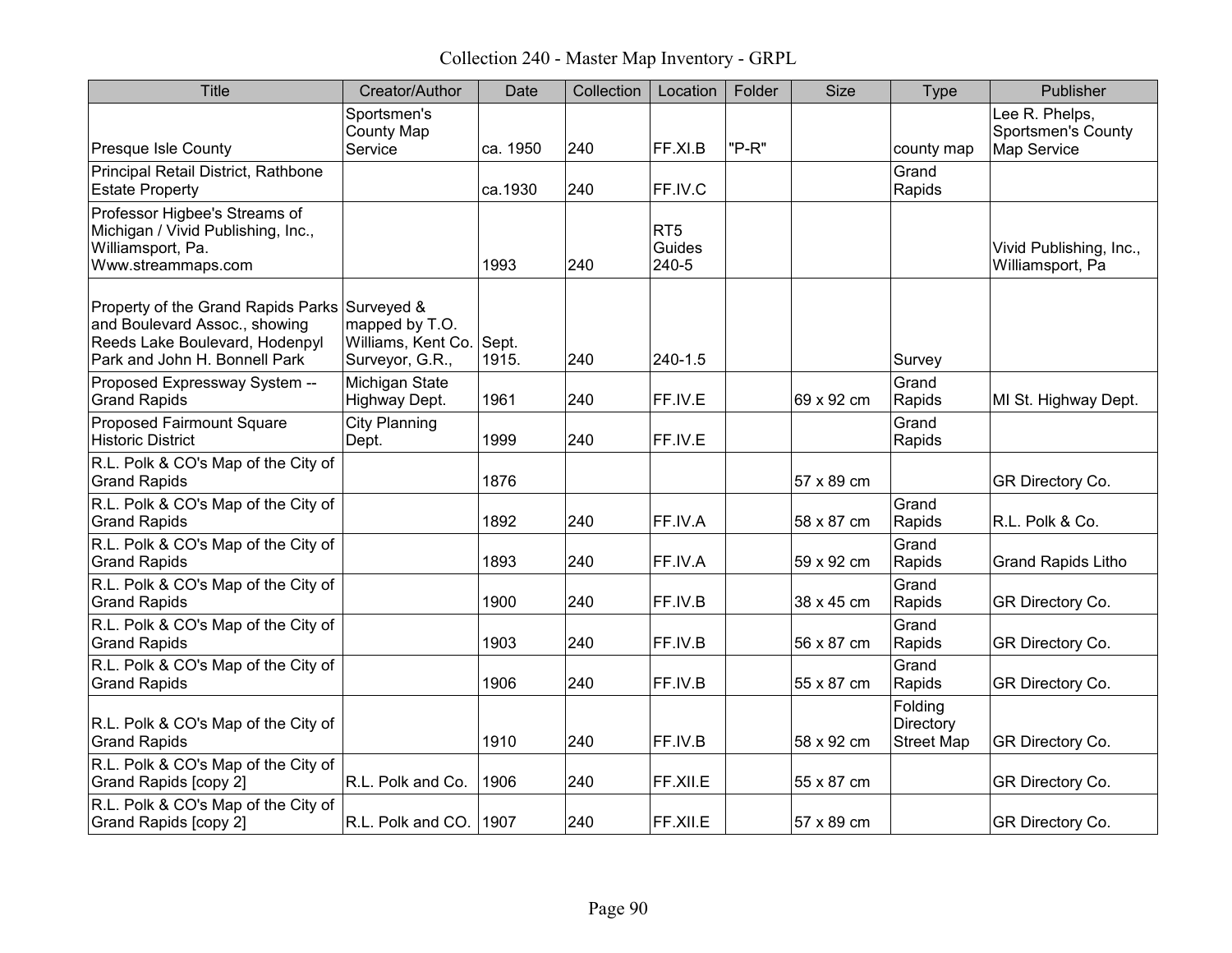Collection 240 - Master Map Inventory - GRPL

| <b>Title</b>                                                                                                                     | Creator/Author                                          | Date            | Collection | Location  | Folder | <b>Size</b>      | <b>Type</b>                        | Publisher                            |
|----------------------------------------------------------------------------------------------------------------------------------|---------------------------------------------------------|-----------------|------------|-----------|--------|------------------|------------------------------------|--------------------------------------|
| R.L. Polk & CO's Map of the City of<br><b>Grand Rapids [In Grand Rapids</b><br>Street & Avenue Guide with map,<br>1908]          | Polk                                                    | c.1901,<br>1908 | 301        | 301 TBP   |        | 43.5 x 37<br>cm. | Folding<br>Directory<br>Map        | GR Directory Co.                     |
| R.L. Polk & CO's Map of the City of<br>Grand Rapids & environs                                                                   |                                                         | 1901            | 240        | FF.IV.B   |        | 59 x 91 cm       | Grand<br>Rapids                    | GR Directory Co.                     |
| R.L. Polk & CO's Map of the City of<br>Grand Rapids & environs                                                                   |                                                         | 1907            | 240        | FF.IV.B   |        | 57 x 89 cm       | Grand<br>Rapids                    | GR Directory Co.                     |
| R.L. Polk & CO's Map of the City of<br>Grand Rapids and Environs, from<br>official records, original plats and<br>actual surveys | Rumsey & Works,<br>Civil Engineers;<br>GR Directory Co. | 1911            | 240        | FF.IV.B   |        | 58 x 92 cm       | Folding<br>directory<br>Street map | GR Directory Co.                     |
| R.L. Polk and Co.'s Map of the City<br>of Grand Rapids                                                                           |                                                         | 1882            | 240        | FF.IV.A   |        | 46 x 56 cm       | Grand<br>Rapids                    | R.L. Polk and Co.                    |
| R.L. Polk and Co.'s Map of the City<br>of Grand Rapids                                                                           |                                                         | 1883            | 240        | FF.IV.A   |        | 45 x 54 cm       | Grand<br>Rapids                    | R.L. Polk and Co.                    |
| R.L. Polk and Co.'s Map of the City<br>of Grand Rapids                                                                           |                                                         | 1887            | 240        | FF.IV.A   |        | 74 x 56 cm       | Grand<br>Rapids                    | R.L. Polk & Co.                      |
| R.L. Polk and Co.'s Map of the City<br>of Grand Rapids                                                                           |                                                         | 1888            | 240        | FF.IV.A   |        | 65 x 78 cm       | Grand<br>Rapids                    | R.L. Polk & Co.                      |
| R.L. Polk and Co.'s Map of the City<br>of Grand Rapids                                                                           |                                                         | 1896            | 240        | FF.IV.A   |        |                  | Grand<br>Rapids                    | R.L. Polk and Co.                    |
| R.L. Polk and Co.'s Map of the City<br>of Grand Rapids [copy 2]                                                                  |                                                         | 1888            | 240        | FF.IV.A   |        | 70 x 81 cm       | Grand<br>Rapids                    | R.L. Polk and Co.                    |
| R.L. Polk and Co.s Map of the City<br>of Grand Rapids                                                                            |                                                         | 1886            | 240        | FF.IV.A   |        | 48 x 56 cm       | Grand<br>Rapids                    | <b>Calvert Litho</b>                 |
| R.L. Polk and Co.s Map of the City<br>of Grand Rapids [copy 2]                                                                   | R.L. Polk and CO.                                       | 1900            | 240        | 240 box 2 |        |                  | Grand rapids                       | <b>Grand Rapids</b><br>Directory Co. |
| Racine                                                                                                                           | U.S. Army<br>Topographic<br>Command                     | 1971            | 240        | FF.XI.E   |        |                  | eastern u.s.,<br>topo              | <b>USGS</b>                          |
| Raco, MI                                                                                                                         | Army Map Service                                        | 1976            | 240        | FF.VI.E   |        | 55 x 69 cm       | forest                             | Dept. of the Interior                |
| Railraod Map of Michigan prepared<br>for the Comissioner of Railraods                                                            | Henry s. Stebbins                                       | 1884            | 240        | FF.III.A  |        |                  | Railroad                           | <b>Stebbins</b>                      |
| Railroad Map of Michigan                                                                                                         | Capital City<br>Michigan Railway<br>Guide               | ca. 1880        | 240        | FF.III.A  |        |                  | Railroad                           | Henry S. Stebbins                    |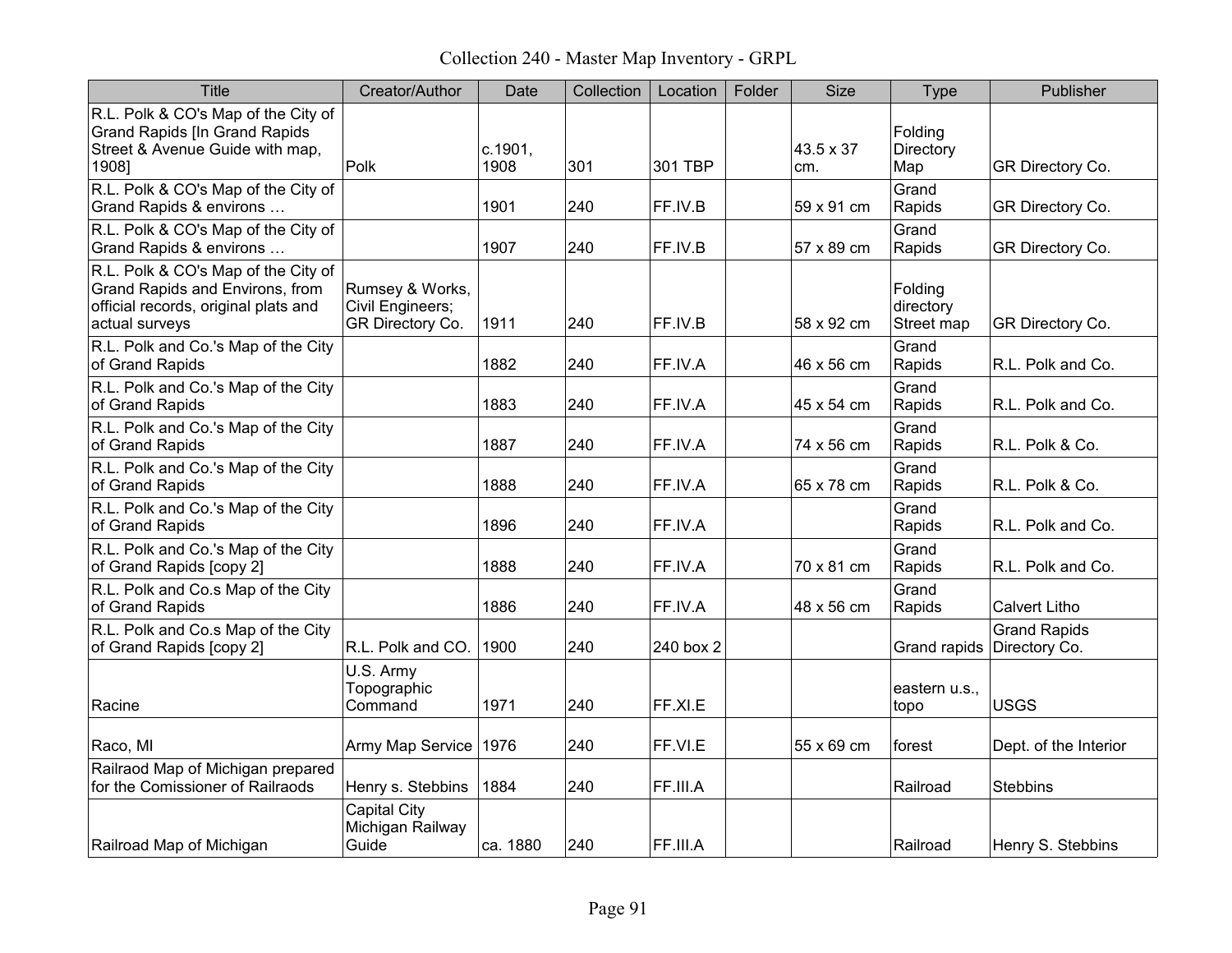Collection 240 - Master Map Inventory - GRPL

| <b>Title</b>                                                                           | Creator/Author                                   | Date     | Collection | Location       | Folder | Size       | <b>Type</b>           | Publisher                                   |
|----------------------------------------------------------------------------------------|--------------------------------------------------|----------|------------|----------------|--------|------------|-----------------------|---------------------------------------------|
| Railroad Map of Michigan [copy 2]                                                      | <b>Capital City</b><br>Michigan Railway<br>Guide | ca.1880? | 240        | FF.XII.E       |        |            |                       | Henry S. Stebbins                           |
| Railroad Map of Michigan prepared<br>for the Comissioner of Railroads                  |                                                  | 1899     | 240        | FF.III.A       |        |            | Railroad              |                                             |
| Rand McNally and Co.'s Indexed<br>Map of Michigan                                      | <b>Rand McNally</b>                              | 1881     | 240        | FF III.A       |        |            | Michigan              | <b>Rand McNally</b>                         |
| Rand McNally Commercial Index<br>Map of Michigan, Southern<br>Peninsula                | <b>Rand McNally</b>                              | ca.1920  | 240        | FF.III.A       |        |            | Railroad              | <b>Rand McNally</b>                         |
| Rand McNally Invasion Map                                                              | <b>Rand McNally</b>                              | ca. 1945 | 240        | 240 box 1 51   |        |            | world, WWII           | <b>Rand McNally</b>                         |
| Rand McNally Michigan: "water<br>wonderland", road atlas, fishing and<br>hunting guide | <b>Rand McNally</b>                              | 1955     | 240        | 240 box<br>2.3 |        |            | Michigan,<br>road     | <b>Rand McNally</b>                         |
| Rand McNally Official 1923 Auto<br>Trails Map: Lower MI                                | <b>Rand McNally</b>                              | 1923     | 240        | FF.III.B       |        | 73 x 84 cm | Highway               | <b>Rand McNally</b>                         |
| Rand McNally's Standard Map of<br>Michigan                                             | <b>Rand McNally</b>                              | ca. 1961 | 240        | FF.III.A       |        |            | Railroad              | <b>Rand McNally</b>                         |
| Rapid River NE, MI                                                                     | <b>USGS</b>                                      | 1958     | 240        | FF.VI.E        |        | 55 x 69 cm | forest                | Dept. of the Interior                       |
| Rapid River NW, MI                                                                     | <b>USGS</b>                                      | 1958     | 240        | FF.VI.E        |        | 55 x 69 cm | forest                | Dept. of the Interior                       |
| Rapid River SE, MI                                                                     | <b>USGS</b>                                      | 1958     | 240        | FF.VI.E        |        | 55 x 69 cm | forest                | Dept. of the Interior                       |
| Rapid River SW, MI                                                                     | <b>USGS</b>                                      | 1958     | 240        | FF.VI.E        |        | 55 x 69 cm | forest                | Dept. of the Interior                       |
| Ravenswood Development Co.<br>[located in] Federal Square<br>Building, G.R.            |                                                  | ca. 1910 |            | 240-1          |        |            |                       |                                             |
| Red Sky's Ojibwe Migration Chart                                                       | [Kevin R. Kinney]                                | c. 2004  | 240        | FF.III.D       |        |            | map                   | Reproduction Ancient Pathways<br><b>CRG</b> |
| Reeds Lake                                                                             | Institute for<br><b>Fisheries</b><br>Research    | 1940     | 240        | FF.VI.D        |        | 91 x 61 cm | lakes                 | MI Dept. of<br>Conservation                 |
| Renaissance Zone, [2002]                                                               | GR Dept. of Info.<br>Technology                  | c. 2002  | 240        | FF.IV.E        |        | 45 x 56 cm | Computer<br>generated | GR Dept. of Info. Tech.                     |
| Resurvey of South End of Lake<br>Michigan                                              | Corps of<br>Engineers                            | 1909     | 240        | FF.X.C         |        | 55 x 40 cm | lake<br>michigan      | <b>Corps of Engineers</b>                   |
| Richmond Street Spur, Kent<br><b>County Road Commission</b>                            | Kent County Road   Oct. 10,<br>Commission        | 1931     | 240        | FF.III.A       |        |            | Photocopy             | Kent Co. Commission?                        |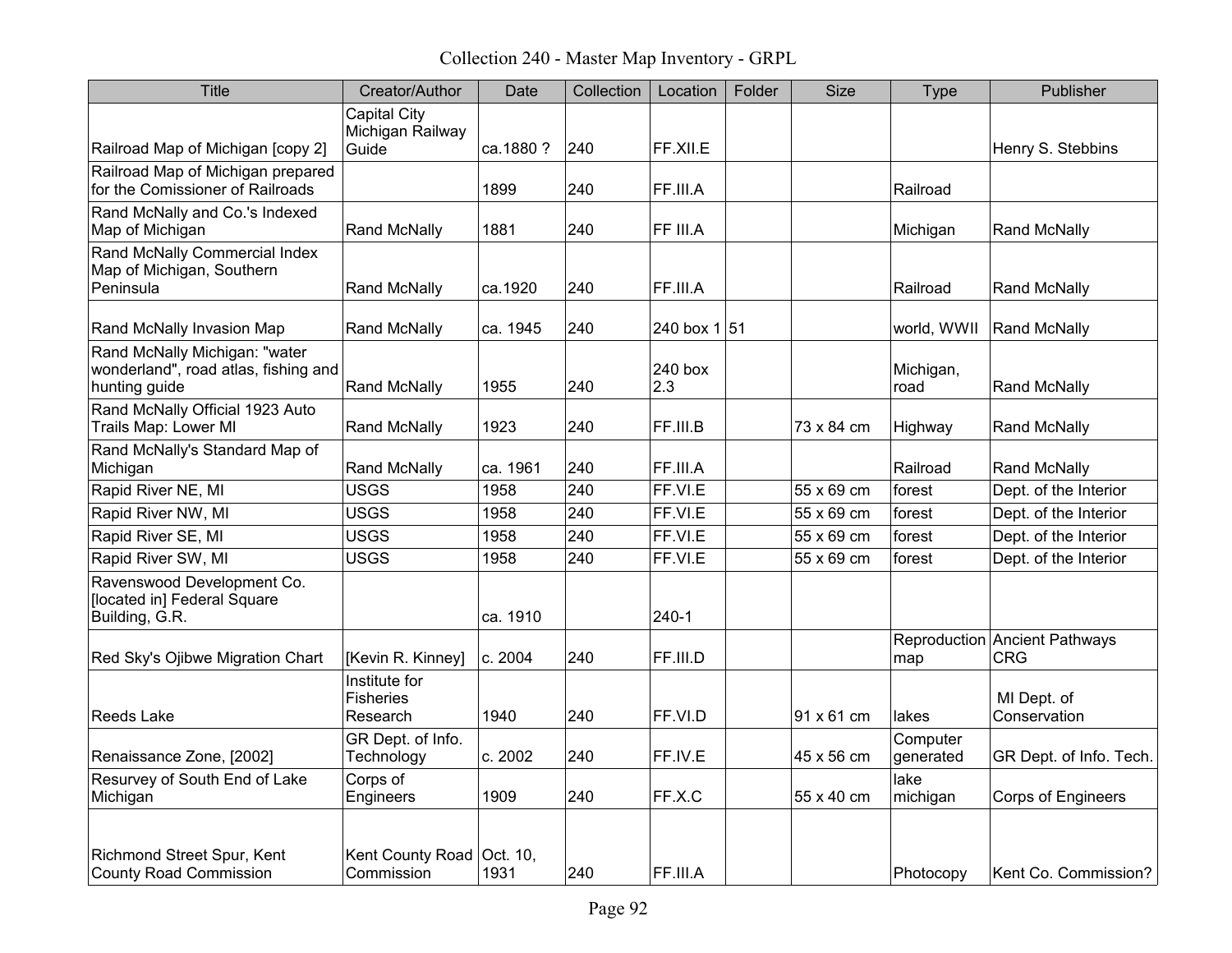Collection 240 - Master Map Inventory - GRPL

| Title                                                                                | Creator/Author                                             | Date   | Collection | Location      | Folder              | <b>Size</b> | <b>Type</b>        | Publisher                              |
|--------------------------------------------------------------------------------------|------------------------------------------------------------|--------|------------|---------------|---------------------|-------------|--------------------|----------------------------------------|
| Rivers of Michigan                                                                   | James M.<br>Campbell                                       | 1966   | 240        | FF.VI.C       |                     |             | river              |                                        |
| Riverside Gardens, An Addition to<br>the City of Grand Rapids, Kent<br>County, Mich. | Williams and<br>Works, Civil<br>Engineers and<br>Surveyors | 1925   | 240        | FF.XII.D      | Folder <sub>8</sub> |             | manuscript<br>maps |                                        |
| Riverside Park Master Plan                                                           | <b>GR Parks &amp;</b><br>Recreation Dept.                  | 1999-  |            | FF-IV-E       | 4                   | 42 x 28 cm. |                    | [The City of Grand<br>Rapids           |
| <b>Rix Robinson Trading Post Site</b>                                                | Edmond P.<br>Gibson                                        | 1950s? | 240        | FF.V.B        |                     |             | <b>Kent County</b> | Edmosn P. Gibson                       |
| Road Construction in Eastown,<br>Grand Rapids, 2003                                  | <b>Eastown Business</b><br>Association                     | 2003   | 240        | 240 box $4 7$ |                     |             | Grand<br>Rapids    | <b>Eastown Business</b><br>Association |
| Road Map of Alcona County                                                            |                                                            | 1900   | 240        | FF.X.E        | "A"                 | 73 x 56 cm  | county map         | MI St. Highway Dept.                   |
| Road Map of Alger County                                                             |                                                            | 1900   | 240        | FF.X.E        | "A"                 | 119 x 75 cm | county map         | MI State Highway<br>Dept.              |
| Road Map of Allegan County                                                           |                                                            | 1900   | 240        | FF.X.E        | "A"                 | 81 x 61 cm  | county map         | MI State Highway<br>Dept.              |
| Road Map of Alpena County                                                            |                                                            | 1900   | 240        | FF.X.E        | "A"                 | 71 x 59 cm  | county map         | MI State Highway<br>Dept.              |
| Road Map of Antrim County                                                            |                                                            | 1900   | 240        | FF.X.E        |                     | 64 x 59 cm  | county map         | MI St. Highway Dept.                   |
| Road Map of Arenac County                                                            | MI State Highway<br>Department                             | 1900   | 240        | FF.X.E        | "A"                 |             | county map         | MI State Highway<br>Dept.              |
| Road Map of Baraga County                                                            |                                                            | 1900   | 240        | FF.X.E        | "B"                 | 71 x 84 cm  | county map         | MI St. Highway Dept.                   |
| Road Map of Barry County                                                             |                                                            | 1900   | 240        | FF.X.E        | "B"                 | 56 x 63 cm  | county map         | MI St. Highway Dept.                   |
| Road Map of Bay County                                                               |                                                            | 1920   | 240        | FF.X.E        | "B"                 | 55 x 74 cm  | county map         | MI St. Highway Dept.                   |
| Road Map of Benzie County                                                            |                                                            | 1917   | 240        | FF.X.E        | "B"                 | 55 x 54 cm  | county map         | MI St. Highway Dept.                   |
| Road Map of Berrien County                                                           |                                                            | 1917   | 240        | FF.X.E        | "B"                 | 73 x 73 cm  | county map         | MI St. Highway Dept.                   |
| Road Map of Branch County                                                            |                                                            | 1917   | 240        | FF.X.E        | "B"                 | 55 x 52 cm  | county map         | MI St. Highway Dept.                   |
| Road Map of Calhoun County                                                           |                                                            | 1915   | 240        | FF.X.E        | "C"                 | 63 x 54 cm  | county map         | MI St. Highway Dept.                   |
| Road Map of Cass County                                                              |                                                            | 1917   | 240        | FF.X.E        | "C"                 | 54 x 64 cm  | county map         | MI St. Highway Dept.                   |
| Road Map of Charlevoix County                                                        |                                                            | 1917   | 240        | FF.X.E        | "C"                 | 73 x 64 cm  | county map         | MI St. Highway Dept.                   |
| Road Map of Cheboygan County                                                         |                                                            | 1917   | 240        | FF.X.E        | "C"                 | 66 x 86 cm  | county map         | MI St. Highway Dept.                   |
| Road Map of Clare County                                                             |                                                            | 1918   | 240        | FF.X.E        |                     | 59 x 67 cm  |                    | MI State Highway<br>Dept.              |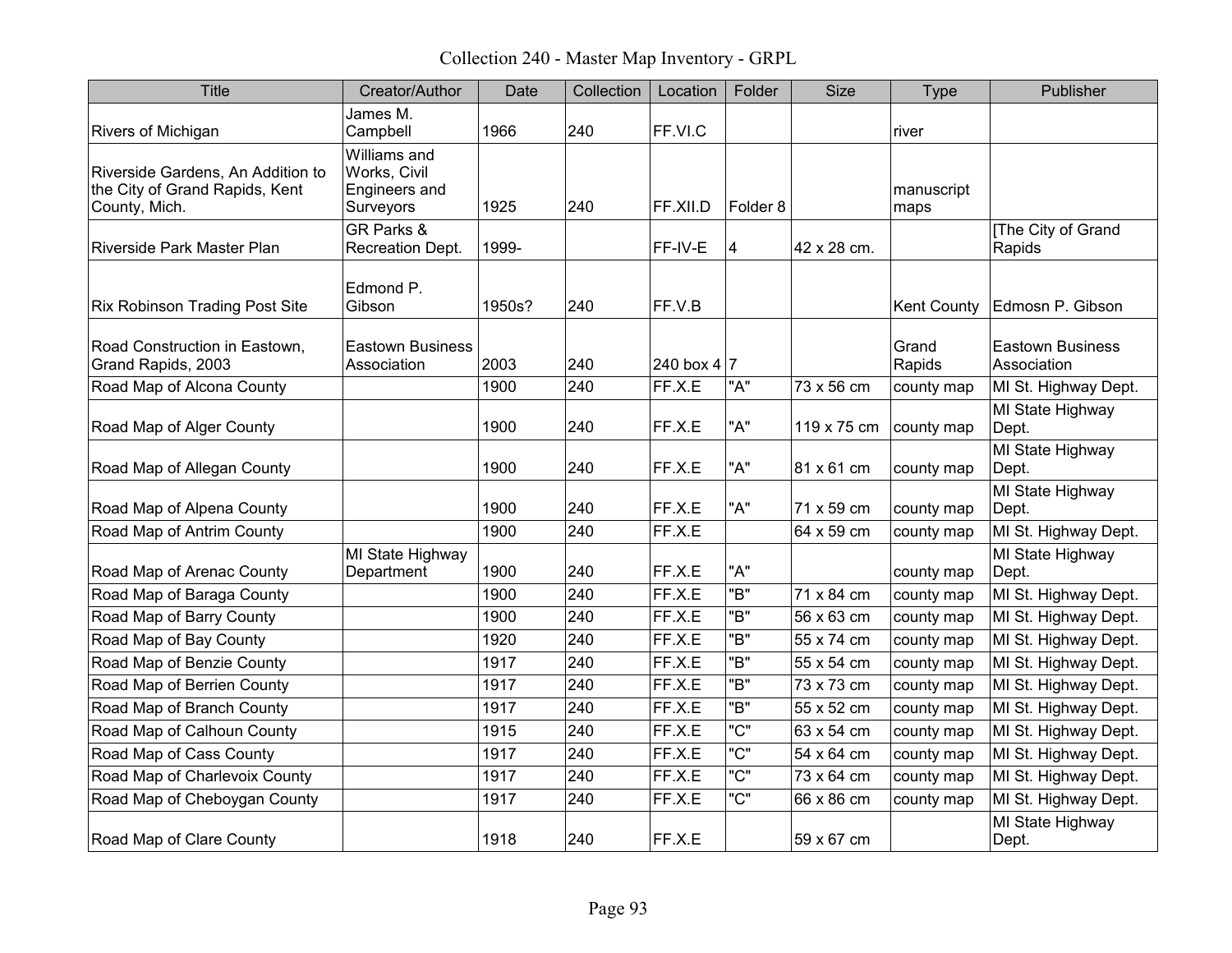Collection 240 - Master Map Inventory - GRPL

| <b>Title</b>                           | Creator/Author                                 | Date     | Collection | Location | Folder | <b>Size</b> | Type        | Publisher                              |
|----------------------------------------|------------------------------------------------|----------|------------|----------|--------|-------------|-------------|----------------------------------------|
| Road Map of Clinton County             |                                                | 1917     | 240        | FF.X.E   | "C"    | 54 x 59 cm  | county map  | MI State Highway<br>Dept.              |
| Road Map of Clinton County<br>Michigan | <b>Board of County</b><br>Road<br>Commisioners |          | 240        | FF.X.E   | "C"    |             | county map  | <b>Greenville Printing</b><br>Company  |
| Road Map of Delta County               | MI State Highway<br>Dept.                      | [1920]   | 240        | FF.X.E   | "D"    | 97 x 93 cm  | county map  | MI St. High. Dept.                     |
| Road Map of Dickinson County           | MI State Highway<br>Dept.                      | 1922     | 240        | FF.X.E   | "D"    | 53 x 81 cm  | county map  | MI St. Highway Dept.                   |
| Road Map of Eaton County               | MI State Highway<br>Dept.                      | ca. 1920 | 240        | FF.X.E   | "Е"    |             | county map  |                                        |
| Road Map of Emmet County               | <b>Emmet County</b><br>Road Commission [1969]  |          | 240        | FF.X.E   |        |             | county map  | <b>Emmet County Road</b><br>Commission |
| Road Map of Genesee County             | MI State Highway<br>Dept.                      | ca.1920  | 240        | FF.X.E   | "G"    |             | county map  |                                        |
| Road Map of Genessee County            |                                                | 1920     |            | FF.X.E   |        | 54 x 70 cm  |             | MI St. Highway Dept.                   |
| Road Map of Gladwin County             |                                                | 1920     | 240        | FF.X.E   | "G"    | 50 x 64 cm  | county map  | MI St. Highway Dept.                   |
| Road Map of Grand Traverse<br>County   |                                                | 1920     | 240        | FF.X.E   | "G"    | 54 x 71 cm  | county map  | MI St. Highway Dept.                   |
| Road Map of Gratiot County             |                                                | 1917     | 240        | FF.X.E   | "G"    | 54 x 63 cm  | county map  | MI St. Highway Dept.                   |
| Road Map of Hillsdale County           | MI State Highway<br>Dept.                      | 1917     | 240        | FF.XI.A  | "H"    | 55 x 62 cm  | county map  | MI St. Highway Dept.                   |
| Road Map of Houghton County            | MI State Highway<br>Dept                       | 1900     | 240        | FF.XI.A  | "H"    | 76 x 122 cm | county map  | MI St. Highway Dept.                   |
| Road Map of Huron County               | MI State Highway<br>Dept                       | 1900     | 240        | FF.XI.A  | "h"    | 93 x 67 cm  | county map  | MI St. Highway Dept.                   |
| Road Map of Ingham County              | MI State Highway<br>Dept.                      | 1917     | 240        | FF.XI.A  | "ו"    | 53 x 62 cm  | county map  | MI St. Highway Dept.                   |
| Road Map of Ionia County               | MI State Highway<br>Dept.                      | 1917     | 240        | FF.XI.A  | "ו"    | 58 x 63 cm  | county maps | MI St. Highway Dept.                   |
| Road Map of Ionia County, MI           |                                                | 1939     | 240        | FF.XI.A  | "ו"    | 44 x 58 cm  | county map  | Ionia Cty. Road<br>Comm.               |
| Road Map of losco County               | MI State Highway<br>Dept.                      | 1917     | 240        | FF.XI.A  | "ו"    | 70 x 63 cm  | county map  | MI St. Highway Dept.                   |
| Road Map of Iron County                | MI State Highway<br>Dept.                      | 1915     | 240        | FF.XI.A  | "ו"    | 86 x 72 cm  | county map  | MI St. Highway Dept.                   |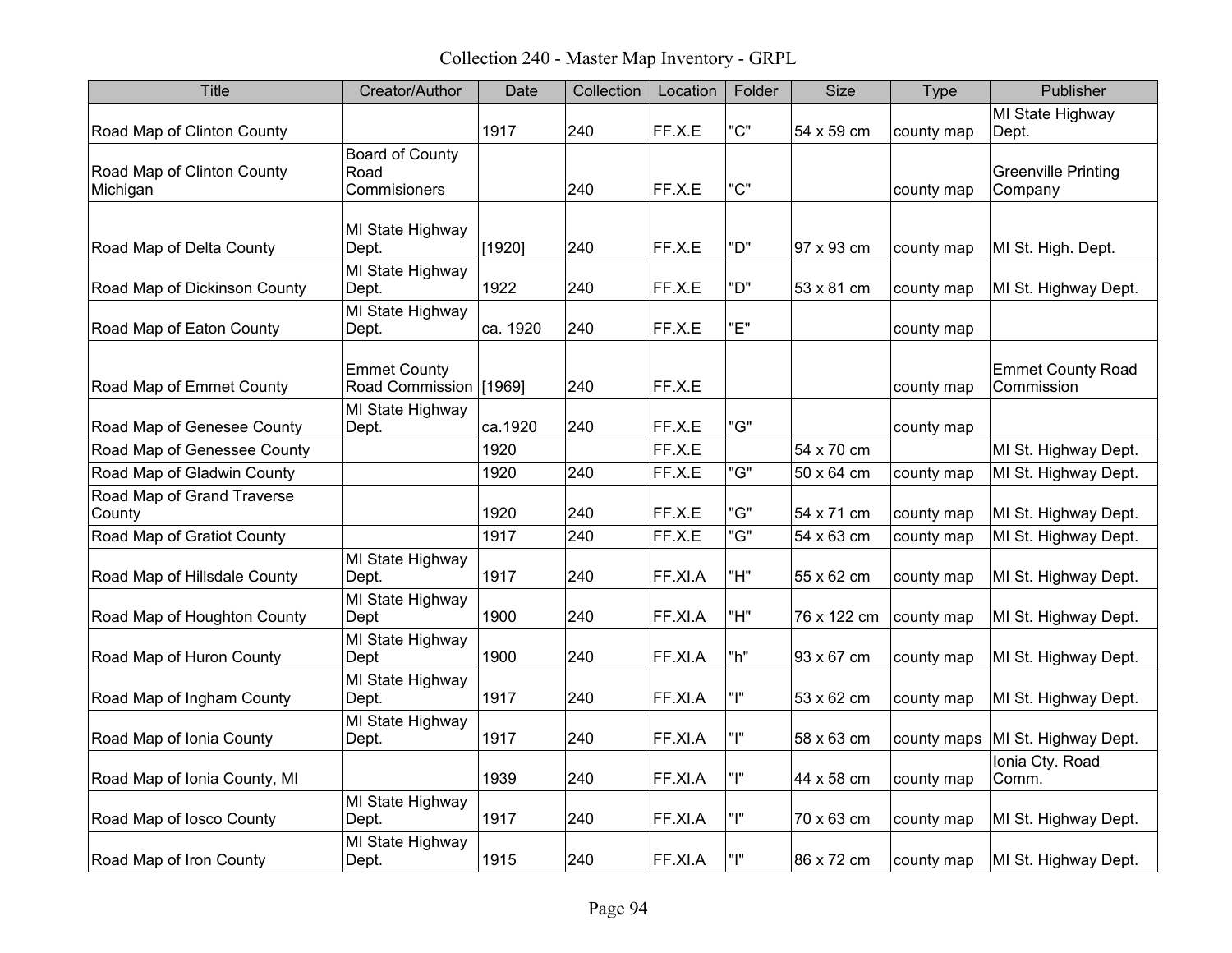Collection 240 - Master Map Inventory - GRPL

| <b>Title</b>                                             | Creator/Author                                           | Date | Collection | Location    | Folder | Size       | Type               | Publisher                                                |
|----------------------------------------------------------|----------------------------------------------------------|------|------------|-------------|--------|------------|--------------------|----------------------------------------------------------|
| Road Map of Isabella County                              | MI State Highway<br>Dept.                                | 1917 | 240        | FF.XI.A     | " "    | 55 x 59 cm | county map         | MI St. Highway Dept.                                     |
| Road Map of Jackson County                               |                                                          | 1900 |            | FF.XI.A     |        | 66 x 58 cm |                    | MI St. Highway Dept.                                     |
| Road Map of Kent and Ottawa<br>Counties                  |                                                          | 1915 | 240        | FF.V.B      |        | 44 x 29 cm | <b>Kent County</b> | D.J. Reynolds                                            |
| Road Map of Kent County                                  | <b>Board of County</b><br>Road and Park<br>Comissioners  | 1938 | 240        | FF.V.B      |        |            | <b>Kent County</b> |                                                          |
| Road Map of Kent County                                  | Board of County<br>Road and Park<br>Comissioners         | 1941 | 240        | FF.V.B      |        |            | <b>Kent County</b> |                                                          |
| Road Map of Kent County                                  | <b>Board Of County</b><br>Road and Park<br>Commissioners | 1953 | 240        | FF.XII.E    |        |            | road map           | <b>Board of County Road</b><br>and Park<br>Commissioners |
| Road Map of Kent County                                  | Board of County<br>Road and Park<br>Commissioners        | 1978 | 240        | FF.XII.E    |        |            | road map           | <b>Board of County Road</b><br>and Park<br>Commissioners |
| Road Map of Kent County Michigan Comissioners            | Board of County<br>Road and Park                         | 1956 | 240        | 240 box 4 6 |        |            | <b>Kent County</b> | Kent County Road<br>Comission                            |
| Road Map of Kent County, MI                              | Kent County Road<br>Comission                            | 1911 | 240        | FF.V.B      |        | 45 x 74 cm | <b>Kent County</b> | Kent County Road<br>Comm.                                |
| Road Map of Kent County, MI                              | Kent County Road<br>Comission                            | 1912 | 240        | FF.V.B      |        | 45 x 75 cm | <b>Kent County</b> | George F. Cram                                           |
| Road Map of Kent County, MI                              | Kent County Road<br>Comission                            | 1923 | 240        | FF.V.B      |        | 42 x 69 cm | <b>Kent County</b> | Kent County Road<br>Comm.                                |
| Road Map of Kent County, MI                              | Kent County Road<br>Comission                            | 1924 | 240        | FF.V.B      |        | 42 x 69 cm | <b>Kent County</b> | Kent County Road<br>Comm.                                |
| Road Map of Kent County, MI                              | Kent County Road<br>Comission                            | 1926 | 240        | FF.V.B      |        | 42 x 69 cm | <b>Kent County</b> | Kent County Road<br>Comm.                                |
| Road Map of Kent County, MI [copy<br>[2]                 |                                                          | 1911 | 240        | FF.XILE     |        | 45 x 74 cm |                    | Kent County Road<br>Comm.                                |
| Road Map of Kent County, MI [copy Kent County Road<br>2] | Commission                                               | 1923 | 240        | FF.XILE     |        | 42 x 69 cm |                    | Kent County Road<br>Comm.                                |
| Road Map of Kent County, MI [copy Kent County Road<br>2] | Commission                                               | 1924 | 240        | FF.XII.E    |        | 42 x 69 cm |                    | Kent County Road<br>Comm.                                |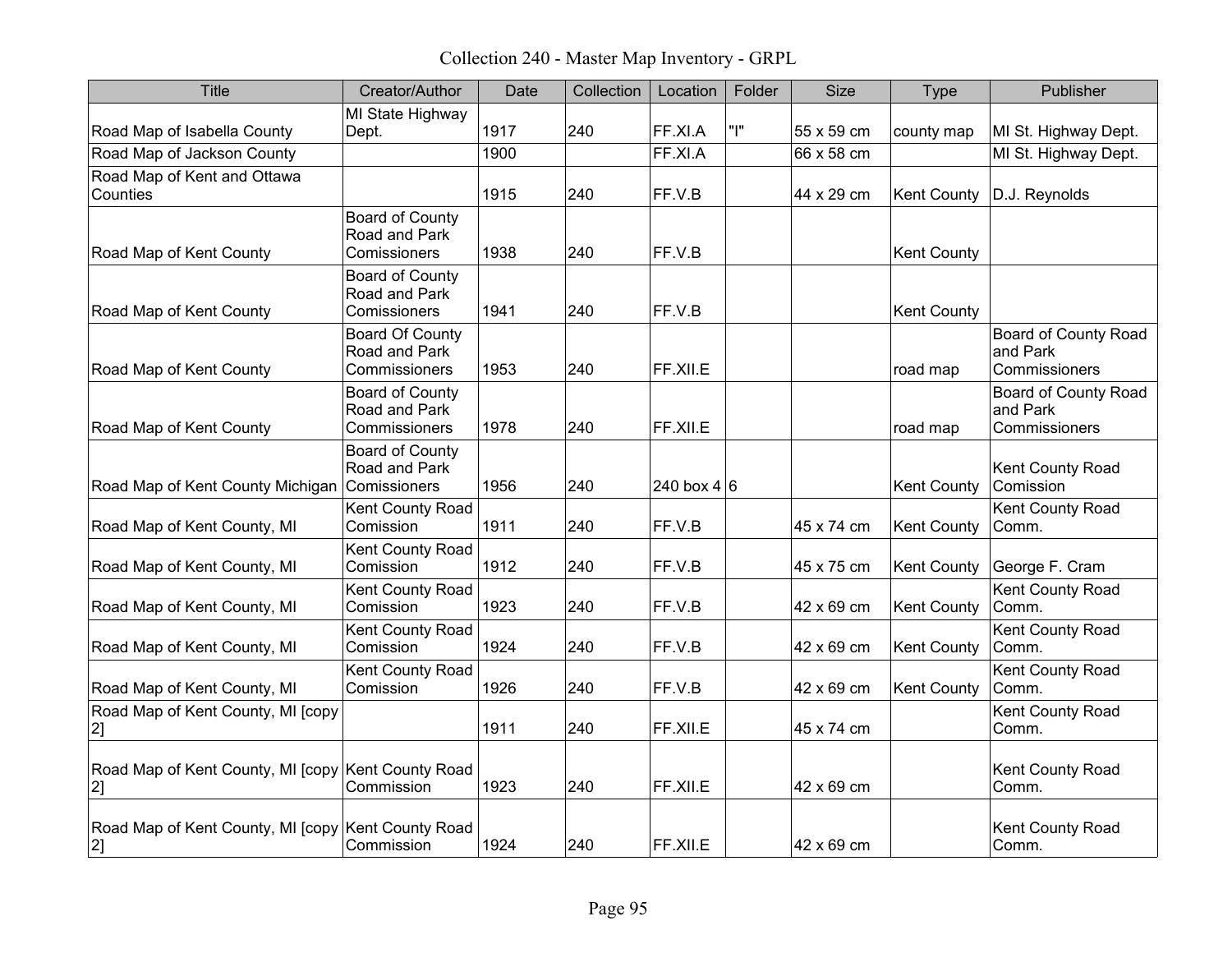Collection 240 - Master Map Inventory - GRPL

| <b>Title</b>                                                                                                       | Creator/Author                          | Date     | Collection | Location     | Folder | <b>Size</b> | Type       | Publisher                                                     |
|--------------------------------------------------------------------------------------------------------------------|-----------------------------------------|----------|------------|--------------|--------|-------------|------------|---------------------------------------------------------------|
| Road Map of Kent County, MI [copy<br>3]                                                                            |                                         | 1911     | 240        | FF.XII.E     |        | 45 x 74 cm  |            | Kent County Road<br>Comm.                                     |
| Road Map of Kent County,<br>Michigan                                                                               | Kent County Road June 1,<br>Commission. | 1956     | 240        | 240 Box<br>4 |        |             |            | Issued by the Board of<br>County Road & Park<br>Commissioners |
| Road Map of Keweenaw County                                                                                        | MI State Highway<br>Dept.               | 1900     | 240        | FF.XI.A      | "K"    | 83 x 69 cm  | county map | MI St. Highway Dept.                                          |
| Road Map of Leelanau County                                                                                        | MI State Highway<br>Dept.               | ca.1920  | 240        | FF.XI.A      | "L"    |             | county map |                                                               |
| Road Map of Leelenau County                                                                                        |                                         | 1900     |            | FF.XI.A      |        | 62 x 72 cm  |            | MI St. Highway Dept.                                          |
| Road Map of Lenawee County                                                                                         | MI State Highway<br>Dept.               | ca.1920  | 240        | FF.XI.A      | "L"    | 51 x 69 cm  | county map | MI St. Highway Dept.                                          |
| Road Map of Lenawee County,<br>Michigan                                                                            |                                         | 1993     | 240        | FF.XI.A      | "L"    |             | county map | <b>Lenawee County Road</b><br>Commission                      |
| Road Map of Luce County                                                                                            | MI State Highway<br>Dept                | 1915     | 240        | FF.XI.A      | "L"    | 66 x 83 cm  | county map | MI St. Highway Dept.                                          |
| Road Map of Macomb County                                                                                          | <b>MIState Highway</b><br>Dept.         | 1917     | 240        | FF.XI.B      | "M"    | 44 x 77 cm  | county map | MI St. Highway Dept.                                          |
| Road Map of Manistee County                                                                                        | MI State Highway<br>Dept.               | 1900     | 240        | FF.XI.B      | "M"    | 56 x 57 cm  | county map | MI St. Highway Dept.                                          |
| Road Map of Mason County                                                                                           | MI State Highway<br>Dept                | ca.1920  | 240        | FF.XI.B      | "M"    |             | county map |                                                               |
| Road Map of Mecosta County                                                                                         | MI State Highway<br>Dept.               | ca. 1920 | 240        | FF.XI.B      | "M"    |             | county map |                                                               |
| Road Map of Menominee County                                                                                       | MI State Highway<br>Dept.               | ca.1920  | 240        | FF.XI.B      | "M"    |             | county map |                                                               |
| Road Map of Michigan, showing<br>Bicycle routes, railroads, electric<br>railways, counties, towns and<br>sections. | John F. Nellist                         | 1920     | 240        | FF.III.B     |        | 44 x 67 cm  | Highway    | John F. Nellist                                               |
| Road Map of Midland County                                                                                         | MI State Highway<br>Dept.               | 1917     | 240        | FF.XI.B      | "M"    |             | county map |                                                               |
| Road Map of Missaukee County                                                                                       | MI State Highway<br>Dept.               | 1917     | 240        | FF.XI.B      | "M"    |             | county map |                                                               |
| Road Map of Monroe County                                                                                          | Board of County<br>Road<br>Comissioners | 1964     | 240        | FF.XI.B      | "M"    |             | county map | Ohio Litho, Toledo OH                                         |
| Road Map of Monroe County                                                                                          | MI State Highway<br>Dept.               | ca. 1920 | 240        | FF.XI.B      | "M"    |             | county map |                                                               |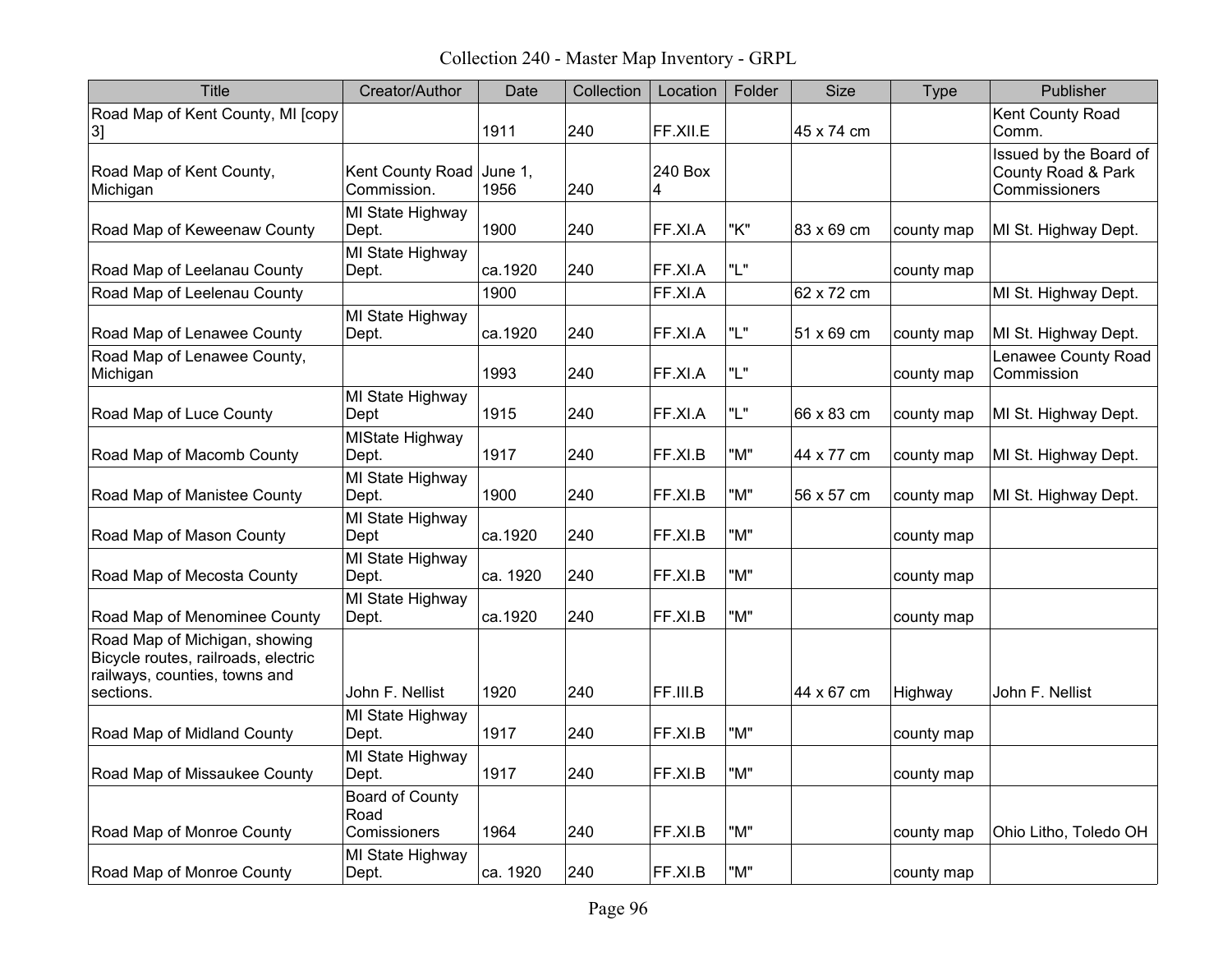Collection 240 - Master Map Inventory - GRPL

| <b>Title</b>                    | Creator/Author                          | Date     | Collection | Location               | Folder | <b>Size</b> | <b>Type</b>         | Publisher                       |
|---------------------------------|-----------------------------------------|----------|------------|------------------------|--------|-------------|---------------------|---------------------------------|
| Road Map of Montcalm County     | MI State Highway<br>Dept.               | ca. 1920 | 240        | FF.XI.B                | "M"    |             | county map          |                                 |
| Road Map of Montmorency County  | MI State Highway<br>Dept.               | ca. 1920 | 240        | FF.XI.B                | "M"    |             | county map          |                                 |
| Road Map of Muskegon County     | MI State Highway<br>Dept.               | 1917     | 240        | FF.XI.B                | "M"    |             | county map          |                                 |
| Road Map of Muskegon County MI  | Muskegon County<br>Road Comission       | 1939     | 240        | FF.XI.B                | "M"    |             | county map          | C.G. Johnson                    |
| Road Map of Newaygo County      | MI State Highway<br>Dept.               | ca.1920  | 240        | FF.XI.B                | "N"    |             | county map          |                                 |
| Road Map of Oakland County      | MI State Highway<br>Dept.               | 1917     | 240        | FF.XI.B                | "O"    |             | county map          |                                 |
| Road Map of Oceana County       | MI State Highway<br>Dept.               | ca. 1920 | 240        | FF.XI.B                | "O"    |             | county map          |                                 |
| Road Map of Ogemaw County       | MI State Highway<br>Dept.               | ca. 1920 | 240        | FF.XI.B                | "O"    |             | county map          |                                 |
| Road Map of Ontonagon County    |                                         | ca.1920  | 240        | none yet,<br>top of FF |        |             | Ontonagon<br>County | Michigan State<br>Highway Dept. |
| Road Map of Oscoda County       | MI State Highway<br>Dept.               | ca.1920  | 240        | FF.XI.B                | "O"    |             | county map          |                                 |
| Road Map of Otsego County       | MI State Highway<br>Dept.               | 1917     | 240        | FF.XI.B                | "O"    |             | county map          |                                 |
| Road Map of Ottawa County       | MI State Highway<br>Dept.               | 1917     | 240        | FF.XI.B                | "O"    |             | county map          |                                 |
| Road Map of Ottawa County       | Board of County<br>Road<br>Comissioners | 1952     | 240        | FF.XI.B                | "O"    |             | county map          |                                 |
| Road Map of Ottawa County       | Board of County<br>Road<br>Comissioners | 1973     | 240        | FF.XI.B                | "O"    |             | county map          |                                 |
| Road Map of Presque Isle County | MI State Highway<br>Dept.               | ca.1920  | 240        | FF.XI.B                | "P-R"  |             | county map          |                                 |
| Road Map of Roscommon County    | MI State Highway<br>Dept.               | ca.1920  | 240        | FF.XI.B                | "P-R"  |             | county map          |                                 |
| Road Map of Saginaw County      | MI State Highway<br>Dept                | 1915     | 240        | FF.XI.C                | "S"    |             | county map          |                                 |
| Road Map of Sanilac County      | MI State Highway<br>Comission           | 1917     | 240        | FF.XI.C                | "S"    |             | county map          |                                 |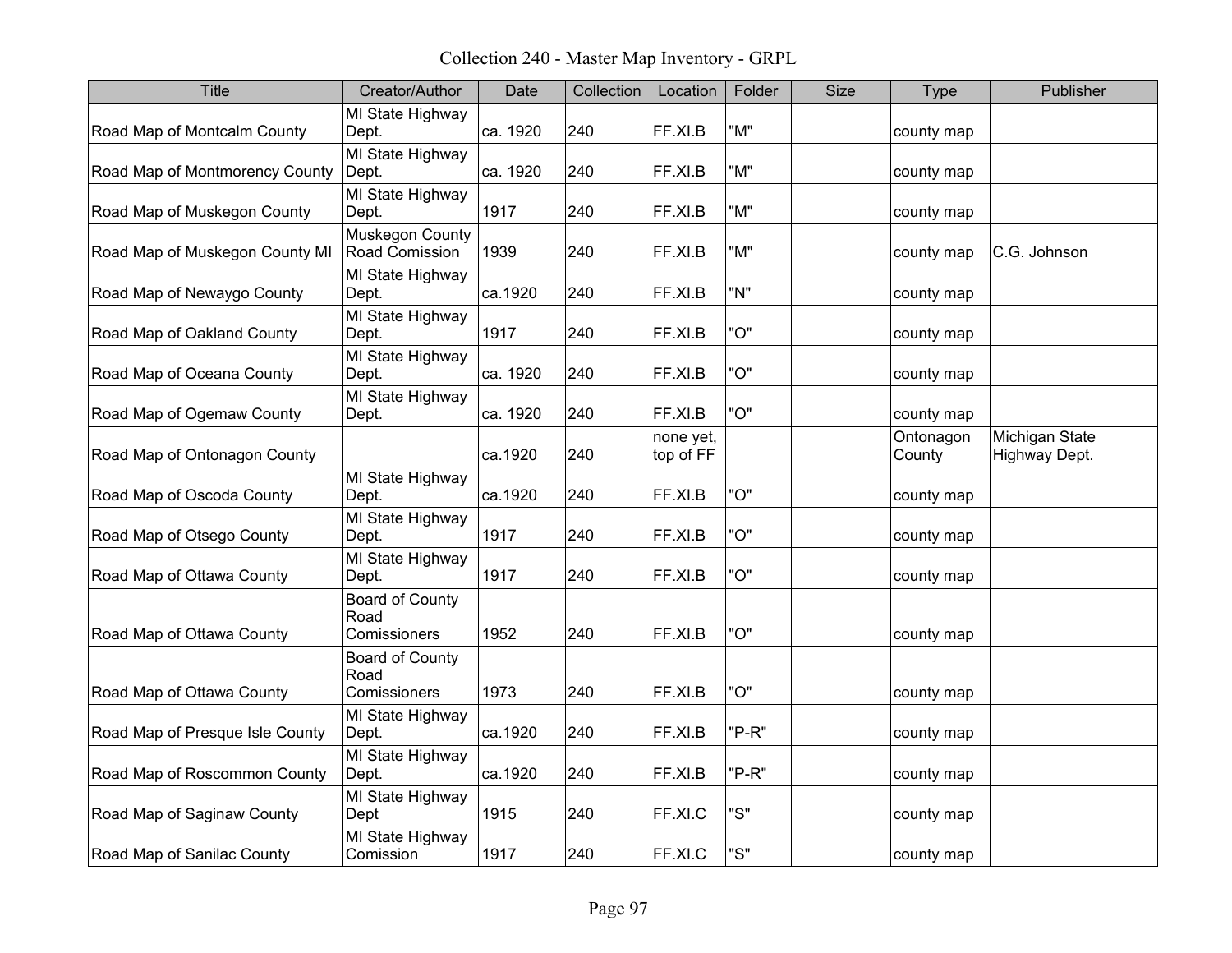Collection 240 - Master Map Inventory - GRPL

| <b>Title</b>                                                          | Creator/Author                       | Date       | Collection | Location | Folder   | <b>Size</b> | <b>Type</b>           | Publisher                                             |
|-----------------------------------------------------------------------|--------------------------------------|------------|------------|----------|----------|-------------|-----------------------|-------------------------------------------------------|
| Road Map of Schoolcraft County                                        | MI State Highway<br>Comission        | ca.1920    | 240        | FF.XI.C  | "S"      |             | county map            |                                                       |
| Road Map of Shiawassee County                                         | MI State Highway<br>Dept.            | 1915       | 240        | FF.XI.C  | "S"      |             | county map            |                                                       |
| Road Map of St. Clair County                                          | MI State Highway<br>Dept.            | 1917       | 240        | FF.XI.C  | "S"      |             | county map            |                                                       |
| Road Map of St. Clair County                                          | St. Clair County<br>Road Comission   | 1964       | 240        | FF.XI.C  | "S"      |             | county map            |                                                       |
| Road Map of St. Joseph County                                         | MI State Highway<br>Dept.            | 1917       | 240        | FF.XI.C  | "S"      |             | county map            |                                                       |
| Road Map of the Northern Portion<br>of the Province of Ontario        | Department of<br>Highways            | 1941       | 240        | FF.XI.E  |          |             | eastern u.s.,<br>topo | Dept. of Highways                                     |
| Road Map of the State of Michigan,<br>showing State Trunk Line system | State Highway<br>Dept.               | 1932       | 240        | FF.III.B |          | 61 x 75 cm  | Highway               | <b>Detroit Litho</b>                                  |
| Road Map of Tuscola County                                            | MI State Highway<br>Dept.            | 1915       | 240        | FF.XI.C  | "T-V"    |             | county map            |                                                       |
| Road Map of Van Buren County                                          | MI State Highway<br>Dept.            | 1917       | 240        | FF.XI.C  | "T-V"    |             | county map            |                                                       |
| Road Map of Washtenaw County                                          | MI State Highway<br>Dept.            | 1915       | 240        | FF.XI.C  | "T-V"    |             | county map            |                                                       |
| Road Map of Wayne County                                              | MI State Highway<br>Dept.            | ca. 1920   | 240        | FF.XI.C  | "T-V"    |             | county map            |                                                       |
| Road Map of Wexford County                                            | MI State Highway<br>Dept.            | ca.1920    | 240        | FF.XI.C  | "T-V"    |             | county map            |                                                       |
| Rogue River, Algoma Twp., Kent<br>Co.                                 |                                      |            | 240        | FF.VI.C  |          |             | river                 |                                                       |
| Rogue River: Detroit River to Ford<br>Motor Plant Co.                 | Corps of<br>Engineers                | 1943       | 240        | FF.VI.C  |          |             | river                 | <b>Corps of Engineers</b>                             |
| Ronald Township, Ionia County                                         |                                      | c. 1840-45 | 240        | Box 3.5  | Folder 1 |             | manuscript<br>map     |                                                       |
| <b>Roscommon County</b>                                               | Sportsmen's<br>County Map<br>Service | ca.1950    | 240        | FF.XI.B  | "P-R"    |             | county map            | Lee R. Phelps,<br>Sportsmen's Map<br>Service, Detroit |
| Round Island, MI                                                      | <b>USGS</b>                          | 1976       | 240        | FF.VI.E  |          | 55 x 69 cm  | forest                | Dept. of the Interior                                 |
| Rudyard, MI                                                           | <b>USGS</b>                          | 1975       | 240        | FF.VI.E  |          | 55 x 69 cm  | forest                | Dept. of the Interior                                 |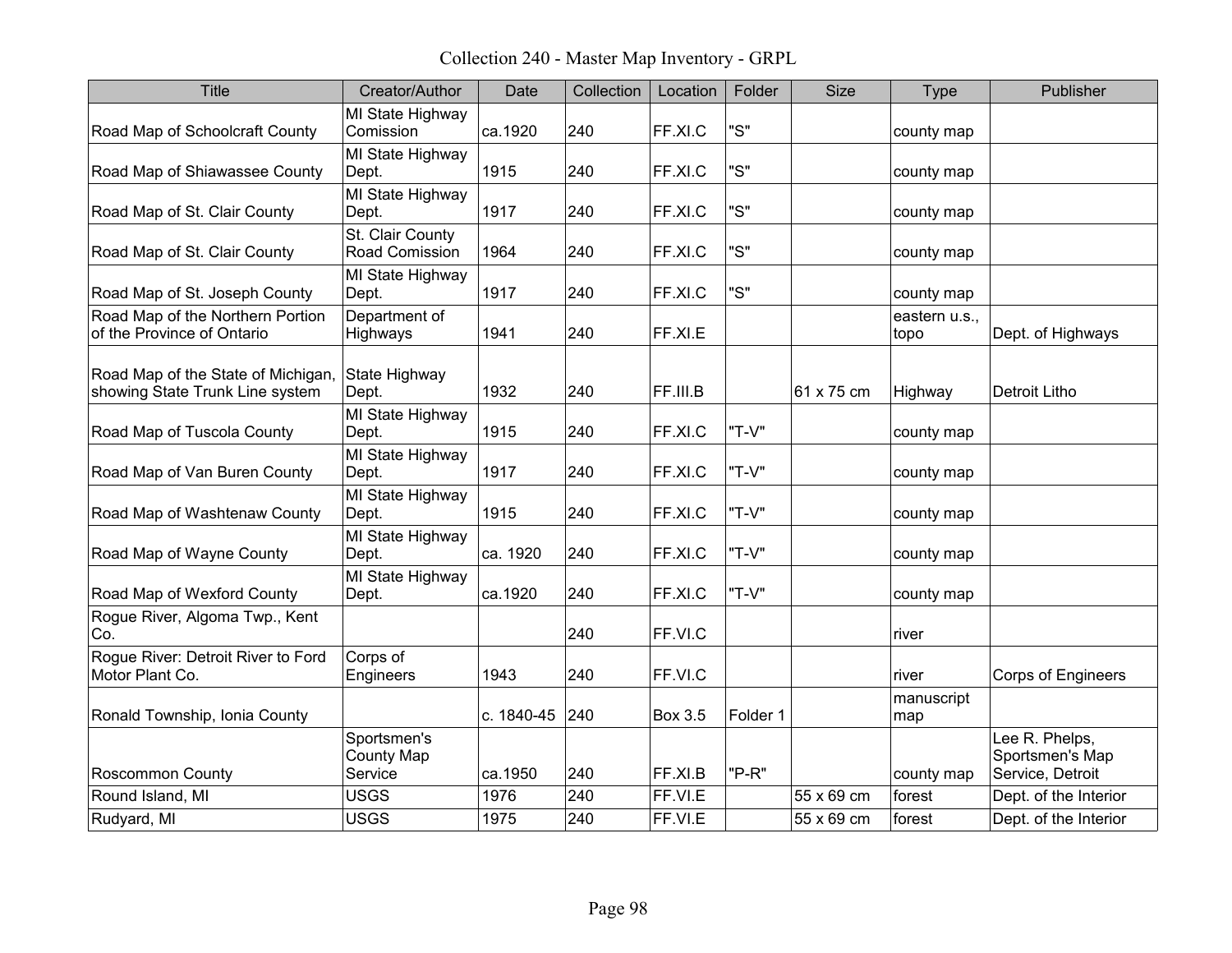Collection 240 - Master Map Inventory - GRPL

| <b>Title</b>                                                                                   | Creator/Author                                | Date    | Collection | Location                        | Folder       | <b>Size</b> | Type                  | Publisher                                    |
|------------------------------------------------------------------------------------------------|-----------------------------------------------|---------|------------|---------------------------------|--------------|-------------|-----------------------|----------------------------------------------|
| Rural Delivery Routes Hillsdale<br>County, MI                                                  |                                               | 1912    | 240        | Possible<br>OS FF<br><b>TOP</b> |              | 90 x 98 cm  |                       | Post Office Dept.                            |
| S.E.C.A. [South East Community<br>Association] [2002]                                          | [GR Dept. of Info.<br>Technology]             | c. 2002 | 240        | FF.IV.E                         |              | 58 x 91 cm  | Computer<br>generated | GR Dept. of Info. Tech.                      |
| <b>Saint Clair River</b>                                                                       | Corps of<br>Engineers                         | 1943    | 240        | FF.VI.C                         |              |             | river                 | <b>Corps of Engineers</b>                    |
| Saint Clair River, including Lake<br>Huron and St. Clair Flats Canal                           | Corps of<br>Engineers                         | 1908    | 240        | FF.VI.C                         |              |             | river                 | <b>Corps of Engineers</b>                    |
| Sanborn Map of Downtown Grand<br>Rapids, 1962                                                  |                                               | 1962    | 240        | FF.XII.D                        | Folder<br>12 |             | manuscript<br>map     |                                              |
| Sand Lake                                                                                      | Institute for<br><b>Fisheries</b><br>Research | 1949    | 240        | FF.VI.D                         |              |             | lakes                 | Michigan United<br><b>Conservation Clubs</b> |
| Sanilac County Michigan                                                                        | C.H. Gordon,<br><b>Geological Survey</b>      | 1897    | 240        | FF.XI.C                         | "S"          |             | county map            | <b>USGS</b>                                  |
| Saugatuck before Settlement, 1800<br>to 1836, Allegan County, Michigan                         | Kevin R. Kinney                               | c. 2002 | 240        | FF.III.D                        |              |             | Reproduction<br>map   | Unknown                                      |
| Sault Sainte Marie                                                                             | Army Map Service 1964                         |         | 240        | FF.XI.E                         |              |             | eastern u.s.,<br>topo | <b>USGS</b>                                  |
| School Census Tract Map                                                                        | City of G.R.                                  | 1973    | 240        | FF.IV.E                         |              | 52 x 67 cm  | Grand<br>Rapids       |                                              |
| <b>School Districts of Kent County</b><br>Michigan                                             |                                               | 1933    | 240        | FF.V.B                          |              |             | <b>Kent County</b>    |                                              |
| Schoolcraft Co. Mich                                                                           | <b>Standard Map</b><br>Co., Chicago           | ca.1917 | 240        | FF.XI.C                         | "S"          |             | county map            | Standard Map Co.                             |
| Scotland of Old                                                                                | Sir Iain<br>Moncreiffe, and<br>Don Pottinger  | n.d.    | 240        | FF.XII.C                        |              |             | picture map           |                                              |
| Scram Lake                                                                                     | Institute for<br>Fisheries<br>Research        | 1952    | 240        | FF.VI.D                         |              |             | lakes                 | Michigan United<br><b>Conservation Clubs</b> |
| Second Wojan-Cashman Map of<br>Beaver Island, Charlevoix County,<br>Michigan. Ed Wojan Realty. | by Cashman and<br>Wojan.                      | 2006    | 240        | FF.X.C                          |              | 73 x 50 cm. |                       |                                              |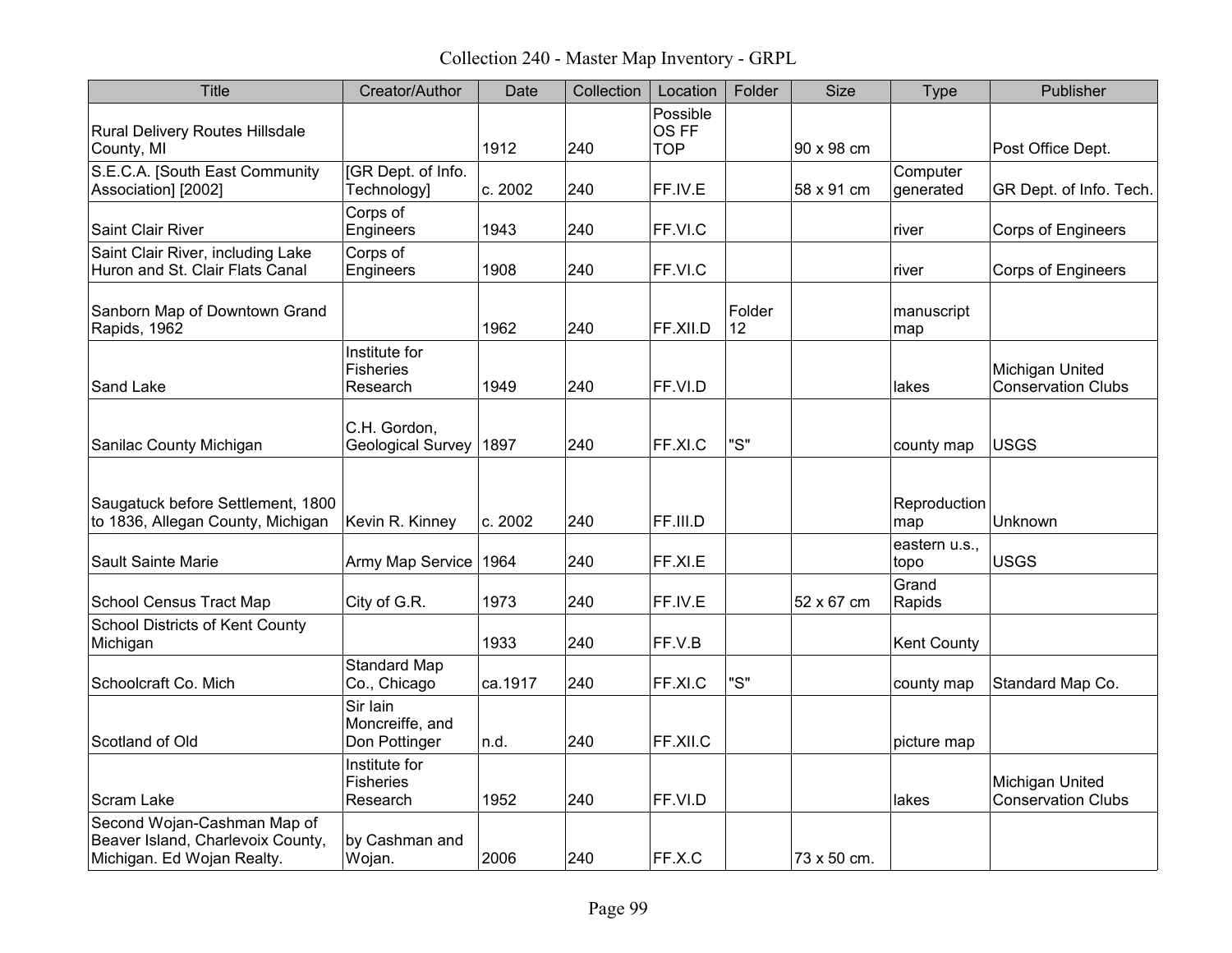Collection 240 - Master Map Inventory - GRPL

| <b>Title</b>                                               | Creator/Author                                                               | Date               | Collection | Location            | Folder | <b>Size</b> | <b>Type</b>                | Publisher                            |
|------------------------------------------------------------|------------------------------------------------------------------------------|--------------------|------------|---------------------|--------|-------------|----------------------------|--------------------------------------|
| Sectional map of Kent County,<br>Mich.                     |                                                                              |                    | 240        | 240-4.2             |        |             |                            | G.R.: W.W. Kimball<br>Co.?           |
| Sectional Map of Michigan                                  |                                                                              | 1873               | 240        | FF.III.D            |        |             | Michigan                   |                                      |
| Sectional Map of Ottawa County,<br>MI                      |                                                                              | ca.1900            | 240        | FF.XI.B             | "O"    |             | county map                 | Potts and Conger                     |
| Sey's Number Map of the City of<br><b>Grand Rapids</b>     | A.J. Seys,<br>specially for R. L.<br>Polk and Co.s<br>1912 City<br>Directory | 1912               | 240        | OS FF<br><b>TOP</b> |        | 86 x 125 cm | Grand<br>Rapids            | City Guide Map Co.                   |
| Sey's Number Map of the City of<br><b>Grand Rapids</b>     | A.J. Seys                                                                    | 1913               | 240        | FF.IV.B             |        | 54 x 71 cm  | Grand<br>Rapids            | MI Litho Co.                         |
| Sey's Number Map of the City of<br><b>Grand Rapids</b>     |                                                                              | 1916               | 240        | FF.IV.B             |        | 54 x 71 cm  | Grand<br>Rapids            | MI Litho Co.                         |
| Seys' Number Map of the City of<br>Grand Rapids [copy 2]   | A.J. Seys, for R.L.<br><b>Polk's 1913</b><br>Directory                       | 1913               | 240        | FF.XII.E            |        | 54 x 71 cm  |                            | MI Litho Co.                         |
| Sheboygan [Wisconsin]                                      |                                                                              | n.d.               | 240        | FF.XII.A            |        |             | plat                       |                                      |
| Shingleton, MI                                             | <b>USGS</b>                                                                  | 1983               | 240        | FF.VI.E             |        | 55 x 69 cm  | forest                     | Dept. of the Interior                |
| Shipwreck Chart of the Great Lakes Salen                   | <b>Rick and Jack</b>                                                         | 1977               | 240        | FF.X.A              |        |             | Great Lakes.<br>Shipwrecks | Mariner Chart Shop,<br>Tobermory, MI |
| Shopping Centers in Grand Rapids                           | <b>Grand Rapids</b><br>Press                                                 | 1949               | 240        | FF.IV.D             |        | 44 x 57 cm  | Grand<br>Rapids            | <b>GR Press</b>                      |
| Site of the Daniel de Marsac<br><b>Trading Post</b>        | Edmond P.<br>Gibson                                                          | 1958               | 240        | FF.V.C              |        | 91 x 59 cm  | <b>Kent County</b>         | <b>Edmond Gibson</b>                 |
| Site of the Daniel DeMarsac<br>Trading Post, built in 1831 | Edmond P.<br>Gibson.                                                         | 1831, June<br>1958 | 240/       | FF.V.C              |        |             |                            |                                      |
| Skandia NE, MI                                             | <b>USGS</b>                                                                  | 1958               | 240        | FF.VI.E             |        | 55 x 69 cm  | forest                     | Dept. of the Interior                |
| Skandia NW, MI                                             | <b>USGS</b>                                                                  | 1958               | 240        | FF.VI.E             |        | 55 x 69 cm  | forest                     | Dept. of the Interior                |
| Skandia SE, MI                                             | <b>USGS</b>                                                                  | 1958               | 240        | FF.VI.E             |        | 55 x 69 cm  | forest                     | Dept. of the Interior                |
| Skandia SW, MI                                             | <b>USGS</b>                                                                  | 1958               | 240        | FF.VI.E             |        | 55 x 69 cm  | forest                     | Dept. of the Interior                |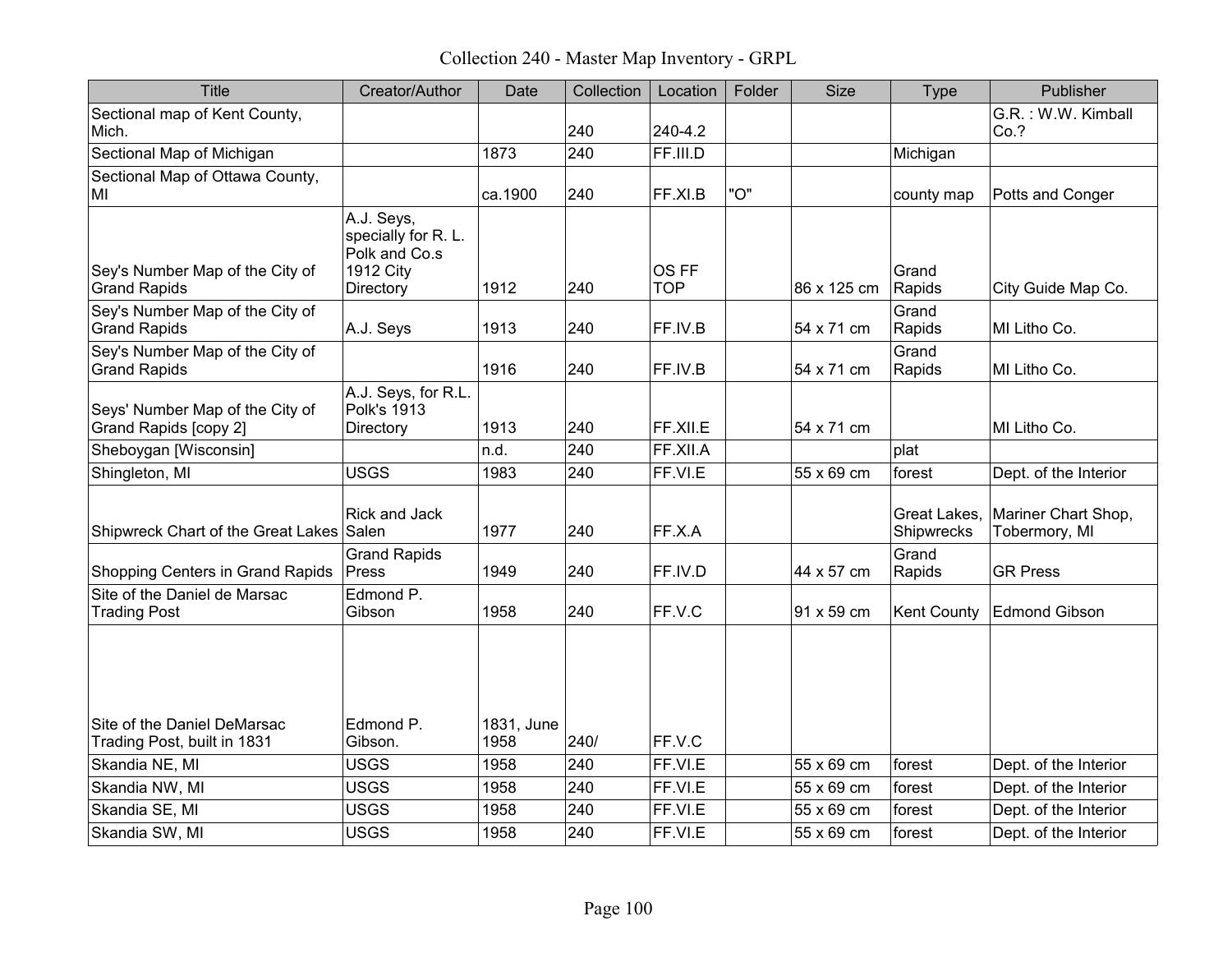Collection 240 - Master Map Inventory - GRPL

| <b>Title</b>                                                                                                                                                                                                                                                        | Creator/Author                                       | Date                 | Collection | Location                                       | Folder            | <b>Size</b>         | <b>Type</b>        | Publisher                                           |
|---------------------------------------------------------------------------------------------------------------------------------------------------------------------------------------------------------------------------------------------------------------------|------------------------------------------------------|----------------------|------------|------------------------------------------------|-------------------|---------------------|--------------------|-----------------------------------------------------|
| Skeleton Map: showing the<br>position and connections of the<br>Michigan Southern Rail Road (from<br>Monroe and Toledo to Chicago)<br>with the several great rail road<br>routes to the Atlantic Seaboard and<br>New York City via the South Shore<br>of Lake Erie. | Wm Endicott                                          | ca. 1850             | 197/240    | FF.III.A                                       |                   |                     | Railroad           | William Endicott, N.Y.                              |
| Sketch Map Showing Surface<br>Geology about the Northern                                                                                                                                                                                                            |                                                      | 1904                 | 240        | FF.III.D                                       |                   | 56 x 22 cm          | Michigan           | U.S. Geological Survey                              |
| Sketch of the Public Surveys in<br>Michigan                                                                                                                                                                                                                         | Leander Chapman 1853                                 |                      | 240        | FF.III.D                                       |                   |                     | Michigan           |                                                     |
| Sketch of the Public Surveys in<br>Michigan                                                                                                                                                                                                                         | Leander Chapman 1854                                 |                      | 240        | FF.III.D                                       |                   |                     | Michigan           |                                                     |
| Sketch of the Public surveys in<br>Michigan                                                                                                                                                                                                                         | Leander Chapman 1860                                 |                      | 240        | FF.III.D                                       |                   |                     | Michigan           |                                                     |
| Smudlers Kompas KantoorKaart<br>Van Nederland.                                                                                                                                                                                                                      |                                                      | n.d.                 | 240        | FF.XII.A<br>Misc.<br>Maps-<br>Europe,<br>World |                   | 117 x 86 cm. europe |                    | Kartographie Omnium<br><b>B.V.Waalwijk</b>          |
| Soil and Lay of the Land Map of<br>Alpena County                                                                                                                                                                                                                    | MI Dept of<br>Conservation                           | 1924 [Field<br>work] | 240        | OS FF<br><b>TOP</b>                            |                   | 126 x 88 cm         | county map         | MI Dept. of Cons.                                   |
| Soil and Lay of the Land Map of<br>Alpena County [copy 2]                                                                                                                                                                                                           |                                                      | 1924                 | 240        | FF.XII.E                                       |                   |                     |                    | Mi. Dept. of<br>Conservation                        |
| Soil Map of Kent Co. Michigan.                                                                                                                                                                                                                                      | U.S. Dept. of Ag.,<br>Bureau of<br>Chemistry & Soils | 1926?                |            | 240 Box                                        | 30                |                     |                    | U.S.: GPO??;<br>Baltimore : A. Hoen &<br>Co., Lith. |
| Soil Map of Midland County MI                                                                                                                                                                                                                                       | J.W.McKericher,<br>US Dept. Of<br>Agriculture        | 1938                 | 240        | FF.XI.B                                        | "M"               |                     | county map         |                                                     |
| Soil Map, Kent County, MI                                                                                                                                                                                                                                           | Dept. of<br>Agriculture,<br>Robert<br>Wildermuth     | 1926                 | 240        | FF.V.B                                         |                   |                     | <b>Kent County</b> | <b>USGS</b>                                         |
| Solon Township 1968 Aerials (17)                                                                                                                                                                                                                                    | <b>Kent County</b>                                   | 1968 /<br>1994       | 240        | FF.VI.A                                        | "Solon<br>$Twp$ " |                     | Aerial             | <b>Kent County</b>                                  |
| South End of Lake Huron                                                                                                                                                                                                                                             | Corps of<br>Engineers                                | 1909                 | 240        | FF.X.A                                         |                   | 74 x 93 cm          | Lake Huron         | <b>Corps of Engineers</b>                           |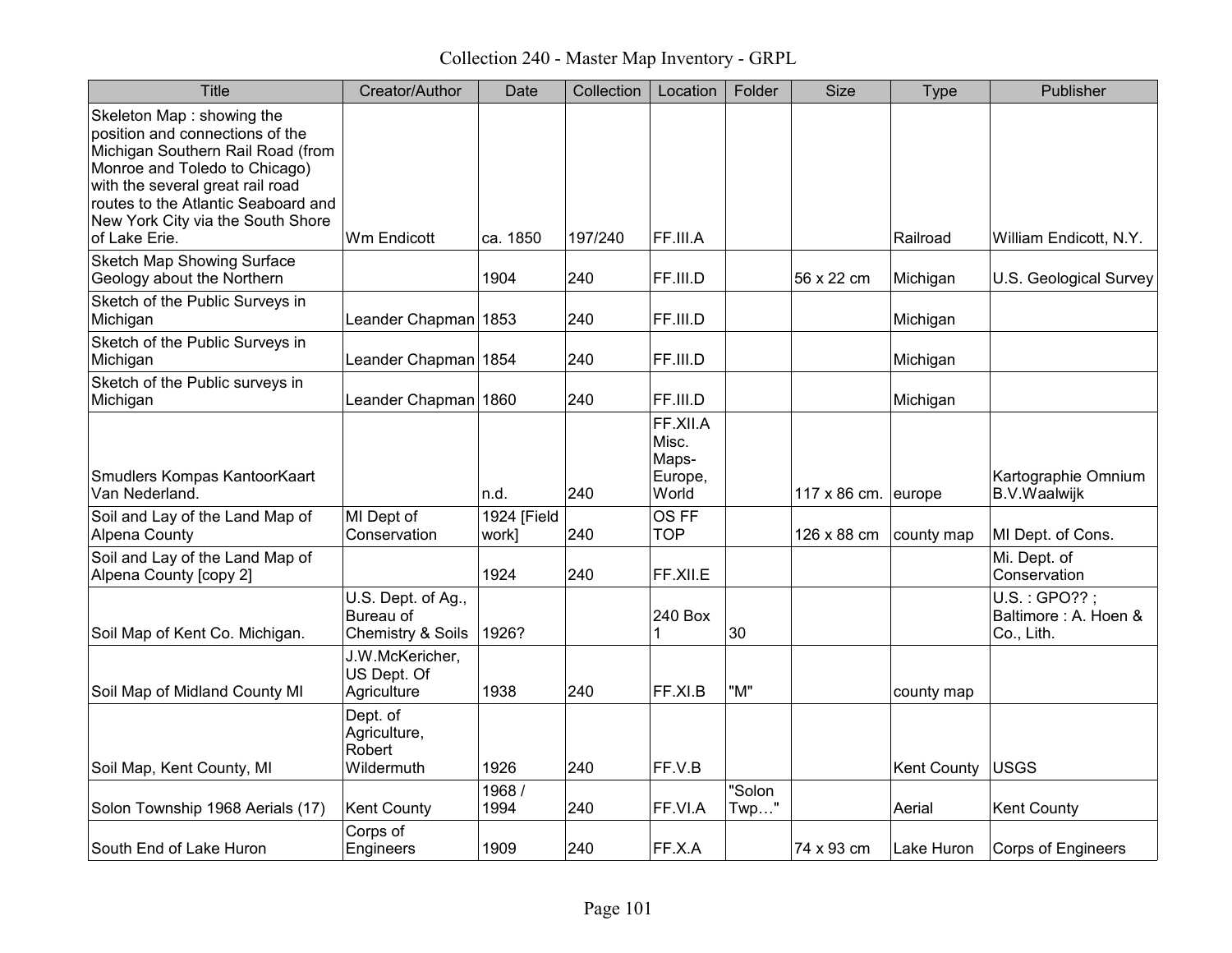Collection 240 - Master Map Inventory - GRPL

| <b>Title</b>                                             | Creator/Author                  | Date           | Collection | Location       | Folder             | <b>Size</b> | <b>Type</b>          | Publisher                    |
|----------------------------------------------------------|---------------------------------|----------------|------------|----------------|--------------------|-------------|----------------------|------------------------------|
| South Haven Harbor                                       | Corps of<br>Engineers           | 1919           | 240        | FF.X.C         |                    | 71 x 55 cm  | lake<br>michigan     | <b>Corps of Engineers</b>    |
| South Haven to Stony Lake                                | U. S. Department<br>of Commerce | 1975           | 240        | FF.X.D         |                    | 89 x 121 cm | lake<br>michigan     | <b>National Ocean Survey</b> |
| Southeast Part Marquette County                          | MI Dept. Of<br>Conservation     | 1941           | 240        | FF.XI.B        | "M"                |             | county map           |                              |
| Sparta Township 1968 Aerials (18)                        | <b>Kent County</b>              | 1968 /<br>1994 | 240        | FF.VI.A        | "Sparta<br>$Twp$ " |             | Aerial               | <b>Kent County</b>           |
| Spencer Township 1968 Aerials<br>(18)                    | <b>Kent County</b>              | 1968 /<br>1994 | 240        | FF.VI.A        | "Spence<br>Twp"    |             | Aerial               | <b>Kent County</b>           |
| St. Ignace, MI                                           | Army Map Service                | 1964           | 240        | FF.VI.E        |                    | 55 x 69 cm  | forest               | Dept. of the Interior        |
| St. Joseph and Benton Harbor                             | Corps of<br>Engineers           | 1909           | 240        | FF.X.C         |                    | 90 x 61 cm  | lake<br>michigan     | <b>Corps of Engineers</b>    |
| St. Joseph and Benton Harbor                             | Corps of Engineers 1944         |                | 240        | FF.X.C         |                    | 75 x 66 cm  | lake<br>michigan     | <b>Corps of Engineers</b>    |
| St. Joseph and Benton Harbor                             | Corps of<br>Engineers           | 1969           | 240        | FF.X.D         |                    | 66 x 76 cm  | lake<br>michigan     | <b>Corps of Engineers</b>    |
| St. Joseph and Benton Harbor                             | U.S. Department<br>of Commerce  | 1978           | 240        | FF.X.D         |                    | 65 x 74 cm  | lake<br>michigan     | <b>National Ocean Survey</b> |
| St. Martin Island, MI                                    | <b>USGS</b>                     | 1964           | 240        | FF.VI.E        |                    | 55 x 69 cm  | forest               | Dept. of the Interior        |
| St. Mary's River                                         | Corps of<br>Engineers           | 1942           | 240        | FF.VI.C        |                    | 76 x 122 cm | river                | Corps of Engineers           |
| St. Mary's River                                         | U.S. Lake Survey                | 1967           | 240        | FF.VI.C        |                    | 122 x 91 cm | river                | <b>Corps of Engineers</b>    |
| St. Mary's River                                         | <b>National Ocean</b><br>Survey | 1976           | 240        | FF.VI.C        |                    | 89 x 120 cm | <b>river</b>         | US Dept. Commerce            |
| St. Mary's River                                         | U.S. Lake Survey                | 1976           | 240        | FF.VI.C        |                    | 130 x 70 cm | <b>river</b>         | US Dept. of Commerce         |
| St. Mary's River, Twin Island to<br>Sault St. Marie      | Corps of<br>Engineers           | 1924           | 240        | FF.VI.C        |                    |             | river                | <b>Corps of Engineers</b>    |
| <b>Standard Oil Company Detroit</b><br><b>Street Map</b> | Rand McNally                    | ca. 1970       | 240        | FF.XI.C        |                    |             | michigan<br>cities   | Rand McNally                 |
| Standard Oil Company Highway<br>Map of Michigan          | Standard Oil CO.                | n.d.           | 240        | 240 box 4 none |                    |             | Michigan,<br>highway | <b>Rand McNally</b>          |
| Standard Oil Company Road Map<br>of Detroit              | Rand McNally and<br>Co.         | n.d.           | 240        | FF.XI.C        |                    |             | michigan<br>cities   | Rand McNally                 |
| State of Michigan                                        |                                 | 1920           |            |                |                    | 86 x 91 cm  |                      | State Highway Dept.          |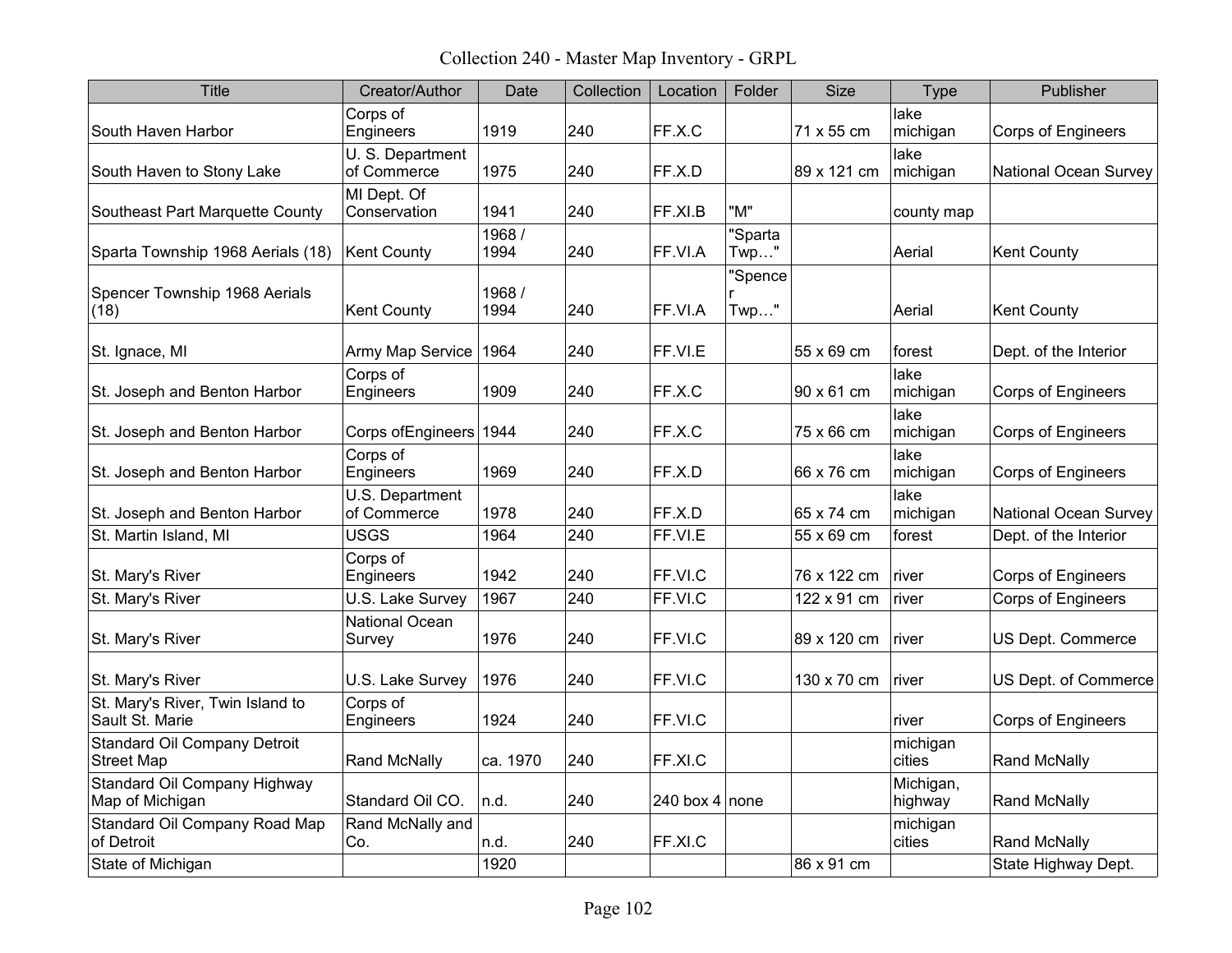Collection 240 - Master Map Inventory - GRPL

| <b>Title</b>                                                                                     | Creator/Author                             | Date      | Collection | Location                             | Folder | <b>Size</b> | Type                   | Publisher                        |
|--------------------------------------------------------------------------------------------------|--------------------------------------------|-----------|------------|--------------------------------------|--------|-------------|------------------------|----------------------------------|
| State of Michigan                                                                                | ? James M.<br>Campbell                     | 1966?     | 240        | FF.VI.C                              |        |             | river                  |                                  |
| State of Michigan: North Half /<br>USGS. 1927 North American<br>Data / compiled in 1970          |                                            | 1970      | 240        | FF.III.E                             |        |             | Michigan               | <b>USGS</b>                      |
| State of Michigan: North Half /<br>USGS. 1927 North American<br>Data / compiled in 1970          |                                            | 1970      | 240        | FF.III.E<br>c.2                      |        |             | Michigan               | <b>USGS</b>                      |
| State of Michigan: South Half /<br>USGS. 1927 North American<br>Data / compiled in 1970          |                                            | 1970      | 240        | FF.III.E                             |        |             | Michigan               | <b>USGS</b>                      |
| State of Michigan: South Half /<br>USGS. 1927 North American<br>Data / compiled in 1970          |                                            | 1970      | 240        | FF.III.E<br>c.2                      |        |             | Michigan               | <b>USGS</b>                      |
| State of Michigan River Basins                                                                   | ?James M.<br>Campbell                      | ca. 1930  | 240        | FF.VI.C                              |        |             | river                  |                                  |
| State of Michigan Showing Trunk<br>Line, State Reward and Federal<br><b>Aided Roads</b>          | State Highway<br>Dept., Frank F.<br>Rogers | ca.1920   | 240        | FF.III.B                             |        |             | Highway                |                                  |
| States of Michigan, Wisconsin, and<br>lowa                                                       | H.D Rogers and<br>A. K. Johnston           | 1857      | 240        | FF.XII.B                             |        |             | upper<br>midwest       | Murray, Johnston                 |
| Steuben, MI                                                                                      | <b>USGS</b>                                | 1983      | 240        | FF.VI.E                              |        | 55 x 69 cm  | forest                 | Dept. of the Interior            |
| Stony Lake to Point Betsie                                                                       | U.S. Department<br>of Commerce             | 1975      | 240        | FF.X.D                               |        | 89 x 119 cm | lake<br>michigan       | <b>National Ocean Survey</b>     |
| <b>Straits of Mackinac</b>                                                                       | Corps of<br>Engineers                      | 1908      | 240        | FF.X.A                               |        | 108 x 65 cm | Straits of<br>Mackinac | <b>Corps of Engineers</b>        |
| <b>Straits of Mackinac</b>                                                                       | Corps of<br>Engineers                      | 1967      | 240        | FF.X.A                               |        | 121 x 91 cm | Straits of<br>Mackinac | Corps of Engineers               |
| Streams of Michigan                                                                              | Karl G. Ings, ed.                          | 1993      | 240        | FF.VI.C                              |        |             | river                  | <b>Vivid Publishing</b>          |
| Street Guide and Maps of the City<br>of Grand Rapids                                             | White Printing Co.                         | 1949      | 240        | $ 4$ [was<br>$F\overline{F}$ .XII.E] |        |             | street map             | White Printing CO.               |
| Street Guide and Sectional Maps of White Printing<br>the city of Grand Rapids MI                 | Company                                    | 194-      | 240        | 4 [was<br>FF.XII.E]                  |        |             | street map             | <b>White Printing</b><br>Company |
| Street Guide and sectional maps of<br>the city of Grand Rapids, Michigan,<br>and adjoining area. |                                            | ca. 1940? |            | 240 Box<br>1                         | 19     |             |                        | G.R. : White Printing            |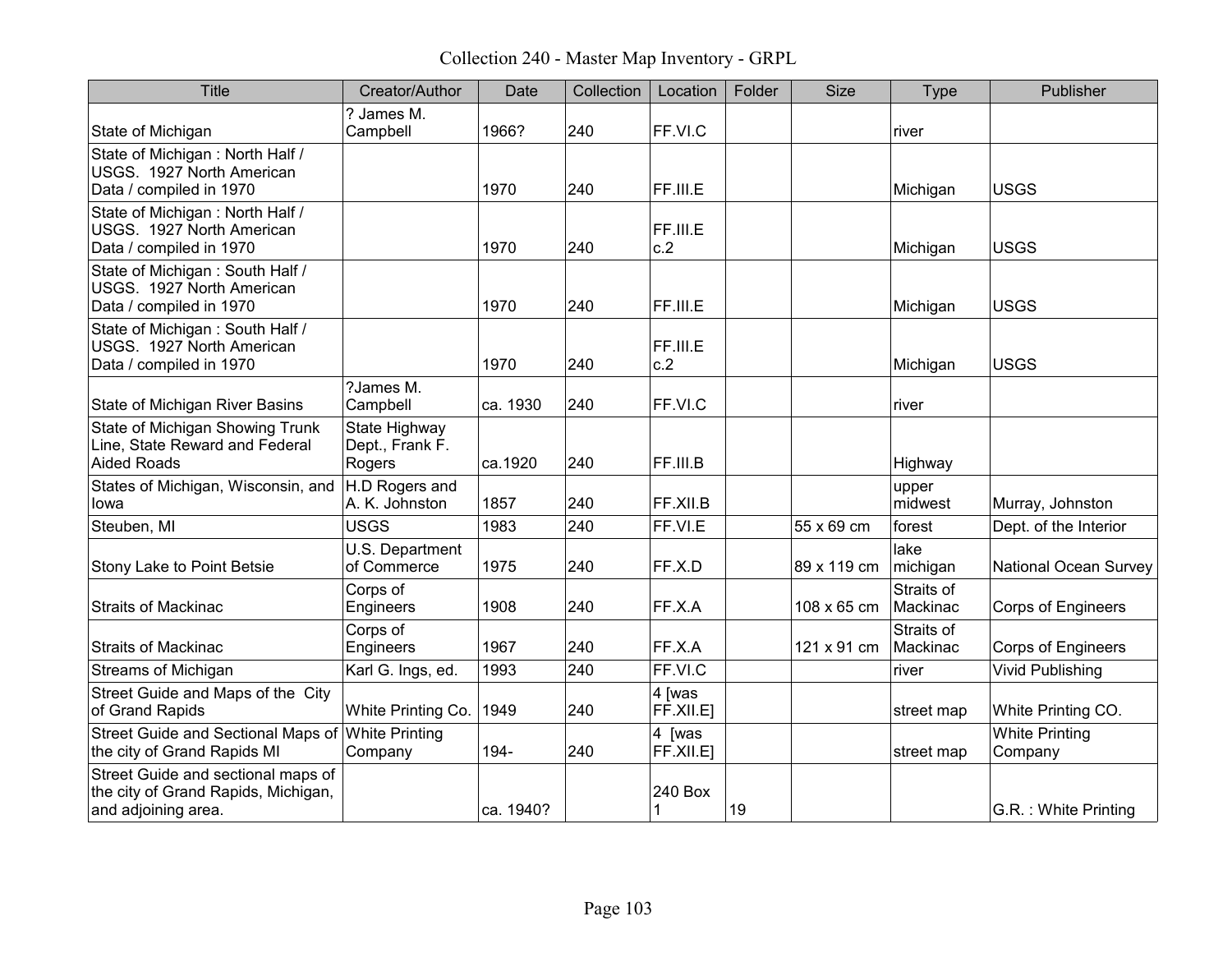Collection 240 - Master Map Inventory - GRPL

| <b>Title</b>                                                                                              | Creator/Author                                     | Date                                                              | Collection | Location             | Folder | <b>Size</b> | <b>Type</b>                 | Publisher                                                            |
|-----------------------------------------------------------------------------------------------------------|----------------------------------------------------|-------------------------------------------------------------------|------------|----------------------|--------|-------------|-----------------------------|----------------------------------------------------------------------|
| Street Guide and sectional maps of<br>the city of Grand Rapids, Michigan,<br>and adjoining area. 25th Ed. |                                                    | 1949                                                              |            | 240 Box<br>1         | 20     |             |                             | G.R.: White Printing                                                 |
| Street Lighting Map of Grand<br>Rapids                                                                    | City of G.R.                                       | 1974                                                              | 240        | FF.IV.E              |        | 45 x 61 cm  | Grand<br>Rapids             |                                                                      |
| Street Lighting Map of Grand<br>Rapids                                                                    | City of G.R.                                       | 1978                                                              | 240        | FF.IV.E              |        | 45 x 61 cm  | Grand<br>Rapids             |                                                                      |
| Street Map of Detroit and Environs,<br>Detroit and Southeastern Michigan                                  | AAA Michigan                                       | 1961-62                                                           | 240        | FF.XI.C              |        |             | michigan<br>cities          | AAA Michigan                                                         |
| Street Map of Grand Rapids,<br>Michigan [From                                                             |                                                    | [1930]                                                            | 240        | FF.IV.C              |        |             |                             | W.W. Hixson & Co.,<br>Rockford, II.                                  |
| Street Map of the City of East<br><b>Grand Rapids</b>                                                     |                                                    | 1975                                                              | 240        | FF.IV.E              |        | 41 x 41 cm  | <b>East Grand</b><br>Rapids |                                                                      |
| Street map, City of East Grand<br>Rapids                                                                  | City of East Grand<br>Rapids, with<br><b>REGIS</b> | 2007                                                              |            | $240$ FF.V.C         | 3      |             | wayfinding                  | City of East Grand<br>Rapids                                         |
| Strongs, MI                                                                                               | Army Map Service 1951                              |                                                                   | 240        | FF.VI.E              |        | 55 x 69 cm  | forest                      | Dept. of the Interior                                                |
| Structural Contour Map of Ogemaw<br>County                                                                | R.B. Newcombe                                      | 1934                                                              | 240        | FF.XI.B              | "O"    |             | county map                  | MI Dept. of<br>Conservation,<br><b>Geological Survey</b><br>Division |
| <b>Sturgis</b>                                                                                            | <b>AAA</b>                                         | n.d.                                                              | 240        | FF.XI.C              |        |             | michigan<br>cities          | <b>AAA Michigan</b>                                                  |
| Sullivan Creek, MI                                                                                        | Army Map Service                                   | 1976                                                              | 240        | FF.VI.E              |        | 55 x 69 cm  | forest                      | Dept. of the Interior                                                |
| Superior Map of Michigan                                                                                  | George F. Cram<br>Co.                              | [1952] per<br>WorldCat<br>record with<br>CST&<br>edition nos. 240 |            | OS.FF.T<br><b>OP</b> |        |             |                             | George F. Cram Co.,<br>Indianapolis                                  |
| Surface Geology of Bay County                                                                             | <b>USGS</b>                                        | 1905                                                              | 240        | FF.X.E               | "B"    | 35 x 50 cm  | county map                  | MI Litho                                                             |
| Surface Geology of Bay County                                                                             | <b>USGS</b>                                        | 1905                                                              | 240        | FF.X.E               | "B"    | 36 x 52 cm  | county map                  | MI Litho                                                             |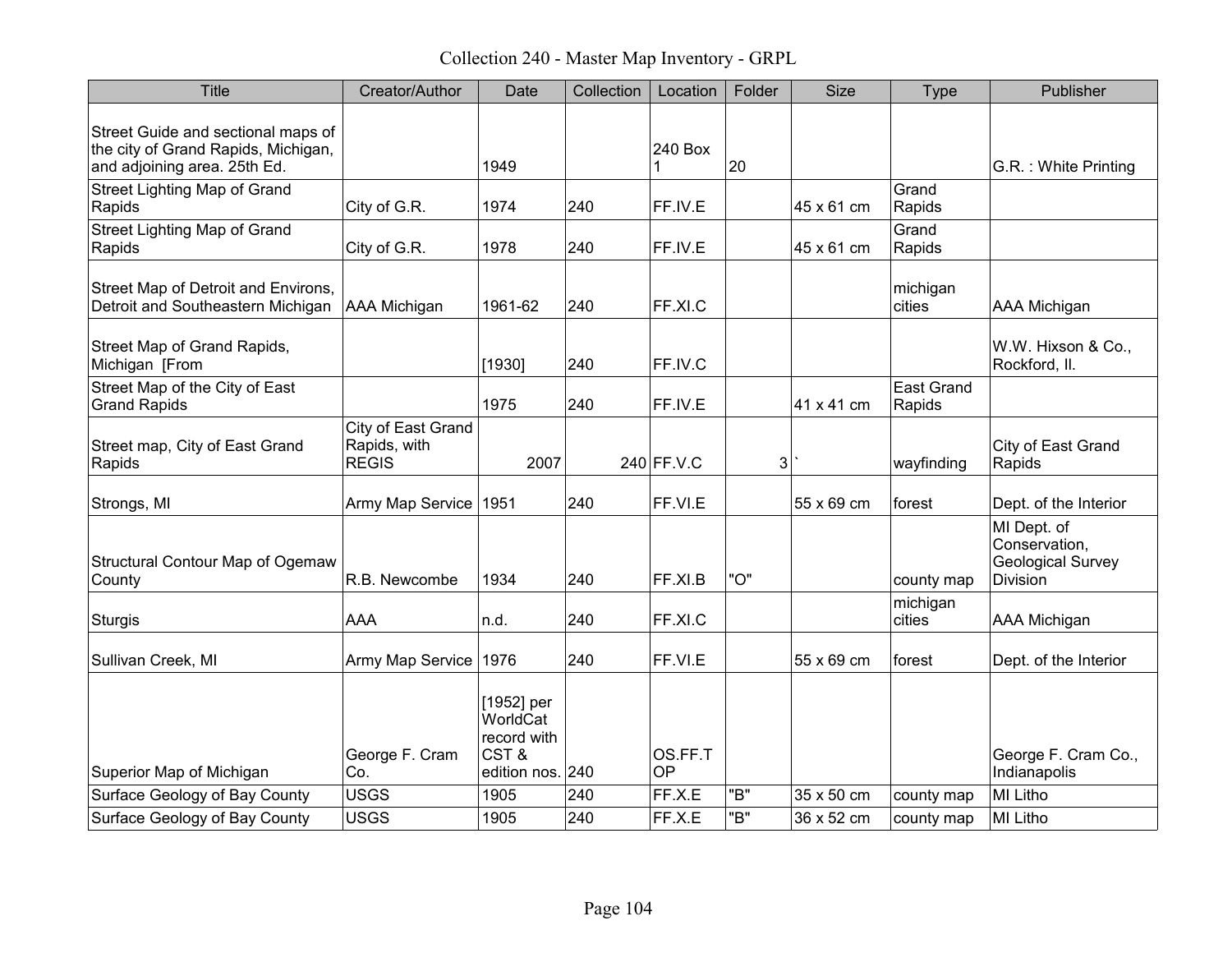Collection 240 - Master Map Inventory - GRPL

| <b>Title</b>                                                                           | Creator/Author                                | Date     | Collection | Location         | Folder | <b>Size</b> | Type                     | Publisher                                    |
|----------------------------------------------------------------------------------------|-----------------------------------------------|----------|------------|------------------|--------|-------------|--------------------------|----------------------------------------------|
| Surface Geology of Monroe County Sherzer                                               | <b>Geological Survey</b><br>of MI, W.H.       | 1900     | 240        | FF.XI.B          | "M"    |             | county map               |                                              |
| Survey of Grattan                                                                      | Michigan Bell<br>Telephone CO.                | 1941     | 240        | $240$ box<br>1.5 |        |             | survey                   | Michigan Bell                                |
| Survey of the Mouth of Galien River E. Rose                                            | J.M. Berrien and                              | 1835     | 240        | FF.VI.C          |        | 77 x 52 cm  | river                    | J.M. Berrein                                 |
| Ta-non-ka's Historical Map of the<br>Paper Country [[copy 2]                           |                                               | 1944     | 240        | FF.XII.E         |        |             | picture map              | Badger Paper Mills,<br>Peshtigo, WI          |
| Ta-non-ka's Historical Map of the<br>Paper Country: Northeastern<br>Wisconsin          |                                               | 1944     | 240        | FF.XII.C         |        |             | picture map              | Badger Paper Mills,<br>Peshtigo, WI          |
| Ta-non-ka's Indians of the Paper<br>Country                                            |                                               | 1942     | 240        | FF.XII.C         |        |             | picture map              | <b>Badger Paper Mills</b>                    |
| <b>Tawas City</b>                                                                      | Army Map Service                              | 1958     | 240        | FF.XI.E          |        |             | eastern u.s.,<br>topo    | <b>USGS</b>                                  |
| <b>Tawas City</b>                                                                      | Army Map Service                              | 1968     | 240        | FF.XI.E          |        |             | eastern u.s.,<br>topo    | <b>USGS</b>                                  |
| Tawas Harbor, MI                                                                       | Corps o<br>fEngineers                         | 1905     | 240        | FF.X.A           |        | 75 x 58 cm  | Lake Huron               | <b>Corps of Engineers</b>                    |
| Tecumseh                                                                               | <b>AAA</b>                                    | n.d      | 240        | FF.XI.C          |        |             | michigan<br>cities       | <b>AAA Michigan</b>                          |
| Tek-e-nink Lake                                                                        | Institute for<br><b>Fisheries</b><br>Research | 1942     | 240        | FF.VI.D          |        |             | lakes                    | Michigan United<br><b>Conservation Clubs</b> |
| Texaco Map of Michigan                                                                 | Texaco Oil<br>Company                         | 1958     | 240        | 240 box 4 none   |        |             | Michigan,<br>highway     | <b>Rand McNally</b>                          |
| The Belknap Neighborhood.                                                              |                                               | May 1976 |            | 240-1            |        |             |                          | G.R. Planning Dept.                          |
| The Centennial Geological Map of<br>the Southern Peninsula of Michigan Helen M. Martin |                                               | 1936     | 240        | 240 box 4 11     |        |             | Michigan,<br>topographic | <b>USGS</b>                                  |
| the City of Milwaukee                                                                  | Silas Cahpman                                 | 1888     | 240        | FF.XII.B         |        |             | upper<br>midwest         | Silas Chapman                                |
| the Ethno Mosaic: Racial<br>Distribution in the City of Grand<br>Rapids                | City of G.R.                                  | 2000     | 240        | FF.IV.E          |        |             | Grand<br>Rapids          | Map Request                                  |
| The Great Lakes St. Lawrence<br>Project                                                | Sundberg                                      | 1941     | 240        | FF.X.A           |        |             | Great Lakes              | U.S. Government<br><b>Printing Office</b>    |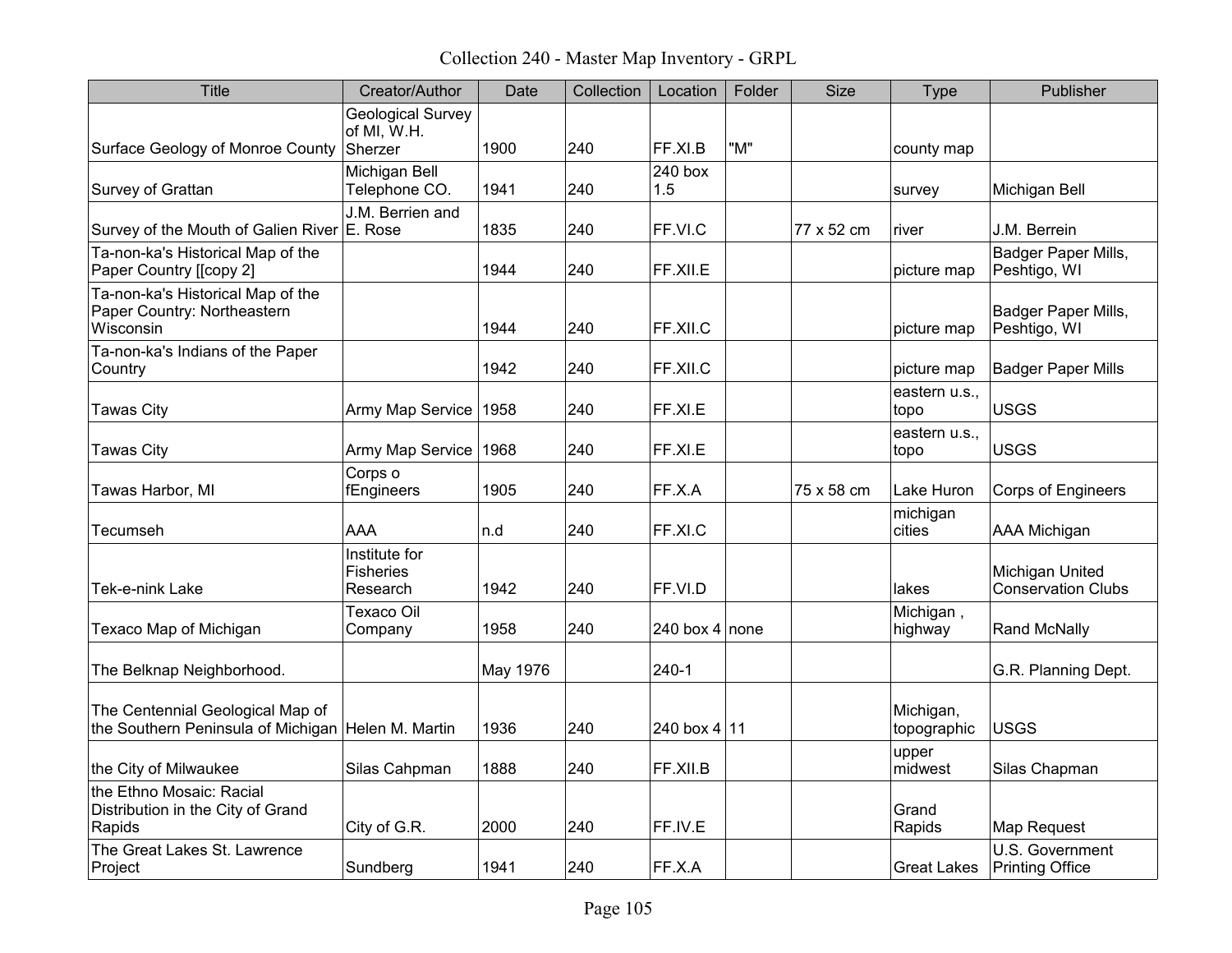Collection 240 - Master Map Inventory - GRPL

| <b>Title</b>                                                                               | Creator/Author                  | Date     | Collection | Location     | Folder | <b>Size</b> | Type                         | Publisher                               |
|--------------------------------------------------------------------------------------------|---------------------------------|----------|------------|--------------|--------|-------------|------------------------------|-----------------------------------------|
| The Mission Lands at the Rapids of<br>the Grand, 1825 to 1836                              | Kevin R. Finney                 | 2001     | 240        | FF.V.B       |        |             | Copy of<br>Handdrawn<br>map. | Self publ.                              |
| The Northwest Territory during the<br>Revolution                                           | H.A. Ogden                      | 1930     | 240        | FF.XII.C     |        |             | picture map                  | Strobridge Litho CO.,<br>cincinatti, OH |
| The Old Northwest Territory                                                                | Wm. Mark Young                  | 1936     | 240        | FF.XII.C     |        |             | picture map                  | The Northern Trust<br>Company           |
| The Plat Book Of Kent County                                                               | the Grand Rapids<br><b>News</b> | 1919     | 240        | FF.XII.E     |        |             | plat maps                    | The Grand Rapids<br><b>News</b>         |
| the Race Pie: Racial Distribution by<br>Census Tract in the City of Grand<br>Rapids        | City of G.R.                    | 2000     | 240        | FF.IV.E      |        |             | Grand<br>Rapids              | Map Request                             |
| the Settled part of Wisconsin<br>Territory                                                 | Minman and<br>Dutton            | 1838     | 240        | FF.XII.B     |        |             | upper<br>midwest             | <b>Hinman and Dutton</b>                |
| The State of Rhode Island                                                                  | B. lunnen?                      | 1776     | 240        | FF.XII.A     |        | 36 x 47 cm  | north<br>american<br>states  | John Reid                               |
| the states of Ohio, Indiana and<br>Illinois, and part of Michigan<br>Territory             | D.H. Vance                      | 1825     | 240        | FF.XII.B     |        |             | upper<br>midwest             | A. Finley                               |
| the States of Ohio, Indiana, and<br>Illinois with the Settled part of<br>Michigan          | S. Augustus<br>Mitchell         | 1836     | 240        | FF.XII.B     |        |             | upper<br>midwest             | Mitchell and Hinman                     |
| the States of Ohio, Indiana, and<br>Illinois with the Settled Part of<br>Michigan          | S. Augustus<br>Mitchell         | 1837     | 240        | FF.XII.B     |        |             | upper<br>midwest             | S. Augustus Mitchell<br>and Hinman      |
| The Tourist's Pocket Map of<br>Michigan, Part of Competition<br>poster from 1931           | J.H. Young                      | 1835     | 240        | 240 box 2    |        |             |                              | Augustus Mitchell                       |
| The White Printing Company's<br><b>Grand Rapids Street Directory with</b><br>map, 11th ed. |                                 | pre-1930 |            | 240 Box<br>1 | 15     |             |                              | G.R.: White Printing                    |
| The White Printing Company's<br><b>Grand Rapids Street Directory with</b><br>map, 12th ed. |                                 | pre-1930 |            | 240 Box<br>1 | 16     |             |                              | G.R. : White Printing                   |
| The White Printing Company's Map<br>& Street Directory of Grand Rapids,<br>Mich., 8th Ed.  |                                 | 1921     |            | 240 Box<br>1 | 14     |             |                              | G.R.: White Printing                    |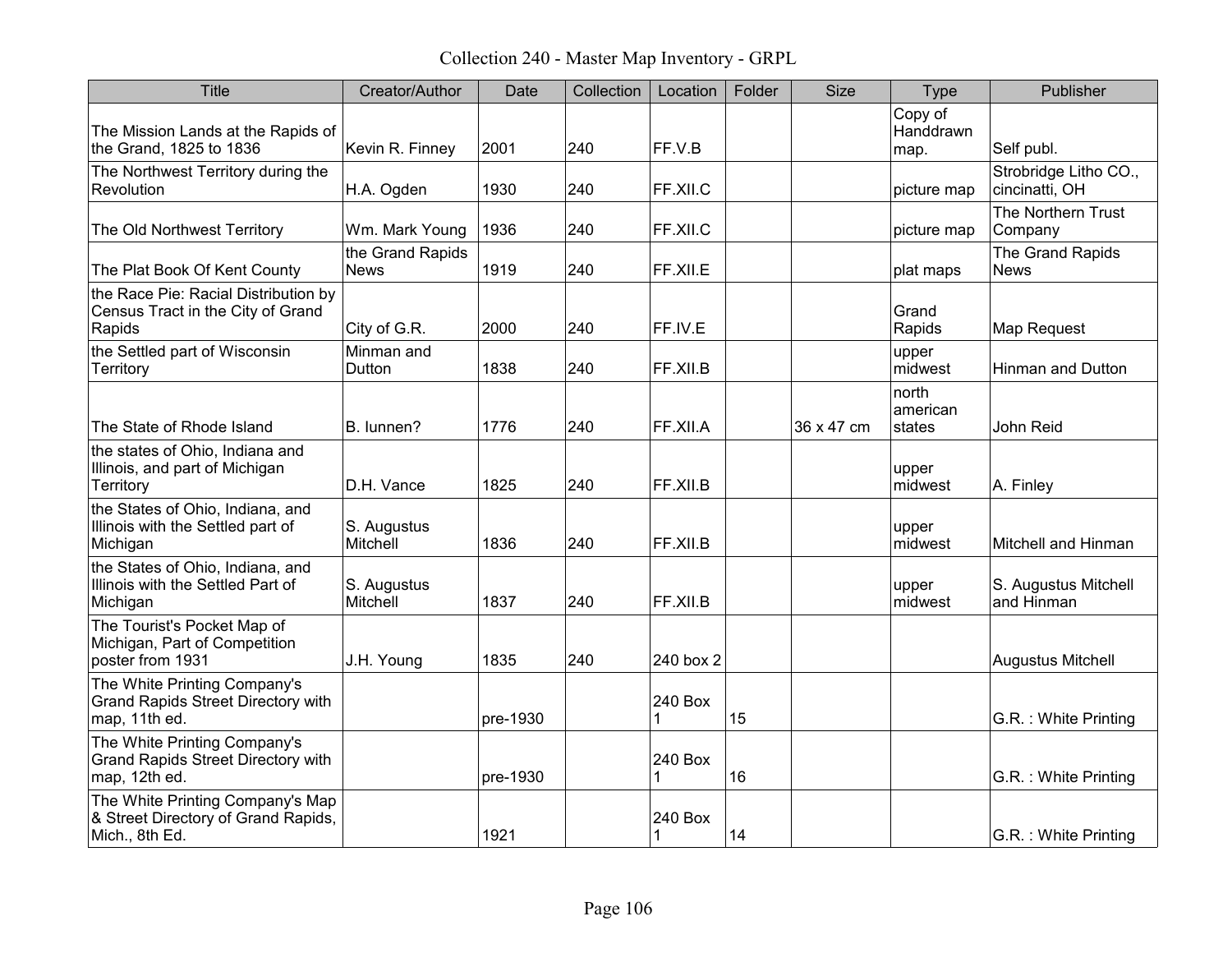Collection 240 - Master Map Inventory - GRPL

| <b>Title</b>                                                                                                          | Creator/Author                                      | Date     | Collection | Location | Folder                   | <b>Size</b> | <b>Type</b>           | Publisher                                        |
|-----------------------------------------------------------------------------------------------------------------------|-----------------------------------------------------|----------|------------|----------|--------------------------|-------------|-----------------------|--------------------------------------------------|
| Things to Do, Places to See in<br><b>Grand Rapids</b>                                                                 | <b>Greater Grand</b><br>Rapids Motel<br>Association | 1966     | 240        | FF.IV.E  |                          | 45 x 53 cm  | Grand<br>Rapids       | <b>Greater Grand Rapids</b><br>Motel association |
| <b>Thomas Lake</b>                                                                                                    | Institute for<br><b>Fisheries</b><br>Research       | 1941     | 240        | FF.VI.D  |                          |             | lakes                 | Michigan United<br><b>Conservation Clubs</b>     |
| Three Northern Tiers of Townships<br>in Kent County and two Rows of<br>Townships Each in Ionia and<br>Ottawa Counties |                                                     | ca. 1840 | 240        | FF.XII.D | Folder<br>11             |             | manuscript<br>map     |                                                  |
| <b>Three Rivers</b>                                                                                                   | <b>AAA</b>                                          | n.d      | 240        | FF.XI.C  |                          |             | michigan<br>cities    | <b>AAA Michigan</b>                              |
| Thunder Lake, MI                                                                                                      | <b>USGS</b>                                         | 1983     | 240        | FF.VI.E  |                          | 55 x 69 cm  | forest                | Dept. of the Interior                            |
| Toledo                                                                                                                | Army Map Service                                    | 1968     | 240        | FF.XI.E  |                          |             | eastern u.s.,<br>topo | <b>UsGS</b>                                      |
| Toledo Harbor, Ohio                                                                                                   | Corps of<br>Engineers                               | 1943     | 240        | FF.X.A   |                          |             | Lake Erie             | Corps of engineers                               |
| Topographic Map of Bay County                                                                                         | <b>USGS</b>                                         | 1905     | 240        | FF.X.E   | "B"                      | 36 x 51 cm  | county map            | <b>MI Litho</b>                                  |
| Topographic Map of Grand Rapids                                                                                       | <b>City Planning</b><br>Department                  | 1923     | 240        | FF.IV.C  |                          | 44 x 49 cm  | Grand<br>Rapids       | <b>US Geological Survey</b>                      |
| Topographical Map of Oakland<br>County                                                                                | Standard Map Co.                                    |          | 240        | FF.XI.B  | "O"                      |             | county map            |                                                  |
| Topographical Plat of the Grounds<br>of the Kent Country Club                                                         |                                                     | 1901     | 240        | FF.IV.B  | 240-<br>5[Photo<br>only] |             | Grand<br>Rapids       |                                                  |
| Topography of Michigan, Cedar<br>Springs Quadrangle                                                                   | <b>USGS</b>                                         | 1918     | 240        | FF.XII.E |                          |             | topographica          | <b>USGS</b>                                      |
| Topography of Michigan, Grand<br>Rapids Quadrangle                                                                    | <b>USGS</b>                                         | 1914     | 240        | FF.XII.E |                          |             | topographica          | <b>USGS</b>                                      |
| Topography of Michigan, Grand<br>Rapids Quadrangle, [copy 2]                                                          | <b>USGS</b>                                         | 1914     | 240        | FF.XII.E |                          |             | topographica          | <b>USGS</b>                                      |
| Topography of Michigan, Lowell<br>Quadrangle                                                                          | <b>USGS</b>                                         | 1918     | 240        | FF.XII.E |                          |             | topographica<br>I map | <b>USGS</b>                                      |
| Topography of Michigan, Marquette<br>County                                                                           | <b>USGS</b>                                         | 1907     | 240        | FF.XII.E |                          |             | topographica<br>I map | <b>USGS</b>                                      |
| Tourist and Resort Map of West<br>Michigan                                                                            |                                                     | 1944     |            |          |                          | 86 x 112 cm |                       | MI Tourist Assn.                                 |
| Tourist Map of Elk Rapids, MI                                                                                         |                                                     | 1907     | 240        | FF.XI.C  |                          | 24 x 30 cm  | michigan<br>cities    | <b>Elk Rapids Progress</b>                       |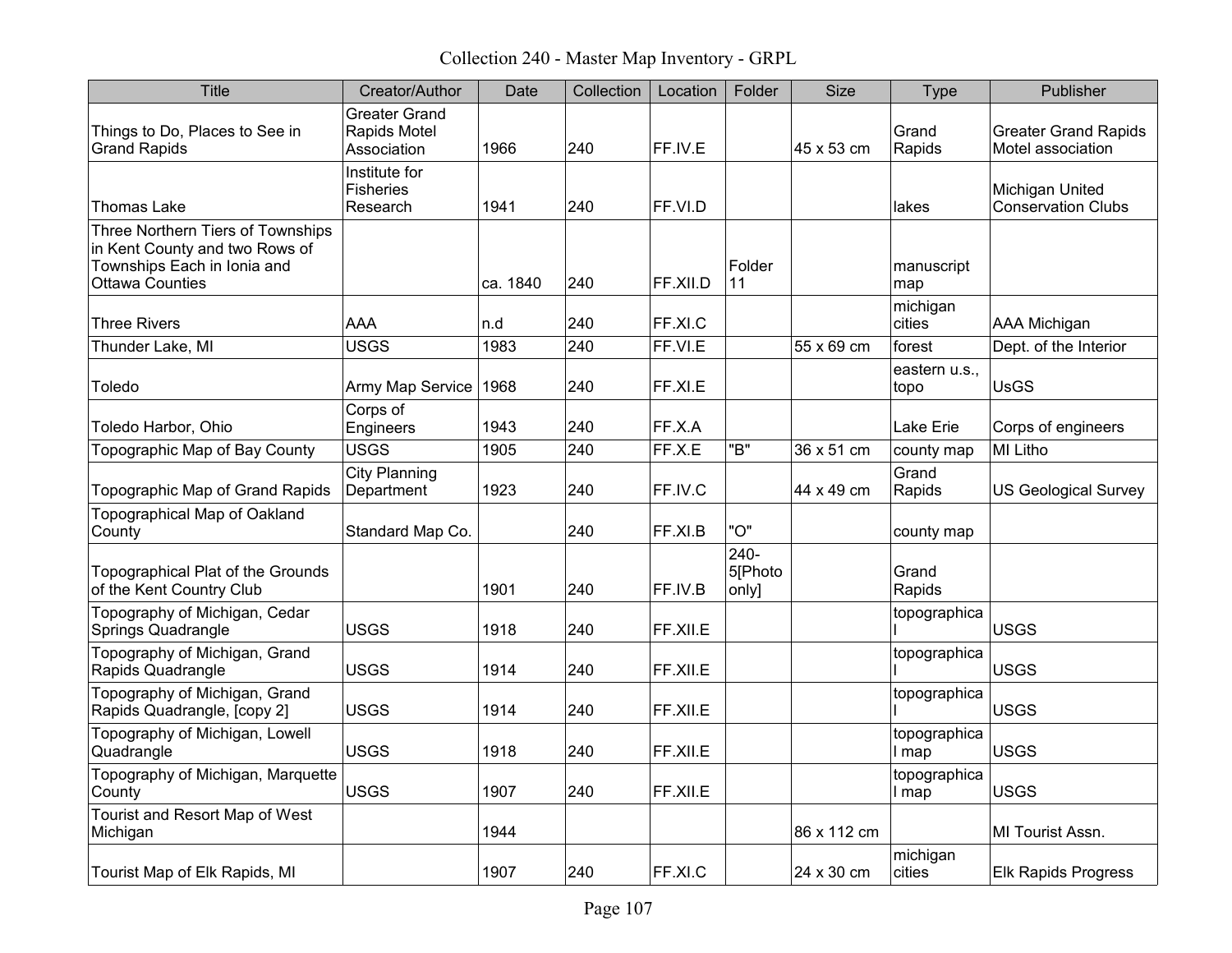Collection 240 - Master Map Inventory - GRPL

| <b>Title</b>                                           | Creator/Author        | Date                     | Collection | Location                    | Folder       | <b>Size</b> | <b>Type</b>             | Publisher              |
|--------------------------------------------------------|-----------------------|--------------------------|------------|-----------------------------|--------------|-------------|-------------------------|------------------------|
| Tourist's pocket map of Michigan                       | J.H. Young            | 1839                     | 240        | FF.III.D                    |              |             | Michigan                | S. Augustus Mitchell   |
| Tourist's Pocket Map of Michigan                       | J.H. Young            | 1839.<br>reprint<br>1977 | 240        | FF.III.D                    |              |             | Michigan                | S. Augustus Mitchell   |
| Town and Harbour of Brest                              |                       | 1860                     |            | OS FF<br><b>TOP</b>         |              | 136 x 85 cm |                         | P.A. Misier & Co.      |
| Township Map of Kent County                            |                       |                          | 240        | FF.XII.D                    | Folder<br>11 |             | manuscript<br>map       |                        |
| Townships & Sections, City of<br>Grand Rapids.         | City                  |                          | 240        | FF.IV.E<br>[xref<br>FF.V.C] |              |             | Townships &<br>Sections | City                   |
| Townships and Sections, City of<br><b>Grand Rapids</b> | City of G.R.          | 2000                     | 240        | FF.IV.E                     |              |             | Grand<br>Rapids         | GIS by Do-It           |
| Transportation Map of Michigan                         | <b>USGS</b>           | 1976                     | 240        | FF.III.C                    |              | 43 x 56 cm  | Railroad                | U.S. Geological Survey |
| <b>Traverse City</b>                                   | Army Map Service 1965 |                          | 240        | FF.XI.E                     |              |             | eastern u.s.,<br>topo   | <b>USGS</b>            |
| Treasure map of the Great Lakes<br>Region              | <b>Gerald Schultz</b> | n.d.,<br>ca.1960         | 240        | FF.XII.C                    |              | 72 x 47 cm. | Picture map             | Schultz                |
| <b>Treaty of Ghent Survey Maps</b>                     |                       | 1816                     |            |                             |              | 40 x 61 cm  |                         | U.S. Lighthouse Board  |
| <b>Treaty of Ghent Survey Maps</b>                     |                       | 1816-                    | 240        | FF.XI.D                     |              | 40 x 61 cm  | u.s. canada<br>border   | U.S. Lighthouse Board  |
| <b>Treaty of Ghent Survey Maps</b>                     |                       | 1820                     | 240        | FF.XI.D                     |              | 40 x 61 cm  | u.s canada<br>border    | U.S. Lighthouse Board  |
| Treaty of Ghent Survey Maps --<br>Detroit #1           |                       | 1820                     | 240        | FF.XI.D                     |              | 40 x 61 cm  | u.s. canada<br>border   | U.S. Lighthouse Board  |
| Treaty of Ghent Survey Maps --<br>Detroit #2           |                       | 1820                     | 240        | FF.XI.D                     |              | 40 x 61 cm  | u.s. canada<br>border   | U.S. Lighthouse Board  |
| Treaty of Ghent Survey Maps --<br>Detroit #3           |                       | 1820                     | 240        | FF.XI.D                     |              | 40 x 61 cm  | u.s. canada<br>border   | U.S. Lighthouse Board  |
| Treaty of Ghent Survey Maps --<br>Iroquois #1          |                       | 1820                     | 240        | FF.XI.D                     |              | 40 x 61 cm  | u.s. canada<br>border   | U.S. Lighthouse Board  |
| Treaty of Ghent Survey Maps --<br>Iroquois #2          |                       | 1820                     | 240        | FF.XI.D                     |              | 40 x 61 cm  | u.s. canada<br>border   | U.S. Lighthouse Board  |
| Treaty of Ghent Survey Maps --<br>Iroquois #3          |                       | 1820                     | 240        | FF.XI.D                     |              | 40 x 61 cm  | u.s. canada<br>border   | U.S. Lighthouse Board  |
| Treaty of Ghent Survey Maps --<br>Iroquois #4          |                       | 1820                     | 240        | FF.XI.D                     |              | 40 x 61 cm  | u.s canada<br>border    | U.S. Lighthouse Board  |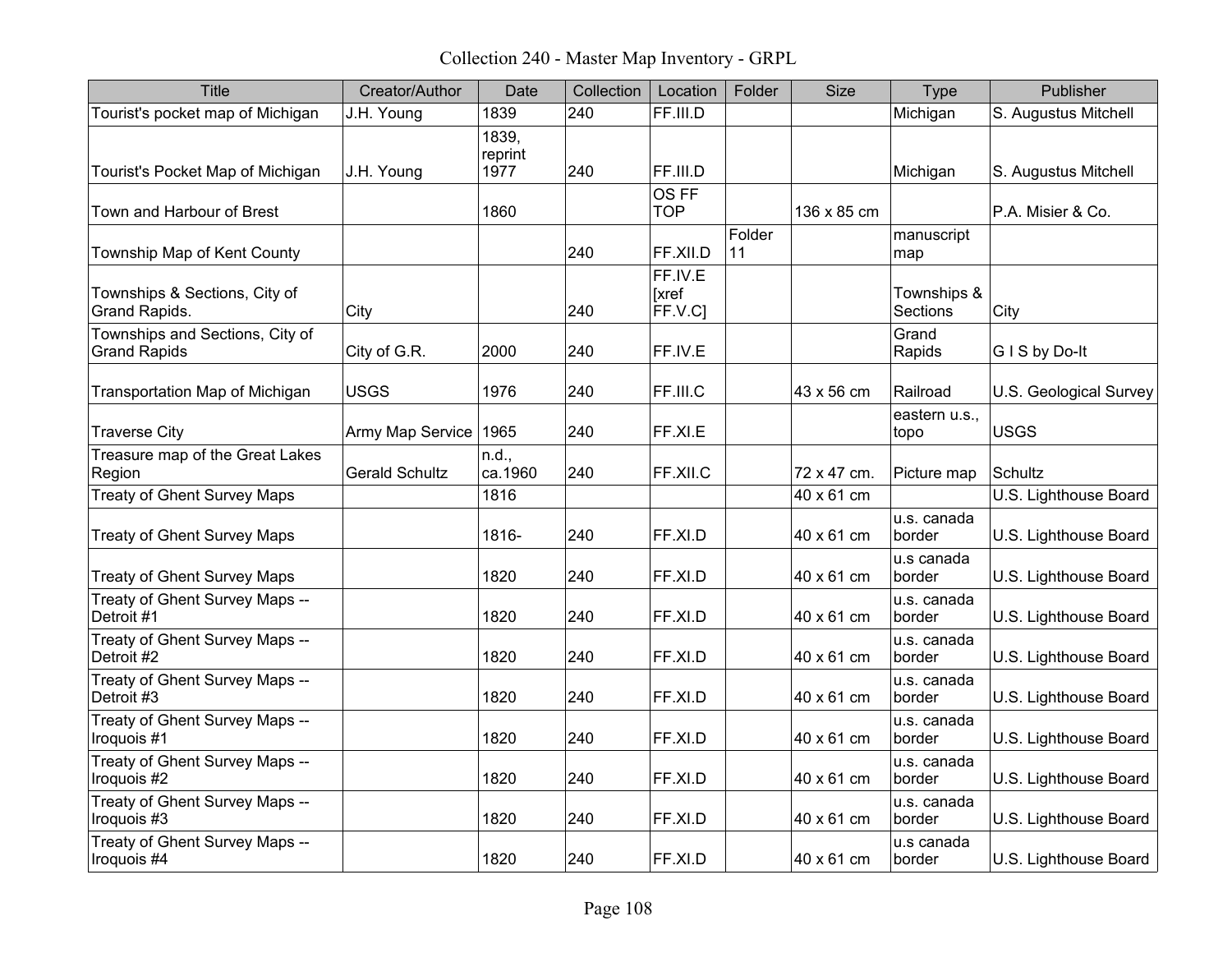Collection 240 - Master Map Inventory - GRPL

| <b>Title</b>                                                           | Creator/Author                                   | Date                                     | Collection | Location      | Folder           | <b>Size</b> | <b>Type</b>                 | Publisher             |
|------------------------------------------------------------------------|--------------------------------------------------|------------------------------------------|------------|---------------|------------------|-------------|-----------------------------|-----------------------|
| Treaty of Ghent Survey Maps --<br>Iroquois #5                          |                                                  | 1820                                     | 240        | FF.XI.D       |                  | 40 x 61 cm  | u.s. canada<br>border       | U.S. Lighthouse Board |
| Treaty of Ghent Survey Maps --<br>Iroquois #6                          |                                                  | 1820                                     | 240        | FF.XI.D       |                  | 40 x 61 cm  | u.s. canada<br>border       | U.S. Lighthouse Board |
| Treaty of Ghent Survey Maps --<br>Iroquois #7                          |                                                  | 1820                                     | 240        | FF.XI.D       |                  | 40 x 61 cm  | u.s. canada<br>border       | U.S. Lighthouse Board |
| Treaty of Ghent Survey Maps --<br>Lake Huron #1                        |                                                  | 1820                                     | 240        | FF.XI.D       |                  | 40 x 61 cm  | u.s canada<br>border        | U.S. Lighthouse Board |
| Treaty of Ghent Survey Maps --<br>Lake St. Clair                       |                                                  | 1820                                     | 240        | FF.XI.D       |                  | 40 x 61 cm  | u.s canada<br>border        | U.S. Lighthouse Board |
| Treaty of Ghent Survey Maps --<br>Niagara #4                           |                                                  | 1820                                     | 240        | FF.XI.D       |                  | 40 x 61 cm  | u.s canada<br>border        | U.S. Lighthouse Board |
| Trenary NE, MI                                                         | <b>USGS</b>                                      | 1958                                     | 240        | FF.VI.E       |                  | 55 x 69 cm  | forest                      | Dept. of the Interior |
| Trenary SE, MI                                                         | <b>USGS</b>                                      | 1958                                     | 240        | FF.VI.E       |                  | 55 x 69 cm  | forest                      | Dept. of the Interior |
| Trenary SW, MI                                                         | <b>USGS</b>                                      | 1958                                     | 240        | FF.VI.E       |                  | 55 x 69 cm  | forest                      | Dept. of the Interior |
| Triangle in Campau Plat                                                |                                                  | ca.1837                                  | 240        | FF.XII.D      | Folder 9         |             | manuscript<br>map           |                       |
| Trout Lake, MI                                                         | <b>USGS</b>                                      | 1964                                     | 240        | FF.VI.E       |                  | 55 x 69 cm  | forest                      | Dept. of the Interior |
| Tunison's Map of Michigan                                              | H.C. Tunison                                     | 1904                                     | 240        | FF.III.A      |                  |             | Railroad                    | H.C. tunison          |
| Tuscola County Topographic Map                                         | C.A. Davis,<br><b>Geological Survey</b><br>of MI | 1904                                     | 240        | FF.XI.C       | "T-V"            |             | county map                  | <b>USGS</b>           |
| Two Centuries of Illinois History,<br>from the Chicago Sunday Tribune  |                                                  | 1938                                     | 240        | FF.XII.B      |                  | 39 x 53 cm  | upper<br>midwest            | Chicago Tribune       |
| <b>Two Harbors</b>                                                     | Army Map Service                                 | 1964                                     | 240        | FF.XI.E       |                  |             | eastern u.s.,<br>topo       | <b>USGS</b>           |
| Tyrone Township 1968 Aerials (19)                                      | Kent County                                      | 1968 /<br>1994                           | 240        | FF.VI.A       | "Tyrone<br>Twp." |             | Aerial                      | Kent County           |
| U.S. 16 Relocation: Marne to<br>Whitneyville [through Grand<br>Rapids] |                                                  | June 5,<br>1958;<br>corrected<br>10/3/58 | 240        | FF.OS.To<br>p |                  | 137 x 41 cm | Highway                     |                       |
| <b>United States</b>                                                   | Emeline Morse,<br>aged 14 years                  | 1834                                     | 240        | FF.XII.A      |                  |             | north<br>american<br>states | hand drawn            |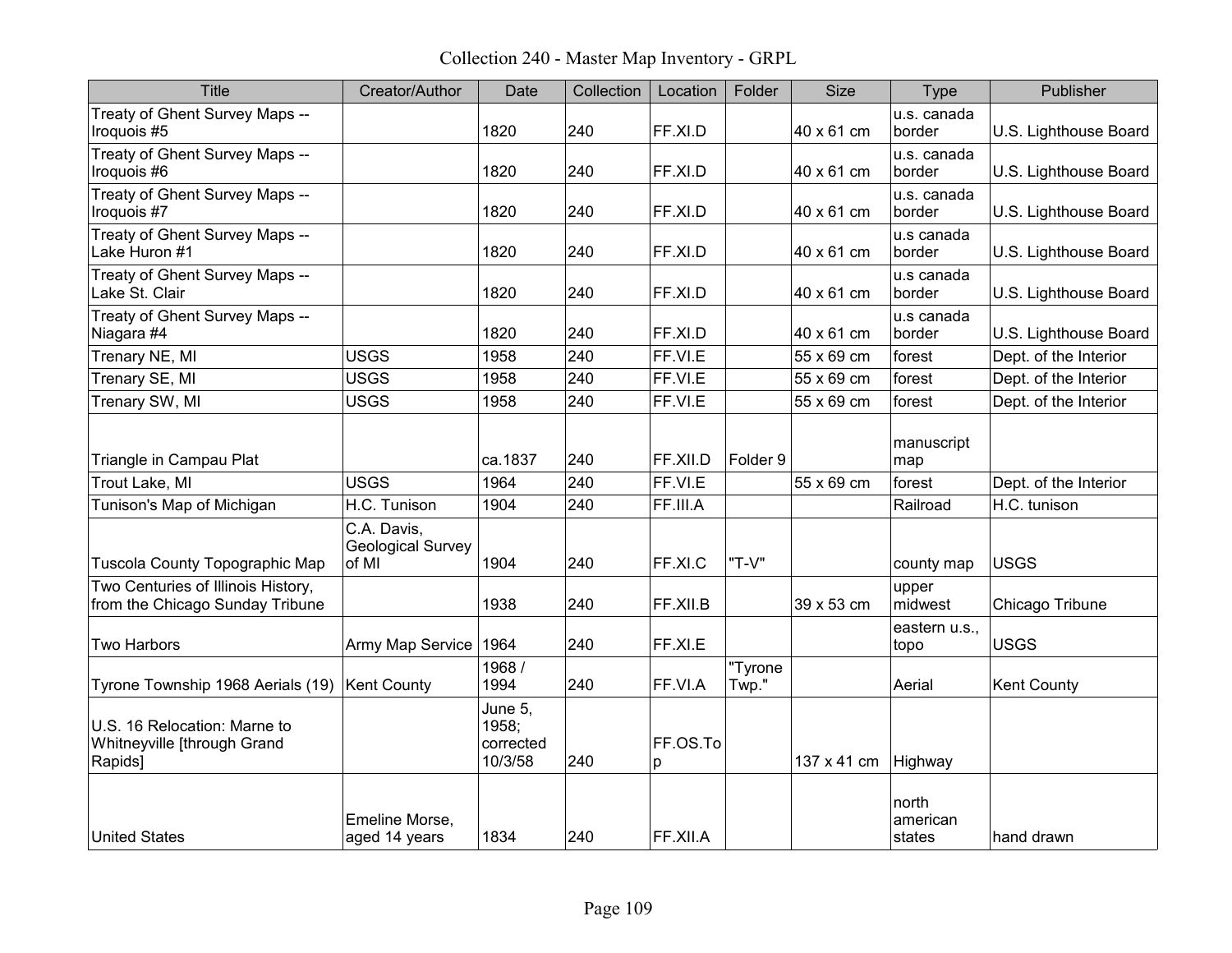Collection 240 - Master Map Inventory - GRPL

| <b>Title</b>                                                                                                                                                            | Creator/Author                                                             | Date | Collection | Location                                                 | Folder                  | <b>Size</b>        | <b>Type</b>                 | Publisher                       |
|-------------------------------------------------------------------------------------------------------------------------------------------------------------------------|----------------------------------------------------------------------------|------|------------|----------------------------------------------------------|-------------------------|--------------------|-----------------------------|---------------------------------|
| <b>United States</b>                                                                                                                                                    | <b>USGS</b>                                                                | 1992 | 240        | FF.XII.A                                                 |                         |                    | <b>USA</b>                  | <b>USGS</b>                     |
| United States and Alaska                                                                                                                                                | geographical<br>publishing co.                                             | 1926 | 240        | FF.XII.A.<br>Misc.<br>Maps<br>(North<br>America)         |                         | 90 x 71 cm.        | north<br>american<br>states | Geographical<br>Publication Co. |
| <b>United States Base Map</b>                                                                                                                                           | <b>USGS</b>                                                                | 1990 | 240        | FF.XII.A                                                 |                         |                    | <b>USA</b>                  | <b>USGS</b>                     |
| <b>United States of America</b>                                                                                                                                         | <b>USGS</b>                                                                | 1978 | 240        | FF.XII.A                                                 |                         |                    | <b>USA</b>                  | <b>USGS</b>                     |
| United States of America: National<br>Parks & Monuments, National<br>Forests, Indian Reservations,<br>Wildlife Refuges, Public Lands, &<br><b>Historical Boundaries</b> | Compiled by the<br>Geographical<br>Survey  Bureau<br>of Land<br>Management | 1964 | 240        | FF.XII.A                                                 |                         | 107 cm x<br>164 cm | Printed<br>paper            |                                 |
| United States showing Routes of<br>Principal Explorers and Early<br>Roads and Highways                                                                                  | Frank Bond, L.P.<br>Berthrong                                              | 1908 | 240        | FF.XII.A                                                 |                         |                    | north<br>american<br>states | Dept. of the Interior           |
| United States, Including<br>Territories                                                                                                                                 | William A.<br><b>Richards</b>                                              | 1906 | 240        | none yet,<br>in double<br>tube on<br>floor next<br>to FF |                         |                    | United<br><b>States</b>     | Dept. of the Interior           |
| <b>Uptown [Grand Rapids] Business</b><br>Directory and Map                                                                                                              |                                                                            | 2004 | 240        | $240$ box 1 61                                           |                         |                    | Grand<br>Rapids             |                                 |
| US 131 S-Curve Reconstruction<br>Detour Map                                                                                                                             | <b>MDOT</b>                                                                | 1999 | 240        | FF.IV.E                                                  |                         |                    | Grand<br>Rapids             |                                 |
| USGS Index to Topographic Maps<br>of Michigan                                                                                                                           | <b>USGS</b>                                                                | 1978 | 240        | FF.XII.E                                                 | "duplica<br>te<br>maps" |                    | michigan,<br>topographic    | <b>USGS</b>                     |
| USGS Index to Topographic Maps<br>of Michigan                                                                                                                           | <b>USGS</b>                                                                | 1980 | 240        | FF.XII.E                                                 | "duplica<br>te<br>maps" |                    | michigan,<br>topographic    | <b>USGS</b>                     |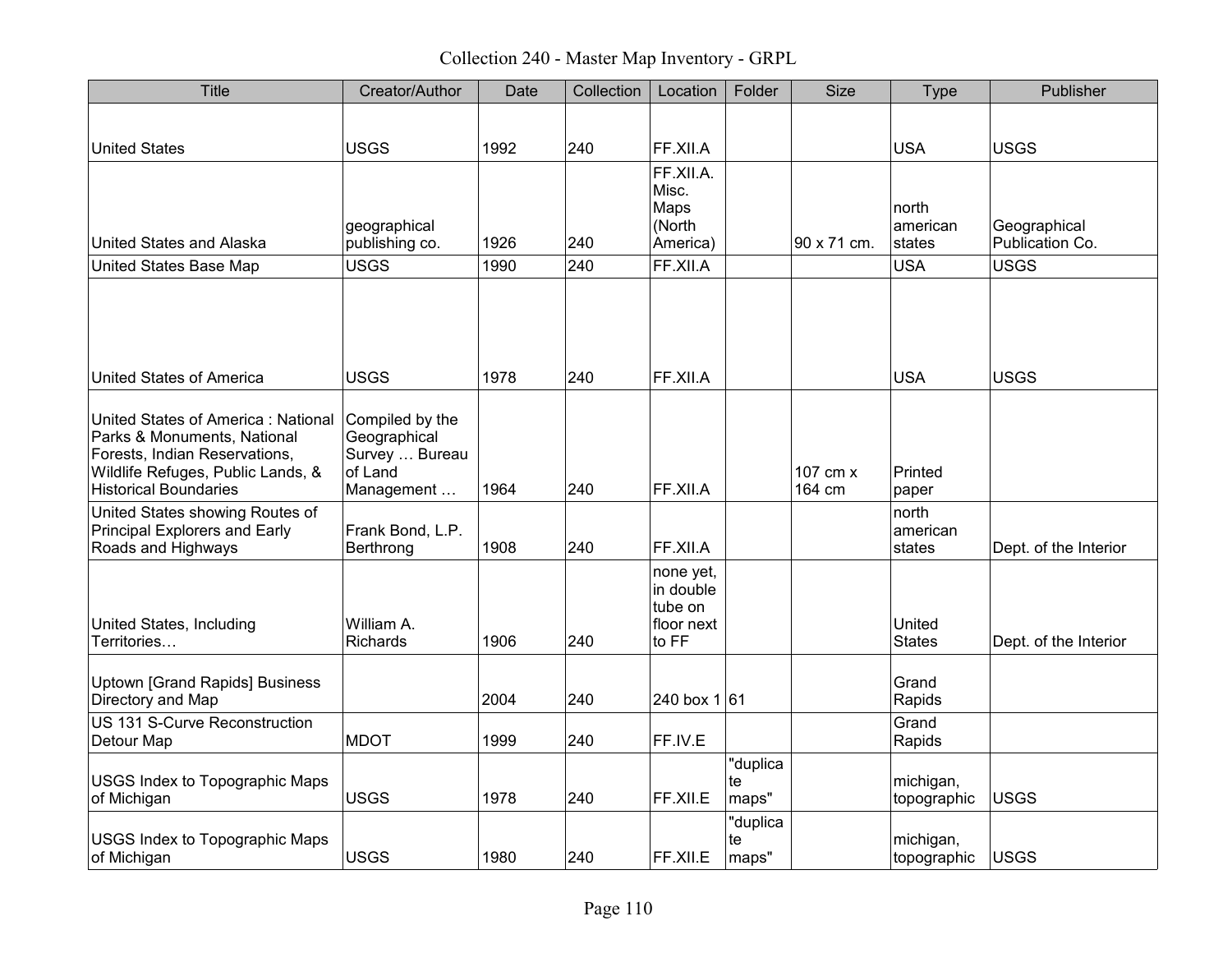Collection 240 - Master Map Inventory - GRPL

| <b>Title</b>                                                                                      | Creator/Author                                                         | Date           | Collection | Location       | Folder                  | Size        | <b>Type</b>                 | Publisher                                             |
|---------------------------------------------------------------------------------------------------|------------------------------------------------------------------------|----------------|------------|----------------|-------------------------|-------------|-----------------------------|-------------------------------------------------------|
| <b>USGS Index to Topographic Maps</b><br>of Michigan                                              | <b>USGS</b>                                                            | 1980           | 240        | FF.XII.E       | "duplica<br>te<br>maps" |             | michigan,<br>topographic    | <b>USGS</b>                                           |
| Vacation Guide to Lake County<br>Area                                                             | Lake County<br>Chamber of<br>Commerce, Buck<br>Gotschall,<br>Secretary | ca.1960        | 240        | FF.XI.A        | "L"                     |             | county map                  |                                                       |
| Vander Stolpe's Third Addition, to<br>the City of Grand Rapids, Kent Co., Survey & Plat by<br>Mi. | Rumsey & Works                                                         | n.d.           | 240        | 240 Box<br>2.3 |                         | 34 x 43 cm. | <b>Blueline on</b><br>paper | Naylor, Beekman,<br>Vogle, & Naylor<br>"proprietors". |
| Vergennes Township 1968 Aerials<br>(18)                                                           | <b>Kent County</b>                                                     | 1968 /<br>1994 | 240        | FF.VI.A        | "Vergen<br>nes<br>Twp"  |             | Aerial                      | <b>Kent County</b>                                    |
| <b>Veteran's Memorial Park Maps</b>                                                               |                                                                        |                | 240        | 240 box 2      |                         |             | Grand<br>Rapids             | City of G.R.                                          |
| <b>Village of Grand Rapids</b>                                                                    | Campau's Plat                                                          | 1833           | 240        | FF.XII.D       | Folder 9 inches         | 10 x 15.5   | manuscript<br>map           |                                                       |
| Village of Grandville                                                                             |                                                                        |                | 240        | FF.XII.D       | Folder <sub>7</sub>     |             | manuscript<br>map           |                                                       |
| Voting Precincts, City of East<br><b>Grand Rapids</b>                                             |                                                                        | Aug. 1957.     |            | $240 - 1$      |                         |             |                             | Unknown                                               |
| Walker (MI) Oil Fields                                                                            |                                                                        | 1951           | 240        | FF.V.C         |                         | 76 x 103 cm | Kent County                 |                                                       |
| <b>Walker Township</b>                                                                            |                                                                        | 1852           | 240        | <b>Box 3.5</b> | Folder <sub>6</sub>     |             | manuscript<br>map           |                                                       |
| <b>Walker Township</b>                                                                            |                                                                        | ca.1830        | 240        | <b>Box 3.5</b> | Folder <sub>6</sub>     |             | manuscript<br>map           |                                                       |
| <b>Walker Township</b>                                                                            |                                                                        | ca.1840        | 240        | Box 3.5        | Folder <sub>6</sub>     |             | manuscript<br>map           |                                                       |
| Walker Township (Part of)                                                                         | surveyed by<br>Lucius Lyon                                             | 1831           | 240        | <b>Box 3.5</b> | Folder <sub>6</sub>     |             | manuscript<br>map           |                                                       |
| <b>Walker Township [copy]</b>                                                                     |                                                                        | 1852           | 240        | FF.V.B         |                         |             | Kent County                 |                                                       |
| <b>Walker Township [copy]</b>                                                                     |                                                                        | ca.1830        | 240        | FF.V.B         |                         |             | <b>Kent County</b>          |                                                       |
| Walker Township and Grand<br>Rapids - Walker 1968 Aerials (19)                                    | <b>Kent County</b>                                                     | 1968 /<br>1994 | 240        | FF.VI.A        | "Walker<br>Twp"         |             | Aerial                      | <b>Kent County</b>                                    |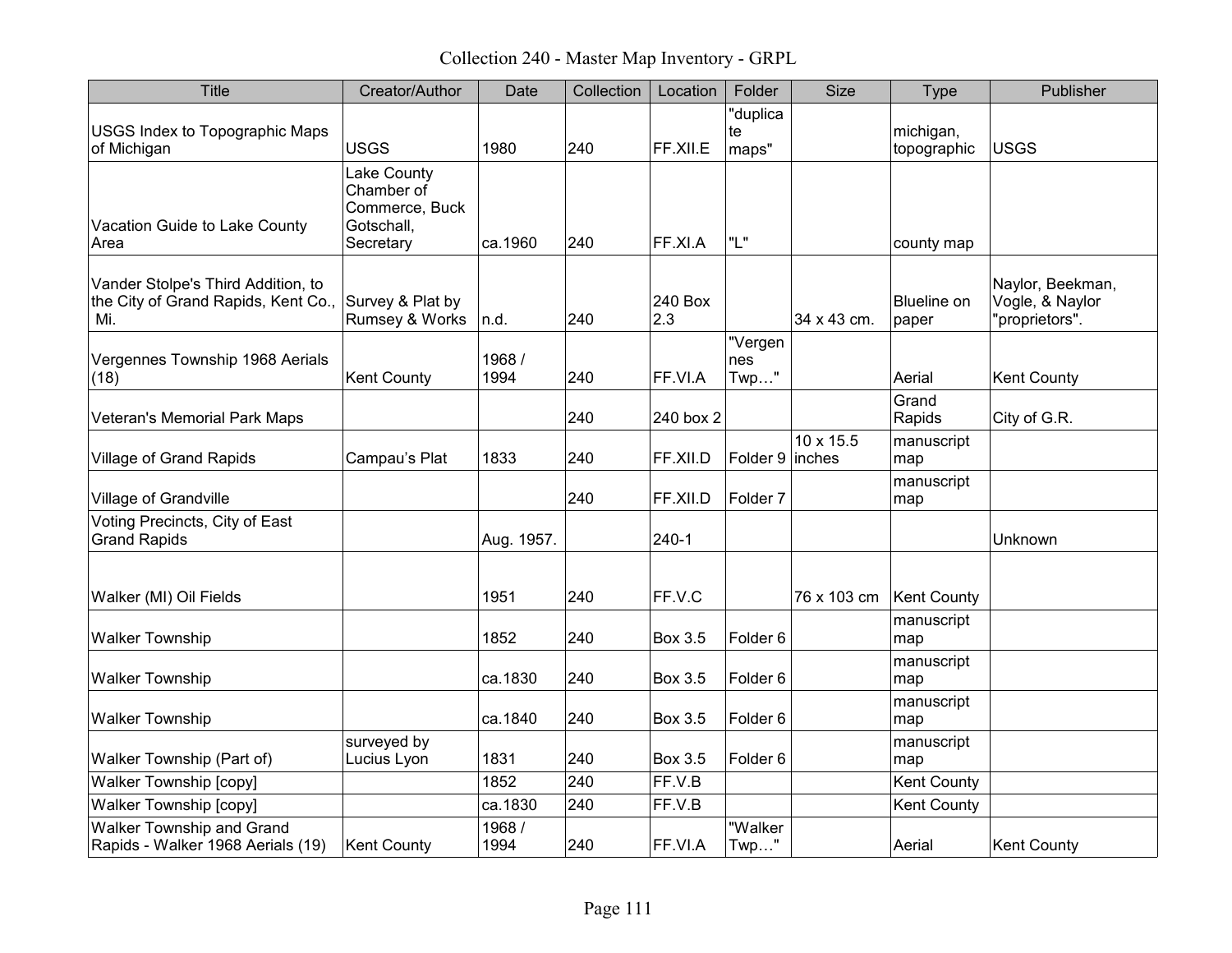Collection 240 - Master Map Inventory - GRPL

| <b>Title</b>                                                | Creator/Author                                          | Date              | Collection | Location                             | Folder              | <b>Size</b> | Type                                              | Publisher                                          |
|-------------------------------------------------------------|---------------------------------------------------------|-------------------|------------|--------------------------------------|---------------------|-------------|---------------------------------------------------|----------------------------------------------------|
| Walker Township part 1                                      | Almy                                                    | 1899              | 240        | <b>Box 3.5</b>                       | Folder <sub>6</sub> |             | manuscript<br>map                                 |                                                    |
| Walker Township part 2                                      | Almy                                                    | 1899              | 240        | Box 3.5                              | Folder <sub>6</sub> |             | manuscript<br>map                                 |                                                    |
| Walker Township part 3                                      | Almy                                                    | 1899              | 240        | <b>Box 3.5</b>                       | Folder <sub>6</sub> |             | manuscript<br>map                                 |                                                    |
| Walker Township, S.E. Corner of<br>Section 24               |                                                         | ca.1850           | 240        | <b>Box 3.5</b>                       | Folder 6 linches    | 15 x 18     | manuscript<br>map                                 |                                                    |
| Washtenaw County Michigan                                   | Board of County<br>Road<br><b>Comissioners</b>          | 1968              | 240        | FF.XI.C                              | "T-V"               |             | county map                                        |                                                    |
| Waugoshance Pt. & Seul Choix Pt.                            | U.S. Department<br>of Commerce                          | 1975              | 240        | FF.X.D                               |                     | 121 x 87 cm | lake<br>michigan                                  | <b>Corps of Engineers</b>                          |
| Waverly, Ottawa County, MI                                  | F.E. Skeels,<br>surveyor                                | ca.1893           | 240        | FF.XI.C                              |                     |             | michigan<br>cities                                | <b>AAA Michigan</b>                                |
| Wayne County & Part of Oakland &<br>Macomb, 1894            | Silas Farmer &<br>Co.                                   | 1894              | 240        | FF.XI.C                              |                     | 50 x 51 cm. | <b>County Map</b>                                 | Farmer & Co.                                       |
| Wayne County MI Highway Map                                 | Board of Wayne<br><b>County Road</b><br>Comissioners    | 1968              | 240        | FF.XI.C                              | "T-V"               |             | county map                                        |                                                    |
| Wealthy Theatre Historic District                           | <b>City Planning</b><br>Dept.                           | 2000              | 240        | FF.IV.E                              |                     |             | Grand<br>Rapids                                   |                                                    |
| Welcome to Battle Creek Michigan                            | <b>Battle Creek Area</b><br>Chamber of<br>Commerce      | n.d. ca.<br>1980? | 240        | FF.XI.C                              |                     |             | michigan<br>cities                                | <b>Battle Creek Area</b><br>Chamber of<br>Commerce |
| Welcome to Grand Rapids<br>Michigan, ca. 2000.              | City                                                    | ca. 2000          | 240        | FF.V.A                               |                     | 46 x 35 cm. | Grand<br>Rapids                                   | <b>City. Parking Services</b><br>Dept.             |
| Welcome to Grand Rapids,<br>Michigan [Parking map]          | <b>Grand Rapids</b><br><b>Parking Services</b><br>Dept. | ca. 2002?         | 240        | 240 Box<br>1                         | 55                  |             |                                                   |                                                    |
| Welcome to Jenison, Michigan                                |                                                         | 2000              | 240        | FF.XI.C<br>Michigan<br><b>Cities</b> | J.                  | 60 x 69 cm. |                                                   | Jenison Chamber of<br>Commerce                     |
| Welcome to the Grand Rapids<br>Public Schools. District Map |                                                         | 1996              | 240        | FF.IV.E                              |                     |             | folding street<br>map<br>annotated for<br>schools |                                                    |
| <b>West End of Lake Superior</b>                            | Corps of<br>Engineers                                   | 1906              | 240        | FF.X.B                               |                     | 118 x 76 cm |                                                   | lake superior Corps of Engineers                   |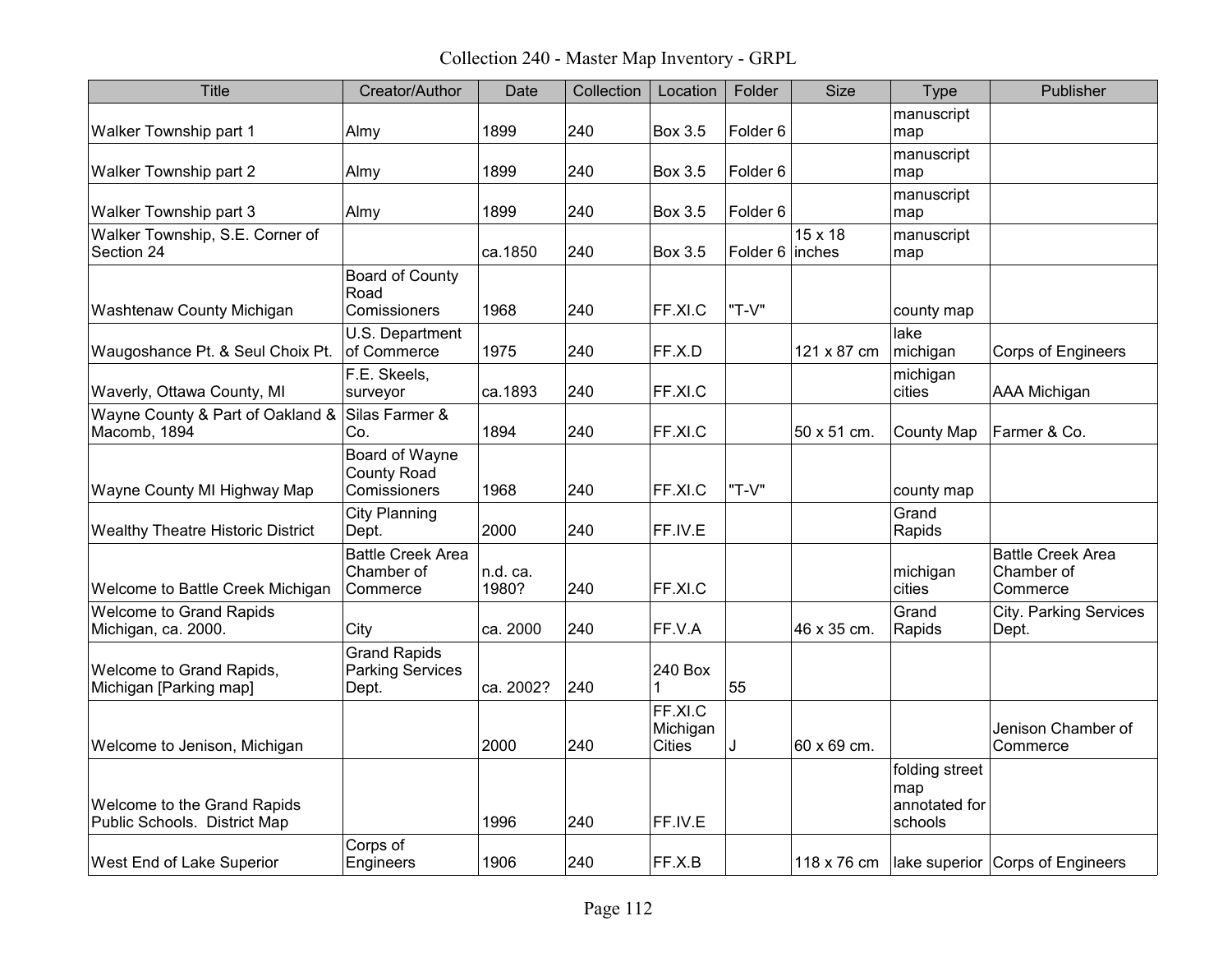Collection 240 - Master Map Inventory - GRPL

| <b>Title</b>                                                                 | Creator/Author                                       | Date           | Collection | Location                                        | Folder | Size        | <b>Type</b>                                | Publisher                                               |
|------------------------------------------------------------------------------|------------------------------------------------------|----------------|------------|-------------------------------------------------|--------|-------------|--------------------------------------------|---------------------------------------------------------|
| West Michigan Vacation Directory<br>& Guide                                  | Michigan Tourist<br>and Resort<br>Association        | 1934           | 240        | FF.III.B                                        |        | 78 x 70 cm  | Highway                                    | MI Tourist & Resort                                     |
| West Part of Alger County                                                    | MI Department of<br>Conservation                     |                | 240        | FF.X.E                                          | "A"    |             | county map                                 | Michigan Dept. Of<br>Conservation                       |
| Weston & Low's Addition                                                      |                                                      | 1890           | 240        | FF.IV.A                                         |        | 37 x 36 cm  | Grand<br>Rapids,<br>neoghborhoo<br>d, plat | W.H. Kinsey                                             |
| Weston & Meigs Addition                                                      | I.M. Weston                                          | 1890           | 240        | FF.IV.A                                         |        | 55 x 37 cm  | Grand<br>Rapids                            |                                                         |
| <b>Wexford County</b>                                                        | Sportsmens<br><b>County Map</b><br>Service           | 1947           | 240        | FF.XI.C                                         | "T-V"  |             | county map                                 |                                                         |
| <b>White Lake</b>                                                            | U.S. Lake Survey                                     | 1968           | 240        | FF.VI.D                                         |        | 91 x 76 cm  | lakes                                      | <b>Corps of Engineers</b>                               |
| <b>White Lake</b>                                                            | U.S. Lake Survey                                     | 1975           | 240        | FF.VI.D                                         |        | 91 x 75 cm  | lakes                                      | <b>National Ocean</b><br>SurveyNational Ocean<br>Survey |
| White Printing Co.'s Map of the City<br>of Grand Rapids                      |                                                      | 1920           | 240        | FF.IV.B                                         |        | 58 x 85 cm  | Grand<br>Rapids                            | White Printing Co.                                      |
| White Printing Co.'s Map of the City<br>of Grand Rapids [copy 2]             |                                                      | 1916 -<br>1923 | 240        | FF.XII.E                                        |        | 58 x 86 cm  |                                            | White Printing Co.                                      |
| White Printing Company's Map &<br>Street Directory of Grand Rapids,<br>Mich. |                                                      | 1912           | 240        | $240 -$<br>$4.8 =$ Direc<br>tory FF-<br>$=$ map |        |             |                                            | G.R. : White Printing                                   |
| White Printing Company's Map of<br>the City of Grand Rapids and<br>Suburbs   |                                                      | 1912           | 240        | FF.                                             |        |             | Street, al                                 | G.R. : White Printing                                   |
| Wildcat Well Map                                                             | Mich. Dept. of<br>Conservation,<br>Geol. Survey Div. | n.d.           | 240        | FF.III.E                                        |        | 89 x 121 cm | Michigan<br>1900                           | Mich. Dept. of<br>Conservaiton.                         |
| Willits Farm Atlas of Mecosta<br>County MI, 3 pages                          | Walter W. Willits                                    | 1915           | 240        | FF.XI.B                                         | "M"    |             | county map                                 | C.W. Chadwick                                           |
| Wisconsin                                                                    | J.H. Colton and<br>Co.                               | 1855           | 240        | FF.XII.B                                        |        |             | upper<br>midwest                           | J.H. Colton                                             |
| Wisconsin                                                                    | Rand McNally                                         | ca.1917        | 240        | FF.XII.B                                        |        |             | upper<br>midwest                           | <b>Rand McNally</b>                                     |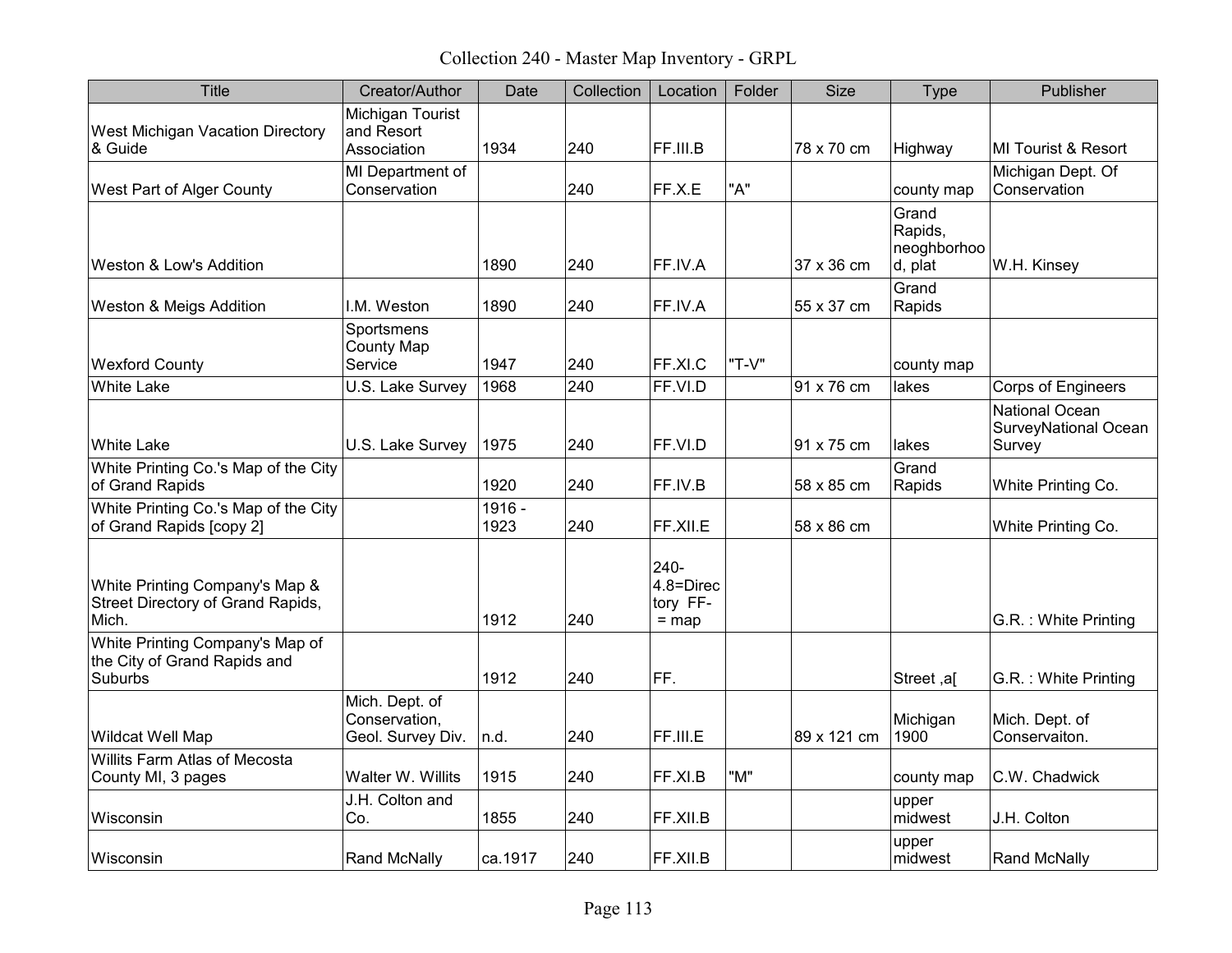Collection 240 - Master Map Inventory - GRPL

| <b>Title</b>                                                                               | Creator/Author                                              | Date                  | Collection | Location       | Folder                  | <b>Size</b>              | <b>Type</b>                | Publisher                                    |
|--------------------------------------------------------------------------------------------|-------------------------------------------------------------|-----------------------|------------|----------------|-------------------------|--------------------------|----------------------------|----------------------------------------------|
| Woodbeck Lake                                                                              | Institute for<br><b>Fisheries</b><br>Research               | 1941                  | 240        | FF.VI.D        |                         |                          | lakes                      | Michigan United<br><b>Conservation Clubs</b> |
| Wreck & Casualty Chart of the<br>Great Lakes, 1894                                         | U.S. Dept. of Ag.                                           | 1894, 1989<br>reprint | 240        | FF.X.A         |                         | 45 x 58 cm.              | <b>Great Lakes</b>         | U.S. Dept. of<br>Agriculture                 |
| Wreck and Casualty Chart of the<br>Great Lakes, photocopy                                  | U.S. Department<br>of Agriculture,<br><b>Weather Bureau</b> | 1894                  | 240        | FF.X.A         |                         | 82 x 59 cm               | Great Lakes.<br>Shipwrecks | MI Hist. Society                             |
| Wreck Chart of the Great Lakes<br>from 1886 to 1891 - 2 pieces                             | U.S. Dept. of Ag.                                           | 1886-1891             | 240        | FF.X.A         |                         | 45 x 58 cm.              | <b>Great Lakes</b>         | U.S. Dept. of<br>Agriculture                 |
| <b>Wyoming Township</b>                                                                    |                                                             | 1840-<br>1844?        | 240        | <b>Box 3.5</b> | Folder 4                |                          | manuscript<br>map          |                                              |
| <b>Wyoming Township</b>                                                                    |                                                             | ca.1836               | 240        | Box 3.5        | Folder 4 linches        | 14.5 x 17.5              | manuscript<br>map          |                                              |
| Wyoming Township 1968 Aerials<br>(16)                                                      | <b>Kent County</b>                                          | 1968/<br>1994         | 240        | FF.VI.A        | "Wyomi<br>ng<br>$Twp$ " |                          | Aerial                     | <b>Kent County</b>                           |
| Wyoming Township, part of Walker<br>Township                                               |                                                             |                       | 240        | Box 3.5        | Folder 4                | $15 \times 14$<br>inches | manuscript<br>map          | <b>Rand McNally</b>                          |
| Your Guide to All the Fun in Van<br>Buren Co., MI [Sports and Vacation<br>Guide]           | Van Buren County<br>Board of<br>Supervisors                 | 1965                  | 240        | FF.XI.C        | "T-V"                   |                          | county map                 |                                              |
| Your Own Official Map of Greater<br>Grand Rapids, Compliment of Old<br><b>Kent Bank</b>    | Fred F. Johnson                                             | 1976                  | 240        | 240 box $1 58$ |                         |                          | Grand<br>Rapids            | Old Kent Bank                                |
| Your Own Official Map of the<br>Greater Grand Rapids Area,<br>Compliments of Old Kent Bank | Fred F. Johnson                                             | 1976                  | 240        | FF.XII.E       |                         |                          | street map                 |                                              |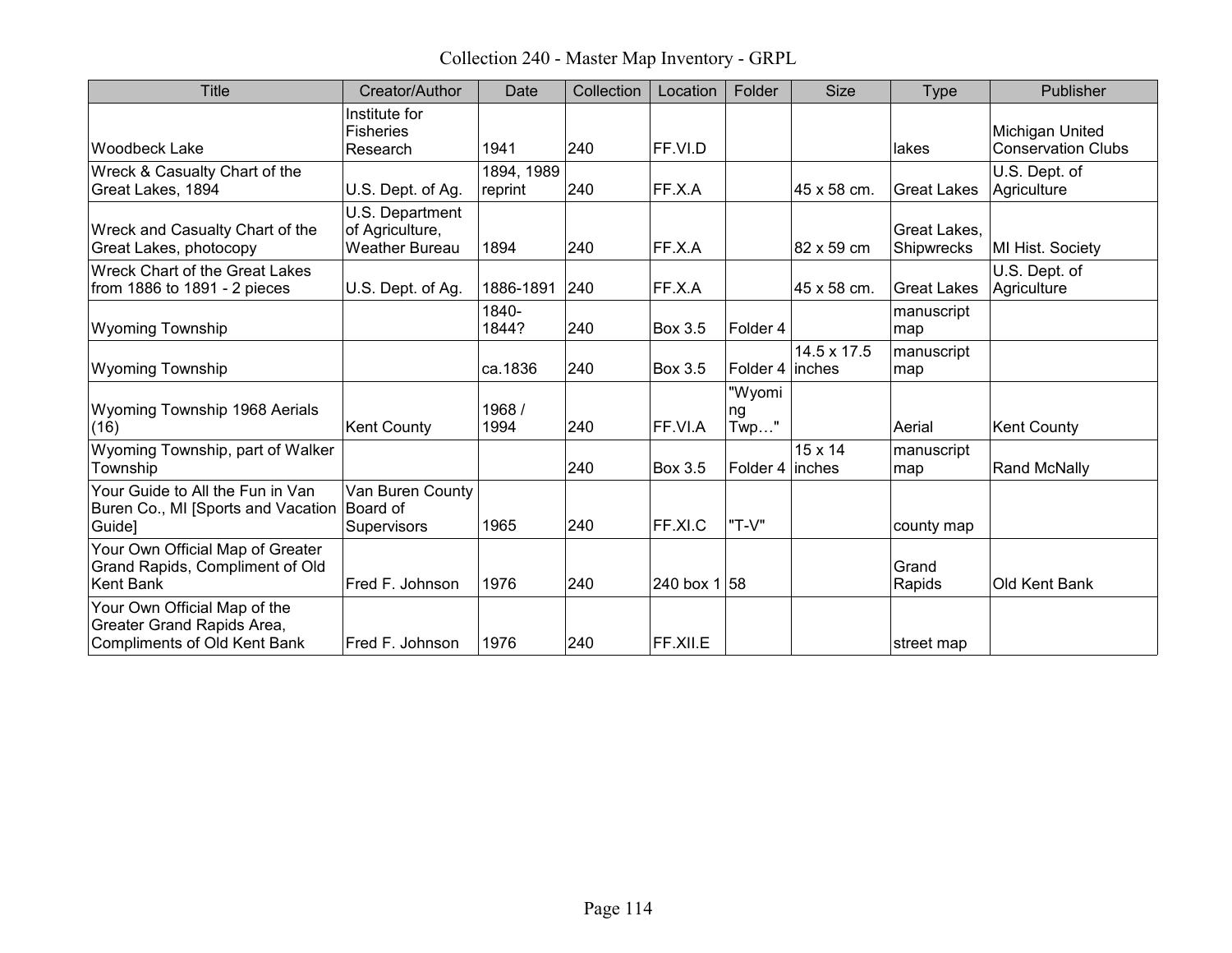| <b>Subject Terms</b>                                                                | <b>Notes</b>                                                                                                                                                                                                                    | <b>Physical Condition</b>                          |
|-------------------------------------------------------------------------------------|---------------------------------------------------------------------------------------------------------------------------------------------------------------------------------------------------------------------------------|----------------------------------------------------|
| <b>Ottawa County</b>                                                                | nothing particularly identifiable on this map                                                                                                                                                                                   | encapsulated                                       |
| Downtown buildings & streets;<br>expressways                                        | 131 is West edge, Lafayette is east edge, I196 is<br>north edge & Wealthy is South edge. This entry<br>may be a duplicate w different description.                                                                              | paper, encapsulated                                |
| Downtown buildings & streets;<br>expressways                                        | 131 is West edge, Lafayette is east edge, I196 is<br>north edge & Wealthy is South edge. This entry<br>may be a duplicate w different description.                                                                              | paper, encapsulated                                |
| Heritage Hill, extended; Aerials                                                    | In homemade notebook. Donor note said 1990!                                                                                                                                                                                     | <b>Blueprints</b>                                  |
| <b>Grand Rapids</b>                                                                 | unrolled from tube 6/14/2007. Need a location to<br>accommodate size. Boundaries: U.S. 131 to NW,<br>Market to W., Fountain to N., Lafayette to E.,<br>Wealthy to S. Red pen lines around Library and<br><b>Sheldon Streets</b> | encapsulated, bunched from being tightly<br>rolled |
| <b>Grand Rapids</b>                                                                 | delineated area which includes traingle shape to<br>the west, presumably the Ford Museum                                                                                                                                        | good, encapsulated                                 |
| <b>Grand Rapids Furniture Companies</b>                                             | Title from item printed in book by Jen Metz                                                                                                                                                                                     | Photocopy                                          |
| Downtown business locations;<br>Bostwick E; Grand River W; Fulton<br>S; Michigan N. | Copy of one of three originals, w two for other<br>cities                                                                                                                                                                       | Encapsulated paper copy                            |
| Grand Rapids, two sided                                                             | looks like two maps encapsulated together back<br>to back                                                                                                                                                                       | encapsulated                                       |
| Wards                                                                               | Old encapsulation; Map cut w street list on<br>reserve; Red marked for ward boarders? ID<br>annotations by hand lower left. "R.L." printed<br>lower right.                                                                      | Fragment. paper, old encapsulation                 |
| <b>Grand Rapids</b>                                                                 | "compiled and platted for the Grand Rapids Real<br><b>Estate Board"</b>                                                                                                                                                         | encapsulated                                       |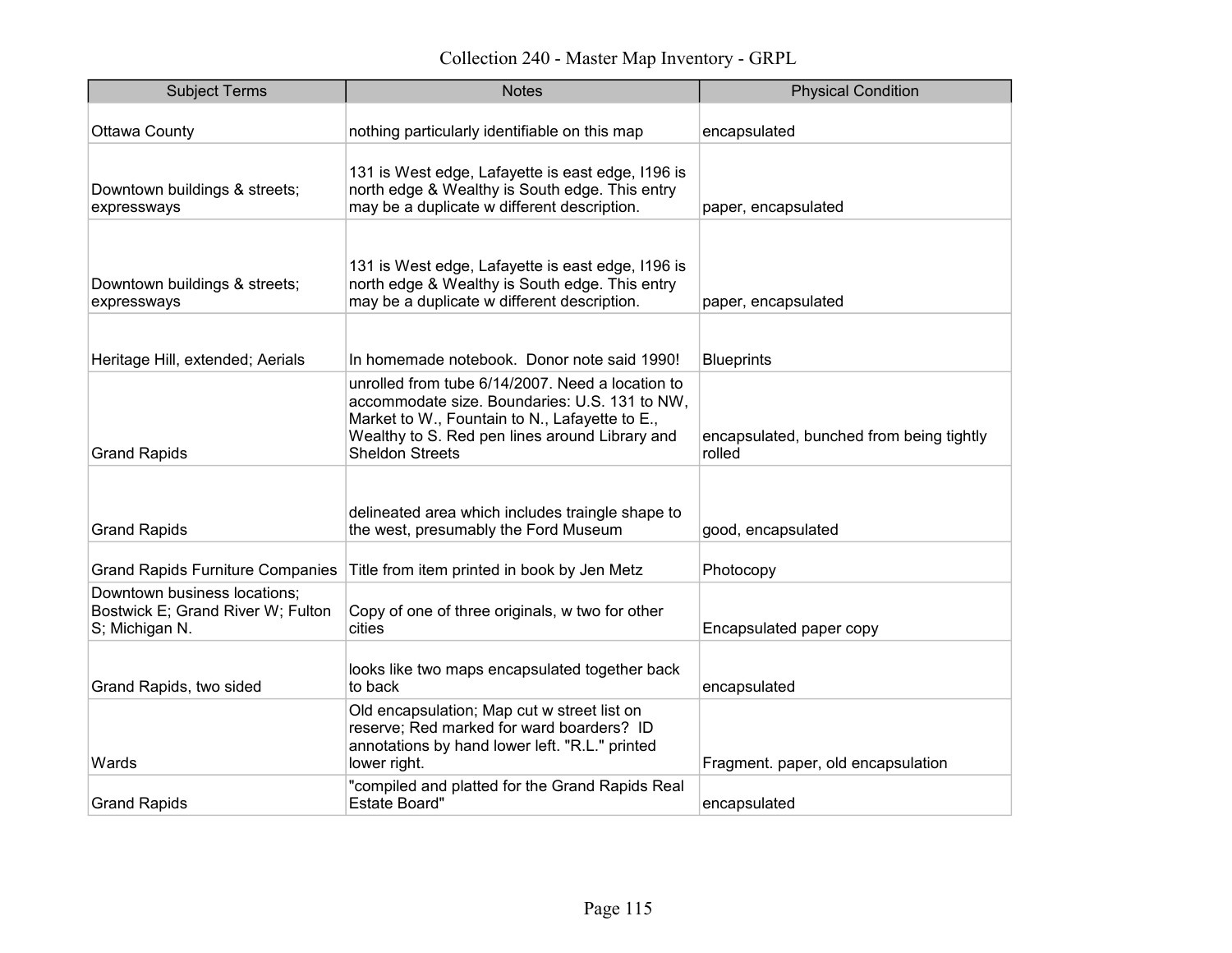| <b>Subject Terms</b>                                                                                                                   | <b>Notes</b>                                                                                                                                                             | <b>Physical Condition</b>             |
|----------------------------------------------------------------------------------------------------------------------------------------|--------------------------------------------------------------------------------------------------------------------------------------------------------------------------|---------------------------------------|
|                                                                                                                                        | Unrolled from large tube 6/02/2007, need to find a<br>location to accommodate size. We don't know if<br>this is an exact copy or has modification from the<br>reprinter. | <b>New</b>                            |
| Grand Rapids, MI                                                                                                                       | shows old channel and islands in grand river as<br>well as contemporary grand river                                                                                      | encapsulated                          |
| Grand Rapids, Streets; John Ball<br>Park left edge, Reeds Lake right<br>edge, Kent County Club near top,<br>Laraway St. at bottom edge | unrolled from large tube, 6/02/2007, need to find<br>location to accommodate size                                                                                        | encapsulated, large, worn             |
| Canada; Great Lakes                                                                                                                    |                                                                                                                                                                          |                                       |
| Groundwater, MI                                                                                                                        |                                                                                                                                                                          |                                       |
| Groundwater, MI                                                                                                                        |                                                                                                                                                                          |                                       |
| Indian sites. Ottawa County                                                                                                            |                                                                                                                                                                          | New. Encapsulated.                    |
| Jackson County, MI                                                                                                                     |                                                                                                                                                                          |                                       |
| Michigan Counties and Townships                                                                                                        | not sure whats going on here. Found what look<br>like part of these maps in box 6. Are some also in<br>box $2?$                                                          | copy, fair                            |
| Kent County                                                                                                                            | Ionia County on verso                                                                                                                                                    | encapsulated                          |
| Great Lakes; Lake Huron                                                                                                                |                                                                                                                                                                          | linen backed, worn, dirty             |
|                                                                                                                                        |                                                                                                                                                                          |                                       |
|                                                                                                                                        |                                                                                                                                                                          |                                       |
| Conference orientation map                                                                                                             |                                                                                                                                                                          | Folded & attached in front of program |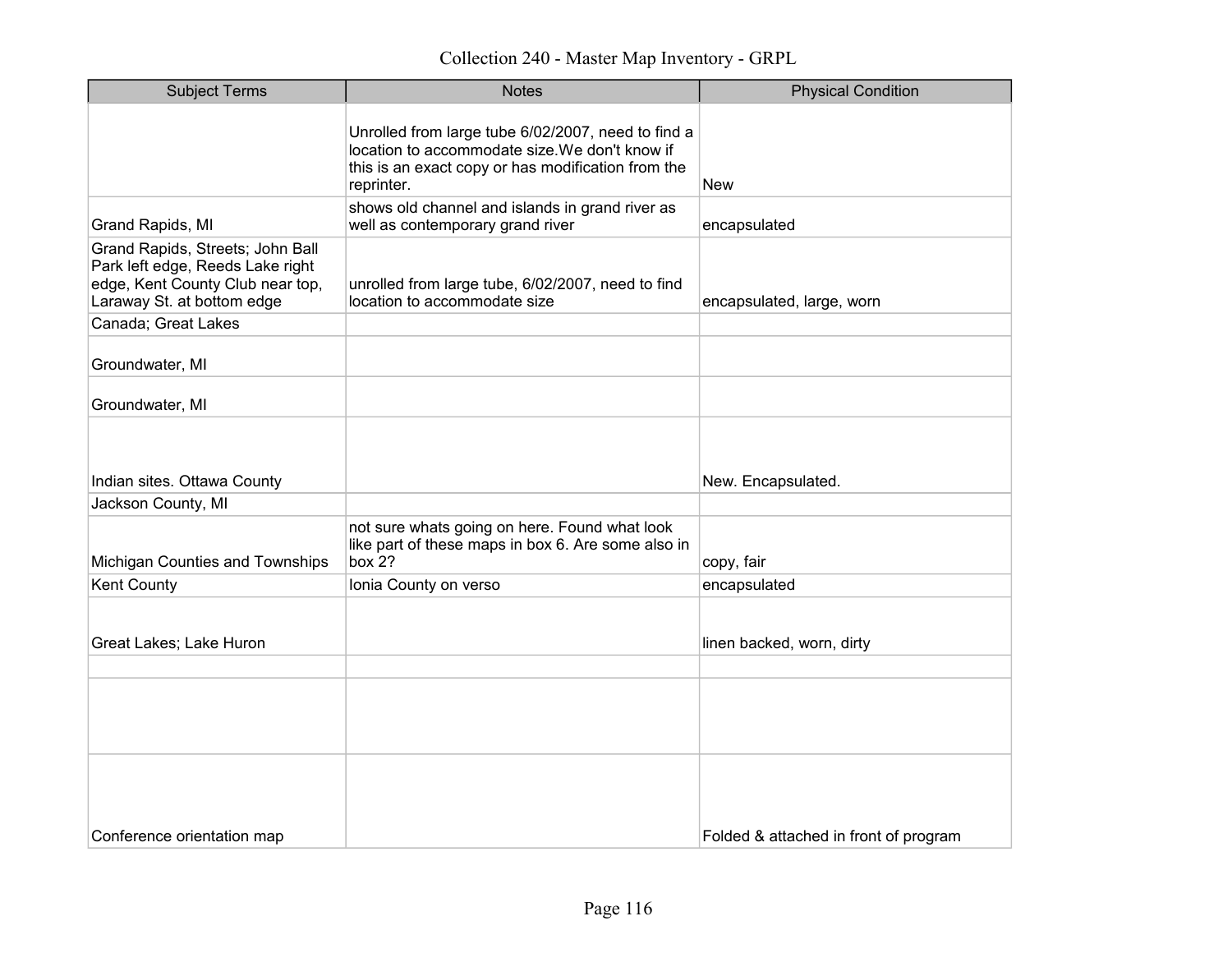| <b>Subject Terms</b>        | <b>Notes</b>                                                                        | <b>Physical Condition</b>                                  |
|-----------------------------|-------------------------------------------------------------------------------------|------------------------------------------------------------|
|                             | See GR Vally History v 5, #11, 1984, p.3 & thesis<br>(M977.415.L645g) for same data | 2 sheets taped w scotch tape                               |
|                             |                                                                                     |                                                            |
| Michigan                    |                                                                                     | encapsulated                                               |
|                             |                                                                                     |                                                            |
| Grand Rapids, MI            |                                                                                     |                                                            |
| Grand Rapids, MI            |                                                                                     |                                                            |
| Grand Rapids, MI            |                                                                                     |                                                            |
| Grand Rapids, MI            | West side, smaller black on white map                                               | encapsulated                                               |
| Lake Superior               |                                                                                     | linen backed but poor, tape, flaking, fragile              |
|                             |                                                                                     | Needs humidification                                       |
|                             | Linen backed, but dried & in pieces                                                 |                                                            |
| Minnesota                   | repro of old map                                                                    | good                                                       |
|                             |                                                                                     | Very poor condition, tape, folded.                         |
| Grand Rapids, MI            |                                                                                     | encapsulated                                               |
| Grand Rapids, Downtown      |                                                                                     | large, edges are curling                                   |
| Grand Rapids, MI            |                                                                                     | 3 stapled sheets                                           |
| Michigan Highways           |                                                                                     | encapsulated                                               |
| St. Mary's River            | small blue, could be moved to a box                                                 | fair                                                       |
| <b>Great Lakes</b>          |                                                                                     | tears, stains, thin and fragile, should be<br>encapsulated |
| Michigan, waterways, canals | Several maps of proposed canals together in this<br>folder                          | good, copies                                               |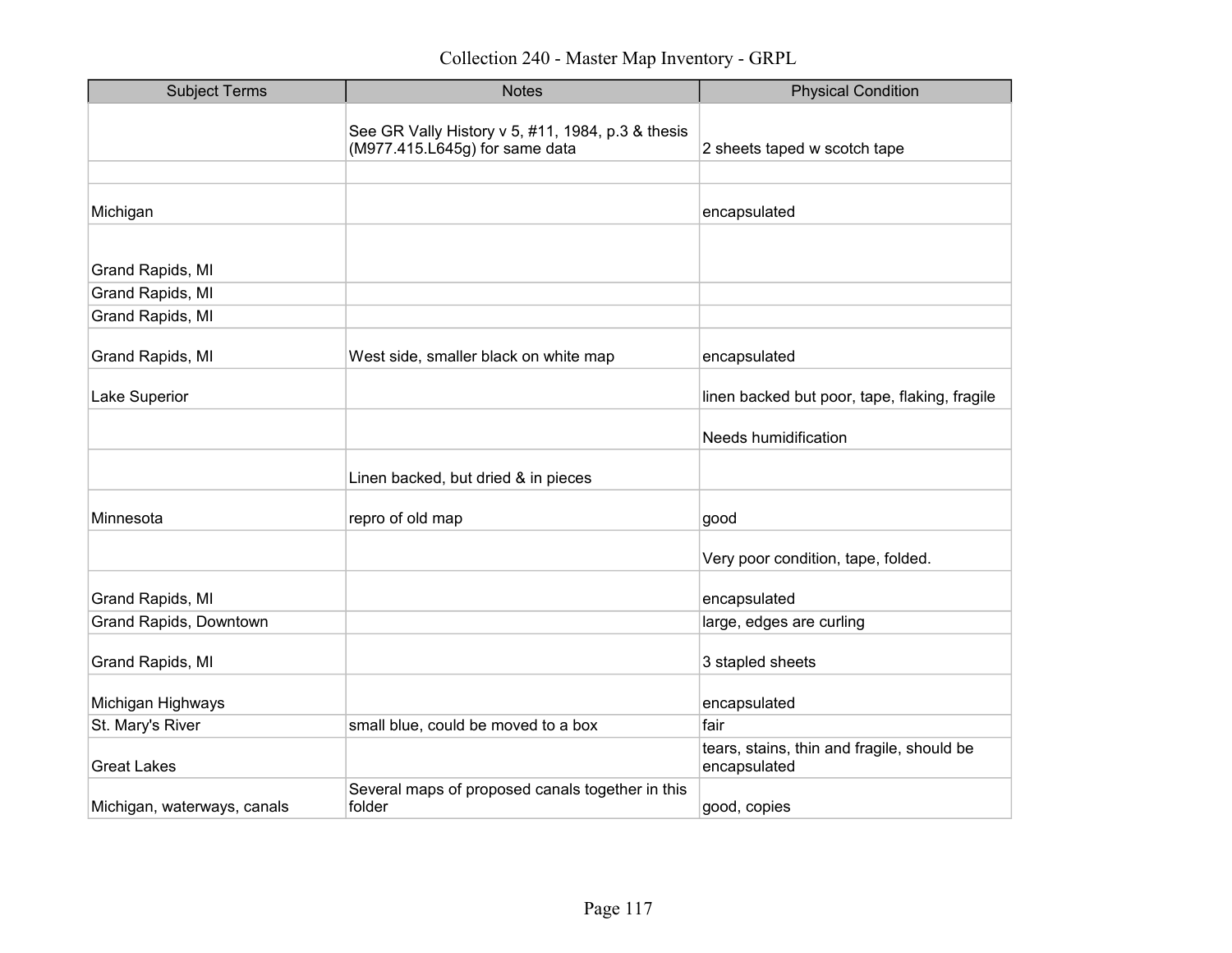| <b>Subject Terms</b>                                                                                                        | <b>Notes</b>                                                                                                                                  | <b>Physical Condition</b>                        |
|-----------------------------------------------------------------------------------------------------------------------------|-----------------------------------------------------------------------------------------------------------------------------------------------|--------------------------------------------------|
| <b>Grand Rapids master planning</b>                                                                                         | Items removed to the Archives due to the poor<br>condition of the pieces, which previously were<br>folded & attached at the back of the book. |                                                  |
| Newaygo County, lakes, parks,<br>public access                                                                              | received from Reference Dept. (04/2012)                                                                                                       | paper, folded                                    |
| Ohio                                                                                                                        |                                                                                                                                               | I-sleeve, linen backed                           |
| World                                                                                                                       |                                                                                                                                               | book form                                        |
| New York, Pennsylvania, Maryland                                                                                            | dedicated to Governor [of Pennsylvania?] Thomas<br>Mifflin                                                                                    | encapsulated                                     |
| Canada                                                                                                                      |                                                                                                                                               | linen backed, but worn. Could be<br>encapsulated |
| St. Lawrence River                                                                                                          | "for the London mag."                                                                                                                         | linen backed, small                              |
| Indiana                                                                                                                     |                                                                                                                                               | linen backed                                     |
| <b>East Coast of United States</b>                                                                                          |                                                                                                                                               | encapsulated                                     |
| New York, Vermont, New<br>Hampshire, Conneticut, Rhode<br>Island, Pennsylvania, New Jersey,<br>Delaware, Maryland, Virginia |                                                                                                                                               | encapsulated                                     |
| Michigan, Kentucky, Pennsylvania,<br>Maryland, Virginia                                                                     |                                                                                                                                               | encapsulated                                     |
| french territories in North America                                                                                         |                                                                                                                                               | encapsulated                                     |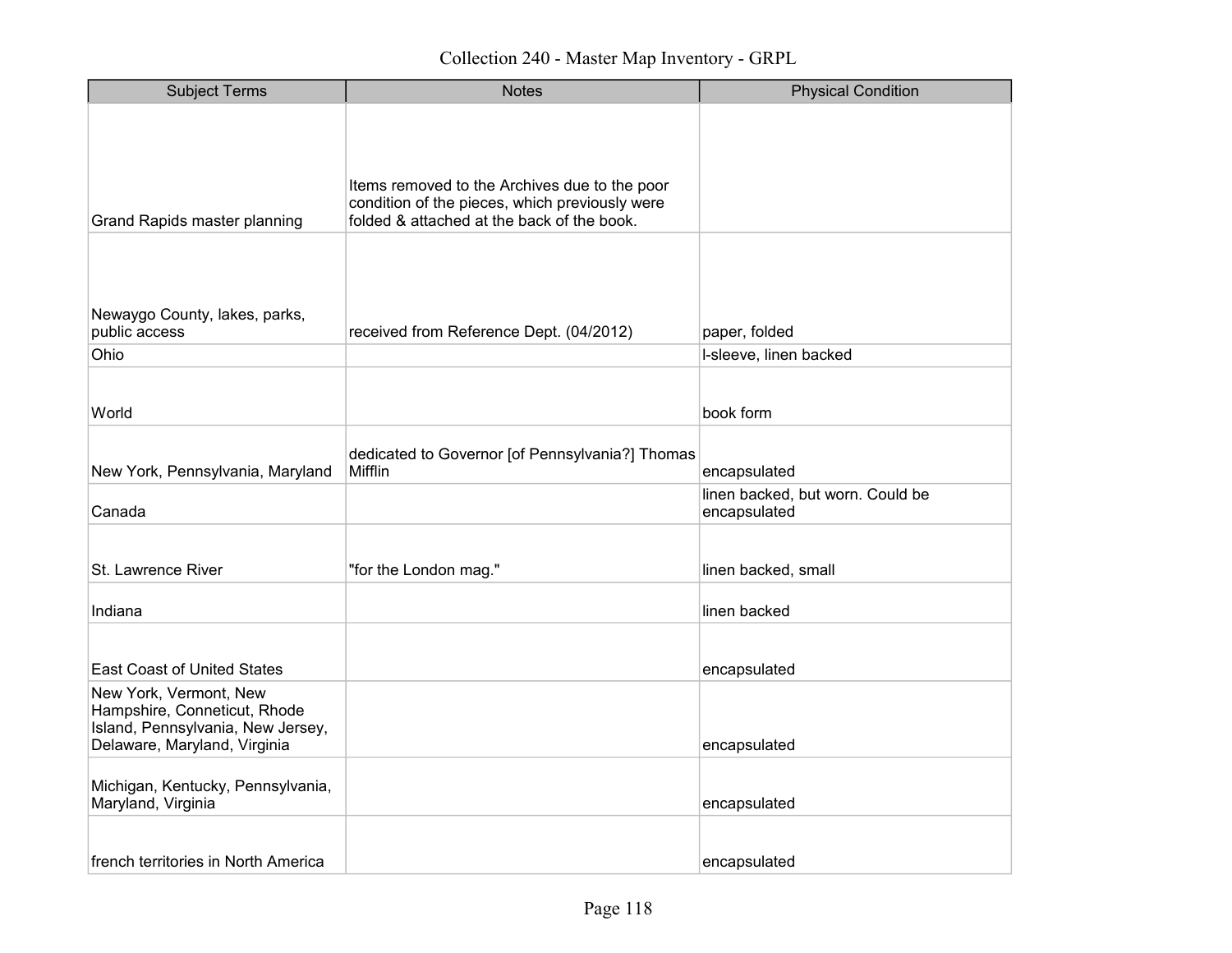| <b>Subject Terms</b>                                          | <b>Notes</b>                                                                                                                                                                                                                                                  | <b>Physical Condition</b>                              |
|---------------------------------------------------------------|---------------------------------------------------------------------------------------------------------------------------------------------------------------------------------------------------------------------------------------------------------------|--------------------------------------------------------|
|                                                               |                                                                                                                                                                                                                                                               |                                                        |
| USA as of 1806                                                |                                                                                                                                                                                                                                                               | encapsulated                                           |
| Canada                                                        |                                                                                                                                                                                                                                                               | encapsulated                                           |
| City Planning; Riverfront<br>Development                      | Included in an oversized flyer called ""A Plan for<br>strengthening the heart of the city without<br>increasing your taxes!"                                                                                                                                  | Worn. Tabloid size, folded in half & weak at<br>crease |
| St. Lawrence River, French and<br>English military operations | "for the London mag."                                                                                                                                                                                                                                         | linen backed, small, could be moved to a<br>box        |
| <b>Kent County</b>                                            | Native American Sites along the Flat River: in<br>Lowell & Vergennes Townships, 1760 to 1860 / a<br>booklet & map by Kevin R. Finney & James H.<br>Mulder. C. 2002 2) Early 19th Century Ada: sites<br>of Native Americans 1760 to 1850 : a historical<br>map | New. Encapsulated                                      |
| <b>Kent County</b>                                            |                                                                                                                                                                                                                                                               | New. Encapsulated                                      |
|                                                               |                                                                                                                                                                                                                                                               |                                                        |
| Michigan                                                      |                                                                                                                                                                                                                                                               | encapsulated                                           |
| <b>Hillsdale County</b>                                       |                                                                                                                                                                                                                                                               |                                                        |
| IL                                                            | IL, MI, IN                                                                                                                                                                                                                                                    | good, cardboard                                        |
|                                                               | Extremely brittle. Bottom portion attach to board,<br>causing the linen backed paper to tear more from<br>the weight. Tearing at the folds                                                                                                                    |                                                        |
| Ada Township                                                  |                                                                                                                                                                                                                                                               | fair                                                   |
| Ada Township                                                  | 18 pages in a folder                                                                                                                                                                                                                                          | good, 18 pages                                         |
| Adrian Michigan                                               | Map of Lenawee County on back                                                                                                                                                                                                                                 |                                                        |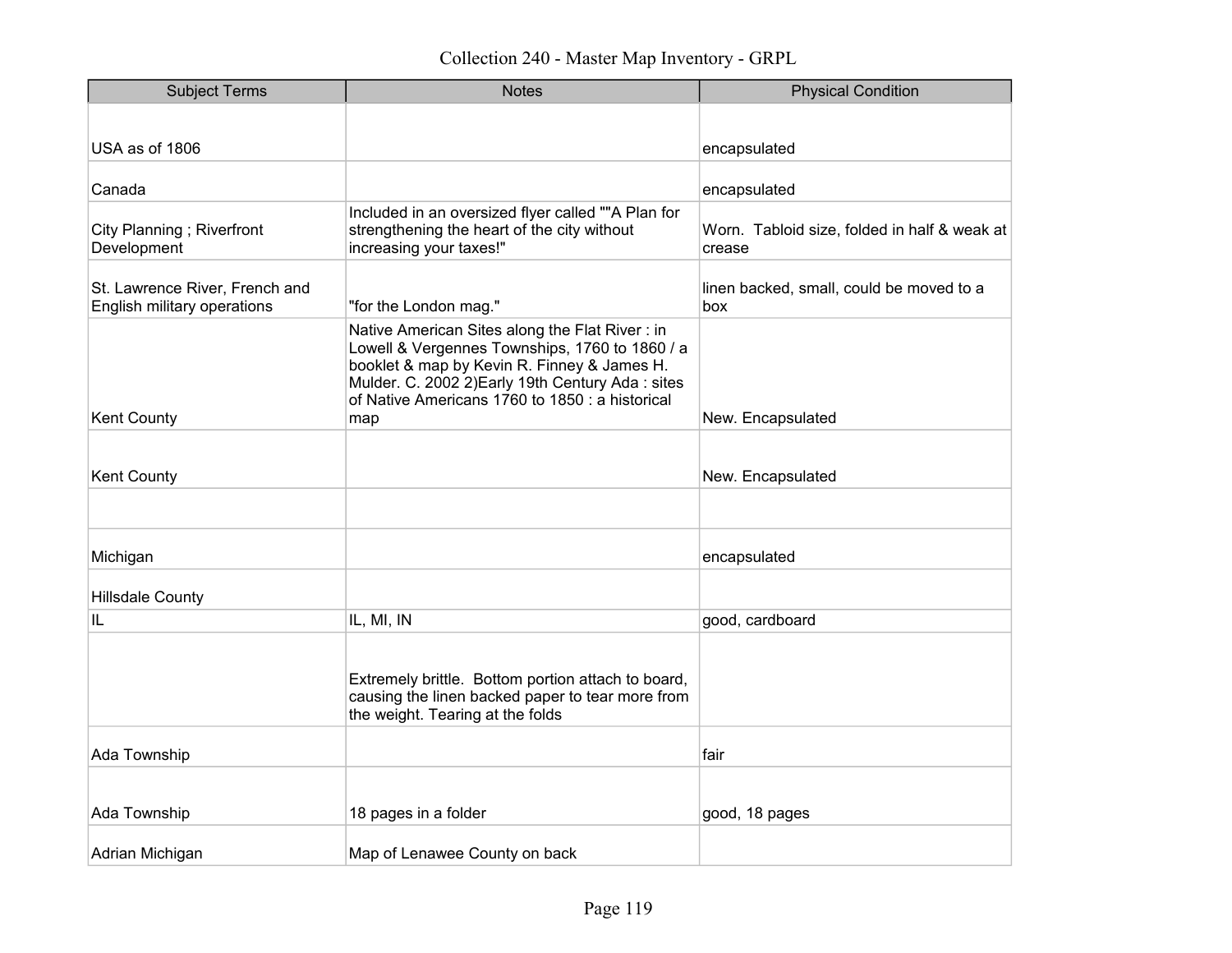| <b>Subject Terms</b>                                                       | <b>Notes</b>                                                                        | <b>Physical Condition</b> |
|----------------------------------------------------------------------------|-------------------------------------------------------------------------------------|---------------------------|
|                                                                            |                                                                                     |                           |
| <b>Grand Rapids</b>                                                        |                                                                                     | good                      |
| Agate Harbor, MI; Great Lakes;<br>Lake Superior                            |                                                                                     | linen backed, fair        |
| Albion Michigan                                                            | Top half is Albion, Bottom half is Marshall, other<br>side is map fo Calhoun County |                           |
|                                                                            |                                                                                     |                           |
| Algoma Twp.                                                                | 18 pages in a folder                                                                | good                      |
| Native Americans; Historical<br>Michigan; Allegan County; Trading<br>Posts |                                                                                     | <b>New</b>                |
| <b>Allegan County</b>                                                      |                                                                                     |                           |
|                                                                            |                                                                                     |                           |
| Allegan County, Barry County,<br>Holland, Allegan, Saugatuck,<br>Zeeland   | folded                                                                              | good, folded              |
| <b>Allegan County</b>                                                      |                                                                                     | encapsulated              |
| <b>Ottawa County</b>                                                       | copy from the National Archives, Record Group<br>number 75, Map # 993               | photocopy                 |
| Alma and St. Louis Michigan                                                | Map of Gratiot County on back                                                       |                           |
| Alpena, United States, Canada                                              |                                                                                     | fair                      |
| Alpena Michigan                                                            | Map of Alpena County on back                                                        |                           |
| <b>Alpena County</b>                                                       |                                                                                     |                           |
| Alpine Township                                                            | donated by Marl Alt                                                                 | paper                     |
| Alpine Twp.                                                                | 17 pages in a folder                                                                | good                      |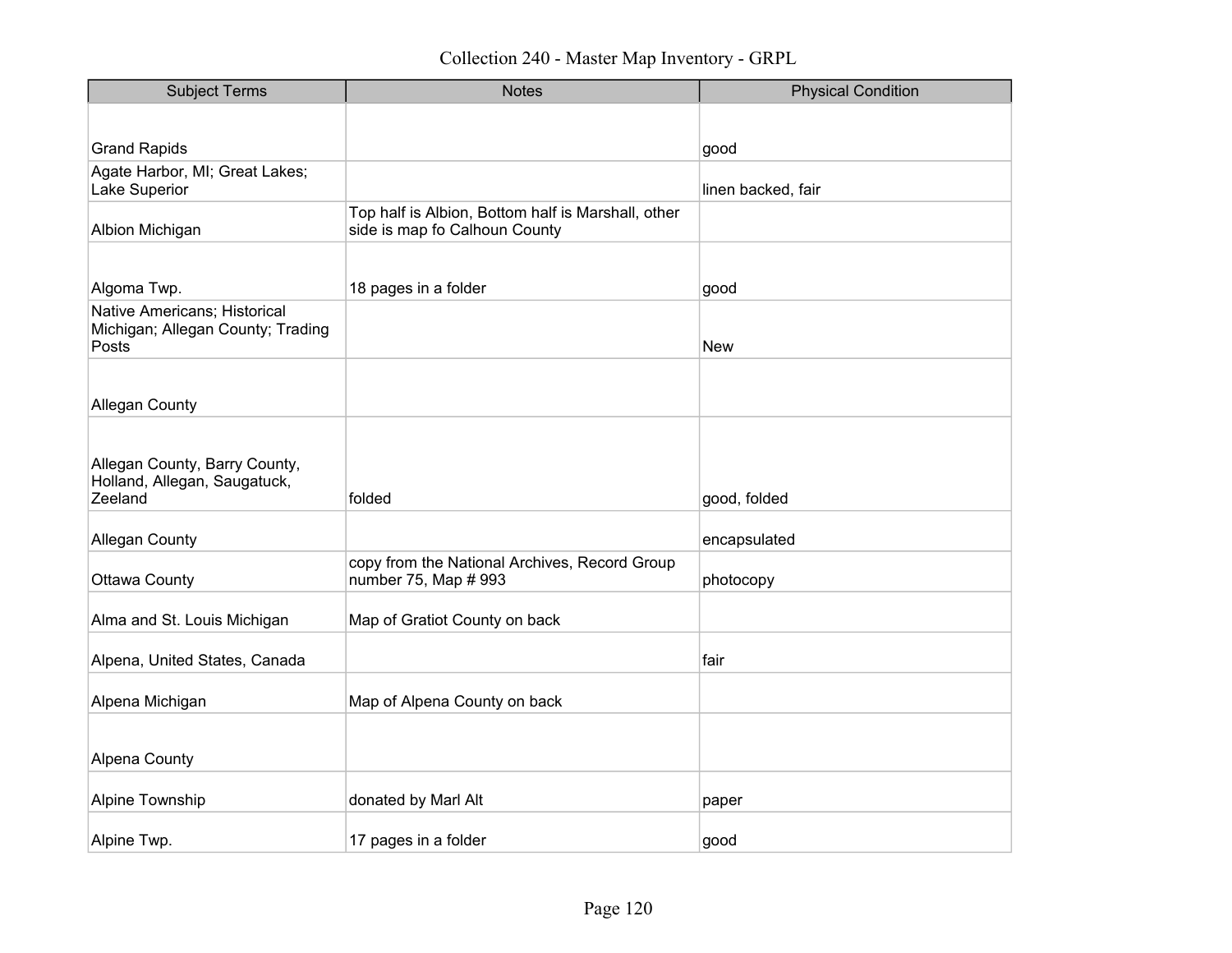| <b>Subject Terms</b>                                      | <b>Notes</b>                                                            | <b>Physical Condition</b>                        |
|-----------------------------------------------------------|-------------------------------------------------------------------------|--------------------------------------------------|
|                                                           |                                                                         |                                                  |
| Native Americans; Historical<br>Michigan                  |                                                                         | <b>New</b>                                       |
| Native American Language; Antrim<br>County ; Place Names. |                                                                         | <b>New</b>                                       |
|                                                           |                                                                         |                                                  |
| Ann Arbor, Michigan                                       | folded, in folder with four other maps                                  | fair, folded                                     |
| Ann Arbor; Michigan Cities;<br>Downtowns                  |                                                                         |                                                  |
| Ann Arbor                                                 |                                                                         |                                                  |
|                                                           |                                                                         |                                                  |
| Ann Arbor; University of Michigan                         | Has building graphic icons for some & name ID's<br>for campus buildings | folded                                           |
| Annexations. Grand Rapids, MI                             |                                                                         | a little wear at edges, could be<br>encapsulated |
| Annexations. Grand Rapids, MI                             | copy 1 in IV.C                                                          | I-sleeve                                         |
| Apostle Islands, MI; Great Lakes;<br>Lake Superior        |                                                                         | linen backed, fair                               |
| Apostle Islands, MI; Great Lakes;<br>Lake Superior        |                                                                         | linen backed, fair                               |
| United States, Canada, Railroad                           |                                                                         | encapsulated                                     |
|                                                           |                                                                         |                                                  |
| <b>Ottawa County</b>                                      |                                                                         |                                                  |

| ArtPrize venues/walk, Grand Rapids flat | aood               |
|-----------------------------------------|--------------------|
| Michigan                                | ∏inen backed, fair |
| Ashland, Wis., Michigan, Minnesota      | aood               |
| Hiawatha National Forest                | good               |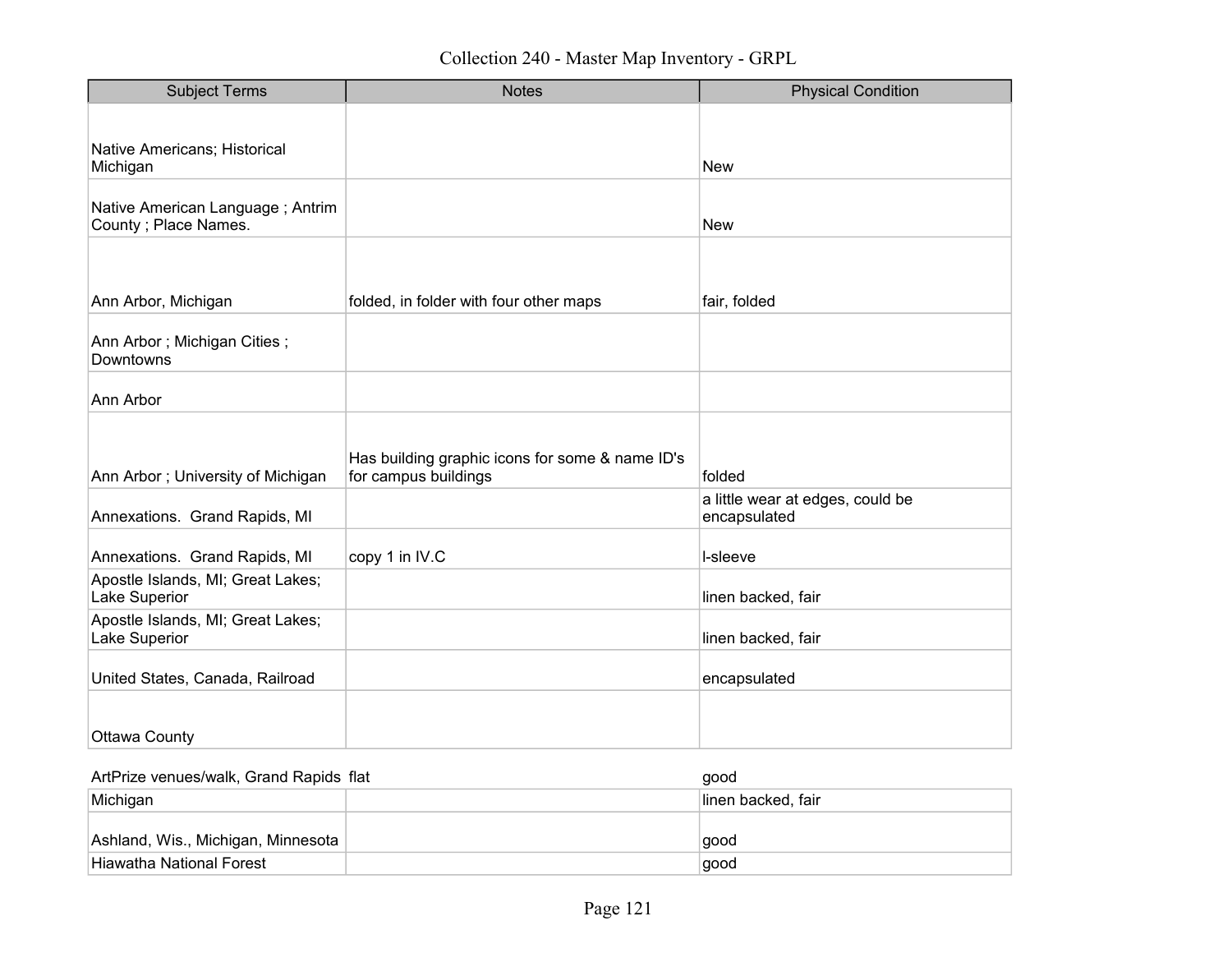| <b>Subject Terms</b>                                          | <b>Notes</b>                                                                                             | <b>Physical Condition</b>            |
|---------------------------------------------------------------|----------------------------------------------------------------------------------------------------------|--------------------------------------|
| <b>Hiawatha National Forest</b>                               |                                                                                                          | good                                 |
| <b>Hiawatha National Forest</b>                               |                                                                                                          | good                                 |
| USA, roads, Canada, Mexico                                    |                                                                                                          | good but thin, could be encapsulated |
|                                                               | 13 copied pages and a page of notes describing                                                           |                                      |
| Grand Rapids, MI                                              | the map                                                                                                  | copies, together in a folder         |
|                                                               |                                                                                                          |                                      |
| Bass Lake, MI                                                 |                                                                                                          | good                                 |
| <b>Battle Creek</b>                                           |                                                                                                          | good                                 |
|                                                               |                                                                                                          |                                      |
| Island                                                        | Michigan, Historical Sites on Beaver   found with other misc. materials on cart, 5/2007.<br>Unprocessed? | fair, some tape, some wear           |
|                                                               |                                                                                                          |                                      |
| Monroe County                                                 |                                                                                                          | linen backed                         |
|                                                               |                                                                                                          |                                      |
| Michigan Bedrock                                              | copy 1 of this map is located in FF.III.E                                                                | encapsulated                         |
|                                                               |                                                                                                          |                                      |
|                                                               |                                                                                                          |                                      |
| Bicycling, Northwest Michigan                                 | folded                                                                                                   | good                                 |
| Bicycle Routes, MI; Highways, MI                              |                                                                                                          |                                      |
| Big Brower Lake; Lakes, Inland;<br>Little Brower Lake, MI     |                                                                                                          | good                                 |
| Big Meyers Lake, MI; Lakes, Inland;<br>Little Meyers Lake, MI |                                                                                                          | good                                 |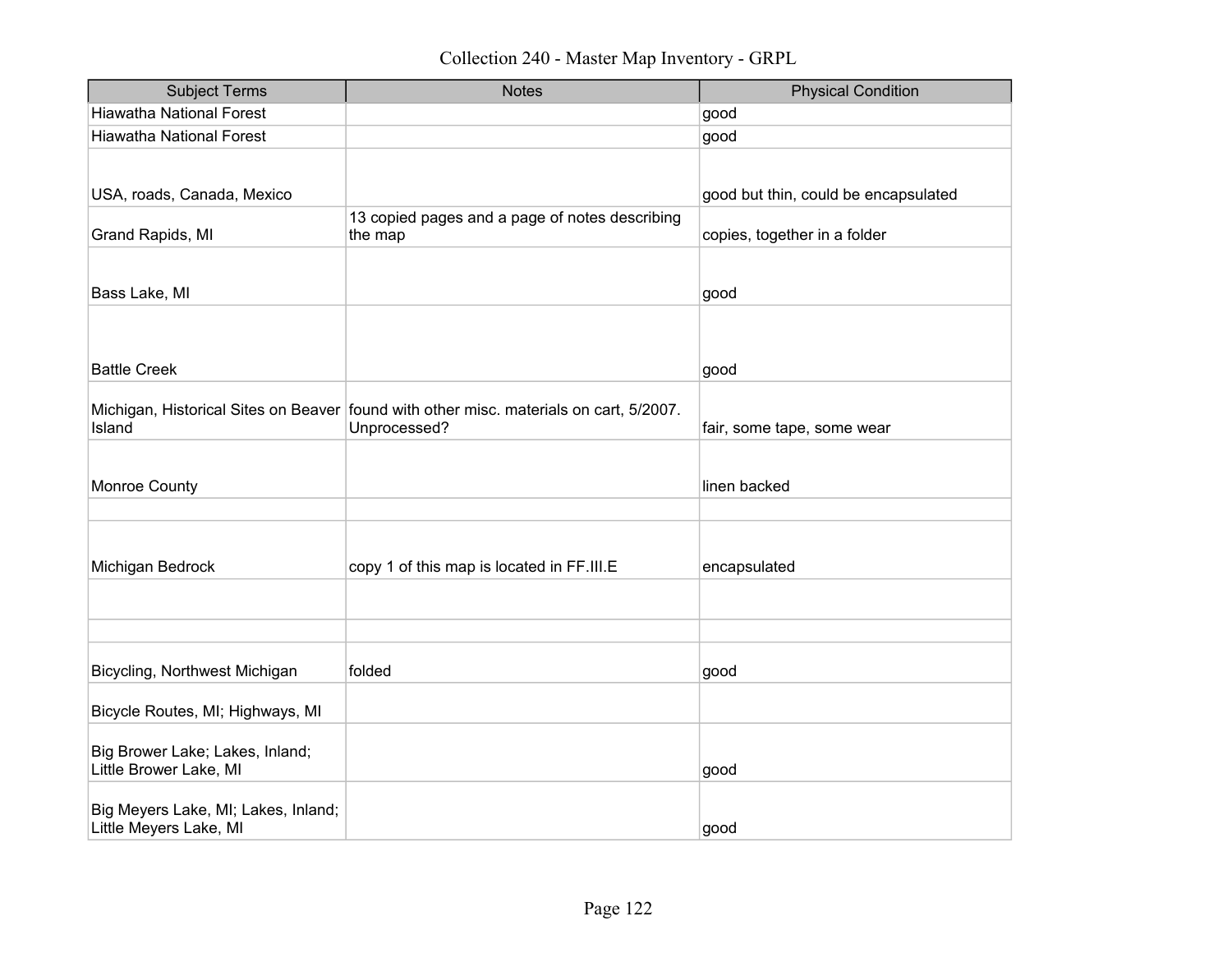| <b>Subject Terms</b>                                   | <b>Notes</b>                  | <b>Physical Condition</b>    |
|--------------------------------------------------------|-------------------------------|------------------------------|
| Big Pine Island Lake, MI; Lakes,<br>Inland             |                               | good                         |
|                                                        |                               |                              |
| Big Pine Island Lake, MI                               |                               | thin, worn and torn at edges |
| Newaygo County                                         | "J. Morrison" written on back | encapsulated                 |
| <b>Big Rapids Michigan</b>                             | Map of Mecosta County on back |                              |
| Big Wabasis Lake, MI; Lakes,<br>Inland                 |                               | good                         |
| <b>Grand Rapids, Bicycling</b>                         | folded                        | good                         |
| <b>Grand Rapids, Bicycling</b>                         | folded                        | good                         |
| <b>Grand Rapids, Bicycling</b>                         | folded                        | good                         |
| <b>Grand Rapids, Bicycling</b>                         | folded                        | good                         |
|                                                        |                               |                              |
| <b>Bicycling in Grand Rapids</b>                       |                               | fair                         |
|                                                        |                               |                              |
| South Haven                                            |                               | good                         |
| Belding, MI; Ionia County, MI                          |                               | I-sleeve                     |
| <b>Cedar Springs</b>                                   |                               | I-sleeve                     |
| Indiana, Ohio, Southern Michigan,<br>Northern Kentucky |                               | encapsulated                 |
| Blind River, Ontario, Canada;<br>Michigan, U.S.        |                               | good                         |
|                                                        |                               |                              |
| Bostwick Lake, MI; Lakes, Inland                       |                               | good                         |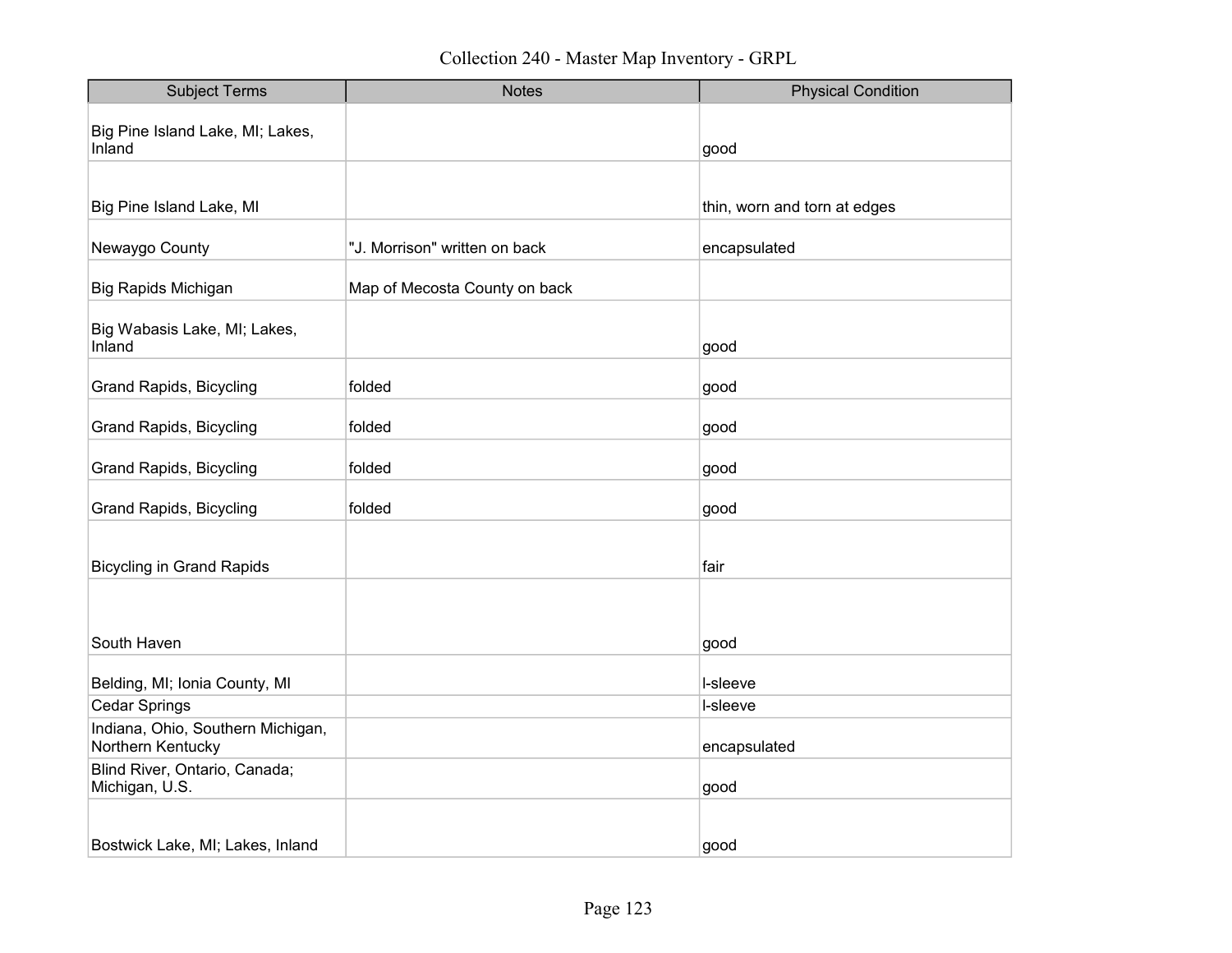| <b>Subject Terms</b>                             | <b>Notes</b>                               | <b>Physical Condition</b>    |
|--------------------------------------------------|--------------------------------------------|------------------------------|
|                                                  |                                            |                              |
| Bostwick Lake, MI                                |                                            | worn at edges                |
|                                                  |                                            |                              |
| Bowne Twp.                                       | 18 pages in a folder                       | good                         |
| Native Americans; Historical                     |                                            |                              |
| Michigan; Allegan County                         |                                            | <b>New</b>                   |
|                                                  |                                            |                              |
| <b>Hiawatha National Forest</b>                  |                                            | good                         |
| Great Lakes, New York, Lake Erie                 |                                            | encapsulated                 |
| Grand Rapids, MI                                 |                                            | encapsulated                 |
| Plat, Byron Township                             |                                            |                              |
|                                                  |                                            |                              |
| Byron Twp.                                       | 18 pages in a folder                       | good                         |
| Chesapeake & Ohio Railroad<br>Michigan, Railroad |                                            | fair                         |
|                                                  |                                            |                              |
|                                                  |                                            |                              |
| Caledonia Twp.                                   | 18 pages in a folder                       | good                         |
| Calhoun County                                   |                                            | linen backed                 |
| Battle Creek, MI; Fort Custer, MI                | Calhoun County, MI                         | linen backed                 |
|                                                  | poor copy. Other copies of same map are in |                              |
| <b>Grand Haven</b>                               | FF.XII.E                                   | poor copy, difficult to read |
| <b>Grand Haven</b>                               | photocopies, clipped together              | copies                       |
|                                                  |                                            |                              |
| Campau Lake, MI                                  |                                            | good                         |
| Campau Plat, Grand Rapids, MI                    |                                            |                              |
|                                                  |                                            |                              |
| Mecosta County                                   |                                            | folded                       |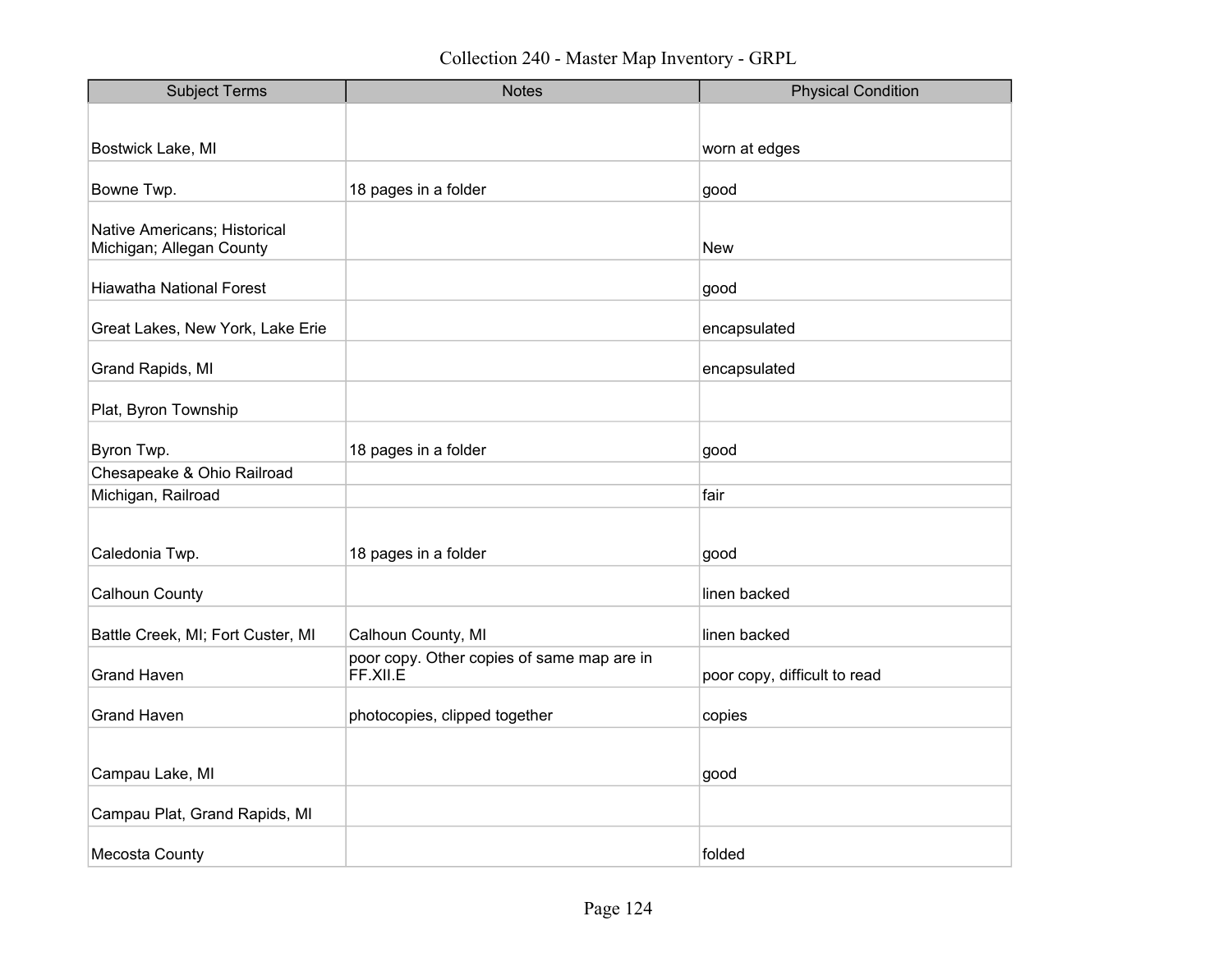Collection 240 - Master Map Inventory - GRPL

| <b>Subject Terms</b>                                               | <b>Notes</b>                                                                                                           | <b>Physical Condition</b> |
|--------------------------------------------------------------------|------------------------------------------------------------------------------------------------------------------------|---------------------------|
| Canada                                                             | very small - could be placed in a box                                                                                  | encapsulated              |
|                                                                    |                                                                                                                        |                           |
| Cannon and Grattan Townships                                       | US is United States Land, V is vacant State land,<br>S is Sold.                                                        | encapsulated              |
| Cannon Township                                                    |                                                                                                                        | encapsulated              |
| Cannon Twp.                                                        | 18 pages in a folder                                                                                                   | good                      |
| <b>Charlevoix County</b>                                           |                                                                                                                        |                           |
|                                                                    |                                                                                                                        |                           |
| Caro Michiga                                                       | Map of Tuscola County on back                                                                                          |                           |
|                                                                    |                                                                                                                        |                           |
| <b>Great Lakes Region</b>                                          | small, could be moved to a box                                                                                         | encapsulated              |
| Area of Louisiana Purchase as well<br>as other landmarks of US     | reproduction of original which is at the Cornell<br><b>University Library</b>                                          | good                      |
| Louisiana, Indian Tribes, St.<br>Lawrence River, Mississippi River | reproduction of original from Historic Urban Plans,<br>Ithaca, N.Y.                                                    | good                      |
|                                                                    |                                                                                                                        |                           |
| Detroit River, Lake Erie, Lake St.<br>Claire                       |                                                                                                                        | I-sleeve                  |
| Canada, the Great Lakes                                            | this is a reproduction of the original made by the<br>Clements Library, University of Michigan                         | good                      |
| Canada                                                             |                                                                                                                        |                           |
|                                                                    |                                                                                                                        |                           |
| Canada                                                             | this map is a reproduction of the original from<br>1719, made by the collection of Historic Urban<br>Plans, Ithaca, NY | good                      |
| Michigan, 1800-1899                                                |                                                                                                                        |                           |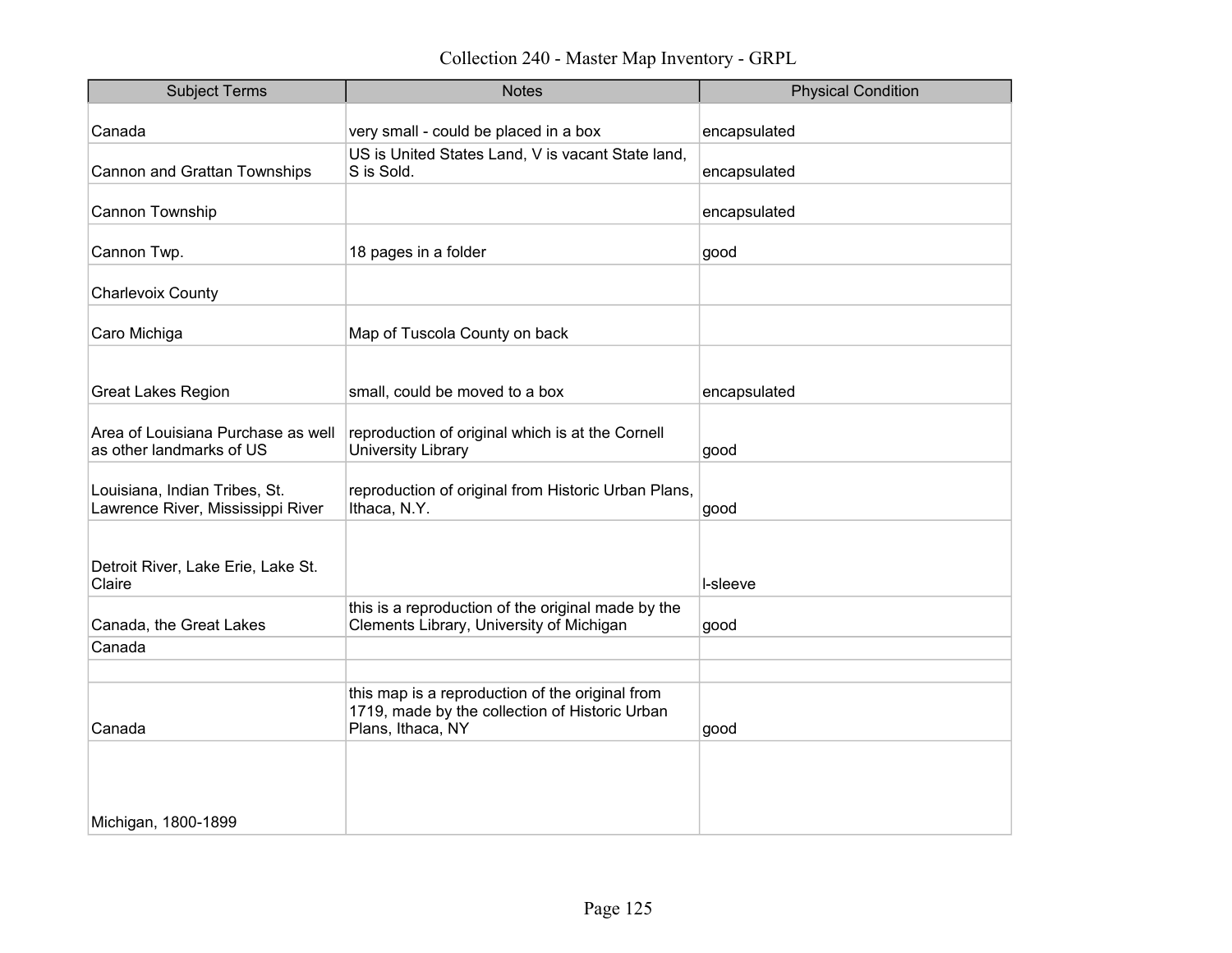Collection 240 - Master Map Inventory - GRPL

| <b>Subject Terms</b>                                           | <b>Notes</b>                                                                                                                 | <b>Physical Condition</b>                                |
|----------------------------------------------------------------|------------------------------------------------------------------------------------------------------------------------------|----------------------------------------------------------|
| Canada, Michigan, Great Lakes                                  | this map is a more recent representation of what<br>a map of canada would have looked like in the<br>17th and 18th centuries | has some tears along the edges, could be<br>encapsulated |
| Grand Rapdis Neighborhoods,<br>"Cascada"                       | date???                                                                                                                      | encapsulated                                             |
| Cascade Twp.                                                   | 18 pages in a folder. 1968 date on folder is<br>crossed out, and 1994 is penciled in. But the date<br>on the maps is 1968?   | good                                                     |
| Cascade Township, MI; Kent<br>County, MI                       |                                                                                                                              | encapsulated                                             |
| Cascade Township, MI; Kent<br>County, MI                       |                                                                                                                              |                                                          |
| Cascade Township, MI; Kent<br>County, MI                       |                                                                                                                              | Plastic sleeve, 12/28/2002                               |
| Cass County                                                    |                                                                                                                              | linen backed                                             |
| <b>Hiawatha National Forest</b>                                |                                                                                                                              | good                                                     |
| Housing                                                        | The Dept.                                                                                                                    | encapsulated                                             |
| Racial Distribution in G.R.                                    | computer generated                                                                                                           | encapsulated                                             |
|                                                                | Publication 39, Geological Series 33. 1/22/2004,<br>may only document 1 copy, perhaps the dup.                               | paper folded                                             |
| City Planning; historic districts,<br><b>National Register</b> | Rec'd. w a bunch of maps from Chris, but<br>probably originally from Jen/Rebecca                                             | Folded                                                   |
| Chicago, IL: International Exposition<br>1933                  |                                                                                                                              | linen-backed, large                                      |
| Osceola County                                                 | 5 linen backed pages bound together                                                                                          | linen backed                                             |
| Wisconsin                                                      |                                                                                                                              | laminated on front side, curling a bit                   |
| <b>Hiawatha National Forest</b>                                |                                                                                                                              | good                                                     |
| Charlevoix County, MI                                          |                                                                                                                              | I-sleeve                                                 |
| <b>Charlevoix County</b>                                       |                                                                                                                              | linen backed                                             |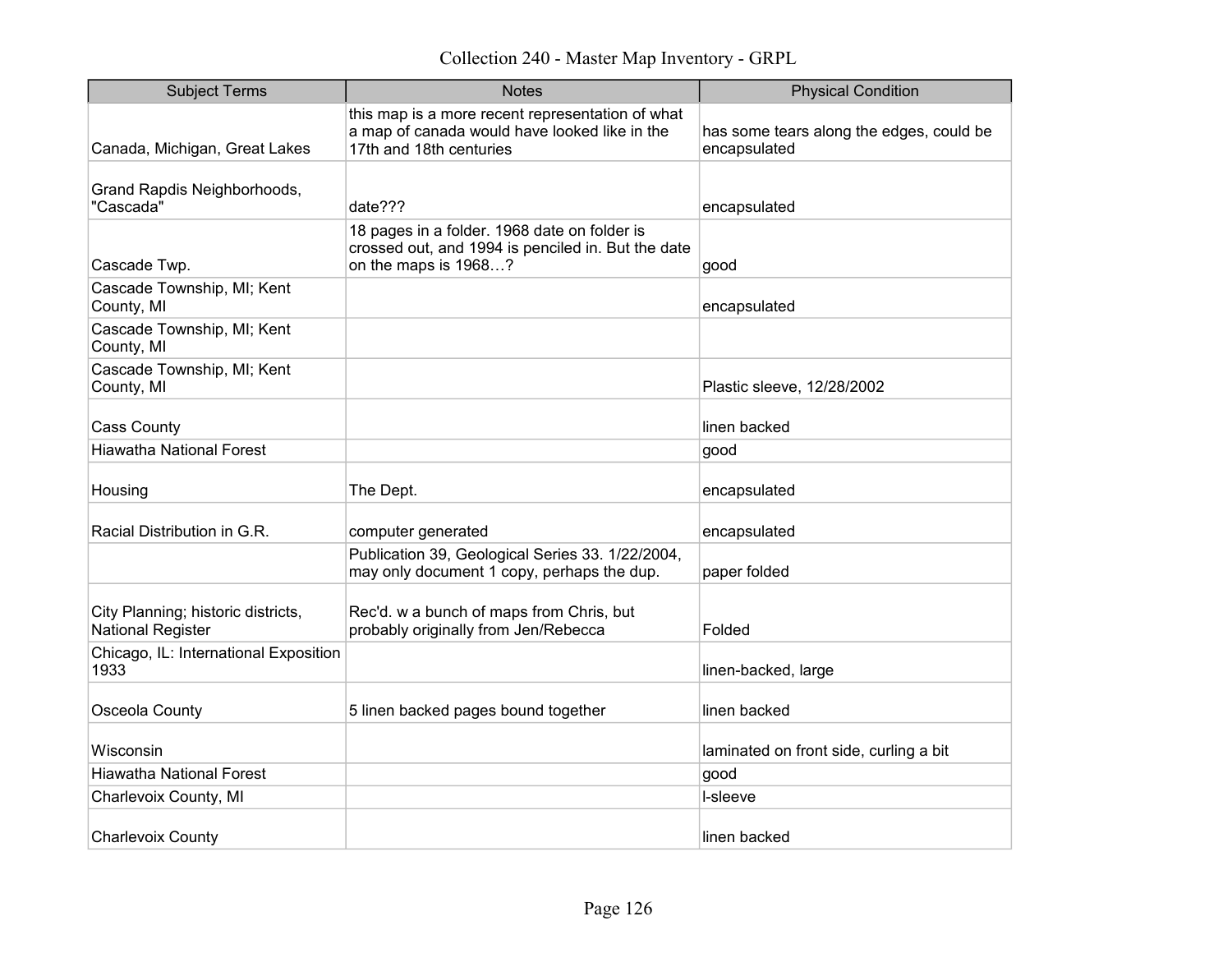| <b>Subject Terms</b>                                         | <b>Notes</b>                                         | <b>Physical Condition</b>   |
|--------------------------------------------------------------|------------------------------------------------------|-----------------------------|
| Charlevoix, MI; Great Lakes; Lake<br>Michigan                |                                                      | linen backed                |
| Beaver Island, MI; Great Lakes;<br>Lake Michigan             |                                                      | linen backed, fair          |
| <b>Detroit River</b>                                         |                                                      | linen backed, fair          |
| Grand Island, MI; Great Lakes;<br>Lake Superior              |                                                      | linen backed, fair          |
| Great Lakes; Lake Huron; Les<br>Cheneaux Islands             |                                                      | linen backed, worn, dirty   |
| Great Lakes; Lake Michigan; Little<br>Bay de Noc, MI         |                                                      | linen backed, fair          |
| Great Lakes; Lake Superior                                   |                                                      | linen backed, fair          |
| Great Lakes; Lake Superior                                   |                                                      | linen backed, fair          |
| Great Lakes; Lake Michigan                                   |                                                      | linen backed, worn          |
|                                                              |                                                      |                             |
| Great Lakes; Lake Huron                                      |                                                      | linen backed, worn          |
| Cheboygan, Michigan                                          |                                                      | good                        |
| Cheboygan Michigan                                           |                                                      |                             |
| Cheboygan, MI; Great Lakes,<br>Straits of Mackinac           |                                                      | linen backed, worn          |
| Grand Rapids, Cherry Hill                                    | computer generated                                   | encapsulated                |
| Chicago and surrounding area                                 | Legend and notes on map are in french and<br>english | fair                        |
| Chicago, IL; Indiana, Michigan                               |                                                      |                             |
| Chicago, Federal iarways, control<br>zones and control areas |                                                      | good, could be encapsulated |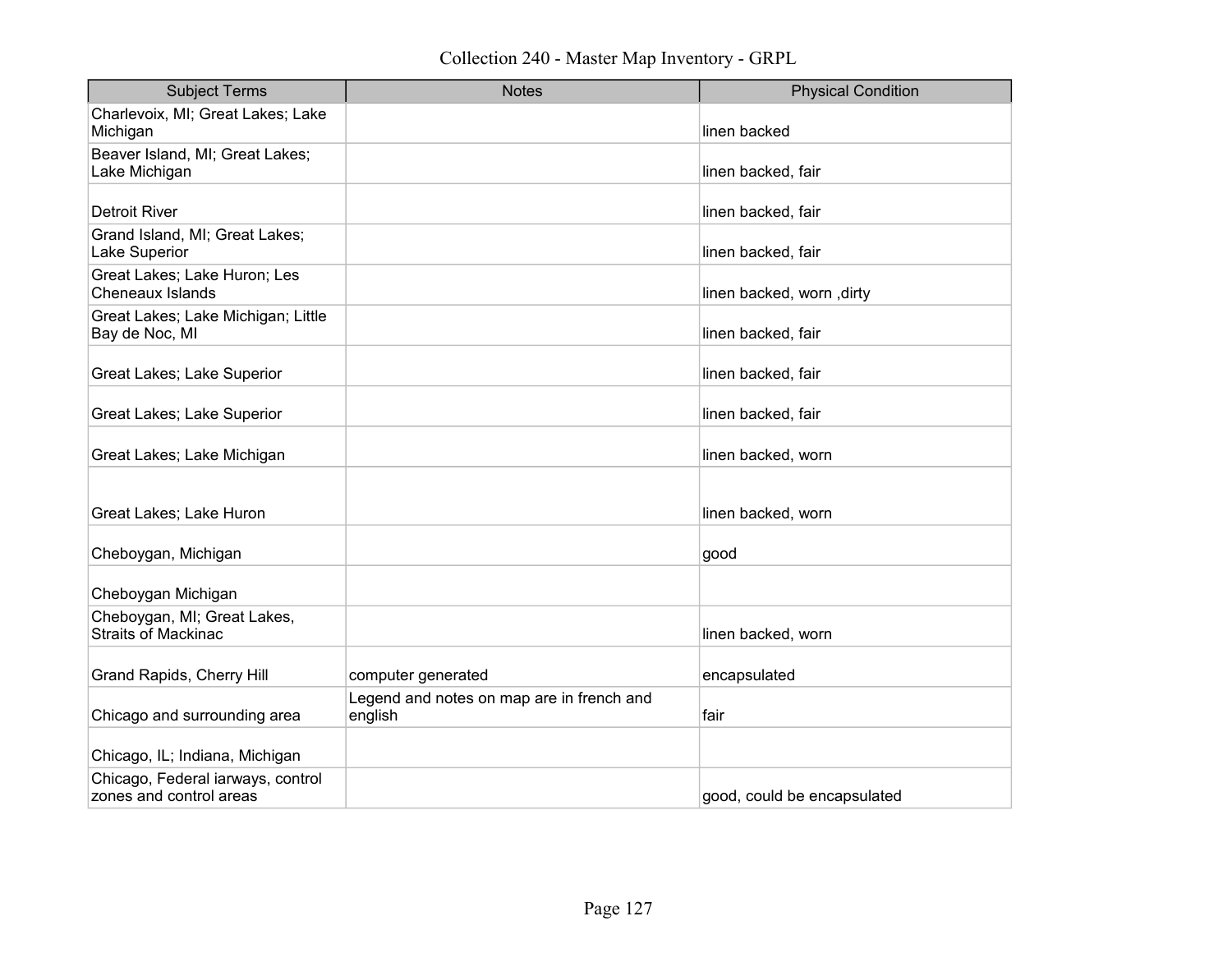Collection 240 - Master Map Inventory - GRPL

| <b>Subject Terms</b>     | <b>Notes</b>                                                                                                                                                                                             | <b>Physical Condition</b>                                    |
|--------------------------|----------------------------------------------------------------------------------------------------------------------------------------------------------------------------------------------------------|--------------------------------------------------------------|
|                          | not much info on this map. The Civil War battle of<br>Chicamauga was fought from Sept. 18-20, 1863.<br>Someone has previosly entered in 1920 as the<br>date for this map because it says sept. 20 on the |                                                              |
| <b>Battlefields</b>      | map.                                                                                                                                                                                                     | encapsulated                                                 |
| Michigan                 | folded                                                                                                                                                                                                   | fair                                                         |
| Grand Rapids, MI         |                                                                                                                                                                                                          | encapsulated                                                 |
| Grand Rapids, MI         |                                                                                                                                                                                                          |                                                              |
| Grand Rapids, MI         |                                                                                                                                                                                                          | encapsulated                                                 |
| Grand Rapids, MI         | unrolled from large tube, 6/02/2007, need to find<br>location to accomdoate size                                                                                                                         | encapsulated, fair                                           |
| Grand Rapids, MI         | some pen/ pencil markings on map                                                                                                                                                                         | encapsulated                                                 |
| Grand Rapids, MI         | Still attached to inside back cover of Directory.<br>Pam cover says 14th ed. 1926. 1st page says<br>14th ed. & refers to 1920 census figures.<br>Copyright statement at back has 1912.                   | Folded but generally good                                    |
| Cadillac, MI             |                                                                                                                                                                                                          |                                                              |
|                          |                                                                                                                                                                                                          |                                                              |
| Chicago                  |                                                                                                                                                                                                          | poor, cracked, with holes and tape. Could<br>be encapsulated |
| Detroit, suburbs on back | fragile - thin paper, beginning to crack along folds                                                                                                                                                     | fragile, should be encapsulated                              |
| Grand Rapids, MI         | Two copies                                                                                                                                                                                               | encapsulated                                                 |
| Grand Rapids, MI         |                                                                                                                                                                                                          |                                                              |
| Grand Rapids, MI         | Four Parts; entry of OS based upon quick notes,<br>not full inventory.                                                                                                                                   | encapsulated                                                 |
| Grand Rapids, MI         |                                                                                                                                                                                                          |                                                              |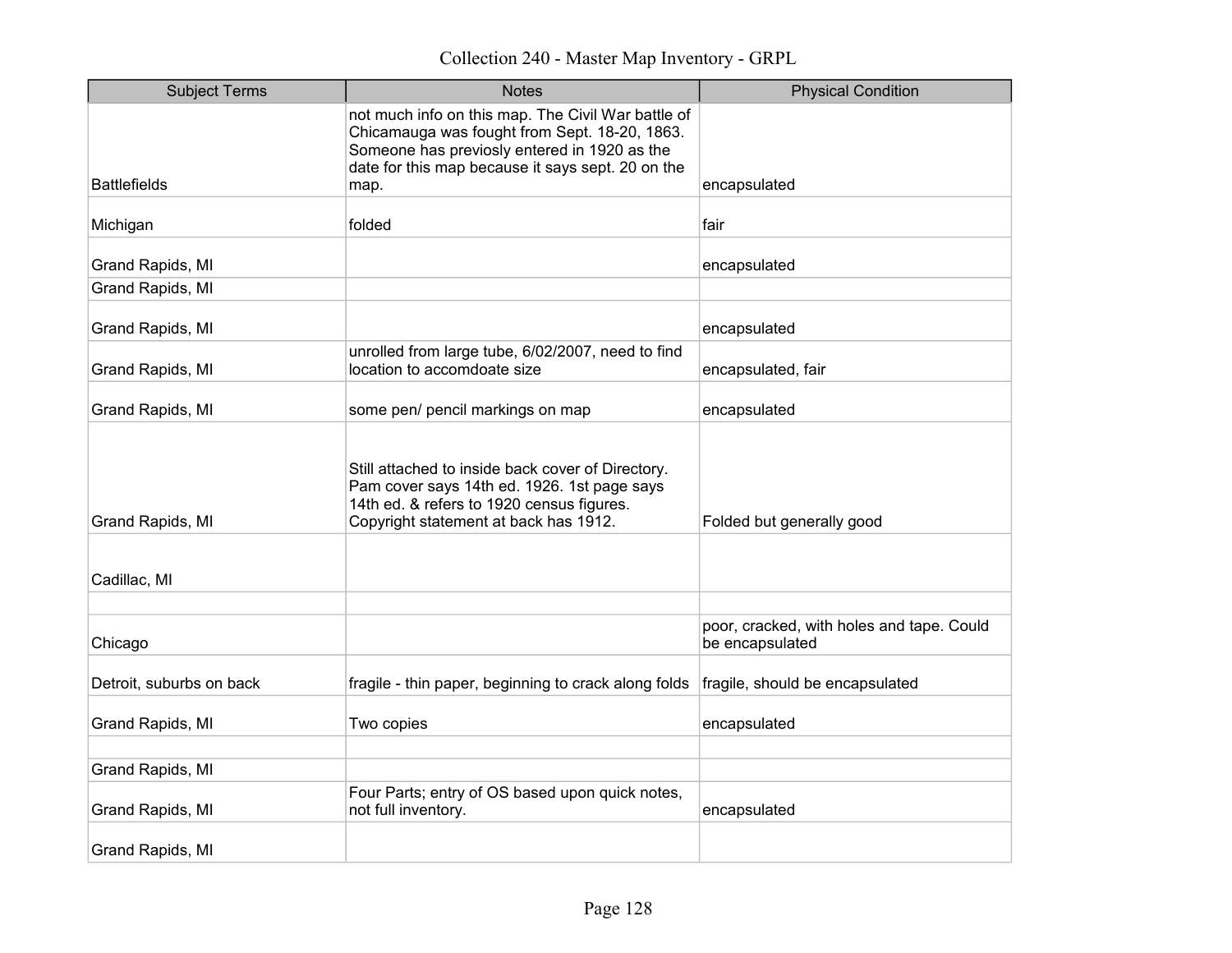Collection 240 - Master Map Inventory - GRPL

| <b>Subject Terms</b>                         | <b>Notes</b>                                                                                                                                                           | <b>Physical Condition</b>                                                      |
|----------------------------------------------|------------------------------------------------------------------------------------------------------------------------------------------------------------------------|--------------------------------------------------------------------------------|
| Grand Rapids, MI                             |                                                                                                                                                                        |                                                                                |
| Grand Rapids, MI                             |                                                                                                                                                                        | fair                                                                           |
| Grand Rapids, MI                             |                                                                                                                                                                        | encapsulated                                                                   |
| Grand Rapids, MI                             |                                                                                                                                                                        | encapsulated                                                                   |
| Grand Rapids, MI                             |                                                                                                                                                                        | fair                                                                           |
| Grand Rapids, MI                             |                                                                                                                                                                        |                                                                                |
| Grand Rapids, MI                             |                                                                                                                                                                        | encapsulated                                                                   |
| Grand Rapids, MI                             |                                                                                                                                                                        |                                                                                |
| Grand Rapids, MI                             |                                                                                                                                                                        | encapsulated                                                                   |
| Grand Rapids, MI                             |                                                                                                                                                                        |                                                                                |
| Grand Rapids, MI                             |                                                                                                                                                                        |                                                                                |
| Grand Rapids, MI                             |                                                                                                                                                                        |                                                                                |
| Grand Rapids, MI                             |                                                                                                                                                                        |                                                                                |
| Grand Rapids, MI                             | Senatorial districts, reverse side                                                                                                                                     | fair                                                                           |
| Grand Rapids, MI                             | Representative districts, reverse side                                                                                                                                 | fair                                                                           |
|                                              |                                                                                                                                                                        |                                                                                |
| <b>City of Grand Rapids</b>                  | 31 pages in a folder                                                                                                                                                   | good                                                                           |
| <b>Grand Rapids Annexations and</b><br>Years | computer generated                                                                                                                                                     | encapsulted                                                                    |
| Grand Rapids; Annexation dates               | Colored coded regions, with single or range dates<br>of annexation. 1850, 1957, 1891, 1916-1925,<br>1924, 1926, 1927, 1957, 1958, 1960, 1958-1962,<br>1963, 1992, 1995 | L-sleeve. Monitor, as I don't know what the<br>plastic will do to the ink used |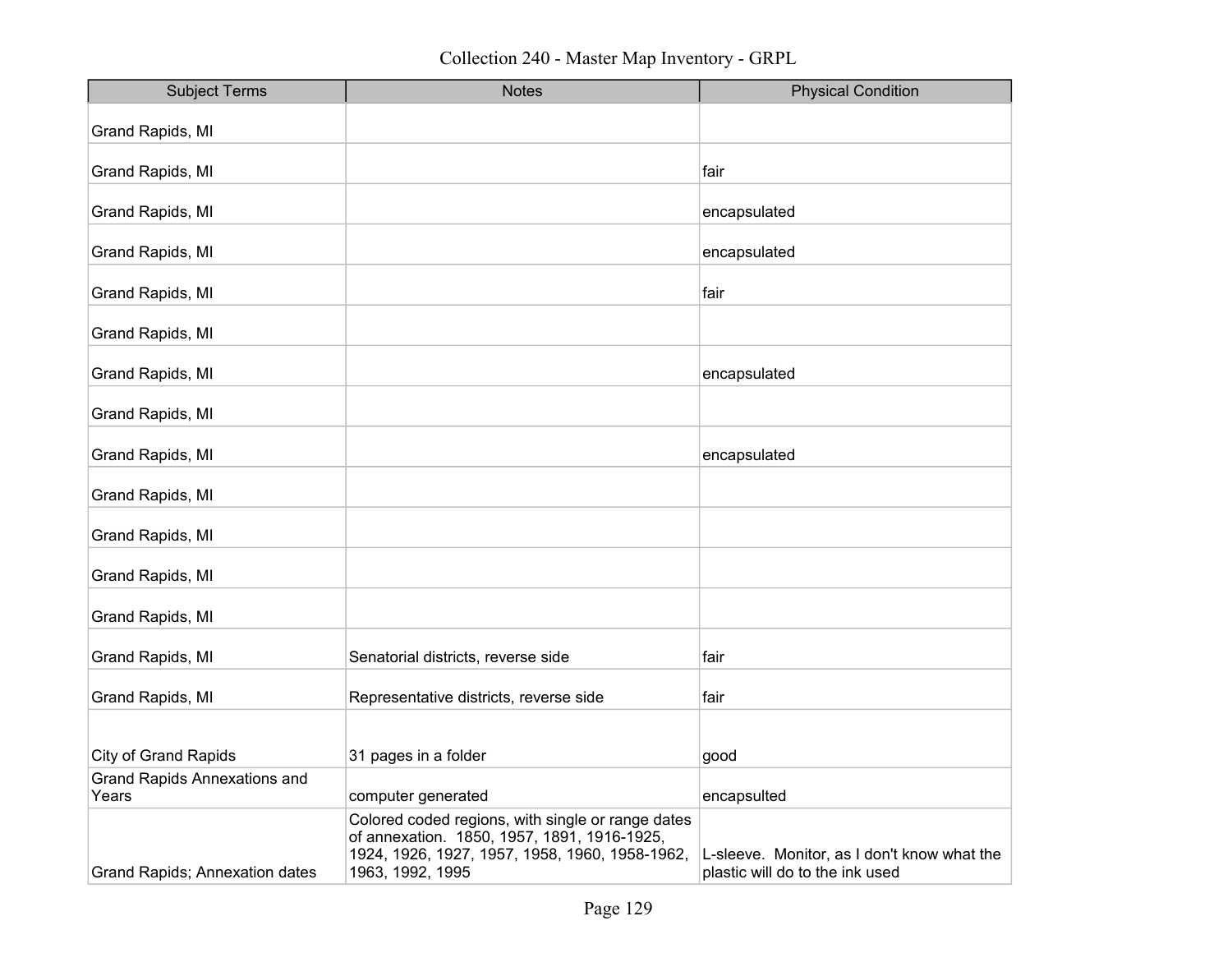| <b>Subject Terms</b>                                      | <b>Notes</b>                                                                                                                | <b>Physical Condition</b> |
|-----------------------------------------------------------|-----------------------------------------------------------------------------------------------------------------------------|---------------------------|
| <b>Grand Rapids</b>                                       | 2 pages                                                                                                                     | fair, appear to be copies |
|                                                           |                                                                                                                             |                           |
| Grand Rapids cdbg target areas                            | computer generated                                                                                                          | encapsulated              |
| <b>City of Grand Rapids Cemeteries</b>                    | computer generated                                                                                                          | encapsulated              |
| <b>Grand Rapids Census Tracts</b>                         | computer generated                                                                                                          | encapsulated              |
| <b>Grand Rapids Fire Districts and</b><br><b>Stations</b> | computer generated                                                                                                          | encapsulated              |
| <b>Grand Rapids Historic Districts</b>                    | includes Cherry Hill, Fairmount Square, Heartside,<br>Heritage Hill, Ledyard Block, Wealthy Theatre.<br>Computer generated. | encapsulated              |
| <b>Grand Rapids Neighborhood</b><br>Associations          | computer generated                                                                                                          | encapsulated              |
| <b>Grand Rapids Neighborhoods</b>                         | computer generated                                                                                                          | encapsulated              |
| <b>Grand Rapids Street Classifications</b>                | computer generated                                                                                                          | encapsulated              |
| <b>Grand Rapids Wards and Precincts</b>                   | computer generated                                                                                                          | encapsulated              |
| <b>Grand Rapids Zip Codes</b>                             | computer generated                                                                                                          | encapsulated              |
|                                                           |                                                                                                                             |                           |
| <b>City of Grand Rapids Zone Districts</b>                | computer generated                                                                                                          | encapsulated              |
| <b>Grand Rapids</b>                                       | Shows Wards, streets                                                                                                        | encapsulated              |
|                                                           | Four Parts; entry of OS based upon quick notes,                                                                             |                           |
| Grand Rapids, MI                                          | not full inventory.                                                                                                         | encapsulated              |
| Kalamazoo, city and county                                |                                                                                                                             | fair                      |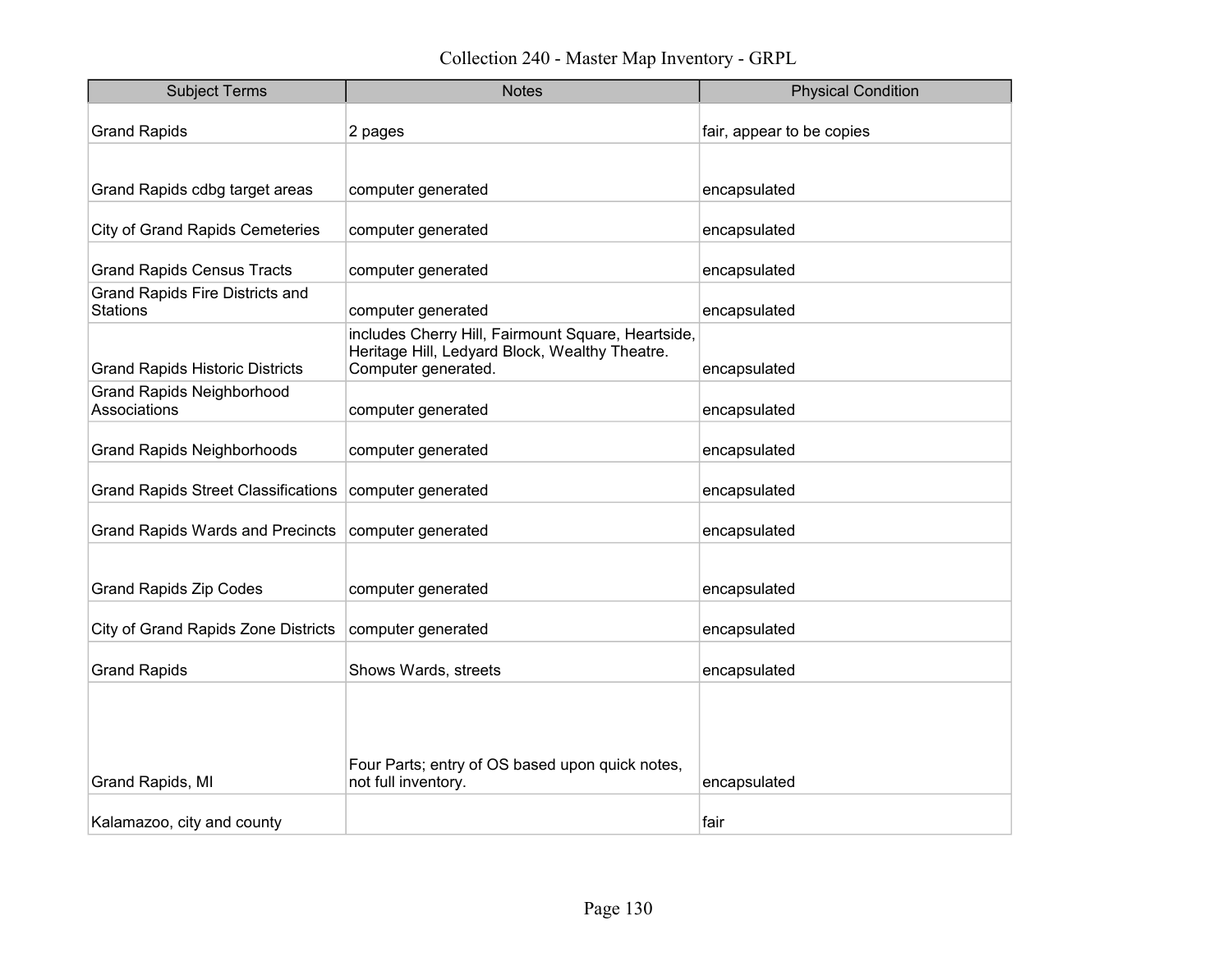Collection 240 - Master Map Inventory - GRPL

| <b>Subject Terms</b>                                                                       | <b>Notes</b>                                                                                                                                          | <b>Physical Condition</b>  |
|--------------------------------------------------------------------------------------------|-------------------------------------------------------------------------------------------------------------------------------------------------------|----------------------------|
|                                                                                            | there are two copies of this map in this folder, this<br>one dated 1961, and another that is not dated and                                            |                            |
| Kalamazoo, city and county                                                                 | not exactly the same, but similar                                                                                                                     | fair                       |
| Kent County, MI; Kentwood, MI                                                              |                                                                                                                                                       | Plastic sleeve, 12/28/2002 |
|                                                                                            |                                                                                                                                                       |                            |
| Pontiac, Oakland County                                                                    | Map of Oakland County on reverse side                                                                                                                 | good                       |
| St. Ignace                                                                                 | supplement of text "Before the Bridge"                                                                                                                | some tearing along creases |
| Berrien County, MI                                                                         |                                                                                                                                                       | linen backed               |
| Berrien County, MI                                                                         |                                                                                                                                                       | linen-backed               |
| Kent County, MI, Grand Rapids,<br>Walker                                                   |                                                                                                                                                       | Plastic sleeve, 12/28/2002 |
| <b>Grand Rapids</b>                                                                        |                                                                                                                                                       | l-sleeve                   |
|                                                                                            |                                                                                                                                                       |                            |
| Grand Rapids, MI                                                                           |                                                                                                                                                       | encapsulated               |
| Master Development Plan for Grand<br>Rapids                                                |                                                                                                                                                       | folded                     |
| Master Development Plan for Grand<br>Rapids                                                |                                                                                                                                                       |                            |
| Grand Rapids, MI                                                                           |                                                                                                                                                       |                            |
| <b>Great Lakes</b>                                                                         | photocopies of 59 maps all from the Coastal<br>Barrier Series of 1990 are found in one folder in<br>this drawer                                       | photocopies                |
|                                                                                            |                                                                                                                                                       |                            |
| Coleman, MI                                                                                |                                                                                                                                                       | good                       |
| Fall leaves; Fulton St. to 100th St.;<br>Wilson Ave. to Freeport/Pratt<br>Lake/Segwun Ave. | Blackline print on gold colored paper; Annotated<br>in red pencil in 3 locations "Used Sunday, Oct. 4,<br>1949, color tour"--note center top of sheet | Plastic sleeve, 12/28/2002 |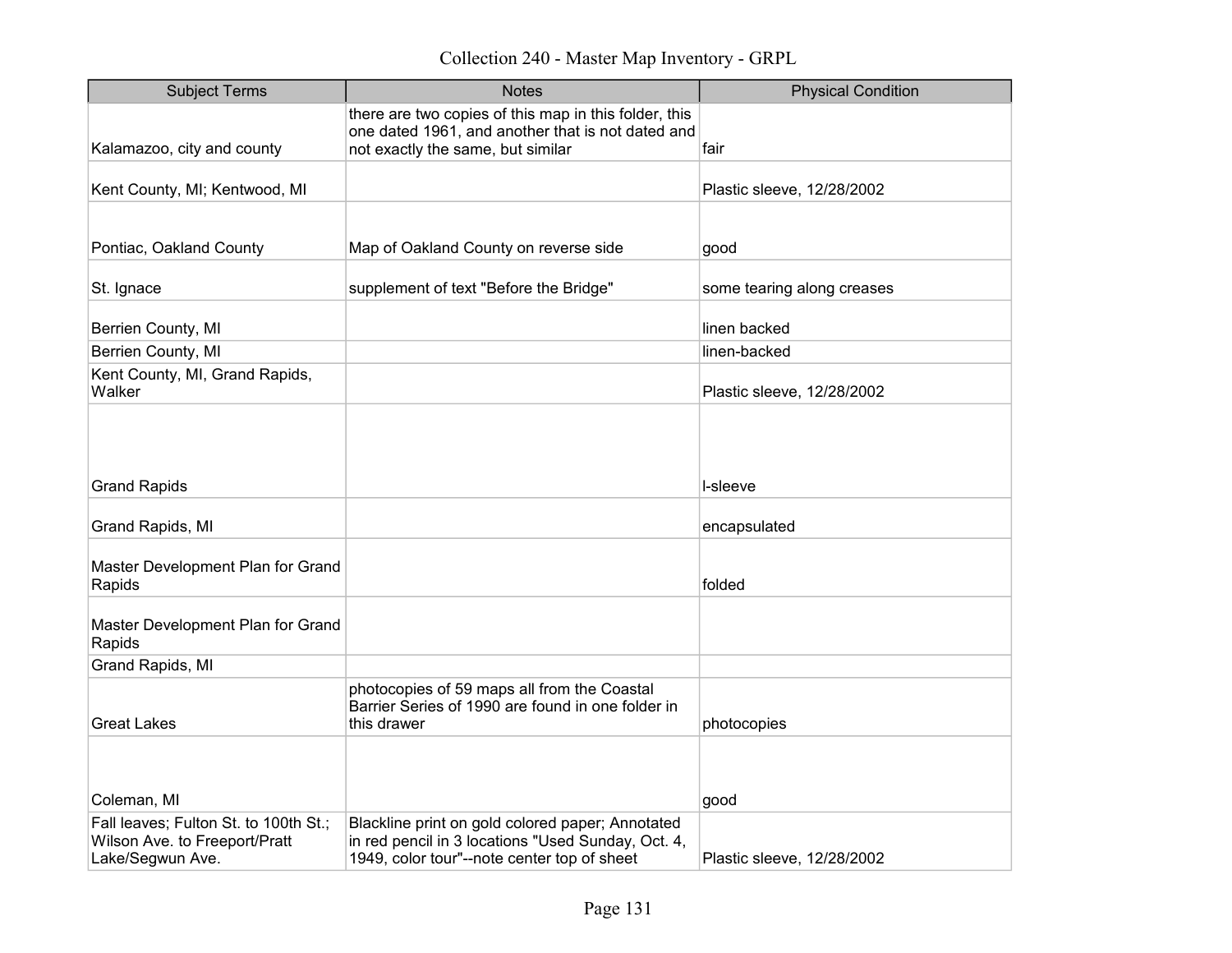Collection 240 - Master Map Inventory - GRPL

| <b>Subject Terms</b>                                                                                                     | <b>Notes</b>                                                                                                                        | <b>Physical Condition</b>        |
|--------------------------------------------------------------------------------------------------------------------------|-------------------------------------------------------------------------------------------------------------------------------------|----------------------------------|
| Fall leaves; Fulton St. to 17 Mile Rd.<br>Fruit Ridge Ave. to Lincoln Lake<br>Ave. 45 mile ; 50 mile & 70 mile<br>tours. | Blackline print on gold colored paper. Note at top<br>"Used Sept. 27, Sunday, 1959, Color tour"<br>Numerous handwritten annotations | Plastic sleeve, 12/28/2002       |
| Ohio                                                                                                                     |                                                                                                                                     | encapsulated                     |
|                                                                                                                          |                                                                                                                                     |                                  |
| Michigan, Counties                                                                                                       |                                                                                                                                     | encapsulated                     |
| Northwestern states                                                                                                      |                                                                                                                                     | linen backed                     |
| Ohio                                                                                                                     |                                                                                                                                     | encapsulated                     |
|                                                                                                                          |                                                                                                                                     |                                  |
| <b>Grand Rapids</b>                                                                                                      | reference to men coming home from War to West<br>Michigan                                                                           | encapsulated                     |
| <b>Grand Rapids, Community</b><br>Volunteer Agencies                                                                     |                                                                                                                                     |                                  |
| Grand Rapids, MI                                                                                                         | copy 2 is in FF. XII.E                                                                                                              | encapsulated                     |
| Grand Rapds, Streets and<br><b>Volunteer Agencies</b>                                                                    |                                                                                                                                     | cracking along folds, was folded |
|                                                                                                                          |                                                                                                                                     |                                  |
|                                                                                                                          | Michigan Series # 4-13, 13A-16 See photocopy<br>above.                                                                              | Some encapsulated.               |
|                                                                                                                          | Photocopy                                                                                                                           |                                  |
| Age Groups in Census Tracts                                                                                              | computer generated                                                                                                                  | encapsulated                     |
| Kalamazoo County, MI; Kalamazoo,<br>МI                                                                                   |                                                                                                                                     |                                  |
| Highways, MI                                                                                                             |                                                                                                                                     |                                  |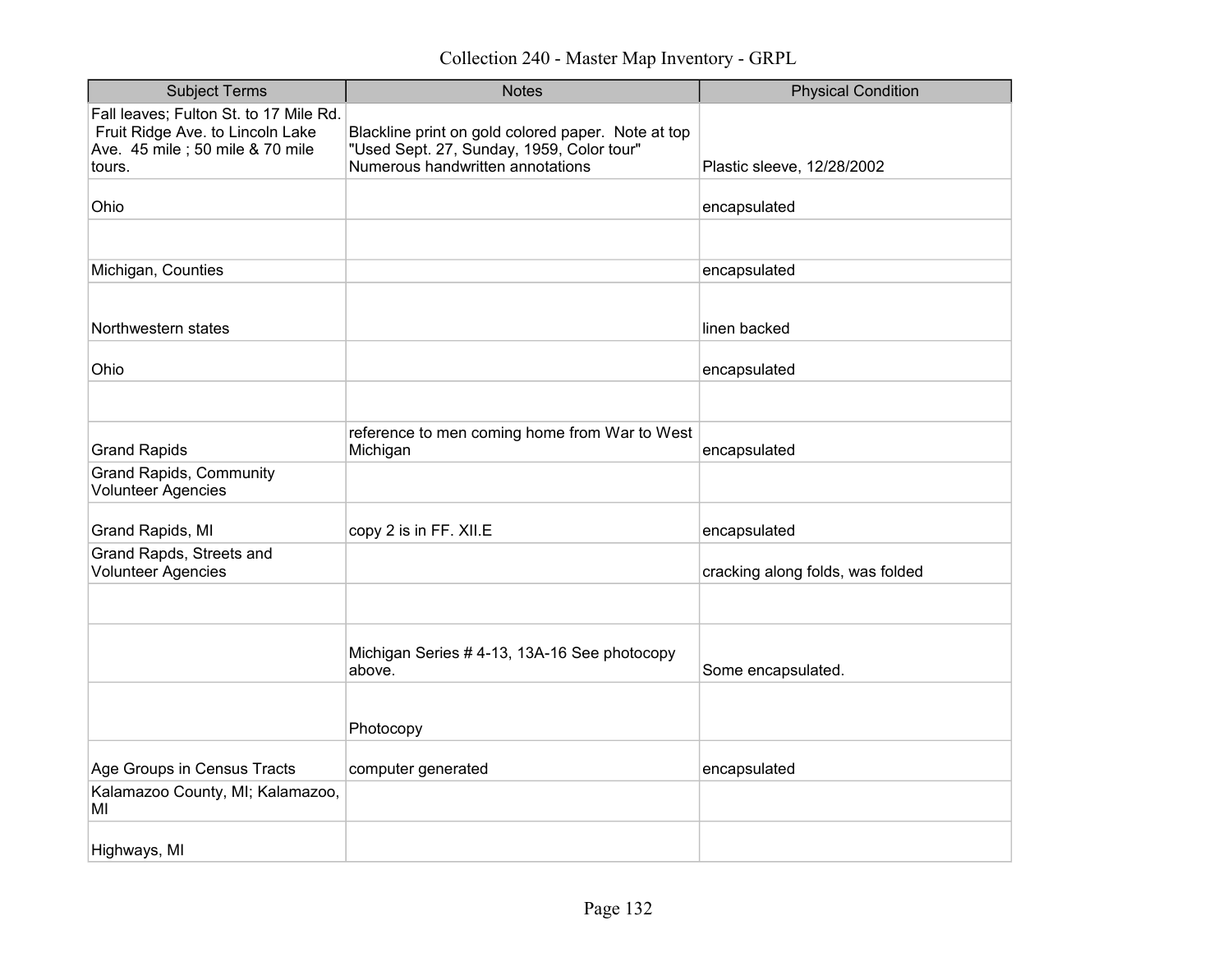| <b>Subject Terms</b>                                              | <b>Notes</b>                                              | <b>Physical Condition</b>     |
|-------------------------------------------------------------------|-----------------------------------------------------------|-------------------------------|
| Power lines in Michigan                                           | Formerly in 2-ring binder.                                | fair                          |
|                                                                   |                                                           |                               |
| Asia. North America. South<br>America. Africa. Europe             |                                                           | encapsulated                  |
|                                                                   | sub title reads" approximate location of some of          |                               |
|                                                                   | the mounds levelled between 1845-1855 in this             |                               |
| Indian Mounds; Kent County, MI                                    | Hopewll component"                                        | pam bound                     |
| <b>Hiawatha National Forest</b>                                   |                                                           | good                          |
| Copper Harbor, MI; Great Lakes;<br>Lake Superior                  |                                                           | linen backed, fair            |
| <b>Hiawatha National Forest</b>                                   |                                                           | good                          |
| <b>Hiawatha National Forest</b>                                   |                                                           | good                          |
| <b>Hiawatha National Forest</b>                                   |                                                           | good                          |
| <b>Hiawatha National Forest</b>                                   |                                                           | good                          |
|                                                                   |                                                           |                               |
| Michigan, Wisconsin                                               |                                                           | encapsulated                  |
| Michigan, Wisconsin, Upper<br><b>Midwest</b>                      |                                                           | encapsulated                  |
| counties in Ohio and Indiana,<br>southern part of Michigan at top |                                                           | encapsulated                  |
|                                                                   |                                                           |                               |
| Illinois                                                          |                                                           | encapsulated                  |
| Canada                                                            |                                                           | encapsulated                  |
|                                                                   |                                                           |                               |
| Courtland Twp.                                                    | 18 pages in a folder. Ok, some say 1968, some<br>say 1994 | good                          |
|                                                                   |                                                           |                               |
|                                                                   |                                                           |                               |
| Michigan, Kent County                                             | With folder from Grand Rapids Press                       | encapsulted                   |
| Michigan                                                          |                                                           | linen backed                  |
| Michigan                                                          |                                                           | encapsulated                  |
| Michigan Railroad                                                 |                                                           | linen backed, some tape, worn |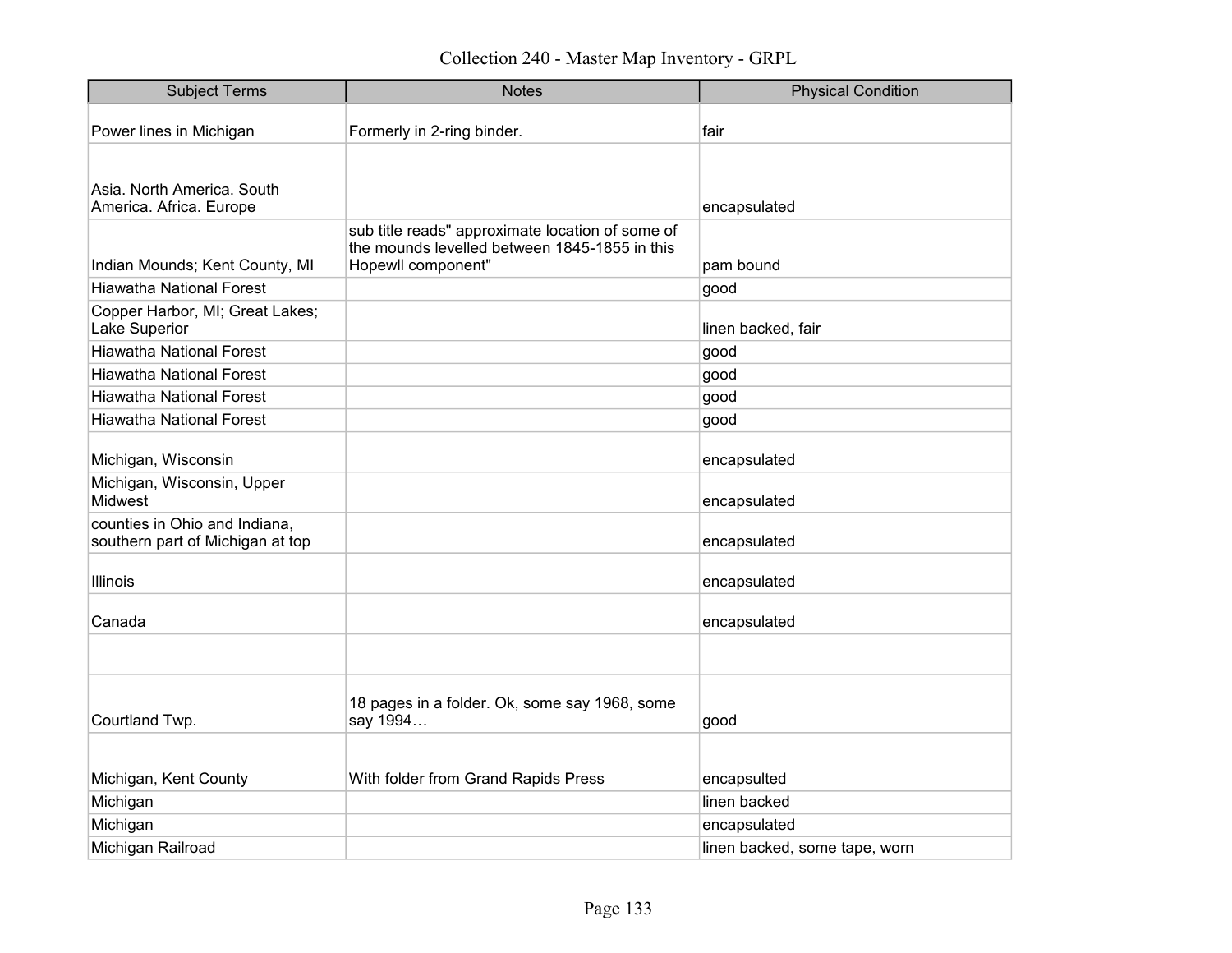| <b>Subject Terms</b>                                                     | <b>Notes</b>                                                                      | <b>Physical Condition</b>                                                                                                                      |
|--------------------------------------------------------------------------|-----------------------------------------------------------------------------------|------------------------------------------------------------------------------------------------------------------------------------------------|
| michigan                                                                 | unrolled from tube and moved to FF. 6/02/2007                                     | encapsulated, was rolled, but in fair<br>condition                                                                                             |
| michigan, counties, townships and<br>towns                               |                                                                                   | paper somewhat brittle, right and left<br>aedges are linen lined, small tear at bottom,<br>some discoloration and warping from being<br>rolled |
| <b>Grand Rapids</b>                                                      | unrolled from large tube, 6/02/2007, need to find<br>location to accommodate size | encapsulated, good condition - better than<br>other copy                                                                                       |
| michigan, highways                                                       | unrolled from tube, 6/02/2007, some warping                                       | encapsulated, had been rolled, some<br>warping, fair                                                                                           |
| Michigan                                                                 |                                                                                   | old lamination, worn                                                                                                                           |
| Portage Lake, Michigan                                                   |                                                                                   | fair                                                                                                                                           |
| Portage Lake, Michigan                                                   |                                                                                   | fair                                                                                                                                           |
| Portage Lake, Michigan                                                   |                                                                                   | fair                                                                                                                                           |
| Portage Lake, Michigan                                                   |                                                                                   | fair                                                                                                                                           |
| Eagle River, MI                                                          |                                                                                   | fair                                                                                                                                           |
| Eagle River, MI                                                          |                                                                                   | fair                                                                                                                                           |
| Wisconsin, cultural, geopgraphical,<br>and historical points of interest |                                                                                   | fair                                                                                                                                           |
|                                                                          |                                                                                   |                                                                                                                                                |
| Lake Huron, Lake Michigan, South<br>Channel                              |                                                                                   | fair, tears at edges                                                                                                                           |
| Delta County                                                             |                                                                                   |                                                                                                                                                |
| Delta County                                                             |                                                                                   | encapsulated                                                                                                                                   |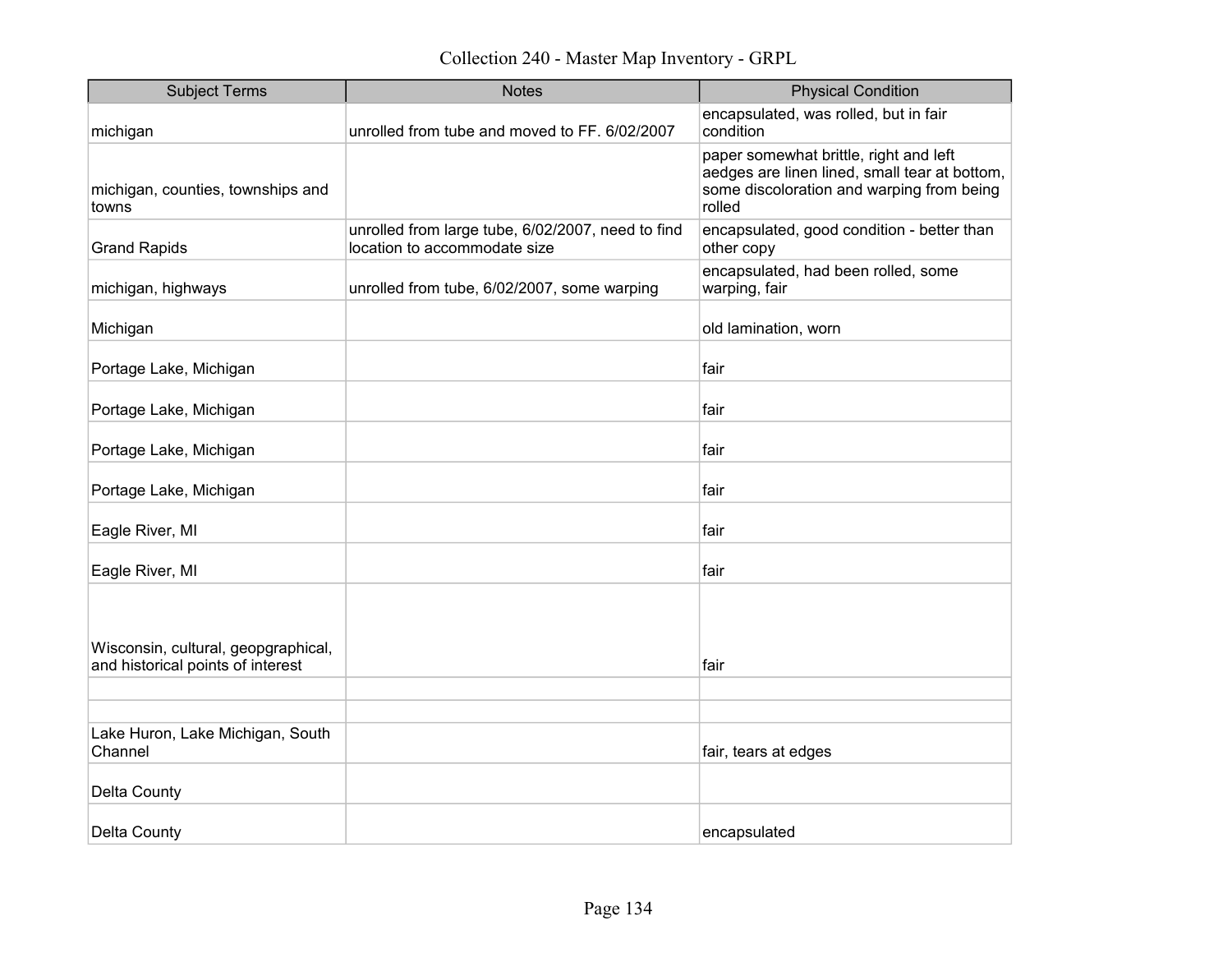| <b>Subject Terms</b>                              | <b>Notes</b>                                                                                                                                             | <b>Physical Condition</b>                |
|---------------------------------------------------|----------------------------------------------------------------------------------------------------------------------------------------------------------|------------------------------------------|
| bicycling in Michigan, all counties               | This is a series of maps in its own folder, 27<br>pages total with maps on both sides. In<br>alphabetical order by county from Alcona to<br>Schoolcraft. | fair                                     |
|                                                   |                                                                                                                                                          |                                          |
| <b>Grand Rapids</b>                               | 7 maps in medium sized folder in map drawer                                                                                                              | fair, appear to be disbound from a book  |
| Detroit, Michigan; United States;<br>Canada       |                                                                                                                                                          | good                                     |
| Detroit                                           | encapsulated with original binding                                                                                                                       | encapsulated                             |
| Detroit, MI                                       | map of state of Michigan on back                                                                                                                         | very poor! Needs I-sleeve, falling apart |
| Detroit River, Lake Erie                          |                                                                                                                                                          | encapsulated                             |
| <b>Detroit Suburbs</b>                            |                                                                                                                                                          | good                                     |
| Detroit                                           |                                                                                                                                                          |                                          |
|                                                   |                                                                                                                                                          |                                          |
| Detroit, MI                                       |                                                                                                                                                          | encapsulated                             |
| Detroit, MI                                       | Copy 1 is in XI.C. A supplement to the Detroti<br>Journal June 11, 1889                                                                                  | poor, I-sleeve                           |
| Dexter Fraction, Grand Rapids                     | copy                                                                                                                                                     | copy, not encapsulated                   |
| Drugstores, Grand Rapids, MI                      |                                                                                                                                                          | encapsulated                             |
| Drugstores, Grand Rapids, MI                      | copy 1 in IV.C                                                                                                                                           | I-sleeve                                 |
|                                                   |                                                                                                                                                          |                                          |
| Forests; Michigan; Upper Peninsula Storing folded |                                                                                                                                                          | paper oversized                          |
|                                                   |                                                                                                                                                          |                                          |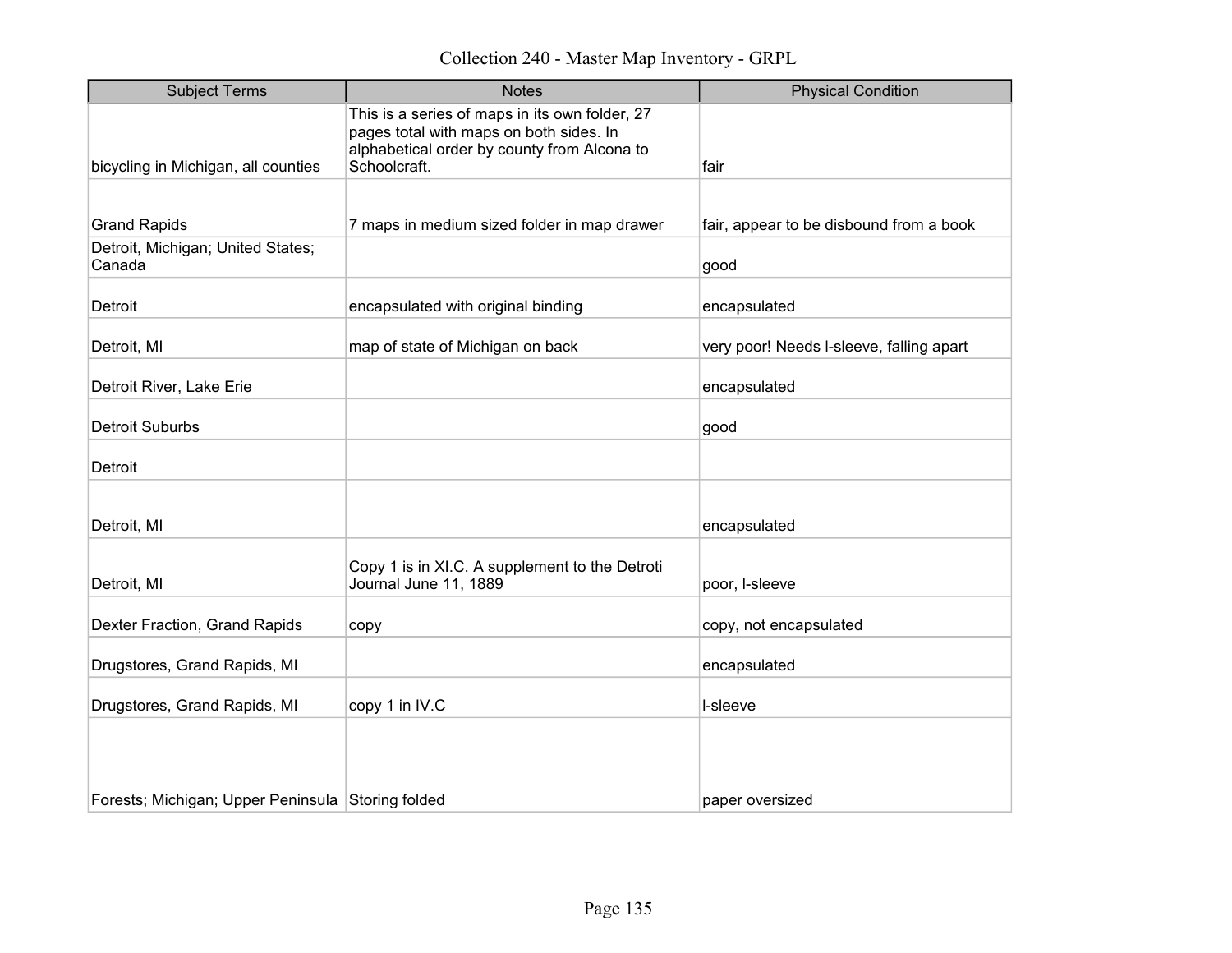| <b>Subject Terms</b>                              | <b>Notes</b>                                                           | <b>Physical Condition</b> |
|---------------------------------------------------|------------------------------------------------------------------------|---------------------------|
|                                                   |                                                                        |                           |
|                                                   |                                                                        |                           |
| Forests; Michigan; Upper Peninsula Storing folded |                                                                        | paper oversized           |
| Gasoline stations, Grand Rapids                   |                                                                        | encapsulated              |
| Gasoline stations, Grand Rapids                   | copy 1 in IV.C                                                         | I-sleeve                  |
| Grand Rapids, MI; Grocery Stores                  |                                                                        | encapsulated              |
| <b>Hiawatha National Forest</b>                   |                                                                        | good                      |
| Dowagiac Michigan                                 | Map of Cass County on back                                             |                           |
| Ann Arbor, MI                                     | too big for sleeve                                                     | poor, linen backed        |
| Downtown G.R.                                     | computer generated                                                     | encapsulated              |
| <b>Grand Rapids</b>                               | Image of Calder and city buildings in background<br>on cover page      | encapsulated              |
| Manistee River                                    | small, could be moved to a box                                         | linen backed, small       |
| Big Bay de Noc, MI; Great Lakes;<br>Lake Michigan |                                                                        | good                      |
| Eagle Harbor, MI; Great Lakes;<br>Lake Superior   |                                                                        | linen backed, fair        |
| Eagle River, MI                                   |                                                                        |                           |
| Eagle River, MI; Great Lakes; Lake<br>Superior    |                                                                        | linen backed, fair        |
|                                                   |                                                                        |                           |
| <b>Kent County</b>                                |                                                                        | New. Encapsulated         |
| Greenville                                        | includes names of places and dates, notes by<br>map maker              | photocopy                 |
|                                                   | An illustrated "review of literature", but no full<br>maps. Photocopy. |                           |
| Great Lakes; Lake Superior                        |                                                                        | linen backed, worn        |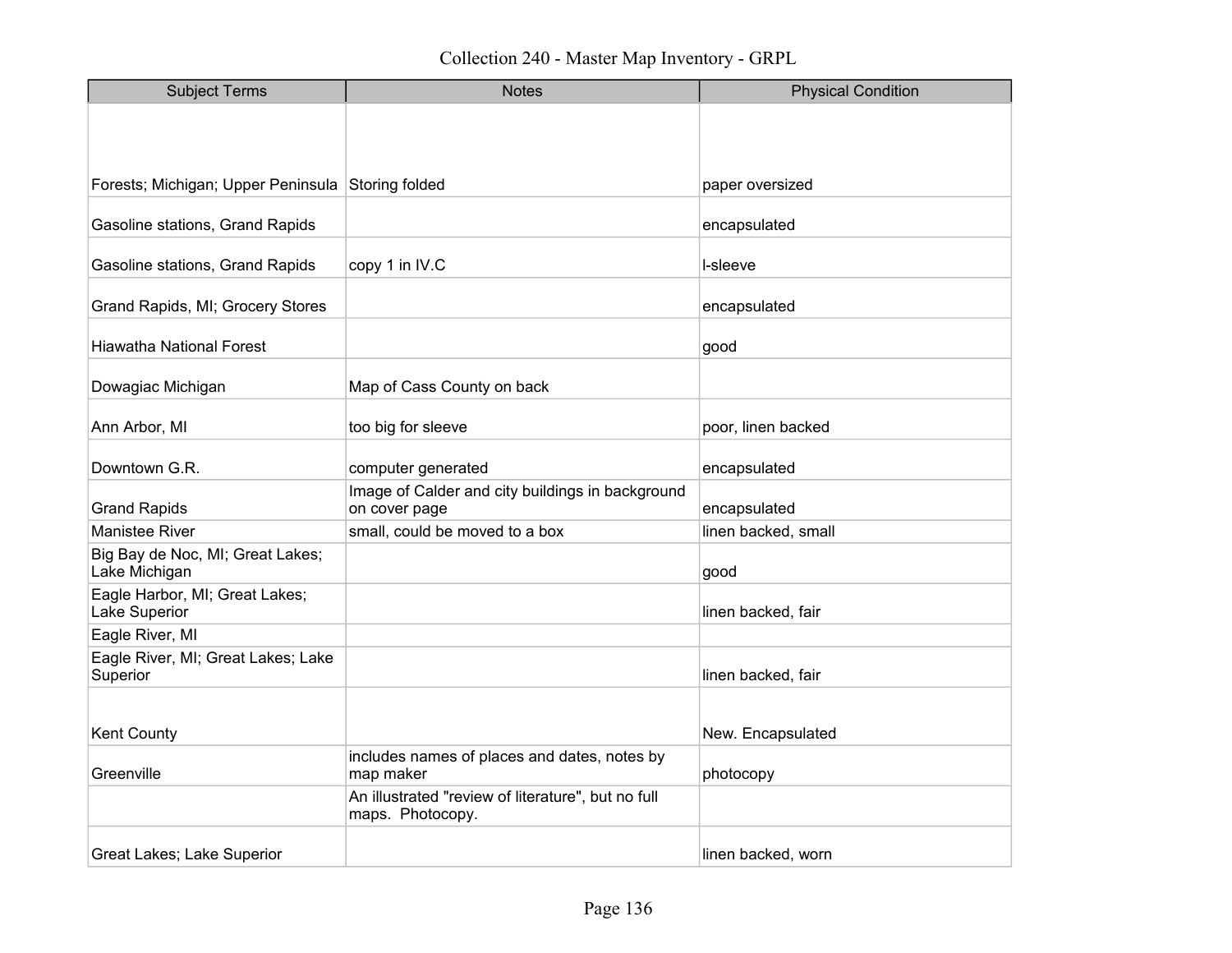| <b>Subject Terms</b>                                         | <b>Notes</b>                       | <b>Physical Condition</b>                               |
|--------------------------------------------------------------|------------------------------------|---------------------------------------------------------|
| Neighborhoods                                                | The Dept.                          | encapsulated                                            |
|                                                              |                                    |                                                         |
| Iron County, MI                                              |                                    | poor, large tear across top                             |
| <b>Eaton County</b>                                          |                                    | linen backed                                            |
| Eaton county                                                 |                                    | linen backed                                            |
| Hiawatha National Forest                                     |                                    | good                                                    |
| <b>Hiawatha National Forest</b>                              |                                    | good                                                    |
|                                                              |                                    |                                                         |
| michigan                                                     |                                    | linen backed, fair, dirty                               |
| Great Lakes; Green Bay, WI; Lake<br>Michigan                 |                                    | linen backed but poor, worn esp. at edges               |
| Great Lakes; Green Bay, WI; Lake<br>Michigan                 |                                    | big piece at top is missing, worn with lots of<br>tears |
| Escanaba, Michigan, Wisconsin                                |                                    | good                                                    |
|                                                              |                                    |                                                         |
| Escanaba, Michigan, Wisconsin                                |                                    | good                                                    |
| <b>Hiawatha National Forest</b>                              |                                    | good                                                    |
| Gogebic County                                               |                                    | I-sleeve                                                |
|                                                              |                                    |                                                         |
| Manitou Island history.                                      | includes poem by Robert Steele     | New, I-sleeve                                           |
|                                                              |                                    |                                                         |
| Frankfort, Michigan; Lake Michigan                           |                                    | New, I-sleeve                                           |
| Old kent Bank locations;<br>Interchanges; 131; 196; 96; 296. |                                    |                                                         |
| Knapp to 28th St. & I96 w I131<br>interchange area.          |                                    | coffee stains!                                          |
|                                                              | Folded, list of street names & map | Excellent condition.                                    |
|                                                              |                                    |                                                         |
| <b>Grand Rapids, Fairmount Suare</b>                         | computer generated                 | encapsulated                                            |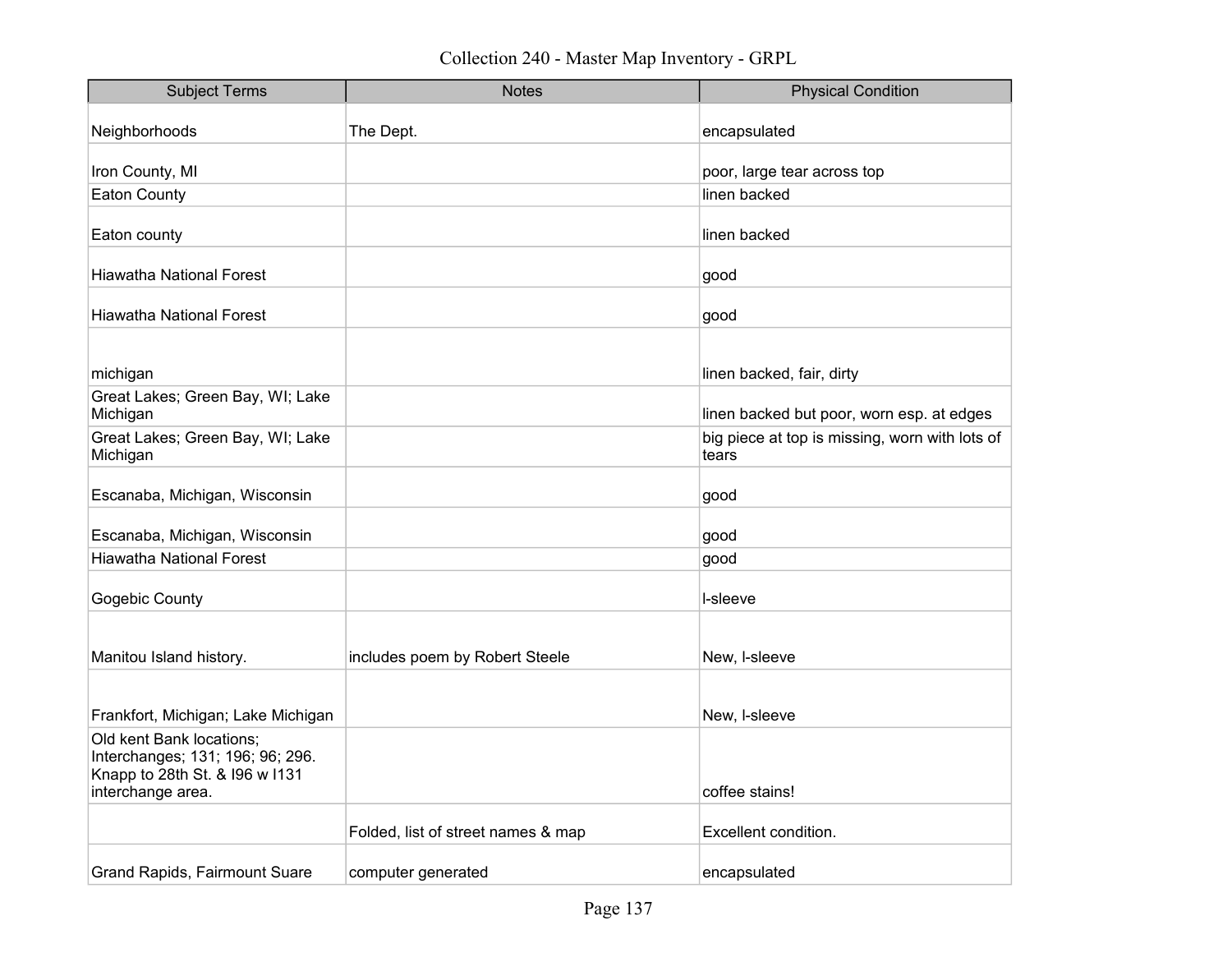| <b>Subject Terms</b>       | <b>Notes</b>                                                                                                         | <b>Physical Condition</b>             |
|----------------------------|----------------------------------------------------------------------------------------------------------------------|---------------------------------------|
|                            |                                                                                                                      |                                       |
| Iron County, MI            | 2 copies, one by itself in a folder, and one with<br>Northwestern in a tube                                          | fair                                  |
| Iron County, MI            | 2 sheets, both Northeastern and Northwestern are<br>in a tube. One copy of Northeastern is by itself in<br>a folder. | fair, thin paper                      |
|                            |                                                                                                                      |                                       |
|                            |                                                                                                                      |                                       |
| Alpena County              |                                                                                                                      | encapsulated                          |
| Lenawee County, MI         |                                                                                                                      |                                       |
|                            |                                                                                                                      |                                       |
| Formerly Box 1, Folder 43  | Explanatory Key & several map sections,<br>encapsulated, but too large for the folder & needs<br>a different box.    |                                       |
| Lake Superior              |                                                                                                                      | linen backed, should be encapsulated! |
| Michigan Railroad          |                                                                                                                      | linen backed, fair                    |
| Michigan Railroad          |                                                                                                                      | linen backed, beginning to crumle     |
| Michigan Railroad          |                                                                                                                      | linen backed, fair                    |
|                            |                                                                                                                      |                                       |
| Michigan                   | four quarter pages stapled together                                                                                  | copy                                  |
| Michigan                   | four pages taped into full sized map                                                                                 | copy                                  |
| Michigan                   |                                                                                                                      | encapsulated                          |
| Great Lakes; Lake Superior |                                                                                                                      | encapsulated                          |
| Detroit                    | Verso Map is Item #789. Needs to be opened,<br>encapsulated & rehoused                                               | Folded. Tears. Tape.                  |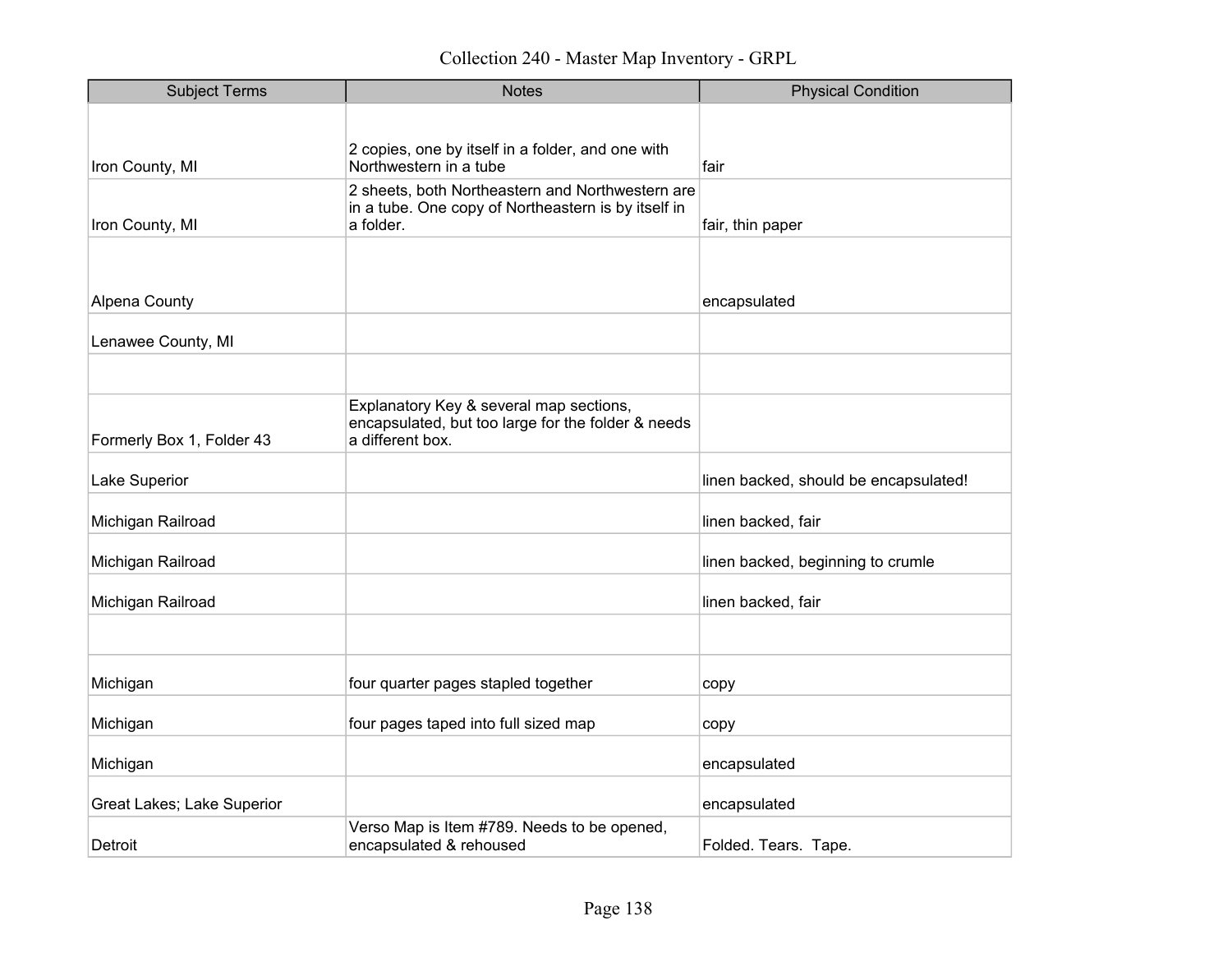| <b>Subject Terms</b>                        | <b>Notes</b>                                                                                                                                  | <b>Physical Condition</b>                   |
|---------------------------------------------|-----------------------------------------------------------------------------------------------------------------------------------------------|---------------------------------------------|
| Detroit and Environs, Dearborn              |                                                                                                                                               | encapsualted, copy                          |
|                                             | encapsulated and in its own folder with                                                                                                       |                                             |
| Detroit, Dearborn                           | corresponding street guide                                                                                                                    | encapsulated                                |
| <b>Hiawatha National Forest</b>             |                                                                                                                                               | good                                        |
| world in 1566.                              | this map is reproduced from a facsimile of a<br>copper print by J>P. Cimerlinus taken from<br>Nordenskjold's Facsimile Atlas, Stockholm, 1889 | fair, linen backed, should be encapsulated! |
| Fisk Lake, MI; Lakes, Inland                |                                                                                                                                               | good                                        |
|                                             |                                                                                                                                               |                                             |
| Fisk Lake, MI                               |                                                                                                                                               | worn                                        |
|                                             |                                                                                                                                               |                                             |
| <b>Flat River</b>                           | 2 maps, one on each side                                                                                                                      | good                                        |
| Flat River, Canoeing, Smyrna,<br>Greenville |                                                                                                                                               | good                                        |
|                                             |                                                                                                                                               |                                             |
| Flat River, Smyrna, Greenville              | folded, copy 1 is in XII.E                                                                                                                    | good                                        |
| Flint, MI; Genessee County, MI              |                                                                                                                                               |                                             |
| Flint, MI                                   |                                                                                                                                               | good                                        |
| Flint, MI                                   |                                                                                                                                               | good                                        |
| Flint, Genesee County                       | Genesee County map on reverse                                                                                                                 | good                                        |
| Fort Wayne, IN                              |                                                                                                                                               | good                                        |
|                                             |                                                                                                                                               |                                             |
| Fort William, Ontario, Canada               |                                                                                                                                               | good                                        |
| Wisconsin                                   |                                                                                                                                               | I-sleeve                                    |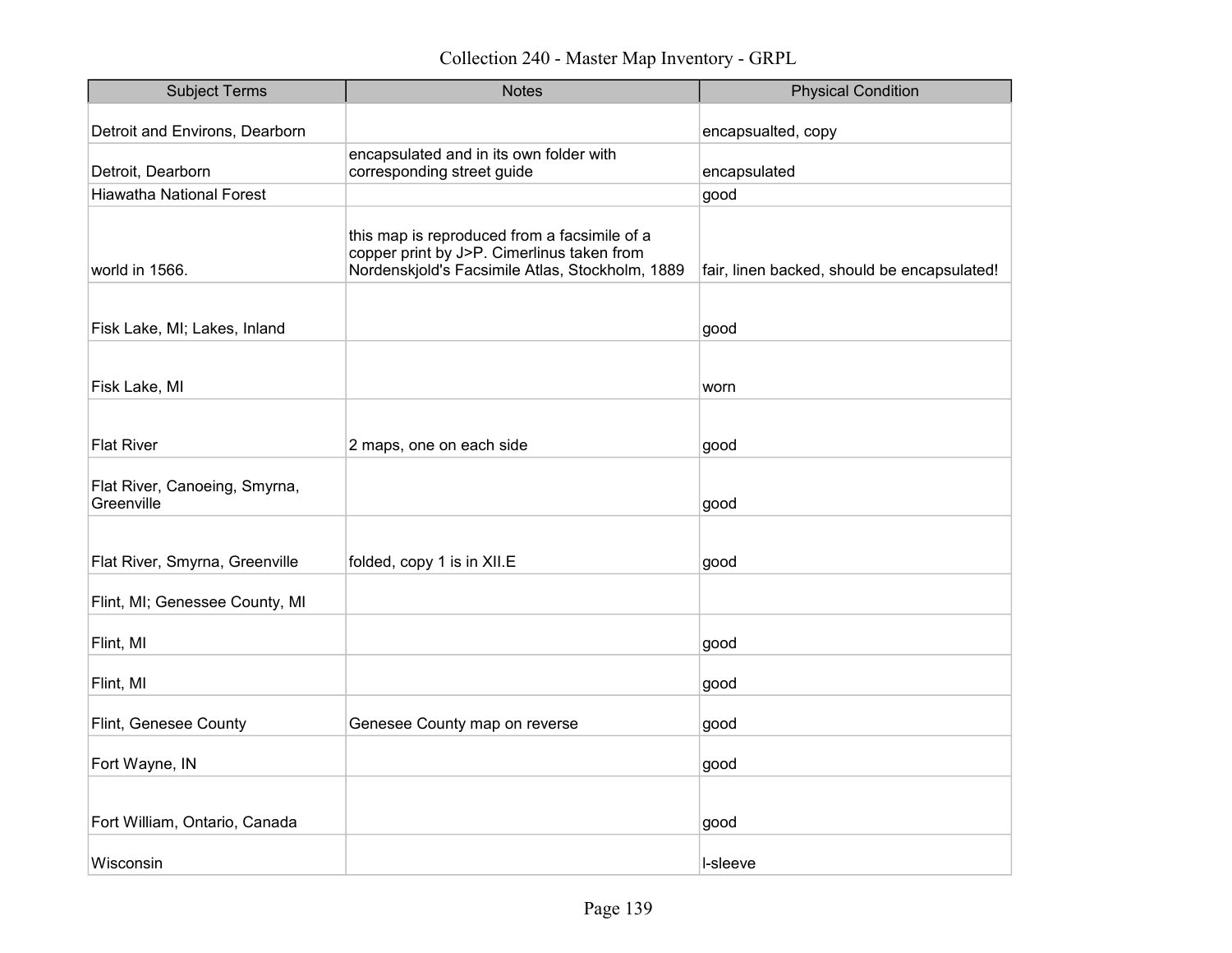| <b>Subject Terms</b>                                                                | <b>Notes</b>                                                                                              | <b>Physical Condition</b>             |
|-------------------------------------------------------------------------------------|-----------------------------------------------------------------------------------------------------------|---------------------------------------|
| Frankfort, MI; Great Lakes; Lake<br>Michigan                                        |                                                                                                           | linen backed, fair                    |
| lake michigan shipwrecks and<br>cargoes                                             |                                                                                                           | fair                                  |
| I 96; Old Kent Bank locations;<br>Interchanges; Central Business<br><b>District</b> |                                                                                                           | coffee stains!                        |
| French explorers in Michigan<br>Territory                                           | See booklet in 240-5. found in "duplicate maps"<br>folder, no location for another copy has been<br>found | linen backed, worn, rolled at top     |
| Freska Lake, MI                                                                     |                                                                                                           | good                                  |
| Michigan                                                                            |                                                                                                           | I-sleeve, linen backed                |
| Gaines Twp.                                                                         | 18 pages in a folder                                                                                      | good                                  |
| Galesburg, MI                                                                       |                                                                                                           | good                                  |
| <b>Hiawatha National Forest</b>                                                     |                                                                                                           | good                                  |
| <b>Hiawatha National Forest</b>                                                     |                                                                                                           | good                                  |
| <b>Hiawatha National Forest</b>                                                     |                                                                                                           | good                                  |
| Ireland                                                                             |                                                                                                           | good                                  |
| Georgian Bay; Great Lakes; Lake<br>Huron                                            |                                                                                                           | linen backed, worn, dirty             |
| Great Lakes; Lake Michigan                                                          |                                                                                                           | linen backed, bit worn, esp. at edges |
| Great Lakes; Lake Superior                                                          |                                                                                                           | linen backed, worn, esp, at edges     |
| <b>Great Lakes</b>                                                                  | Linen backed paper, has been folded                                                                       | fair                                  |
| Allegan County, MI                                                                  | <b>Bicycle Routes, MI</b>                                                                                 | fair                                  |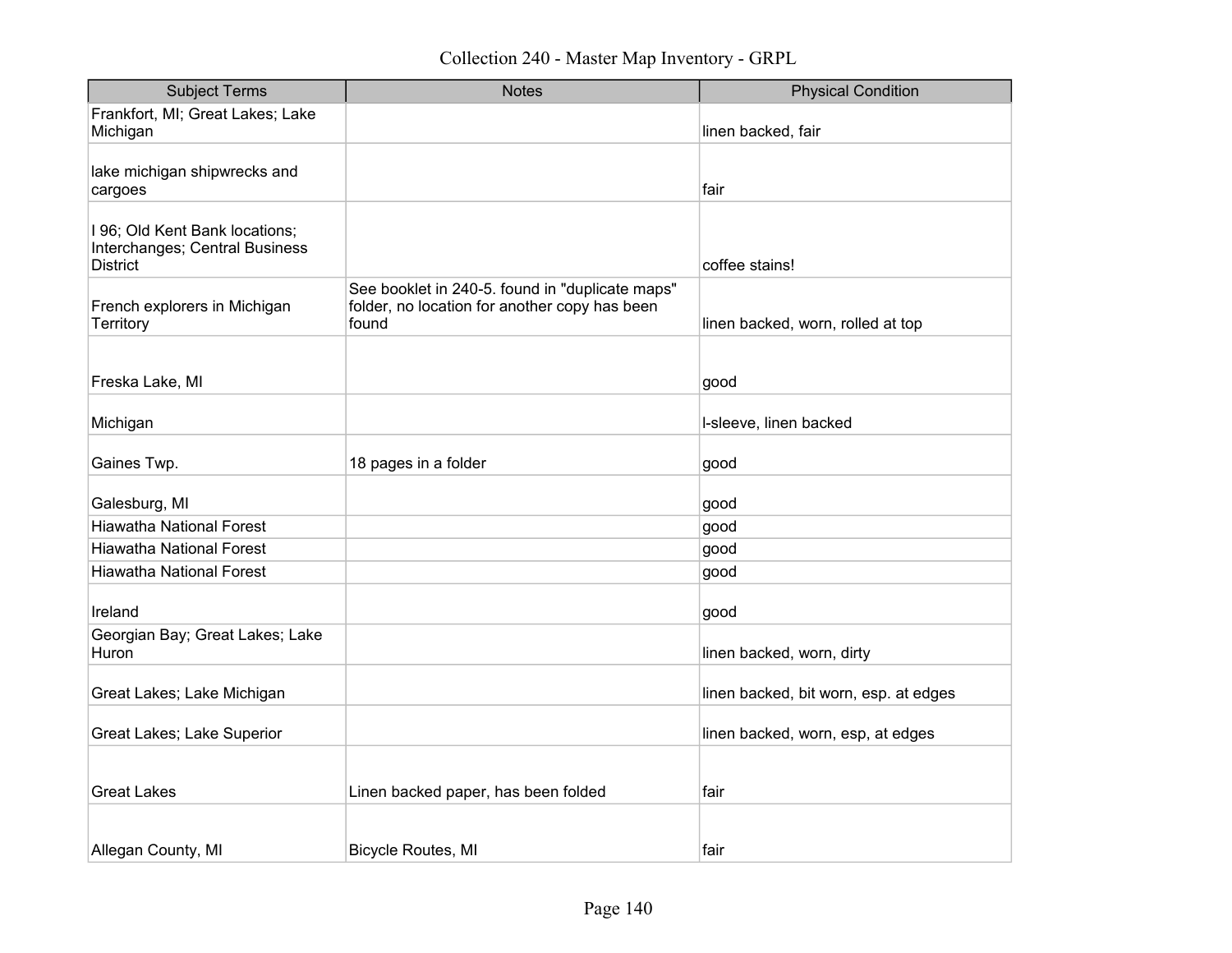| <b>Subject Terms</b>                                               | <b>Notes</b>                                                                                          | <b>Physical Condition</b> |
|--------------------------------------------------------------------|-------------------------------------------------------------------------------------------------------|---------------------------|
|                                                                    |                                                                                                       |                           |
| Barry County, MI                                                   | <b>Bicycle Routes, MI</b>                                                                             | fair                      |
|                                                                    |                                                                                                       |                           |
| <b>Grand Traverse County</b>                                       | received from Reference Dept. (04/2012)                                                               | paper, folded             |
|                                                                    |                                                                                                       |                           |
| Bicycle Routes, MI; Ionia County, MI                               |                                                                                                       | fair                      |
|                                                                    |                                                                                                       |                           |
| Kalkaska County, advertisements,<br><b>National Trout Festival</b> | received from Reference Dept. (04/2012)                                                               | paper, folded             |
|                                                                    |                                                                                                       |                           |
| Bicycle Routes, MI; Kent County, MI                                |                                                                                                       | fair                      |
|                                                                    |                                                                                                       |                           |
| Bicycle Routes, MI, Montcalm<br>County                             |                                                                                                       | fair                      |
|                                                                    |                                                                                                       |                           |
| Bicycle Routes, MI, Muskegon<br>County                             |                                                                                                       | fair                      |
|                                                                    |                                                                                                       |                           |
| Bicycle Routes, MI, Newaygo                                        |                                                                                                       |                           |
| County                                                             |                                                                                                       | fair                      |
|                                                                    |                                                                                                       |                           |
| Bicycle Routes, MI, Oceana County                                  |                                                                                                       | fair                      |
|                                                                    |                                                                                                       |                           |
| Bicycle Routes, MI, Ottawa County                                  |                                                                                                       | fair                      |
|                                                                    |                                                                                                       |                           |
|                                                                    |                                                                                                       |                           |
|                                                                    |                                                                                                       |                           |
| <b>Highway Planning Survey</b>                                     | oversized                                                                                             | paper                     |
|                                                                    | unrolled from large tube, 6/14/2007 has star &<br>colored stickers on it; edges trimmed w title upper |                           |
| Grand Rapids, MI                                                   | left corner                                                                                           | encapsulated              |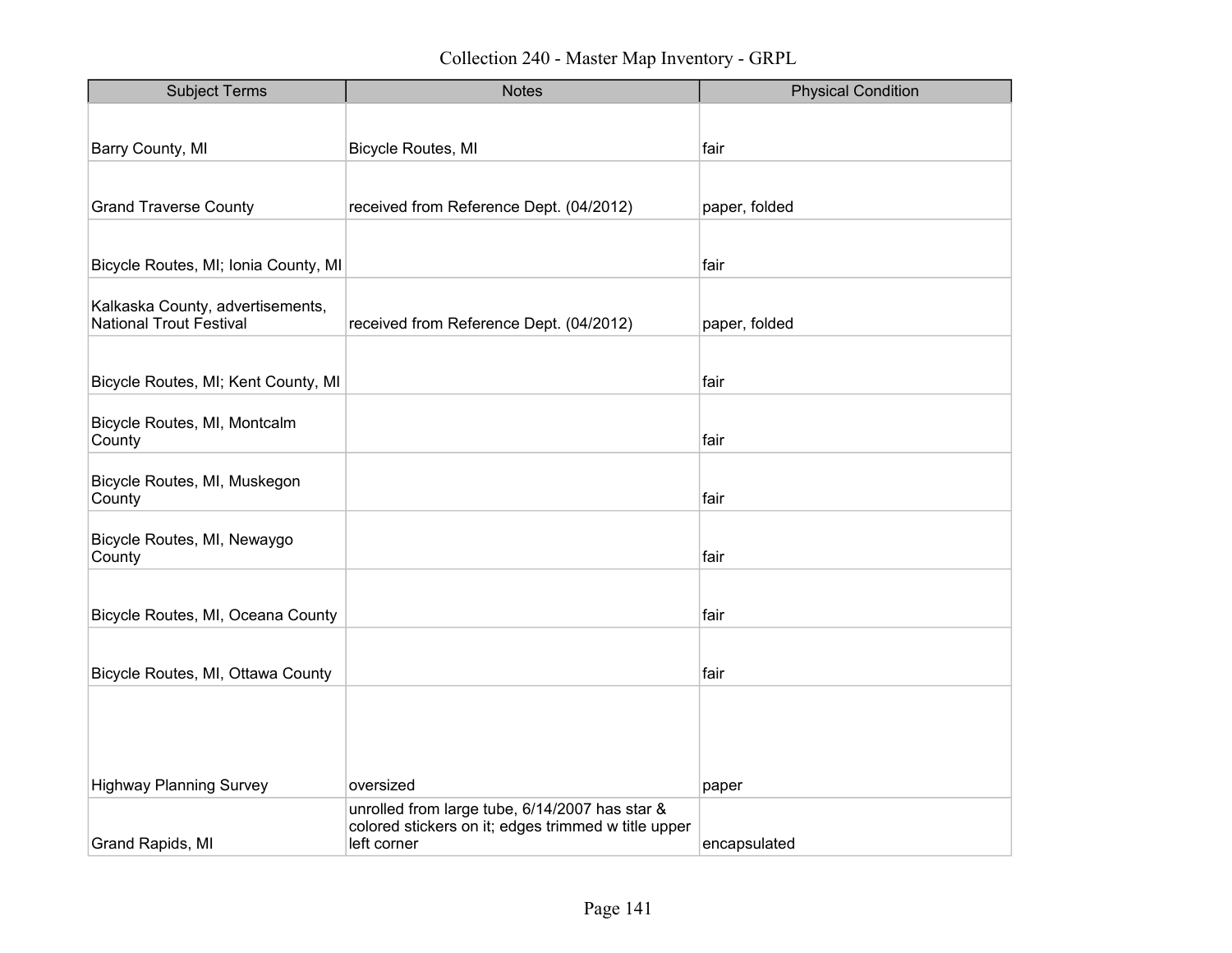| <b>Subject Terms</b>                       | <b>Notes</b>                                                                                    | <b>Physical Condition</b>                                      |
|--------------------------------------------|-------------------------------------------------------------------------------------------------|----------------------------------------------------------------|
| Fire Stations, Grand Rapids                |                                                                                                 | encapsulated                                                   |
|                                            |                                                                                                 |                                                                |
| Grand Rapids, MI                           |                                                                                                 | some tearing at edges, could be<br>encapsulated                |
|                                            |                                                                                                 |                                                                |
| Fire Stations, Grand Rapids                |                                                                                                 |                                                                |
| Grand Rapids, MI                           |                                                                                                 |                                                                |
|                                            |                                                                                                 |                                                                |
| Grand Rapids, MI                           |                                                                                                 | poor, thin paper, water stains, worn                           |
|                                            |                                                                                                 |                                                                |
| <b>Grand Rapids</b>                        |                                                                                                 | encapsulated                                                   |
| Grand Rapids, MI                           |                                                                                                 |                                                                |
|                                            |                                                                                                 |                                                                |
| Grand Rapids, MI                           |                                                                                                 |                                                                |
|                                            |                                                                                                 |                                                                |
|                                            |                                                                                                 |                                                                |
| <b>Grand Rapids</b>                        |                                                                                                 | thin paper                                                     |
|                                            |                                                                                                 |                                                                |
|                                            | Items removed to the Archives due to the poor<br>condition of the pieces, which previously were |                                                                |
| <b>Grand Rapids master planning</b>        | folded & attached at the back of the book.                                                      |                                                                |
|                                            |                                                                                                 |                                                                |
|                                            |                                                                                                 |                                                                |
| St. Mary's River                           |                                                                                                 | linen backed                                                   |
|                                            |                                                                                                 |                                                                |
| <b>Genesee County</b>                      |                                                                                                 | linen backed                                                   |
| Ohio                                       |                                                                                                 | poor, torn at creases, tape, brittle, could be<br>encapsulated |
| Baraga County, MI; Marquette<br>County, MI |                                                                                                 |                                                                |
|                                            |                                                                                                 |                                                                |
| Iron County, MI                            |                                                                                                 |                                                                |
|                                            |                                                                                                 |                                                                |
| Geology, MI                                |                                                                                                 | fair                                                           |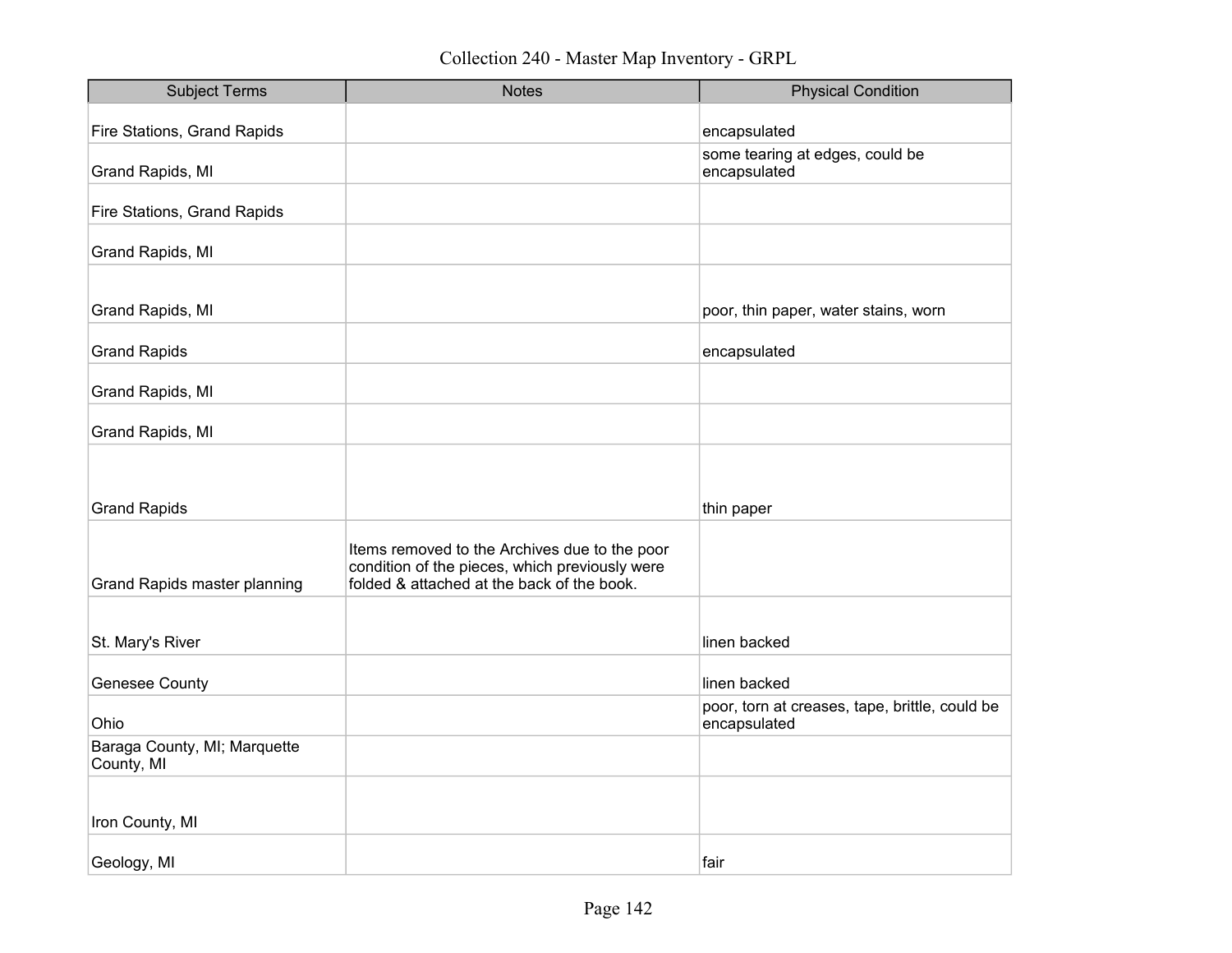| <b>Subject Terms</b>                           | <b>Notes</b>                                                                  | <b>Physical Condition</b>                       |
|------------------------------------------------|-------------------------------------------------------------------------------|-------------------------------------------------|
|                                                |                                                                               |                                                 |
|                                                |                                                                               |                                                 |
|                                                |                                                                               |                                                 |
| Great Lakes; Lake Superior                     |                                                                               | linen backed, worn                              |
| Iron County, MI                                |                                                                               |                                                 |
| <b>Central Mine</b>                            |                                                                               | fair                                            |
|                                                |                                                                               |                                                 |
| <b>Upper Peninsula</b>                         | I-sleeve                                                                      |                                                 |
|                                                |                                                                               |                                                 |
| <b>Upper Peninsula</b>                         | I-sleeve, other copies found in III.E, and XII.E                              |                                                 |
|                                                |                                                                               |                                                 |
| Lower Peninsula of MI                          |                                                                               | I-sleeve                                        |
|                                                |                                                                               |                                                 |
| Lower Peninsula of MI                          | there are 9 total copies of this map, 8 are in<br>drawer E                    |                                                 |
|                                                |                                                                               |                                                 |
| Michigan, topography                           | unrolled from tube 6/02/2007, need to find a<br>location to accommodate size. | encapsulated, some warping from being<br>rolled |
|                                                |                                                                               |                                                 |
|                                                |                                                                               |                                                 |
| <b>Ontonagon County</b>                        |                                                                               | good                                            |
|                                                |                                                                               |                                                 |
| <b>Ottawa County</b>                           |                                                                               | encapsulated                                    |
| Ottawa County, Georgetown Twp.                 |                                                                               |                                                 |
|                                                |                                                                               |                                                 |
| Michigan Highways                              |                                                                               | encapsulated                                    |
| <b>Hiawatha National Forest</b>                |                                                                               | good                                            |
| Grand Haven, MI; Great Lakes;<br>Lake Michigan |                                                                               | linen backed but poor, brittle, worn at edges   |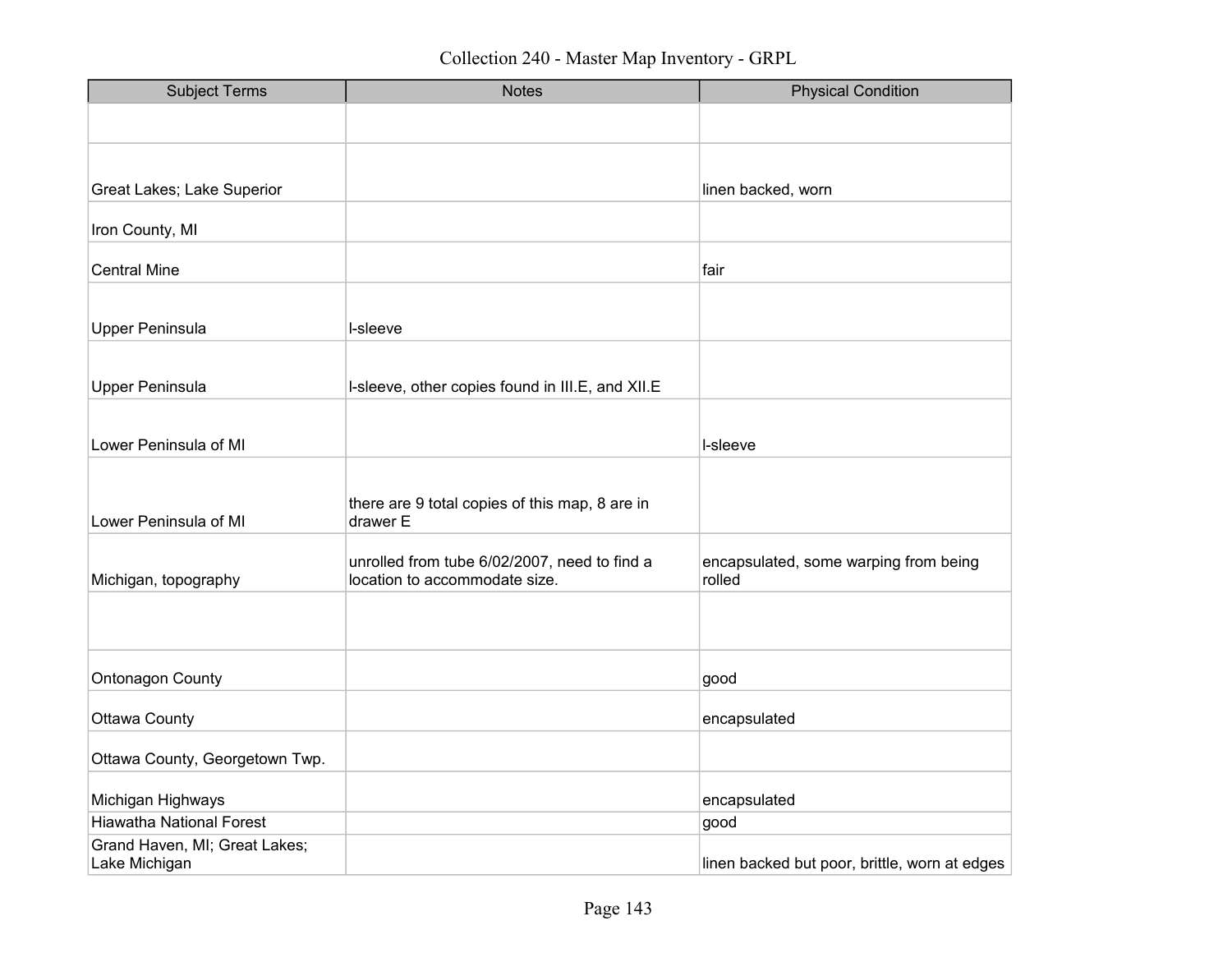| <b>Subject Terms</b>                                | <b>Notes</b>                                                                                                                                                                                                            | <b>Physical Condition</b> |
|-----------------------------------------------------|-------------------------------------------------------------------------------------------------------------------------------------------------------------------------------------------------------------------------|---------------------------|
|                                                     |                                                                                                                                                                                                                         |                           |
| Grand Haven, MI                                     |                                                                                                                                                                                                                         |                           |
|                                                     |                                                                                                                                                                                                                         |                           |
| Great Lakes; Lake Michigan                          | Grand River on reverse side                                                                                                                                                                                             | good                      |
| Grand Haven, Ottawa Co.                             | Ottawa County map on reverse side                                                                                                                                                                                       | good                      |
| Grand Haven (Mi.); Ottawa County<br>(Mi.)           |                                                                                                                                                                                                                         |                           |
| Grand Island, MI; Great Lakes;<br>Lake Superior     |                                                                                                                                                                                                                         | fair                      |
|                                                     |                                                                                                                                                                                                                         |                           |
| <b>Grand Rapids, MI</b>                             |                                                                                                                                                                                                                         | encapsulated              |
| Grand Rapids, MI                                    | Reproduction                                                                                                                                                                                                            | encapsulated              |
| <b>Grand Rapids, Detroit</b>                        | Detroit Map on verso                                                                                                                                                                                                    | encapsulated              |
| <b>Grand Rapids, MI</b>                             |                                                                                                                                                                                                                         | good                      |
|                                                     |                                                                                                                                                                                                                         |                           |
|                                                     | Book. Directory & folded map                                                                                                                                                                                            |                           |
|                                                     |                                                                                                                                                                                                                         |                           |
|                                                     | Book. Directory & folded map                                                                                                                                                                                            |                           |
|                                                     |                                                                                                                                                                                                                         |                           |
| Grand Rapids, MI; Kent County;                      |                                                                                                                                                                                                                         |                           |
| rivers; railways                                    |                                                                                                                                                                                                                         | encapsulated              |
| Historic and contemporary Grand<br>Rapids.          | "then and now" illustraions                                                                                                                                                                                             | good                      |
| Historic and contemporary Grand<br>rapids Landmarks | "then and now" illustrations of G.R. - many<br>contemporary business logos on buildings and<br>trucks, as well as historical illustrations such as<br>"Louis Campau founding father" and "the great<br>log jam of 1883" | good                      |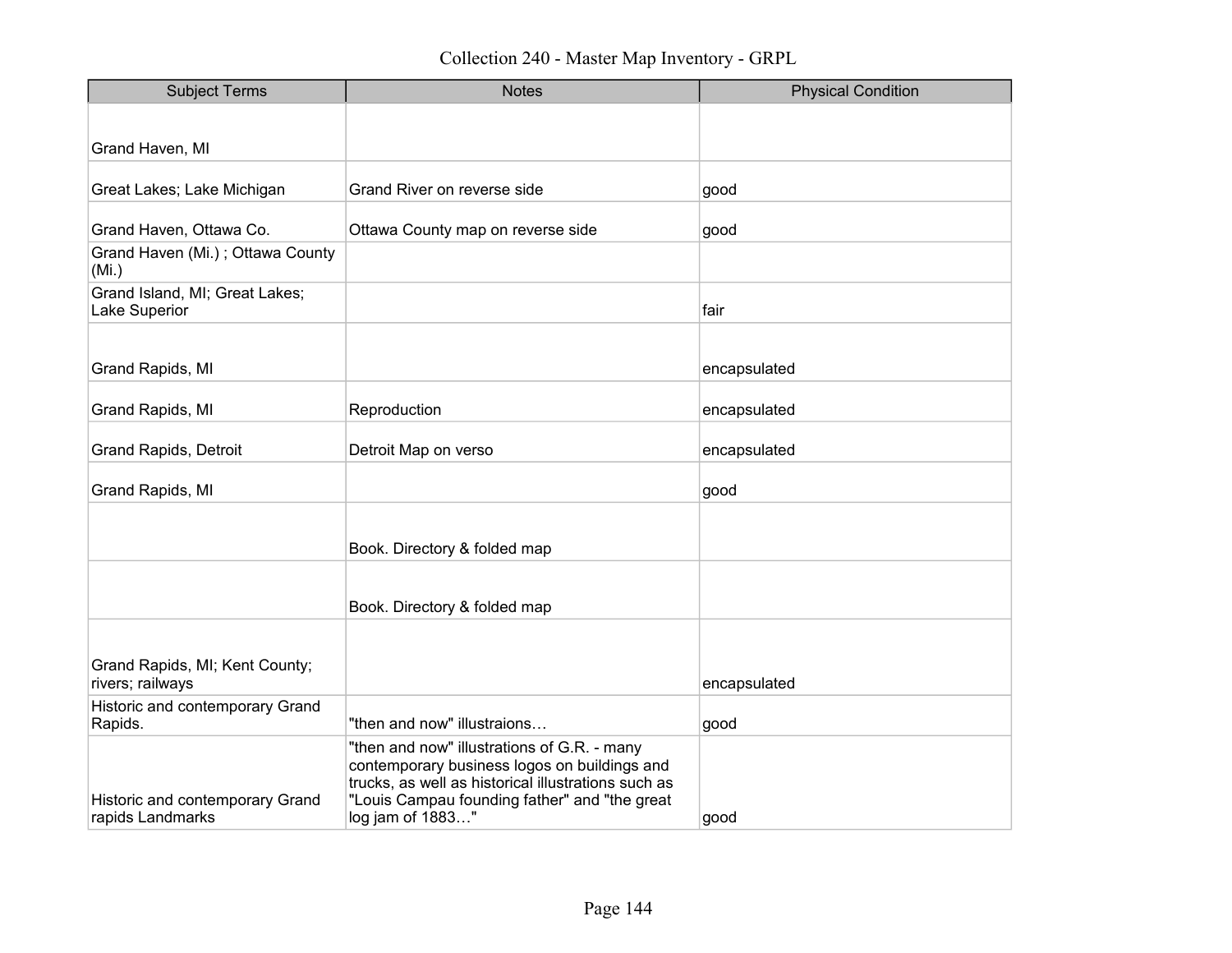| <b>Subject Terms</b>                                      | <b>Notes</b>                                                                                                                                                           | <b>Physical Condition</b>                                           |
|-----------------------------------------------------------|------------------------------------------------------------------------------------------------------------------------------------------------------------------------|---------------------------------------------------------------------|
| Historical Sites of Interest in Grand<br>Rapids           | 3rd grade curriculum project                                                                                                                                           | good, stapled                                                       |
|                                                           |                                                                                                                                                                        |                                                                     |
| Advertising.                                              | <b>Advertising Art?</b>                                                                                                                                                | New, but with small nicks from transport.                           |
| Grand Rapids, MI                                          | unrolled from large tube 6/14/2007                                                                                                                                     | encapsulated                                                        |
|                                                           |                                                                                                                                                                        |                                                                     |
| <b>Grand Rapids Traffic Flow</b>                          |                                                                                                                                                                        | fair                                                                |
| Michigan, Summer Resorts,<br>Railraod                     |                                                                                                                                                                        | encapsulated                                                        |
| Grand Rapids, MI                                          | unrolled from tube and moved to FF. 6/02/2007                                                                                                                          | encapsulated, some warping from being<br>rolled, linen backed, fair |
| Grand Rapids, MI                                          |                                                                                                                                                                        | encapsulated                                                        |
| Grand Rapids, MI                                          | 2 copies in different folders, second copy is not<br>encapsulated and is in poor condition.                                                                            | encapsulated                                                        |
| <b>Grand Rapids</b>                                       |                                                                                                                                                                        | encapsulated                                                        |
| <b>Grand Rapids Streets and</b><br>Neighborhoods, Suburbs |                                                                                                                                                                        | encapsulated                                                        |
|                                                           |                                                                                                                                                                        |                                                                     |
| Grand Rapids, MI                                          | Found 12/2007. Copy 3                                                                                                                                                  | good                                                                |
| Historic Sites in Grand Rapids, a<br>walking tour         | map features photos of historic locations in Grand<br>rapids, such as the Calder, Monroe Mall (Campau<br>Square), St. Mark's Episcopal, the "old" Federal<br>builiding | good                                                                |
|                                                           |                                                                                                                                                                        |                                                                     |
|                                                           |                                                                                                                                                                        |                                                                     |
| Grand Rapids, MI                                          |                                                                                                                                                                        | encapsulated                                                        |
| Grand Rapids, Downtown                                    |                                                                                                                                                                        | encapsulated                                                        |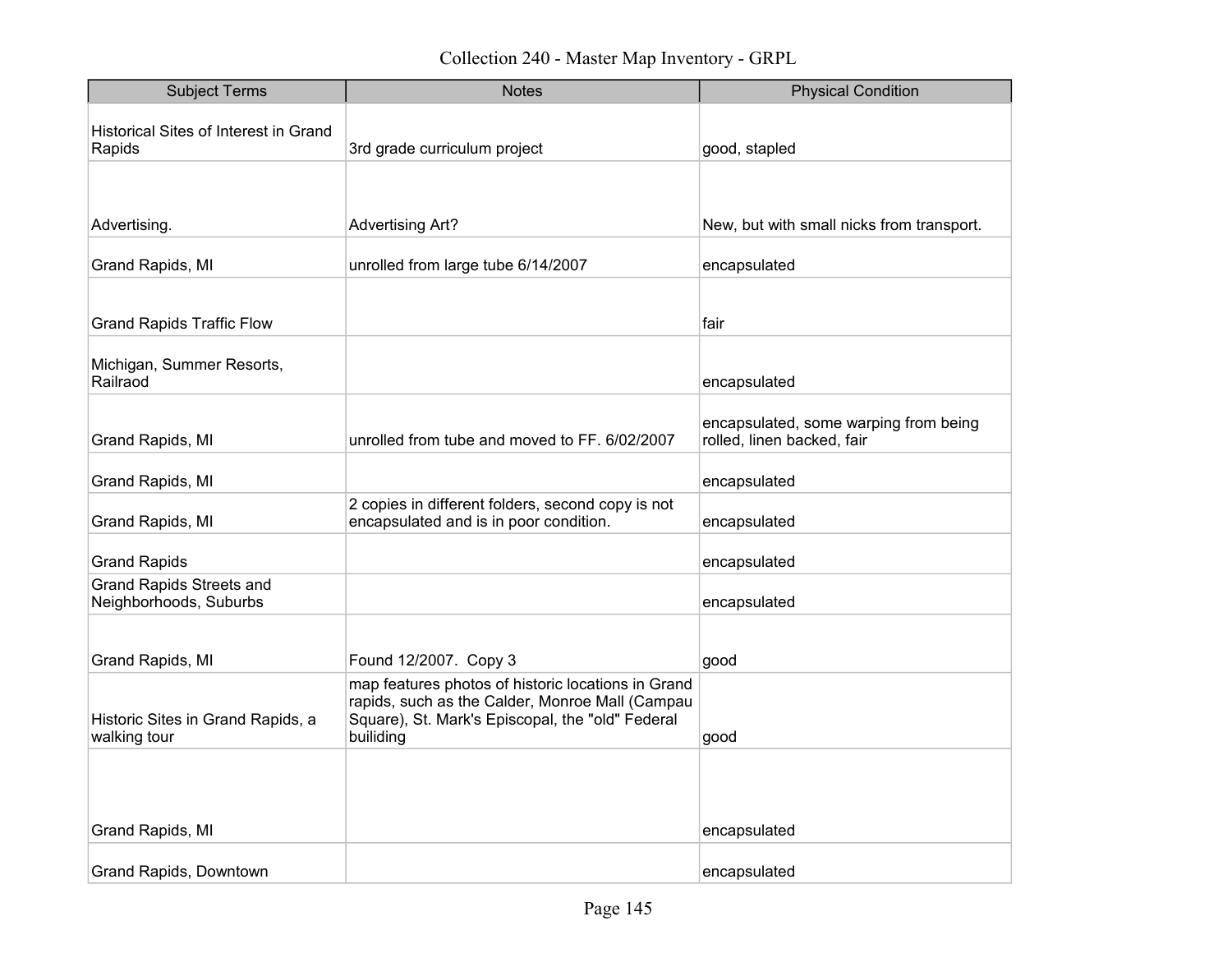| <b>Subject Terms</b>                                              | <b>Notes</b>                                                                | <b>Physical Condition</b>                                            |
|-------------------------------------------------------------------|-----------------------------------------------------------------------------|----------------------------------------------------------------------|
| Grand Rapids, MI                                                  |                                                                             |                                                                      |
|                                                                   |                                                                             |                                                                      |
| Downtown Grand Rapids                                             |                                                                             | encapsulated                                                         |
|                                                                   |                                                                             |                                                                      |
| Grand Rapids, MI                                                  |                                                                             |                                                                      |
| Census                                                            | The Dept.                                                                   |                                                                      |
| Expressway                                                        | folded                                                                      | fair                                                                 |
|                                                                   |                                                                             |                                                                      |
| Grand Rapids, MI                                                  |                                                                             | encapsulated                                                         |
| Grand Rapids, MI                                                  | two copies                                                                  | encapsulated                                                         |
| Grand Rapids, MI                                                  |                                                                             |                                                                      |
|                                                                   |                                                                             |                                                                      |
| Grand Rapids, MI                                                  |                                                                             |                                                                      |
| Grand Rapids, MI                                                  |                                                                             |                                                                      |
|                                                                   |                                                                             |                                                                      |
|                                                                   |                                                                             |                                                                      |
| Grand Rapids, Jenison, Hudsonville,<br>Byron Center, Grand Valley | laminated, was hanging downstairs, taken down &<br>given to us by Bill Hill | good, laminated                                                      |
|                                                                   |                                                                             |                                                                      |
|                                                                   | See also a smaller version? In 240-1                                        | paper, Encapsulated, some tape                                       |
|                                                                   |                                                                             |                                                                      |
| <b>Grand Rapids Metro Area</b>                                    |                                                                             | encapsulated                                                         |
|                                                                   |                                                                             |                                                                      |
|                                                                   |                                                                             |                                                                      |
|                                                                   |                                                                             |                                                                      |
| <b>Grand Rapids</b>                                               | inventory of tubes 6/14/2007. Need to find<br>location to accommodate size. | poor, thin brittle paper, tears at bottom and<br>top, tightly rolled |
|                                                                   |                                                                             |                                                                      |
| Grand Rapids, MI                                                  |                                                                             |                                                                      |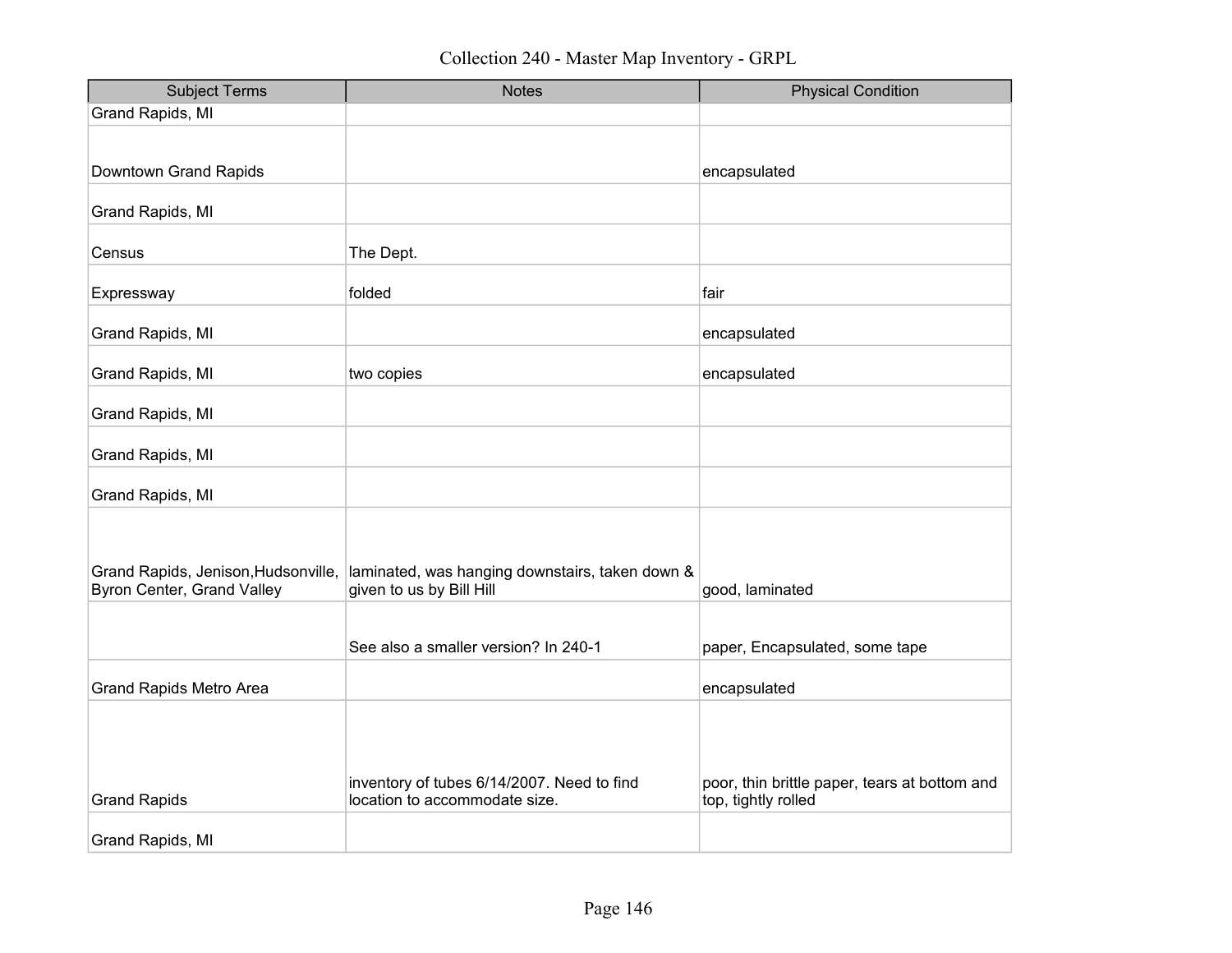| <b>Subject Terms</b>                                                     | <b>Notes</b>                                                                | <b>Physical Condition</b> |
|--------------------------------------------------------------------------|-----------------------------------------------------------------------------|---------------------------|
| <b>Grand Rapids</b>                                                      | urolled from tube 6/02/2007, need to find a<br>location to accommodate size | encapsulated, fair        |
| Schools; Wards; Railways; Grand<br>Rapids, MI                            | showing locations of schools and boundaries of<br>school districts          | encapsulated              |
| <b>Historic Grand Rapids</b>                                             | shows old island in Grand River, rail lines, bridges                        | encapsulated              |
| <b>Grand Rapids Parks</b>                                                |                                                                             | encapsulated, small       |
| <b>Grand Rapids Parks, Schools</b>                                       | computer generated                                                          | encapsulated              |
| <b>Grand Rapids Public Schools</b>                                       | computer generated                                                          | encapsulated              |
| Interurban; Car barns; railways<br>systems                               | Source unknown. Photocopy from the Vertical<br>File                         | Photocopy                 |
| <b>Grand Rapids Station Yard</b>                                         | dated "Detroit, February 1877"                                              | encapsulated              |
| Grand Rapids Streets, including,<br>parks, bus lines, points of interest | book form with fold out map                                                 |                           |
| <b>Grand Rapids</b>                                                      | 70 maps in a small legal sized folder - should<br>these be moved to a box?  | fair                      |
| <b>Grand Rapids Township</b>                                             |                                                                             | encapsulated              |
| Grand Rapids, plats                                                      | plat map, filled in in ink                                                  | encapsulated              |
| Grand Rapids Township, MI; Kent<br>County, MI                            |                                                                             | fair                      |
| Grand Rapids Township, Kent<br>County                                    | photocopy, originalsin XII.D?                                               | l-sleeve                  |
| Grand Rapids Township, Kent<br>County                                    | photocopy, I think originals are in XII.D                                   | l-sleeve                  |
|                                                                          |                                                                             |                           |
| Grand Rapids Twp.                                                        | 6 pages in a folder                                                         | good                      |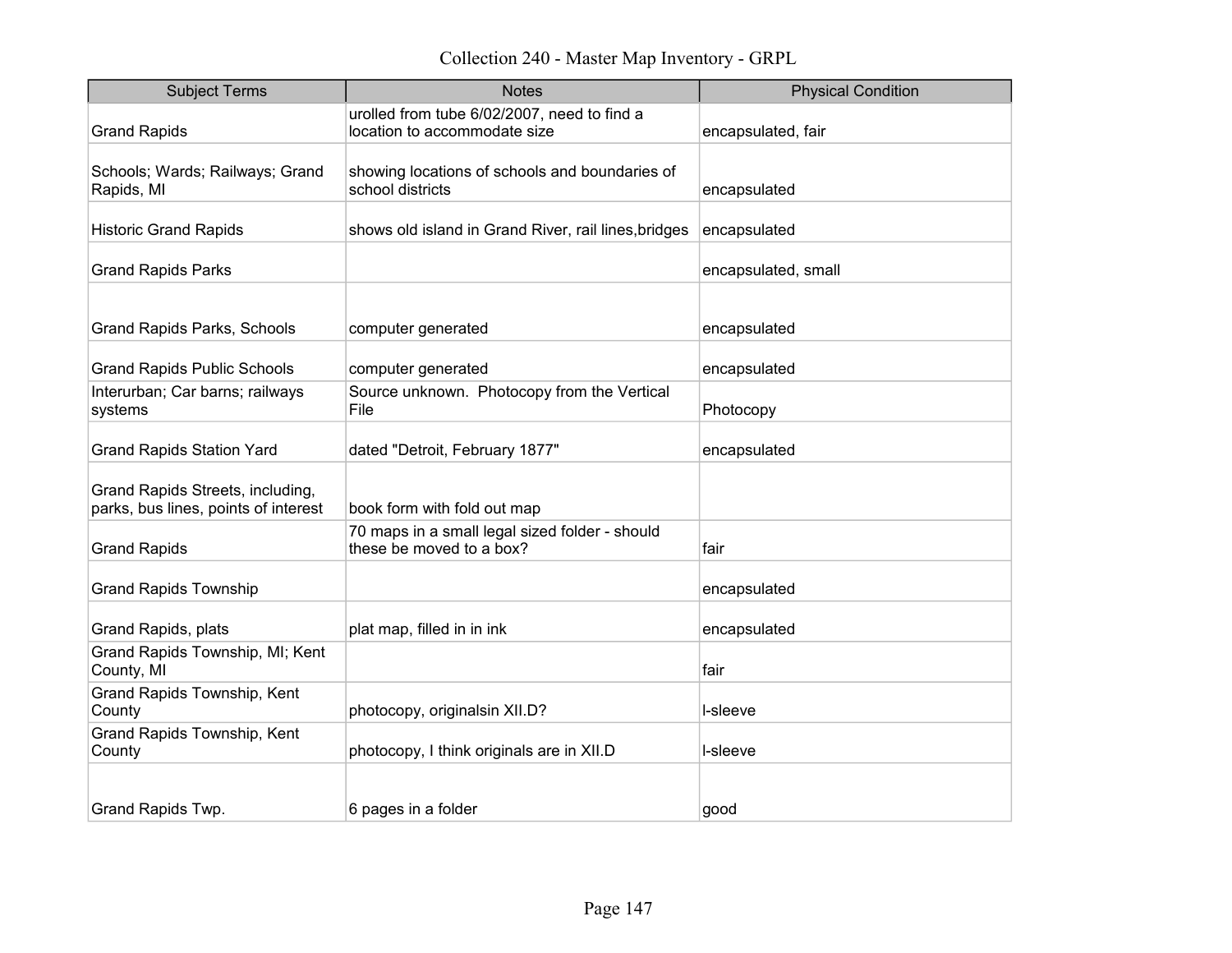| <b>Subject Terms</b>                                                                                                                       | <b>Notes</b>                                                                                                                                                             | <b>Physical Condition</b>   |
|--------------------------------------------------------------------------------------------------------------------------------------------|--------------------------------------------------------------------------------------------------------------------------------------------------------------------------|-----------------------------|
| Eastern three and one half section<br>of Grand Rapids Township, showing<br>most of the land ownership<br>including area around Reed's Lake | note in pencil on back says: "Mrs. A.S. White<br>locates this as Reed's Lake vicinity. E.W. Davis<br>was Judge Davis and his property was just South<br>of Reed's Lake." | encapsulated                |
| Grand Rapids, MI                                                                                                                           |                                                                                                                                                                          | worn, could be encapsulated |
|                                                                                                                                            |                                                                                                                                                                          |                             |
| Grand Rapids, MI                                                                                                                           | what is the location of the first copy of this map?                                                                                                                      | encapsulated                |
| Grand Rapids, MI; Kent County, MI                                                                                                          |                                                                                                                                                                          |                             |
| Grand Rapids (Mi.); Kent County<br>(Mi.); Suburbs                                                                                          |                                                                                                                                                                          | fair                        |
|                                                                                                                                            | Photocopy, partial?                                                                                                                                                      |                             |
| <b>Grand Rapids</b>                                                                                                                        |                                                                                                                                                                          | encapsulated                |
| Grand Rapids, Godfrey's Addition                                                                                                           | note by Kent County Register, Wm. G. Beckwith                                                                                                                            | encapsulated                |
| Grand Rapids, Hatch's Addition                                                                                                             |                                                                                                                                                                          | encapsulated                |
| <b>Grand Rapids</b>                                                                                                                        | This map, made in 1920 is a traced copy of the<br>original from 1836                                                                                                     | linen                       |
| Grand Rapids, MI                                                                                                                           | Received from W.S. Reed, Little Falls, N.Y.--<br>bottom right. "A-11-2"--top right.                                                                                      | Black line on crème         |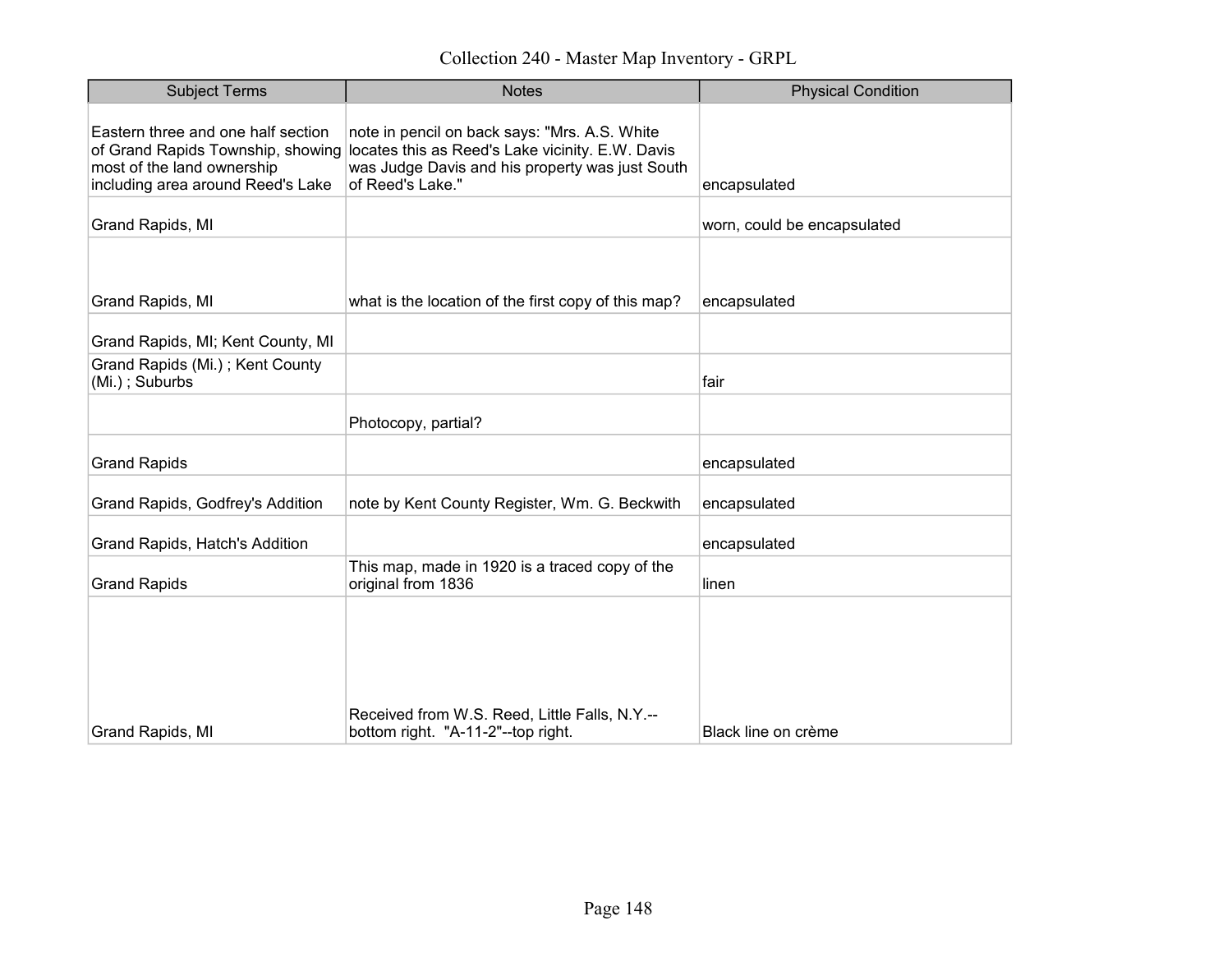| <b>Subject Terms</b>               | <b>Notes</b>                                                                        | <b>Physical Condition</b>                                                                                                       |
|------------------------------------|-------------------------------------------------------------------------------------|---------------------------------------------------------------------------------------------------------------------------------|
|                                    |                                                                                     |                                                                                                                                 |
|                                    |                                                                                     |                                                                                                                                 |
| Grand Rapids, MI                   | Received from W.S. Reed, Little Falls, N.Y.--<br>bottom right. "A-11-2"--top right. | Black line on crème                                                                                                             |
| Grand Rapids, MI                   | Received from W.S. Reed, Little Falls, N.Y.--<br>bottom right. "A-11-2"--top right. | Faded copy; gray paper.                                                                                                         |
| Grand Rapids, MI                   | Received from W.S. Reed, Little Falls, N.Y.--<br>bottom right. "A-11-2"--top right. | Faded copy; gray paper.                                                                                                         |
| Panoramic, bird's eye, aerial view | Sepia colored. GRPL purchase P2001.060.                                             | Encapsulated                                                                                                                    |
|                                    | We don't know if this is an exact copy or has<br>modification from the reprinter.   | <b>New</b>                                                                                                                      |
| Grand Rapids, MI                   | Two Copies there is a reference photo in 240<br>box x                               | encapsulated (both)                                                                                                             |
| Grand Rapids, MI                   | 2 copies. Only one found & moved to box<br>3/18/2009                                | Index cut off on old c. 1. one copy has<br>newer ecapsulation and the other has older<br>lamination, both are in fine condition |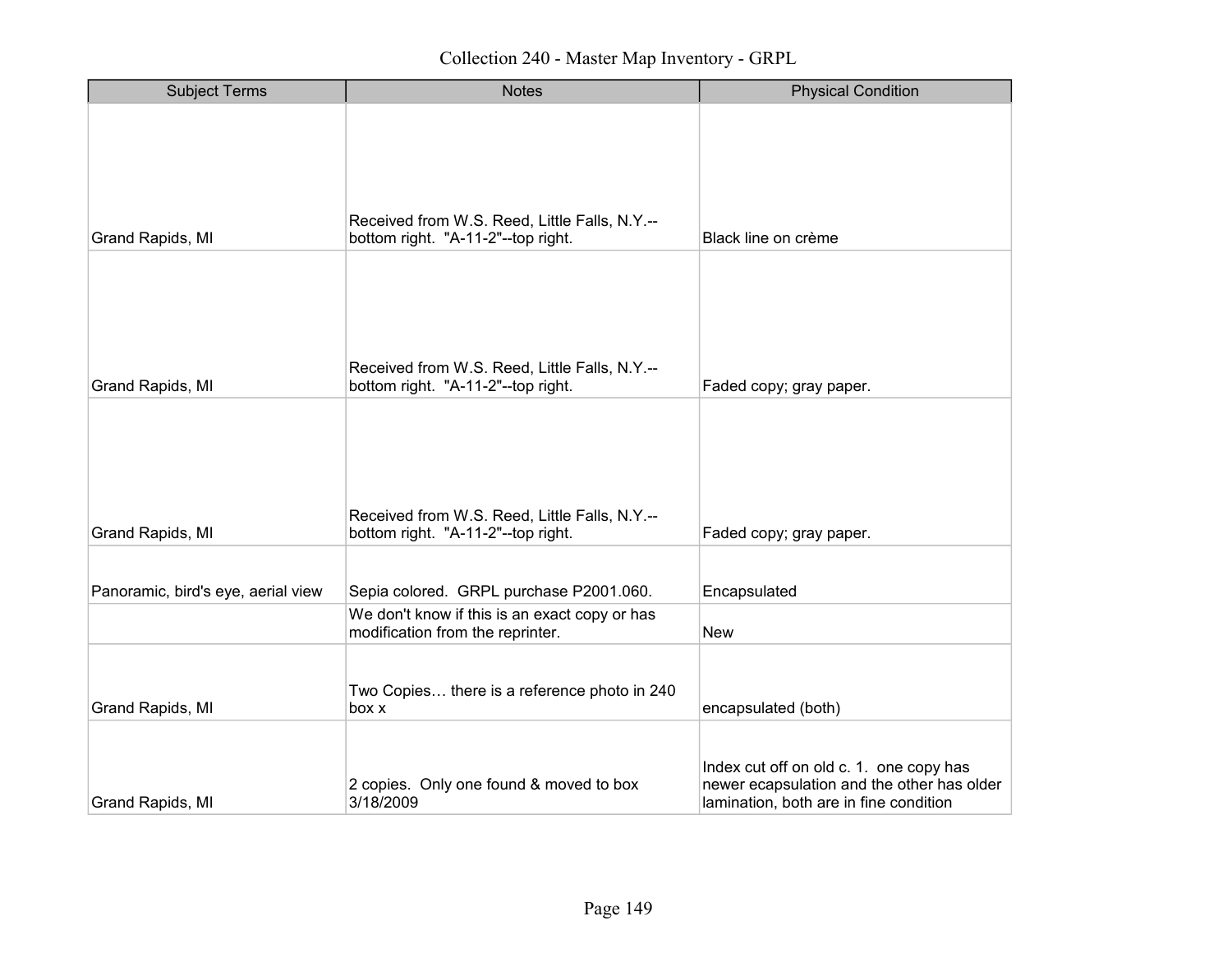| <b>Subject Terms</b>                                | <b>Notes</b>                                                                                                                                              | <b>Physical Condition</b>                      |
|-----------------------------------------------------|-----------------------------------------------------------------------------------------------------------------------------------------------------------|------------------------------------------------|
| Grand Rapids, MI                                    | 2 copies. 3/18/2009                                                                                                                                       | Encapsulated. Good condition. Full<br>content. |
|                                                     |                                                                                                                                                           |                                                |
| G.R., Walker, Paris and Wyoming<br>Townships        | shows Reed's Lake as Robinson's Lake and<br>some land ownership                                                                                           | encapsulated                                   |
| Grand Rapids, MI                                    |                                                                                                                                                           | fair                                           |
| Grand Rapids, MI                                    |                                                                                                                                                           | plastic sleeve                                 |
| Grand Rapids, MI                                    | Reproduction. Neg. #2833                                                                                                                                  | plastic sleeve                                 |
| Grand River; Looking Glass River,<br>MI             | Eleven Maps in this collection, together in a folder all are linen backed                                                                                 |                                                |
| Bayous, MI; Grand River                             |                                                                                                                                                           | good                                           |
| <b>Grand River</b>                                  | 2 maps, one on each side, "map 7 of 8" and<br>"map 8 of 8"                                                                                                | good                                           |
| <b>Grand River</b>                                  | 2 maps, one on each side, "map 5 of 8" and "map<br>$6$ of $8"$                                                                                            | good                                           |
| <b>Grand River</b>                                  | 2 maps, one on each side, "map 3 of 8" and "map<br>4 of 8"                                                                                                | good                                           |
| <b>Grand River</b>                                  | 2 maps, one on each side, "map 1 of 8" and "map<br>2 of 8"                                                                                                | good                                           |
| <b>Grand River</b>                                  | copy from the National Archives, Record Group #<br>75, Map#623                                                                                            | photocopy                                      |
| Grand Rapids, River Walk with<br>historical markers | map has photos of historically pertinent locations<br>along the river walsk, such as the flood of 1904,<br>Campau's trading post, the Indian Mounds, etc. | small                                          |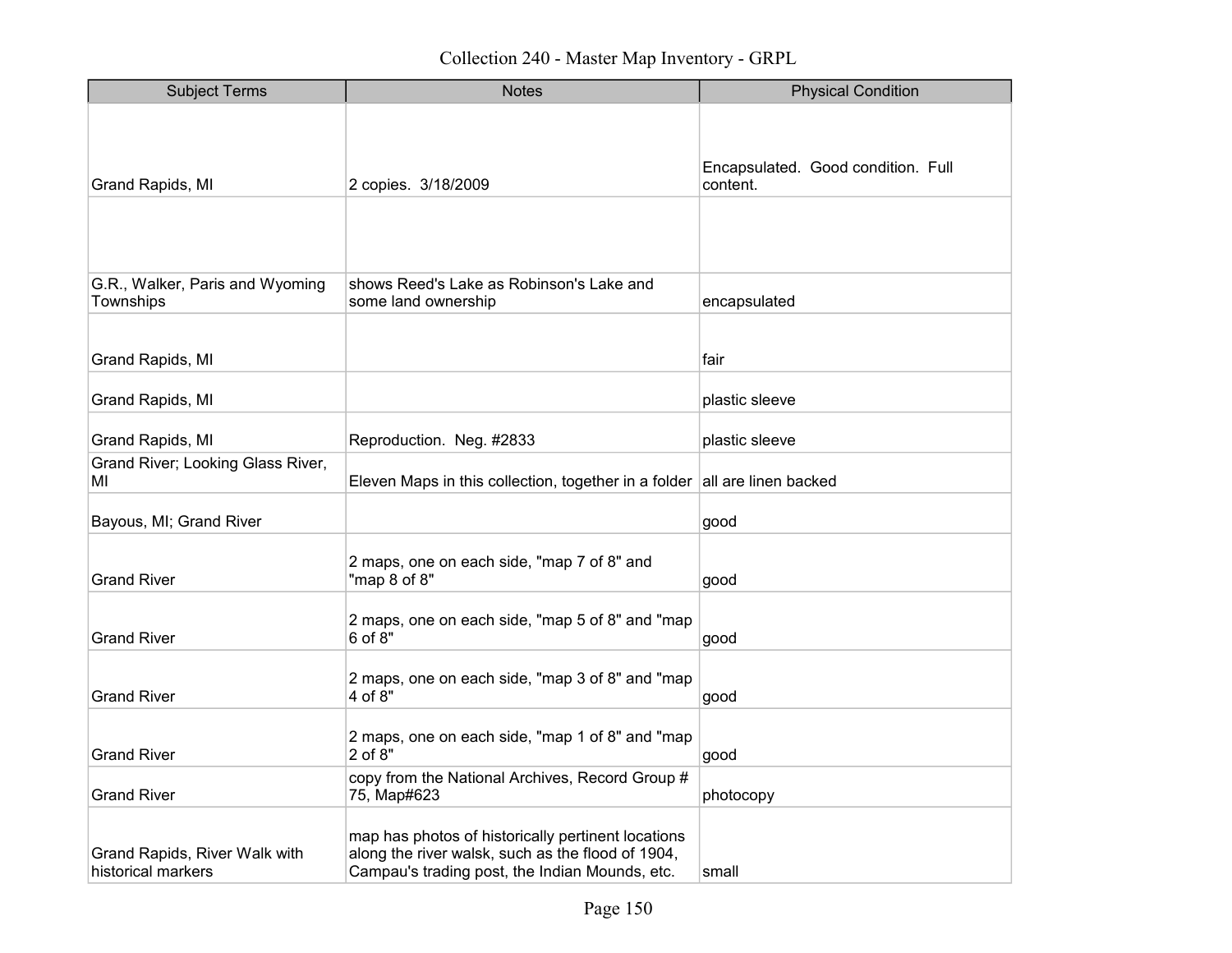| <b>Subject Terms</b>             | <b>Notes</b>                                                                   | <b>Physical Condition</b> |
|----------------------------------|--------------------------------------------------------------------------------|---------------------------|
| Grand Traverse Bay, MI; Great    |                                                                                |                           |
| Lakes; Lake Michigan             |                                                                                | good                      |
| Leelanau Co.; Grand Traverse Co. |                                                                                |                           |
| Cananda Railraods                |                                                                                | encapsulated              |
| Grandville                       | "Jenison Heritage Trail" on back                                               | I-sleeve                  |
|                                  | Book of sectional street maps. ISBN 0924461047<br>Dist. by Shaw News Co., G.R. |                           |
|                                  | Book of sectional street maps. Dist. by Shaw<br>News Co., G.R.                 |                           |
|                                  | Book of sectional street maps. Dist. by Shaw<br>News Co., G.R.                 |                           |
|                                  | Book of sectional street maps. Dist. by Shaw<br>News Co., G.R.                 |                           |
|                                  | Book of sectional street maps. Dist. by Western<br>Michigan News, Inc.         |                           |
|                                  | Book of sectional street maps. Dist. by Shaw<br>News Co., G.R.                 |                           |
|                                  | Book of sectional street maps. Dist. by Shaw<br>News Co., G.R.                 |                           |
|                                  | Book of sectional street maps. Dist. by Shaw<br>News Co., G.R.                 |                           |
|                                  | Book of sectional street maps. Dist. by Shaw<br>News Co., G.R.                 |                           |
|                                  | Book of sectional street maps                                                  |                           |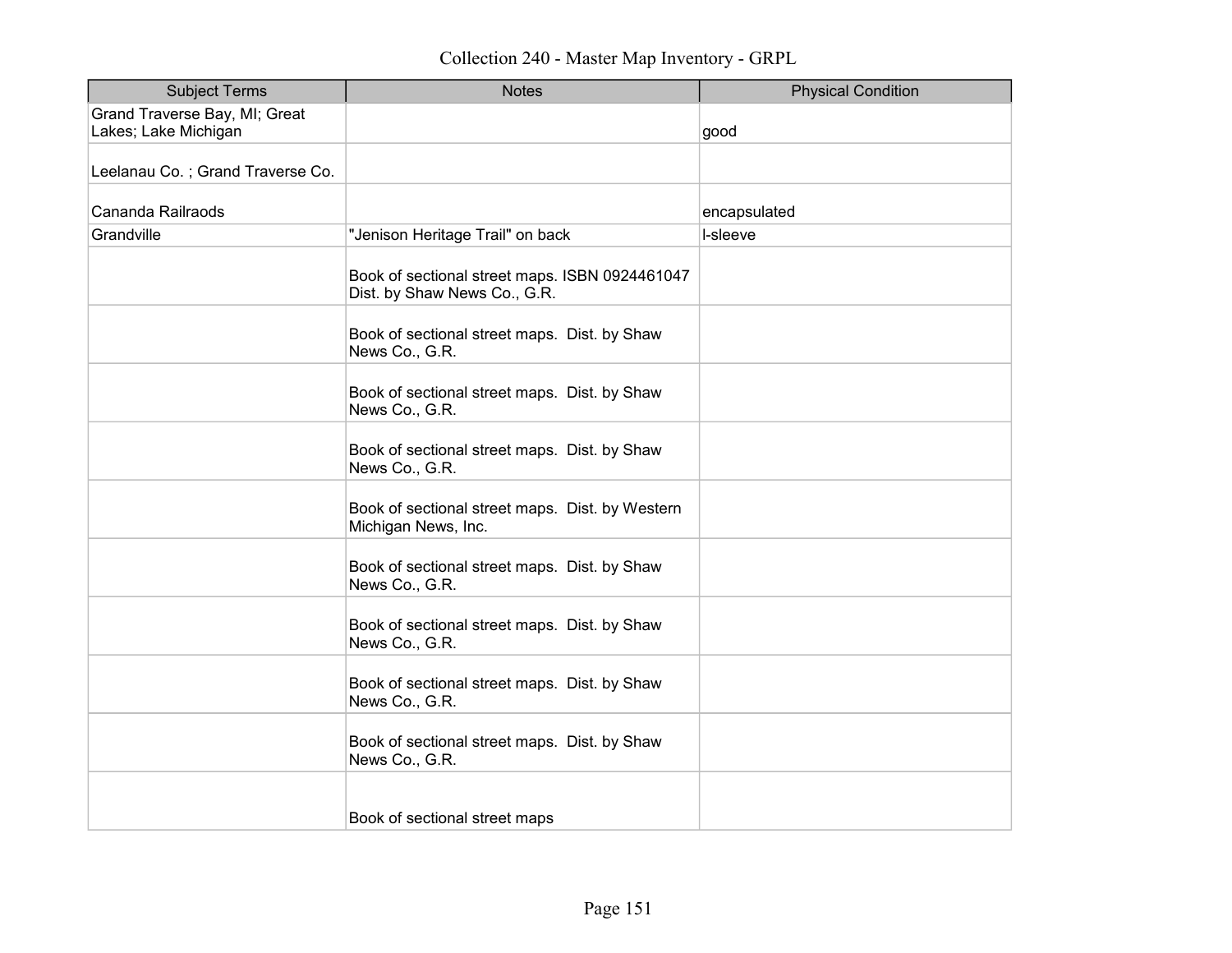| <b>Subject Terms</b>                                  | <b>Notes</b>                             | <b>Physical Condition</b>              |
|-------------------------------------------------------|------------------------------------------|----------------------------------------|
|                                                       |                                          |                                        |
|                                                       |                                          |                                        |
|                                                       |                                          |                                        |
|                                                       |                                          |                                        |
| <b>Gratiot County</b>                                 | indicates land ownership of G.H. Carroll | linen                                  |
| <b>Gratiot County</b>                                 |                                          | linen backed                           |
|                                                       |                                          |                                        |
| Grattan Twp.                                          | 18 pages in a folder                     | good                                   |
| Flint                                                 |                                          | tear at upper left corner near binding |
| Grand Rapids, MI                                      |                                          | encapsulated                           |
| <b>Grand Rapids</b>                                   |                                          | encapsulated                           |
| Grand Rapids, Points of Interest                      |                                          | encapsulated                           |
| Grand Rapids, Hotels, motels, Real<br>Estate offices. |                                          |                                        |
| Grand Rapids, MI                                      | folded, in folder with three others      | fair, folded                           |
| Grand Rapids, Kent County,<br>Michigan                | folded                                   | good                                   |
| Grand Rapids (Mi.); Kent County<br>$(Mi.)$ ;          |                                          | fair                                   |
| Grand Rapids, Mi.; Kent Co., Mi.                      |                                          | Okay                                   |
| Grand Rapids (Mi.); Kent County<br>(Mi.)              |                                          | fair                                   |
| Grand Rapids, MI                                      | unrolled from tube, 6/14/2007            | encapsulated, linen backed             |
| Muskegon                                              |                                          | fair, worn at creases                  |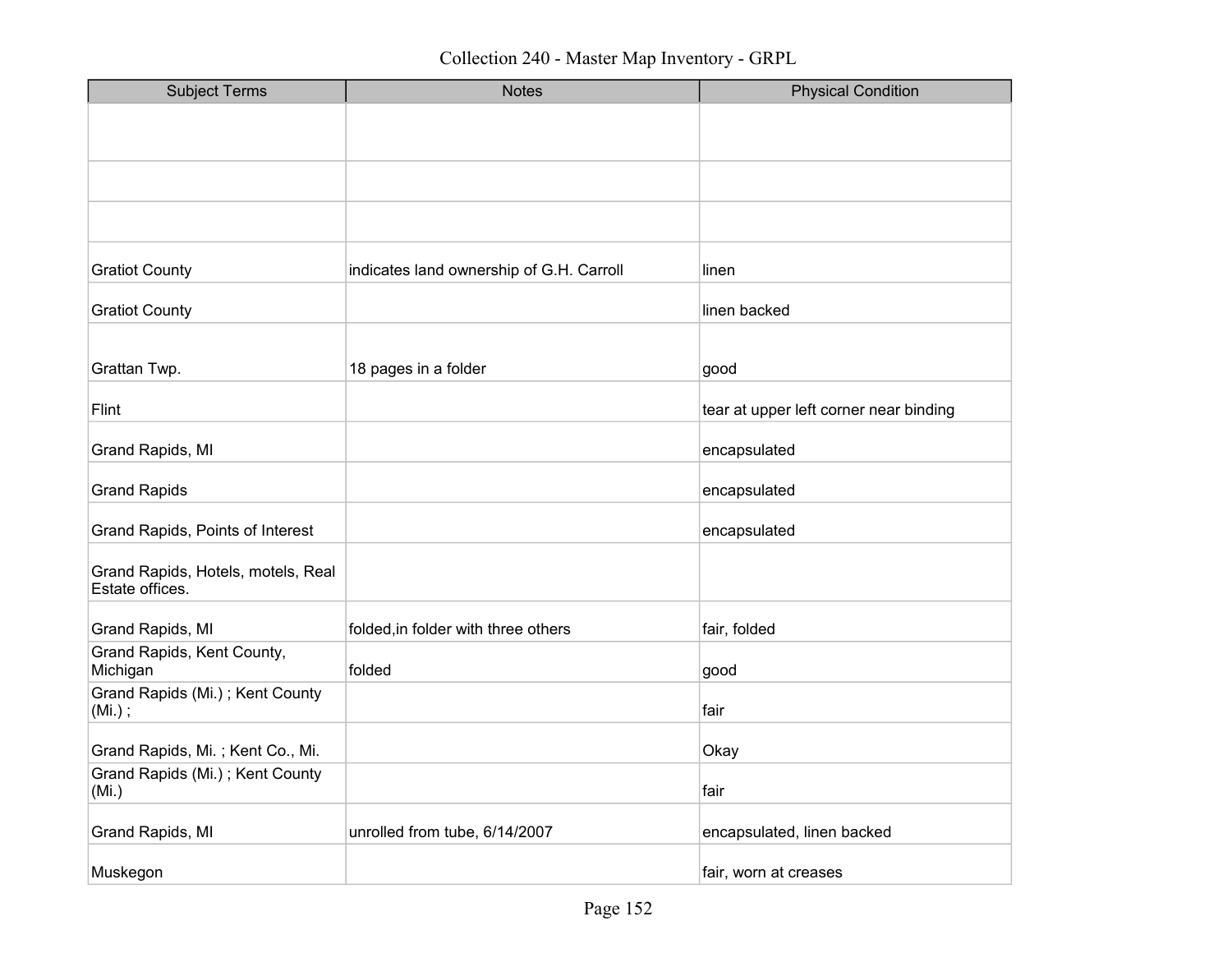| <b>Subject Terms</b>                                       | <b>Notes</b>                                                                         | <b>Physical Condition</b> |
|------------------------------------------------------------|--------------------------------------------------------------------------------------|---------------------------|
| Detroit, MI                                                |                                                                                      | I-sleeve                  |
| Greenville, MI                                             |                                                                                      |                           |
| Greenville, Montcalm Co. on<br>reverse                     | Montcalm County map on reverse side                                                  | good                      |
|                                                            |                                                                                      |                           |
| Houghton County, MI; Keweenaw<br>County, MI                |                                                                                      | fair                      |
| Detroit, MI                                                | encapsulateion has been cut open and "manual"<br>(small book) has been placed inside | encapsulated              |
| Barry County, Recreation, Historic<br>attractions, Lodging | received from Reference Dept. (04/2012)                                              | paper, folded             |
| <b>Grand Rapids, Gull Landing</b><br>Apartments            | 3 pages                                                                              | fair                      |
| Gun Lake, MI; Lakes, Inland                                |                                                                                      | worn, tears and tape      |
| Half Mile Lake, MI                                         |                                                                                      | good                      |
| Hancock, MI                                                |                                                                                      | fair, creased             |
| Hancock, Mi                                                |                                                                                      | good                      |
| Grand Rapids, MI                                           |                                                                                      | encapsulated              |
| Michigan                                                   |                                                                                      | encapsulated              |
| Great Lakes; Lake Huron                                    |                                                                                      | fair, linen backed        |
|                                                            |                                                                                      |                           |
| Grand Rapids, Heritage Hill                                | smaller than previous entry, computer generated                                      | encapsulated              |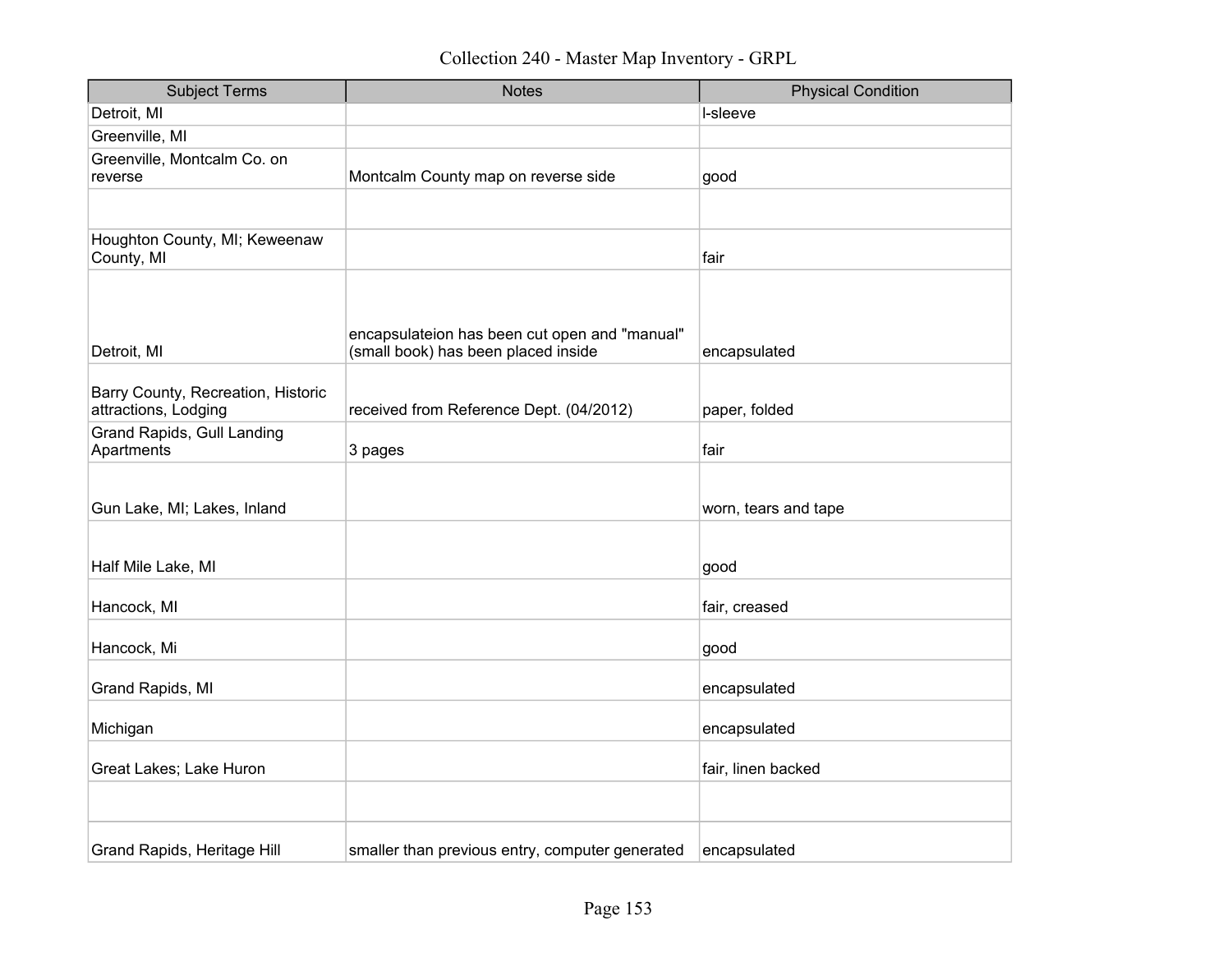| <b>Subject Terms</b>            | <b>Notes</b>                               | <b>Physical Condition</b> |
|---------------------------------|--------------------------------------------|---------------------------|
| Grand Rapids, Heritage Hill     | larger than next entry, computer generated | encapsulated              |
|                                 |                                            |                           |
| Grand Rapids, Kent County       |                                            | Mylar & black line        |
|                                 |                                            |                           |
| Heritage Hill; Street Map       |                                            | Encapsulated              |
| <b>Hiawatha National Forest</b> |                                            | good                      |
| <b>Bay County</b>               |                                            |                           |
| Cass County                     |                                            |                           |
|                                 |                                            |                           |
| Chippewa County                 | "Central Part" in bottom left corner       |                           |
|                                 |                                            |                           |
| Chippewa County                 | "East Part" in bottom right corner         |                           |
|                                 |                                            |                           |
| Chippewa County                 | "West Part" in bottom left corner          |                           |
| <b>Clare County</b>             |                                            |                           |
|                                 |                                            |                           |
| <b>Crawford County</b>          |                                            |                           |
| Eaton County                    |                                            |                           |
| <b>Emmet County</b>             |                                            |                           |
|                                 |                                            |                           |
| <b>Genesee County</b>           |                                            |                           |
|                                 |                                            |                           |
| <b>Gladwin County</b>           |                                            |                           |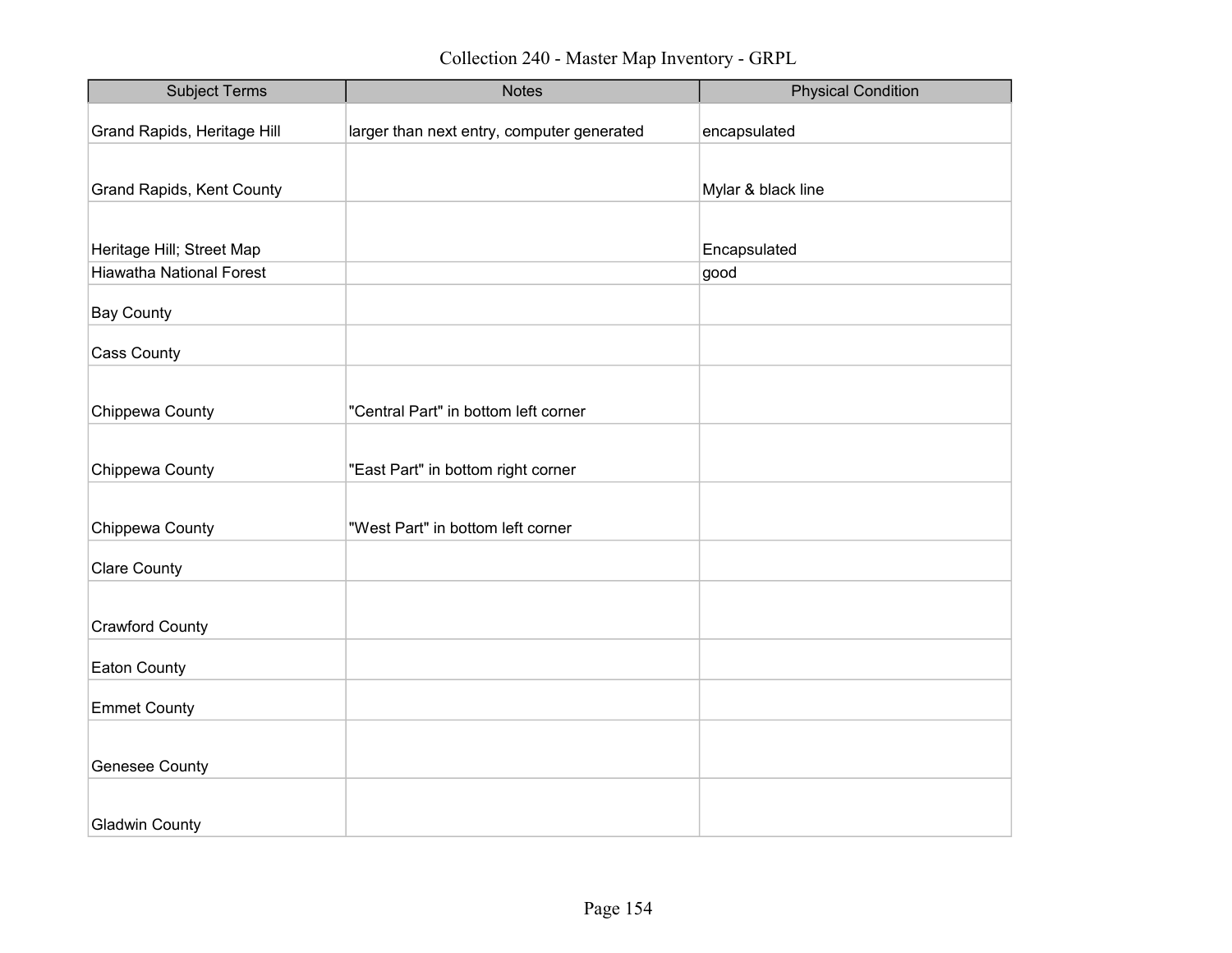| <b>Subject Terms</b>    | <b>Notes</b> | <b>Physical Condition</b> |
|-------------------------|--------------|---------------------------|
|                         |              |                           |
| Gogebic County          | "East Part"  |                           |
|                         |              |                           |
| <b>Gratiot County</b>   |              |                           |
|                         |              |                           |
| <b>Hillsdale County</b> |              |                           |
|                         |              |                           |
| Houghton County         | "South Part" |                           |
|                         |              |                           |
| <b>Houghton County</b>  | "North Part" |                           |
| Ionia County            |              |                           |
|                         |              |                           |
| losco County            |              |                           |
|                         |              |                           |
| <b>Isabella County</b>  |              |                           |
|                         |              |                           |
| Kalamazoo County        |              |                           |
|                         |              |                           |
| Kalkaska County         |              |                           |
|                         |              |                           |
| Keweenaw County         |              |                           |
|                         |              |                           |
| Lake County             |              |                           |
| Lapeer County           |              |                           |
|                         |              |                           |
| Leelanau County         |              |                           |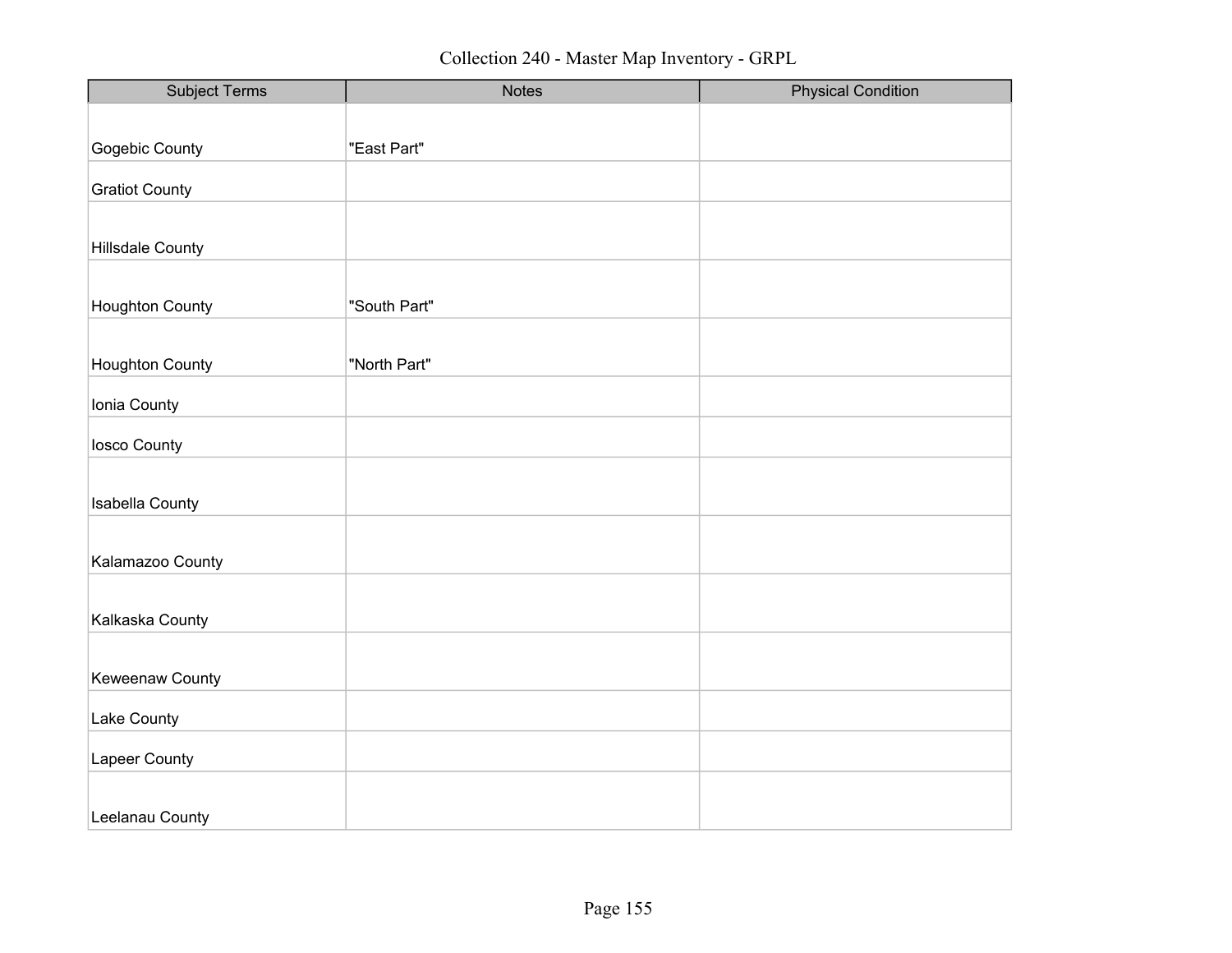| <b>Subject Terms</b>  | <b>Notes</b> | <b>Physical Condition</b> |
|-----------------------|--------------|---------------------------|
|                       |              |                           |
| Lenawee County        |              |                           |
|                       |              |                           |
| Livingston County     |              |                           |
|                       |              |                           |
| Luce County           |              |                           |
|                       |              |                           |
| Macinac County        | "East Part"  |                           |
|                       |              |                           |
| Macinac County        | "West Part"  |                           |
|                       |              |                           |
| Mason County          |              |                           |
|                       |              |                           |
| Menominee County      |              |                           |
|                       |              |                           |
| <b>Midland County</b> |              |                           |
|                       |              |                           |
|                       |              |                           |
| Missaukee County      |              |                           |
| Monroe County         |              |                           |
|                       |              |                           |
| Montcalm County       |              |                           |
|                       |              |                           |
|                       |              |                           |
| Montmorency County    |              |                           |
|                       |              |                           |
| Oceana County         |              |                           |
|                       |              |                           |
| Ogemaw County         |              |                           |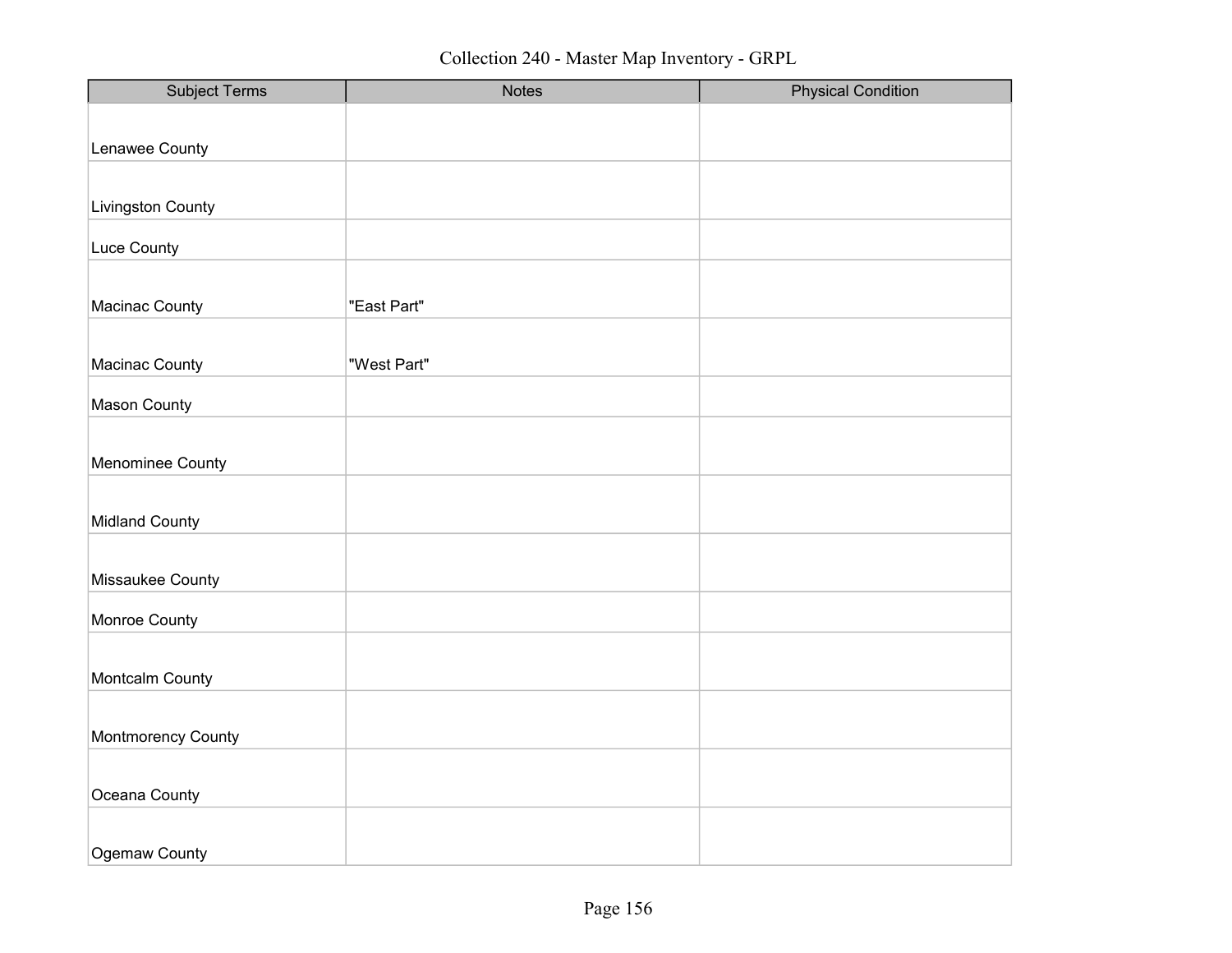| <b>Subject Terms</b>  | <b>Notes</b> | <b>Physical Condition</b> |
|-----------------------|--------------|---------------------------|
|                       |              |                           |
| Oscoda County         |              |                           |
|                       |              |                           |
| Otsego County         |              |                           |
| <b>Ottawa County</b>  |              | tearing along creases     |
|                       |              |                           |
| Presque Isle County   |              |                           |
|                       |              |                           |
| Roscommon County      |              |                           |
|                       |              |                           |
| Saginaw County        |              |                           |
|                       |              |                           |
| Sanilac County        |              |                           |
|                       |              |                           |
| Schoolcraft County    | South Part   |                           |
|                       |              |                           |
| Shiawassee County     |              |                           |
|                       |              |                           |
| St. Joseph County     |              |                           |
|                       |              |                           |
| <b>Tuscola County</b> |              |                           |
|                       |              |                           |
| Van Buren County      |              |                           |
|                       |              |                           |
| <b>Wexford County</b> |              |                           |
|                       |              |                           |
| Alcona County         |              |                           |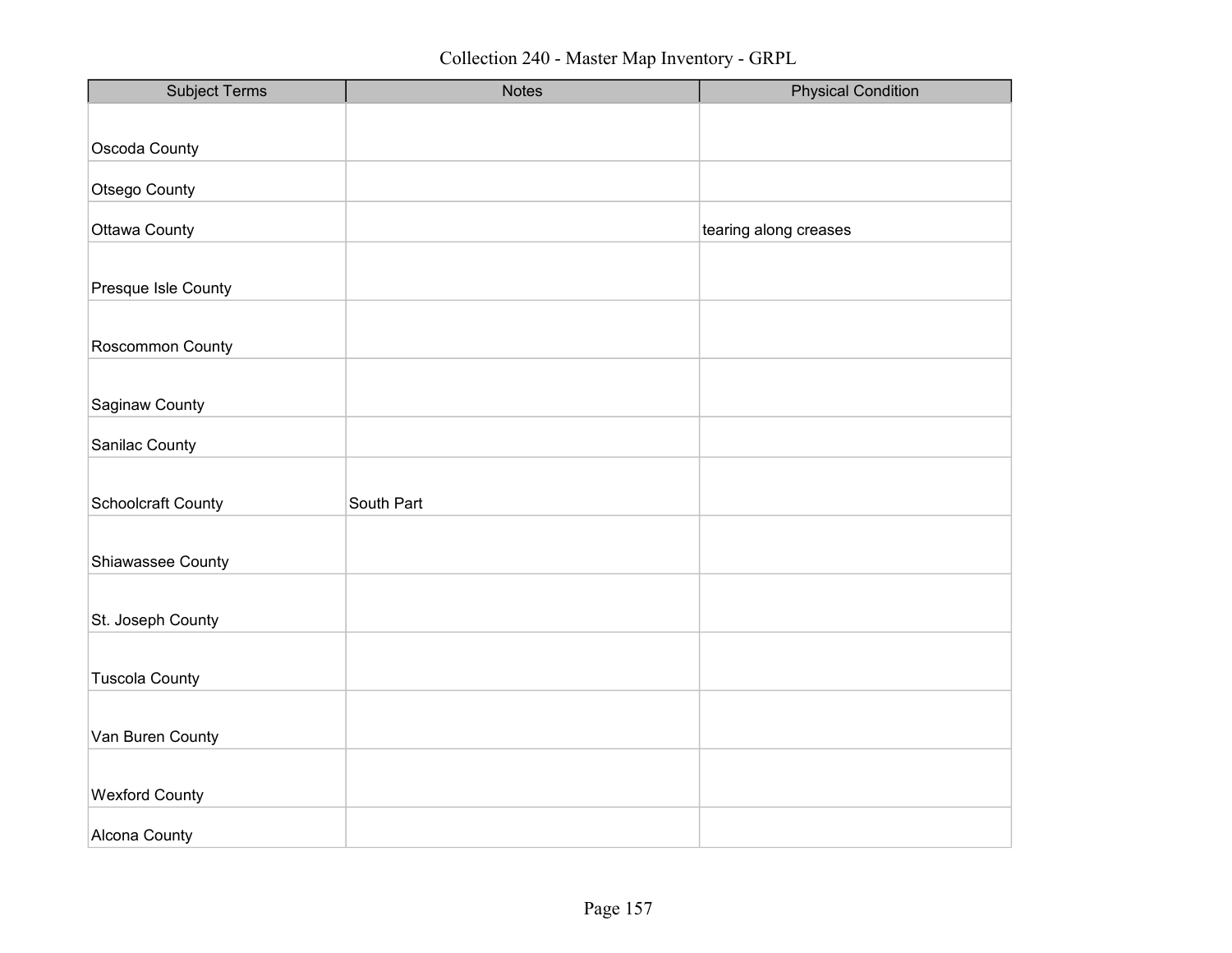| <b>Subject Terms</b>           | <b>Notes</b>     | <b>Physical Condition</b> |
|--------------------------------|------------------|---------------------------|
|                                |                  |                           |
| Alger and Schoolcraft Counties |                  |                           |
| <b>Alger County</b>            |                  |                           |
| Alpena County                  |                  |                           |
| <b>Antrim County</b>           |                  |                           |
| Arenac County                  |                  |                           |
| <b>Benzie County</b>           |                  |                           |
| <b>Berrien County</b>          |                  |                           |
|                                |                  |                           |
| Iron County                    | "East Part"      |                           |
| Manistee County                |                  |                           |
|                                |                  |                           |
| Marquette County               | "North Part"     |                           |
|                                |                  |                           |
| Marquette County               | "South Part"     |                           |
| Ontonagon County               | East Part        |                           |
|                                |                  |                           |
| Ontonagon County               | Southeast Part   |                           |
|                                |                  |                           |
| Ontonagon County               | <b>West Part</b> |                           |
|                                |                  |                           |
| Iron County                    | "West Part"      |                           |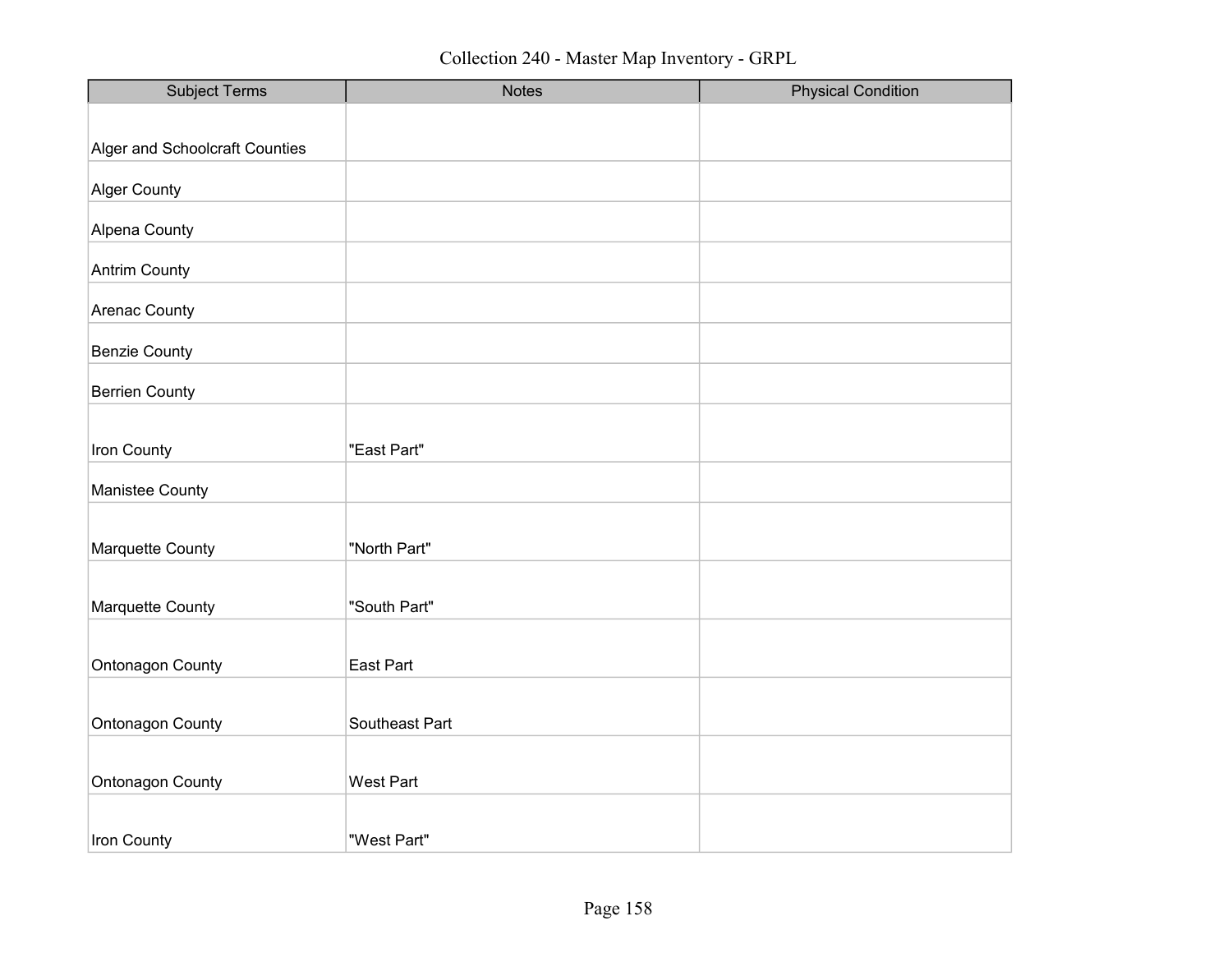| <b>Subject Terms</b>                                                 | <b>Notes</b>                                                                                                                                                                     | <b>Physical Condition</b>                           |
|----------------------------------------------------------------------|----------------------------------------------------------------------------------------------------------------------------------------------------------------------------------|-----------------------------------------------------|
| Gogebic County                                                       | "West Part"                                                                                                                                                                      |                                                     |
| Ingham County                                                        |                                                                                                                                                                                  |                                                     |
| Highways, MI                                                         |                                                                                                                                                                                  | encapsulted                                         |
| Hillsdale, city and county                                           | Hillsdale County map on reverse                                                                                                                                                  | fair                                                |
| <b>Maumee River</b>                                                  |                                                                                                                                                                                  | I-sleeve, line-backed                               |
| Michigan History                                                     |                                                                                                                                                                                  | I-sleeve, rough                                     |
|                                                                      |                                                                                                                                                                                  |                                                     |
| Indian Sites along Grand river and<br>Thornapple River, Indian names |                                                                                                                                                                                  | encapsulated                                        |
| IL                                                                   |                                                                                                                                                                                  | I-sleeve, linen backed                              |
| IN                                                                   |                                                                                                                                                                                  | I-sleeve                                            |
| <b>NW Territory</b>                                                  | this is a second copy of this map, but its only one<br>side because a linen backing was adhered to one<br>side. The title is derived from the second side of<br>the intact copy. | linen-backed, I-sleeve                              |
|                                                                      | Includes "The Ordinance of 1787                                                                                                                                                  | I-sleeve                                            |
| Ireland, Counties and Historical<br>Sights                           |                                                                                                                                                                                  |                                                     |
| Holland                                                              |                                                                                                                                                                                  | fair, worn at folds                                 |
| <b>Great Lakes</b>                                                   |                                                                                                                                                                                  |                                                     |
| Lake Michigan; Lake Macatawa, MI                                     |                                                                                                                                                                                  | fair                                                |
| Great Lakes; Holland, MI; Lake<br>Macatawa, MI; Lake Michigan        |                                                                                                                                                                                  | good                                                |
| Great Lakes; Holland, MI; Lake<br>Michigan                           |                                                                                                                                                                                  | linen backed but poor, worn with a lot of<br>stains |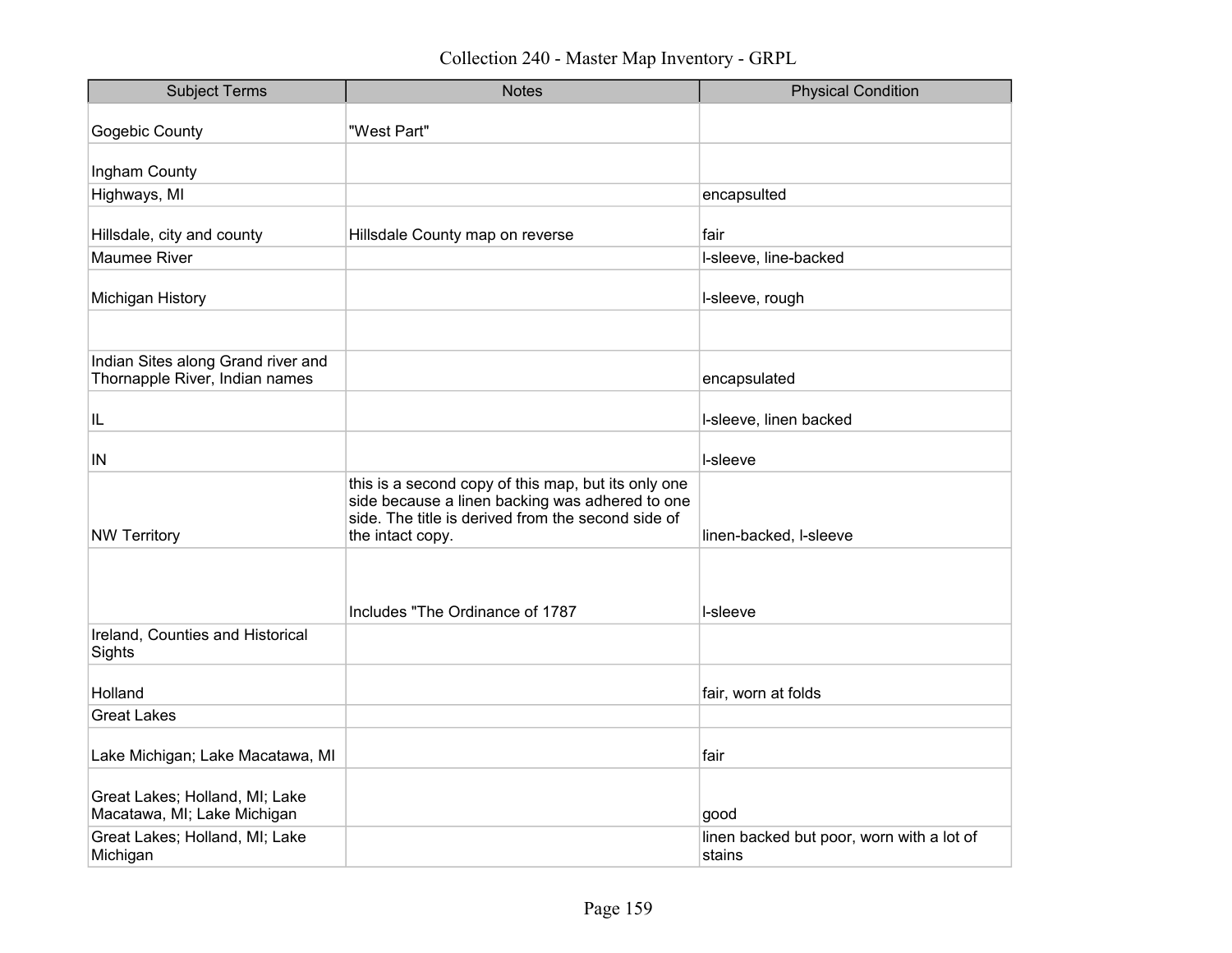| <b>Subject Terms</b>                                                                 | <b>Notes</b>                                                               | <b>Physical Condition</b> |
|--------------------------------------------------------------------------------------|----------------------------------------------------------------------------|---------------------------|
| Great Lakes; Lake Macatawa, MI                                                       |                                                                            | worn                      |
|                                                                                      |                                                                            |                           |
| <b>Holland and Zeeland</b>                                                           | Map of Zeeland on reverse                                                  | fair                      |
| Howell and Brighton                                                                  |                                                                            | good                      |
| Michigan, Upper Peninsula                                                            | folded                                                                     | good                      |
| Great Lakes; Huron Bay; Lake<br>Superior                                             |                                                                            | linen backed, fair        |
| Detroit, Livingston co., Macomb co.,<br>Oakland co., Washtenaw co., and<br>Wayne co. |                                                                            | fair                      |
| <b>Huron County</b>                                                                  |                                                                            |                           |
| <b>Huron National Forest</b>                                                         | This is a series of 44 maps in a folder                                    | good                      |
| Mississippi River Basin                                                              | reproduction of the original by the Minnesota<br><b>Historical Society</b> | good                      |
| Illinois                                                                             |                                                                            | encapsulated              |
| Illinois                                                                             | with original pocket binding                                               | laminated on one side     |
| Clare County; Soil Conservation<br>Service                                           | oversized storing folded; Has Sudoc nol.                                   | paper                     |
| Huron County, MI; Soil<br><b>Conservation Survey</b>                                 | oversized storing folded; Has SUDOC no.                                    | paper                     |
| Ingham County, MI; Soil<br><b>Conservation Service</b>                               | oversized storing folded; Has SUDOC No.                                    | paper                     |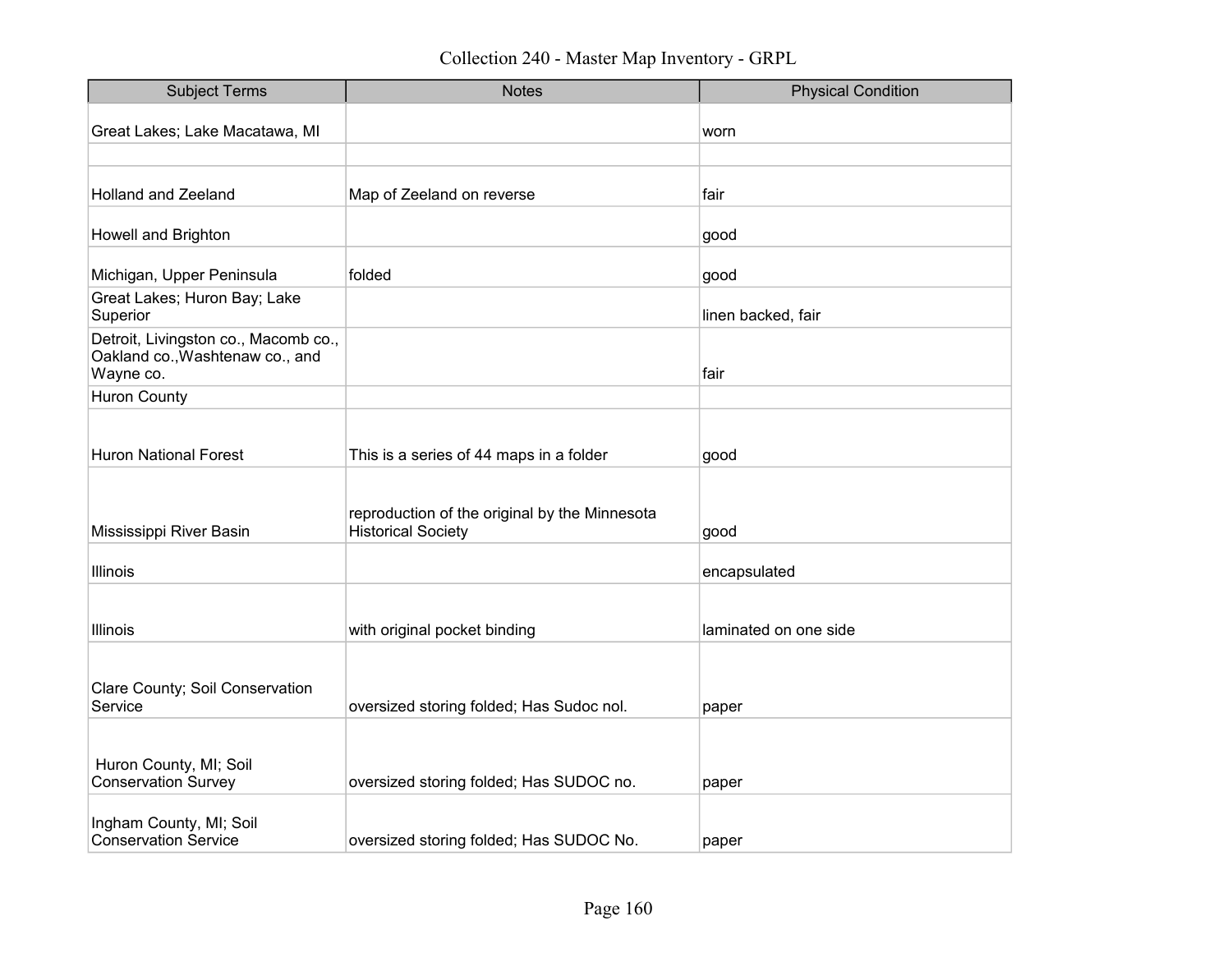| <b>Subject Terms</b>                                      | <b>Notes</b>                            | <b>Physical Condition</b>                                                        |
|-----------------------------------------------------------|-----------------------------------------|----------------------------------------------------------------------------------|
| Livingston County, MI; Soil<br><b>Conservation Survey</b> | oversized storing folded; Has SUDOC No. | paper                                                                            |
| Osceola Co., Mi.; Soil Conservation<br>Survey             | oversized storing folded; Has SUDOC no. | paper                                                                            |
| <b>Soil Conservation Service</b>                          | Oversized storing folded; Has SUDOC no. | paper                                                                            |
| Michigan                                                  |                                         | linen backed, worn esp. at edges                                                 |
| Michigan                                                  |                                         | linen backed, beginning to crumble, should<br>be encapsulated                    |
| St. Mary's River                                          |                                         | linen backed, fair                                                               |
| <b>Grand Rapids Sculpture</b>                             | images of Calder and other sculptures   | encapsulated                                                                     |
| Grand Rapids, MI; Income                                  |                                         | encapsulated                                                                     |
|                                                           |                                         |                                                                                  |
| IN, MI, OH                                                |                                         | linen                                                                            |
| Kent County                                               |                                         | New. Encapsulated                                                                |
|                                                           | Blueline print.                         |                                                                                  |
| Greenville, Indian Sites                                  |                                         | tear on lower right side of map that is taped.<br>Some water spots at top of map |
| Indian Sites; Kent County, MI                             |                                         | encapsulated                                                                     |
| Ohio                                                      |                                         | linen backed                                                                     |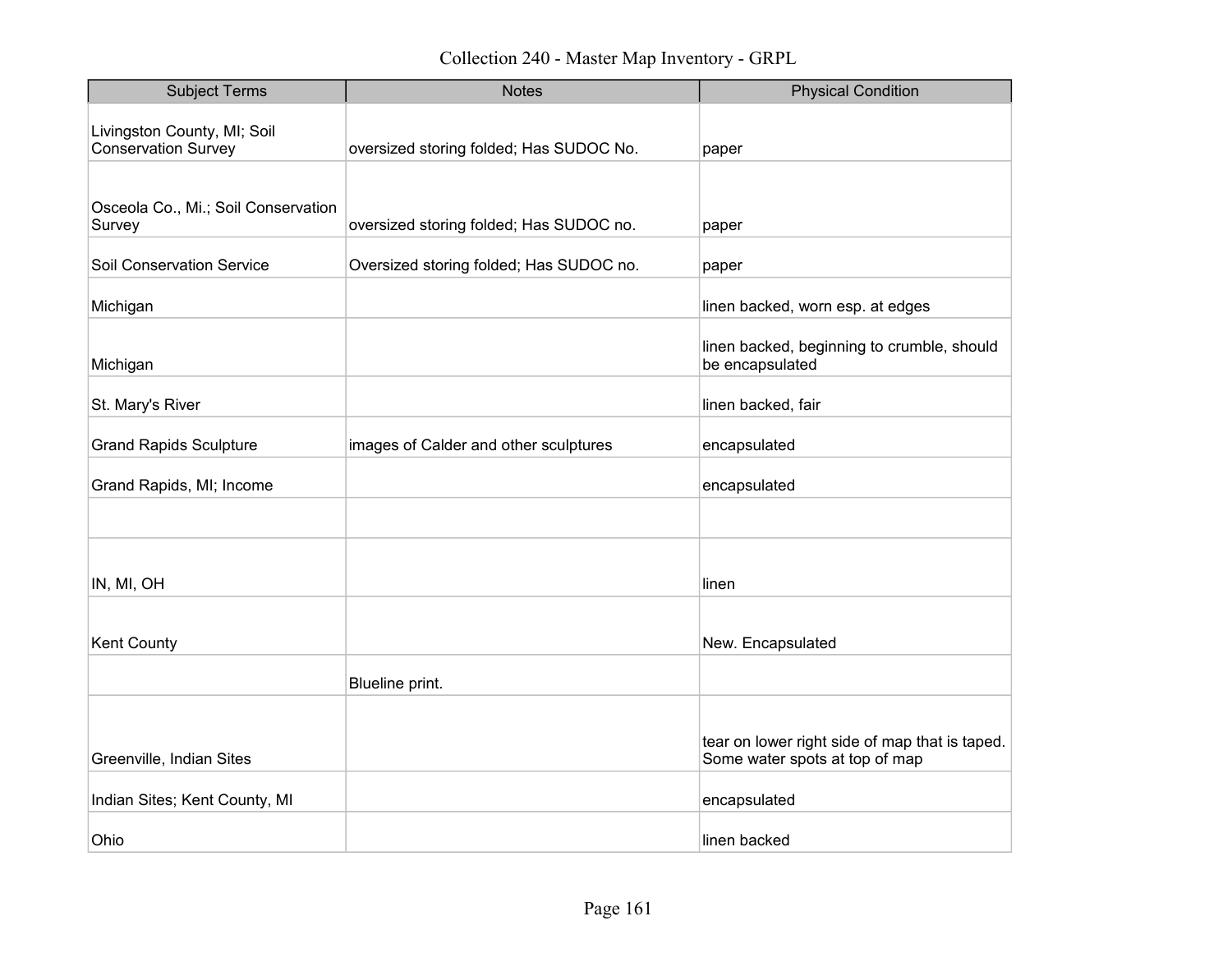| <b>Subject Terms</b>              | <b>Notes</b>              | <b>Physical Condition</b>                          |
|-----------------------------------|---------------------------|----------------------------------------------------|
| Michigan ; Native Americans       |                           | I-sleeve                                           |
| Indiana                           |                           | linen backed, piece at botton missing              |
| IN                                |                           |                                                    |
| Indiana                           |                           | torn along creases, tape, could be<br>encapsulated |
| Indiana                           | pink and yellow colorring | encapsulated                                       |
|                                   |                           |                                                    |
| Indiana, Great Lakes              | folded                    | appears fair, some tape, folded                    |
|                                   |                           |                                                    |
| Indian sites. Ottawa County       |                           | New. Encapsulated.                                 |
| Indians, MI                       |                           |                                                    |
| Michigan, Lakes, Native Americans |                           |                                                    |
| Ingham County                     |                           | linen backed                                       |
| Canada                            | 18 sheets plus index map  |                                                    |
| Canada                            | 61 sheets plus index map  |                                                    |
| Canada                            | 36 sheets plus index map  |                                                    |
| Ioina County                      | 8 pages in a folder       | copies                                             |
| Ionia County                      |                           | encapsulated                                       |
| Iron Mountain, Michigan           |                           | good                                               |
| Iron River, Michigan              |                           | good                                               |
| <b>Isabella County</b>            |                           | linen backed                                       |
| Isle Royale, MI                   |                           | I-sleeve, linen-backed                             |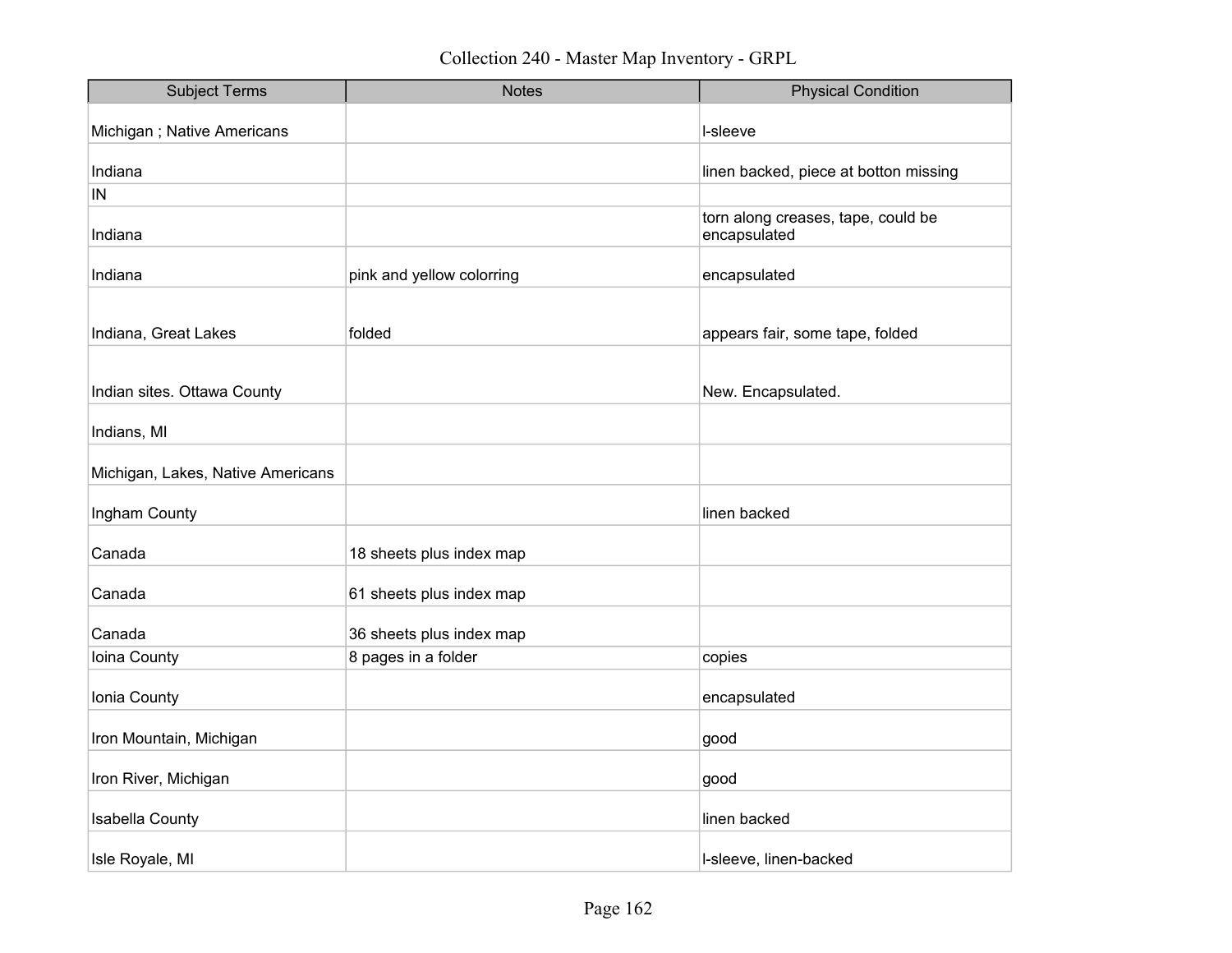Collection 240 - Master Map Inventory - GRPL

| <b>Subject Terms</b>                      | <b>Notes</b>                                               | <b>Physical Condition</b>                    |
|-------------------------------------------|------------------------------------------------------------|----------------------------------------------|
| Jenison, Georgetwon Twp., Grand           |                                                            |                                              |
| <b>RAPids</b>                             | small Grand Rapids map on reverse                          |                                              |
| Jenison, MI                               | "Grandville Heritage Trail" on back                        | I-sleeve                                     |
| Jenison, MI                               | Copy 1 is in XII.C. "Grandville Heritage Trail" on<br>back | I-sleeve                                     |
| Kalamazoo, Portage                        | Map of Portage on reverse side                             | good                                         |
| Kalamazoo County                          |                                                            | linen backed                                 |
| Grand Rapids, Area North of Burton<br>Ave |                                                            |                                              |
| Ionia County                              |                                                            | encapsulated                                 |
| Keweenaw County                           |                                                            | linen backed                                 |
| Keweenaw County                           |                                                            | linen backed                                 |
| Grand Rapids, MI; Kendalls Add.           |                                                            | copy, I-sleeve                               |
| <b>Hiawatha National Forest</b>           |                                                            | good                                         |
| Kent County plat                          |                                                            | encapsulated                                 |
| Kent County                               |                                                            | encapsulated                                 |
| Kent County                               | 2 pages                                                    | good                                         |
| Kent County, MI                           |                                                            | old lamination on front, back is exposed     |
| <b>Kent County</b>                        |                                                            | good                                         |
| Kent County                               | 2 pages                                                    | good                                         |
| Kent County, Grand Rapids,                |                                                            | thin, tears at creases w/ tape, tape getting |
| <b>Commisioners' Districts</b>            |                                                            | stuck to other maps in folder                |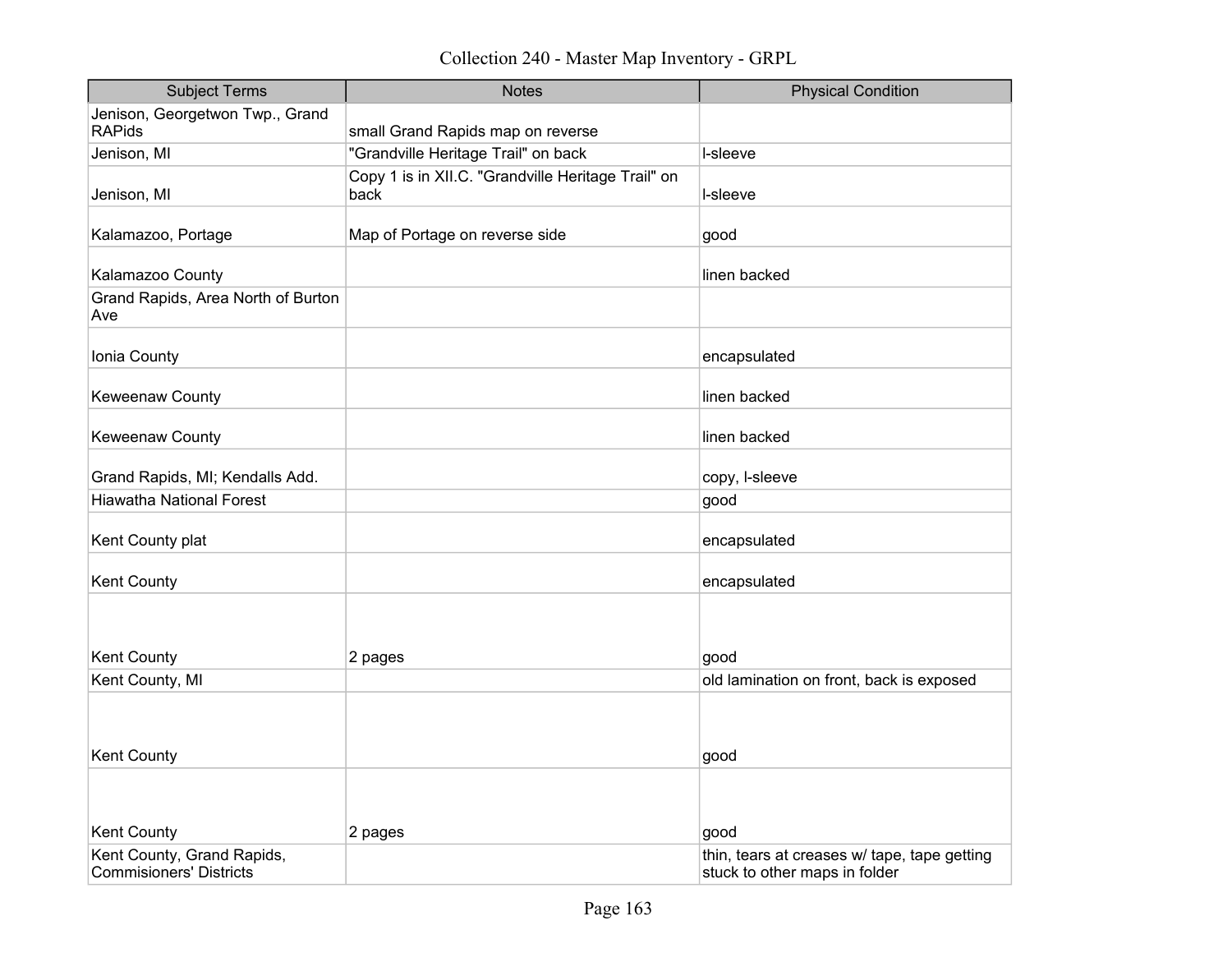| <b>Subject Terms</b>          | <b>Notes</b>                                                                                                      | <b>Physical Condition</b>  |
|-------------------------------|-------------------------------------------------------------------------------------------------------------------|----------------------------|
| Kent County roads             |                                                                                                                   | I-sleeve                   |
| Grand Rapids, MI              | Grand Rapids on verso                                                                                             | encapsulated               |
| Kent County showing Townships | small, could be put in a box                                                                                      | encapsulated               |
|                               |                                                                                                                   |                            |
| Kent County, MI               |                                                                                                                   | Plastic sleeve, 12/28/2002 |
| Kent County, MI               |                                                                                                                   | Plastic sleeve, 12/28/2002 |
| Kent County, MI               |                                                                                                                   | Plastic sleeve, 12/28/2002 |
| Kent County, MI               |                                                                                                                   | encapsulated               |
| Kent County, MI               |                                                                                                                   | encapsulated               |
| Kent County, MI               |                                                                                                                   | encapsulated               |
| Kent County roads             |                                                                                                                   | encapsulated               |
| Kent County roads             |                                                                                                                   | encapsulated               |
| Kent County roads             |                                                                                                                   | fair                       |
| Kent County, MI               | Has "Celebrating 75 Years" Kent Co. Parks,<br>Johnson park Shelter House cover; photo by<br><b>Onnie Phillips</b> | Paper. Need L Sleeve       |
| Kent County, MI               |                                                                                                                   |                            |
| Kent County, MI               |                                                                                                                   |                            |
| Kent County                   | unrolled from large tube, 6/02/2007, need to find a<br>location to accommodate size                               | encapsulated, copy,        |
| Kent County, MI               |                                                                                                                   |                            |
| Kent County, MI               |                                                                                                                   |                            |
|                               |                                                                                                                   |                            |
| Kent County, MI               | folded                                                                                                            | good, folded               |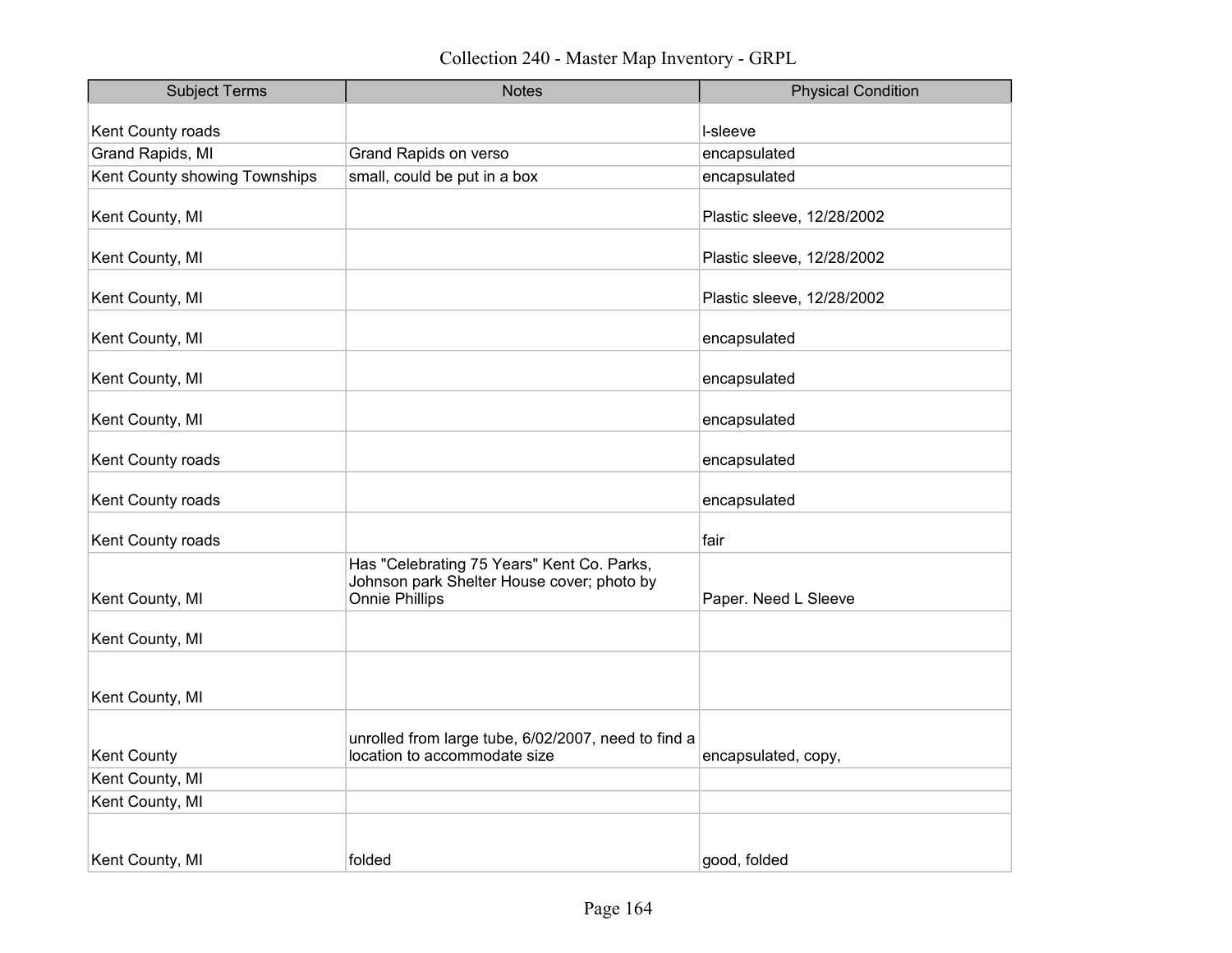| <b>Subject Terms</b>                                         | <b>Notes</b>                                                                     | <b>Physical Condition</b>  |
|--------------------------------------------------------------|----------------------------------------------------------------------------------|----------------------------|
| Conservation; Oil wells ; Oil fields ;<br><b>Kent County</b> |                                                                                  | pam bound                  |
| <b>Kent County Parks</b>                                     | folded                                                                           | good                       |
| State Election, Nov. 8, 1938                                 | Map is on Kent County Vote Tabulation Chart                                      | rolled, folded corners     |
| Indian Sites. Kent County                                    |                                                                                  |                            |
| Kent County, Tallmadge and<br><b>Wyoming Townships</b>       |                                                                                  | encapsulated               |
| Kent County, MI                                              |                                                                                  | fair                       |
| Kent County, MI                                              |                                                                                  | encapsulated               |
| Michigan highways                                            | unrolled from tube 6/14/2007. Need to find a<br>location to accommodate size     | encapsulated, linen backed |
| Great Lakes; Keweenaw Bay; Lake<br>Superior                  |                                                                                  | linen backed, worn         |
|                                                              | Donated by Marcus P. Klawieter. Has boy scout<br>symbol & motto. Blueline print. | Plastic sleeve, 12/28/2002 |
|                                                              | Donated by Marcus P. Klawieter. Has boy scout<br>symbol & motto. Blueline print. | Plastic sleeve, 12/28/2002 |
|                                                              | Donated by Marcus P. Klawieter. Blueline print.                                  | Plastic sleeve, 12/28/2002 |
|                                                              | Donated by Marcus P. Klawieter. Has boy scout<br>symbol & motto. Blueline print. | Plastic sleeve, 12/28/2002 |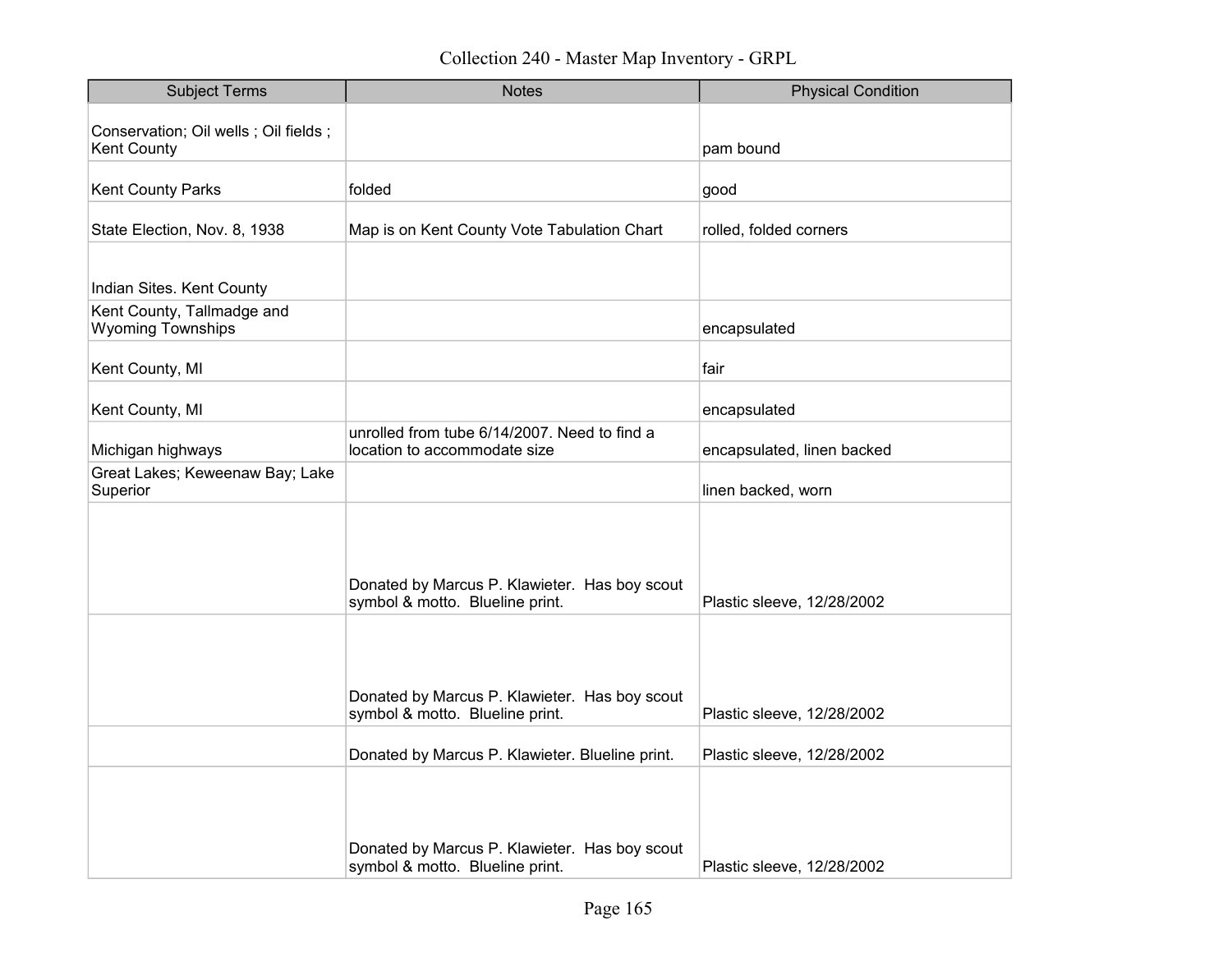| <b>Subject Terms</b>               | <b>Notes</b>                                                                                                                            | <b>Physical Condition</b>  |
|------------------------------------|-----------------------------------------------------------------------------------------------------------------------------------------|----------------------------|
|                                    | Donated by Marcus P. Klawieter. Blueline print.                                                                                         | Plastic sleeve, 12/28/2002 |
|                                    |                                                                                                                                         |                            |
|                                    | Donated by Marcus P. Klawieter. Blueline print.                                                                                         | Plastic sleeve, 12/28/2002 |
|                                    |                                                                                                                                         |                            |
|                                    | Donated by Marcus P. Klawieter. Has boy scout                                                                                           |                            |
|                                    | symbol & motto. Blueline print.                                                                                                         | Plastic sleeve, 12/28/2002 |
|                                    |                                                                                                                                         |                            |
|                                    | Donated by Marcus P. Klawieter. Blueline print.                                                                                         | Plastic sleeve, 12/28/2002 |
|                                    |                                                                                                                                         |                            |
|                                    |                                                                                                                                         |                            |
|                                    | Donated by Marcus P. Klawieter. Has boy scout<br>symbol & motto. Blueline print.                                                        | Plastic sleeve, 12/28/2002 |
|                                    |                                                                                                                                         |                            |
| <b>Detroit River</b>               |                                                                                                                                         | encapsulated               |
|                                    | Photo of map reproduction. Facsimile of a map<br>made by the Jesuit Missionaires in the years 1670<br>& 1672 & published at Paris 1672. | Neg. #4024                 |
| Lake Charlevoix, MI; Lake Michigan |                                                                                                                                         | good                       |
| Lake Charlevoix, MI                |                                                                                                                                         | good                       |
| Lake County MI                     |                                                                                                                                         |                            |
|                                    |                                                                                                                                         |                            |
|                                    |                                                                                                                                         |                            |
| Lake County MI                     |                                                                                                                                         |                            |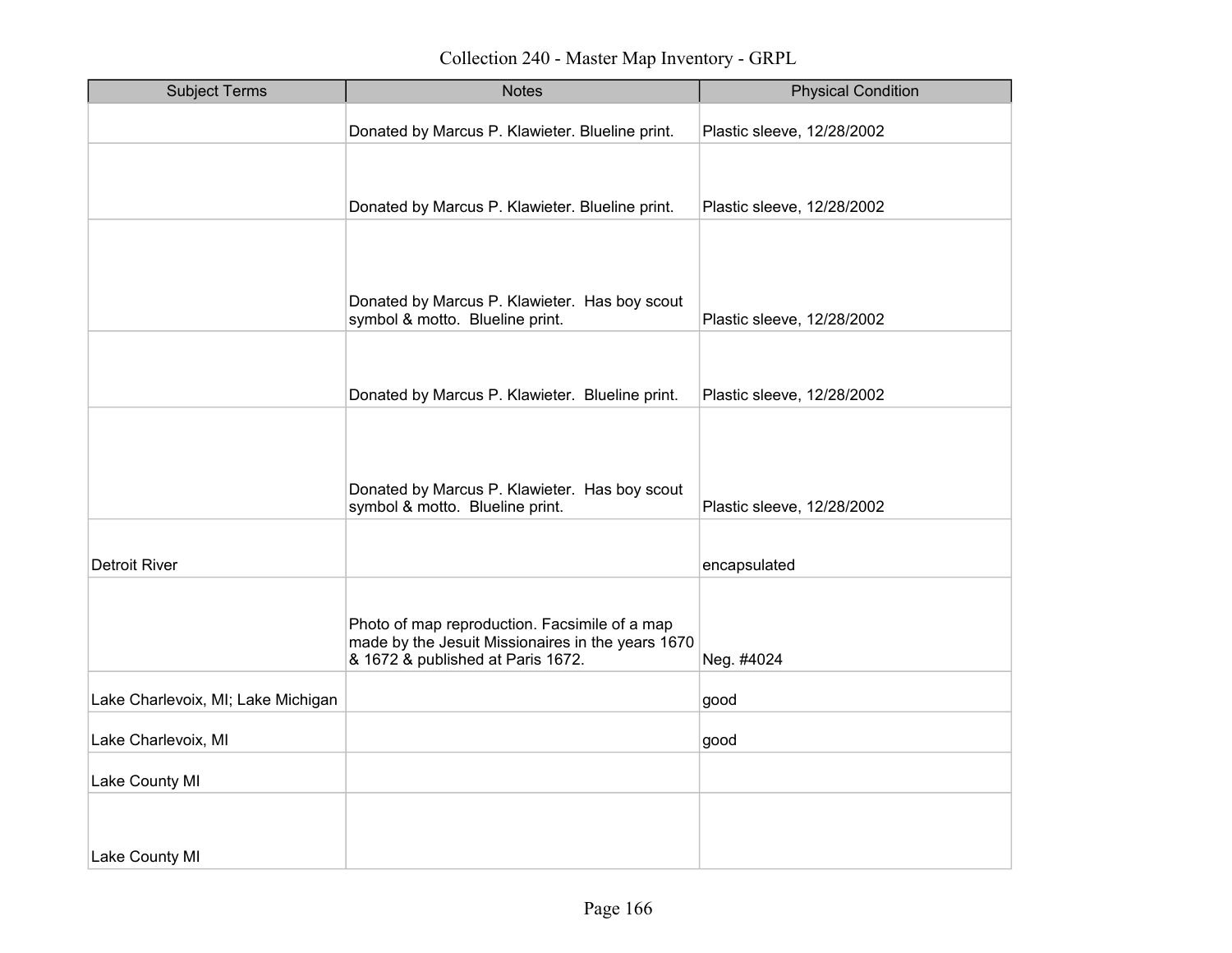Collection 240 - Master Map Inventory - GRPL

| <b>Subject Terms</b>                                            | <b>Notes</b>                                              | <b>Physical Condition</b>        |
|-----------------------------------------------------------------|-----------------------------------------------------------|----------------------------------|
| <b>Great Lakes; Lake Erie</b>                                   |                                                           | linen backed, worn               |
| Lake Erie                                                       | Legend and notes on map are in both english and<br>french | fair, a little wear at the edges |
| Great Lakes; Lake Erie                                          |                                                           | good                             |
| Georgian Bay; Great Lakes; Lake<br>Huron                        |                                                           | fair                             |
| Cheboygan, MI; Great Lakes; Lake<br>Huron; Les Cheneaux Islands |                                                           |                                  |
| Great Lakes; Lake Huron                                         |                                                           | good                             |
| Great Lakes; Lake Huron                                         |                                                           | linen backed, fair               |
| <b>Great Lakes</b>                                              |                                                           |                                  |
| Great Lakes; Lake Michigan                                      |                                                           | some tape, mold, discloloration  |
| Great Lakes; Lake Michigan                                      |                                                           | fair                             |
| Great Lakes; Green Bay, WI; Lake<br>Michigan; Leland, MI        |                                                           | good                             |
| Great Lakes; Lake Michigan                                      |                                                           | good                             |
| Great Lakes; Lake Michigan                                      |                                                           | fair                             |
|                                                                 |                                                           |                                  |
|                                                                 |                                                           |                                  |
| Great Lakes; Lake Michigan                                      |                                                           | good                             |
| Lake Michigan                                                   |                                                           | linen backed, worn               |
| Lake Michigan                                                   |                                                           | linen backed, worn               |
| Chicago, Michigan, Lake Michigan                                |                                                           | linen backed, worn edges         |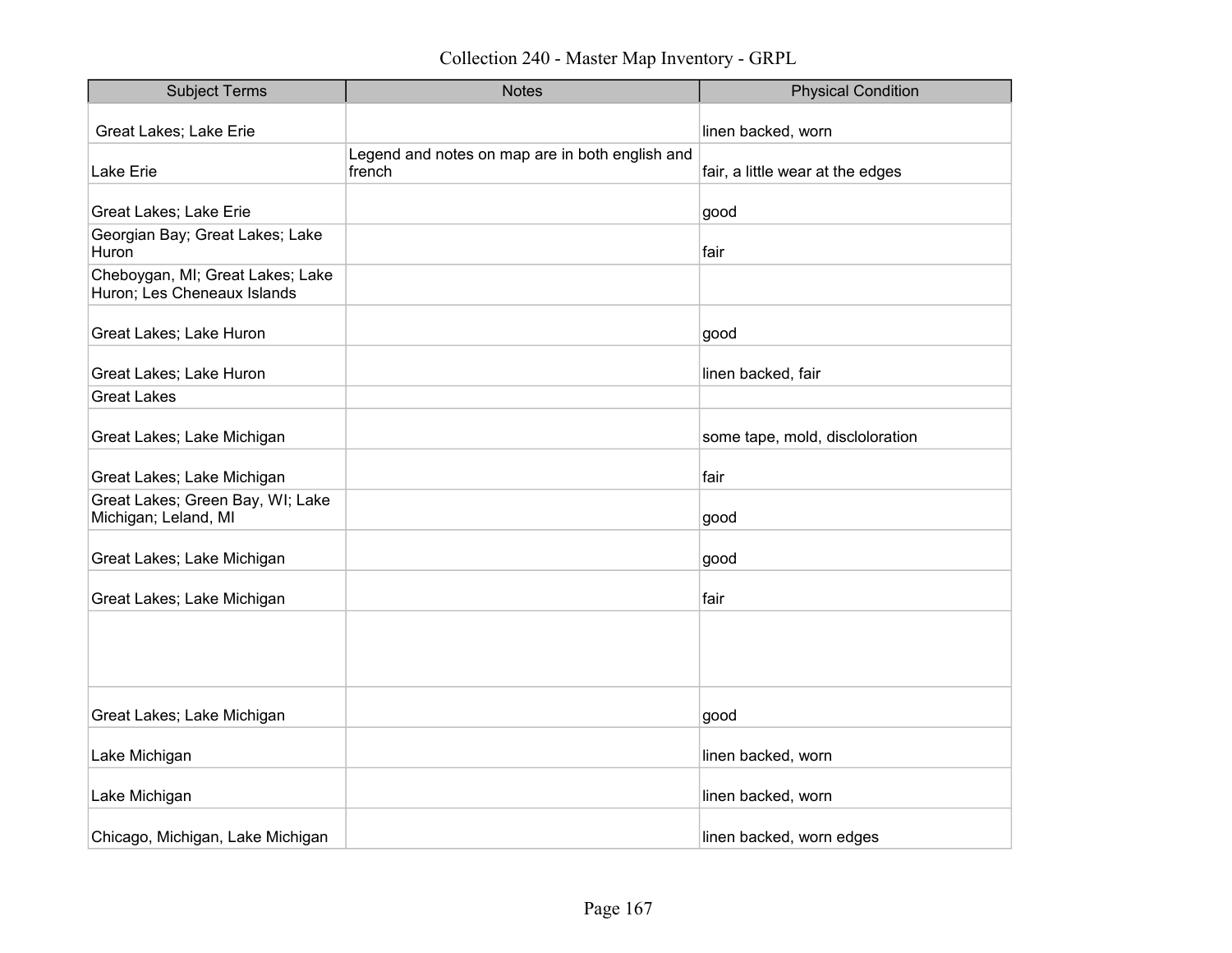| <b>Subject Terms</b>              | <b>Notes</b>                                                         | <b>Physical Condition</b>    |
|-----------------------------------|----------------------------------------------------------------------|------------------------------|
| Lake Michigan                     |                                                                      | linen backed, worn edges     |
| Lake Michigan                     |                                                                      | linen backed, worn           |
| Great Lakes; Lake Ontario         |                                                                      | linen backed, worn           |
| Great Lakes; Lake Ontario         |                                                                      | good                         |
| Lakes                             |                                                                      |                              |
| Lake St. Clair                    |                                                                      | linen backed, worn and dirty |
| Lake St. Clair                    |                                                                      | encapsulated                 |
| Great Lakes; Lake Superior        |                                                                      |                              |
| Great Lakes; Lake Superior        |                                                                      | linen backed, fair           |
| Lake Superior                     |                                                                      | good                         |
| Lake superior                     | folded                                                               | good                         |
| Lake Superior Railroad            | with letter to the Hon Lewis Cass, pam bound                         | encapsulated                 |
| Great Lakes; Lake Superior        | Has Outline of Charts of the Great Lakes on the<br>back of this map. | paper                        |
|                                   |                                                                      |                              |
| Lakes, Inland; Lamberton Lake, MI |                                                                      | fair                         |
| <b>Luce County</b>                |                                                                      |                              |
| Iron County, MI                   |                                                                      |                              |
| Iron County, MI, Soil             |                                                                      | I-sleeve                     |
| Iron County                       | other copies in XI.A and XII.E                                       | encapsulated                 |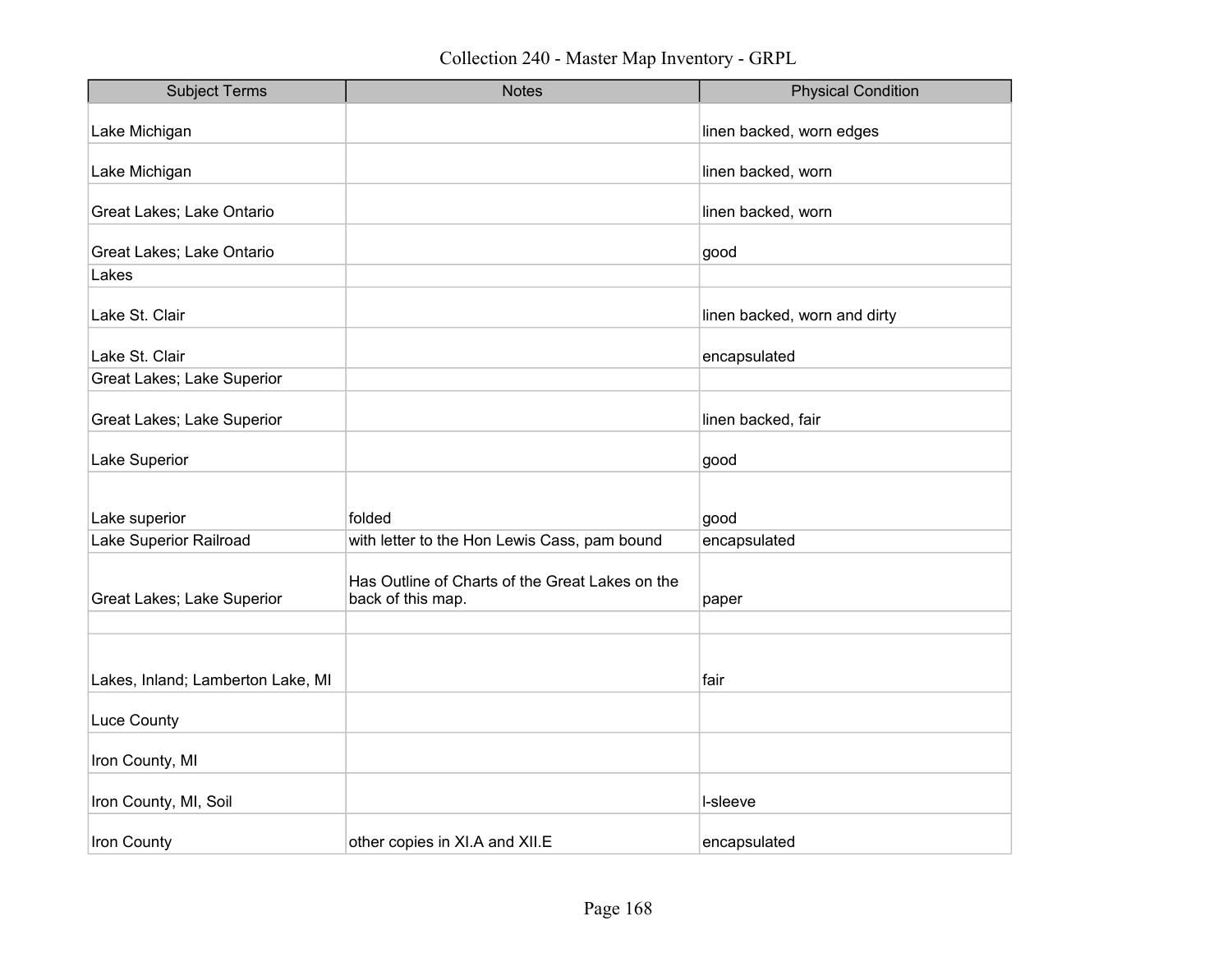| <b>Subject Terms</b>                                      | <b>Notes</b>                 | <b>Physical Condition</b>       |
|-----------------------------------------------------------|------------------------------|---------------------------------|
|                                                           |                              |                                 |
|                                                           |                              |                                 |
|                                                           |                              |                                 |
| <b>Grand Rapids, MI</b>                                   |                              | fair                            |
| Lansing, Ingham Co.                                       | Ingham County map on reverse | tear on upper right side of map |
| Lansing, East Lansing, Haslett,<br>Okemos, Michigan State | folded                       | good, folded                    |
|                                                           |                              |                                 |
|                                                           |                              |                                 |
| Lansing                                                   |                              | good                            |
| Lapeer County, MI                                         |                              |                                 |
|                                                           |                              |                                 |
| michigan                                                  |                              | poor - torn down middle         |
| <b>Grand Rapids, Ledyard Block</b>                        | computer generated           | encapsulated                    |
| Lenawee County                                            |                              |                                 |
|                                                           |                              |                                 |
| Lighthouses of Lakes Huron, Erie<br>and Ontario           |                              |                                 |
|                                                           |                              |                                 |
| Lighthouses of Lake Michigan, Lake<br>Superior            |                              |                                 |
| Lighthouses; Michigan travel                              |                              | I-sleeve                        |
| <b>NW MI Lighthouses</b>                                  |                              |                                 |
|                                                           |                              |                                 |
| Lakes, Inland; Lincoln Lake, MI                           |                              | good                            |
|                                                           |                              |                                 |
| Lincoln Lake, MI                                          |                              | worn                            |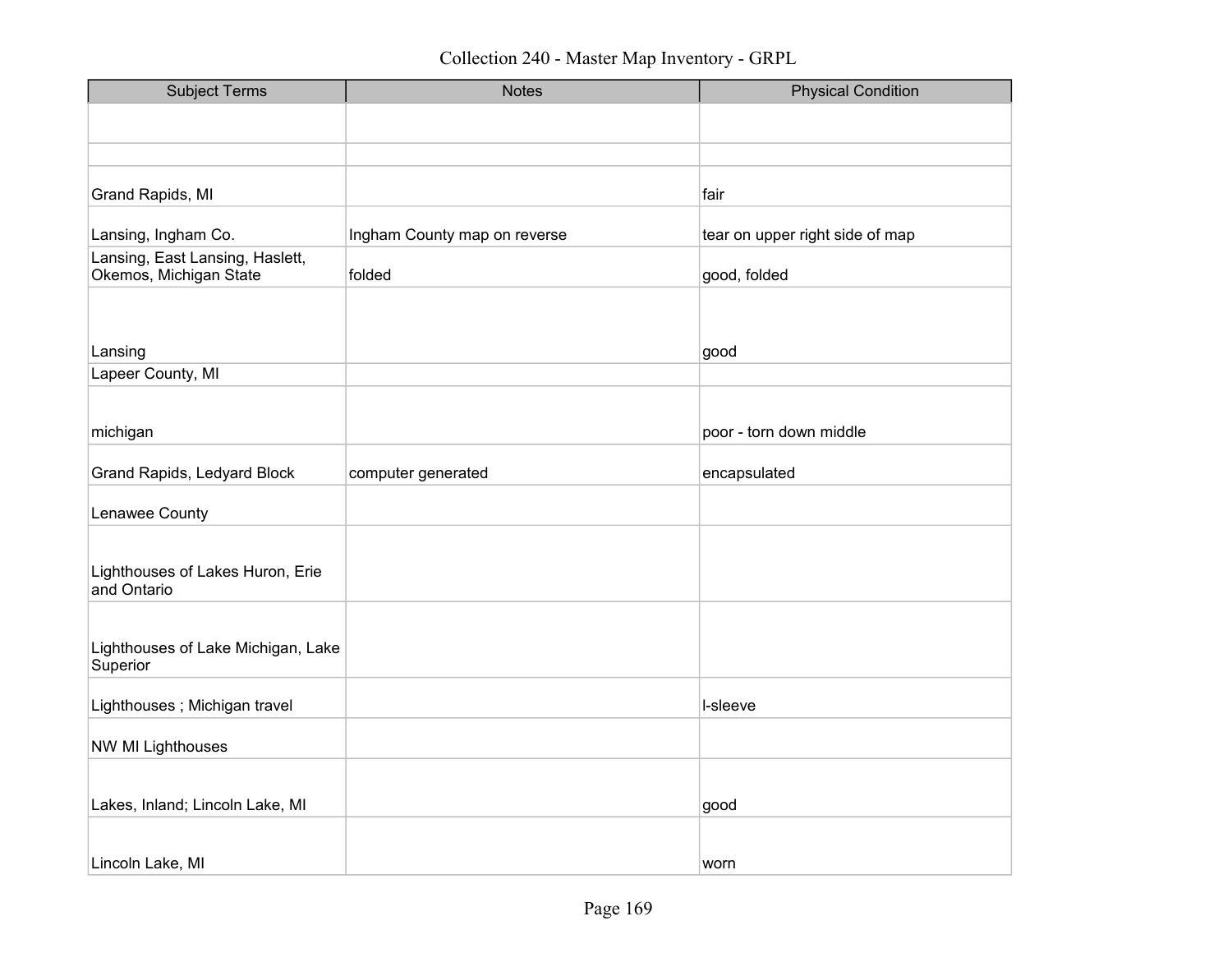| <b>Subject Terms</b>                                                                                                     | <b>Notes</b>                                                                     | <b>Physical Condition</b>                 |
|--------------------------------------------------------------------------------------------------------------------------|----------------------------------------------------------------------------------|-------------------------------------------|
| MI Literary Works, Authors                                                                                               |                                                                                  | l-sleeve                                  |
| Lakes, Inland; Little Pine Island<br>Lake, MI                                                                            |                                                                                  | good                                      |
| Little Pine Island Lake, MI                                                                                              |                                                                                  | worn                                      |
| <b>Livingston County</b>                                                                                                 |                                                                                  | linen backed                              |
| Shipwrecks ; Great Lakes                                                                                                 |                                                                                  | Good                                      |
| Lowell Twp.                                                                                                              | 18 pages in a folder                                                             | good                                      |
| Michigan Railroad                                                                                                        |                                                                                  | linen backed but poor, worn and crumbling |
| Highways, MI                                                                                                             |                                                                                  | poor, torn along creases                  |
| Great Lakes; Lake Michigan;<br>Ludington, MI                                                                             |                                                                                  | fair                                      |
| Great Lakes; Lake Michigan;<br>Ludington, MI                                                                             |                                                                                  | good                                      |
| Great Lakes; Lake Michigan;<br>Ludington, MI                                                                             |                                                                                  | good                                      |
| Ludington, Mason County                                                                                                  | Map of Mason County on reverse side                                              |                                           |
| <b>Upper Peninsula</b>                                                                                                   |                                                                                  | linen backed, I-sleeve                    |
| Detroit; Department Stores                                                                                               | Attached to inside back cover of guide booklet                                   | Folded, but generally good                |
| Canada Pacific Railroad; Mackinaw<br>City, MI                                                                            |                                                                                  |                                           |
| Mackinac Island. Haldimand Bay,<br>Lake Huron, Straits of Mackinace,<br>Coutour, Airport, Battlefield, Fort<br>Mackinac, | Includes land claims & other points of interest;<br><b>Chris to Encapsulated</b> | New                                       |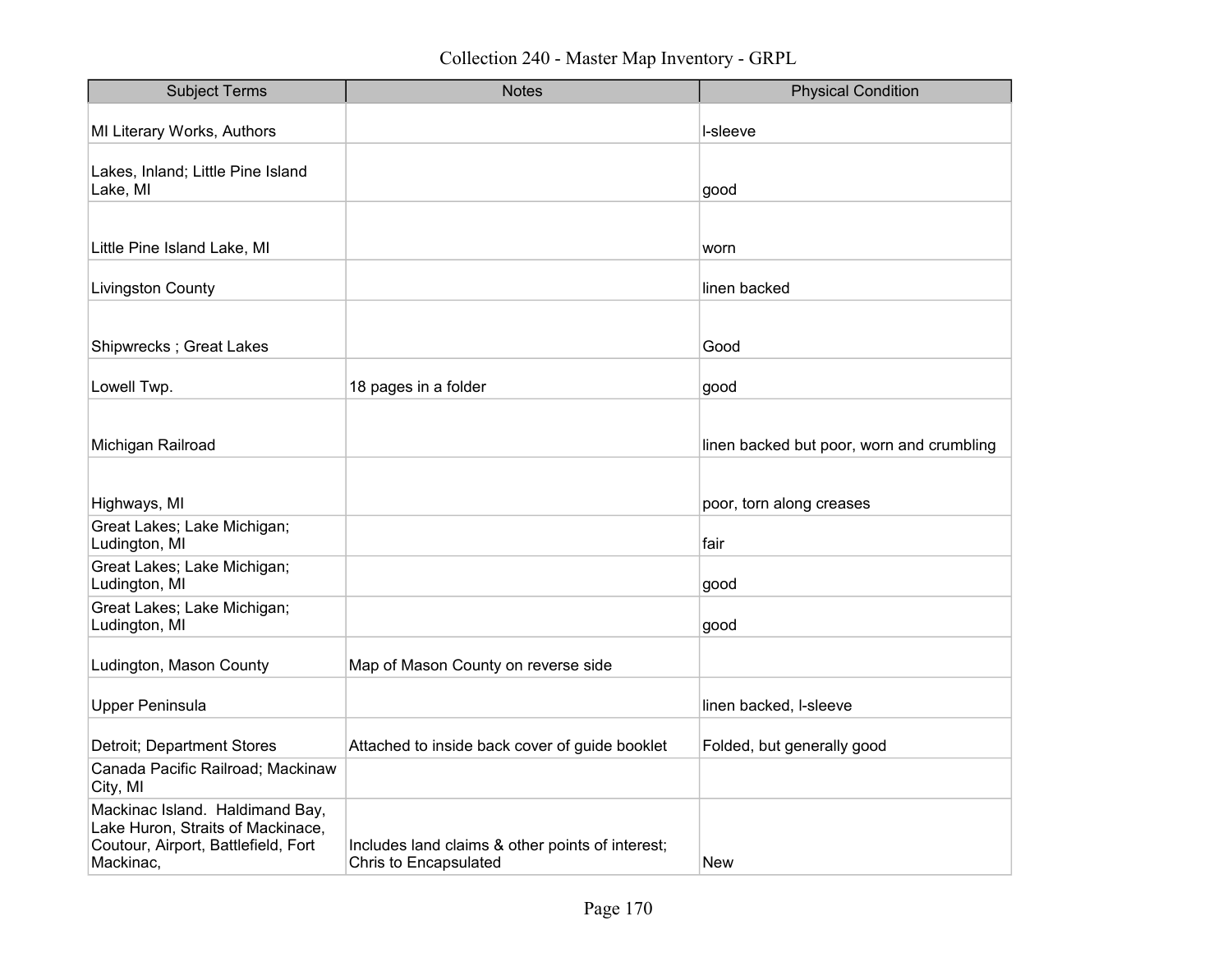Collection 240 - Master Map Inventory - GRPL

| <b>Subject Terms</b>                          | <b>Notes</b>                                                                 | <b>Physical Condition</b>               |
|-----------------------------------------------|------------------------------------------------------------------------------|-----------------------------------------|
| Chippewa County, MI, railroads,<br>straits    |                                                                              | linen backed, worn and crumbly          |
| Macomb County                                 |                                                                              |                                         |
| Republic Mountain                             |                                                                              | fair                                    |
| Battle Creek, MI; Fort Custer, MI             | Calhoun County, MI                                                           | linen backed                            |
| Manistee City, County                         | Map of Manistee County on reverse side                                       | good                                    |
|                                               |                                                                              |                                         |
| <b>Manistee County</b>                        |                                                                              |                                         |
| Manistee County                               | received from Reference Dept. (04/2012)                                      | paper, folded                           |
| <b>Manistee County</b>                        | notes made by township clerk, R.W. Winberg                                   |                                         |
| Great Lakes; Lake Michigan;<br>Manistee, MI   |                                                                              | linen backed, worn at edges             |
| Lake Michigan; Manistee, MI                   |                                                                              | fair                                    |
| Great Lakes; Lake Michigan;<br>Manistee, MI   |                                                                              | good                                    |
| <b>Manistee National Forest</b>               | This is a series of 12 maps of the national forest,<br>together in a folder. | good                                    |
|                                               |                                                                              |                                         |
| <b>Manistee National Forest</b>               |                                                                              | good                                    |
| Manistee, MI                                  | these two maps are similar but not exact repilcas<br>of one another          | linen backed, portion cut off of bottom |
| Manistee, MI                                  | these two maps are similar but not exact replicas<br>of one another          | linen backed                            |
|                                               |                                                                              |                                         |
| Manistee, MI                                  |                                                                              | fair                                    |
| Great Lakes; Lake Michigan;<br>Manistique, MI |                                                                              | linen backed, fair                      |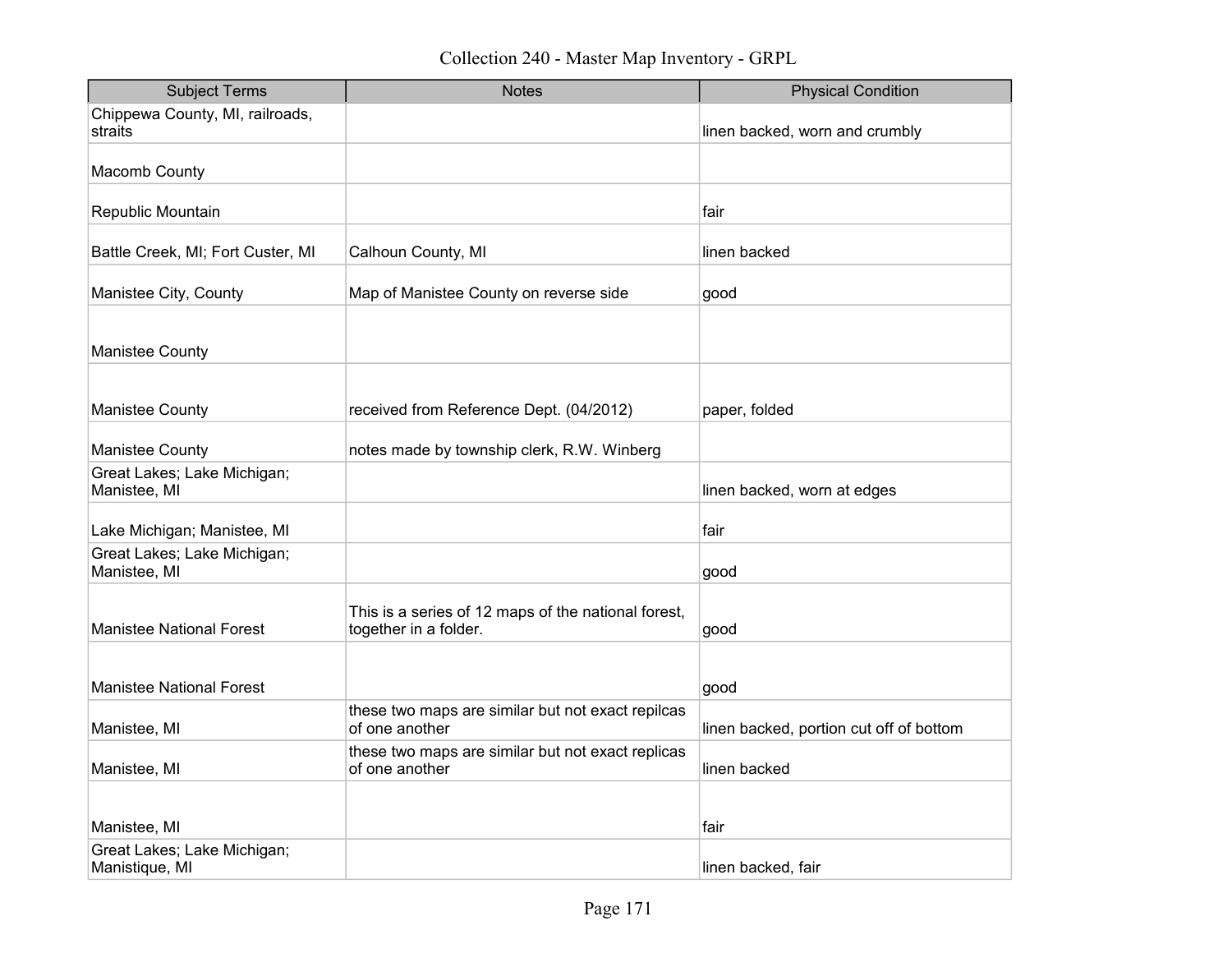| <b>Subject Terms</b>                                                                                                           | <b>Notes</b>                                                              | <b>Physical Condition</b>                                                        |
|--------------------------------------------------------------------------------------------------------------------------------|---------------------------------------------------------------------------|----------------------------------------------------------------------------------|
| Great Lakes; Lake Michigan;<br>Manitou Islands, MI                                                                             |                                                                           | linen backed, fair                                                               |
| Manitowoc, Wisconsin; Michigan                                                                                                 |                                                                           | fair                                                                             |
| New York, canals                                                                                                               | map is folded in original binding, seems fragile<br>being stored this way | worn, fragile, fallen out of binding, torn<br>aalong creases, thin paper, folded |
| Allegan County, Barry County,<br>Holland, Zeeland, South Haven,<br>Hastings, Saugatuck, Douglas,<br>Otsego, Plainwell, Allegan | received from Reference Dept. (04/2012)                                   | paper, folded                                                                    |
| Allegan County, MI                                                                                                             |                                                                           |                                                                                  |
| <b>Antrim County</b>                                                                                                           | received from Reference Dept. (04/2012)                                   | paper, folded                                                                    |
| <b>Barry County</b>                                                                                                            |                                                                           |                                                                                  |
| Battle Creek, MI                                                                                                               | Calhoun County, MI                                                        |                                                                                  |
| Bay City, MI                                                                                                                   |                                                                           | fragile, needs l-sleeve                                                          |
| <b>Bay County</b>                                                                                                              |                                                                           | linen-backed                                                                     |
|                                                                                                                                |                                                                           |                                                                                  |
| Berrien County, MI                                                                                                             |                                                                           | linen backed                                                                     |
| <b>Branch County</b>                                                                                                           |                                                                           | linen-backed                                                                     |
| <b>Calhoun County</b>                                                                                                          |                                                                           | linen backed                                                                     |
| <b>Cascade Township</b>                                                                                                        | there may be another copy of this map in FF.V.B                           | encapsulated                                                                     |
| West Side Grand Rapids                                                                                                         |                                                                           | encapsulated                                                                     |
| Chicago, IL                                                                                                                    |                                                                           | I-sleeve, linen-backed                                                           |
| Chippewa County, MI                                                                                                            |                                                                           | linen backed                                                                     |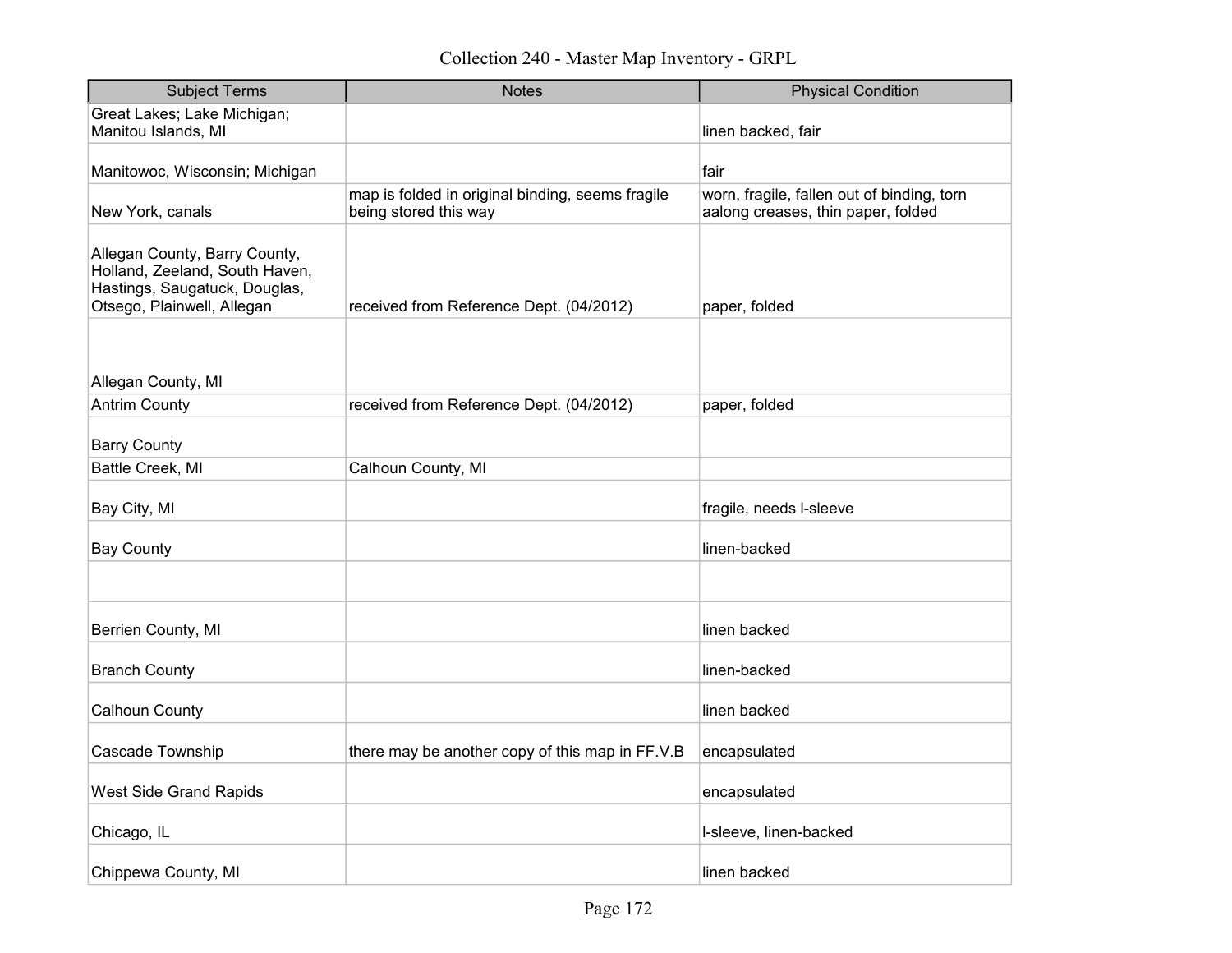| <b>Subject Terms</b>                                                                   | <b>Notes</b>                                                                | <b>Physical Condition</b> |
|----------------------------------------------------------------------------------------|-----------------------------------------------------------------------------|---------------------------|
| Chippewa County, MI                                                                    |                                                                             | linen backed              |
|                                                                                        |                                                                             |                           |
|                                                                                        |                                                                             |                           |
| Grand Rapids, MI                                                                       |                                                                             | Linen backed              |
|                                                                                        | Hubbard & Dingwall Real Estate and Loans,<br>Detroit.--top right            | Folded, but in pieces.    |
|                                                                                        | Folder 7 missing, 7/10/2001                                                 | Folded, but in pieces M   |
| Grand Rapids, MI                                                                       |                                                                             | encapsulated              |
| <b>Grand Rapids</b>                                                                    |                                                                             | encapsulated              |
| <b>Land Grants</b>                                                                     | two pages. (not with most of RR maps in draver<br>III.A)                    | encapsulated              |
| Grand Rapids, MI                                                                       |                                                                             | encapsulated              |
| <b>Grand Rapids, Streets</b>                                                           | includes districts for height and area regulations                          | cracking along creases    |
| Grand Rapids, Kent County,<br>Michigan                                                 | folded, in folder with three others                                         | worn, folded              |
| Grand Rapids, Grand River, Shows<br>original bank of river and "present"<br>water line |                                                                             | encapsulated              |
| Grand Rapids, MI                                                                       | copy                                                                        | thin paper, fragile       |
| <b>Grand Rpaids</b>                                                                    |                                                                             | encapsulated              |
| Huron County, MI                                                                       |                                                                             |                           |
| IN                                                                                     |                                                                             | linen backed, I-sleeve    |
| Jackson County, MI                                                                     |                                                                             |                           |
| Jackson County, MI                                                                     |                                                                             |                           |
| Grand Rapids, MI; Kent County, MI                                                      | unrolled from tube 6/14/2007. Need to find<br>location to accommodate size. | encapsulated              |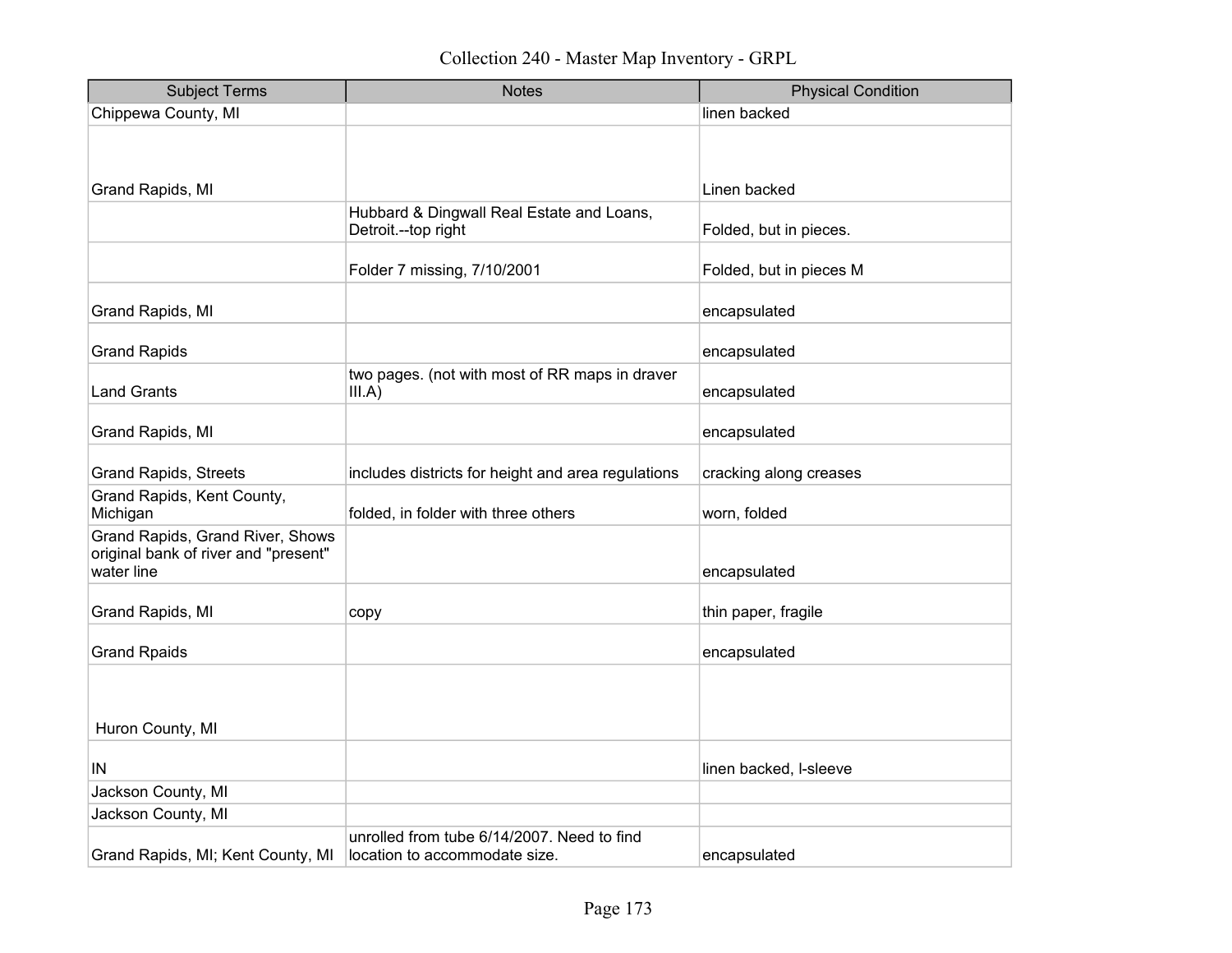| <b>Subject Terms</b>             | <b>Notes</b>                                                                                                                                                                                                                                         | <b>Physical Condition</b>                |
|----------------------------------|------------------------------------------------------------------------------------------------------------------------------------------------------------------------------------------------------------------------------------------------------|------------------------------------------|
| Kent County, MI                  |                                                                                                                                                                                                                                                      | encapsulated                             |
| <b>Grand Rapids, Kent County</b> | unrolled from tube 6/02/2007, need to find a<br>location to accommodate sizeCool images in<br>margins of map: residences of 1863, St. Marks<br>Episcopal, W.B. Ledyard Block. There is another<br>copy top of FF, as well as a repro copy top of FF. | encapsulated, linen backed, water stains |
|                                  |                                                                                                                                                                                                                                                      |                                          |
| <b>Kent County</b>               |                                                                                                                                                                                                                                                      | reproduction, good                       |
| Kent County, MI                  | Unrolled from large tube, 6/02/2007. Need to find<br>a location to accommodate size                                                                                                                                                                  | encapsulated, linen backed, worn         |
| Kent County, MI                  |                                                                                                                                                                                                                                                      | encapsulated                             |
| Kent County, MI                  | unrolled from large tube, 6/14/2007. Need to find<br>a location to accommodate size                                                                                                                                                                  | encapsulated, linen backed               |
| Kent County, MI                  |                                                                                                                                                                                                                                                      |                                          |
| Kent County, MI                  | Unrolled from large tube, 6/02/2007, need to find<br>location to accommodate size                                                                                                                                                                    | encapsulated, fair                       |
| <b>Grand Rapids</b>              | unrolled from tube 6/14/2007. Need to find a<br>location to accommodate size. There is another<br>original copy top of Ff and a repro copy top of FF.<br>Cool images could be photographed: Ledyard<br>Block, prominent G.R. residences              | encapsulated                             |
| Lake Superior Mine               |                                                                                                                                                                                                                                                      | fair                                     |
| Lenawee County, MI               |                                                                                                                                                                                                                                                      |                                          |
| Lenawee County, MI               |                                                                                                                                                                                                                                                      | linen backed                             |
| Railroad lines; Plaster Mills;   | No information on where he got the copy, and our<br>reproductions issues, but date is public domain.                                                                                                                                                 |                                          |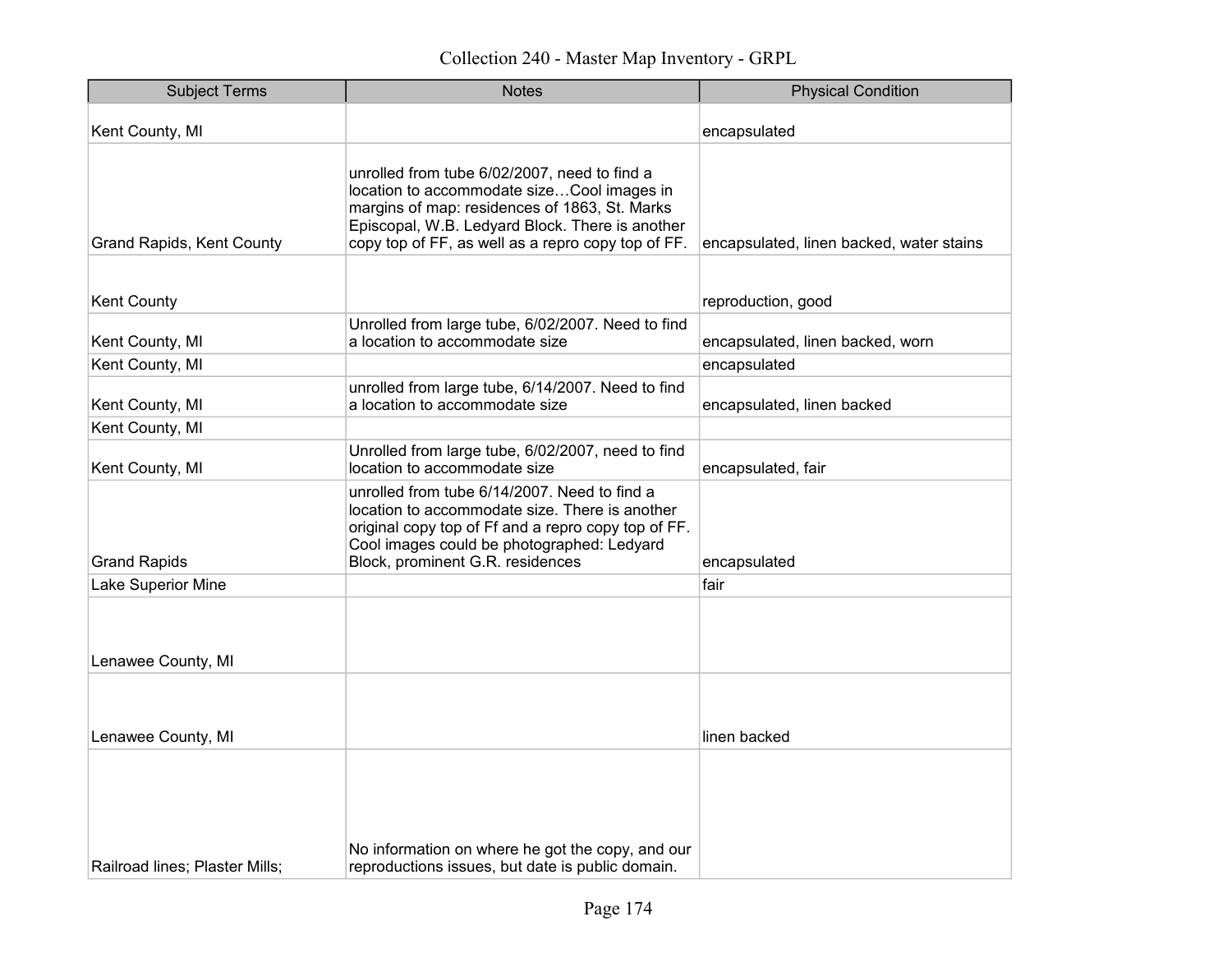| <b>Subject Terms</b>            | <b>Notes</b>                                                                                         | <b>Physical Condition</b>                                         |
|---------------------------------|------------------------------------------------------------------------------------------------------|-------------------------------------------------------------------|
| Manistique                      |                                                                                                      | fair, worn at creases                                             |
|                                 |                                                                                                      |                                                                   |
| Marquette                       |                                                                                                      | Some tearing already at the creases                               |
|                                 | shows the rise in population in Michigan between<br>1840 and 1880. Note to see Coll. 254 for abel T. |                                                                   |
| Michigan, population            | Page publications?                                                                                   | encapsulated                                                      |
|                                 |                                                                                                      |                                                                   |
| Michigan                        |                                                                                                      | linen backed, fair                                                |
|                                 |                                                                                                      |                                                                   |
|                                 |                                                                                                      |                                                                   |
| Highways, MI                    |                                                                                                      | encapsulated                                                      |
|                                 |                                                                                                      |                                                                   |
|                                 |                                                                                                      |                                                                   |
|                                 |                                                                                                      |                                                                   |
|                                 |                                                                                                      |                                                                   |
|                                 |                                                                                                      |                                                                   |
|                                 | This item is included in the publication Michigan<br>Home, Oct. 1884.                                | Encapsulated 12/2001                                              |
|                                 |                                                                                                      |                                                                   |
| Public Aid. 1930 Census. Social |                                                                                                      |                                                                   |
| Services. Population. Welfare   | Formerly M912.M582e                                                                                  | Pam binder.                                                       |
|                                 |                                                                                                      |                                                                   |
| lowa, Michigan                  |                                                                                                      | small, linen backed, could be encapsulated<br>and placed in a box |
|                                 | Coll. 254. This map was previously folded in                                                         |                                                                   |
|                                 | Homes for all in Michigan : improved fruit, stock                                                    |                                                                   |
|                                 | grain farms  / by Abel T. Page, dealer  G.R. :                                                       |                                                                   |
|                                 | Dygert, Buff & Rich. Ca. 1882.                                                                       |                                                                   |
| <b>Midland County</b>           |                                                                                                      | linen backed                                                      |
|                                 |                                                                                                      |                                                                   |
|                                 | map is a repoduction an an original looking small<br>book type binding. Map was reproduced to mark   |                                                                   |
| <b>Minnesota Territory</b>      | the 150th Anniversary of the Minnesota Territory.                                                    | good, new                                                         |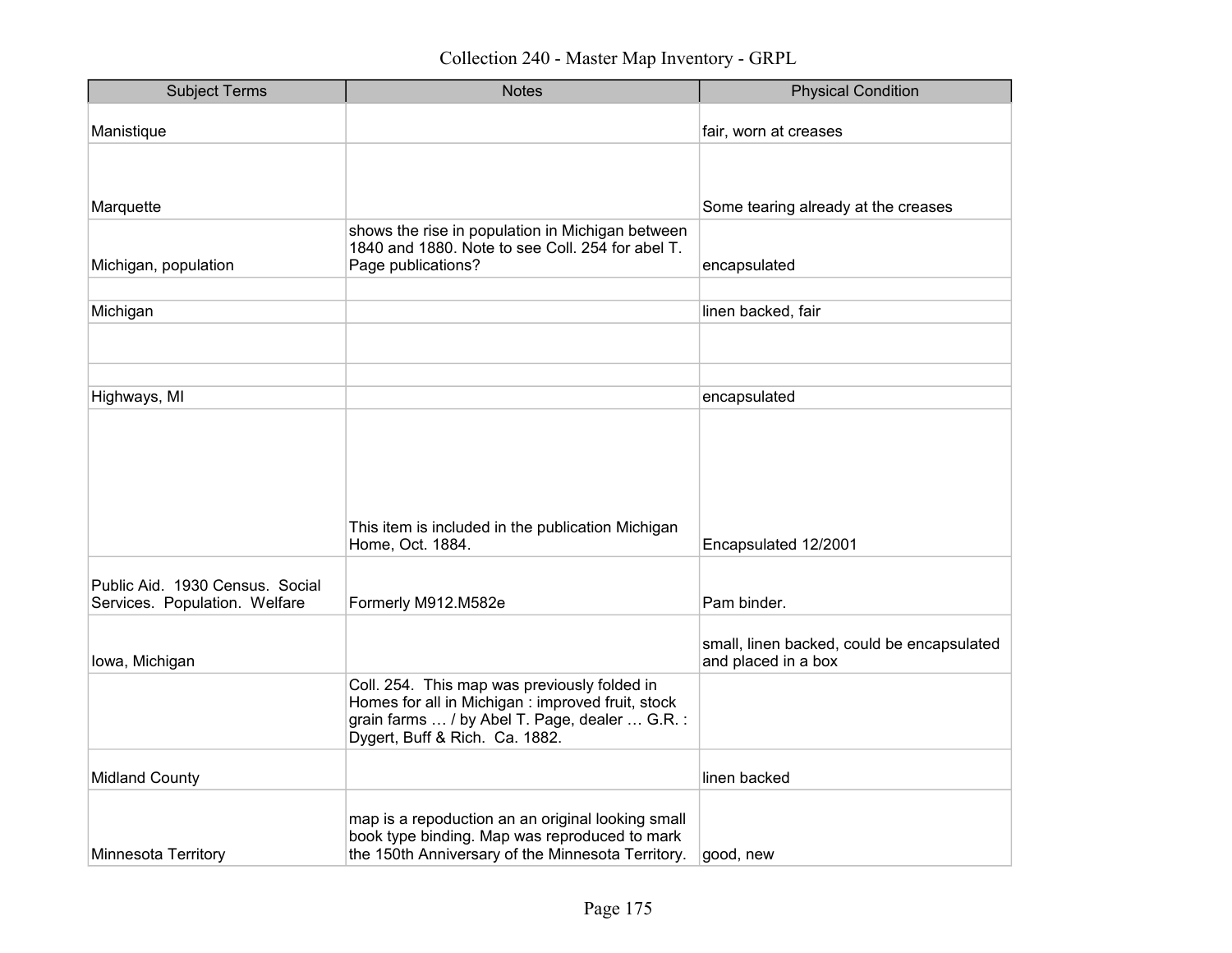| <b>Subject Terms</b>                     | <b>Notes</b>                                                                                              | <b>Physical Condition</b>                                  |
|------------------------------------------|-----------------------------------------------------------------------------------------------------------|------------------------------------------------------------|
|                                          | 1/22/2004 quick inventory.                                                                                |                                                            |
| Lakes, Inland                            |                                                                                                           | linen backed, very worn, large cracks in<br>surface of map |
| Newaygo County                           | unrolled from tube and moved to FF, 6/02/2007                                                             | encapsulated, some warping from being<br>rolled, but fair  |
| <b>Tahquamenon River</b>                 |                                                                                                           | linen backed                                               |
| Kent County, MI                          | appears to be acopy                                                                                       | encapsulated                                               |
| Port Sheldon                             |                                                                                                           | encapsulated                                               |
| Port Sheldon, Ottawa County              | appears to be a copy                                                                                      |                                                            |
| Republic Mountain                        |                                                                                                           | fair                                                       |
| Saginaw                                  |                                                                                                           | linen backed                                               |
| Saginaw                                  |                                                                                                           | thin, hole in upper left corner of map                     |
| St. Joseph County                        | 5 connected maps                                                                                          | linen backed                                               |
| St. Joseph County                        | handwritten note on back signed by creator                                                                | bad. In two halves in folder                               |
| Michigan                                 | In: Michigan's 37 million acres of diamonds / by<br>clyde Newman. Detroit: Book of Michigan Co.,<br>1927. | small piece of map missing on left side in<br>inlay of MI  |
| Great Lakes; Lake Superior               |                                                                                                           | fair but htin, should be encapsulated                      |
| Native Americans; Historical<br>Michigan |                                                                                                           | <b>New</b>                                                 |
| <b>Great Lakes</b>                       |                                                                                                           | encapsulated                                               |
| Au Sable River, MI                       |                                                                                                           | linen backed                                               |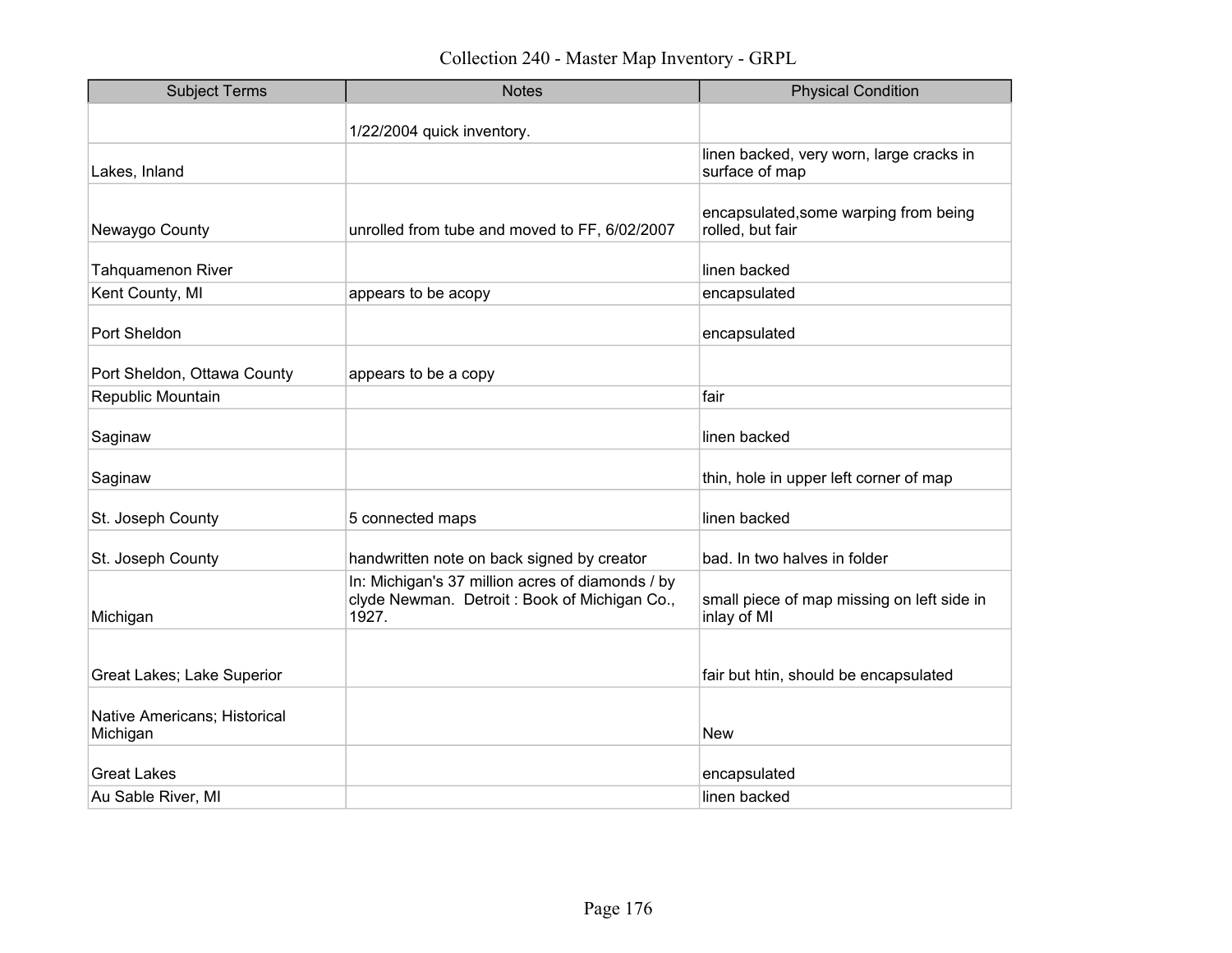| <b>Subject Terms</b>                      | <b>Notes</b>                                                                                                                                                                                                                                                 | <b>Physical Condition</b>                                                |
|-------------------------------------------|--------------------------------------------------------------------------------------------------------------------------------------------------------------------------------------------------------------------------------------------------------------|--------------------------------------------------------------------------|
| North America East of Mississippi         | Publ ID lower left mostly missing; We have same<br>as Clements Lib. U. of M.; LC has later digital;<br>Reproduction funded by Ryerson, which has a<br>Disk. I thought that there was a film negative<br>someplace too. Don't recall if I rec'd anything yet. | Poor. 8 sections linen backed & attached w<br>linen tape to form ove map |
| <b>British Territory in early America</b> |                                                                                                                                                                                                                                                              | linen backed                                                             |
| North America                             |                                                                                                                                                                                                                                                              | encapsulated                                                             |
| St. Mary's River                          |                                                                                                                                                                                                                                                              | worn at creases                                                          |
| Detroit                                   |                                                                                                                                                                                                                                                              | Folded.                                                                  |
| champion Mine                             |                                                                                                                                                                                                                                                              | fair                                                                     |
| Detroit, MI                               |                                                                                                                                                                                                                                                              | encapsulated                                                             |
| Detroit                                   | original binding is in encapsulation                                                                                                                                                                                                                         | encapsulated                                                             |
| Detroit, MI                               |                                                                                                                                                                                                                                                              | fragile                                                                  |
| Grand Rapids, MI                          |                                                                                                                                                                                                                                                              | encapsulated                                                             |
| Grand Rapids, MI                          | unrolled from tube, 6/02/2007, need to find<br>location to accommodate size                                                                                                                                                                                  | fair                                                                     |
| Grand Rapids, MI                          |                                                                                                                                                                                                                                                              |                                                                          |
| Grand Rapids, MI                          |                                                                                                                                                                                                                                                              | encapsulated                                                             |
| Grand Rapids, MI                          |                                                                                                                                                                                                                                                              | encapsulated                                                             |
| Grand Rapids, MI                          |                                                                                                                                                                                                                                                              | encapsulated                                                             |
| <b>Grand Rapids</b>                       |                                                                                                                                                                                                                                                              | I-sleeve                                                                 |
| Grand Rapids, MI                          |                                                                                                                                                                                                                                                              |                                                                          |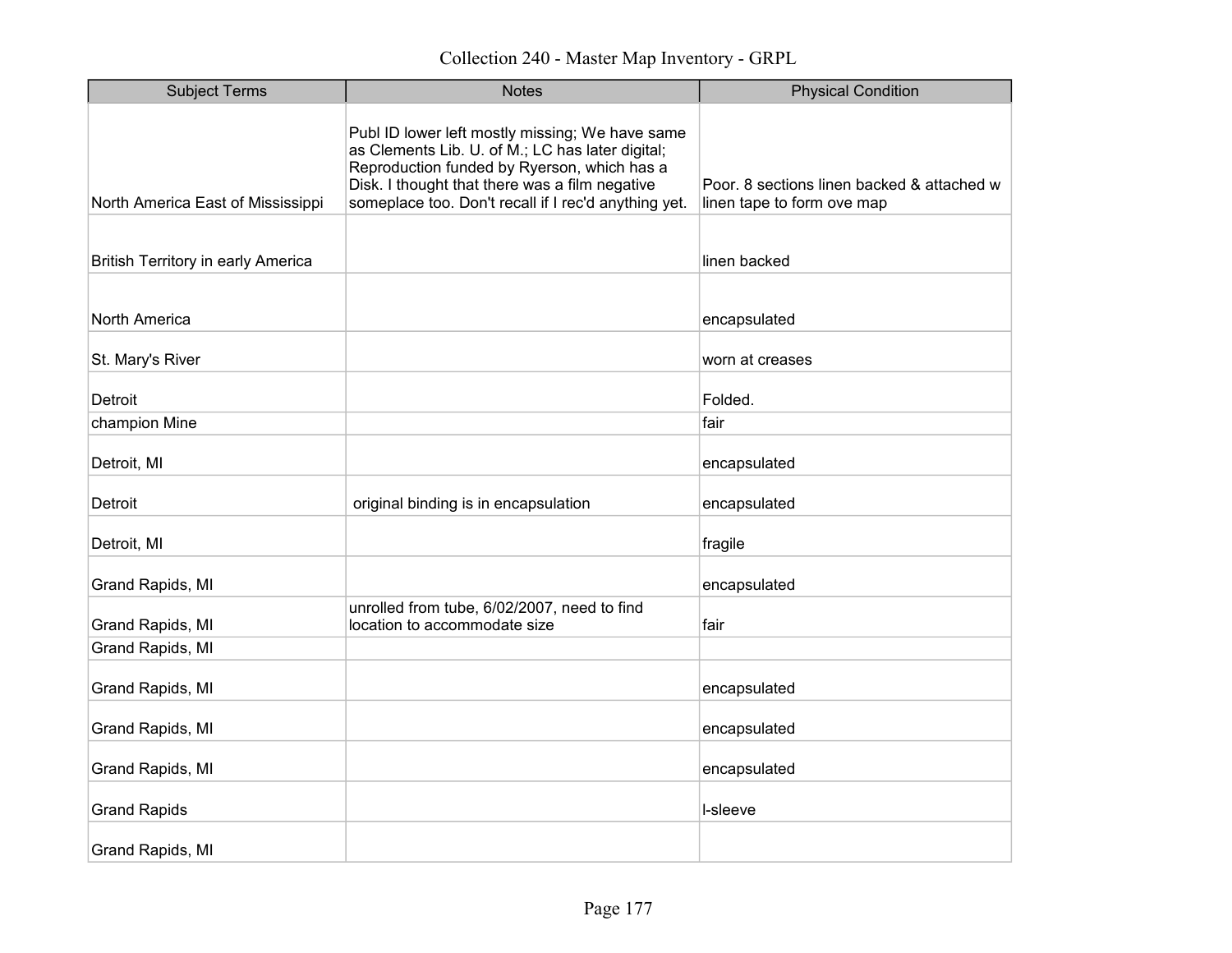Collection 240 - Master Map Inventory - GRPL

| <b>Subject Terms</b>                                                                               | <b>Notes</b>                                                                      | <b>Physical Condition</b>        |
|----------------------------------------------------------------------------------------------------|-----------------------------------------------------------------------------------|----------------------------------|
| <b>Grand Rapids</b>                                                                                | unrolled from large tube, 6/02/2007, need to find<br>location to accommodate size | encapsulated, some tape but fair |
| Grand Rapids, MI                                                                                   | unrolled from tube 6/14/2007. Need to find a<br>location to accommodate size      | encapsulated, linen backed       |
| Grand Rapids, MI                                                                                   |                                                                                   |                                  |
| Grand Rapids, MI                                                                                   |                                                                                   | encapsulated                     |
| <b>Grand Rapids</b>                                                                                |                                                                                   | encapsulated                     |
| Grand Rapids, Height and Area<br>Regulations                                                       | shows districts for height and area regulations                                   |                                  |
| Grand Rapids, MI                                                                                   |                                                                                   | encapsulated                     |
|                                                                                                    |                                                                                   |                                  |
| Holland, MI                                                                                        |                                                                                   |                                  |
| Copper Ranges, MI                                                                                  |                                                                                   | fair                             |
| <b>Detroit River</b>                                                                               |                                                                                   | encapsulated                     |
| Dixie Highway, "showing every city,<br>town, village, and hamlet throughout<br>it's entire length" |                                                                                   | encapsulated                     |
| Detroit                                                                                            | Verso Map is Item #788. Needs to be opened,<br>encapsulated & rehoused            | Folded. Tears. Tape.             |
| Grand River, MI                                                                                    |                                                                                   | linen backed, worn               |
| St. Joseph River                                                                                   |                                                                                   | linen backed                     |
| Huron River, MI                                                                                    |                                                                                   | linen backed                     |
|                                                                                                    |                                                                                   | linen-backed                     |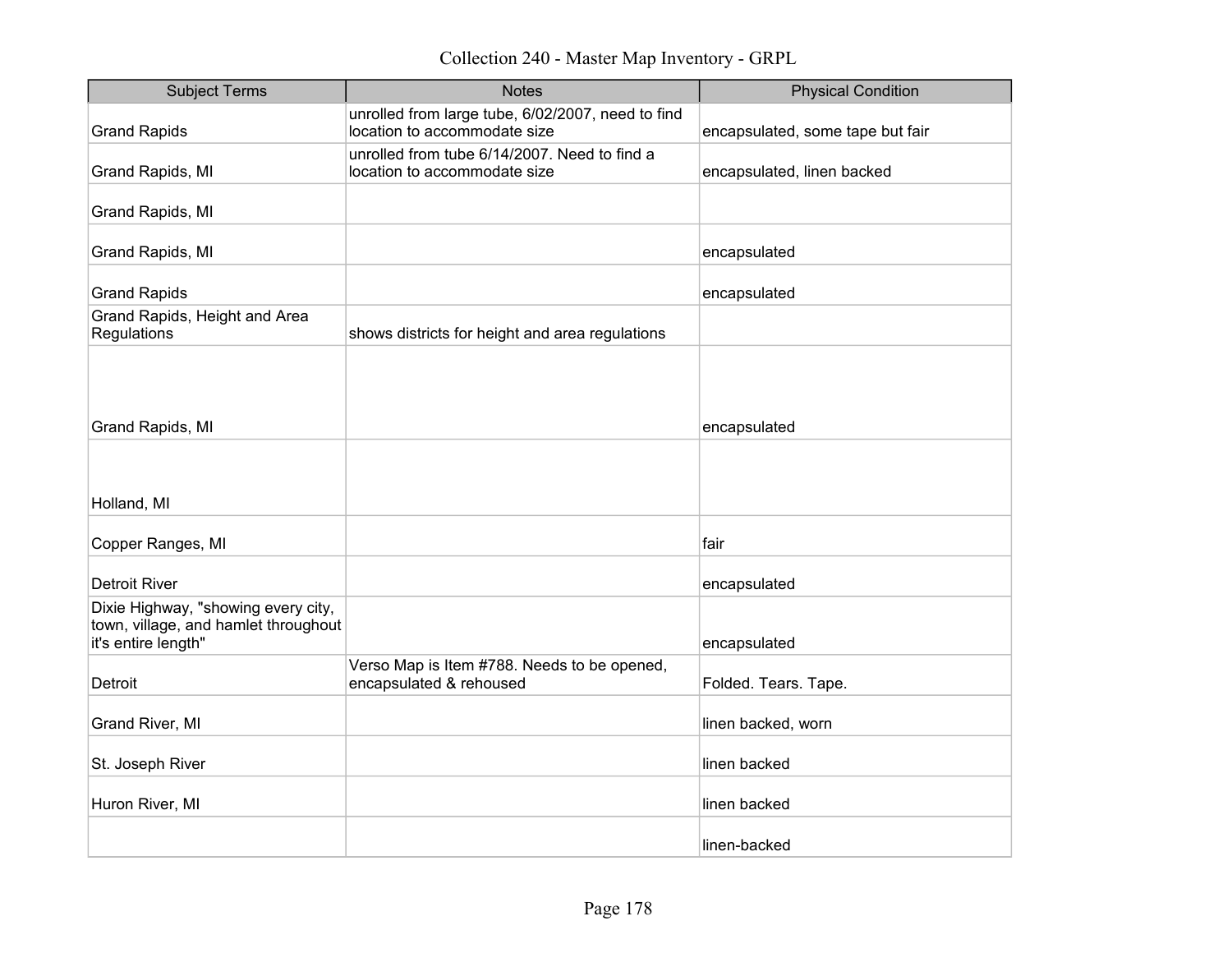| <b>Subject Terms</b>                                                      | <b>Notes</b>                                      | <b>Physical Condition</b>                             |
|---------------------------------------------------------------------------|---------------------------------------------------|-------------------------------------------------------|
| Thunder Bay River                                                         |                                                   | linen backed                                          |
|                                                                           |                                                   |                                                       |
| great lakes region, marking where<br>different indian tribes were located |                                                   | encapsulated                                          |
| Flint & Pere Marquette RR                                                 |                                                   | encapsulated                                          |
| Grand Rapids, MI                                                          | in a folder with guide book                       | encapsulated                                          |
|                                                                           |                                                   |                                                       |
| Grand Rapids and indiana Railroad                                         | 2 maps, one on each side. Title torn off one side | Encapsulated.                                         |
| Grand River, MI                                                           |                                                   |                                                       |
| Utah; Great Salt Lake; Western<br>states                                  |                                                   | paper, torn w tape; encapsulated                      |
| Indian Mounds; Kent County, MI                                            | Pam binder discarded.                             | I-sleeve                                              |
| Michigan                                                                  |                                                   | fair                                                  |
| Lake Shore and Michigan RR                                                |                                                   | encapsulated                                          |
| <b>Land Grants</b>                                                        | two copies                                        | encapsulated                                          |
| <b>Land Grants</b>                                                        |                                                   | encapsulated                                          |
| Michigan                                                                  |                                                   | fair                                                  |
| Michigan                                                                  |                                                   | fair                                                  |
| Great Lakes; Lake Superior                                                |                                                   | worn, creases, dirty, tape, should be<br>encapsulated |
| Grand River, MI                                                           |                                                   | encapsulated                                          |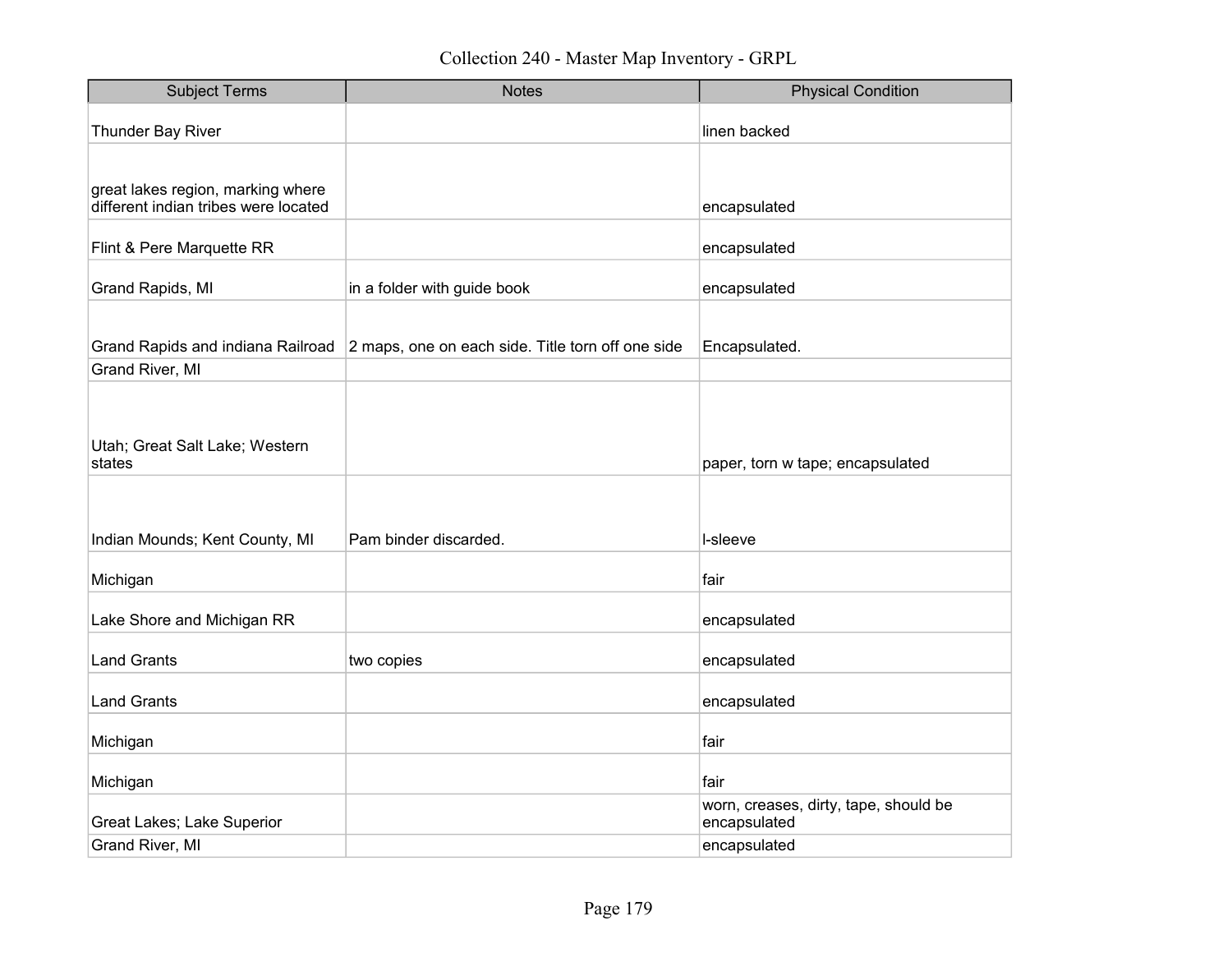| <b>Subject Terms</b>            | <b>Notes</b>                                    | <b>Physical Condition</b> |
|---------------------------------|-------------------------------------------------|---------------------------|
| Grand River, MI                 | copy 1 is in VI.C                               | encapsulated              |
| Michigan                        |                                                 | fair                      |
|                                 |                                                 |                           |
|                                 |                                                 |                           |
| IL.                             | second copy of above entry                      | linen backed              |
|                                 |                                                 |                           |
| Illinois, Wisconsin             |                                                 | linen backed              |
|                                 |                                                 |                           |
|                                 |                                                 |                           |
| northern states ca. 1797        |                                                 | encapsulated              |
|                                 |                                                 |                           |
| northern states ca 1798         |                                                 | encapsulated              |
|                                 |                                                 |                           |
| <b>Land Grants</b>              |                                                 | linen backed              |
|                                 |                                                 |                           |
|                                 |                                                 |                           |
|                                 |                                                 |                           |
|                                 |                                                 |                           |
|                                 |                                                 |                           |
| <b>Land Grants</b>              |                                                 | linen backed              |
|                                 |                                                 |                           |
|                                 |                                                 |                           |
|                                 |                                                 |                           |
|                                 |                                                 |                           |
|                                 |                                                 |                           |
|                                 | From: Exhibit of the condition and prospects of |                           |
| Michigan Southern Railroad line | the Michigan Southern Railroad                  | Torn, encapsulated        |
|                                 |                                                 |                           |
| Geology, MI                     |                                                 |                           |
| Lakes, Inland                   |                                                 | linen backed, worn        |
|                                 |                                                 |                           |
| Lakes, Inland                   |                                                 |                           |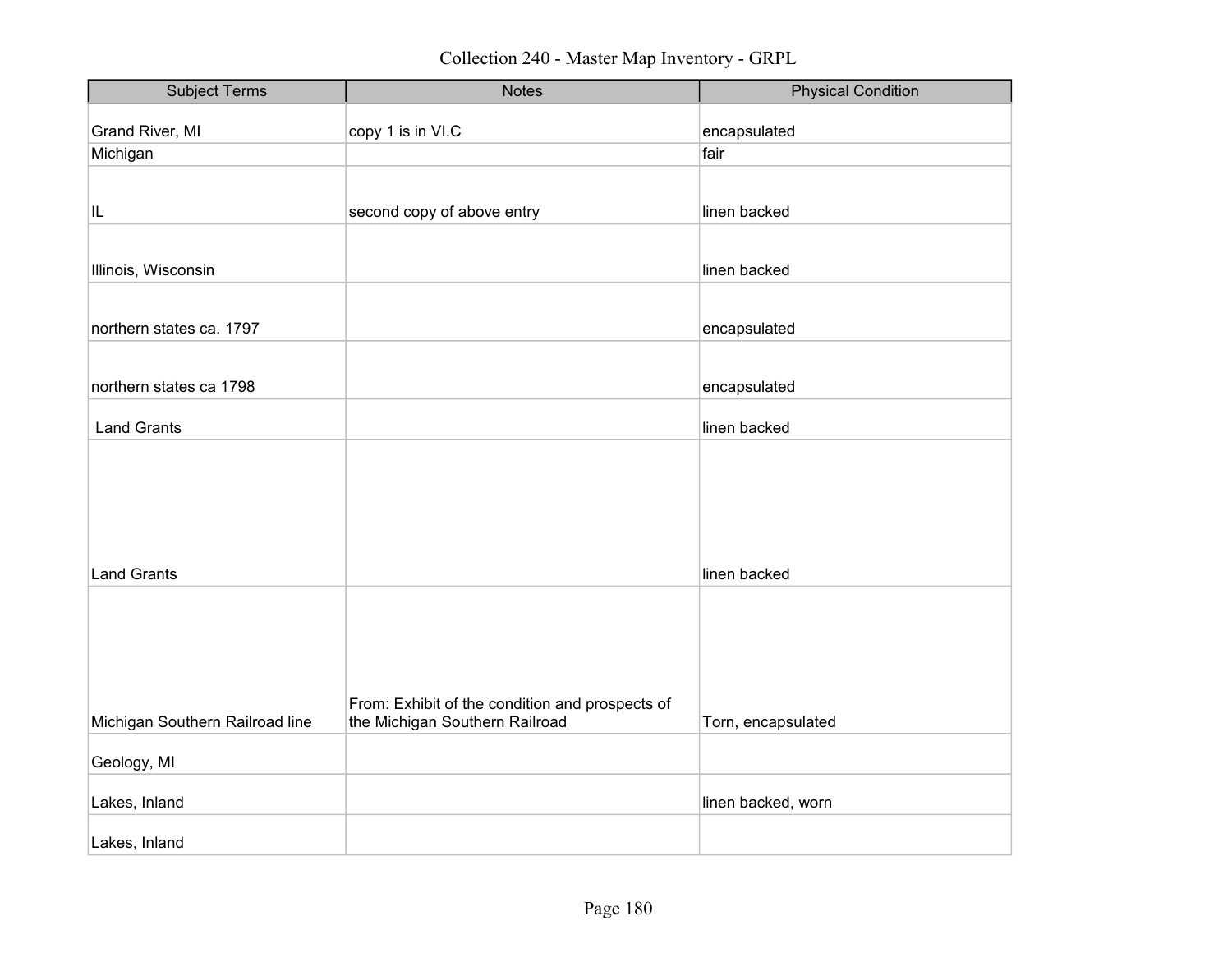| <b>Subject Terms</b>                          | <b>Notes</b>                                 | <b>Physical Condition</b> |
|-----------------------------------------------|----------------------------------------------|---------------------------|
|                                               |                                              | fair                      |
|                                               |                                              |                           |
|                                               |                                              |                           |
| <b>Great Lakes Region</b>                     |                                              | linen backed              |
|                                               |                                              |                           |
| Saginaw                                       |                                              | linen backed, fair        |
|                                               |                                              |                           |
| Michigan                                      | formerly in III.D                            | fair                      |
| Lake George, MI                               |                                              | encapsulated              |
| Michigan                                      |                                              | linen backed, fair        |
| Michigan                                      | four quarter pages taped into full sized map | copy                      |
| Michigan, Wisconsin                           |                                              | encapsulated              |
|                                               |                                              |                           |
| Michgian                                      | four quarter pages stapled together          | copy                      |
|                                               |                                              |                           |
| Stocking and Allens Addition, Grand<br>Rapids |                                              | encapsulated              |
|                                               |                                              |                           |
| Geology, MI                                   |                                              | fair                      |
|                                               |                                              |                           |
|                                               |                                              |                           |
|                                               |                                              | fair                      |
| Geology, MI                                   |                                              |                           |
|                                               |                                              |                           |
|                                               |                                              |                           |
|                                               | Publication 49                               | paper, Oversized          |
|                                               |                                              |                           |
|                                               |                                              |                           |
|                                               |                                              |                           |
|                                               |                                              |                           |
|                                               |                                              |                           |
| Michigan                                      |                                              | fair                      |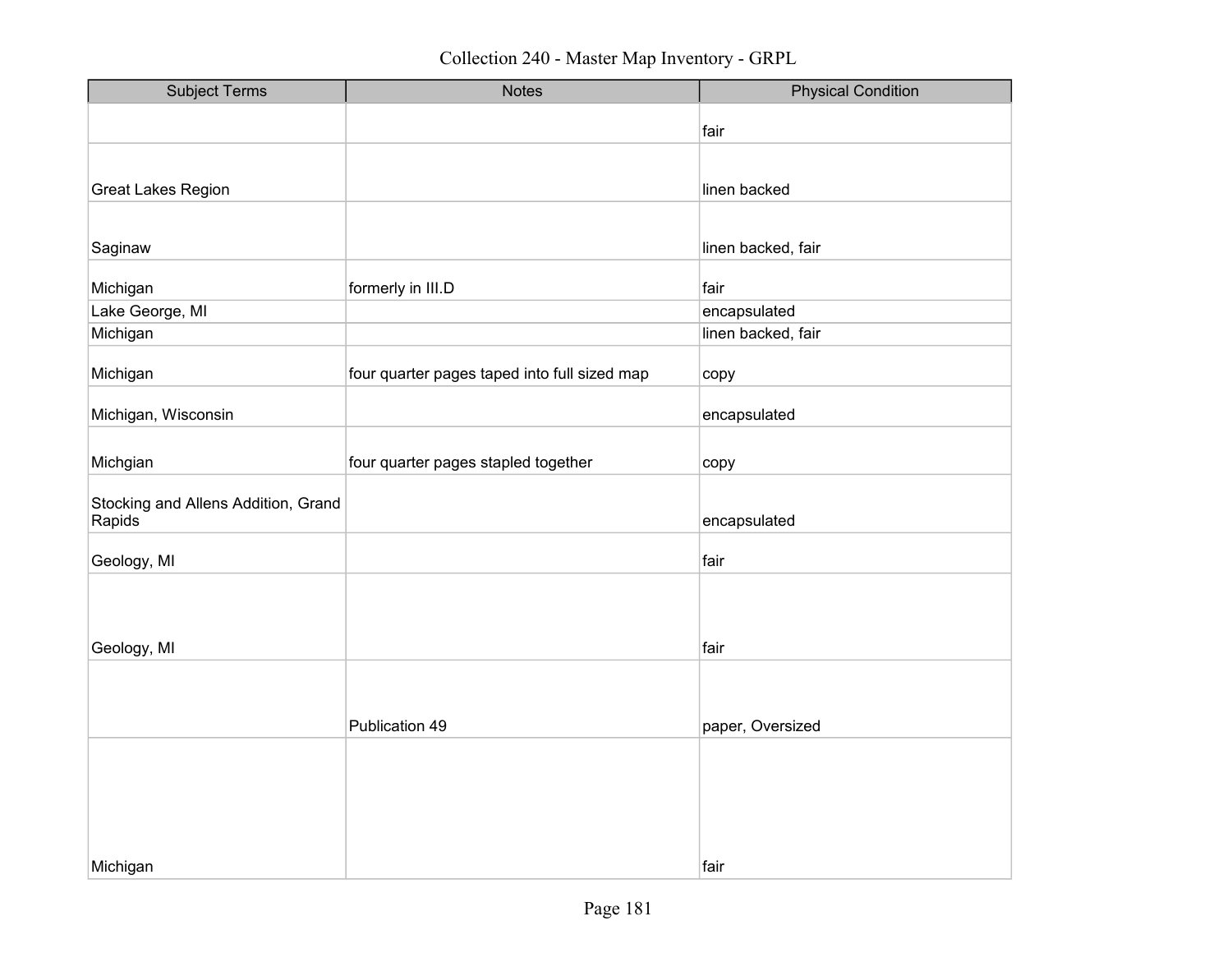| <b>Subject Terms</b>                                                           | <b>Notes</b>                                                                    | <b>Physical Condition</b>                                     |
|--------------------------------------------------------------------------------|---------------------------------------------------------------------------------|---------------------------------------------------------------|
|                                                                                | Publication 49                                                                  | paper, oversized                                              |
|                                                                                | Publication 49                                                                  | paper, oversized                                              |
| Black Lake, MI; Ma-ca-ta-wa;<br>Lakes, Inland                                  |                                                                                 | linen backed, worn                                            |
| Michigan                                                                       |                                                                                 | encapsulated                                                  |
| Michigan                                                                       |                                                                                 | linen backed, beginning to crumble, should<br>be encapsulated |
| Michigan                                                                       |                                                                                 | linen backed, crumbling, should be<br>encapsulated            |
| Michigan                                                                       |                                                                                 | poor, linen-backed                                            |
|                                                                                |                                                                                 |                                                               |
|                                                                                |                                                                                 |                                                               |
| Michigan and Wisconsin                                                         |                                                                                 |                                                               |
| Michigan, Wisconsin Territory,<br>some of Illinois, Indiana, and Ohio          | 2 copies (1 original, 1 reprint)                                                | encapsulated                                                  |
|                                                                                |                                                                                 |                                                               |
| Minnesota                                                                      | repro? of old map                                                               | good                                                          |
|                                                                                |                                                                                 |                                                               |
| Wisconsin                                                                      |                                                                                 | linen backed                                                  |
| Ingham County, MI; Lansing, MI                                                 |                                                                                 |                                                               |
| Lansing, adjoining towns, counties<br>of Clinton, Eaton and Ingham<br>Michigan | another copy of this map if in the same drawer in<br>the county maps folder "c" | linen backed                                                  |
|                                                                                |                                                                                 |                                                               |
| Lyons, Ionia County                                                            |                                                                                 | Folded.                                                       |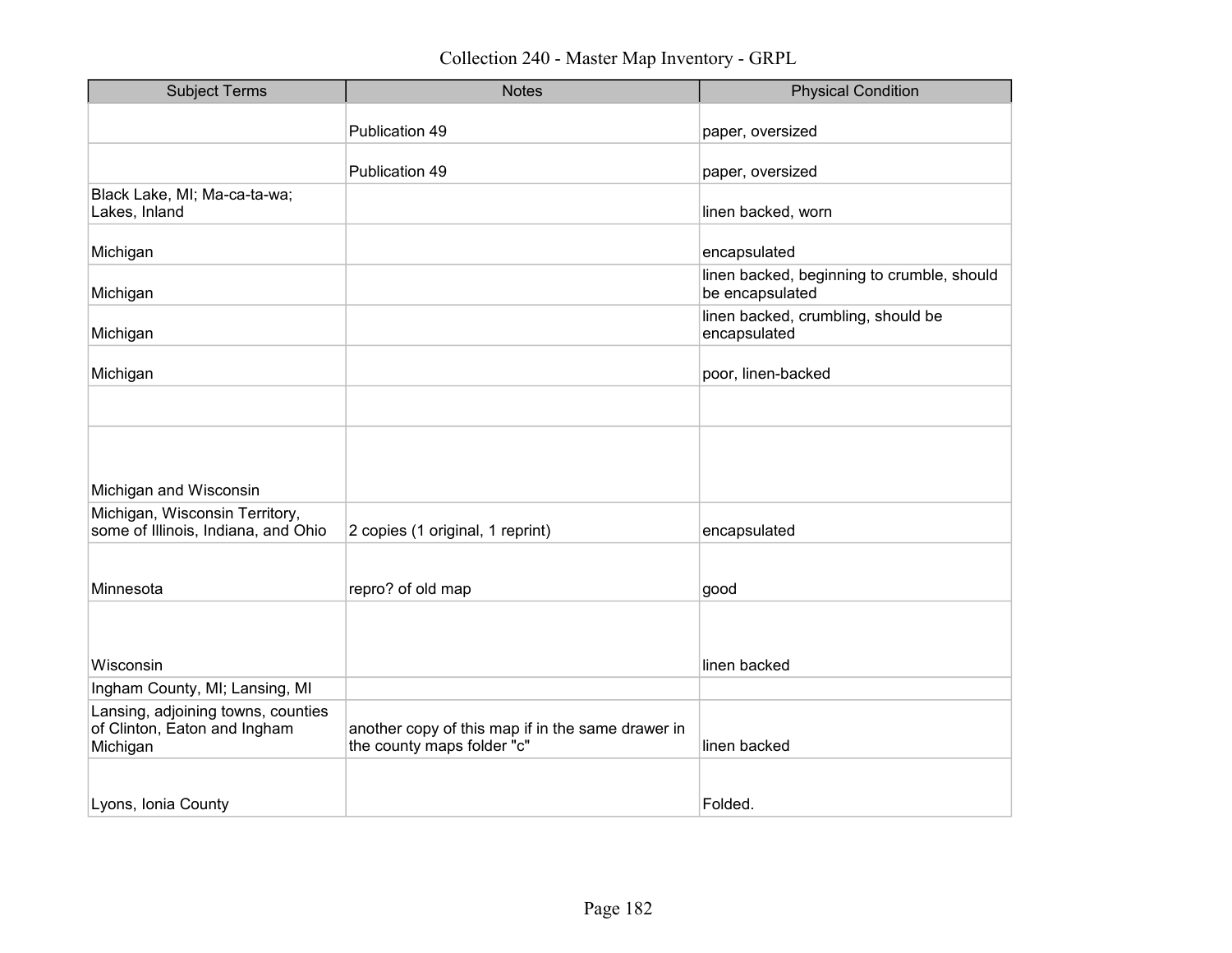| <b>Subject Terms</b>                                               | <b>Notes</b>                                                                                                                                    | <b>Physical Condition</b>  |
|--------------------------------------------------------------------|-------------------------------------------------------------------------------------------------------------------------------------------------|----------------------------|
|                                                                    |                                                                                                                                                 |                            |
|                                                                    |                                                                                                                                                 |                            |
| Railway; land grants; Upper                                        | Wisconsin, Green Bay area. Folding, each                                                                                                        |                            |
| Peninsula;                                                         | section separate, attached to linen & refolded.                                                                                                 | Folded; linen backed       |
|                                                                    | there are four maps under this heading: part 1                                                                                                  |                            |
| four maps which represent different<br>states                      | with title showing carolinas and virginia, pt. 3<br>showing NY, Penn. And East Coast, pt. 4 showing<br>Kentucky, Tennessee, Georgia and Florida | all four are encapsulated  |
| Maumee River; Miami Bay; Lake                                      |                                                                                                                                                 |                            |
| Erie; Upper Canada/County of<br>Essex; Detroit River; Territory of |                                                                                                                                                 |                            |
| Michigan at top                                                    |                                                                                                                                                 | Linen backed, Encapsulated |
|                                                                    |                                                                                                                                                 |                            |
| Ada, MI; Kent County, MI                                           |                                                                                                                                                 | encapsulated               |
|                                                                    |                                                                                                                                                 |                            |
|                                                                    |                                                                                                                                                 | Folded.                    |
| Croton, MI                                                         |                                                                                                                                                 | encapsulated               |
| Humboldt, MI                                                       |                                                                                                                                                 | fair                       |
|                                                                    |                                                                                                                                                 |                            |
| <b>Washtenaw County</b>                                            |                                                                                                                                                 | linen backed               |
|                                                                    |                                                                                                                                                 |                            |
| <b>Wayne County</b>                                                |                                                                                                                                                 | should be encapsulated!    |
|                                                                    |                                                                                                                                                 |                            |
| Grand Rapids, MI                                                   |                                                                                                                                                 | encapsulated               |
| Geology, MI                                                        |                                                                                                                                                 | fair                       |
|                                                                    |                                                                                                                                                 |                            |
| Grand Rapids, MI                                                   | second copy in X.II.D                                                                                                                           | encapsulated               |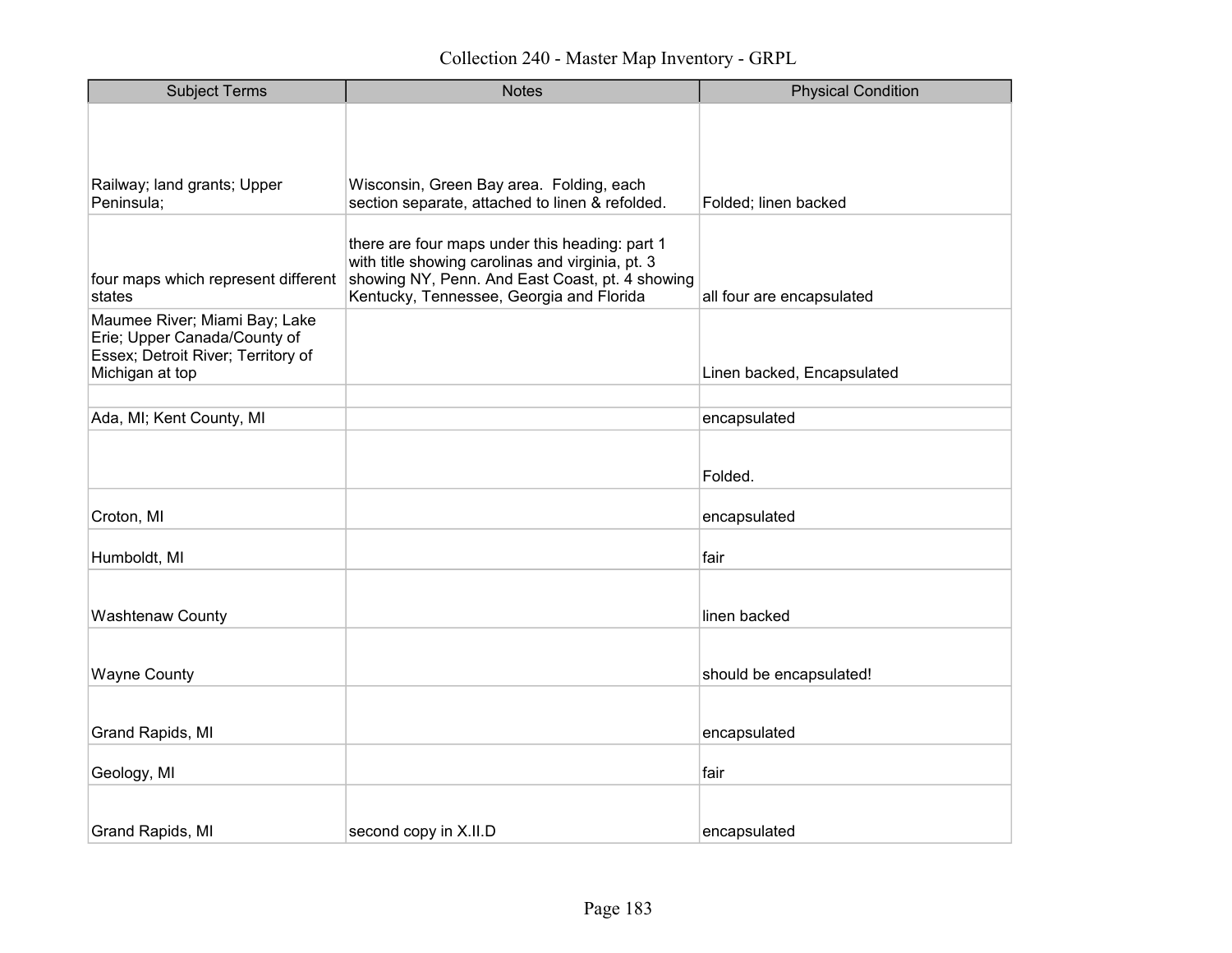| <b>Subject Terms</b>              | <b>Notes</b> | <b>Physical Condition</b>                                    |
|-----------------------------------|--------------|--------------------------------------------------------------|
|                                   |              |                                                              |
|                                   |              |                                                              |
|                                   |              |                                                              |
|                                   |              |                                                              |
| IN, MI, OH, II                    |              | fair, could be encapsulated                                  |
|                                   |              |                                                              |
| Highways, MI                      |              | encapsulated                                                 |
| Grand Rapids & Indiana RR         |              | worn, linen backed but beginning to crumble                  |
|                                   |              |                                                              |
| Muskegon                          |              | thin, worn edges, should be encapsulated                     |
| <b>Lighthouses of Great Lakes</b> |              |                                                              |
|                                   |              |                                                              |
|                                   |              |                                                              |
| Michigan Railroads                |              | encapsulated                                                 |
| Militery Roads in Upper Peninsula |              | encapsulated                                                 |
|                                   |              |                                                              |
| Northern Michigan Railroad        |              | thin paper, in its own folder, but should be<br>encapsulated |
| <b>Shipwrecks of Great Lakes</b>  |              |                                                              |
|                                   |              |                                                              |
| Grand Rapids, MI                  |              | encapsulated                                                 |
|                                   |              |                                                              |
| Grand Rapids, MI                  |              | encapsulated                                                 |
|                                   |              |                                                              |
| Grand Rapids, MI                  | Two copies   | encapsulated                                                 |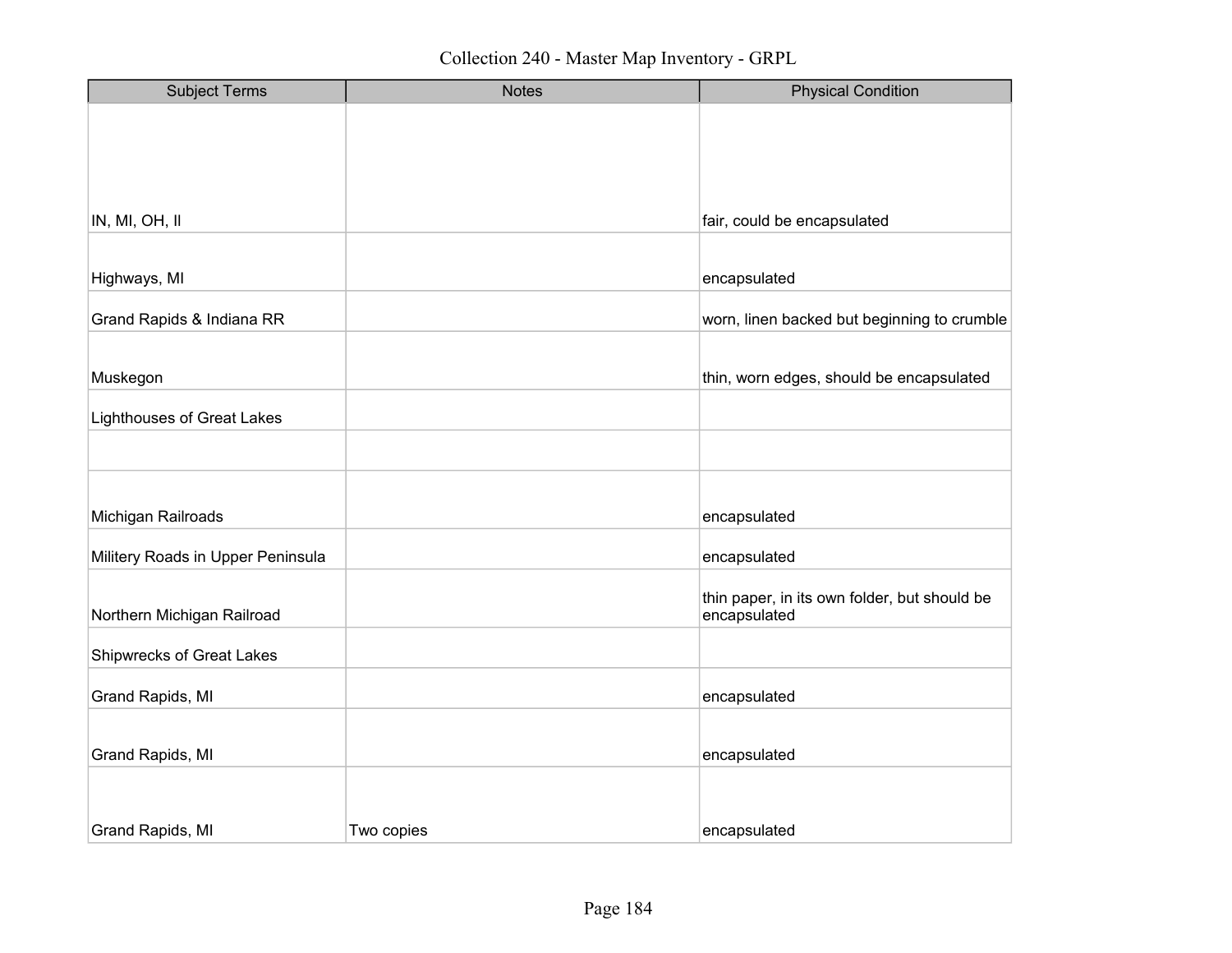| <b>Subject Terms</b>                                      | <b>Notes</b>                                                            | <b>Physical Condition</b>                   |
|-----------------------------------------------------------|-------------------------------------------------------------------------|---------------------------------------------|
|                                                           | Uses Japanese? Cartography drawing<br>techniques.                       | New                                         |
|                                                           |                                                                         |                                             |
|                                                           |                                                                         |                                             |
|                                                           |                                                                         |                                             |
| Maple River                                               | 2 maps, one on each side                                                | good                                        |
| National Election of Nov. 3, 1936,<br><b>Grand Rapids</b> | Map is on a Kent County Vote TabulationChart                            | rolled, folded corners                      |
| Marquette, Michigan                                       |                                                                         | good                                        |
| Marquette County                                          |                                                                         | some tearing at creases                     |
| <b>Mason County</b>                                       |                                                                         |                                             |
| Grand Rapids, MI                                          | Also 1 copy in FF.XIII.A for Coll. 109 & 1 copy<br>folded in Coll. 303. | tears at edges, tape, could be encapsulated |
| Grand Rapids, MI                                          | Star stickers have been added to show the<br>location of libraries      | Encapsulated 11/2001                        |
| <b>Maston Lake</b>                                        |                                                                         | good                                        |
| <b>Hiawatha National Forest</b>                           |                                                                         | good                                        |
| <b>Hiawatha National Forest</b>                           |                                                                         | good                                        |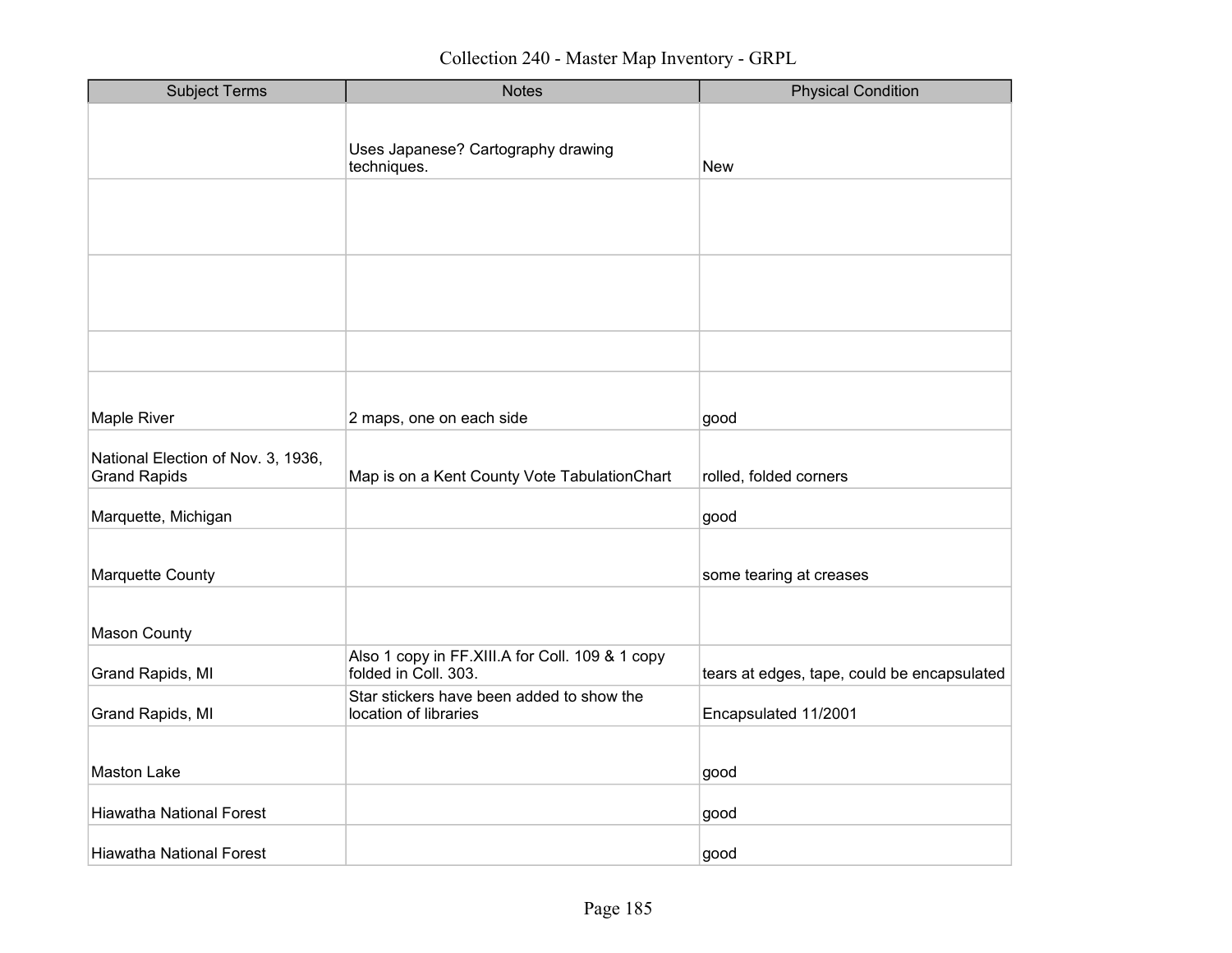| <b>Subject Terms</b>                                            | <b>Notes</b>                               | <b>Physical Condition</b> |
|-----------------------------------------------------------------|--------------------------------------------|---------------------------|
| Mecosta County                                                  |                                            | linen backed              |
|                                                                 |                                            |                           |
| Median Family Income in G.R.                                    | computer generated                         | encapsulated              |
|                                                                 |                                            |                           |
|                                                                 |                                            |                           |
|                                                                 |                                            |                           |
|                                                                 |                                            |                           |
| Meijer Stores, Michigan, Ohio                                   | Purchased through Ebay, Stuart Fund        | paper, folded             |
| Highways, MI                                                    |                                            | encapsulated              |
| Michigan                                                        |                                            | encapsulated              |
| Highways, MI                                                    |                                            |                           |
| Highways, MI                                                    |                                            |                           |
| Highways, MI                                                    |                                            |                           |
|                                                                 |                                            |                           |
|                                                                 |                                            |                           |
|                                                                 |                                            |                           |
| Michigan.                                                       |                                            |                           |
| Points of Interest, Michigan's<br>Peninsulas                    |                                            | linen backed, I-sleeve    |
| Highways, MI                                                    |                                            |                           |
| Highways, MI                                                    |                                            |                           |
|                                                                 |                                            |                           |
|                                                                 |                                            |                           |
|                                                                 |                                            |                           |
| includes physical features,<br>railroads, population, marketing |                                            |                           |
| analysis, and retail sales map.                                 |                                            | encapsulated              |
|                                                                 |                                            |                           |
|                                                                 |                                            |                           |
| Base map from USGS, 1970;                                       |                                            |                           |
| County & boundaries info 1980                                   | oversized storing folded; Has SUDOC number | paper folded              |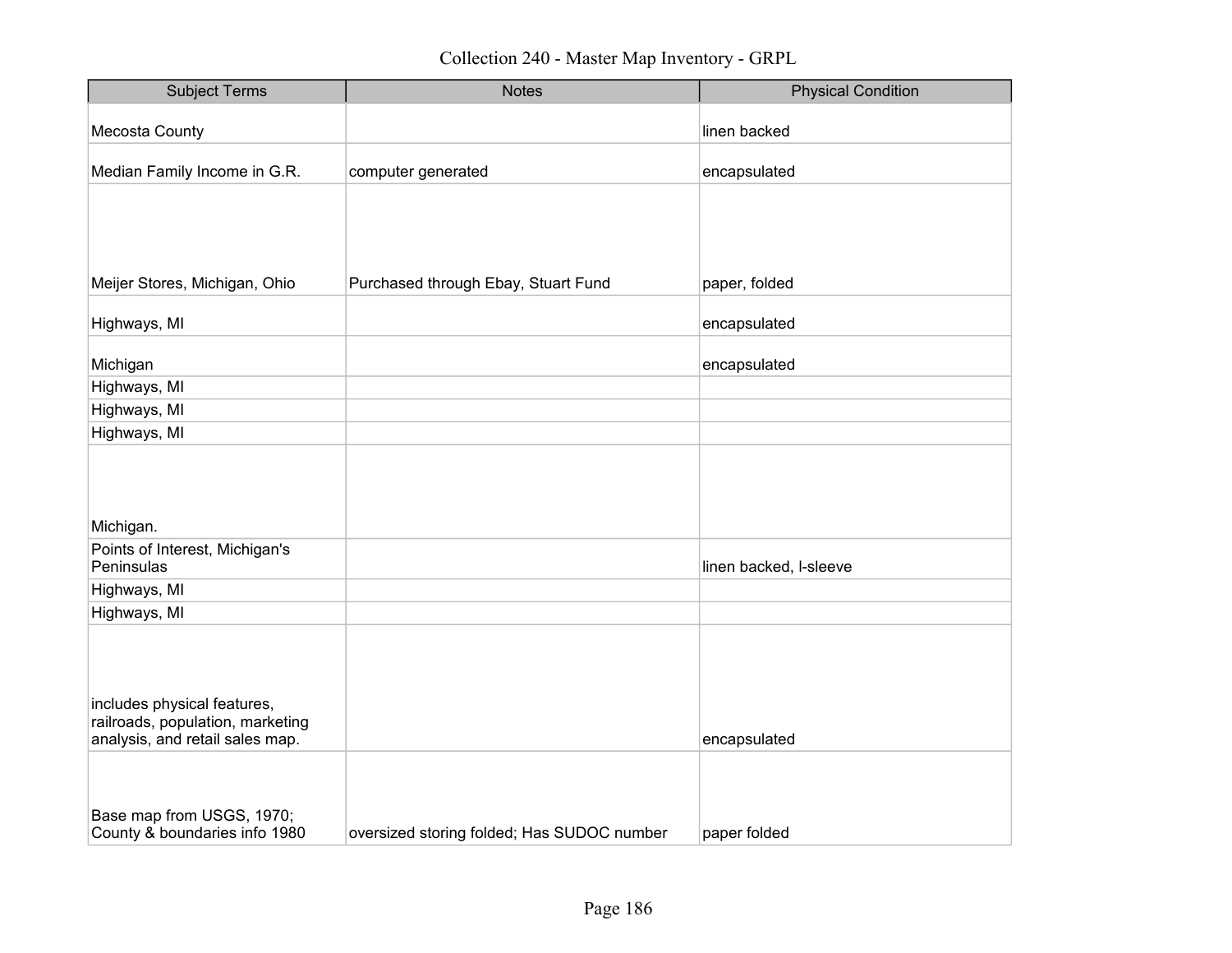| <b>Subject Terms</b>                        | <b>Notes</b>                                                                                                                                                                            | <b>Physical Condition</b>         |
|---------------------------------------------|-----------------------------------------------------------------------------------------------------------------------------------------------------------------------------------------|-----------------------------------|
| Population; State symbols; road<br>systems; | Source: Michigan Geographic Framework,<br>Version 3, Mi. Center for Geographic Information;<br>Mi. Historical Center, Dept. of History, Art &<br>Libraries, 2003. Encyclopedia.com 2003 | new                               |
| Michigan, State symbols                     | Michigan facts.                                                                                                                                                                         | L-sleeve                          |
| Michigan, shown in one degree<br>blocks     |                                                                                                                                                                                         | good                              |
| Michigan and Wisconsin Railroads            |                                                                                                                                                                                         | encapsulated                      |
| Michigan, statehood                         | See booklet in 240-5. in duplicate maps folder, no<br>location found for first copy. Part of "Michigan<br><b>History Series"</b>                                                        | linen backed, worn, rolled at top |
| Michigan, statehood, history                | See booklet in 240-5. in duplicate maps folder, no<br>location for first copy. Part of "Michigan History<br>Series"                                                                     | linen backed, worn, rolled at top |
| Michigan, statehood, history                | See booklet in 240-5. in duplicate maps folder, no<br>location found for first copy. Part of "Michigan<br><b>History Series"</b>                                                        | linen backed, worn, rolled at top |
| <b>Michigan Rivers</b>                      |                                                                                                                                                                                         | thin paper, worn at creases       |
| Michigan Rivers                             |                                                                                                                                                                                         | thin paper, a little worn         |
| Michigan, State Capitol, Highways           |                                                                                                                                                                                         | good                              |
| Michigan, State Capitol, Highways           |                                                                                                                                                                                         | good                              |
| Michigan Railroad                           |                                                                                                                                                                                         | encapsulated                      |
| Michigan                                    | folded                                                                                                                                                                                  | good                              |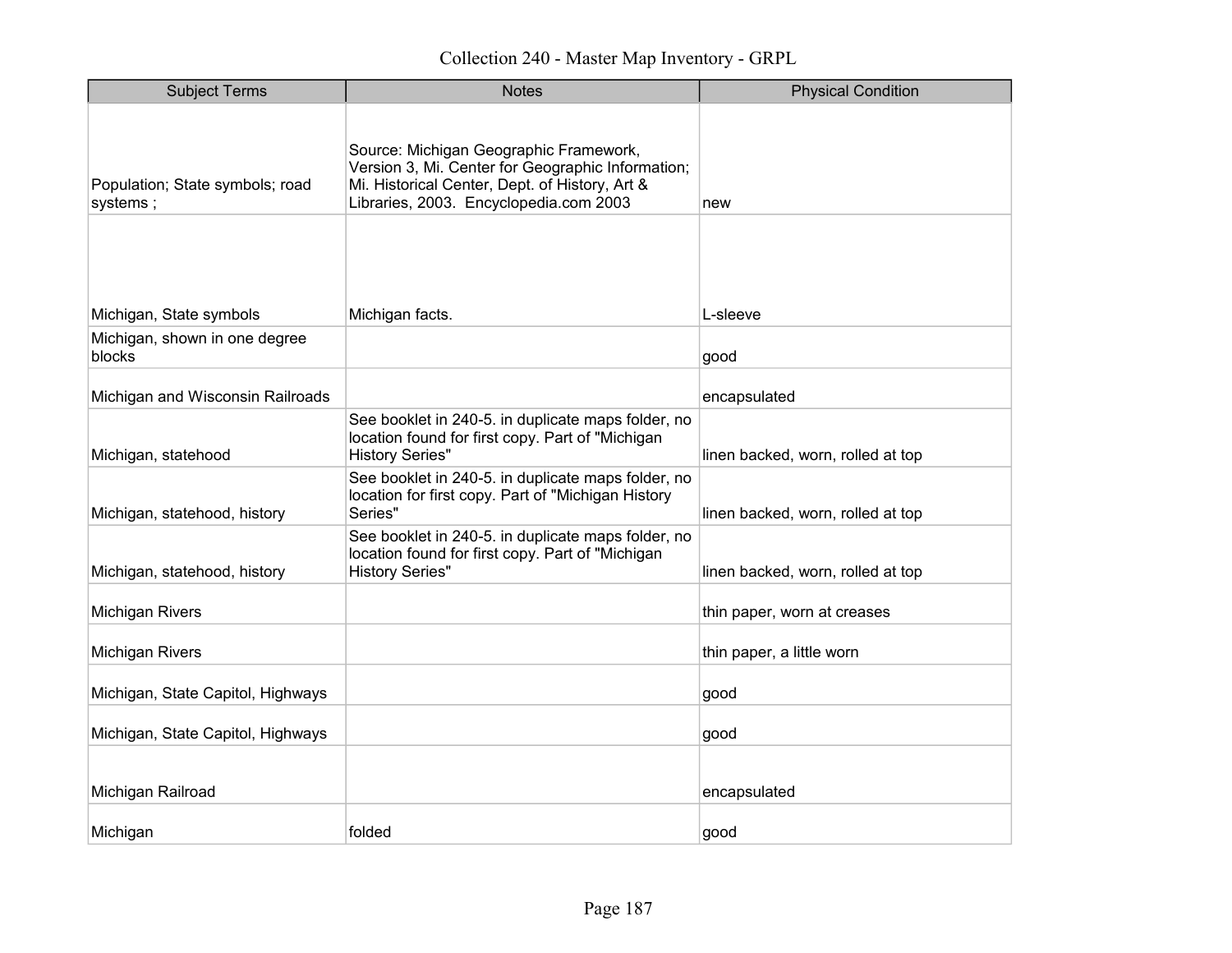| <b>Subject Terms</b>                      | <b>Notes</b>                                                             | <b>Physical Condition</b>               |
|-------------------------------------------|--------------------------------------------------------------------------|-----------------------------------------|
|                                           |                                                                          |                                         |
|                                           |                                                                          |                                         |
| Michigan highways; Parks;<br>Waterways    |                                                                          | Still folded.                           |
|                                           |                                                                          |                                         |
| Michigan                                  | folded                                                                   | old, folded and brittle?                |
|                                           | "this index is designed to inform map users of the                       |                                         |
| Michigan, counties, various map<br>series | various map series, special maps and map<br>byproducts produced by USGS. | good                                    |
|                                           | folded                                                                   |                                         |
| Michigan                                  | Missing half of the map, the Western Michigan                            | worn, some tears                        |
|                                           | part!                                                                    |                                         |
| <b>Comstock Park</b>                      |                                                                          | photocopy                               |
|                                           |                                                                          |                                         |
|                                           |                                                                          |                                         |
| Michigan                                  | folded                                                                   | good                                    |
|                                           |                                                                          |                                         |
| Michigan                                  | folded                                                                   | good, folded                            |
|                                           |                                                                          |                                         |
| Michigan                                  | folded                                                                   | good, folded                            |
|                                           |                                                                          |                                         |
| Michigan                                  | folded                                                                   | good                                    |
| Michigan                                  | folded                                                                   | fair                                    |
| Michigan                                  | folded, 50th anniversary                                                 | fair                                    |
|                                           |                                                                          |                                         |
| Michigan                                  |                                                                          | I-sleeve                                |
| Michigan, Highways and Roads              |                                                                          | poor, folded and cracking along creases |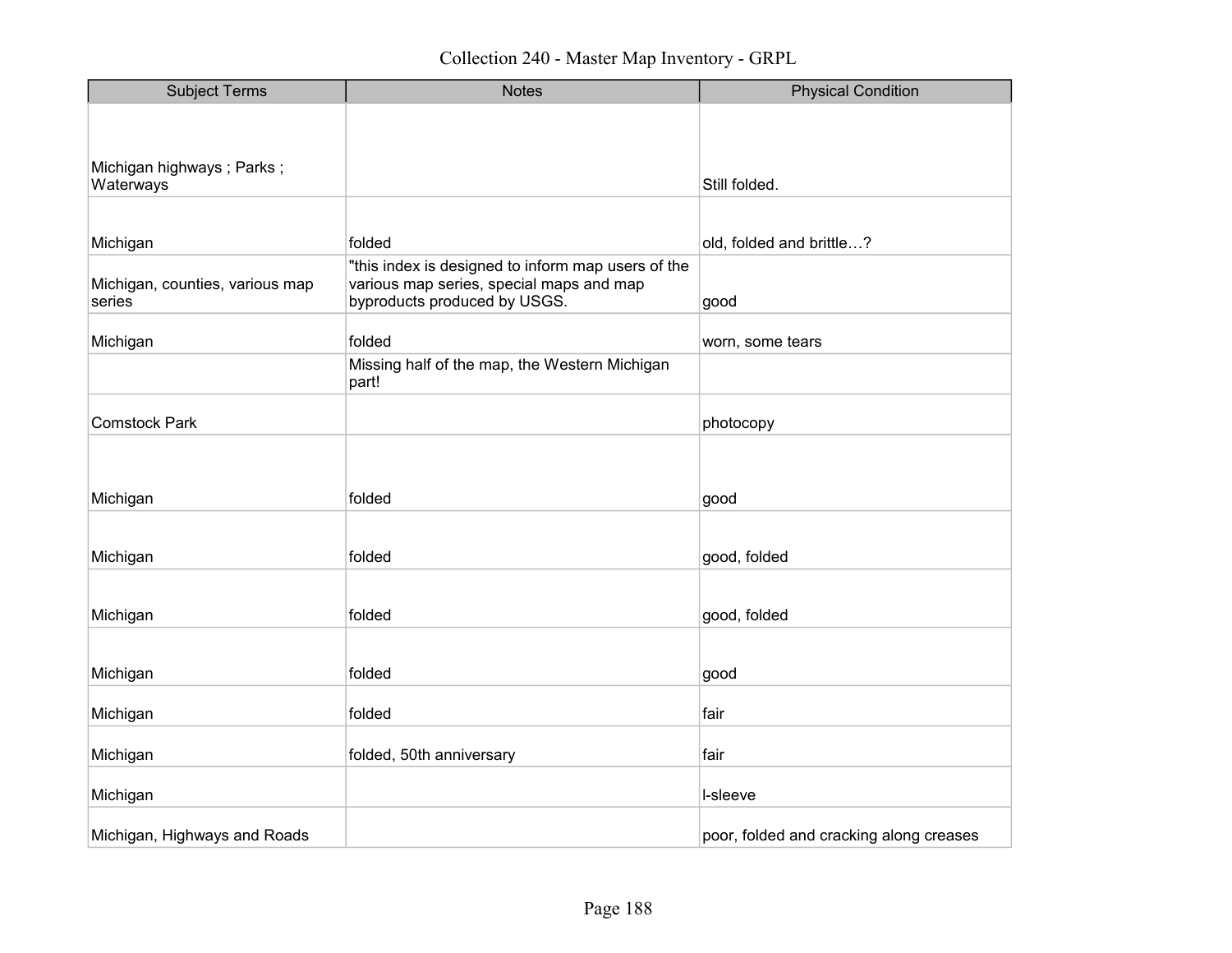| <b>Subject Terms</b>                                                                                 | <b>Notes</b>                                                                              | <b>Physical Condition</b> |
|------------------------------------------------------------------------------------------------------|-------------------------------------------------------------------------------------------|---------------------------|
| Michigan Highways, 1940-                                                                             |                                                                                           |                           |
| Highway construction; John Ball<br>Park                                                              | Set of 13 maps, copies, related to the properties<br>demolished for highway construction. |                           |
| Upper Peninsula (Mi.); Michigan<br>travel                                                            |                                                                                           |                           |
| Midland, Michigan                                                                                    |                                                                                           | good                      |
| <b>Midland County</b>                                                                                | shows conservation dept. campgrounds and<br>county parks                                  |                           |
|                                                                                                      |                                                                                           |                           |
|                                                                                                      | Flip booklet or "log", with route illustrations                                           |                           |
| Great Lakes; Lake Michigan                                                                           | in this folder because map is mostly of lake<br>michigan                                  | fair                      |
| Milwaukee, Wisconsin; Michigan                                                                       |                                                                                           | good                      |
| Minneapolis, Minnesota, United<br>States                                                             |                                                                                           | good                      |
|                                                                                                      |                                                                                           |                           |
| Minnesota and Dakotas                                                                                |                                                                                           | good                      |
| Monroe City, County                                                                                  | Map of Monroe County on reverse side                                                      | good                      |
| Brighton at Bottom left corner,<br>Monroe and Frenchtown at upper<br>right corner                    |                                                                                           | linen                     |
| Monroe and Frenchtown in upper<br>right corner, Lake Erie at East,<br>Brighton in bottom left corner | same as above, except colored, with key that<br>denotes Carrol as maker                   | encapsulated              |
| Monroe County                                                                                        |                                                                                           | encapsulated              |
| <b>Monroe County</b>                                                                                 |                                                                                           | linen backed              |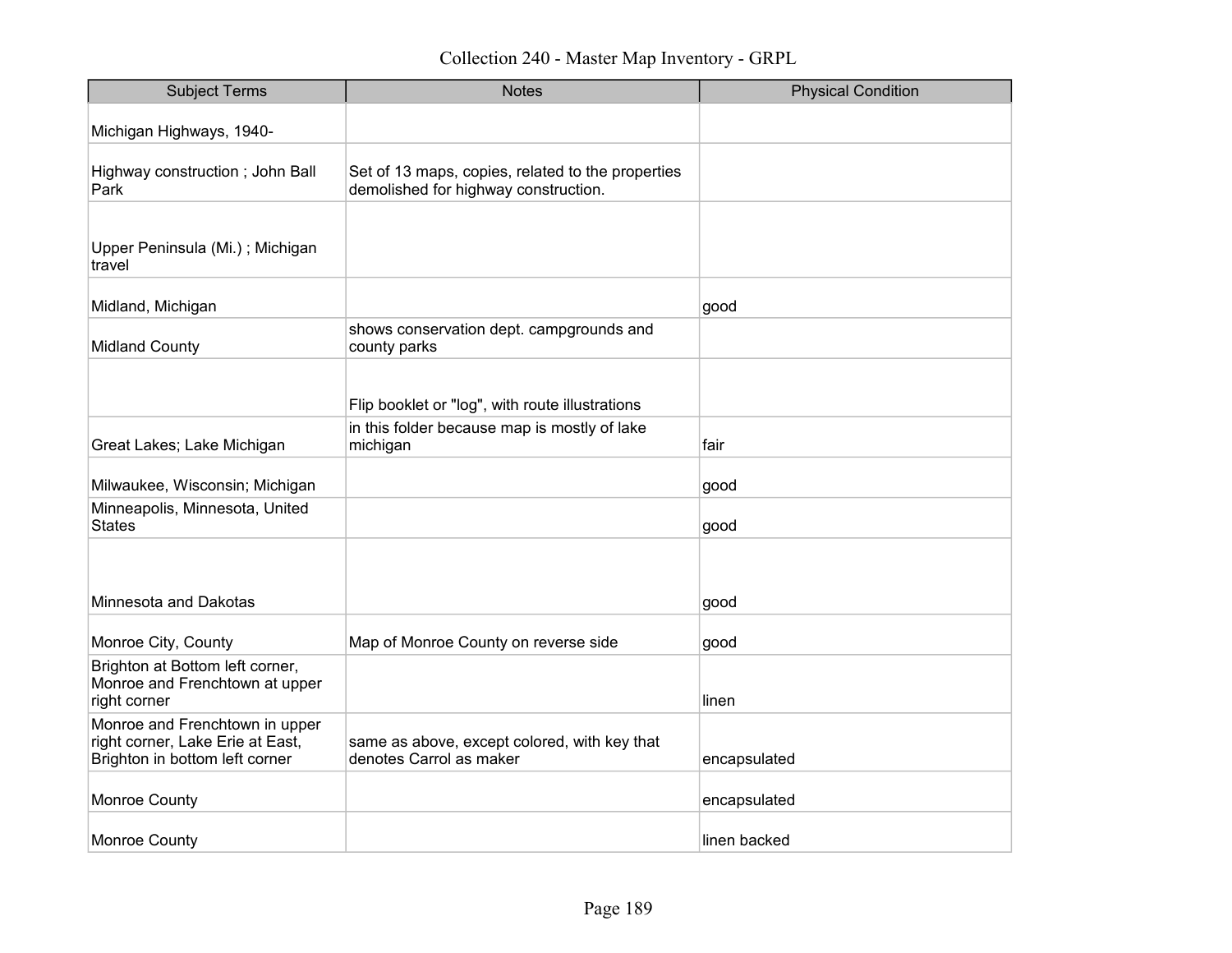| <b>Subject Terms</b>                               | <b>Notes</b>                                                                    | <b>Physical Condition</b>   |
|----------------------------------------------------|---------------------------------------------------------------------------------|-----------------------------|
| Montcalm County                                    |                                                                                 | linen backed                |
| <b>Hiawatha National Forest</b>                    |                                                                                 | good                        |
| Wisconsin                                          |                                                                                 | fair                        |
| Saginaw River                                      |                                                                                 | linen backed, fair          |
| Mt. Pleasant, Isabella County                      | Isabella County map on reverse side                                             | good                        |
| Rails to Trails                                    | folded                                                                          | good                        |
| Great Lakes; Lake Superior                         |                                                                                 | linen backed, fair          |
| <b>Hiawatha National Forest</b>                    |                                                                                 | good                        |
| <b>Hiawatha National Forest</b>                    |                                                                                 | good                        |
| Lakes, Inland                                      |                                                                                 | good                        |
| Muskegon County                                    |                                                                                 | linen backed                |
| Michigan Lake Shore                                | noted on back, "Ionia land Office, Matters 1840-<br>44"                         | encapsulated                |
| Great Lakes; Lake Michigan                         |                                                                                 | linen backed, worn at edges |
| Great Lakes; Lake Michigan                         |                                                                                 | good                        |
| Lake Michigan                                      |                                                                                 | fair                        |
|                                                    | See GR copy at map acc. 1772. Chris made copy<br>of Grand Rapids map.           |                             |
| flood insurance rates for Kent<br>County townships | 10 folders of maps arranged alphabetically by<br>township, from Ada to Wyoming. | fair                        |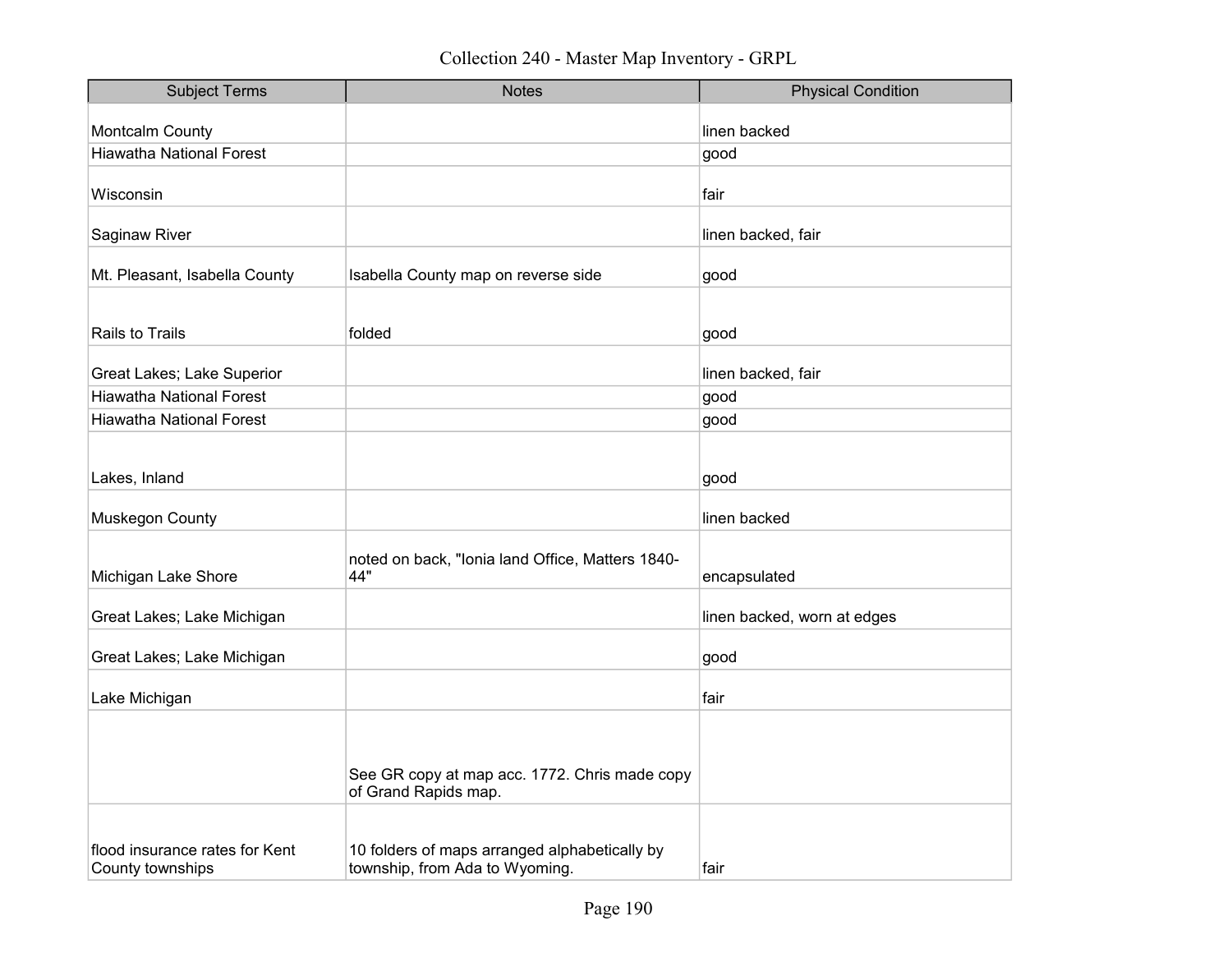| <b>Subject Terms</b>                       | <b>Notes</b>                                                                  | <b>Physical Condition</b>                                                  |
|--------------------------------------------|-------------------------------------------------------------------------------|----------------------------------------------------------------------------|
|                                            |                                                                               |                                                                            |
| Michigan                                   | too brittle to unroll completely, large tear at top of<br>map                 | VERY POOR; MAY NOT MAINTAIN IN<br>THE COLLECTION.                          |
|                                            |                                                                               |                                                                            |
| Kent County                                |                                                                               | New. Encapsulated                                                          |
|                                            |                                                                               |                                                                            |
| <b>Kent County</b>                         |                                                                               | New. Encapsulated                                                          |
| Michigan's Natural Resources               | no date or creator info                                                       | linen backed, large                                                        |
| Michigan's Natural Resources               |                                                                               |                                                                            |
| Lower Peninsula of Michigan                | unrolled from tube 6/02/2007, need to find a<br>location to accommodate size. | encapsulated, some bending and bunching<br>from being rolled               |
| Nelson Twp.                                | 18 pages in a folder                                                          | good                                                                       |
| Grand Rapids, MI                           |                                                                               | encapsulated                                                               |
| Grand Rapids, MI                           |                                                                               | poor - thin, torn along edges and creases,<br>tape - could be encapsulated |
| Grand Rapids, MI                           |                                                                               | encapsulated                                                               |
| Grand Rapids, MI                           |                                                                               | worn along creases, could be encapsulated.                                 |
| Grand Rapids, MI                           |                                                                               | worn along edges, could be encapsulated                                    |
| Grand Rapids, MI                           | image of Calder on cover                                                      | fair                                                                       |
|                                            |                                                                               |                                                                            |
|                                            | Tears. Still attached to cover                                                |                                                                            |
| <b>Grand Rapids</b>                        |                                                                               | encapsulated                                                               |
| Chicago, IL; Great Lakes; Lake<br>Michigan |                                                                               | small, could be placed in a box, linen<br>backed, worn                     |
| <b>Kent County</b>                         | says "Plats in Michigan Owned by S. Wood"                                     | encapsulated                                                               |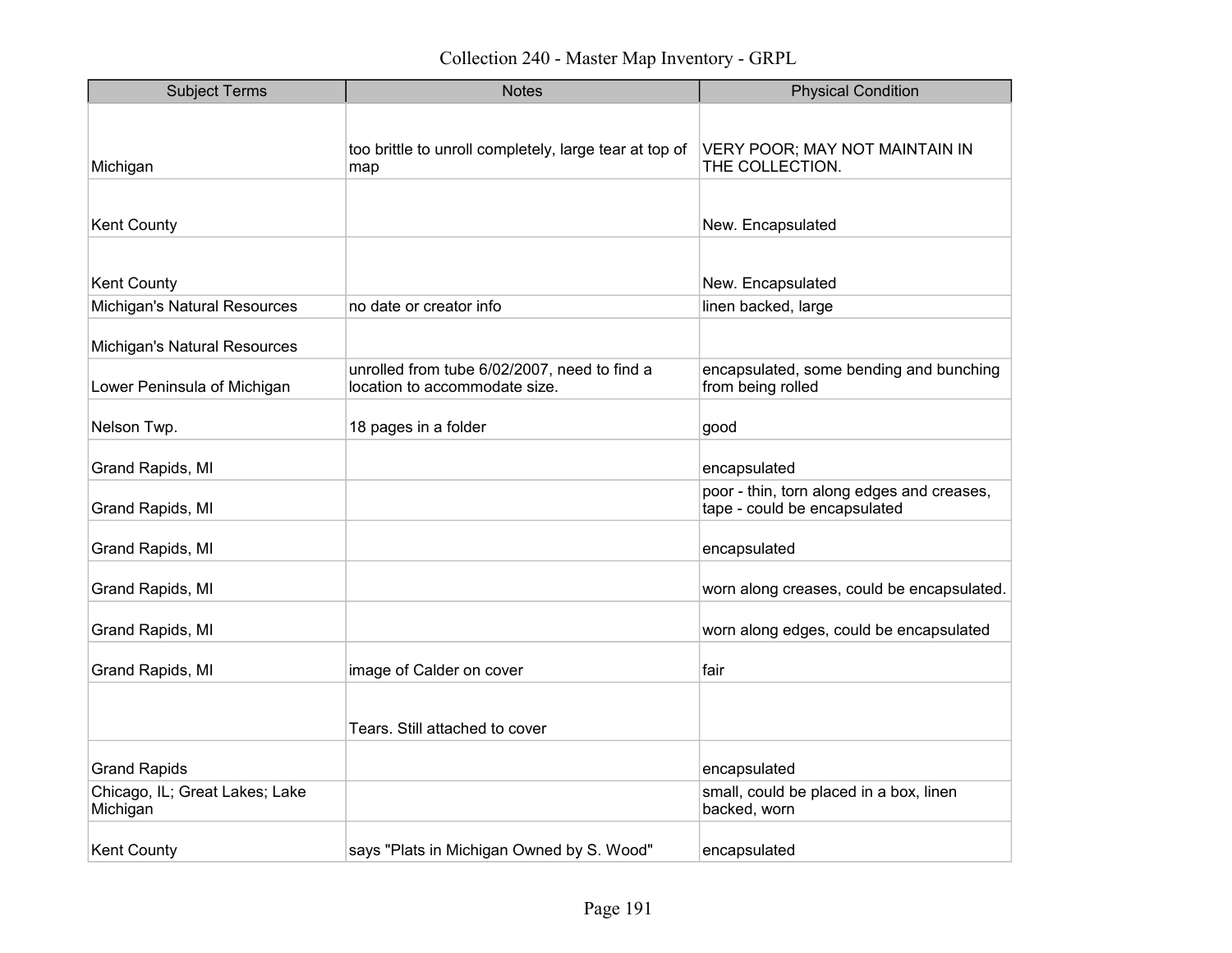| <b>Subject Terms</b>                                  | <b>Notes</b>                       | <b>Physical Condition</b>                                               |
|-------------------------------------------------------|------------------------------------|-------------------------------------------------------------------------|
|                                                       |                                    |                                                                         |
|                                                       |                                    |                                                                         |
| Newaygo County                                        |                                    |                                                                         |
|                                                       |                                    |                                                                         |
| Newaygo County                                        |                                    |                                                                         |
| Newaygo Co., J. Morrison's (?) plat                   |                                    | encapsulated                                                            |
| Niles, Berrien County                                 | Berrien County map on reverse side | good                                                                    |
| Canada                                                |                                    |                                                                         |
|                                                       |                                    |                                                                         |
| <b>USA</b>                                            |                                    | encapsulated                                                            |
|                                                       |                                    |                                                                         |
| North America ca. 1650                                | reproduction of original           | good                                                                    |
| Lake Superior, North America,                         |                                    |                                                                         |
| <b>Upper Canada</b>                                   |                                    | encapsulated                                                            |
| Canada, New York, Pennsylvania,<br>Michigan           | should be encapsulated             | poor - linen backed but very worn at<br>creases, should be encapsulated |
| Great Lakes; Lake Huron;                              |                                    |                                                                         |
| Manitoulin Island, MI                                 |                                    | linen backed, worn                                                      |
| <b>Grand Rapids East Beltline</b>                     |                                    | encapsulated                                                            |
| Grand Traverse Bay, MI; Great<br>Lakes; Lake Michigan |                                    | poor - linen backed but very worn                                       |
| Great Lakes; Lake Michigan                            |                                    | poor - linen backed but very worn                                       |
| Great Lakes; Green Bay, WI; Lake<br>Michigan          |                                    | poor - brittle, crumbling edges, should be<br>encapsulated              |
| Great Lakes; Green Bay, WI; Lake<br>Michigan          |                                    | some tape, creases, moldy looking stains                                |
| Great Lakes; Lake Michigan                            |                                    | fair                                                                    |
|                                                       |                                    |                                                                         |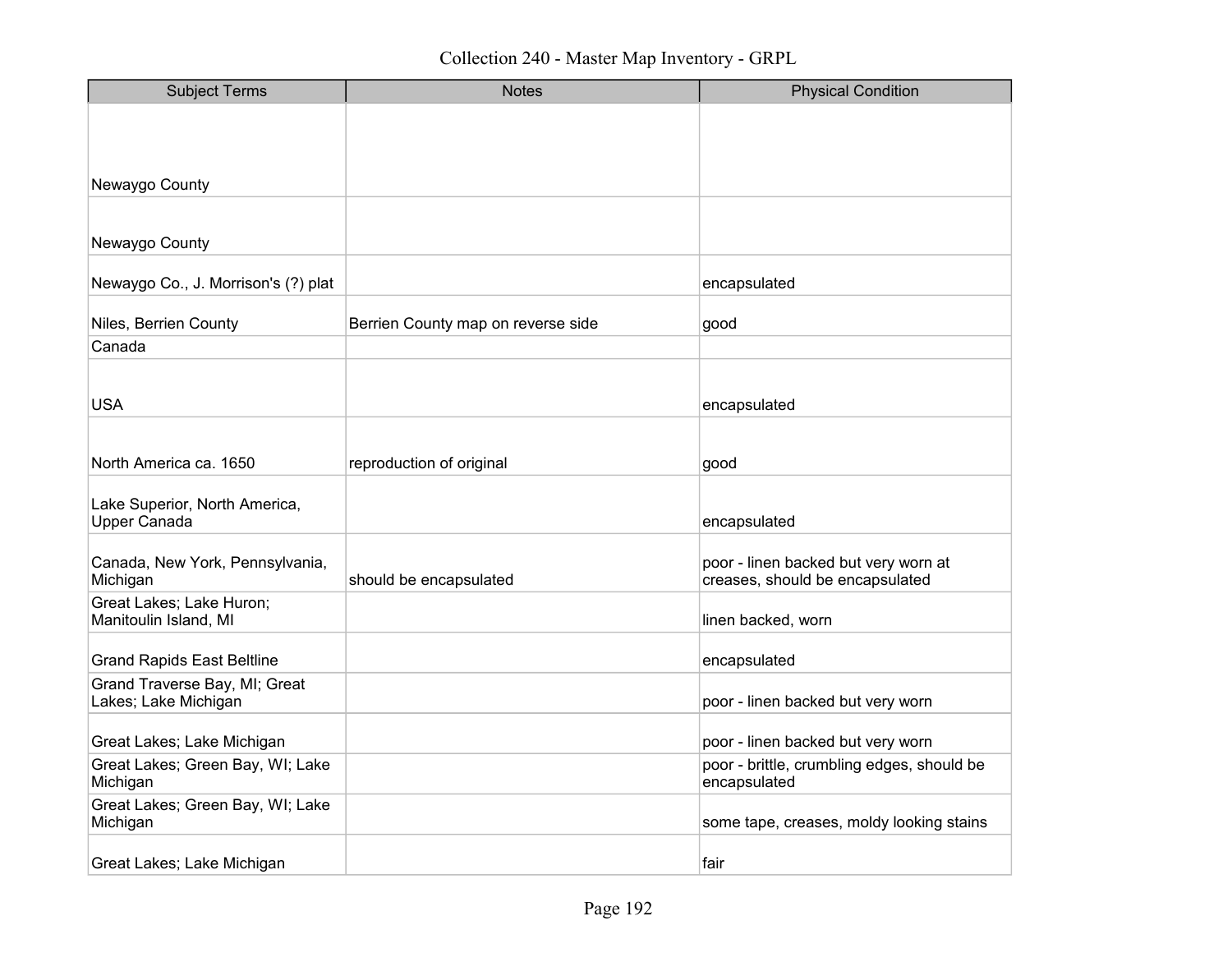| <b>Subject Terms</b>         | <b>Notes</b>                                                                                   | <b>Physical Condition</b>                            |
|------------------------------|------------------------------------------------------------------------------------------------|------------------------------------------------------|
| Great Lakes; Lake Michigan   |                                                                                                | good                                                 |
| Kent County, Sewage Disposal |                                                                                                | thin paper, folded in half                           |
|                              |                                                                                                |                                                      |
| Highways, MI                 |                                                                                                | encapsulated                                         |
| Chicago, IL; Lake Michigan   |                                                                                                | I-sleeve, linen backed                               |
| Northwest Territory          | handwritten note at top says: "Northwest Territory<br>Celebration Commission, Marietta, Ohio." | linen backed, I-sleeve                               |
| Canada                       |                                                                                                |                                                      |
| Canada                       | script on this map is in another language and<br>impossible to make out                        | encapsulated, but poor, pieces of map are<br>missing |
|                              |                                                                                                |                                                      |
| Oakfield Twp.                | 18 pages in a folder                                                                           | good                                                 |
| Grand Rapids, MI             |                                                                                                |                                                      |
| Grand Rapids, MI             |                                                                                                | encapsulated copy                                    |
| Grand Rapids, MI             | encapsulated together with 1931 version                                                        | six pages                                            |
| Grand Rapids, MI             | several copies of this map are in this folder                                                  | six pages                                            |
|                              |                                                                                                |                                                      |
| Oceana County                | typed note on back                                                                             |                                                      |
|                              | Annotated in orange chalk or crayon, G.R. to<br>Washington.                                    | Folded, tearing                                      |
|                              |                                                                                                |                                                      |
| <b>Benzie County</b>         | received from Reference Dept. (04/2012)                                                        | paper, folded                                        |
| Ionia County                 | received from Reference Dept. (04/2012)                                                        | paper, folded                                        |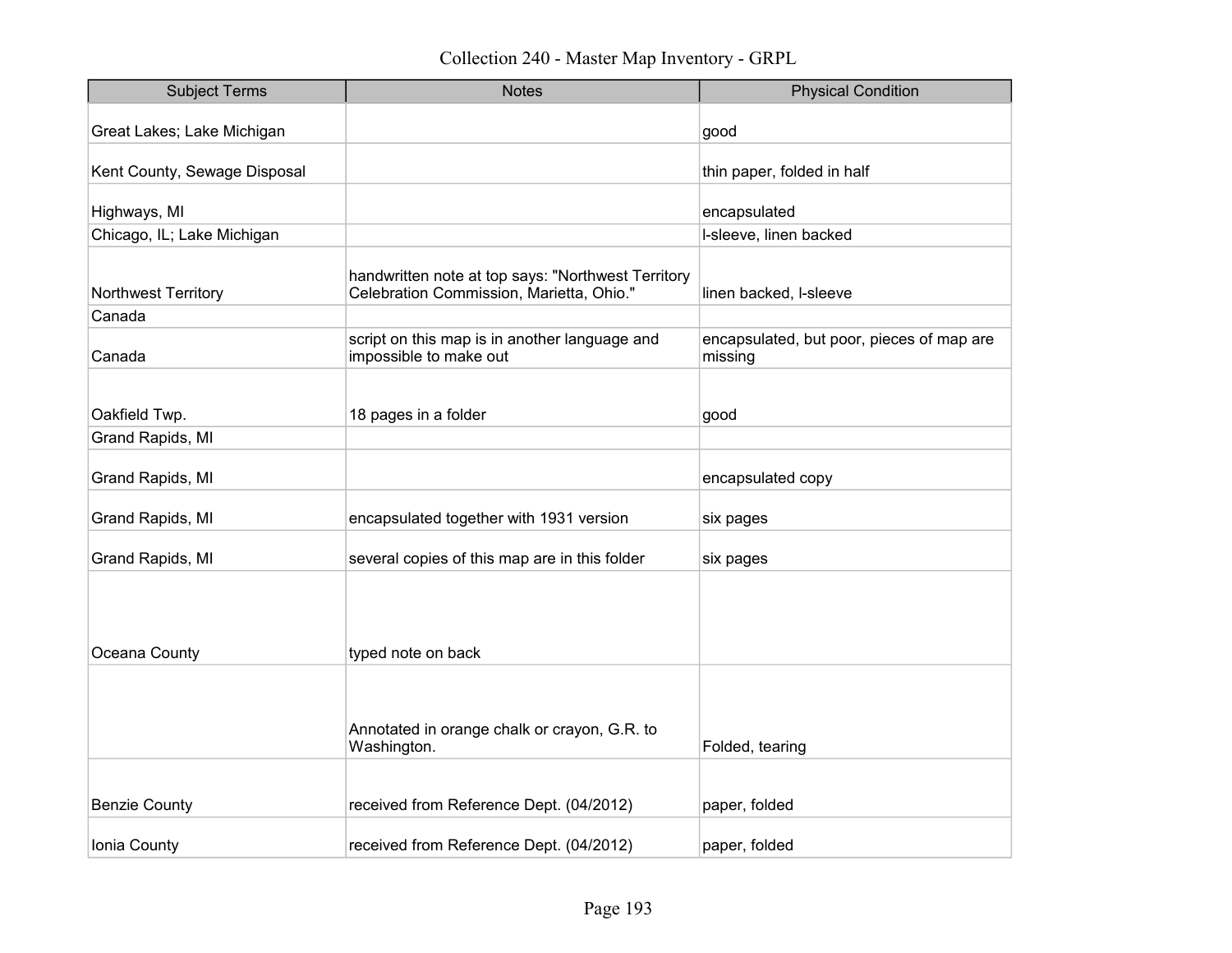| <b>Subject Terms</b>                                                                                   | <b>Notes</b>                                                                                                                 | <b>Physical Condition</b>  |
|--------------------------------------------------------------------------------------------------------|------------------------------------------------------------------------------------------------------------------------------|----------------------------|
|                                                                                                        |                                                                                                                              |                            |
| Kent County, MI                                                                                        |                                                                                                                              | good, thin paper           |
| Muskegon County                                                                                        |                                                                                                                              |                            |
|                                                                                                        | Has stamp for: Harry T. Widdicombe, Germfask,<br>Wis. On back of map                                                         | paper, torn, was folded    |
|                                                                                                        |                                                                                                                              |                            |
| Michigan State.                                                                                        | Includes "Historical Markers" list at the back.                                                                              | Okay                       |
| <b>Allegan County</b>                                                                                  |                                                                                                                              |                            |
|                                                                                                        |                                                                                                                              |                            |
| <b>Allegan County</b>                                                                                  | received from Reference Dept. (04/2012)                                                                                      | paper, folded              |
| Cheboygan County                                                                                       |                                                                                                                              |                            |
| Grand Rapids, MI                                                                                       |                                                                                                                              | encapsulated               |
|                                                                                                        |                                                                                                                              |                            |
| Lake County, historic photographs                                                                      | received from Reference Dept. (04/2012)                                                                                      | paper, folded              |
| Manistee County                                                                                        | received from Reference Dept. (04/2012)                                                                                      | paper, folded              |
| Mason County, Ludington,<br>Fountain, Freesoil, Custer,<br>Scottville, West Shore Community<br>College | received from Reference Dept. (04/2012)                                                                                      | paper, folded              |
| Fish Hatcheries, MI; Game<br><b>Reserves</b>                                                           |                                                                                                                              |                            |
| Michigan                                                                                               | unrolled from tube 6/14/2007. Need to find a<br>location to accommodate size. Possible y a<br>duplicate copy of map in III.A | encapsulated, linen backed |
| Ocean County                                                                                           | received from Reference Dept. (04/2012)                                                                                      | paper, folded              |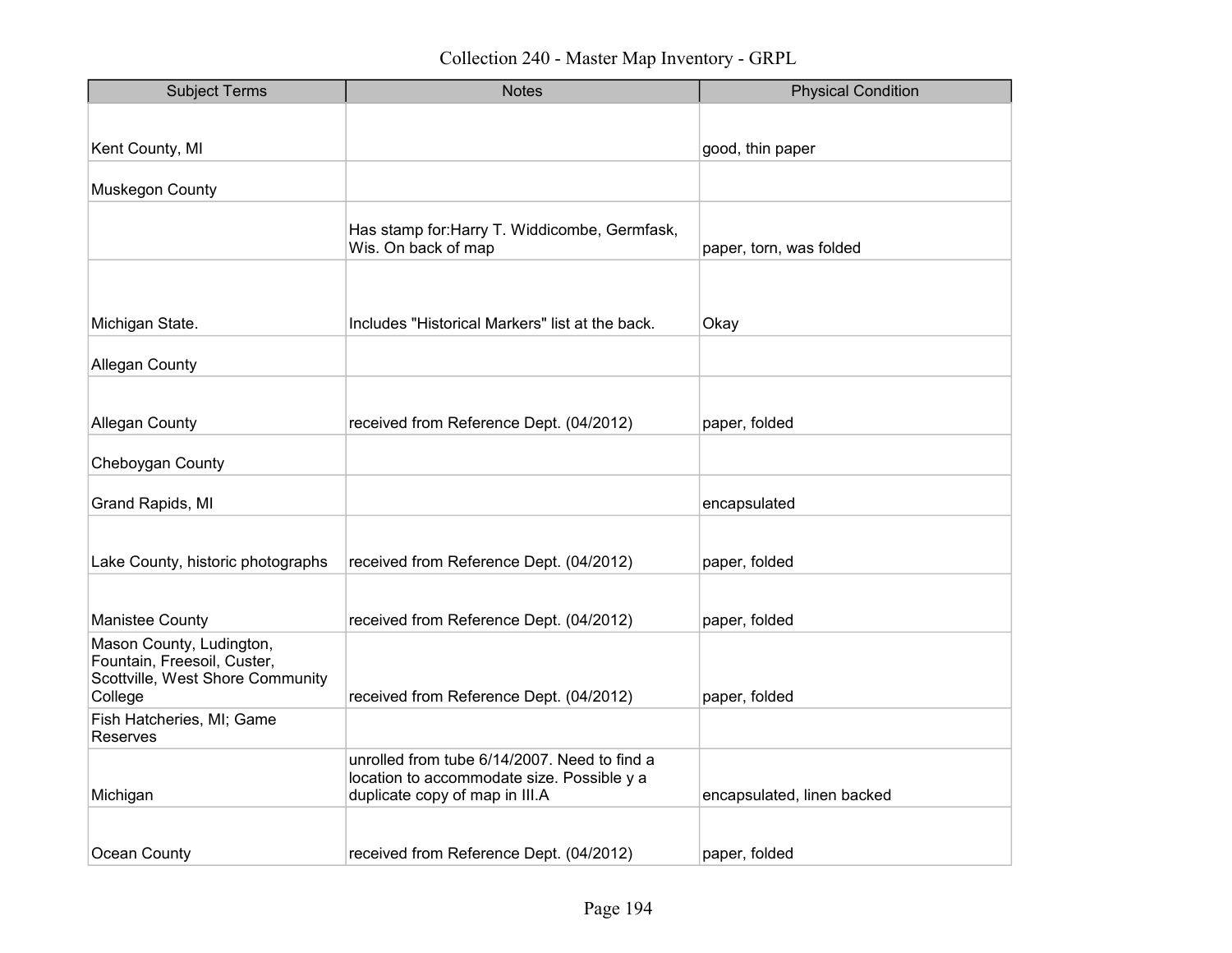Collection 240 - Master Map Inventory - GRPL

| <b>Subject Terms</b>              | <b>Notes</b>                                                      | <b>Physical Condition</b>                                                   |
|-----------------------------------|-------------------------------------------------------------------|-----------------------------------------------------------------------------|
| Michigan                          | with large red emblem of U.S. Baking company<br>Crackers, Detroit | linen-backed                                                                |
| Michigan                          |                                                                   | encapsulated                                                                |
| Highways, MI                      |                                                                   | encapsulated                                                                |
| Highways, MI                      | set of 6 maps, 15 May 1922-15 Aug 1922                            |                                                                             |
| Highways, MI                      |                                                                   |                                                                             |
| Highways, MI                      |                                                                   |                                                                             |
| Highways, MI                      |                                                                   |                                                                             |
| Highways, MI                      | set of eleven maps, 15 May 1922-15 Oct 1922                       |                                                                             |
| Wexford County, Cadillac          | received from Reference Dept. (04/2012)                           | paper, folded                                                               |
| Fish Hatcheries, MI; Highways, MI |                                                                   |                                                                             |
| Fish Hatcheries, MI; Highways, MI |                                                                   |                                                                             |
| Fish Hatcheries, MI; Highways, MI |                                                                   |                                                                             |
| michigan, population              | index with populatiod                                             | linen backed, crackin, worn, some<br>bunching and warping from being rolled |
| Grand Rapids, MI; Kent County, MI |                                                                   | linen backed, worn                                                          |
| Michigan Railroad                 |                                                                   | linen backed, poor, crumbling                                               |
| Michigan railroads                |                                                                   | encapsulated                                                                |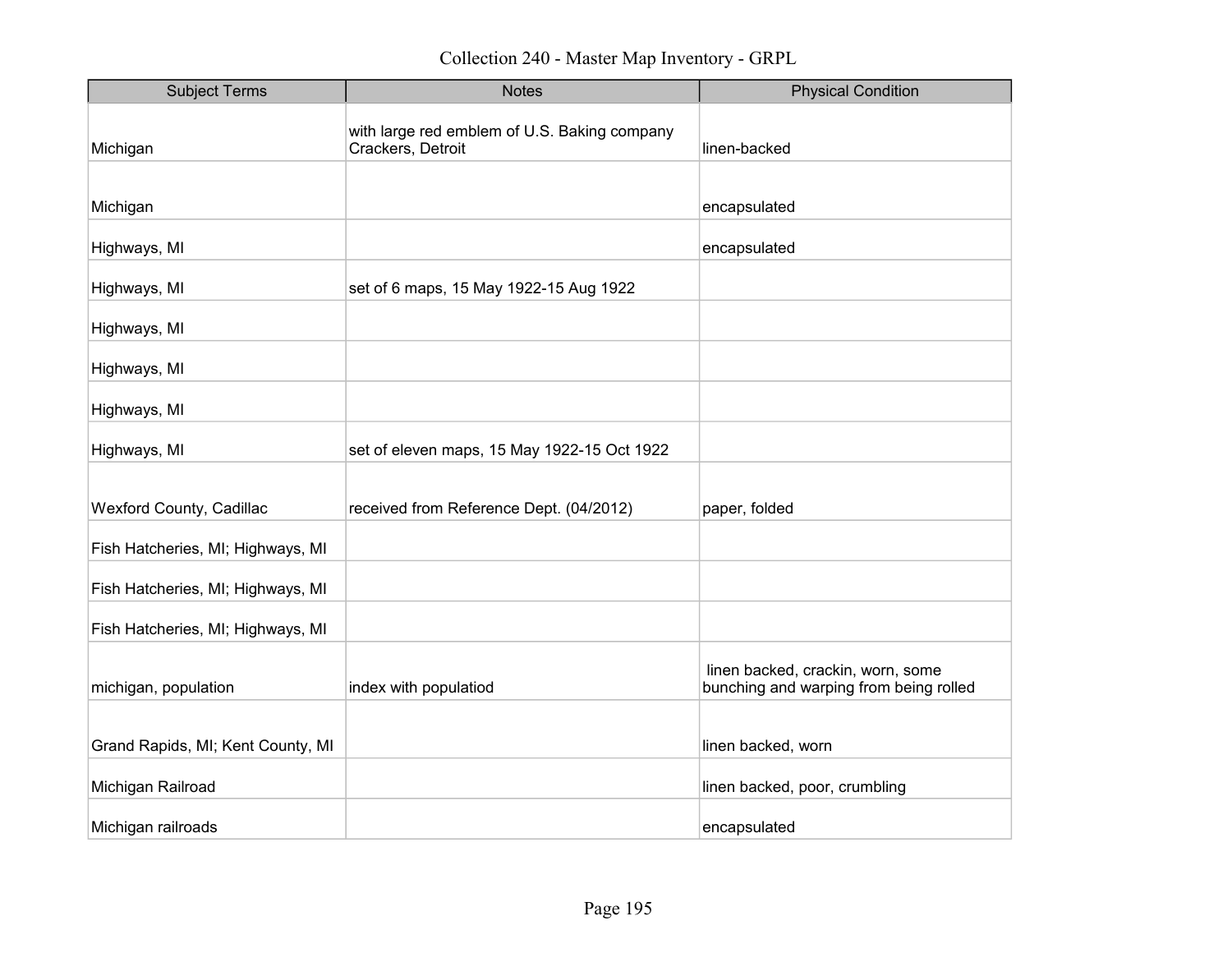| <b>Subject Terms</b>                                             | <b>Notes</b>                                                                  | <b>Physical Condition</b>      |
|------------------------------------------------------------------|-------------------------------------------------------------------------------|--------------------------------|
|                                                                  |                                                                               |                                |
| Michigan Railroad                                                |                                                                               | linen backed, fragile          |
|                                                                  |                                                                               |                                |
| Michigan Railroad                                                |                                                                               | linen backed, fragile          |
| Airways -- Michigan                                              |                                                                               |                                |
|                                                                  | I saw this one in drawer when putting another                                 |                                |
| Railroads. Railways. Michigan.                                   | away. Needs a full & correct inventory!                                       | fair, tear on right side, thin |
|                                                                  |                                                                               |                                |
| Michigan Railroad                                                |                                                                               | encapsulated                   |
|                                                                  |                                                                               |                                |
| Michigan Railways                                                |                                                                               | good                           |
|                                                                  |                                                                               |                                |
|                                                                  |                                                                               |                                |
|                                                                  |                                                                               |                                |
| Railroads. Railways. Michigan.                                   | Lists about 25 railroads which still have track,<br>though may not be in use. | unrolled                       |
|                                                                  |                                                                               |                                |
| $\sf IN$                                                         |                                                                               |                                |
| Ohio                                                             |                                                                               | encapsulated                   |
| Ohio                                                             |                                                                               | laminated on front sidw        |
|                                                                  | with original pocket binding                                                  |                                |
| Ohio                                                             |                                                                               | encapsulated                   |
| Native Americans; Historical                                     |                                                                               |                                |
| Michigan; Allegan County; Black<br>River; Ottawa County; Allegan |                                                                               |                                |
| County                                                           |                                                                               | <b>New</b>                     |
|                                                                  | a pamphlet with a map as well as pages on the                                 |                                |
| Grand Rapids, Sites, Seasons                                     | seasons outdoors, shoppping, industry, leisure<br>and homes in Grand Rapids   | good                           |
|                                                                  |                                                                               |                                |
| <b>Great Lakes</b>                                               |                                                                               | linen backed, fair             |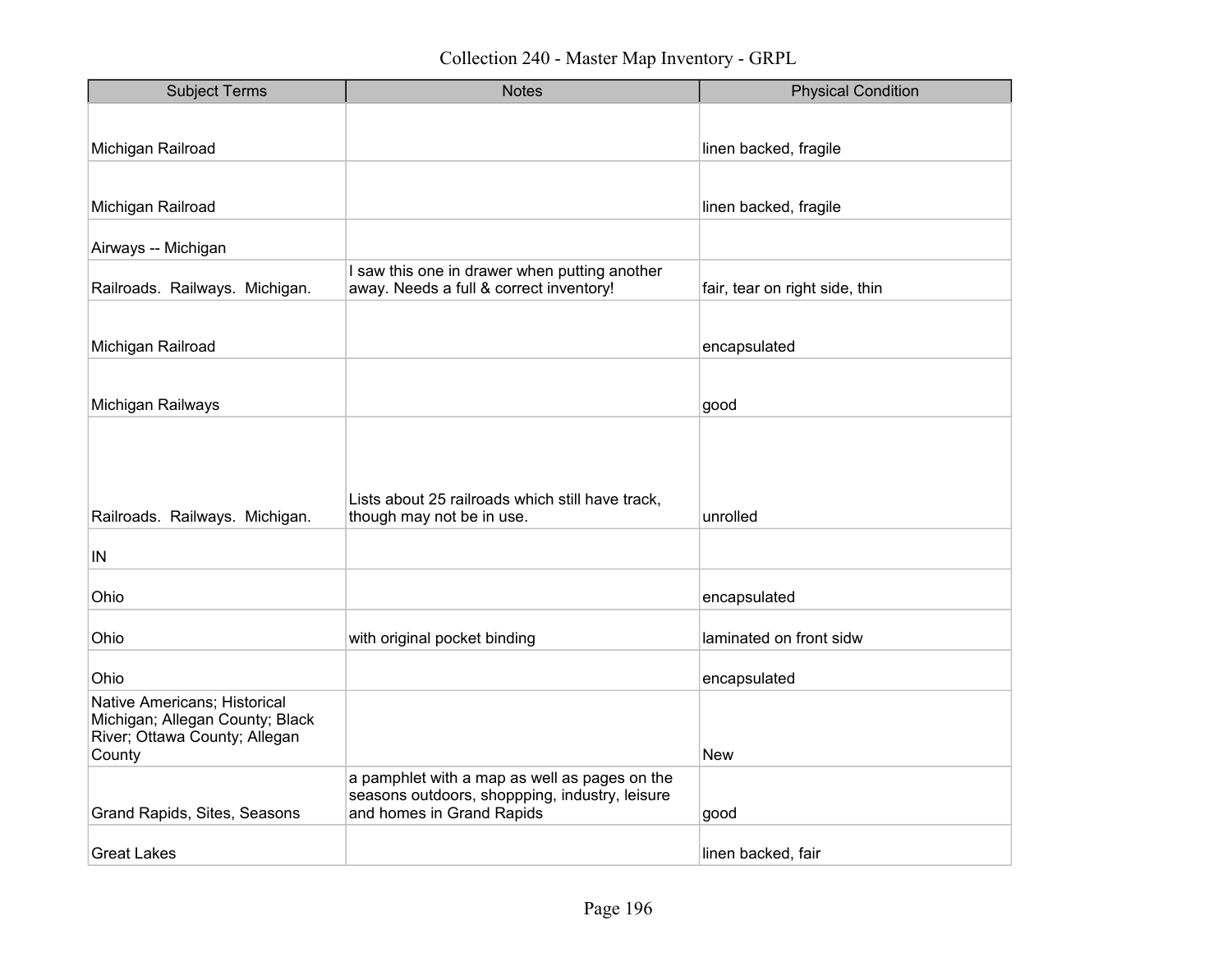| <b>Subject Terms</b>                                | <b>Notes</b>                                                                | <b>Physical Condition</b> |
|-----------------------------------------------------|-----------------------------------------------------------------------------|---------------------------|
| Lake Superior                                       |                                                                             |                           |
|                                                     |                                                                             |                           |
| Osceola County                                      | received from Reference Dept. (04/2012)                                     | paper, folded             |
|                                                     |                                                                             |                           |
| Oscoda County                                       |                                                                             | taped at creases          |
| <b>Ottawa County</b>                                |                                                                             | encapsulated              |
|                                                     |                                                                             |                           |
| <b>Ottawa County</b>                                |                                                                             |                           |
| <b>Ottawa County</b>                                |                                                                             | tearing at creases        |
| <b>Ottawa County</b>                                |                                                                             | encapsulated              |
|                                                     |                                                                             |                           |
| <b>Ottawa County</b>                                | long handwritten note on back                                               | encapsulated              |
| <b>Ottawa County</b>                                | small, Ottawa on one side and Allegan on the<br>other side                  | encapsulated              |
| Grand Rapids, MI                                    |                                                                             | encapsulated              |
| <b>Ottawa National Forest</b>                       | Series of 5 maps together in a folder                                       | fair                      |
| <b>Ottawa National Forest</b>                       | This is a series of 17 maps of the national forest<br>together in a folder. | good                      |
| Alpena County, MI                                   |                                                                             | linen-backed              |
| <b>Great Lakes</b>                                  |                                                                             | fair, worn at edges       |
| Huron River, MI                                     |                                                                             | linen backed              |
| Owosso, Coorunna, Shiawasee and<br>Genesee counties |                                                                             | good                      |
| <b>Hiawatha National Forest</b>                     |                                                                             | good                      |
| <b>Hiawatha National Forest</b>                     |                                                                             | good                      |
| <b>Hiawatha National Forest</b>                     |                                                                             | good                      |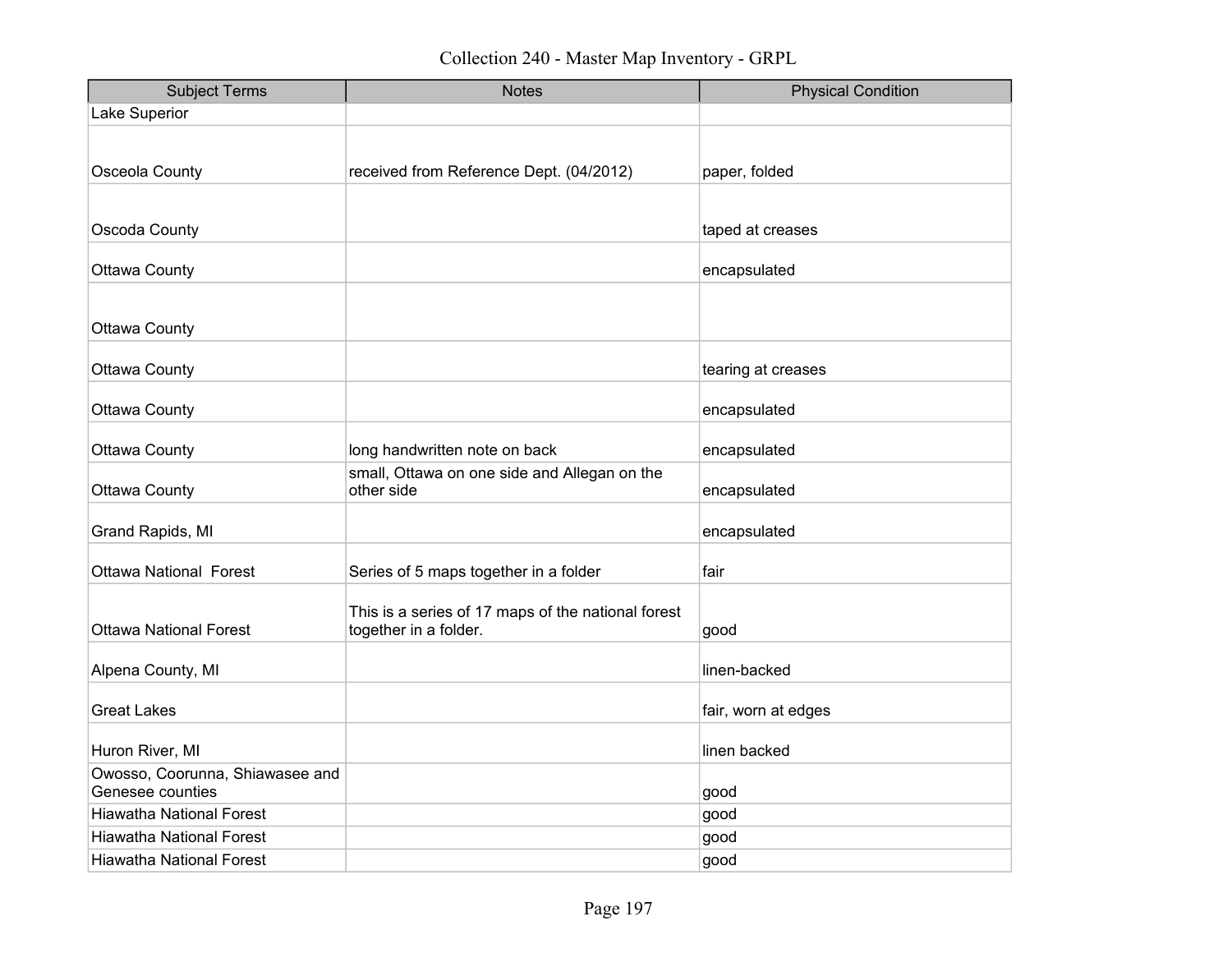| <b>Subject Terms</b>                                                                       | <b>Notes</b>                                                                                           | <b>Physical Condition</b>                |
|--------------------------------------------------------------------------------------------|--------------------------------------------------------------------------------------------------------|------------------------------------------|
|                                                                                            |                                                                                                        |                                          |
|                                                                                            |                                                                                                        |                                          |
|                                                                                            |                                                                                                        |                                          |
| Paris Township                                                                             |                                                                                                        | linen, encapsulated                      |
| Dexter Fraction, Grand Rapids;<br>Kent Plat                                                | Two copies                                                                                             |                                          |
| Grand Rapids, MI; Leonard & Co.'s<br>Addition                                              | 2 copies, encapsulated back to back                                                                    | encapsulated                             |
| Sanilac, Wayne, St. Clair Counties                                                         | indicates land ownership of G.H. Carroll and I.<br>Granger                                             | linen                                    |
| Sault St. Marie                                                                            |                                                                                                        | linen backed                             |
|                                                                                            |                                                                                                        |                                          |
| Western states                                                                             |                                                                                                        | good                                     |
|                                                                                            |                                                                                                        |                                          |
| Canada, Michigan, Great Lakes                                                              |                                                                                                        | encapsulated                             |
| Ohio, New England, New York, New<br>Jersey, Pennsylvania, Maryland,<br>Virginia, Carolinas | in french, is there a more recent copy of this<br>map?                                                 | encapsulated                             |
| Canada                                                                                     | this is a reproduction of the original made from<br>the collection of Historic Urban Plans, Ithaca, NY | good                                     |
|                                                                                            |                                                                                                        |                                          |
| Canada                                                                                     | should be encapsulated!                                                                                | paper is brittle, should be encapsulated |
| Paul Bunyan Folklore across the<br><b>USA</b>                                              |                                                                                                        | linen-backed                             |
| <b>Hiawatha National Forest</b>                                                            |                                                                                                        | good                                     |
| Railroad routes                                                                            | Removed from PM 1900 annual report                                                                     | Encapsulated                             |
| Pere Marquette River                                                                       |                                                                                                        | fair                                     |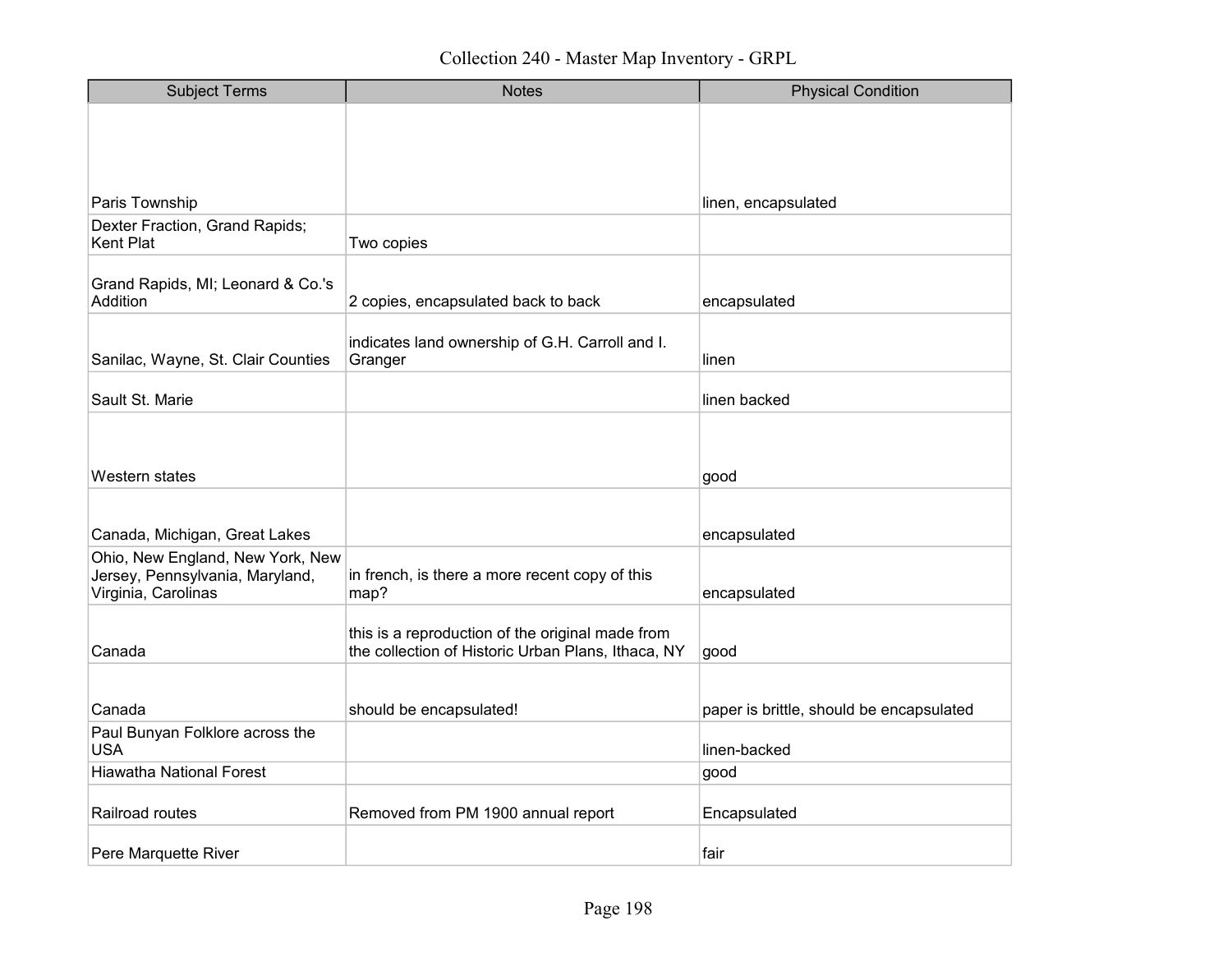| <b>Subject Terms</b>                     | <b>Notes</b>                                        | <b>Physical Condition</b> |
|------------------------------------------|-----------------------------------------------------|---------------------------|
| provinces in the Netherlands             | four copies total                                   | good                      |
|                                          |                                                     |                           |
| <b>Hiawatha National Forest</b>          |                                                     | good                      |
| <b>Hiawatha National Forest</b>          |                                                     | good                      |
|                                          |                                                     |                           |
|                                          | Flyer.                                              |                           |
| Illustrations of Notable Historical      |                                                     |                           |
| Moments as well as                       |                                                     |                           |
| map/geopgraphic images                   |                                                     | linen-backed              |
| IN                                       |                                                     | I-sleeve                  |
| Pictured Rocks National Lakeshore,<br>MI |                                                     | fair, unfolded            |
|                                          |                                                     |                           |
| Great Lakes; Lake Michigan               | Lake Charlevoix                                     | linen backed, fair        |
|                                          |                                                     |                           |
| <b>Pine Lake</b>                         |                                                     | good                      |
| Plainfiled, Grand Rapids, Indian         | A printed history of the map project is included in |                           |
| Trail                                    | this folder                                         | <b>Blueline print</b>     |
|                                          |                                                     |                           |
| Plainfiled Twp.                          | 19 pages in a folder                                | good                      |
|                                          |                                                     |                           |
|                                          |                                                     |                           |
|                                          |                                                     |                           |
|                                          |                                                     |                           |
|                                          |                                                     |                           |
| US-131; Expressway construction.         | Set of 10 maps.                                     | Blackline as printed      |
|                                          |                                                     |                           |
| Detroit, MI                              |                                                     | encapsulated              |
| Huron, MI                                |                                                     | encapsulted, small        |
| Grand Rapids, MI; Grand Rapids           |                                                     |                           |
| Plaster Co. Works                        | four parts, four pages together in a folder         | encapsulated              |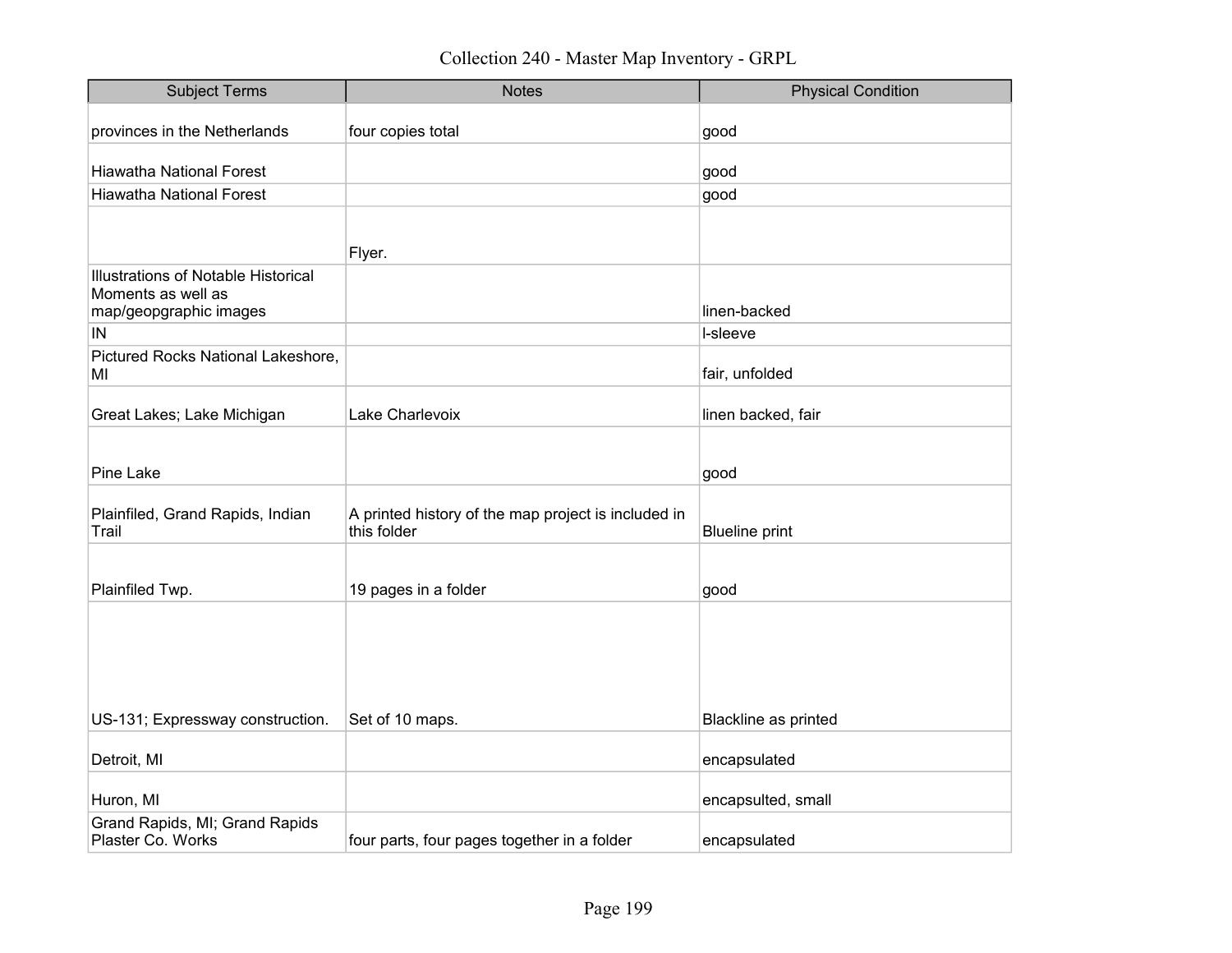| <b>Subject Terms</b>    | <b>Notes</b>                                                                                            | <b>Physical Condition</b>                        |
|-------------------------|---------------------------------------------------------------------------------------------------------|--------------------------------------------------|
|                         |                                                                                                         |                                                  |
| <b>Great Lakes</b>      | copy 1 of this map is located in FF.X.A                                                                 | encapsulated                                     |
|                         |                                                                                                         |                                                  |
|                         |                                                                                                         |                                                  |
| <b>Great Lakes</b>      |                                                                                                         | encapsulated                                     |
| <b>Kidder Farm</b>      | note reads: "Surveyed July 1st A.D. 1850 by Wm.<br>Slawson county surveyor for Kent County."            | encapsulated                                     |
| <b>Missaukee County</b> | Book includes plat maps of each townshipand a<br>map of the entire county at the back                   | fair                                             |
| Grandville, Kent Co.    |                                                                                                         |                                                  |
| Kent Co.                |                                                                                                         | encapsulated                                     |
| Ionia County            | "surveyed" in upper right                                                                               | encapsulated                                     |
|                         | note at bottom: "First plat called 'Village of Kent',<br>this was erased and 'City of Grand Rapids' was |                                                  |
| Grand Rapids, MI        | inserted."                                                                                              | encapsulated                                     |
| Grand Rapids, MI        |                                                                                                         |                                                  |
| Grand Rapids, MI        |                                                                                                         | encapsulated                                     |
|                         | Has: J.W. Peirce, 1836, left of title, handwritten. 1                                                   |                                                  |
| Grand Rapids, MI        | book board cover encapsulated with map, has call<br>no.                                                 | Linen backed. Encapsulated.                      |
|                         | Has: Miss Rebecca Richmond--pencil verso; Has                                                           |                                                  |
|                         | Bookplate: Purchased from the Rebecca L.                                                                |                                                  |
| Grand Rapids, MI        | Richmond Fund, verso.                                                                                   | Black ink on paper. Printed. Encapsulated.       |
|                         |                                                                                                         |                                                  |
| Grand Rapids, MI        | Has:Leonard Serveyn(?) pencil center left, verso.                                                       | Ink on paper. Early copy? Worn;<br>encapsulated. |
|                         | Has: From the Collection of Lucius Lyon. Property                                                       |                                                  |
|                         | of Mrs. J.H. Campbell-verso. Has Bookplate:<br>Purchased from the Caroline Campbell Fund,               |                                                  |
| Grand Rapids, MI        | verso.                                                                                                  | Black ink on paper. Printed. Encapsulated.       |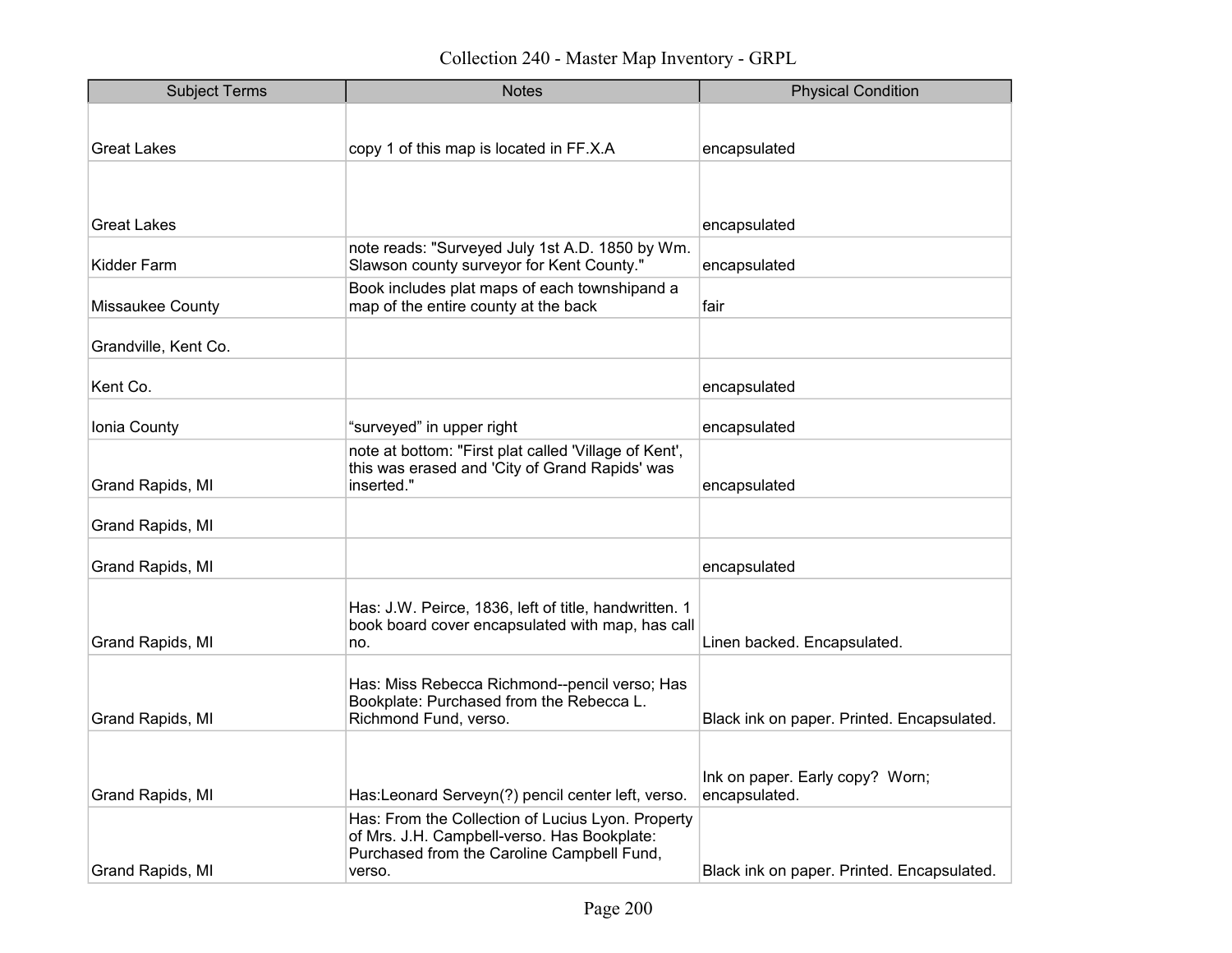| <b>Subject Terms</b>                          | <b>Notes</b>                                                                                                                                                                    | <b>Physical Condition</b>                        |
|-----------------------------------------------|---------------------------------------------------------------------------------------------------------------------------------------------------------------------------------|--------------------------------------------------|
| Grand Rapids, MI                              | Includes Nov. 11, 1842 Note to Rev. Penney,<br>from W.A. Richmond. Later version of 1st plat of<br>City of GR                                                                   | Encapsulated; Linen backed blackline             |
| Grand Rapids, MI                              | Includes Nov. 11, 1842 Note to Rev. Penney,<br>from W.A. Richmond. Later version of 1st plat of<br>City of GR                                                                   | Encapsulated; Black ink on paper. Printed?       |
| Grand Rapids, MI                              | "A-11-2-A". Includes Nov. 11, 1842 Note to Rev.<br>Penney, from W.A. Richmond. Later version of<br>1st plat of City of GR                                                       | Blackline print on crème paper                   |
| Grand Rapids, MI                              | "A-11-2-A". Includes Nov. 11, 1842 Note to Rev.<br>Penney, from W.A. Richmond. Later version of<br>1st plat of City of GR                                                       | Blackline print on crème paper                   |
| <b>Kent County</b>                            |                                                                                                                                                                                 | encapsulated                                     |
| Bois Blanc Island, MI; Mackinac<br>County, MI |                                                                                                                                                                                 | encapsulated                                     |
| Grand Rapids, MI                              |                                                                                                                                                                                 | encapsulated                                     |
| Grand Rapids, MI                              | "Mr. L.G. Stuart says the date on this map should<br>be 1836. According to Baxter's histor, Mr. Almy<br>came to Grand Rapids in 1835.-- verso note.                             | Encapsulated. Linen backed.                      |
| Grand Rapids, MI                              | "Map of Village of Kent 1837, Restored by<br>courtesy of Samuel H. Ranck  Sept. 24, 1925.<br>Fred H. Locke, City manager.  Annotated for<br>the Mission. "Photo Shop 347" verso | Encapsulated. Faded. Linen backed with<br>tears. |
| Grand Rapids, MI                              | Portion of map missing center left.                                                                                                                                             | Encapsulated. Linen backed.                      |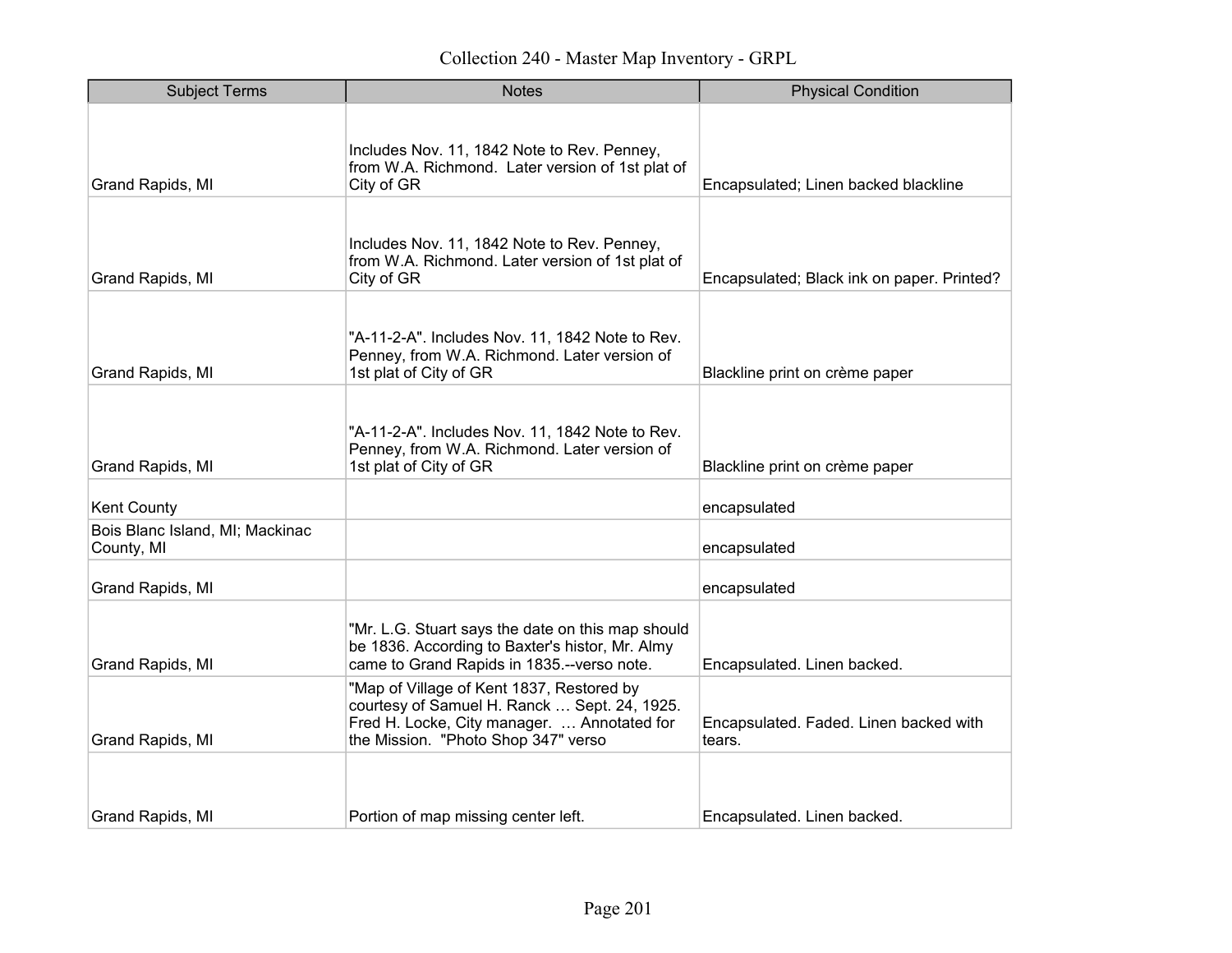| <b>Subject Terms</b>                                                 | <b>Notes</b>                                | <b>Physical Condition</b>   |
|----------------------------------------------------------------------|---------------------------------------------|-----------------------------|
| Now Scribner and Turner Add'n to<br>city - First development on west |                                             |                             |
| side of the Grand River.                                             |                                             | linen, encapsulated         |
| Osceola County                                                       |                                             | crumbling                   |
|                                                                      |                                             |                             |
|                                                                      |                                             |                             |
|                                                                      |                                             |                             |
| Grand Rapids, MI                                                     | Shows outline of islands.                   | Ink on linen, encapsulated  |
| Grand Rapids, MI; Kent County, MI;<br>Kent Village, MI               |                                             |                             |
| Grand Rapids, MI                                                     |                                             |                             |
| Grand Rapids, MI; Kent County, MI                                    |                                             |                             |
| Grand Rapids, MI; Kent County, MI                                    |                                             |                             |
| Grand Rapids, MI; Kent County, MI                                    |                                             | poor copy, hard to see      |
| <b>Grand Rapids</b>                                                  |                                             |                             |
| <b>Ottawa County</b>                                                 | Lake Michigan to West, Grand River To North | encapsulated                |
| Great Lakes; Lake Michigan                                           |                                             | good                        |
| <b>Hiawatha National Forest</b>                                      |                                             | good                        |
|                                                                      |                                             |                             |
| Grand Rapids, MI                                                     |                                             | linen backed, fair          |
|                                                                      |                                             |                             |
| Detroit, MI                                                          |                                             | linen backed, worn, cracked |
| Port Huron, St. Clair County                                         | Map of St. Clair County on reverse side     | good                        |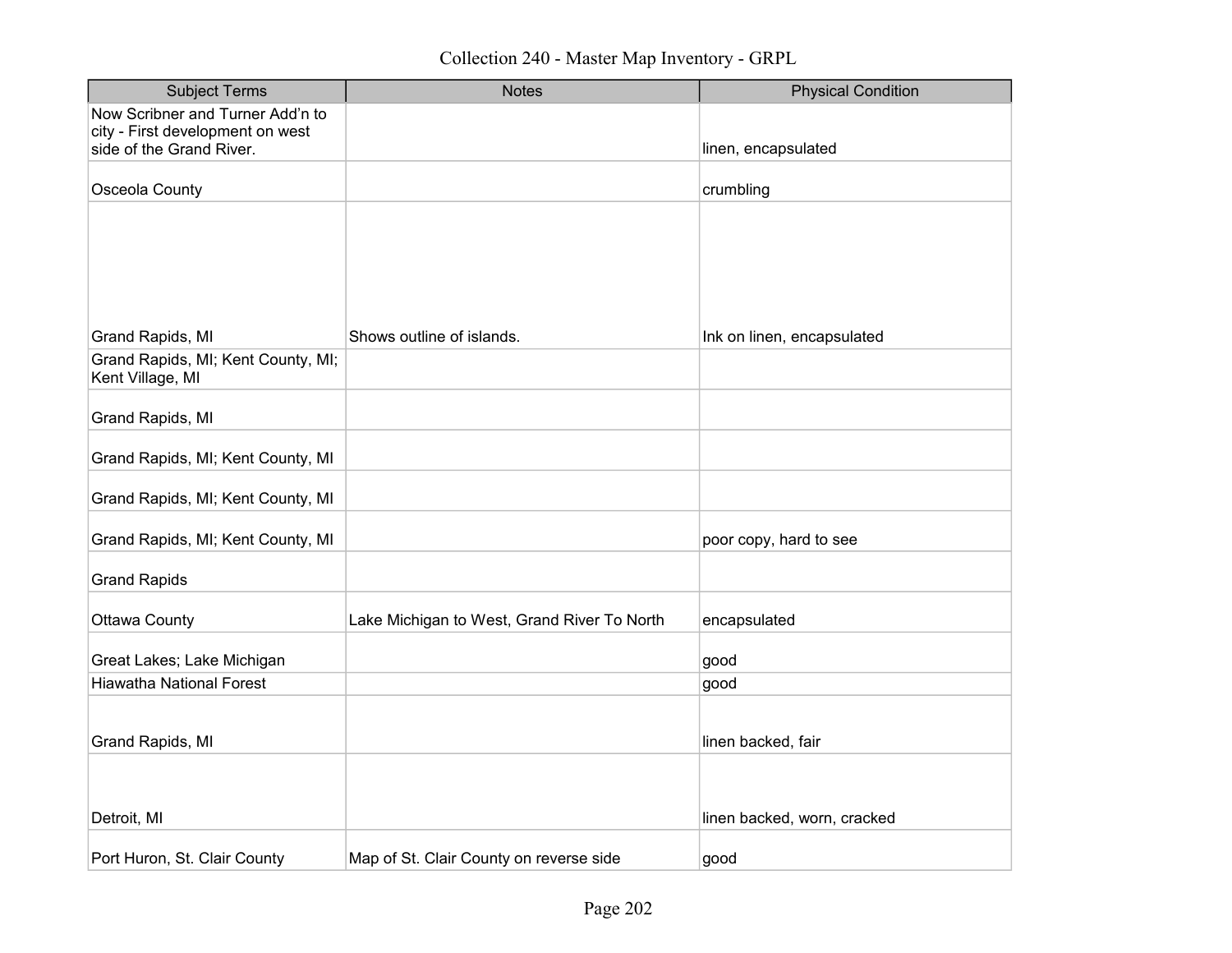| <b>Subject Terms</b>                    | <b>Notes</b>                                                                  | <b>Physical Condition</b>                                |
|-----------------------------------------|-------------------------------------------------------------------------------|----------------------------------------------------------|
|                                         |                                                                               |                                                          |
|                                         |                                                                               |                                                          |
| Port Huron, Marysville                  |                                                                               | good                                                     |
| Allegan County, MI                      |                                                                               | encapsulated                                             |
| Lake Michigan                           |                                                                               | linen backed, worn and cracked                           |
| Lake Michigan                           |                                                                               | fair                                                     |
| Lake Michigan                           |                                                                               | good                                                     |
|                                         | Large folded map, linen backed."Presentedin<br>memory of Chester C. Wells"    |                                                          |
| Michigan, Wisconsin, Post Routes        | unrolled from tube 6/14/2007. Need to find a<br>location to accommodate size  | encapsulated, linen backed                               |
| Michigan, Wisconsin                     | unrolled from tube 6/14/2007. Need to find a<br>location to accommodate size. | linen backed, worn, cracked, tears at edges,<br>poor!    |
| Michigan Post Office Routes             |                                                                               | some wear and stains, small tears along<br>creases       |
| Michigan, Postal Routes                 | unrolled from tube and moved to FF. 6/02/2007                                 | encapsulated, some warping from being<br>rolled          |
| Michigan Post Offices; Postal<br>routes |                                                                               | Dirty, somewhat torn, some foxing, pencil<br>annotations |
| Postal routes                           |                                                                               |                                                          |
|                                         | folded, in folder with three other maps. May be a                             | encapsulated                                             |
| Grand Rapids, MI                        | second copy of map in FF.IV.D                                                 | fair, folded                                             |
| Grand Rapids, MI                        |                                                                               | encapsulated                                             |
| Michigan Highways                       |                                                                               | poor, lots of holes and tears, lots of tape!             |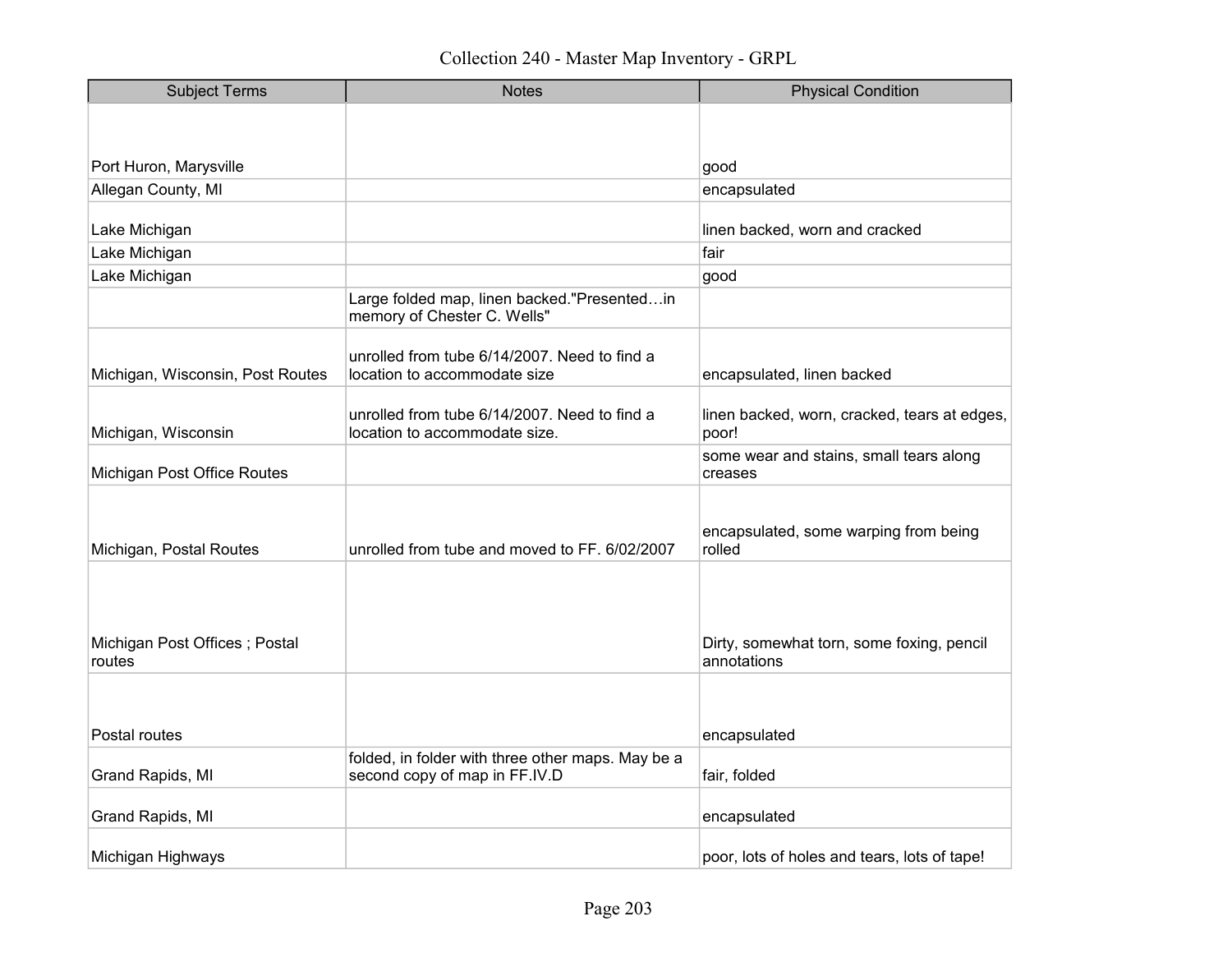| <b>Subject Terms</b>                 | <b>Notes</b>                                                                                                                                                                                                                                      | <b>Physical Condition</b>                         |
|--------------------------------------|---------------------------------------------------------------------------------------------------------------------------------------------------------------------------------------------------------------------------------------------------|---------------------------------------------------|
|                                      |                                                                                                                                                                                                                                                   |                                                   |
| <b>Presque Isle County</b>           |                                                                                                                                                                                                                                                   |                                                   |
| <b>Grand Rapids</b>                  | small                                                                                                                                                                                                                                             | encapsulated                                      |
|                                      |                                                                                                                                                                                                                                                   |                                                   |
|                                      | Also 3 printed guides in 240-5. Not for Navigation<br>Use. Uses USGS and other data                                                                                                                                                               | <b>New</b>                                        |
| Road (Lake Drive)                    | Found on the floor of the archives 1/31/2005 by a<br>volunteer. Not previously listed in this database,<br>Reeds Lake; Hodelpyl Park; Clinton though it has marking suggesting that it was in a<br>flatfile folder (too small for the flat file!) | encapsulated. Appears to have glue on the<br>back |
| Grand Rapids, MI                     |                                                                                                                                                                                                                                                   | worn, tears at edges, could be<br>encapsulated    |
| <b>Grand Rapids, Fairmount Suare</b> | computer generated                                                                                                                                                                                                                                | encapsulated                                      |
| Grand Rapids, MI                     |                                                                                                                                                                                                                                                   |                                                   |
| Grand Rapids, MI                     |                                                                                                                                                                                                                                                   | encapsulated                                      |
| Grand Rapids, MI                     |                                                                                                                                                                                                                                                   | encapsulated                                      |
| Grand Rapids, MI                     |                                                                                                                                                                                                                                                   | smaller format; encapsulated                      |
| Grand Rapids, MI                     |                                                                                                                                                                                                                                                   | encapsulated                                      |
| Grand Rapids, MI                     |                                                                                                                                                                                                                                                   | encapsulated                                      |
| Grand Rapids, MI                     |                                                                                                                                                                                                                                                   | encapsulated                                      |
| Grand Rapids, MI                     |                                                                                                                                                                                                                                                   | needs l-sleeve!                                   |
| Grand Rapids, MI                     |                                                                                                                                                                                                                                                   |                                                   |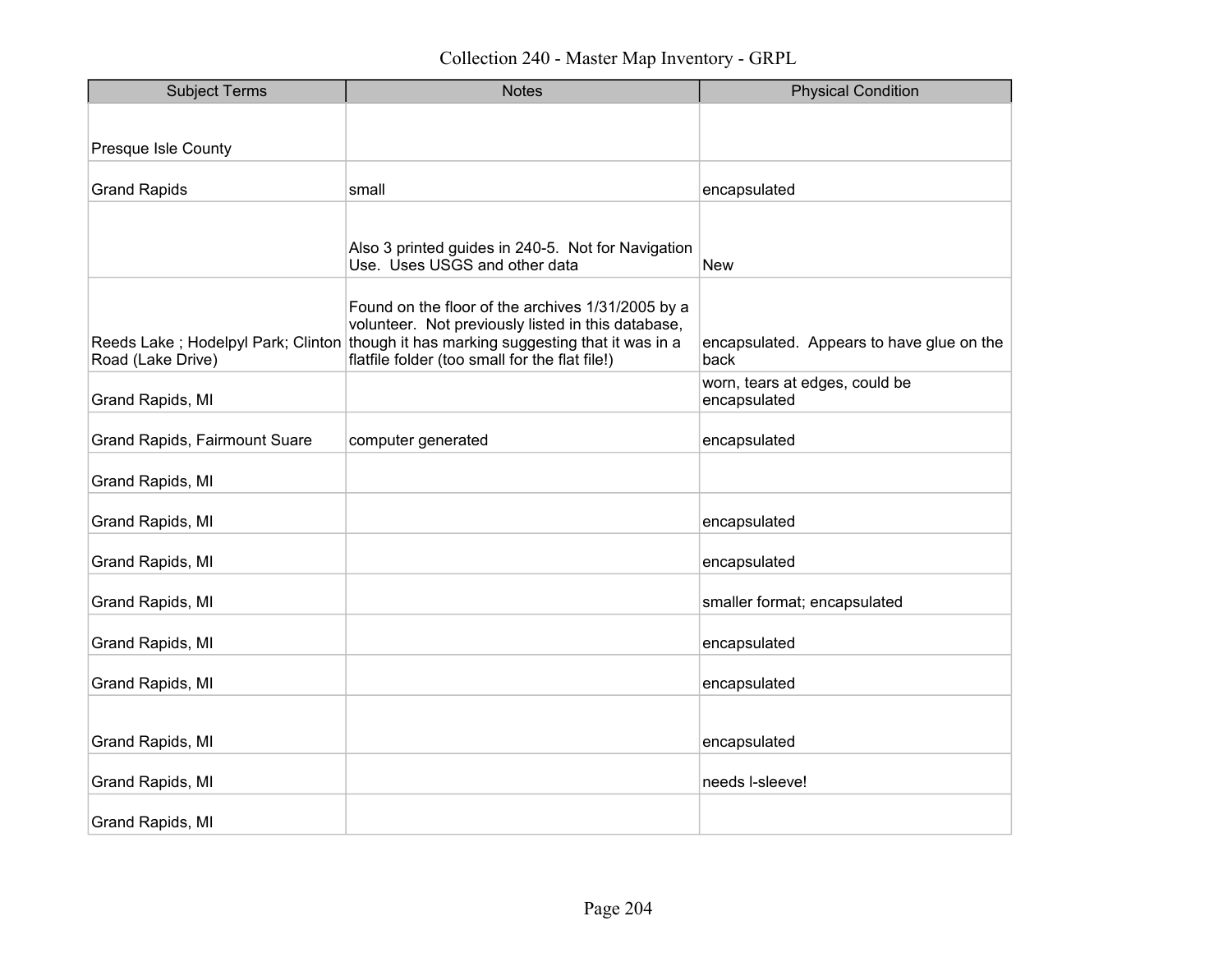| <b>Subject Terms</b>            | <b>Notes</b>                                                                                                                     | <b>Physical Condition</b> |
|---------------------------------|----------------------------------------------------------------------------------------------------------------------------------|---------------------------|
| Grand Rapids, MI                | Still attached to inside back cover of Directory. c.<br>1901 copyright for GR Directory Co. on map, but<br>1908 c. on Directory. | Folded but generally good |
| Grand Rapids, MI                |                                                                                                                                  | oversized; encapsulated   |
| Grand Rapids, MI                |                                                                                                                                  | oversized; encapsulated   |
| Grand Rapids, MI                | Town Line Rd. N, Allen Ave. at Kent Co. Ag.<br>Society grounds S; Reeds Lake E, Bristol W                                        | Encapsulated              |
| Grand Rapids, MI                |                                                                                                                                  | encapsulated              |
| Grand Rapids, MI                |                                                                                                                                  | encapsulated              |
| Grand Rapids, MI                |                                                                                                                                  | encapsulated              |
| Grand Rapids, MI                |                                                                                                                                  | encapsulated              |
| <b>Grand Rapids</b>             |                                                                                                                                  | encapsulated              |
| Grand Rapids, MI                |                                                                                                                                  | encapsulated              |
| Grand Rapids, MI                |                                                                                                                                  | encapsulated              |
| GrandRapids                     | copy 1 in IV.B                                                                                                                   | encapsulated              |
| Racine                          |                                                                                                                                  | fair                      |
| <b>Hiawatha National Forest</b> |                                                                                                                                  | good                      |
| Michigan Railoads               |                                                                                                                                  | encapsulated              |
| Michigan Railroad               | copy 2 of this map located in FF.XII.E                                                                                           | encapsulated              |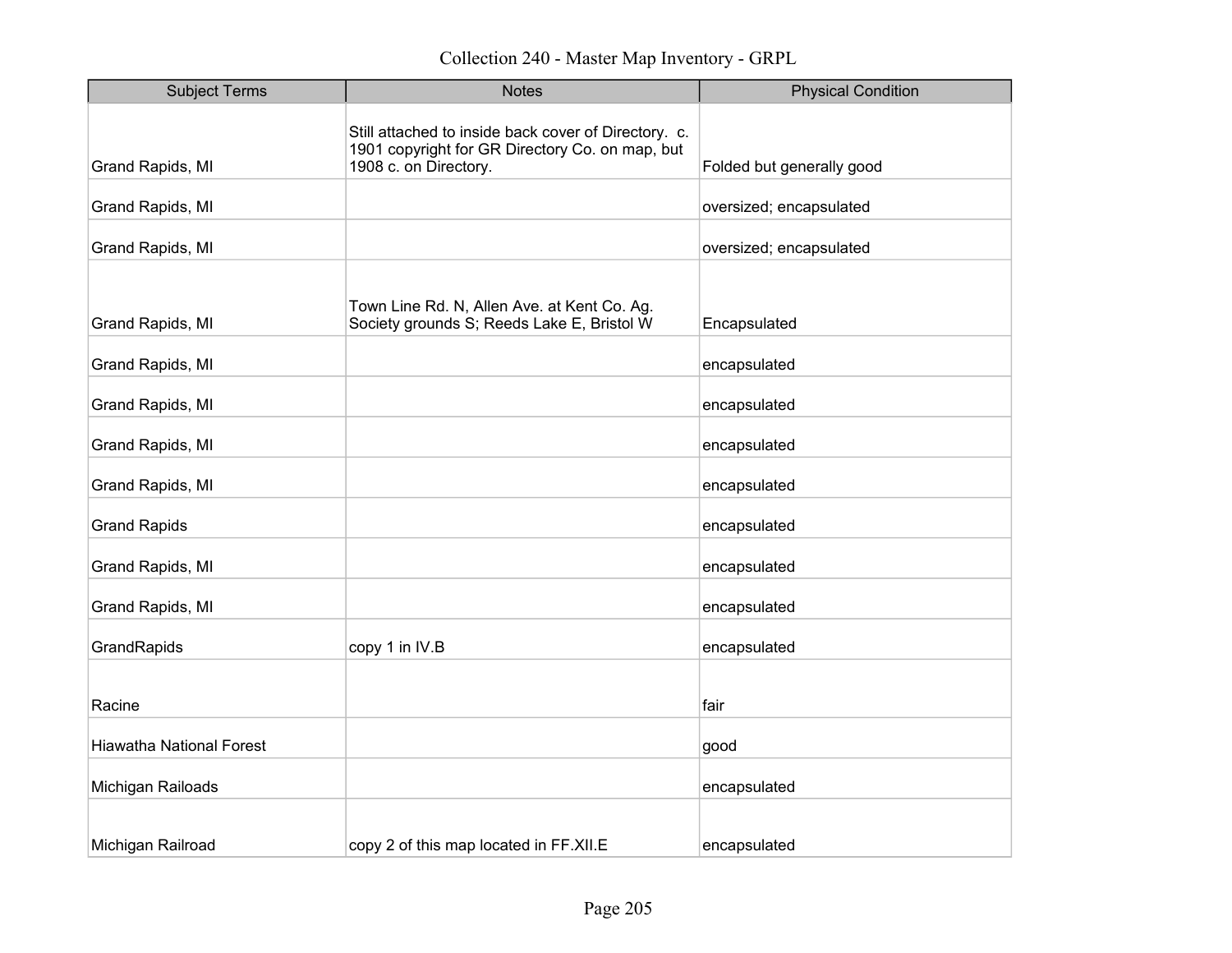| <b>Subject Terms</b>                            | <b>Notes</b>                                                                                                                                                            | <b>Physical Condition</b>        |
|-------------------------------------------------|-------------------------------------------------------------------------------------------------------------------------------------------------------------------------|----------------------------------|
|                                                 |                                                                                                                                                                         |                                  |
| Michigan Rail lines                             | with advertisements for State Horticultural Society                                                                                                                     | encapsulated                     |
|                                                 |                                                                                                                                                                         |                                  |
| Michigan Railroads                              |                                                                                                                                                                         | poor, linen backed but crumbling |
| Michigan                                        | in folder with index book                                                                                                                                               | encapsulated                     |
|                                                 |                                                                                                                                                                         |                                  |
| Michigan Railroad                               |                                                                                                                                                                         | encapsulated                     |
| Michigan                                        | folded, in folder with four other maps                                                                                                                                  | fair, folded                     |
|                                                 |                                                                                                                                                                         |                                  |
| Michigan                                        |                                                                                                                                                                         | fair, bent at middle             |
| Highways, MI                                    |                                                                                                                                                                         | encapsulated                     |
|                                                 |                                                                                                                                                                         |                                  |
| Michigan Railroad                               |                                                                                                                                                                         | fair, some stains at top         |
| <b>Hiawatha National Forest</b>                 |                                                                                                                                                                         | good                             |
| <b>Hiawatha National Forest</b>                 |                                                                                                                                                                         | good                             |
| <b>Hiawatha National Forest</b>                 |                                                                                                                                                                         | good                             |
| <b>Hiawatha National Forest</b>                 |                                                                                                                                                                         | good                             |
| Reed's Lake                                     |                                                                                                                                                                         |                                  |
| Native Americans; Ojibwe; Great<br>Lakes Region |                                                                                                                                                                         | <b>New</b>                       |
|                                                 |                                                                                                                                                                         |                                  |
| Lakes, Inland                                   |                                                                                                                                                                         | good                             |
| Neighborhoods;                                  | The Dept.                                                                                                                                                               | encapsulated                     |
| Great Lakes; Lake Michigan                      |                                                                                                                                                                         | linen backed, dirty, worn        |
| Railroad lines                                  | Includes Seward Ave. to the River[Quarry,<br>Hamilton, Broadway Aves., Turner, Scribner,<br>Front; Elizabeth] & Richmond & Webster cross<br>streets. Quality Lumber Co. | Photocpy                         |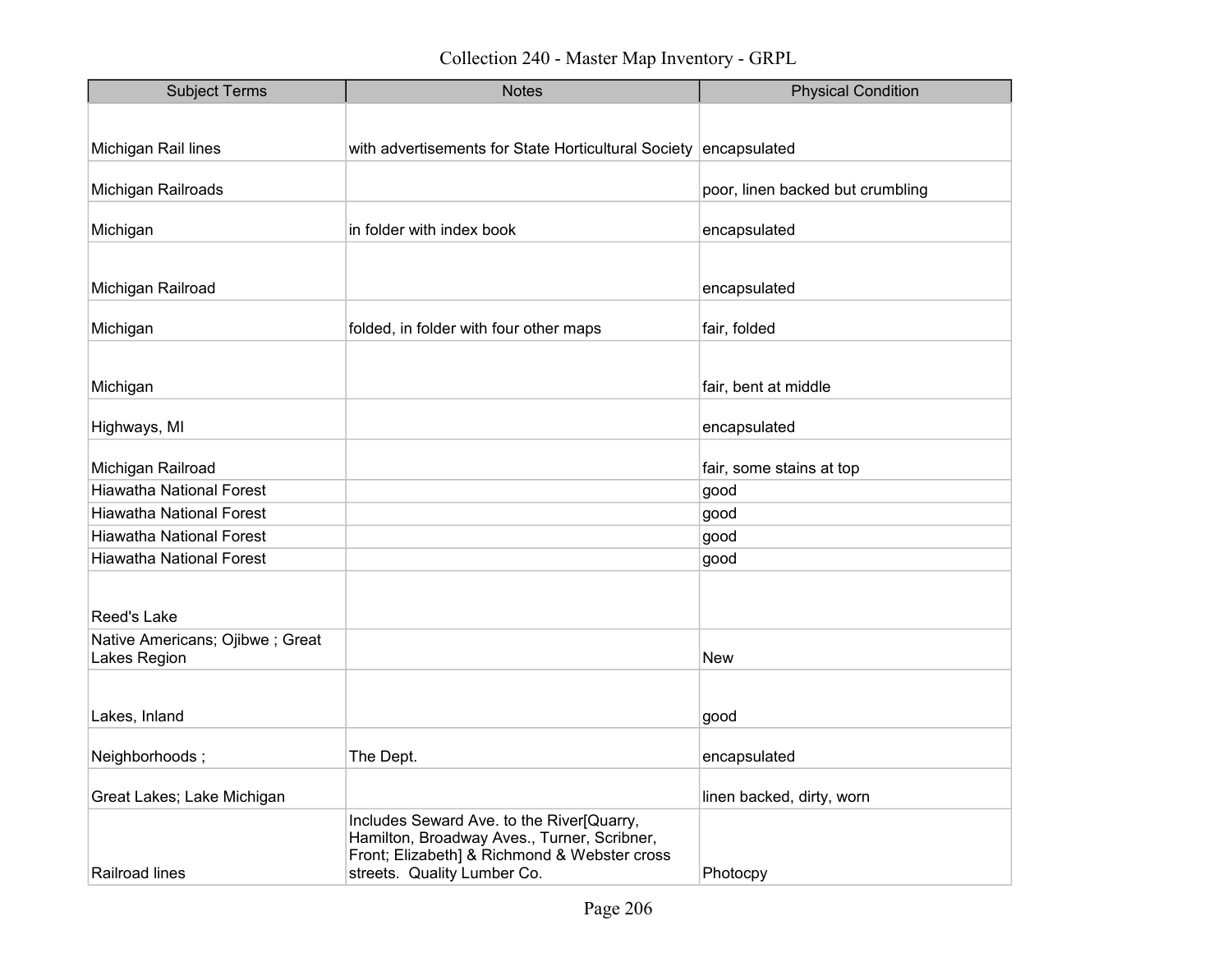| <b>Subject Terms</b>                                       | <b>Notes</b>                                                                                         | <b>Physical Condition</b>  |
|------------------------------------------------------------|------------------------------------------------------------------------------------------------------|----------------------------|
| <b>Michigan Rivers</b>                                     |                                                                                                      |                            |
| Riverside Gardens Addition to<br><b>Grand Rapids</b>       | Area West of Plainfield, East of Coit                                                                |                            |
|                                                            |                                                                                                      |                            |
| Ada Village, Site of Rix Robinson's<br><b>Trading Post</b> | date is an estimate based on a similar looking<br>map drawn by Edmond Giibson which is dated<br>1952 | encapsulated in pam binder |
| construction, Eastown, Grand<br>Rapids                     |                                                                                                      | good                       |
| Alcona County, MI                                          |                                                                                                      | encapsulated               |
| Alger County, MI                                           |                                                                                                      | encapsulated               |
| Allegan County, MI                                         |                                                                                                      |                            |
| Alpena County, MI                                          |                                                                                                      |                            |
| Antrim County, MI                                          |                                                                                                      |                            |
| <b>Arenac County</b>                                       |                                                                                                      |                            |
| Baraga County, MI                                          |                                                                                                      |                            |
| Barry County, MI                                           |                                                                                                      | encapsulated               |
| Bay County, MI                                             |                                                                                                      |                            |
| Benzie County, MI                                          |                                                                                                      |                            |
| Berrien County, MI                                         |                                                                                                      | poor                       |
| Branch County, MI                                          |                                                                                                      |                            |
| Calhoun County, MI                                         |                                                                                                      |                            |
| Cass County, MI                                            |                                                                                                      |                            |
| Charlevoix County, MI                                      |                                                                                                      | poor, badly need I-sleeve  |
| Cheboygan County, MI                                       |                                                                                                      | encapsulated               |
| Grand Rapids, MI                                           |                                                                                                      |                            |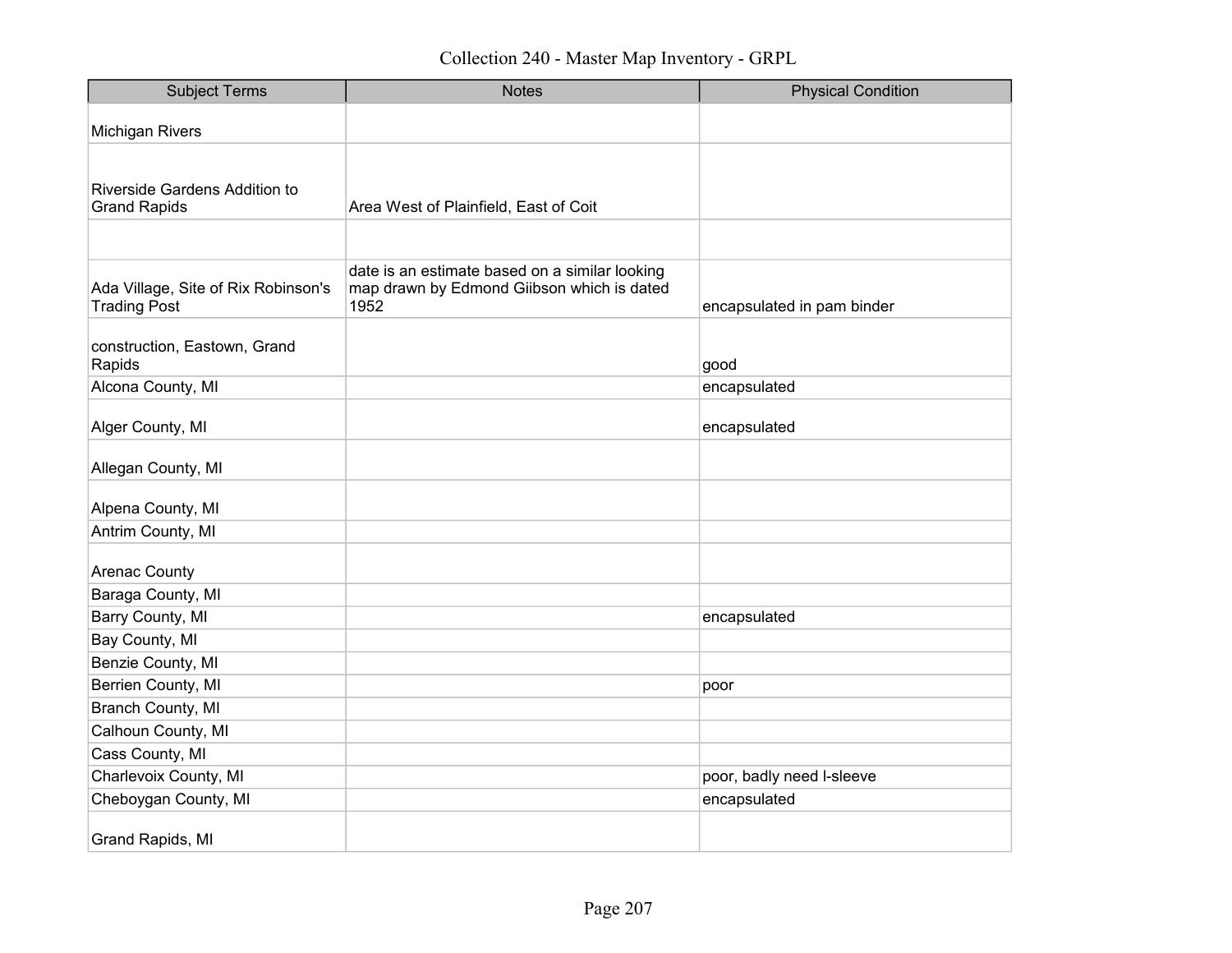| <b>Subject Terms</b>      | <b>Notes</b>                                                                                                                                     | <b>Physical Condition</b>                                                                |
|---------------------------|--------------------------------------------------------------------------------------------------------------------------------------------------|------------------------------------------------------------------------------------------|
| Clinton County, MI        |                                                                                                                                                  |                                                                                          |
|                           |                                                                                                                                                  |                                                                                          |
| <b>Clinton County</b>     |                                                                                                                                                  |                                                                                          |
| Delta County, MI          | unrolled from tube. Moved to FF. 4/03/2009. It's a<br>little too large for the folder, but has better access<br>here than oversized on top of FF | encapsulated, was rolled, poor condition.<br>Both upper corners are missing, tape, tears |
| Dickinson County, MI      |                                                                                                                                                  |                                                                                          |
| <b>Eaton County</b>       |                                                                                                                                                  |                                                                                          |
|                           |                                                                                                                                                  |                                                                                          |
| <b>Emmet County</b>       | received from Reference Dept. (04/2012)                                                                                                          | paper, folded                                                                            |
| <b>Genesee County</b>     |                                                                                                                                                  |                                                                                          |
| Gladwin County, MI        |                                                                                                                                                  |                                                                                          |
| Grand Traverse Bay, MI    |                                                                                                                                                  |                                                                                          |
| <b>Gratiot County, MI</b> |                                                                                                                                                  |                                                                                          |
| Hillsdale County, MI      |                                                                                                                                                  |                                                                                          |
| <b>Houghton County</b>    |                                                                                                                                                  |                                                                                          |
| Huron County, MI          |                                                                                                                                                  |                                                                                          |
| Ingham County, MI         |                                                                                                                                                  |                                                                                          |
| Ionia County, MI          |                                                                                                                                                  |                                                                                          |
| Ionia County, MI          |                                                                                                                                                  | linen backed                                                                             |
| losco County, MI          |                                                                                                                                                  |                                                                                          |
| Iron County, MI           |                                                                                                                                                  |                                                                                          |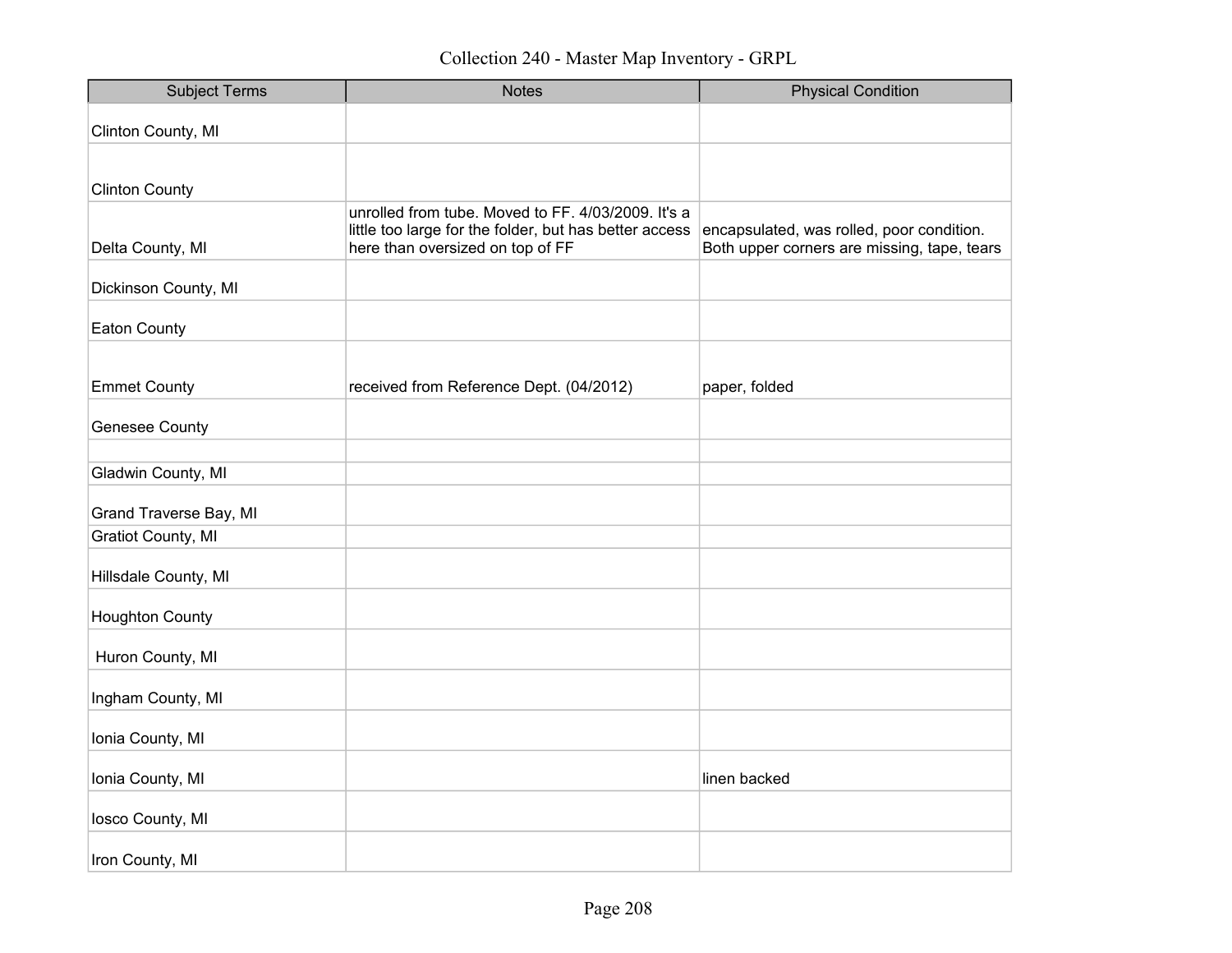| <b>Subject Terms</b>        | <b>Notes</b>                    | <b>Physical Condition</b> |
|-----------------------------|---------------------------------|---------------------------|
| Isabella County, MI         |                                 |                           |
| Jackson County, MI          |                                 |                           |
| Kent County, MI             | small, could be placed in a box | encapsulated              |
|                             |                                 |                           |
| Kent County roads           |                                 | encapsulated              |
|                             |                                 |                           |
| Kent County roads           |                                 | encapsulated              |
|                             |                                 |                           |
| Kent County                 |                                 | folded                    |
|                             |                                 |                           |
| <b>Kent County</b>          |                                 | folded                    |
|                             |                                 |                           |
| Kent County Roads and Parks | folded                          | fair                      |
| Kent County, MI             |                                 | encapsulated              |
| Kent County, MI             |                                 | encapsulated              |
| Kent County, MI             |                                 | encapsulated              |
| Kent County, MI             |                                 | encapsulated              |
| Kent County, MI             |                                 | encapsulated              |
| Kent County, MI             |                                 | encapsulated              |
|                             |                                 |                           |
| Kent County, MI             |                                 |                           |
|                             |                                 |                           |
| Kent County, MI             |                                 |                           |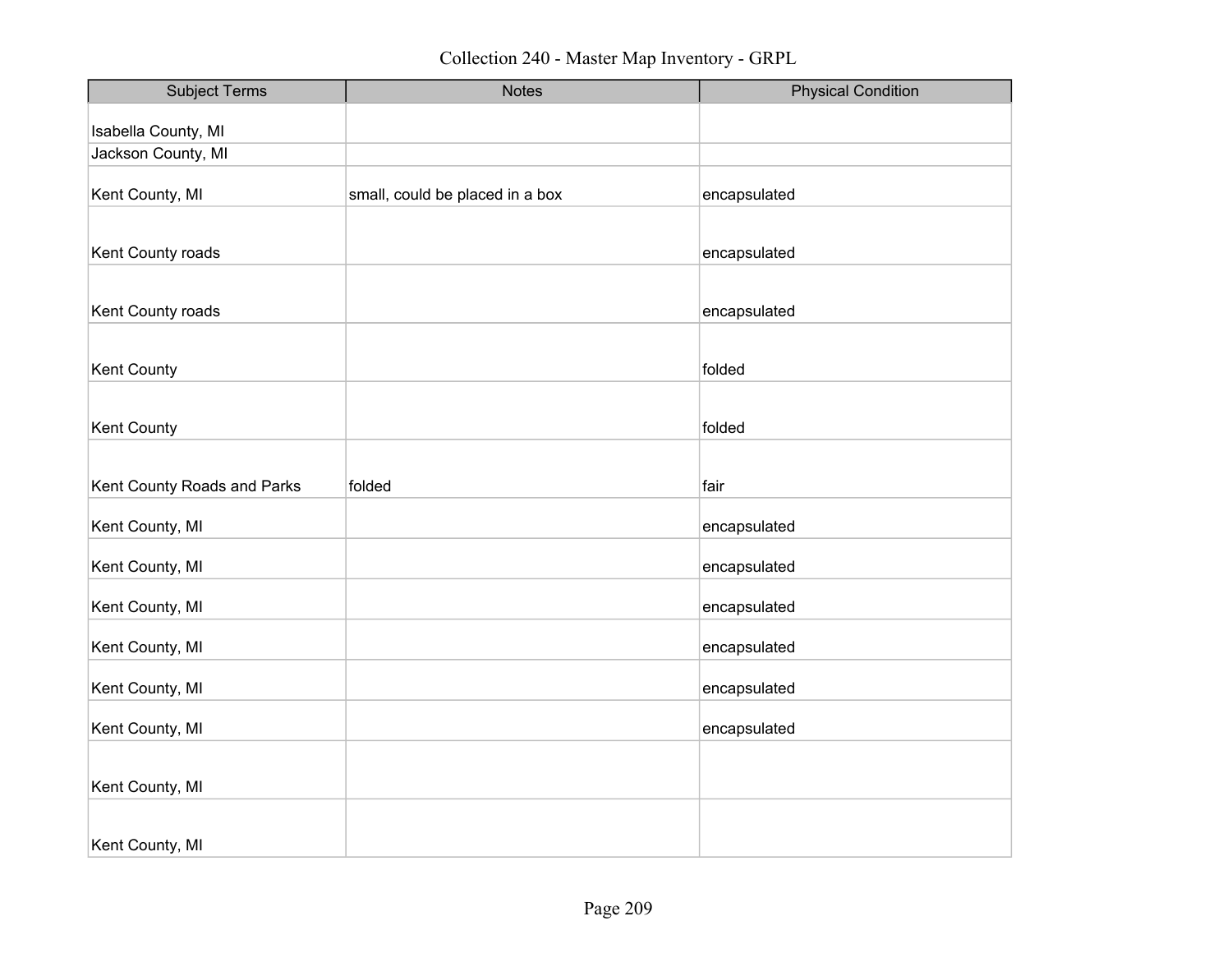| <b>Subject Terms</b>  | <b>Notes</b> | <b>Physical Condition</b> |
|-----------------------|--------------|---------------------------|
| Kent County, MI       |              |                           |
|                       |              |                           |
| Kent county           |              | Still folded.             |
| Keweenaw County, MI   |              | poor, many large tears    |
| Leelanau County       |              |                           |
| Leelenau County, MI   |              |                           |
| Lenawee County, MI    |              |                           |
| Lenawee County        |              |                           |
| Luce County, MI       |              |                           |
| Macomb County, MI     |              |                           |
| Manistee County, MI   |              |                           |
| <b>Mason County</b>   |              |                           |
| Mecosta County        |              |                           |
| Menominee County      |              |                           |
|                       |              |                           |
| Highways, MI          |              | encapsulated              |
| <b>Midland County</b> |              |                           |
| Missaukee County      |              | encapsulated              |
|                       |              |                           |
| Monroe County         |              |                           |
| Monroe County         |              |                           |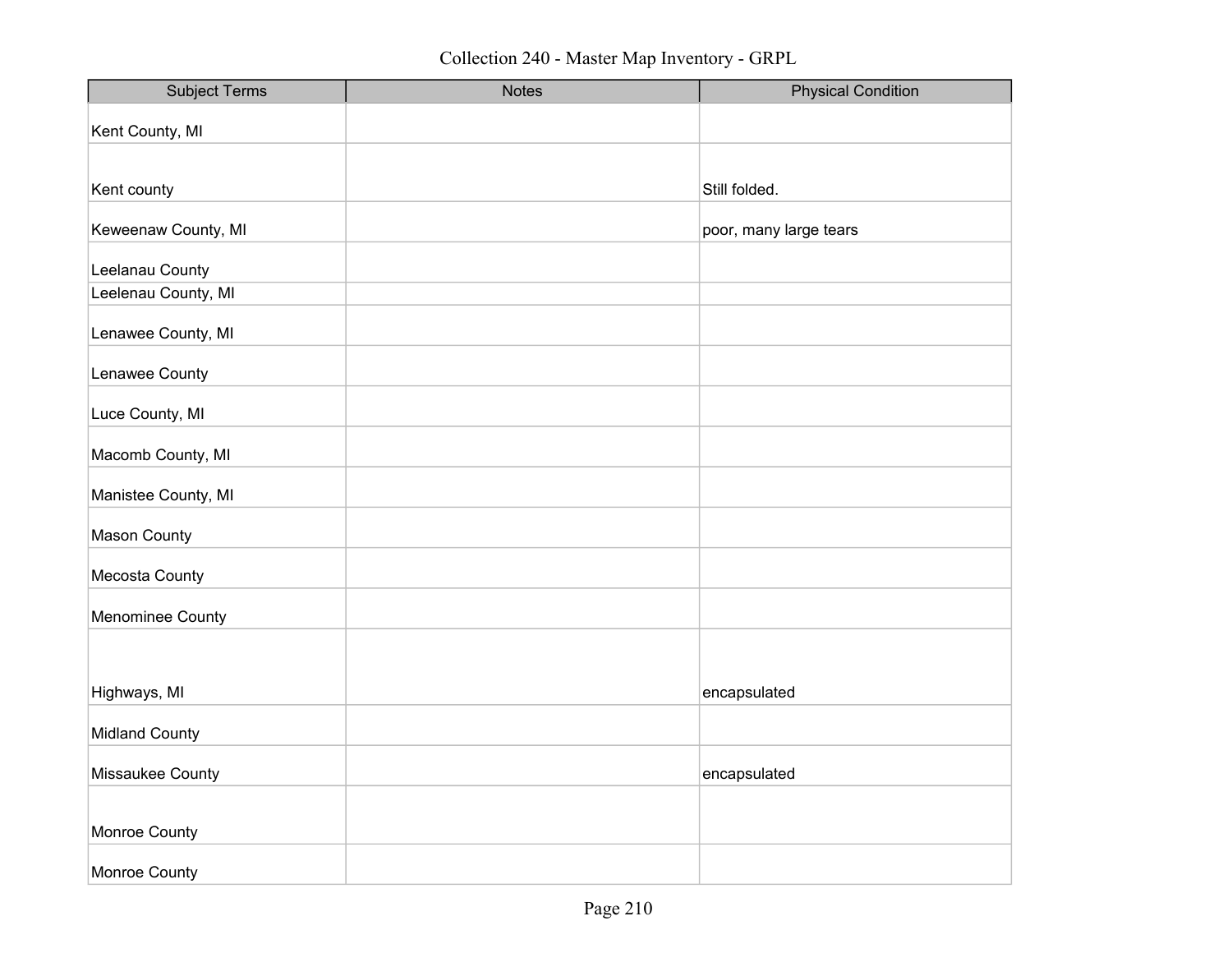Collection 240 - Master Map Inventory - GRPL

| <b>Subject Terms</b>    | <b>Notes</b>                                                               | <b>Physical Condition</b>                                  |
|-------------------------|----------------------------------------------------------------------------|------------------------------------------------------------|
| Montcalm County         |                                                                            |                                                            |
| Montmorency County      |                                                                            |                                                            |
| Muskegon County         |                                                                            | VERY POOR, in pieces, bottom left corner<br>has fallen off |
| Muskegon County         |                                                                            | encapsulated                                               |
| Newaygo County          |                                                                            | taped                                                      |
| Oakland County          |                                                                            | tears at edges, old tape                                   |
| Oceana County           |                                                                            | tears at edges                                             |
| Ogemaw County           |                                                                            |                                                            |
| <b>Ontonagon County</b> | unrolled from tube 6/14/2007. Need to find<br>location to accommodate size | encapsulated                                               |
| Oscoda County           |                                                                            | tears at edges                                             |
| Otsego County           |                                                                            |                                                            |
| <b>Ottawa County</b>    |                                                                            | edges tearing and crumbling                                |
| <b>Ottawa County</b>    |                                                                            |                                                            |
|                         |                                                                            |                                                            |
| <b>Ottawa County</b>    |                                                                            | tearing along creases                                      |
| Presque Isle County     |                                                                            |                                                            |
| Roscommon County        |                                                                            | taped                                                      |
| Saginaw County          |                                                                            | poor, corner torn off, taped                               |
| Sanilac County          |                                                                            |                                                            |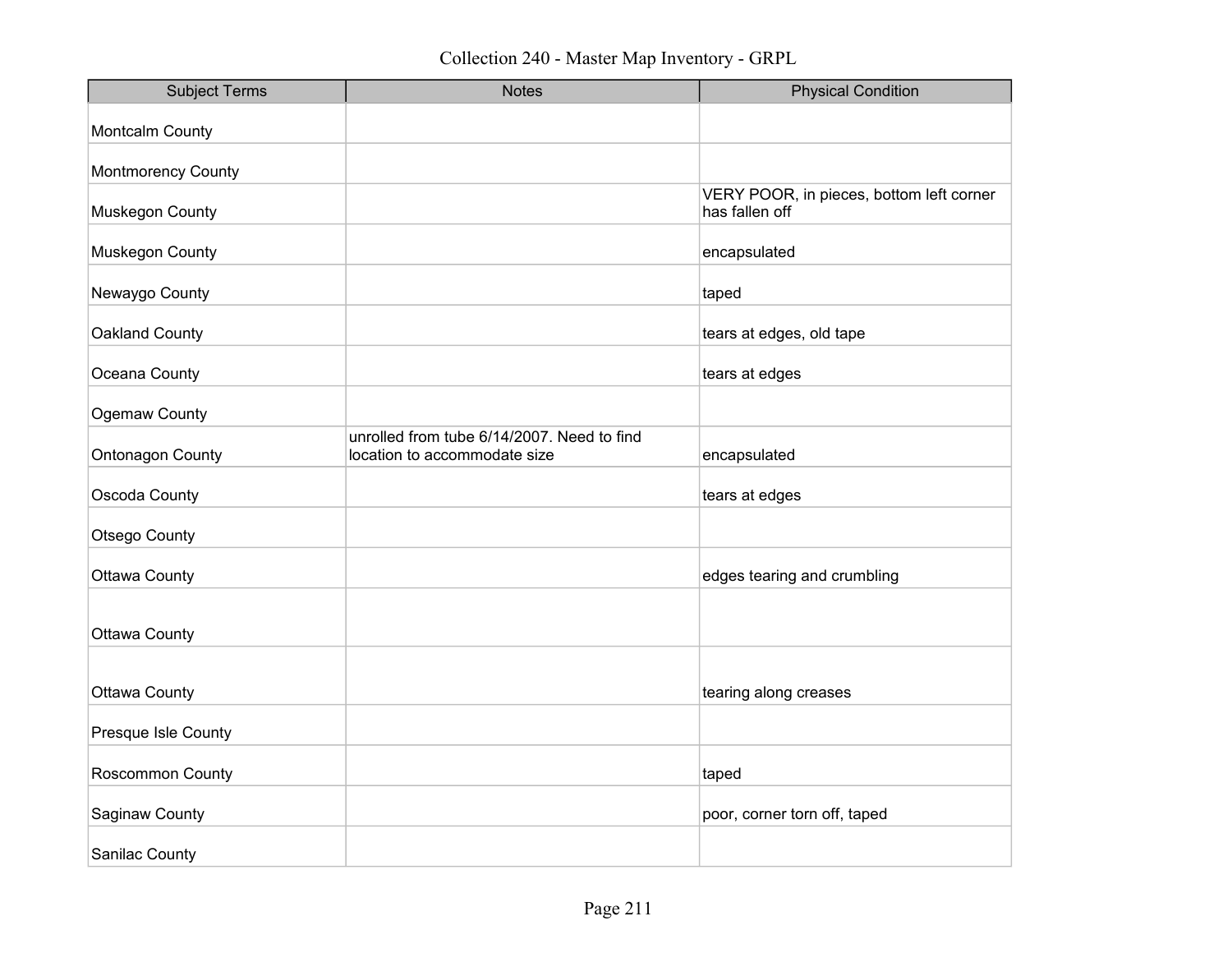| <b>Subject Terms</b>            | <b>Notes</b> | <b>Physical Condition</b>                                                            |
|---------------------------------|--------------|--------------------------------------------------------------------------------------|
| <b>Schoolcraft County</b>       |              | poor, tears                                                                          |
| Shiawassee County               |              |                                                                                      |
| St. Clair County                |              | poor, many tears                                                                     |
| St. Clair County                |              |                                                                                      |
| St. Joseph County               |              |                                                                                      |
| Ontario, Canada                 |              | fair, because it is very long ( horizontally), it<br>is folded in half in the folder |
|                                 |              |                                                                                      |
| Highways, MI                    |              | encapsulated                                                                         |
| <b>Tuscola County</b>           |              |                                                                                      |
| Van Buren Co.                   |              | poor, torn and taped                                                                 |
| <b>Washtenaw County</b>         |              | poor                                                                                 |
| <b>Wayne County</b>             |              |                                                                                      |
| <b>Wexford County</b>           |              |                                                                                      |
| Rogue River                     |              | encapsulated                                                                         |
| Rogue River                     |              | encapsulated                                                                         |
| Ronald Twp., Ionia County       |              | encapsulated                                                                         |
|                                 |              |                                                                                      |
| Roscommon County                |              |                                                                                      |
| <b>Hiawatha National Forest</b> |              | good                                                                                 |
| <b>Hiawatha National Forest</b> |              | good                                                                                 |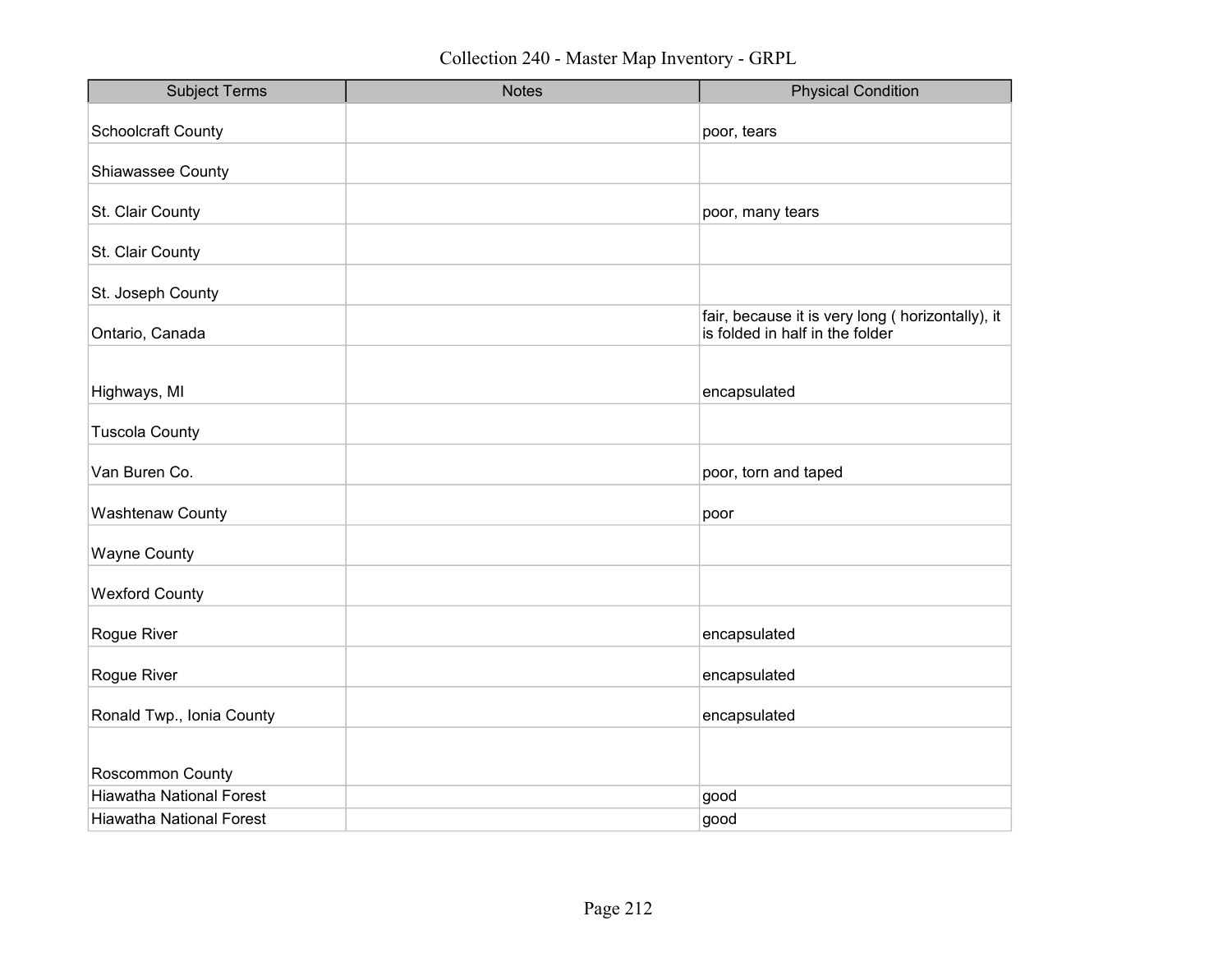| <b>Subject Terms</b>                                                                                                                               | <b>Notes</b>                                                                                                                               | <b>Physical Condition</b>  |
|----------------------------------------------------------------------------------------------------------------------------------------------------|--------------------------------------------------------------------------------------------------------------------------------------------|----------------------------|
|                                                                                                                                                    |                                                                                                                                            |                            |
| Hillsdale County, MI                                                                                                                               |                                                                                                                                            |                            |
| Neighborhoods                                                                                                                                      | The Dept.                                                                                                                                  | encapsulated               |
| <b>Saint Clair River</b>                                                                                                                           |                                                                                                                                            | encapsulated               |
| St. Clair River                                                                                                                                    |                                                                                                                                            | linen backed, fair         |
| Downtown Grand Rapids                                                                                                                              | key denotes type of building materials used in the<br>construction of downtown buildings, it seems to<br>be concerned with fire resistance | two halves, taped together |
| Sand Lake                                                                                                                                          |                                                                                                                                            | good                       |
|                                                                                                                                                    |                                                                                                                                            | linen backed               |
| Sanilac County<br>Native Americans; Historical<br>Michigan; Allegan County; Black<br>River; Ottawa County; Allegan<br><b>County; Trading Posts</b> |                                                                                                                                            | <b>New</b>                 |
| Sault Sainte Marie, Michigan;<br>Ontario, Canada                                                                                                   |                                                                                                                                            | good                       |
| Grand Rapids, MI                                                                                                                                   |                                                                                                                                            | fair                       |
| School Districts in Kent County                                                                                                                    |                                                                                                                                            | encapsulated               |
| <b>Schoolcraft County</b>                                                                                                                          | "Compliments of the Manistique Bank"                                                                                                       | linen backed               |
| Scotland Lands, Arms, and Crests                                                                                                                   | only info is "printed in Great Britain"                                                                                                    |                            |
| Scram Lake                                                                                                                                         |                                                                                                                                            | good                       |
| Land types, road types                                                                                                                             |                                                                                                                                            | printed, color             |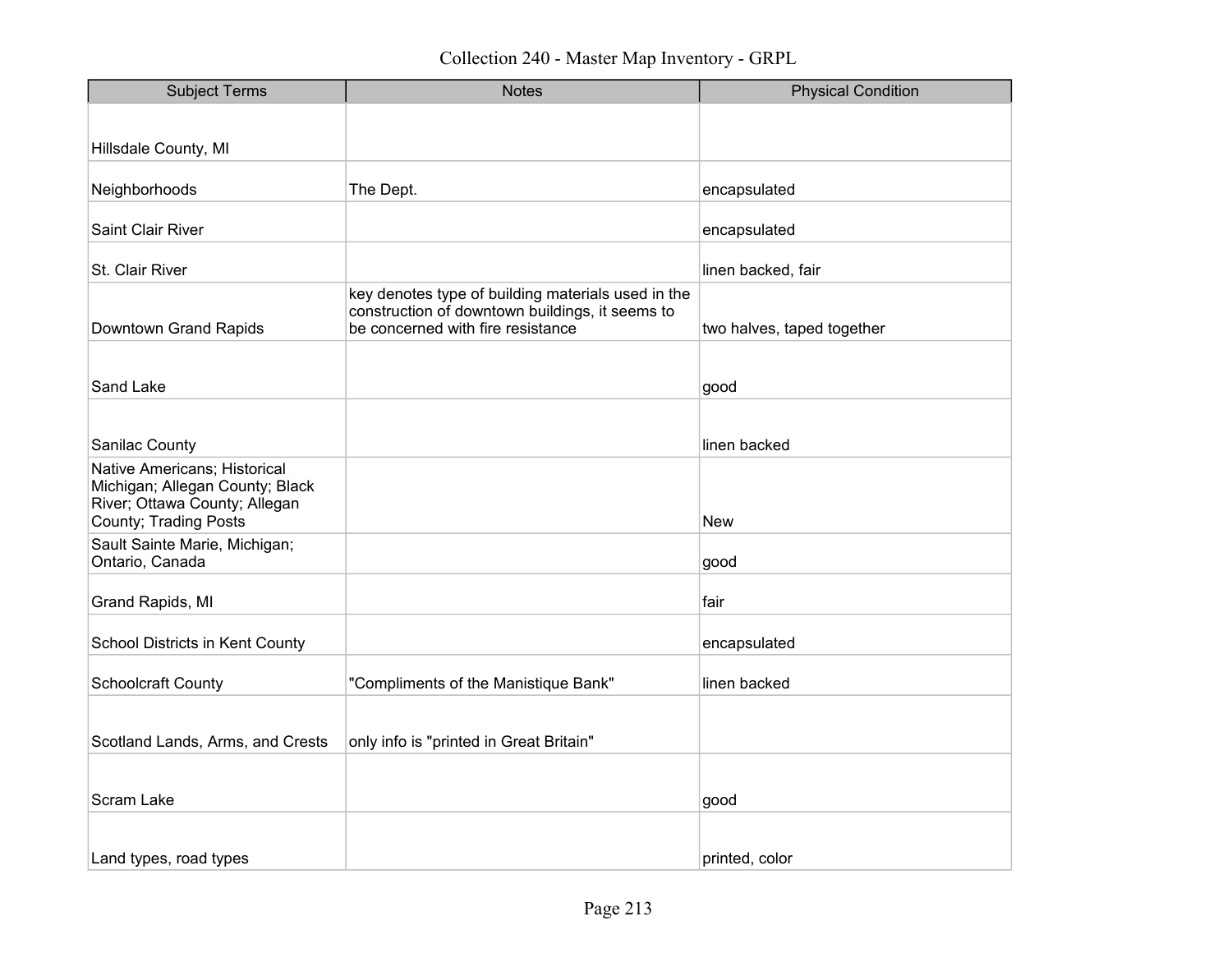Collection 240 - Master Map Inventory - GRPL

| <b>Subject Terms</b>                                                                                                                                                                                                    | <b>Notes</b>                                                                                     | <b>Physical Condition</b>                          |
|-------------------------------------------------------------------------------------------------------------------------------------------------------------------------------------------------------------------------|--------------------------------------------------------------------------------------------------|----------------------------------------------------|
| Kimball Piano ad vehicle                                                                                                                                                                                                | In poor condition w tape all over, but interesting<br>provenance information inside front cover. |                                                    |
| Michigan                                                                                                                                                                                                                |                                                                                                  | encapsulated                                       |
| <b>Ottawa County</b>                                                                                                                                                                                                    | small                                                                                            | linen backed                                       |
| Grand Rapids, MI                                                                                                                                                                                                        | unrolled from tube and moved to FF. 6/02/2007.<br>Two copies on top of Ffs, 6/14/2007.           | encapsulated, was rolled, but in fair<br>condition |
| Grand Rapids, MI                                                                                                                                                                                                        |                                                                                                  | encapsulated                                       |
| Grand Rapids, MI                                                                                                                                                                                                        |                                                                                                  | encapsulated                                       |
| Grand Rapids, MI<br>Sheboygan, Wisconsin                                                                                                                                                                                |                                                                                                  | encapsulated<br>linen backed                       |
| <b>Hiawatha National Forest</b>                                                                                                                                                                                         |                                                                                                  | good                                               |
| <b>Great Lakes Shipwrecks</b>                                                                                                                                                                                           |                                                                                                  | good                                               |
| Grand Rapids, MI                                                                                                                                                                                                        |                                                                                                  | encapsulated                                       |
| Daniel de Marsac Trading Post;<br>Kent County, MI                                                                                                                                                                       |                                                                                                  | plstic sleeve                                      |
| Lowell; Segwun; Schools; Donald<br>Peru, T.d. Thompson; Ruth Herrick;<br>H. Holmes Ellis; James Oliver;<br>Gordon Harrington; Tom Ewing;<br>Pamela Gibson; A.F. Wendler;<br>Roger A. Slyhouse; et al Grand<br>Trunk RR; | Blueline print; 3 separate images on sheet.                                                      | Plastic sleeve 12/28/2002                          |
| <b>Hiawatha National Forest</b>                                                                                                                                                                                         |                                                                                                  | good                                               |
| <b>Hiawatha National Forest</b>                                                                                                                                                                                         |                                                                                                  | good                                               |
| <b>Hiawatha National Forest</b>                                                                                                                                                                                         |                                                                                                  | good                                               |
| <b>Hiawatha National Forest</b>                                                                                                                                                                                         |                                                                                                  | good                                               |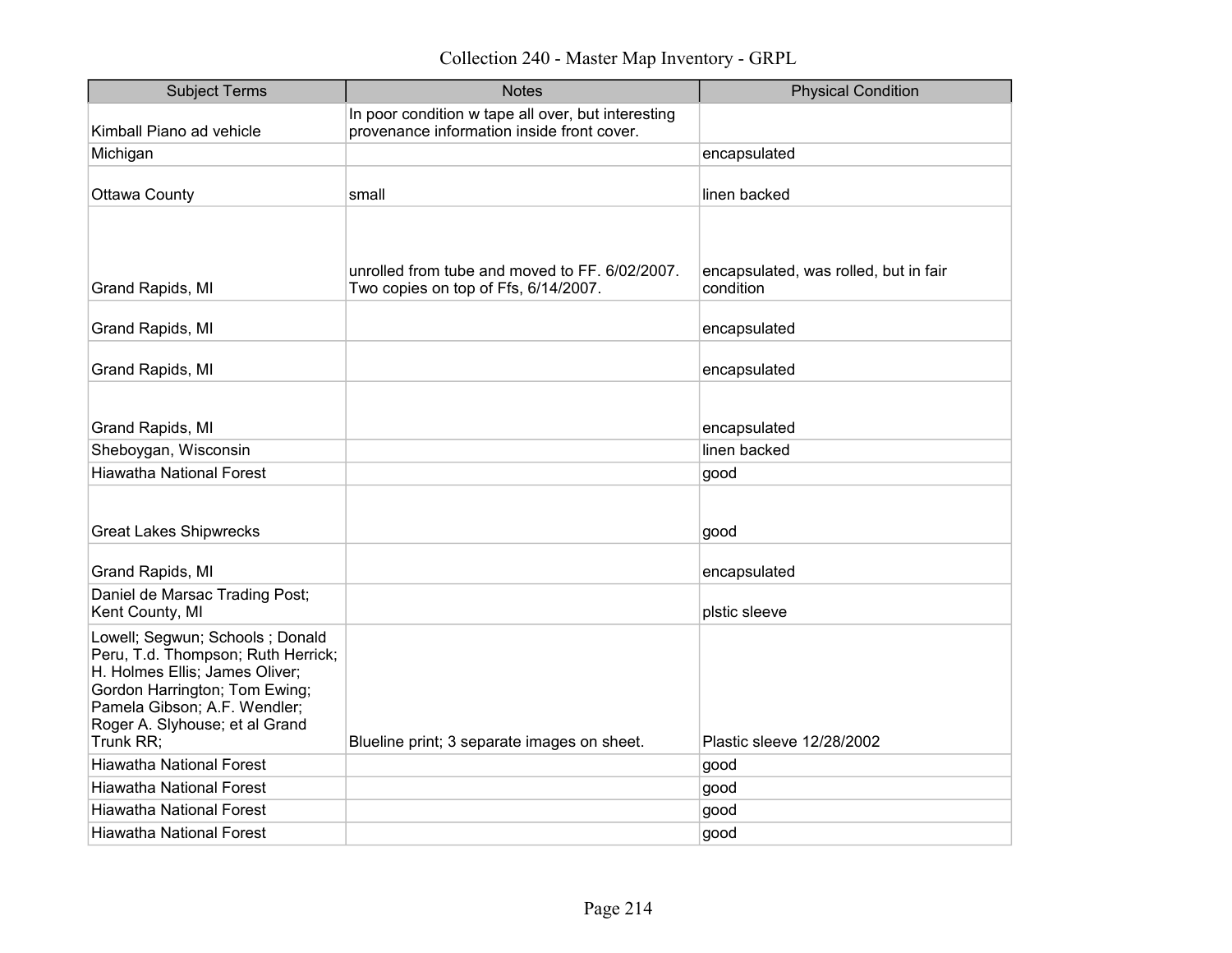| <b>Subject Terms</b>                            | <b>Notes</b>                                                                             | <b>Physical Condition</b>                             |
|-------------------------------------------------|------------------------------------------------------------------------------------------|-------------------------------------------------------|
|                                                 |                                                                                          |                                                       |
|                                                 |                                                                                          |                                                       |
|                                                 |                                                                                          |                                                       |
|                                                 |                                                                                          |                                                       |
| Michigan Southern Railroad line                 | From: Exhibit of the condition and prospects of<br>the Michigan Southern Railroad, 1850. | Torn, encapsulated                                    |
| Geology, MI                                     |                                                                                          | fair                                                  |
| Michigan                                        |                                                                                          | encapsulated                                          |
| Michigan                                        |                                                                                          | in plastic                                            |
| Michigan                                        |                                                                                          | encapsulated                                          |
|                                                 |                                                                                          |                                                       |
|                                                 |                                                                                          |                                                       |
|                                                 |                                                                                          |                                                       |
| Netherlands                                     |                                                                                          | encapsulated<br>encapsulated, some warping from being |
| Alpena County, MI                               | unrolled from tube and moved to FF. 6/02/2007                                            | rolled, but fair                                      |
| Alpena                                          |                                                                                          | poor, crumbling, no I-sleeve                          |
|                                                 |                                                                                          |                                                       |
|                                                 | Color coded                                                                              |                                                       |
|                                                 |                                                                                          |                                                       |
| <b>Midland County</b>                           |                                                                                          |                                                       |
|                                                 |                                                                                          |                                                       |
|                                                 |                                                                                          |                                                       |
| Kent County Soil                                |                                                                                          | encapsulated                                          |
|                                                 |                                                                                          |                                                       |
| Solon Twp.<br>Goderich Harbor, MI; Great Lakes; | 17 pages in a folder                                                                     | good                                                  |
| Lake Huron                                      |                                                                                          | linen backed, fair                                    |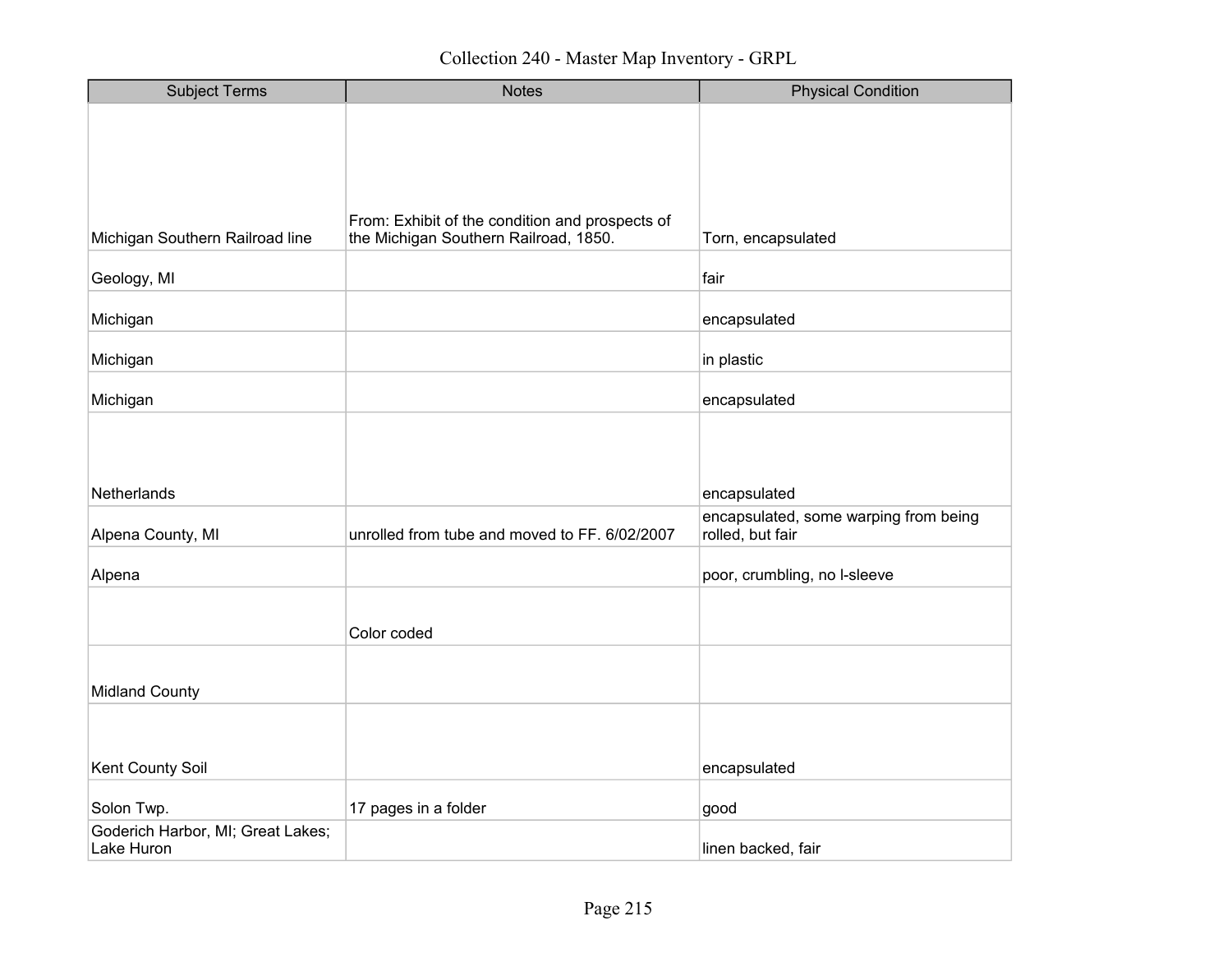Collection 240 - Master Map Inventory - GRPL

| <b>Subject Terms</b>                   | <b>Notes</b>         | <b>Physical Condition</b>   |
|----------------------------------------|----------------------|-----------------------------|
| Great Lakes; Lake Michigan             |                      | encapsulated, but poor      |
|                                        |                      |                             |
| Great Lakes; Lake Michigan             |                      | good                        |
| Marquette County                       |                      |                             |
| Sparta Twp.                            | 18 pages in a folder | good                        |
|                                        |                      |                             |
| Spencer Township                       | 18 pages in a folder | good                        |
| <b>Hiawatha National Forest</b>        |                      | good                        |
| Benton Harbor, MI; Lake Michigan       |                      | linen backed, worn, creased |
| Benton Harbor, MI; Lake Michigan       |                      | dirty, tears at edges       |
| Great Lakes; Lake Michigan             |                      | good                        |
| Great Lakes; Lake Michigan             |                      | good                        |
| <b>Hiawatha National Forest</b>        |                      | good                        |
| Bear Lake, MI; Lake George, MI         |                      | encapsulated                |
| St. Mary's River                       |                      | good                        |
| Lake George, MI; Lake Munuscong,<br>MI |                      | good                        |
| Lake Munuscong, MI                     |                      | good                        |
| St. Mary's River                       |                      | linen backed                |
| Detroit                                |                      | good                        |
| Michigan                               | folded               | worn                        |
| Detroit and Vicinity                   |                      |                             |
| Highways, MI                           |                      |                             |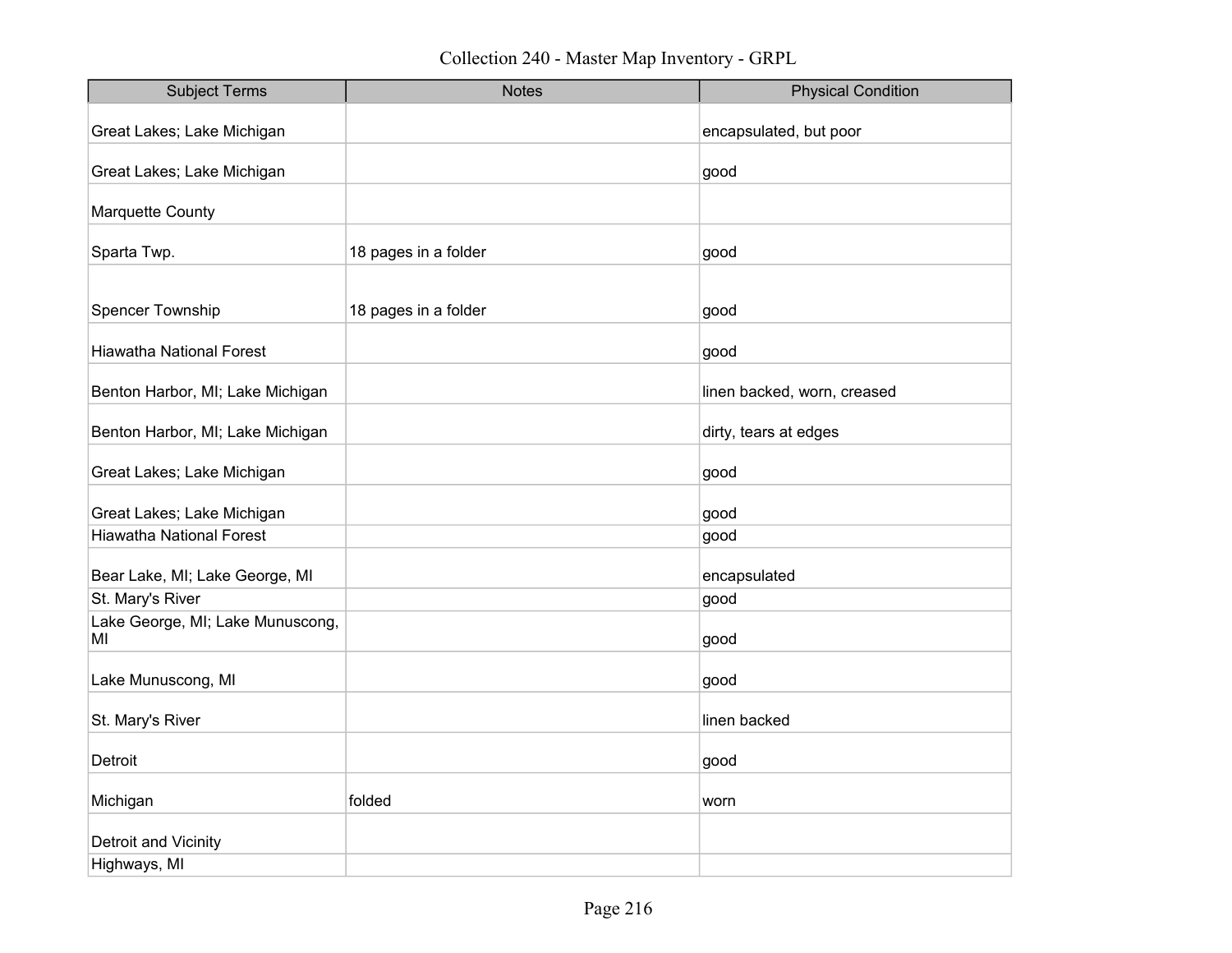| <b>Subject Terms</b>                                | <b>Notes</b>                                                                                     | <b>Physical Condition</b>         |
|-----------------------------------------------------|--------------------------------------------------------------------------------------------------|-----------------------------------|
| Michigan                                            | first map is credited to Cambell, two others are<br>not but appear to go together                |                                   |
| Legend codes for roads, plces and<br>reserves       | oversized storing folded; title block on this sheet<br>only, not on "North Half" separate sheet. | paper folded                      |
| Legend codes for roads, plces and<br>reserves       | oversized storing folded; title block on this sheet<br>only, not on "North Half" separate sheet. | paper folded                      |
| Legend codes for roads, plces and<br>reserves       | oversized storing folded; title block on this sheet<br>only, not on "North Half" separate sheet. | paper folded                      |
| Legend codes for roads, plces and<br>reserves       | oversized storing folded; title block on this sheet<br>only, not on "North Half" separate sheet. | paper folded                      |
| Michigan River Basins                               | first map is credited to Cambell, two following are<br>not but appear to go together             |                                   |
| Michigan Roads                                      |                                                                                                  | encapsulated                      |
| Michigan, Wisconsin, Iowa                           |                                                                                                  | encapsulated                      |
| <b>Hiawatha National Forest</b>                     |                                                                                                  | good                              |
| Great Lakes; Lake Michigan                          |                                                                                                  | good                              |
| <b>Great Lakes</b>                                  |                                                                                                  | linen backed, worn                |
| Great Lakes                                         |                                                                                                  | good                              |
| Michigan Streams                                    | oversize, folded in hald                                                                         | folded, fair                      |
| Grand Rapids, Streets,<br>Neighborhoods, Suburbs    |                                                                                                  | poor, cover and pages falling out |
| Grand Rapids, Streets and<br>Neighborhoods, Suburbs | A book, each side of town has its own directory<br>and its own fold out map (NE, NW, SE, SW)     |                                   |
|                                                     | Book. Directory & folded map                                                                     |                                   |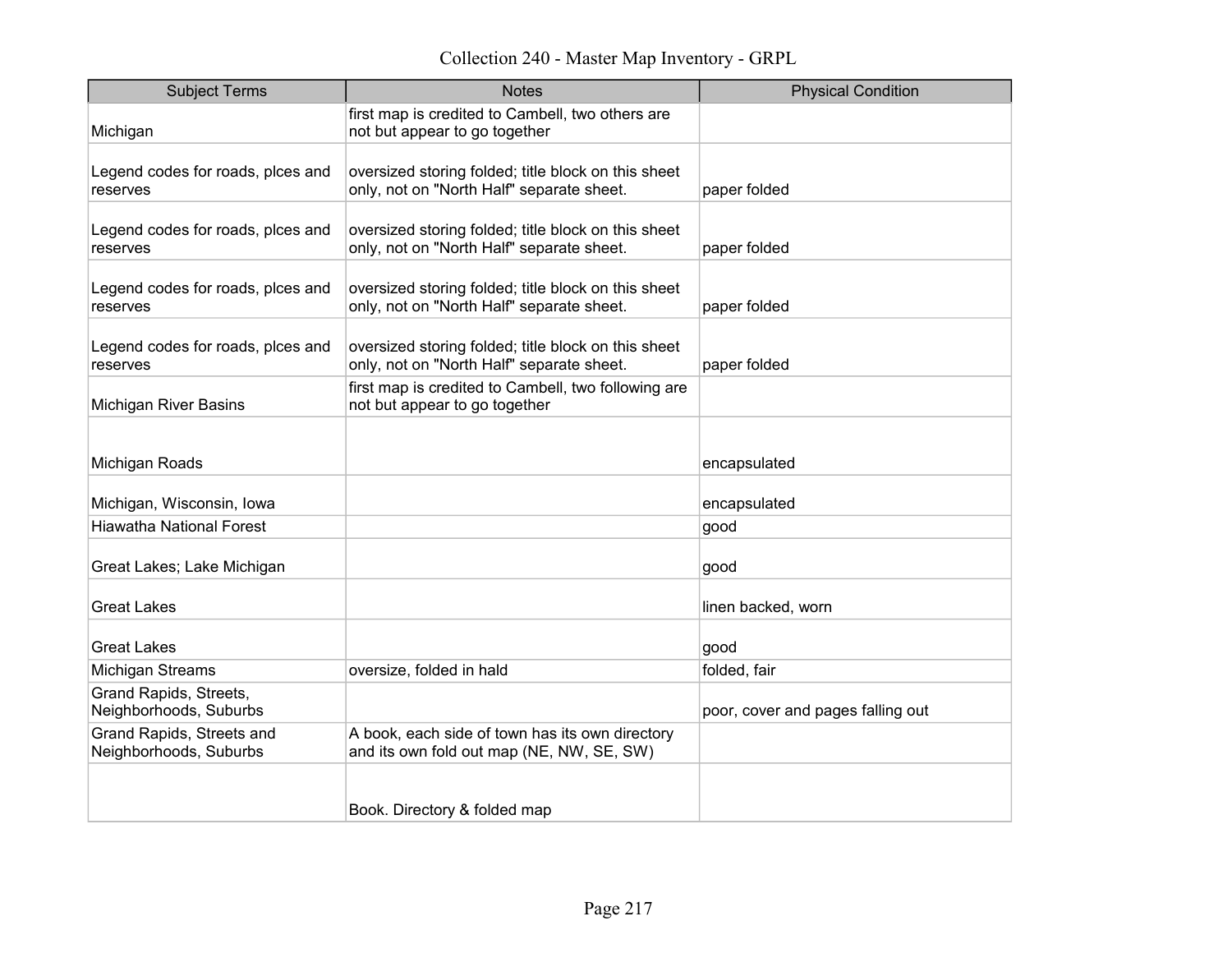| <b>Subject Terms</b>                                                                         | <b>Notes</b>                                                                                                        | <b>Physical Condition</b>     |
|----------------------------------------------------------------------------------------------|---------------------------------------------------------------------------------------------------------------------|-------------------------------|
|                                                                                              | Book. Directory. No graphics/map                                                                                    |                               |
|                                                                                              |                                                                                                                     |                               |
| Grand Rapids, MI                                                                             |                                                                                                                     | fair, colored areas           |
| Grand Rapids, MI                                                                             |                                                                                                                     | fair, colored areas           |
| Detroit and Environs, Southeastern<br>MI                                                     | Detroit and Environs Street map recto, and<br>Southeastern Michigan verso                                           |                               |
| Grand Rapids City Plats; Lamoreax<br>N to Dennis S & Byron Center Road<br>to Morningside Dr. | "This book, Property of Lee Cahmberlain, Grand<br>Rapids, Mich." suggest that this map was folded<br>in a plat book | Worn & torn paper in L sleeve |
| East Grand Rapids, MI                                                                        |                                                                                                                     | encapsulated                  |

|                                 | flat                                                                                                         | good                |
|---------------------------------|--------------------------------------------------------------------------------------------------------------|---------------------|
| <b>Hiawatha National Forest</b> |                                                                                                              | good                |
|                                 |                                                                                                              |                     |
| Ogemaw County                   | typed note on back                                                                                           |                     |
| Sturgis, MI; St. Joseph County  | Map of St. Joseph County on reverse side                                                                     | good                |
| <b>Hiawatha National Forest</b> |                                                                                                              | good                |
|                                 |                                                                                                              |                     |
|                                 | Easy Map Reference No. CST 18; Edition 1507.<br>See others under different title form, with suspect<br>dates |                     |
| 1940's & 1950's Population Data |                                                                                                              | paper, encapsulated |
| Bay County, MI                  |                                                                                                              | linen-backed        |
| Bay County, MI                  |                                                                                                              | linen-backed        |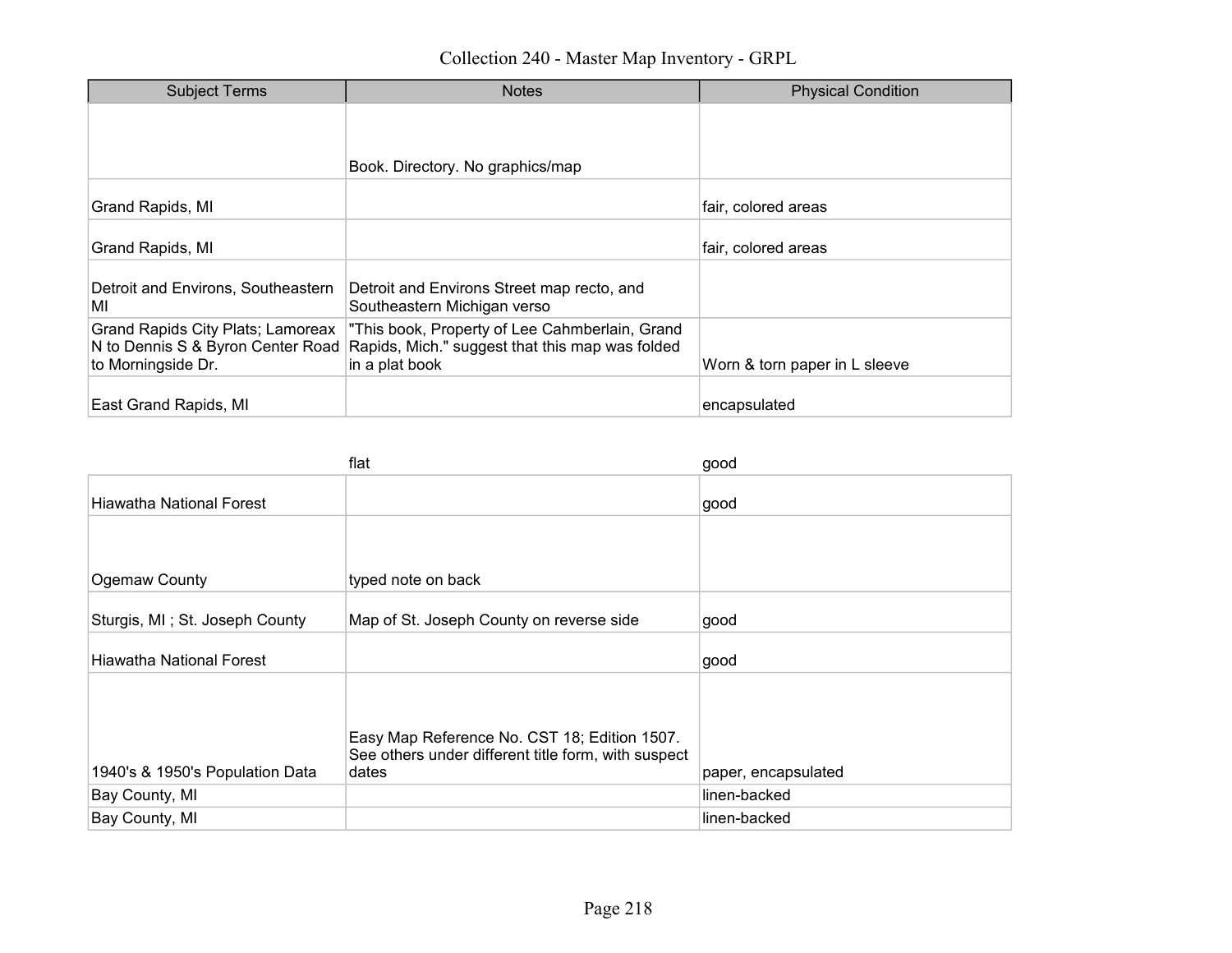| <b>Subject Terms</b>                            | <b>Notes</b>                                        | <b>Physical Condition</b>                 |
|-------------------------------------------------|-----------------------------------------------------|-------------------------------------------|
|                                                 |                                                     |                                           |
| <b>Monroe County</b>                            |                                                     | linen backed                              |
| Grattan Twp, Kent County, Michigan encapsulated |                                                     | encapsulated                              |
| Galien River; Lake Michigan                     |                                                     | encapsulated                              |
| <b>NE Wisconsin</b>                             |                                                     |                                           |
| <b>NE Wisconsin</b>                             | on back, says "copy 2"                              | linen backed, I-sleeve                    |
| Indian Tribes of Great Lakes Region             |                                                     | linen-backed                              |
| Tawas City, United States, Canada               |                                                     |                                           |
| Tawas City, Michigan, U.S.; Ontario,<br>Canada  |                                                     | fair                                      |
| Great Lakes; Lake Huron                         |                                                     | fair, linen backed                        |
| Tecumseh, MI                                    |                                                     | fair                                      |
|                                                 |                                                     |                                           |
| Tek-e-nink Lake                                 |                                                     | good                                      |
| Michigan                                        | folded                                              | poor - torn, tearing along creases        |
|                                                 | An illustration as much as a map. Xref in Coll. 224 |                                           |
|                                                 |                                                     |                                           |
| Michigan, geological features                   | folded                                              | good, folded                              |
| Milwaukee                                       |                                                     | laminated on front side, curling at edges |
|                                                 |                                                     |                                           |
| Racial Distribution in G.R.                     | computer generated                                  | encapsulated                              |
| Great Lakes, St. Lawrence Seaway                |                                                     | encapsulated                              |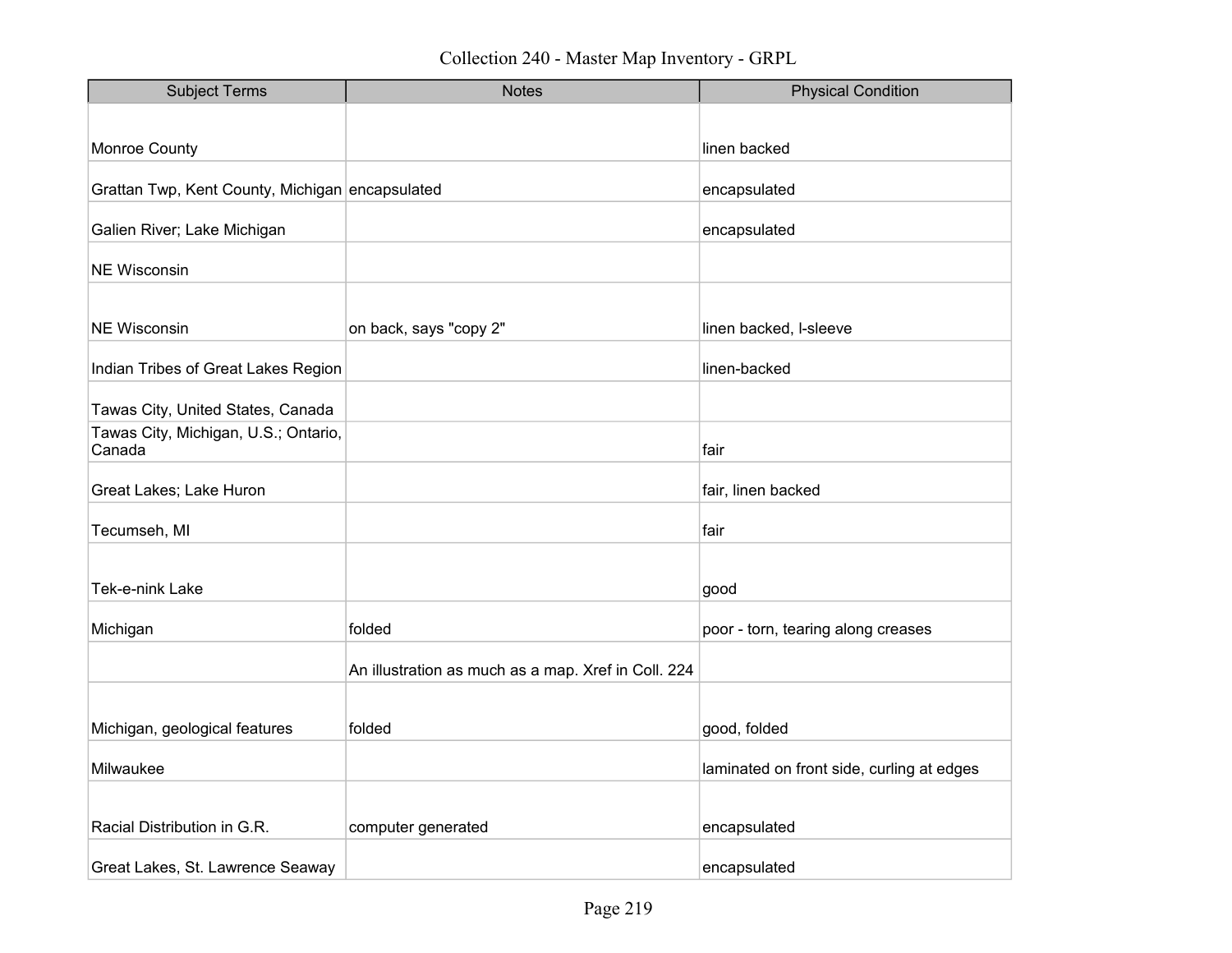| <b>Subject Terms</b>                                                | <b>Notes</b>                                                                                                     | <b>Physical Condition</b>                                      |
|---------------------------------------------------------------------|------------------------------------------------------------------------------------------------------------------|----------------------------------------------------------------|
|                                                                     |                                                                                                                  |                                                                |
| <b>Kent County</b>                                                  |                                                                                                                  | New. Encapsulated                                              |
| <b>NW Territory</b>                                                 |                                                                                                                  | linen-backed                                                   |
| Old NW Territory (incl. Michigan),<br>Ordinance of 1787             |                                                                                                                  | linen backed, I-sleeve                                         |
| Kent County, Plats                                                  | A Book, containing many plat maps                                                                                | poor, cover has fallen off, edges are brittle<br>and crumbling |
|                                                                     |                                                                                                                  |                                                                |
| Racial Distribution in G.R.                                         | computer generated                                                                                               | encapsulated                                                   |
| Wisconsin Territory, northern Illinois                              |                                                                                                                  | encapsulated                                                   |
|                                                                     |                                                                                                                  |                                                                |
| Rhode Island                                                        |                                                                                                                  | encapsulated                                                   |
| Ohio, Indiana, Illinois, Michigan<br>Territory, Northwest Territory |                                                                                                                  | linen backed, fair                                             |
| Ohio, Indiana, Illinois, Michigan<br>Territory, Wisconsin Territory | the two copies of this map appear almost<br>identical, but one is dated 1937 and this one is<br>dated 1936       | linen backed                                                   |
| Ohio, Indiana, Illinois, and the<br>settled part of Michigan [1837] | the two copies of this map appear almost identical<br>but this one is dated 1937 and the other is dated<br>1936. | encapsulated                                                   |
| Michigan,                                                           | from a Competition Poster for a School Christmas<br>Seal Contest, 1931                                           |                                                                |
|                                                                     | Book. Directory. No graphics/map!                                                                                |                                                                |
|                                                                     | Book. Directory. No graphics/map! No Item #802                                                                   |                                                                |
|                                                                     | Book. Directory. No graphics/map!                                                                                |                                                                |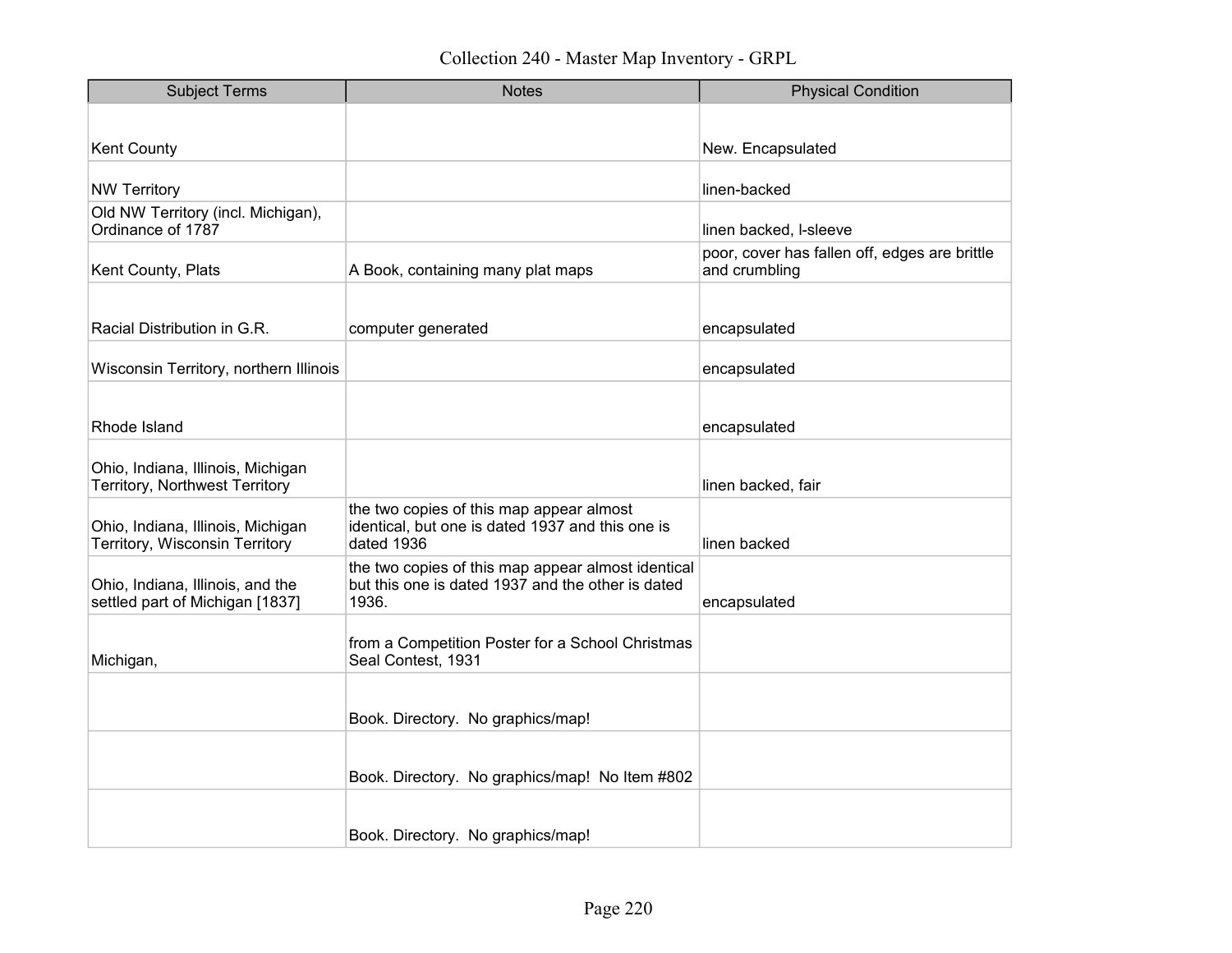| <b>Subject Terms</b>                   | <b>Notes</b>                                       | <b>Physical Condition</b>                                  |
|----------------------------------------|----------------------------------------------------|------------------------------------------------------------|
|                                        |                                                    |                                                            |
| Grand Rapids, MI                       |                                                    | encapsulated                                               |
|                                        |                                                    |                                                            |
| <b>Thomas Lake</b>                     |                                                    | good                                                       |
|                                        |                                                    |                                                            |
|                                        |                                                    |                                                            |
| Kent, Ionia, and Ottawa Counties       |                                                    | linen                                                      |
|                                        |                                                    |                                                            |
| Three Rivers, MI                       |                                                    | fair                                                       |
| <b>Hiawatha National Forest</b>        |                                                    | good                                                       |
| Toledo, Ohio; Michigan, Ontario,       |                                                    |                                                            |
| Canada                                 |                                                    | good                                                       |
| Great Lakes, Ohio, Lake Erie           |                                                    | encapsulated                                               |
| Bay County, MI                         |                                                    | linen-backed                                               |
| Grand Rapids, MI                       |                                                    | upper left portion is torn, worn, could be<br>encapsulated |
|                                        |                                                    |                                                            |
| Oakland County                         |                                                    | fragile, should be encapsulated                            |
|                                        |                                                    |                                                            |
| <b>Grand Rapids, Kent Country Club</b> | photo reference is located in 240 box x            | encapsulated                                               |
| Cedar Springs                          |                                                    | brittle, deteriorating                                     |
|                                        |                                                    |                                                            |
| <b>Grand Rapids</b>                    |                                                    | encapsulated                                               |
|                                        |                                                    |                                                            |
| <b>Grand Rapids</b>                    | top portion missing, title derived from other copy | encapsulated, top portion missing                          |
| Lowell                                 |                                                    | small tears and creases                                    |
| <b>Marquette County</b>                | Lake Superior to North of Marquette                | encapsulated                                               |
| Highways, MI                           |                                                    |                                                            |
|                                        |                                                    |                                                            |
| Antrim County, MI                      |                                                    | encapsulated                                               |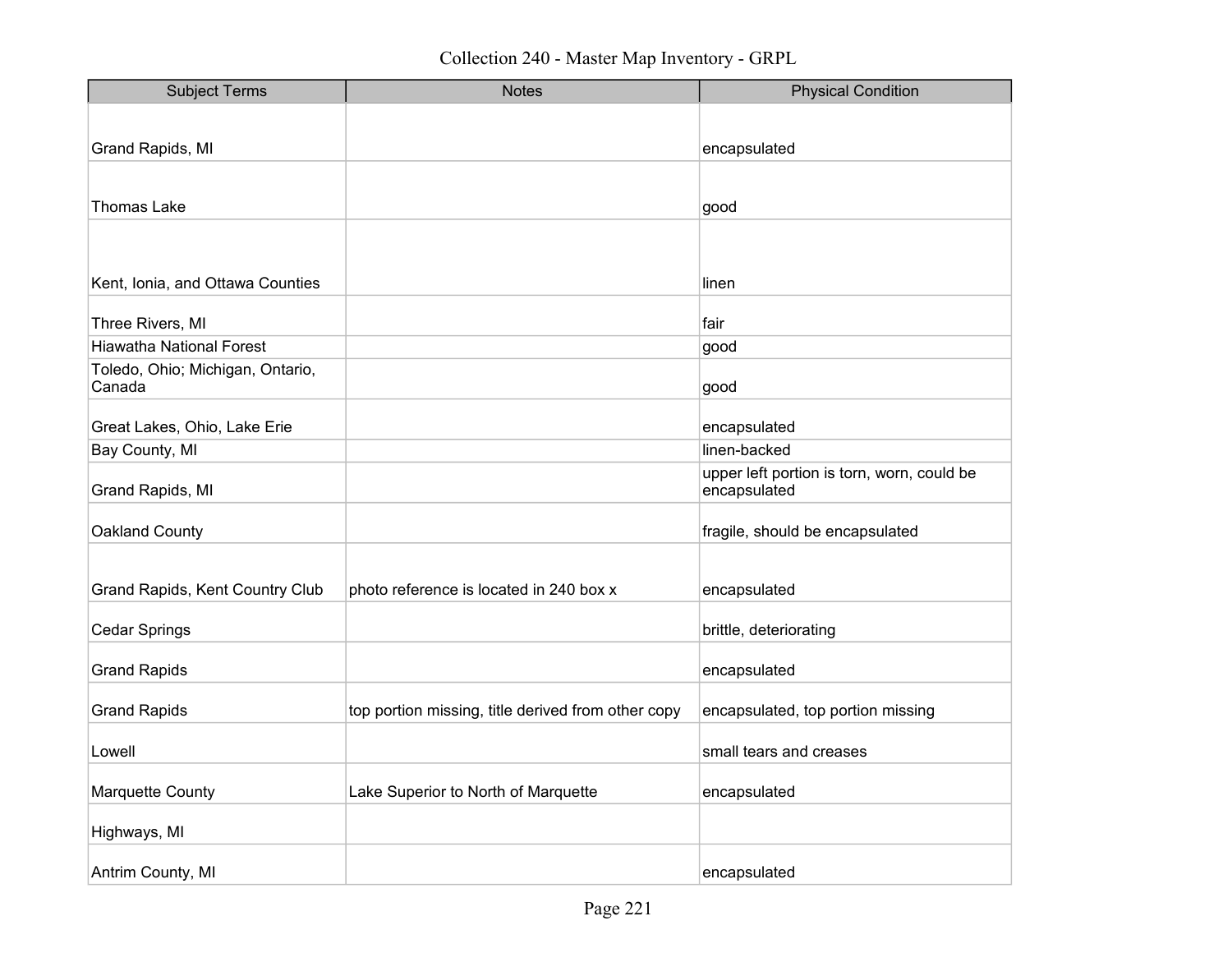| <b>Subject Terms</b>                                         | <b>Notes</b>                                                                                                                              | <b>Physical Condition</b> |
|--------------------------------------------------------------|-------------------------------------------------------------------------------------------------------------------------------------------|---------------------------|
| Michigan                                                     | this is the original copy, there is also a reprint                                                                                        | encapsulated              |
|                                                              |                                                                                                                                           |                           |
| Michigan                                                     |                                                                                                                                           | good, reprint 1977        |
| Brest, MI                                                    | 1/22/2004 quick inventory.                                                                                                                |                           |
| Townships of Kent County                                     |                                                                                                                                           | linen                     |
| Walker, Grand Rapids, Wyoming,<br>Paris & Cascade Townships. | Labled w section numbers corresponding to plats,<br>within the various townships. Includes footprint of<br>the airport, and Grand Rapids. | L-Sleeve with item above  |
| Townships and Sections of Grand<br>rapids                    | computer generated                                                                                                                        | encapsulated              |
| Highways, MI                                                 |                                                                                                                                           | fair                      |
| Traverse City, MI                                            |                                                                                                                                           | good                      |
| <b>Great Lakes</b>                                           | includes "guide"                                                                                                                          | ?binding?                 |
| Drummond Island                                              |                                                                                                                                           |                           |
| Canadian-U.S. Border                                         | all of the treaty of ghent maps are together in one<br>folder in this drawer                                                              | fair                      |
| Canadian-U.S. Border                                         |                                                                                                                                           |                           |
| Canadian-U.S. Border; Detroit, MI                            |                                                                                                                                           |                           |
| Canadian-U.S. Border; Detroit, MI                            |                                                                                                                                           |                           |
| Canadian-U.S. Border; Detroit, MI                            |                                                                                                                                           |                           |
| Canadian-U.S. Border                                         |                                                                                                                                           |                           |
| Canadian-U.S. Border                                         |                                                                                                                                           |                           |
| Canadian-U.S. Border                                         |                                                                                                                                           |                           |
| Canadian-U.S. Border                                         |                                                                                                                                           |                           |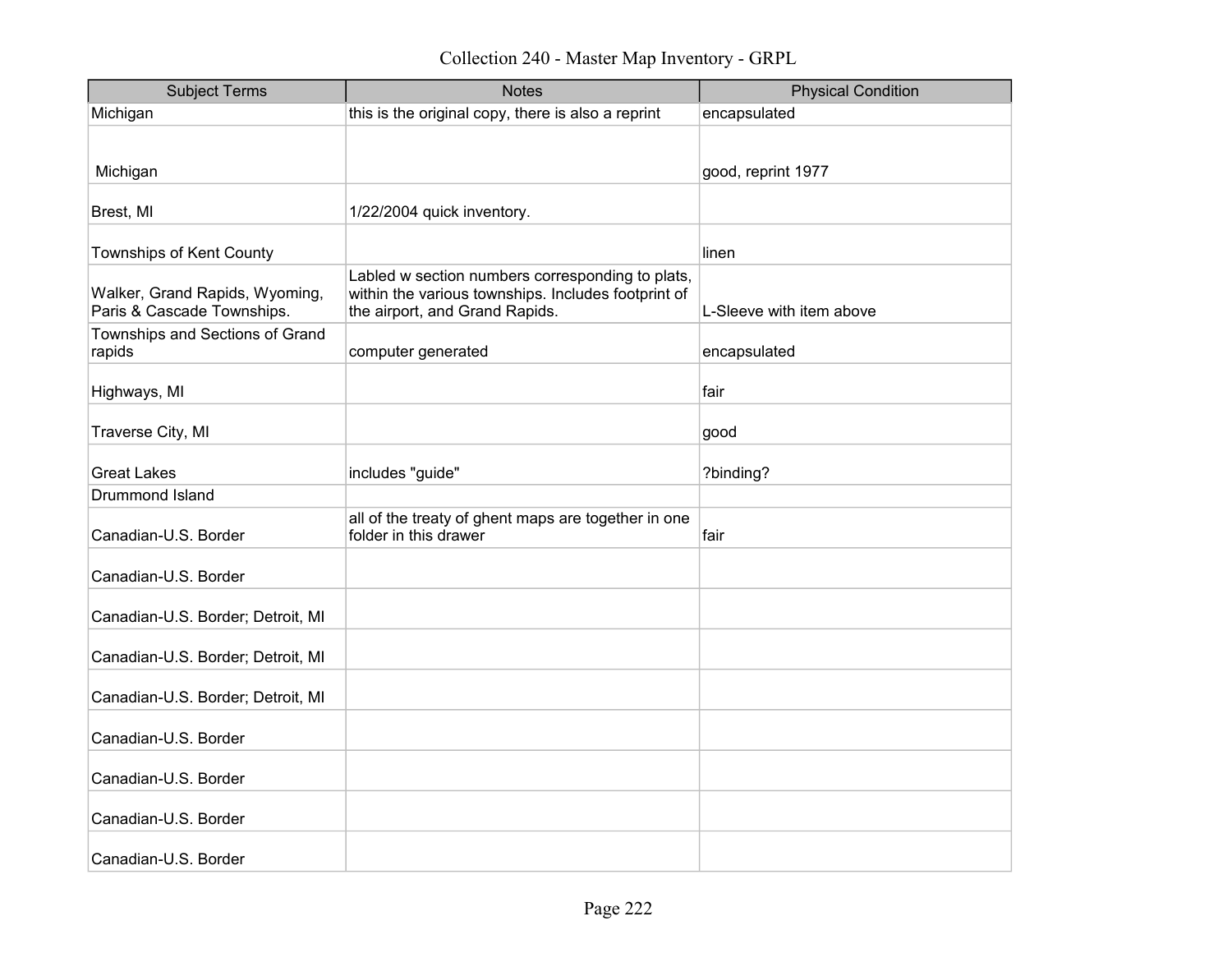| <b>Subject Terms</b>                                                                                   | <b>Notes</b>                                                                                                                                                  | <b>Physical Condition</b> |
|--------------------------------------------------------------------------------------------------------|---------------------------------------------------------------------------------------------------------------------------------------------------------------|---------------------------|
| Canadian-U.S. Border                                                                                   |                                                                                                                                                               |                           |
| Canadian-U.S. Border                                                                                   |                                                                                                                                                               |                           |
| Canadian-U.S. Border                                                                                   |                                                                                                                                                               |                           |
| Canadian-U.S. Border; Lake Huron                                                                       |                                                                                                                                                               |                           |
| Canadian-U.S. Border; Lake St.<br>Clair                                                                |                                                                                                                                                               |                           |
| Canadian-U.S. Border                                                                                   |                                                                                                                                                               |                           |
| Hiawatha National Forest                                                                               |                                                                                                                                                               | good                      |
| <b>Hiawatha National Forest</b>                                                                        |                                                                                                                                                               | good                      |
| <b>Hiawatha National Forest</b>                                                                        |                                                                                                                                                               | good                      |
| Campau Plat                                                                                            | Campau Plat designated by triangle area, with<br>Pearl St. to the North, Monroe St. To the South,<br>and Greenwich Street to the East                         | encapsulated              |
| <b>Hiawatha National Forest</b>                                                                        |                                                                                                                                                               | good                      |
| Michigan Railroads                                                                                     |                                                                                                                                                               | encapsulated              |
| Tuscola County                                                                                         |                                                                                                                                                               | linen backed              |
| IL                                                                                                     |                                                                                                                                                               | linen backed              |
| Two Harbors, Minnesota,<br>Wisconsin, Michigan                                                         |                                                                                                                                                               | good                      |
| <b>Tyrone Township</b>                                                                                 | 19 pages in a folder                                                                                                                                          | good                      |
| Greater Grand Rapids Area; 1976<br><b>Estimated Traffic Distribution; 131;</b><br><b>East Beltline</b> | Has numerous map insets                                                                                                                                       | encapsulated              |
| <b>United States</b>                                                                                   | small card on back giving history of Emeline<br>Morse who drew this map at age 14, was<br>originally from Brunswick Maine, and later moved<br>to Grand Rapids | encapsulated              |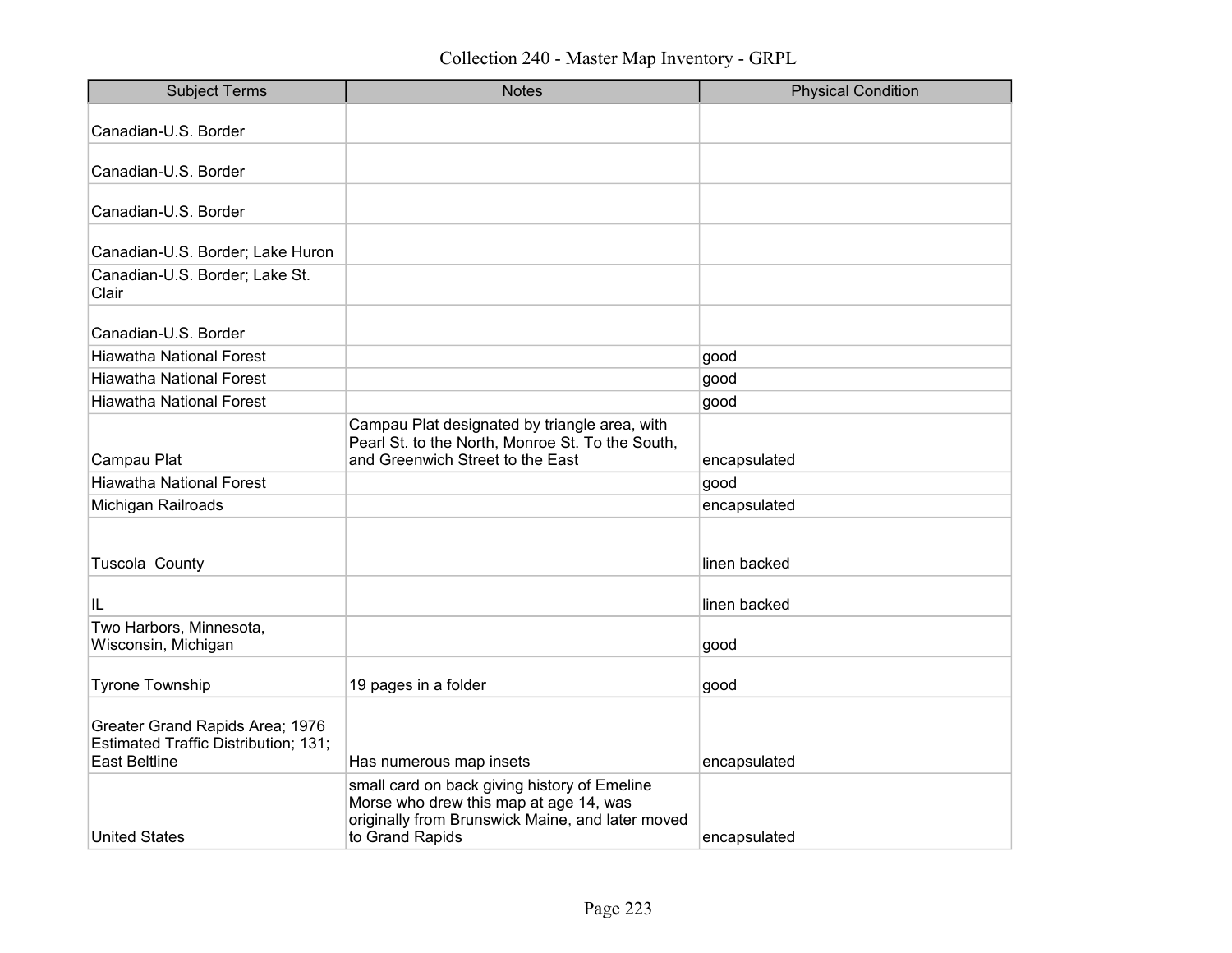Collection 240 - Master Map Inventory - GRPL

| <b>Subject Terms</b>                                                                                                                                                                                        | <b>Notes</b>                                                                                                                                                 | <b>Physical Condition</b>                                   |
|-------------------------------------------------------------------------------------------------------------------------------------------------------------------------------------------------------------|--------------------------------------------------------------------------------------------------------------------------------------------------------------|-------------------------------------------------------------|
| United States, Bureau of land<br>management quadrangle and<br>county mapping                                                                                                                                | two sided map, one shows quadrangles, the other<br>shows counties                                                                                            | good                                                        |
| United States. Alaska.                                                                                                                                                                                      | "Excelsior Series Map"                                                                                                                                       | encapsulated                                                |
| states and counties                                                                                                                                                                                         |                                                                                                                                                              | good                                                        |
| United States showing the extent of<br>public land surveys, remaining<br>public land, historical boundaries,<br>national forests, indian reservations,<br>wildlife refuges, national parks and<br>monuments |                                                                                                                                                              | good, folded in hald in folder                              |
| Insets for U.S. territories                                                                                                                                                                                 | Color coding                                                                                                                                                 | Some damage around the edges; Folded in<br>half for storage |
| USA, routes of explorers                                                                                                                                                                                    | routes are shown in color on the black and white<br>map                                                                                                      | fair, linen backed, should be encapsulated                  |
| United States, territories                                                                                                                                                                                  | inventory of tubes 6/14/2007. Because this map is<br>so large it was placed back in it's tube (two tubes)<br>until a better oversized location is determined | linen backed, poor, damage from a liquid                    |
| Grand Rapids, Uptown,<br>Cherry/Lake/Diamond, East fulton,<br>Eastown, Wealthy St.                                                                                                                          | includes neighborhoods within borders: 1-96 to<br>north, East Beltline to East, Wealthy to South,<br>US131 to West                                           | good                                                        |
| Grand Rapids, 131, S-Curve                                                                                                                                                                                  |                                                                                                                                                              | encapsulated, small                                         |
| Michigan, topography, index                                                                                                                                                                                 | in duplicate maps folder                                                                                                                                     | fair, creased                                               |
| Michigan, topography, index                                                                                                                                                                                 | in duplicate maps folder                                                                                                                                     | worn edges                                                  |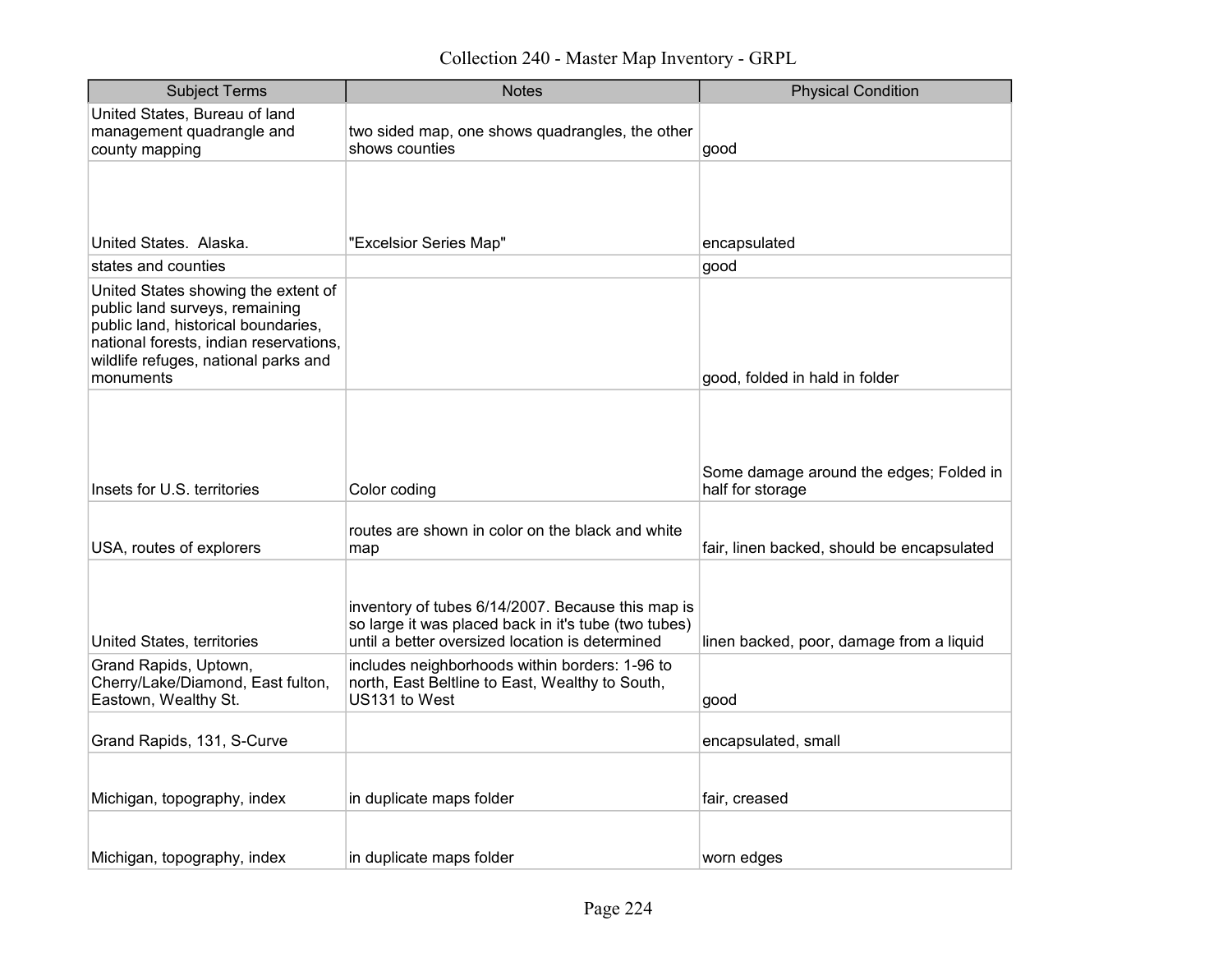| <b>Subject Terms</b>                                               | <b>Notes</b>                                                                                              | <b>Physical Condition</b>                                                                          |
|--------------------------------------------------------------------|-----------------------------------------------------------------------------------------------------------|----------------------------------------------------------------------------------------------------|
|                                                                    |                                                                                                           |                                                                                                    |
| Michigan, topography, index                                        | in duplicate maps folder                                                                                  | fair                                                                                               |
| Lake County MI                                                     |                                                                                                           |                                                                                                    |
|                                                                    |                                                                                                           | Poor, Previously folded, with tears at the                                                         |
| Grandville Ave.; Stolpe Ave., Naylor<br>Ave., High St., Hilton St. | Southwest side, Streets that now run East-West<br>between GrandVille Ave, and US131                       | seem. Later attached to linen, which has<br>been folded over the edges. Encapsulated<br>11/13/2001 |
|                                                                    |                                                                                                           |                                                                                                    |
| Vergennes Twp.                                                     | 18 pages in a folder                                                                                      | good                                                                                               |
| Veterans Park, Dowtown Grand<br>Rapids                             | no date, no author, but looks recent                                                                      | good                                                                                               |
| <b>Grand Rapids</b>                                                |                                                                                                           | encapsulated                                                                                       |
| Grandville                                                         | Grand River at bottom, village to the left                                                                | encapsulated                                                                                       |
|                                                                    |                                                                                                           |                                                                                                    |
| Kent County, MI                                                    | placed in 2 plastic sleeves because of size - this<br>makes it difficult to pull out of folder - careful! | Plastic sleeve, 12/28/2002                                                                         |
| <b>Walker Township</b>                                             |                                                                                                           | encapsulated                                                                                       |
| <b>Walker Township</b>                                             | indicates land ownership                                                                                  | encapsulated                                                                                       |
| <b>Walker Township</b>                                             |                                                                                                           | encapsulated                                                                                       |
| <b>Walker Township</b>                                             |                                                                                                           | encapsulated                                                                                       |
| Walker Township, Kent County                                       | photocopy, originals in XII.D?                                                                            | I-sleeve                                                                                           |
| Walker Township, Kent County                                       | photocopy, originals in XII.D                                                                             | I-sleeve                                                                                           |
| Walker Twp.                                                        | 19 pages in a folder                                                                                      | good                                                                                               |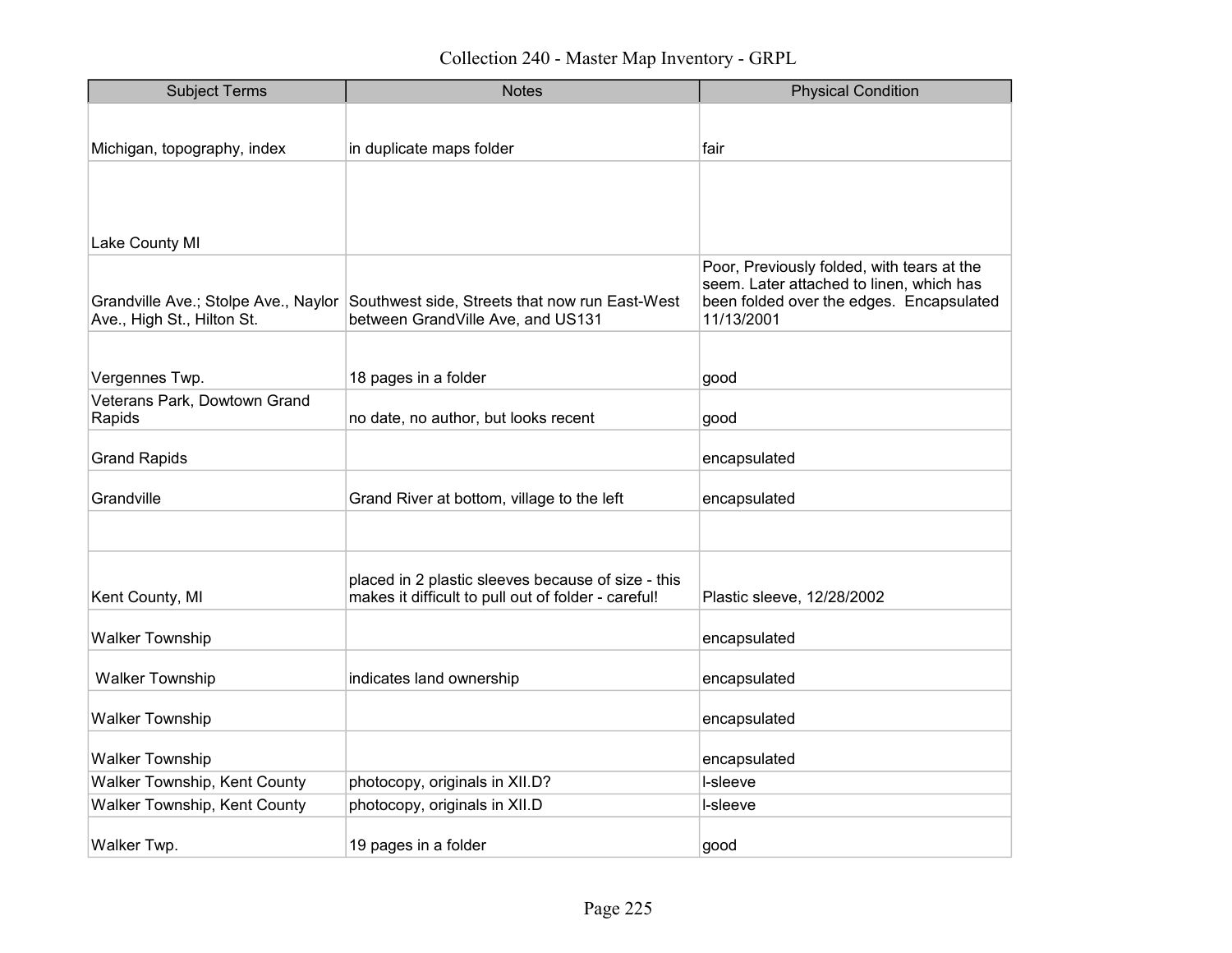Collection 240 - Master Map Inventory - GRPL

| <b>Subject Terms</b>                                                                                                 | <b>Notes</b>                                                                                                 | <b>Physical Condition</b>              |
|----------------------------------------------------------------------------------------------------------------------|--------------------------------------------------------------------------------------------------------------|----------------------------------------|
| <b>Walker Township</b>                                                                                               | copy from National Archives, Record Group #75,<br>Map#641                                                    | photocopy                              |
| <b>Walker Township</b>                                                                                               | copy from National Archives, Record Group #75,<br>Map # 642                                                  | photocopy                              |
| <b>Walker Township</b>                                                                                               | copy from National Archives, Record Group #75,<br>map# 643                                                   | photocopy                              |
| Walker Township, S.E. Corner                                                                                         | Ionia to North, Canal to South, Trowbridge to<br>east, Newberry to West                                      | encapsultated                          |
| <b>Washtenaw County</b>                                                                                              |                                                                                                              |                                        |
| Great Lakes; Lake Michigan                                                                                           |                                                                                                              | good                                   |
| Waverly, Ottawa County                                                                                               |                                                                                                              | linen backed                           |
| Wayne Co.; Oakland Co.: Macomb<br>Co.                                                                                |                                                                                                              | bound in old "oversize"<br>binding'    |
| <b>Wayne County</b>                                                                                                  |                                                                                                              |                                        |
| <b>Grand Rapids, Wealthy Street</b>                                                                                  | computer generated                                                                                           | encapsulated                           |
| <b>Battle Creek</b>                                                                                                  |                                                                                                              |                                        |
| Grand Rapids; Parking; City Dept.<br>maps                                                                            |                                                                                                              | I-sleeve                               |
| Parking                                                                                                              | Shows parking ramps & parking lots                                                                           | Unfold & put in plastic in the future? |
| Jenison, Michigan                                                                                                    |                                                                                                              |                                        |
| Grand Rapids School District map;<br>Individual school names; Four Mile<br>to 44 St. & East Paris to Maynard<br>Ave. | Has 80 individuals schools or administrative<br>buildings listed with number codes to their map<br>location. | paper. Needs L Sleeve.                 |
| Great Lakes; Lake Superior                                                                                           |                                                                                                              | linen backed, fair                     |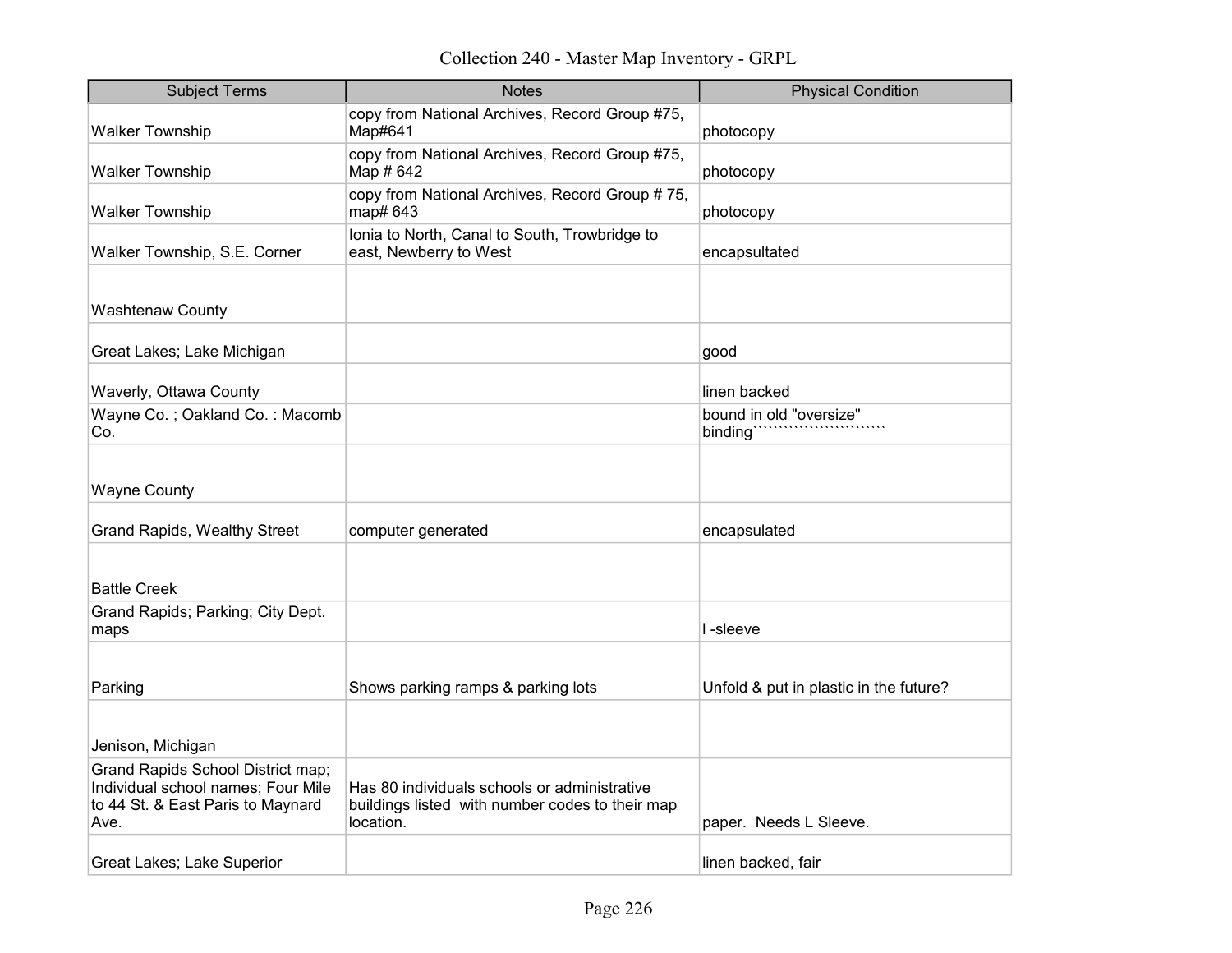| <b>Subject Terms</b>                               | <b>Notes</b>                                                                                        | <b>Physical Condition</b>                 |
|----------------------------------------------------|-----------------------------------------------------------------------------------------------------|-------------------------------------------|
|                                                    |                                                                                                     |                                           |
| Highways, MI                                       |                                                                                                     | encapsulated                              |
|                                                    |                                                                                                     |                                           |
| <b>Alger County</b>                                |                                                                                                     |                                           |
|                                                    |                                                                                                     |                                           |
|                                                    |                                                                                                     |                                           |
| Grand Rapids, MI; Low's Addition                   |                                                                                                     | encapsulated                              |
| Grand Rapids, MI                                   |                                                                                                     | encapsulated                              |
|                                                    |                                                                                                     |                                           |
| <b>Wexford County</b>                              |                                                                                                     |                                           |
| Lake Michigan                                      |                                                                                                     | good                                      |
|                                                    |                                                                                                     |                                           |
| Lake Michigan                                      |                                                                                                     | good                                      |
|                                                    | note at top: "red stars indicating libraries with                                                   |                                           |
| Grand Rapids, MI                                   | reading rooms"                                                                                      | encapsulted                               |
| Grand Rapids, MI                                   |                                                                                                     |                                           |
|                                                    |                                                                                                     |                                           |
|                                                    |                                                                                                     |                                           |
|                                                    |                                                                                                     |                                           |
|                                                    | Book. Directory. No graphics/map!                                                                   |                                           |
|                                                    | Town Line Rd. N, Alger St. S, Reeds Lake E,<br>Bristol Ave. (City line) W; Inset for square mile of |                                           |
|                                                    | downtown upper left corner                                                                          | Encapsulated                              |
|                                                    |                                                                                                     |                                           |
| Conservation; Oil wells ; Oil fields ;<br>Michigan |                                                                                                     |                                           |
|                                                    |                                                                                                     |                                           |
| Mecosta County                                     | 3 encapsulated pages bound together                                                                 | encapsulated                              |
| Wisconsin                                          |                                                                                                     | laminated on front side, curling a bit    |
|                                                    |                                                                                                     | poor, some holes and tears along creases, |
| Wisconsin                                          |                                                                                                     | thin, should be encapsulated              |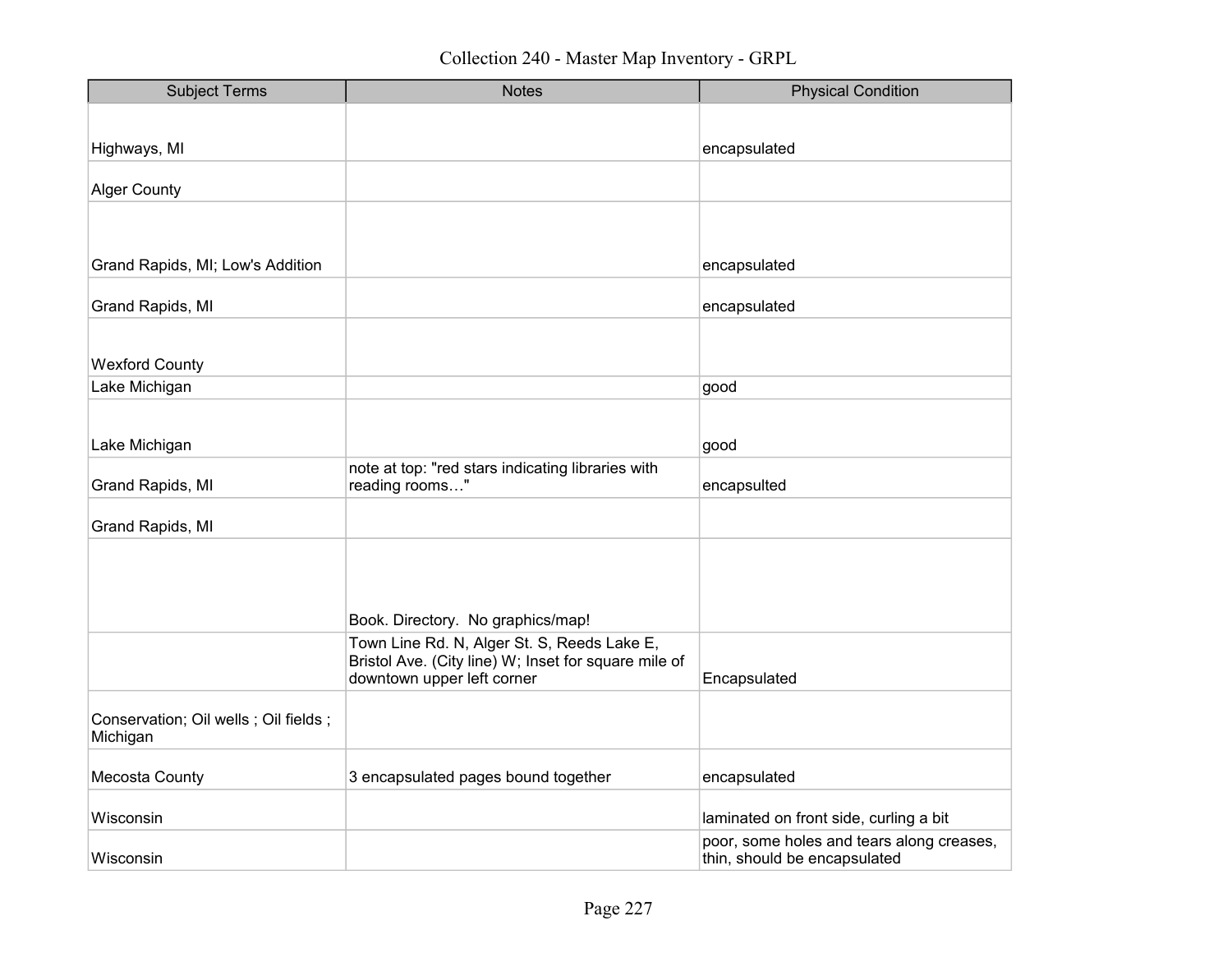| <b>Subject Terms</b>                                  | <b>Notes</b>                                                                             | <b>Physical Condition</b> |
|-------------------------------------------------------|------------------------------------------------------------------------------------------|---------------------------|
|                                                       |                                                                                          |                           |
| <b>Woodbeck Lake</b>                                  |                                                                                          | good                      |
| Shipwrecks; Great Lakes                               | reprint of original by Michigan Historical Society,<br>Ann Arbor Michigan                | good                      |
| <b>Great Lakes</b>                                    | photocopies, 2 pages, original is in the same<br>folder                                  | photocopies               |
| Shipwrecks; Great Lakes                               | photocopies, 2 pages                                                                     | photocopies               |
| Plat/ land ownership of Wyoming<br>Township           |                                                                                          | encapsulated              |
| <b>Walker Township</b>                                |                                                                                          | encapsulated              |
|                                                       |                                                                                          |                           |
| Wyoming Twp.                                          | 16 pages in a folder                                                                     | good                      |
| Plat and land ownership of<br><b>Wyoming Township</b> | Kent County                                                                              | encapsulated              |
|                                                       |                                                                                          |                           |
| Van Buren Co.                                         |                                                                                          |                           |
| Grand Rapids, MI                                      | folded, in folder with three others, Calder image<br>on front, second copy of I.d. #1085 | fair, folded              |
| <b>Grand Rapids, Suburbs</b>                          | Calder Image on front cover of map                                                       |                           |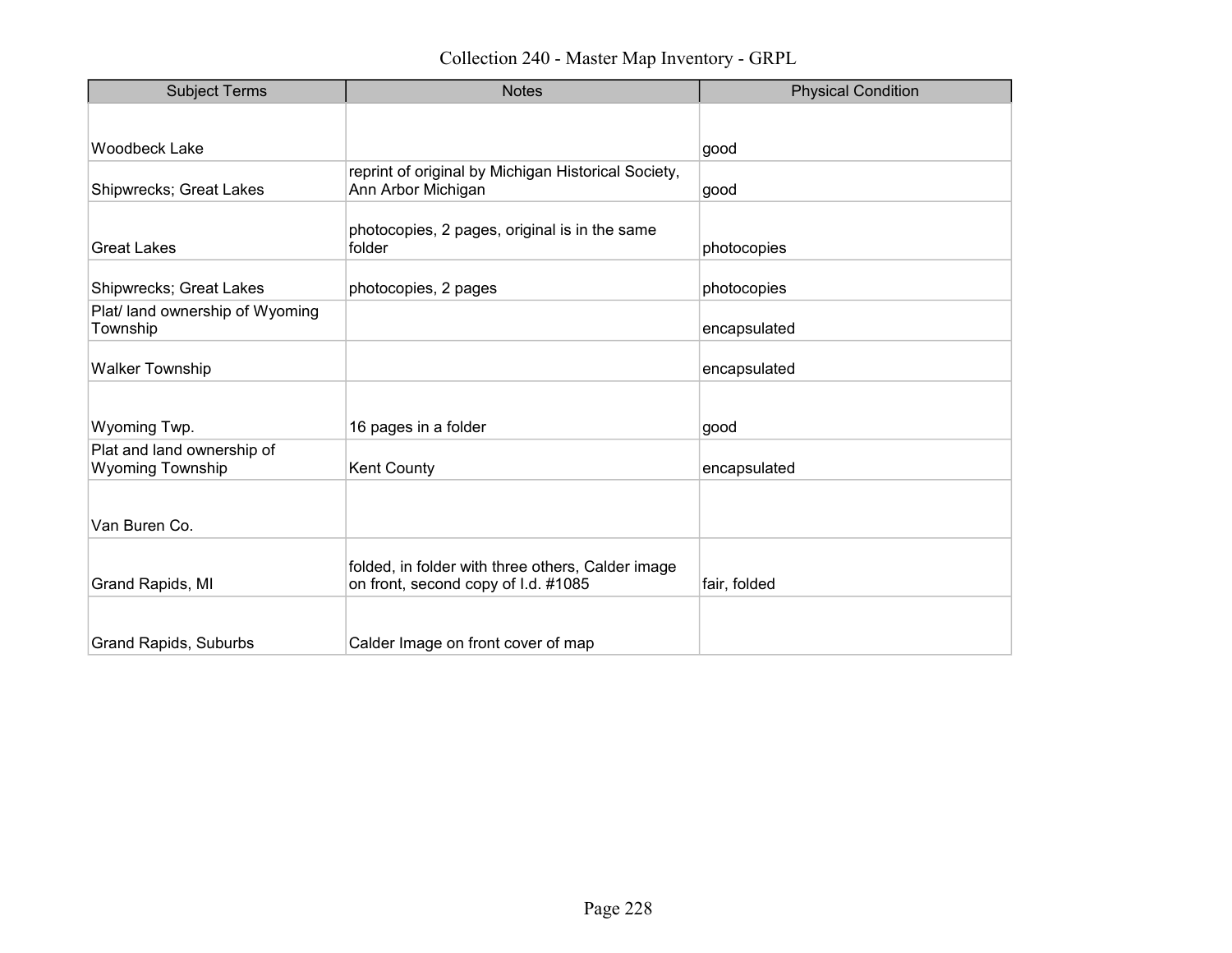| Old Call Number | <b>Entry Date</b> | <b>Accession Number</b> |
|-----------------|-------------------|-------------------------|
| <b>T5NR13W</b>  | 2/23/2007         |                         |
|                 |                   |                         |
|                 |                   |                         |
|                 | 4/3/2009          | Unknown                 |
|                 |                   |                         |
|                 |                   |                         |
|                 | 4/3/2009          | Unknown                 |
|                 |                   |                         |
| None            | 6/20/2005         | 2005.050                |
|                 |                   |                         |
|                 |                   |                         |
|                 | 6/11/2007         |                         |
|                 |                   |                         |
|                 | 5/31/2007         |                         |
|                 | 11/24/2003,       |                         |
| None known      | 6/09/200          | 00.[2623].1             |
|                 |                   |                         |
| N912.fN62       | 4/15/2009         | 405172                  |
|                 |                   |                         |
|                 | 6/11/2007         |                         |
|                 |                   |                         |
|                 | 4/15/2009         | Unknown                 |
|                 |                   |                         |
|                 | 6/11/2007         |                         |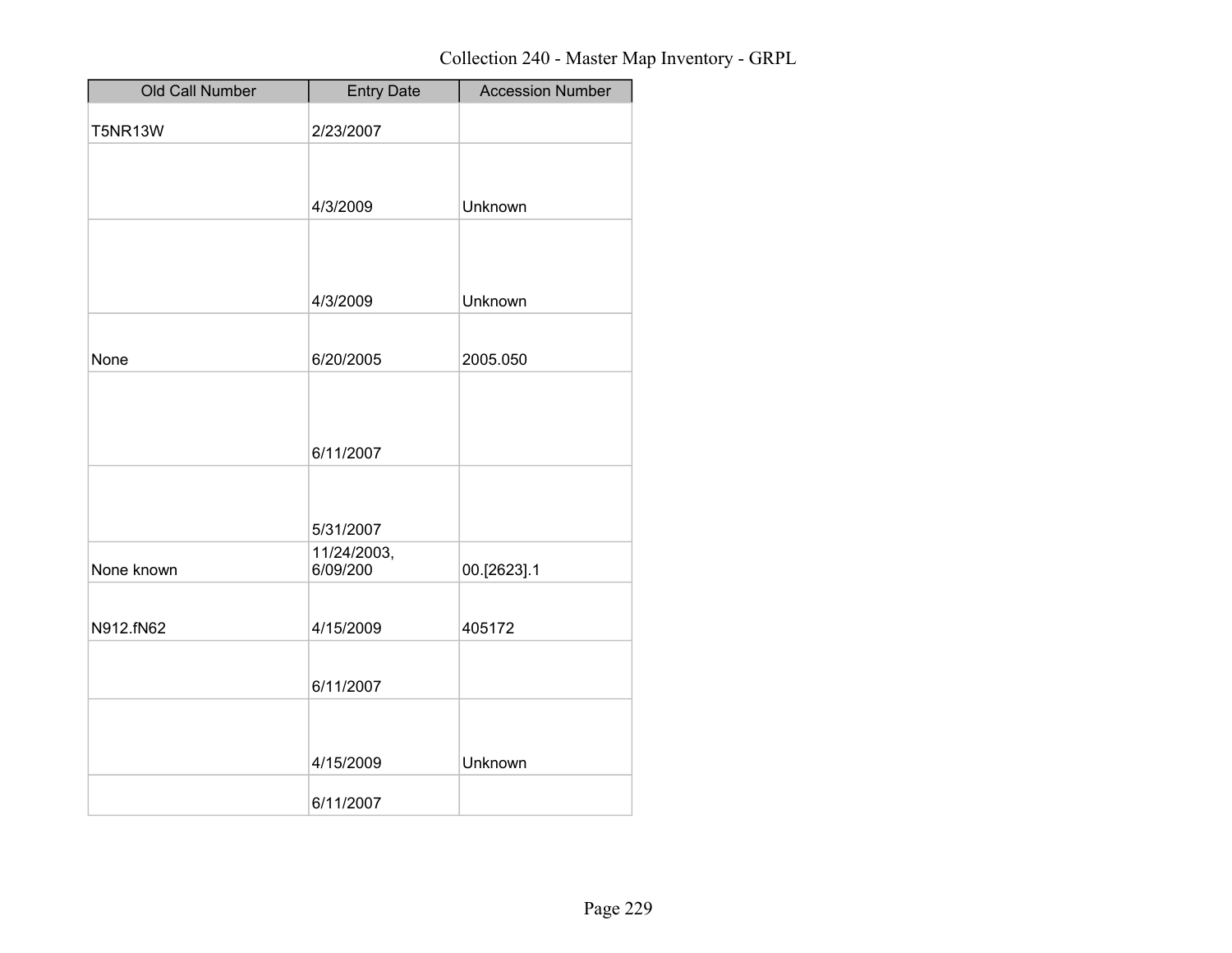| Old Call Number       | <b>Entry Date</b>   | <b>Accession Number</b> |
|-----------------------|---------------------|-------------------------|
|                       |                     |                         |
|                       |                     |                         |
|                       | 3/30/2002,          |                         |
| None                  | 6/02/2007           | P2002.036.2             |
|                       | 6/14/2007           |                         |
|                       |                     |                         |
| MKG912G761            |                     | M2650                   |
|                       | 6/02/2007, 4/3/2009 |                         |
|                       |                     |                         |
|                       |                     |                         |
|                       |                     |                         |
|                       |                     |                         |
|                       |                     |                         |
| None                  | 4/16/2002           | 2001.017.[9]            |
|                       |                     |                         |
|                       |                     |                         |
| M912.K413copy 1       | 8/23/2001           | 00.1163].1              |
|                       | 6/14/2007           |                         |
|                       |                     |                         |
| M912Un39n513          | 5/30/2007           | M1414                   |
|                       |                     |                         |
|                       |                     |                         |
| M912.774.Up6          | 7/10/2001           | Unknown                 |
|                       |                     |                         |
|                       |                     |                         |
|                       |                     |                         |
| MKG91.M58 for program | 1/2/2002            | 00.[1869].1             |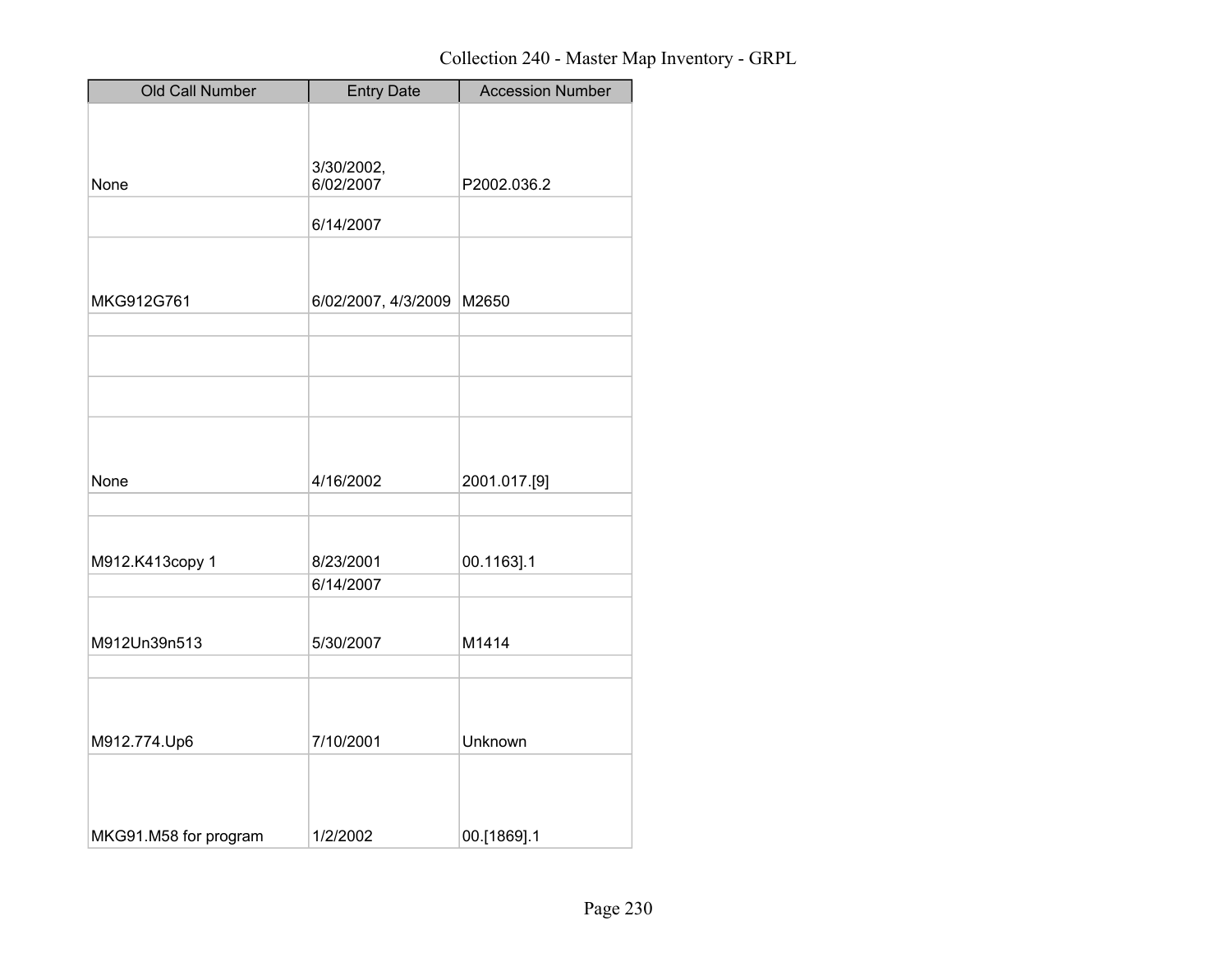| Old Call Number | <b>Entry Date</b> | <b>Accession Number</b> |
|-----------------|-------------------|-------------------------|
|                 |                   |                         |
|                 | 7/27/2001         | None                    |
|                 |                   |                         |
| M912C13         | 6/09/2007         | M1998                   |
|                 |                   |                         |
|                 |                   |                         |
|                 |                   |                         |
|                 |                   |                         |
|                 | 6/02/2007         |                         |
|                 | 5/29/2007         |                         |
| None            | 8/21/2006         | 2006.002c               |
|                 | 7/10/2001         | Unknown                 |
|                 | 5/21/2007         |                         |
|                 | 7/10/2001         | 98.117                  |
|                 | 6/14/20007        |                         |
|                 | 3/01/07           |                         |
|                 | 6/14/2007         |                         |
|                 | 6/09/2007         |                         |
|                 | 6/18/2007         |                         |
| M912.7749       | 5/30/2007         |                         |
|                 | 6/06/2007         | 00.[379].1              |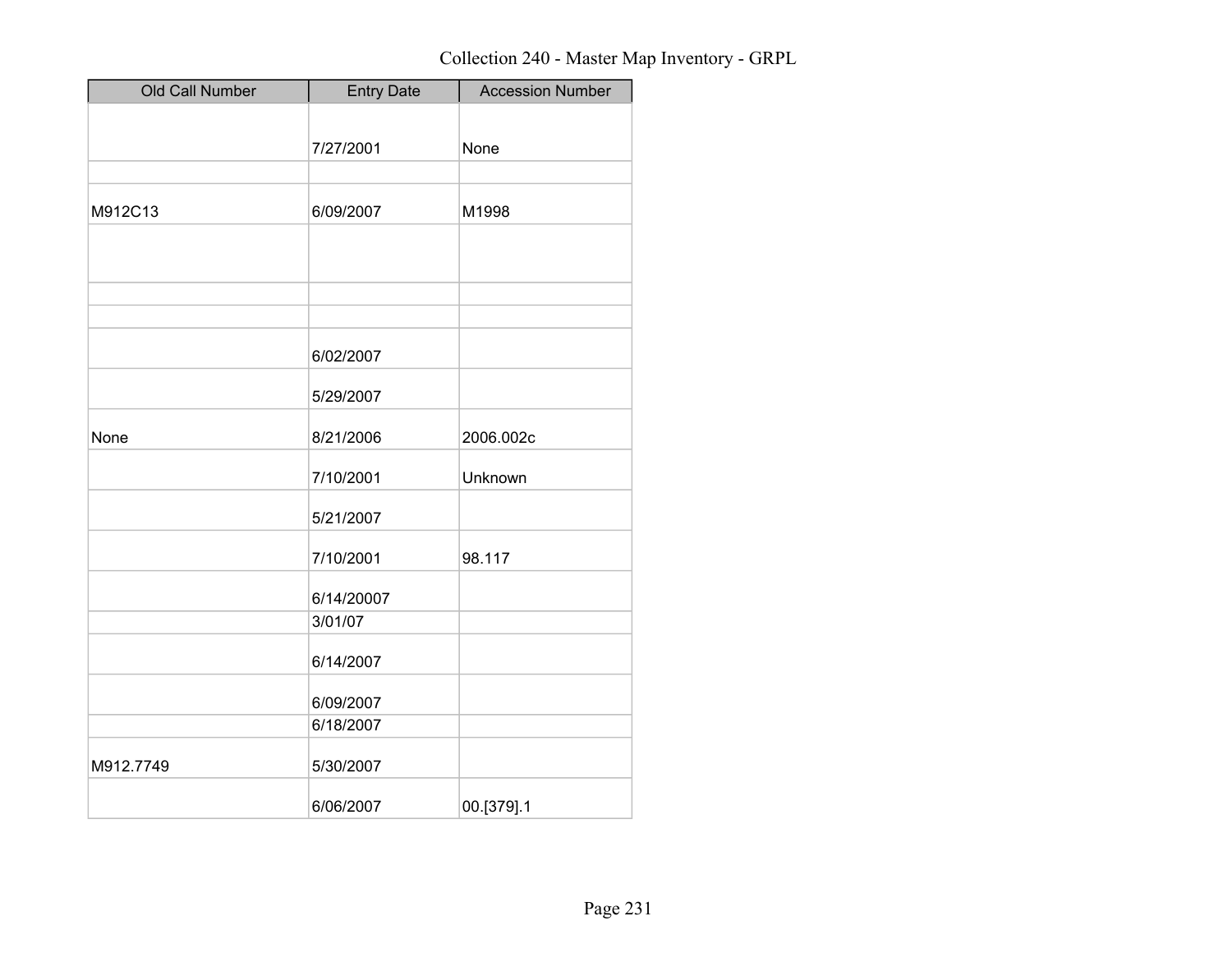| Old Call Number | <b>Entry Date</b> | <b>Accession Number</b> |
|-----------------|-------------------|-------------------------|
|                 |                   |                         |
|                 |                   |                         |
|                 |                   |                         |
| MKG711.B83b     |                   | 00.[2582].1             |
|                 |                   |                         |
|                 |                   |                         |
|                 |                   |                         |
|                 | 4/25/2012         |                         |
| M91771Oh3       | 2/9/2007          |                         |
|                 |                   |                         |
| MKG912.G764     | 1/11/2002         | 00.[1053].1             |
|                 | 5/23/2007         |                         |
|                 |                   |                         |
|                 | 5/26/2007         |                         |
|                 |                   |                         |
| R912714K648     | 6/18/2007         |                         |
| M912772T15      | 5/21/2007         | M5611                   |
|                 |                   |                         |
|                 | 5/23/2007         | M1852                   |
|                 |                   |                         |
|                 |                   |                         |
| M9127C25n       | 5/23/2007         | M1760                   |
| M9127C25n       | 5/23/2007         | M1743                   |
|                 |                   |                         |
| M912.7M73       | 5/23/2007         |                         |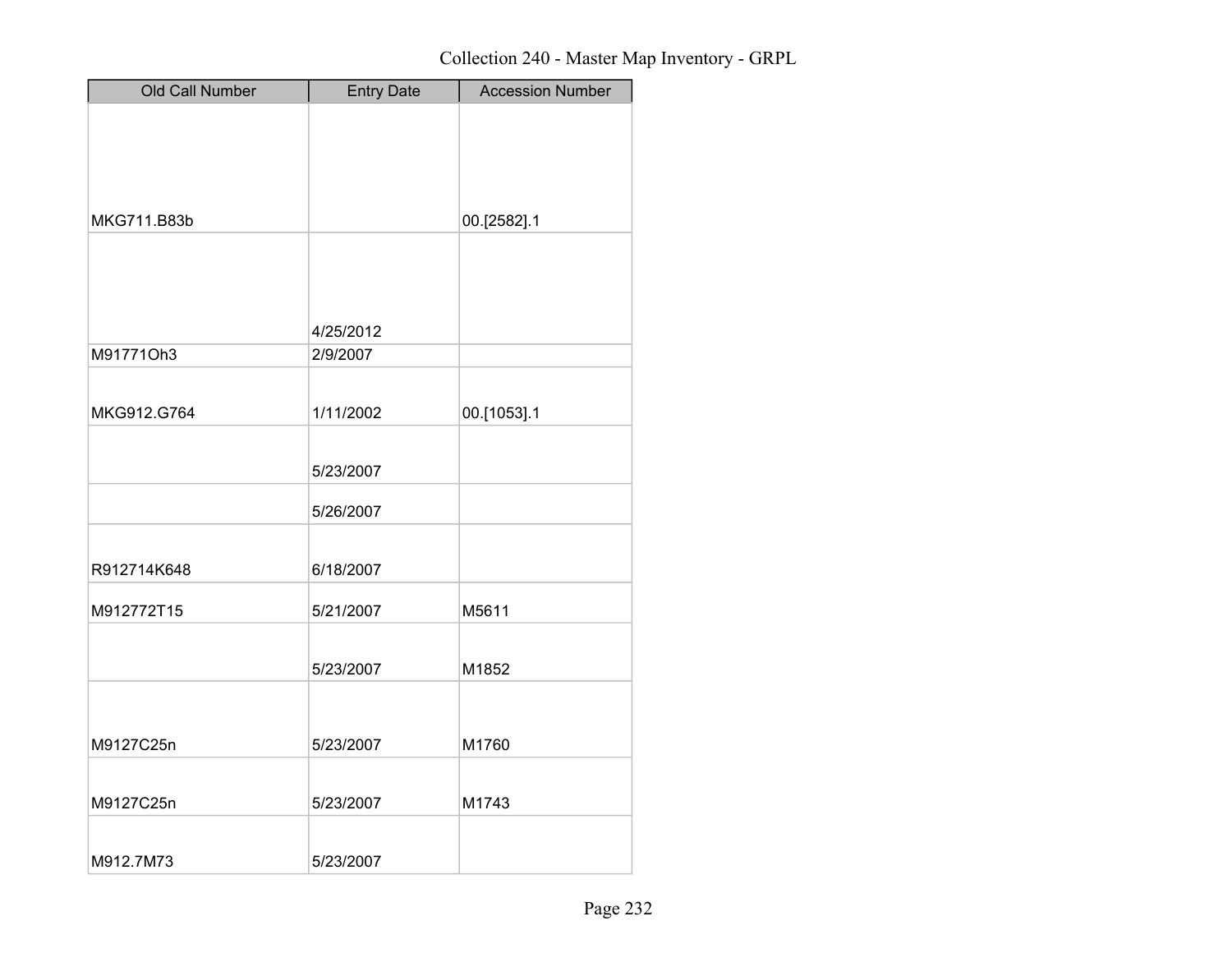| Old Call Number  | <b>Entry Date</b>       | <b>Accession Number</b> |
|------------------|-------------------------|-------------------------|
|                  |                         |                         |
| M9127C25U        | 5/23/2007               | M1762                   |
| M9127C25c        | 5/26/2007               |                         |
|                  |                         |                         |
| M711.45.St32p    | 11/10/2002              | 00.[2354].1             |
|                  |                         |                         |
| R912714L846      | 6/18/2007               |                         |
|                  |                         |                         |
|                  |                         |                         |
|                  |                         |                         |
| None             | 4/2/2002, 6/2007        | 2001.017.1              |
|                  |                         |                         |
| None             | 4/2/2002, 6/2007        | 2001.017.2              |
|                  | 6/04/2007               |                         |
|                  | 6/09/2007               |                         |
|                  | 3/23/2007               |                         |
| M912 H86         |                         | M4413                   |
|                  |                         |                         |
|                  | 3/31/2009,<br>7/18/2009 |                         |
| M912.77455 G357a | 6/06/2007               | 00[4095].1              |
|                  |                         |                         |
|                  | 6/14/2007               |                         |
|                  | 4/26/2007               |                         |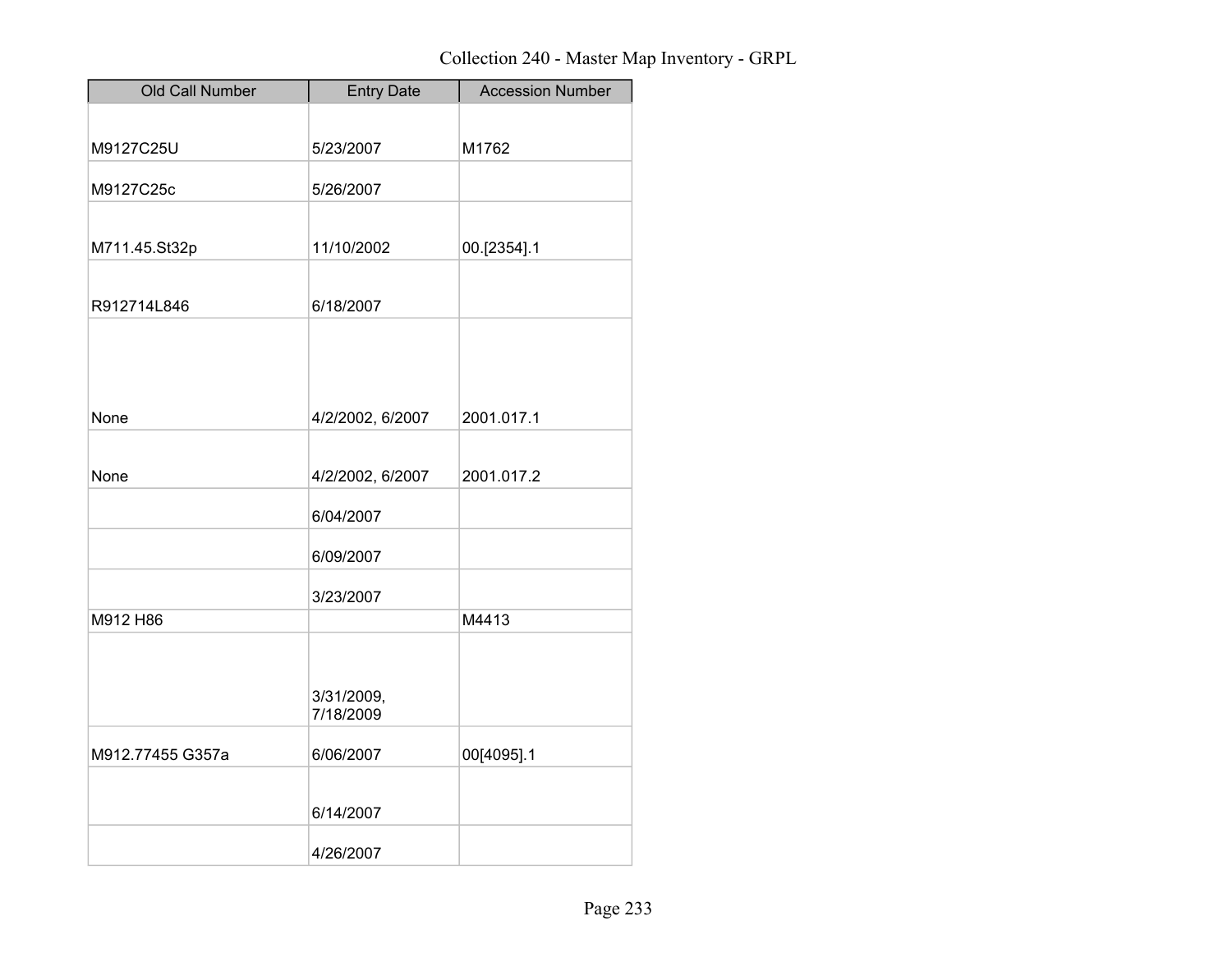| Old Call Number   | <b>Entry Date</b> | <b>Accession Number</b> |
|-------------------|-------------------|-------------------------|
|                   |                   |                         |
|                   | 5/31/2007         | 2005.033                |
| M912Un39n947      | 5/29/2007         | M1442                   |
|                   | 4/26/2007         |                         |
|                   | 6/14/2007         |                         |
|                   | 2/5/2009          | P2009.002.5             |
|                   | 3/02/07           |                         |
|                   |                   |                         |
|                   | 6/04/2007         | 2005.032b               |
| <b>T3-4 NR12W</b> | 2/23/2007         |                         |
|                   | 2/23/2007         |                         |
|                   | 4/26/2007         |                         |
|                   | 5/24/2007         |                         |
|                   | 4/26/2007         |                         |
|                   | 3/02/07           |                         |
|                   | 4/27/2010         | 2010.014                |
|                   | 6/14/2007         |                         |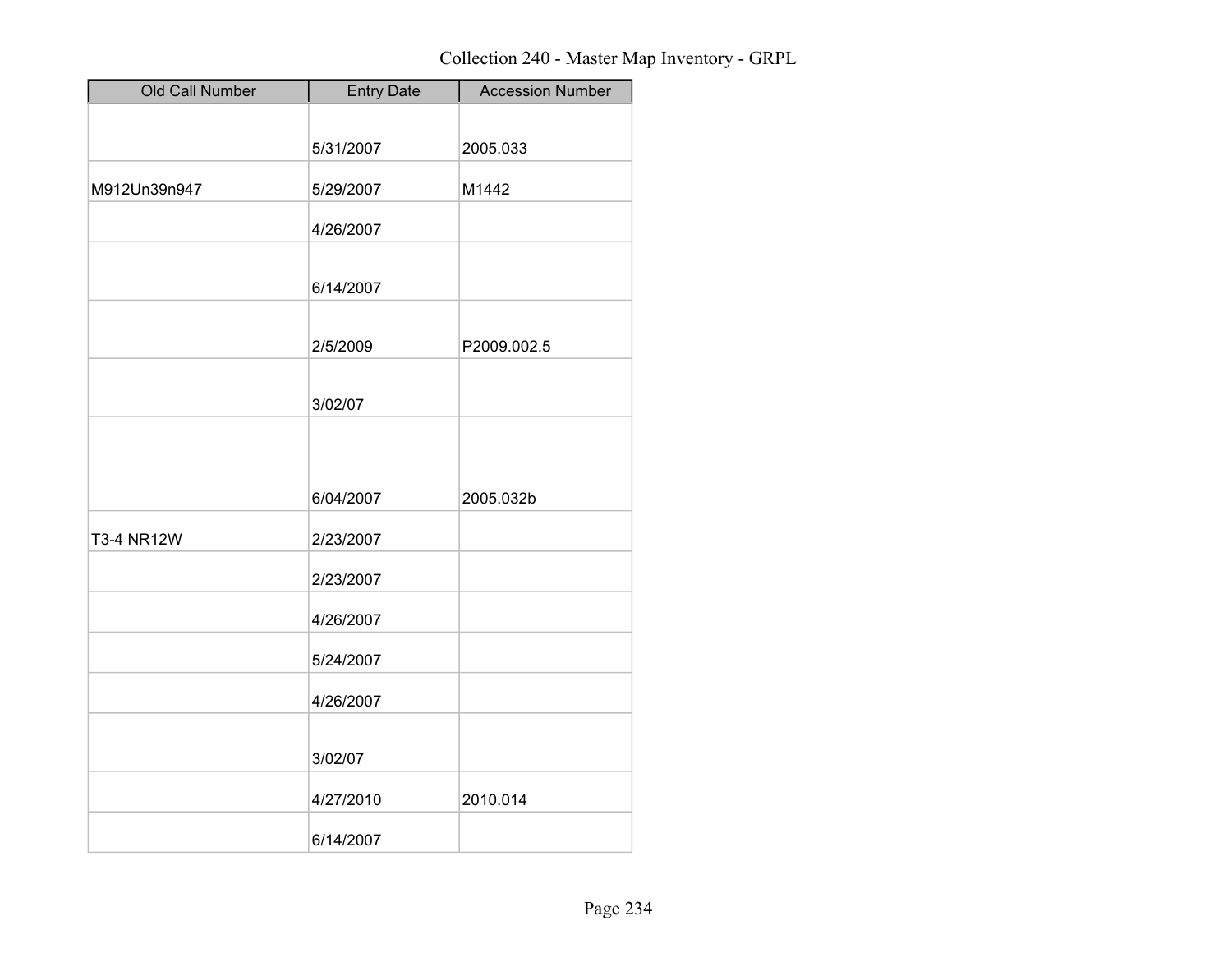| Old Call Number | <b>Entry Date</b> | <b>Accession Number</b> |
|-----------------|-------------------|-------------------------|
|                 |                   |                         |
|                 |                   |                         |
|                 | 2/5/2009          | P2009.002.1             |
|                 |                   |                         |
|                 | 9/19/2007         | P2007.073               |
|                 |                   |                         |
|                 | 6/04/2007         |                         |
|                 |                   |                         |
| None            |                   | 2003.003f               |
|                 | 12/22/2003        |                         |
|                 | 4/26/2007         |                         |
|                 |                   |                         |
|                 |                   |                         |
| None            | 1/23/2007         | 2007.004.5              |
|                 | 6/14/2007         |                         |
|                 | 00.[5204].1       |                         |
|                 |                   |                         |
| M912Un39n962    | 5/29/2007         | M1447                   |
| M912Un39n961    | 5/29/2007         | M1446                   |
|                 |                   |                         |
| M912 Ap5        | 6/09/2007         | 70169                   |
|                 |                   |                         |
|                 | 3/24/2007         |                         |

### 03/29/13 00.[5817].1

| M912As3 | 6/09/2007 | M5230 |
|---------|-----------|-------|
|         | 5/24/2007 |       |
|         | 6/18/2007 |       |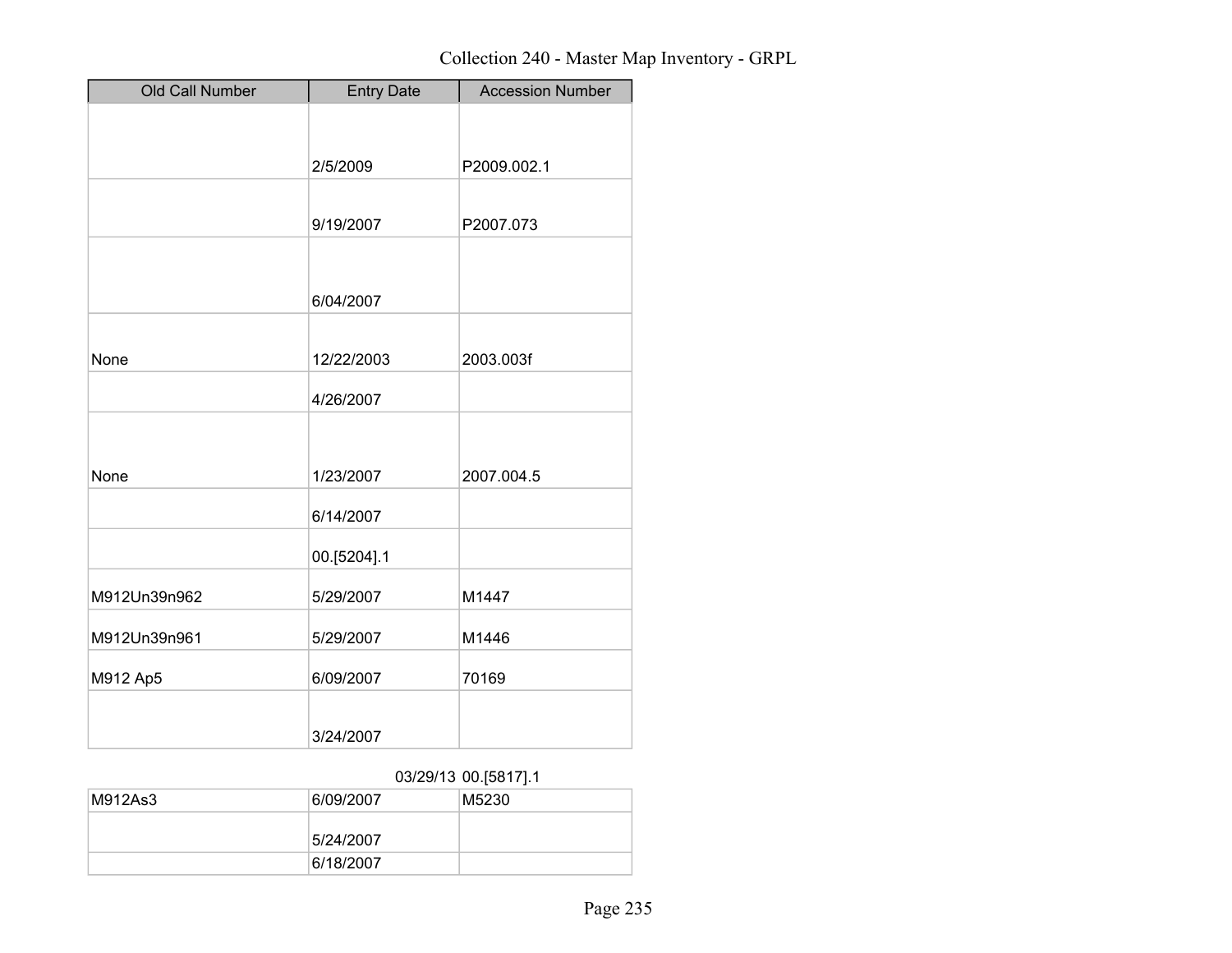| Old Call Number | <b>Entry Date</b> | <b>Accession Number</b> |
|-----------------|-------------------|-------------------------|
|                 | 6/18/2007         |                         |
|                 | 6/18/2007         |                         |
|                 |                   |                         |
|                 | 5/23/2007         |                         |
|                 |                   |                         |
|                 | 6/14/2007         |                         |
|                 |                   |                         |
|                 | 6/18/2007         |                         |
|                 |                   |                         |
|                 |                   |                         |
|                 | 5/24/2007         |                         |
|                 |                   |                         |
|                 |                   |                         |
|                 | 5/31/2007         |                         |
|                 |                   |                         |
|                 | 3/23/2007         |                         |
|                 | 6/14/2007         |                         |
|                 |                   |                         |
|                 | 3/02/07           | 00.[5209].1             |
|                 |                   |                         |
|                 | 6/14/2007         |                         |
|                 | 6/14/2007         |                         |
|                 |                   |                         |
|                 | 6/07/2007         | P2006.036               |
|                 |                   |                         |
|                 |                   |                         |
|                 |                   |                         |
|                 | 6/18/2007         |                         |
|                 |                   |                         |
|                 | 6/18/2007         |                         |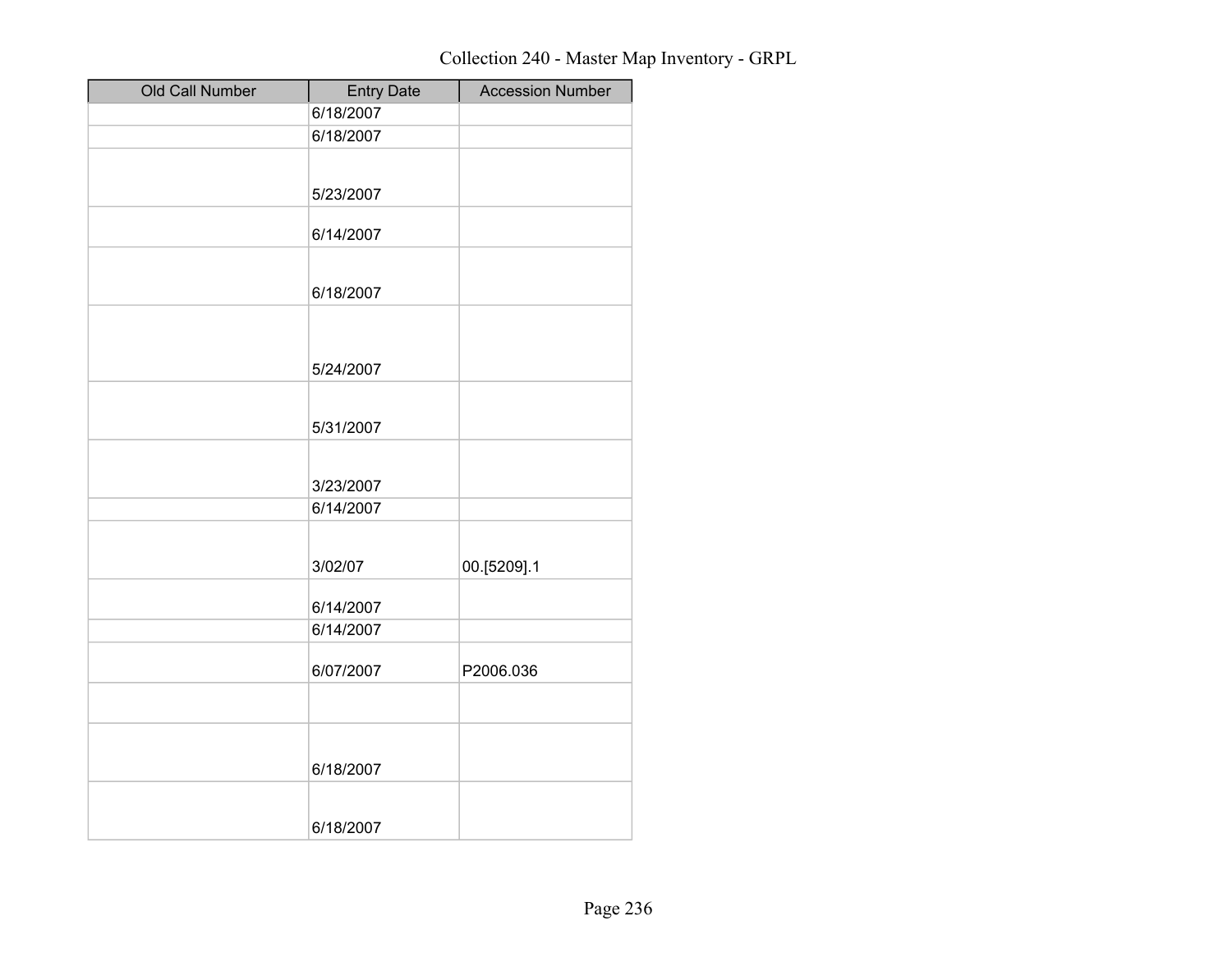| Old Call Number  | <b>Entry Date</b> | <b>Accession Number</b> |
|------------------|-------------------|-------------------------|
|                  |                   |                         |
|                  | 6/18/2007         |                         |
|                  |                   |                         |
|                  | 6/18/2007         |                         |
|                  |                   |                         |
| <b>T13N R11W</b> | 2/23/2007         |                         |
|                  | 4/26/2007         |                         |
|                  |                   |                         |
|                  | 6/18/2007         |                         |
|                  |                   |                         |
|                  | 3/18/2013         | 2013.002                |
|                  | 6/07/2007         | 2006.002i               |
|                  | 3/18/2013         | 2013.002                |
|                  |                   |                         |
|                  | 3/18/2013         | 2013.002                |
|                  |                   |                         |
|                  | 6/18/2007         |                         |
|                  |                   |                         |
|                  |                   |                         |
|                  | 5/12/2007         |                         |
|                  | 2/15/2007         |                         |
| none             | 2/9/07            |                         |
| M91277 B59       |                   | 446843                  |
|                  | 5/21/2007         |                         |
|                  | 5/24/2007         |                         |
|                  |                   |                         |
|                  | 6/18/2007         |                         |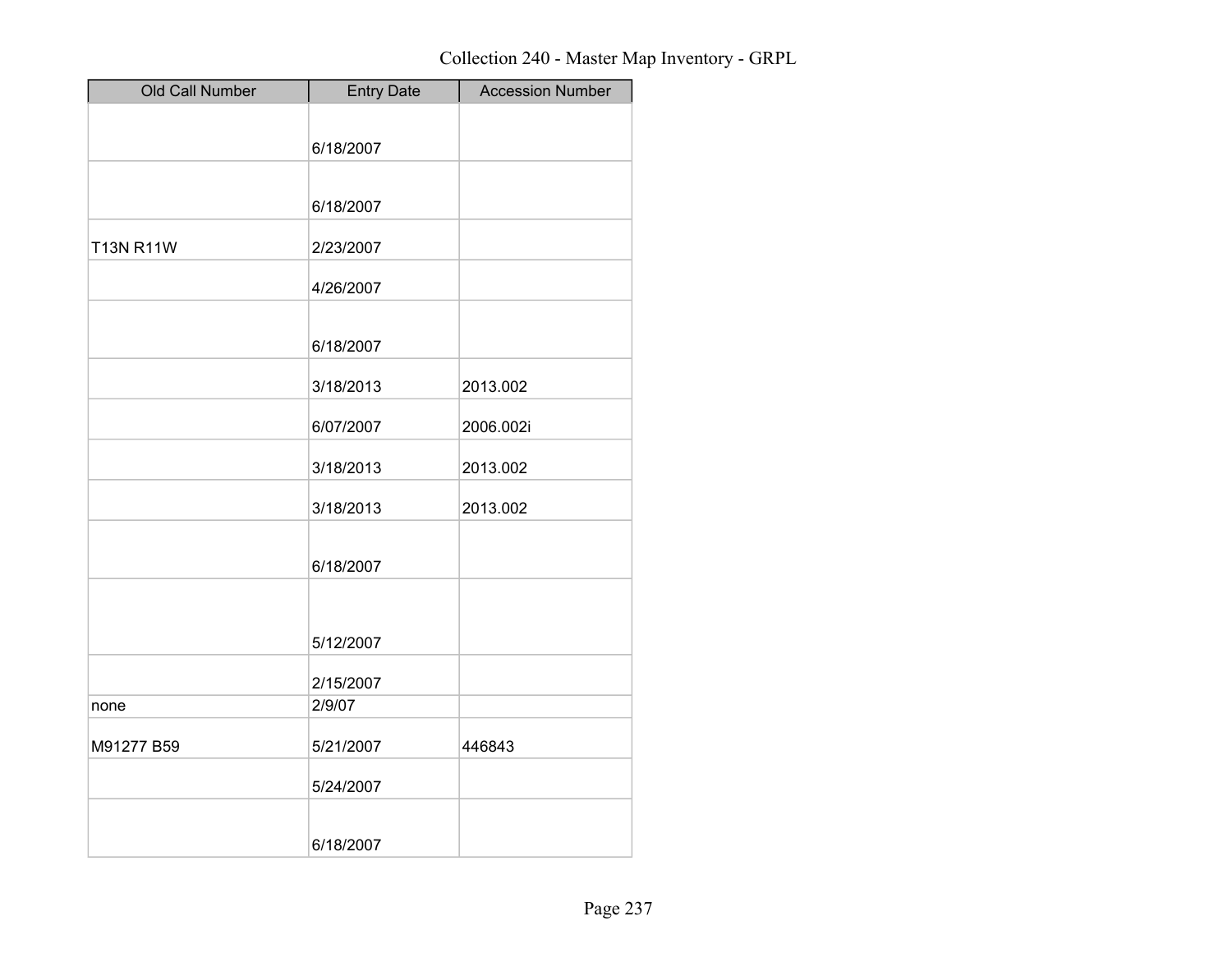| Old Call Number | <b>Entry Date</b> | <b>Accession Number</b>            |
|-----------------|-------------------|------------------------------------|
|                 |                   |                                    |
|                 | 6/18/2007         |                                    |
|                 | 6/14/2007         |                                    |
|                 |                   |                                    |
|                 | 2/5/2009          | P2009.002.3                        |
|                 | 6/18/2007         |                                    |
|                 | 5/30/2007         |                                    |
|                 | 6/14/2007         |                                    |
|                 |                   |                                    |
|                 | 6/14/2007         |                                    |
|                 | 6/09/2007         |                                    |
|                 | 6/14/2007         |                                    |
|                 | 3/15/2007         |                                    |
| MCo912.Un31     | 4/26/2007         |                                    |
|                 | 5/12/2007         |                                    |
|                 | 2/23/2007         | Not found when<br>checked Sep 2018 |
|                 | 6/18/2007         |                                    |
|                 |                   |                                    |
|                 | 3/23/2007         |                                    |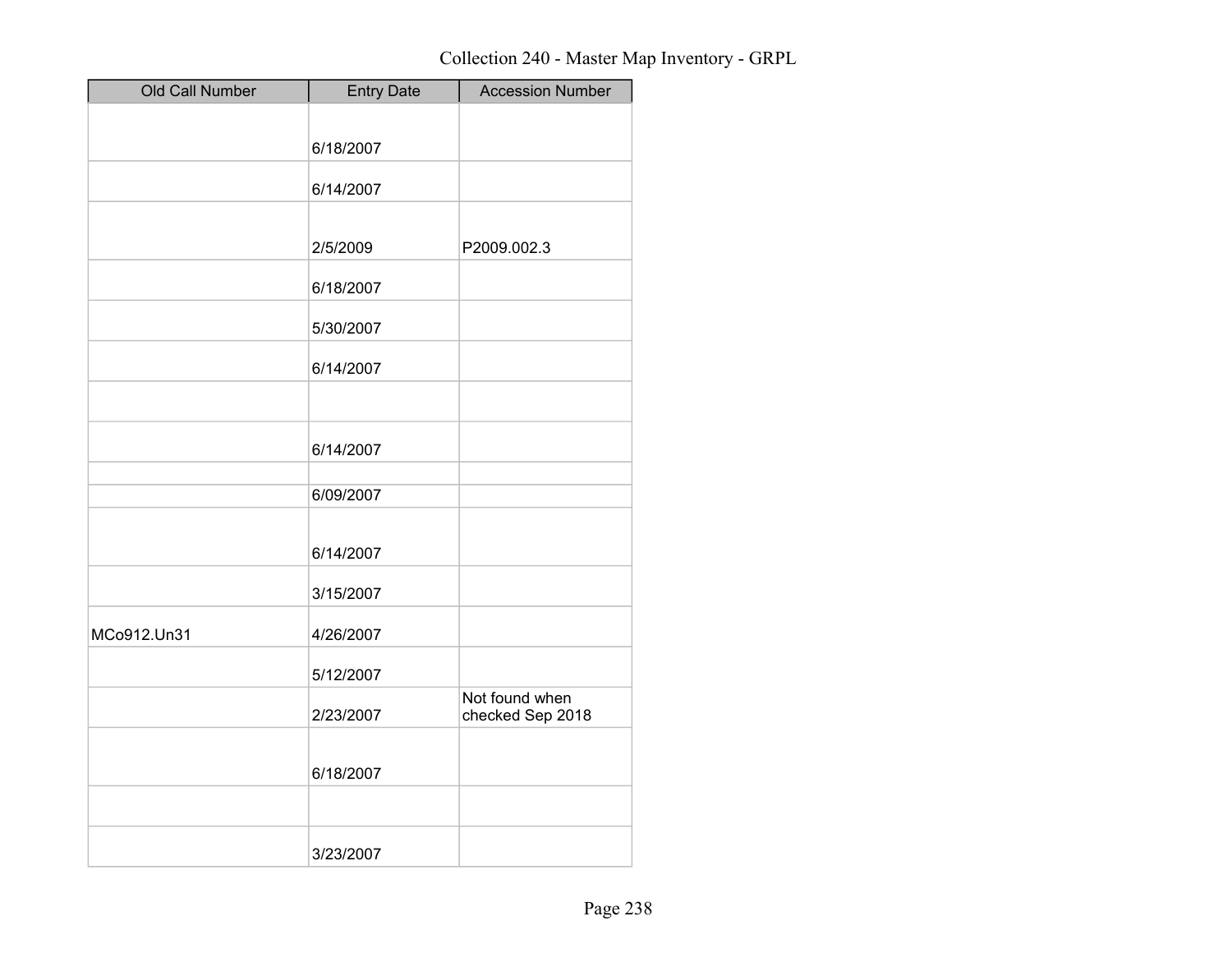| Old Call Number | <b>Entry Date</b> | <b>Accession Number</b> |
|-----------------|-------------------|-------------------------|
|                 | 5/26/2007         |                         |
| M912.77455 C164 | 2/23/2007         | Stuart fund             |
| M912.774455C165 | 2/23/2007         | <b>Stuart Fund</b>      |
|                 | 6/14/2007         |                         |
|                 | 3/15/2007         |                         |
|                 | 4/26/2007         |                         |
|                 |                   |                         |
| M912.Sca2       | 5/23/2007         | M5609                   |
|                 | 5/23/2007         |                         |
|                 | 5/23/2007         |                         |
| MWD912 L56      | 2/9/07            |                         |
|                 | 5/26/2007         |                         |
|                 |                   |                         |
|                 | 5/26/2007         |                         |
| None            | 7/19/2004         | None.                   |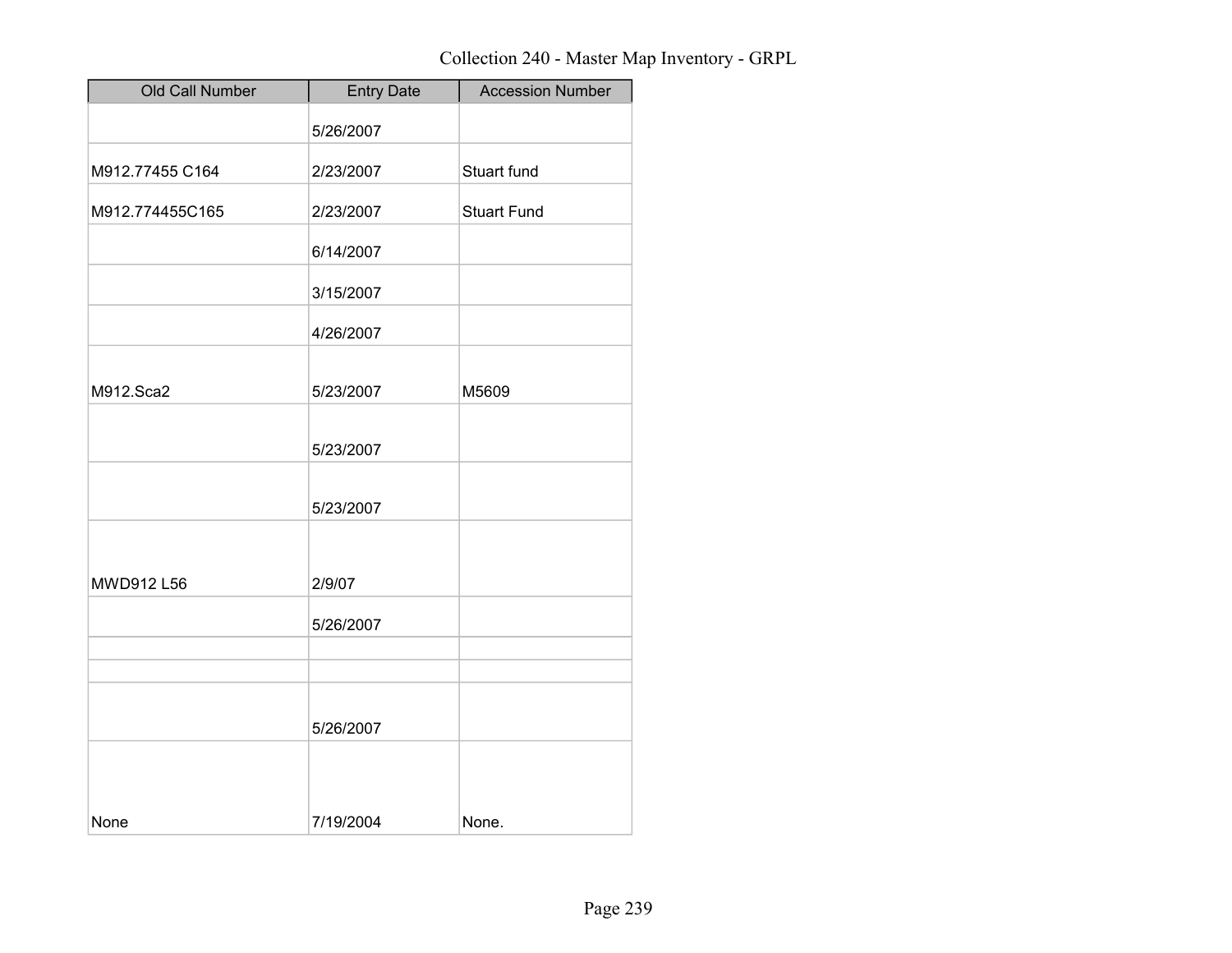| Old Call Number    | <b>Entry Date</b>   | <b>Accession Number</b> |
|--------------------|---------------------|-------------------------|
|                    |                     |                         |
| M9127B665          | 5/26/2007           |                         |
|                    |                     |                         |
|                    | 6/14/2007           |                         |
|                    |                     |                         |
|                    | 6/14/2007           |                         |
|                    | 6/14/2007           |                         |
|                    | 3/02/07             |                         |
|                    | 6/14/2007           |                         |
| M912 Un360         | 3/15/2007           | M1720                   |
|                    | 6/18/2007           |                         |
|                    | 1/7/2003, 6/14/2007 |                         |
|                    | 6/11/2007           |                         |
| M557.74.M464c dup. | 1/22/2004           |                         |
|                    | 7/16/2008           | 00.[5467].7             |
| M912 P46           | 2/15/2007           | P249                    |
| M912.77469         | 3/24/2007           |                         |
|                    |                     |                         |
| M912775C36         | 5/21/2007           | M4229                   |
|                    | 6/18/2007           |                         |
|                    | 2/15/2007           |                         |
| M912 Un36ch        | 3/15/2007           | M1721                   |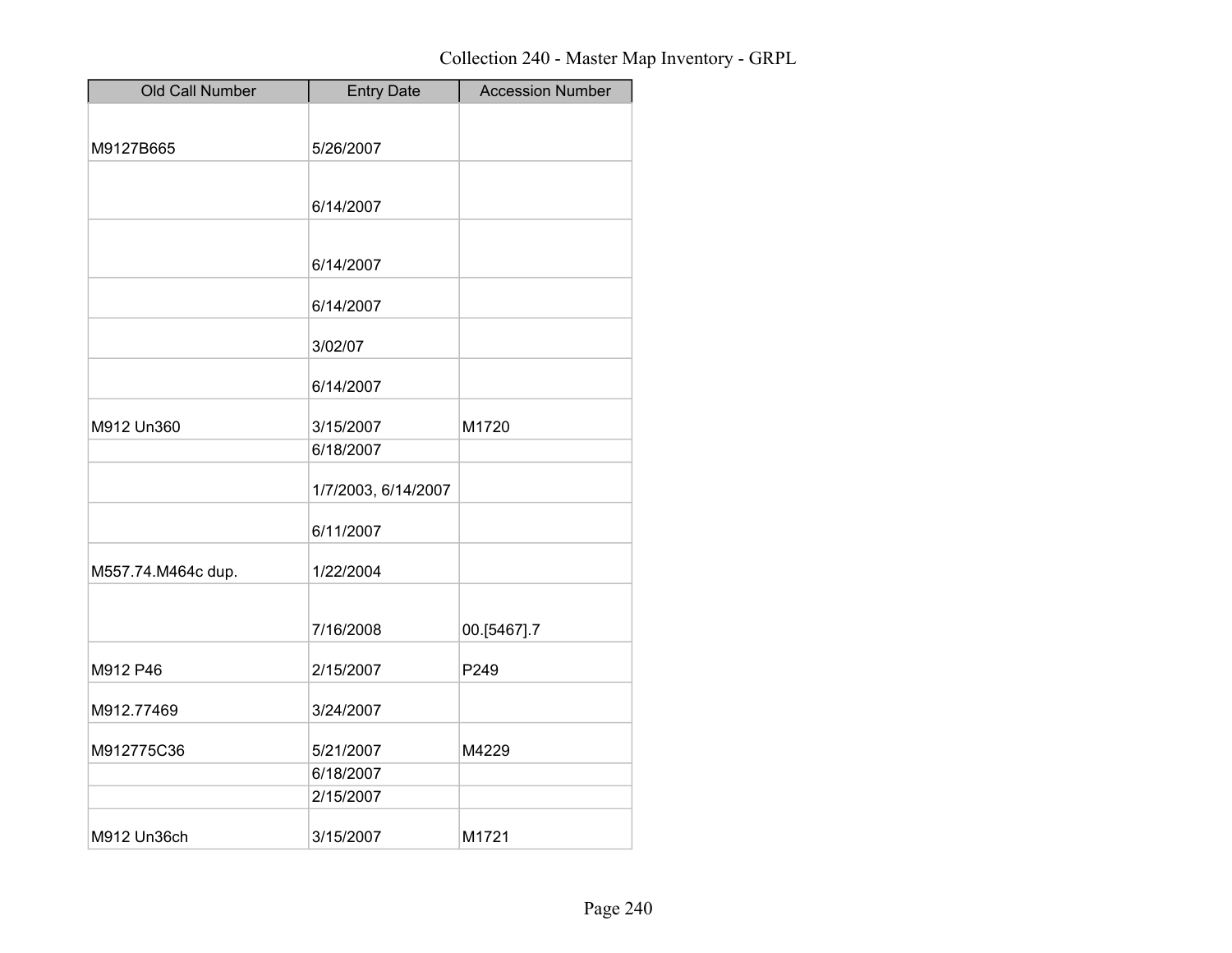| Old Call Number | <b>Entry Date</b> | <b>Accession Number</b> |
|-----------------|-------------------|-------------------------|
| M912Un39n718    | 3/26/2007         |                         |
| M912Un39n72     | 5/26/2007         |                         |
| M912Un39n41     | 6/18/2007         | M1392                   |
| M912Un39931     | 5/29/2007         | M1435                   |
| M912Un39n60     | 5/30/2007         |                         |
| M912Un39n735    | 5/26/2007         |                         |
| M912 Un39n 935  | 5/29/2007         |                         |
| M912Un39n944    | 5/29/2007         |                         |
| M912Un39n716    | 5/26/2007         |                         |
| M912Un39n64     | 5/30/2007         |                         |
|                 | 5/24/2007         |                         |
|                 | 4/26/2007         |                         |
| M912Un39n67     | 5/30/2007         |                         |
|                 | 6/11/2007         |                         |
|                 | 5/24/2007         |                         |
|                 |                   |                         |
|                 | 5/23/2007         |                         |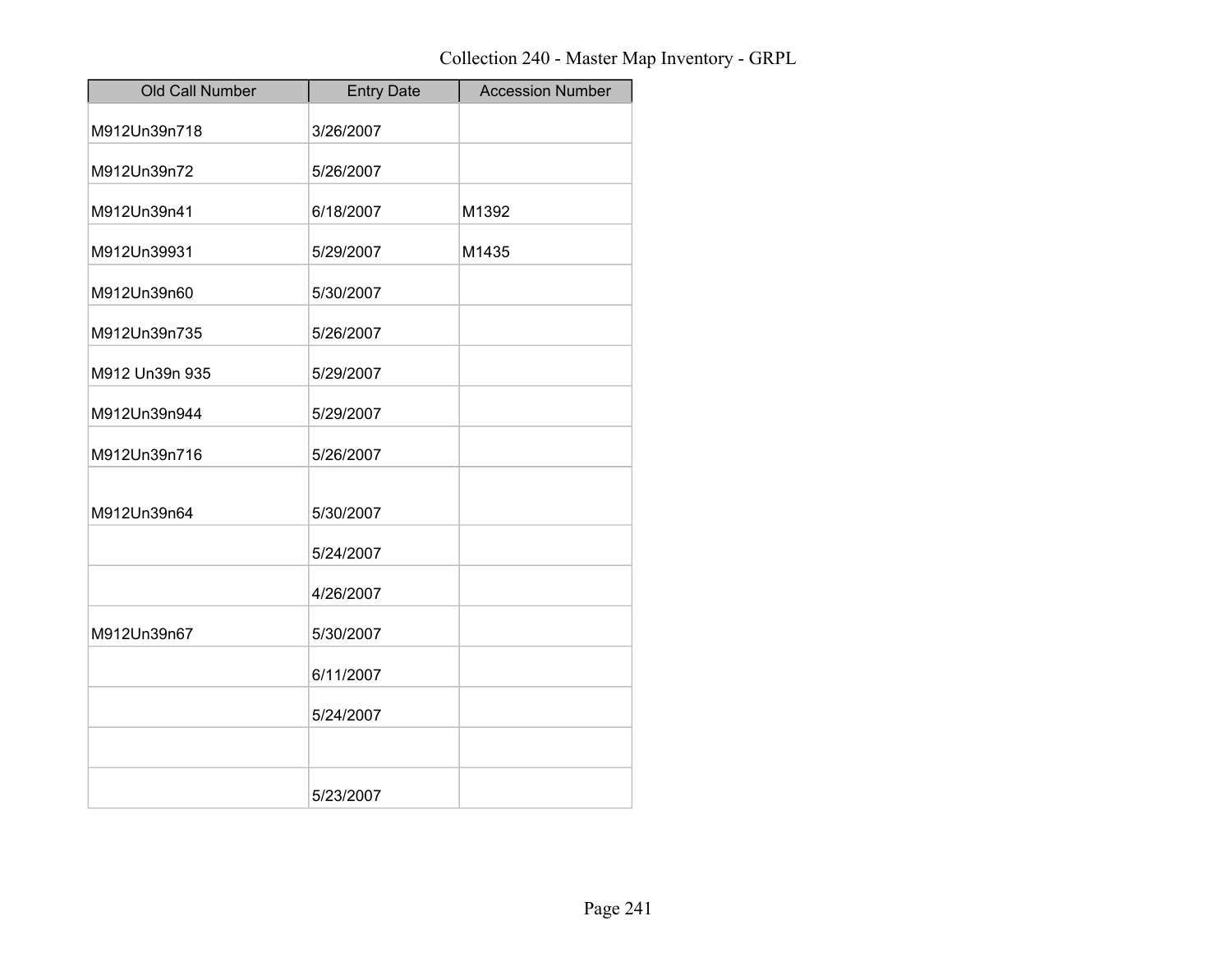| Old Call Number | <b>Entry Date</b> | <b>Accession Number</b> |
|-----------------|-------------------|-------------------------|
|                 |                   |                         |
|                 |                   |                         |
|                 | 5/23/2007         |                         |
|                 |                   |                         |
|                 | 6/04/2007         | 2005.032b               |
|                 | 6/09/2007         |                         |
|                 |                   |                         |
|                 | 6/09/2007         |                         |
|                 | 6/02/2007         |                         |
|                 | 6/14/2007         |                         |
|                 |                   |                         |
|                 |                   |                         |
|                 |                   |                         |
| MKG910.3.W58    | 1/11/2002         | 00.[1054].1             |
|                 |                   |                         |
|                 | 4/26/2007         |                         |
|                 |                   |                         |
|                 |                   |                         |
|                 | 5/12/2007         |                         |
|                 | 6/09/2007         |                         |
|                 |                   |                         |
|                 |                   |                         |
|                 | 6/02/2007         |                         |
|                 |                   |                         |
|                 |                   |                         |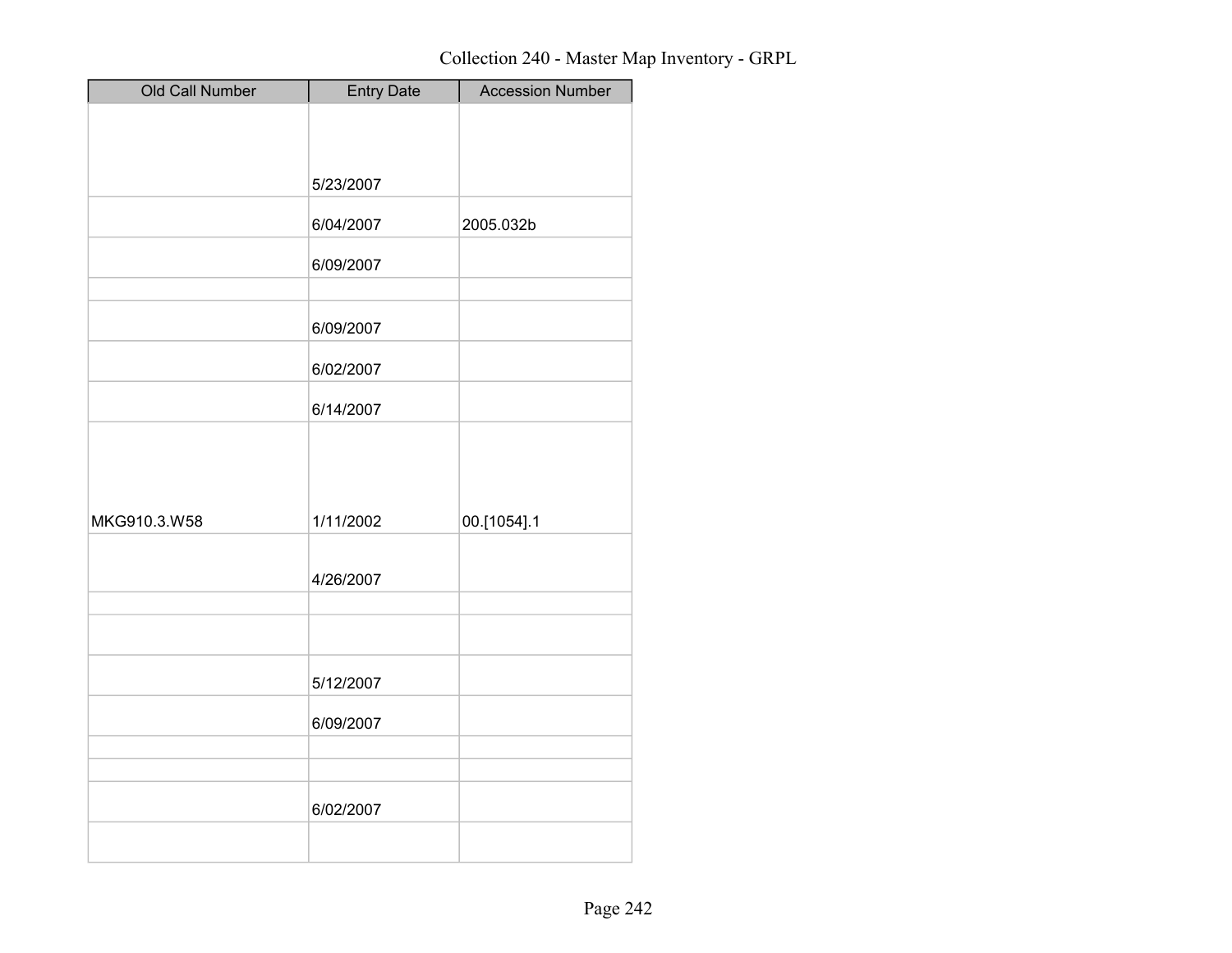| Old Call Number | <b>Entry Date</b>       | <b>Accession Number</b> |
|-----------------|-------------------------|-------------------------|
|                 | 3/01/07                 |                         |
|                 | 6/14/2007               |                         |
|                 | 6/14/2007               |                         |
|                 | 6/14/2007               |                         |
|                 | 6/14/2007               |                         |
|                 | 3/01/07                 |                         |
|                 | 6/14/2007               |                         |
|                 | 3/01/07                 |                         |
|                 | 6/14/2007               |                         |
|                 | 3/01/07                 |                         |
|                 | 3/01/07                 |                         |
|                 | 3/01/07                 |                         |
|                 | 3/01/07                 |                         |
|                 | 6/14/2007               |                         |
|                 | 6/14/2007               |                         |
|                 | 6/14/2007               |                         |
|                 | 6/11/2007               |                         |
| None            | 12/7/2004,<br>6/14/2007 | 2004.062                |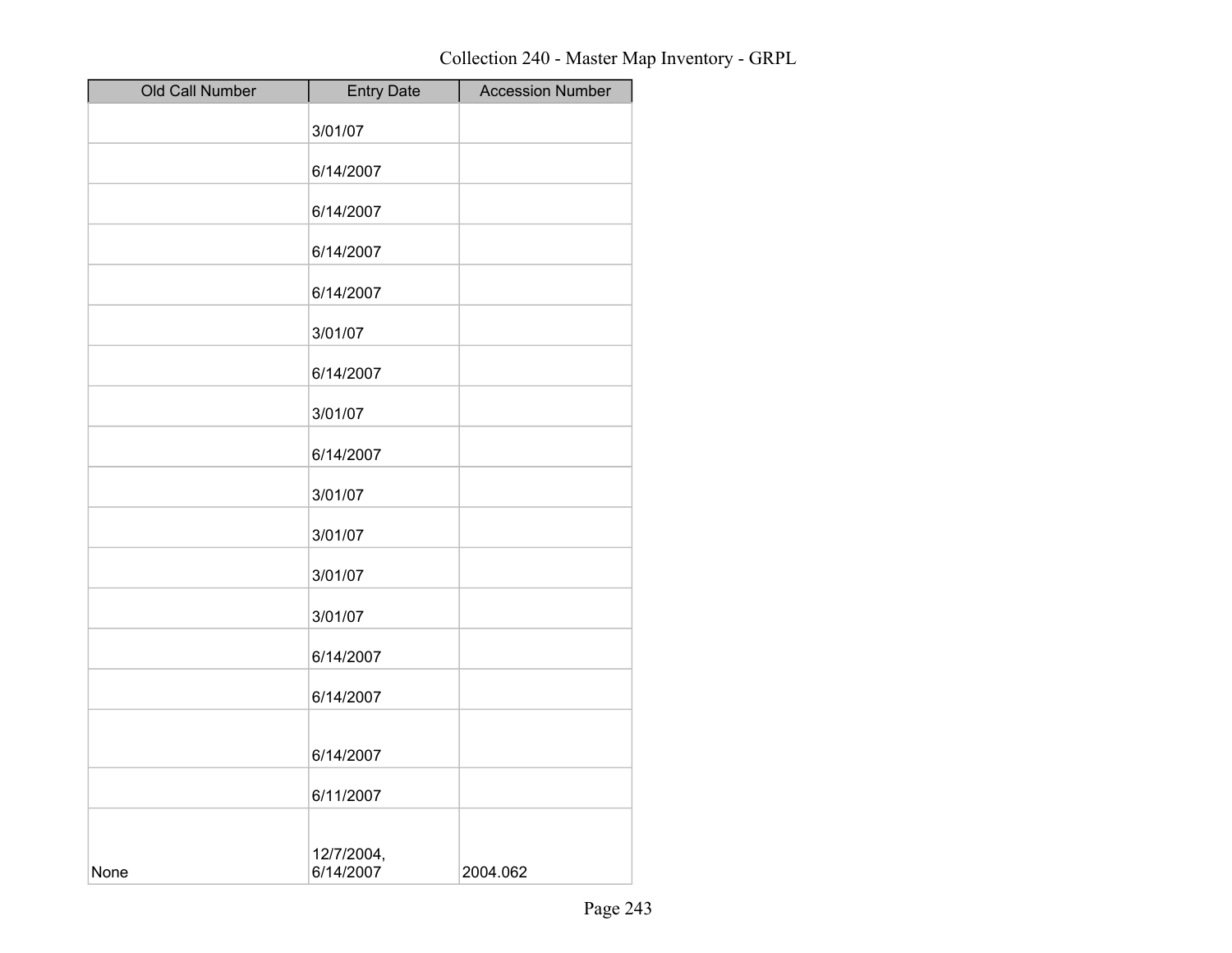| Old Call Number | <b>Entry Date</b>       | <b>Accession Number</b> |
|-----------------|-------------------------|-------------------------|
|                 | 6/11/2007               |                         |
|                 |                         |                         |
|                 | 6/11/2007               |                         |
|                 | 6/11/2007               |                         |
|                 | 6/11/2007               |                         |
|                 | 6/11/2007               |                         |
|                 | 6/11/2007               |                         |
|                 | 6/11/20007              |                         |
|                 | 6/11/200                |                         |
|                 | 6/11/2007               |                         |
|                 | 6/11/2007               |                         |
|                 | 10/31/2001,<br>6/14/200 |                         |
|                 | 6/11/2007               |                         |
|                 | 2/23/2007               |                         |
|                 |                         |                         |
|                 | 3/10/2009               |                         |
|                 | 5/12/2007               |                         |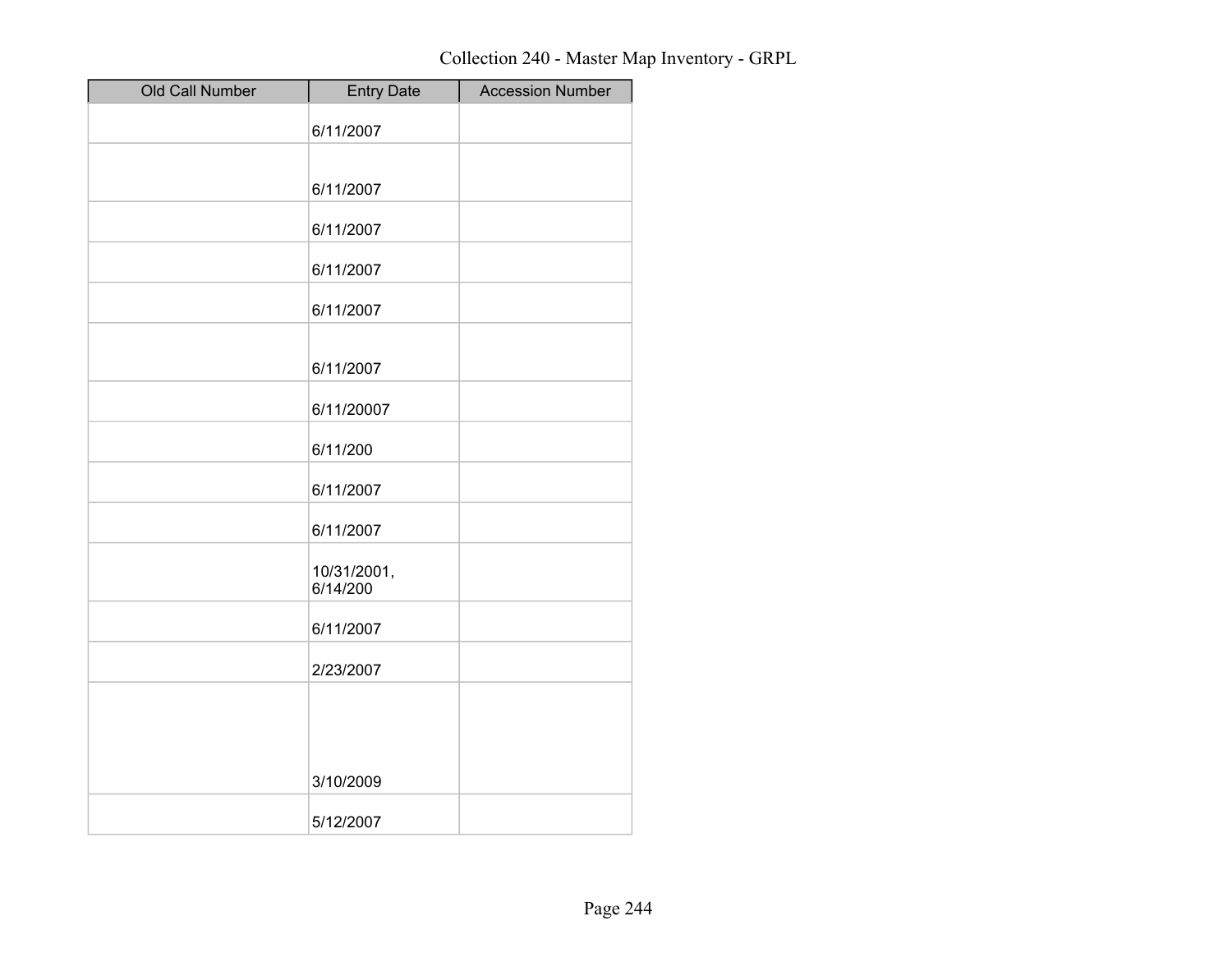| Old Call Number | <b>Entry Date</b>  | <b>Accession Number</b> |
|-----------------|--------------------|-------------------------|
|                 |                    |                         |
|                 | 5/12/2007          |                         |
|                 | 6/14/2007          |                         |
|                 |                    |                         |
|                 | 5/12/2007          |                         |
|                 | 5/12/2007          |                         |
| MBeS912 C49     | 5/12/2007          | M1686                   |
|                 | 6/14/2007          |                         |
|                 |                    |                         |
|                 | 3/01/07            | 00.[2581].1             |
|                 | 6/02/2007          |                         |
|                 | 2/24/2007          |                         |
|                 | 3/01/07            |                         |
|                 |                    |                         |
|                 | 5/30/2007          |                         |
|                 |                    |                         |
|                 | 5/24/2007          |                         |
| None            | 12/28/2002, 6/2007 |                         |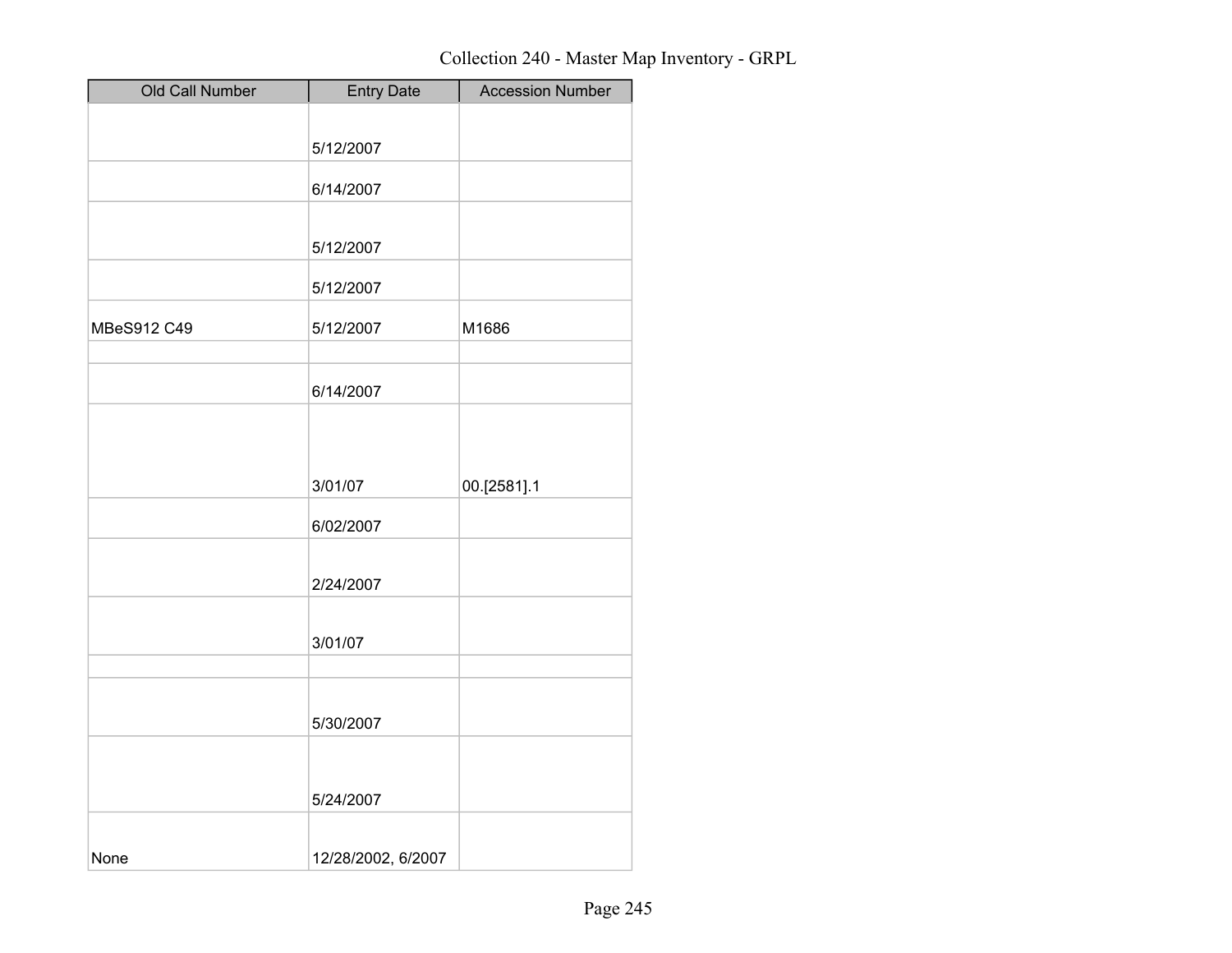| Old Call Number | <b>Entry Date</b>       | <b>Accession Number</b> |
|-----------------|-------------------------|-------------------------|
|                 |                         |                         |
|                 |                         |                         |
| None            | 12/28/2002, 6/2007      |                         |
| M912771C72      | 5/21/2007               | M4703                   |
|                 |                         |                         |
| M912C72mic      | 6/09/2007               | M5214, Stuart fund      |
|                 |                         |                         |
|                 | 5/23/2007               |                         |
| M912771.C72     | 5/21/2007               |                         |
|                 | 6/09/2007               |                         |
|                 | 6/11/2007               |                         |
|                 | 2/23/2007               |                         |
|                 | 6/09/2007               |                         |
|                 | 2/24/2007               |                         |
|                 |                         |                         |
|                 | 7/27/2001,<br>12/6/2006 | 00.[5133].1-14          |
|                 | 7/10/2001               | Unknown                 |
|                 | 6/11/2007               |                         |
|                 |                         |                         |
|                 | 6/09/2007               |                         |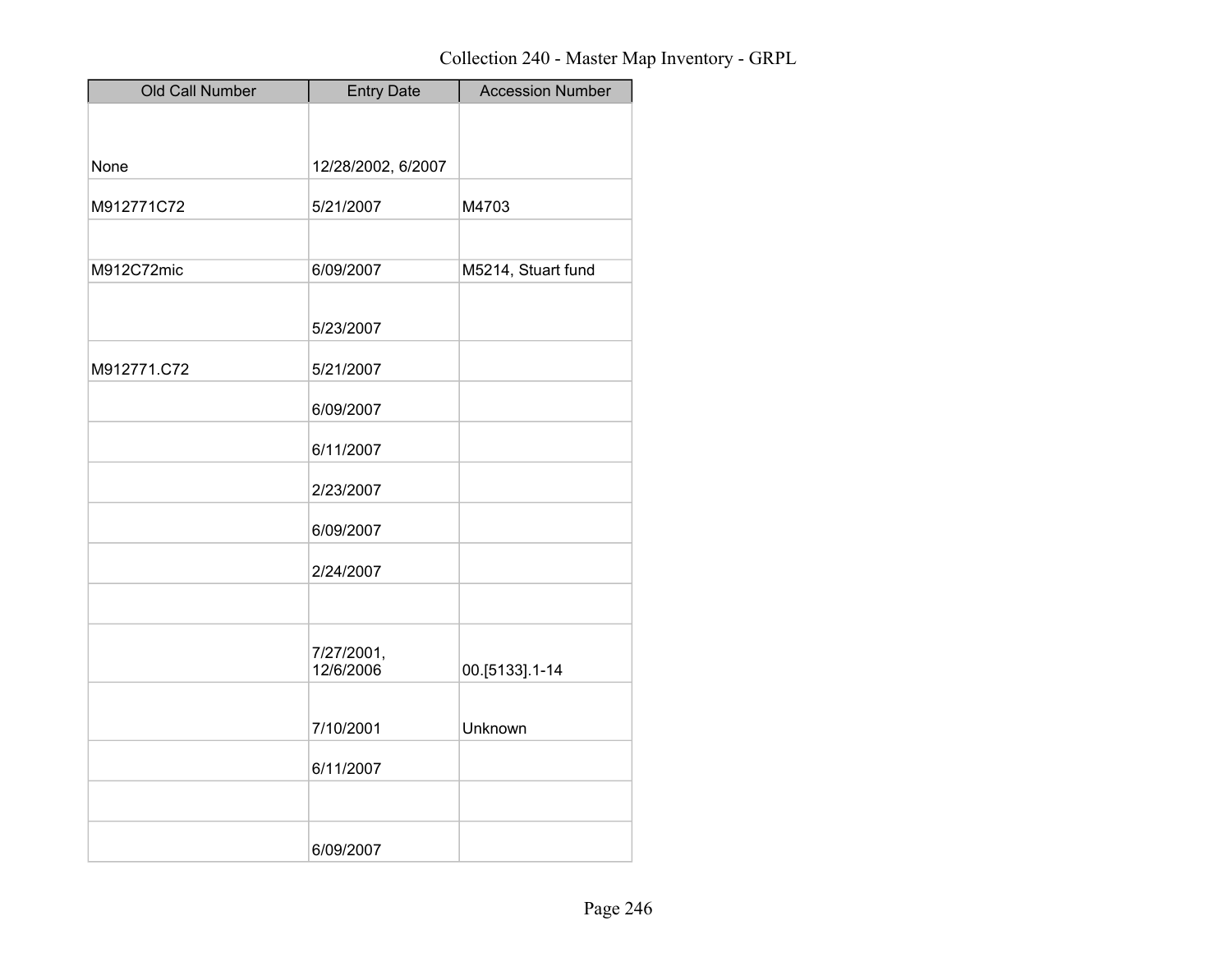| Old Call Number | <b>Entry Date</b>       | <b>Accession Number</b> |
|-----------------|-------------------------|-------------------------|
|                 | 7/10/2001               |                         |
|                 |                         |                         |
| None?           | 4/30/2002,<br>5/23/2007 |                         |
|                 |                         |                         |
| M912.77455G457c | 6/09/2007               |                         |
|                 | 6/18/2007               |                         |
| M912Un39n946    | 5/29/2007               | M1441                   |
|                 | 6/18/2007               |                         |
|                 | 6/18/2007               |                         |
|                 | 6/18/2007               |                         |
|                 | 6/18/2007               |                         |
| M91277M69c      | 5/21/2007               | M5244                   |
| M91277M69cm     | 5/21.2007               | M5548                   |
| M91277.M69o     | 5/21/2007               | M5849                   |
|                 | 5/21/2007               | M5547                   |
| R971.354 H6295  | 5/26/2007               |                         |
|                 |                         |                         |
|                 |                         |                         |
|                 | 6/14/2007               |                         |
| MK912C84        | 6/09/2007               |                         |
| M912C84 '80     | 6/09/2007               |                         |
| M912C84 '82     | 6/09/2007               |                         |
| M912C84 '78     | 6/09/2007               |                         |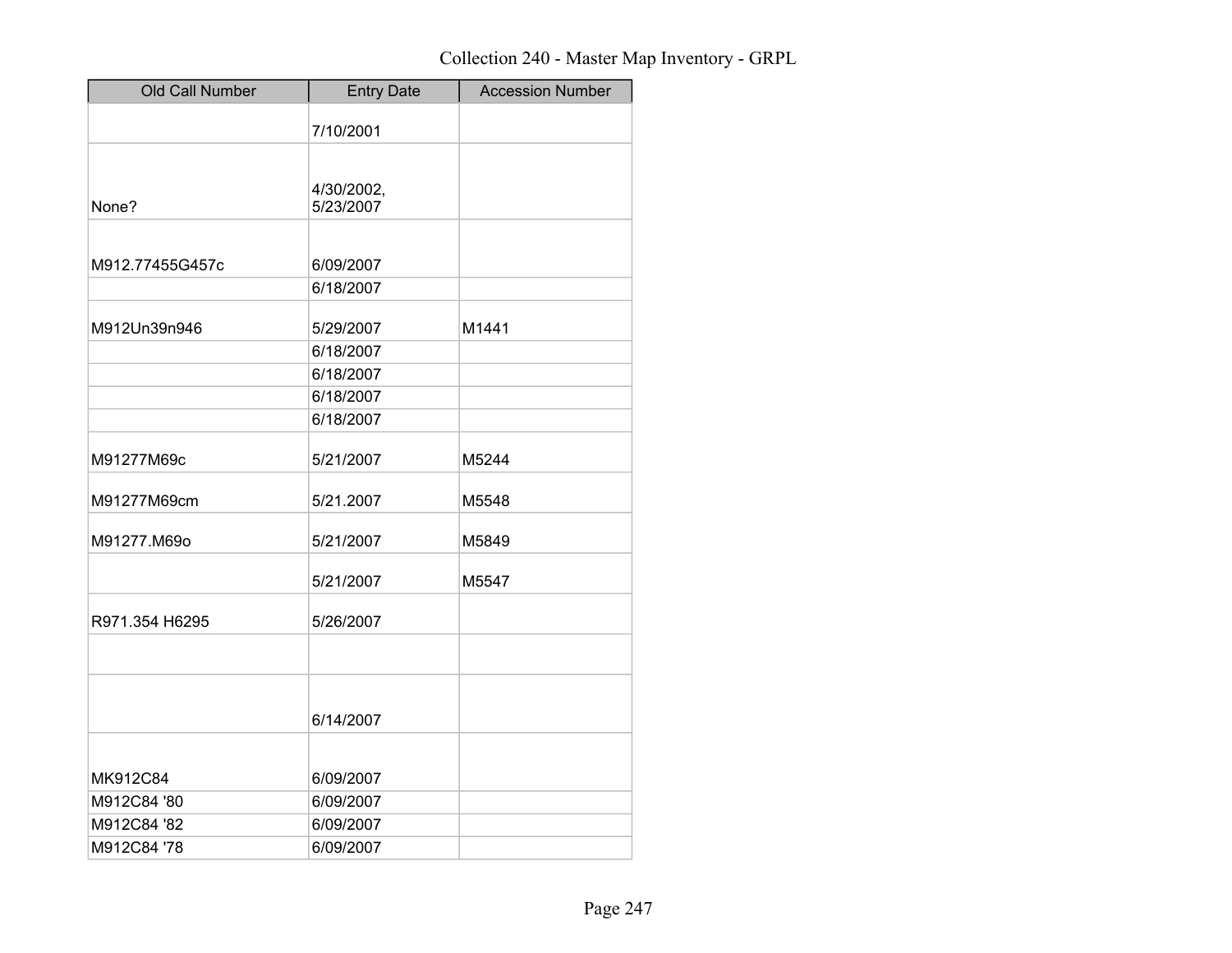| Old Call Number | <b>Entry Date</b> | <b>Accession Number</b> |
|-----------------|-------------------|-------------------------|
|                 | 6/02/2007         |                         |
|                 |                   |                         |
| M912C84s        | 6/02/2007         |                         |
|                 | 6/02/2007         |                         |
| M912C84s        | 6/02/2007         | M2949                   |
| M912 C84 '85    | 6/09/2007         |                         |
|                 | 6/09/2007         |                         |
|                 | 6/09/2007         |                         |
|                 | 6/09/2007         |                         |
|                 | 6/09/2007         |                         |
|                 | 6/09/2007         |                         |
|                 | 6/09/2007         |                         |
|                 | 5/21/2007         |                         |
|                 | 6/18/2007         |                         |
|                 | 6/18/2007         |                         |
|                 | 5/30/2007         |                         |
|                 | 3/15/2007         |                         |
|                 | 3/15/2007         |                         |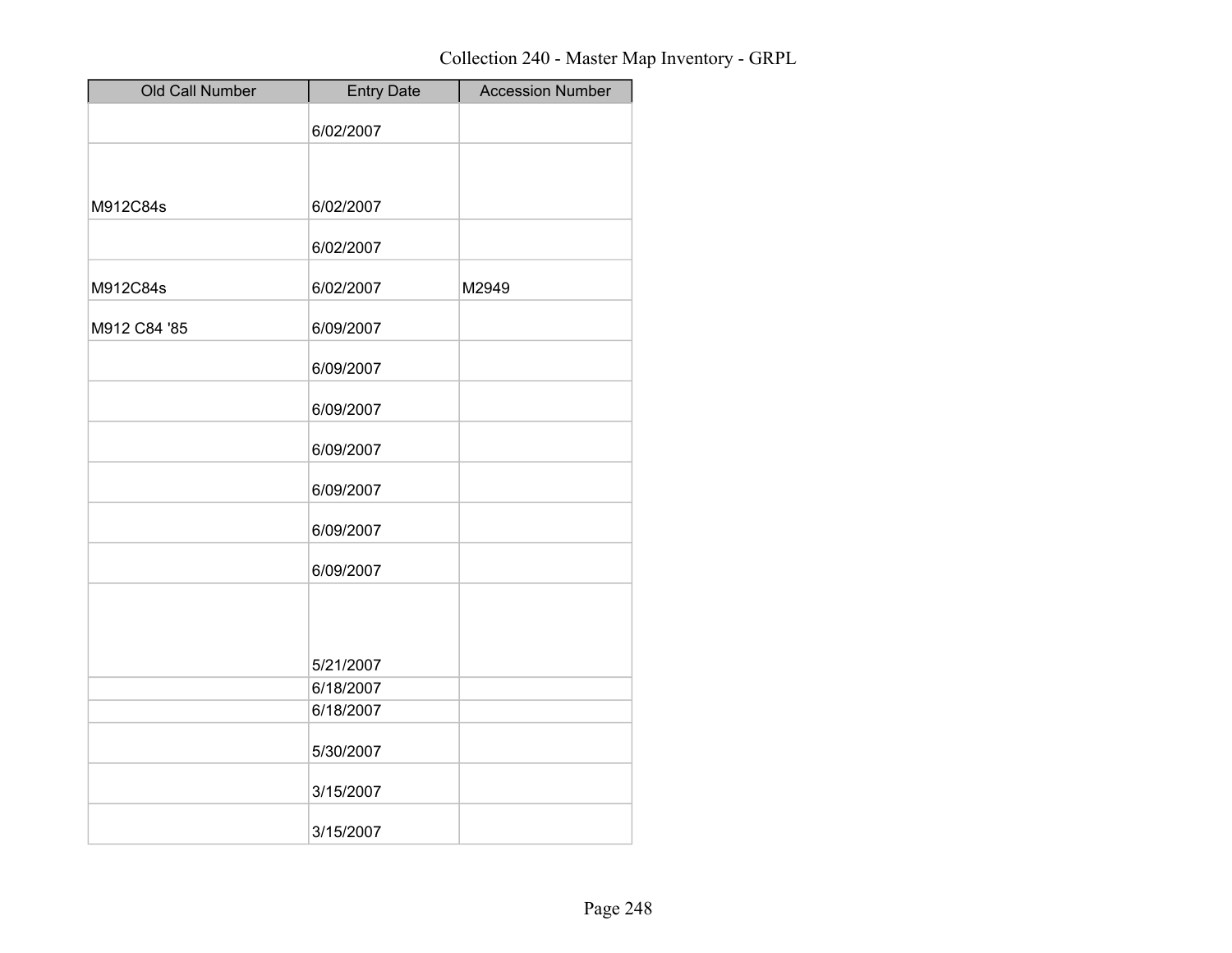| Old Call Number | <b>Entry Date</b> | <b>Accession Number</b> |
|-----------------|-------------------|-------------------------|
|                 |                   |                         |
| 796.6 Cy992     | 6/18/2007         |                         |
|                 |                   |                         |
|                 | 6/11/2007         |                         |
|                 | 5/24/2007         |                         |
|                 | 4/26/2007         |                         |
|                 | 4/26/2007         |                         |
|                 | 6/18/2007         |                         |
|                 | 5/12/2007         |                         |
|                 | 4/26/2007         |                         |
|                 | 5/12/2007         |                         |
|                 | 3/02/07           | 00.[5206].1             |
|                 | 6/02/2007         |                         |
| MKG912W151d     | 6/09/2007         |                         |
| MKG912W151d     | 3/01/07           | 00.[5205].1             |
|                 | 3/19/2009         |                         |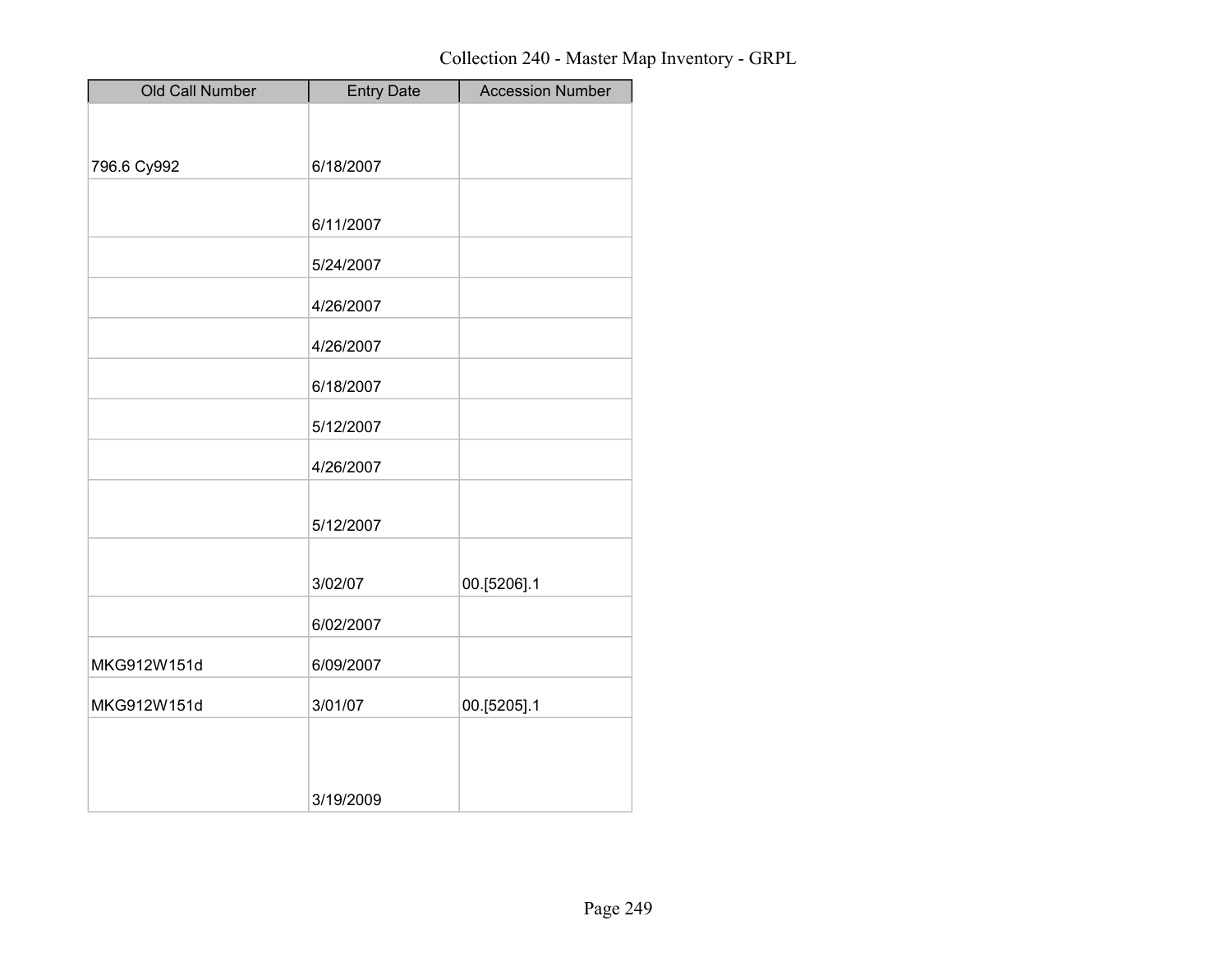| Old Call Number | <b>Entry Date</b> | <b>Accession Number</b> |
|-----------------|-------------------|-------------------------|
|                 |                   |                         |
|                 |                   |                         |
|                 | 3/19/2009         |                         |
|                 | 6/09/2007         |                         |
| MKG912W151g     | 3/01/07           | 00.[5229].1             |
| MKG912W151gr    | 6/09/2007         |                         |
|                 | 6/18/2007         |                         |
|                 | 4/26/2007         |                         |
| M37673 K79      | 2/115/2007        | <b>Stuart Fund</b>      |
|                 | 6/11/2007         |                         |
|                 | 6/11/2007         |                         |
| MMn912Un3       | 6/18/2007         | M1906                   |
|                 | 5/26/2007         |                         |
| M912 Un39n948   | 5/29/2007         |                         |
|                 |                   |                         |
| M912Un39n949    | 5/29/2007         |                         |
| None            |                   |                         |
|                 | 4/2/2002, 6/2007  | 2001.017.6              |
|                 | 2/23/2007         |                         |
|                 | 7/10/2001         | Unknown                 |
| M912Un39n91     | 5/29/2007         |                         |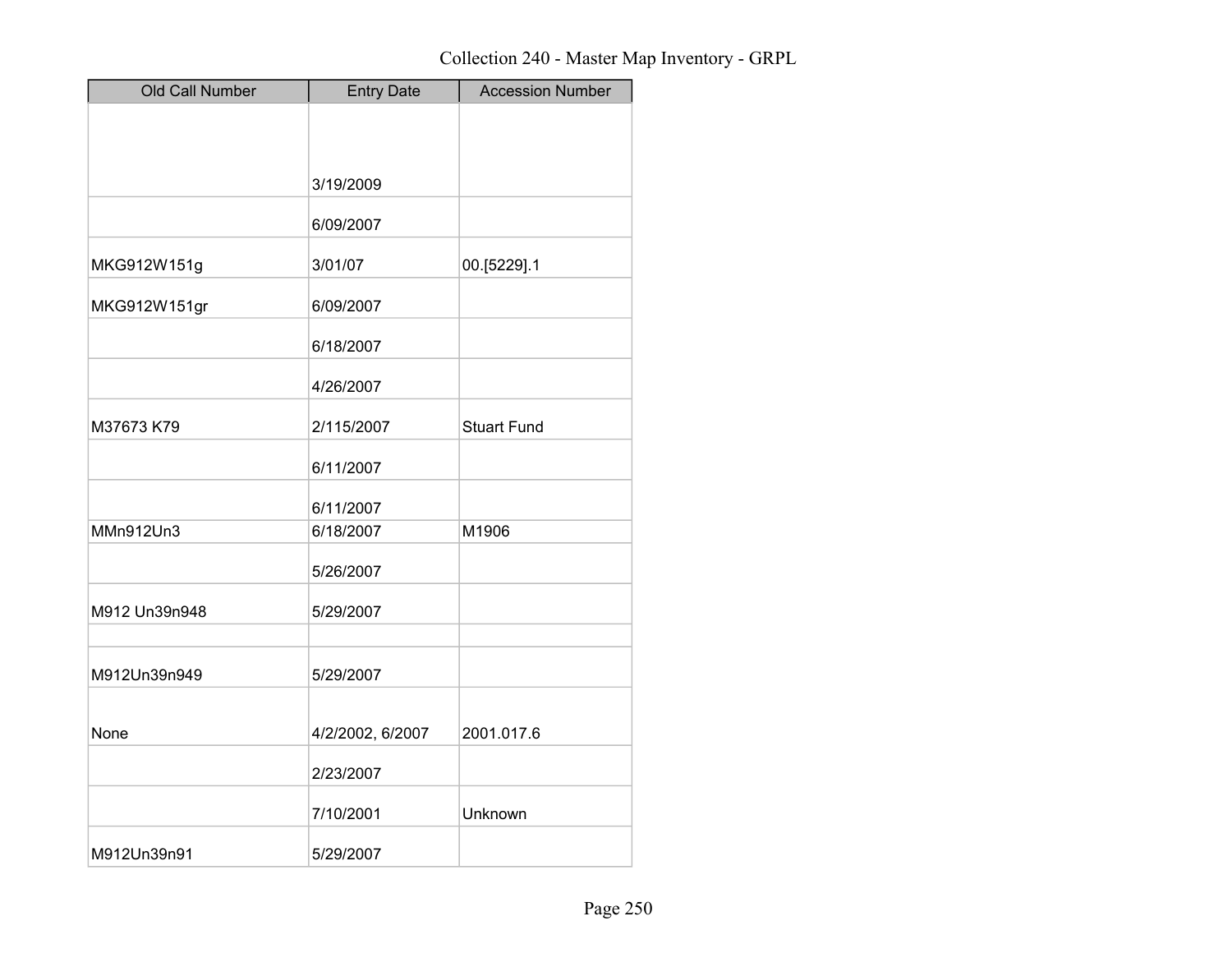| Old Call Number | <b>Entry Date</b>   | <b>Accession Number</b> |
|-----------------|---------------------|-------------------------|
|                 | 1/7/2003, 6/14/2007 |                         |
|                 | 3/16/2007           |                         |
| M912 77423 G76  | 3/15/2007           | <b>Stuart Fund</b>      |
| M912 Un36 ea    | 3/15/2007           | M1722                   |
|                 | 6/18/2007           |                         |
|                 | 6/18/2007           |                         |
|                 |                     |                         |
| M912J89         | 5/31/2007           |                         |
| M912Un39731     | 5/26/2007           |                         |
|                 | 5/26/2007           |                         |
|                 | 5/24/2007           |                         |
|                 | 5/24/2007           |                         |
|                 | 6/18/2007           |                         |
| none            | 2/9/07              |                         |
| None            | 9/29/2005           | P2005.038.1             |
|                 |                     |                         |
| None            | 9/29/2005           | P2005.038.2             |
|                 |                     |                         |
| None            | 7/28/2004           | 2004.051                |
|                 | 7/10/2001           | 98.066                  |
|                 | 6/11/2007           |                         |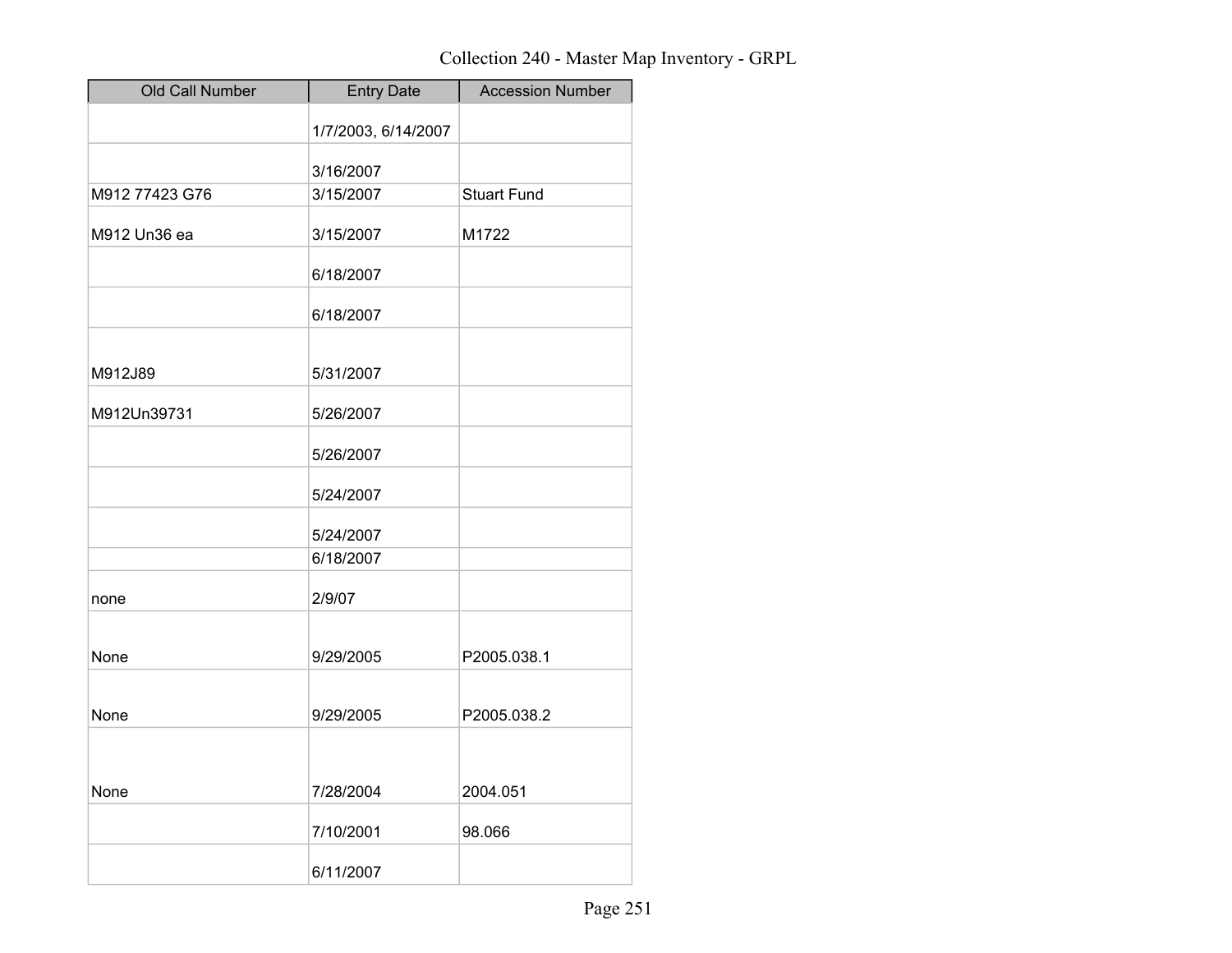| Old Call Number | <b>Entry Date</b> | <b>Accession Number</b> |
|-----------------|-------------------|-------------------------|
|                 |                   |                         |
|                 | 5/31/2007         |                         |
|                 |                   |                         |
|                 | 5/31/2007         |                         |
|                 |                   |                         |
|                 | 3/02/07           |                         |
| Mle 910.3 L54   | 3/23/2007         |                         |
|                 |                   |                         |
|                 |                   |                         |
|                 | 7/10/2001         | Unknown                 |
| M912F22G        | 5/29/2007         |                         |
| M912F22r        | 6/09/2007         | 70161                   |
|                 | 6/09/2007         |                         |
| M912 F22n '70   | 6/09/2007         | M4081                   |
|                 |                   |                         |
|                 | 3/01/07           | 00.[5213].1             |
|                 | 3/01/07           | 00.[5214].1             |
| M912 F22se '09  | 6/09/2007         | M4936                   |
| MZ912.F22       | 5/29/2007         |                         |
| R912.77434.F31  | 7/10/2001         | M5117 1936              |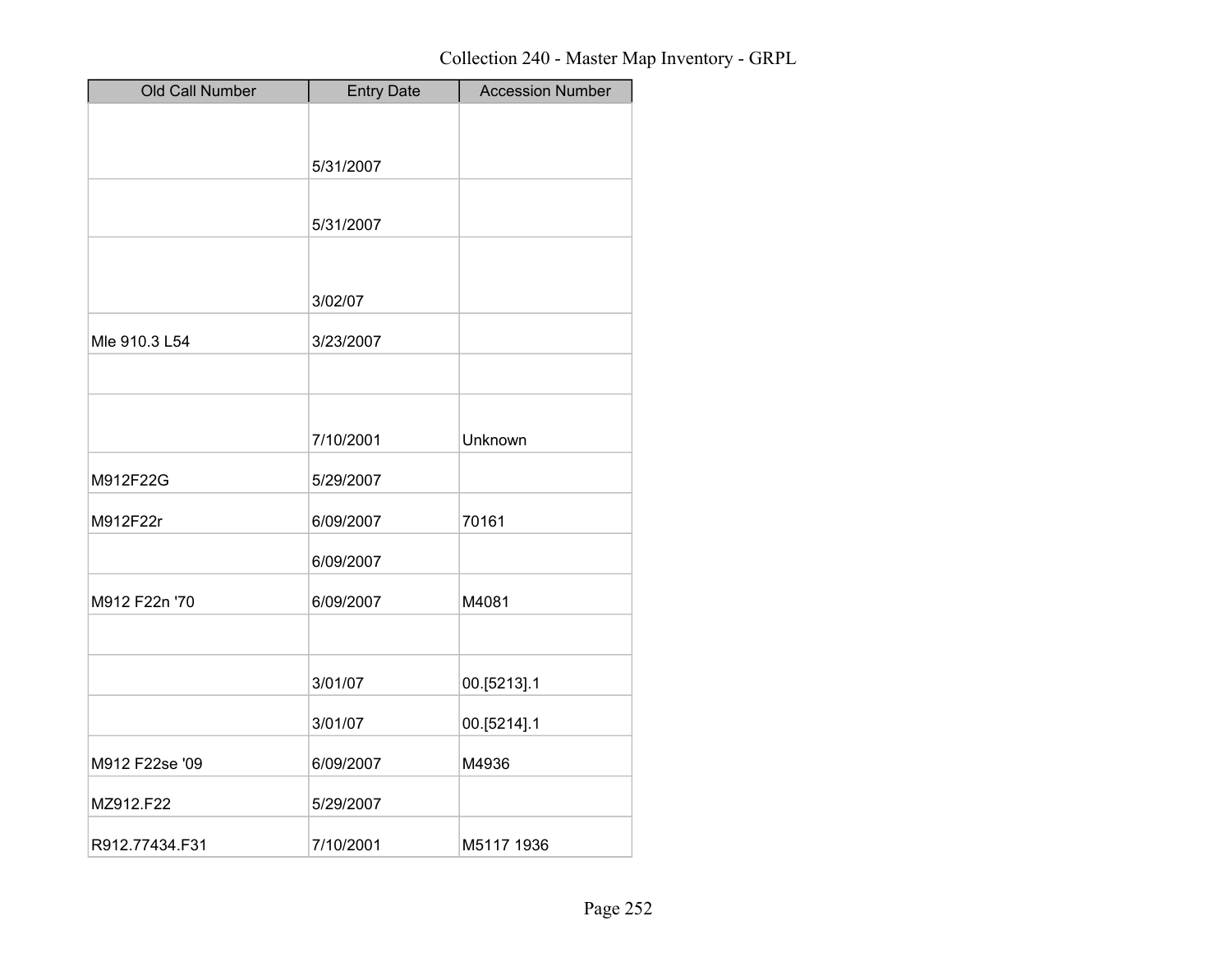| Old Call Number | <b>Entry Date</b> | <b>Accession Number</b> |
|-----------------|-------------------|-------------------------|
|                 | 4/26/2007         |                         |
|                 | 4/26/2007         |                         |
|                 | 6/18/2007         |                         |
|                 |                   |                         |
| M912.F48        | 5/23/2007         | M4428                   |
|                 | 6/18/2007         |                         |
|                 | 6/18/2007         |                         |
|                 | 6/18/2007         |                         |
|                 | 2/24/2007         |                         |
|                 | 6/07/2007         | 00.[5223].1             |
|                 | 5/26/2007         |                         |
|                 | 5/26/2007         |                         |
|                 | 5/12/2007         |                         |
|                 | 5/26/2007         |                         |
|                 | 5/26/2007         |                         |
| M912.775.Os4    | 2/15/2007         | P410                    |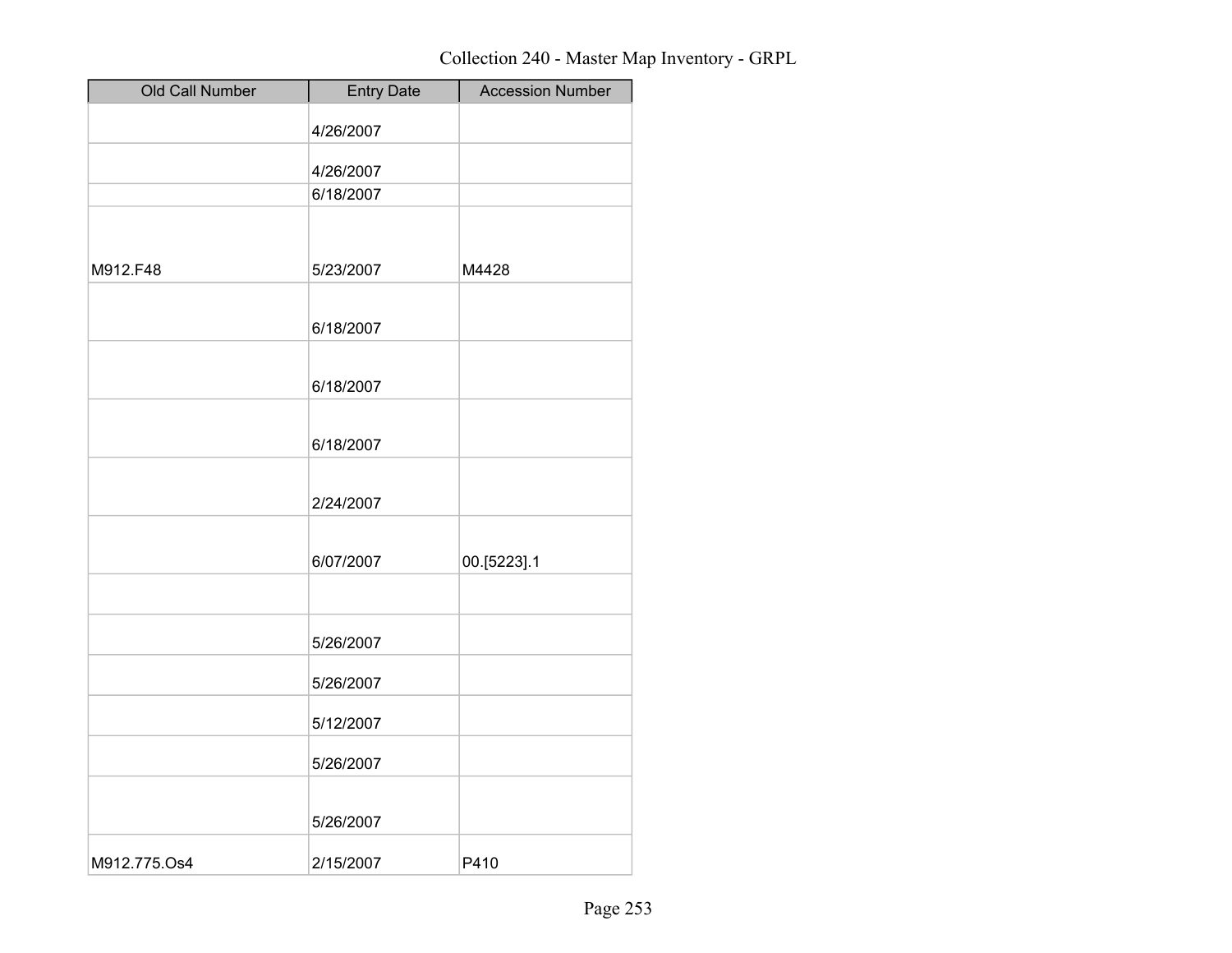| Old Call Number | <b>Entry Date</b> | <b>Accession Number</b> |
|-----------------|-------------------|-------------------------|
| M912Un39n897    | 5/26/2007         |                         |
|                 |                   |                         |
|                 | 5/26/2007         |                         |
|                 |                   |                         |
|                 |                   |                         |
| None            | 7/28/2004         | 2004.051                |
|                 | 5/31/2007,        |                         |
| M912N98f        | 5/19/2008         |                         |
|                 |                   |                         |
|                 | 6/18/2007         |                         |
| M912R39         |                   | P408                    |
|                 | 2/9/07            |                         |
|                 | 6/14/2007         |                         |
|                 | 5/26/2007         |                         |
|                 | 6/18/2007         |                         |
|                 | 6/18/2007         |                         |
|                 | 6/18/2007         |                         |
|                 | 5/23/2007         |                         |
| M912Un39n5      | 5/30/2007         | M1389                   |
|                 | 5/26/2007         |                         |
| M912Un39n9      | 5/29/2007         | M1850                   |
|                 |                   |                         |
| M912.Un39n 515  | 3/31/2009         | M4682                   |
|                 | 6/18/2007         |                         |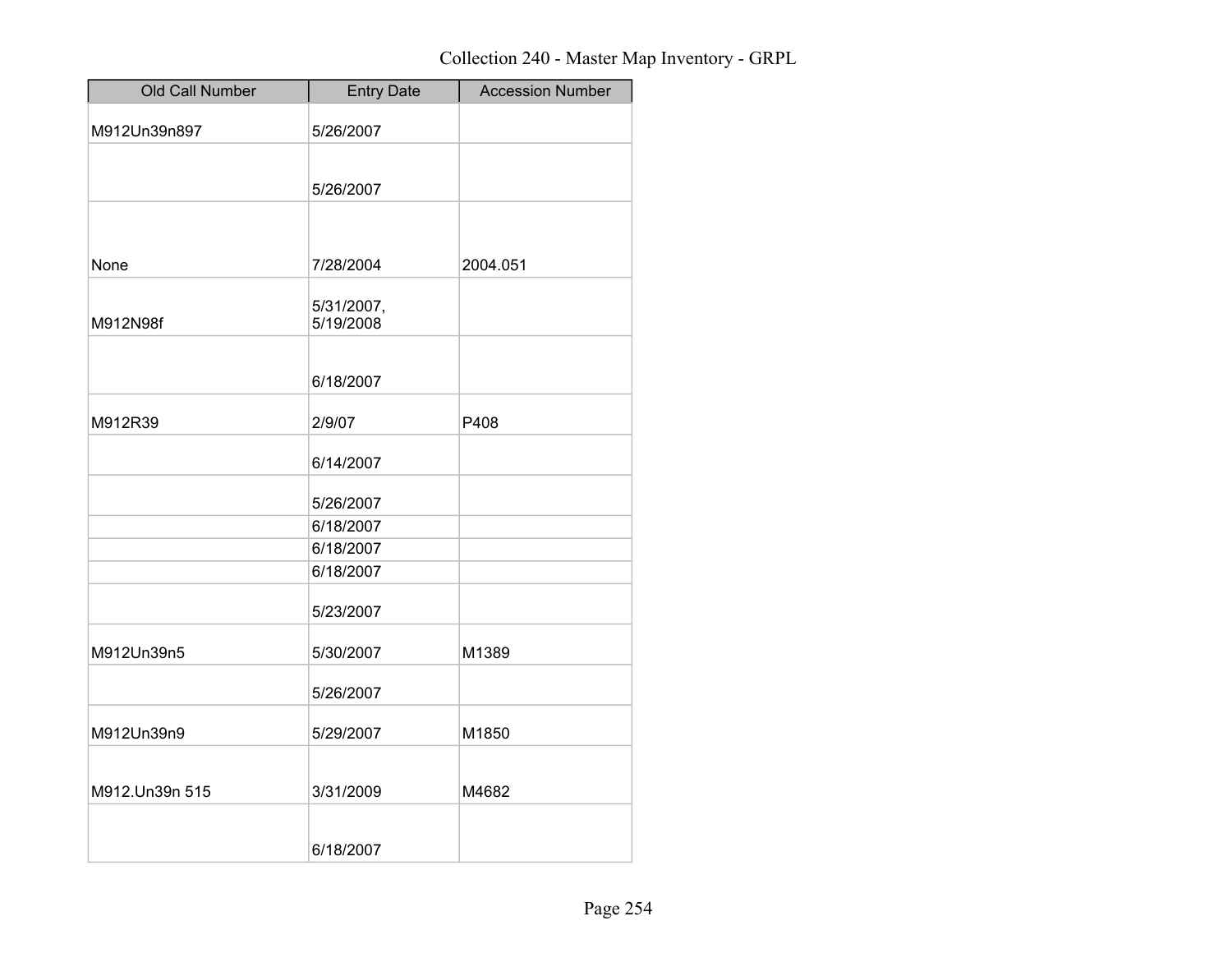| Old Call Number | <b>Entry Date</b>   | <b>Accession Number</b> |
|-----------------|---------------------|-------------------------|
|                 |                     |                         |
|                 | 6/18/2007           |                         |
|                 |                     |                         |
|                 | 4/25/2012           |                         |
|                 |                     |                         |
|                 | 6/18/2007           |                         |
|                 |                     |                         |
|                 | 4/25/2012           |                         |
|                 |                     |                         |
|                 | 6/18/2007           |                         |
|                 |                     |                         |
|                 | 6/18/2007           |                         |
|                 |                     |                         |
|                 | 6/18/2007           |                         |
|                 |                     |                         |
|                 | 6/18/2007           |                         |
|                 |                     |                         |
|                 | 6/18/2007           |                         |
|                 |                     |                         |
|                 | 6/18/2007           |                         |
|                 |                     |                         |
|                 |                     |                         |
|                 |                     |                         |
|                 | 3/18/2009           |                         |
|                 |                     |                         |
|                 | 6/14/2007, 4/3/2009 |                         |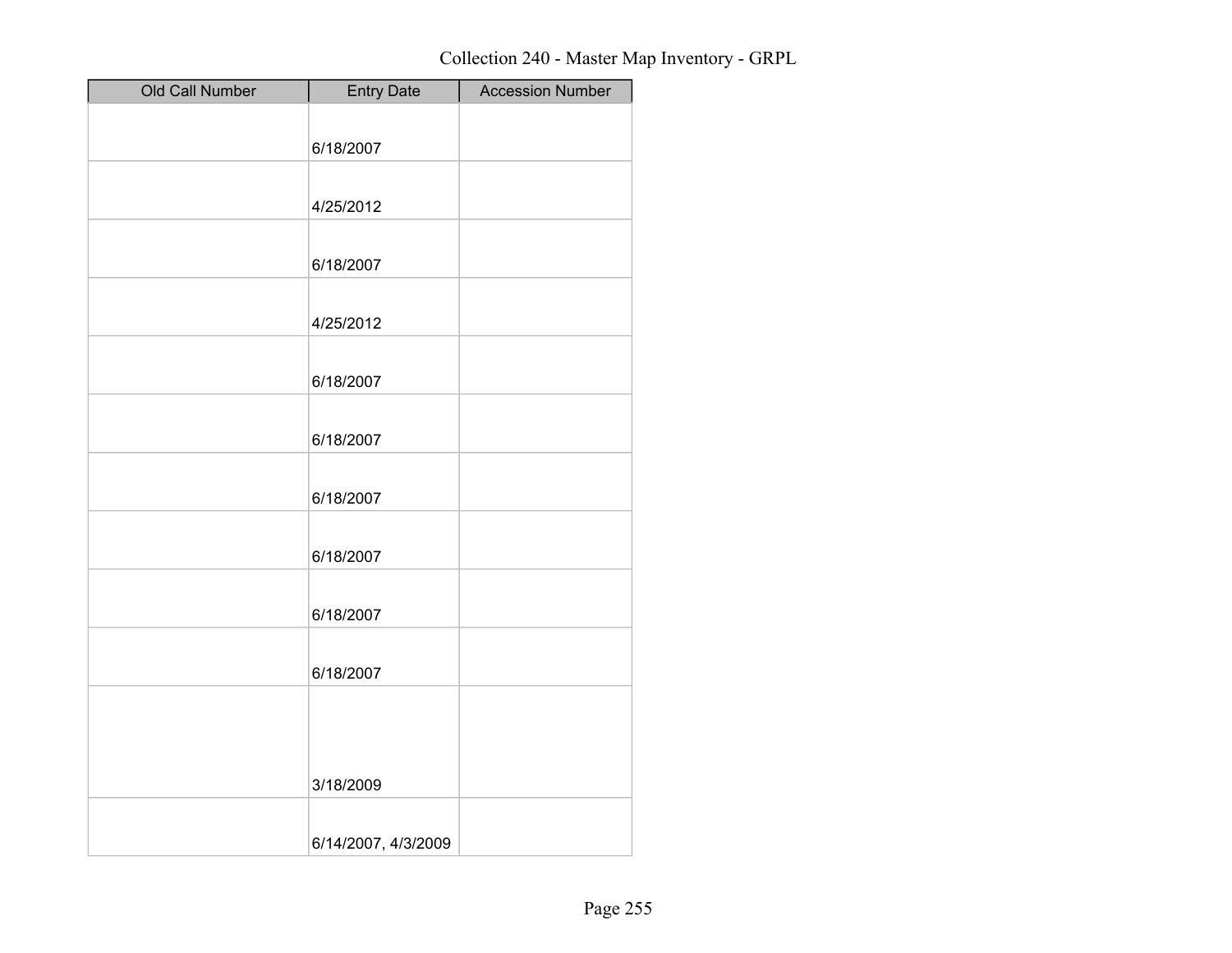| Old Call Number | <b>Entry Date</b> | <b>Accession Number</b> |
|-----------------|-------------------|-------------------------|
|                 | 6/09/2007         |                         |
|                 | 6/14/2007         |                         |
|                 | 3/01/07           |                         |
|                 |                   |                         |
|                 | 5/31/2007         |                         |
|                 | 6/11/2007         |                         |
|                 |                   |                         |
|                 | 3/01/07           |                         |
|                 |                   |                         |
|                 | 5/31/2007         |                         |
|                 |                   |                         |
| MKG711.B83b     |                   | 00.[2581].1             |
| M912B81         | 6/18/2007         |                         |
| M912 un 36 g    | 3/15/2007         | M1723                   |
| M912771L962     | 5/21/2007         |                         |
|                 |                   |                         |
|                 | 3/16/2007         |                         |
|                 | 6/09/2007         |                         |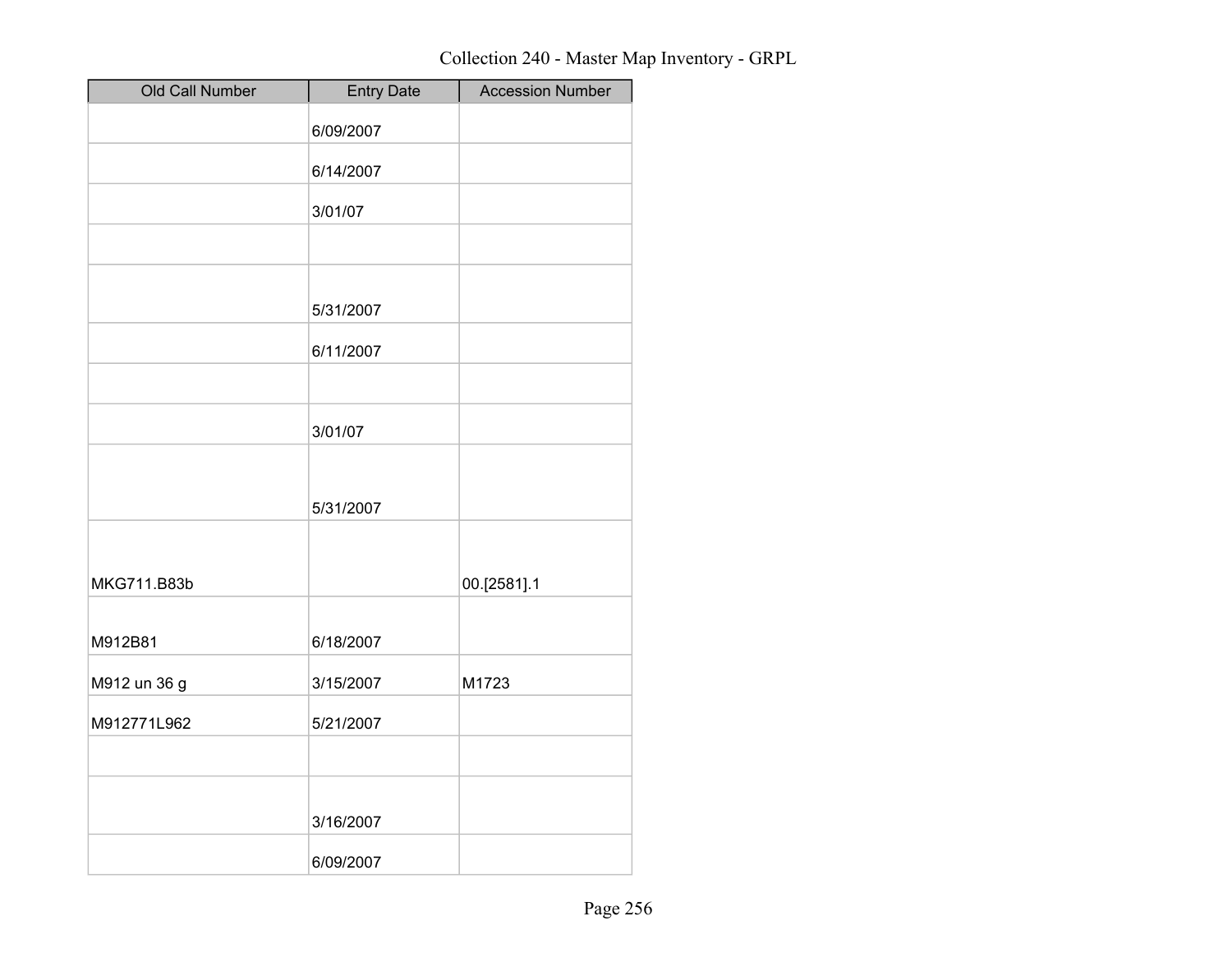| Old Call Number | <b>Entry Date</b> | <b>Accession Number</b> |
|-----------------|-------------------|-------------------------|
|                 |                   |                         |
|                 |                   |                         |
| M912.F22m       | 5/30/2007         |                         |
|                 |                   |                         |
|                 | 6/09/2007         |                         |
| MZ912 UN3       | 2/24/2007         |                         |
| MZ 912 M58m     | 2/24/2007         |                         |
|                 |                   |                         |
| M912 Un3s       | 2/24/2007         |                         |
|                 |                   |                         |
|                 | 3/02/07           |                         |
|                 |                   |                         |
| MY912Un3        | 6/02/2007         | M1758                   |
|                 |                   |                         |
|                 | 2/23/2007         |                         |
| <b>T6NR13W</b>  | 2/23/2007         |                         |
|                 | 3/24/2007         |                         |
|                 | 6/09/2007         |                         |
|                 | 6/18/2007         |                         |
|                 | 5/26/2007         |                         |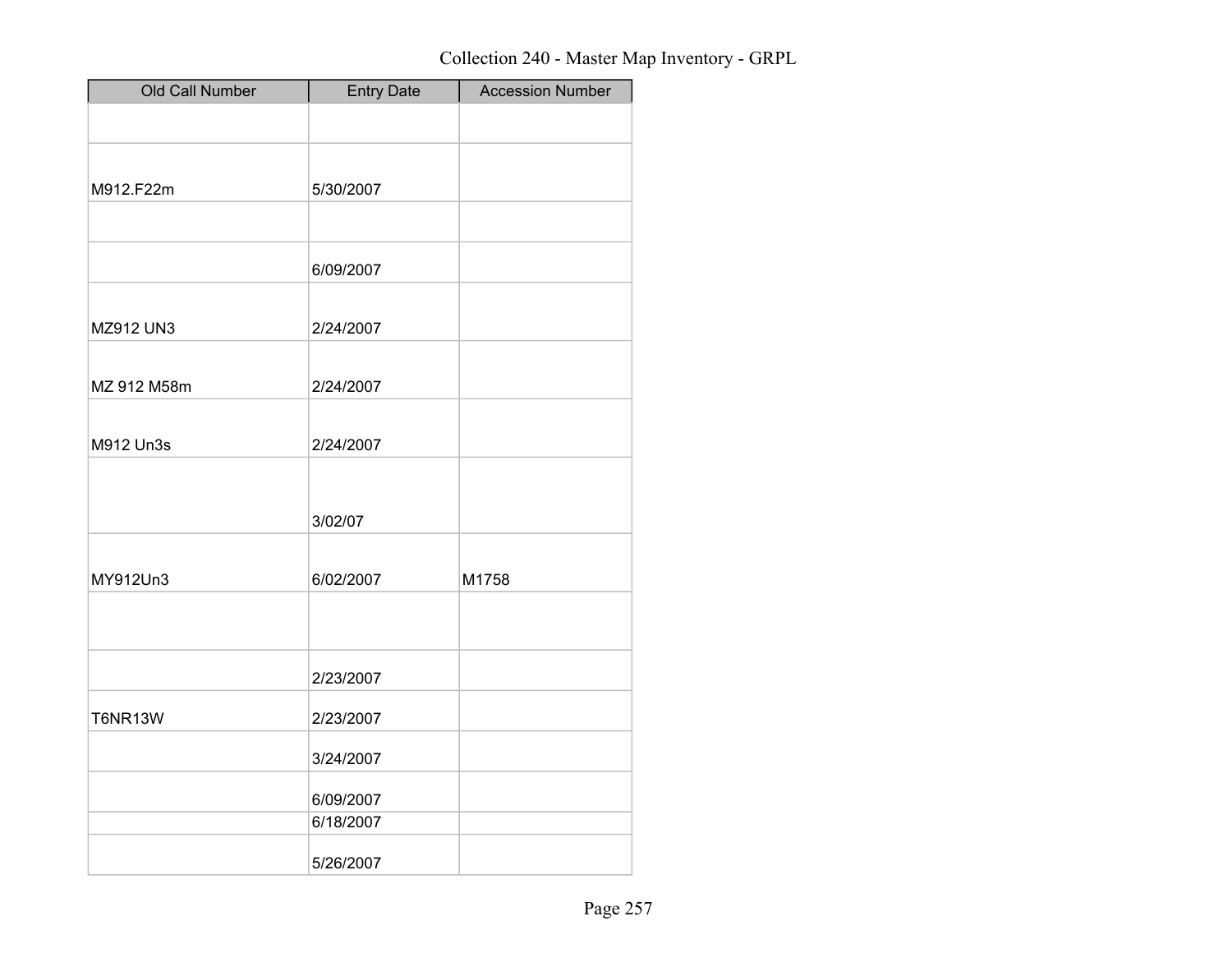| Old Call Number | <b>Entry Date</b>       | <b>Accession Number</b> |
|-----------------|-------------------------|-------------------------|
|                 |                         |                         |
|                 |                         |                         |
|                 | 5/26/2007               |                         |
|                 | 5/12/2007               |                         |
| None            | 11/24/2003              | P2003.020               |
| M912Un39n93 1:2 | 5/29/2007               |                         |
|                 | 6/09/2007               |                         |
|                 | 6/09/2007               |                         |
|                 | 6/11/2007               |                         |
|                 | 5/26/2007               |                         |
| M917.7455.G762  | 7/10/2001               | Unknown                 |
|                 | 7/10/2001               | Unknown                 |
|                 | 6/02/2007,<br>3/18/2009 |                         |
|                 | 6/14/2007               |                         |
|                 | 6/14/2007               |                         |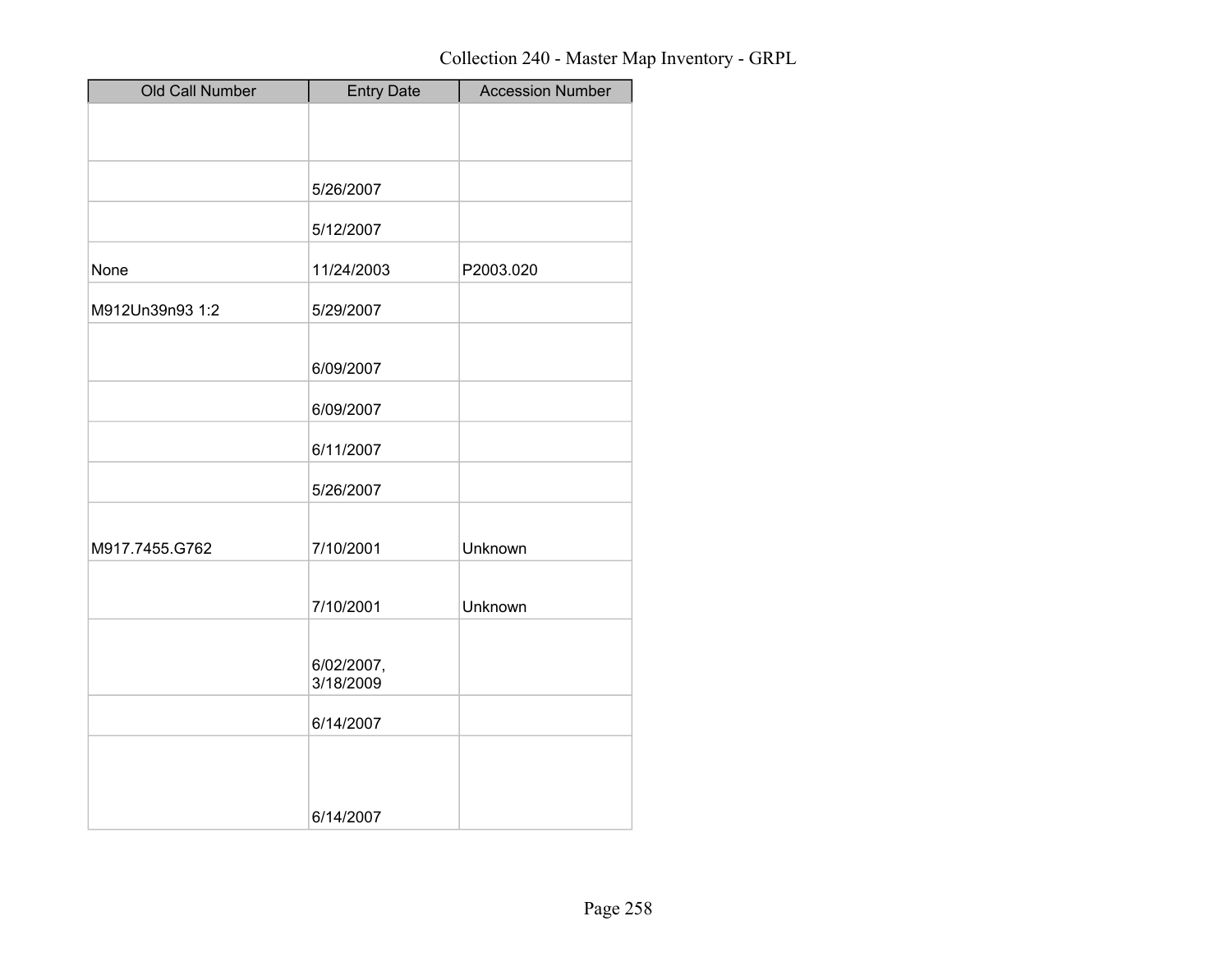| Old Call Number | <b>Entry Date</b> | <b>Accession Number</b> |
|-----------------|-------------------|-------------------------|
|                 |                   |                         |
|                 | 6/06/2007         | 2003.030c               |
|                 |                   |                         |
|                 |                   |                         |
| MKG912N32G'36   | 6/14/2007         | M4970                   |
|                 |                   |                         |
|                 | 6/14/2007         |                         |
|                 |                   |                         |
| M91. G76396     | 6/09/2007         |                         |
|                 | 6/02/2007,        |                         |
| MKG912N32g:2    | 3/31/2009         | M4307, Stuart fund      |
|                 | 6/09/2007         |                         |
|                 | 6/02/2007         |                         |
|                 | 6/11/2007         |                         |
|                 | 2/24/2007         |                         |
|                 |                   |                         |
|                 | 12/30/2007        | 00.[5318].1             |
|                 |                   |                         |
|                 | 6/14/2007         |                         |
|                 |                   |                         |
|                 |                   |                         |
|                 | 6/09/2007         |                         |
| M912.77456 C151 | 2/23/2007         | <b>Stuart Fund</b>      |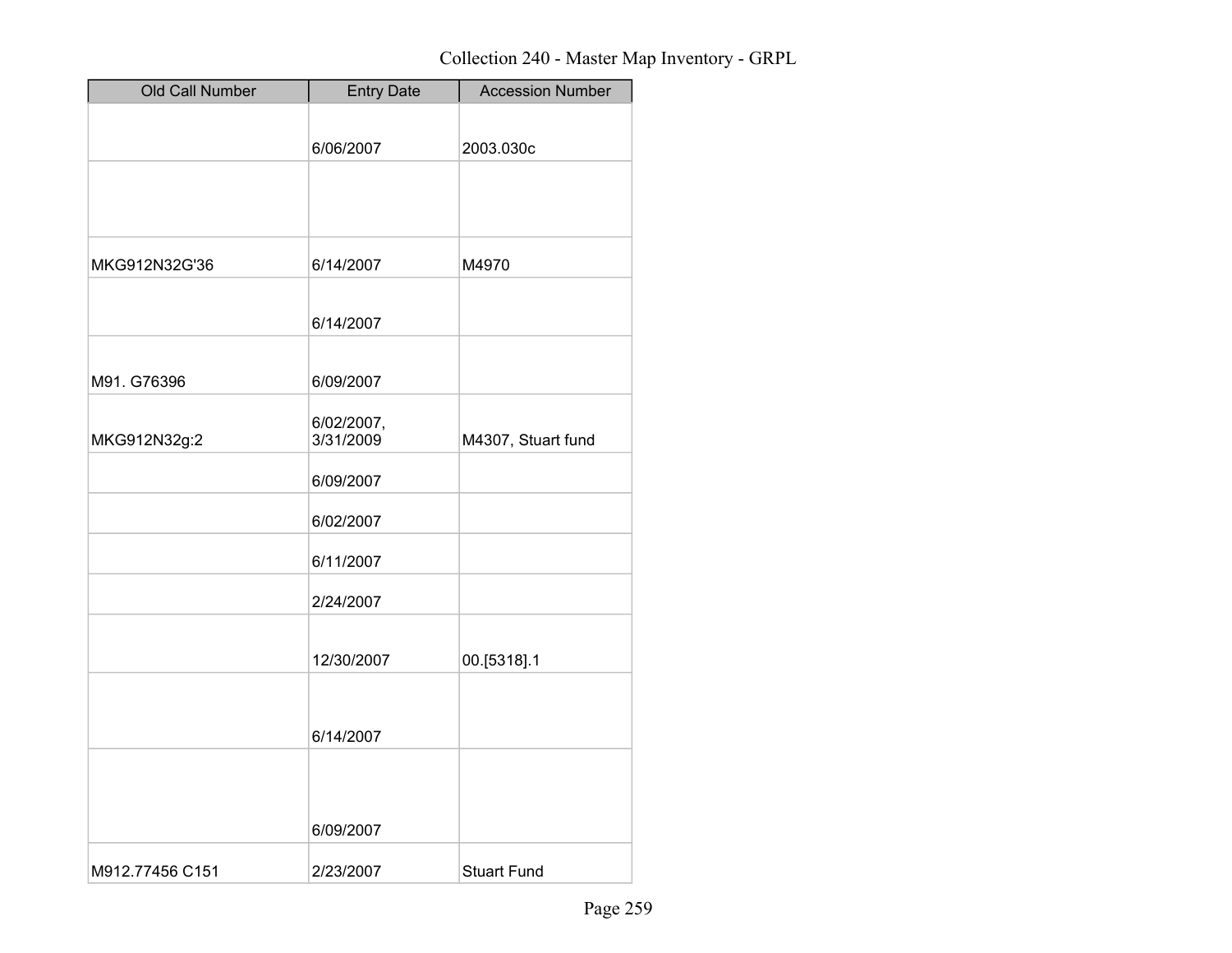| Old Call Number | <b>Entry Date</b>       | <b>Accession Number</b> |
|-----------------|-------------------------|-------------------------|
|                 |                         |                         |
|                 | 10/31/2001,<br>6/14/200 |                         |
|                 |                         |                         |
|                 | 1/7/2003                |                         |
|                 | 6/04/2007               | P2003.002               |
| MKG912W151s     | 06/09/2007              |                         |
| MKG912W151m     |                         |                         |
|                 |                         |                         |
|                 |                         |                         |
|                 |                         |                         |
|                 |                         |                         |
|                 | 5/12/2007               | 2007.056.2              |
|                 | 4/3/2009                | Unknown                 |
|                 | 6/11/2007               |                         |
|                 |                         |                         |
|                 | 6/11/2007               |                         |
|                 |                         |                         |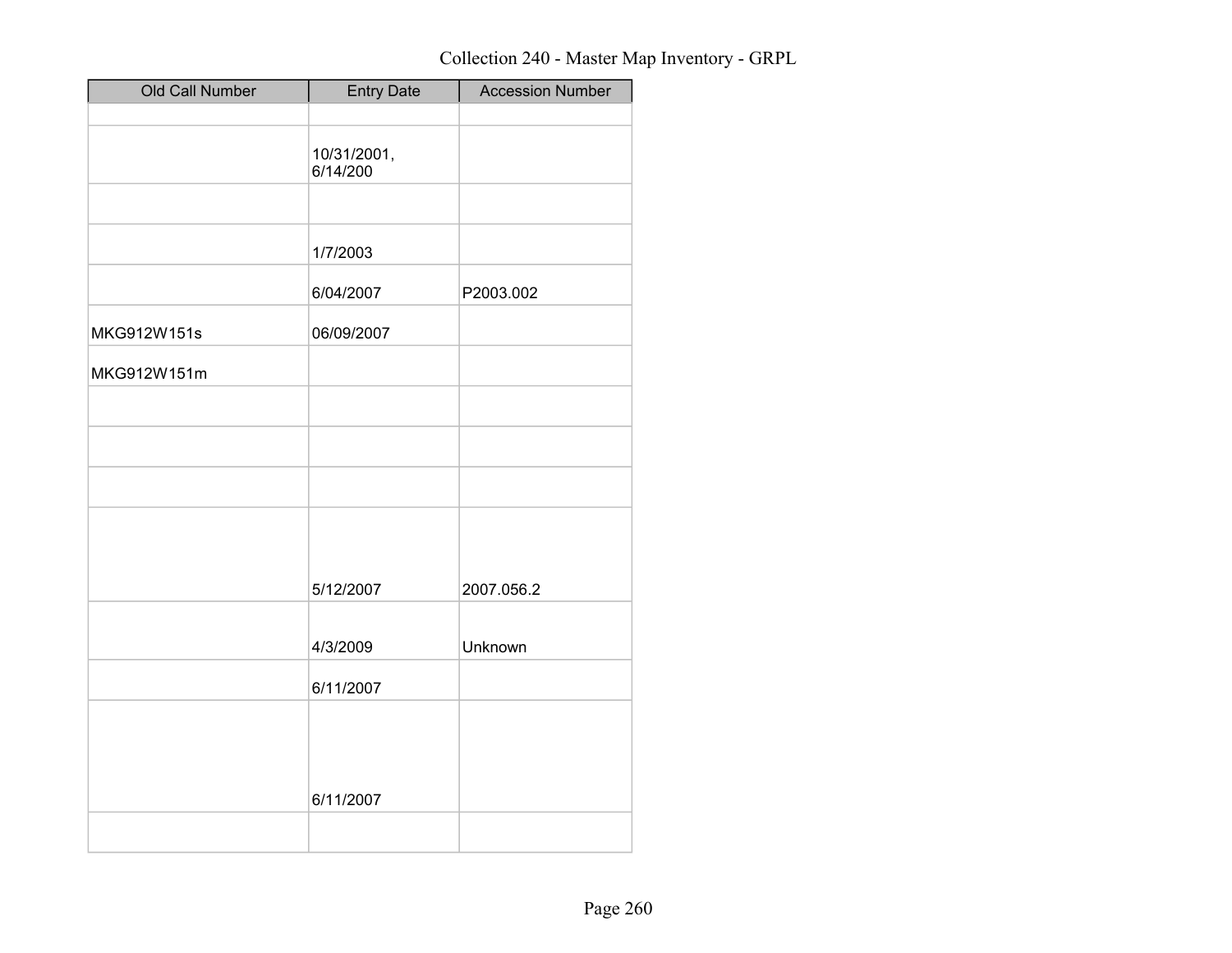| Old Call Number      | <b>Entry Date</b> | <b>Accession Number</b> |
|----------------------|-------------------|-------------------------|
|                      | 6/02/2007         |                         |
|                      | 6/02/2007         |                         |
|                      | 6/14/2007         |                         |
|                      | 6/14/2007         |                         |
|                      | 6/11/2007         |                         |
|                      | 6/11/2007         |                         |
| None                 | 7/22/2004         | None                    |
| M912.77455 G762      | 2/23/2007         |                         |
|                      | 2/24/2007         | 00.[5227].1             |
|                      | 6/11/2007         |                         |
| M912.77455 M329 1833 | 2/23/2007         |                         |
|                      | 6/11/2007         |                         |
|                      | 6/02/2007         |                         |
|                      | 6/14/2007         |                         |
|                      | 6/14/2007         |                         |
|                      | 6/14/2007         |                         |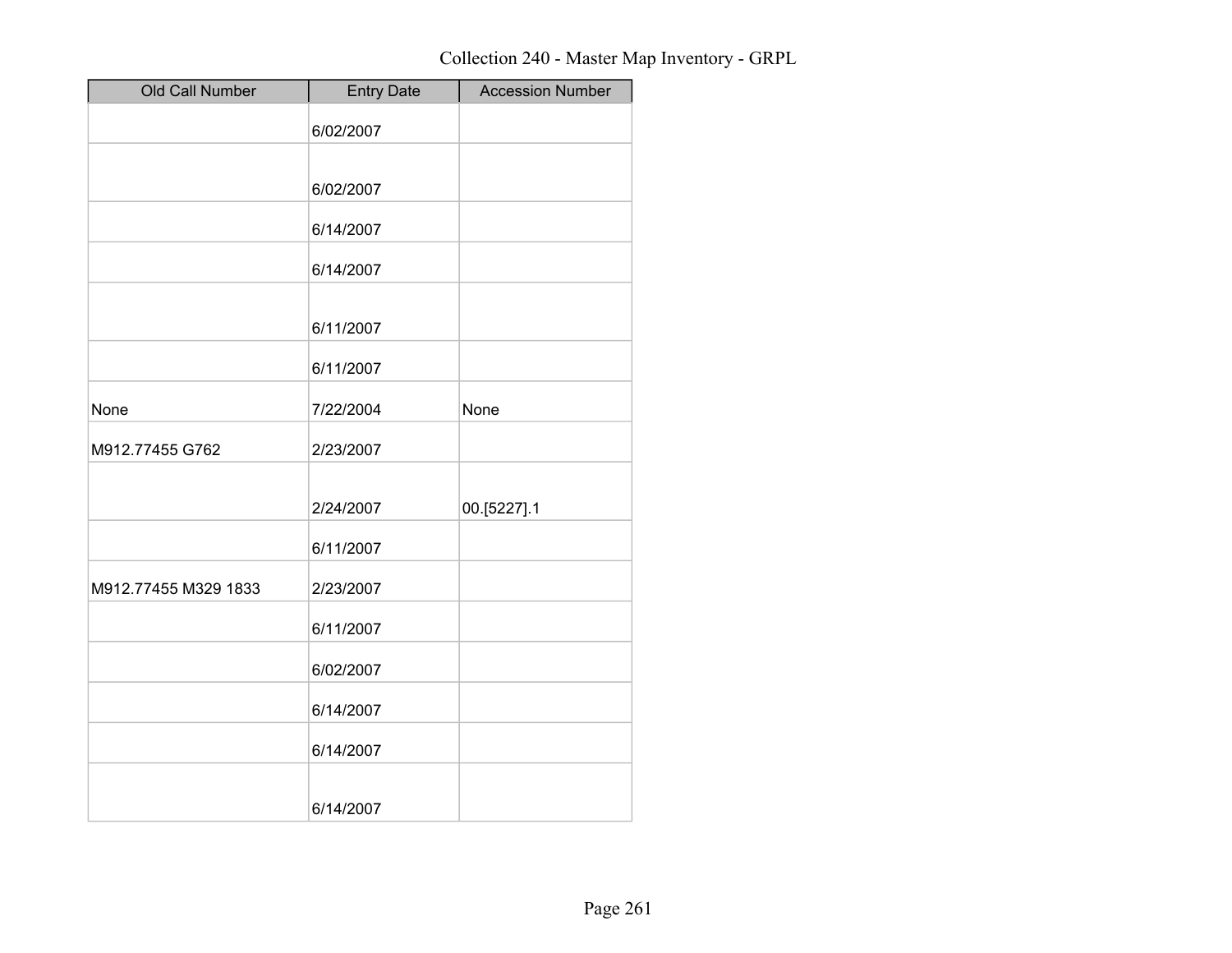| Old Call Number   | <b>Entry Date</b> | <b>Accession Number</b> |
|-------------------|-------------------|-------------------------|
|                   |                   |                         |
|                   |                   |                         |
| M912.77456 G762gr | 2/23/2007         | <b>Stuart Fund</b>      |
|                   |                   |                         |
| MKG912Wisit       | 6/14/2007         |                         |
|                   |                   |                         |
|                   | 3/01/07           | 00.[5202].1             |
|                   |                   |                         |
|                   | 11/24/2003,       |                         |
| None              | 6/14/200          | P2003.020               |
|                   | 7/10/2001         | Unknown                 |
| M912.77456 R869f  | 2/23/2007         |                         |
| M912.77456 G443   | 2/23/2007         |                         |
| M912.77456 L989t  | 2/23/2007         | <b>Stuart Fund</b>      |
|                   | 2/23/2007         | 283139                  |
|                   |                   |                         |
|                   |                   |                         |
|                   |                   |                         |
|                   |                   |                         |
|                   | rev. 2/27/2006    |                         |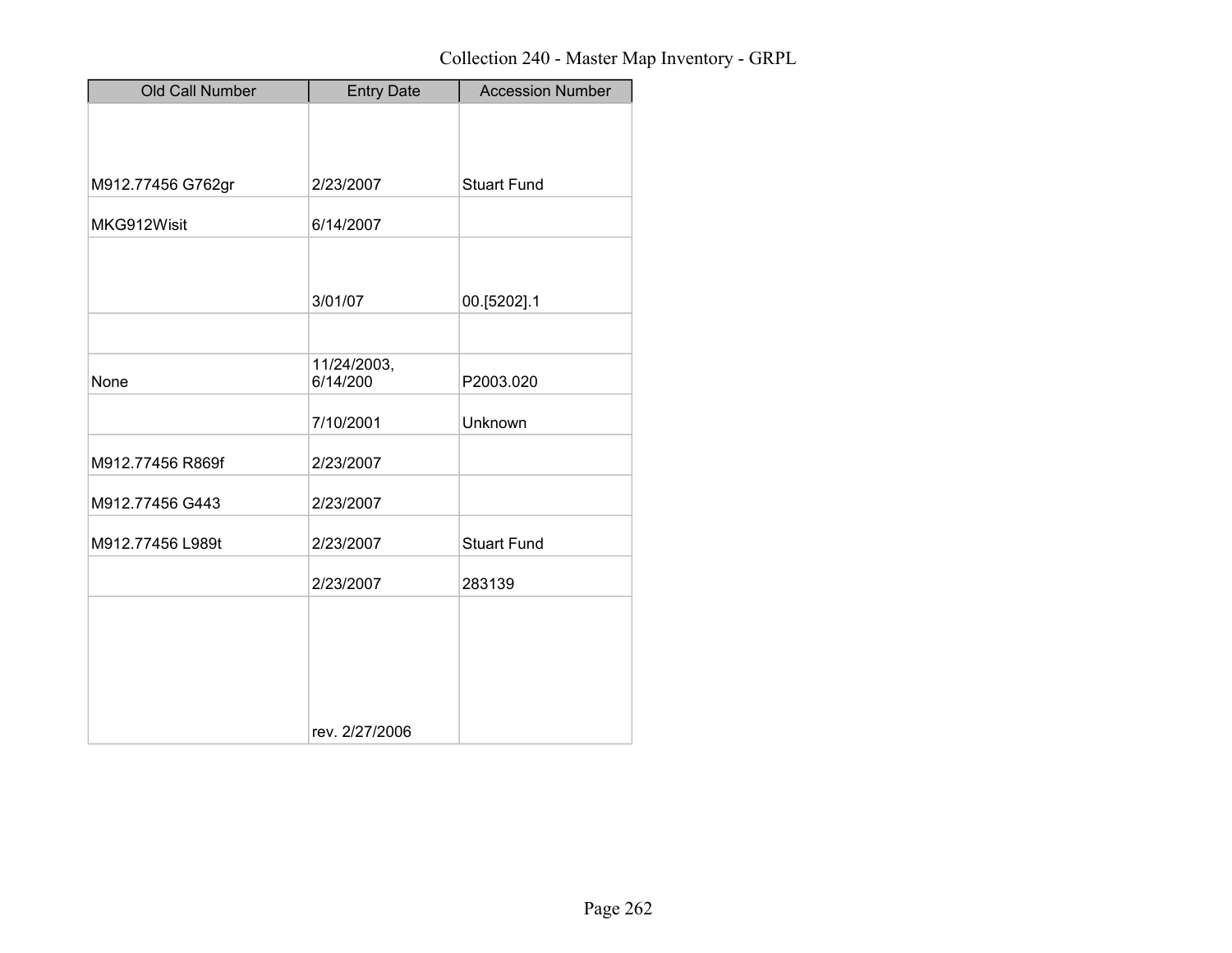| Old Call Number | <b>Entry Date</b>       | <b>Accession Number</b> |
|-----------------|-------------------------|-------------------------|
|                 |                         |                         |
|                 |                         |                         |
|                 |                         |                         |
|                 |                         |                         |
|                 |                         |                         |
|                 | rev. 2/27/2006          |                         |
|                 |                         |                         |
|                 |                         |                         |
|                 |                         |                         |
|                 |                         |                         |
|                 | rev. 2/27/2006          |                         |
|                 |                         |                         |
|                 |                         |                         |
|                 |                         |                         |
|                 |                         |                         |
|                 |                         |                         |
|                 | rev. 2/27/2006          |                         |
|                 |                         |                         |
|                 |                         |                         |
| None            | 3/30/2002,<br>6/14/2007 | P2002.036.1             |
|                 |                         |                         |
|                 |                         |                         |
| MKG912.C67      | 6/07/2007               | M4162 [00.[5281].1      |
|                 |                         |                         |
|                 |                         |                         |
|                 | 6/02/2007,              |                         |
|                 | 3/18/2009               |                         |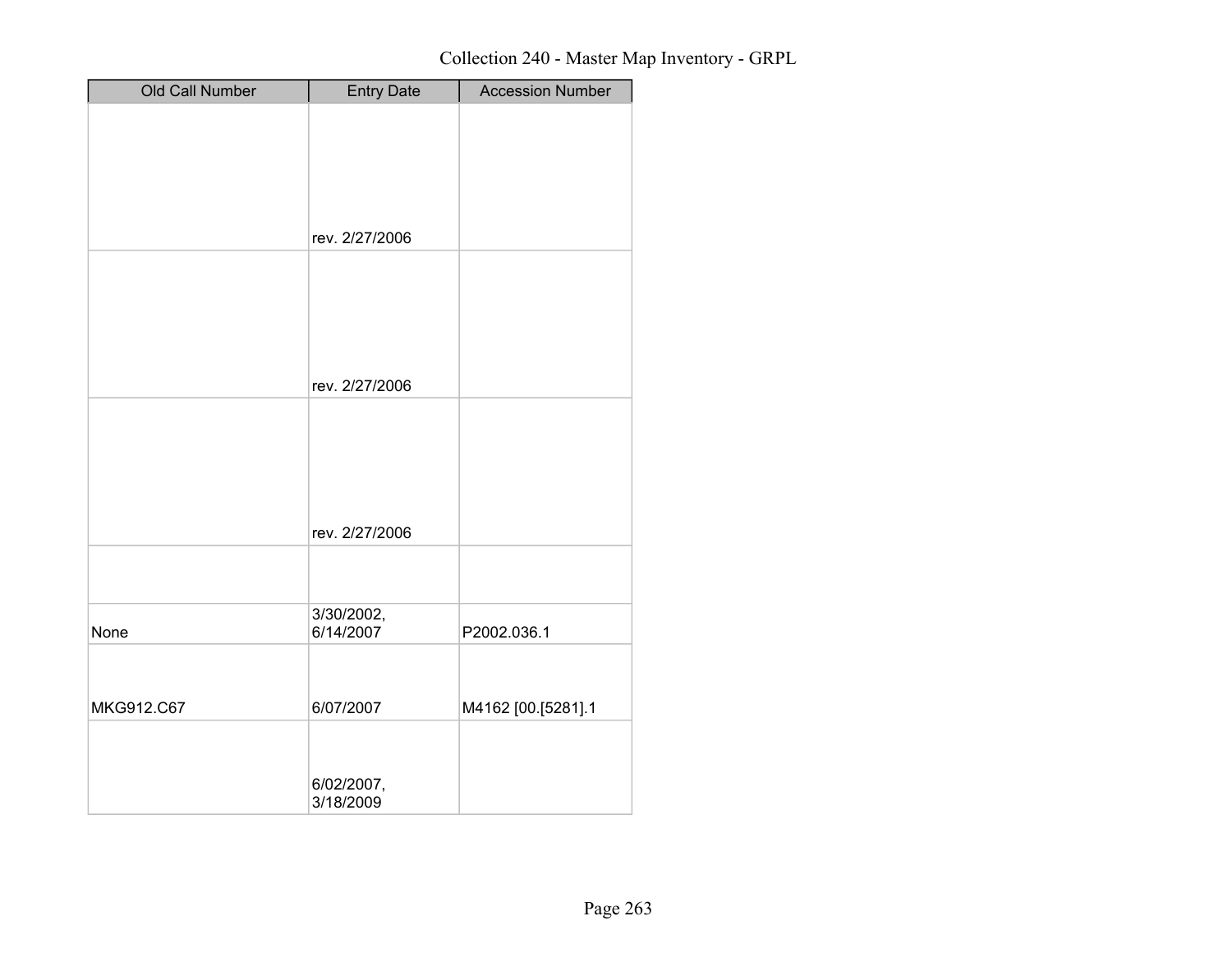| Old Call Number     | <b>Entry Date</b> | <b>Accession Number</b> |
|---------------------|-------------------|-------------------------|
|                     |                   |                         |
|                     |                   |                         |
|                     | 3/18/2009         |                         |
|                     |                   |                         |
|                     | 3/18/2009         |                         |
|                     |                   |                         |
| M912.77456 G762g    | 2/23/2007         | <b>Stuart Fund</b>      |
|                     |                   |                         |
|                     | 05/01/2013        | 2013.009                |
| M912.77456.Sh72 c.2 | 6/14/2007         |                         |
| M912.77456.Sh722    | 6/14/2007         | Old M4768               |
|                     |                   |                         |
| M912Un3 pts. 1-11   | 6/09/2007         |                         |
|                     | 6/18/2007         |                         |
|                     |                   |                         |
|                     | 6/18/2007         |                         |
|                     |                   |                         |
|                     | 6/18/2007         |                         |
|                     |                   |                         |
|                     | 6/18/2007         |                         |
|                     | 6/18/2007         |                         |
|                     |                   |                         |
|                     | 2/23/2007         |                         |
|                     |                   |                         |
|                     | 6/14/2007         |                         |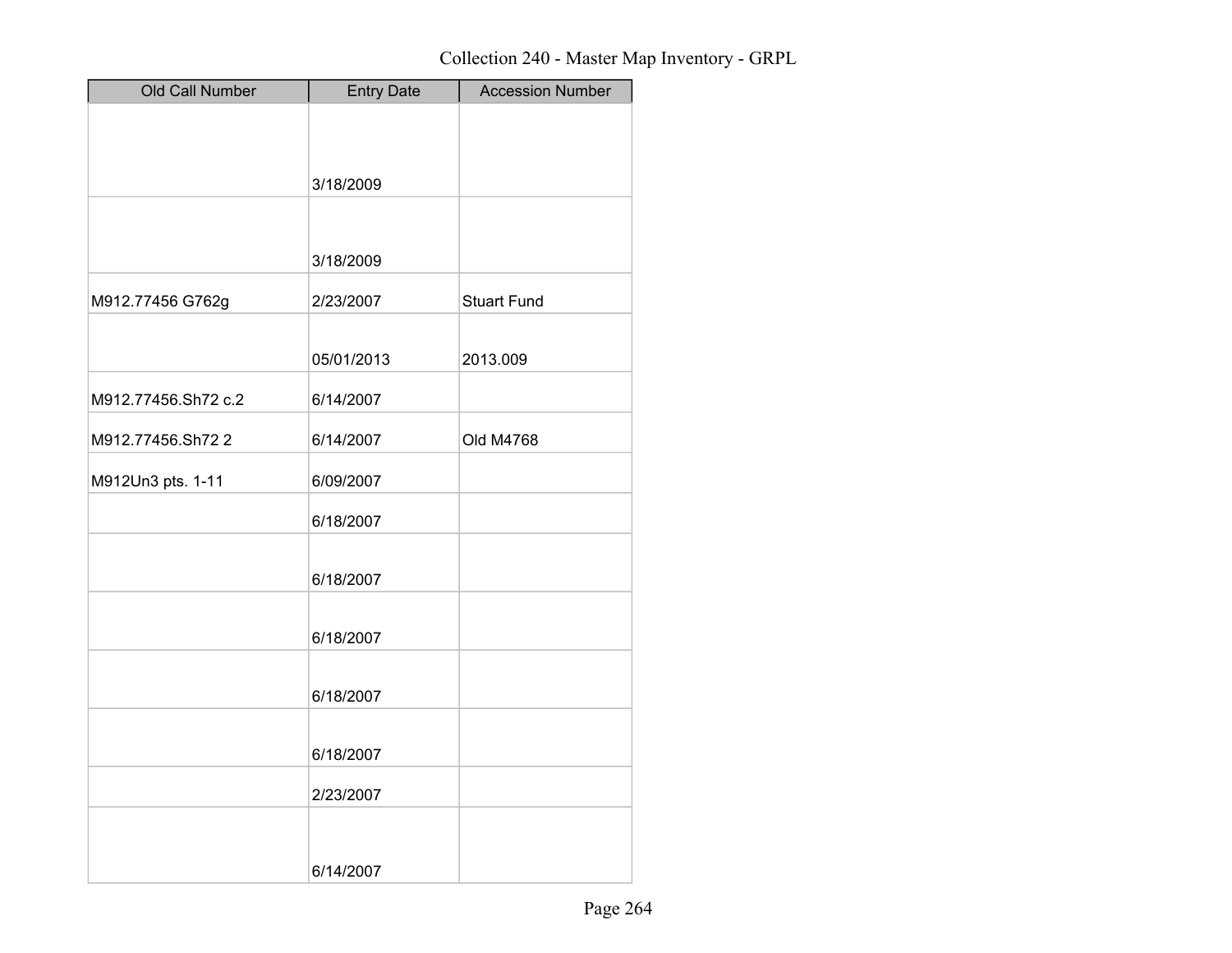| Old Call Number | <b>Entry Date</b> | <b>Accession Number</b> |
|-----------------|-------------------|-------------------------|
|                 | 5/26/2007         |                         |
|                 | 1/7/2003          |                         |
| M91271.G76      | 6/09/2007         |                         |
| none            | 2/9/07            |                         |
|                 |                   |                         |
|                 | 7/10/2001         | Unknown                 |
|                 | 7/10/2001         | Unknown                 |
|                 | 7/10/2001         | Unknown                 |
|                 | 7/10/2001         | Unknown                 |
|                 | 7/10/2001         | Unknown                 |
|                 | 7/10/2001         | Unknown                 |
|                 | 7/10/2001         | Unknown                 |
|                 | 3/11/2004         | 00.[2760].1             |
|                 | 7/10/2001         | Unknown                 |
|                 | 7/10/2001         | Unknown                 |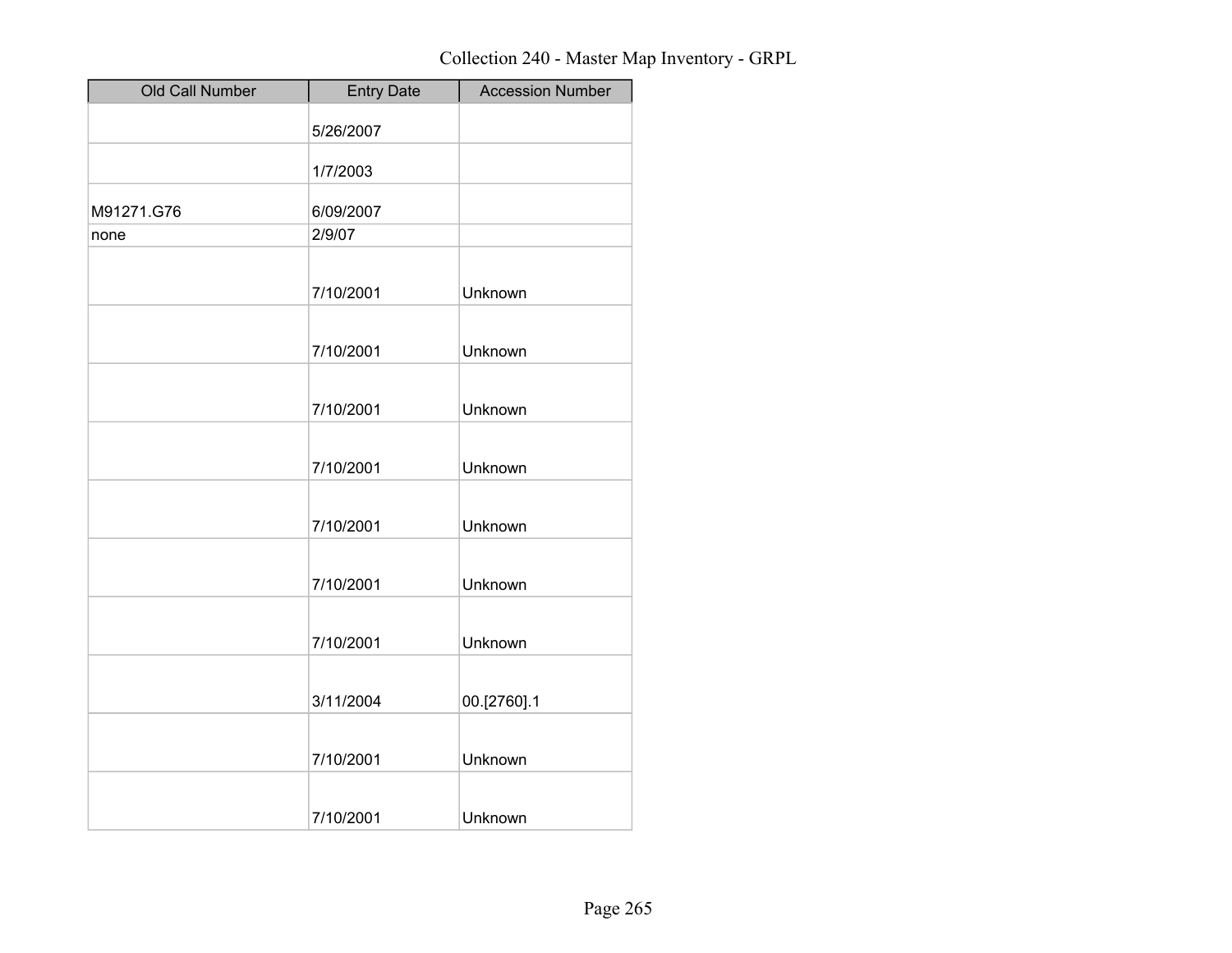| Old Call Number | <b>Entry Date</b>       | <b>Accession Number</b> |
|-----------------|-------------------------|-------------------------|
|                 |                         |                         |
|                 | 3/11/2004               | P2004.020               |
|                 |                         |                         |
|                 | 3/11/2004               | P2004.021               |
|                 | 3/11/2004               | P2004.019               |
| M912.77449 G772 | 2/23/2007               | G.H. Carroll            |
| M912 un36gt     | 3/16/2007               | M1374                   |
|                 |                         |                         |
|                 | 6/14/2007               |                         |
|                 | 5/12/2007               | 2000.063                |
| MKG912N32g      | 6/02/2007               | M3529                   |
|                 | 6/14/2007               |                         |
|                 | 6/14/2007               |                         |
|                 |                         |                         |
|                 | 5/29/2002               | Unknown                 |
|                 | 6/04/2007               |                         |
|                 | 6/04/2007               | P2006.028.24            |
| None            | 11/24/2003,<br>6/14/200 | P2003.020               |
| None            | 5/22/2006               | P2006.028.024           |
| None            | 11/24/2003,<br>6/14/200 | P2003.020               |
| MKG912.P32      | 6/14/2007               | M3099                   |
|                 | 5/12/2007               |                         |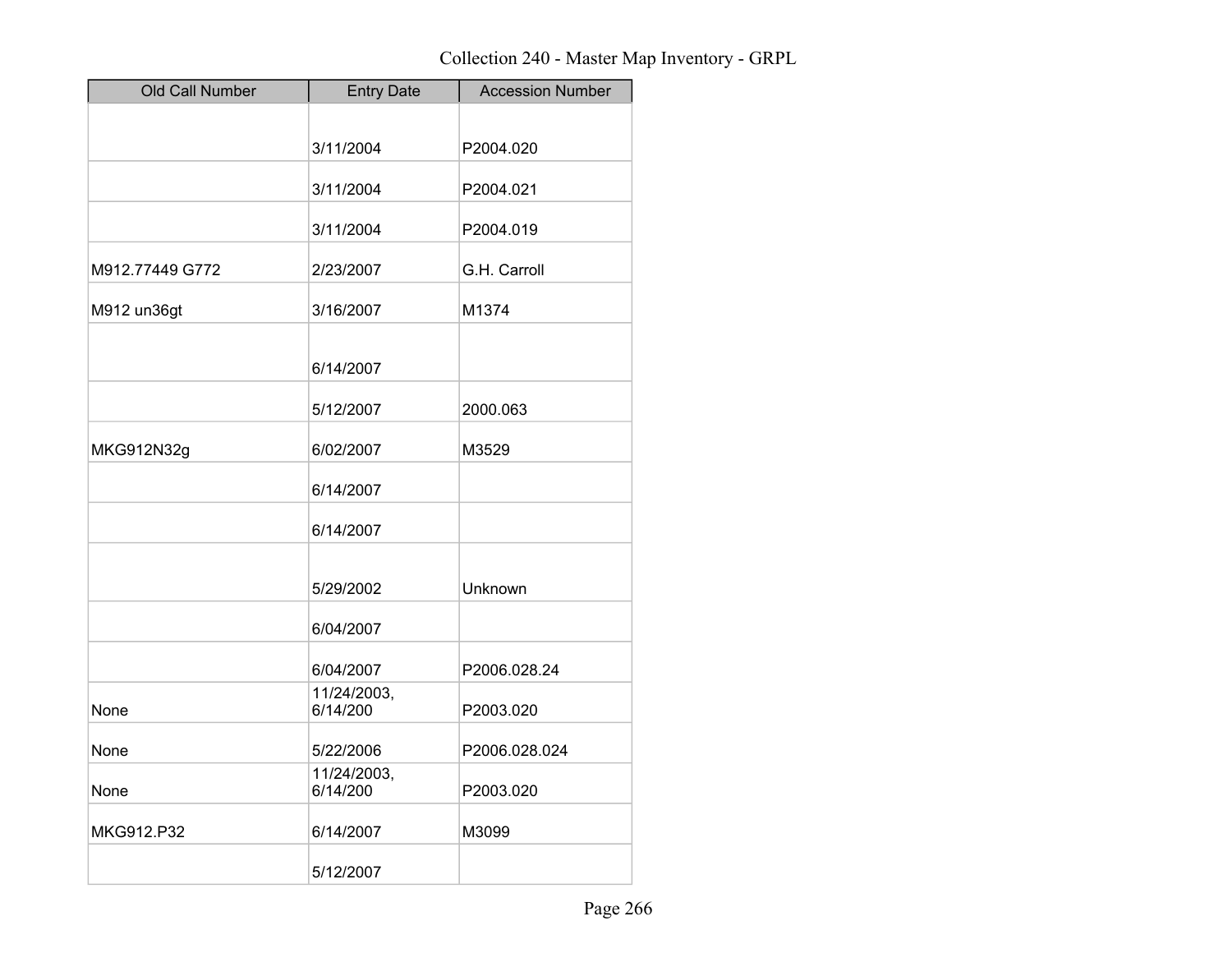| <b>Entry Date</b> | <b>Accession Number</b>                                                                 |
|-------------------|-----------------------------------------------------------------------------------------|
|                   |                                                                                         |
|                   |                                                                                         |
|                   |                                                                                         |
|                   |                                                                                         |
| 6/09/2007         |                                                                                         |
|                   |                                                                                         |
|                   |                                                                                         |
| 5/12/2007         |                                                                                         |
|                   |                                                                                         |
|                   |                                                                                         |
| 6/14/2007         |                                                                                         |
|                   |                                                                                         |
|                   |                                                                                         |
| 6/18/2007         |                                                                                         |
|                   |                                                                                         |
|                   |                                                                                         |
|                   |                                                                                         |
|                   |                                                                                         |
| 6/09/2007         | M3383                                                                                   |
| 5/30/2007         |                                                                                         |
|                   |                                                                                         |
|                   |                                                                                         |
|                   | 5/12/2007<br>4/25/2012<br>6/18/2007<br>5/26/2007<br>5/26/2007<br>6/11/2007<br>6/11/2007 |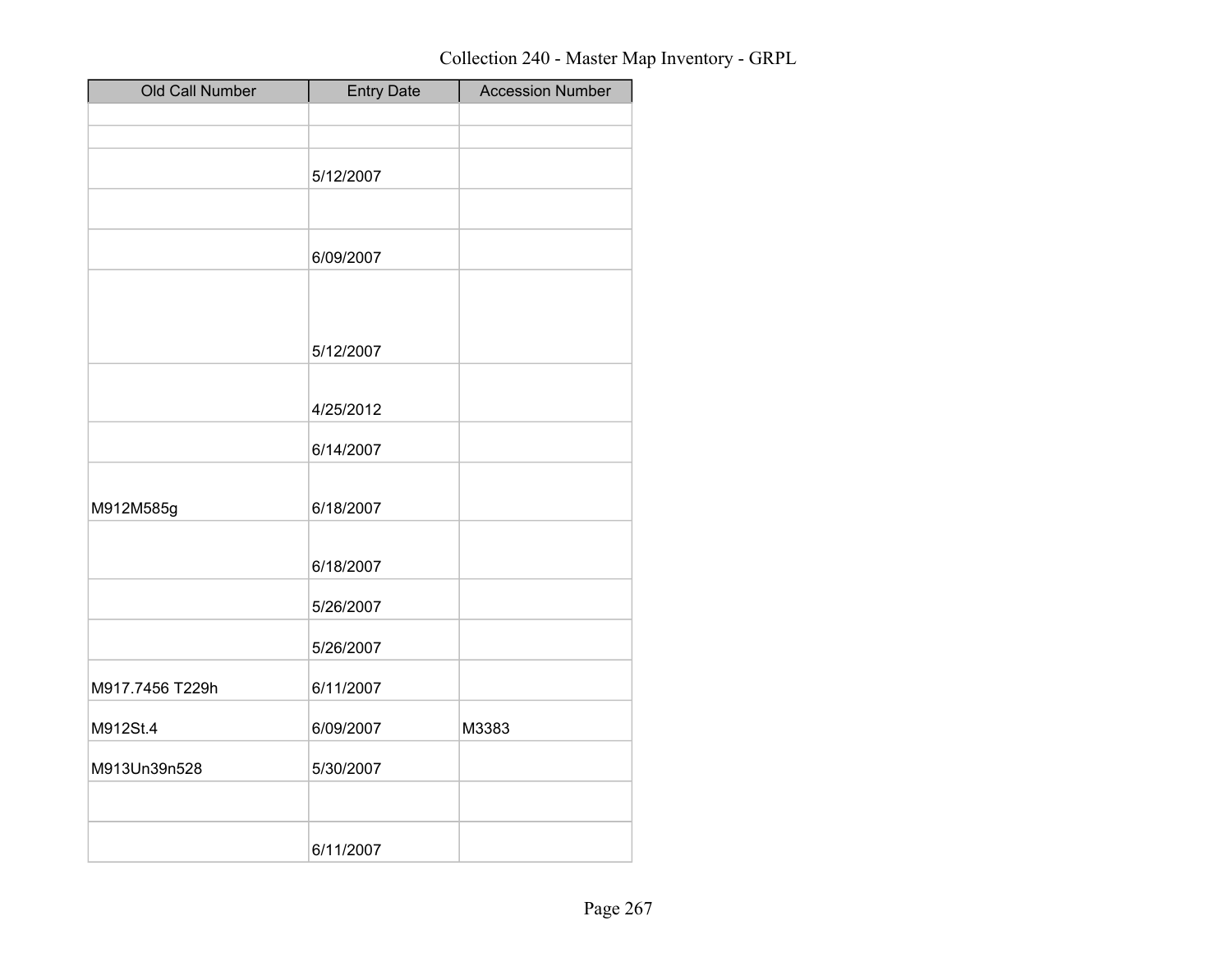| Old Call Number | <b>Entry Date</b> | <b>Accession Number</b> |
|-----------------|-------------------|-------------------------|
|                 | 6/11/2007         |                         |
|                 |                   |                         |
|                 |                   |                         |
|                 |                   |                         |
| None            | 12/10/2003        | None                    |
|                 | 6/18/2007         |                         |
|                 | 3/02/07           |                         |
|                 | 3/15/2007         |                         |
|                 | 3/15/2007         |                         |
|                 | 3/15/2007         |                         |
|                 | 3/15/2007         |                         |
|                 | 3/15/2007         |                         |
|                 |                   |                         |
|                 | 3/15/2007         |                         |
|                 | 3/15/2007         |                         |
|                 | 3/15/2007         |                         |
|                 | 3/15/2007         |                         |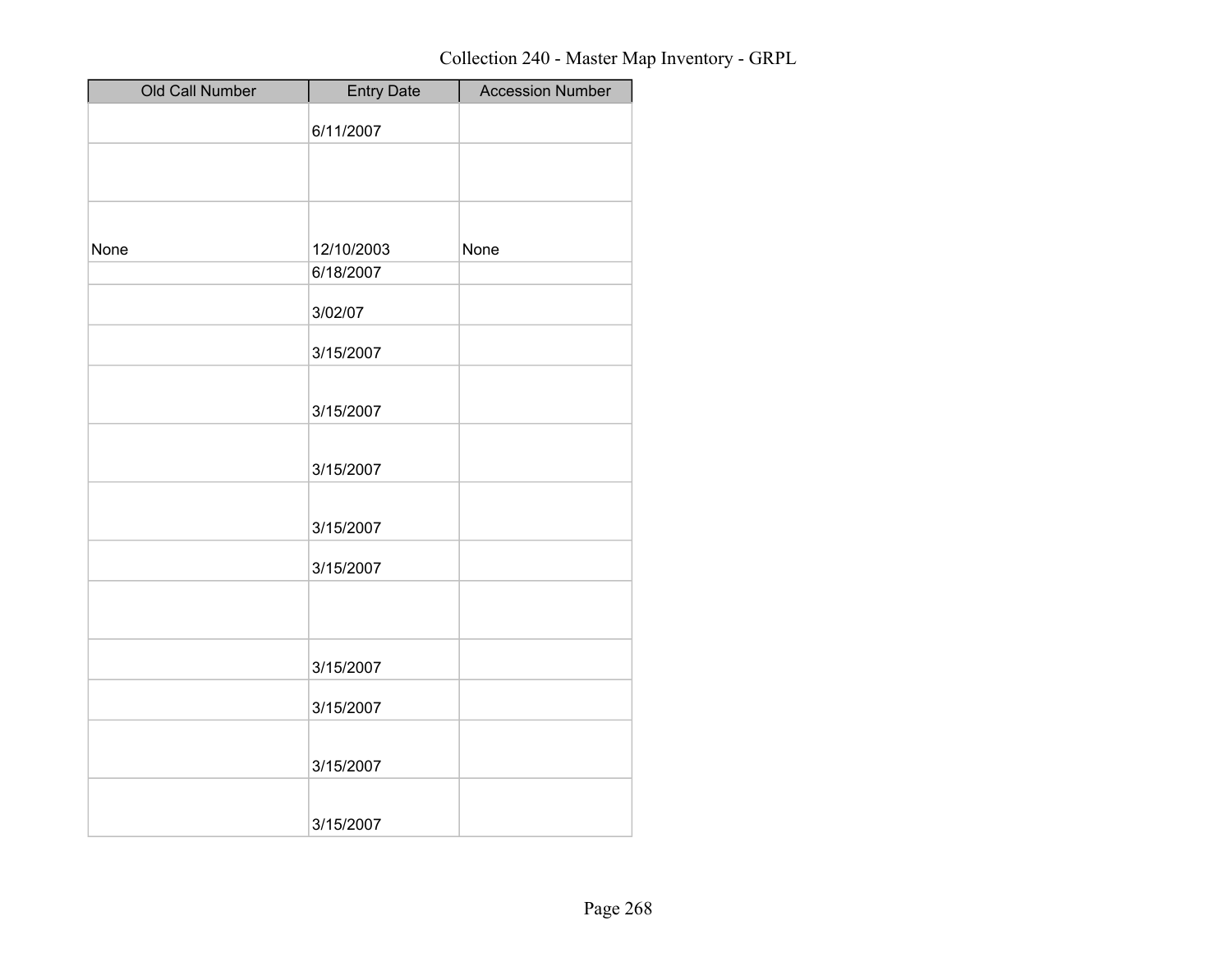| Old Call Number | <b>Entry Date</b> | <b>Accession Number</b> |
|-----------------|-------------------|-------------------------|
|                 |                   |                         |
|                 | 3/15/2007         |                         |
|                 | 3/16/2007         |                         |
|                 |                   |                         |
|                 | 3/23/2007         |                         |
|                 |                   |                         |
|                 | 3/23/2007         |                         |
|                 |                   |                         |
|                 | 3/23/2007         |                         |
|                 |                   |                         |
|                 | 3/16/2007         |                         |
|                 | 3/16/2007         |                         |
|                 |                   |                         |
|                 | 3/16/2007         |                         |
|                 |                   |                         |
|                 | 3/16/2007         |                         |
|                 |                   |                         |
|                 | 3/16/2007         |                         |
|                 |                   |                         |
|                 | 3/16/2007         |                         |
|                 |                   |                         |
|                 | 3/23/2007         |                         |
|                 | 3/23/2007         |                         |
|                 |                   |                         |
|                 | 3/23/2007         |                         |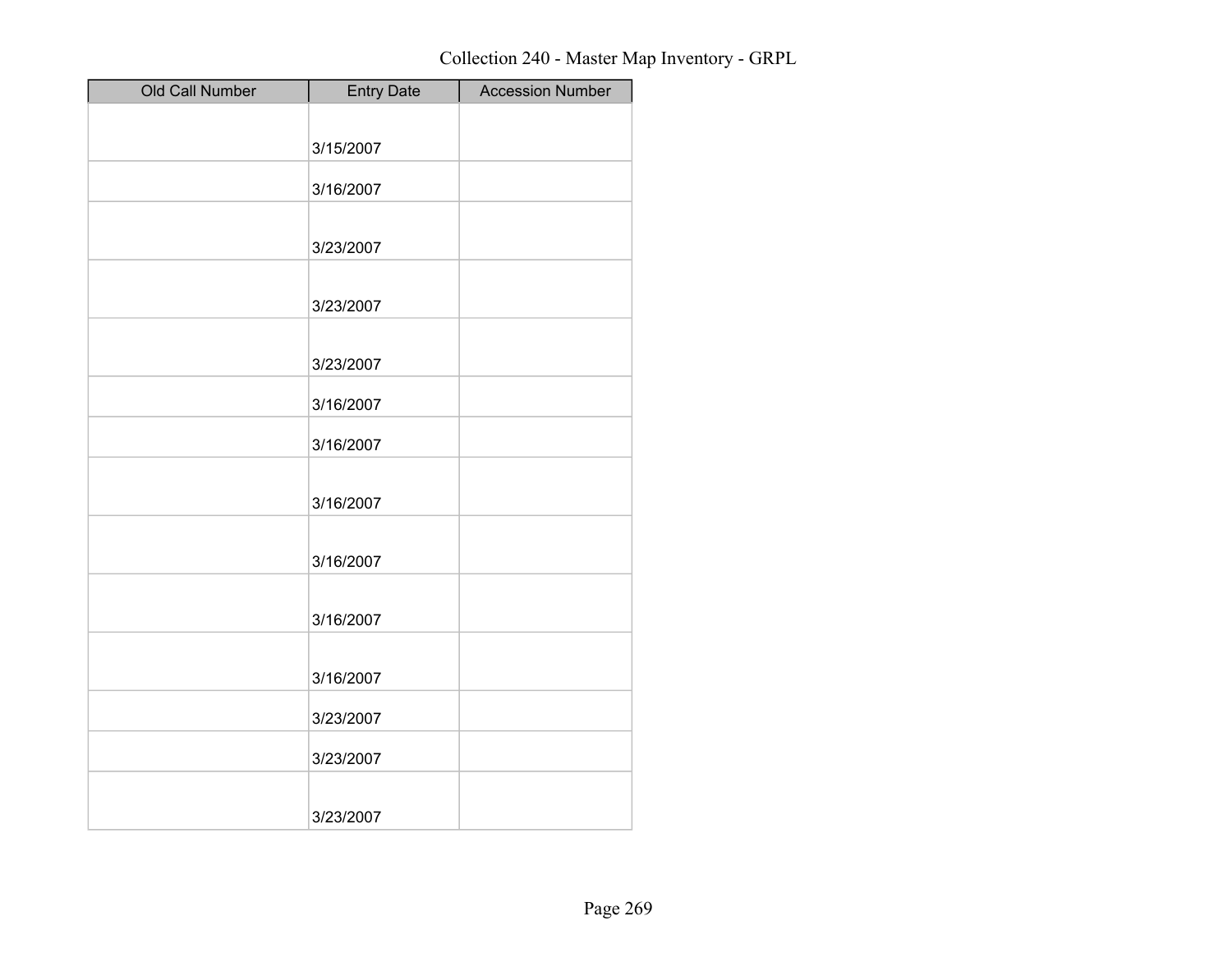| Old Call Number | <b>Entry Date</b> | <b>Accession Number</b> |
|-----------------|-------------------|-------------------------|
|                 |                   |                         |
|                 | 3/23/2007         |                         |
|                 |                   |                         |
|                 | 3/23/2007         |                         |
|                 | 3/23/2007         |                         |
|                 |                   |                         |
|                 | 3/23/2007         |                         |
|                 |                   |                         |
|                 | 3/23/2007         |                         |
|                 |                   |                         |
|                 | 3/23/2007         |                         |
|                 |                   |                         |
|                 | 3/23/2007         |                         |
|                 |                   |                         |
|                 | 3/23/2007         |                         |
|                 |                   |                         |
|                 | 3/23/2007         |                         |
|                 | 3/23/2007         |                         |
|                 |                   |                         |
|                 | 3/23/2007         |                         |
|                 |                   |                         |
|                 | 3/23/2007         |                         |
|                 |                   |                         |
|                 | 3/24/2007         |                         |
|                 |                   |                         |
|                 | 3/24/2007         |                         |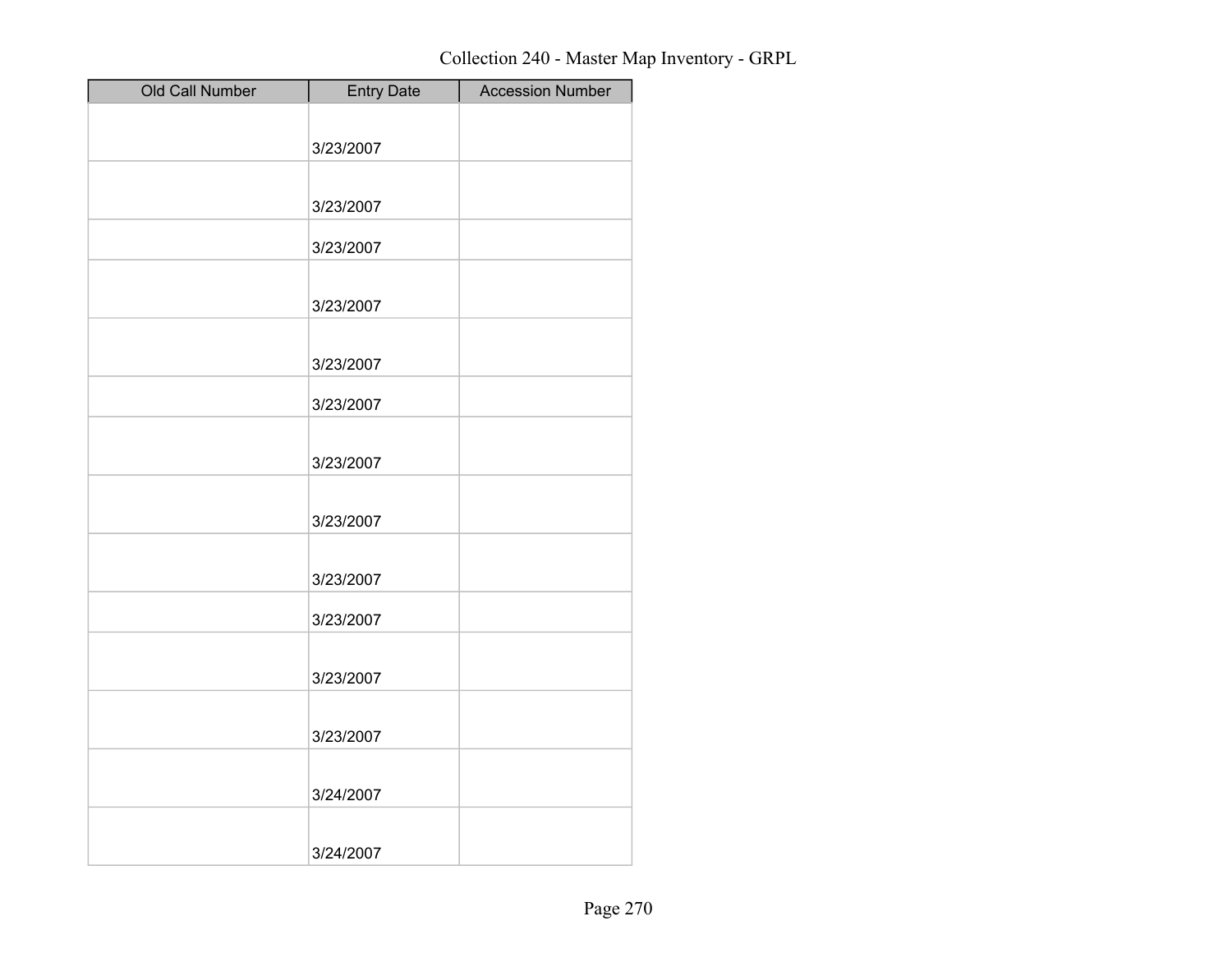| Old Call Number | <b>Entry Date</b> | <b>Accession Number</b> |
|-----------------|-------------------|-------------------------|
|                 |                   |                         |
|                 | 3/24/2007         |                         |
|                 | 3/24/2007         |                         |
|                 |                   |                         |
|                 | 3/24/2007         |                         |
|                 |                   |                         |
|                 | 3/24/2007         |                         |
|                 | 3/24/2007         |                         |
|                 |                   |                         |
|                 | 3/24/2007         |                         |
|                 | 3/24/2007         |                         |
|                 |                   |                         |
|                 | 3/24/2007         |                         |
|                 | 3/24/2007         |                         |
|                 |                   |                         |
|                 | 3/24/2007         |                         |
|                 | 3/24/2007         |                         |
|                 |                   |                         |
|                 | 3/24/2007         |                         |
|                 |                   |                         |
|                 | 3/29/2007         |                         |
|                 | 3/02/07           |                         |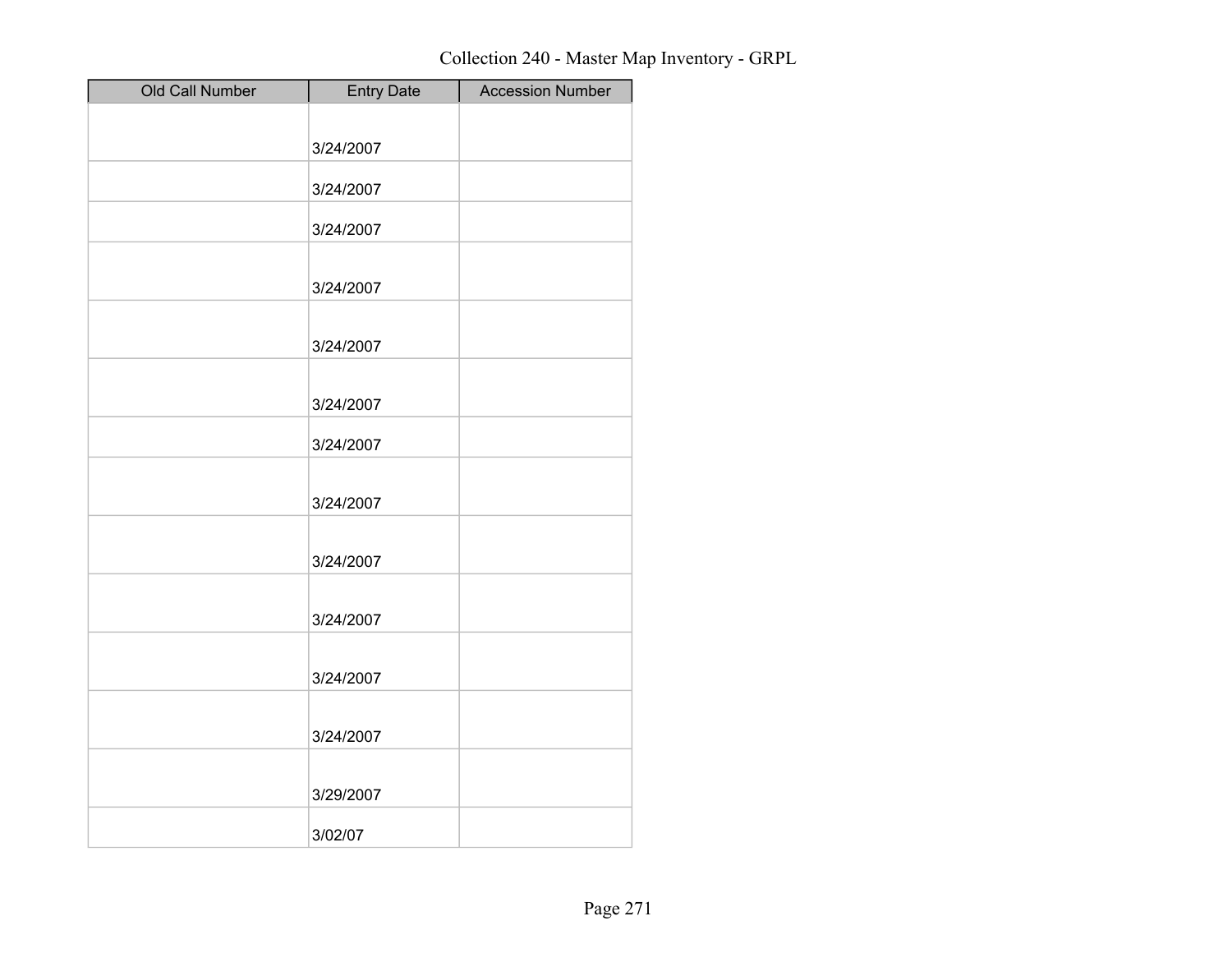| Old Call Number | Entry Date | <b>Accession Number</b> |
|-----------------|------------|-------------------------|
|                 |            |                         |
|                 | 3/02/07    |                         |
|                 | 3/02/07    |                         |
|                 | 3/02/07    |                         |
|                 | 3/02/07    |                         |
|                 | 3/02/07    |                         |
|                 | 3/02/07    |                         |
|                 | 3/02/07    |                         |
|                 | 3/16/2007  |                         |
|                 | 3/23/2007  |                         |
|                 | 3/23/2007  |                         |
|                 | 3/23/2007  |                         |
|                 | 3/24/2007  |                         |
|                 | 3/24/2007  |                         |
|                 | 3/24/2007  |                         |
|                 | 3/16/2007  |                         |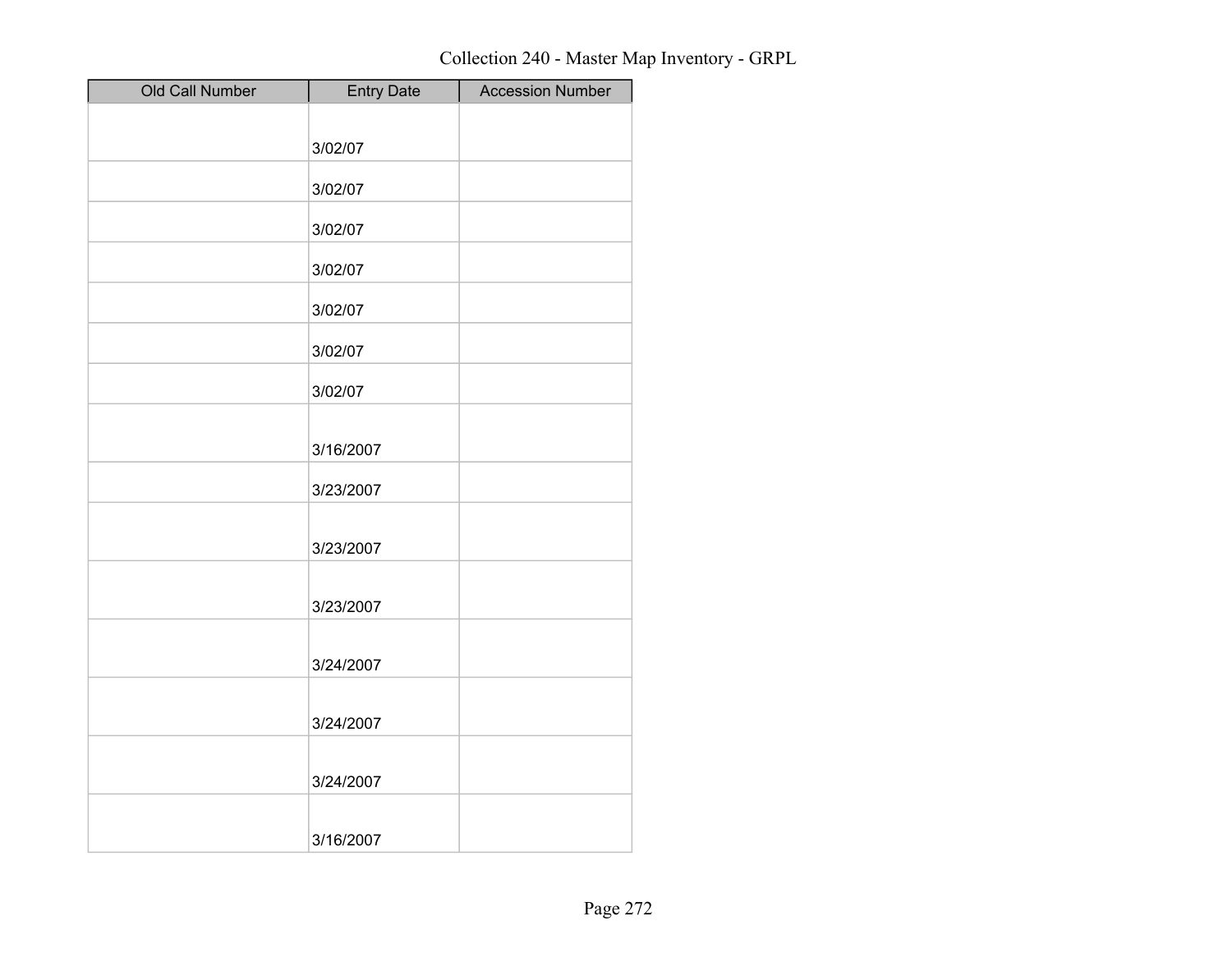| Old Call Number | <b>Entry Date</b> | <b>Accession Number</b> |
|-----------------|-------------------|-------------------------|
|                 | 3/15/2007         |                         |
|                 | 3/16/2007         |                         |
|                 | 6/09/2007         |                         |
|                 | 5/12/2007         |                         |
| M912774 H62     | 2/15/2007         | M4463 Campbell fund     |
|                 | 2/15/2007         |                         |
|                 |                   |                         |
|                 | 6/14/2007         |                         |
| M912773Sm5      | 2/9/07            | P405                    |
| M912772.sm5     | 2/9/07            | P411                    |
|                 |                   |                         |
| M91277. Un3     | 2/15/2007         | M5440                   |
|                 |                   |                         |
| None            | 1/16/2002, 2007   | 00.[1978].1             |
|                 | 2/15/2007         |                         |
|                 | 5/12/2007         |                         |
|                 |                   |                         |
|                 | 6/18/2007         |                         |
|                 | 5/26/2007         |                         |
|                 |                   |                         |
| M912Un39n873    | 5/26/2007         |                         |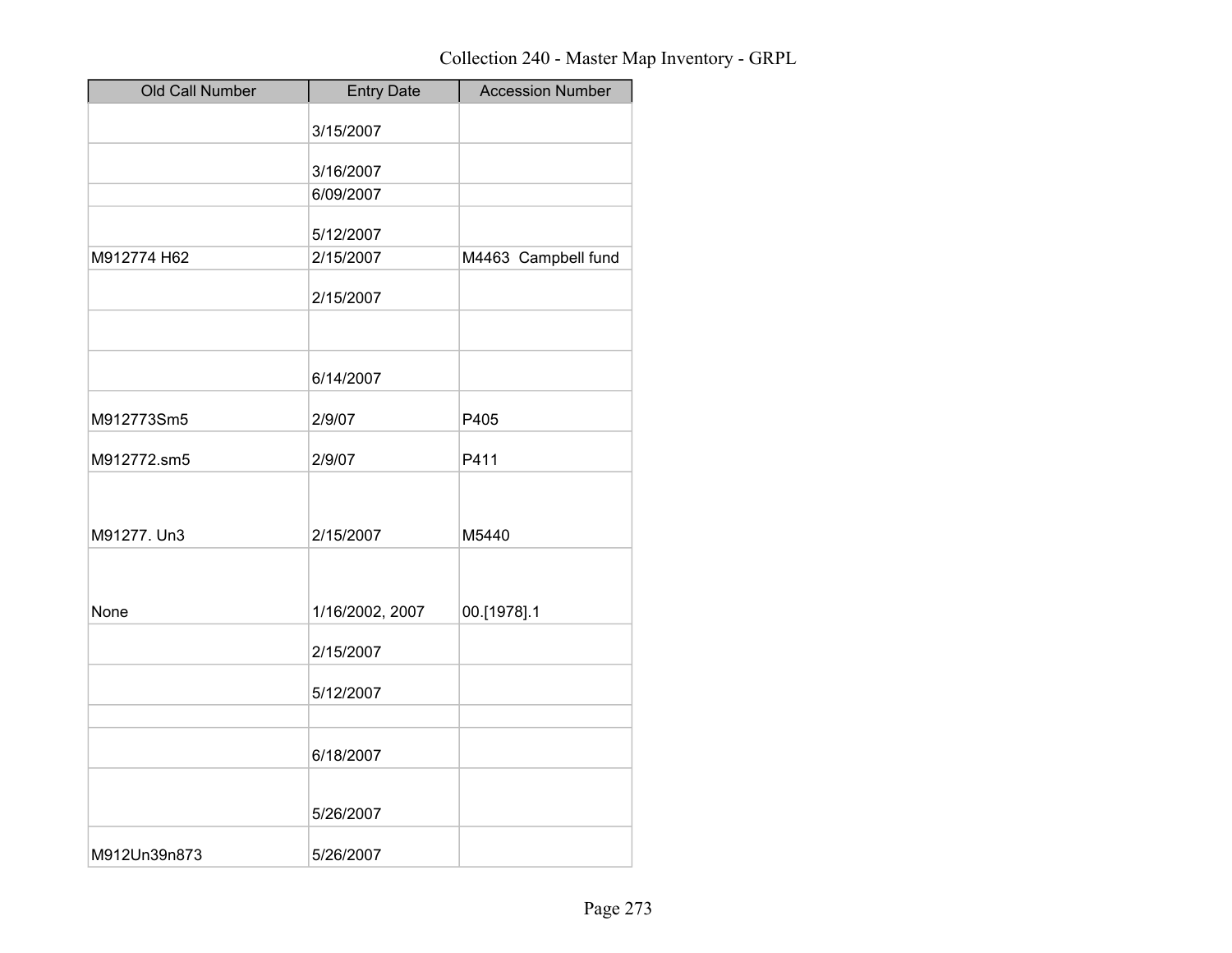| Old Call Number | <b>Entry Date</b> | <b>Accession Number</b> |
|-----------------|-------------------|-------------------------|
| M912Un39n763    | 6/18/2007         |                         |
|                 |                   |                         |
|                 | 5/12/2007         |                         |
|                 | 5/12/2007         |                         |
|                 | 6/07/2007         | P2006.039               |
| M912Un39n942    | 5/29/2007         | M1438                   |
|                 |                   |                         |
|                 | 5/12/2007         |                         |
|                 | 3/23/3007         |                         |
|                 |                   |                         |
|                 | 6/18/2007         |                         |
|                 |                   |                         |
|                 |                   |                         |
|                 | 5/23/2007         |                         |
|                 | 5/21/2007         |                         |
|                 |                   |                         |
|                 | 5/21/2007         |                         |
|                 |                   |                         |
|                 | 3/19/2009         |                         |
|                 |                   |                         |
|                 |                   |                         |
|                 | 3/19/2009         |                         |
|                 |                   |                         |
|                 | 3/19/2009         |                         |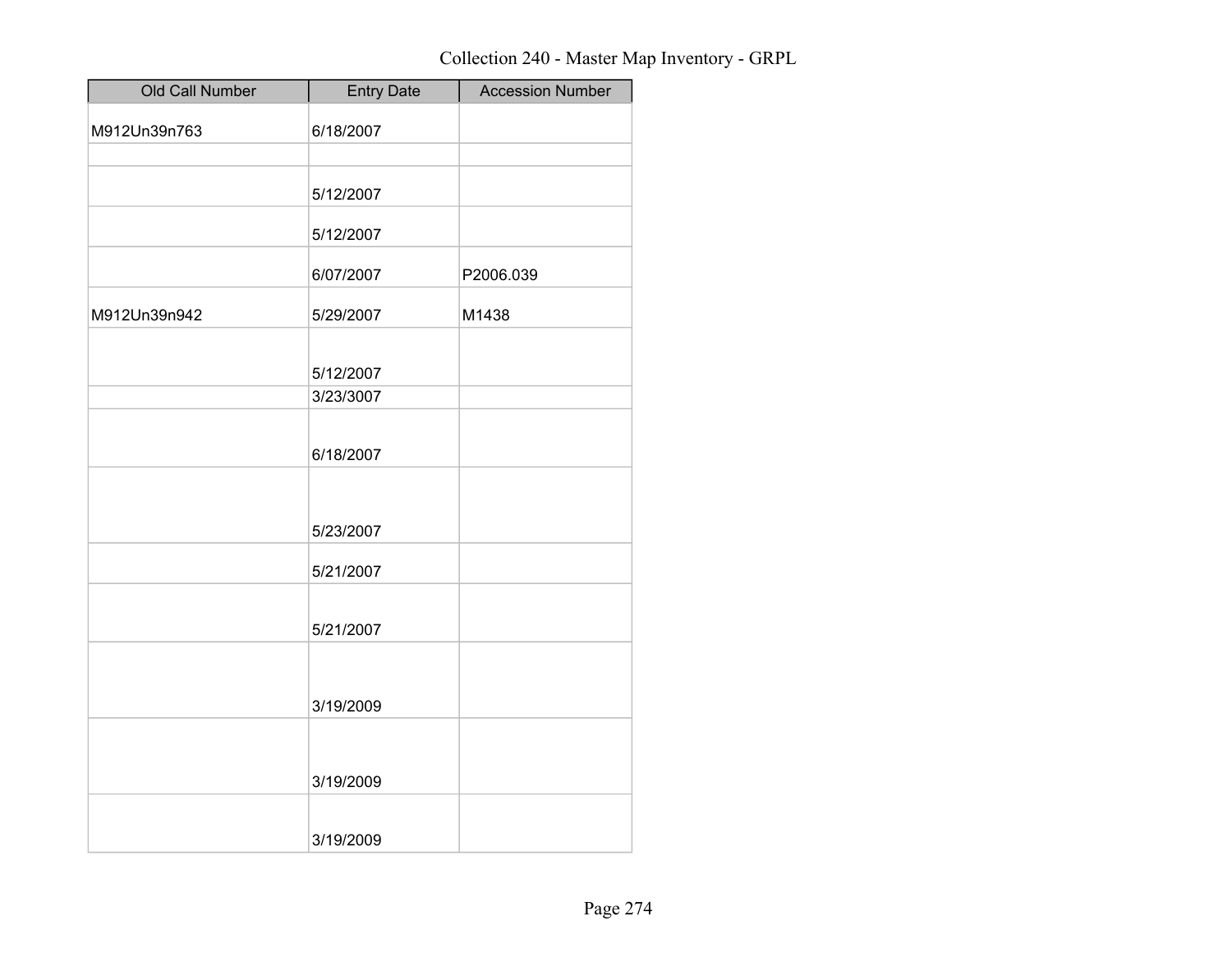| Old Call Number | <b>Entry Date</b> | <b>Accession Number</b> |
|-----------------|-------------------|-------------------------|
|                 |                   |                         |
|                 | 3/19/2009         |                         |
|                 |                   |                         |
|                 | 3/19/2009         |                         |
|                 |                   |                         |
|                 | 3/19/2009         |                         |
| M912 F22so      | 6/09/2007         | M4799                   |
|                 |                   |                         |
| M912F22 '36     | 6/09/2007         | M4933                   |
| M912Un39n61     | 6/18/2007         | M1399                   |
|                 | 6/14/2007         |                         |
| MKG912W151i     | 6/09/2007         |                         |
|                 |                   |                         |
|                 |                   |                         |
| M91277 Un3o     | 5/21/2007         | J.B. Ware               |
| None            |                   | 2001.017.4              |
|                 | 4/2/2002, 6/2007  |                         |
| M912.77414.G357 | 7/10/2001         | Unknown                 |
|                 |                   |                         |
|                 | 5/12/2007         |                         |
|                 | 6/02/2007         |                         |
| M912771.H97     | 5/21/2007         |                         |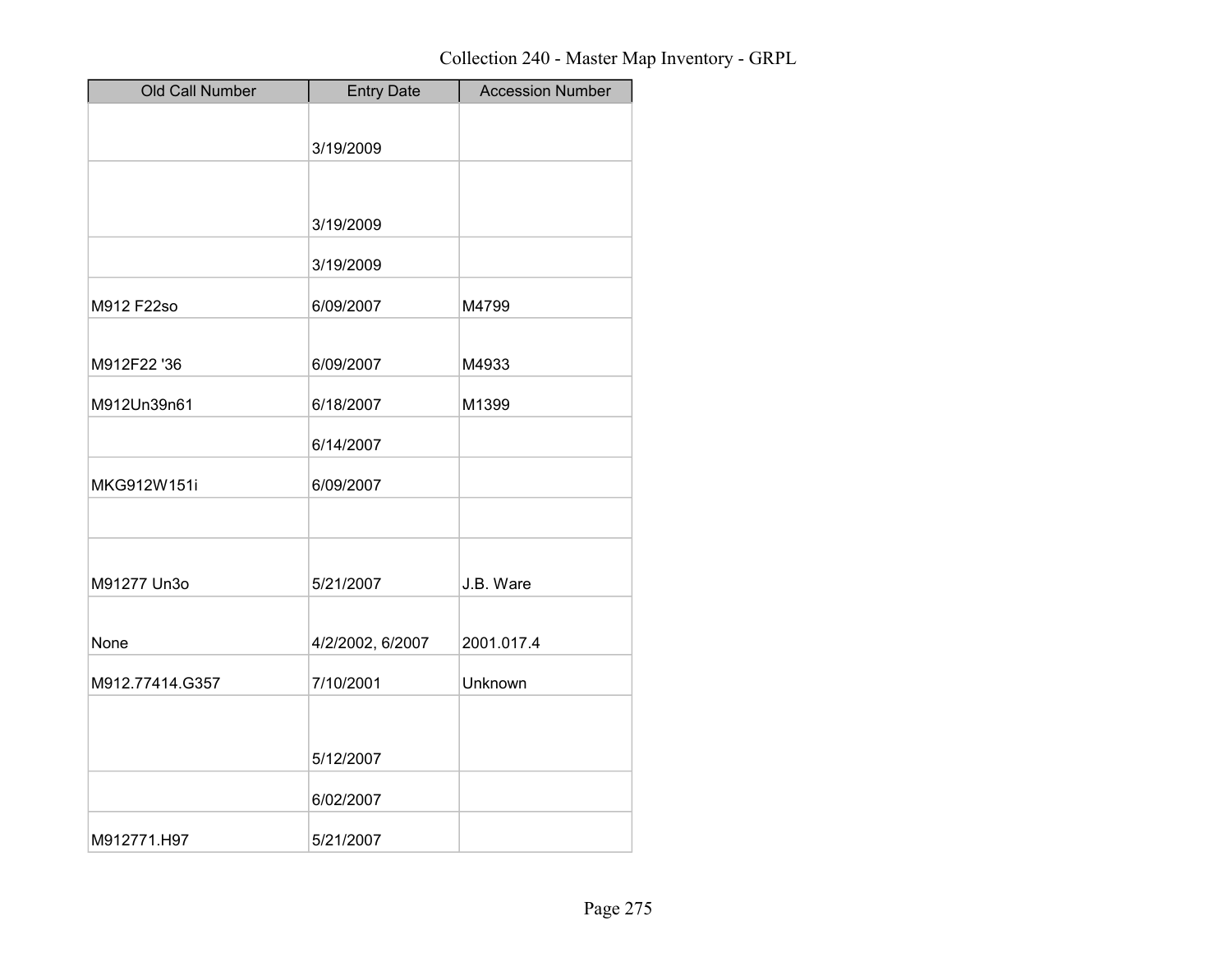| Old Call Number | <b>Entry Date</b> | <b>Accession Number</b> |
|-----------------|-------------------|-------------------------|
|                 | 1/7/2003          |                         |
| M912712B72      | 5/21/2007         |                         |
|                 |                   |                         |
|                 | 5/21/2007         | 444489                  |
| M912772C84      | 5/21/2007         |                         |
| M621.3.Un3p     | 6/06/2007         | 00.[1544].1             |
|                 |                   |                         |
|                 | 3/24/2007         | 2001.017.[8]            |
|                 |                   |                         |
| M912.774 C838   | 2/15/2007         | <b>Stuart Fund</b>      |
| M912 Un36in     | 3/16/2007         | M1725                   |
|                 | 5/26/2007         |                         |
|                 | 5/26/2007         |                         |
|                 | 5/26/2007         |                         |
|                 | 3/16/2007         |                         |
| M912.77454 lo6  | 2/23/2007         |                         |
|                 | 5/26/2007         |                         |
|                 | 5/26/2007         |                         |
| M912 un 36 is   | 3/16/2007         | M1727                   |
| M912 K86        | 2/15/2007         | M5442                   |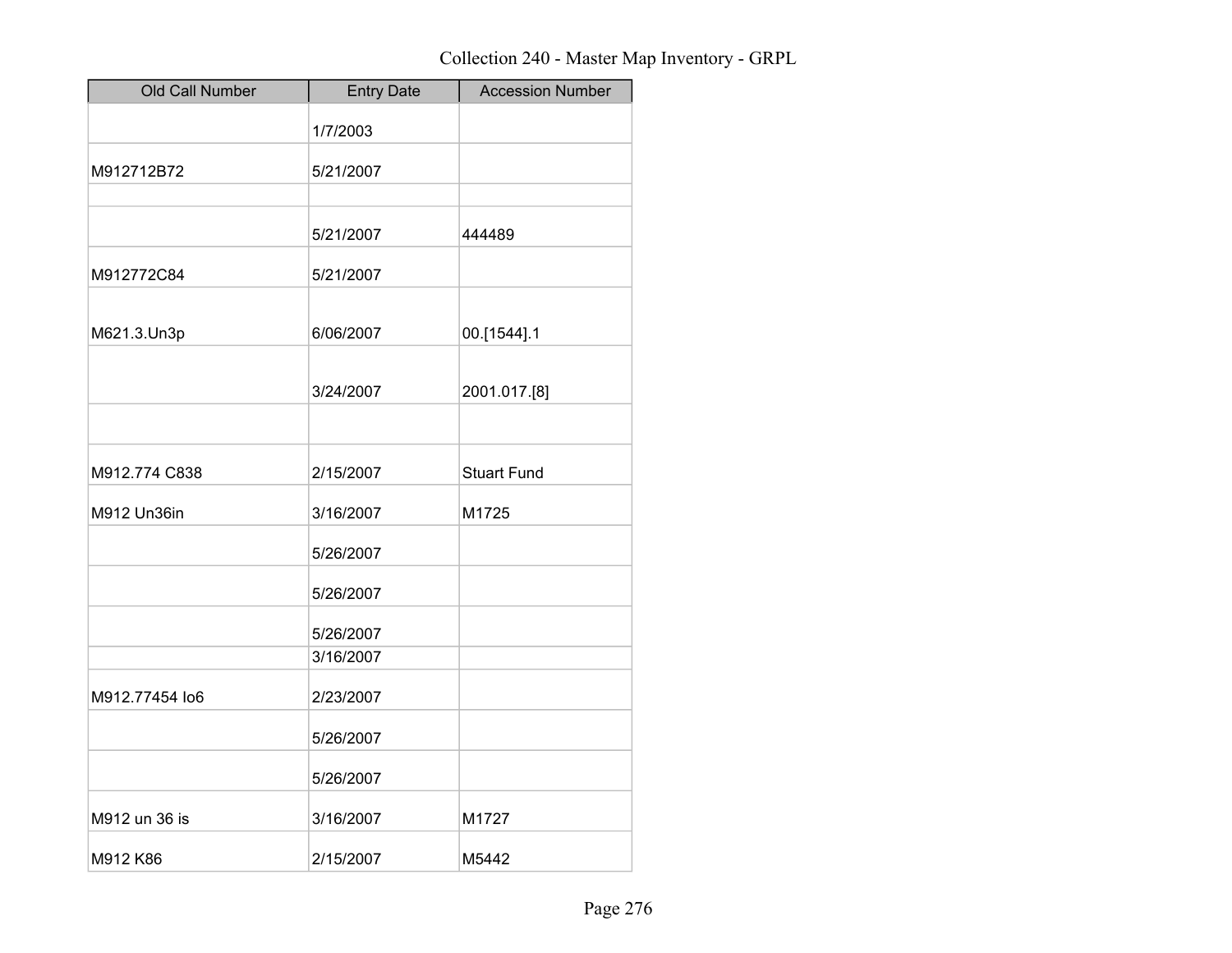| Old Call Number | <b>Entry Date</b> | <b>Accession Number</b> |
|-----------------|-------------------|-------------------------|
|                 |                   |                         |
|                 | 2/9/07            |                         |
|                 | 3/01/07           | 00.[5201].1             |
|                 | 5/12/2007         |                         |
| M912 un 36 Ka   | 3/16/2007         |                         |
|                 | 2/23/2007         |                         |
| M912.77454 K251 | 2/23/2007         | <b>Stuart Fund</b>      |
| M912 L72        | 3/16/2007         |                         |
| M912 L72        | 3/16/2007         |                         |
|                 | 6/09/2007         |                         |
|                 | 6/18/2007         |                         |
| <b>T5N R12W</b> | 2/23/2007         |                         |
| M912.77455 G76  | 2/23/2007         |                         |
|                 |                   |                         |
|                 | 6/14/2007         |                         |
|                 | 6/02/2007         |                         |
|                 |                   |                         |
|                 | 6/14/2007         |                         |
|                 |                   |                         |
|                 | 6/14/2007         |                         |
|                 | 6/14/2007         |                         |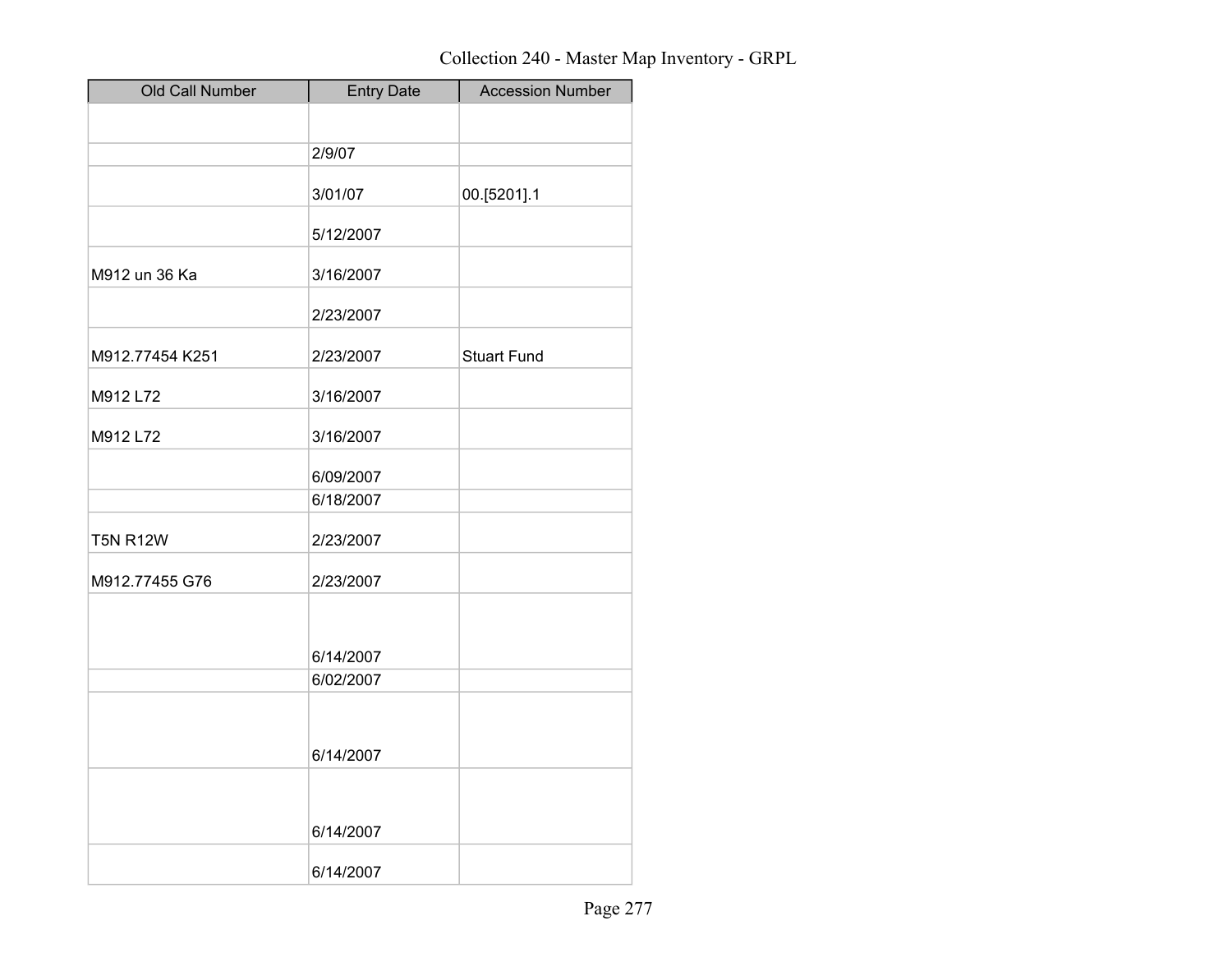| Old Call Number | <b>Entry Date</b> | <b>Accession Number</b> |
|-----------------|-------------------|-------------------------|
|                 | 6/14/2007         |                         |
|                 | 6/14/2007         |                         |
|                 | 6/14/2007         |                         |
|                 | 6/14/2007         |                         |
|                 |                   |                         |
|                 | 12/28/2002        |                         |
|                 | 6/14/2007         |                         |
|                 | 6/14/2007         |                         |
|                 | 6/14/2007         |                         |
|                 | 6/14/2007         |                         |
|                 | 6/14/2007         |                         |
|                 | 6/14/2007         |                         |
|                 | 6/14/2007         |                         |
|                 |                   |                         |
|                 | 3/18/2009         |                         |
|                 | 3/02/07           |                         |
|                 |                   |                         |
|                 | 3/02/07           |                         |
|                 |                   |                         |
|                 | 6/02/2007         |                         |
|                 |                   |                         |
|                 |                   |                         |
|                 |                   |                         |
|                 | 6/04/2007         | 2005.032b               |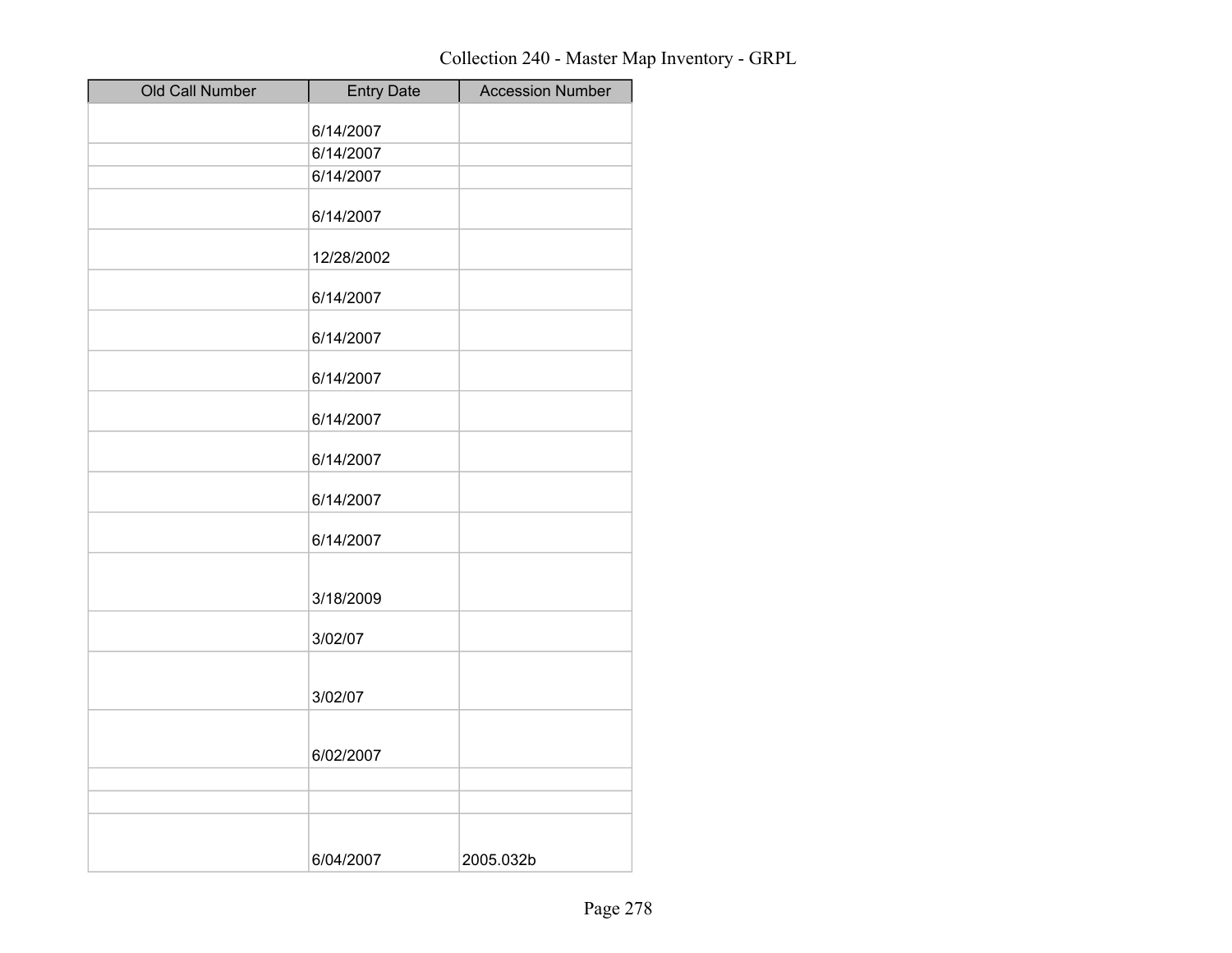| Old Call Number  | <b>Entry Date</b>  | <b>Accession Number</b> |
|------------------|--------------------|-------------------------|
|                  |                    |                         |
| M912.77455.M582k | 1/7/2003, 6/2007   |                         |
|                  | 6/07/2007          |                         |
|                  | 6/06/2007          | 00.[5276].1-4           |
|                  |                    |                         |
| None             | 4/16/2002          | None?                   |
| M912.77455 G293  | 2/23/2007          |                         |
|                  | 6/14/2007          |                         |
|                  | 6/02/1007          |                         |
| M912K42          | 6/14/2007          | M2386                   |
| M912Un39n943     | 5/29/2007          |                         |
|                  |                    |                         |
|                  |                    |                         |
| M912.K669        | 12/28/2002, 6/2007 |                         |
|                  |                    |                         |
|                  |                    |                         |
| M912.K669        | 12/28/2002, 6/2007 |                         |
| M912.K669        | 12/28/2002, 6/2007 |                         |
|                  |                    |                         |
|                  |                    |                         |
| M912.K669        | 12/28/2002, 6/2007 |                         |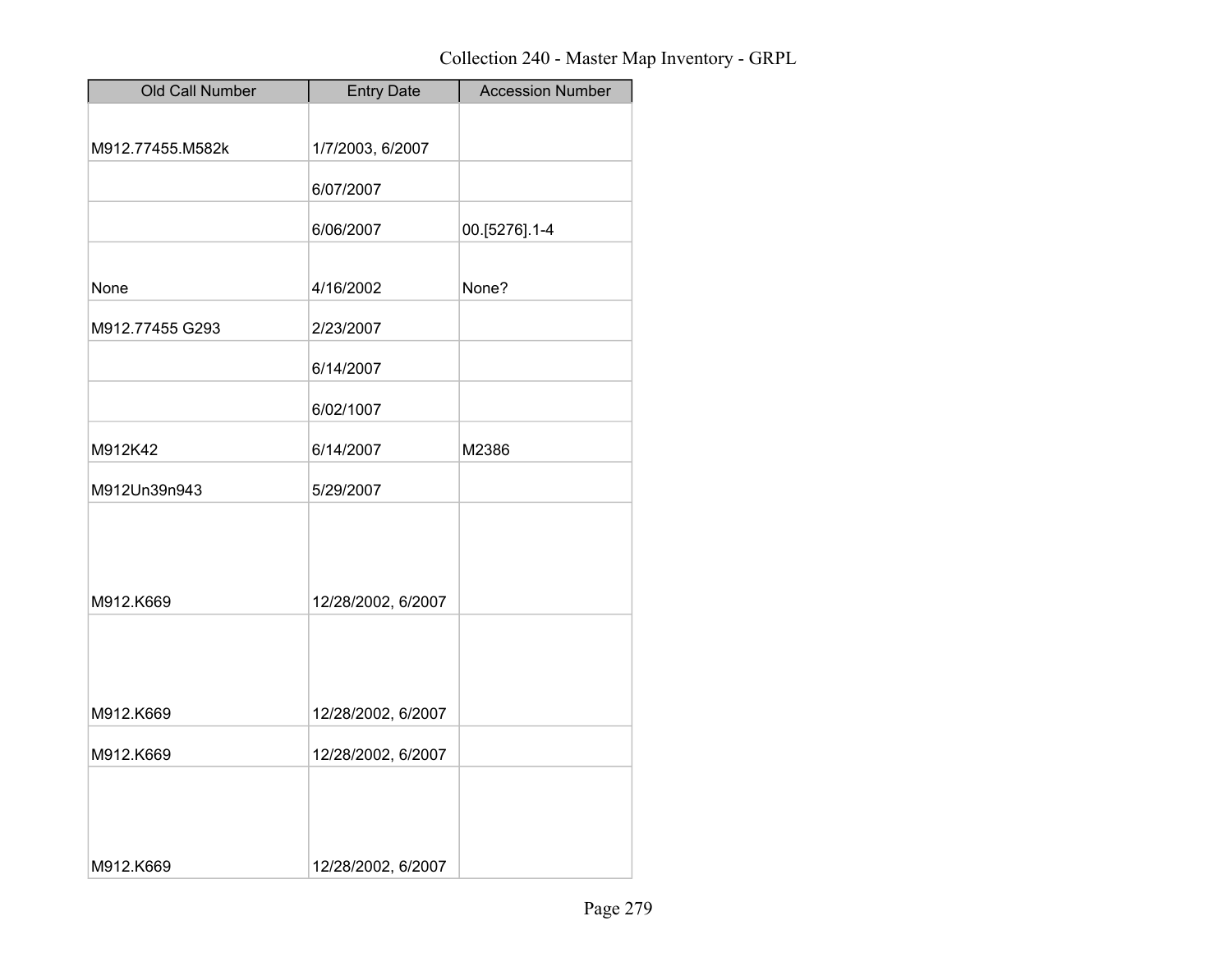| Old Call Number | <b>Entry Date</b>  | <b>Accession Number</b> |
|-----------------|--------------------|-------------------------|
| M912.K669       | 12/28/2002, 6/2007 |                         |
|                 |                    |                         |
| M912.K669       | 12/28/2002, 6/2007 |                         |
|                 |                    |                         |
|                 |                    |                         |
| M912.K669       | 12/28/2002, 6/2007 |                         |
|                 |                    |                         |
| M912.K669       | 12/28/2002, 6/2007 |                         |
|                 |                    |                         |
|                 |                    |                         |
| M912.K669       | 12/28/2002, 6/2007 |                         |
|                 |                    |                         |
|                 | 6/18/2007          | M3519                   |
|                 |                    |                         |
|                 | 7/10/2001          | 00.[439].1              |
|                 | 6/18/2007          |                         |
|                 | 6/18/2007          |                         |
|                 | 3/23/2007          |                         |
|                 |                    |                         |
|                 | 3/23/2007          |                         |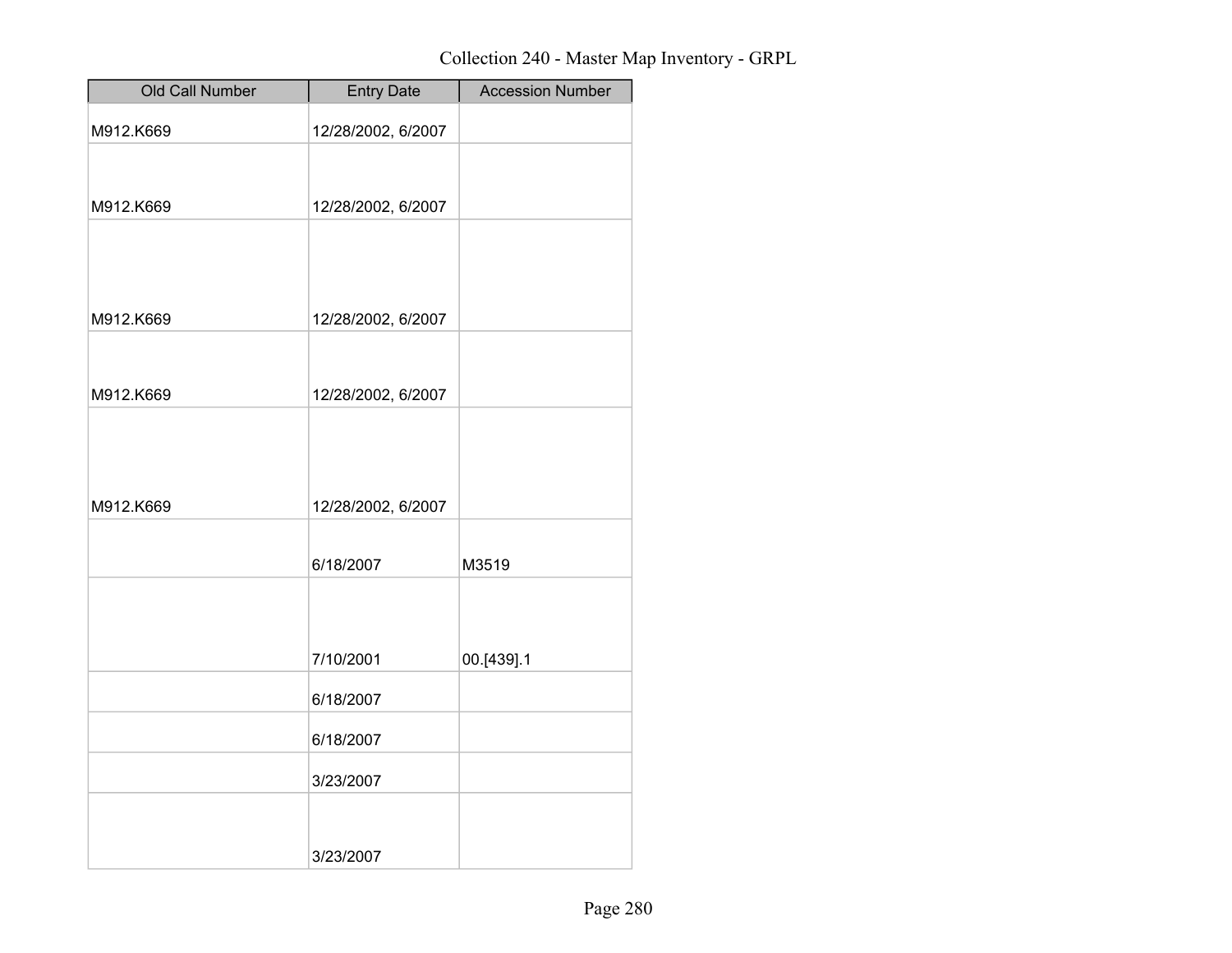| Old Call Number | <b>Entry Date</b> | <b>Accession Number</b> |
|-----------------|-------------------|-------------------------|
| M912Un39n37     | 5/30/2007         |                         |
|                 | 5/26/2007         |                         |
|                 | 5/30/2007         |                         |
|                 | 5/30/2007         |                         |
|                 |                   |                         |
|                 | 5/30/2007         |                         |
| M912Un39n52     | 5/30/2007         | M1395                   |
|                 | 5/26/2007         |                         |
|                 | 5/26/2007         |                         |
|                 | 5/26/2007         |                         |
|                 | 5/26/2007         |                         |
|                 | 5/26/2007         |                         |
|                 |                   |                         |
|                 | 12/5/2006         | P2006.026.1-19          |
|                 | 5/26/2007         |                         |
| M912 Un39n89    | 5/26/2007         |                         |
| M912Un39n88     | 5/26/2007         |                         |
|                 | 5/26/2007         |                         |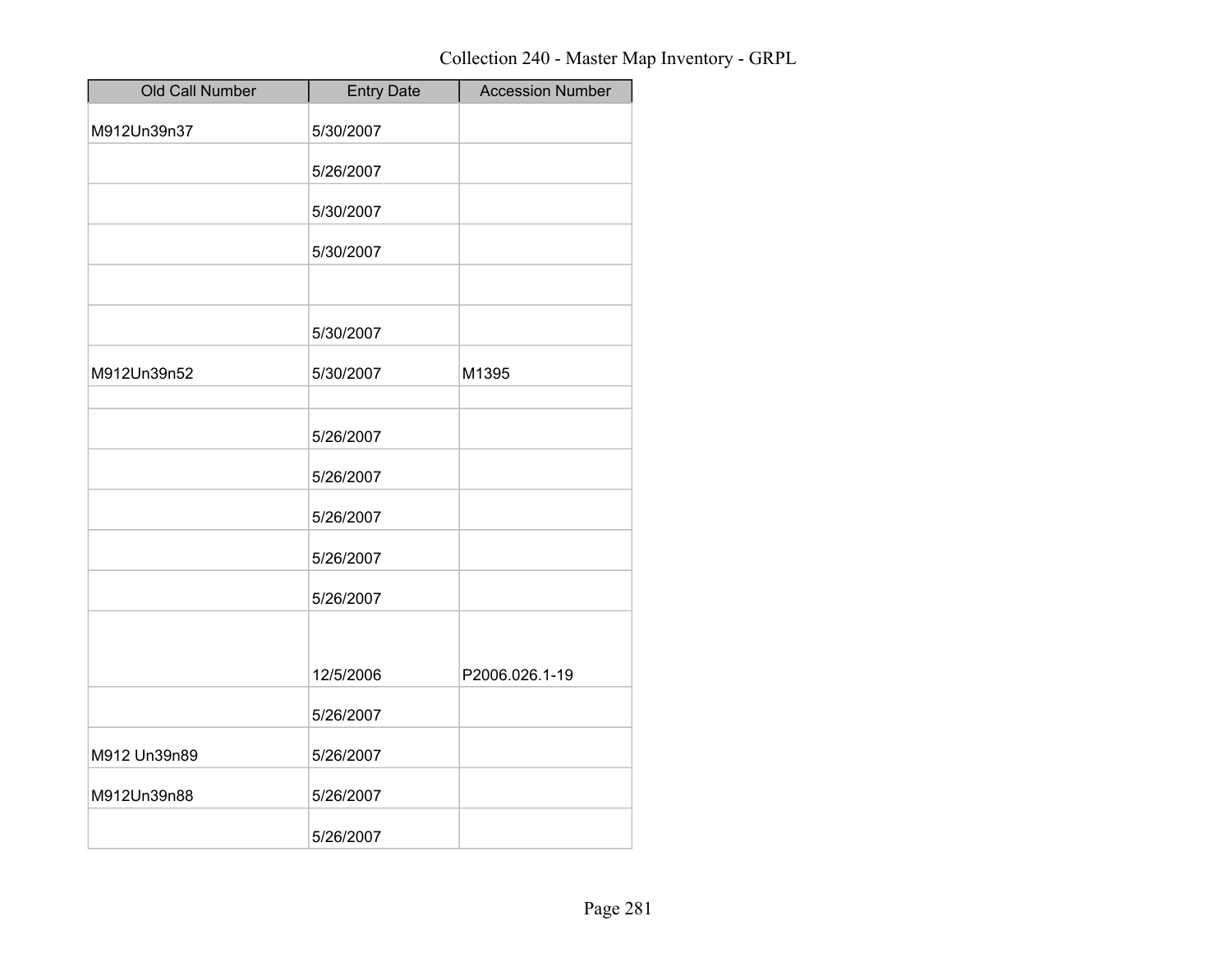| Old Call Number | <b>Entry Date</b>      | <b>Accession Number</b> |
|-----------------|------------------------|-------------------------|
| M912Un39n87     | 5/26/2007              |                         |
| M912Un39n86     | 5/26/2007              |                         |
|                 | 5/30/2007              |                         |
|                 | 5/30/2007              |                         |
| M912Un39n42     | 6/18/2007              |                         |
|                 | 6/18/2007              |                         |
| M912Un39n903    | 5/29/2007              |                         |
|                 | 5/26/2007              |                         |
|                 | 6/04/2007<br>6/09/2007 | P2006.069               |
|                 | 3/31/2009              |                         |
|                 | 6/18/2007              |                         |
|                 | 3/23/2007              |                         |
|                 | 3/02/07                |                         |
|                 | 6/07/2007              | 00.[5203].1             |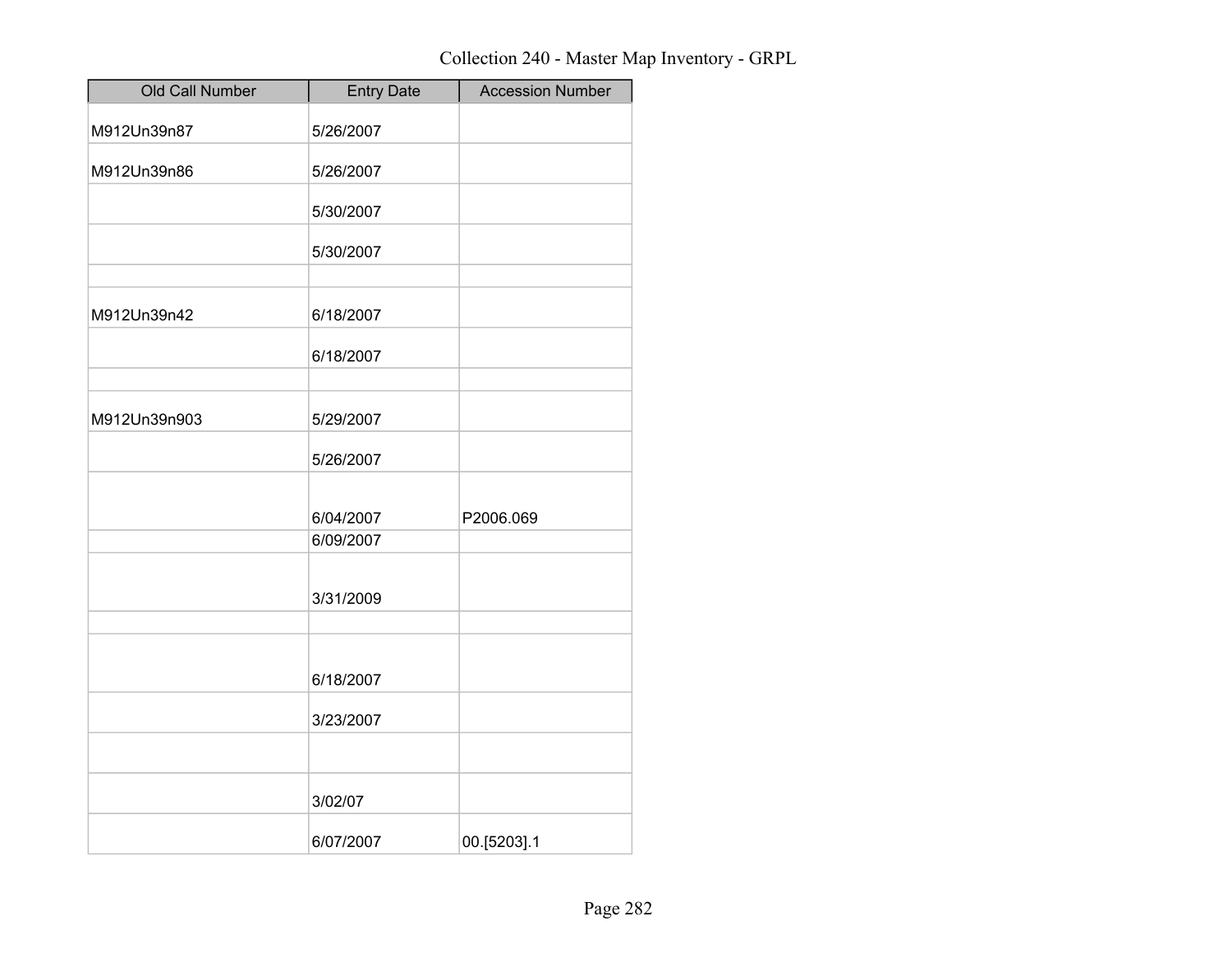| Old Call Number | <b>Entry Date</b> | <b>Accession Number</b> |
|-----------------|-------------------|-------------------------|
|                 |                   |                         |
|                 |                   |                         |
|                 | 6/14/2007         |                         |
|                 | 5/12/2007         |                         |
|                 | 6/04/2007         | 2005.032b               |
|                 |                   |                         |
|                 | 5/12/2007         |                         |
|                 |                   |                         |
| M912N22:3       | 5/31/2007         |                         |
|                 | 6/11/2007         |                         |
|                 |                   |                         |
|                 |                   |                         |
| none            | 2/15/2007         |                         |
|                 |                   |                         |
| none            | 2/15/2007         |                         |
| None            | 11/24/2003        | P2003.18                |
| none            | 2/15/2007         |                         |
|                 |                   |                         |
|                 | 6/18/2007         |                         |
|                 | 6/18/2007         |                         |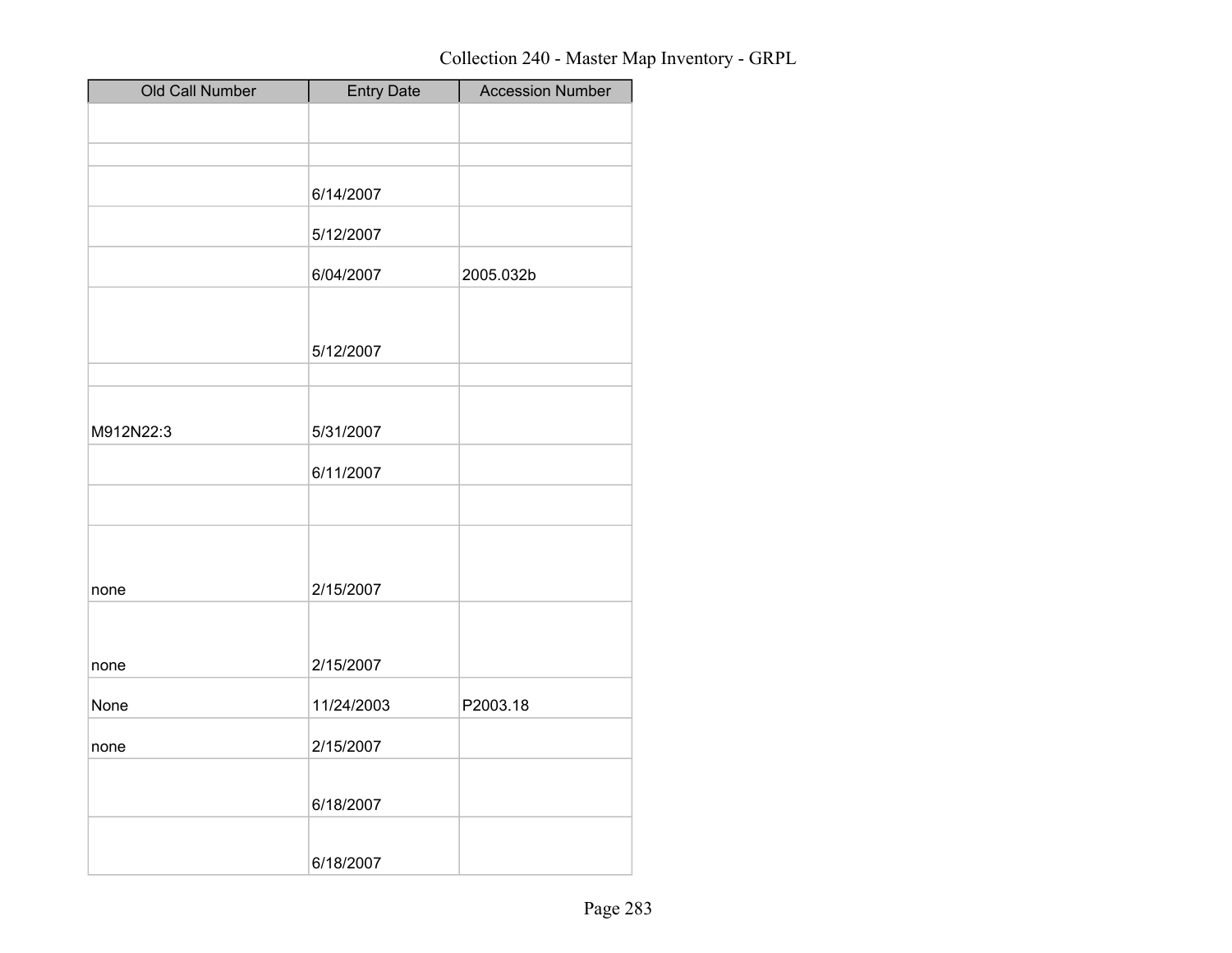| Old Call Number | <b>Entry Date</b> | <b>Accession Number</b> |
|-----------------|-------------------|-------------------------|
|                 | 2/15/2007         |                         |
|                 |                   |                         |
|                 | 6/18/2007         |                         |
|                 | 6/18/2007         |                         |
| M912 un 36 li   | 3/23/2007         |                         |
| None            | 5/22/2006         | P2006.029               |
|                 | 6/14/2007         |                         |
| M912Si6         | 6/09/2007         | M5578                   |
|                 | 6/09/2007         |                         |
| M912Un39n889    | 5/26/2007         |                         |
|                 | 6/18/2007         |                         |
|                 | 5/26/2007         |                         |
|                 | 5/12/2007         |                         |
|                 | 2/15/2007         |                         |
| MWD9.W84        | 1/11/2002         | 00.[1936].1             |
|                 |                   |                         |
|                 |                   |                         |
| None            | 5/21/2003         | 2003.040                |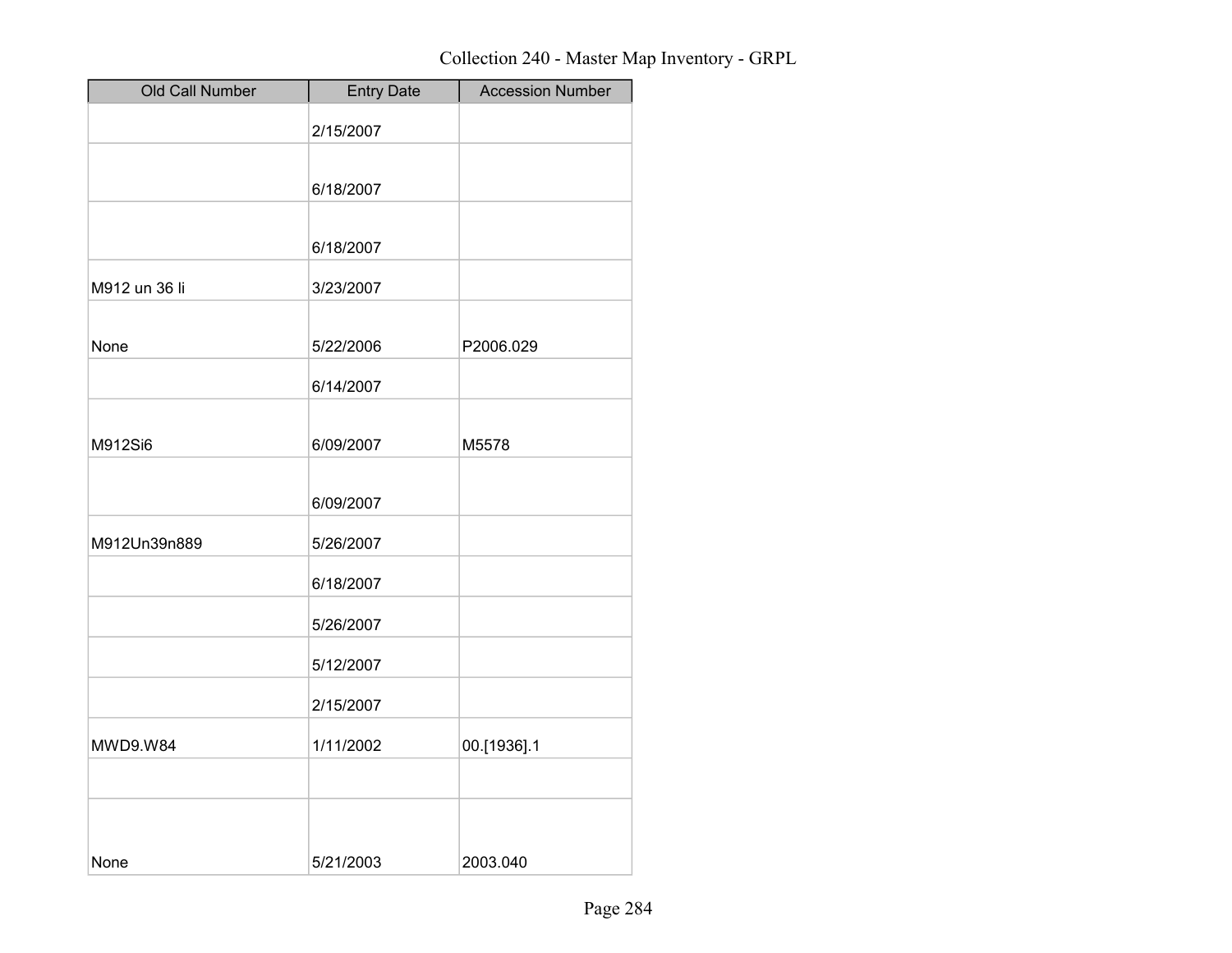| Old Call Number | <b>Entry Date</b> | <b>Accession Number</b> |
|-----------------|-------------------|-------------------------|
| M912 P54        | 5/12/2007         |                         |
| M912 Un 36 ma   | 3/23/2007         | M1732                   |
|                 | 6/09/2007         |                         |
| MCo912Un3       | 4/26/2007         |                         |
|                 | 5/12/2007         |                         |
|                 | 3/23/2007         |                         |
|                 | 4/25/2012         |                         |
|                 | 2/23/2007         |                         |
| M912Un39893     | 5/26/2007         |                         |
|                 | 6/18/2007         |                         |
|                 | 5/26/2007         |                         |
|                 | 6/18/2007         |                         |
|                 | 6/18/2007         |                         |
| MMnM912.M31     | 5/12/2007         | M4165                   |
| MMnM912.M31     | 5/12/2007         | M4164                   |
|                 | 5/12/2007         |                         |
| M912Un39n729    | 5/26/2007         |                         |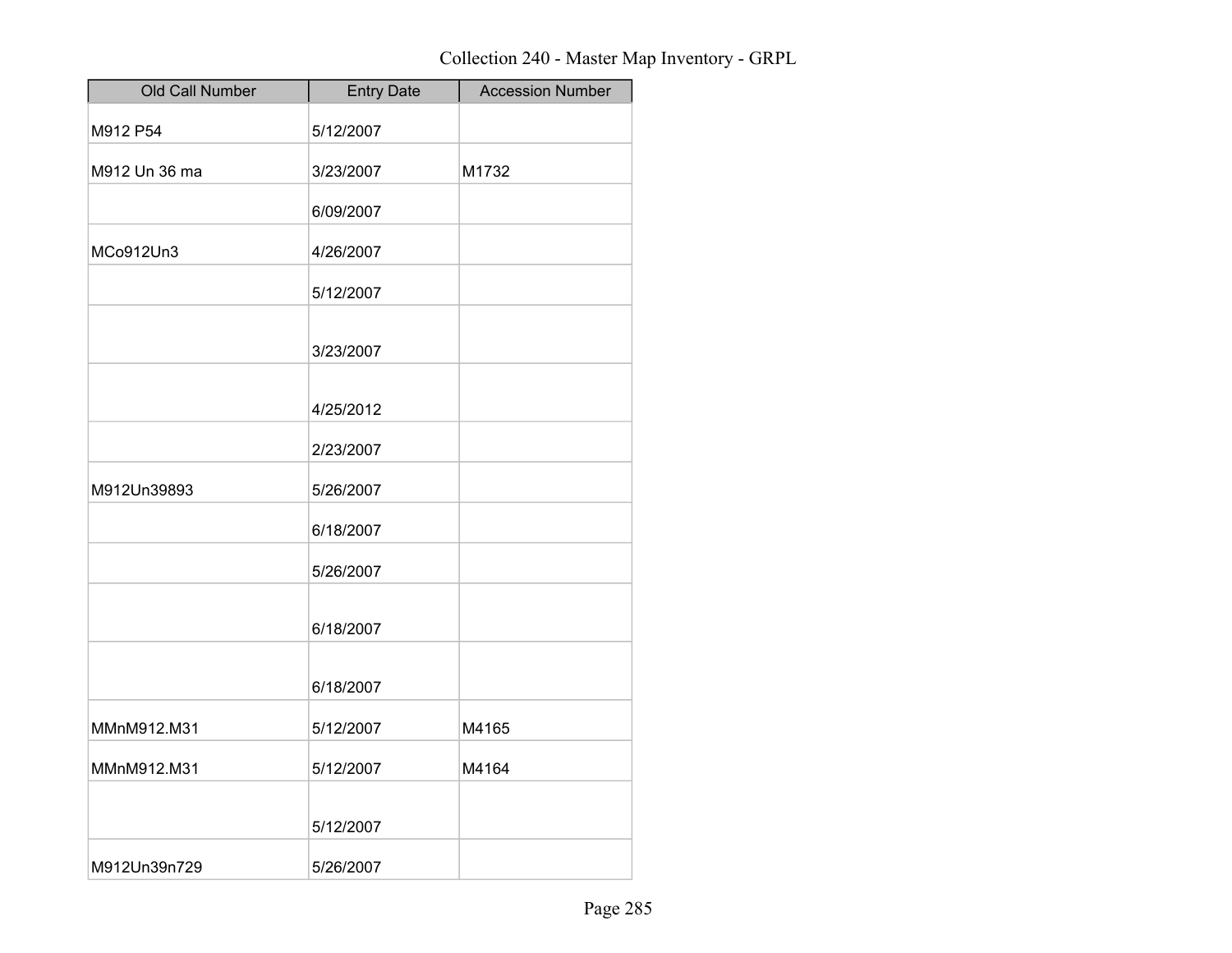| Old Call Number | <b>Entry Date</b> | <b>Accession Number</b> |
|-----------------|-------------------|-------------------------|
| M912Un39n714    | 5/26/2007         |                         |
|                 | 5/24/2007         |                         |
|                 | 6/06/2007         | 00.[1542].1             |
|                 |                   |                         |
|                 | 4/25/2012         |                         |
|                 |                   |                         |
| M912.Un36AI     | 3/18/2009         | M1370 1910              |
|                 | 4/25/2012         |                         |
| M912.Un36Ba     | 3/02/07           | M1717                   |
|                 | 4/26/2007         |                         |
| 912 Un36 bay    | 3/02/07           | M1371                   |
|                 | 7/10/2001         | Unknown                 |
| M912.Un3bbe     | 3/19/2009         | M1372 Dec. 1910         |
| M912.Un36br     | 3/02/07           | M1718                   |
| MCa912 M58      | 3/15/2007         | M1702                   |
|                 | 6/06/2007         | 00.[5210].1             |
|                 | 2/23/2007         |                         |
| M9127731 C43    | 2/15/2007         | M5407                   |
|                 | 3/15/2007         |                         |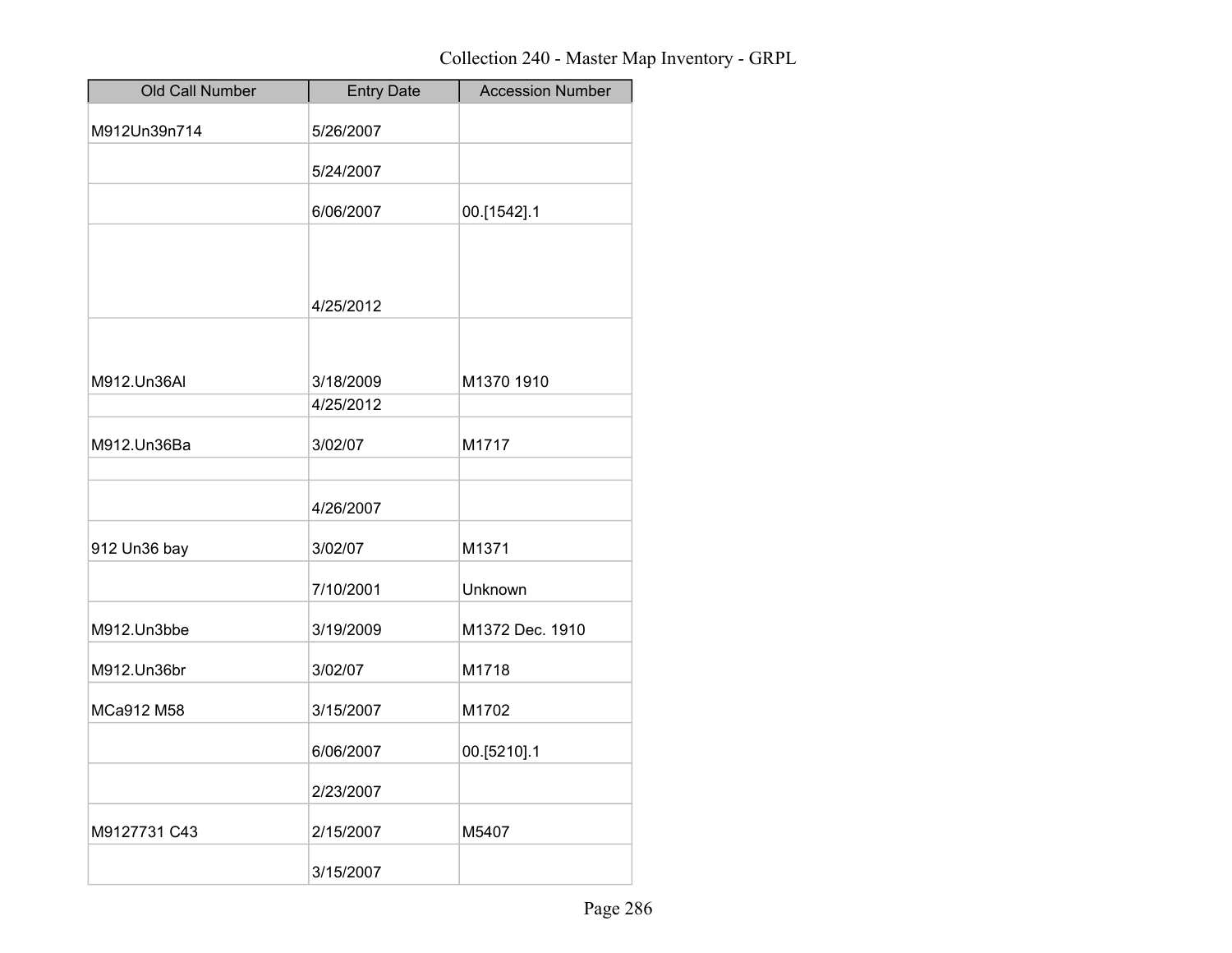| Old Call Number | <b>Entry Date</b> | <b>Accession Number</b>        |
|-----------------|-------------------|--------------------------------|
| Mca 912 T37     | 3/15/2007         |                                |
|                 |                   |                                |
|                 |                   |                                |
| M912.Un36cl     | 3/18/2009         | M1373 Dec. 1910                |
| MWK912.F22      | 7/10/2001         | M4712 Est. of Henry J.<br>Carr |
| MWD912.Ar7      | 7/10/2001         | M4982 Est. of Henry J.<br>Carr |
|                 | 6/14/2007         |                                |
|                 |                   |                                |
| M912F64         | 6/09/2007         |                                |
|                 | 6/02/2007         |                                |
|                 | 2/24/2007         |                                |
|                 | 6/04/2007         |                                |
|                 | 2/23/2007         | Estate of George E.<br>Fitch   |
|                 | 6/02/2007         |                                |
|                 | 6/11/2007         |                                |
|                 |                   |                                |
| M912772IN2      | 2/15/2007         | M4465                          |
|                 |                   |                                |
|                 | 6/14/2007         | M5604                          |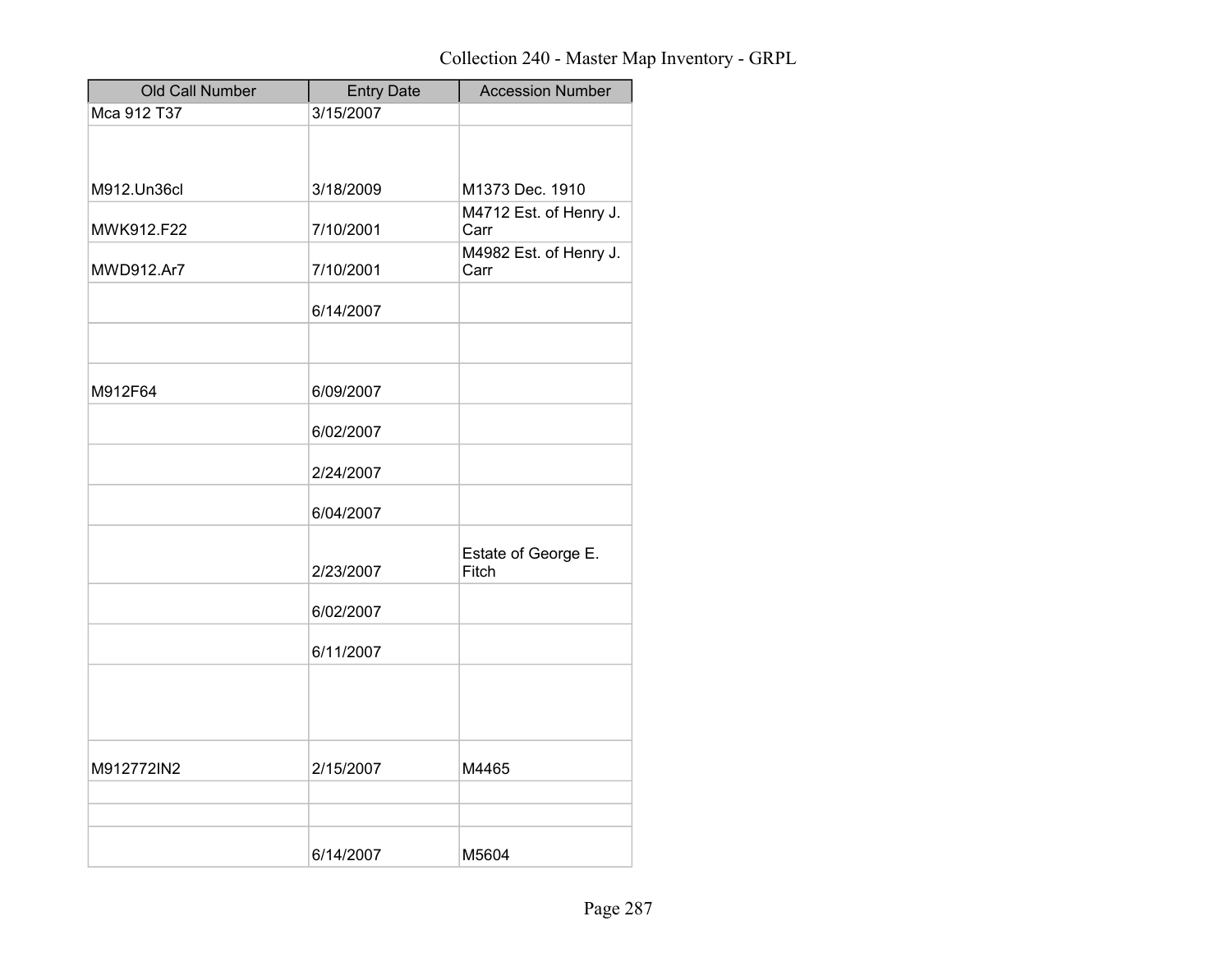| Old Call Number | <b>Entry Date</b> | <b>Accession Number</b>    |
|-----------------|-------------------|----------------------------|
|                 | 6/02/2007         |                            |
|                 |                   |                            |
|                 |                   |                            |
|                 |                   |                            |
|                 | 6/02/2007         | M1676                      |
|                 |                   |                            |
|                 | 5/31/2007         |                            |
| MK912H92        | 6/02/2007         |                            |
|                 | 6/14/2007         |                            |
| MK912.R59       | 6/14/2007         |                            |
| MK 912 R 15     | 3/01/07           |                            |
|                 | 6/02/2007         | M1367                      |
|                 |                   |                            |
|                 | 6/11/2007         |                            |
|                 | 6/09/2007         |                            |
|                 |                   |                            |
| Mle 912 M58     | 3/23/2007         |                            |
|                 |                   |                            |
| M912.UnLe       | 3/18/2009         | M1730 or M1930 Aug<br>1912 |
|                 |                   |                            |
|                 |                   |                            |
|                 |                   |                            |
| None            | 12/09/2003        | 2003.048                   |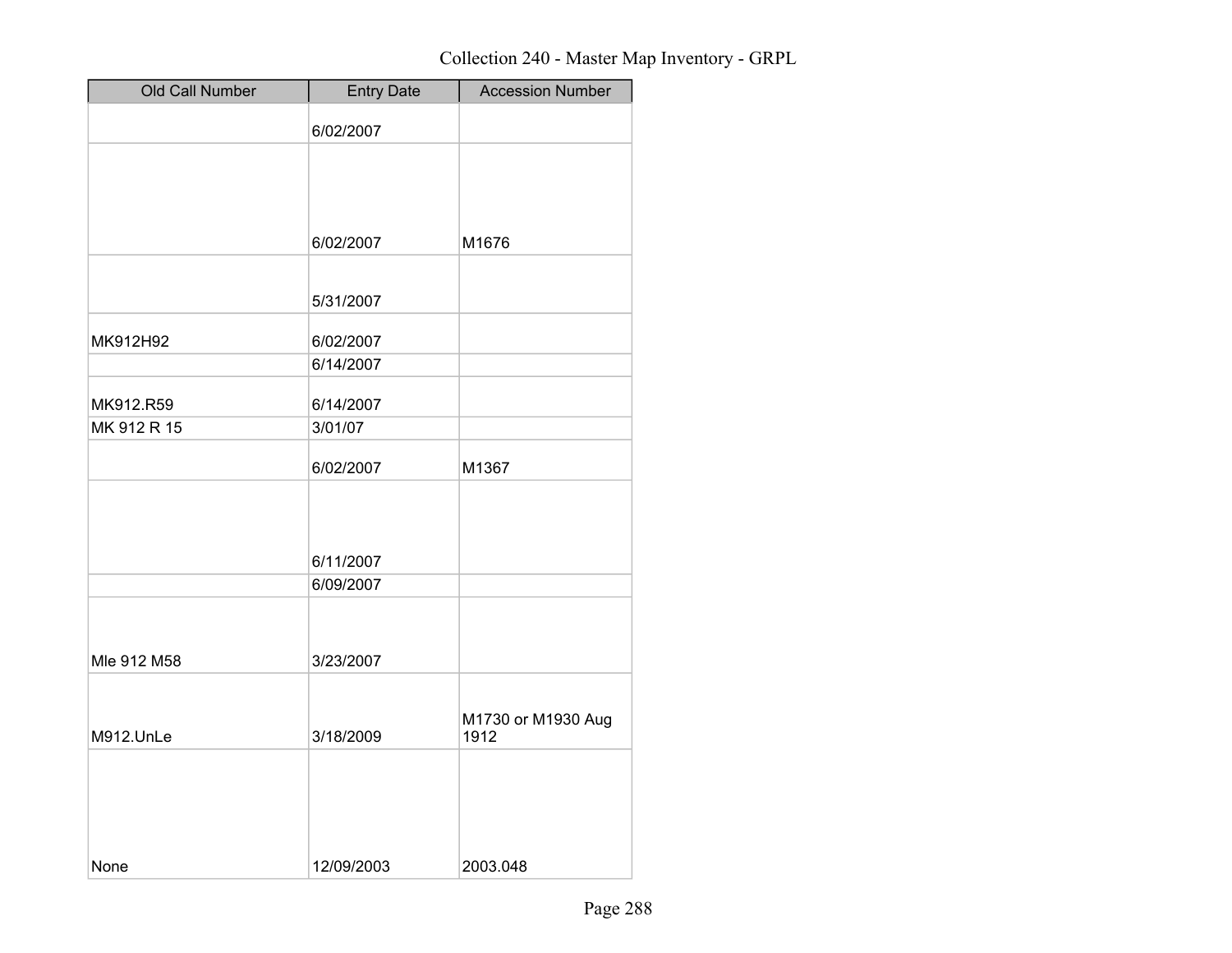| Old Call Number | <b>Entry Date</b> | <b>Accession Number</b> |
|-----------------|-------------------|-------------------------|
|                 | 5/12/2007         |                         |
|                 |                   |                         |
|                 | 1/23/2007         | 00.[5192].1             |
|                 |                   |                         |
|                 | 6/06/2007         | 00.[854].1              |
| M912P14         | 6/09/2007         | M3834                   |
|                 |                   |                         |
| M912 N32        | 6/09/2007         | M4083                   |
|                 |                   |                         |
| None            | 12/19/2001        | P2001.160               |
|                 | 4/2001            | 00.[903].1              |
| M91277.Ol5      | 5/23/2007         | M5246                   |
|                 |                   |                         |
| M91.P14:2       | 7/26/2001         | 00.[854].2              |
| M912 Un 36 mi   | 3/23/2007         |                         |
| M386.4N42m      | 6/06/2007         | 00.[1541].1             |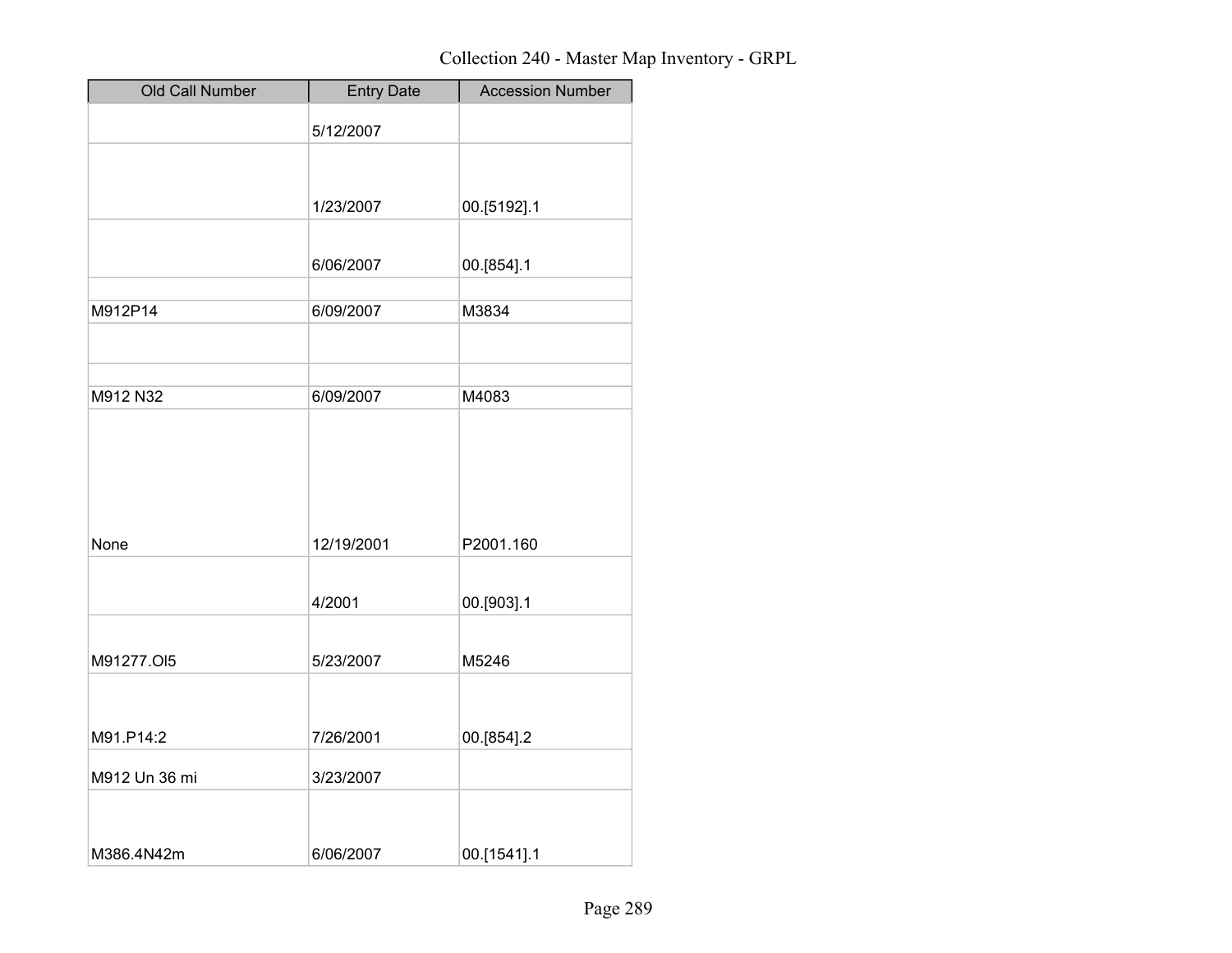| Old Call Number  | <b>Entry Date</b>       | <b>Accession Number</b> |
|------------------|-------------------------|-------------------------|
|                  | 1/22/2004               |                         |
| MMn912As2        | 6/18/2007               |                         |
|                  |                         |                         |
| M912Un36n        | 6/02/2007,<br>3/31/2009 | M1375 [sic M1378]       |
| MCa912H39        | 6/18/2007               | M1599                   |
|                  | 6/02/2007               |                         |
|                  | 5/12/2007               |                         |
| 912 R67          | 3/02/07                 | 00.[5208].1             |
|                  | 6/09/2007               |                         |
| MSS912, P75 '22  | 5/12/2007               | M3113                   |
|                  | 5/12/2007               |                         |
| MSj 912 St.2     | 3/24/2007               | <b>Stuart Fund</b>      |
| MSj 912 J63      | 2/15/2007               |                         |
| Formerly M91.N47 | 5/29/2002,<br>6/09/2007 | Unknown                 |
|                  | 5/29/2007               |                         |
|                  | 2/5/2009                | P2009.002.2             |
| M912B78          | 5/30/2007               |                         |
| MIo912H99        | 6/18/2007               |                         |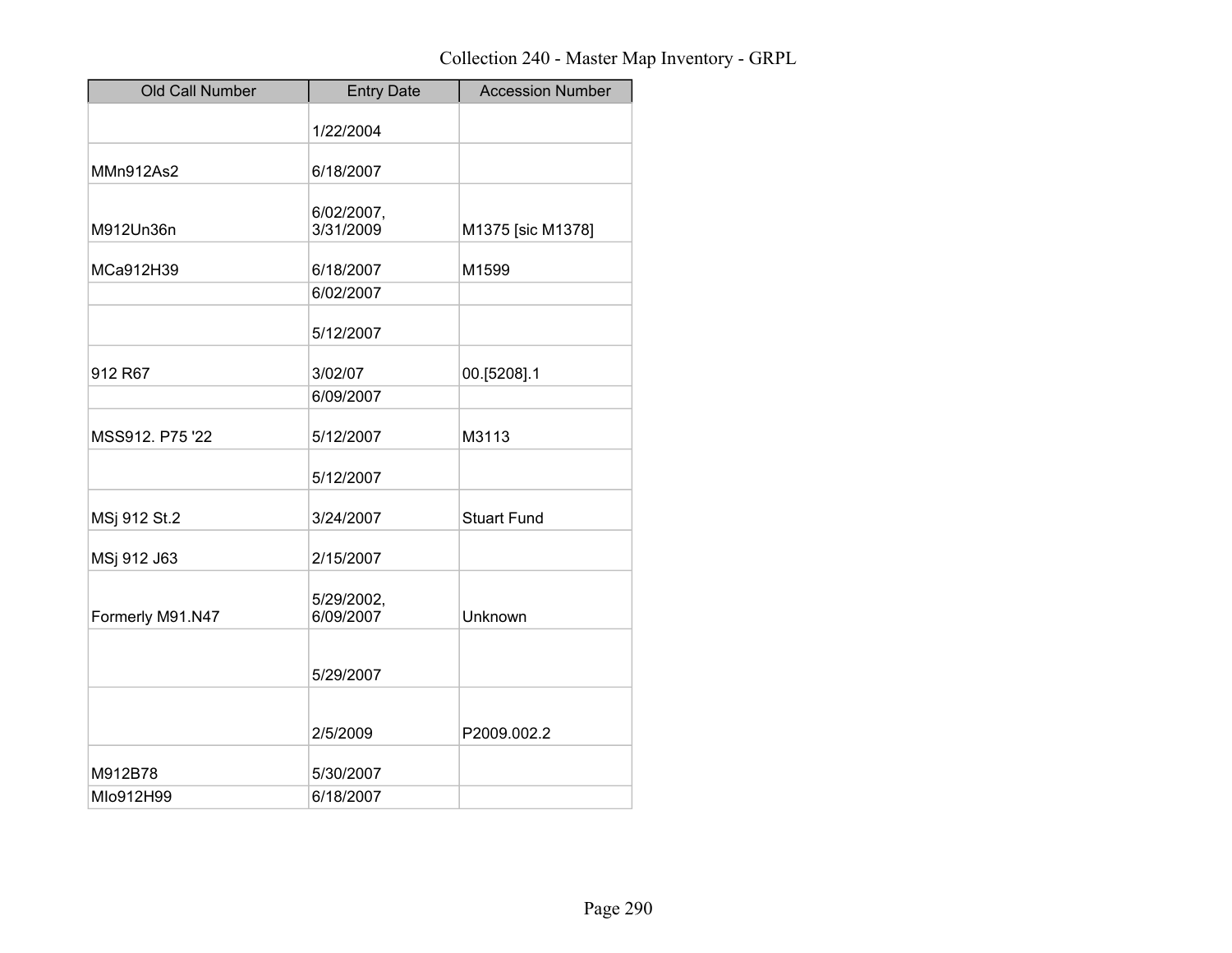| Old Call Number   | <b>Entry Date</b> | <b>Accession Number</b> |
|-------------------|-------------------|-------------------------|
|                   |                   |                         |
|                   |                   |                         |
|                   |                   | M1693 or M0931 July     |
| M912.73.M69.      | 3/17/2009         | 1912                    |
|                   |                   |                         |
| M912.73.P81       | 5/23/2007         | M4433                   |
|                   |                   |                         |
| M9127.D92         | 5/23/2007         | M4678                   |
|                   | 6/18/2007         |                         |
| MWD910.3.F22      | 7/10/2001         | 444280                  |
|                   | 6/09/2007         |                         |
|                   |                   |                         |
|                   | 4/26/2007         |                         |
| <b>MWD 912R4H</b> | 4/26/2007         |                         |
|                   | 4/26/2007         |                         |
|                   | 6/09/2007         |                         |
|                   | 6/02/2007         |                         |
|                   |                   |                         |
|                   | 6/02/2007         |                         |
|                   | 6/02/2007         |                         |
| MKG912.R25        | 6/02/2007         | M5113                   |
|                   | 3/01/07           |                         |
|                   |                   |                         |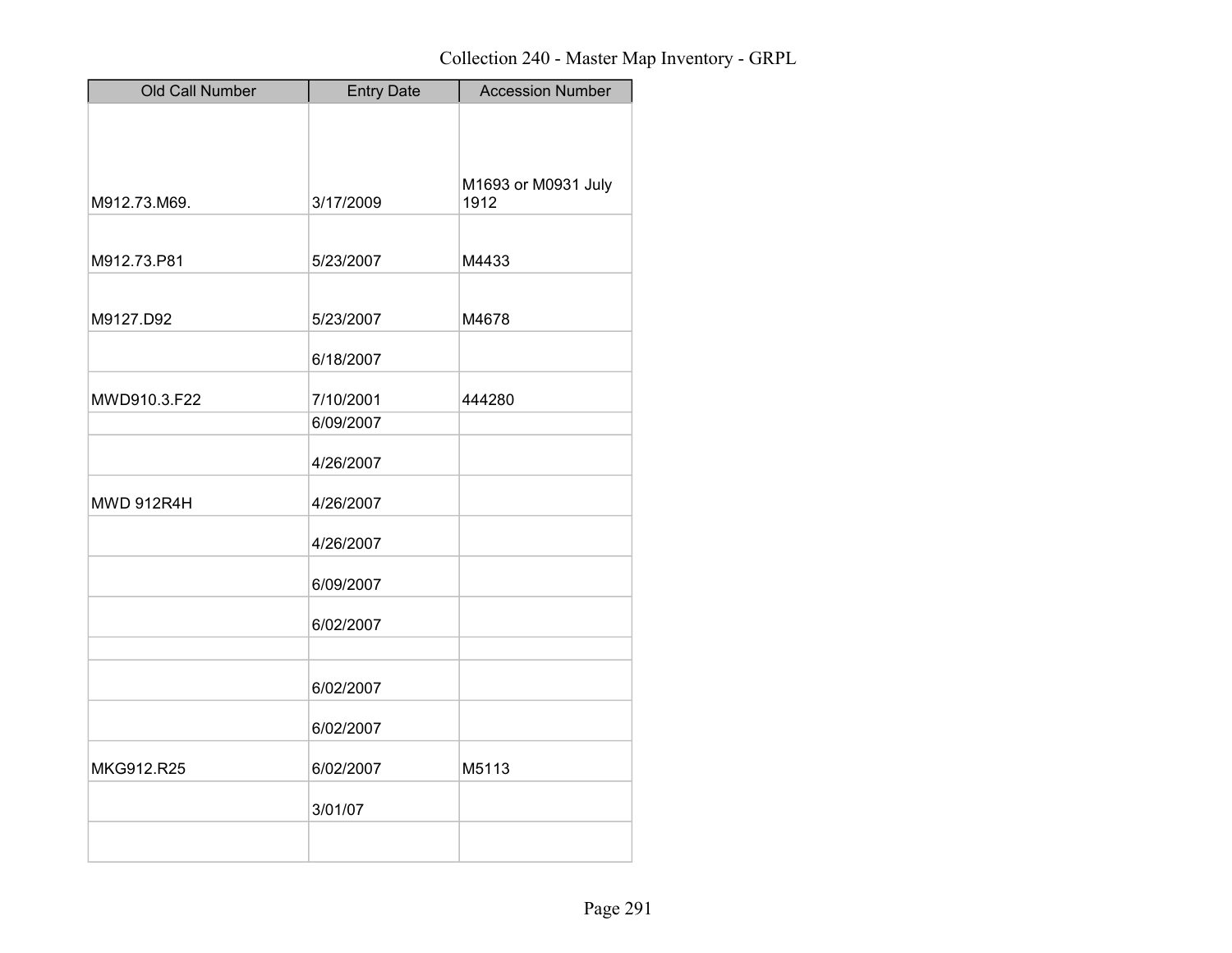| Old Call Number | <b>Entry Date</b> | <b>Accession Number</b> |
|-----------------|-------------------|-------------------------|
|                 | 6/02/2007         |                         |
| MKG912.R36      | 6/14/2007         | M1874                   |
|                 |                   |                         |
| MKG912.T76      | 6/11/2007         |                         |
|                 | 6/11/2007         |                         |
|                 | 2/23/2007         |                         |
|                 |                   |                         |
|                 | 3/18/2009         |                         |
|                 |                   |                         |
|                 |                   |                         |
|                 | 6/09/2007         |                         |
|                 | 6/18/2007         | M4953                   |
|                 | 5/23/2007         | M2241                   |
|                 |                   |                         |
| R912.77434.F31  | 7/10/2001         | M5117 1936              |
|                 | 6/18/2007         |                         |
| MBe912M37       | 6/18/2007         |                         |
| MW912M32        | 6/18/2007         | M1595                   |
| Malp 912 M32    | 3/02/07           |                         |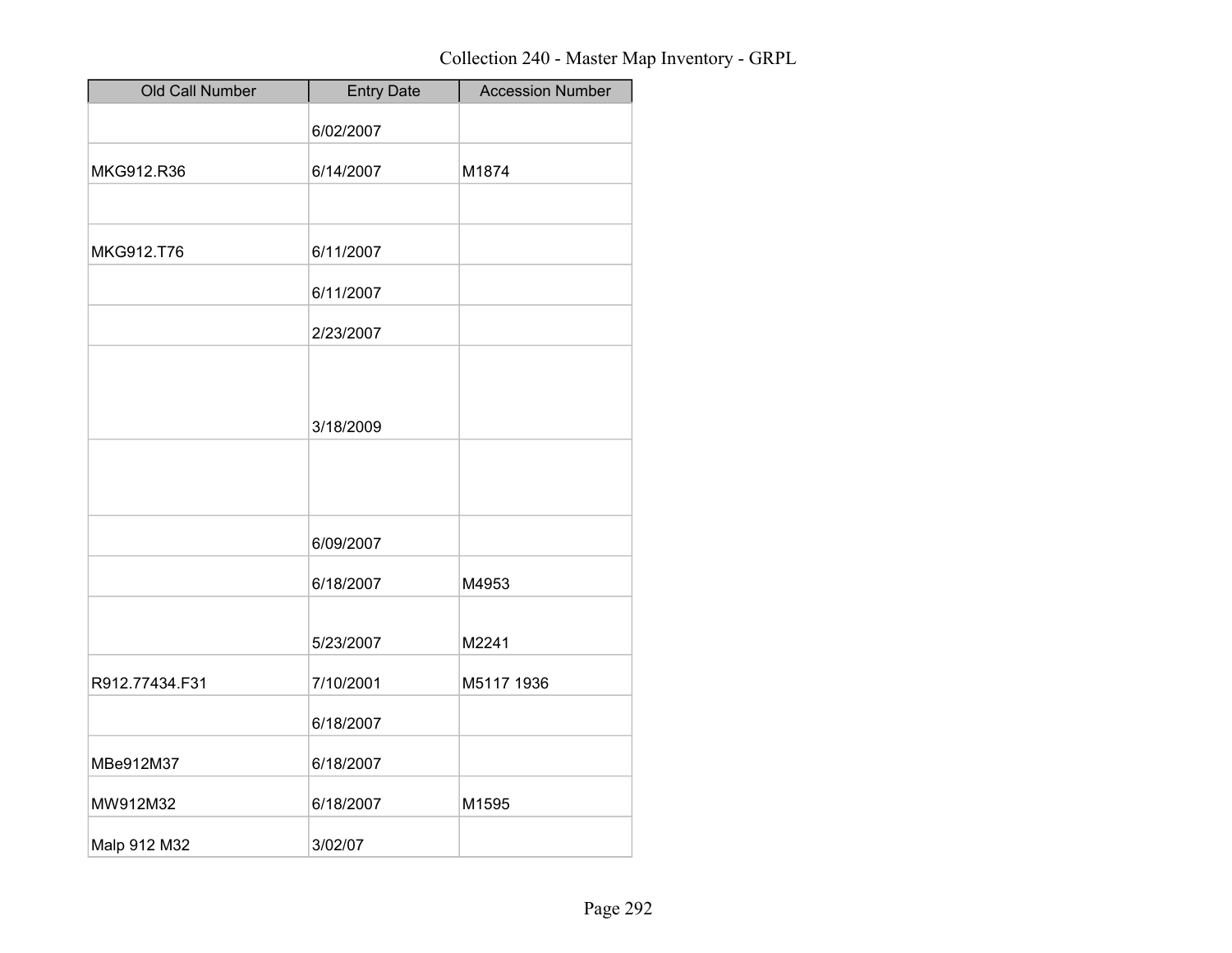| Old Call Number  | <b>Entry Date</b>       | <b>Accession Number</b> |
|------------------|-------------------------|-------------------------|
| MAlp912.M32      | 6/18/2007               | M2005                   |
|                  |                         |                         |
| M912M322         | 5/23/2007               | M1605                   |
| M385F64          | 6/09/2007               |                         |
|                  | 6/09/2007               |                         |
|                  | 7/27/2001;<br>1/23/2002 | 00.[1136].1             |
|                  |                         |                         |
| 977.8.10 v.2     | 3/31/2009               | 279619                  |
|                  |                         |                         |
| M912.77455.G357m | 8/31/2004, 6/2007       | 00.[2816].1             |
|                  | 6/09/2007               |                         |
| M91273.L14       | 6/09/2007               | M5209                   |
| MY912C72         | 6/09/2007               | M1697                   |
|                  | 3/02/07                 |                         |
|                  | 6/09/2007               |                         |
|                  | 6/09/2007               |                         |
|                  | 5/30/2007               | <b>Stuart Fund</b>      |
|                  | 6/18/2007               |                         |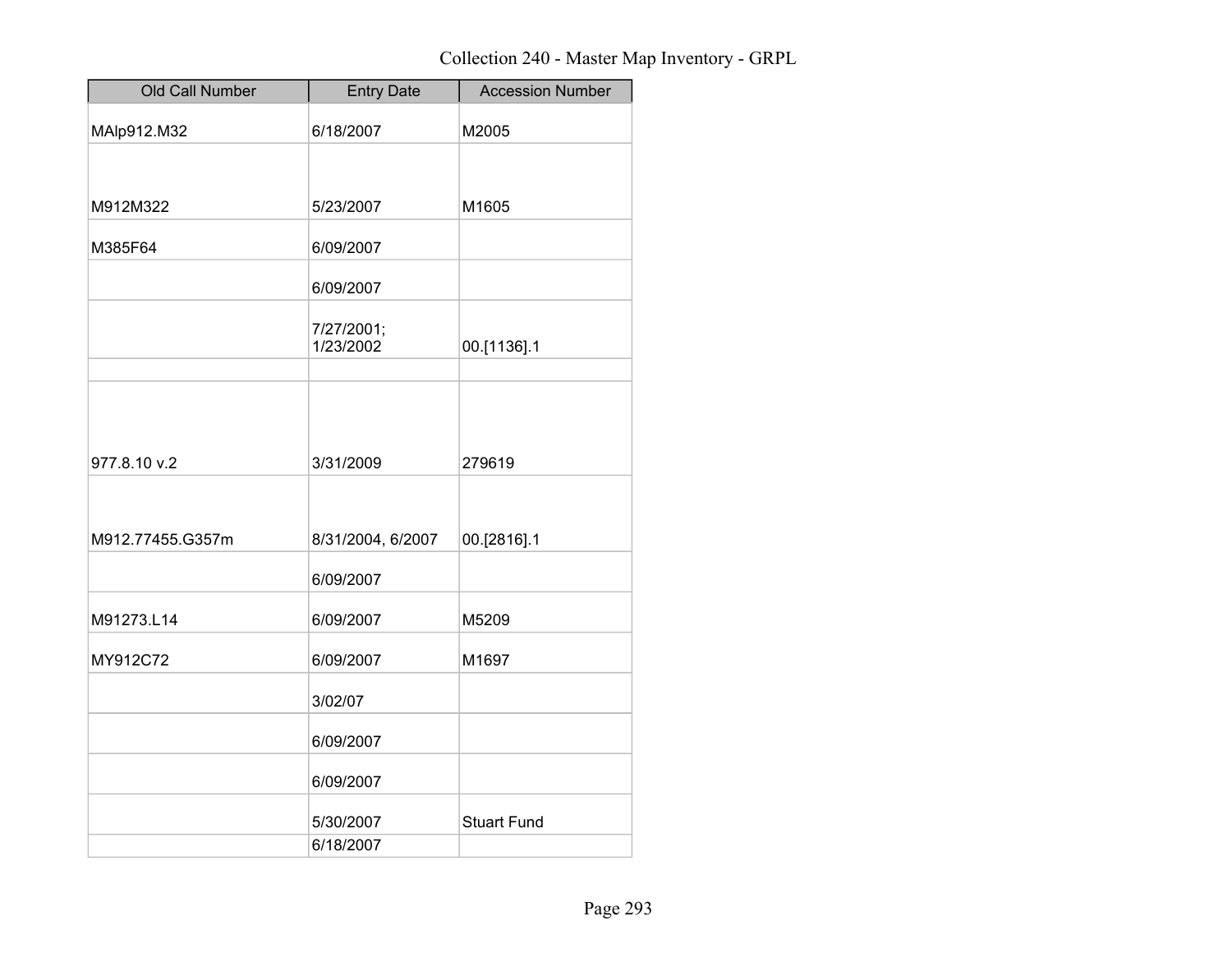| Old Call Number | <b>Entry Date</b>       | <b>Accession Number</b> |
|-----------------|-------------------------|-------------------------|
|                 | 3/02/07                 | 00.[5207].1             |
|                 | 6/09/2007               |                         |
|                 |                         |                         |
|                 | 5/21/2007               |                         |
|                 |                         |                         |
| M91277.M32      | 5/21/2007               | M4803                   |
|                 |                         |                         |
|                 | 5/23/2007               |                         |
|                 |                         |                         |
| M91274M83       | 5/23/2007               | M5238                   |
|                 |                         |                         |
|                 | 6/09/2007               |                         |
|                 |                         |                         |
|                 |                         |                         |
|                 |                         |                         |
|                 |                         |                         |
|                 | 6/09/2007               |                         |
|                 |                         |                         |
|                 |                         |                         |
|                 |                         |                         |
|                 |                         |                         |
| M385.M582       | 7/20/2004,<br>6/09/2007 | 00.[0605].8             |
|                 |                         |                         |
|                 |                         |                         |
|                 | 6/18/2007               |                         |
|                 | 3/02/07                 |                         |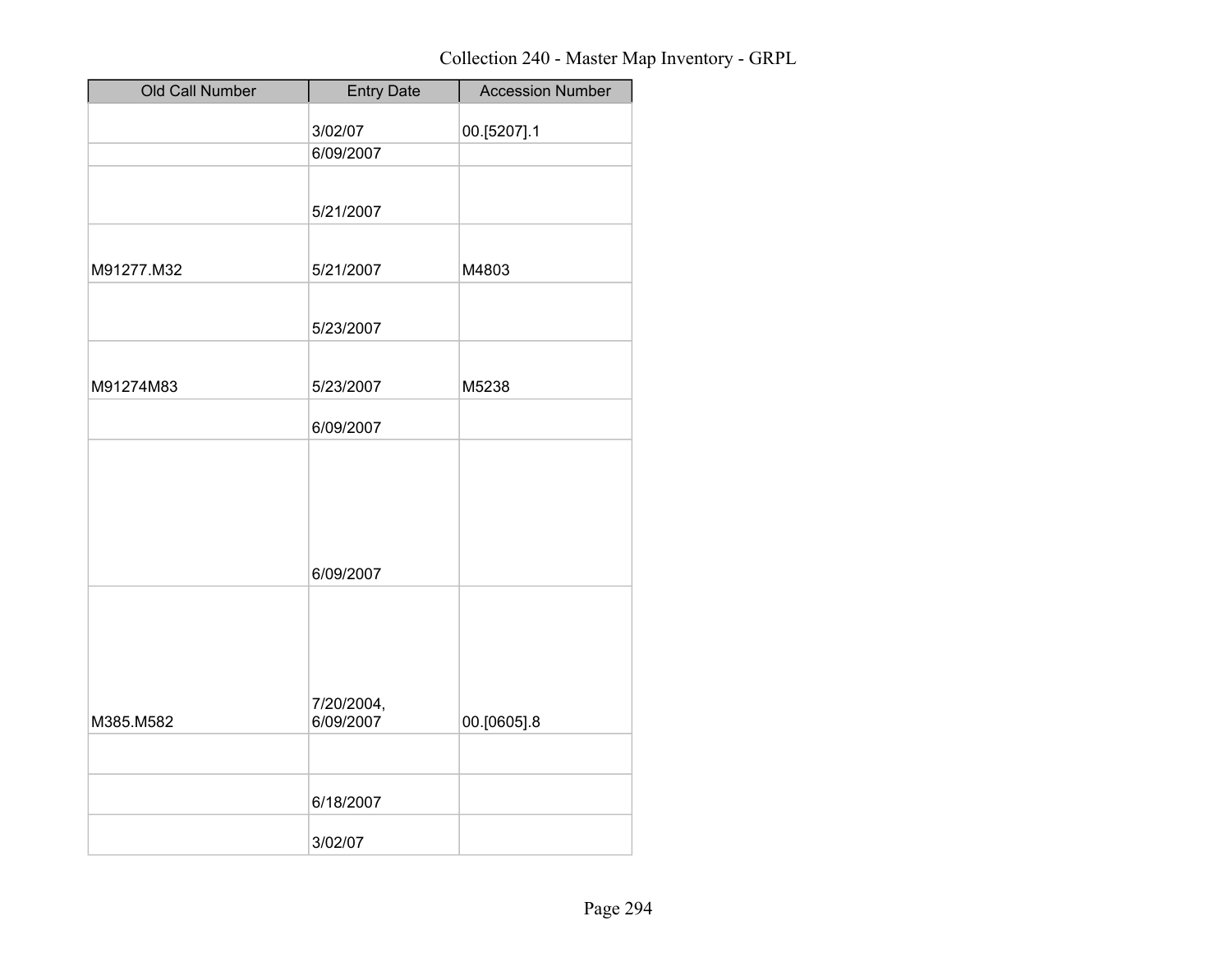| Old Call Number | <b>Entry Date</b> | <b>Accession Number</b> |
|-----------------|-------------------|-------------------------|
|                 | 6/09/2007         |                         |
|                 |                   |                         |
| M912D63         | 5/23/2007         | M3505                   |
|                 |                   |                         |
| M912AI1         | 5/31/2007         |                         |
|                 | 6/09/2007         |                         |
|                 | 6/18/2007         | M5208                   |
| M912 F22s       | 6/09/2007         |                         |
|                 |                   |                         |
|                 | 3/01/07           | 00.[5212].1             |
| M912T15         | 6/09/2007         | 70166                   |
|                 | 3/01/07           | 00.[5212].1             |
|                 |                   |                         |
| M912.77456 In6m | 2/23/2007         |                         |
|                 |                   |                         |
|                 | 6/09/2007         |                         |
|                 |                   |                         |
|                 |                   |                         |
|                 | 6/09/2007         |                         |
|                 |                   |                         |
|                 |                   | Dec. 18, 1967 recd      |
|                 | 3/19/2009         | stamp                   |
|                 |                   |                         |
|                 |                   |                         |
|                 |                   |                         |
|                 |                   |                         |
|                 |                   |                         |
|                 | 6/09/2007         |                         |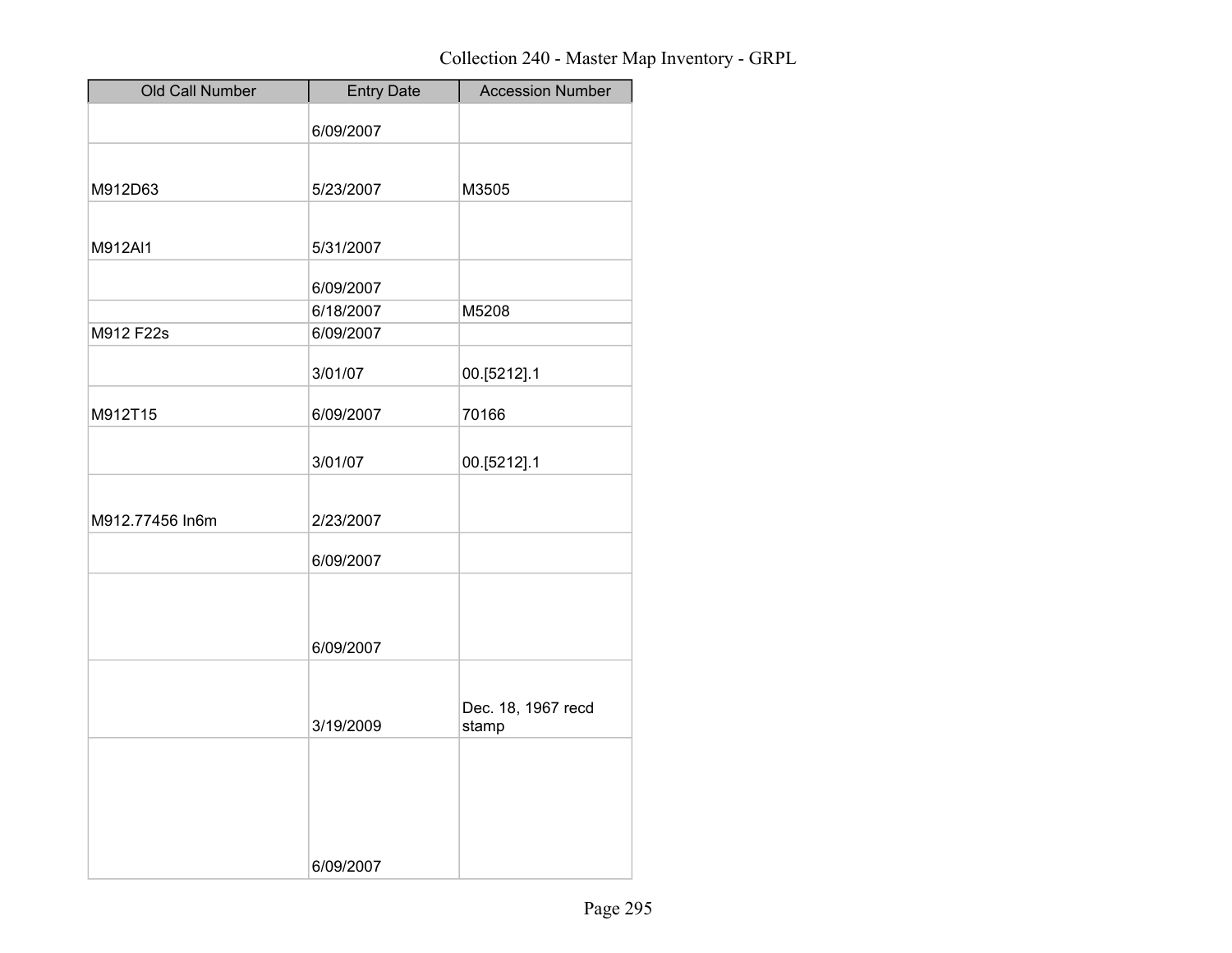| Old Call Number | <b>Entry Date</b> | <b>Accession Number</b> |
|-----------------|-------------------|-------------------------|
|                 | 3/19/2009         |                         |
|                 | 3/19/2009         |                         |
|                 | 6/18/2007         |                         |
|                 | 6/09/2007         |                         |
| M912 F22 '39    | 6/09/2007         | M4717                   |
| M912 F22p       | 6/09/2007         |                         |
| M912 F22        | 3/02/07           |                         |
|                 |                   |                         |
|                 |                   |                         |
|                 | 5/23/2007         |                         |
| M912.F22ma      | 5/21/2007         | M2385                   |
|                 | 5/21/2007         |                         |
|                 |                   |                         |
| M912775 B 94 13 | 5/21/2007         | M1997                   |
| M912.M583cla    | 3/15/2007         | M2963                   |
|                 | 5/12/2007         |                         |
| MIL912.M32      | 7/10/2001         | 70168                   |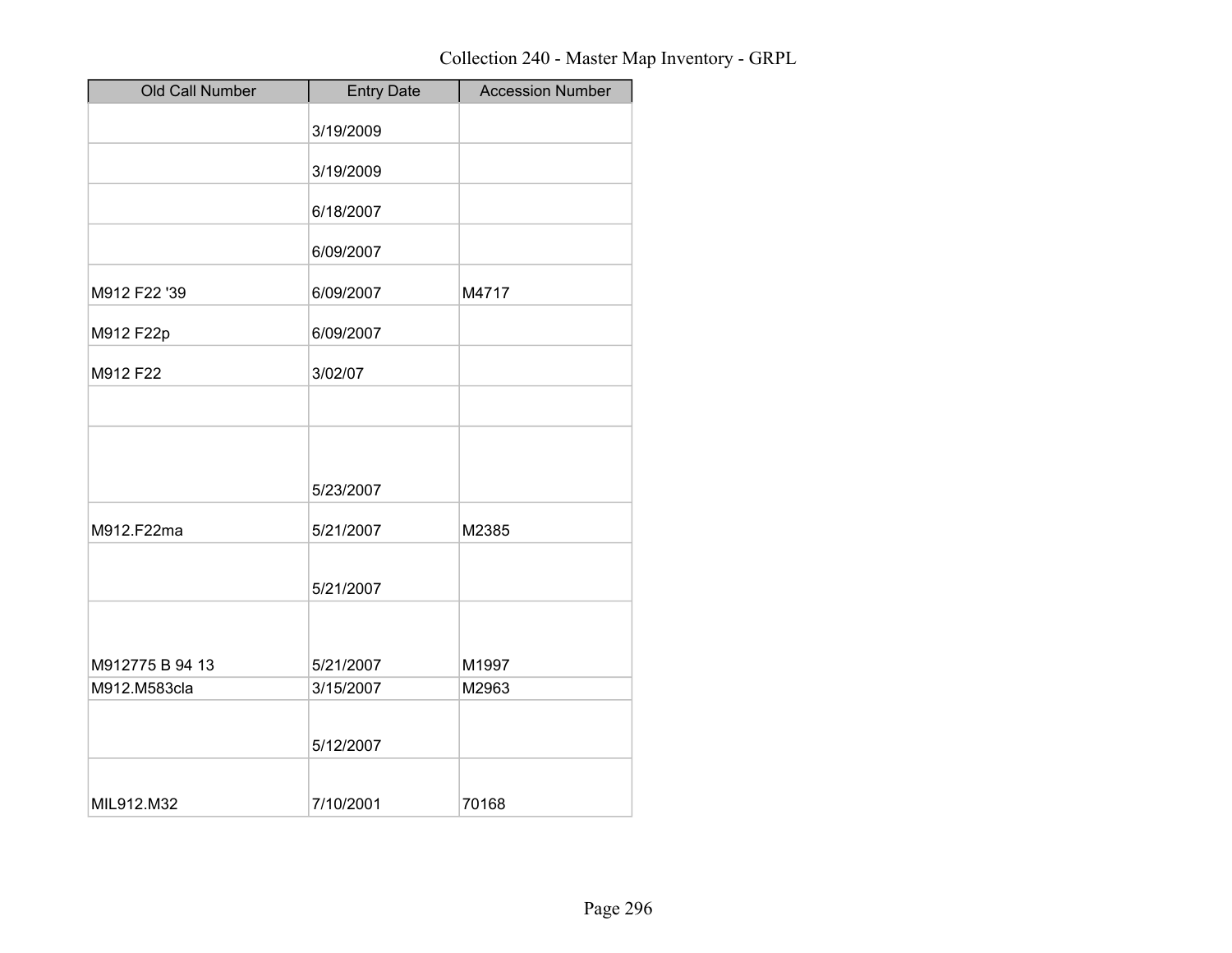| Old Call Number  | <b>Entry Date</b> | <b>Accession Number</b> |
|------------------|-------------------|-------------------------|
|                  |                   |                         |
|                  |                   |                         |
|                  | 7/10/2001,        |                         |
| M912.774.Un33    | 7/11/2008         | Unknown                 |
|                  |                   |                         |
|                  |                   |                         |
| M912 Ar6         | 5/23/2007         |                         |
|                  |                   |                         |
|                  |                   |                         |
| MY912.F22        | 3/17/2009         |                         |
|                  |                   |                         |
| <b>MKA912An2</b> | 6/14/2007         | M1698                   |
|                  |                   |                         |
| MKA912.An2       | 7/10/2001         | Unknown. Stuart Fund    |
| MNe912.M52       | 4/26/2007         | M3540                   |
|                  | 6/09/2007         |                         |
|                  |                   |                         |
| MW2a 912 M58     | 3/29/2007         | M5445                   |
|                  |                   |                         |
|                  | 3/29/2007         | <b>Stuart Fund</b>      |
|                  |                   |                         |
|                  | 6/02/2007         |                         |
|                  | 6/09/2007         |                         |
|                  |                   |                         |
|                  | 6/02/2007         |                         |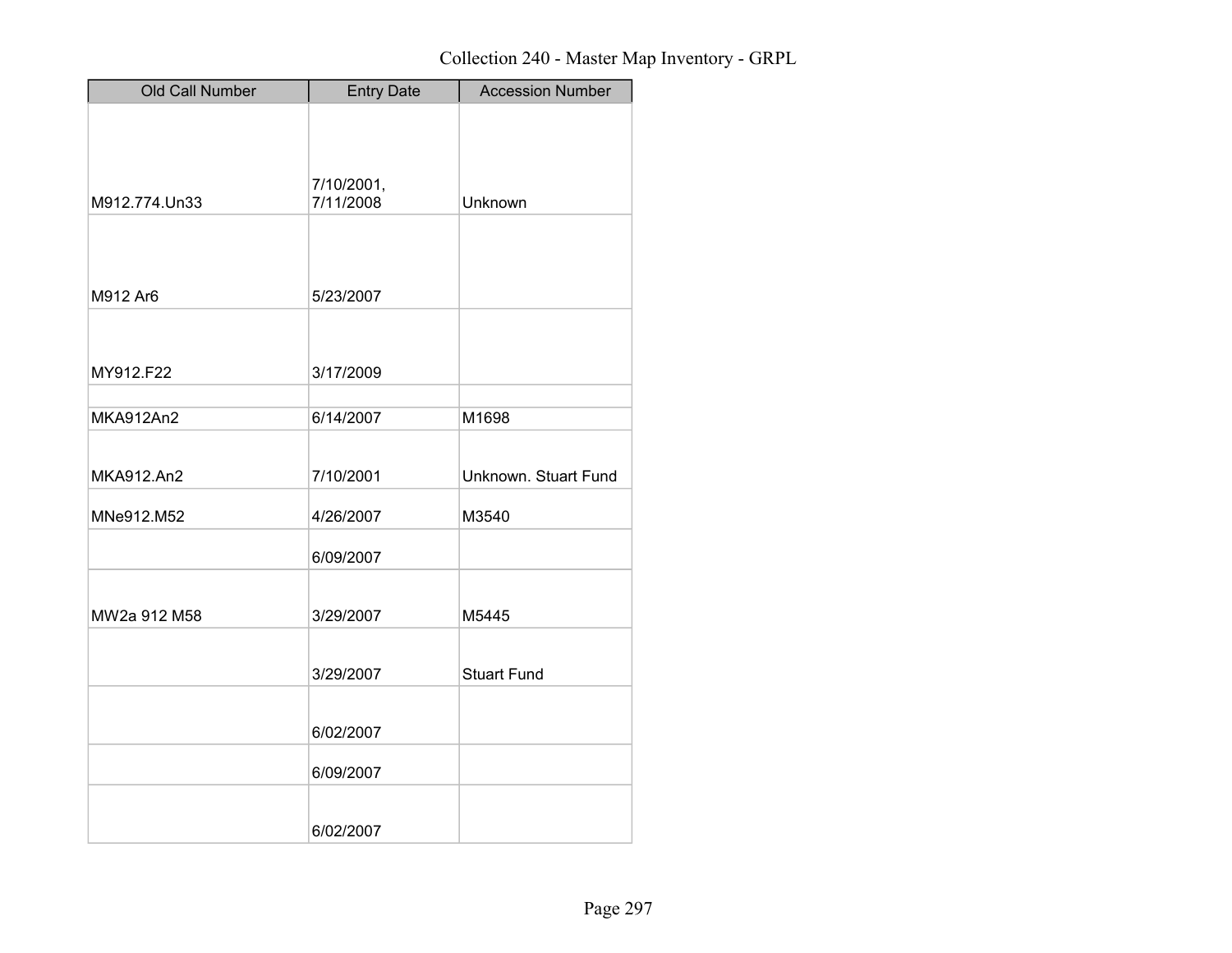| Old Call Number | <b>Entry Date</b> | <b>Accession Number</b> |
|-----------------|-------------------|-------------------------|
|                 |                   |                         |
|                 |                   |                         |
|                 |                   |                         |
|                 |                   |                         |
|                 | 5/21/2007         |                         |
|                 |                   |                         |
|                 | 6/09/2007         |                         |
| M912C72g        | 6/09/2007         | M3087                   |
|                 |                   |                         |
|                 | 5/12/2007         |                         |
| none            | 2/15/2007         |                         |
|                 |                   |                         |
|                 |                   |                         |
|                 |                   |                         |
|                 | 6/09/2007         |                         |
| M912774         | 6/09/2007         |                         |
|                 |                   |                         |
|                 | 6/09/2007         |                         |
|                 |                   |                         |
| none            | 2/15/2007         |                         |
|                 | 6/02/2007         |                         |
|                 |                   |                         |
|                 | 6/02/2007         |                         |
|                 |                   |                         |
|                 |                   |                         |
|                 | 6/02/2007         |                         |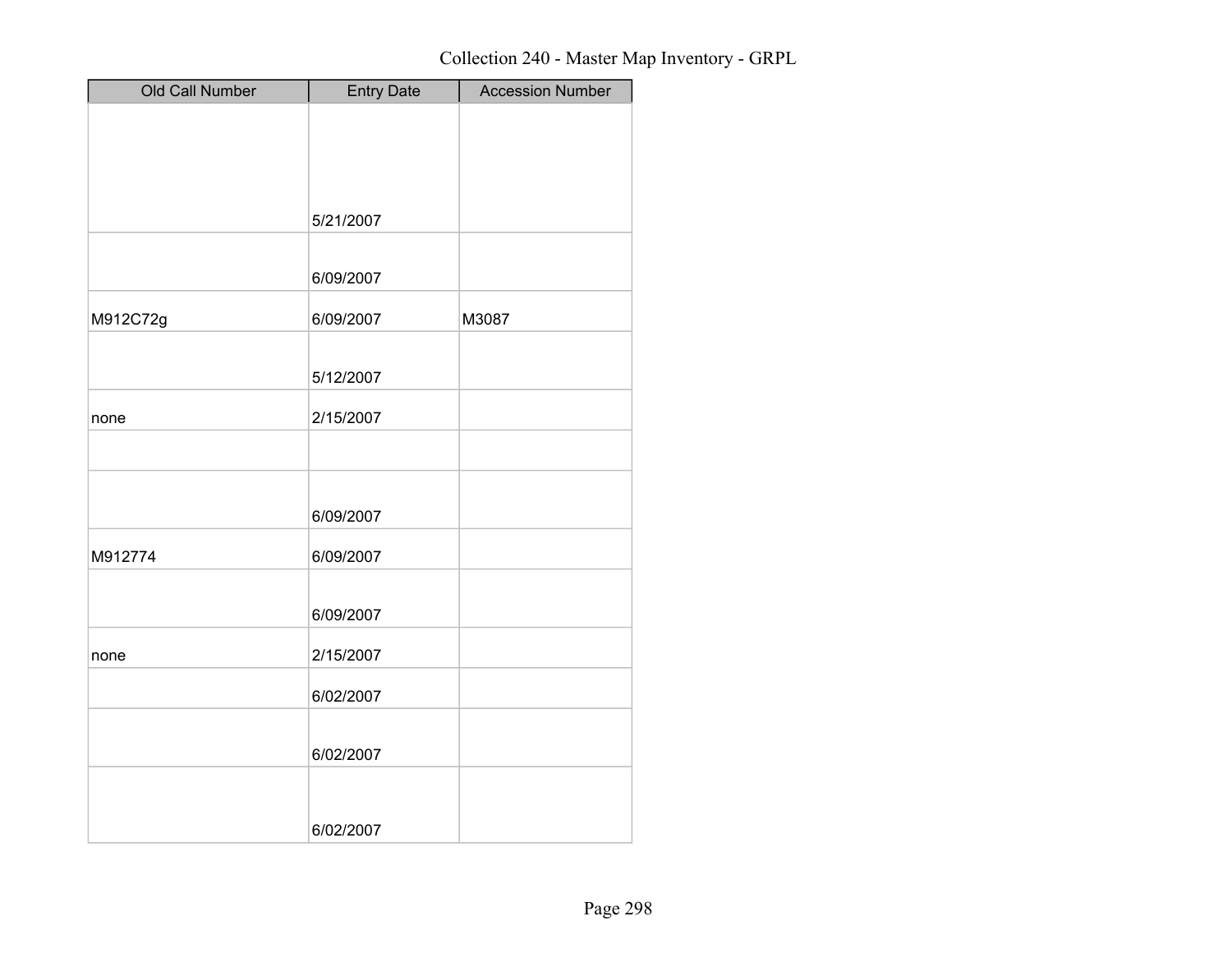| Old Call Number | <b>Entry Date</b> | <b>Accession Number</b> |
|-----------------|-------------------|-------------------------|
|                 |                   |                         |
|                 |                   |                         |
|                 |                   |                         |
|                 |                   |                         |
|                 | 3/11/2004         | 2003.074                |
|                 |                   |                         |
|                 | 3/11/2004         | 2003.074                |
|                 |                   |                         |
|                 | 3/11/2004         | 2003.074                |
|                 |                   |                         |
|                 | 6/18/2007         |                         |
|                 |                   |                         |
|                 | 6/06/2007         | 00.[5276].1-4           |
|                 | 5/24/2007         |                         |
|                 |                   |                         |
|                 | 3/23/2007         | 00.[3803].1             |
|                 |                   |                         |
|                 | 3/23/2007         |                         |
|                 | 6/14/2007         | 00.[5200].1             |
|                 |                   |                         |
|                 | 12/2001           |                         |
|                 | 6/18/2007         |                         |
|                 |                   |                         |
|                 | 6/18/2007         |                         |
|                 | 6/18/2007         |                         |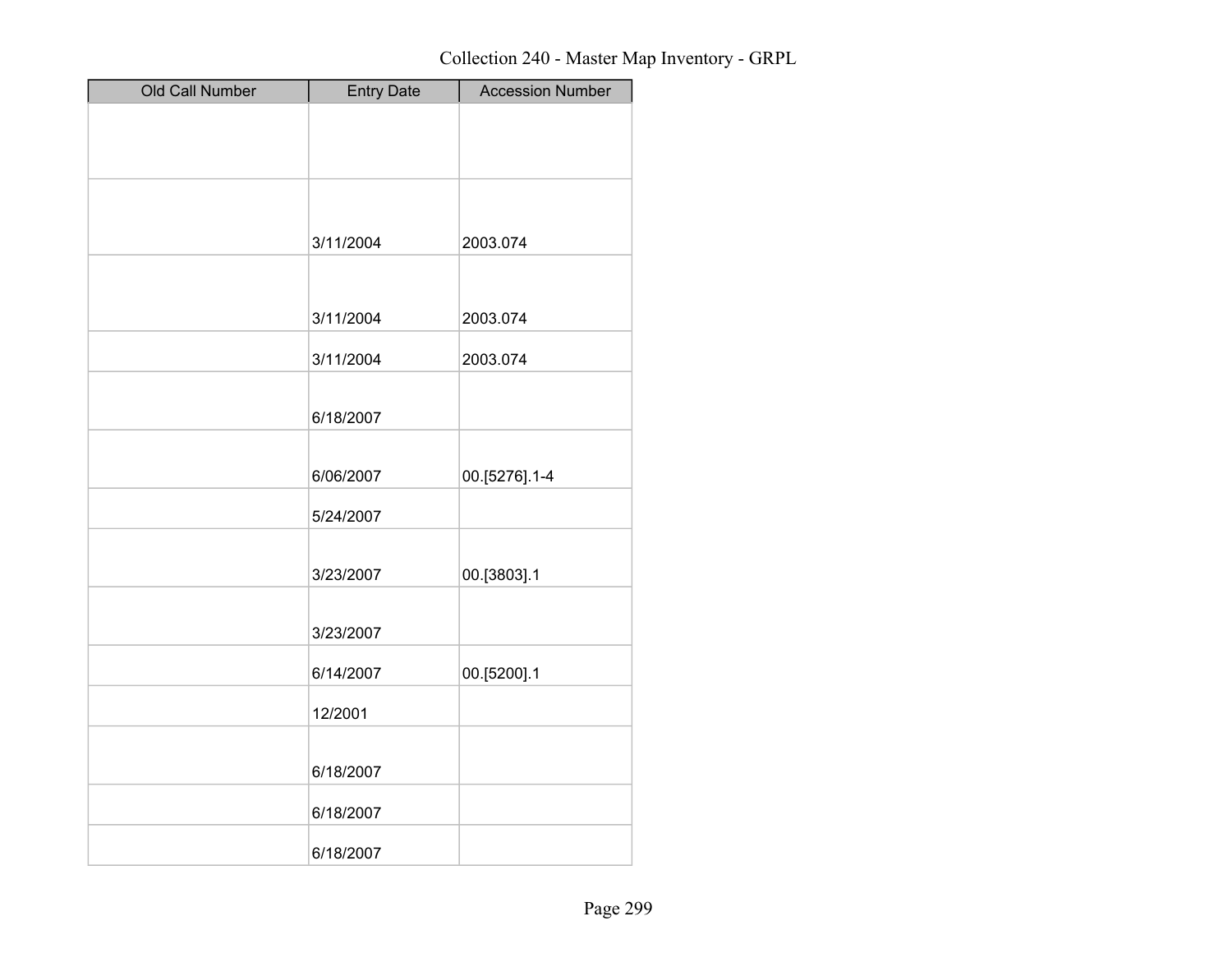| Old Call Number | <b>Entry Date</b> | <b>Accession Number</b> |
|-----------------|-------------------|-------------------------|
| M912 Un36 ms    | 3/23/2007         | M2153                   |
|                 | 6/11/2007         |                         |
|                 |                   |                         |
|                 |                   |                         |
|                 | 4/21/2012         | P2012.008               |
| M912M52         | 6/09/2007         |                         |
| M912G82         | 6/09/2007         | M5235                   |
|                 |                   |                         |
|                 |                   |                         |
|                 |                   |                         |
| None?           | 4/30/2002         |                         |
| none            | 2/9/07            |                         |
|                 |                   |                         |
|                 |                   |                         |
|                 |                   |                         |
|                 |                   |                         |
|                 |                   |                         |
|                 |                   |                         |
|                 | 3/18/2009         |                         |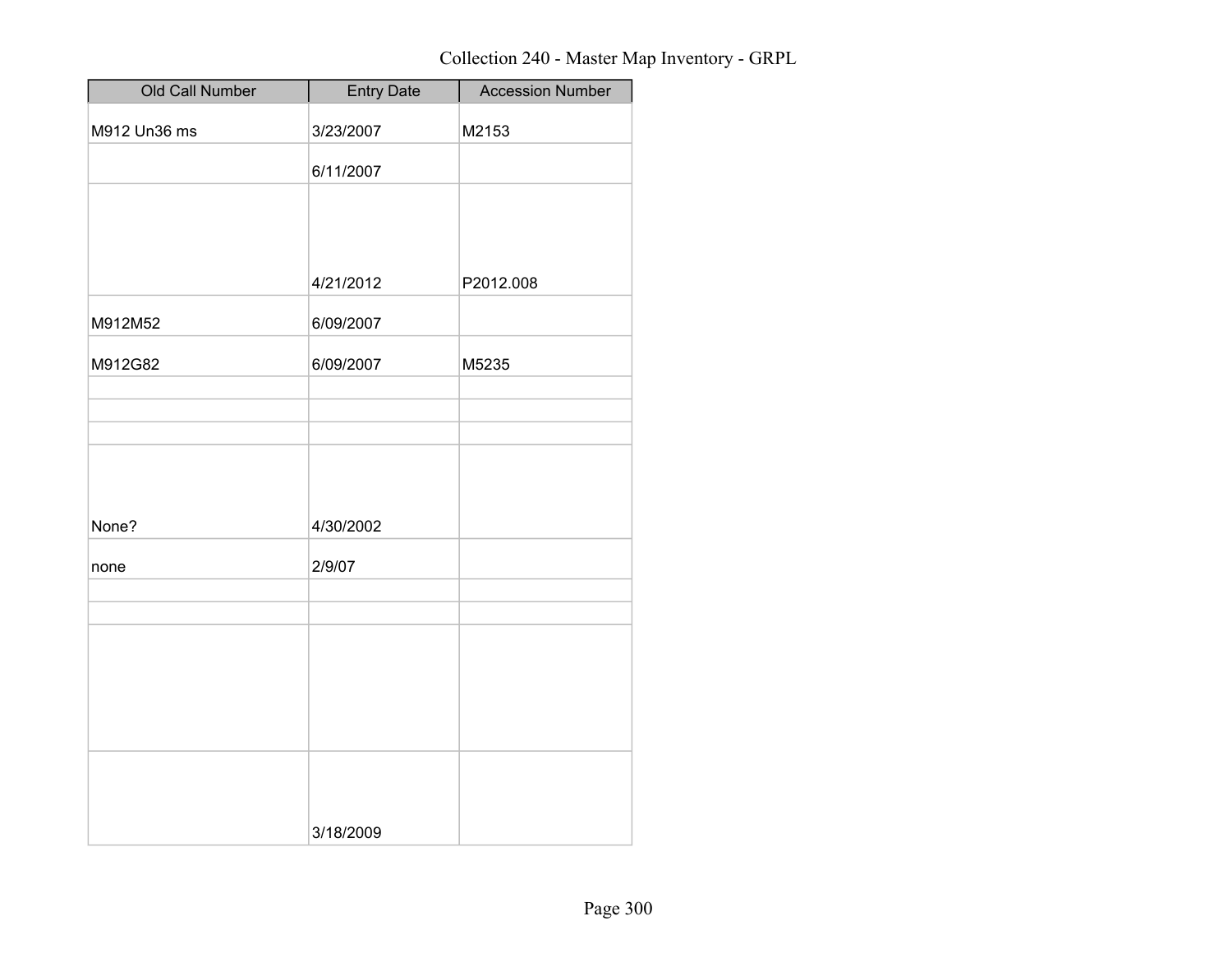| Old Call Number | <b>Entry Date</b> | <b>Accession Number</b> |
|-----------------|-------------------|-------------------------|
|                 |                   |                         |
|                 |                   |                         |
|                 |                   |                         |
| None            | 7/28/2004         | 00.[2813].1             |
|                 |                   |                         |
|                 |                   |                         |
|                 |                   |                         |
| None            | 12/7/2004         | 00.[2813].1             |
|                 | 5/24/2007         |                         |
| M912 M43        |                   |                         |
|                 | 6/09/2007         | M1853                   |
|                 | 5/31/2007,        |                         |
| M912N98st       | 5/19/2008         |                         |
|                 | 5/31/2007,        |                         |
| M912N98s        | 5/19/2008         |                         |
|                 | 5/31/2007,        |                         |
| M912N98         | 5/19/2008         |                         |
|                 | 6/18/2007         |                         |
|                 | 6/18/2007         |                         |
|                 | 2/24/2007         |                         |
|                 | 2/24/2007         |                         |
|                 |                   |                         |
| M91P41          | 6/09/2007         |                         |
|                 | 6/04/2007         | 2006.002c               |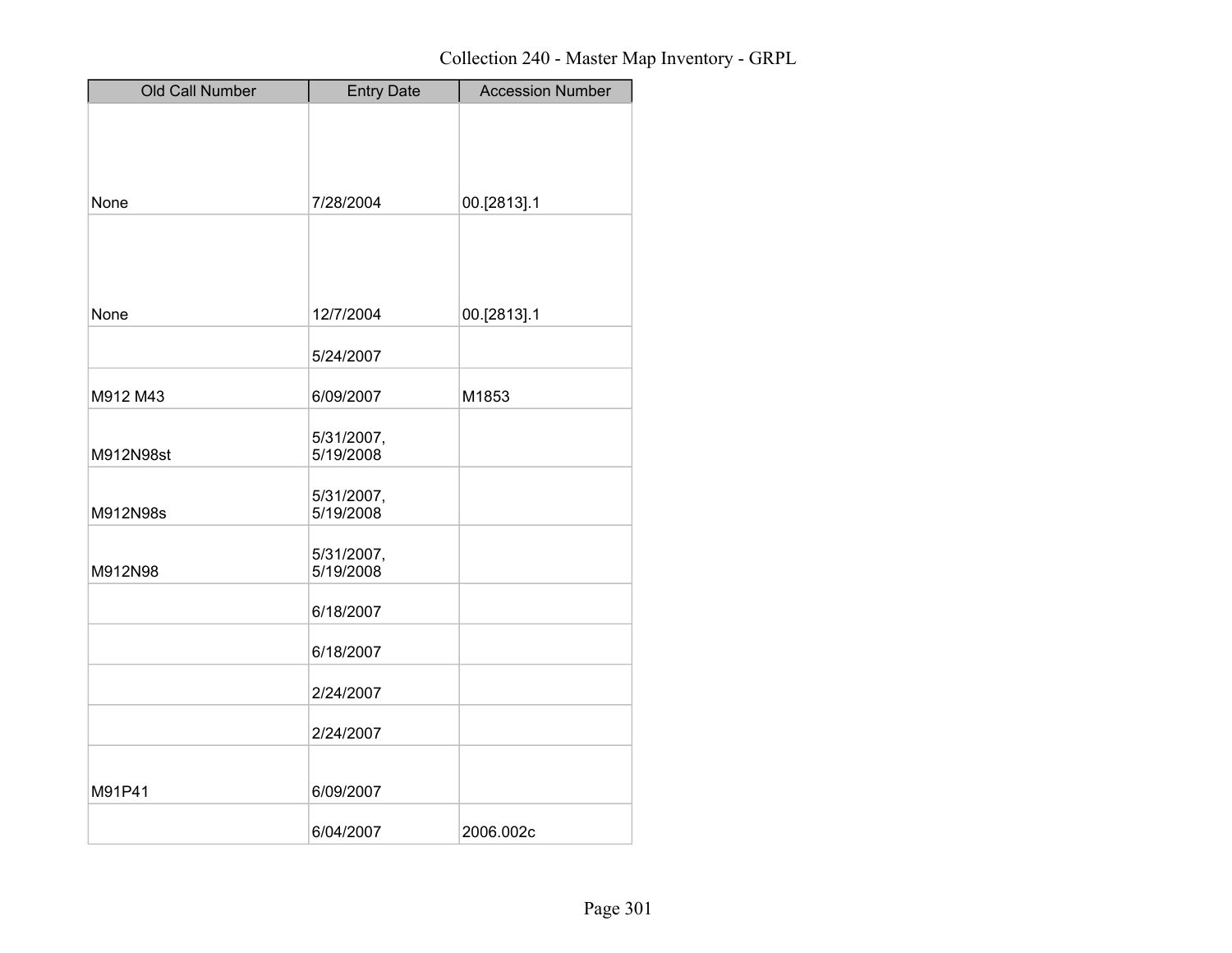| Old Call Number | <b>Entry Date</b> | <b>Accession Number</b> |
|-----------------|-------------------|-------------------------|
|                 |                   |                         |
|                 |                   |                         |
| None            | 03/07/2006        | 2006.020                |
|                 |                   |                         |
|                 | 6/04/2007         | 2006.020                |
|                 |                   |                         |
|                 | 5/24/2007         |                         |
|                 | 6/04/2007         | 2005.032b               |
|                 | 7/10/2001         | Unknown                 |
|                 | 4/26/2007         |                         |
|                 |                   |                         |
|                 |                   |                         |
|                 | 6/04/2007         | 2007.004.7.1            |
|                 |                   |                         |
|                 | 6/04/2007         | 2005.032b               |
|                 | 6/04/2007         | 2005.032b               |
|                 |                   |                         |
|                 | 6/04/2007         | 2007.004.7.2            |
|                 |                   |                         |
|                 | 6/04/2007         | 2005.032b               |
|                 | 6/04/2007         | 2005.032b               |
| None            | 12/09/2003        |                         |
|                 | 2/24/2007         |                         |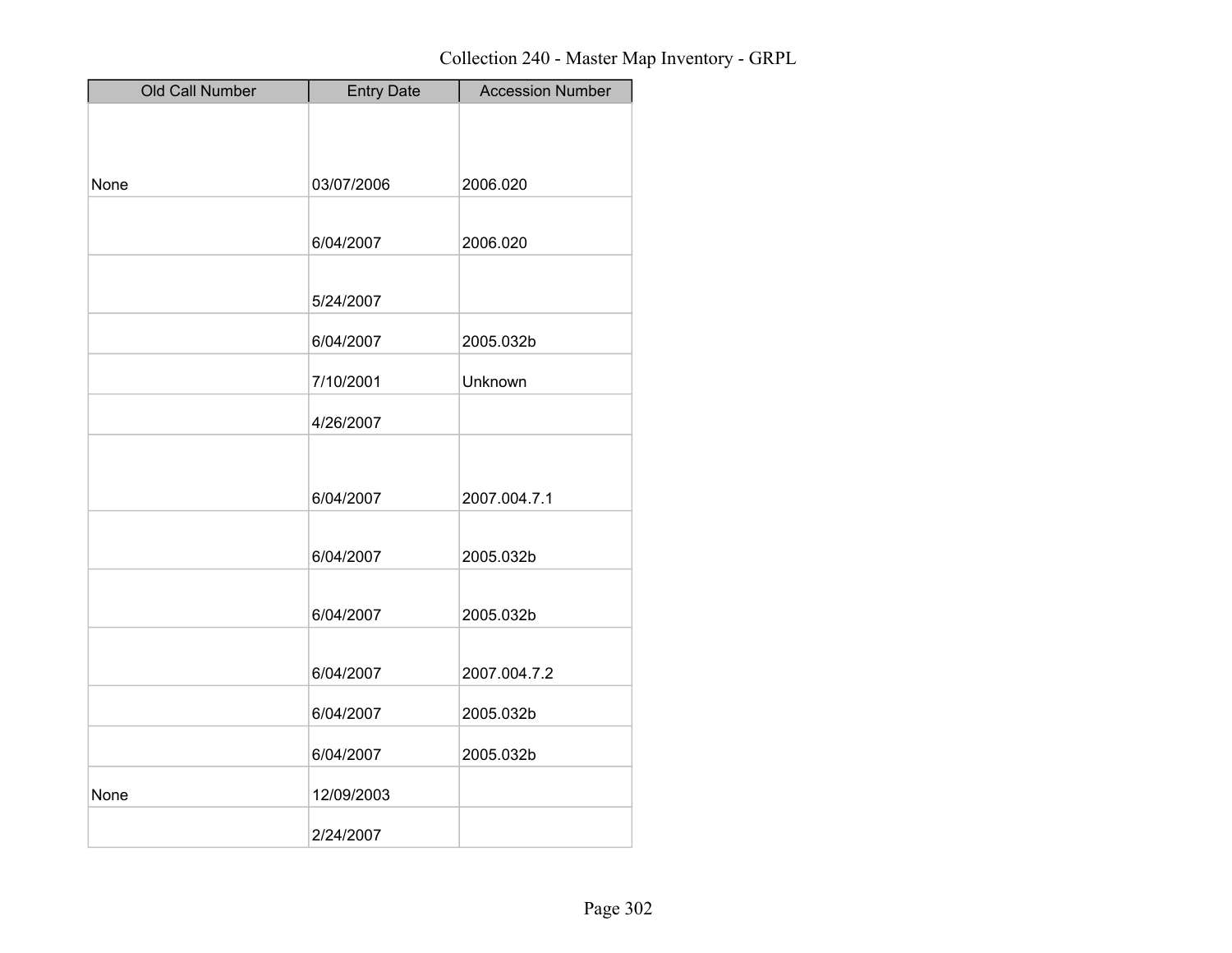| Old Call Number | <b>Entry Date</b> | <b>Accession Number</b> |
|-----------------|-------------------|-------------------------|
| None            | 12/09/2003        |                         |
|                 |                   |                         |
| <b>New</b>      | 12/7/2004         | 2004.089                |
|                 |                   |                         |
| None            | 11/24/2003        | P2003.019               |
|                 | 5/24/2007         |                         |
|                 | 3/23/2007         |                         |
|                 |                   |                         |
| Uncataloged     | 7/10/2001         | Unaccessioned           |
| M912.77 Un2     | 5/26/2007         |                         |
|                 | 5/24/2007         |                         |
|                 | 5/24/2007         |                         |
|                 |                   |                         |
|                 | 5/23/2007         |                         |
|                 | 5/12/2007         |                         |
|                 |                   |                         |
| M912.77431 L545 | 2/23/2007         | G.H. Carroll            |
| M912.77431 L545 | 2/23/2007         | G.H. Carroll            |
|                 |                   |                         |
| R6-9E T5-105    |                   |                         |
| M912 Un 36 mo   | 3/23/2007         | M1734                   |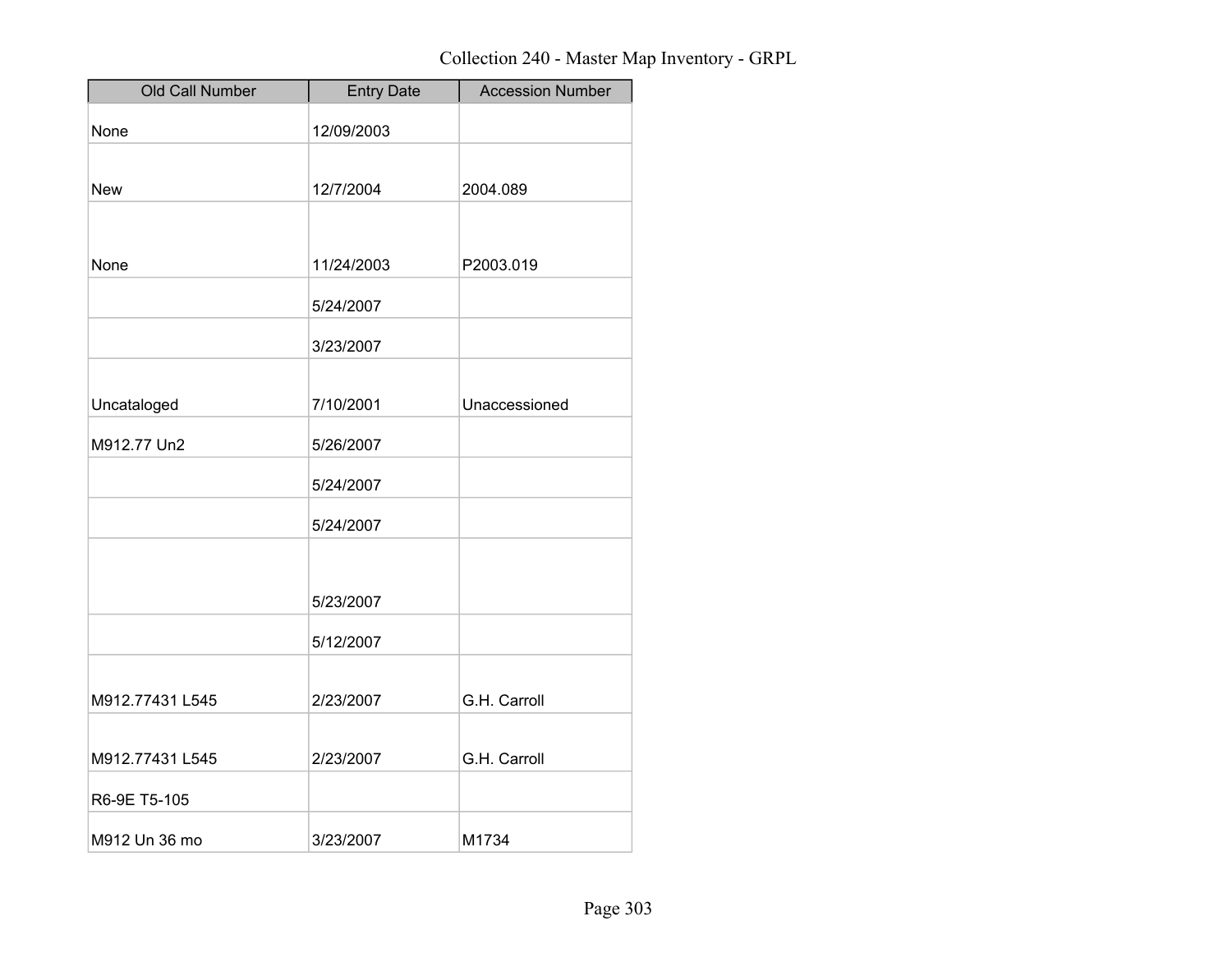| Old Call Number | <b>Entry Date</b> | <b>Accession Number</b> |
|-----------------|-------------------|-------------------------|
| M912 Un 36 mon  | 3/23/2007         | M1735                   |
|                 | 6/18/2007         |                         |
| M912775.M83     | 5/21/2007         | M5520                   |
| M912 Un39n524   | 6/18/2007         | M1416                   |
|                 | 5/12/2007         |                         |
|                 | 6/07/2007         | 2006.002H               |
| M912Un39n932    | 5/29/2007         |                         |
|                 | 6/18/2007         |                         |
|                 | 6/18/2007         |                         |
|                 | 6/18/2007         |                         |
| M912 Un 36 mu   | 3/23/2007         | M1377                   |
| M912.77415      | 2/23/2007         |                         |
| M912Un39n881    | 5/26/2007         |                         |
|                 | 5/26/2007         |                         |
|                 | 6/18/2007         |                         |
| M912.fN62       | 4/15/2009         | 405172                  |
|                 | 6/14/2007         |                         |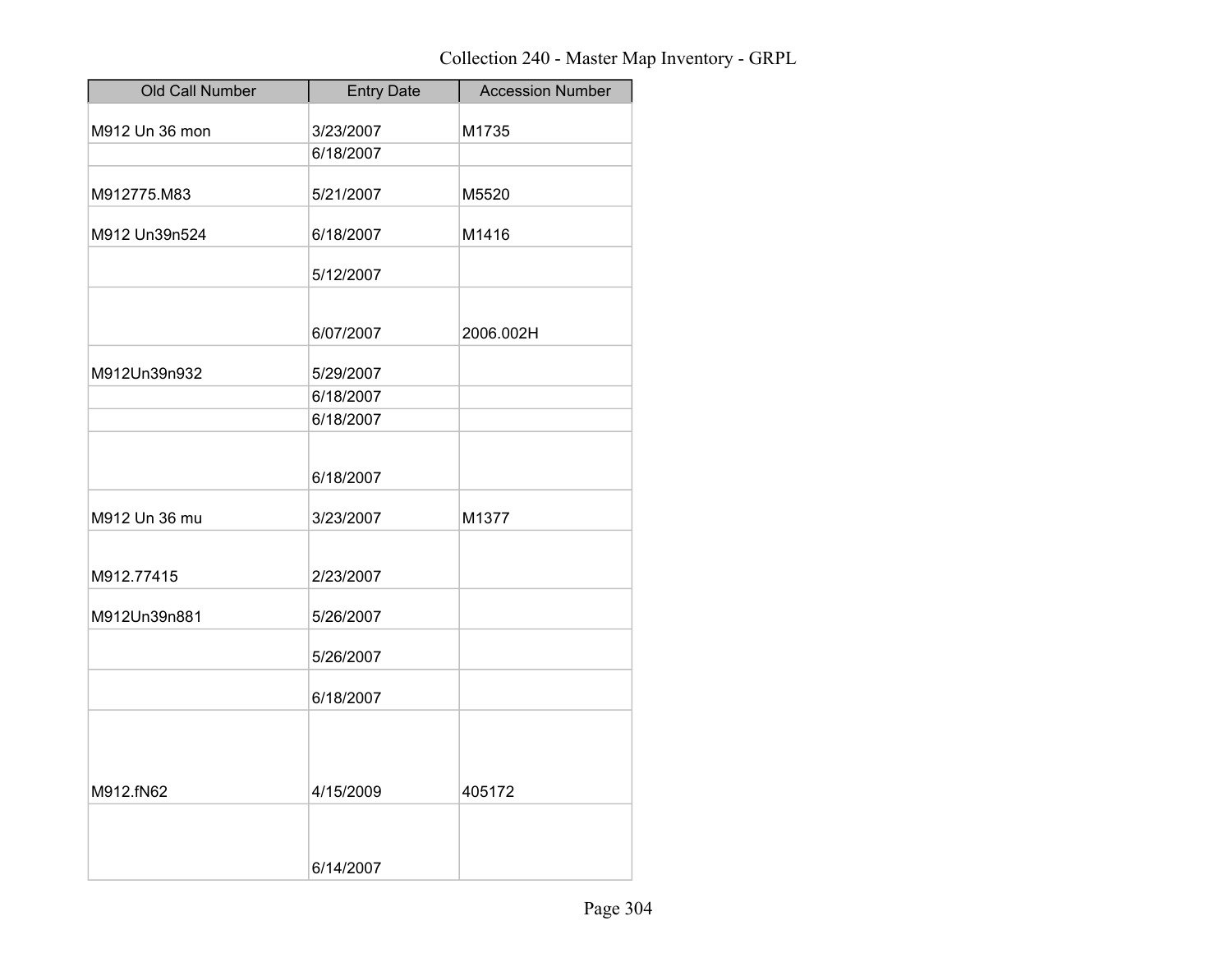| Old Call Number | <b>Entry Date</b> | <b>Accession Number</b> |
|-----------------|-------------------|-------------------------|
|                 |                   |                         |
|                 | 12/09/2003,       |                         |
|                 | 5/31/200          | 2003.100                |
|                 |                   |                         |
| None            | 4/2/2002, 6/2007  | 2001.017.5              |
|                 |                   |                         |
| None            | 4/2/2002          | 2001.017.7              |
| M912B279        | 2/9/07            |                         |
|                 |                   |                         |
|                 | 3/02/07           |                         |
| M912N32         | 6/02/2007         | M2387                   |
|                 | 6/14/2007         |                         |
|                 |                   |                         |
|                 | 6/14/2007         |                         |
|                 | 6/14/2007         |                         |
|                 | 6/14/2007         |                         |
|                 |                   |                         |
|                 | 6/14/2007         |                         |
|                 | 6/14/2007         |                         |
|                 | 6/14/2007         |                         |
|                 |                   |                         |
| None            | 1/2/2002          | 1988.045                |
|                 | 6/11/2007         |                         |
| M912Un39nn09    | 5/26/2007         |                         |
|                 |                   |                         |
| M912.77458 W852 | 2/23/2007         |                         |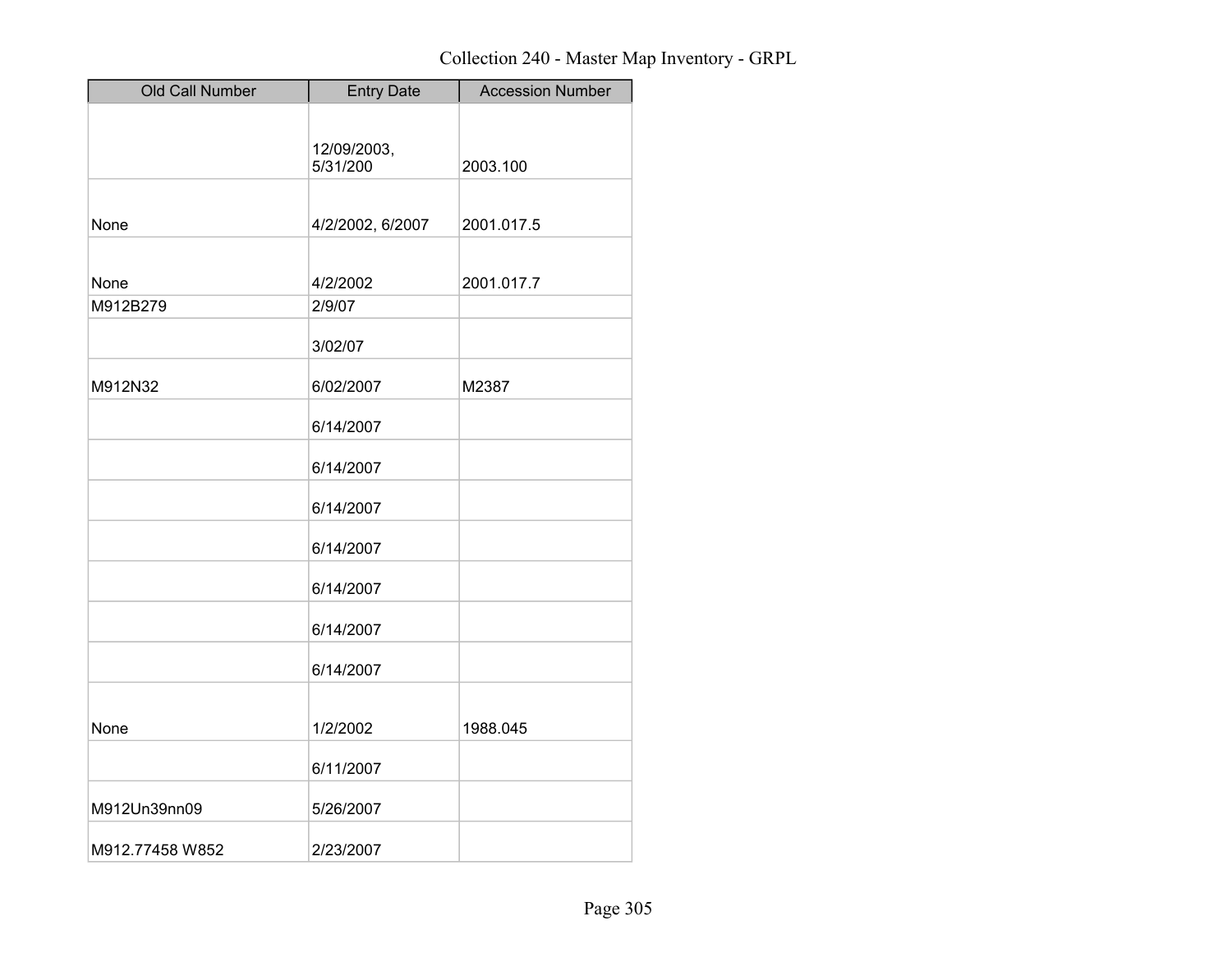| Old Call Number  | <b>Entry Date</b> | <b>Accession Number</b> |
|------------------|-------------------|-------------------------|
|                  |                   |                         |
|                  |                   |                         |
|                  | 3/24/2007         |                         |
|                  |                   |                         |
|                  | 3/24/2007         |                         |
| <b>T12N R11W</b> | 2/23/2007         |                         |
|                  |                   |                         |
|                  |                   |                         |
|                  |                   |                         |
|                  | 5/23/2007         |                         |
|                  |                   |                         |
|                  | 5/23/2007         |                         |
|                  |                   |                         |
| M9127.So1        | 5/30/2007         |                         |
|                  |                   |                         |
| M91271So1        | 5/26/2007         |                         |
| M912Un3958       | 5/30/2007         | M1397                   |
|                  | 6/14/2007         |                         |
|                  | 5/26/22007        |                         |
|                  |                   |                         |
|                  | 5/26/2007         |                         |
|                  | 5/26/2007         |                         |
|                  | 5/26/2007         |                         |
|                  | 5/26/2007         |                         |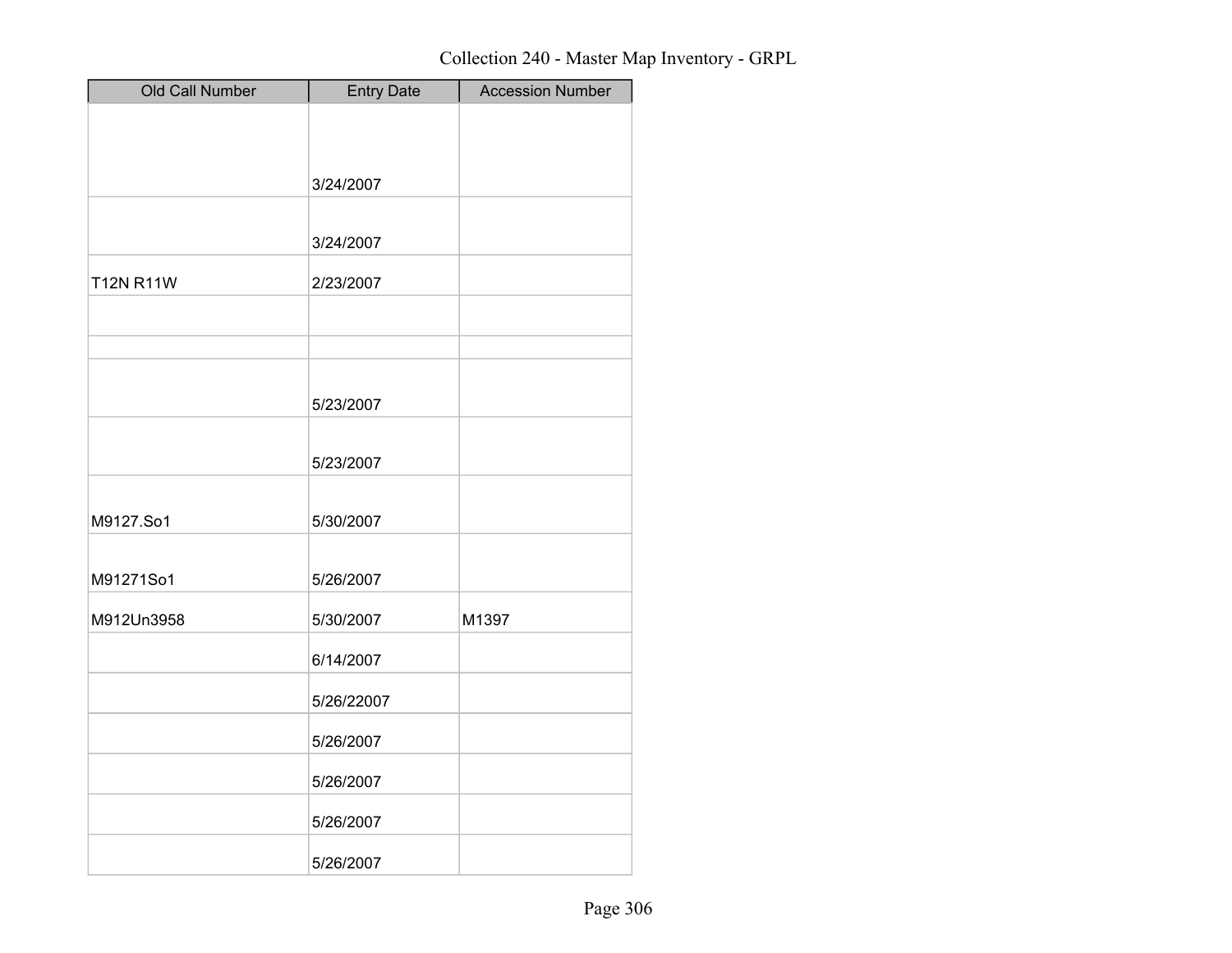| Old Call Number | <b>Entry Date</b> | <b>Accession Number</b> |
|-----------------|-------------------|-------------------------|
|                 | 5/26/2007         |                         |
|                 | 6/14/2007         |                         |
|                 |                   |                         |
|                 | 6/09/2007         |                         |
| M912773 H86     | 2/15/2007         | M5388 Campbell Fund     |
|                 |                   |                         |
| M977 Un3        | 2/15/2007         | M5439                   |
|                 |                   |                         |
|                 | 5/26/2007         |                         |
|                 |                   |                         |
|                 | 6/14/2007         |                         |
|                 |                   |                         |
|                 |                   |                         |
|                 | 6/09/2007         |                         |
|                 | 3/01/07           | 00.[5211].1             |
|                 | 3/01/07           | 00.[5230].1             |
|                 |                   |                         |
|                 |                   |                         |
|                 |                   |                         |
|                 | 3/24/2007         |                         |
|                 |                   |                         |
|                 |                   |                         |
|                 | 7/10/2001         | Unknown                 |
|                 |                   |                         |
|                 | 4/25/2012         |                         |
|                 |                   |                         |
|                 | 4/25/2012         |                         |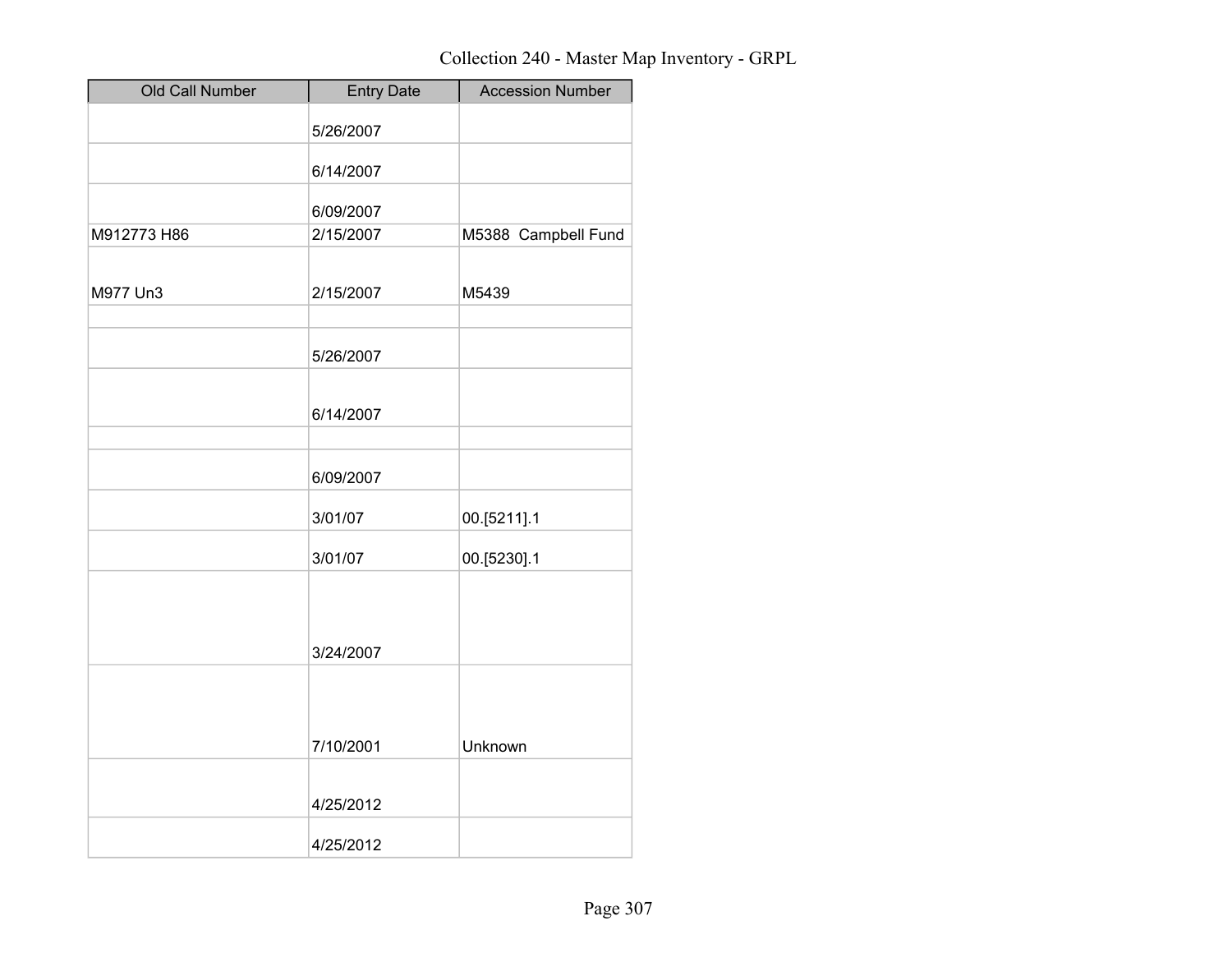| Old Call Number | <b>Entry Date</b> | <b>Accession Number</b> |
|-----------------|-------------------|-------------------------|
|                 |                   |                         |
|                 | 5/31/2007         |                         |
|                 | 3/23/2007         |                         |
|                 |                   |                         |
|                 | 3/31/2009         |                         |
|                 |                   |                         |
| None            | 7/16/2003         | 00.[2578].1             |
|                 | 3/02/07           |                         |
|                 | 4/25/2012         |                         |
|                 | 3/15/2007         |                         |
|                 | 6/09/2007         |                         |
|                 | 4/25/2012         |                         |
|                 | 4/25/2012         |                         |
|                 |                   |                         |
|                 | 4/25/2012         |                         |
|                 |                   |                         |
| M912 M58 '85    | 6/11/2007         | M1885                   |
|                 | 4/25/2012         |                         |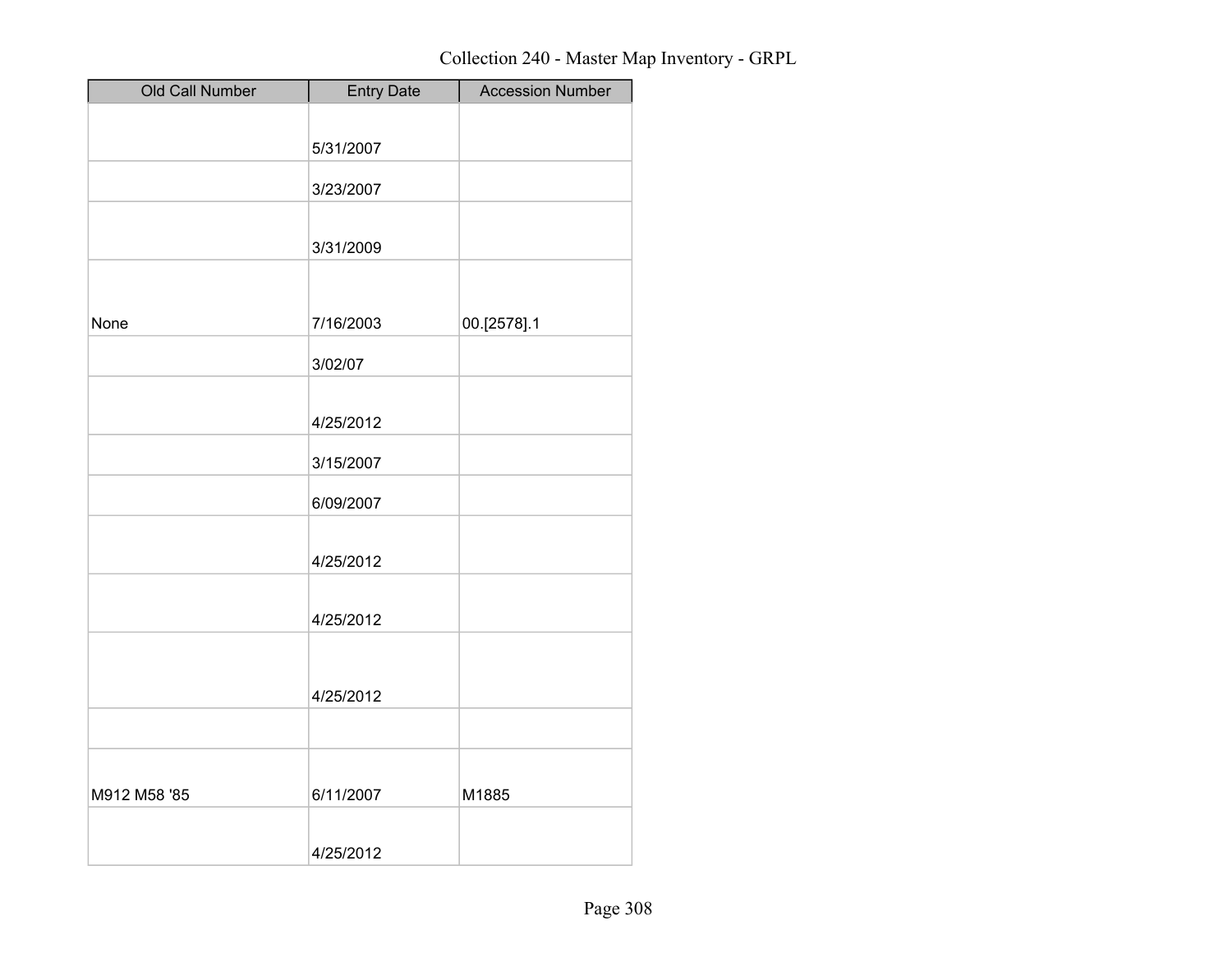| Old Call Number | <b>Entry Date</b> | <b>Accession Number</b> |
|-----------------|-------------------|-------------------------|
|                 |                   |                         |
|                 | 3/02/07           |                         |
|                 |                   |                         |
|                 | 6/09/2007         |                         |
|                 | 6/09/2007         |                         |
|                 | 6/09/2007         |                         |
|                 | 6/09/2007         |                         |
|                 | 6/09/2007         |                         |
|                 | 6/09/2007         |                         |
|                 | 6/09/2007         |                         |
|                 | 4/25/2012         |                         |
|                 |                   |                         |
|                 |                   |                         |
|                 |                   |                         |
|                 |                   |                         |
| M912N22:4       | 6/02/2007         |                         |
| MK912H351       | 5/31/2007         |                         |
| M912Mf8 '08     | 6/09/2007         | M1872                   |
| M912M58 '01     | 6/09/2007         | M4981                   |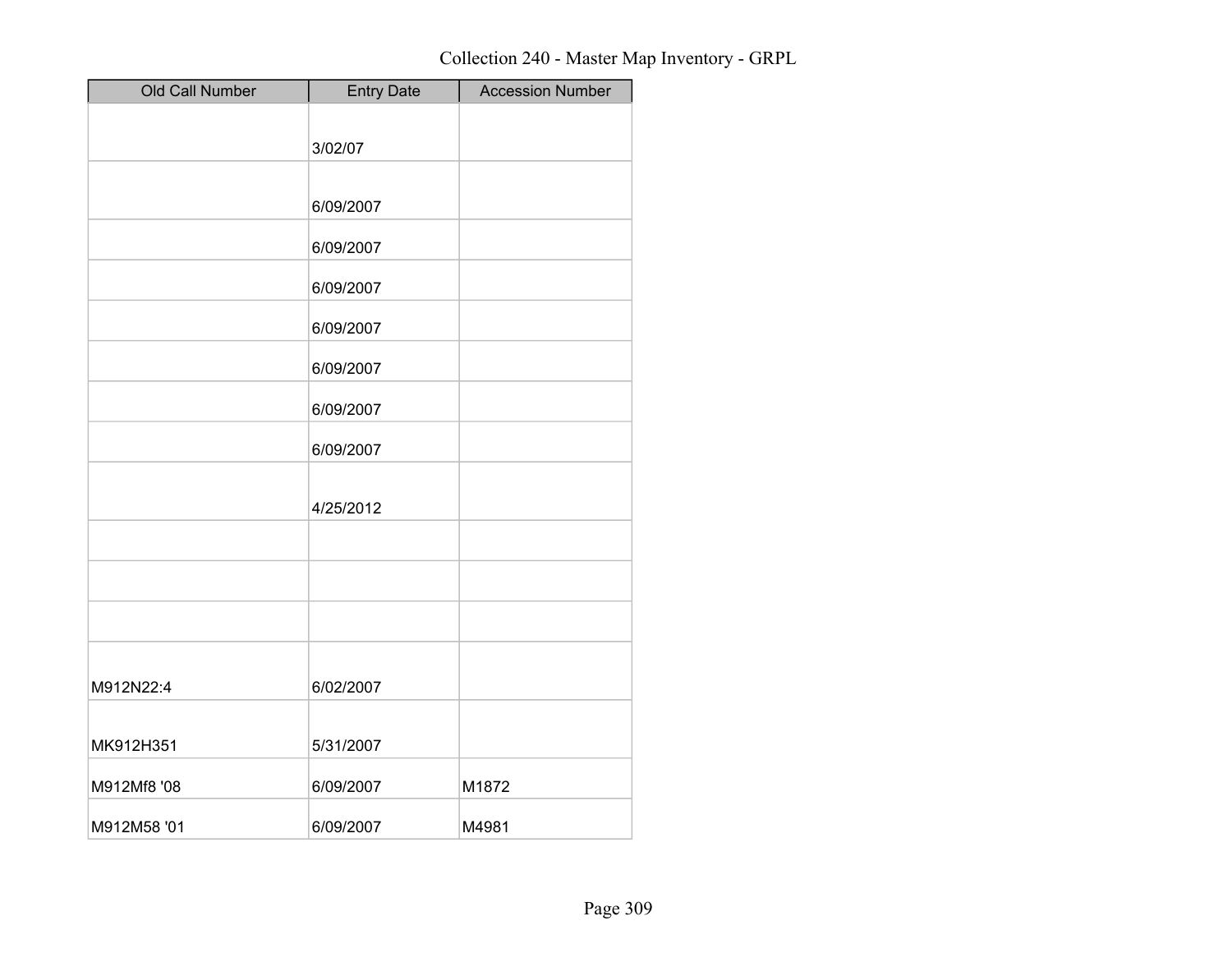| Old Call Number | <b>Entry Date</b>       | <b>Accession Number</b> |
|-----------------|-------------------------|-------------------------|
|                 |                         |                         |
|                 | 6/09/2007               | M1776                   |
|                 |                         |                         |
| M912 M58        | 6/09/2007               | 84710                   |
|                 |                         |                         |
|                 | 6/09/2007               |                         |
| M912 M58        | 12/4/2006,<br>9/06/2007 |                         |
|                 |                         |                         |
| M912M58         | 6/09/2007               |                         |
|                 |                         |                         |
|                 | 2/23/2007               |                         |
|                 |                         |                         |
|                 |                         |                         |
|                 |                         |                         |
| None            | 3/21/2006,<br>6/09/2007 | P2006.017               |
|                 |                         |                         |
|                 |                         |                         |
|                 | 5/21/2007               | 70157                   |
|                 |                         |                         |
|                 | 5/21/2007               |                         |
| M912771 Oh3     | 5/21/2007               |                         |
|                 |                         |                         |
|                 |                         |                         |
|                 | 2/5/2009                | P2009.002.6             |
|                 |                         |                         |
|                 | 6/04/2007               |                         |
|                 | 5/29/2007               |                         |
|                 |                         |                         |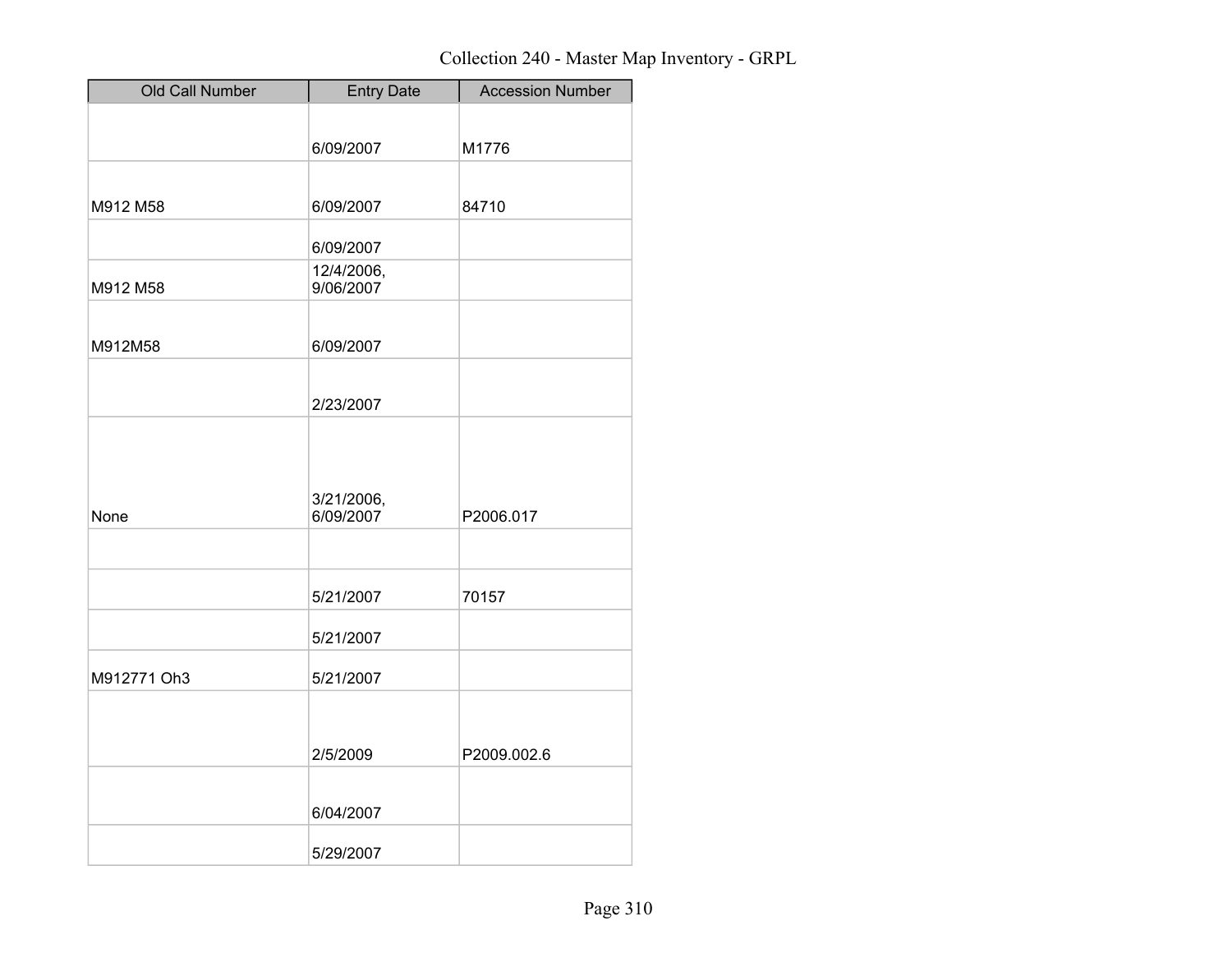| Old Call Number | <b>Entry Date</b>      | <b>Accession Number</b> |
|-----------------|------------------------|-------------------------|
|                 |                        |                         |
|                 |                        |                         |
|                 | 4/25/2012              |                         |
|                 |                        |                         |
|                 | 3/24/2007              |                         |
|                 |                        |                         |
| <b>T6N13W</b>   | 2/23/2007              |                         |
|                 |                        |                         |
|                 | 3/24/2007              |                         |
|                 |                        |                         |
|                 | 3/24/2007              |                         |
|                 | 3/24/2007              |                         |
|                 |                        |                         |
| <b>T6NR13W</b>  | 2/23/2007              |                         |
|                 | 3/24/2007              |                         |
|                 |                        |                         |
|                 | 6/09/2007              |                         |
|                 | 6/18/2007              |                         |
|                 |                        |                         |
|                 | 6/18/2007              |                         |
|                 |                        |                         |
| Malp 912 Al6    | 3/02/07                |                         |
|                 |                        |                         |
| M912J644        | 5/30/2007              |                         |
| MWaA912Ou8      | 6/18/2007              | M1713                   |
|                 |                        |                         |
|                 | 5/12/2007              |                         |
|                 | 6/18/2007              |                         |
|                 | 6/18/2007<br>6/18/2007 |                         |
|                 |                        |                         |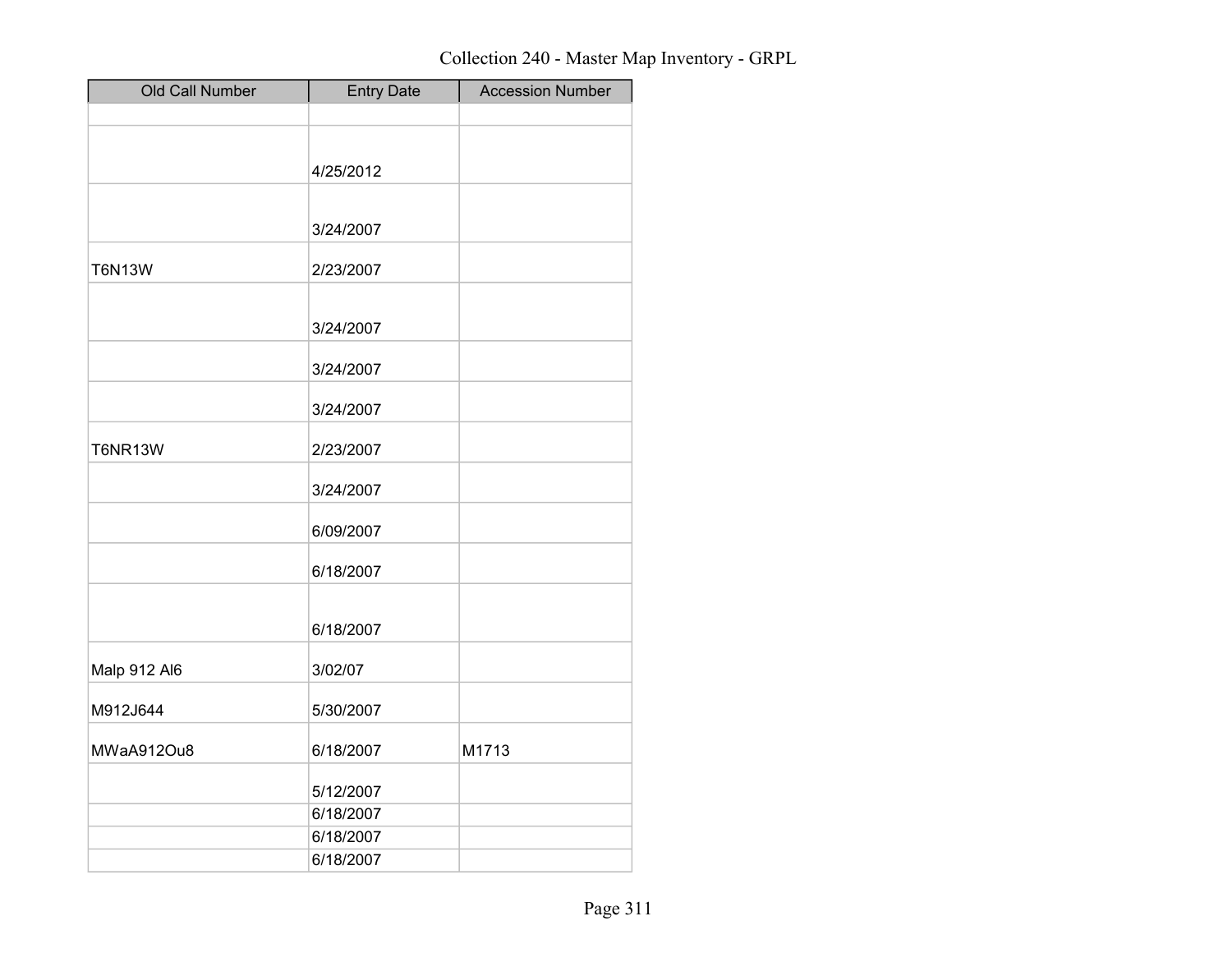| <b>Old Call Number</b> | <b>Entry Date</b> | <b>Accession Number</b> |
|------------------------|-------------------|-------------------------|
|                        |                   |                         |
|                        |                   |                         |
|                        |                   |                         |
| M912.77455 R158p       | 2/23/2007         |                         |
|                        |                   |                         |
|                        |                   |                         |
|                        | 6/02/2007         | Lawrence Estate         |
|                        |                   |                         |
| M912.77443 P257        | 2/23/2007         | G.H. Carroll            |
| MCaS912.Sa9            | 5/12/2007         | M4153                   |
|                        |                   |                         |
|                        |                   |                         |
|                        | 5/23/2007         |                         |
|                        |                   |                         |
| M912.7V46c             | 5/26/2007         |                         |
|                        |                   |                         |
| M912.7V46p             | 5/23/2007         | M1849                   |
|                        |                   |                         |
|                        | 5/26/2007         |                         |
|                        |                   |                         |
|                        | 5/26/2007         |                         |
| M91273 H19             | 2/15/2007         | P413                    |
|                        | 6/18/2007         |                         |
|                        | 5/22/2002,        |                         |
| None                   | 6/09/2007         | Unknown                 |
|                        | 6/18/2007         |                         |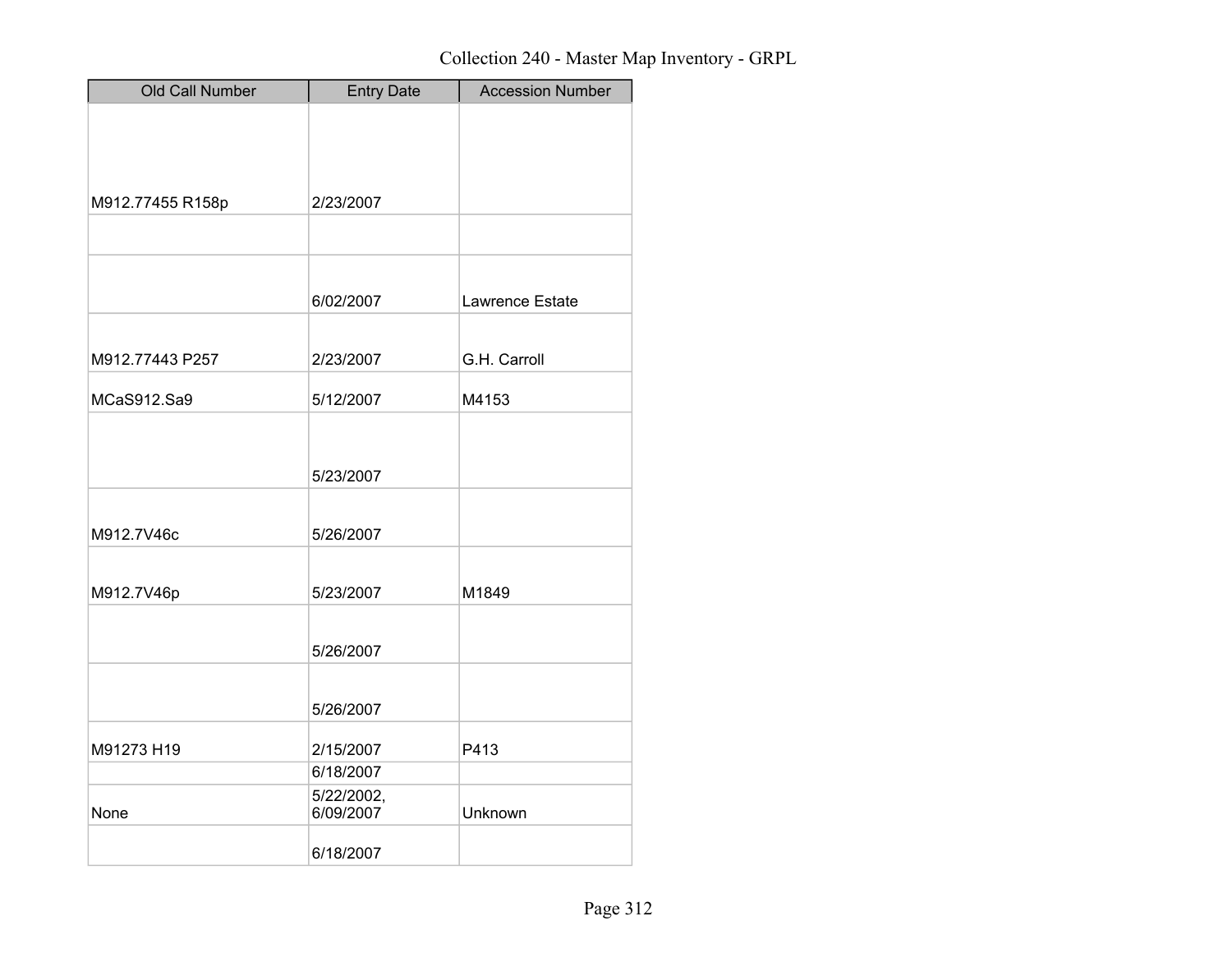| Old Call Number | <b>Entry Date</b> | <b>Accession Number</b> |
|-----------------|-------------------|-------------------------|
|                 | 5/23/2007         |                         |
|                 | 6/18/2007         |                         |
|                 | 6/18/2007         |                         |
|                 |                   |                         |
|                 | 7/10/2001         | Unknown                 |
|                 |                   |                         |
| M973.078 St.67  | 2/15/2007         | M3800                   |
| M912772 W85     | 2/15/2007         | P407 Campbell fund      |
|                 | 5/24/2007         |                         |
| M912Un39n717    |                   |                         |
|                 |                   |                         |
|                 | 6/18/2007         |                         |
|                 |                   |                         |
| None            | 8/21/2006         | 2006.018                |
|                 |                   |                         |
|                 | 6/14/2007         |                         |
|                 |                   |                         |
|                 |                   |                         |
|                 |                   |                         |
| None            | 7/11/2005         | 2005.052                |
| MWD 912 L58     | 4/26/2007         |                         |
| MScP912 C93     | 5/12/2007         | M2004                   |
|                 | 6/02/2007         |                         |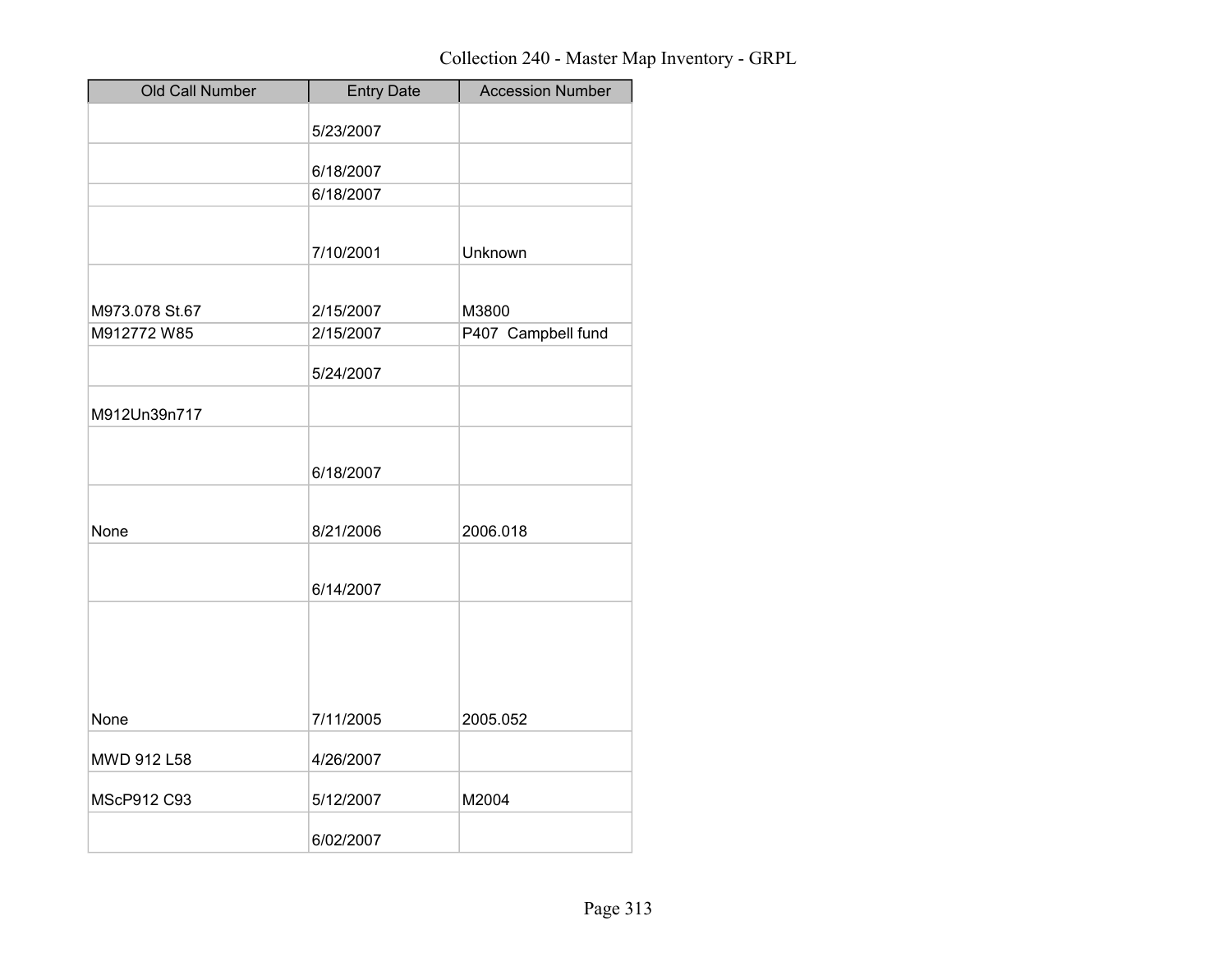| Old Call Number  | <b>Entry Date</b> | <b>Accession Number</b> |
|------------------|-------------------|-------------------------|
|                  |                   |                         |
| MZ912PK          | 3/01/07           | 00.[5116].1             |
|                  |                   |                         |
|                  |                   |                         |
|                  | 5/30/2007         |                         |
|                  | 2/23/2007         |                         |
| M912.77466.St24p | 6/06/2007         | 00.[3804].1             |
|                  |                   |                         |
|                  |                   |                         |
| M912.77455 P696g | 2/23/2007         |                         |
|                  | 02/23/07          |                         |
|                  |                   |                         |
|                  | 6/09/2007         |                         |
|                  |                   |                         |
|                  | 6/09/2007         |                         |
|                  | 6/09/2007         |                         |
|                  |                   |                         |
|                  |                   |                         |
| MKG912.G76       | 02/27/2006        |                         |
|                  |                   |                         |
| MKG912.G76       | 02/27/2006        | 12/17/1958 Gift.        |
|                  |                   |                         |
|                  |                   |                         |
| MKG912.G76       | 6/02/2007         |                         |
|                  |                   |                         |
|                  |                   |                         |
| MKG912.G76       | 02/27/2006        | 12/17/1958 Gift.        |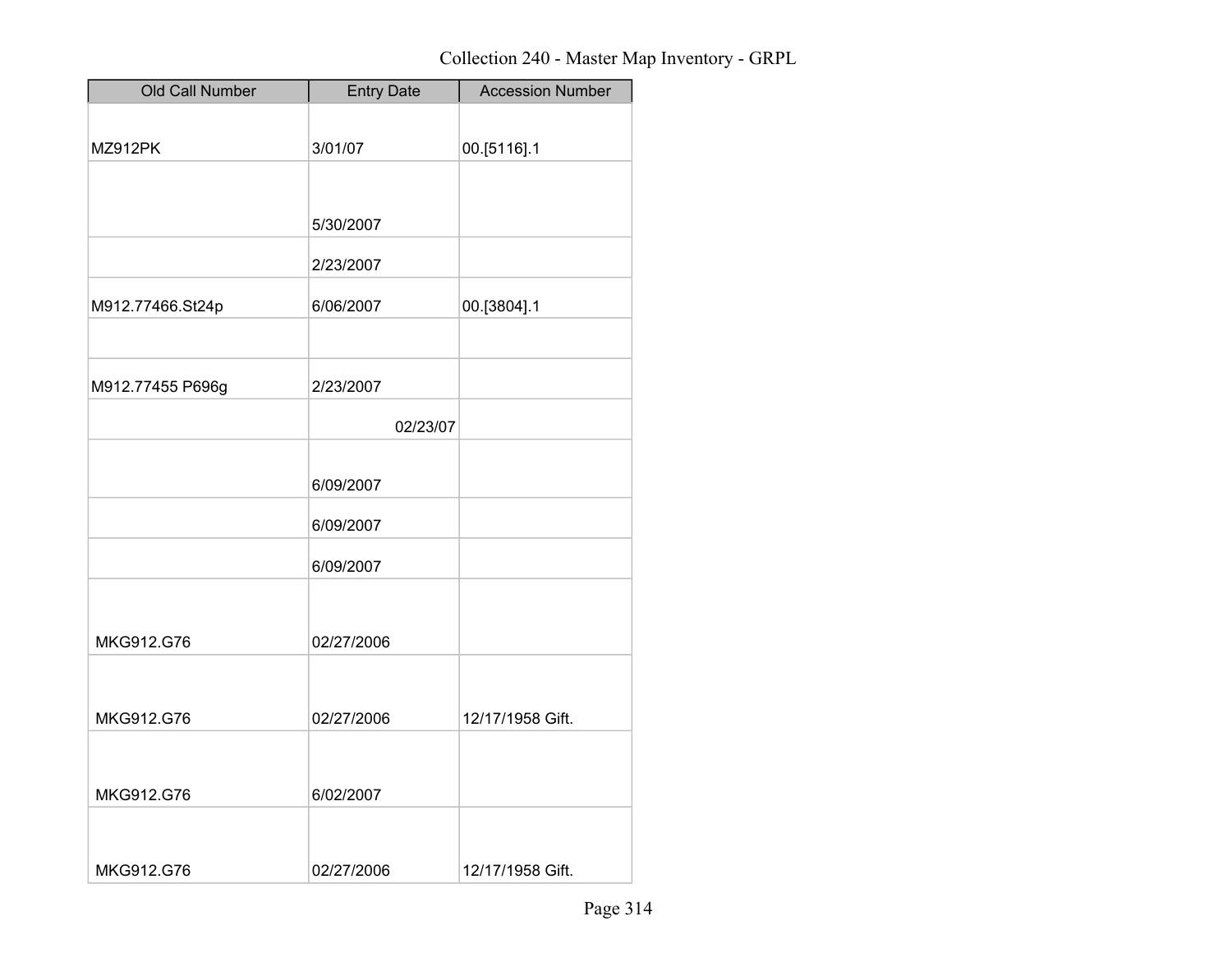| Old Call Number | <b>Entry Date</b> | <b>Accession Number</b> |
|-----------------|-------------------|-------------------------|
|                 |                   |                         |
|                 |                   |                         |
| None            | 02/27/2006        | 283139                  |
|                 |                   |                         |
|                 |                   |                         |
|                 |                   |                         |
| None            | 02/27/2006        |                         |
|                 |                   |                         |
|                 |                   |                         |
| None            | 02/27/2006        |                         |
|                 |                   |                         |
|                 |                   |                         |
| None            | 02/27/2006        |                         |
|                 |                   |                         |
| M912.77455 P696 | 2/23/2007         | <b>Stuart Fund</b>      |
|                 | 3/02/2007         |                         |
|                 |                   |                         |
|                 | 6/09/2007         |                         |
|                 |                   |                         |
| MKG912.G76k c.1 | rev. 02/27/2006   | L:86.23.8               |
|                 |                   |                         |
|                 |                   |                         |
| MKG912.G76k c.2 | rev. 02/27/2006   |                         |
|                 |                   |                         |
|                 |                   | Mrs. Mary Chubb. Nov.   |
| MKG912.G76k     | rev. 02/27/2006   | 7, 1922.                |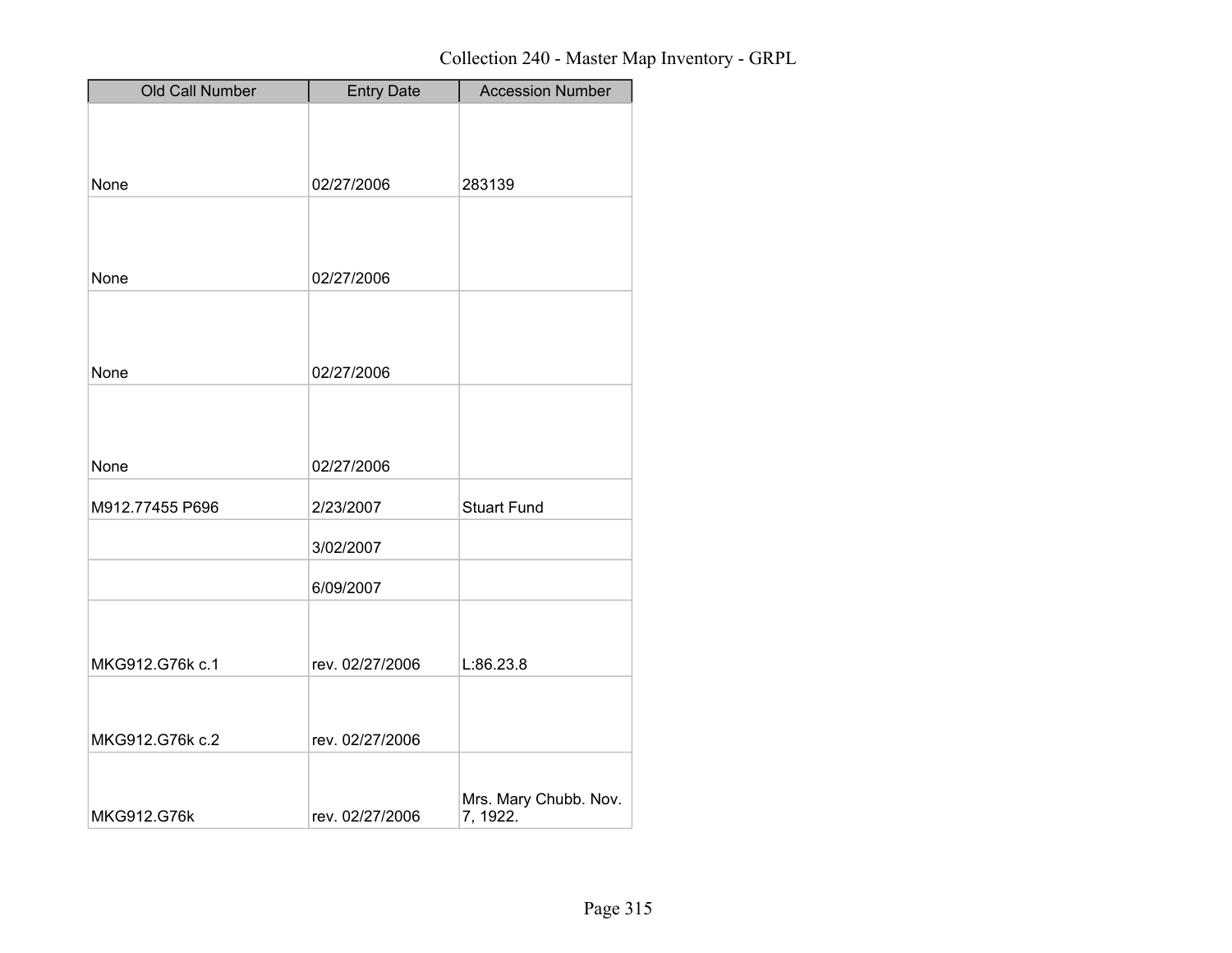| Old Call Number  | <b>Entry Date</b>    | <b>Accession Number</b> |
|------------------|----------------------|-------------------------|
|                  |                      |                         |
| M912.77455 Scr31 | 2/23/2007            | <b>Stuart Fund</b>      |
|                  | 2/23/2007            |                         |
|                  |                      |                         |
|                  |                      |                         |
|                  |                      |                         |
|                  |                      |                         |
| MKG912.B26       | rev. 02/27/2006, 6/0 | M1871. Jan. 1913        |
|                  | 6/09/2007            |                         |
|                  | 6/09/2007            |                         |
|                  | 6/09/2007            |                         |
|                  | 6/09/2007            |                         |
|                  | 6/09/2007            |                         |
|                  | 3/01/07              |                         |
| M912.77415 P696  | 2/23/2007            |                         |
|                  | 5/26/2007            |                         |
|                  | 6/18/2007            |                         |
|                  |                      |                         |
|                  | 5/31/2007            |                         |
|                  |                      |                         |
| MWD912H35        | 5/31/2007            |                         |
|                  | 5/12/2007            |                         |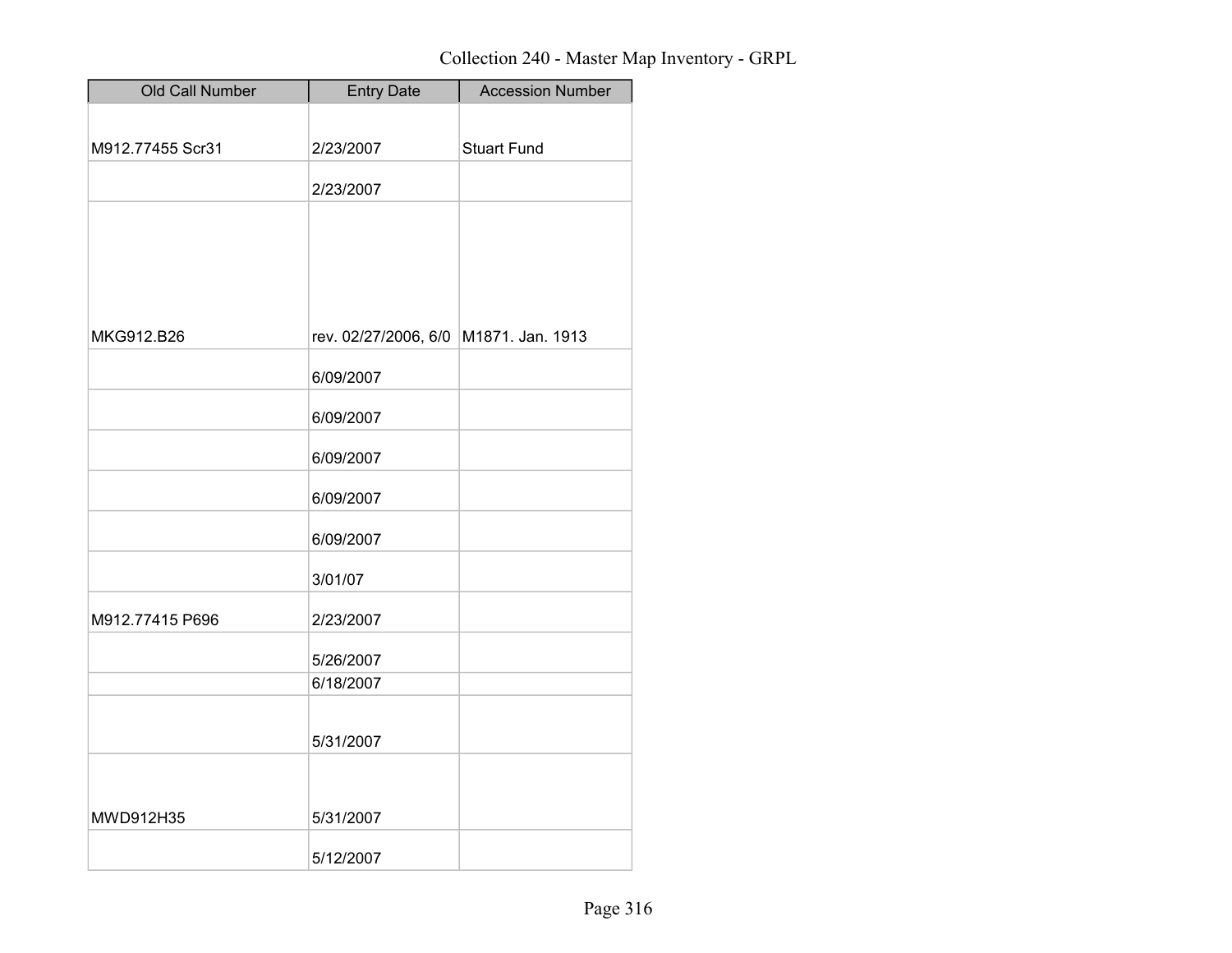| Old Call Number | <b>Entry Date</b>       | <b>Accession Number</b> |
|-----------------|-------------------------|-------------------------|
|                 |                         |                         |
|                 | 5/12/2007               |                         |
| MAIs 912 J92    | 3/02/07                 |                         |
| M912Un39n895    | 6/18/2007               |                         |
|                 | 6/18/2007               |                         |
|                 | 6/18/2007               |                         |
| M912.Un36       | 7/10/2001               | <b>WMGS</b>             |
|                 |                         |                         |
| M912.Un36 '71   | 6/11/2007               | M1677                   |
|                 |                         |                         |
| M912Un36 15:1   | 6/11/2007               | M2151                   |
|                 | 6/09/2007               |                         |
|                 |                         |                         |
|                 | 6/02/2007,<br>3/31/2009 |                         |
| M912Un36        |                         | M4016                   |
|                 |                         |                         |
|                 |                         |                         |
| New             | 7/29/2004,<br>5/31/2007 | P2004.035               |
|                 |                         |                         |
|                 |                         |                         |
|                 | 6/23/2008               | 00.[5467].18            |
|                 | 6/04/2007               |                         |
|                 | 6/02/2007               |                         |
| M912G29         | 6/09/2007               |                         |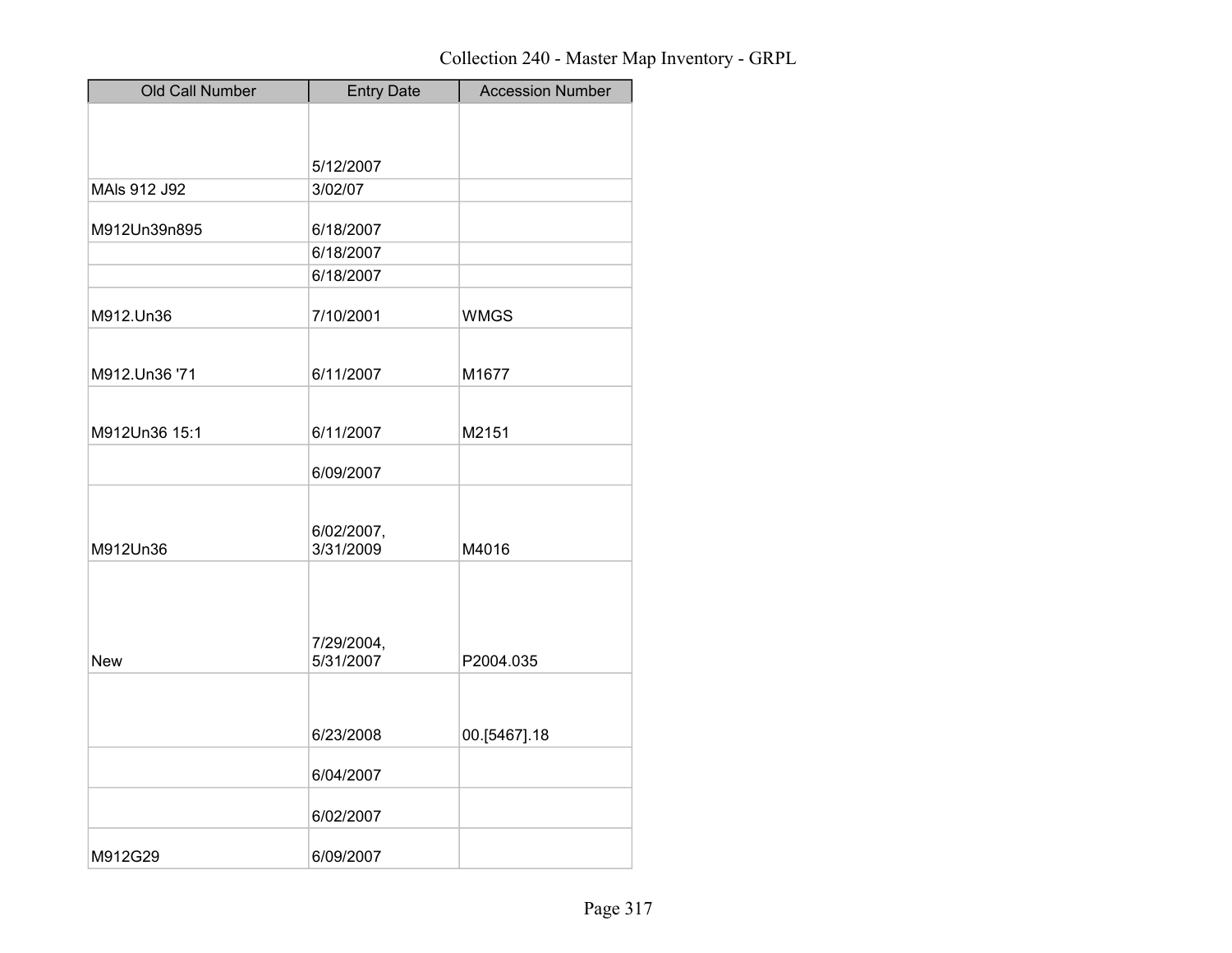| Old Call Number | <b>Entry Date</b> | <b>Accession Number</b>  |
|-----------------|-------------------|--------------------------|
|                 |                   |                          |
|                 | 3/24/2007         |                          |
|                 | 6/11/2007         |                          |
|                 |                   |                          |
|                 |                   |                          |
|                 | 6/24/2008         | P2008.018                |
|                 |                   |                          |
|                 |                   |                          |
|                 |                   |                          |
| None            | 2/1/2005          | 00.[3518].1              |
|                 | 6/14/2007         |                          |
|                 | 6/11/2007         |                          |
|                 |                   |                          |
|                 |                   |                          |
| MKG912P75 '92   | 6/02/2007         |                          |
|                 |                   |                          |
|                 | 6/02/2007         |                          |
|                 | 6/02/2007         |                          |
|                 |                   |                          |
|                 | 6/02/2007         |                          |
|                 | 6/02/2007         |                          |
|                 |                   |                          |
| MKG912.P75      | 3/17/2009         | Gift of Charles B. Blair |
|                 |                   |                          |
|                 | 3/02/07           |                          |
|                 | 3/02/07           |                          |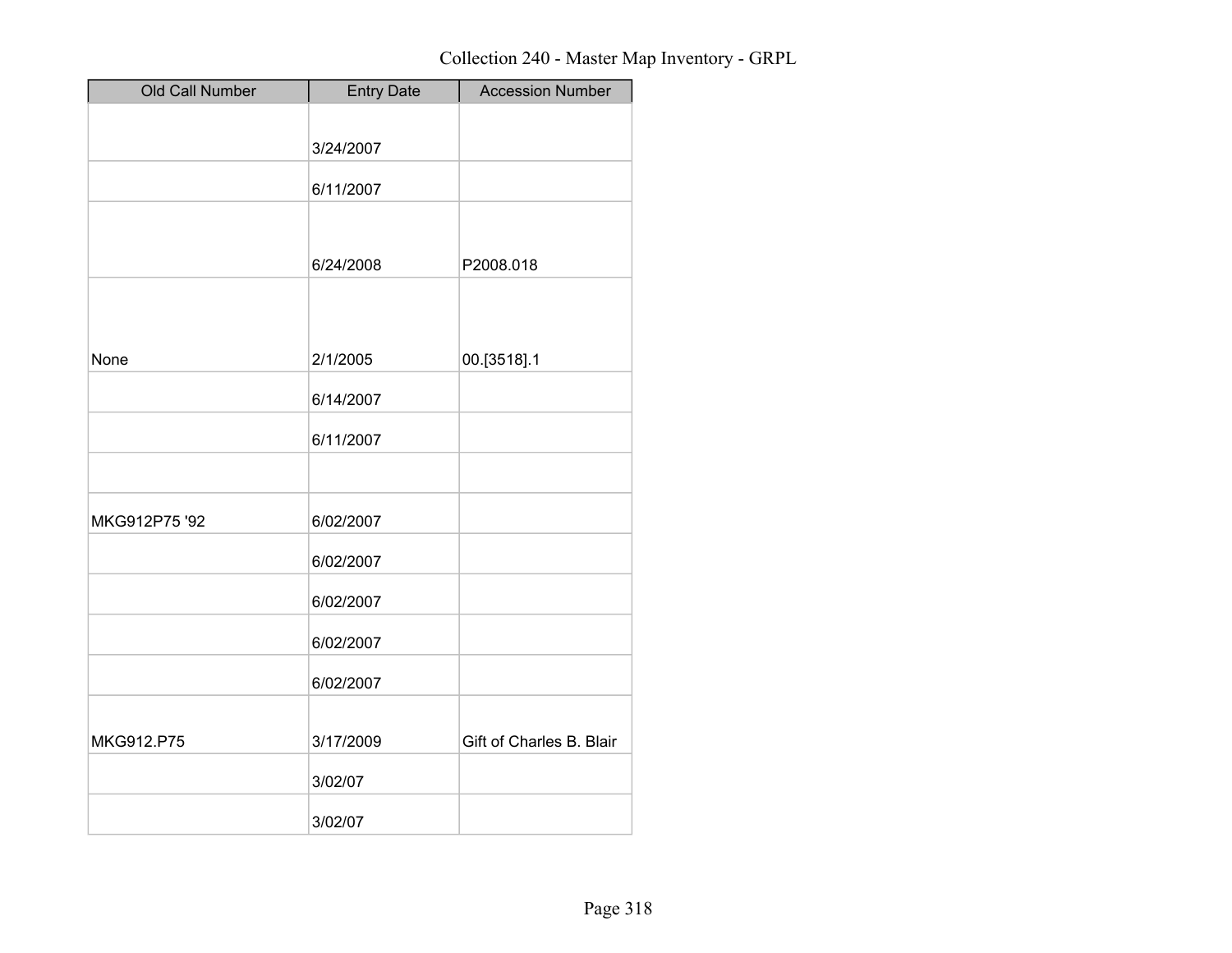| Old Call Number  | <b>Entry Date</b> | <b>Accession Number</b> |
|------------------|-------------------|-------------------------|
|                  |                   |                         |
|                  |                   |                         |
| MKG913.P75s 1908 | 1/11/2002         | 00.[1055].1             |
|                  | 6/02/2007         | M1863 Jan. 1913         |
|                  | 6/02/2007         | M1911 Apr. 1913         |
|                  |                   |                         |
|                  | 3/17/2009         |                         |
|                  | 6/02/2007         |                         |
|                  | 6/02/2007         |                         |
|                  | 6/02/2007         |                         |
|                  |                   |                         |
|                  | 6/11/2007         |                         |
|                  | 6/02/2007         |                         |
|                  | 6/02/2007         |                         |
|                  | 6/07/2007         |                         |
|                  |                   |                         |
|                  | 5/24/2007         |                         |
|                  | 6/18/2007         |                         |
|                  | 6/09/2007         |                         |
|                  | 6/09/2007         |                         |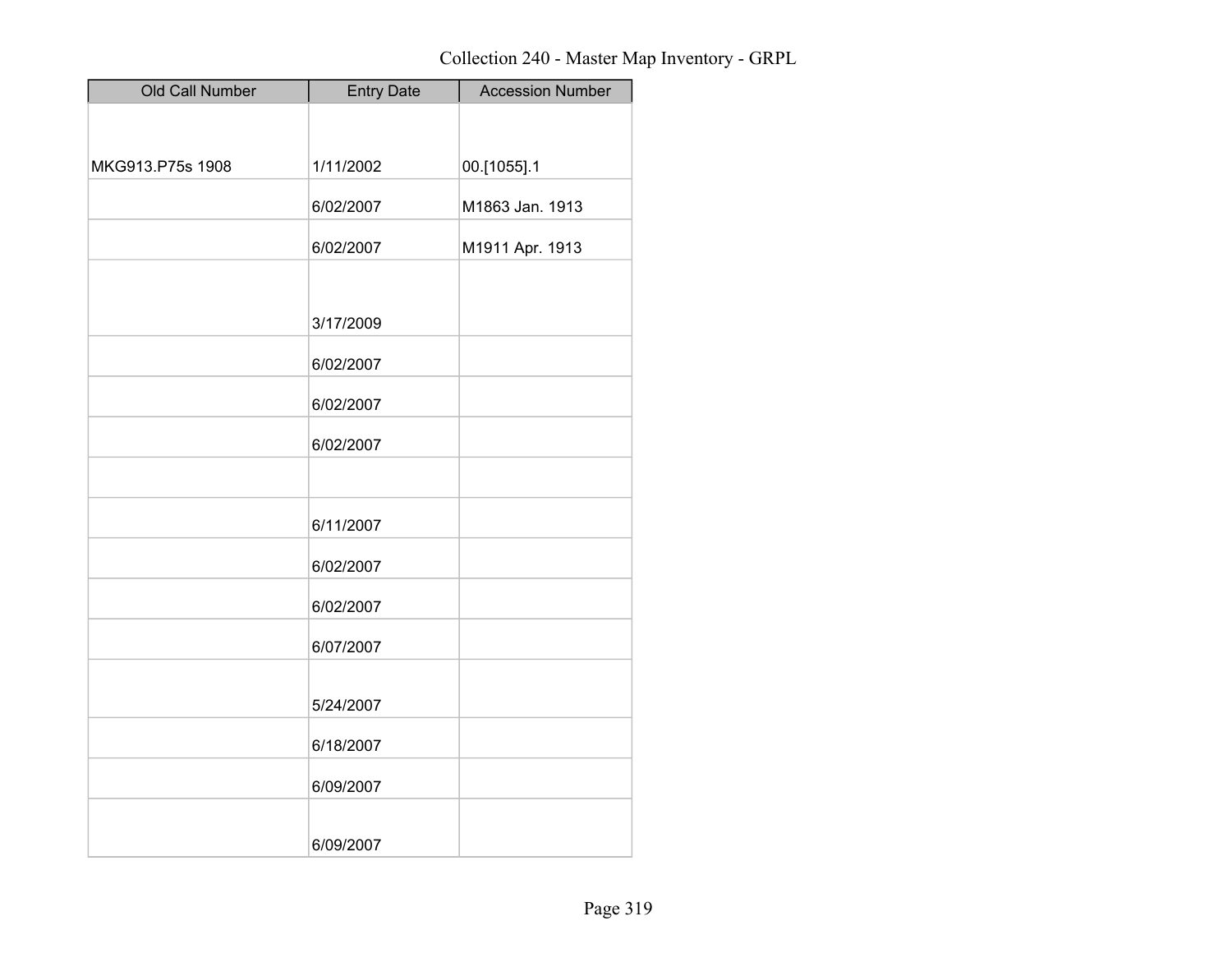| Old Call Number | <b>Entry Date</b>       | <b>Accession Number</b> |
|-----------------|-------------------------|-------------------------|
|                 |                         |                         |
| M912 St3        | 3/02/07                 |                         |
| M912 M58 '99    | 6/09/2007               |                         |
| M912 R15        | 6/09/2007               |                         |
|                 |                         |                         |
|                 | 6/09/2007               |                         |
|                 | 6/04/2007               |                         |
|                 | 6/06/2007               |                         |
| M912.R15a       | 6/09/2007               | M3102                   |
|                 | 6/09/2007               |                         |
|                 | 6/18/2007               |                         |
|                 | 6/18/2007               |                         |
|                 | 6/18/2007               |                         |
|                 | 6/18/2007               |                         |
|                 | 7/10/2001               | Unknown                 |
|                 | 2/5/2009                | P2009.002.4             |
|                 | 6/18/2007               |                         |
|                 | 1/7/2003, 6/14/2007     |                         |
| M912Un39nn08    | 5/26/2007               |                         |
| None            | 1/26/2004,<br>6/09/2007 | 2004.007                |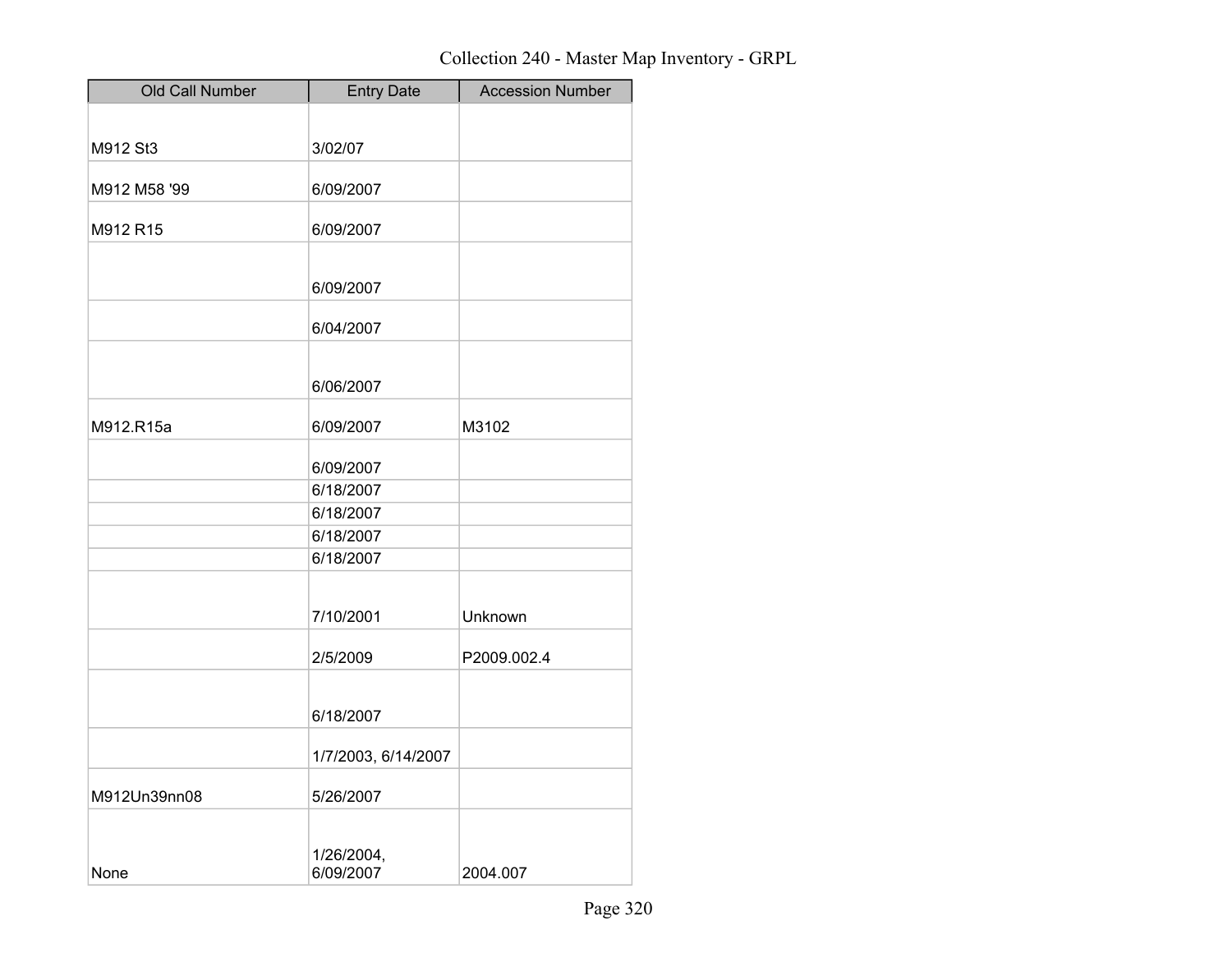| Old Call Number | <b>Entry Date</b>  | <b>Accession Number</b> |
|-----------------|--------------------|-------------------------|
|                 | 6/18/2007          |                         |
|                 |                    |                         |
|                 |                    |                         |
|                 | 2/23/2007          |                         |
|                 | 10/31/2001         |                         |
|                 |                    |                         |
|                 | 6/14/2007          |                         |
|                 |                    |                         |
|                 | 6/04/2007          | 2003.032d               |
| M 912 M583      | 3/02/07            | M2951                   |
| M912 M583 ag    | 3/02/07            | M2956                   |
|                 |                    |                         |
| M 912 M583 al   | 3/02/07            | M2974                   |
| M 912 M583 alp  | 3/02/07            | M2969                   |
| M912 M583 an    | 3/02/07            | M2970                   |
|                 |                    |                         |
| M 912 M583 ar   | 3/02/07<br>3/02/07 | M2972                   |
| M912. M583 ba   | 3/02/07            | M2973                   |
| M912.M583 bay   | 3/02/07            | M2981                   |
| M912 M583 bi    | 3/02/07            | M2971                   |
| M912. M583 be   | 3/02/07            | M2966                   |
| M912 M583 br    | 3/02/2007          | M2997                   |
|                 | 3/15/2007          |                         |
|                 | 3/15/2007          |                         |
|                 | 3/15/2007          |                         |
| M912 M583ce     | 3/15/2007          | M2968                   |
|                 |                    |                         |
|                 |                    |                         |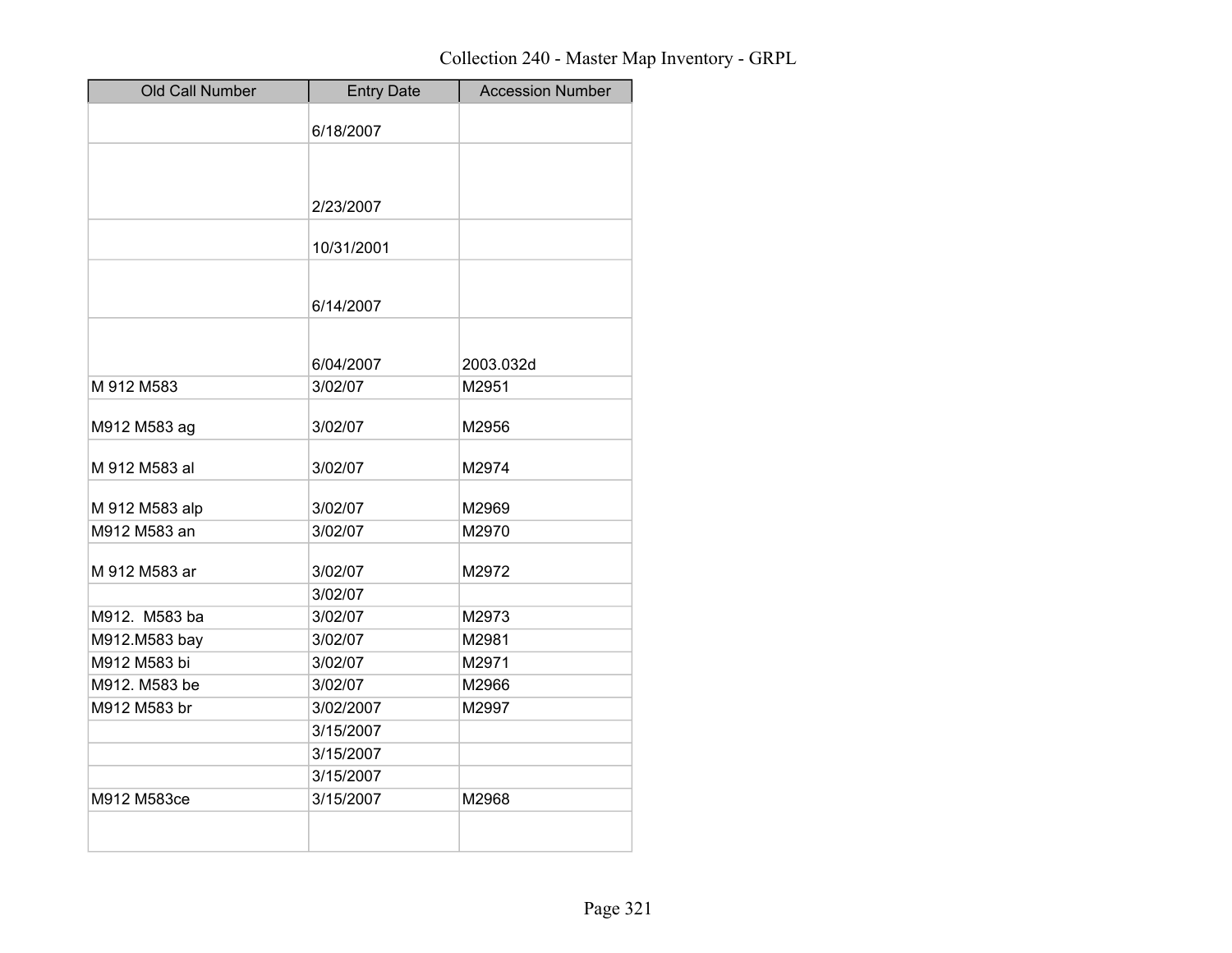| Old Call Number | <b>Entry Date</b>   | <b>Accession Number</b> |
|-----------------|---------------------|-------------------------|
| M912 M583 cl    | 3/15/2007           | M2986                   |
|                 | 3/15/2007           |                         |
|                 |                     |                         |
| M912M583d       | 6/02/2007, 4/3/2009 | M2976                   |
| M912 M583 di    | 3/15/2007           |                         |
| M912 M583 ea    | 3/15/2007           | M2985                   |
|                 | 4/25/2012           |                         |
| M912 Un36 g     | 3/15/2007           | M2964                   |
|                 | 3/15/2007           |                         |
| M912 M583gt     | 3/16/2007           |                         |
| M912 M583h      | 3/23/2007           | M2989                   |
| M912 M583 h     | 3/23/2007           |                         |
| M912 M583 hu    | 3/23/2007           | M2962                   |
| M912. M583 in   | 3/16/2007           |                         |
| M912 M583 I     | 3/16/2007           | M2988                   |
| M912. lo6       | 3/16/2007           |                         |
|                 | 3/16/2007           |                         |
| M912 M583 ir    | 3/16/2007           | M2953                   |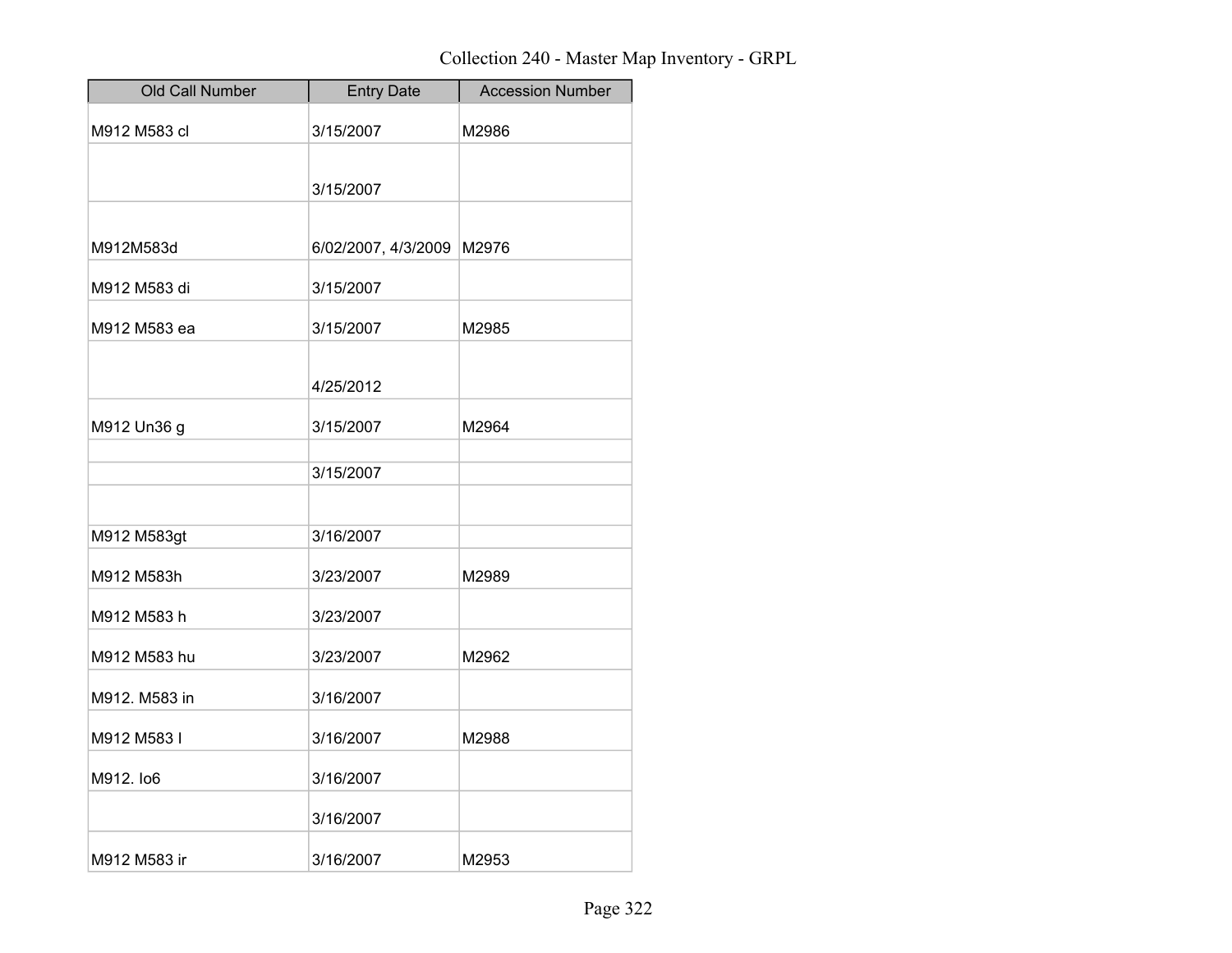| Old Call Number | <b>Entry Date</b> | <b>Accession Number</b> |
|-----------------|-------------------|-------------------------|
|                 | 33/16/2007        | M2965                   |
|                 |                   |                         |
|                 | 6/14/2007         |                         |
|                 |                   |                         |
|                 | 6/14/2007         |                         |
|                 | 6/14/2007         |                         |
|                 |                   |                         |
|                 | 2/24/2007         |                         |
|                 |                   |                         |
|                 | 2/24/2007         |                         |
|                 |                   |                         |
|                 | 6/04/2007         | 2006.020                |
|                 | 6/14/2007         |                         |
|                 | 6/14/2007         |                         |
|                 | 6/14/2007         |                         |
|                 | 6/14/2007         |                         |
|                 | 6/14/2007         |                         |
|                 | 3/01/07           |                         |
|                 |                   |                         |
|                 | 3/02/07           |                         |
|                 | 3/02/07           |                         |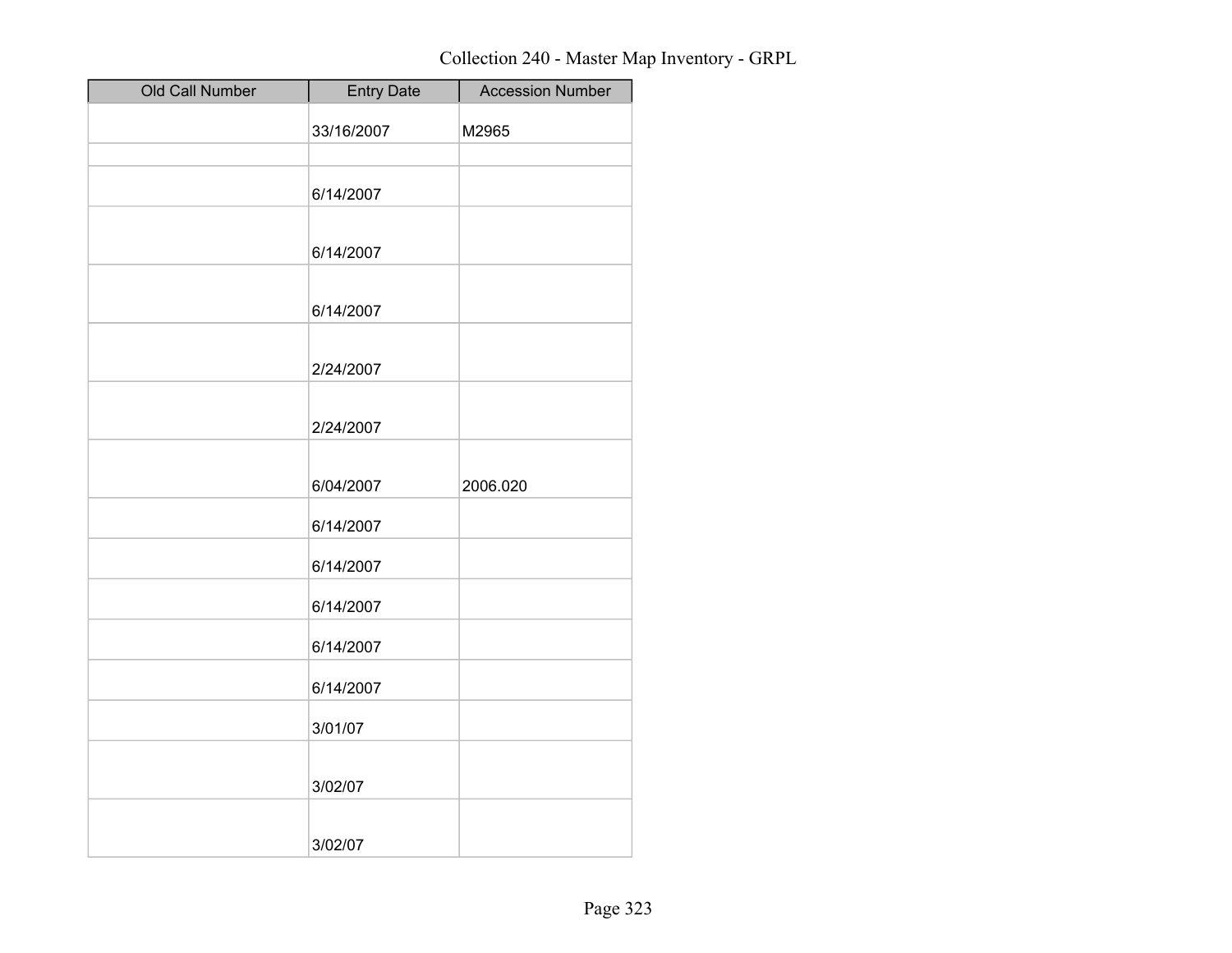| Old Call Number | <b>Entry Date</b> | <b>Accession Number</b> |
|-----------------|-------------------|-------------------------|
|                 | 3/01/07           |                         |
|                 |                   |                         |
| None            | 03/07/2006        | 2006.020                |
| M 912 M583ke    | 3/16/2007         | M2960                   |
| M912 M583 lau   | 3/23/2007         |                         |
| Mle 912 M583 le | 3/23/2007         |                         |
|                 | 3/23/2007         |                         |
| M912 M583 lu    | 3/23/2007         |                         |
| M912 M583 ma    | 3/23/2007         | M9007                   |
| M912 M583 mn    | 3/23/2007         | M3015                   |
| M912 M583 ms    | 3/23/2007         | M3013                   |
| M912 M583 me    | 3/23/2007         | M3014                   |
| M912 M583 men   | 3/23/2007         | M2975                   |
|                 |                   |                         |
| MY912.N32       | 6/09/2007         | M1754 Aug. 1912         |
| M912 M583 mi    | 3/23/2007         |                         |
| M912 M583 mis   | 3/23/2007         | M3019                   |
|                 | 3/23/2007         |                         |
| M912 M583 mo    | 3/23/2007         | M3025                   |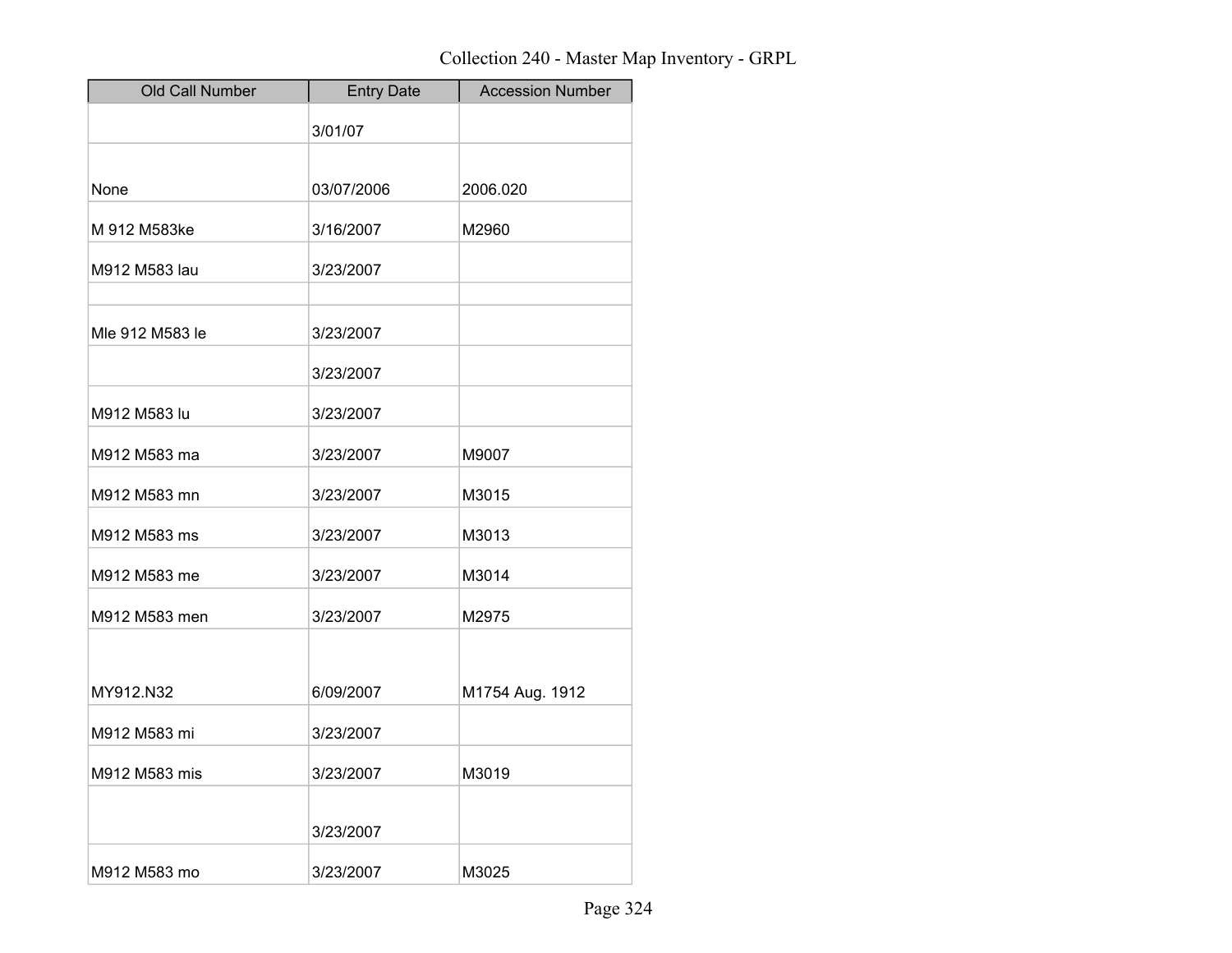| Old Call Number | <b>Entry Date</b> | <b>Accession Number</b> |
|-----------------|-------------------|-------------------------|
| M912 M583 mon   | 3/23/2007         | M3026                   |
| M912 M583 mt    | 3/23/2007         | M3018                   |
| M912 M583 mu    | 3/23/2007         | M3028                   |
|                 | 3/23/2007         |                         |
| M912 M583 n     | 3/24/2007         | M3020                   |
| M912 M583o      | 3/24/2007         | M3027                   |
| M912 M583 oc    | 3/24/2007         | M3010                   |
| M912 M583 og    | 3/24/2007         | M3024                   |
| M912M583on      | 6/11/2007         | M2952                   |
| M912 M583 osa   | 3/24/2007         | M3032                   |
| M912 M583 oso   | 3/24/2007         | M3021                   |
| M912 M583 ot    | 3/24/2007         |                         |
|                 | 3/24/2007         |                         |
|                 | 3/24/2007         |                         |
| M912 M583p      | 3/24/2007         | M3033                   |
| M912 M583 r     | 3/24/2007         | M3023                   |
| M912 M583 s     | 3/24/2007         | M3029                   |
| M912 M583 sl    | 3/24/2007         | M2994                   |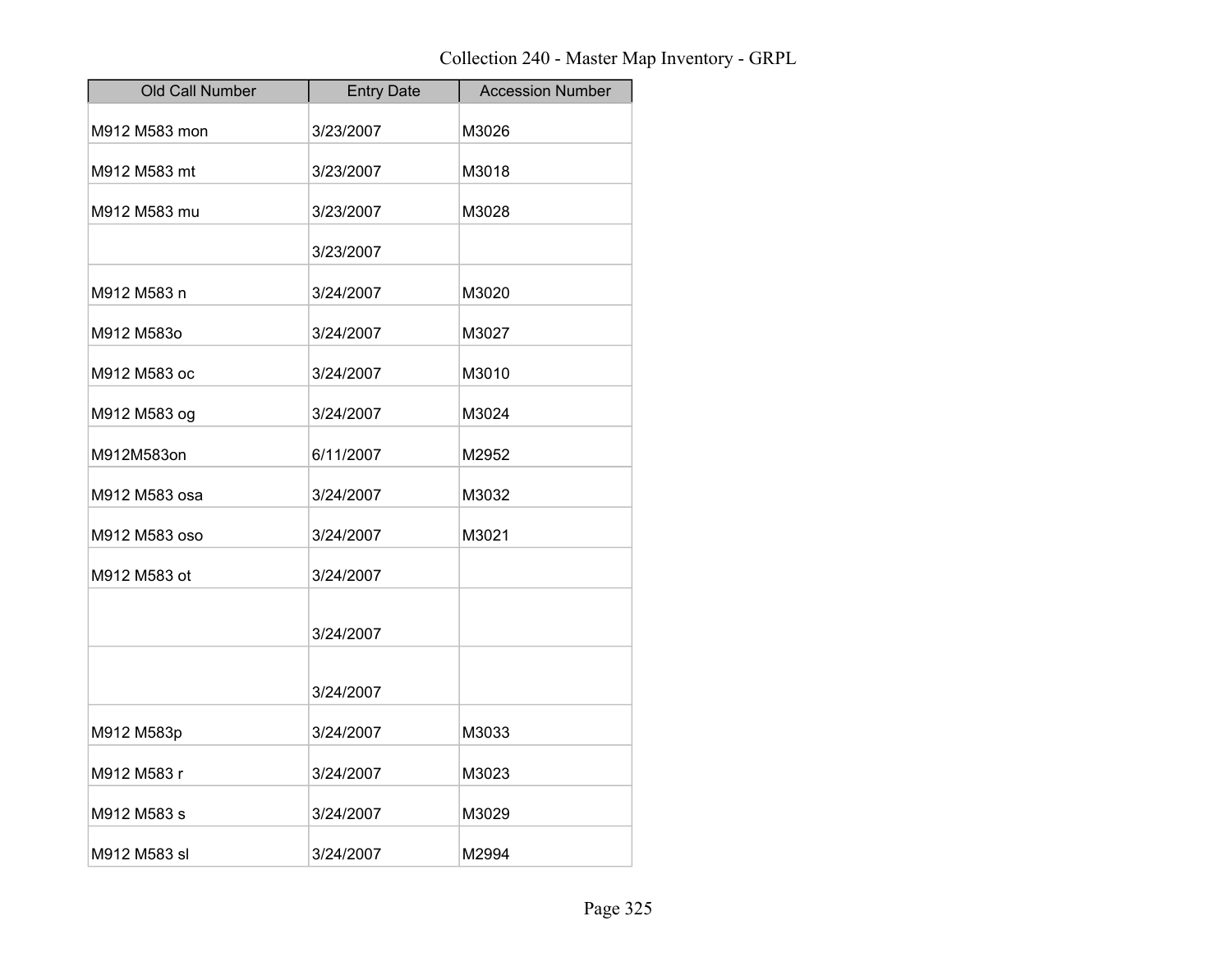| <b>Entry Date</b> | <b>Accession Number</b> |
|-------------------|-------------------------|
| 3/24/2007         | M2958                   |
| 3/24/2007         | M2995                   |
| 3/24/2007         | M3030                   |
| 3/24/2007         |                         |
| 3/24/2007         | M2991                   |
| 5/26/2007         |                         |
| 6/09/2007         |                         |
| 3/24/2007         | M2996                   |
| 3/29/2007         | M3031                   |
| 3/29/2007         | M2983                   |
| 3/29/2007         | M2950                   |
| 3/29/2007         |                         |
| 6/18/2007         |                         |
| 6/18/2007         |                         |
| 2/23/2007         | <b>Stuart Fund</b>      |
| 3/24/2007         |                         |
|                   |                         |
|                   | 6/18/2007<br>6/18/2007  |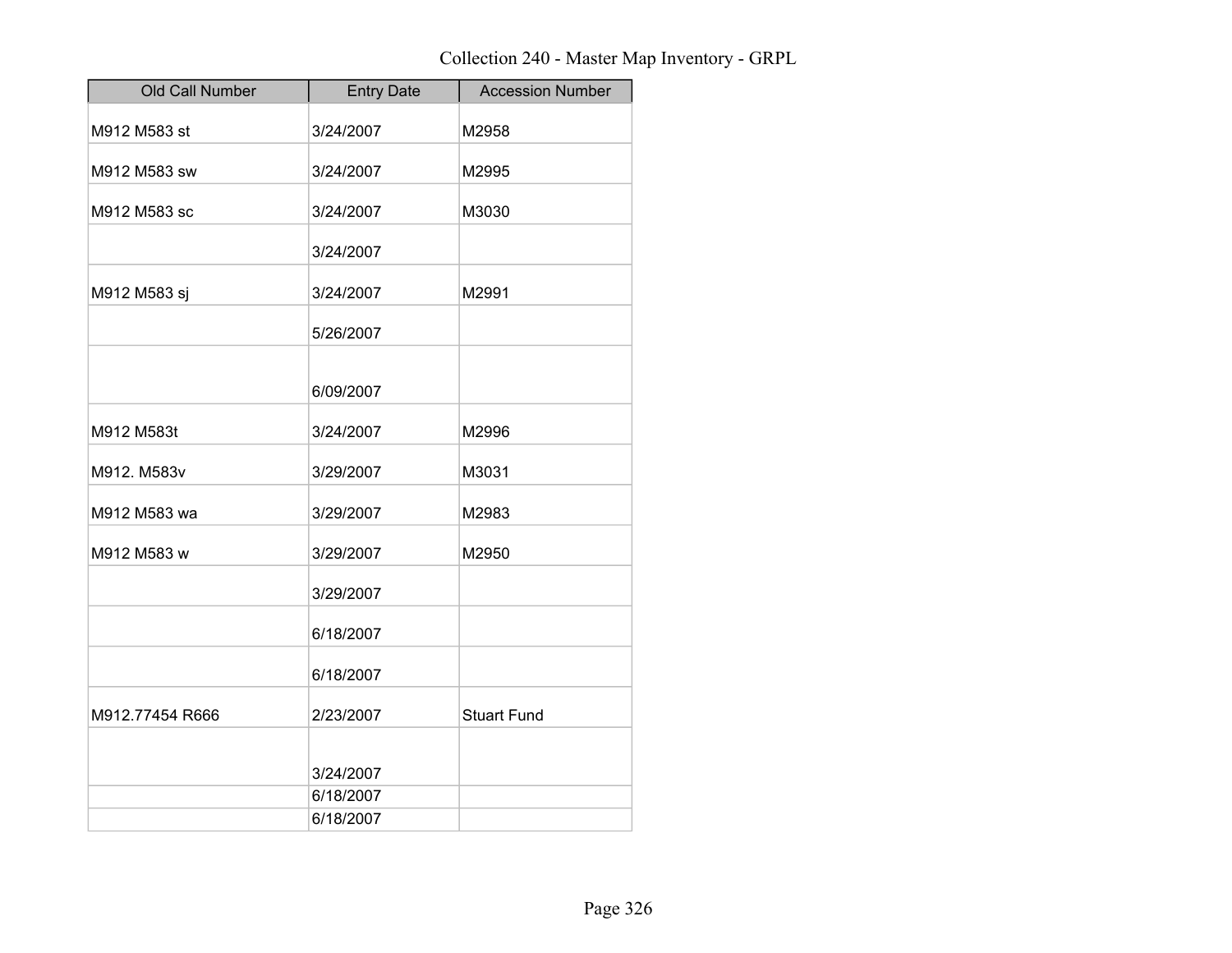| Old Call Number | <b>Entry Date</b>   | <b>Accession Number</b> |
|-----------------|---------------------|-------------------------|
|                 |                     |                         |
|                 |                     |                         |
|                 | 1/7/2003, 6/14/2007 |                         |
|                 | 6/18/2007           |                         |
| M912Un39n43     | 6/18/2007           | M1394                   |
|                 | 2/23/2007           |                         |
|                 | 6/18/2007           |                         |
|                 | 3/24/2007           |                         |
|                 | 2/5/2009            | P2009.002.7             |
|                 | 5/24/2007           |                         |
|                 | 6/14/2007           |                         |
|                 | 6/14/2007           |                         |
| Mst 912 st2     | 3/24/2007           | M2394, Ranck            |
|                 | 2/15/2007           |                         |
|                 | 6/18/2007           |                         |
| None            | 12/4/2006           | 2006.008C               |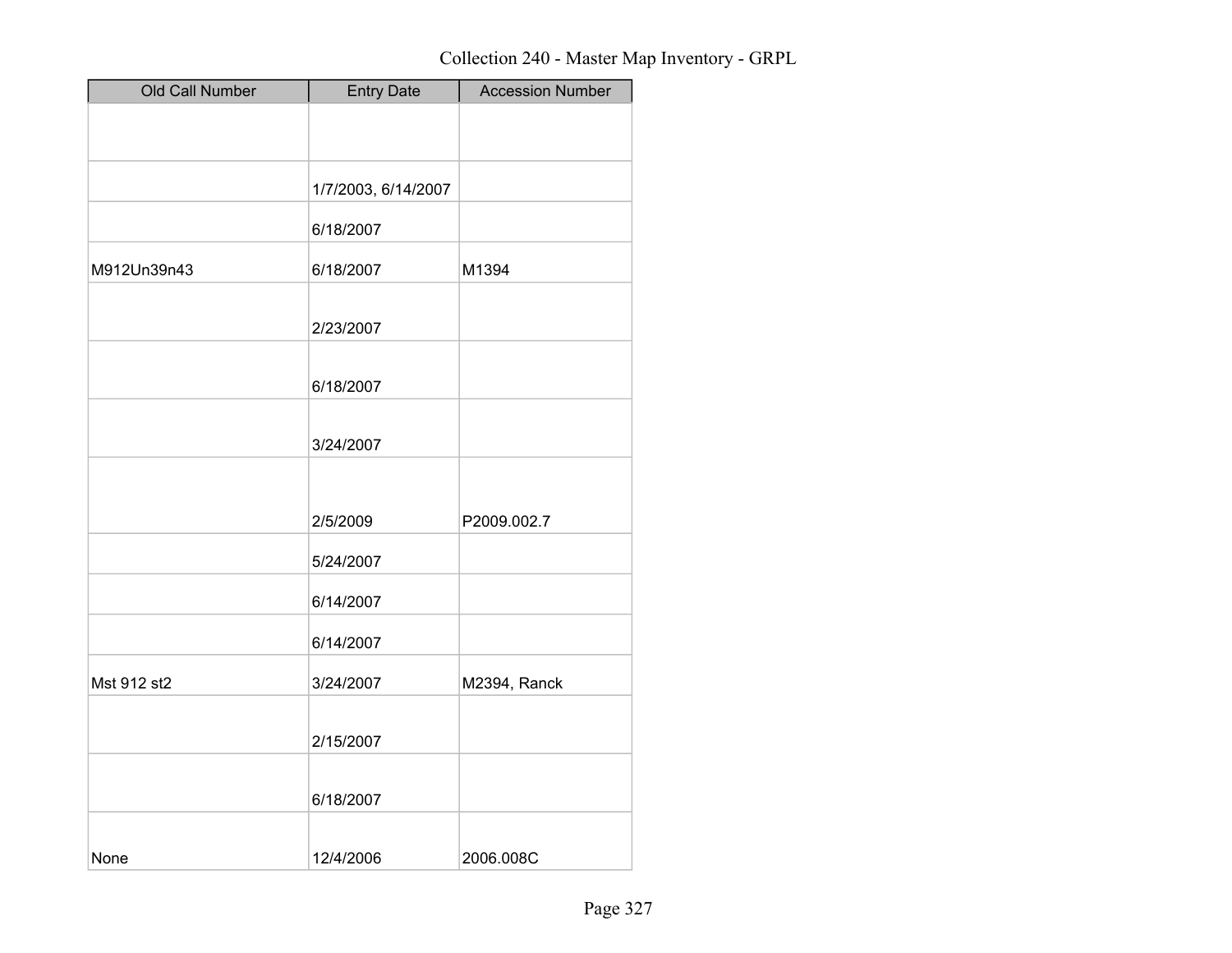| Old Call Number                | <b>Entry Date</b>    | <b>Accession Number</b> |
|--------------------------------|----------------------|-------------------------|
|                                | 7/10/2001            | 1998.117                |
|                                | 6/09/2007            |                         |
|                                |                      |                         |
| Mot 912 P85                    | 3/24/2007            |                         |
|                                |                      |                         |
|                                |                      |                         |
|                                | 6/02/2007,           |                         |
| MKG912se9 c. 2?                | 3/31/2009            |                         |
|                                |                      |                         |
|                                | 6/02/2007            |                         |
|                                | 6/02/2007            |                         |
|                                |                      |                         |
|                                |                      |                         |
| M912.77456 Se97<br>M912775.R56 | 3/01/07<br>5/23/2007 |                         |
|                                | 6/18/2007            |                         |
|                                |                      |                         |
|                                |                      |                         |
|                                | 5/30/2007            |                         |
|                                | 6/02/2007            |                         |
|                                |                      |                         |
|                                | 6/14/2007            |                         |
|                                |                      |                         |
|                                |                      |                         |
|                                |                      |                         |
|                                |                      |                         |
|                                | 12/28/2002           |                         |
|                                | 6/18/2007            |                         |
|                                | 6/18/2007            |                         |
|                                | 6/18.2007            |                         |
|                                | 6/18/2007            |                         |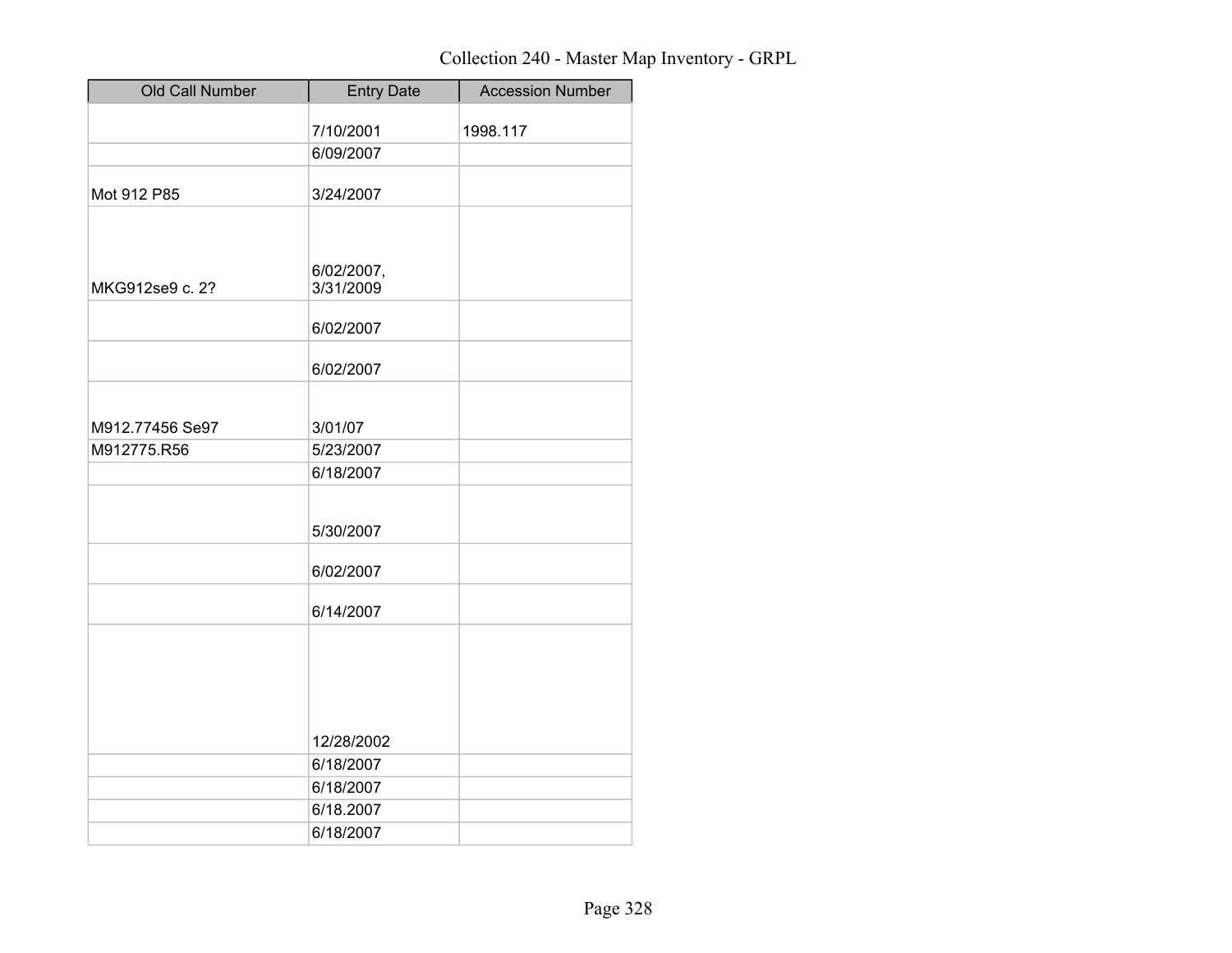| Old Call Number    | <b>Entry Date</b>       | <b>Accession Number</b> |
|--------------------|-------------------------|-------------------------|
|                    |                         |                         |
|                    |                         |                         |
|                    |                         |                         |
|                    |                         |                         |
| M385.M582          | 7/20/2004,<br>6/09/2007 |                         |
|                    |                         | 00.[0605].8             |
|                    | 6/09/2007               |                         |
| M912Un32           | 6/09/2007               | M5102                   |
|                    | 6/09/2007               |                         |
|                    |                         |                         |
| M912M582s          | 6/09/2007               | M3475                   |
|                    |                         |                         |
|                    |                         |                         |
| None               | 4/16/2002,<br>5/23/2007 | None?                   |
|                    | 6/02/2007,              |                         |
|                    | 3/31/2009               |                         |
|                    | 3/02/07                 |                         |
|                    |                         |                         |
| MK631.4.W64, pt. 2 | 7/10/2001               | Unknown                 |
|                    |                         |                         |
|                    | 3/23/2007               |                         |
|                    |                         |                         |
|                    |                         |                         |
|                    | 6/14/2007               |                         |
|                    | 6/14/2007               |                         |
| M912Un39n53        | 5/30/2007               | M1396                   |
|                    |                         |                         |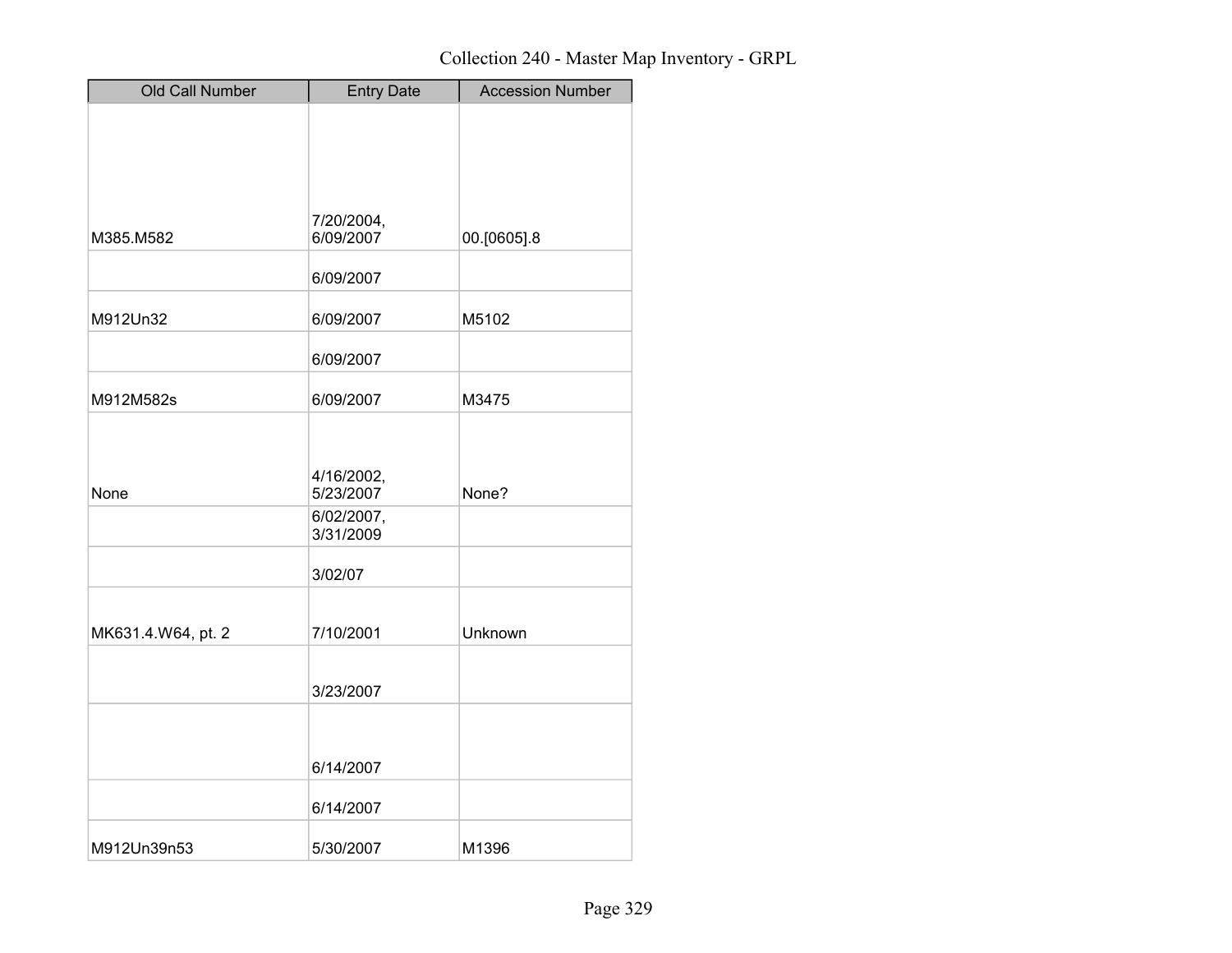| Old Call Number | <b>Entry Date</b> | <b>Accession Number</b> |
|-----------------|-------------------|-------------------------|
|                 | 5/26/2007         |                         |
|                 | 5/26/2007         |                         |
|                 |                   |                         |
|                 | 3/23/2007         |                         |
|                 | 6/14/2007         |                         |
|                 | 6/14/2007         |                         |
|                 | 6/18/2007         |                         |
| M912Un39n864    | 5/26/2007         |                         |
| M912Un39n758    | 5/26/2007         |                         |
|                 | 5/26/2007         |                         |
|                 | 5/26/2007         |                         |
|                 | 6/18/2007         |                         |
|                 | 6/18/2007         |                         |
|                 | 6/18/2007         |                         |
|                 | 6/18/2007         |                         |
|                 | 6/18/2007         |                         |
| M912Un39n62     | 6/18/2007         | M4313                   |
|                 | 5/12/2007         |                         |
|                 | 6/04/2007         | 2005.032b               |
|                 | 4/26/2007         |                         |
|                 |                   |                         |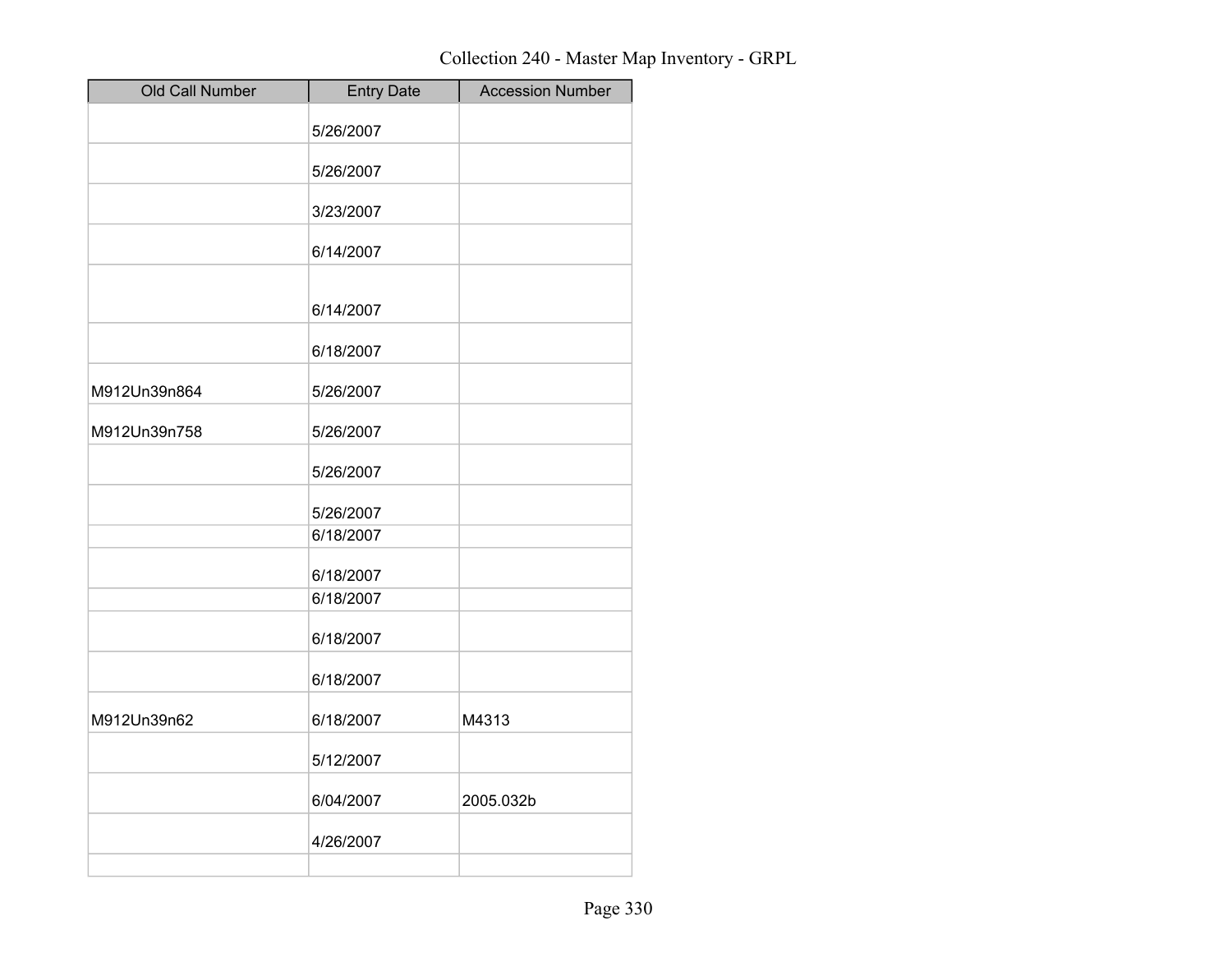| Old Call Number | <b>Entry Date</b> | <b>Accession Number</b> |
|-----------------|-------------------|-------------------------|
|                 | 6/18/2007         |                         |
|                 |                   |                         |
|                 | 3/18/2009         |                         |
|                 |                   |                         |
|                 | 3/18/2009         |                         |
|                 | 3/18/2009         |                         |
|                 |                   |                         |
|                 | 3/18/2009         |                         |
|                 | 6/18/2007         |                         |
|                 |                   |                         |
|                 | 6/09/2007         |                         |
| M91277 R36      | 5/21/2007         | M5245                   |
|                 | 6/18/2007         |                         |
|                 | 5/26/2007         |                         |
| M912Un39n6      | 5/30/2007         |                         |
|                 | 5/30/2007         |                         |
|                 | 6/18/2007         |                         |
|                 | 2/24/2007         | 00.[5225].1             |
|                 | 2/24/2007         | 00.[5226].1             |
|                 | 7/10/2001         | Unknown                 |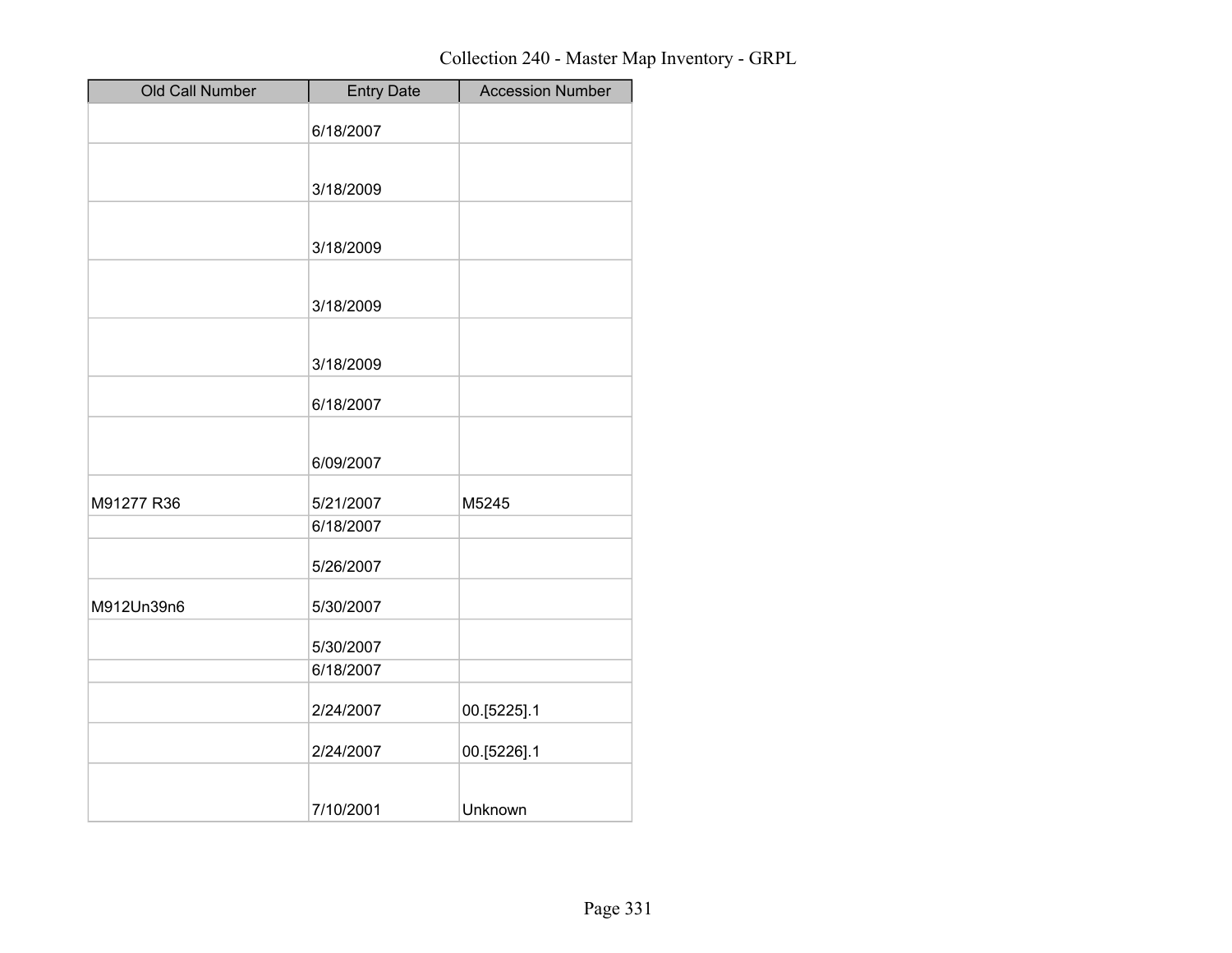| Old Call Number | <b>Entry Date</b> | <b>Accession Number</b> |
|-----------------|-------------------|-------------------------|
|                 |                   |                         |
|                 |                   |                         |
|                 | 7/10/2001         | Unknown                 |
|                 | 6/14/2007         |                         |
|                 | 6/14/2007         |                         |
|                 | 4/26/2007         |                         |
|                 | 4/15/2009         | 00.[5739].1             |
|                 | 6/14/2007         |                         |

### 04/01/13 00.[5819].1

| 6/18/2007 |         |
|-----------|---------|
|           |         |
| 3/24/2007 |         |
| 5/12/2007 |         |
| 6/18/2007 |         |
|           |         |
|           |         |
| 4/3/2009  | Unknown |
| 3/02/07   | M1699   |
| 3/02/07   | M1700   |
|           |         |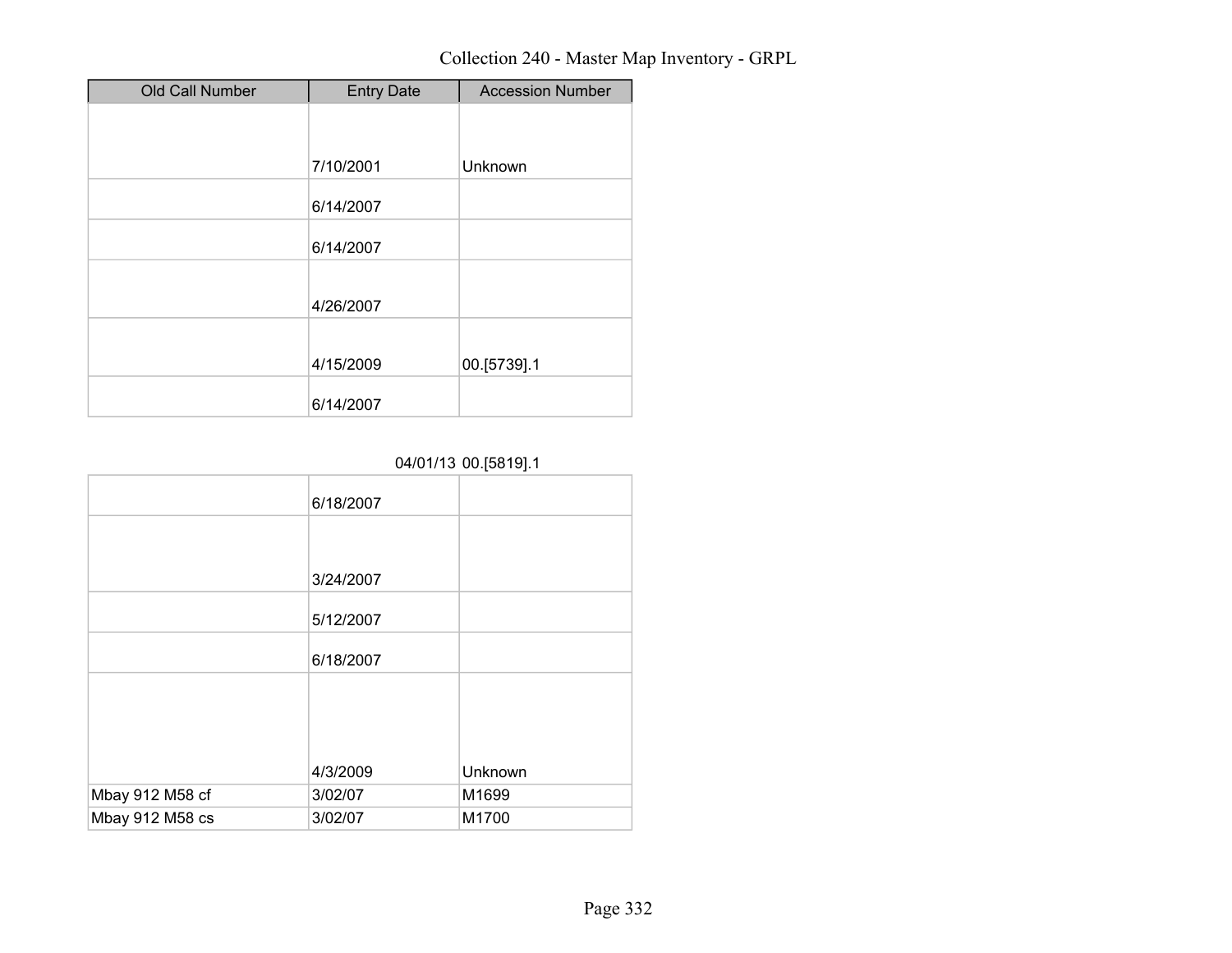| Old Call Number | <b>Entry Date</b> | <b>Accession Number</b> |
|-----------------|-------------------|-------------------------|
|                 |                   |                         |
|                 | 3/23/2007         |                         |
|                 | 6/04/2007         | 2005.079                |
| MBe912B45       | 6/18/2007         | M3502                   |
| M912775 B142    | 3/02/07           |                         |
| M912775 B142    | 2/15/2007         |                         |
| M970.4          | 2/15/2007         | B142                    |
|                 | 5/24/2007         |                         |
|                 | 5/24/2007         |                         |
| M912Un39n522    | 5/30/2007         |                         |
|                 | 5/12/2007         |                         |
|                 | 6/18/2007         |                         |
|                 | 6/04/2007         | 2005.032b               |
|                 | 7/10/2001         | Unknown                 |
| M557.74M364c    | 6/06/2007         | 00.[1545].1             |
|                 | 5/21/2007         |                         |
|                 | 6/11/2007         |                         |
| M386.2Un2       | 5/30/2007         |                         |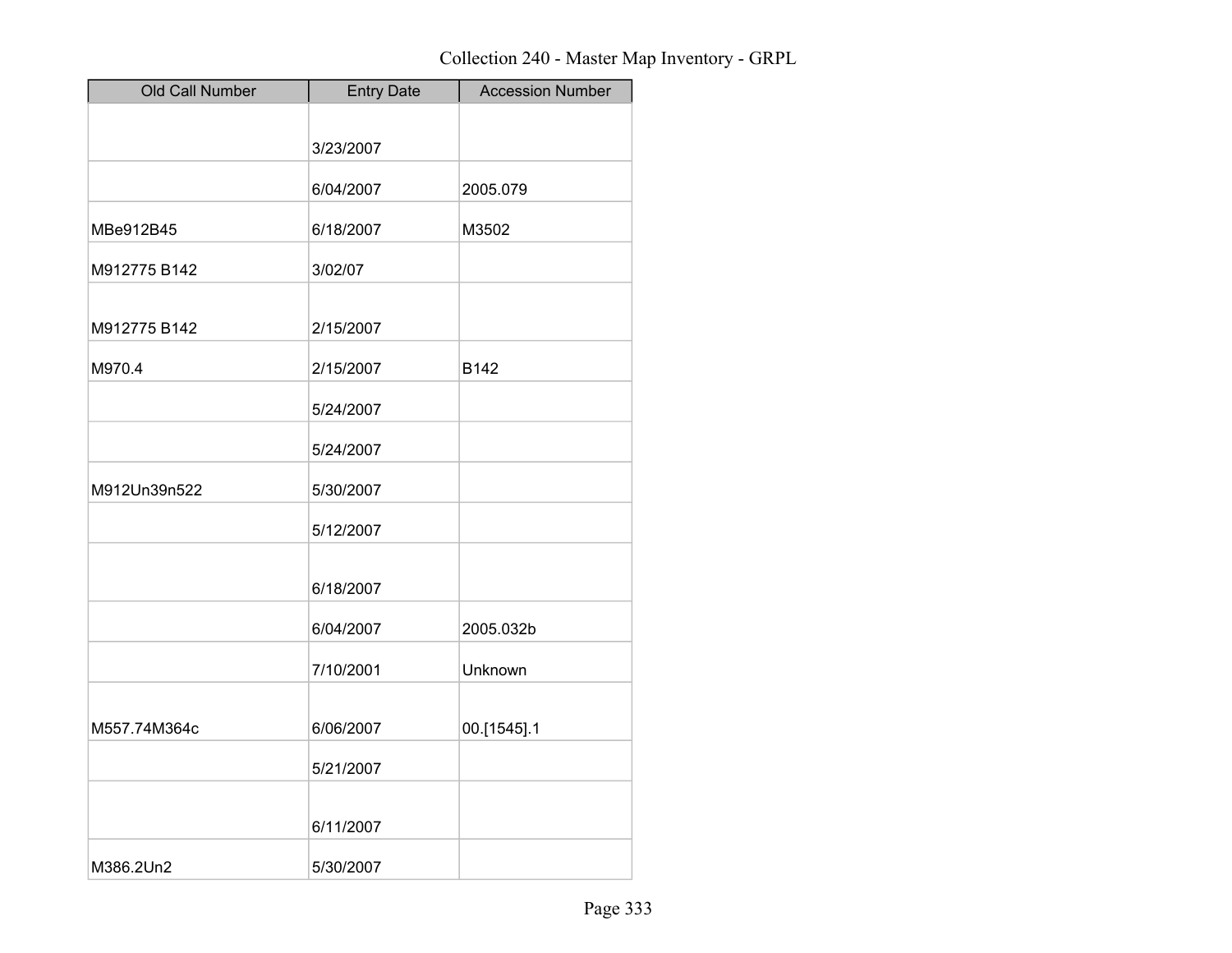| Old Call Number | <b>Entry Date</b> | <b>Accession Number</b> |
|-----------------|-------------------|-------------------------|
|                 |                   |                         |
| None            | 4/2/2002, 6/2007  | 2001.017.3              |
| M91277 N81      | 2/15/2007         |                         |
| M91277.N80      | 2/15/2007         | M5206                   |
|                 |                   |                         |
|                 |                   |                         |
|                 | 6/11/2007         |                         |
| M912775y8       | 5/21/2007         |                         |
|                 | 5/23/2007         |                         |
|                 |                   |                         |
|                 |                   |                         |
| M91277.M69      | 5/21/2007         | M3795                   |
|                 | 5/21/2007         |                         |
|                 |                   |                         |
|                 | 3/01/07           |                         |
|                 | 7/10/2001         | Unknown                 |
|                 | 7/10/2001         | Unknown                 |
|                 |                   |                         |
|                 | 7/10/2001         | Unknown                 |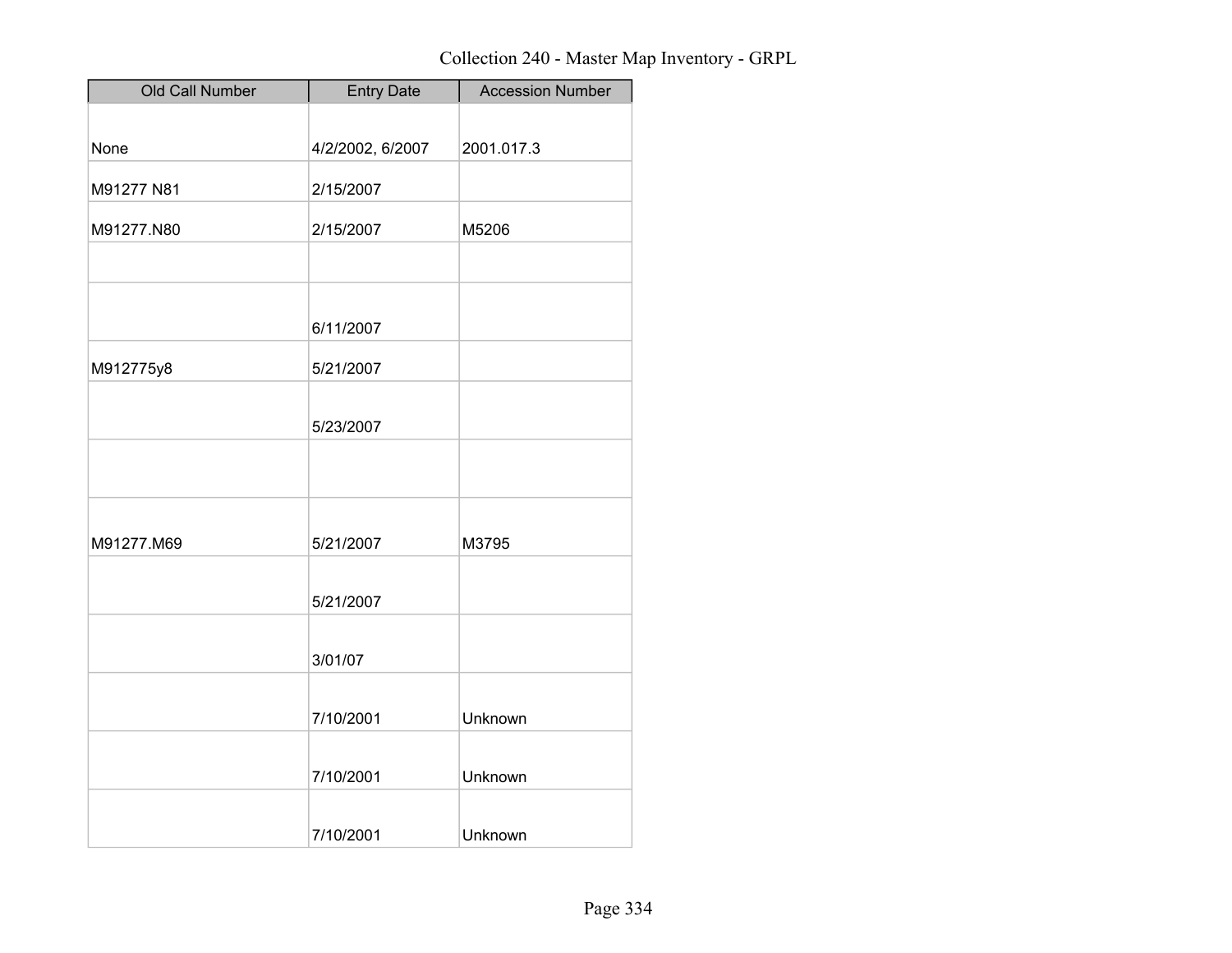| Old Call Number  | <b>Entry Date</b> | <b>Accession Number</b> |
|------------------|-------------------|-------------------------|
|                  |                   |                         |
|                  | 6/14/2007         |                         |
|                  |                   |                         |
|                  | 6/18/2007         |                         |
|                  |                   |                         |
|                  |                   |                         |
| M912.774 T714    | 2/23/2007         | <b>Stuart Fund</b>      |
|                  | 5/12/2007         |                         |
|                  | 6/18/2007         |                         |
|                  | 5/24/2007         |                         |
|                  | 5/30/2007         |                         |
| Mbay 912 M 58 cy | 3/02/07           | M1701                   |
|                  | 6/02/2007         |                         |
|                  | 3/24/2007         |                         |
|                  | 6/07/2007         | 00.[5280].1-2           |
|                  | 2/23/2007         |                         |
|                  | 2/23/2007         | M2187                   |
| M912.77456 Un3g  | 2/23/2007         |                         |
|                  | 2/23/2007         | M2577                   |
|                  | 2/23/2007         |                         |
|                  |                   |                         |
| M912.EI5         | 5/12/2007         | M2649                   |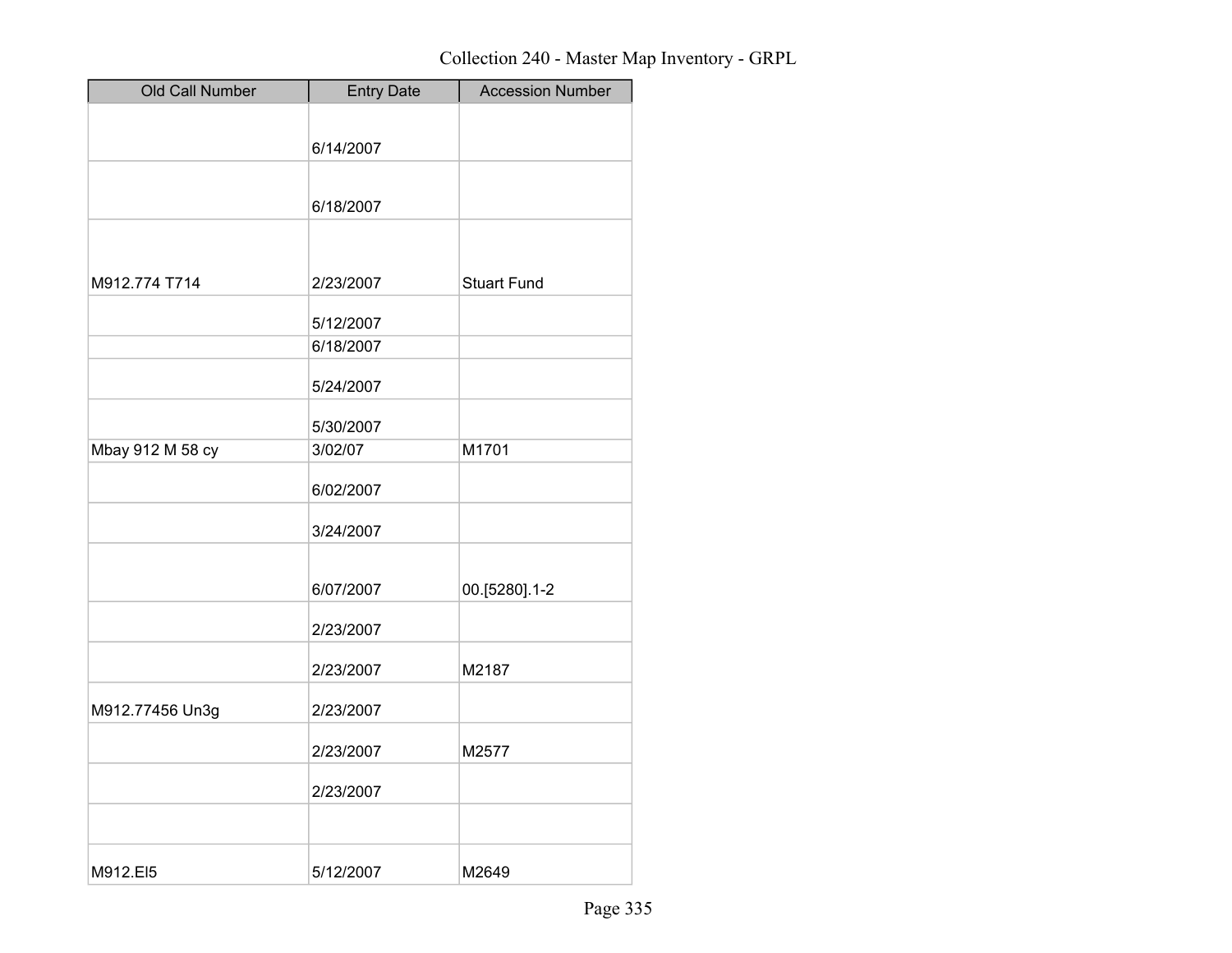| Old Call Number | <b>Entry Date</b> | <b>Accession Number</b> |
|-----------------|-------------------|-------------------------|
| M912Y8          | 6/09/2007         |                         |
|                 |                   |                         |
| M912Y8 '39      | 6/09/2007         |                         |
|                 |                   |                         |
|                 | 1/22/2004         |                         |
|                 |                   |                         |
| MK912.T66       | 2/23/2007         | M1704                   |
|                 | 12/7/2004,        |                         |
| None            | 6/14/2007         | 2004.062                |
|                 |                   |                         |
|                 | 6/11/2007         |                         |
| M912.774        | 6/09/2007         |                         |
|                 |                   |                         |
|                 | 5/24/2007         |                         |
|                 |                   |                         |
| M910.45.Sch82t  | 1/7/2003          |                         |
|                 |                   |                         |
|                 | 5/26/2007         |                         |
|                 |                   |                         |
|                 |                   |                         |
|                 |                   |                         |
|                 |                   |                         |
|                 |                   |                         |
|                 |                   |                         |
|                 |                   |                         |
|                 |                   |                         |
|                 |                   |                         |
|                 | 5/26/2007         |                         |
|                 |                   |                         |
|                 | 5/26/2007         |                         |
|                 |                   |                         |
|                 | 5/26/2007         |                         |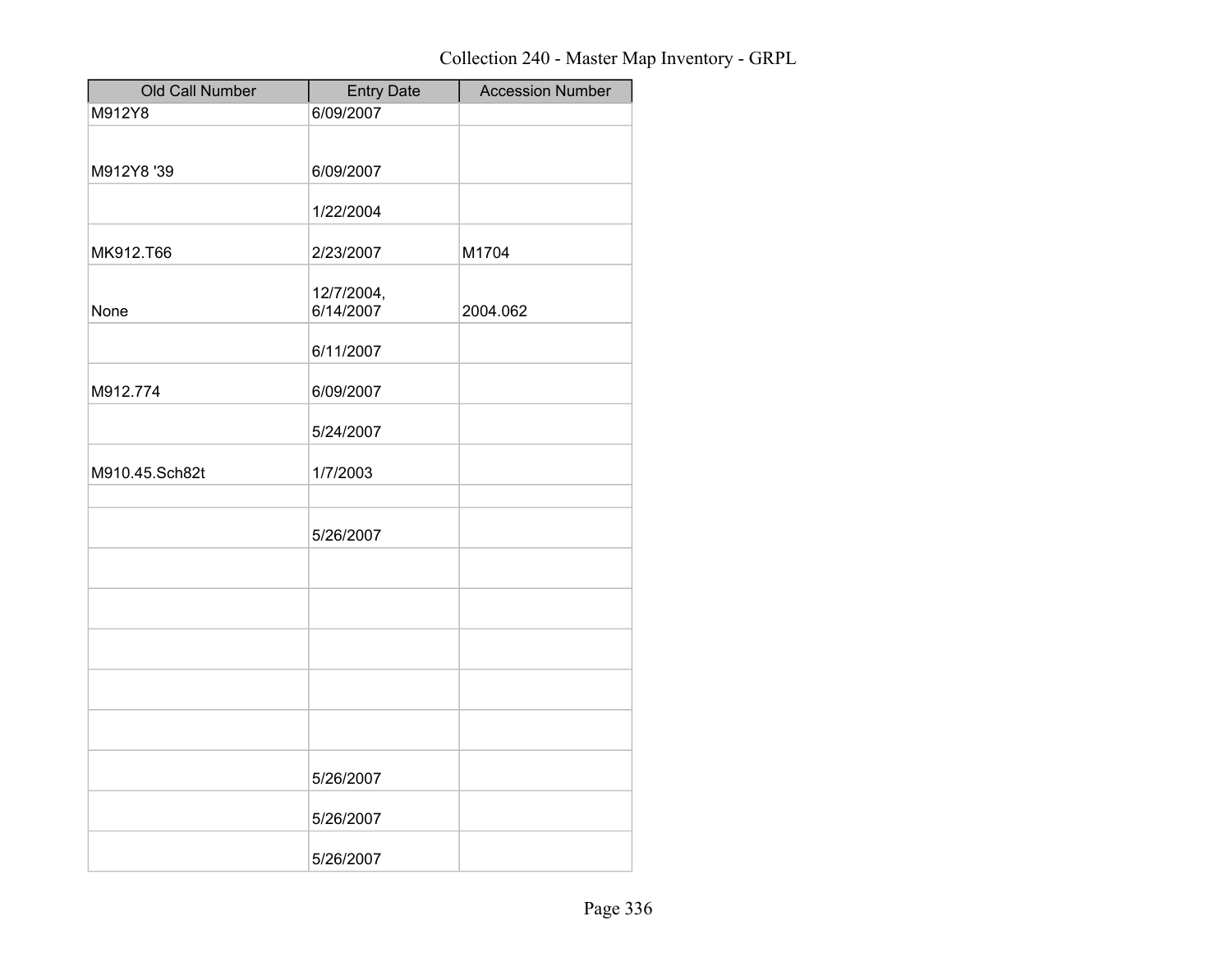| Old Call Number | <b>Entry Date</b> | <b>Accession Number</b> |
|-----------------|-------------------|-------------------------|
|                 | 5/26/2007         |                         |
|                 | 5/26/2007         |                         |
|                 | 5/26/2007         |                         |
|                 | 5/26/2007         |                         |
|                 | 5/26/2007         |                         |
|                 | 5/26/2007         |                         |
|                 | 6/18/2007         |                         |
|                 | 6/18/2007         |                         |
|                 | 6/18/2007         |                         |
| M912.77456 M32c | 2/23/2007         |                         |
|                 | 6/18/2007         |                         |
| M912 t83        | 6/09/2007         | M1606                   |
| MT 912 M58 d    | 3/24/2007         | M1708                   |
| M912773.C43     | 5/21/2007         |                         |
|                 | 5/24/2007         |                         |
|                 | 6/14/2007         |                         |
|                 | 3/19/2009         | Jan. 27, 1961 recd date |
|                 | 5/23/2007         |                         |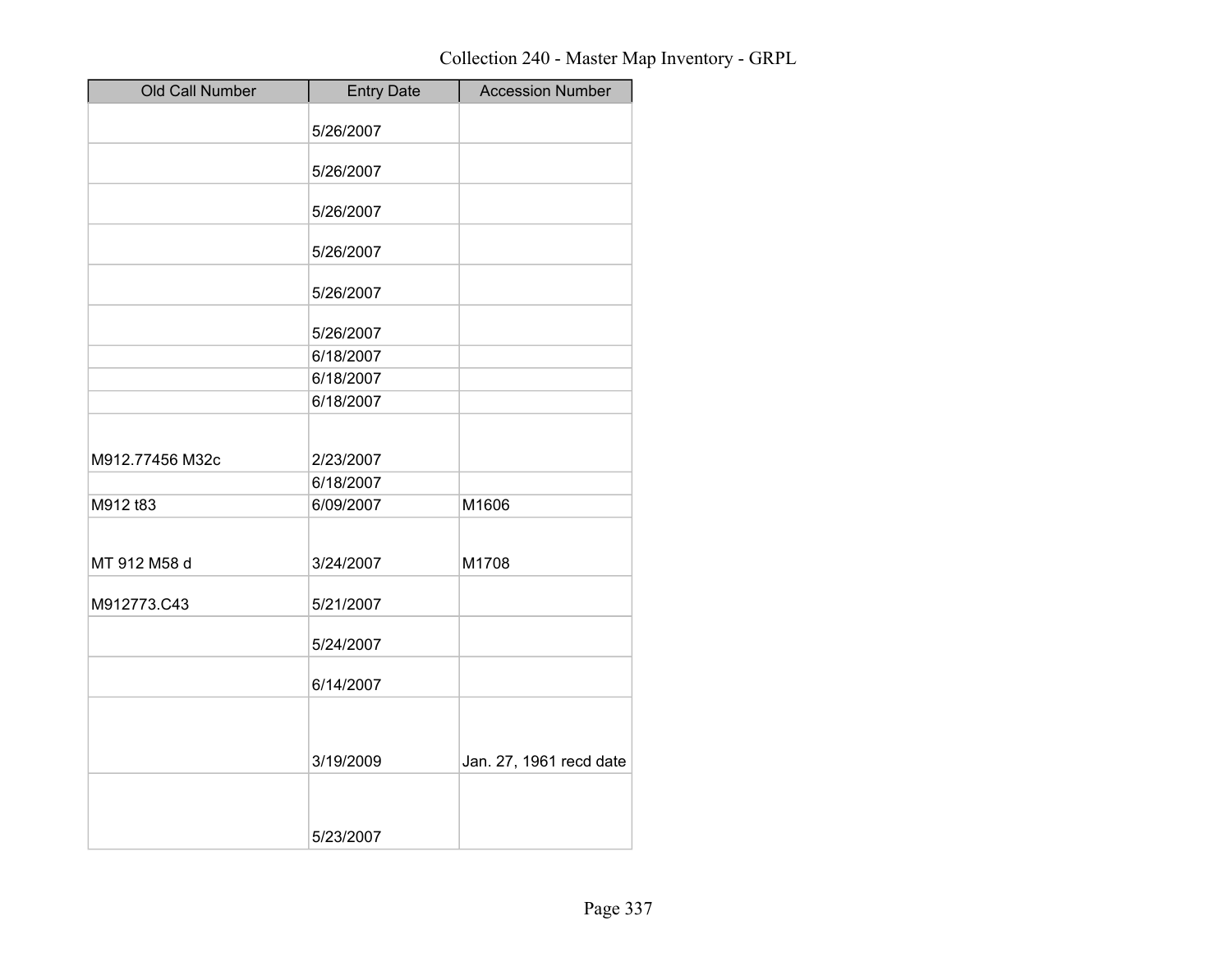| Old Call Number | <b>Entry Date</b>       | <b>Accession Number</b> |
|-----------------|-------------------------|-------------------------|
|                 |                         |                         |
|                 | 5/23/2007               |                         |
|                 |                         |                         |
|                 |                         |                         |
| None?           | 4/30/2002,<br>5/23/2007 |                         |
|                 | 5/23/2007               |                         |
|                 |                         |                         |
|                 |                         |                         |
|                 |                         |                         |
|                 | 5/23/2007               |                         |
|                 |                         |                         |
|                 |                         |                         |
|                 |                         |                         |
| None found      | 3/17/2009               |                         |
|                 |                         |                         |
| R912.Un31       | 5/23/2007               |                         |
|                 |                         |                         |
|                 |                         |                         |
|                 | 6/11/2007               |                         |
|                 |                         |                         |
|                 | 6/04/2007               |                         |
|                 |                         |                         |
|                 | 6/14/2007               |                         |
|                 |                         |                         |
|                 | 5/31/2007               |                         |
|                 |                         |                         |
|                 | 5/31/2007               |                         |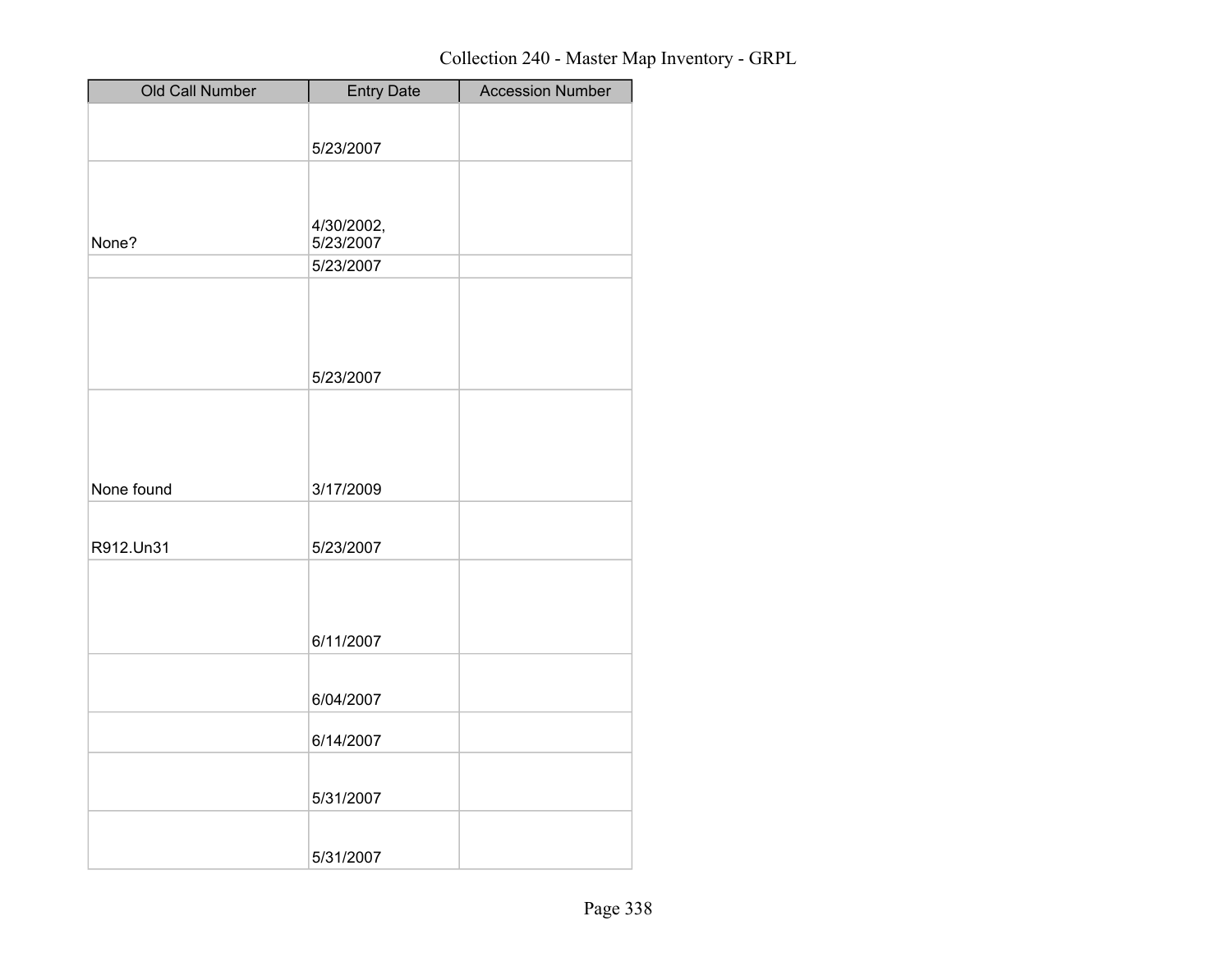| Old Call Number | <b>Entry Date</b>      | <b>Accession Number</b> |
|-----------------|------------------------|-------------------------|
|                 |                        |                         |
|                 | 5/31/2007              |                         |
|                 |                        |                         |
|                 |                        |                         |
|                 |                        |                         |
|                 | 3/23/2007              |                         |
|                 |                        |                         |
| None            | 11/13/2001             | 2001.107                |
|                 |                        |                         |
|                 | 6/14/2007              |                         |
|                 |                        |                         |
|                 | 6/06/2007              | 00.[5252].1             |
|                 | 2/23/2007              |                         |
| M912.77455 V66  | 2/23/2007              |                         |
|                 | 7/10/2001              | Unknown                 |
|                 |                        |                         |
|                 | 6/14/2007              |                         |
| M912.77455 W154 | 2/23/2007              |                         |
| M912.77456 T66  | 2/23/2007              |                         |
| M912.77456 G762 | 2/23/2007              |                         |
|                 |                        |                         |
| <b>T8N R12W</b> | 2/23/2007<br>6/14/2007 |                         |
|                 | 6/14/2007              |                         |
|                 |                        |                         |
|                 | 6/14/2007              |                         |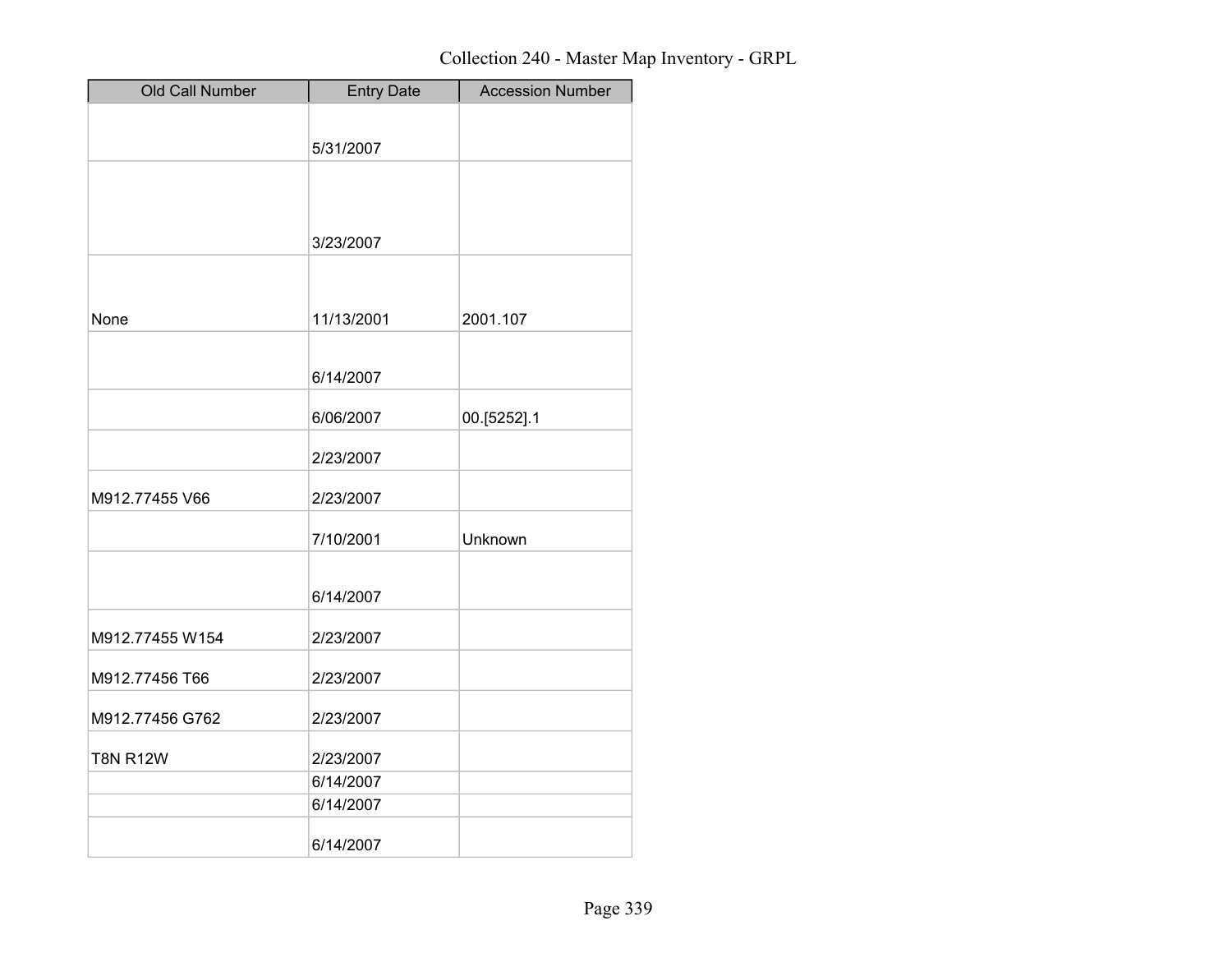| Old Call Number | <b>Entry Date</b> | <b>Accession Number</b> |
|-----------------|-------------------|-------------------------|
|                 | 2/23/2007         |                         |
|                 | 2/23/2007         |                         |
|                 | 2/23/2007         |                         |
| M912.77456 M32k | 2/23/2007         | <b>Stuart Fund</b>      |
|                 | 3/29/2007         |                         |
|                 | 5/26/2007         |                         |
| Motw912 Sk2     | 5/12/2007         |                         |
|                 | 1/7/2003          |                         |
|                 | 3/29/2007         |                         |
|                 | 6/11/2007         |                         |
|                 | 4/26/2007         |                         |
| None            | 6/09/2007         |                         |
|                 | 3/11/2004         | 2004.020                |
|                 | 5/29/2002         | Unknown                 |
|                 | 3/17/2009         |                         |
| M912Un39n96     | 5/29/2007         | M1413                   |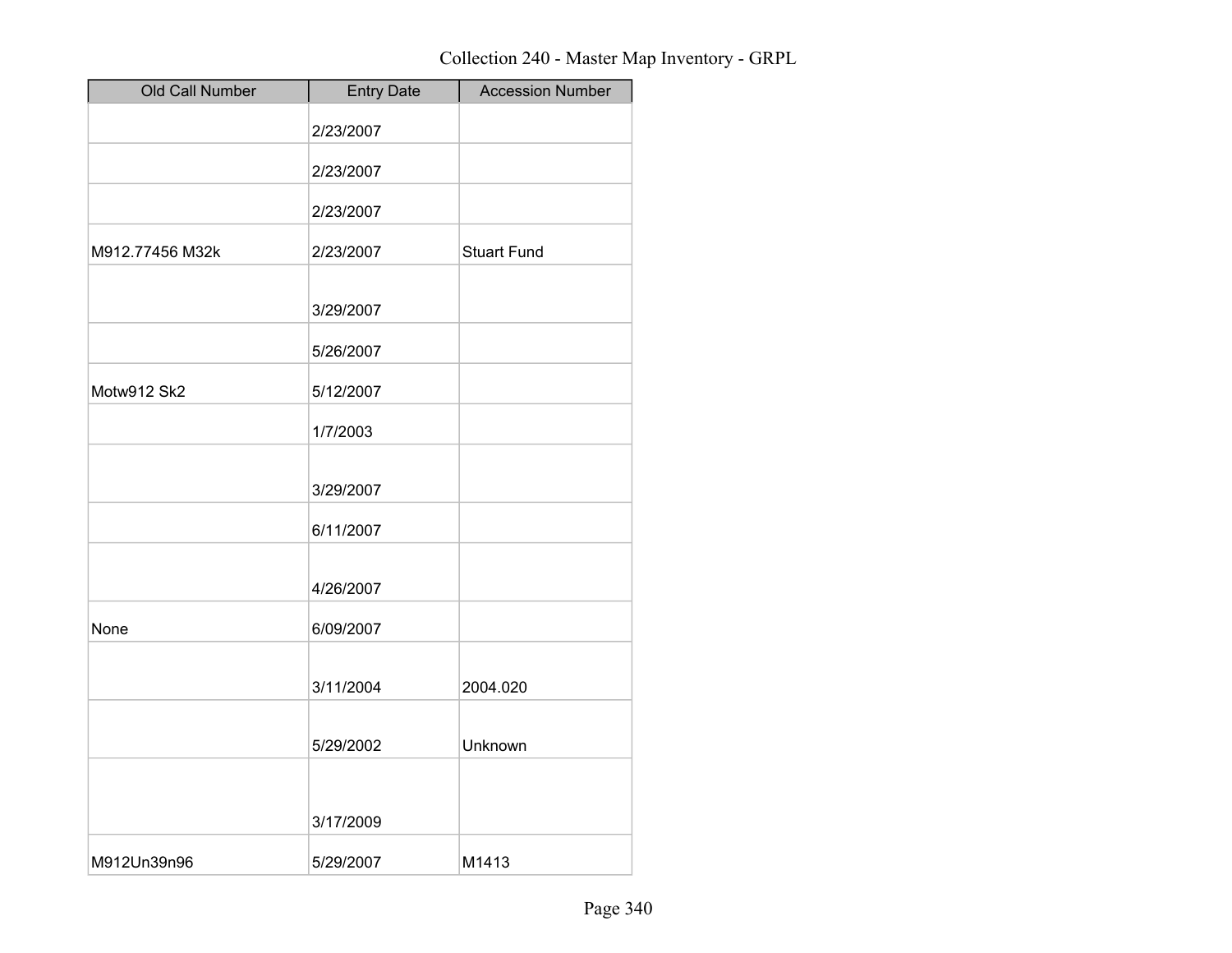| Old Call Number | <b>Entry Date</b> | <b>Accession Number</b> |
|-----------------|-------------------|-------------------------|
|                 |                   |                         |
| M91.M58w.34     | 6/09/2007         | M4796                   |
|                 | 3/02/07           |                         |
|                 |                   |                         |
|                 |                   |                         |
|                 | 6/02/2007         |                         |
| MKG912.W52      | 6/02/2007         | M4070                   |
|                 |                   |                         |
|                 | 3/29/2007         |                         |
|                 | 6/18/2007         |                         |
|                 |                   |                         |
|                 | 6/18/2007         |                         |
|                 | 6/02/2007         |                         |
|                 | 3/02/07           |                         |
|                 |                   |                         |
|                 | 7/10/2001,        |                         |
|                 | 7/11/2008         | Unknown                 |
|                 | 7/10/2001,        |                         |
|                 | 3/17/2009         | Unknown                 |
|                 |                   |                         |
| M912.774.M582w  | 1/7/2003          |                         |
|                 | 3/23/2007         |                         |
|                 | 5/21/2007         | M5202                   |
| R912775. R15v   | 5/21/2007         | M4696`                  |